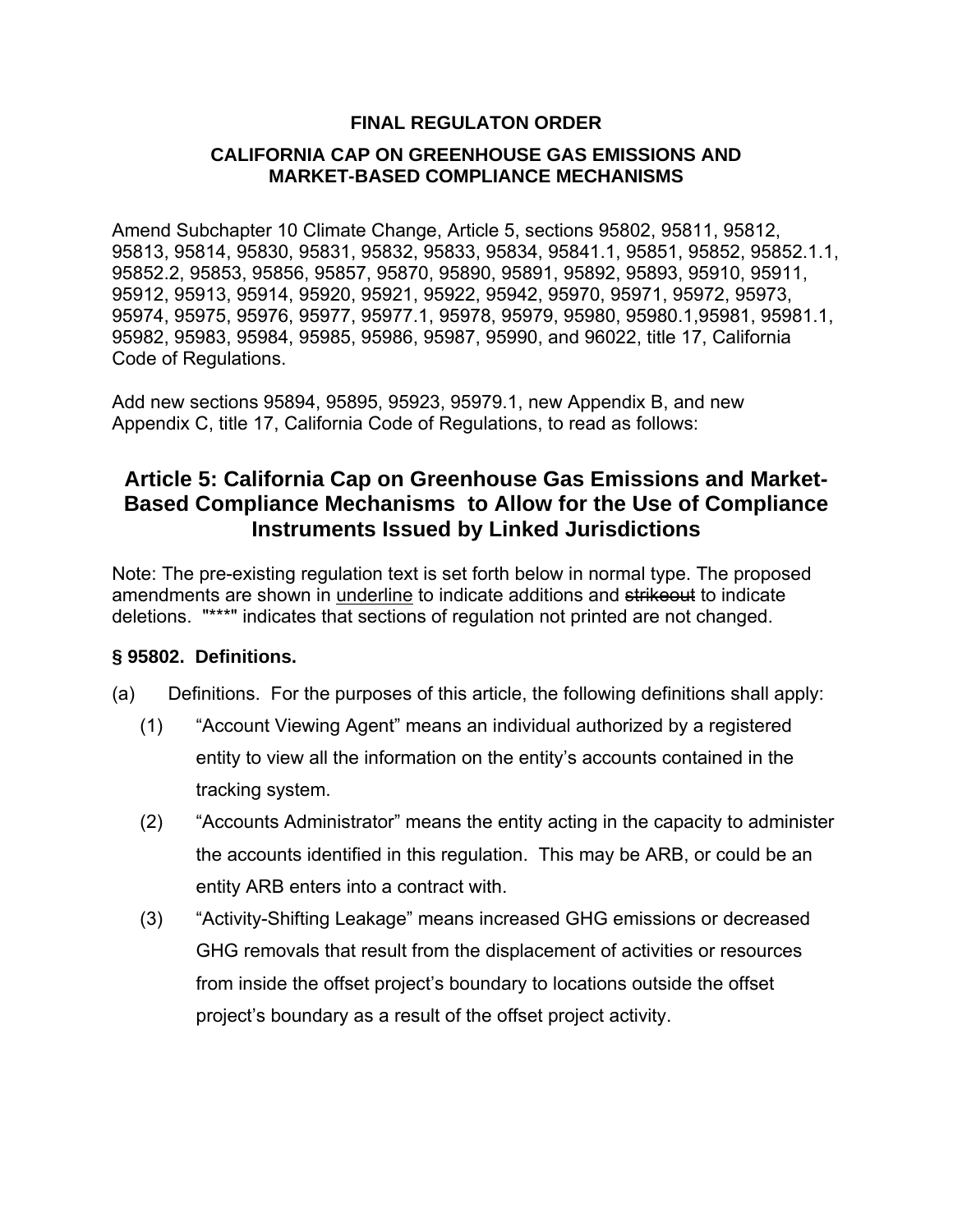- (4) "Additional" means, in the context of offset credits, greenhouse gas emission reductions or removals that exceed any greenhouse gas reduction or removals otherwise required by law, regulation or legally binding mandate, and that exceed any greenhouse gas reductions or removals that would otherwise occur in a conservative business-as-usual scenario.
- (5) "Adjusted Clinker and Mineral Additives Produced" means annual amount of clinker and mineral additives (limestone and gypsum) derived by using the following metric: Adjusted clinker and mineral additives produced = clinker produced x (1 + (limestone and gypsum consumed)/clinker consumed)).
- (6) "Adverse Offset Verification Statement" means an Offset Verification Statement rendered by a verification body attesting that the verification body cannot say with reasonable assurance that the submitted Offset Project Data Report is free of an offset material misstatement, or that it cannot attest that the Offset Project Data Report conforms to the requirements of this article or applicable Compliance Offset Protocol.
- (7) "Air Dried Ton of Paper" means paper with 6 percent moisture content.
- (8) "Air Pollution Control District" or "Air Quality Management District" or "Air District" means any district created or continued in existence pursuant to the provisions of Part 3 (commencing with Section 40000) of Division 26 of the Health and Safety Code.
- (8)(9) "Allowance" means a limited tradable authorization to emit up to one metric ton of carbon dioxide equivalent.
- (10) "Almond" means the edible seed of the almond (*Prunus amygdalus*).
- (9)(11) "Alternate Account Representative" means an individual designated pursuant to section 95832 to take actions on an entity's accounts.
- (12) "Aluminum and aluminum alloy billet" is a solid bar of nonferrous metal, produced by casting molten aluminum alloys, that is suitable for subsequent rolling, casting, or extrusion. Aluminum alloy is an alloy in which aluminum is the predominant metal and the alloying elements may typically be copper, magnesium, manganese, zinc, or other elemental additives or any combination of elements added.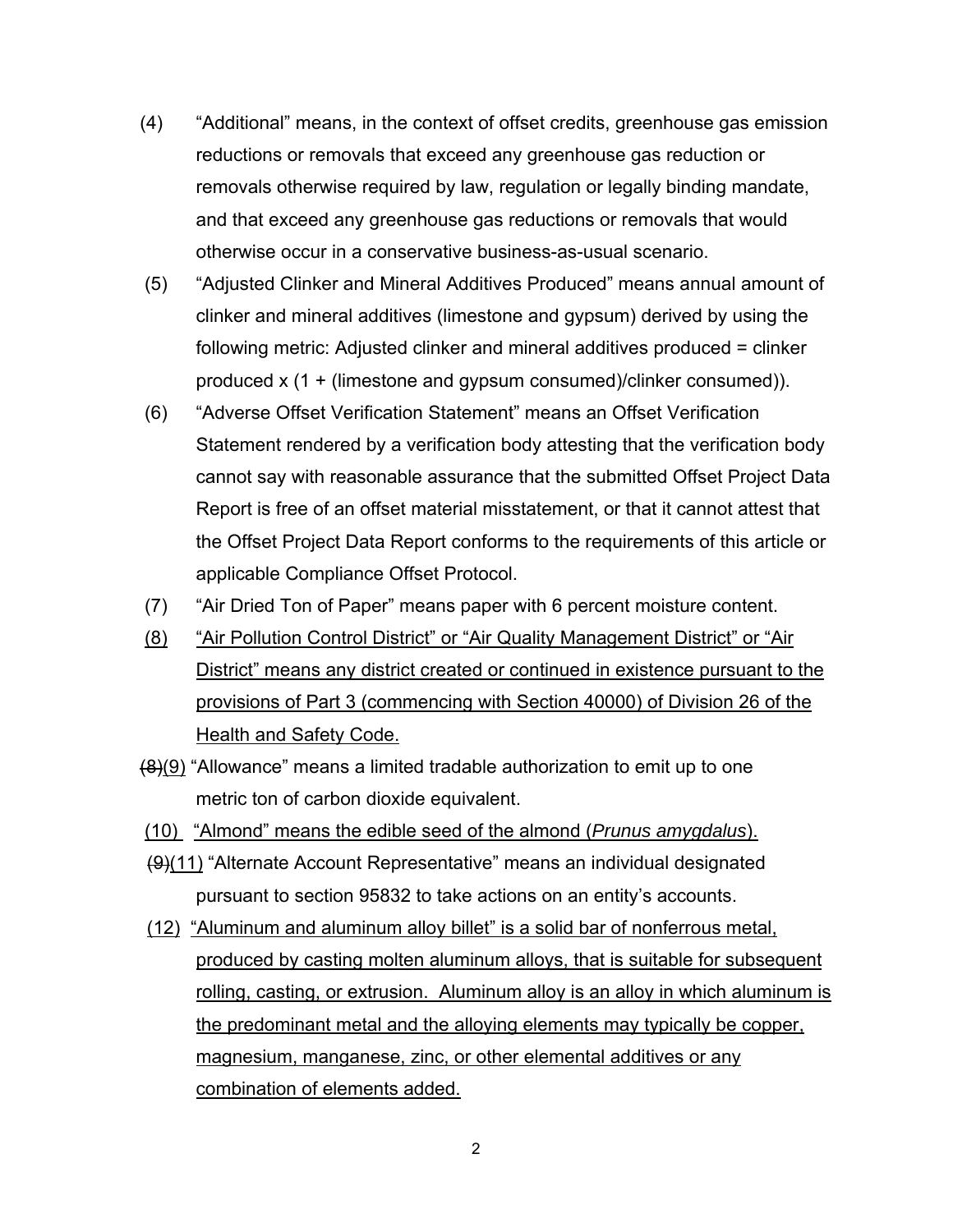- (10)(13) "Annual Allowance Budget" means the number of California Greenhouse Gas Allowances associated with one year of the Cap-and-Trade Program in subarticle 6.
- (11) "API Gravity" means a scale used to reflect the specific gravity (SG) of a fluid such as crude oil, water, or natural gas. The API gravity is calculated as [(141.5/SG) - 131.5], where SG is the specific gravity of the fluid at 60°F, where API refers to the American Petroleum Institute.
- (12)(14) "ARB Offset Credit" means a tradable compliance instrument issued by ARB that represents a GHG reduction or GHG removal enhancement of one metric ton of  $CO<sub>2</sub>e$ . The GHG reduction or GHG removal enhancement must be real, additional, quantifiable, permanent, verifiable, and enforceable.
- (15) "Aseptic Preparation" is a system in which a product is sterilized before filling into pre-sterilized packs under sterile conditions.
- (16) "Aseptic tomato paste" means tomato paste packaged using aseptic preparation. Asceptic paste is normalized to 31% tomato soluble solids (TSS). Asceptic paste normalized to  $31\%$  TSS =  $(\%$ TSS - 5.28  $/(31 - 5.28)$ .
- (17) "Aseptic whole and diced tomatoes" means whole and diced tomatoes packaged using aseptic preparation. Sum of Aseptic Whole and Diced Tomatoes = Whote Tomatoes + (Diced Tomatoes x 1.05).
- (13)(18) "Asphalt" means a dark brown-to-black, cement-like material obtained by petroleum processing and containing bitumens as the predominant component. It includes crude asphalt as well as the following finished products: cements, fluxes, the asphalt content of emulsions (exclusive of water), and petroleum distillates blended with asphalt to make cutback asphalts.
- (14)(19) "Asset Controlling Supplier" means any entity that owns or operates interconnected electricity generating facilities or serves as an exclusive marketer for these facilities even though it does not own them, and is assigned a supplier-specific identification number and system emission factor by ARB for the wholesale electricity procured from its system and imported into California. Asset Controlling Suppliers are considered specified sources.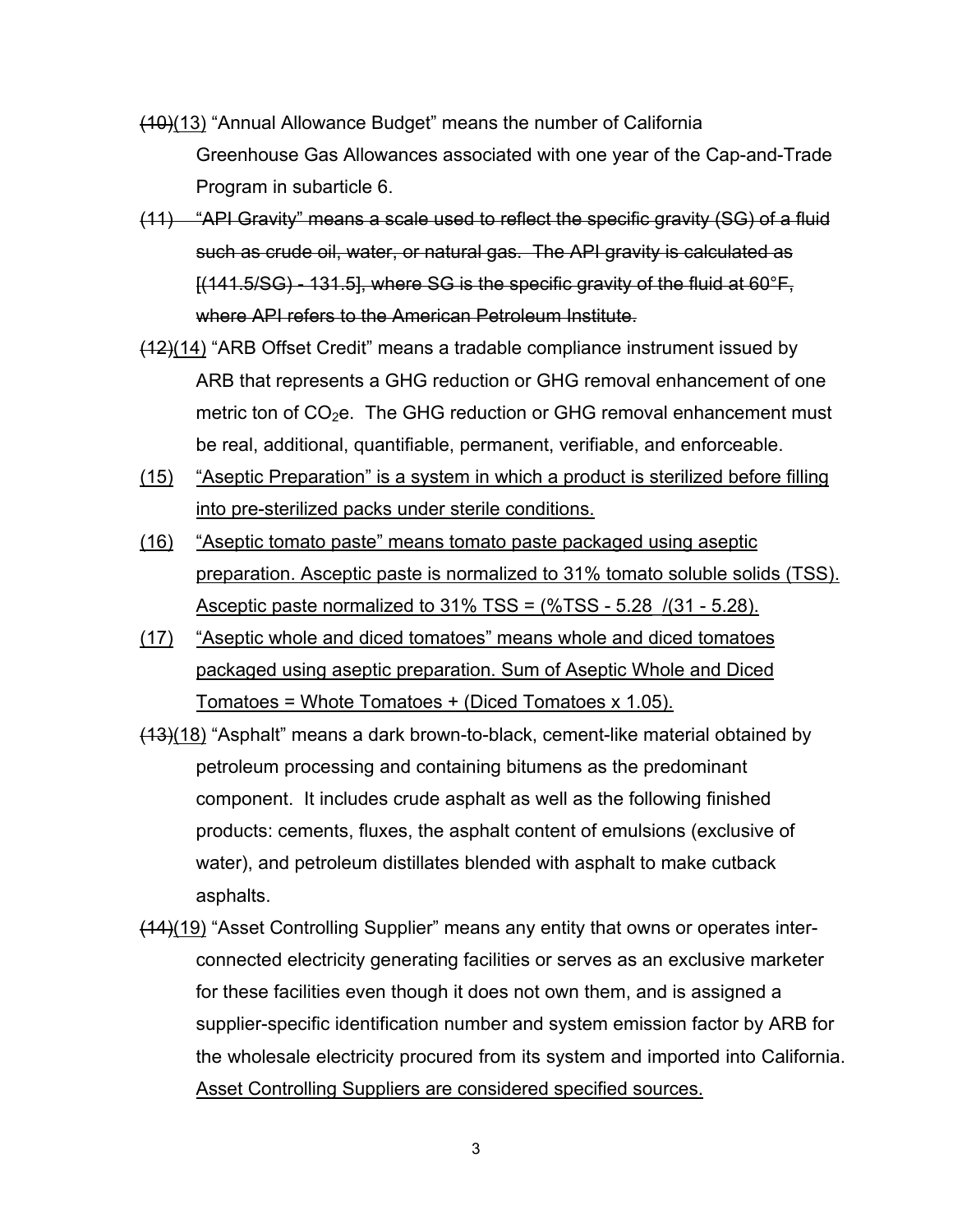- (15)(20) "Assigned Emissions" or "Assigned Emissions Level" means an amount of emissions, in  $CO<sub>2</sub>e$ , assigned to the reporting entity by the Executive Officer under the requirements of section 95103(g) of MRR.
- (16)(21)"Associated Gas" or "Produced Gas" means a natural gas that is produced in association with the production of crude oil.
- (17)(22)"Auction" means the process of selling California Greenhouse Gas Allowances, along with allowances from External Greenhouse Gas Emissions Trading Systems with which California has linked its Cap-and-Trade Program pursuant to subarticle 12, by offering them up for bid, taking bids, and then distributing the allowances to winning bidders.
- (18)(23)"Auction Purchase Limit" means the limit on the number of allowances one entity or a group of affiliated entities may purchase from the share of allowances sold at a quarterly auction.
- (19)(24)"Auction Reserve Price" means a price for allowances below which bids at auction would not be accepted.
- (20)(25)"Auction Settlement Price" means the price announced by the Auction Administrator at the conclusion of each quarterly auction. It is the price which all successful bidders will pay for their allowances and also the price to be paid to those entities which consigned allowances to the auction.
- (21)(26)"Authorized Project Designee" means an entity authorized by an Offset Project Operator to act on behalf of the Offset Project Operator.
- (22)(27) "Aviation Gasoline" means a complex mixture of volatile hydrocarbons, with or without additives, suitably blended to be used in aviation reciprocating engines. Specifications are as stated in MRR, section 95102(a).
- (28) "Baked potato chips" means a potato chip made from a potato dough that is rolled to a specified thickness, cut into a chip shape and then toasted in an oven.
- (23)(29) Balancing Authority" means the responsible entity that integrates resource plans ahead of time, maintains load-interchange-generation balance within a balancing authority area, and supports interconnection frequency in real time.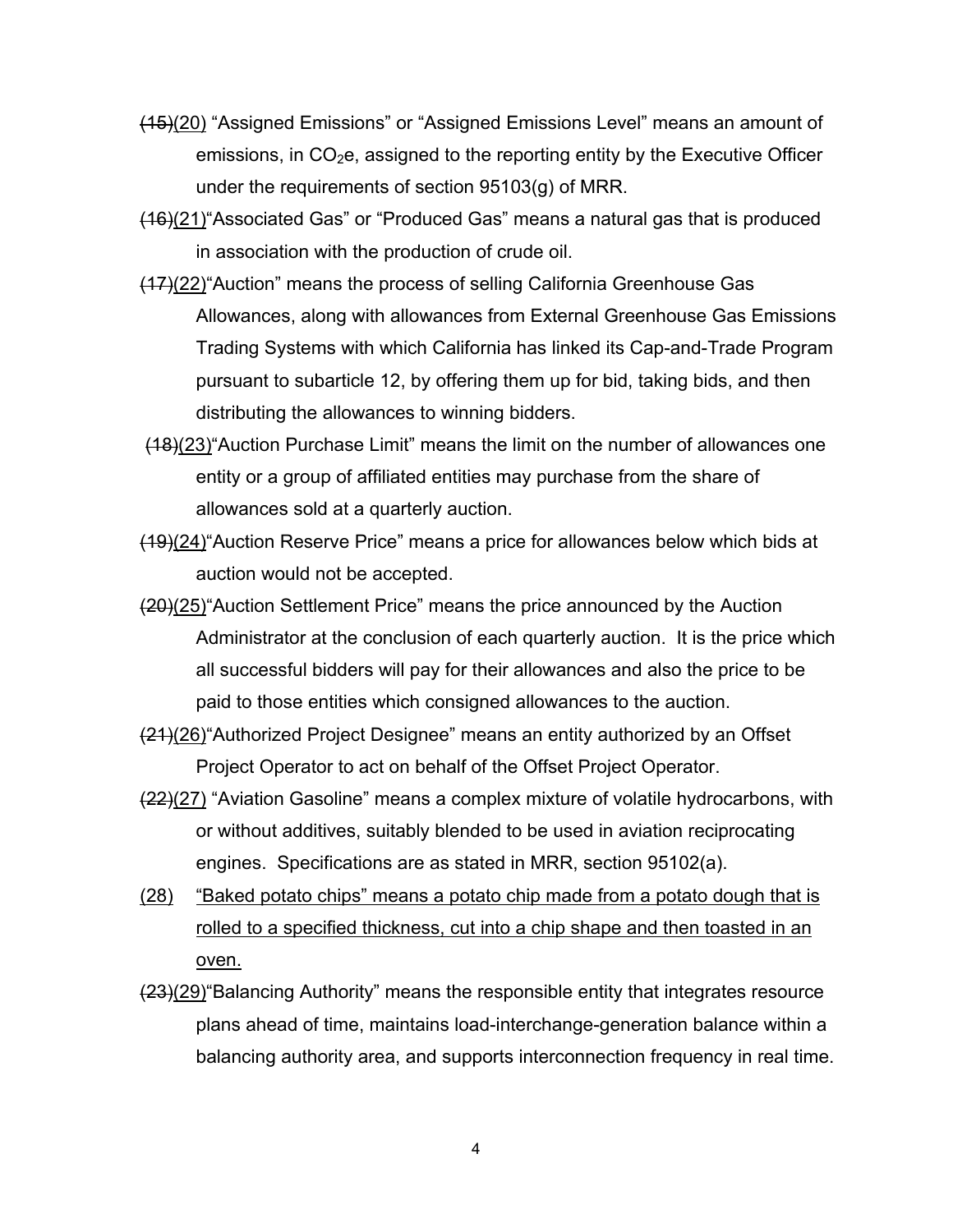- (24)(30)"Balancing Authority Area" means the collection of generation, transmission, and loads within the metered boundaries of a balancing authority. A balancing authority maintains load-resource balance within this area.
- (25)(31)"Banking" means the holding of compliance instruments from one compliance period for the purpose of sale or surrender in a future compliance period.
- (32) "Barrel of Gas Processed Equivalent," with respect to reporting of onshore natural gas processing as defined in MRR 95150(a)(3), means the volume of associated gas, waste gas, and natural gas processed converted to barrels at 5.8 MMBtu per barrel.
- (26)(33) "Barrel of Oil Equivalent," with respect to reporting of oil and gas production, means barrels of crude oil produced, plus associated gas and dry gas produced, converted to barrels at 5.8 MMBtuMMbtu per barrel.
- (34) "Bathroom tissue" means a thin, soft, lightweight, sanitized paper used in bathrooms for personal cleanliness. Bathroom tissue is usually sold as a long strip of perforated paper wrapped around a paperboard core.
- (27)(35)"Biodiesel" means a diesel fuel substitute produced from nonpetroleum renewable resources that meet the registration requirements for fuels and fuel additives established by the U.S. Environmental Protection Agency under section 211 of the Clean Air Act. It includes biodiesel that is all of the following:
	- (A) Registered as a motor vehicle fuel or fuel additive under 40 CFR Part 79 (June 27, 1994);
	- (B) A mono-alkyl ester;
	- (C) Meets American Society for Testing and Material designation ASTM D 6751-08 (*Standard Specification for Biodiesel Fuel Blendstock (B100) for Middle Distillate Fuels, 2008*);
	- (D) Intended for use in engines that are designated to run on conventional diesel fuel; and
	- (E) Derived from nonpetroleum renewable resources.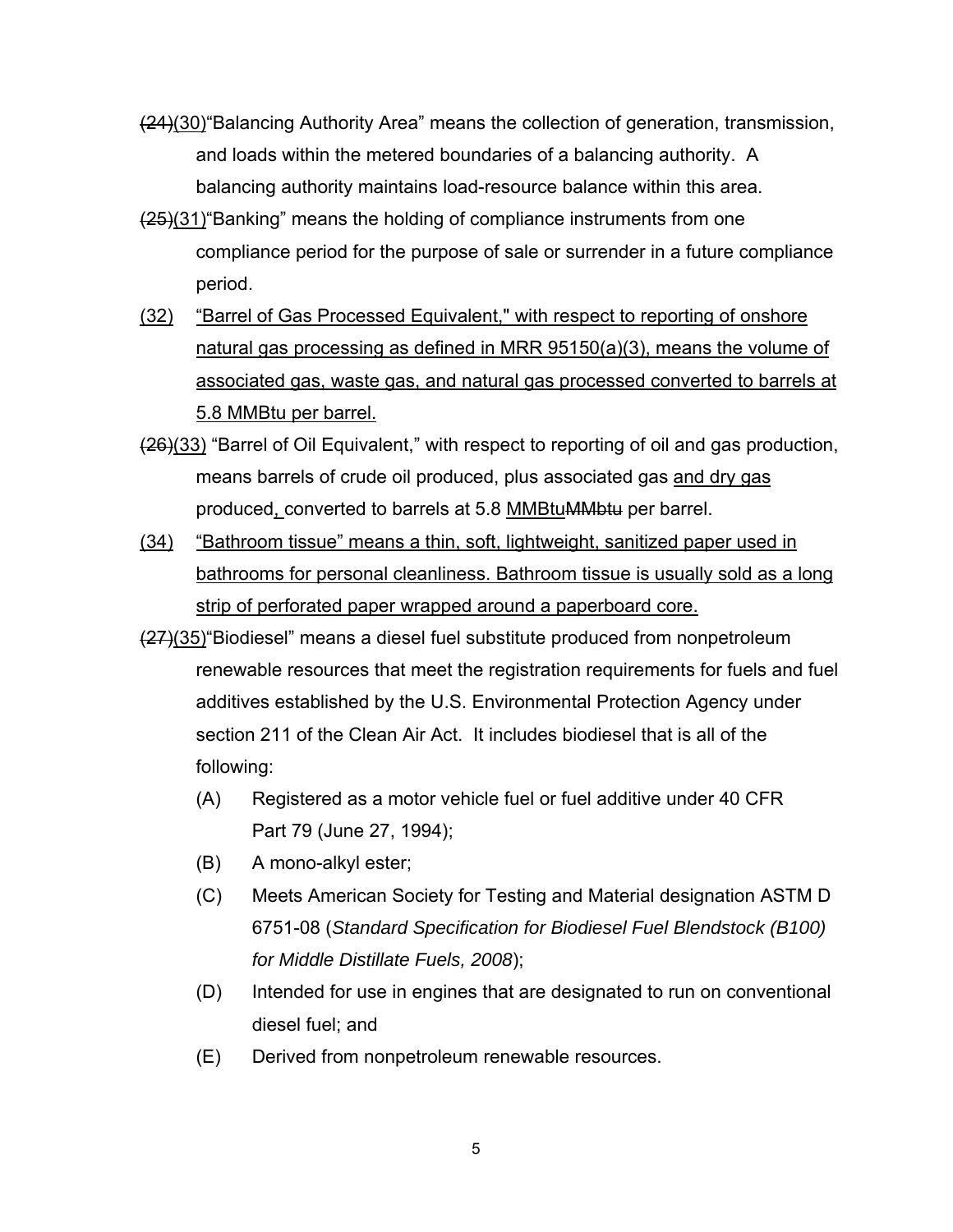- (28)(36)"Biogas" means gas that is produced from the breakdown of organic material in the absence of oxygen. Biogas is produced in processes including anaerobic digestion, anaerobic decomposition, and thermochemical decomposition. These processes are applied to biodegradable biomass materials, such as manure, sewage, municipal solid waste, green waste, and waste from energy crops, to produce landfill gas, digester gas, and other forms of biogas.
- (29)(37)"Biomass" means non-fossilized and biodegradable organic material originating from plants, animals, and microorganisms, including products, byproducts, residues, and waste from agriculture, forestry, and related industries as well as the non-fossilized and biodegradable organic fractions of industrial and municipal wastes, including gases and liquids recovered from the decomposition of non-fossilized and biodegradable organic material. For the purpose of this article, biomass includes both California Renewable Portfolio Standard (RPS) eligible and non-eligible biomass as defined by the California Energy Commission.
- (30)(38) "Biomass-Derived Fuels" or "Biomass Fuels" or "Biofuels" means fuels derived from biomass.
- (31)(39)"Biomethane" means biogas that meets pipeline quality natural gas standards.
- (32)(40)"Blendstocks" are petroleum products used for blending or compounding into finished motor gasoline. These include RBOB (reformulated blendstock for oxygenate blending) and CBOB (conventional blendstock for oxygenate blending), but exclude oxygenates, butane, and pentanes plus.
- (41) "Boiler" means a closed vessel or arrangement of vessels and tubes, together with a furnace or other heat source, in which water is heated to produce hot water or steam.
- (33)(42) "Budget Year" means the calendar year to which an annual allowance budget is assigned pursuant to subarticle 6.
- (34)(43)"Business-as-Usual Scenario" means the set of conditions reasonably expected to occur within the offset project boundary in the absence of the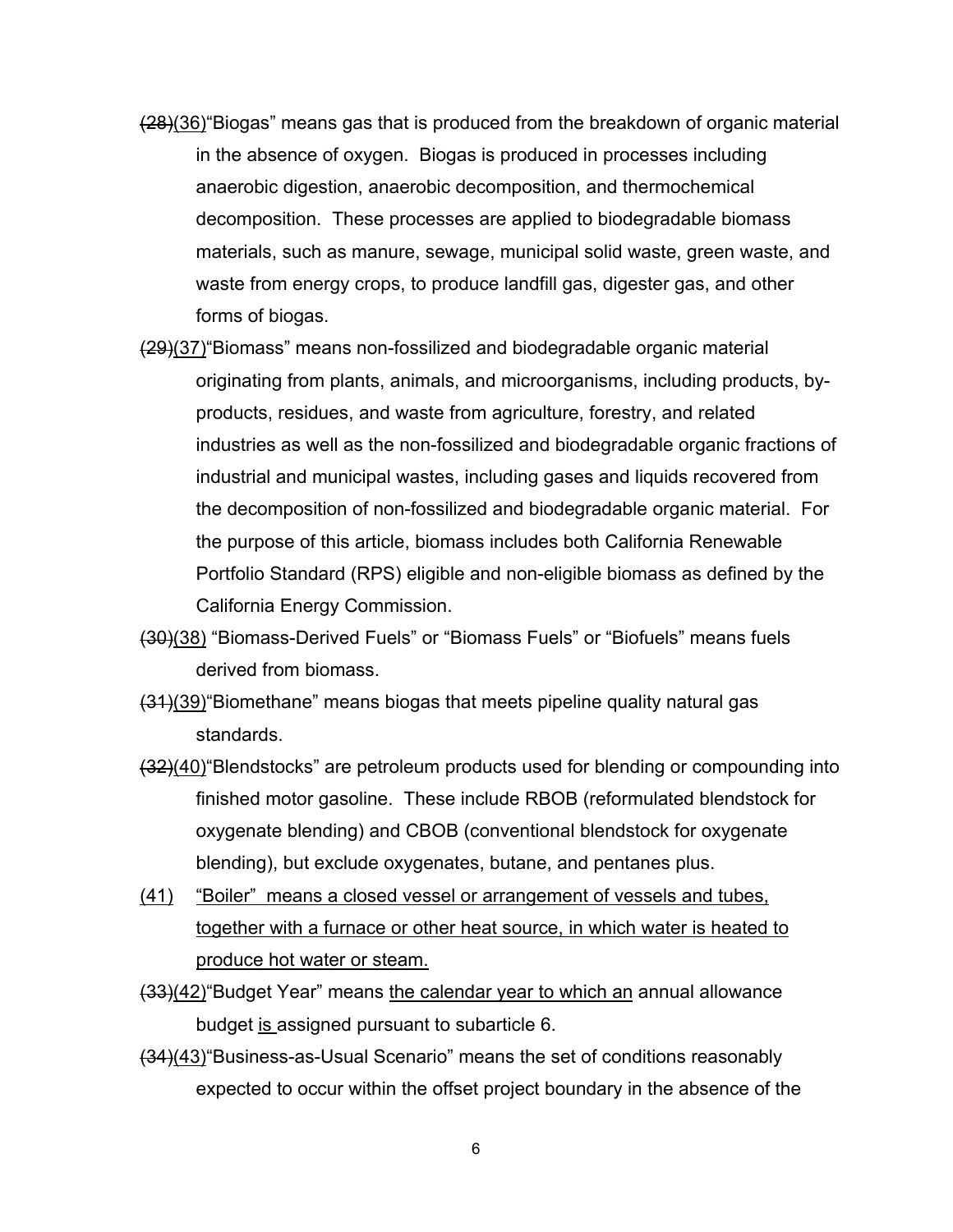financial incentives provided by offset credits, taking into account all current laws and regulations, as well as current economic and technological trends.

- (44) "Butter" means the product made by gathering the fat of fresh or ripened milk or cream into a mass that also contains a small portion of other milk constituents.
- (45) "Buttermilk" means the low-fat portion of milk or cream remaining after the milk or cream has been churned to make butter.
- (46) "Buttermilk powder" means milk powder obtained by drying liquid buttermilk that was derived from the churning of butter and pasteurized prior to condensing. Buttermilk powder has a protein content of no less than 30%. It may not contain, or be derived from, nonfat dry milk, dry whey, or products other than buttermilk, and contains no added preservatives, neutralizing agents, or other chemicals.
- (47) "Calcined coke" means petroleum coke purified to a dry, pure form of carbon suitable for use as anode and other non-fuel applications.
- (35)(48) "Calcium Ammonium Nitrate Solution" means calcium nitrate that contains ammonium nitrate and water. Calcium ammonium nitrate solution is generally used as agricultural fertilizer.
- (36)(49)"Calendar Year" means the time period from January 1 through December 31.
- (37)(50)"California Balancing Authority" shall have the same meaning ascribed in section 95102(a) of MRR.
- (38)(51)"California Electricity Transmission and Distribution System" means the combination of the entire infrastructure within California that delivers electric power from electric generating facilities to end users over single or multiple paths.
- (39)(52)"California Greenhouse Gas Emissions Allowance" or "CA GHG Allowance" means an allowance issued by ARB and equal to up to one metric ton of  $CO<sub>2</sub>$  equivalent.
- (40)(53)"Cap" means the total number of California GHG Allowances that the Executive Officer issues over a given period of time.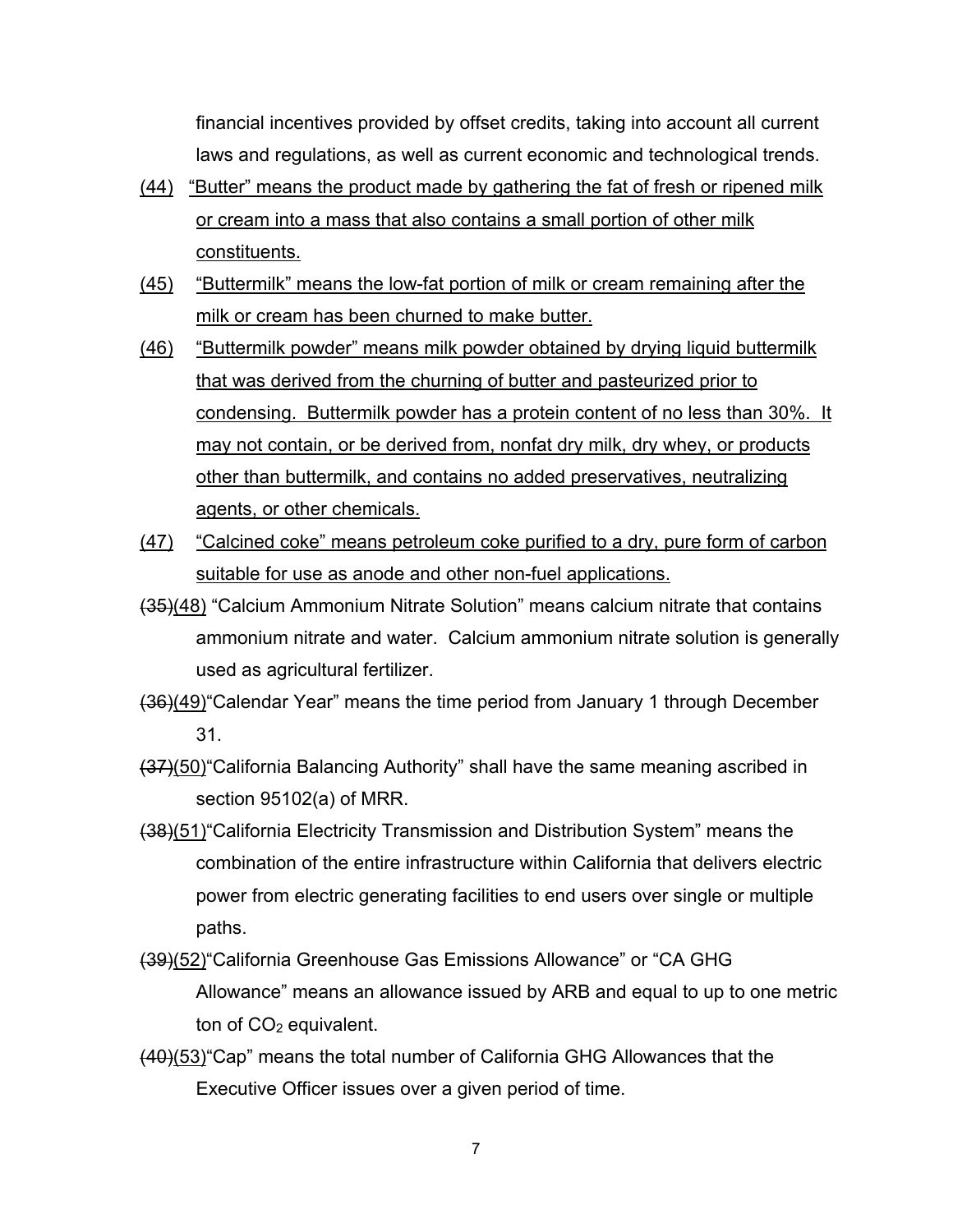(41)(54)"Cap-and-Trade Program" means the requirements of this article.

- $(42)(55)$  Carbon Dioxide" or "CO<sub>2</sub>" means the most common of the primary greenhouse gases, consisting on a molecular level of a single carbon atom and two oxygen atoms.
- $(43)(56)$  Carbon Dioxide Equivalent" or "CO<sub>2</sub> equivalent" or "CO<sub>2</sub>e" means the number of metric tons of  $CO<sub>2</sub>$  emissions with the same global warming potential as one metric ton of another greenhouse gas. Global warming potential values shall be determined consistent with the definition of Carbon Dioxide Equivalent in MRR section 95102(a).
- (44)(57)"Carbon Stock" means the quantity of carbon contained in an identified GHG reservoir.
- $(45)(58)$  Carbon Dioxide Supplier" or "CO<sub>2</sub> Supplier" means (a) facilities with production process units located in the State of California that capture a  $CO<sub>2</sub>$ stream for purposes of supplying  $CO<sub>2</sub>$  for commercial applications or that capture the  $CO<sub>2</sub>$  stream in order to utilize it for geologic sequestration where capture refers to the initial separation and removal of  $CO<sub>2</sub>$  from a manufacturing process or any other process, (b) facilities with  $CO<sub>2</sub>$  production wells located in the State of California that extract or produce a  $CO<sub>2</sub>$  stream for purposes of supplying  $CO<sub>2</sub>$  for commercial applications or that extract a  $CO<sub>2</sub>$  stream in order to utilize it for geologic sequestration, (c) exporters (out of the State of California) of bulk  $CO<sub>2</sub>$  that export  $CO<sub>2</sub>$  for the purpose of geologic sequestration, (d) exporters (out of the State of California) of bulk  $CO<sub>2</sub>$  that export for purposes other than geologic sequestration, and (e) importers (into the State of California) of bulk  $CO<sub>2</sub>$ . This source category is focused on upstream supply and is not intended to place duplicative compliance obligations on  $CO<sub>2</sub>$  already covered upstream. The source category does not include transportation or distribution of CO2*;* purification, compression, or processing of  $CO<sub>2</sub>$ ; or on-site use of  $CO<sub>2</sub>$  captured on-site.
- (46) "Carbon Dioxide Weighted Tonne" or "CO2 Weighted Tonne" or "CWT" means a metric created to evaluate the greenhouse gas efficiency of petroleum refineries and related processes stated in units of metric tons. The CWT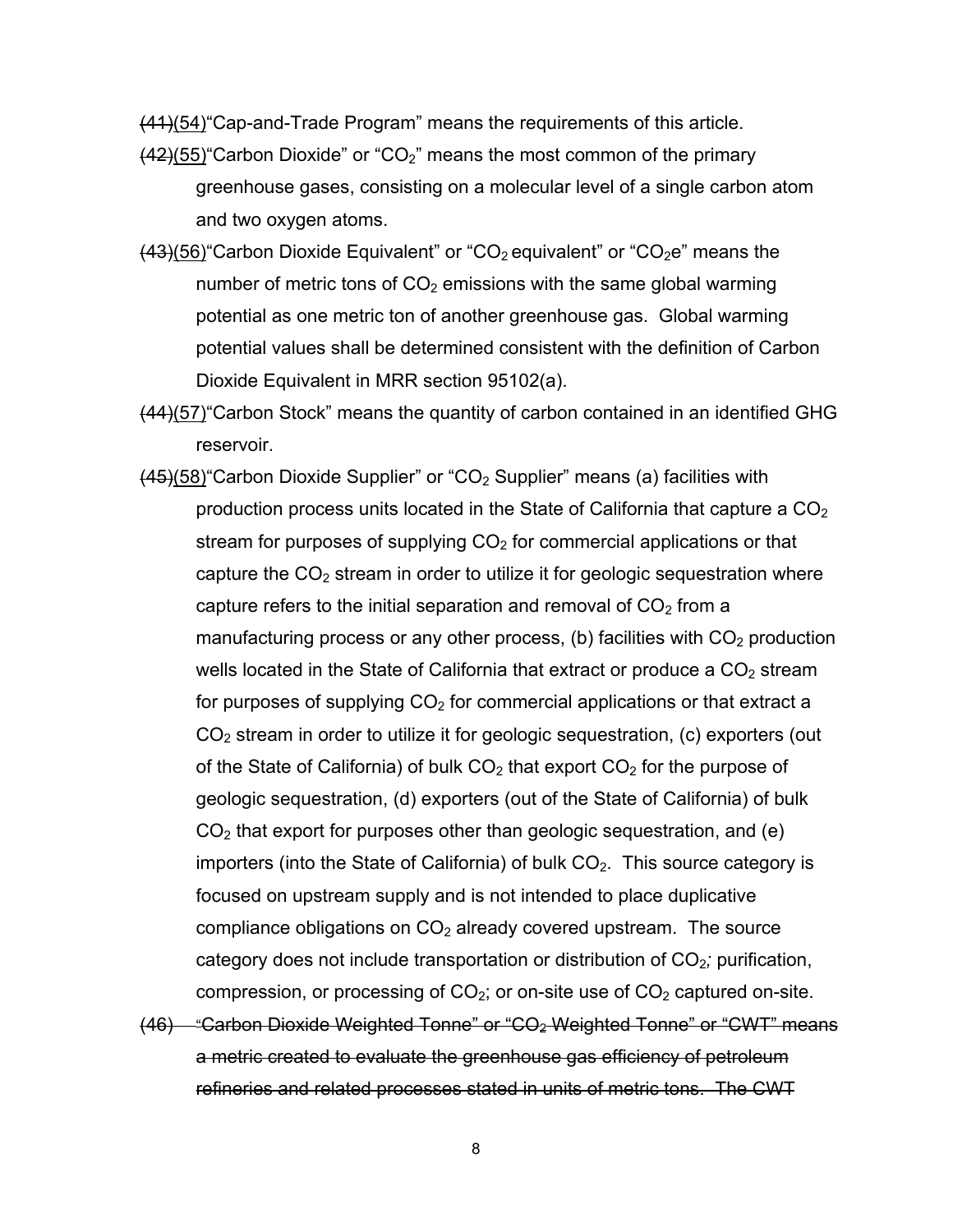value for an individual refinery is calculated using actual refinery throughput to specified process units and emission factors for these process units. The emission factor is denoted as the CWT factor and is representative of the greenhouse gas emission intensity at an average level of energy efficiency, for the same standard fuel type for each process unit for production, and for average process emissions of the process units across a sample of refineries. Each CWT factor is expressed as a value weighted relative to crude distillation.

(59) "Carbonation" means the process of dissolving carbon dioxide in water.

- (47)(60)"Cement" means a building material that is produced by heating mixtures of limestone and other minerals or additives at high temperatures in a rotary kiln to form clinker, followed by cooling and grinding with blended additives. Finished cement is a powder used with water, sand, and gravel to make concrete and mortar.
- (61) "Cheese" means a food product derived from milk that is produced in a wide range of flavors, textures, and forms by coagulation of the milk protein casein.
- (48)(62)"Cogeneration" means an integrated system that produces electric energy and useful thermal energy for industrial, commercial, or heating and cooling purposes, through the sequential or simultaneous use of the original fuel energy. Cogeneration must involve onsite generation of electricity and useful thermal energy and some form of waste heat recovery. Some examples of cogeneration include: (a) a gas turbine or reciprocating engine generating electricity by combusting fuel, which then uses a heat recovery unit to capture useful heat from the exhaust stream of the turbine or engine; (b) Steam turbines generating electricity as a byproduct of steam generation through a fired boiler; (c) Cogeneration systems in which the fuel input is first applied to a thermal process such as a furnace and at least some of the heat rejected from the process is then used for power production. For the purposes of this article, a combined-cycle power generation unit, where none of the generated thermal energy is used for industrial, commercial, or heating and cooling purposes (these purposes exclude any thermal energy utilization that is either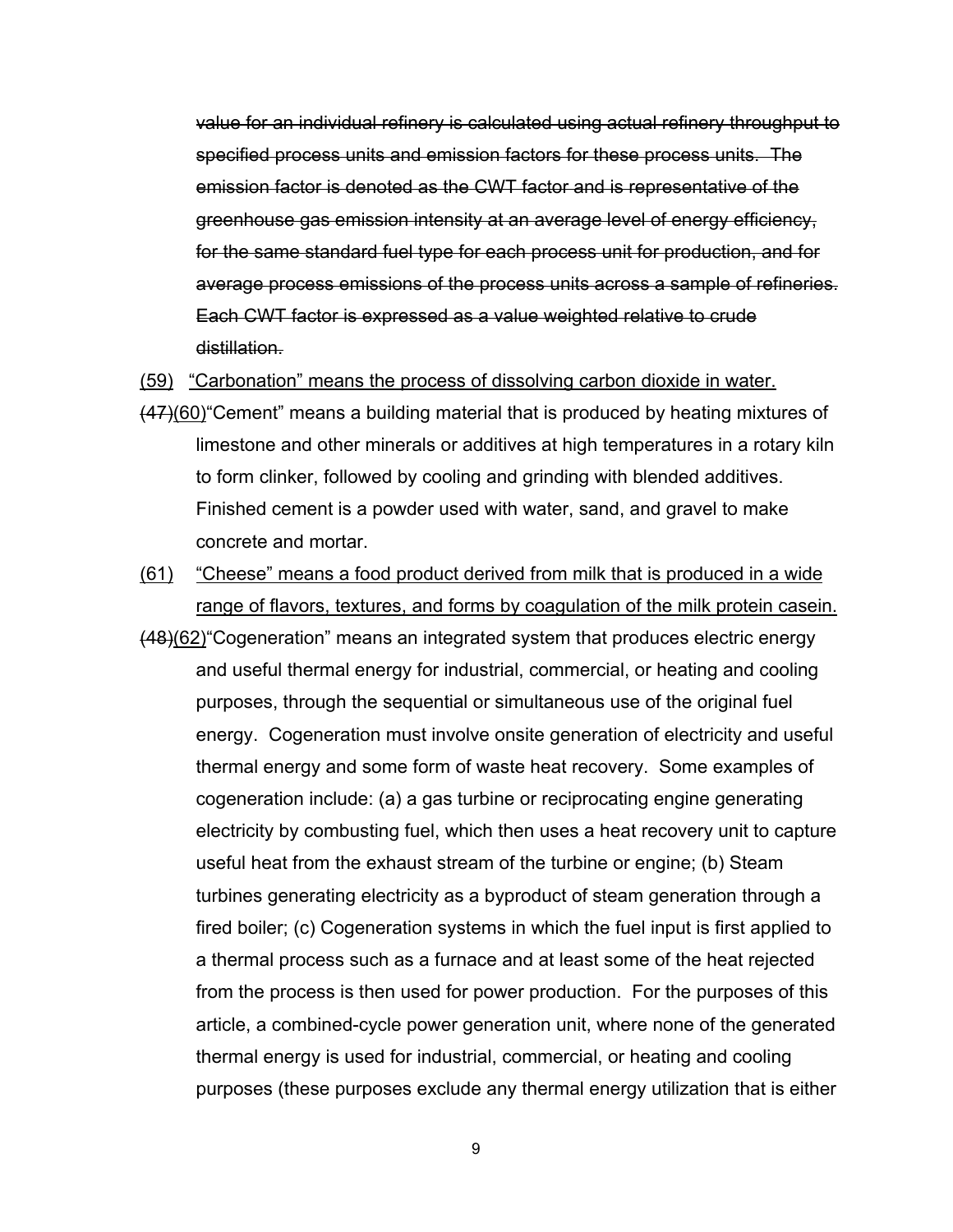in support of or a part of the electricity generation system), is not considered a cogeneration unit.

- $(50)(63)$  Cold Rolled and Annealed Steel Sheet" means steel that is cold rolled and then annealed. Cold rolling means the changes in the structure and shape of steel through rolling, hammering or stretching the steel at a low temperature. Annealing is a heat or thermal treatment process by which a previously coldrolled steel coil is made more suitable for forming and bending. The steel sheet is heated to a designated temperature for a sufficient amount of time and then cooled.
- (49)(64)"Cold Rolling of Steel" means the changes in the structure and shape of steel through rolling, hammering or stretching the steel at a low temperature.
- (51)(65)"Combustion Emissions" means greenhouse gas emissions occurring during the exothermic reaction of a fuel with oxygen.
- (66) "Complexity weighted barrel" or "CWB" means a metric created to evaluate the greenhouse gas efficiency of petroleum refineries and related processes. The CWB value for an individual refinery is calculated using actual refinery throughput to specified process units and emission factors for these process units. The emission factor is denoted as the CWB factor and is representative of the greenhouse gas emission intensity at an average level of energy efficiency, for the same standard fuel type for each process unit for production, and for average process emissions of the process units across a sample of refineries. Each CWB factor is expressed as a value weighted relative to crude distillation. A refinery's CWB value for allocation will be its CWBprocess value adjusted for off-sites and non-crude sensible heat using the <u>following equation: CWB = 1.0085\*CWB<sub>process</sub> + 0.327\*Total Refinery Input +</u> 0.44\*Non-Crude Input. This calculation will rely on data submitted under section 95113 of the MRR, the definition of  $\text{CWB}_{\text{process}}$  under section 95113(I) of MRR, and the definitions of Total Refinery Input, and Non-Crude Input given under section 95102(c) of MRR.
- (52)(67)"Compliance Account" means an account created by the accounts administrator for a covered entity or opt-in covered entity with a compliance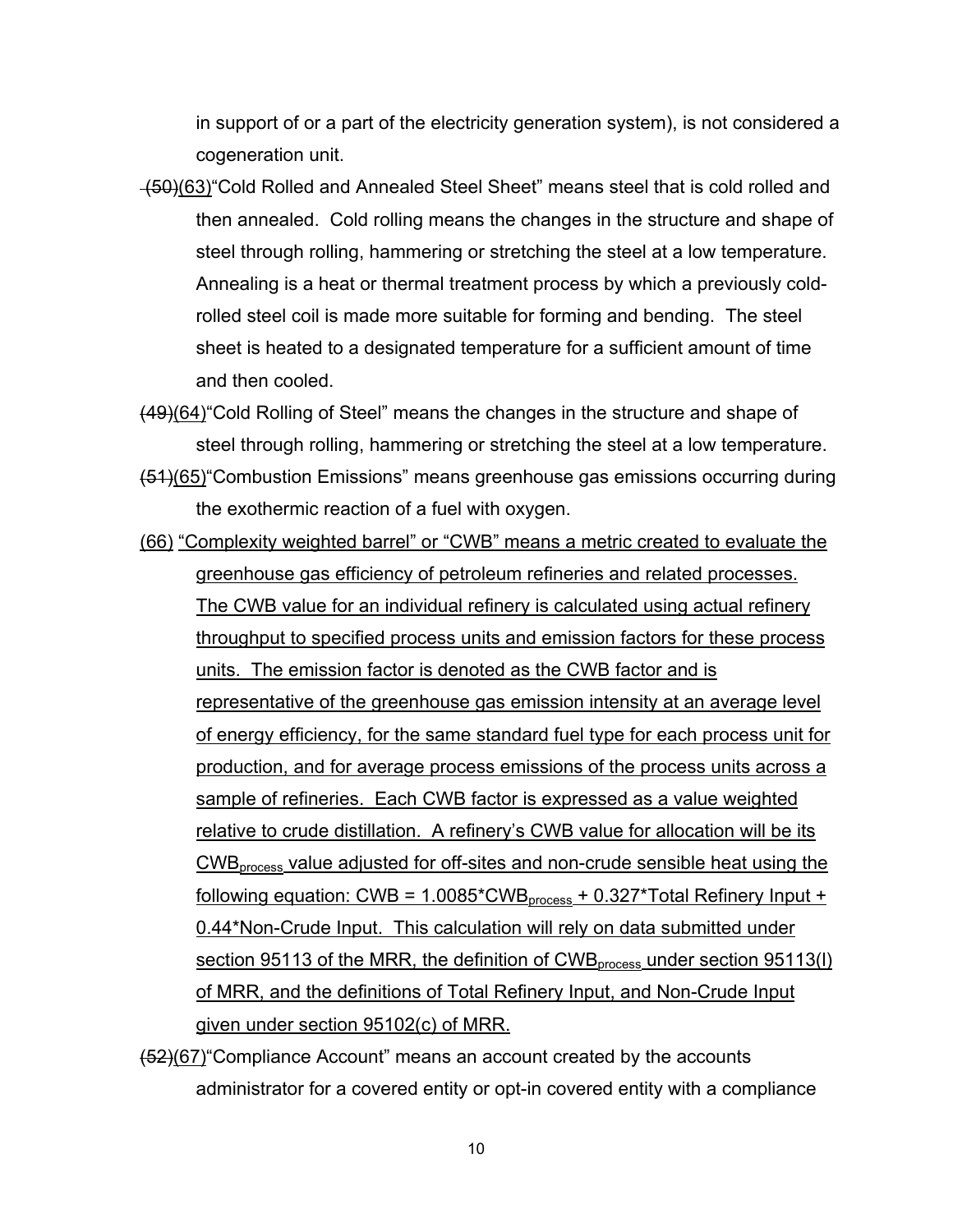obligation, to which the entity transfers compliance instruments to meet its annual and triennial compliance obligations.

- (53)(68) "Compliance Instrument" means an allowance or offset, issued by ARB or by an External Greenhouse Gas Emissions Trading System to which California has linked its Cap-and-Trade Program pursuant to subarticle 12, or sector-based offset credit. Each compliance instrument can be used to fulfill a compliance obligation equivalent to up to one metric ton of  $CO<sub>2</sub>e$ .
- (54)(69)"Compliance Obligation" means the quantity of verified reported emissions or assigned emissions for which an entity must submit compliance instruments to ARB.
- (55)(70)"Compliance Offset Protocol" means an offset protocol adopted by the Board.
- (56)(71)"Compliance Period" means the three-year period for which the compliance obligation is calculated for covered entities except for the first compliance period. The compliance obligation for the first compliance period only considers emissions from data years of 2013 and 2014.
- (72) "Compressed natural gas" or "CNG" means natural gas in high-pressure containers that is highly compressed (though not to the point of liquefaction), typically to pressures ranging from 2900 to 3600 psi.
- (73) "Concentrated milk" means the liquid food obtained by partial removal of water from milk. The milkfat and total milk solids contents of the food are not less than 7.5 and 25.5 percent, respectively. It is pasteurized, but is not processed by heat so as to prevent spoilage. It may be homogenized.
- (74) "Condensed milk" means the food obtained by partial removal of water only from a mixture of milk and safe and suitable nutritive carbohydrate sweeteners. The finished food contains not less than 8 percent by weight of milkfat, and not less than 28 percent by weight of total milk solids. The quantity of nutritive carbohydrate sweetener used is sufficient to prevent spoilage. The food is pasteurized and may be homogenized.
- (57)(75)"Conflict of Interest" means, for purposes of this article, a situation in which, because of financial or other activities or relationships with other persons or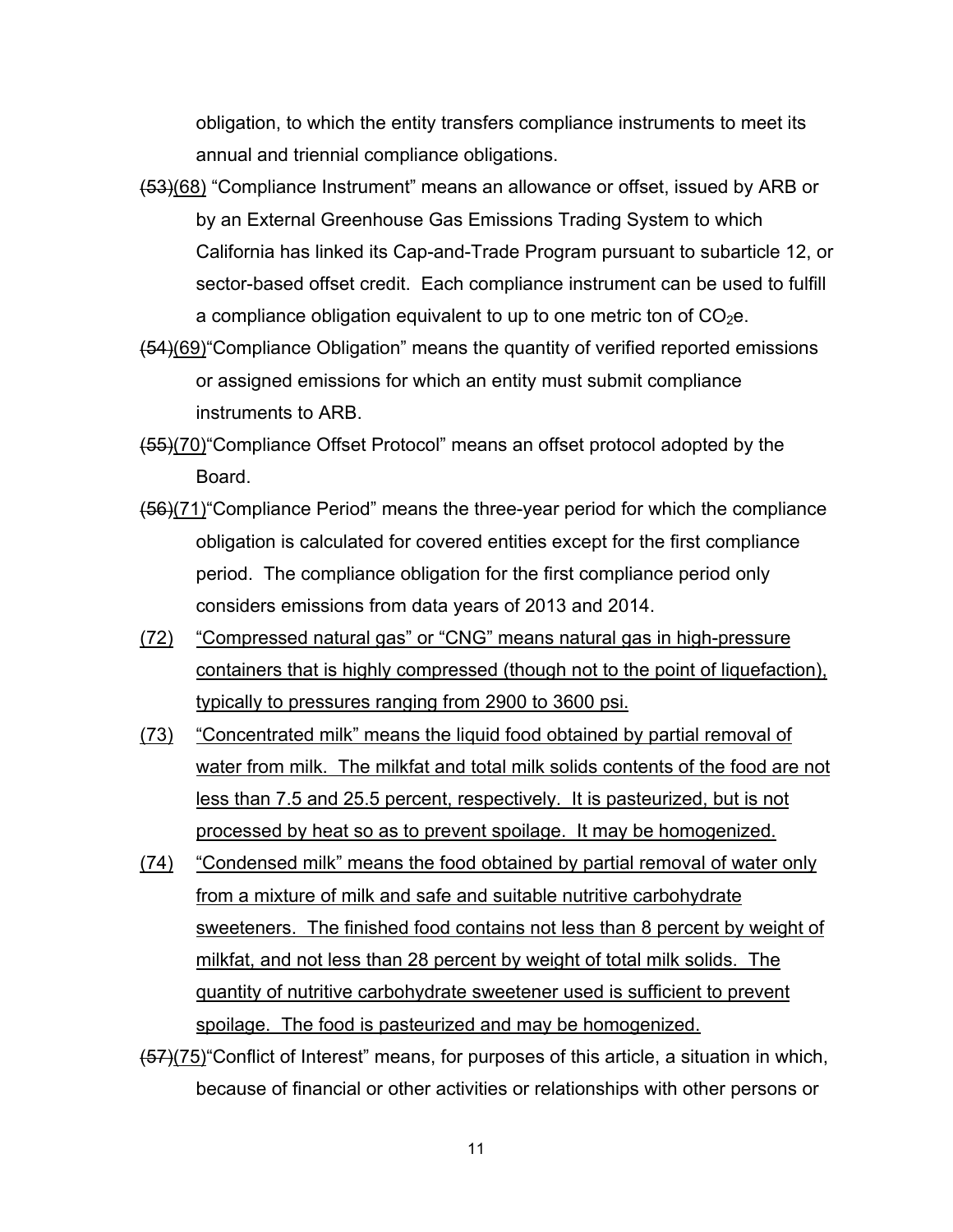organizations, a person or body is unable or potentially unable to render an impartial Offset Verification Statement of a potential client's Offset Project Data Report, or the person or body's objectivity in performing offset verification services is or might be otherwise compromised.

- (58)(76)"Conservative" means, in the context of offsets, utilizing project baseline assumptions, emission factors, and methodologies that are more likely than not to understate net GHG reductions or GHG removal enhancements for an offset project to address uncertainties affecting the calculation or measurement of GHG reductions or GHG removal enhancements.
- (59)(77)"Consumer Price Index for All Urban Consumers" means a measure that examines the changes in the price of a basket of goods and services purchased by urban consumers, and is published by the U.S. Bureau of Labor Statistics.
- (60)(78) "Container Glass Pulled" means the quantity of glass removed from the melting furnace in the container glass manufacturing process where "container glass" is defined as glass products used for packaging.
- (79) "Contract Description Code" means the alphanumeric code assigned by an exchange to a particular exchange product that differentiates the product from others traded on the exchange.
- (80) "Corn chip" is a food product made from masa (ground corn dough) that is rolled to a specific thickness, cut into a chip shape, lightly toasted in an oven, and then deep fried.
- (81) "Corn curl" is a food product made from a deep-fried extrusion of masa (ground corn dough).
- (61)(82)"Counterparty" means the opposite party in a bilateral agreement, contract, or transaction.
- (62)(83)"Covered Entity" means an entity within California that has one or more of the processes or operations and has a compliance obligation as specified in subarticle 7 of this regulation; and that has emitted, produced, imported, manufactured, or delivered in 2009 or any subsequent year more than the applicable threshold level specified in section 95812(a) of this rule.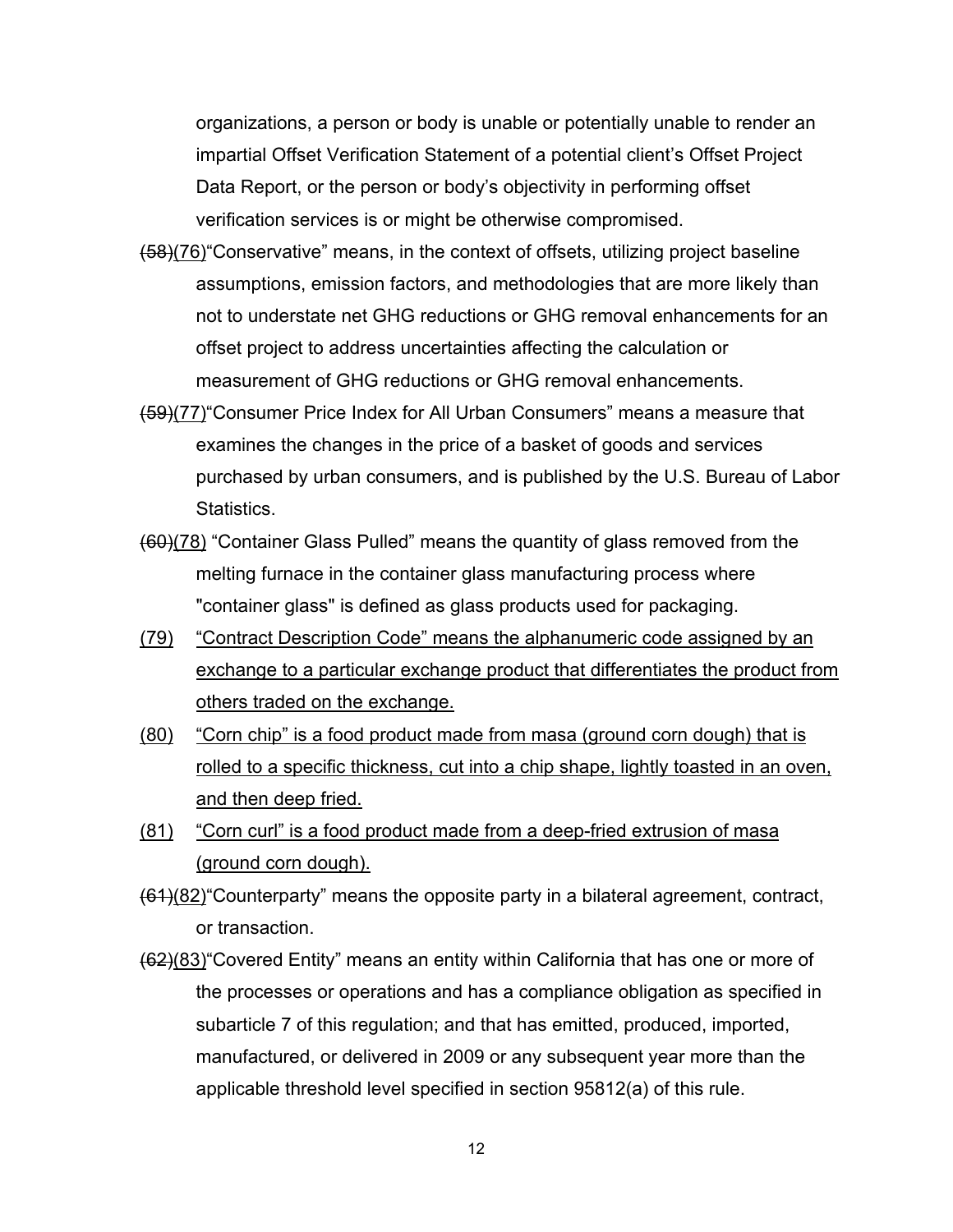- (84) "Cream" means that portion of milk, rich in milk fat, which rises to the surface of milk that is left standing or which is separated from milk by centrifugal force.
- (63)(85)"Crediting Baseline" refers to the reduction of absolute GHG emissions below the business-as-usual scenario or reference level across a jurisdiction's entire sector in a sector-based crediting program after the imposition of greenhouse gas emission reduction requirements or incentives.
- (64)(86)"Crediting Period" means the pre-determined period for which an offset project will remain eligible to be issued ARB offset credits or registry offset credits for verified GHG emission reductions or GHG removal enhancements.
- (87) "Dairy product solids for animal feed" means modified dairy products (permeates and products derived there from) processed for animal consumption obtained by the removal of water, protein and/or lactose, and/or minerals from milk.

(65)(88)"Data Year" means the calendar year in which emissions occurred.

- (66)(89)"Deforestation" means direct human-induced conversion of forested land to non-forested land.
- (90) "Dehydrated chili pepper" means chili pepper that has been dehydrated to no more than 12 percent water by volume in order to extend the shelf life and to concentrate the flavor. Chili peppers are the fruit of plants from the genus *Capsicum*, and are members of the nightshade family *Solanaceae*.
- (91) "Dehydrated garlic" means garlic that has been dehydrated to no more than 6.8 percent water by volume in order to extend the shelf life and to concentrate the flavor. Garlic is an onion-like plant *(Allium sativum)* of southern Europe having a bulb that breaks up into separable cloves with a strong distinctive odor and flavor.
- (92) "Dehydrated onion" means onion that has been dehydrated to no more than 5.5 percent water by volume in order to extend the shelf life and to concentrate the flavor. Onion (*Allium cepa*) is a plant that has a fan of hollow, bluish-green leaves and the bulb at the base of the plant begins to swell when a certain day-length is reached.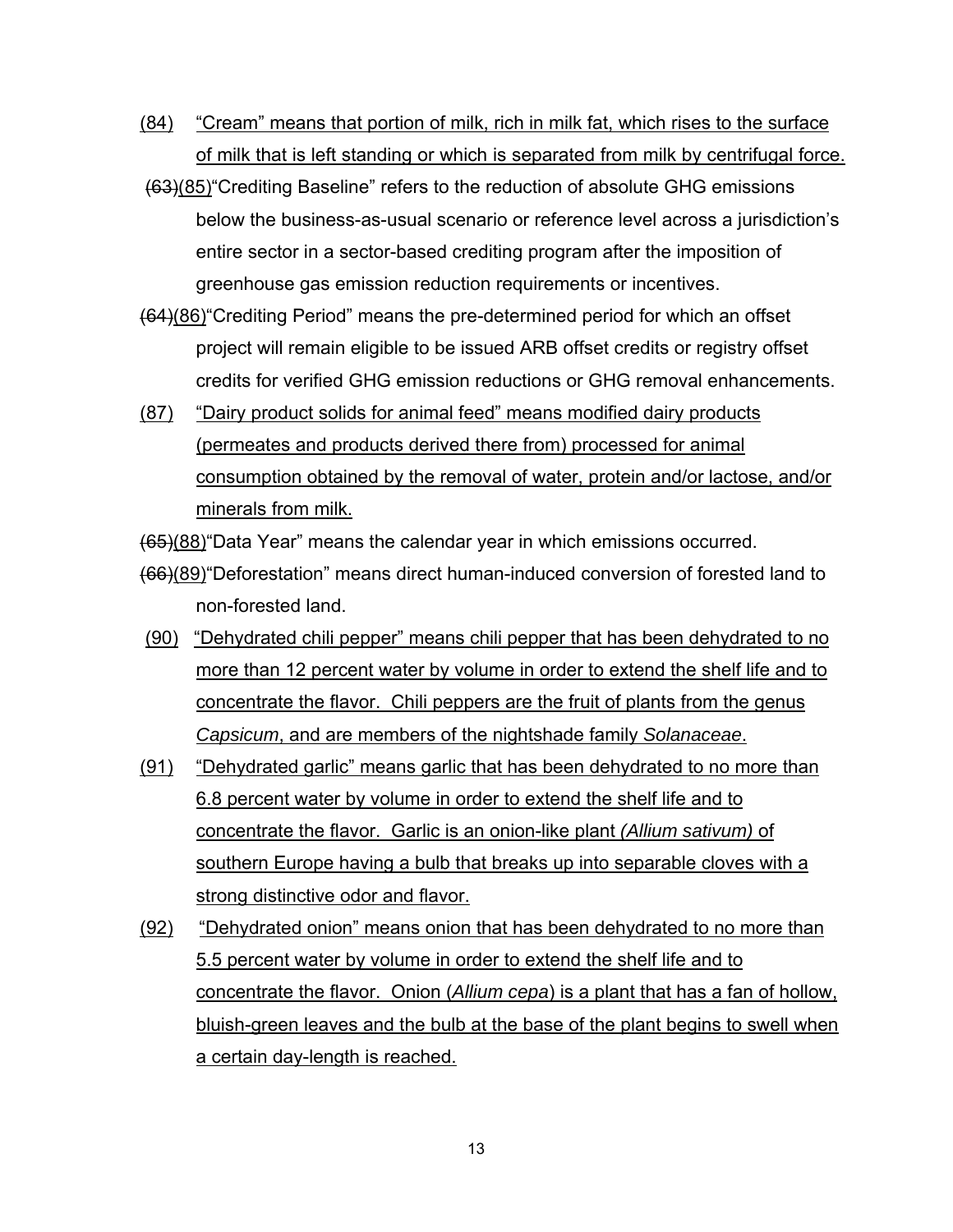- (93) "Dehydrated parsley" means parsley that has been dehydrated to no more than 5 percent water by volume in order to extend the shelf life and to concentrate the flavor. Parsley (Petroselinum crispum) is a species of *Petroselinum* in the family *Apiaceae*.
- (94) "Dehydrated spinach" means spinach that has been dehydrated to no more than 7 percent water by volume in order to extend the shelf life and to concentrate the flavor. Spinach (*Spinacia oleracea*) is an edible flowering plant in the family of *Amaranthaceae*.
- (95) "Delicate task wiper" mean tissue-based wipers used for the delicate cleaning of lenses, surfaces, and equipment in labs, research facilities, hospitals, and manufacturing settings.
- (67)(96)"Delivered Electricity" means electricity that was distributed from a PSE and received by a PSE or electricity that was generated, transmitted, and consumed.
- (97) "Deproteinized whey" means products manufactured through the cold ultrafiltration of sweet dairy whey, removing a portion of the protein from sweet whey to result in a non-hygroscopic, free-flowing and clean flavored powder containing greater than 80% carbohydrate (lactose) levels.
- (98) "Diced Tomatoes" is the food prepared from mature tomatoes conforming to the characteristics of the fruit *Lycopersicum esculentum* P. Mill, of red or reddish varieties. The tomatoes are peeled and diced, and shall have had the stems and calicies removed and shall have been cored, except where the internal core is insignificant to texture and appearance.
- (68)(99)"Diesel Fuel" means Distillate Fuel No. 1 and Distillate Fuel No. 2, including dyed and non-taxed fuels.
- (69)(100)"Direct Delivery of Electricity" or "directly delivered" has the same meaning as ascribed to MRR section 95102(a).
- (70)(101)"Direct GHG Emission Reduction" means a GHG emission reduction from applicable GHG emission sources, GHG sinks, or GHG reservoirs that are under control of the Offset Project Operator or Authorized Project Designee.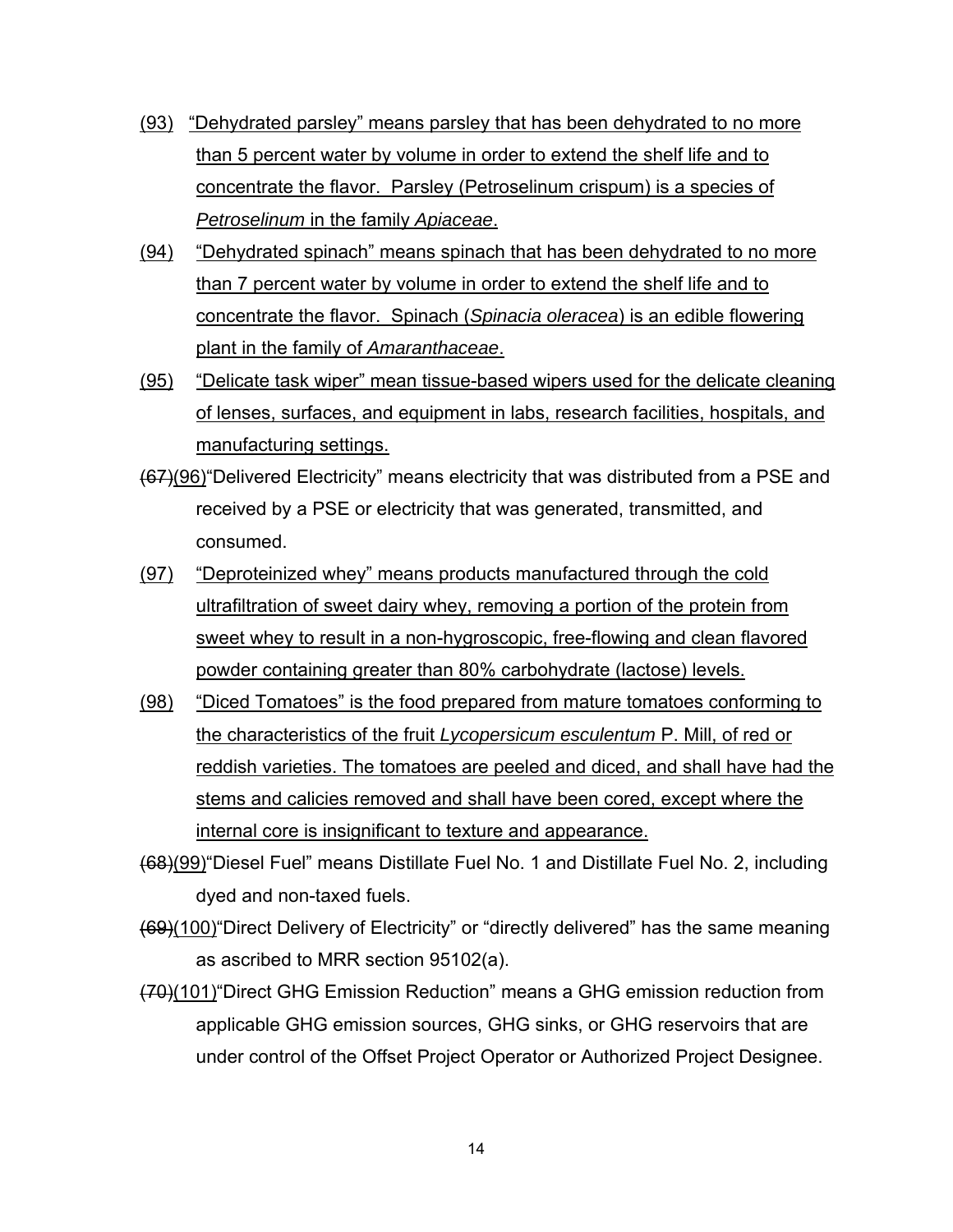- (71)(102)"Direct GHG Removal Enhancement" means a GHG removal enhancement from applicable GHG emission sources, GHG sinks, or GHG reservoirs under control of the Offset Project Operator or Authorized Project Designee.
- (72)(103)"Distillate Fuel No. 1" has a maximum distillation temperature of 550 F at the 90 percent recovery point and a minimum flash point of 100 F and includes fuels commonly known as Diesel Fuel No. 1 and Fuel Oil No. 1, but excludes kerosene. This fuel is further subdivided into categories of sulfur content: High Sulfur (greater than 500 ppm), Low Sulfur (less than or equal to 500 ppm and greater than 15 ppm), and Ultra Low Sulfur (less than or equal to 15 ppm).
- (73)(104)"Distillate Fuel No. 2" has a minimum and maximum distillation temperature of 540 F and 640 F at the 90 percent recovery point, respectively, and includes fuels commonly known as Diesel Fuel No. 2 and Fuel Oil No. 2. This fuel is further subdivided into categories of sulfur content: High Sulfur (greater than 500 ppm), Low Sulfur (less than or equal to 500 ppm and greater than 15 ppm), and Ultra Low Sulfur (less than or equal to 15 ppm).
- (74)(105)"Distillate Fuel No. 4" is a distillate fuel oil made by blending distillate fuel oil and residual fuel oil, with a minimum flash point of 131 F.
- (75)(106)"Distillate Fuel Oil" means a classification for one of the petroleum fractions produced in conventional distillation operations and from crackers and hydrotreating process units. The generic term "distillate fuel oil" includes kerosene, kerosene-type jet fuel, diesel fuels (Diesel Fuels No. 1, No. 2, and No. 4), and fuel oils (Fuel Oils No. 1, No. 2, and No. 4).
- (107) "Distilled spirit" means a spirit made from the separation of alcohol and a fermented product.
- (108) "District Heating Facility" means a facility that, at a central plant, produces hot water, steam, and/or chilled water that is distributed through underground pipes to buildings and facilities connected to the system that are not part of the same facility. District Heating Facility does not include a facility that produces electricity.
- (76)(109)"Dolime" is calcined dolomite.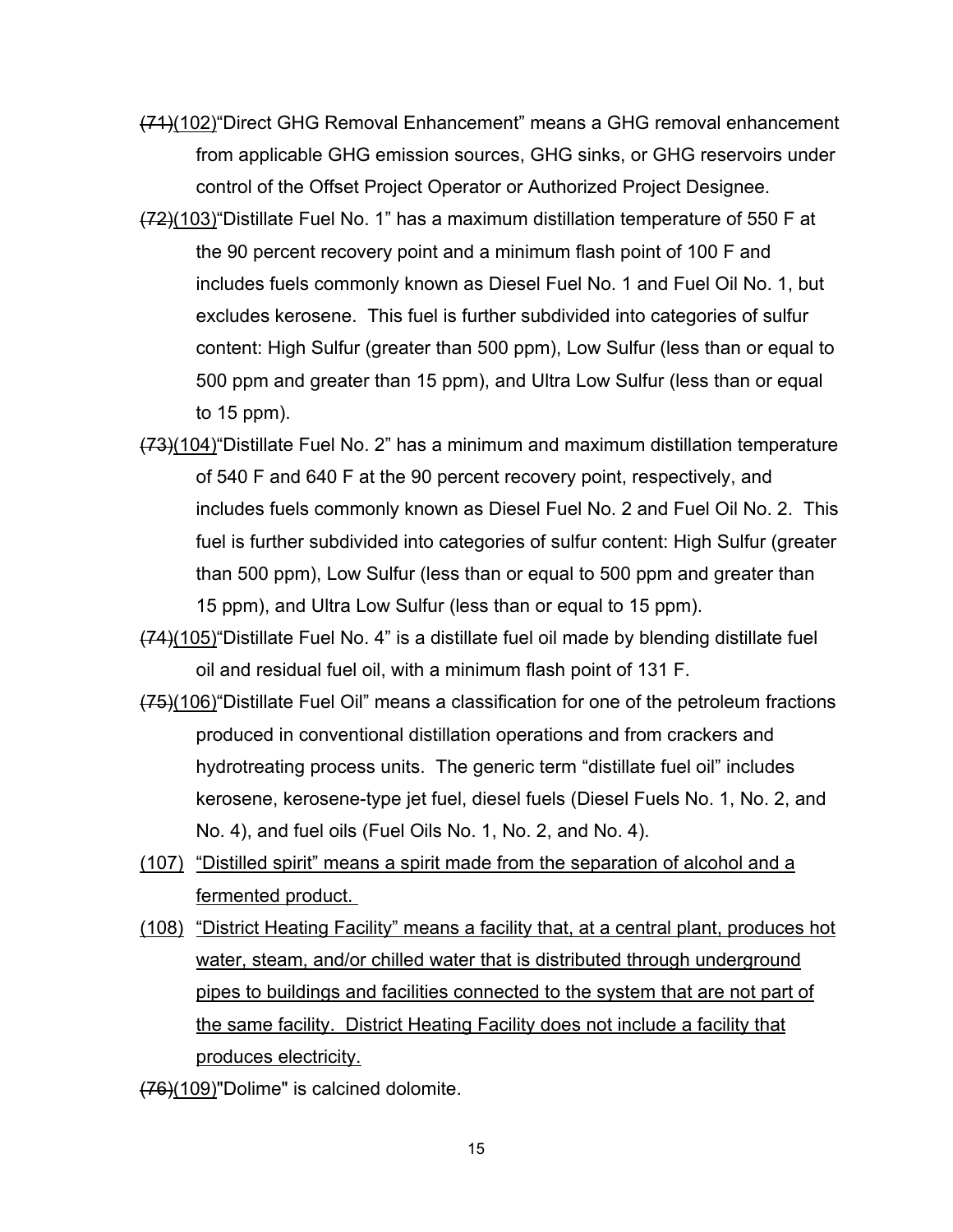- $(77)(110)$  Dry Gas" means a natural gas that is produced from gas wells not associated with the production of crude oil.
- (111) "Ductile iron pipe" means pipe made of cast ferrous material in which a major part of the carbon content occurs as free graphite in a substantially nodular or spherroidal form. Pipes are used mainly to convey substances which can flow.
- (112) "Dry color concentrate" means precipitated solids extract from fruits and vegetables whose uses are for altering the color of materials and/or food.
- (78)(113)"Early Action Offset Credit" means a tradable credit issued by an Early Action Offset Program that represents a GHG reduction or GHG removal enhancement equivalent to one metric ton of  $CO<sub>2</sub>e$  and meets the requirements of section 95990(c).
- (79)(114)"Early Action Offset Program" means a program that meets the requirements of section 95990(a) and is approved by ARB.
- (80)(115)"Early Action Offset Project" means an offset project that is registered with an Early Action Offset Program and has been issued early action offset credits.
- (116) "Early Action Reporting Period" means a reporting period in which GHG reductions and/or GHG removal enhancements are reported under an Early Action Offset Program.
- (81)(117) "Early Action Verification Report" means a verification report submitted to an Early Action Offset Program that covers GHG reductions or GHG removal enhancements achieved by an early action offset project over a specific time period.
- (82)(118) "Electric Arc Furnace" or "EAF" means a furnace that produces molten steel and heats the charge materials with electric arcs from carbon electrodes. Furnaces that continuously feed direct-reduced iron ore pellets as the primary source of iron are not affected facilities within the scope of this definition.
- (83)(119) "Electrical Distribution Utility(ies)" means an entity that owns and/or operates an electrical distribution system, including: 1) a public utility as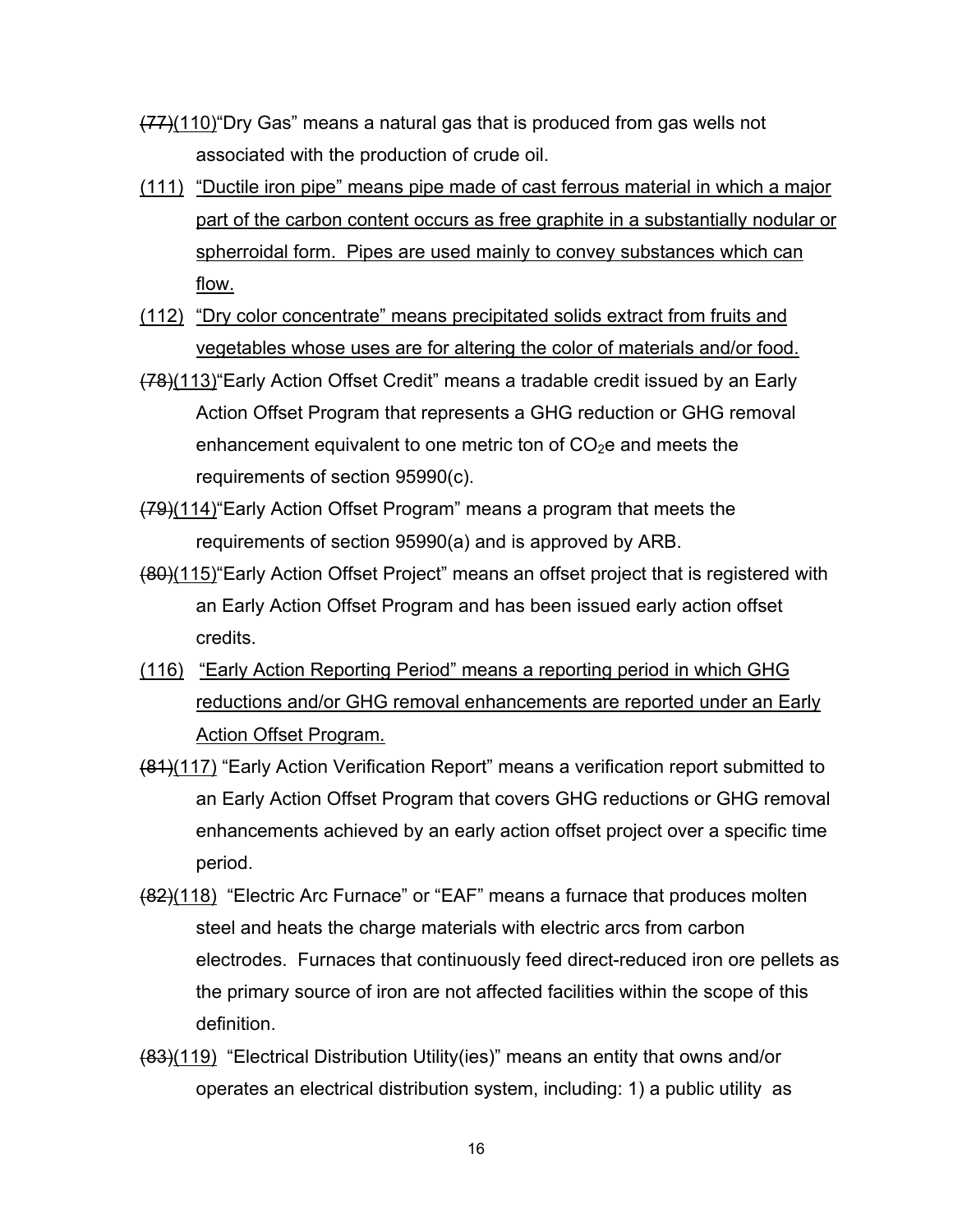defined in the Public Utilities Code section 216 (referred to as an Investor Owned Utility or IOU); or 2) a local publicly owned electric utility (POU) as defined in Public Utilities Code section 224.3 or 3) an Electrical Cooperative (COOP) as defined in Public Utilities Code section 2776, that provides electricity to retail end users in California.

- (84)(120)"Electricity Generating Facility" means a facility that generates electricity and includes one or more generating units at the same location.
- (85)(121) Electricity Importers" deliver imported electricity. For electricity that is scheduled with a NERC E-Tag to a final point of delivery inside the state of California, the electricity importer is identified on the NERC E-Tag as the purchasing-selling entity (PSE) on the last segment of the tag's physical path with the point of receipt located outside the state of California and the point of delivery located inside the state of California. For facilities physically located outside the state of California with the first point of interconnection to a California balancing authority's transmission and distribution system when the electricity is not scheduled on a NERC e-Tag, the importer is the facility operator or scheduling coordinator. Federal and state agencies are subject to the regulatory authority of ARB under this article, and include Western Area Power Administration (WAPA), Bonneville Power Administration (BPA) and California Department of Water Resources (DWR). Electricity Importers include EIM Participating Resource Scheduling Coordinators serving the EIM market whose transactions result in electricity imports into California.
- (86)(122)"Eligible Renewable Energy Resource" has the same meaning as defined in Section 399.12 of the Public Utilities Code.
- (87)(123)"Emissions" means the release of greenhouse gases into the atmosphere from sources and processes in a facility, including from the combustion of transportation fuels such as natural gas, petroleum products, and natural gas liquids. In the context of offsets, "emissions" means the release of greenhouse gases into the atmosphere from sources and processes within an offset project boundary.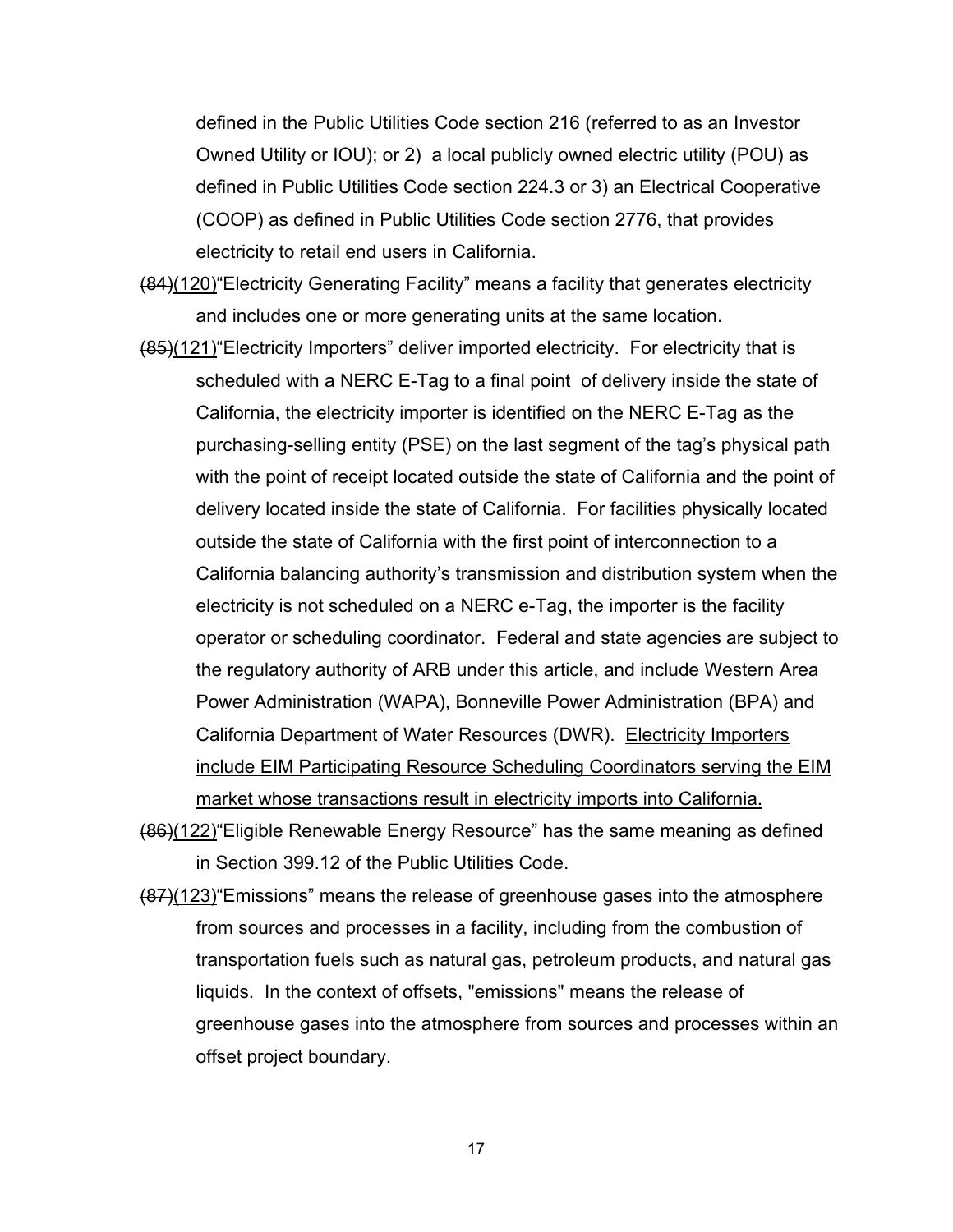- (88)(124)"Emissions Data Report" or "greenhouse gas emissions data report" or "report" means the report prepared by an operator or supplier each year and submitted by electronic means to ARB that provides the information required by MRR. The emissions data report is for the submission of required data for the calendar year prior to the year in which the report is due. For example, a 2013 emissions data report would cover emissions and product data for the 2013 calendar year and would be reported in 2014.
- (89)(125)"Emissions Efficiency Benchmark" or "GHG emissions efficiency benchmark" means a performance standard used to evaluate GHG emissions efficiency between and amongst similar facilities or operations in the same industrial sector.
- (126) "Emulsion" means a mixture of water, crude oil, associated gas, and other components from the oil extraction process that is transferred from an existing platform that is permanently affixed to the ocean floor and that is located outside the distance specified in the "offshore" definition in section 95102 of MRR, to an onshore petroleum and natural gas production facility.
- (90)(127)"End User" means a final purchaser of an energy product, such as electricity, thermal energy, or natural gas not for the purposes of retransmission or resale. In the context of natural gas consumption, an "end user" is the point to which natural gas is delivered for consumption.
- (128) "Energy Imbalance Market" or "EIM" means the operation of the CAISO's real time market to manage transmission congestion and optimize procurement of energy to balance supply and demand for the combined CAISO and EIM footprint.
- (129) "Energy Imbalance Market Participating Resource Scheduling Coordinator" or "EIM Participating Resource Scheduling Coordinator" means the participating resource owner or operator, or a third-party designated by the resource owner or operator, that is certified by the CAISO and enters into the pro forma EIM Participating Resource Scheduling Coordinator Agreement, under which it is responsible for meeting the requirements specified in the CAISO Tariff on behalf of the resource owner or operator.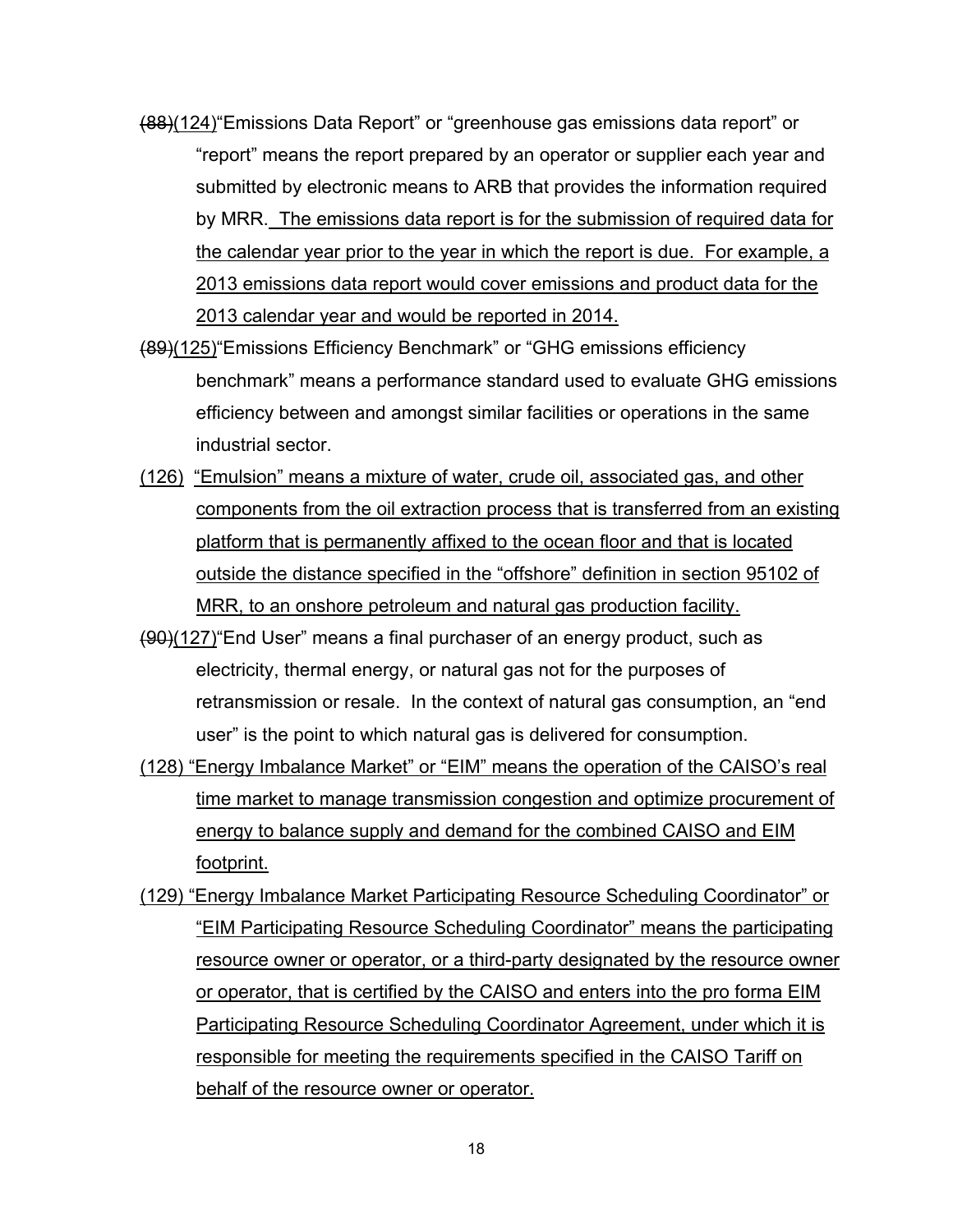- (91)(130)"Enforceable" means the authority for ARB to hold a particular party liable and to take appropriate action if any of the provisions of this article are violated.
- (92)(131)"Enhanced Oil Recovery" or "EOR" means the use of certain methods such as steam (thermal EOR), water flooding or gas injection into existing wells to increase the recovery of crude oil from a reservoir. In the context of this rule, EOR also applies to injection of critical phase carbon dioxide into a crude oil reservoir to enhance the recovery of oil.
- (93)(132)"Enterer" means an entity that imports, into California, motor vehicle fuel, diesel fuel, fuel ethanol, biodiesel, or non exempt biomass-derived fuel or renewable fuel and who is the importer of record under federal customs law or the owner of fuel upon import into California, if the fuel is not subject to federal customs law. Only enterers that import the fuels specified in this definition outside the bulk transfer/terminal system are subject to reporting under the regulation.
- (94)(133)"Entity" means a person, firm, association, organization, partnership, business trust, corporation, limited liability company, company, or government agency.
- (95)(134)"Environmental Impact Assessment" means a detailed public disclosure statement of potential environmental and socioeconomic impacts associated with a proposed project. Such disclosure is a matter of public record and provides detailed information to public agencies and the general public about the effect that a proposed project is likely to have on the environment and ways in which the significant effects of such a project might be minimized, and to indicate alternatives to such a project.
- (135) "Evaporated milk" means the liquid food obtained by partial removal of water only from milk. It contains not less than 6.5 percent by weight of milkfat, not less than 16.5 percent by weight of milk solids not fat, and not less than 23 percent by weight of total milk solids. Evaporated milk contains added vitamin D as prescribed by the Code of Federal Regulations, Title 21. It is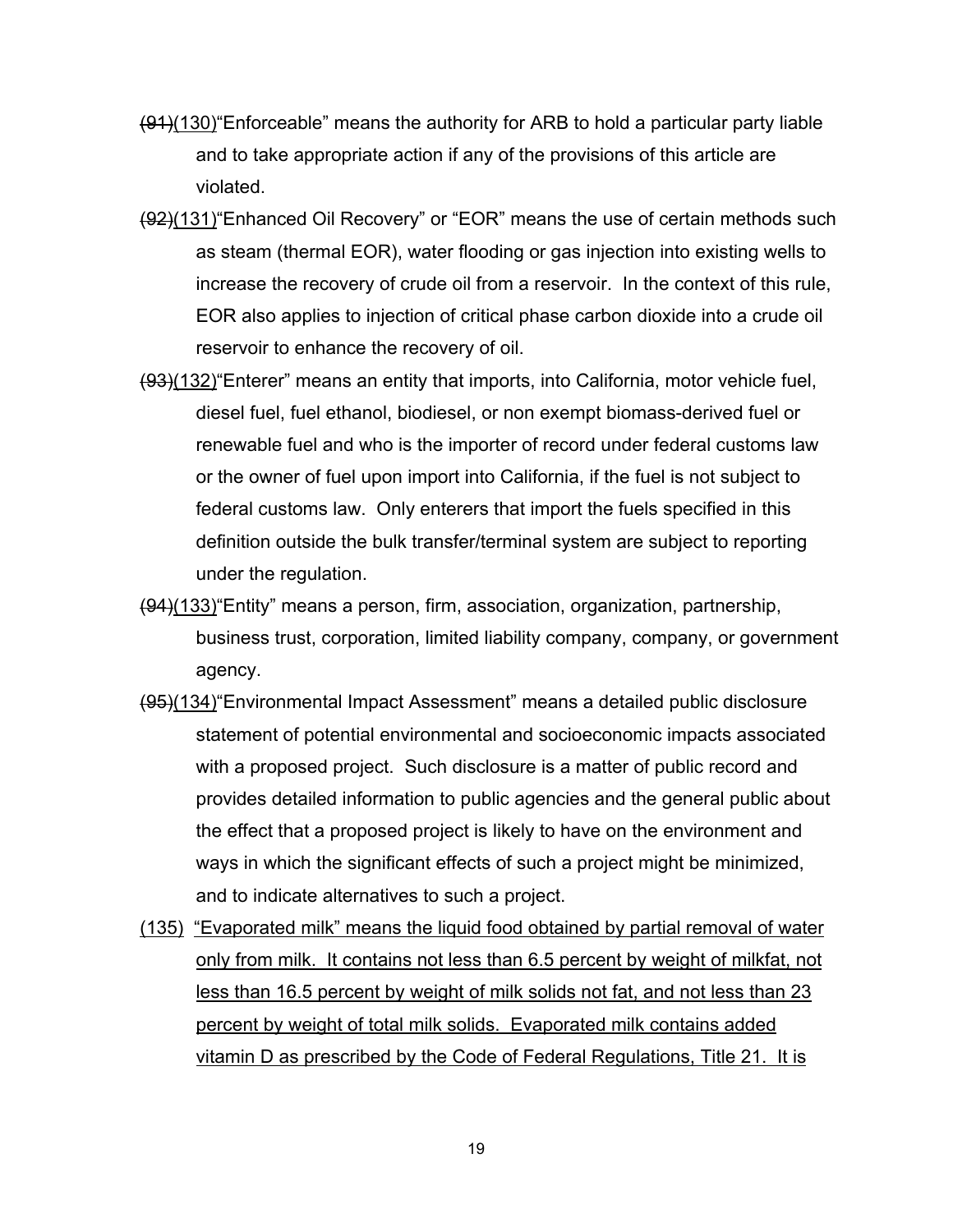homogenized. It is sealed in a container and so processed by heat, either before or after sealing, as to prevent spoilage.

- (136) "Exchange" means a central marketplace with established rules and regulations where buyers and sellers meet to conduct trades.
- (96)(137)"Executive Officer" means the Executive Officer of the California Air Resources Board, or his or her delegate.
- (138) "Expected Settlement Date" is a date specified in a transaction agreement on which all requirements in the transaction agreement are expected to be settled, exclusive of any contingencies specified in the agreement.
- (139) "Expected Termination Date" is a date specified in a transaction agreement on which all requirements in the transaction agreement are expected to be completed, exclusive of any contingencies specified in the agreement.
- (97)(140)"Exported Electricity" shall have the same meaning ascribed in section 95102(a) of MRR.
- (98)(141)"External Greenhouse Gas Emissions Trading System" or "External GHG ETS" means an administrative system, other than the California Cap-and-Trade Program, that controls greenhouse gas emissions from sources in its program.
- (142) "Facial Tissue" means a class of soft, absorbent, disposable tissue papers that is suitable for use on the face.
- $(99)(143)$  (A) "Facility," unless otherwise specified in relation to natural gas distribution facilities and onshore petroleum and natural gas production facilities as defined in section 95802(a), means any physical property, plant, building, structure, source, or stationary equipment located on one or more contiguous or adjacent properties in actual physical contact or separated solely by a public roadway or other public right-ofway and under common ownership or common control, that emits or may emit any greenhouse gas. Operators of military installations may classify such installations as more than a single facility based on distinct and independent functional groupings within contiguous military properties.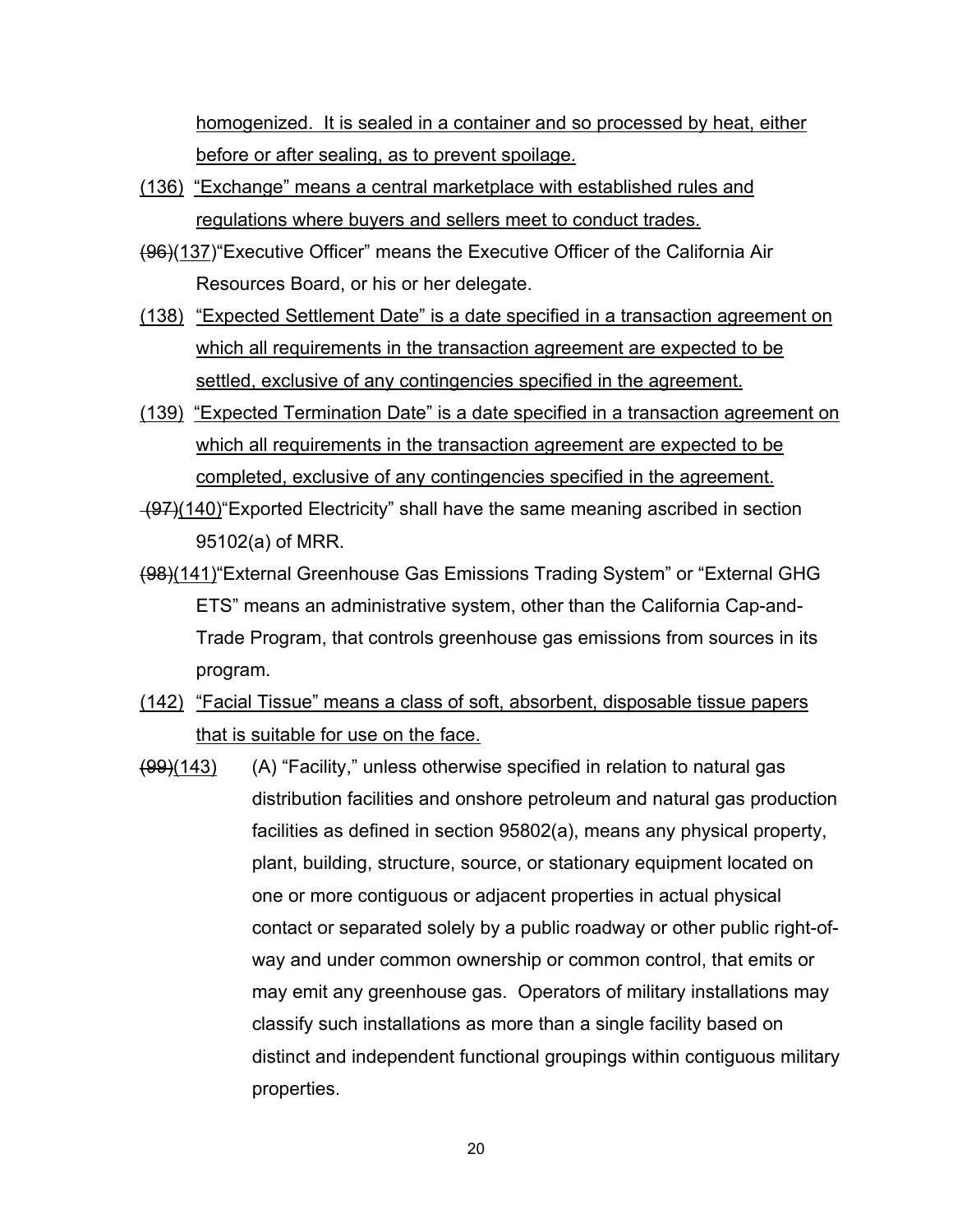- (B) "Facility," with respect to natural gas distribution for the purposes of sections 95150 through 95158 of MRR, means the collection of all distribution pipelines and metering-regulating stations that are operated by a Local Distribution Company (LDC) within the State of California that is regulated as a separate operating company by a public utility commission or that are operated as an independent municipally-owned distribution system.
- (C) "Facility," with respect to onshore petroleum and natural gas production for the purposes of sections 95150 through 95158 of MRR, means all petroleum and natural gas equipment on a well-pad, or associated with a well pad or to which emulsion is transferred and  $CO<sub>2</sub>$ EOR operations that are under common ownership or common control including leased, rented, or contracted activities by an onshore petroleum and natural gas production owner or operator and that are located in a single hydrocarbon basin as defined in section 95102(a) of MRR. When a commonly owned cogeneration plant is within the basin, the cogeneration plant is only considered part of the onshore petroleum and natural gas production facility if the onshore petroleum and natural gas production facility operator or owner has a greater than fifty percent ownership share in the cogeneration plant. Where a person or entity owns or operates more than one well in a basin, then all onshore petroleum and natural gas production equipment associated with all wells that the person or entity owns or operates in the basin would be considered one facility.
- (100)(144) "Fiberglass Glass Pulled" means the quantity of glass removed from the melting furnace in the fiberglass manufacturing process where "Fiberglass" is defined as insulation products for thermal, acoustic, and fire applications manufactured using glass.
- (101)(145)"Final Point of Delivery" means the sink specified on the NERC e-Tag, where defined points have been established through the NERC Registry. When NERC e-Tags are not used to document electricity deliveries, as may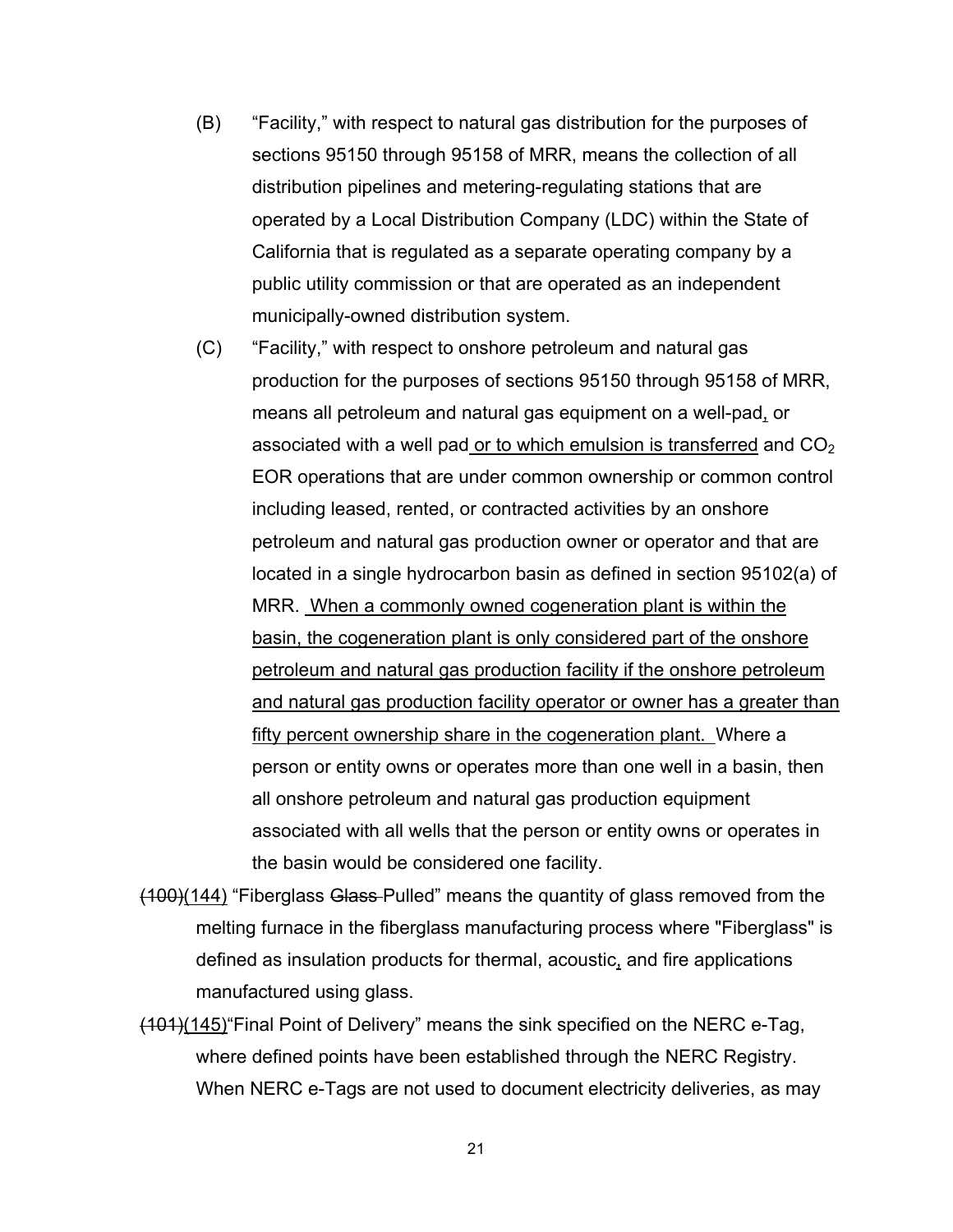be the case within a balancing authority, the final point of delivery is the location of the load. Exported electricity is disaggregated by the final point of delivery on the NERC e-Tag.

- (102)(146)"First Deliverer of Electricity" or "First Deliverer" means the owner or operator of an electricity generating facility in California or an electricity importer.
- (103)(147) "First Point of Receipt" means the generation source specified on the NERC e-Tag, where defined points have been established through the NERC Registry. When NERC e-Tags are not used to document electricity deliveries, as may be the case within a balancing authority, the first point of receipt is the location of the individual generating facility or unit, or group of generating facilities or units. Imported electricity and wheeled electricity are disaggregated by the first point of receipt on the NERC e-Tag.
- (104)(148)"Flash Point" of a volatile liquid is the lowest temperature at which it can vaporize to form an ignitable mixture in air.
- (105)(149) "Flat Glass Pulled" means the quantity of glass removed from the melting furnace in the flat glass manufacturing process where "flat glass" is defined as glass initially manufactured in a sheet form.
- (106)(150)"Fluorinated Greenhouse Gas" means sulfur hexafluoride (SF6), nitrogen trifluoride (NF3), and any fluorocarbon except for controlled substances as defined at 40 CFR Part 82 (May 10, 1995), subpart A and substances with vapor pressures of less than 1 mm of Hg absolute at 25 C. With these exceptions, "fluorinated GHG" includes any hydrofluorocarbon; any perfluorocarbon; any fully fluorinated linear, branched, or cyclic alkane, ether, tertiary amine, or aminoether; any perfluoropolyether; and any hydrofluoropolyether.
- (107)(151)"Fluting" means the center segment of corrugated shipping containers, being faced with linerboard (testliner/kraftliner) on both sides. Fluting covers mainly papers made from recycled fiber but this group also holds paperboard that is made from chemical and semichemical pulp.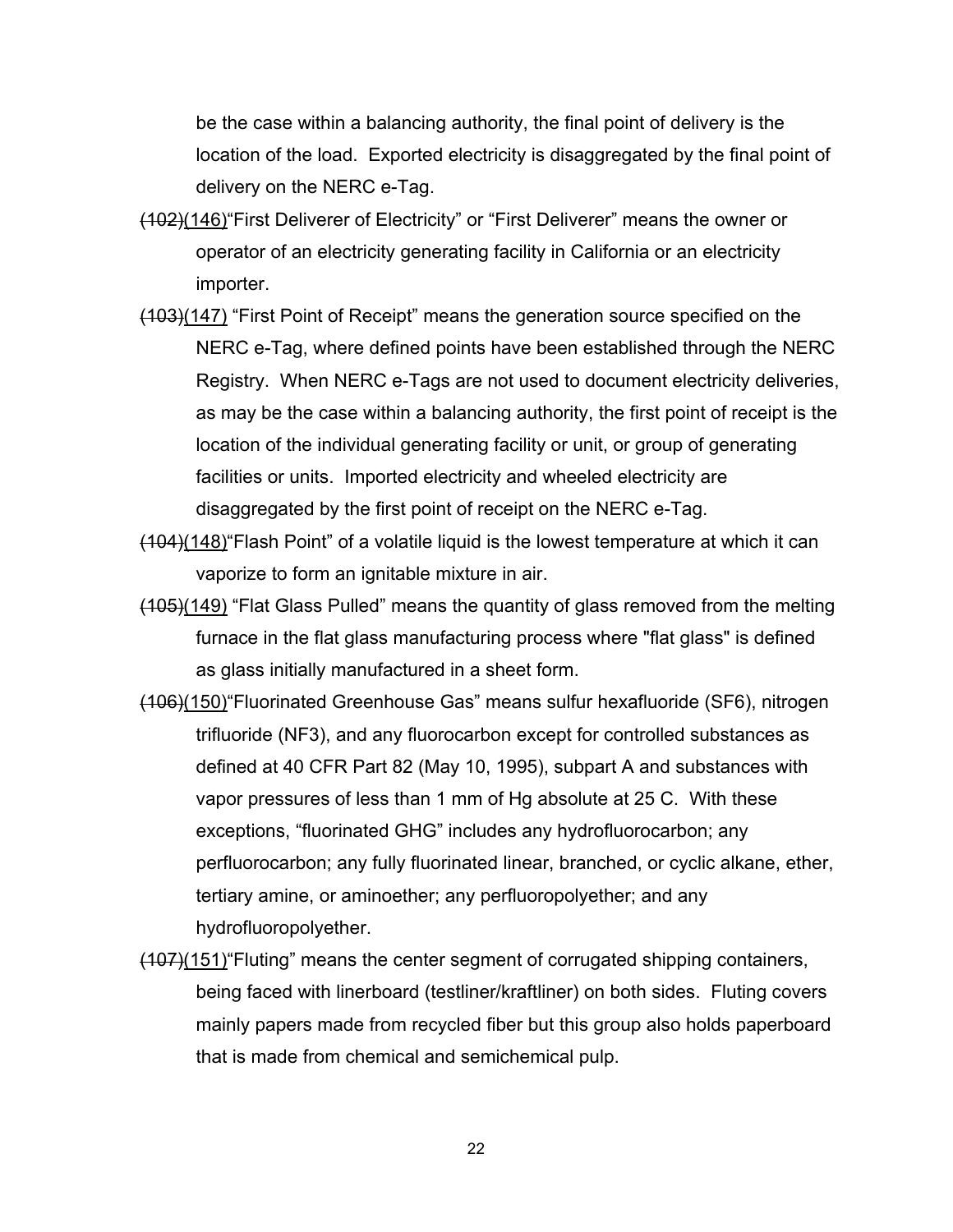- (108)(152)"Forest Buffer Account" means a holding account for ARB offset credits issued to forest offset projects. It is used as a general insurance mechanism against unintentional reversals, for all forest offset projects listed under a Compliance Offset Protocol.
- (109)(153)"Forest Owner" means the owner of any interest in the real (as opposed to personal) property involved in a forest offset project, excluding government agency third party beneficiaries of conservation easements. Generally, a Forest Owner is the owner in fee of the real property involved in a forest offset project. In some cases, one entity may be the owner in fee while another entity may have an interest in the trees or the timber on the property, in which case all entities or individuals with interest in the real property are collectively considered the Forest Owners, however, a single Forest Owner must be identified as the Offset Project Operator.
- (110)(154)"Fossil Fuel" means natural gas, petroleum, coal, or any form of solid, liquid, or gaseous fuel derived from such material for the purpose of creating useful heat.
- (111)(155)"Fractionates" means the process of separating natural gas liquids into their constituent liquid products.
- (156) "Freshwater diatomite filter aids" means inorganic mineral powders derived by processing freshwater diatomite which is fossilized single-celled algae found in lake beds. Filter aids are used in combination with filtration hardware to enhance filtration performance to separate unwanted solids from fluids.
- (157) "Fried potato chip" means a thin slice of potato that is deep fried until crunchy.
- (112)(158)"Fuel" means solid, liquid, or gaseous combustible material. Volatile organic compounds burned in destruction devices are not fuels unless they can sustain combustion without use of a pilot fuel, and such destruction does not result in a commercially useful end product.
- (113)(159)"Fuel Analytical Data" means data collected about fuel usage (including mass, volume, and flow rate) and fuel characteristics (including heating value, carbon content, and molecular weight) to support emissions calculation.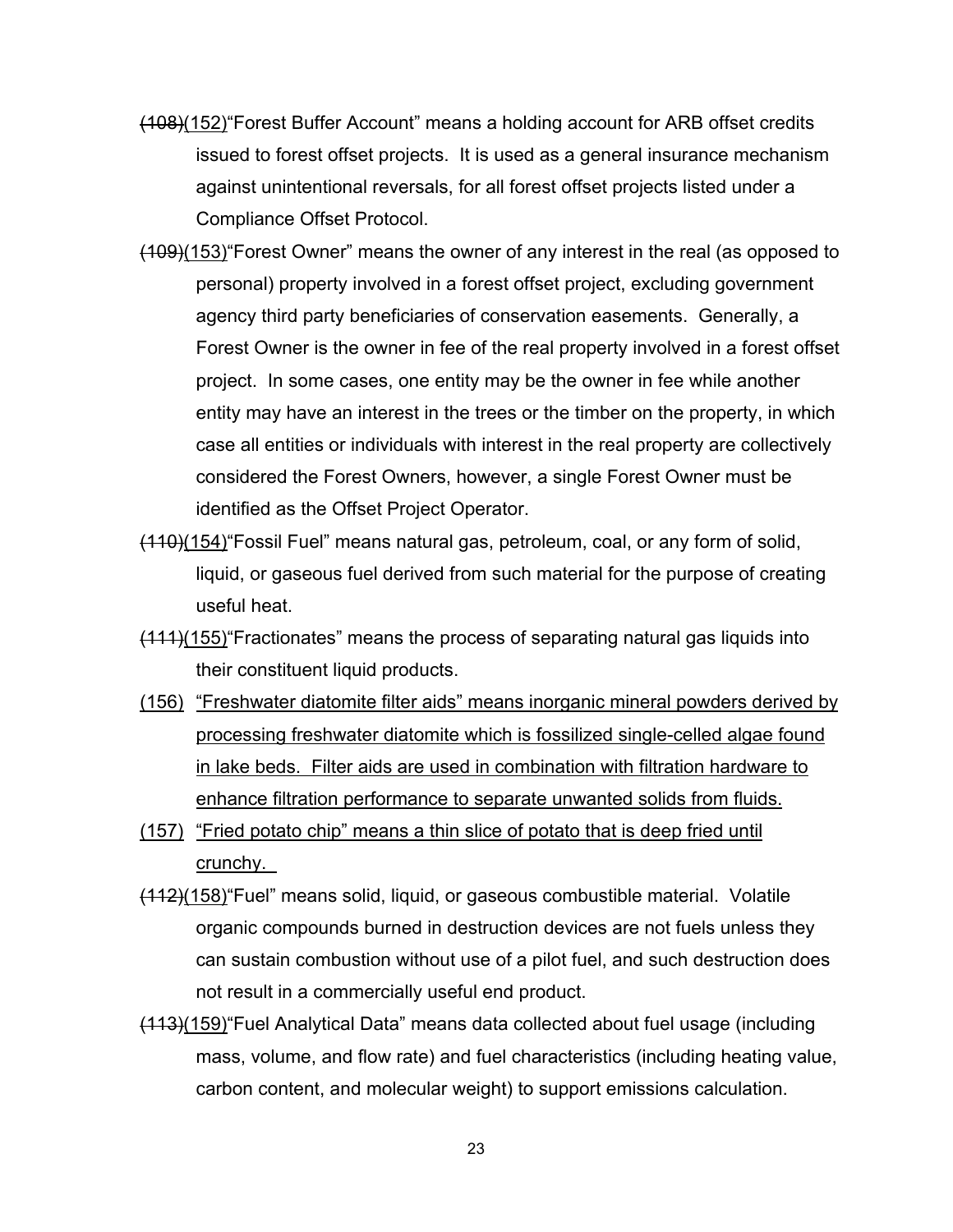- (114)(160)"Fuel supplier" means a supplier of petroleum products, a supplier of biomass-derived transportation fuels, a supplier of natural gas including operators of interstate and intrastate pipelines, a supplier of liquefied natural gas, or a supplier of liquid liquefied petroleum gas as specified in MRR.
- (115)(161)"Fugitive Emissions" means those emissions which are unintentional and could not reasonably pass through a stack, chimney, vent, or other functionally-equivalent opening.
- (116)(162) "Galvanized Steel Sheet" means steel coated with a thin layer of zinc to provide corrosion resistance for such products as garbage cans, storage tanks, or framing for buildings. Sheet steel normally must be cold-rolled prior to the galvanizing stage.
- (117)(163)"Gas" means the state of matter distinguished from the solid and liquid states by: relatively low density and viscosity; relatively great expansion and contraction with changes in pressure and temperature; the ability to diffuse readily; and the spontaneous tendency to become distributed uniformly throughout any container.
- (118)(164)"Gaseous Hydrogen" means hydrogen in a gaseous state.
- $(119)(165)$  Geologic Sequestration" means the process of injecting  $CO<sub>2</sub>$  captured from an emissions source into deep subsurface rock formations for long-term storage.
- (120)(166)"Global Warming Potential" or "GWP" means the ratio of the timeintegrated radiative forcing from the instantaneous release of one kilogram of a trace substance relative to that of one kilogram of a reference gas, i.e.,  $CO<sub>2</sub>$
- (167) "Granulated refined sugar" means white refined sugar (99.9% sucrose), made by dissolving and purifying raw sugar then drying it to prevent clumping.
- (168) "Grape Juice concentrate" means the liquid from crushed grapes, from the botanical genus *Vitas*, processed to remove water.
- (169) "Grape seed extract" means the extract from grape seeds containing concentrations of proanthocyanidin.
- $(121)(170)$  Greenhouse Gas" or "GHG" means carbon dioxide  $(CO<sub>2</sub>)$ , methane (CH<sub>4</sub>), nitrogen trifluoride (NF<sub>3),</sub> nitrous oxide (N<sub>2</sub>O), sulfur hexafluoride (SF<sub>6</sub>),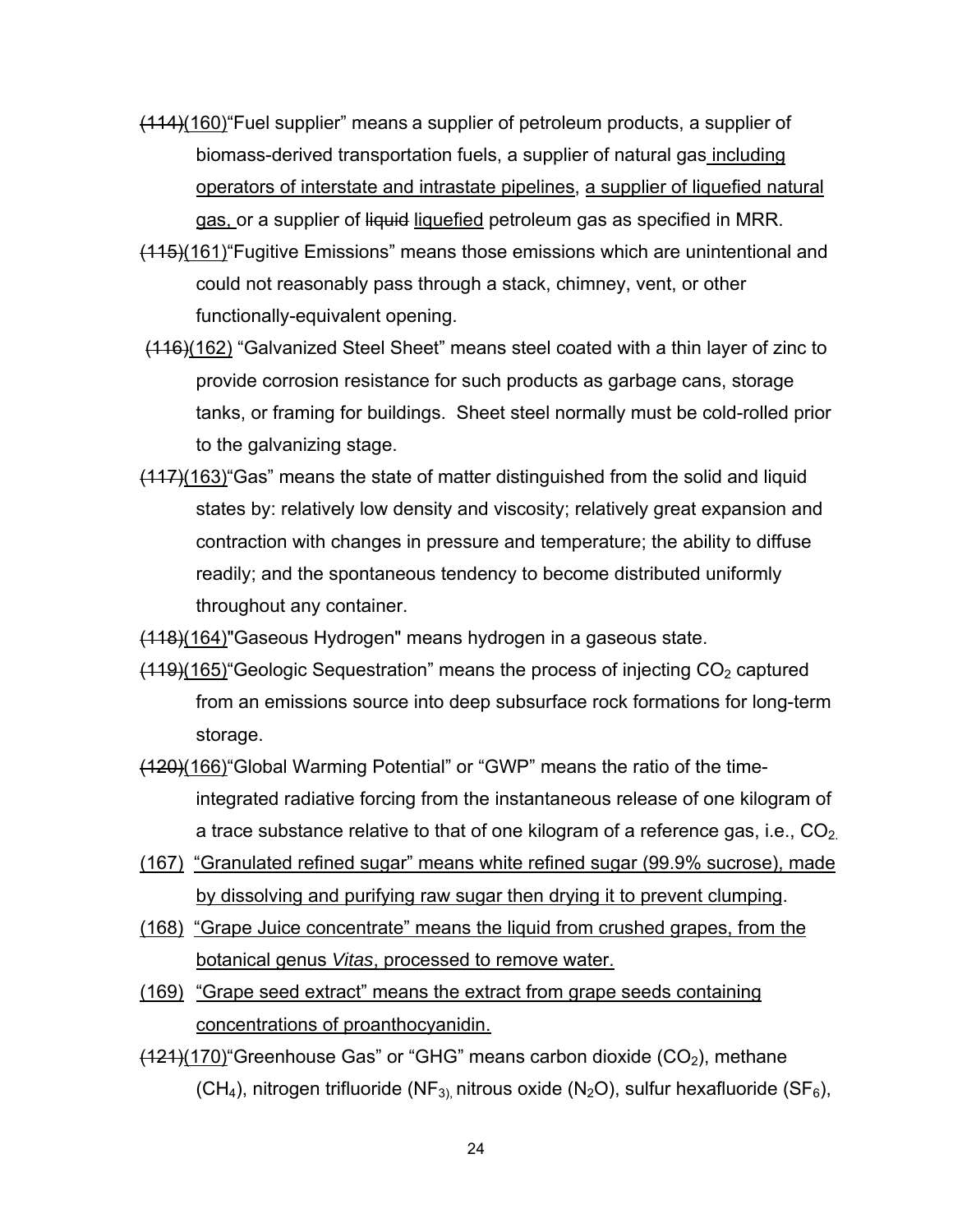hydrofluorocarbons (HFCs), perfluorocarbons (PFCs), and other fluorinated greenhouse gases as defined in this section.

- (122)(171) "Greenhouse Gas Emission Reduction" or "GHG Emission Reduction" or "Greenhouse Gas Reduction" or "GHG Reduction" means a calculated decrease in GHG emissions relative to a project baseline over a specified period of time.
- (123)(172) "Greenhouse Gas Emissions Source" or "GHG Emissions Source" means, in the context of offset credits, any type of emitting activity that releases greenhouse gases into the atmosphere.
- (124)(173) "Greenhouse Gas Removal" or "GHG Removal" means the calculated total mass of a GHG removed from the atmosphere over a specified period of time.
- (125)(174) "Greenhouse Gas Removal Enhancement" or "GHG Removal Enhancement" means a calculated increase in GHG removals relative to a project baseline.
- (126)(175) "Greenhouse Gas Reservoir" or "GHG Reservoir" means a physical unit or component of the biosphere, geosphere, or hydrosphere with the capability to store, accumulate, or release a GHG removed from the atmosphere by a GHG sink or a GHG captured from a GHG emission source.
- (127)(176) "Greenhouse Gas Sink" or "GHG Sink" means a physical unit or process that removes a GHG from the atmosphere.
- (177) "Gypsum" means a mineral with the chemical formula  $CaSO<sub>4</sub>$ :  $2H<sub>2</sub>O$ .
- (128)(178)"HD-5" or "Special Duty Propane" has the same meaning as contained in MRR.
- $(129)(179)$  "HD-10" has the same meaning as contained in MRR.
- (130) "Heavy Crude Oil" means a category of crude oil characterized by relatively high viscosity, a higher carbon-to-hydrogen ratio, and a relatively higher density having an API gravity of less than 20.
- $(131)(180)$  "Hold" in the context of a compliance instrument, is to have the serial number assigned to that instrument registered into an account assigned to an entity that is registered into the California Cap-and-Trade Program or an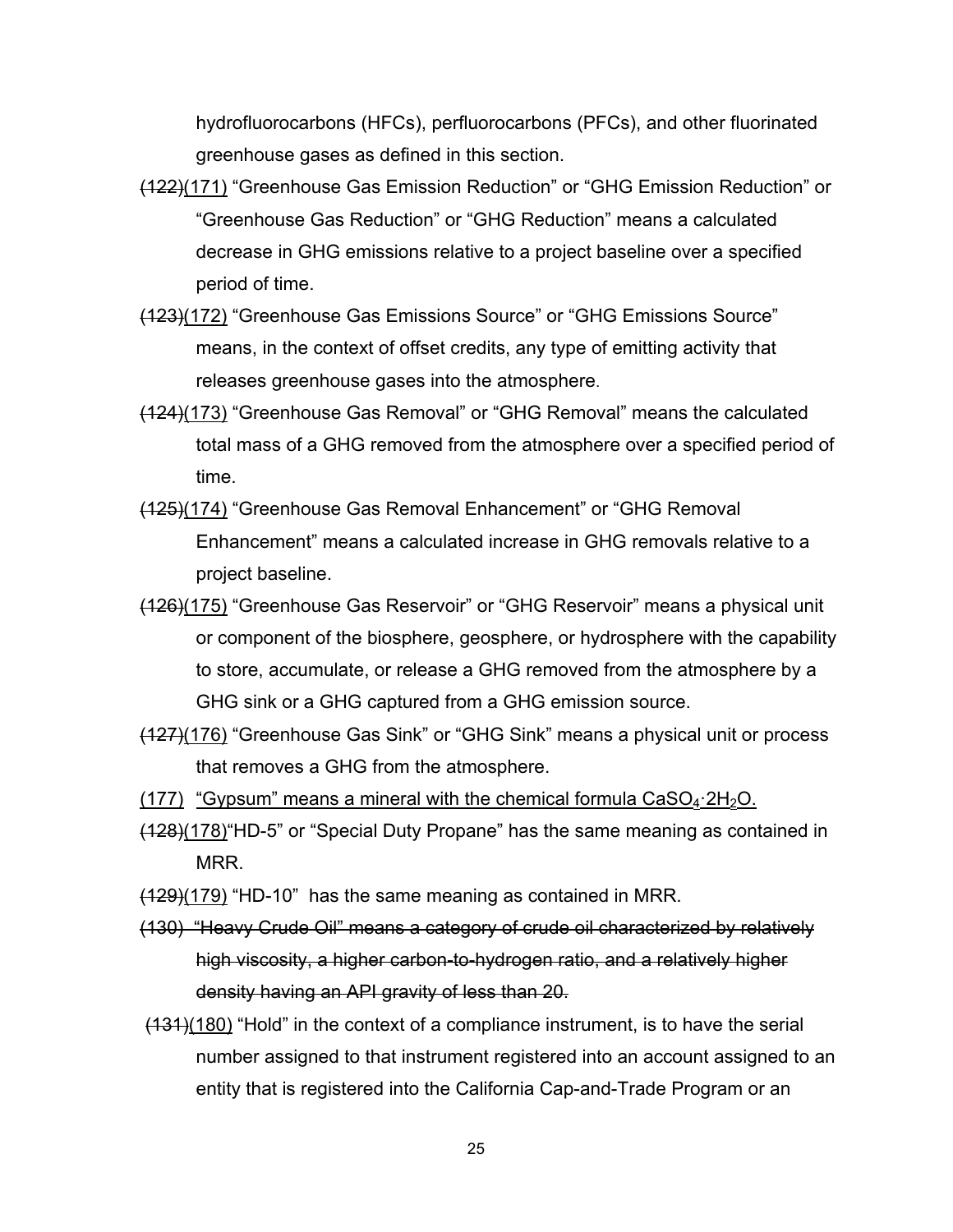External Greenhouse Gas Emissions Trading System to which California has linked its Cap-and-Trade Program pursuant to subarticle 12, or an account under the control of the Executive Officer.

- (181) "Holding Account" or "General Holding Account" means an account created for each covered entity, opt-in covered entity, or voluntarily associated entity to hold compliance instruments.
- (132)(182) "Horsepower Tested" means the total horsepower of all turbine and generator set units tested prior to sale.
- (133)(183) "Hot Rolled Steel Sheet" means steel produced from the rolling mill that reduces a hot slab into a coil of specified thickness at a relatively high temperature.
- (134)(184) "Hydrocarbon" means a chemical compound containing predominantly carbon and hydrogen.
- (135)(185) "Hydrofluorocarbon" or "HFC" means a class of GHGs consisting of hydrogen, fluorine, and carbon.
- (136)(186) "Hydrogen" means the lightest of all gases, occurring chiefly in combination with oxygen in water; it exists also in acids, bases, alcohols, petroleum, and other hydrocarbons.
- (137)(187) "Imported Electricity" means electricity generated outside the state of California and delivered to serve load located inside the state of California. Imported electricity includes electricity delivered across balancing authority areas from a first point of receipt located outside the state of California, to the first point of delivery located inside the state of California, having a final point of delivery in California. Imported electricity includes electricity imported into California over a multi-jurisdictional retail provider's transmission and distribution system, or electricity imported into the state of California from a facility or unit physically located outside the state of California with the first point of interconnection into a California balancing authority's transmission and distribution system. Imported electricity includes electricity that is a result of cogeneration located outside the state of California. Imported electricity does not include electricity wheeled through California, defined pursuant to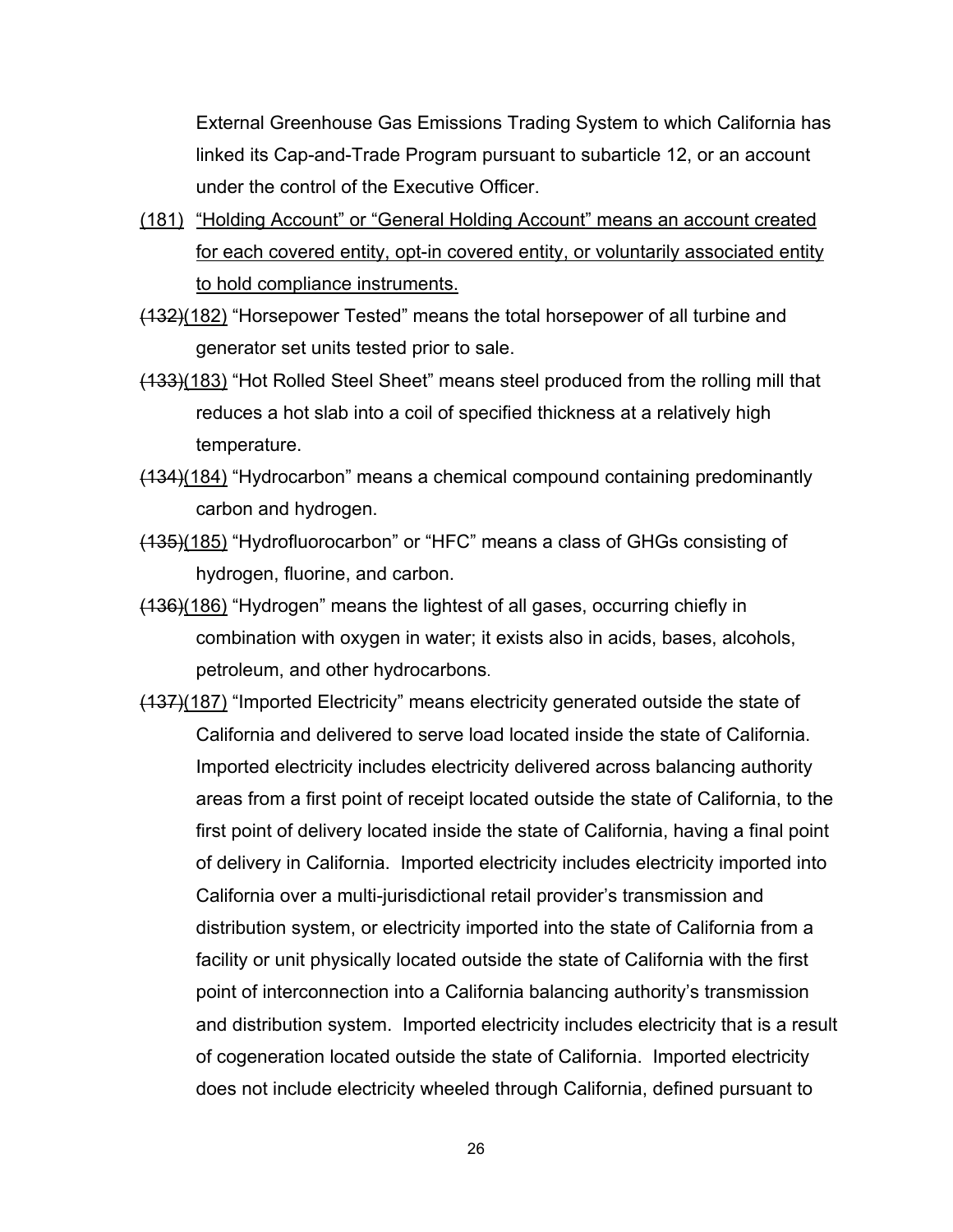MRR section 95102(a). Imported electricity does not include electricity imported into the CAISO balancing authority area to serve retail customers that are located within the CAISO balancing authority area, but outside the state of California. Imported Electricity does not include electricity imported into California by an Independent System Operator to obtain or provide emergency assistance under applicable emergency preparedness and operations reliability standards of the North American Electric Reliability Corporation or Western Electricity Coordinating Council. Imported electricity shall include Energy Imbalance Market (EIM) dispatches designated by the CAISO's optimization model and reported by the CAISO to EIM Participating Resource Scheduling Coordinators as electricity imported to serve retail customers load that is located within the state of California.

- (138)(188)"Initial Crediting Period" means the crediting period that begins with the date that the first GHG emission reductions or GHG removal enhancements took place according to the first Positive Offset or Qualified Positive Offset Verification Statement that is received by ARB.
- (139)(189) "Intentional Reversal" means any reversal caused by a forest owner's negligence, gross negligence, or willful intent, including harvesting, development, and harm to the area within the offset project boundary.
- (190) "Intermediate dairy ingredients" means intermediate (non-final) dairy products imported from other dairy facilities that enter the rehydrating process, which uses water and heat to manufacture powdered milk products.
- (141)(191) "Interstate Pipeline" means any entity that owns or operates a natural gas pipeline delivering natural gas to consumers in the state and is subject to rate regulation by the Federal Energy Regulatory Commission.
- (140)(192) "Intrastate Pipeline" means any pipeline wholly within the state of California that is not regulated as a public utility gas corporation by the California Public Utility Commission (CPUC), not a publicly owned natural gas utility and is not regulated as an interstate pipeline by the Federal Energy Regulatory Commission.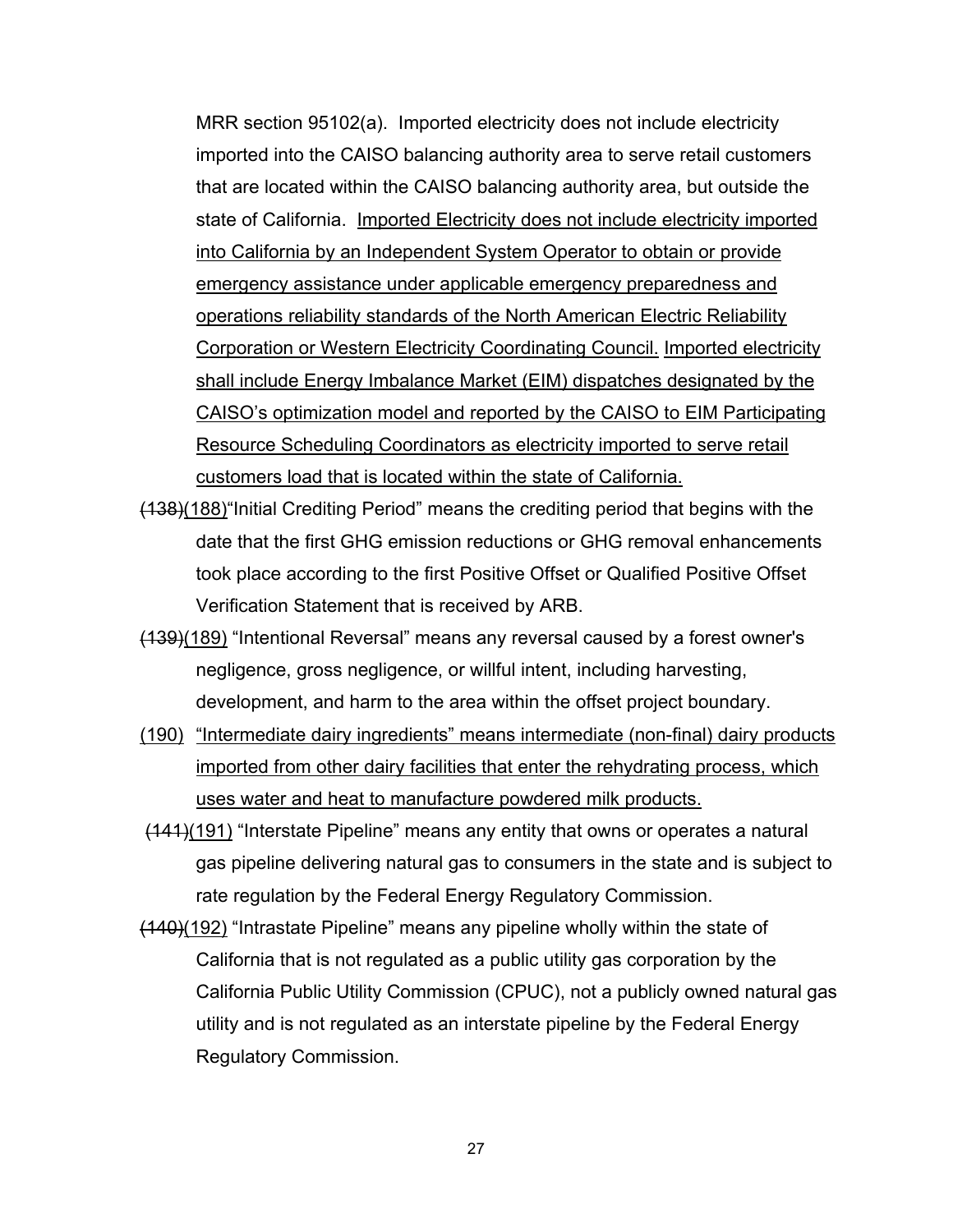- (142)(193) "Inventory Position" means a contractual agreement with the terminal operator for the use of the storage facilities and terminaling services for the fuel.
- (143)(194) "Issue" or "Issuance" means, in the context of offset credits, the creation of ARB offset credits or registry offset credits equivalent to the number of verified GHG reductions or GHG removal enhancements for an offset project over a specified period of time. In the context of allowances, issue means the placement of an allowance into an account under the control of the Executive Officer.
- (144)(195) "Joint Powers Agency(ies)" or "JPA" means an public agency that is formed and created pursuant to the provisions of Government Code sections 6500. et seq.
- (145)(196) "Kerosene" is a light petroleum distillate with a maximum distillation temperature of 400 F at the 10-percent recovery point, a final maximum boiling point of 572 F, a minimum flash point of 100 F, and a maximum freezing point of -22 F. Included are No. 1-K and No. 2-K, distinguished by maximum sulfur content (0.04 and 0.30 percent of total mass, respectively), as well as all other grades of kerosene called range or stove oil. Kerosene does not include kerosene-type jet fuel.
- (146)(197) "Kerosene-Type Jet Fuel" means a kerosene-based product used in commercial and military turbojet and turboprop aircraft. The product has a maximum distillation temperature of 400 °F at the 10 percent recovery point and a final maximum boiling point of 572 °F. Included are Jet A, Jet A–1, JP–5, and JP–8.
- (198) "Lactose" means a white to creamy white crystalline product, possessing a mildly sweet taste. It may be anhydrous, contain one molecule of water of hydration, or be a mixture of both forms.
- (199) "Lager beer" means beer produced with bottom fermenting yeast strains, *Saccharomyces uvarum* (or *carlsbergensis*) at colder fermentation temperatures than ales.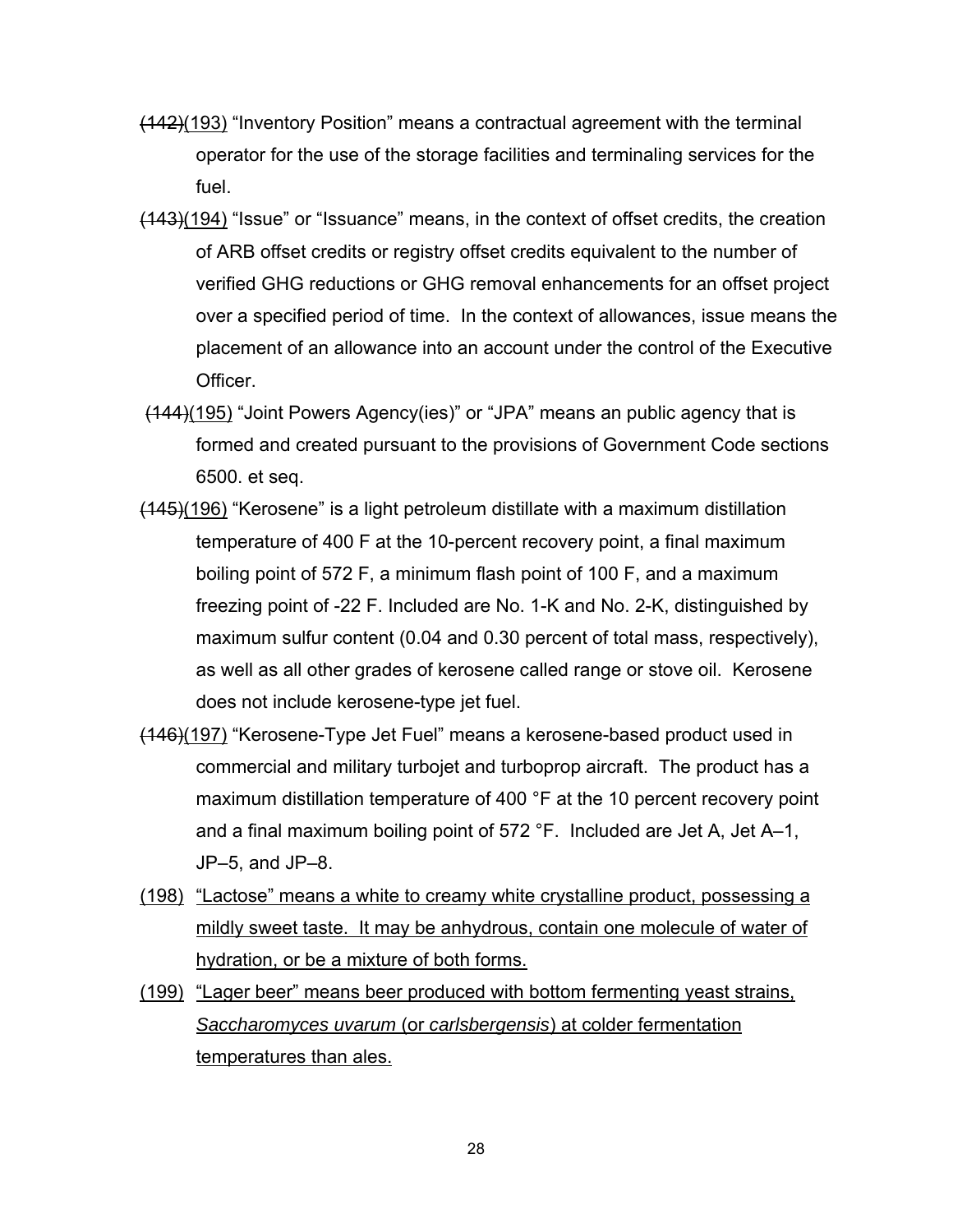- (200) "Lead and lead alloys" means lead or the metal alloy that combines lead and other elements such as antimony, selenium, arsenic, copper, tin, or calcium.
- $(147)(201)$  "Lead Verifier" means, for purposes of this article, a person that has met all of the requirements in section 95132(b)(2) of MRR and who may act as the lead verifier of an offset verification team providing offset verification services or as a lead verifier providing an independent review of offset verification services rendered.
- (148)(202) "Lead Verifier Independent Reviewer" or "Independent Reviewer" means, for purposes of this article, a lead verifier within a verification body who has not participated in conducting offset verification services for an Offset Project Developer or Authorized Project Designee for the current Offset Project Data Report and who provides an independent review of offset verification services rendered for an Offset Project Developer or Authorized Project Designee as required in section 95977.1(b)(3)(R). The independent reviewer is not required to also meet the requirements for a sector specific or offset project specific verifier.
- (203) "Legacy Contract" means a written contract or tolling agreement, originally executed prior to September 1, 2006, governing the sale of electricity and/or legacy contract qualified thermal output at a price, determined by either a fixed price or price formula, that does not provide for recovery of the costs associated with compliance with this regulation; the originally executed contract or agreement must have remained in effect and must not have been amended since September 1, 2006 to change or affect the terms governing the California greenhouse gas emissions responsibility, price, or amount of electricity or legacy contract qualified thermal output sold, or the expiration date. For purposes of this regulation, legacy contracts exclude contracts that have been amended to include a Legacy PPA Amendment, as defined in the Combined Heat and Power Program Settlement Agreement Term Sheet pursuant to CPUC Decision 10-12-035, with a privately owned utility as defined in the Public Utilities Code section 216 (referred to as an Investor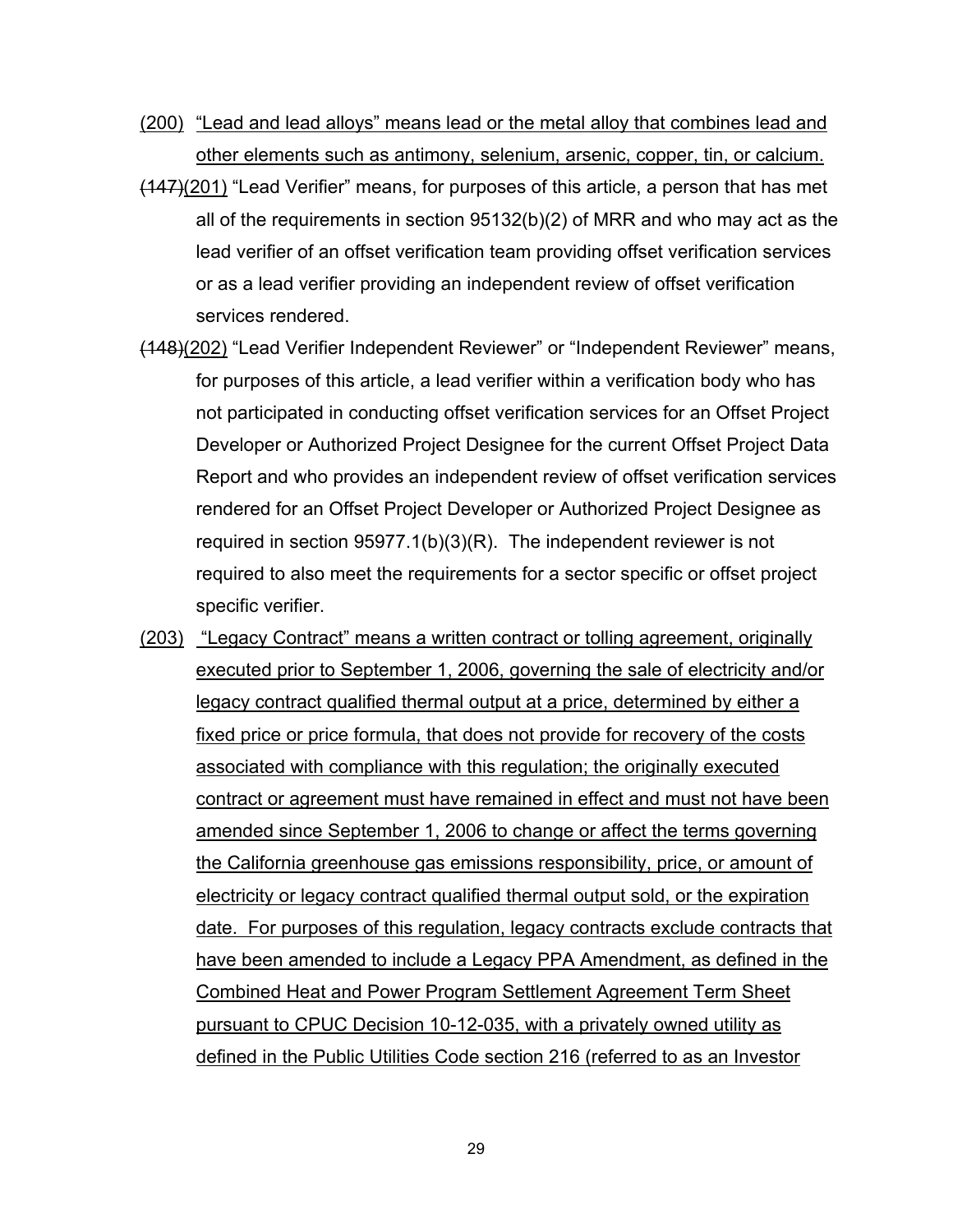Owned Utility or IOU). This definition of a "Legacy Contract" does not apply to opt-in covered entities.

- (204) "Legacy Contract Counterparty" means an entity that has been identified, pursuant to section 95894, and may also be identified under industrial allocation pursuant to Table 8-1 to receive an allowance allocation, and has a contract to purchase legacy contract qualified thermal output and/or electricity from a legacy contract generator with an industrial counterparty, or from a legacy contract generator without an industrial counterparty, determined by the Executive Officer pursuant to 95894(b) to be eligible for transition assistance under 95894.
- (205) "Legacy Contract Emissions" means the covered emissions calculated, based on a positive or qualified positive emissions data verification statement issued pursuant to MRR, by the legacy contract generator with an industrial counterparty or legacy contract generator without an industrial counterparty, that are a result of either electricity and/or legacy contract qualified thermal output sold to a legacy contract counterparty, and calculated pursuant to section 95894 of this regulation.
- (206) "Legacy Contract Generator with an Industrial Counterparty" means a covered entity that generates and sells electricity, thermal energy, or both, subject to a legacy contract with a legacy contract counterparty that is identified as eligible for allowance allocation pursuant to section 95891.
- (207) "Legacy Contract Generator without an Industrial Counterparty" means a covered entity that generates and sells electricity, thermal energy, or both, subject to a legacy contract, and does not also sell electricity or thermal energy under the legacy contract to a covered entity eligible for allowance allocation pursuant to section 95891.
- (208) "Legacy Contract Qualified Thermal Output" means thermal energy that is sold to a legacy contract counterparty, and reported pursuant to MRR.
- (149)(209) "Less Intensive Verification" means, for the purposes of this article, the offset verification services provided in interim years between full verifications of an Offset Project Data Report; less intensive verification of an Offset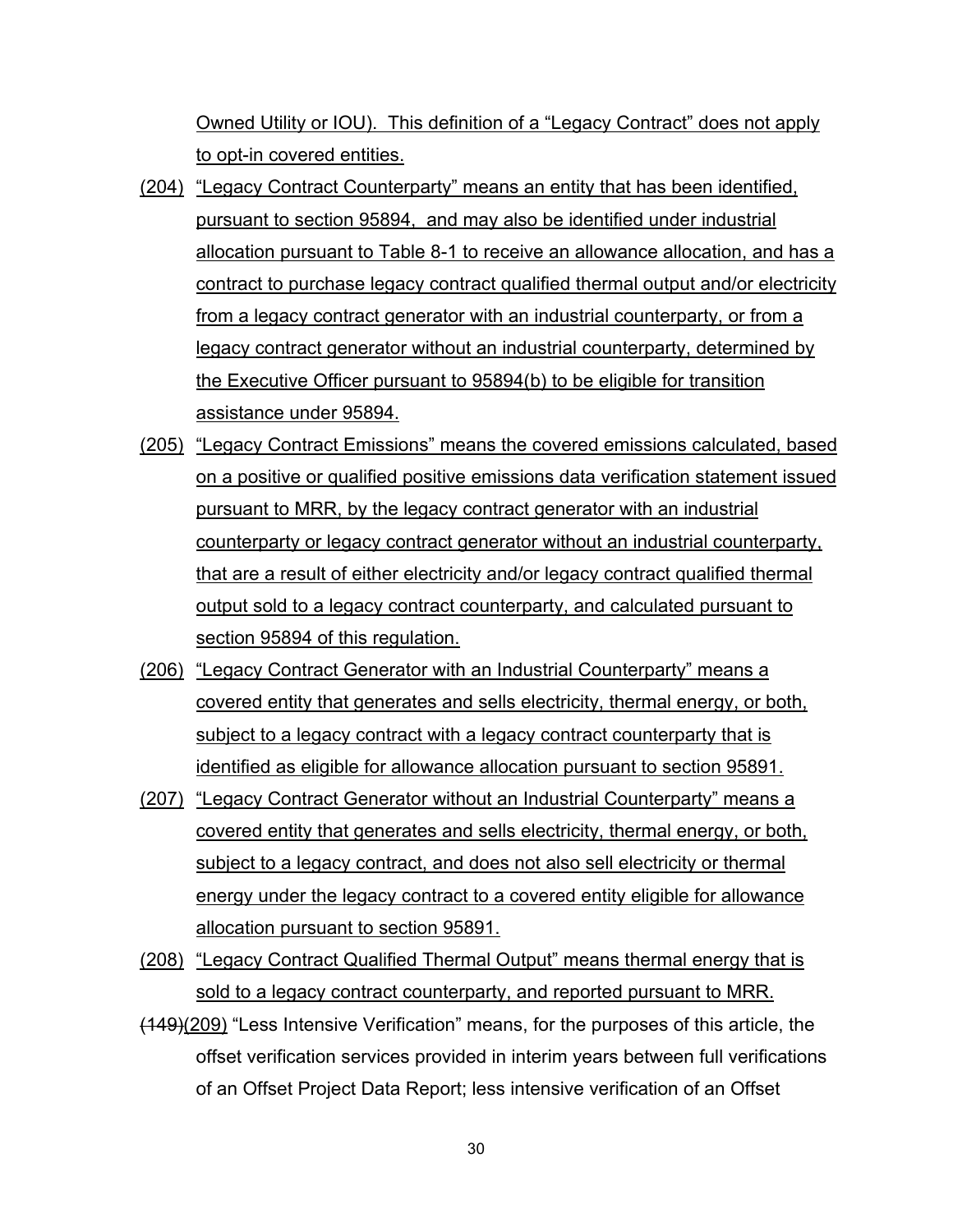Project Data Report only requires data checks and document reviews of an Offset Project Data Report based on the analysis and risk assessment in the most current sampling plan developed as part of the most recent full offset verification services. This level of verification may only be used if the offset verifier can provide findings with a reasonable level of assurance.

- (150) "Light Crude Oil" means a category of crude oil characterized by relatively low viscosity, a lower carbon-to-hydrogen ratio, and a relatively lower density having an API gravity of greater than or equal to 20.
- (151)(210) "Limited Use Holding Account" means an account in which allowances are placed after an entity qualifies for a direct allocation under section 95890(b). Allowances placed in this account can only be removed for consignment to the auction pursuant to section 95831(a)(3).
- $(152)(211)$  "Linkage" means the approval of compliance instruments from an external greenhouse gas emission trading system (GHG ETS) to meet compliance obligations under this article, and the reciprocal approval of compliance instruments issued by California to meet compliance obligation in an external GHG ETS.
- (212) "Liquid Color Concentrate" means a fluid extract from fruits and vegetables reduced by driving off water and the use of which is for altering the color of materials and/or food.

(153)(213) "LiquefiedLiquid Hydrogen" means hydrogen in a liquid state.

- (214) "Liquefied natural gas" or "LNG" means natural gas (primarily methane) that has been liquefied by reducing its temperature to -260 degrees Fahrenheit at atmospheric pressure.
- (154)(215) "Liquefied Petroleum Gas" or "LPG" means a flammable mixture of hydrocarbon gases used as a fuel. LPG is primarily mixtures of propane, butane, propene (propylene) and ethane. The most common specification categories are propane grades, HD-5, HD-10, and commercial grade propane. LPG also includes both odorized and non-odorized liquid petroleum gas, and is also referred to as propane.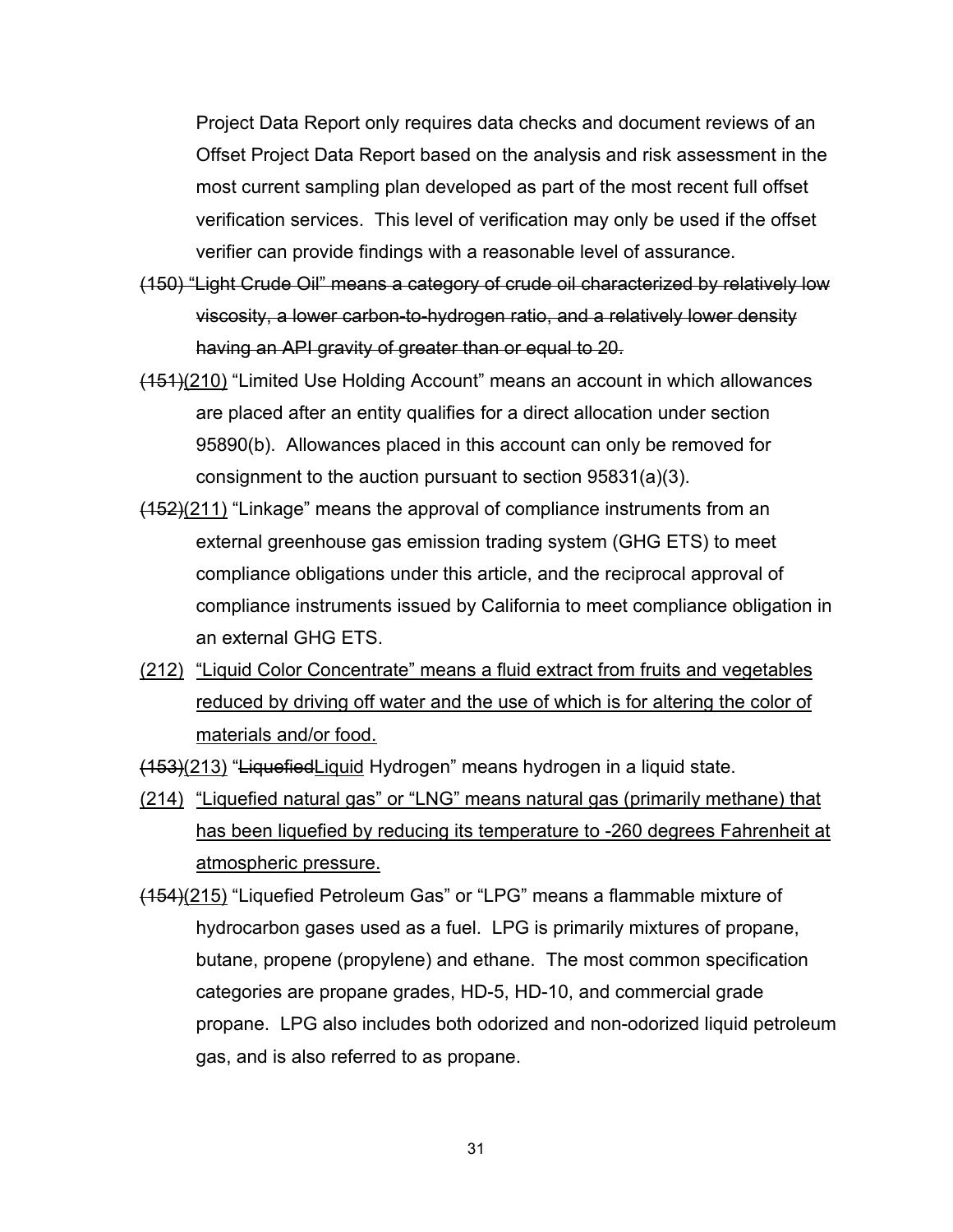(155)(216) "Listed Industrial Sector" means covered industrial sectors that are eligible for industry assistance specified in Table 8-1 of subarticle 8.

- $(156)(217)$  "Long-Term Contract" means a contract for the delivery of electricity entered into before January 1, 2006, for the term of five years or more.
- (157)(218) "Mandatory Reporting Regulation" or "MRR" means ARB's Regulation for the Mandatory Reporting of Greenhouse Gas Emissions as set forth in title 17, California Code of Regulations, chapter 1, subchapter 10, article 2 (commencing with section 95100).
- (158)(219) "Market Index" means any published index of quantities or prices based on results of market transactions.
- (160)(220) "Market-Shifting Leakage," in the context of an offset project, means increased GHG emissions or decreased GHG removals outside an offset project's boundary due to the effects of an offset project on an established market for goods or services.
- (159)(221) "Marketer" means a purchasing-selling entity that delivers electricity and is not a retail provider.
- $(161)(222)$  "Methane" or "CH<sub>4</sub>" means a GHG consisting on the molecular level of a single carbon atom and four hydrogen atoms.
- (162)(223) "Metric Ton" or "MT" means a common international measurement for mass, equivalent to 2,204.6 pounds or 1.1 short tons.
- (224) "Milk" means the lacteal secretion, practically free from colostrum, obtained by the complete milking of one or more healthy cows. Milk that is in final package form for beverage use shall have been pasteurized or ultrapasteurized, and shall contain not less than 8 1/4 percent milk solids not fat and not less than 3 1/4 percent milkfat. Milk may have been adjusted by separating part of the milkfat therefrom, or by adding thereto cream, concentrated milk, dry whole milk, skim milk, concentrated skim milk, or nonfat dry milk. Milk may be homogenized.
- (163) "Mixed Crude Oil" means a mix of both heavy and light crude oil.
- (164)(225) "Monitoring" means, in the context of offset projects, the ongoing collection and archiving of all relevant and required data for determining the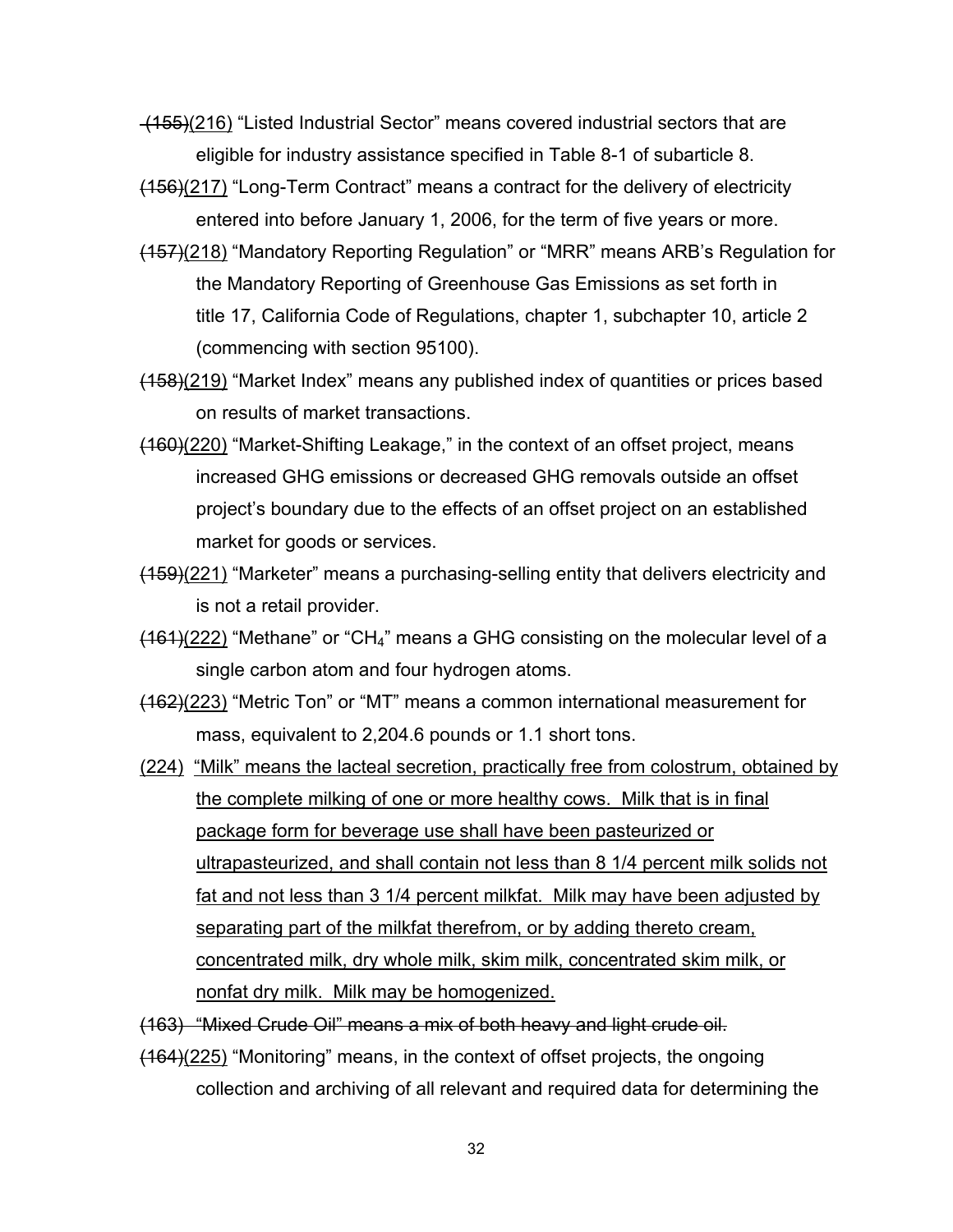project baseline, project emissions, and quantifying GHG reductions or GHG removal enhancements that are attributable to the offset project.

(165)(226) "Motor Gasoline (finished) " has the same definition as MRR.

- (166)(227) "Multi-Jurisdictional Retail Provider" means a retail provider that provides electricity to consumers in California and in one or more other states in a contiguous service territory or from a common power system.
- (167)(228) "Municipal Solid Waste" or "MSW" means solid-phase household, commercial/retail, and/or institutional waste. Household waste includes material discarded by single and multiple residential dwellings, hotels, motels, and other similar permanent or temporary housing establishments or facilities. Commercial/retail waste includes material discarded by stores, offices, restaurants, warehouses, non-manufacturing activities at industrial facilities, and other similar establishments or facilities. Institutional waste includes material discarded by schools, nonmedical waste discarded by hospitals, material discarded by non-manufacturing activities at prisons and government facilities, and material discarded by other similar establishments or facilities. Household, commercial/retail, and institutional wastes include yard waste, refuse-derived fuel, and motor vehicle maintenance materials. Insofar as there is separate collection, processing, and disposal of industrial source waste streams consisting of used oil, wood pallets, construction, renovation, and demolition wastes (which includes, but is not limited to, railroad ties and telephone poles), paper, clean wood, plastics, industrial process or manufacturing wastes, medical waste, motor vehicle parts or vehicle fluff, or used tires that do not contain hazardous waste identified or listed under 42 U.S.C. §6921, such wastes are not municipal solid waste. However, such wastes qualify as municipal solid waste where they are collected with other municipal solid waste or are otherwise combined with other municipal solid waste for processing and/or disposal.
- (168)(229) "Natural Gas" means a naturally occurring mixture or process derivative of hydrocarbon and non-hydrocarbon gases found in geologic formations beneath the earth's surface, of which its constituents include methane,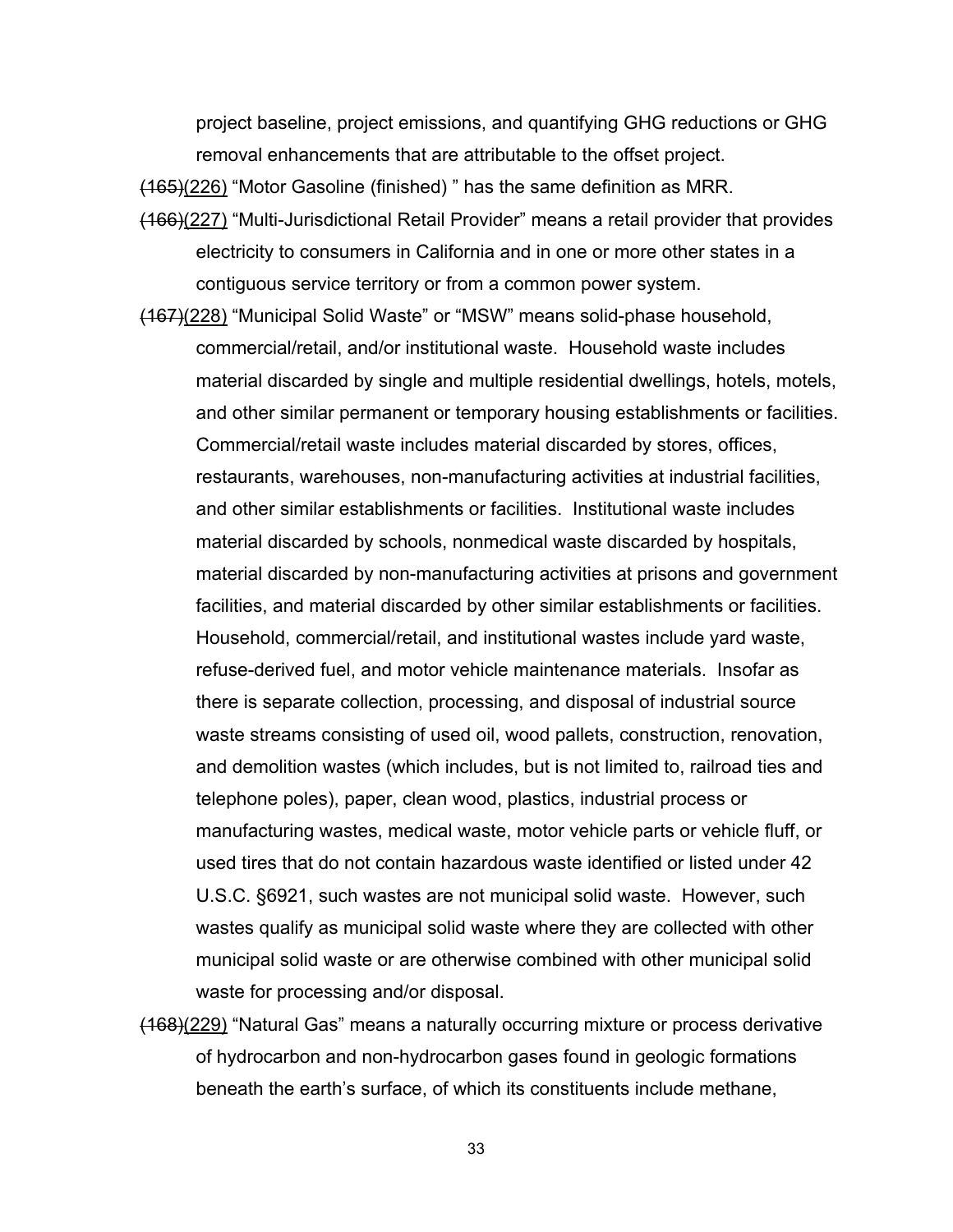heavier hydrocarbons, and carbon dioxide. Natural gas may be field quality (which varies widely) or pipeline quality. For the purposes of this rule, the definition of natural gas includes similarly constituted fuels such as field production gas, process gas, and fuel gas.

- (169)(230) "Natural Gas Liquids" or "NGLs", means those hydrocarbons in natural gas that are separated from the gas as liquids through the process of absorption, condensation, adsorption, or other methods. Natural gas liquids can be classified according to their vapor pressures as low (condensate), intermediate (natural gasoline), and high (liquefied petroleum gas) vapor pressure. Generally, such liquids consist of ethane, propane, butanes, pentanes, and higher molecular weight hydrocarbons. Bulk NGLs refers to mixtures of NGLs that are sold or delivered as undifferentiated product from natural gas processing plants.
- (231) "Natural gas supplier" or "supplier of natural gas" means any entity that distributes or uses natural gas in California and is described below: (A) A public utility gas corporation operating in California; (B) A publicly owned natural gas utility operating in California; or (C) The operator of an intrastate pipeline not included in section 95811(c)(1) or section 95811(c)(2) that distributes natural gas directly to end users. For the purposes of this article, an interstate pipeline is not a natural gas supplier.
- (170)(232) "NERC E-tag" means North American Electric Reliability Corporation (NERC) energy tag representing transactions on the North American bulk electricity market scheduled to flow between or across balancing authority areas.
- $(171)(233)$  "Nitric Acid" means HNO<sub>3</sub> of 100% purity.
- (234) "Nonfat dry milk and skimmed milk powder (low heat)" means milk powder obtained by removing water from pasteurized skim milk. It contains no more than 5% moisture (by weight) and no more than 1.5% milkfat (by weight). It is derived from cumulative heat treatment of milk no higher than 70 ºC for 2 minutes and includes undenatured whey protein nitrogen content equal to or greater than 6 mg/g powder.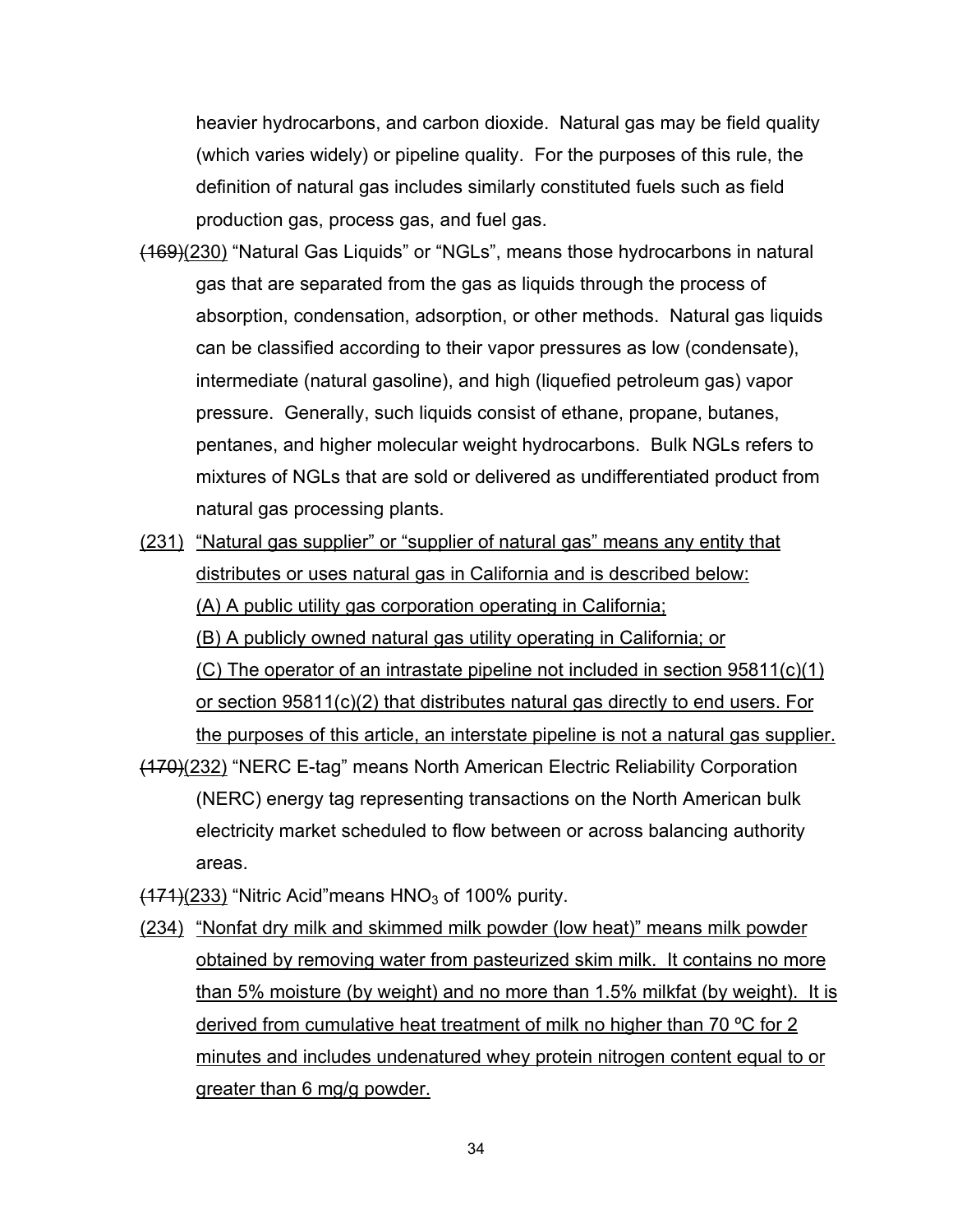- (235) "Nonfat dry milk and skimmed milk powder (medium heat)" means milk powder obtained by removing water from pasteurized skim milk. It contains no more than 5% moisture (by weight) and no more than 1.5% milkfat (by weight). It is derived from cumulative heat treatment of 70-78 ºC for 20 minutes and includes undenatured whey protein nitrogen content equal to or greater than 1.51 mg/g powder up to 5.99 mg/g powder.
- (236) "Nonfat dry milk and skimmed milk powder (high heat)" means milk powder obtained by removing water from pasteurized skim milk. It contains no more than 5% moisture (by weight) and no more than 1.5% milkfat (by weight). It is derived from cumulative heat treatment of 88 ºC for 30 minutes and includes undenatured whey protein nitrogen content equal to or less than 1.5 mg/g powder.
- (237) "Non-Aseptic tomato juice" means tomato juice packaged using methods other than aseptic preparation.
- (238) "Non-Aseptic tomato paste" means tomato paste packaged using methods other than aseptic preparation. Non-Aseptic paste is normalized to 24% tomato soluble solids (TSS). Non-Aseptic Paste Normalized to 24% TSS =  $(\frac{6}{15} - 5.28)/(24 - 5.28)$ .
- (239) "Non-Aseptic tomato puree" means tomato puree packaged using methods other than aseptic preparation. Non-Aseptic tomato puree is normalized to 24% tomato soluble solids (TSS) using TSS = (%TSS – 5.28)/(24 – 5.28).
- (240) "Non-Aseptic whole and diced tomato" means the sum of whole and diced tomatoes packaged using methods other than aseptic preparation. Sum of Non-Aseptic Whole and Diced = Whole Tomatoes + (Diced Tomatoes x 1.05).
- $(172)(241)$  "Non-exempt Biomass derived  $CO<sub>2</sub>$ " means  $CO<sub>2</sub>$  emissions resulting from the combustion of fuel not listed under section 95852.2(a), or that is not verifiable under section 95131(i) of MRR.
- (242) "Non-thermal enhanced oil recovery" or "non-thermal EOR" means the process of using methods other than thermal EOR, which may include water flooding or  $CO<sub>2</sub>$  injection, to increase the recovery of crude oil from a reservoir.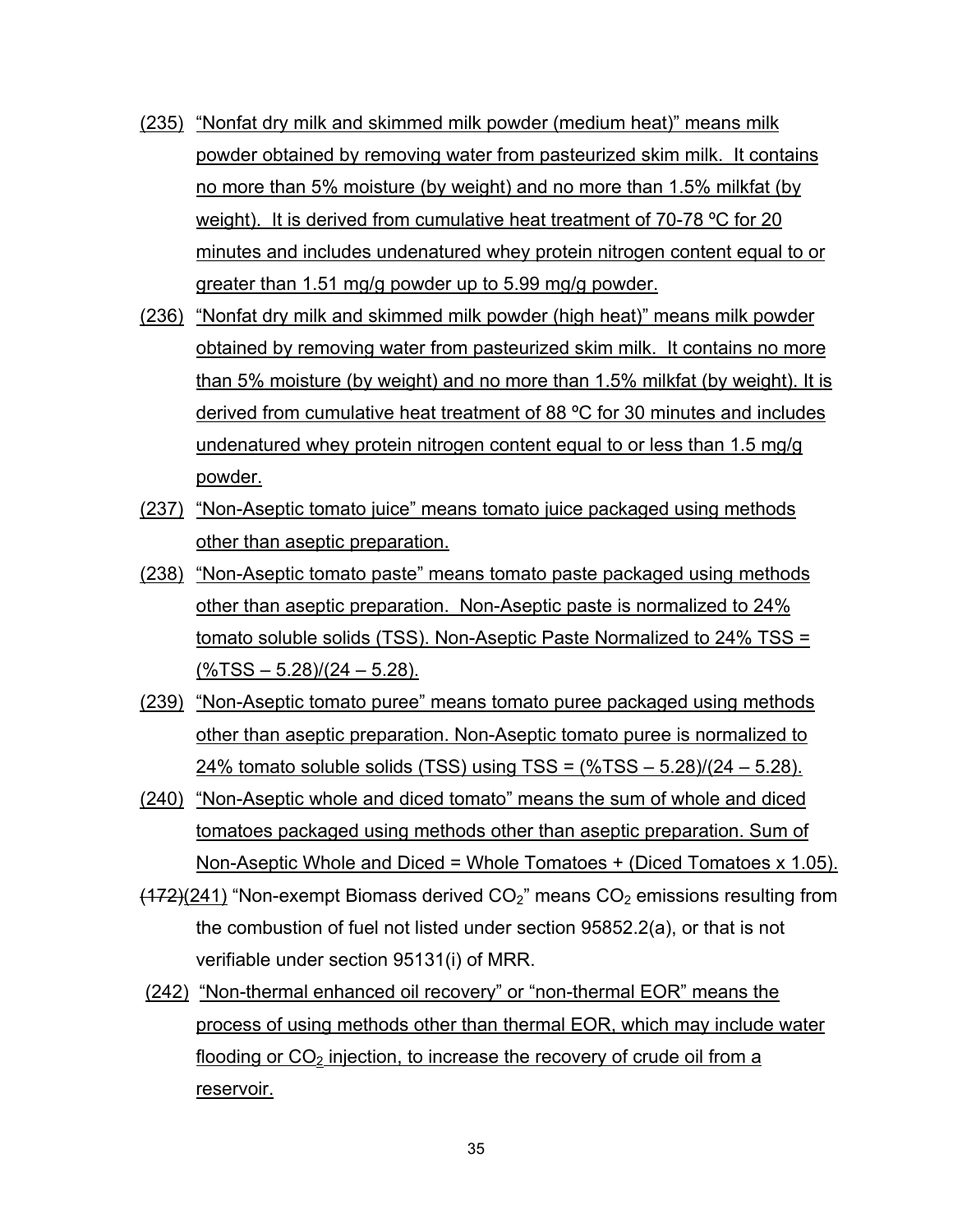(173)(243) "Notice of Delegation" means a formal notice used to delegate authority to make an electronic submission to the accounts administrator.

- (174)(244) "Offset Material Misstatement" means a discrepancy, omission, misreporting, or aggregation of the three, identified in the course of offset verification services that leads an offset verification team to believe that an Offset Project Data Report contains errors resulting in an overstatement of the reported total GHG emission reductions or GHG removal enhancements greater than 5.00 percent. Discrepancies, omissions, or misreporting, or an aggregation of the three, that result in an understatement of total reported GHG emission reductions or GHG removal enhancements in the Offset Project Data Report is not an offset material misstatement.
- (175)(245) "Offset Project" means all equipment, materials, items, or actions that are directly related to or have an impact upon GHG reductions, project emissions, or GHG removal enhancements within the offset project boundary.
- (176)(246) "Offset Project Boundary" is defined by and includes all GHG emission sources, GHG sinks or GHG reservoirs that are affected by an offset project and under control of the Offset Project Operator or Authorized Project Designee. GHG emissions sources, GHG sinks or GHG reservoirs not under control of the Offset Project Operator or Authorized Project Designee are not included in the offset project boundary.
- (177)(247) "Offset Project Commencement" means, unless otherwise specified in a Compliance Offset Protocol, the date of the beginning of construction, work, or installation for an offset project involving physical construction, other work at an offset project site, or installation of equipment or materials. For an offset project that involves the implementation of a management activity, "offset project commencement" means, unless otherwise specified in a Compliance Offset Protocol, the date on which such activity is first implemented.
- (178)(248) "Offset Project Data Report" means the report prepared by an Offset Project Operator or Authorized Project Designee each year that provides the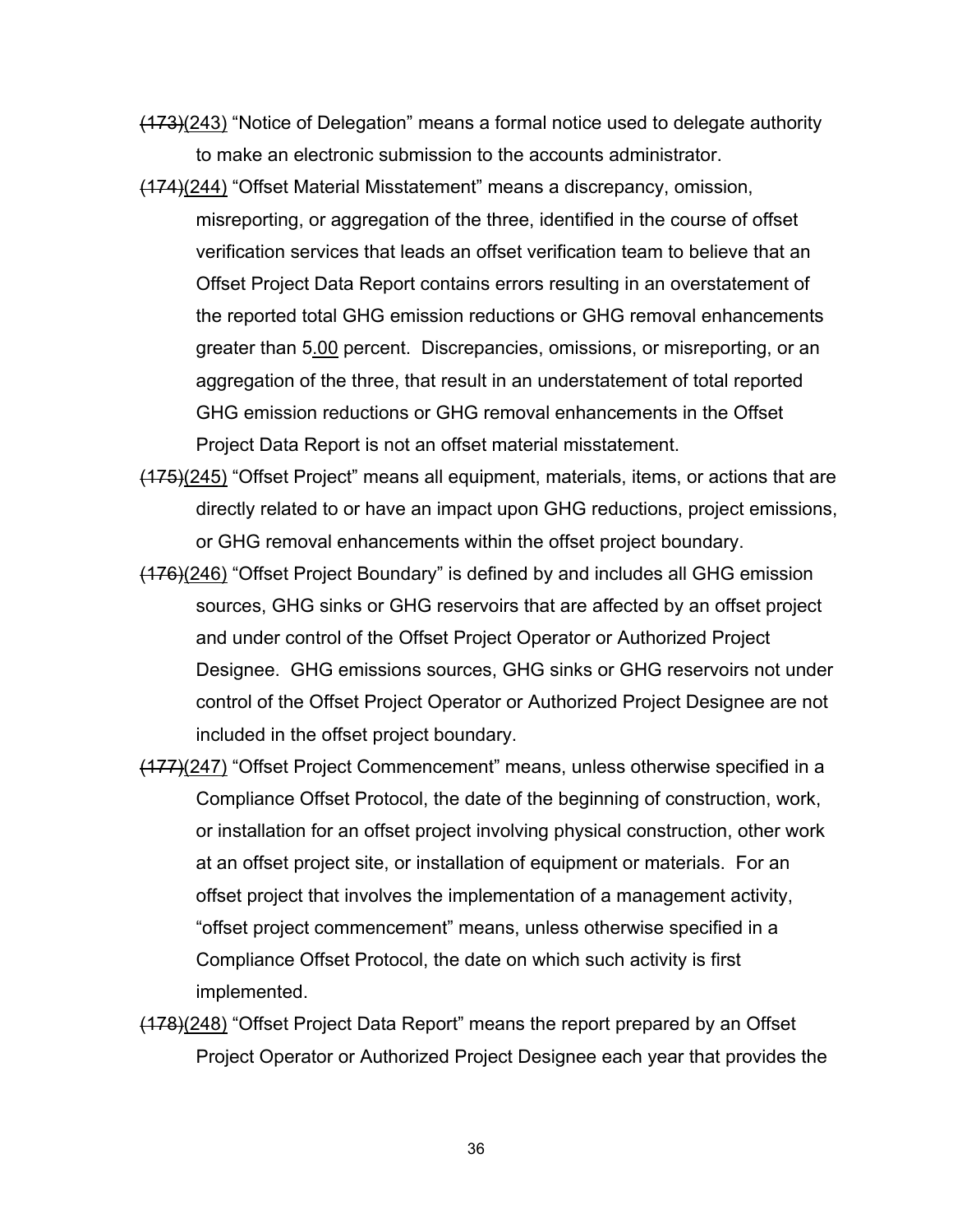information and documentation required by this article or a Compliance Offset Protocol.

- $(179)(249)$  "Offset Project Operator" means the entity(ies) with legal authority to implement the offset project.
- (180)(250) "Offset Project Registry" means an entity that meets the requirements of section 95986 and is approved by ARB that lists offset projects, collects Offset Project Data Reports, facilitates verification of Offset Project Data Reports, and issues registry offset credits for offset projects being implemented using a Compliance Offset Protocol.
- (181)(251) "Offset Protocol" means a documented set of procedures and requirements to quantify ongoing GHG reductions or GHG removal enhancements achieved by an offset project and calculate the project baseline. Offset protocols specify relevant data collection and monitoring procedures, emission factors, and conservatively account for uncertainty and activity-shifting and market-shifting leakage risks associated with an offset project.
- (182)(252) "Offset Verification" means a systematic, independent, and documented process for evaluation of an Offset Project Operator's or Authorized Project Designee's Offset Project Data Report against ARB's Compliance Offset Protocols and this article for calculating and reporting project baseline emissions, project emissions, GHG reductions, and GHG removal enhancements.
- (183)(253) "Offset Verification Services" means services provided during offset verification as specified in sections 95977.1 and 95977.2, including reviewing an Offset Project Operator's or Authorized Project Designee's Offset Project Data Report, verifying its accuracy according to the standards specified in this article and applicable Compliance Offset Protocol, assessing the Offset Project Operator's or Authorized Project Designee's compliance with this article and applicable Compliance Offset Protocol, and submitting an Offset Verification Statement to ARB or an Offset Project Registry.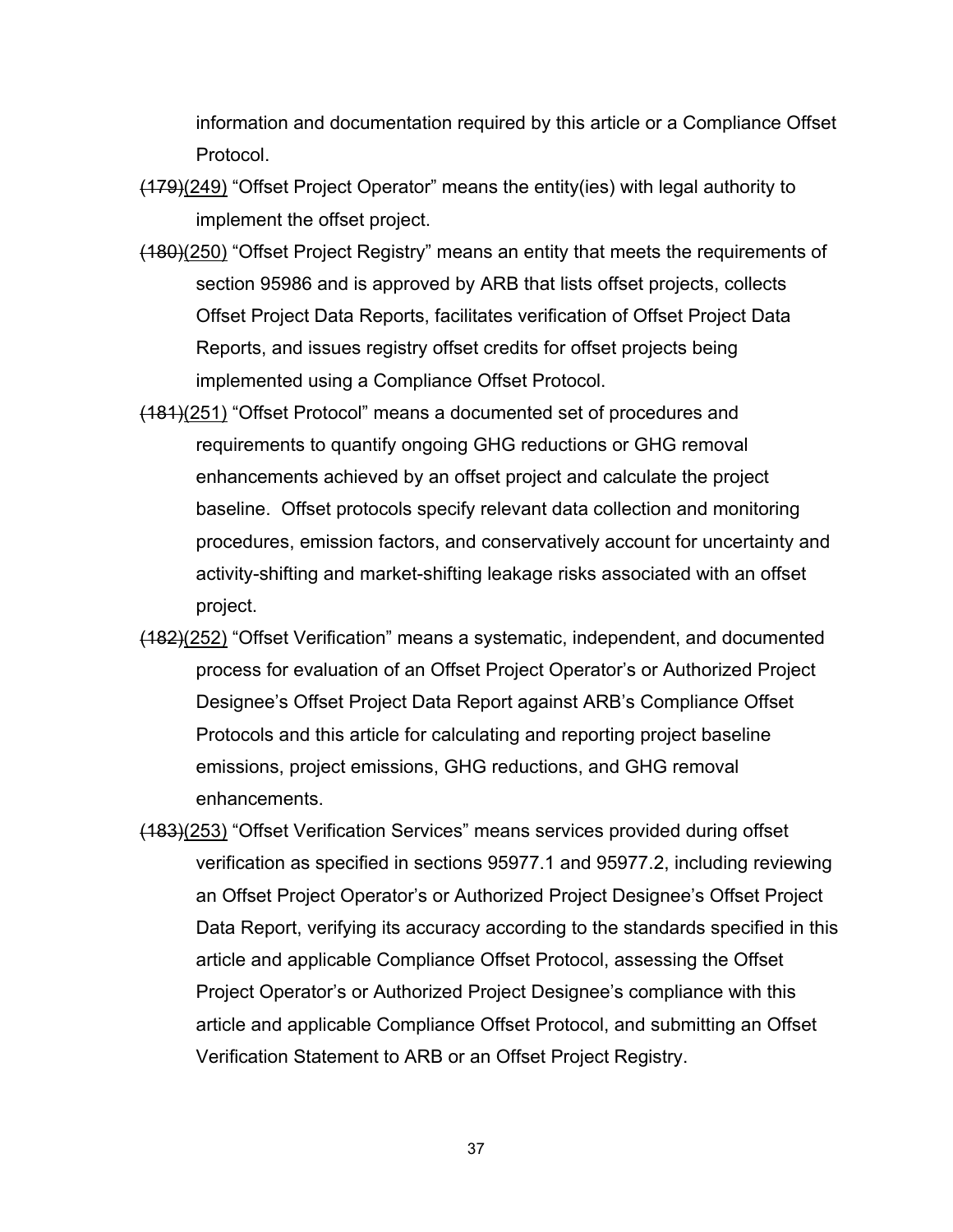- (184)(254) "Offset Verification Statement" means the final statement rendered by a verification body attesting whether an Offset Project Operator's or Authorized Project Designee's Offset Project Data Report is free of an offset material misstatement, and whether the Offset Project Data Report conforms to the requirements of this article and applicable Compliance Offset Protocol.
- (185)(255) "Offset Verification Team" means all of those working for a verification body, including all subcontractors, to provide offset verification services for an Offset Project Operator or Authorized Project Designee.
- (256) "On-purpose hydrogen gas" means hydrogen gas produced as a result of a process or processes dedicated to producing hydrogen (e.g., steam methane reforming).
- (186)(257) "Operational Control" for a facility subject to this article means the authority to introduce and implement operating, environmental, health, and safety policies. In any circumstance where this authority is shared among multiple entities, the entity holding the permit to operate from the local air pollution control district or air quality management district is considered to have operational control for purposes of this article.
- $(187)(258)$  "Operator" means the entity, including an owner, having operational control of a facility, or other entity from which an emissions data report is required under article 2, section 95104, title 17, Greenhouse Gas Emissions Data Report. For onshore petroleum and natural gas production, the operator is the operating entity listed on the state well drilling permit, or a state operating permit for wells where no drilling permit is issued by the state.
- (188)(259) "Opt-in Covered Entity" means an entity that meets the requirements of 95811 that does not exceed the inclusion thresholds set forth in section 95812 and may elect to voluntarily opt-in to the Cap-and-Trade Program and be willing to be subject to the requirements set forth in this article.
- (260) "Over-the-Counter" means the trading of carbon compliance instruments, contracts, or other instruments not executed or entered for clearing on any exchange.

38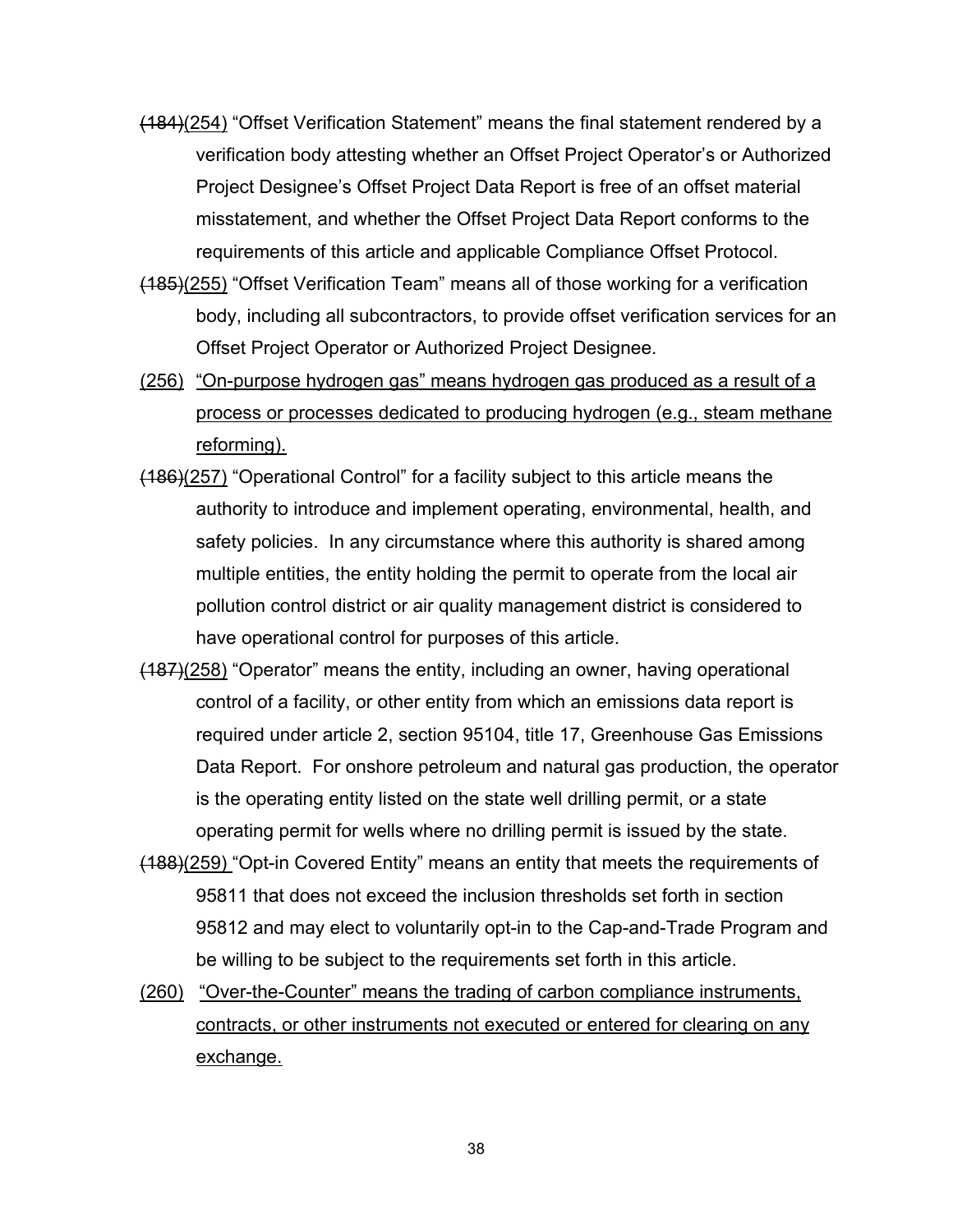- (189)(261) "Oxidation" means a reaction in which the atoms in an element lose electrons and the valence of the element is correspondingly increased.
- (190)(262) "Ozone Depleting Substances" or "ODS" means a compound that contributes to stratospheric ozone depletion.
- (263) "Paper Towel" means a disposable towel made of absorbent tissue paper.
- (191)(264) "Perfluorocarbons" or "PFCs" means a class of greenhouse gases consisting on the molecular level of carbon and fluorine.
- (192)(265) "Permanent" means, in the context of offset credits, either that GHG reductions and GHG removal enhancements are not reversible, or when GHG reductions and GHG removal enhancements may be reversible, that mechanisms are in place to replace any reversed GHG emission reductions and GHG removal enhancements to ensure that all credited reductions endure for at least 100 years.
- (193)(266) "Permanent Retirement Registry" means the publicly available registry in which the Executive Officer will record the serial numbers of the retired compliance instruments.
- (194)(267) "Petroleum" means oil removed from the earth and the oil derived from tar sands, and/or shale.
- (195)(268) "Petroleum Refinery" or "Refinery" means any facility engaged in producing gasoline, gasoline blending stocks, naphtha, kerosene, distillate fuel oils, residual fuel oils, lubricants, or asphalt (bitumen) through distillation of petroleum or through re-distillation, cracking, or reforming of unfinished petroleum derivatives. Facilities that distill only pipeline transmix (off-spec material created when different specification products mix during pipeline transportation) are not petroleum refineries, regardless of the products produced.
- (196)(269) "Pickled Steel Sheet" means hot rolled steel sheet that is sent through a series of hydrochloric acid baths that remove the oxides.
- (197)(270) "Pipeline Quality Natural Gas" means, for the purpose of calculating emissions under MRR, natural gas having a high heat value greater than 970 Btu/scf and equal to or less than 1,100 Btu/scf, and which is at least ninety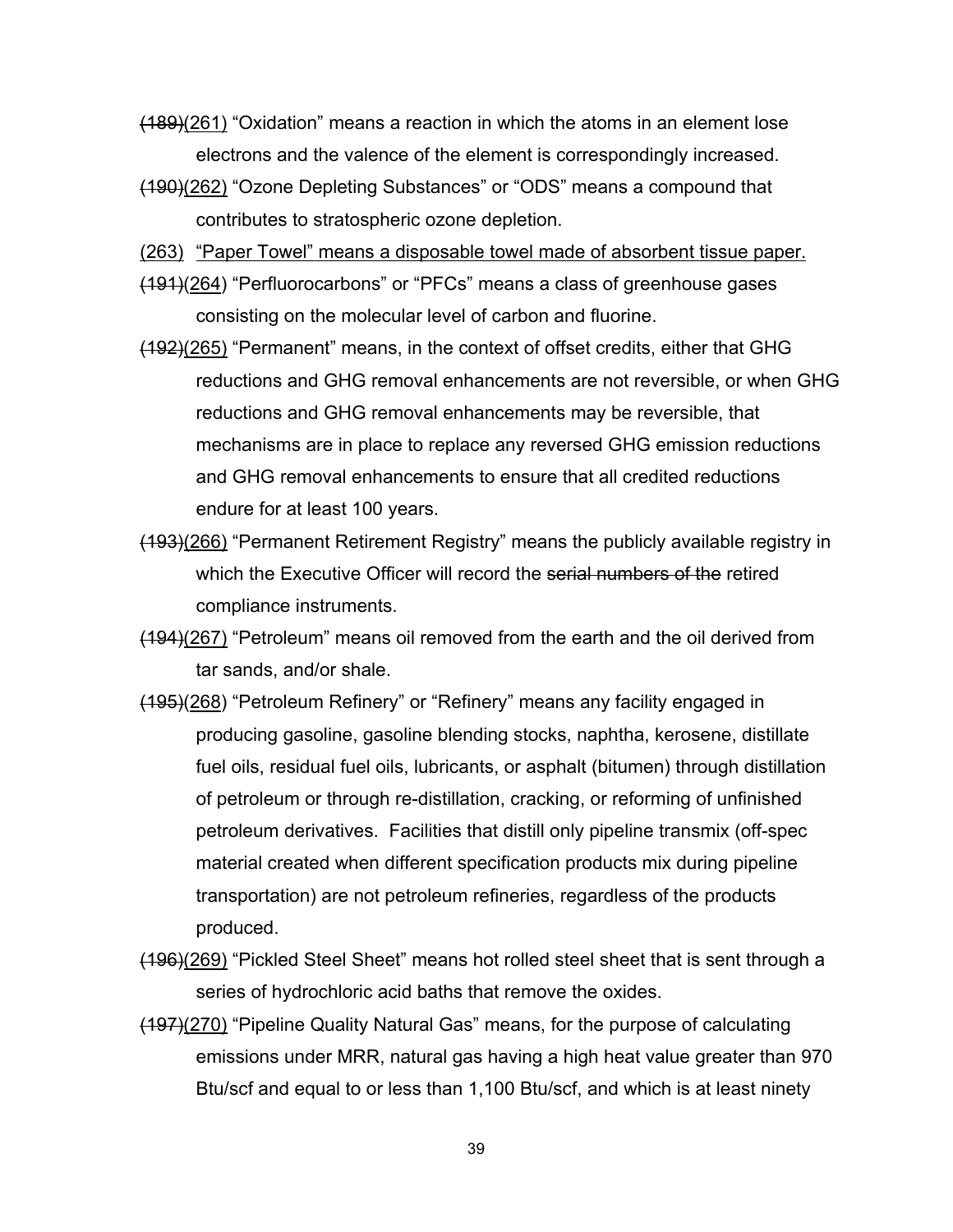percent (90%) methane by volume, and which is less than five percent (5%) carbon dioxide by volume.

(271) "Pistachio" means the nuts of the pistachio tree *Pistacia vera*.

- (198)(272) "Plaster" is calcined gypsum that is produced and sold as a finished product and is not used in the production of plasterboard at the same facility.
- (199)(273) "Plasterboard" is a panel made of gypsum plaster pressed between two thick sheets of paper.
- $(200)(274)$  "Point of Delivery" or "POD" means the point on an electricity transmission or distribution system where a deliverer makes electricity available to a receiver or available to serve load. This point can be an interconnection with another system or a substation where the transmission provider's transmission and distribution systems are connected to another system, or a distribution substation where electricity is imported into California over a multi-jurisdictional retail provider's distribution system.
- (201)(275) "Point of Receipt" or "POR" means the point on an electricity transmission or distribution system where an electricity receiver receives electricity from a deliverer. This point can be an interconnection with another system or a substation where the transmission provider's transmission and distribution systems are connected to another system.
- $(202)(276)$  "Portable" means designed and capable of being carried or moved from one location to another. Indications of portability include wheels, skids, carrying handles, dolly, trailer, or platform. Equipment is not portable if any one of the following conditions exists:
	- (A) The equipment is attached to a foundation;
	- (B) The equipment or a replacement resides at the same location for more than 12 consecutive months;
	- (C) The equipment is located at a seasonal facility and operates during the full annual operating period of the seasonal facility, remains at the facility for at least two years, and operates at that facility for at least three months each year; or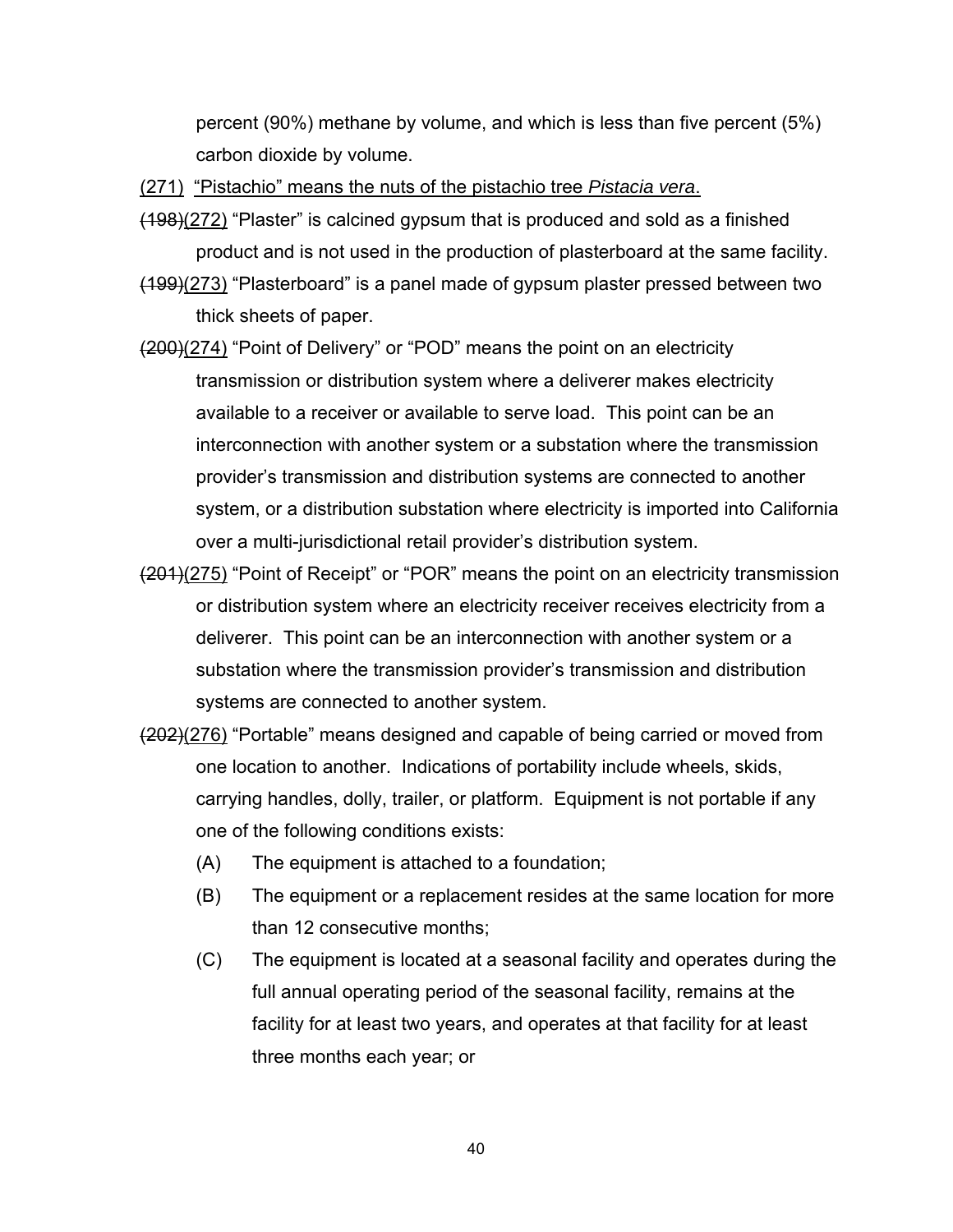- (D) The equipment is moved from one location to another in an attempt to circumvent the portable residence time requirements of this definition.
- (203)(277) "Position Holder" means an entity that holds an inventory position in motor vehicle fuel, ethanol, distillate fuel, biodiesel, or renewable diesel as reflected in the records of the terminal operator or a terminal operator that owns motor vehicle fuel or diesel fuel in its terminal. "Position holder" does not include inventory held outside of a terminal, fuel jobbers (unless directly holding inventory at the terminal), retail establishments, or other fuel suppliers not holding inventory at a fuel terminal.
- (204)(278) "Positive Emissions Data Verification Statement" means a verification statement rendered by a verification body attesting that the verification body can say with reasonable assurance that the covered emissions data in the submitted emissions data report is free of material misstatement and that the emissions data conforms to the requirements of MRR. For purposes of this definition, 'material misstatement' shall have the same meaning as ascribed to it in section 95102(a) of MRR.
- (206)(279) "Positive Offset Verification Statement" means an Offset Verification Statement rendered by a verification body attesting that the verification body can say with reasonable assurance that the submitted Offset Project Data Report is free of an offset material misstatement and that the Offset Project Data Report conforms to the requirements of this article and applicable Compliance Offset Protocol.
- (205)(280) "Positive Product Data Verification Statement" means a verification statement rendered by a verification body attesting that the verification body can say with reasonable assurance that the covered product data in the submitted emissions data report is free of material misstatement and that the product data conforms to the requirements of MRR. For purposes of this definition, 'material misstatement' shall have the same meaning as ascribed to it in section 95102(a) of MRR.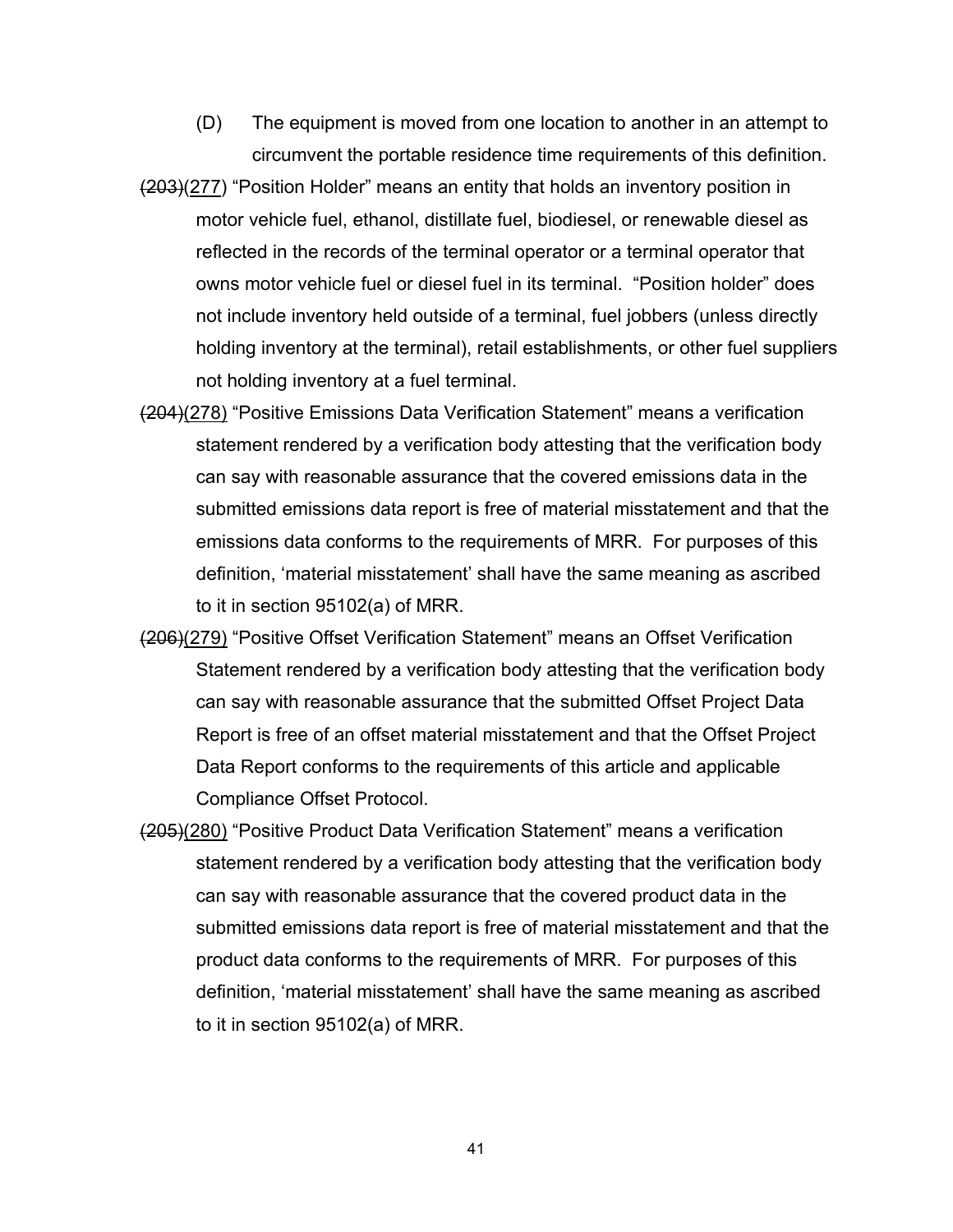- (281) "Poultry deli product" means the products, including corn dogs, sausages, and franks, that contain a significant portion of pre-processed poultry, that are cooked and sold wholesale or retail, or transferred to other facilities.
- (282) "Powdered milk (High Heat (HH))" means milk powder obtained by removing water from pasteurized skim milk. It contains 5% or less moisture (by weight) and 1.5% or less milkfat (by weight). It is derived from cumulative heat treatment of 88 degrees C for 30 minutes and includes undenatured whey protein nitrogen equal to or less than 1.5 mg/g.
- (283) "Powdered milk (Low Heat (LH))" means milk powder obtained by removing water from pasteurized skim milk. It contains 5% or less moisture (by weight) and 1.5% or less milkfat (by weight). It is derived from cumulative heat treatment of milk not more than 70 degrees C for 2 minutes and includes undenatured whey protein nitrogen equal to or greater than 6 mg/g.
- (284) "Powdered milk (Medium Heat (MH))" means milk powder obtained by removing water from pasteurized skim milk. It contains 5% or less moisture (by weight) and 1.5% or less milkfat (by weight). It is derived from cumulative heat treatment of 70-78 degrees C for 20 minutes and includes undenatured whey protein nitrogen equal to or greater than 1.51 mg/g up to 5.99 mg/g.
- (207)(285) "Power" means electricity, except where the context makes clear that another meaning is intended.
- (286) "Power contract" shall have the same meaning ascribed in section 95102(a) of MRR.
- (287) "Pretzel" is a crisp biscuit made from dough formed of a knot or stick, flavored with salt, passed through a caustic hot water bath and baked in an oven.
- (208)(288) "Primary Account Representative" means an individual authorized by a registered entity through the registration process outlined in section 95832 to make submissions to the Executive Officer and the tracking system in all matters pertaining to this article that legally bind the authorizing entity.
- (209)(289) "Primary Refinery Products" means aviation gasoline, motor gasoline (finished), kerosene-type jet fuel, distillate fuel oil, renewable liquid fuels, and asphalt. For the purpose of calculating this value for each refinery ARB will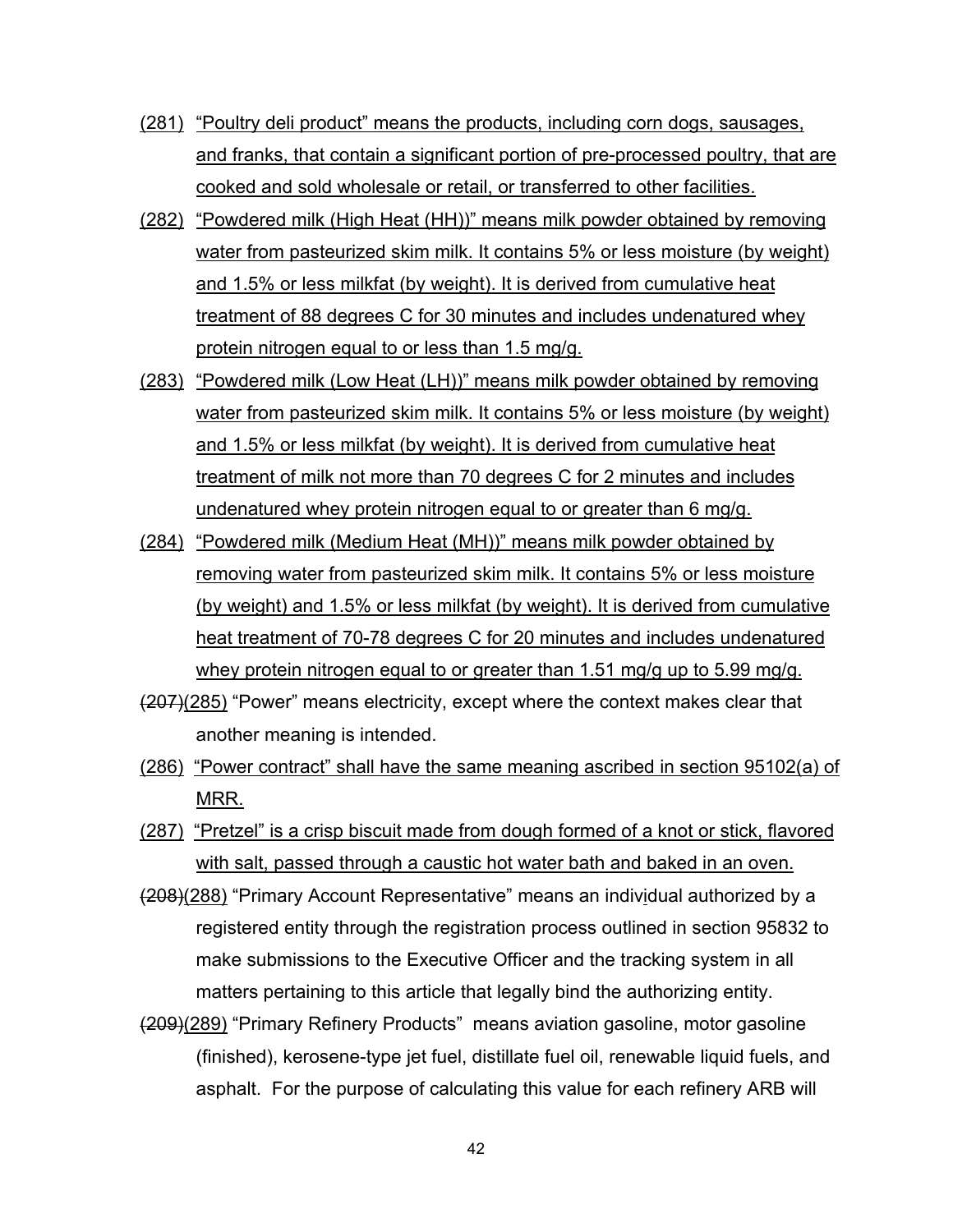convert blendstocks into their finished fuel volumes by multiplying blendstocks by an assumed blending ratio.

- $(210)(290)$  "Primary Residence" means the property an individual uses as a residence the majority of the time during the year or as the principal place of abode of the individual's family members. The primary residence may be documented by the address listed on the individual's federal and state tax returns, driver's license, automobile registration, or voter registration card.
- (211)(291) "Proceeds" means monies generated as a result of an auction or from sales from the Allowance Price Containment Reserve.
- (212)(292) "Process" means the intentional or unintentional reactions between substances or their transformation, including the chemical or electrolytic reduction of metal ores, the thermal decomposition of substances, and the formation of substances for use as product or feedstock.
- (213)(293) "Process Emissions" means the emissions from industrial processes (e.g., cement production, ammonia production) involving chemical or physical transformations other than fuel combustion. For example, the calcination of carbonates in a kiln during cement production or the oxidation of methane in an ammonia process results in the release of process  $CO<sub>2</sub>$  emissions to the atmosphere. Emissions from fuel combustion to provide process heat are not part of process emissions, whether the combustion is internal or external to the process equipment.
- (214)(294) "Process Unit" means the equipment assembled and connected by pipes and ducts to process raw materials and to manufacture either a final or intermediate product used in the onsite production of other products. The process unit also includes the purification of recovered byproducts.
- (215)(295) "Producer" means a person who owns leases, operates, controls, or supervises a California production facility.
- (216)(296) "Product Data Verification Statement" means the final statement rendered by a verification body attesting whether a reporting entity's product data in their covered emissions data report is free of material misstatement, and whether the product data conforms to the requirements of the MRR. For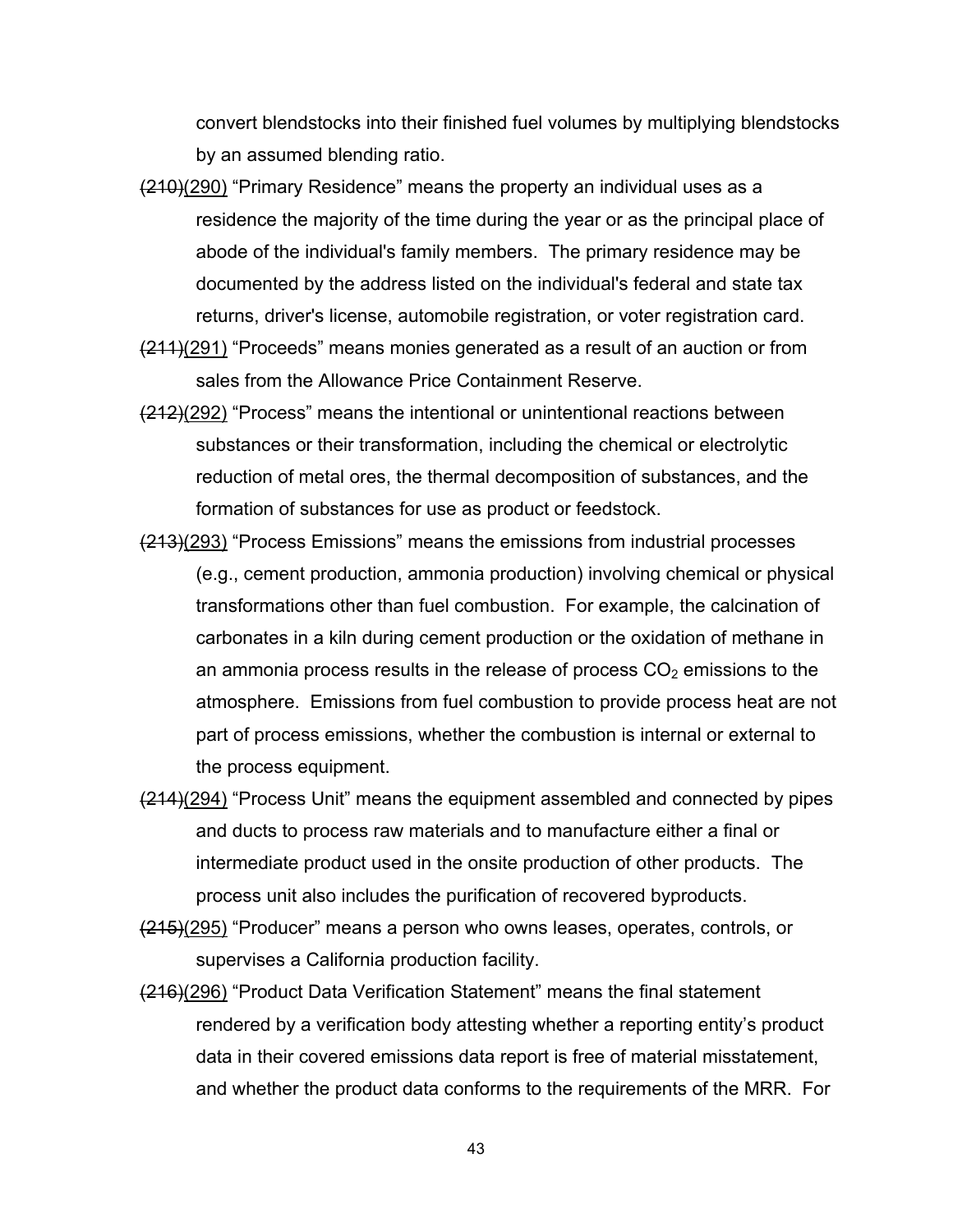purposes of this definition, 'material misstatement' shall have the same meaning as ascribed to it in section 95102(a) of MRR.

- $(217)(297)$  "Professional Judgment" means the ability to render sound decisions based on professional qualifications and relevant greenhouse gas accounting and auditing experience.
- (218)(298) "Project Baseline" means, in the context of a specific offset project, a conservative estimate of business-as-usual GHG emission reductions or GHG removal enhancements for the offset project's GHG emission sources, GHG sinks, or GHG reservoirs within the offset project boundary.
- (219)(299) "Project Emissions" means any GHG emissions associated with the implementation of an offset project that must be accounted for in the Offset Project Data Report.
- (300) "Proof Gallons" means one liquid gallon of distilled spirits that is 50% alcohol at 60 degrees F.

 $(220)(301)$  "Propane" is a paraffinic hydrocarbon with molecular formula  $C_3H_8$ .

- $(221)(302)$  "Property Right" means any type of right to specific property whether it is personal or real property, tangible or intangible.
- (303) "Protein meal and fat" means meal, feather meal, and fat rendered product from poultry tissues including meat, viscera, bone, blood, and feathers.
- (304) "Public Service Facility" means:
	- (A) a facility that is a covered entity or opt-in covered entity owned by a local government as defined in Government Code section 53720(a) that provides steam or chilled water to buildings and facilities owned by the local government, and may also provide steam or electricity to other buildings or to an electrical distribution utility other than the local government; or
	- (B) a covered entity that provides steam or chilled water to a publiclyowned university that is an educational facility pursuant to Education Code section 94110(e).
	- (C) Facilities operated by electrical distribution utilities are excluded from this definition.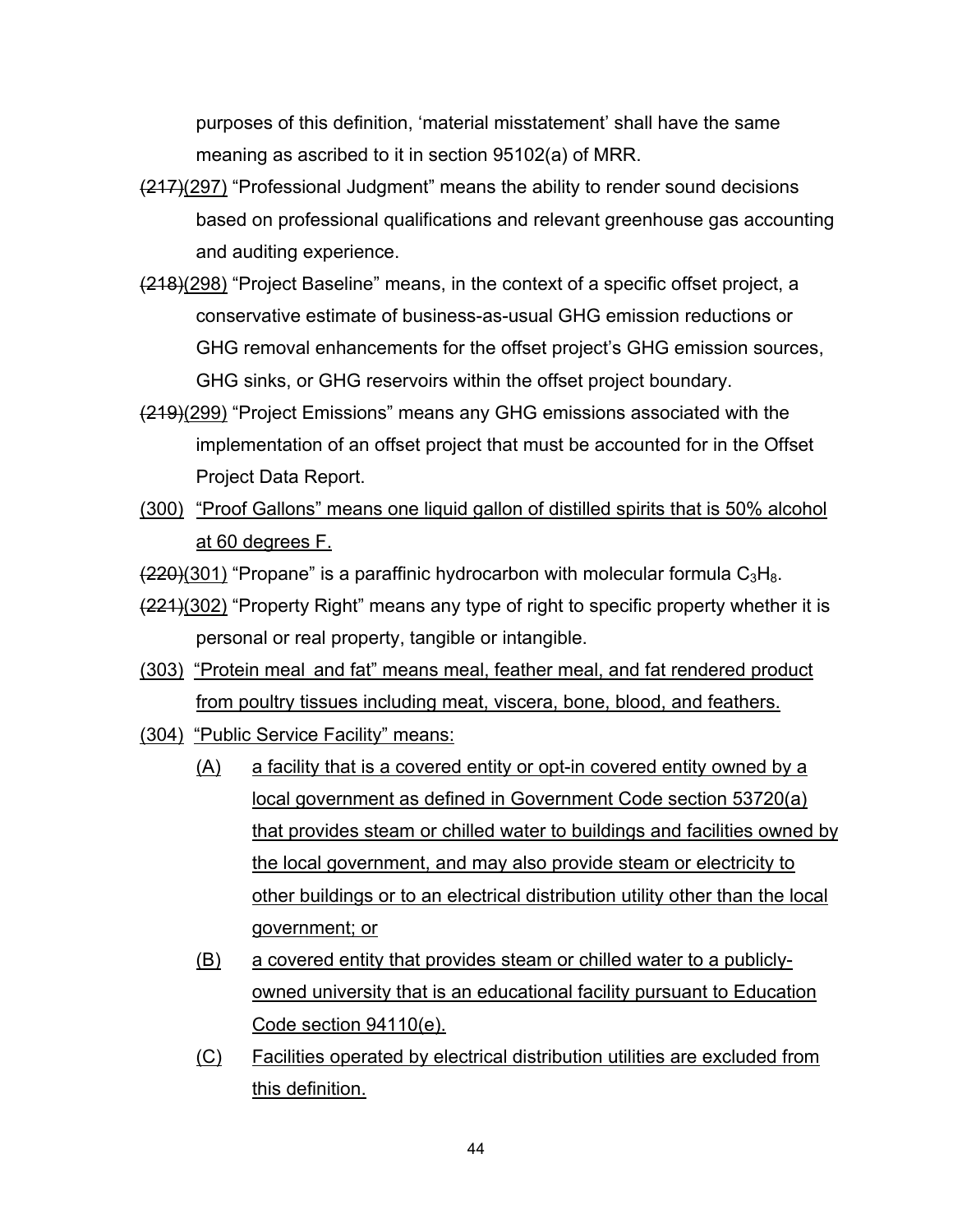- (222)(305) "Public Utility Gas Corporation" is a gas corporation defined in California Public Utilities Code section 222 that is also a public utility as defined in California Public Utilities Code section 216.
- (223)(306) "Publicly Owned Natural Gas Utility" means a municipality or municipal corporation, a municipal utility district, a public utility district, or a joint powers authority that includes one or more of these agencies that furnishes natural gas services to end users.
- (307) "Public Wholesale Water Agency" means a covered entity that is owned and operated as a special district, as defined in Statutes of 1960, Ch. 209 (California Water Code appendix § 109), that uses electricity to convey wholesale water supplies and has a compliance obligation for each data year from 2013 to 2020.
- (224)(308) "Purchase Limit" means the maximum percentage of allowances that may be purchased by an entity of a group of affiliated entities at an allowance auction.
- (225)(309) "Purchasing-Selling Entity" or "PSE" means the same meaning as ascribed in MRR.
- $(226)(310)$  "Qualified Export" means electricity that is exported in the same hour as imported electricity and documented by NERC E-tags. When imports are not documented on NERC E-tags, because a facility or unit located outside the state of California has a first point of interconnection with a California balancing authority area, the reporting entity may demonstrate hourly electriticy electricity delivery consistent with the record keeping requirements of the California balancing authority area, including records of revenue quality meter data, invoices, or settlements data. Only electricity exported within the same hour and by the same importer as the imported electricity is a qualified export. It is not necessary for the imported and exported electricity (as defined in the MRR) to enter or leave California at the same intertie. Qualified exports shall not result in a negative compliance obligation for any hour. (228)(311) "Qualified Positive Emissions Data Verification Statement" means a

statement rendered by a verification body attesting that the verification body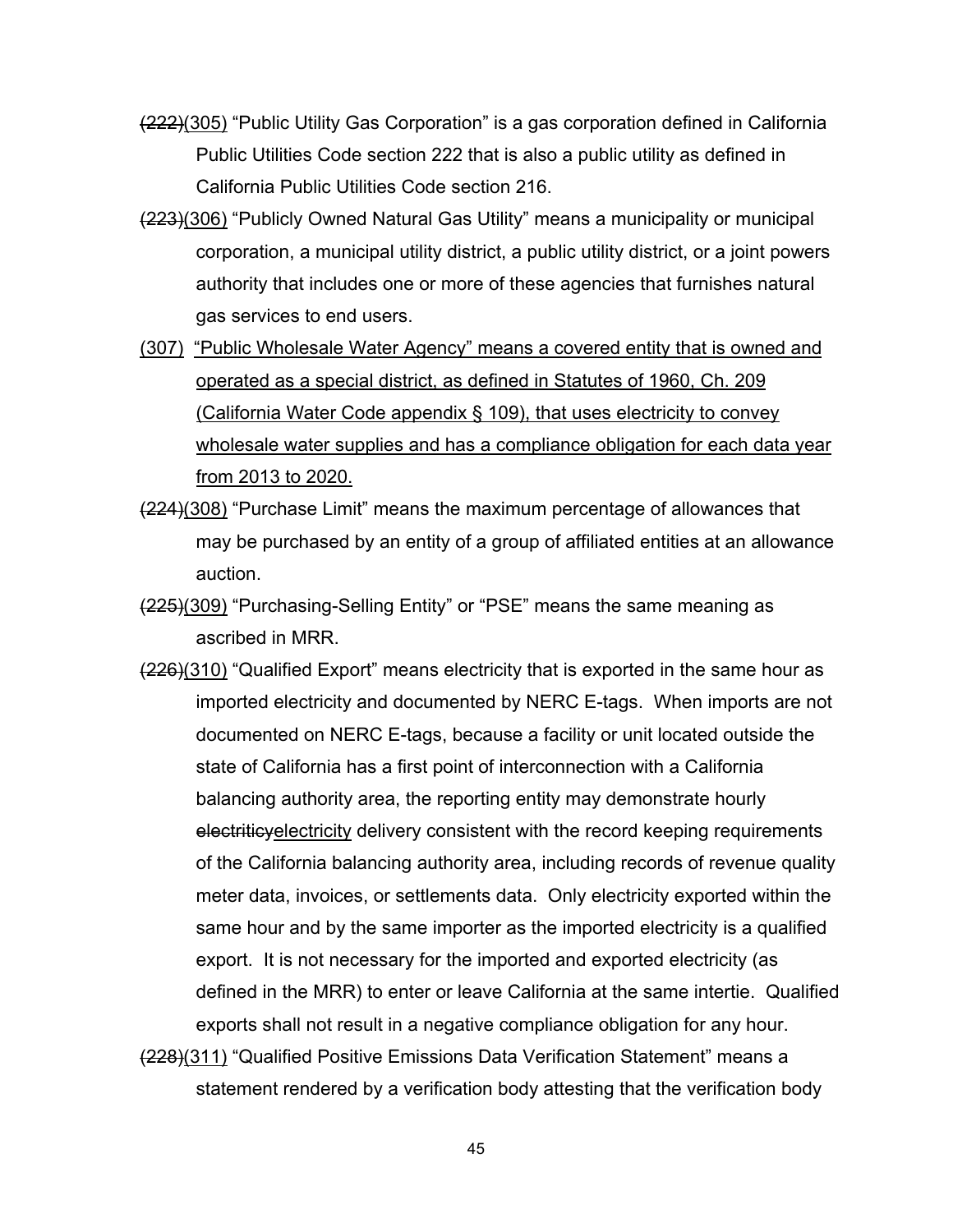can say with reasonable assurance that the covered emissions data in the submitted emissions data report is free of material misstatement and is in conformance with section 95131(b)(9) of MRR, but the emissions data may include one or more other nonconformance(s) with requirements of MRR which do not result in a material misstatement. For purposes of this definition, 'material misstatement' shall have the same meaning as ascribed to it in section 95102(a) of MRR.

- (227)(312) "Qualified Positive Offset Verification Statement" means an Offset Verification Statement rendered by a verification body attesting that the verification body can say with reasonable assurance that the submitted Offset Project Data Report is free of an offset material misstatement, but the Offset Project Data Report may include one or more nonconformance(s) with the quantification, monitoring, or metering requirements of this article and applicable Compliance Offset Protocol which do not result in an offset material misstatement. Nonconformance, in this context, does not include disregarding the explicit requirements of this article or applicable Compliance Offset Protocol and substituting alternative requirements not approved by the Board.
- (229)(313) "Qualified Positive Product Data Verification Statement" means a statement rendered by a verification body attesting that the verification body can say with reasonable assurance that the covered product data in the submitted emissions data report is free of material misstatement and is in conformance with section 95131(b)(9) of MRR, but the product data may include one or more other nonconformance(s) with the requirements of MRR which do not result in a material misstatement.
- (314) "Qualified Thermal Output" means the thermal energy generated by a cogeneration unit or district heating facility that is sold to particular end-users and reported pursuant to MRR section 95112(a)(5)(A) and the thermal energy used on-site by industrial processes or operations and heating and cooling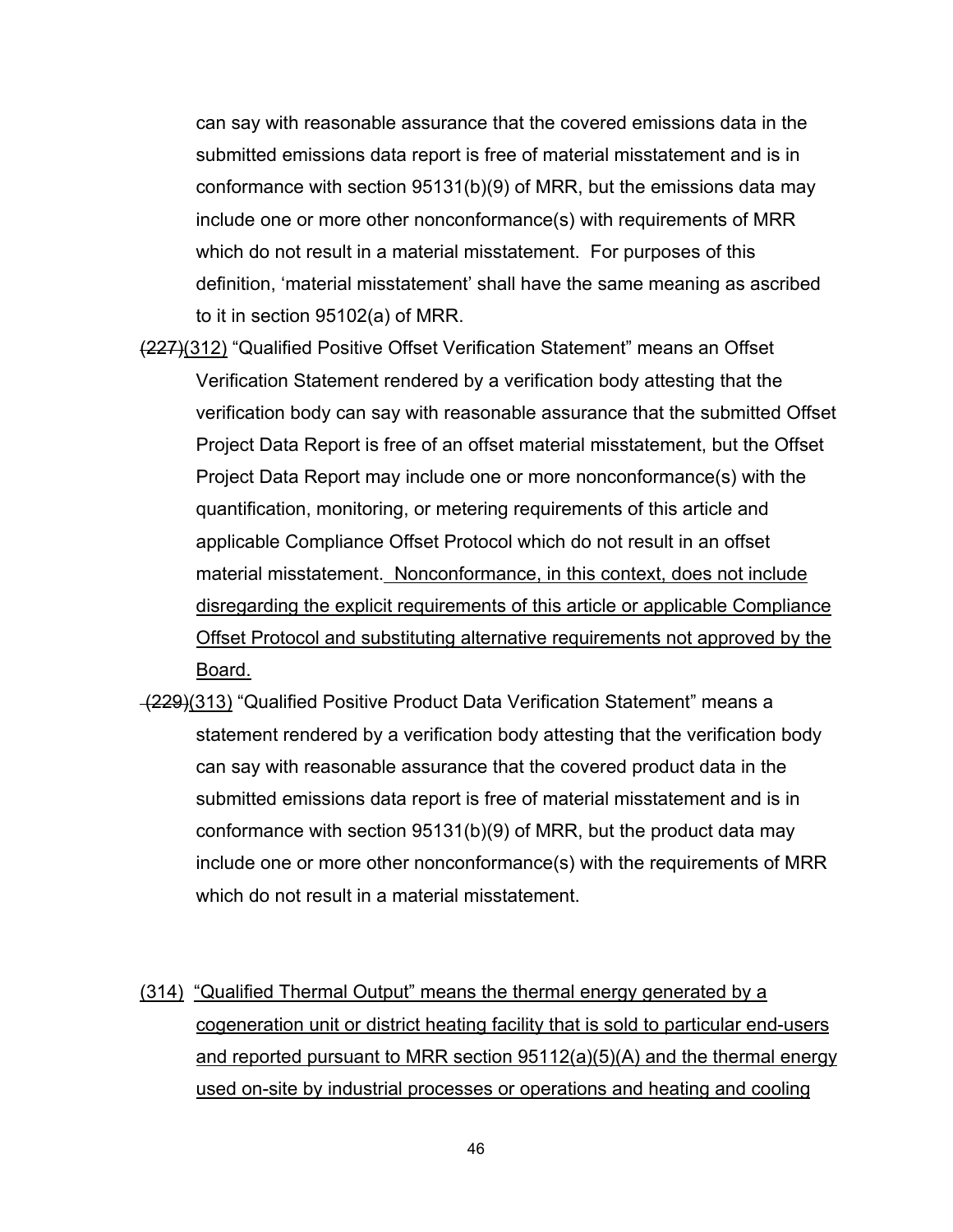operations that is not in support of or a part of the electricity generation or cogeneration system and is reported pursuant to MRR sections 95112(a)(5)(C). Qualified thermal output does not include thermal energy that is vented, radiated, wasted, or discharged before it is utilized at industrial processes or operations, or for a facility with a cogeneration unit, any thermal energy generated by equipment that is not an integral part of the cogeneration unit.

- $(230)(315)$  "Quantifiable" means, in the context of offset projects, the ability to accurately measure and calculate GHG reductions or GHG removal enhancements relative to a project baseline in a reliable and replicable manner for all GHG emission sources, GHG sinks, or GHG reservoirs included within the offset project boundary, while accounting for uncertainty and activity-shifting leakage and market-shifting leakage.
- (231)(316) "Quantitative Usage Limit" means a limit on the percentage of an entity's compliance obligation that may be met by surrendering offset credits, sectorbased credits, or other compliance instruments designated to be subject to the limit under this article.
- (232)(317) "Rack" means a mechanism for delivering motor vehicle fuel or diesel from a refinery or terminal into a truck, trailer, railroad car, or other means of non-bulk transfer.
- (233)(318) "Radiative Forcing" means the change in the net vertical irradiance at the atmospheric boundary between the troposphere and the stratosphere due to an internal change or a change in the external forcing of the climate system such as a change in the concentration of carbon dioxide or the output of the Sun.
- (234)(319) "Real" means, in the context of offset projects, that GHG reductions or GHG enhancements result from a demonstrable action or set of actions, and are quantified using appropriate, accurate, and conservative methodologies that account for all GHG emissions sources, GHG sinks, and GHG reservoirs within the offset project boundary and account for uncertainty and the potential for activity-shifting leakage and market-shifting leakage.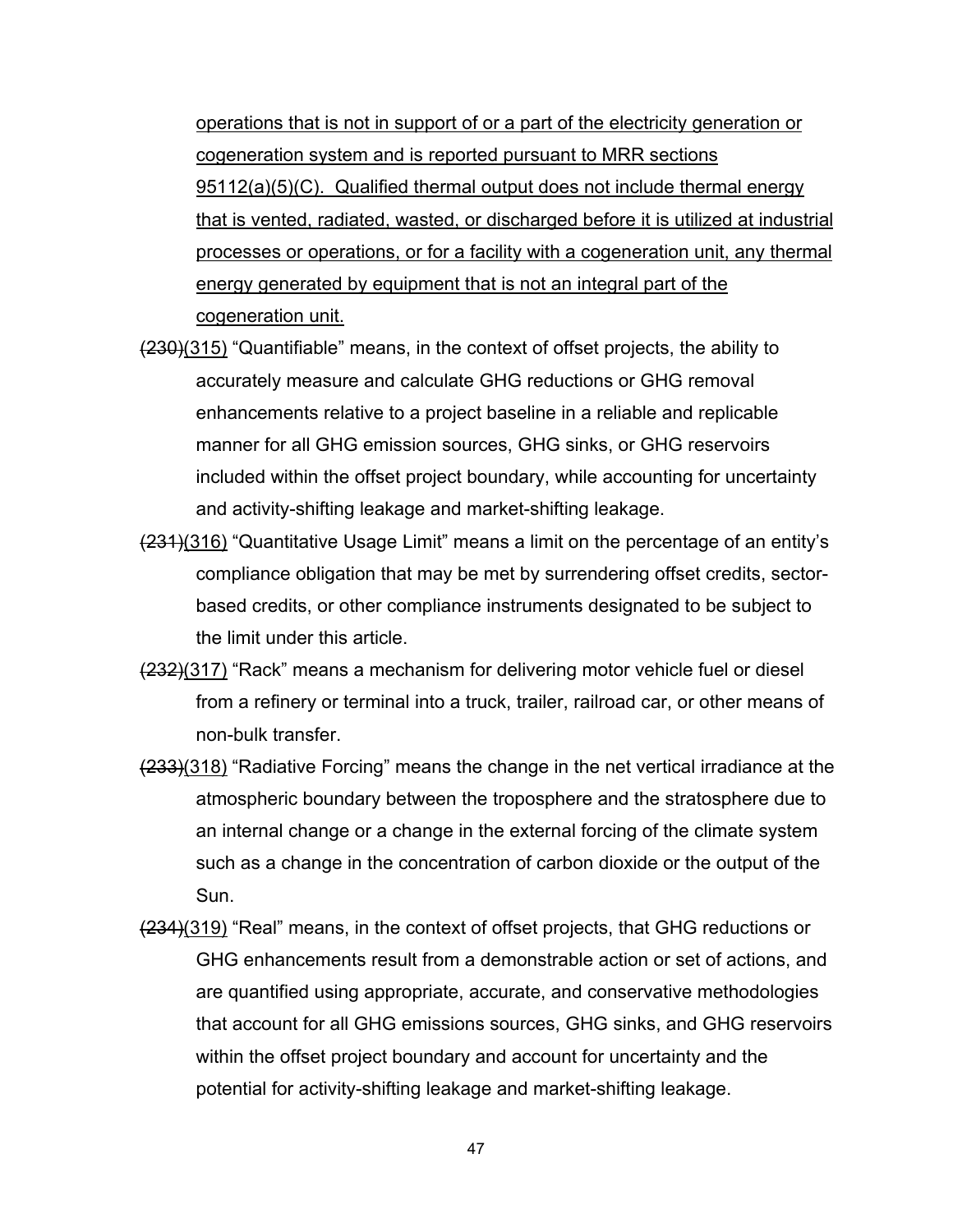- (235)(320) "Reasonable Assurance" means a high degree of confidence that submitted data and statements are valid.
- (236)(321) "Recycled Boxboard" means containers of solid fiber made from recycled fibers, including cereal boxes, shoe boxes and protective paper packaging for dry foods. It also includes folding paper cartons, set-up boxes, and similar boxboard products. Recycled boxboard is made from recycled fibers.
- (237)(322) "Recycled Linerboard" means types of paperboard made from recycled fibers that meet specific tests adopted by the packaging industry to qualify for use as the outer facing layer for corrugated board, from which shipping containers are made.
- (238)(323) "Recycled Medium" means the center segment of corrugated shipping containers, being faced with linerboard on both sides. Recycled medium is made from recycled fibers.
- (239)(324) "Reference Level" means the quantity of GHG emission equivalents that have occurred during the normal course of business or activities during a designated period of time within the boundaries of a defined sector and a defined jurisdiction.
- (240)(325) "Reformulated Gasoline Blendstock for Oxygenate Blending" or "RBOB" has the same meaning as defined in title 13 of the California Code of Regulations, section 2260(a).
- $(241)(326)$  "Register," in the context of a compliance instrument, means the act of entering assigning the serial number of a compliance instrument into an account.
- (242)(327) "Registrant" or "Registered Entity" means an entity that has completed the process for registration.
- (243)(328) "Registry Offset Credit" means a credit issued by an Offset Project Registry for a GHG reduction or GHG removal enhancement of one metric ton of  $CO<sub>2</sub>e$ . The GHG reduction or GHG removal enhancement must be real, additional, quantifiable, permanent, verifiable, and enforceable and may only be issued for offset projects using Compliance Offset Protocols. Pursuant to section 95981.1, ARB may determine that a registry offset credit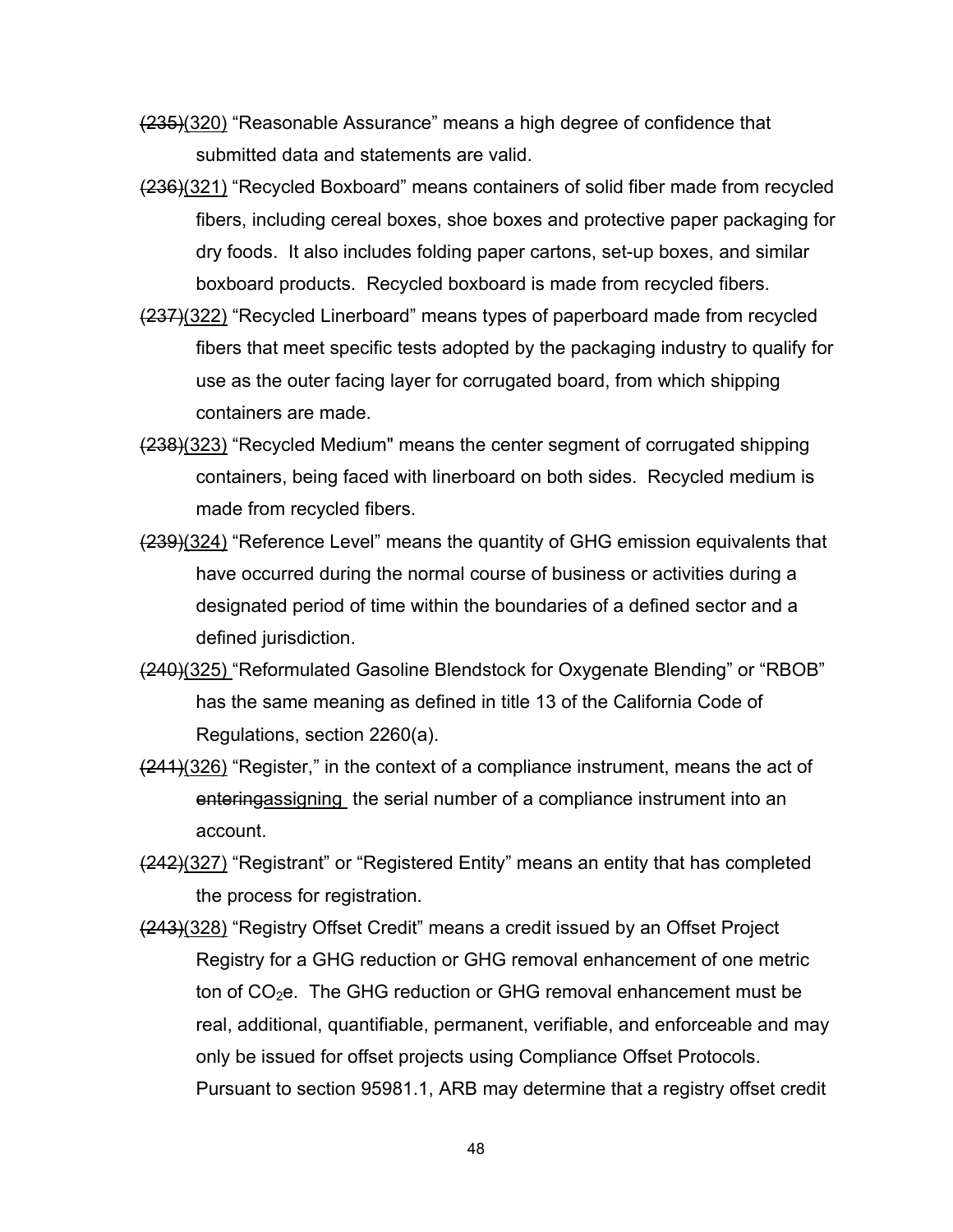may be removed, retired, or cancelled from the Offset Project Registry system and issued as an ARB offset credit.

- (244)(329) "Registry Services" means all services provided by an ARB approved Offset Project Registry in section 95987.
- (330) "Renewable diesel" means a motor vehicle fuel or fuel additive that is all of the following:
	- (A) Registered as a motor vehicle fuel or fuel additive under 40 CFR Part 79;
	- (B) Not a mono-alkyl ester;
	- (C) Intended for use in engines that are designed to run on conventional diesel fuel; and
	- (D) Derived from nonpetroleum renewable resources.
- $(245)(331)$  "Renewable Energy" means energy from sources that constantly renew themselves or that are regarded as practically inexhaustible. Renewable energy includes energy derived from solar, wind, geothermal, hydroelectric, wood, biomass, tidal power, sea currents, and ocean thermal gradients.
- (246)(332) "Renewable Energy Credit" or "REC" has the same meaning as defined in the California Energy Commission's "Renewable Portfolio Standard Eligibility, 7<sup>th</sup> edition, Commission Guidebook, April, 2013; CEC-300-2013-005‐ED7‐CMF. means a certificate of proof, issued through the accounting system established by the California Energy Commission pursuant to Public Utilities Code Section 399.13, that one megawatt hour of electricity was generated and delivered by an eligible renewable energy resource. As specified in Public Utilities Code Section 399.12, Subdivision (g)(2), a REC includes all renewable and environmental attributes associated with the production of electricity from an eligible renewable energy resource, except for an emissions reduction credit issued pursuant to Section 40709 of the Health and Safety Code and any credits or payments associated with the reduction of solid waste and treatment benefits created by the utilization of biomass or biogas fuels.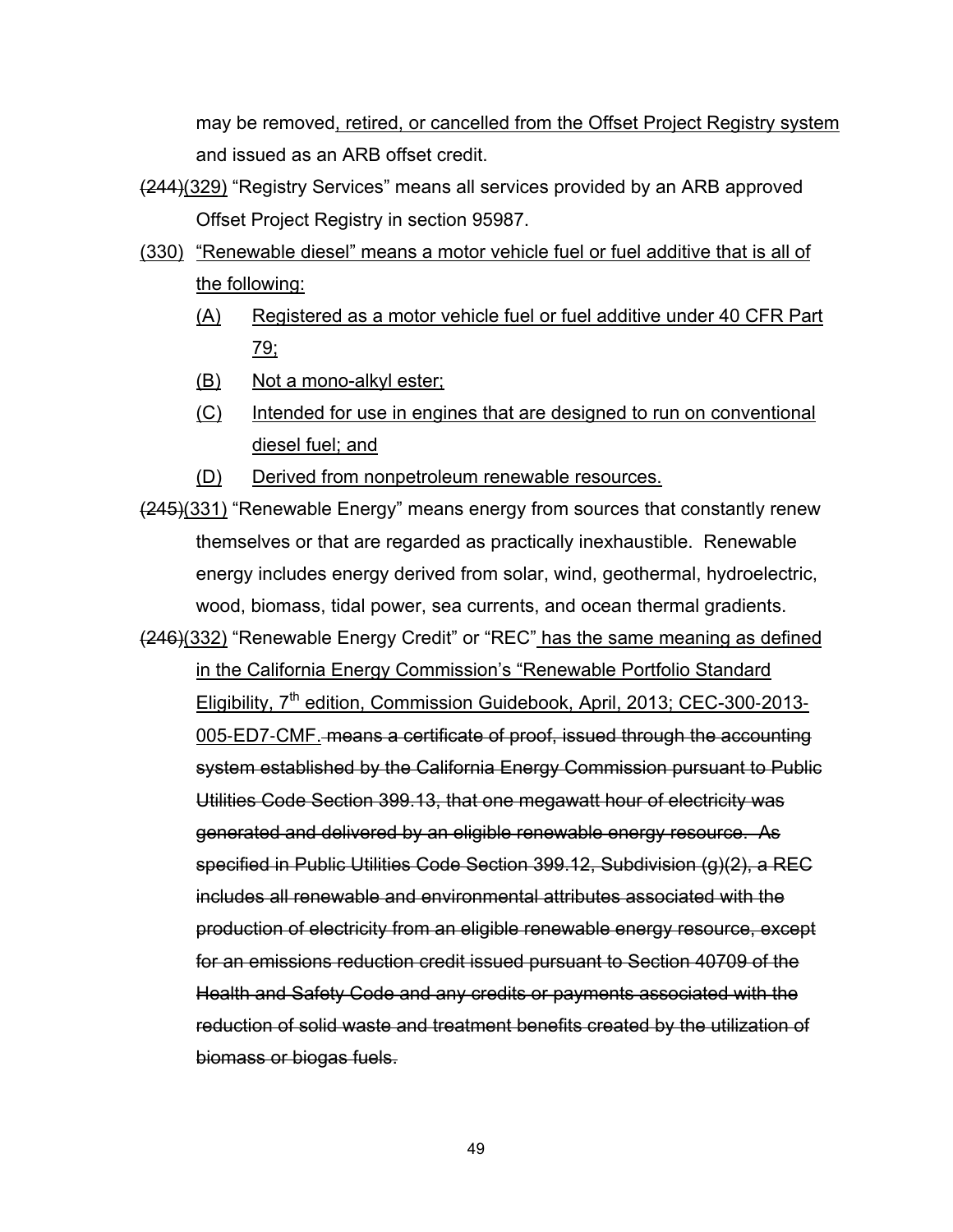- (247)(333) "Renewable Liquid Fuels" means fuel ethanol, biomass-based diesel fuel, other renewable diesel fuel and other renewable fuels.
- (248)(334) "Reporting Period" means, in the context of offsets, the period of time for which an Offset Project Operator or Authorized Project Designee quantifies and reports GHG reductions or GHG removal enhancements covered in an Offset Project Data Report. The first reporting period for an offset project in an initial crediting period may consist of 6 to 24 consecutive months; all subsequent reporting periods in an initial crediting and all reporting periods in any renewed crediting period must consist of 12 consecutive months. For offset projects developed using the Compliance Offset Protocol Ozone Depleting Substances Projects, October 20, 2011, there may only be one Reporting Period per offset project. The Reporting Period may not be longer than 12 months and there is no minimum timeframe imposed for the Reporting Period.

(249)(335) "Reporting Year" means data year.

(250)(336) "Reserve Price" see "Auction Reserve Price."

- (251)(337) "Reserve Sale Administrator" means the operator of sales from the Allowance Price Containment Reserve account, which may be the Executive Officer or an entity designated by the Executive Officer.
- $(252)(338)$  "Resource Shuffling" means any plan, scheme, or artifice to receive credit based on emissions reductions that have not occurred, involving the delivery of electricity to the California grid undertaken by a First Deliverer of Electricity to substitute electricity deliveries from sources with relatively lower emissions for electricity deliveries from sources with relatively higher emissions to reduce its emissions compliance obligation. Resource shuffling does not include substitution of electricity deliveries from sources with relatively lower emissions for electricity deliveries from sources with relatively higher emissions resources when the substitution occurs pursuant to the conditions listed in section  $95852(b)(2)(A)$ .
- (253)(339) "Retail Provider" means an entity that provides electricity to retail end users in California and is an electrical corporation as defined in Public Utilities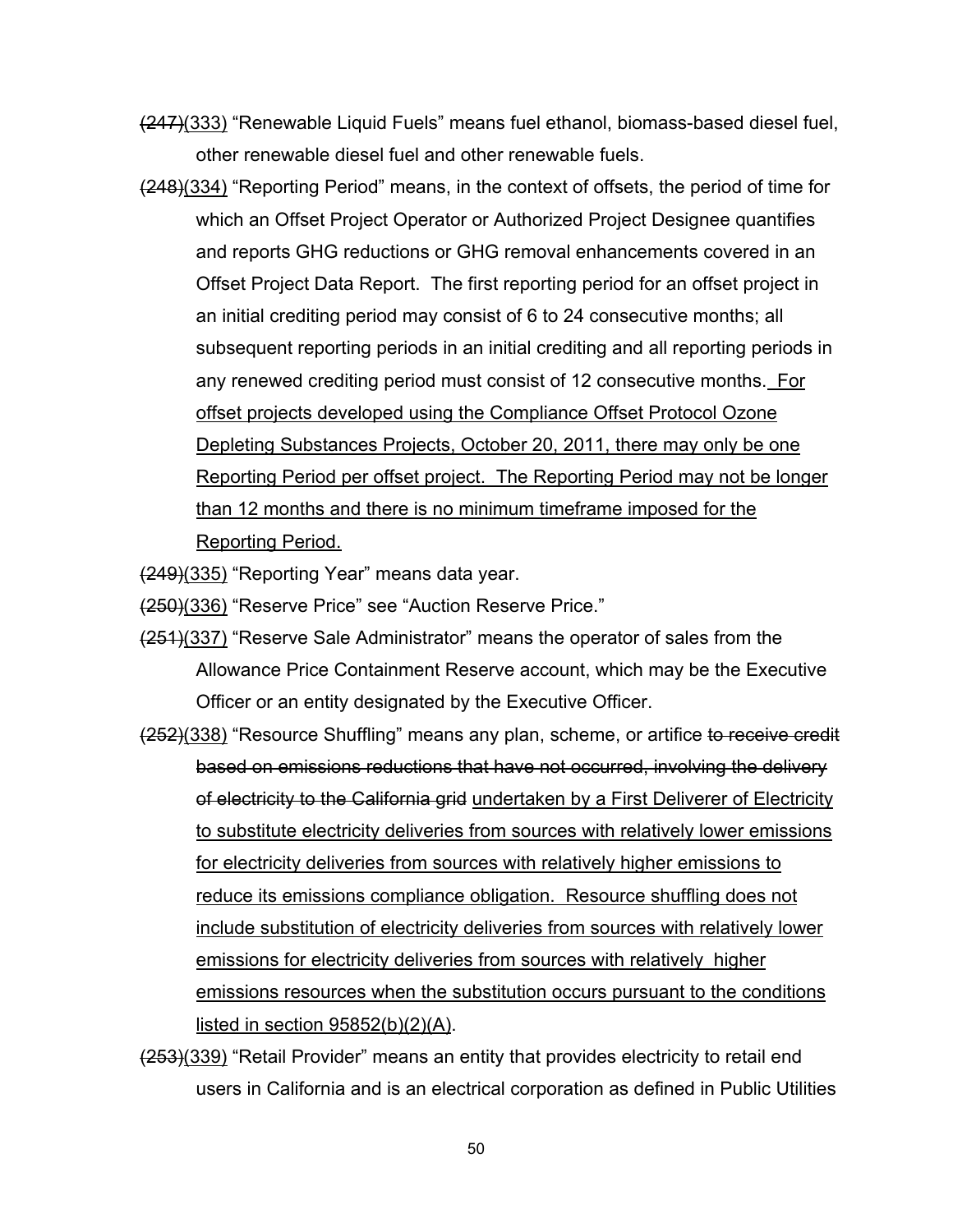Code section 218, electric service provider as defined in Public Utilities Code section 218.3, local publicly owned electric utility as defined in Public Utilities Code section 224.3, a community choice aggregator as defined in Public Utilities Code section 331.1, or the Western Area Power Administration. For purposes of this article, electrical cooperatives, as defined by Public Utilities Code section 2776, are excluded.

- (254)(340) "Retire" or "Retired" or "Retirement" means that the serial number for a compliance instrument is registered into the Retirement Account under the control of the Executive Officer. Compliance instruments registered into this account cannot be removed.
- (255)(341) "Reversal" means a GHG emission reduction or GHG removal enhancement for which an ARB offset credit or registry offset credit has been issued that is subsequently released or emitted back into the atmosphere due to any intentional or unintentional circumstance.
- (342) "Salt" means sodium chloride, determined as chloride and calculated as percent sodium chloride, by the method prescribed in "Official Methods of Analysis of the Association of Official Analytical Chemists," 13th Ed., 1980, sections 32.025 to 32.030, under the heading "Method III (Potentiometric Method)."
- (343) "Seamless rolled ring" means a metal product manufactured by punching a hole in a thick, round piece of metal, and then rolling and squeezing (or in some cases, pounding) it into a thin ring. Ring diameters can be anywhere from a few inches to 30 feet.
- (256)(344) "Sector" or "Sectoral," when used in conjunction with sector-based crediting programs, means a group or subgroup of an economic activity, or a group or cross-section of a group of economic activities, within a jurisdiction.
- (257)(345) "Sector-Based Crediting Program" is a GHG emissions-reduction crediting mechanism established by a country, region, or subnational jurisdiction in a developing country and covering a particular economic sector within that jurisdiction. A program's performance is based on achievement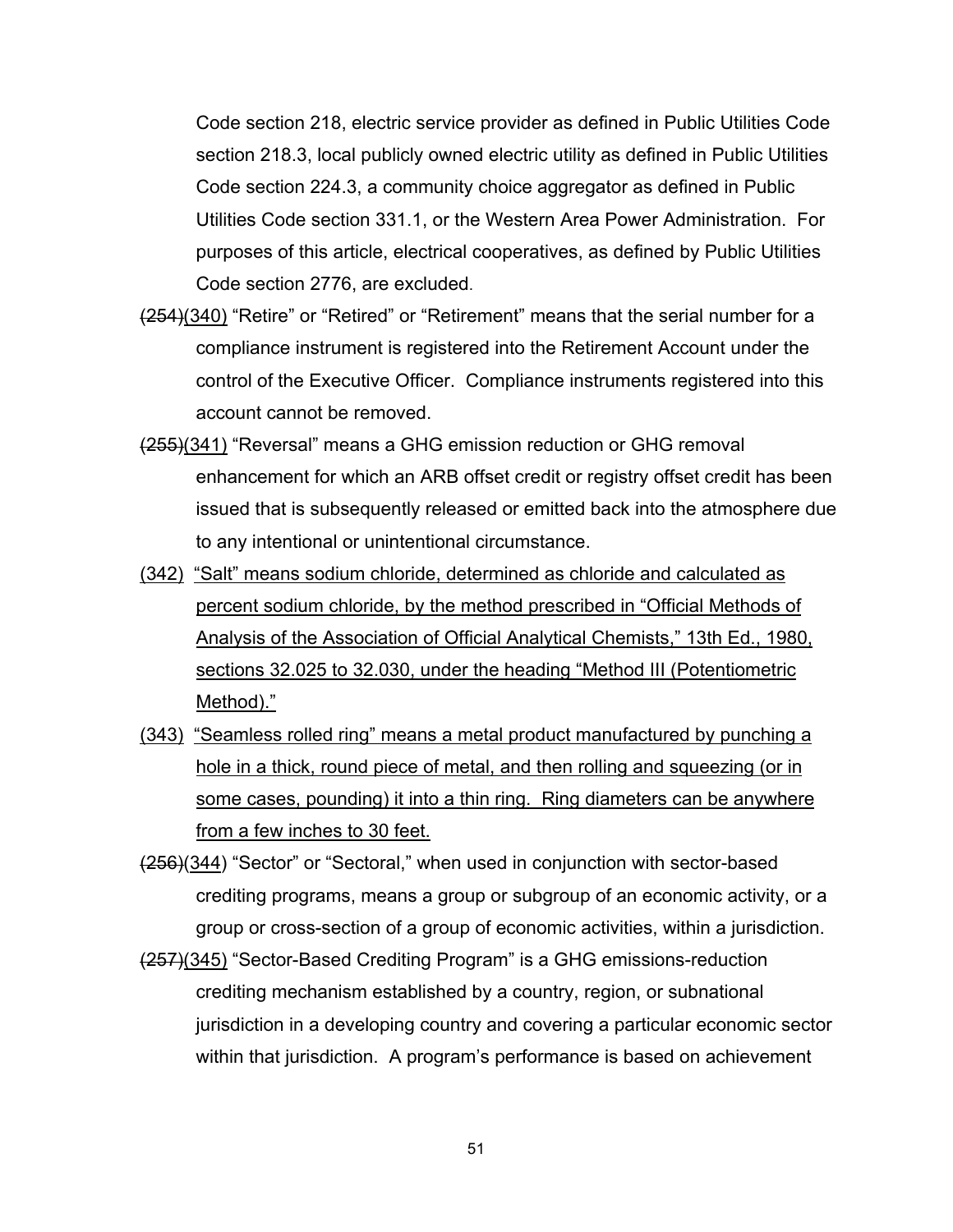toward an emissions reduction target for the particular sector within the boundary of the jurisdiction.

- (258)(346) "Sector-Based Offset Credit" means a credit issued from a sector-based crediting program once the crediting baseline for a sector has been reached.
- $(259)(347)$  "Self-Generation of Electricity" means electricity dedicated to serving an electricity user on the same location as the generator. The system may be operated directly by the electricity user or by an entity with a contractual arrangement.
- (260)(348) "Serial Number" means a unique number assigned to each compliance instrument for identification.
- (261)(349) "Sequestration" means the removal and storage of carbon from the atmosphere in GHG sinks or GHG reservoirs through physical or biological processes.
- (262)(350) "Sink" or "sink to load" or "load sink" means the sink identified on the physical path of NERC e-Tags, where defined points have been established through the NERC Registry. Exported electricity is disaggregated by the sink on the NERC e-Tag, also referred to as the final point of delivery on the NERC e-Tag.
- (351) "Skim milk" means the product that results from the complete or partial removal of milk fat from milk.
- (263)(352) "Soda Ash Equivalent" means the total mass of all soda ash, biocarb, borax, V-Bor, DECA, PYROBOR, Boric Acid, Sodium Sulfate, Potassium Sulfate, Potassium Chloride, and Sodium Chloride produced.
- (264)(353) "Solomon Energy Intensity Index®" or "Solomon EII" or "EII" means a petroleum refinery energy efficiency metric that compares actual energy consumption for a refinery with the "standard" energy consumption for a refinery of similar size and configuration. The "standard" energy is calculated based on an analysis of worldwide refining capacity as contained in the database maintained by Solomon Associates. The ratio of a facility's actual energy to the standard energy is multiplied by 100 to arrive at the Solomon EII for a refinery. "Solomon Energy Review" means a data submittal and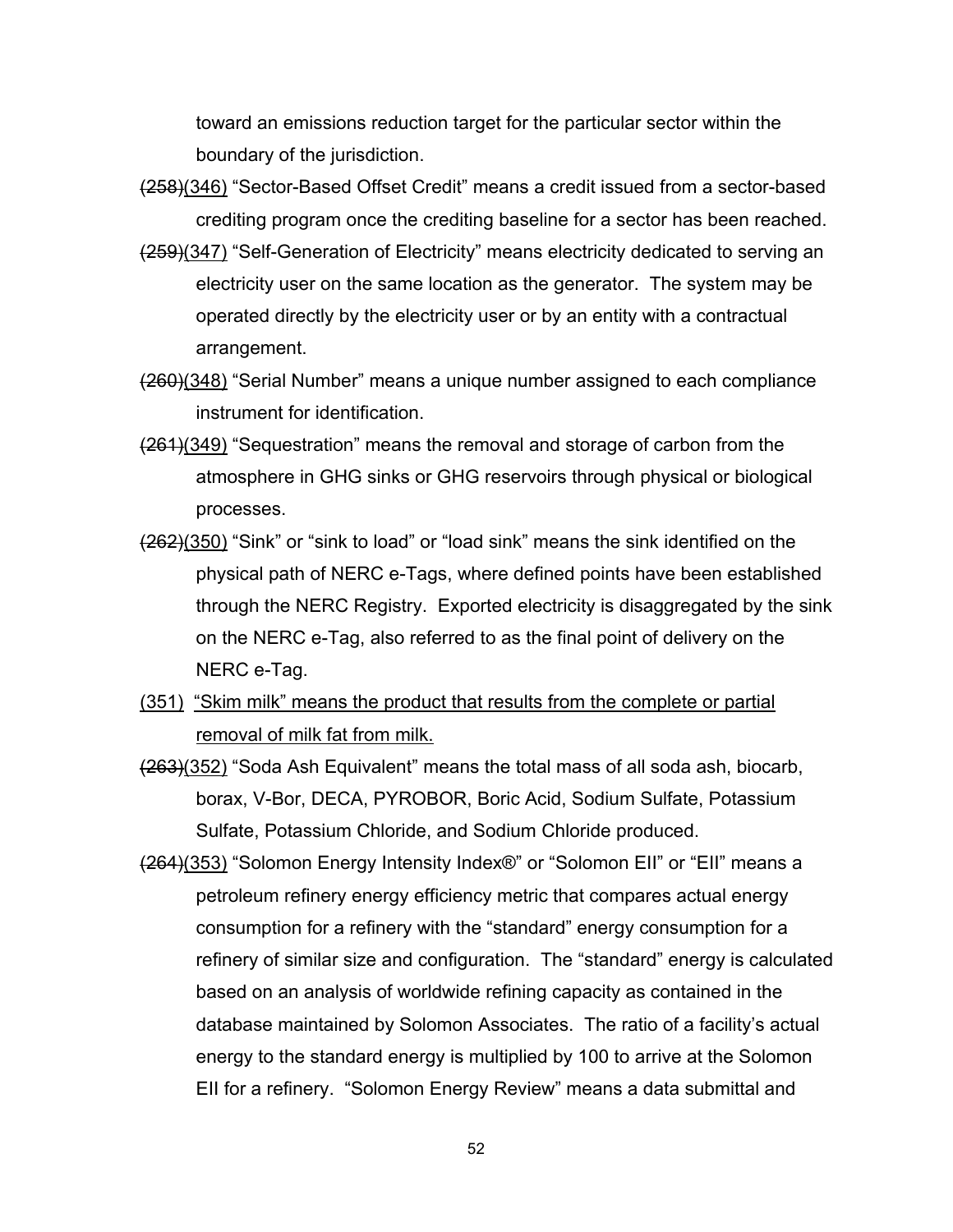review conducted by a petroleum refinery and Solomon Associates. This process uses the refinery energy utilization, throughput and output to determine the Solomon EII of the refinery.

- (265)(354) "Source" means greenhouse gas source; or any physical unit, process, or other use or activity that releases a greenhouse gas into the atmosphere.
- (266)(355) "Source of generation" or "generation source" means the generation source identified on the physical path of NERC e-Tags, where defined points have been established through the NERC Registry. Imported electricity and wheels are disaggregated by the source on the NERC e-Tag, also referred to as the first point of receipt.
- (267)(356) "Specified Source of Electricity" or "Specified Source" means a facility or unit which is permitted to be claimed as the source of electricity delivered. The reporting entity must have either full or partial ownership in the facility/unit or a written power contract as defined in MRR section 95102(a) to procure electricity generated by that facility/unit. Specified facilities/units include cogeneration systems. Specified source also means electricity procured from an asset-controlling supplier recognized by ARB.
- (357) "Stand-Alone-Electricity Generating Facility" has the same meaning in this regulation as in section 95102(a) of MRR.
- (268)(358) "Standing Live Carbon Stocks" means the above ground carbon in live tree biomass. Live trees include the bole, stem, branches, roots, and leaves or needles.
- (269)(359) "Stationary" means neither portable nor self-propelled, and operated at a single facility.
- (270)(360) "Steel Produced Using an Electric Arc Furnace" means steel produced by electric arc furnace or "EAF". EAF means a furnace that produces molten steel and heats the charge materials with electric arcs from carbon electrodes.
- $(361)$  "Stucco" means hemihydrate plaster (CaSO<sub>4</sub>· $1/2H_2O$ ) produced by heating ("calcining") raw gypsum, thereby removing three-quarters of its chemically combined water.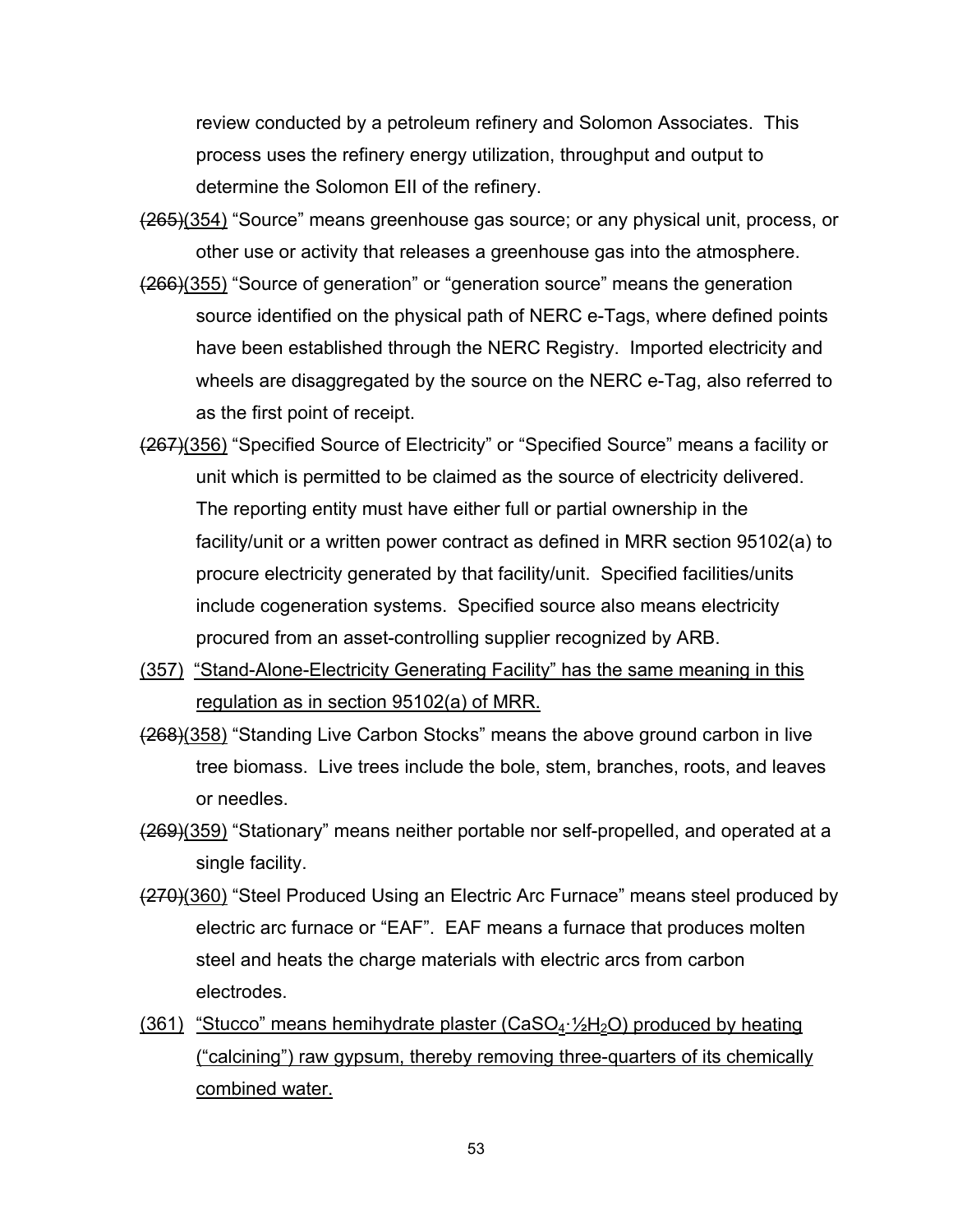- (271)(362) "Supplier" means a producer, importer, exporter, position holder, interstate pipeline operator, or local distribution company of a fossil fuel or an industrial greenhouse gas.
- (272)(363) "Terminal" means a motor vehicle fuel or diesel fuel storage and distribution facility that is supplied by pipeline or vessel, and from which fuel may be removed at a rack. "Terminal" includes a fuel production facility where motor vehicle or diesel fuel is produced and stored and from which fuel may be removed at a rack.
- (273)(364) "Testliner" means types of paperboard that meet specific tests adopted by the packaging industry to qualify for use as the outer facing layer for corrugated board, from which shipping containers are made. Testliner is made primarily from fibers obtained from recycled fibers.
- (365) "Thermal enhanced oil recovery" or "thermal EOR" means the process of using injected steam to increase the recovery of crude oil from a reservoir.
- (274)(366)"Tin Plate" means thin sheet steel with a very thin coating of metallic tin. Tin plate also includes Tin Free Steel or TFS which has an extremely thin coating of chromium, metallic, and oxide. Tin plate is used primarily in can making.
- (275)(367)"Tissue" means a class of papers which are characteristically gauzy in texture and, in some cases, fairly transparent. They may be glazed, unglazed, or creped and are used for a variety of purposes. Examples of different types of tissue papers include sanitary grades such as toilet, facial, napkin, towels, wipes, and special sanitary papers.
- (368) "Tissue produced adjusted by water absorbency capacity" means the mass of tissue adjusted by water absorbency capacity derived by using the following metric: Tissue produced adjusted by water absorbency capacity = Air dried ton of tissue produced x grams of water absorbed by a gram of tissue product.
- (369) "Tomato Juice" is the liquid obtained from mature tomatoes conforming to the characteristics of the fruit *Lycopersicum esculentum* P. Mill, of red or reddish varieties. Tomato juice may contain salt, lemon juice, sodium bicarbonate,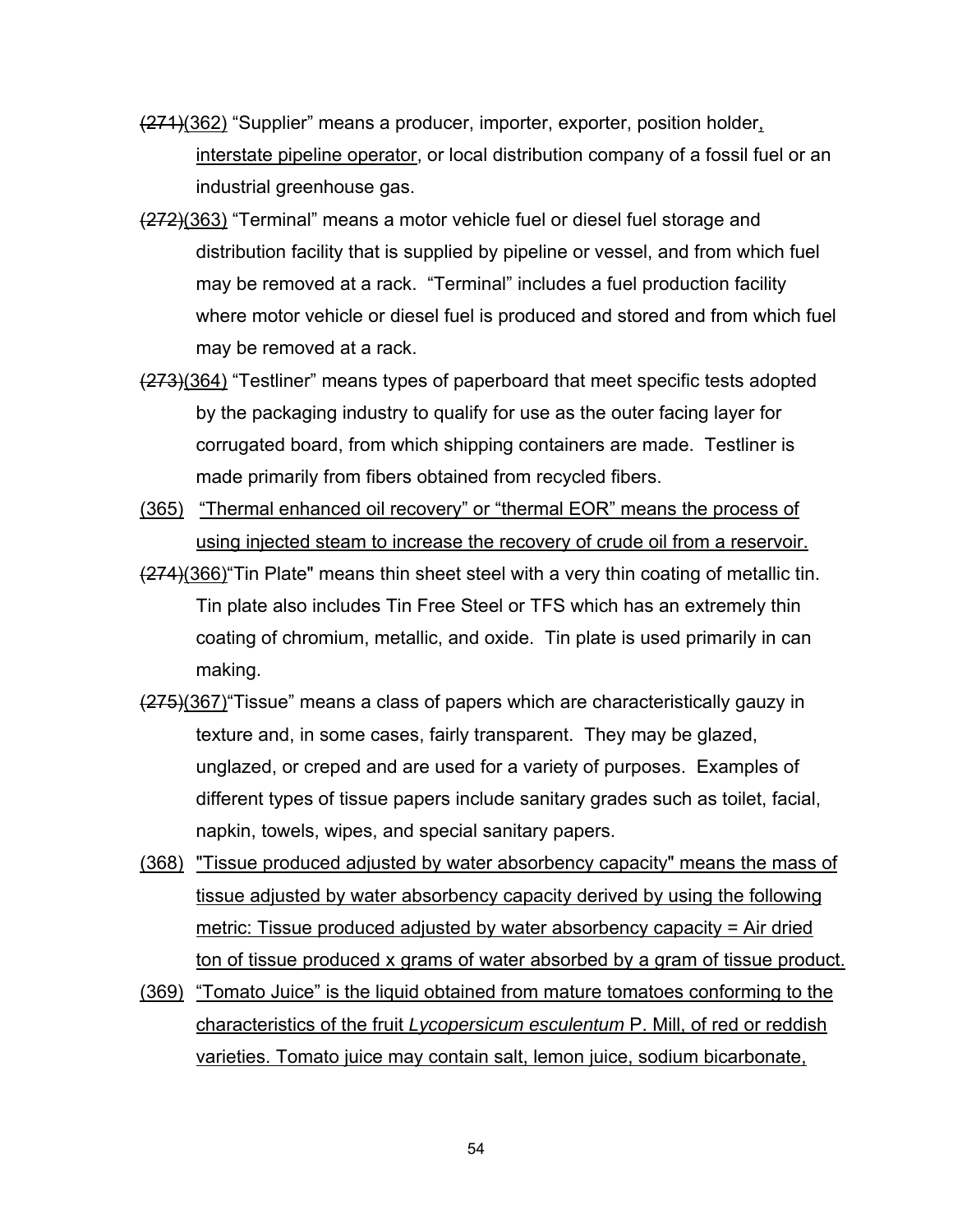water, spices and/or flavoring. This food shall contain not less than 5.0 percent by weight tomato soluble solids.

- (370) "Tomato Paste" is the food prepared from mature tomatoes conforming to the characteristics of the fruit *Lycopersicum esculentum* P. Mill, of red or reddish varieties. Tomato paste is prepared by concentrating tomato ingredients until the food contains not less than 24.0 percent tomato soluble solids.
- (371) "Tomato puree" is the semisolid food prepared from mature tomatoes conforming to the characteristics of the fruit *Lycopersicum esculentum* P. Mill, of red or reddish varieties. Tomato paste is prepared by concentrating tomato ingredients until the food contains not less than 8.0 percent but less than 24.0 percent tomato soluble solids.
- (372) "Tomato soluble solids" means the sucrose value as determined by the method prescribed in the "Official Methods of Analysis of the Association of Official Analytical Chemists," 13th Ed., 1980, sections 32.014 to 32.016 and 52.012. For instances where no salt has been added, the sucrose value obtained from the referenced tables shall be considered the percent of tomato soluble solids. If salt has been added either intentionally or through the application of the acidified break, determine the percent of such added sodium chloride as specified in the definition of salt. Subtract the percentage sodium chloride from the percentage of total soluble solids found (sucrose value from the refractive index tables) and multiply the difference by 1.016. The resultant value is considered the percent of "tomato soluble solids."
- (373) "Tracking System" means the Compliance Instrument Tracking System Service where ARB compliance instruments are issued, traded, and retired.
- (276)(374) "Transaction," when referring to an arrangement between registered entities regarding compliance instrumentsallowances, means an understanding among registered entities to transfer the control of aan compliance instrumentallowances from one entity to another, either immediately or at a later date.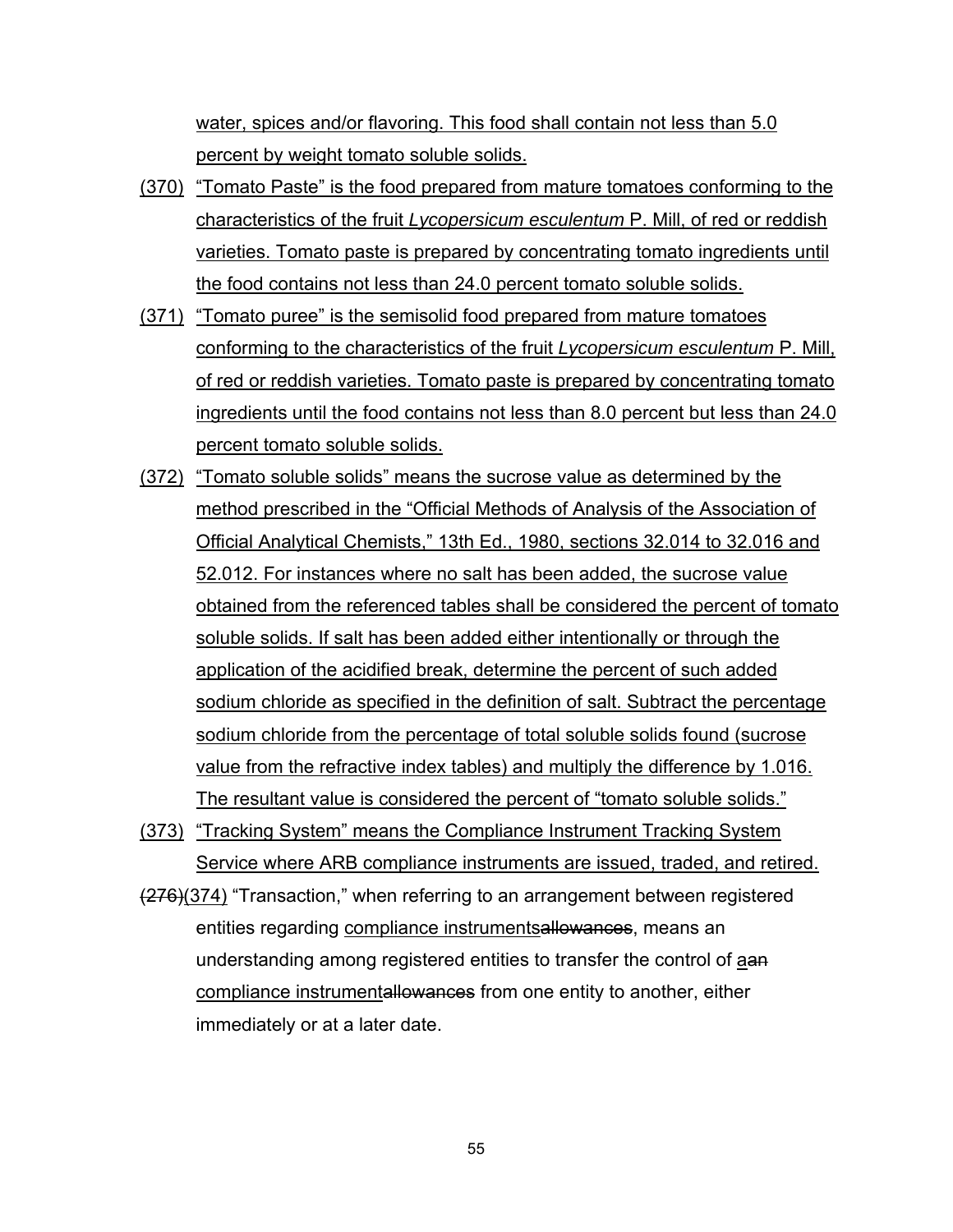- (277)(375) "Transfer" of a compliance instrument means the removal of the serial number of a compliance instrument from one account and placement into another account.
- (278)(376) "Transfer Request" means the communication by an authorized account representative or an alternate authorized account representative to the accounts administrator to register into the tracking system the transfer of allowances between accounts.
- (377) "Transferred ARB Project" means an offset project which has been transferred from one Offset Project Registry, where it was previously listed, to another Offset Project Registry. The Offset Project Registry to which the offset project is transferred will indicate the applicable offset project status from the following list: "Proposed Project," "Active ARB Project," "Active Registry Project," "Proposed Renewal," "Active ARB Renewal," and "Active Registry Renewal."
- (279)(378) "Tribe" means a federally-recognized Indian tribe and any entity created by a federally-recognized Indian Tribe.
- (379) "True-up allowance amount" is a quantity of California GHG allowances allocated for changes in production or allocation not properly accounted for in prior allocations pursuant to 95891(b), 95891(c)(3)(B), 95891(d)(1)(B), 95891(d)(2)(B), 95891(d)(2)(C), 95891(e)(1), 95894(c), or 95894(d).
- (380) "Ultrafiltered milk" means raw or pasteurized milk or nonfat milk that is passed over one or more semipermeable membranes to partially remove water, lactose, minerals, and water-soluble vitamins without altering the casein-towhey protein ratio of the milk or nonfat milk and resulting in a liquid product.
- (280)(381) "Unintentional Reversal" means any reversal, including wildfires or disease that is not the result of the forest owner's negligence, gross negligence, or willful intent.
- (382) "University Covered Entity" means a facility that meets the definition of an educational facility pursuant to Education Code section 94110(e) and is either a covered entity, or opt-in covered entity as of January 1, 2015.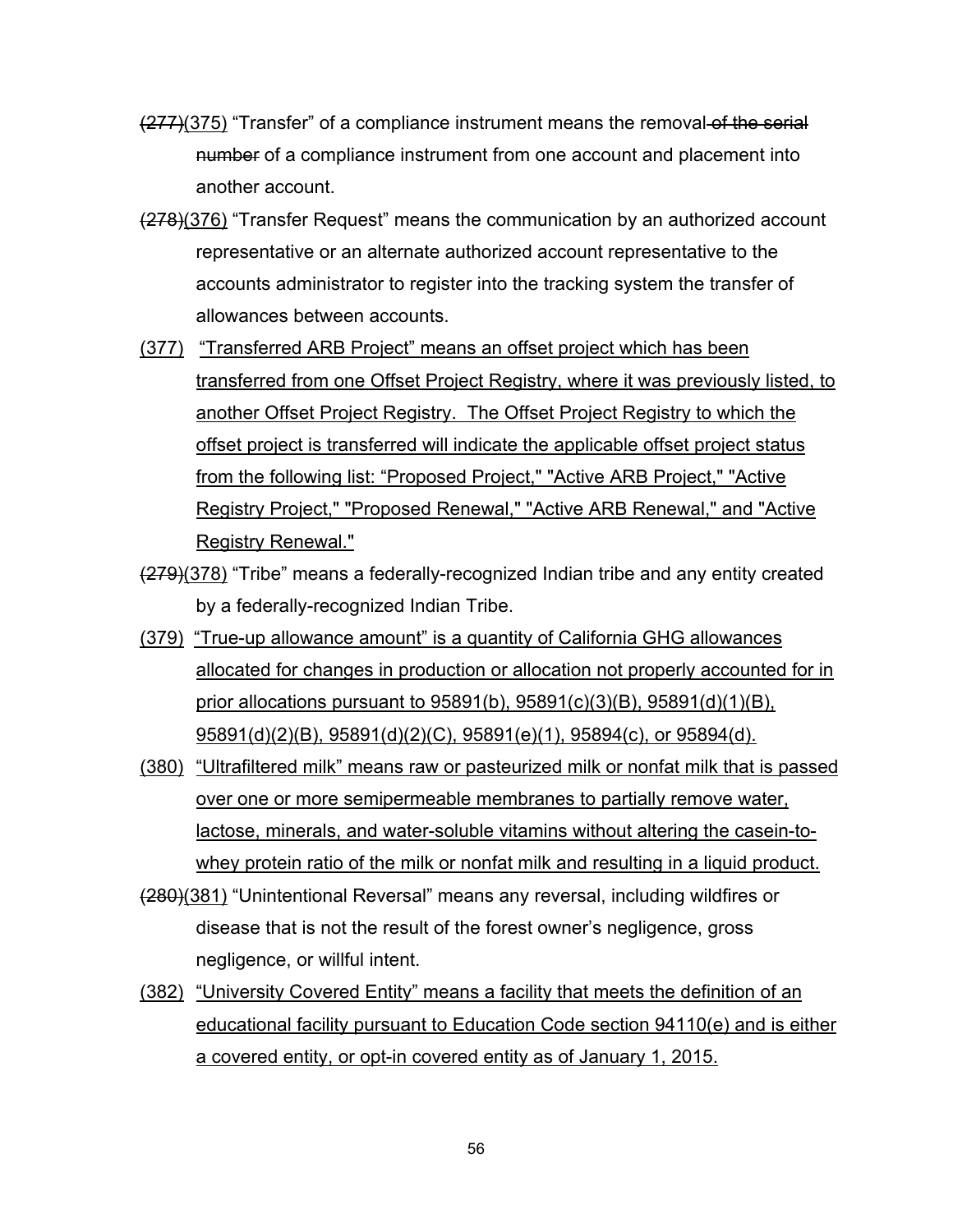- (281)(383) "Unspecified Source of Electricity" or "Unspecified Source" means a source of electricity that is not a specified source at the time of entry into the transaction to procure the electricity.
- (282)(384) "Vented Emissions" means intentional or designed releases of CH4 or  $CO<sub>2</sub>$  containing natural gas or hydrocarbon gas (not including stationary combustion flue gas), including process designed flow to the atmosphere through seals or vent pipes, equipment blowdown for maintenance, and direct venting of gas used to power equipment (such as pneumatic devices).
- (283)(385) "Verifiable" means that an Offset Project Data Report assertion is well documented and transparent such that it lends itself to an objective review by an accredited verification body.
- (284)(386) "Verification Body" means a firm accredited by ARB, which is able to render an offset verification statement and provide offset verification services for Offset Project Operators or Authorized Project Designees subject to providing an Offset Project Data Report under this article.
- (285)(387) "Verifier" or "offset verifier" means an individual accredited by ARB to carry out offset verification services as specified in sections 95977.1 and 95977.2.
- (286)(388) "Vintage Year" means the budget year to which an individual Californian GHG allowance is assigned pursuant to subarticle 6.
- (287)(389) "Voluntarily Associated Entity" or "General Market Participant" means any entity which does not meet the requirements of section 95811 or 95813 in this article and that intends to purchase, hold, sell, or voluntarily retire compliance instruments or an entity operating an offset project or early action offset project that is registered with ARB pursuant to subarticle 13 or 14 in this article.
- (288)(390) "Voluntary Renewable Electricity" or "VRE" means electricity produced or RECs associated with electricity, produced by a voluntary renewable electricity generator, and which has not and will not be sold or used to meet any other mandatory requirements in California or any other jurisdiction.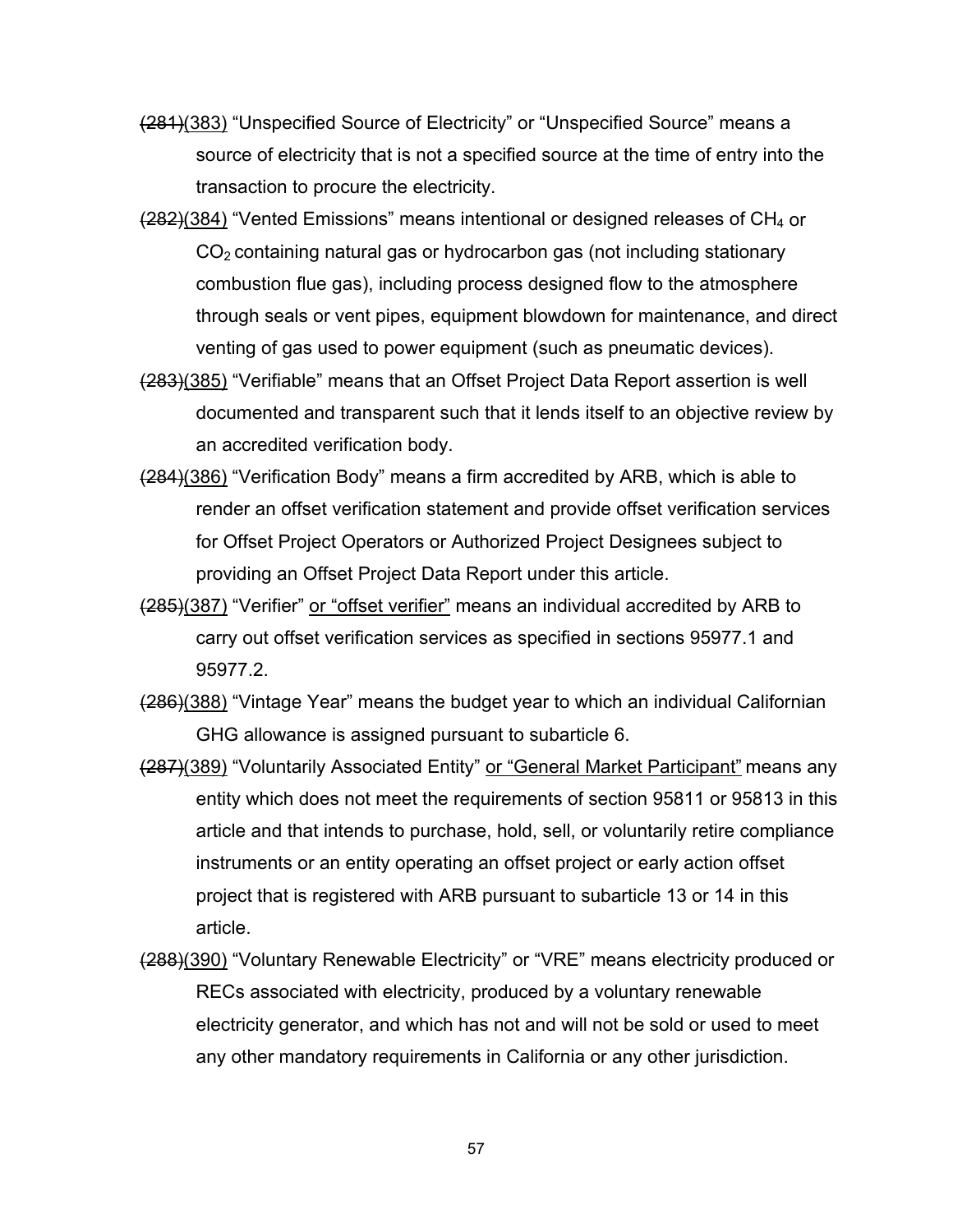- (289)(391) "Voluntary Renewable Electricity Aggregator" or "VRE Aggregator" means the entity that is aggregating systems for the purpose of allowance retirement pursuant to section 95841.1.
- (290)(392) "Voluntary Renewable Electricity Generator" means any entity that produces renewable electricity and applies for allowance retirement pursuant to section 95841.1.
- (291)(393) "Voluntary Renewable Electricity Participant" or "VRE Participant" means a voluntary renewable electricity generator, a REC marketer, or entity that purchases voluntary renewable electricity or RECs as an end-user or on behalf of an end-user and is seeking allowance retirement pursuant to section 95841.1.
- (394) "Waste gas" means a natural gas that contains a greater percentage of gaseous chemical impurities than the percentage of methane. For purposes of this definition, gaseous chemical impurities may include carbon dioxide, nitrogen, helium, or hydrogen sulfide.
- (395) "Waste-to-Energy Facility" means a facility located in California that combusts eligible municipal solid waste. The facility must operate in accordance with a current permit issued by the local Air Pollution Control District or Air Quality Management District to generate and distribute electricity over the electric power grid for wholesale or retail customers of the grid located in California.
- (396) "Water absorption capacity" means mass of water that is absorbed per unit mass of the test piece using the methodology specified by ISO 12625-8:2010 except for the humidity and temperature condition, which shall be 50% relative humidity +/- 2%, and 23 degrees C +/- 1 degree C.
- (397) "Whey protein concentrate" means the substance obtained by the removal of sufficient nonprotein constituents from pasteurized whey so that the finished dry product contains greater than 25% protein. Whey protein concentrate is produced by physical separation techniques such as precipitation, filtration, or dialysis. The acidity of whey protein concentrate may be adjusted by the addition of safe and suitable pH-adjusting ingredients.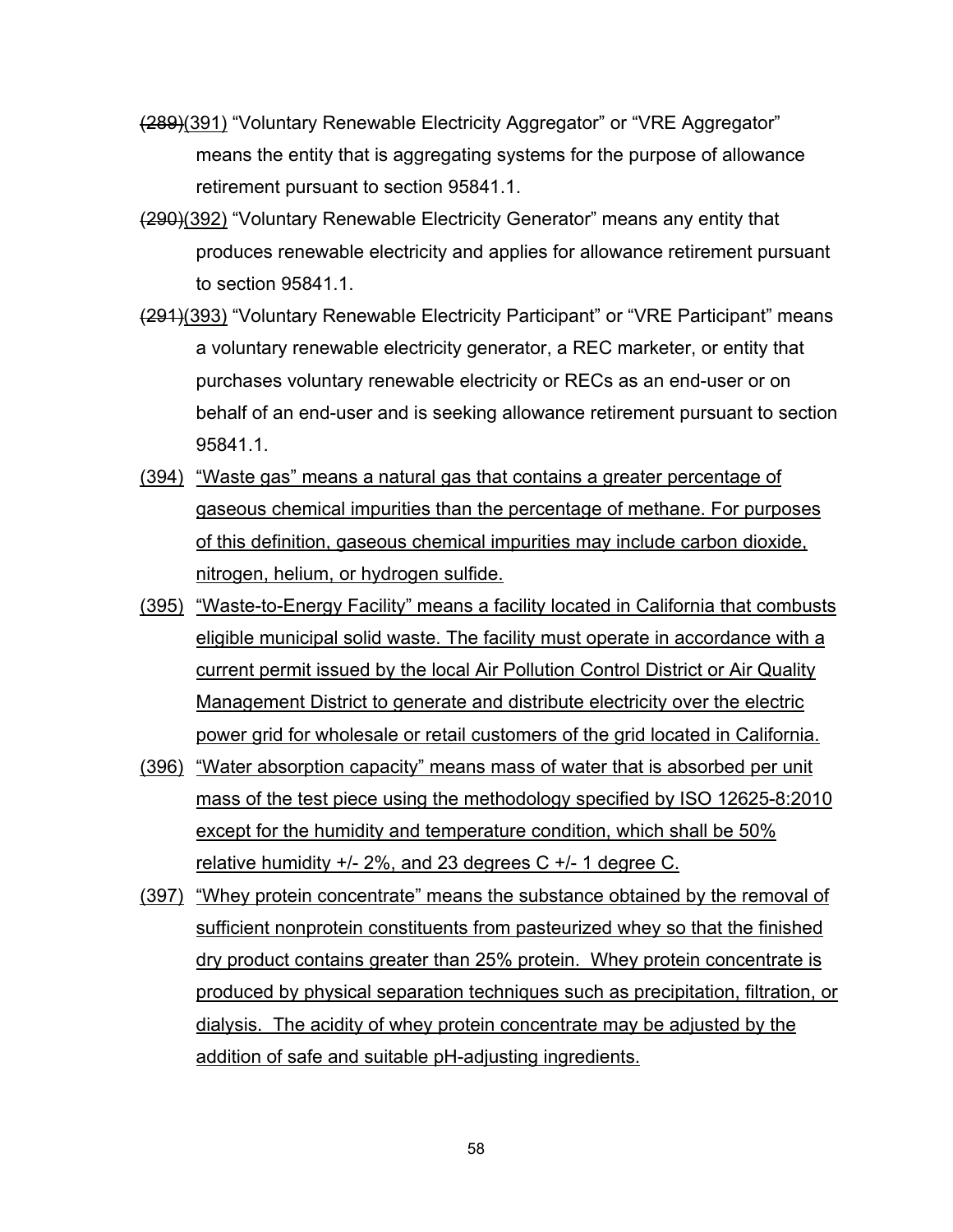- (398) "Whole chicken and chicken parts" means whole chicken or chicken parts (including breasts, thighs, wings, and drums) that are packaged for wholesale or retail, or transferred to other facilities.
- (399) "Whole Tomatoes" is the food prepared from mature tomatoes conforming to the characteristics of the fruit *Lycopersicum esculentum* P. Mill, of red or reddish varieties. The tomatoes are peeled but kept whole, and shall have had the stems and calicies removed and shall have been cored, except where the internal core is insignificant to texture and appearance.
- (b) For the purposes of sections 95801 through 96023, the following acronyms apply:
	- (1) "AB 32" means Assembly Bill 32, the California Global Warming Solutions Act of 2006.
	- (2) "ARB" means the California Air Resources Board.
	- (3) "BAU" means business as usual.
	- (4) "BPA" means Bonneville Power Administration.
	- (5) "C" means Centigrade
	- (56) "CAISO" means the California Independent System Operator.
	- (67) "CAR" means Climate Action Reserve.
	- (78) "CEC" means California Energy Commission.
	- (89) "CFR" means Code of Federal Regulations.
	- (910) "CH4" means methane.
	- $(4011)$  "CO<sub>2</sub>" means carbon dioxide.
	- $(4412)$ "CO<sub>2</sub>e" means carbon dioxide equivalent.

(12) "CRT" means Climate Reserve Tonne.

- (13) "DWR" means California Department of Water Resources.
- (14) "EII" means the Solomon Energy Instensity Index®
- (15) "ETS" means Emission Trading System
- (16) "F" means Fahrenheit.
- (17) "GHG" means greenhouse gas.
- (18) "GHG ETS" means greenhouse gas emissions trading system.
- (19) "GWP" means global warming potential.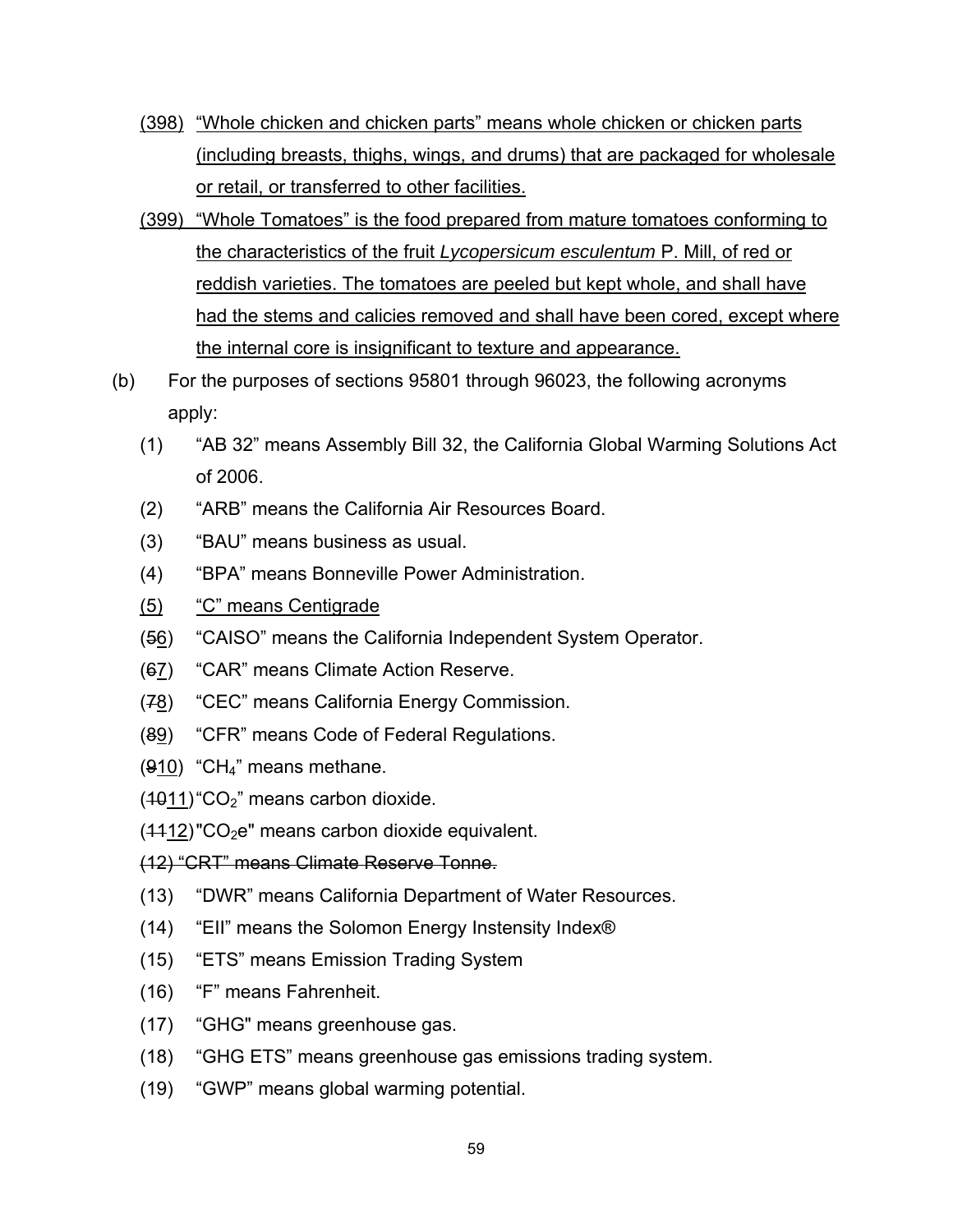- (20) "HFC" means hydrofluorocarbon.
- (21) "LPG" means liquefied petroleum gas.
- (22) "MMBtu" means one million British thermal units.
- (23) "MRR" means the Air Resources Board's Regulation for the Mandatory Reporting of Greenhouse Gas Emissions.
- (24) "Mscf" means one thousand standard cubic feet.
- (25) "MWh" means megawatt-hour.
- (26) "MT" means metric tons.
- (27) "NAICS" means North American Industry Classification System.
- (28) "NGLs" means natural gas liquids.
- (29) "NERC" means North American Electric Reliability Corporation.
- $(30)$  "N<sub>2</sub>O" means "nitrous oxide."
- (31) "PFC" means perfluorocarbon.
- (32) "PSE" means purchasing-selling entity.
- (33) "PUC" means the Public Utilities Commission.
- (34) "QE" means Qualified Export as defined in section  $95802(a)(225)$
- (35) "REC" means Renewable Energy Credit.
- (36) "REDD" means reducing emissions from deforestation and degradation.
- (37) "RPS" means the Renewable Portfolio Standard
- (38) "SCF" means standard cubic foot.
- $(39)$  "SF $_6$ " means sulfur hexafluoride.
- (40) "TEAP" means the Technology and Economic Assessment Panel of the Montreal Protocol.
- (4041) "WAPA" means Western Area Power Administration.
- (42) "WREGIS" means Western Renewable Energy Generation Information System.

NOTE: Authority cited: Sections 38510, 38560, 38562, 38570, 38571, 38580, 39600 and 39601, Health and Safety Code.

Reference: Sections 38530, 38560.5, 38564, 38565, 38570 and 39600, Health and Safety Code.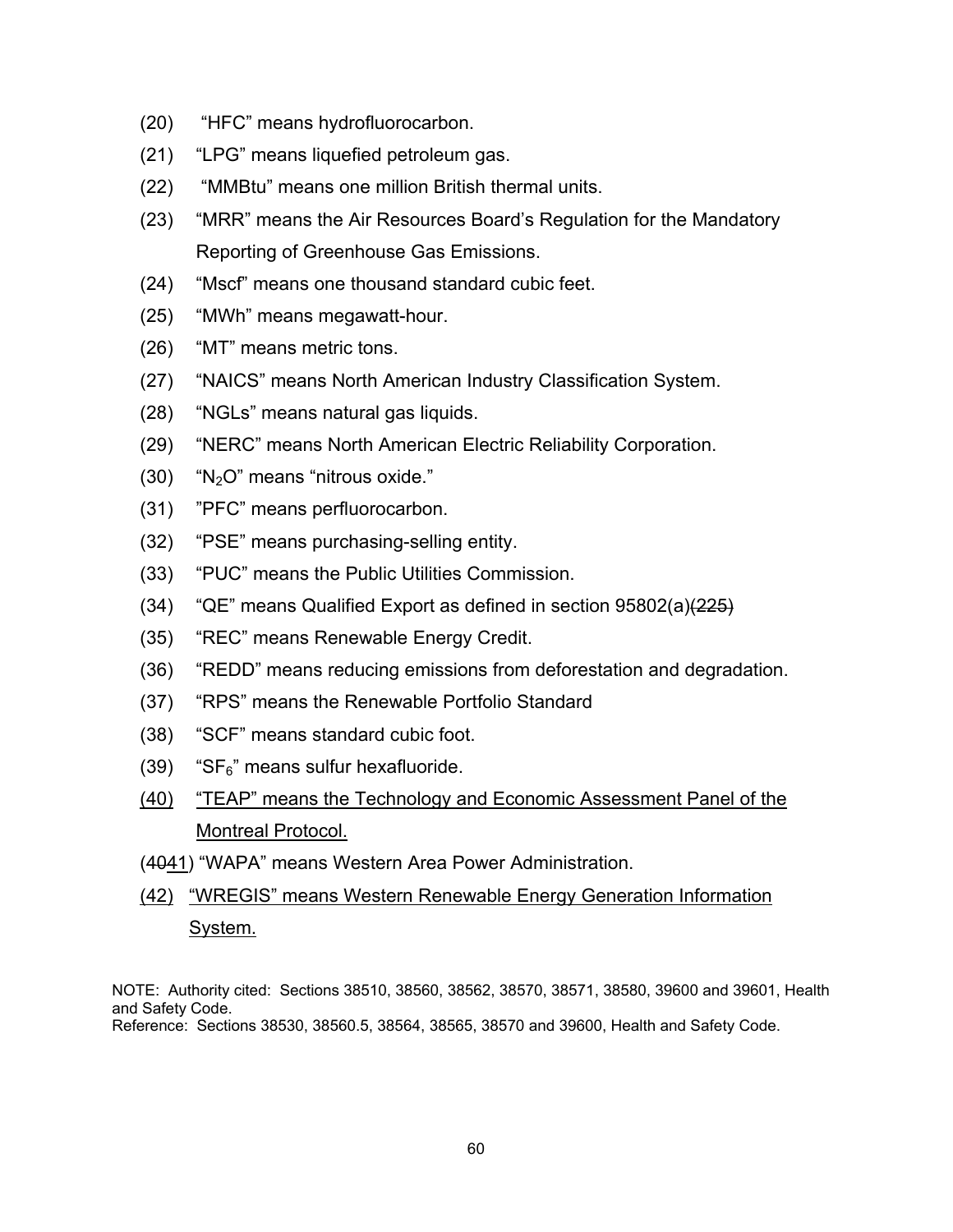# **Subarticle 3: Applicability**

This article applies to all of the entities identified in this subarticle.

### **§ 95811. Covered Entities.**

This article applies to all of the following entities with associated GHG emissions pursuant to section 95812:

- (a) Operators of Facilities. The operator of a facility within California that has one or more of the following processes or operations:
	- (1) Cement production;
	- (2) Cogeneration;
	- (3) Glass production;
	- (4) Hydrogen production;
	- (5) Iron and steel production;
	- (6) Lead Production;
	- (67) Lime manufacturing;
	- (78) Nitric acid production;
	- $(89)$  Petroleum and natural gas systems, as specified in section 95852(h);
	- (910) Petroleum refining;
	- (101) Pulp and paper manufacturing;
	- (112) Self-generation of electricity; or
	- (123) Stationary combustion.

\* \* \*

- (g) Suppliers of Liquefied Natural Gas.
	- (1) Operators of liquefied natural gas production facilities that produce liquefied natural gas products from natural gas received from interstate pipelines as described in section 95122 of MRR;
	- (2) Importers of liquefied natural gas.
- (gh) Carbon dioxide suppliers.

NOTE: Authority cited: Sections 38510, 38560, 38562, 38570, 38571, 38580, 39600 and 39601, Health and Safety Code.

Reference: Sections 38530, 38560.5, 38564, 38565, 38570 and 39600, Health and Safety Code.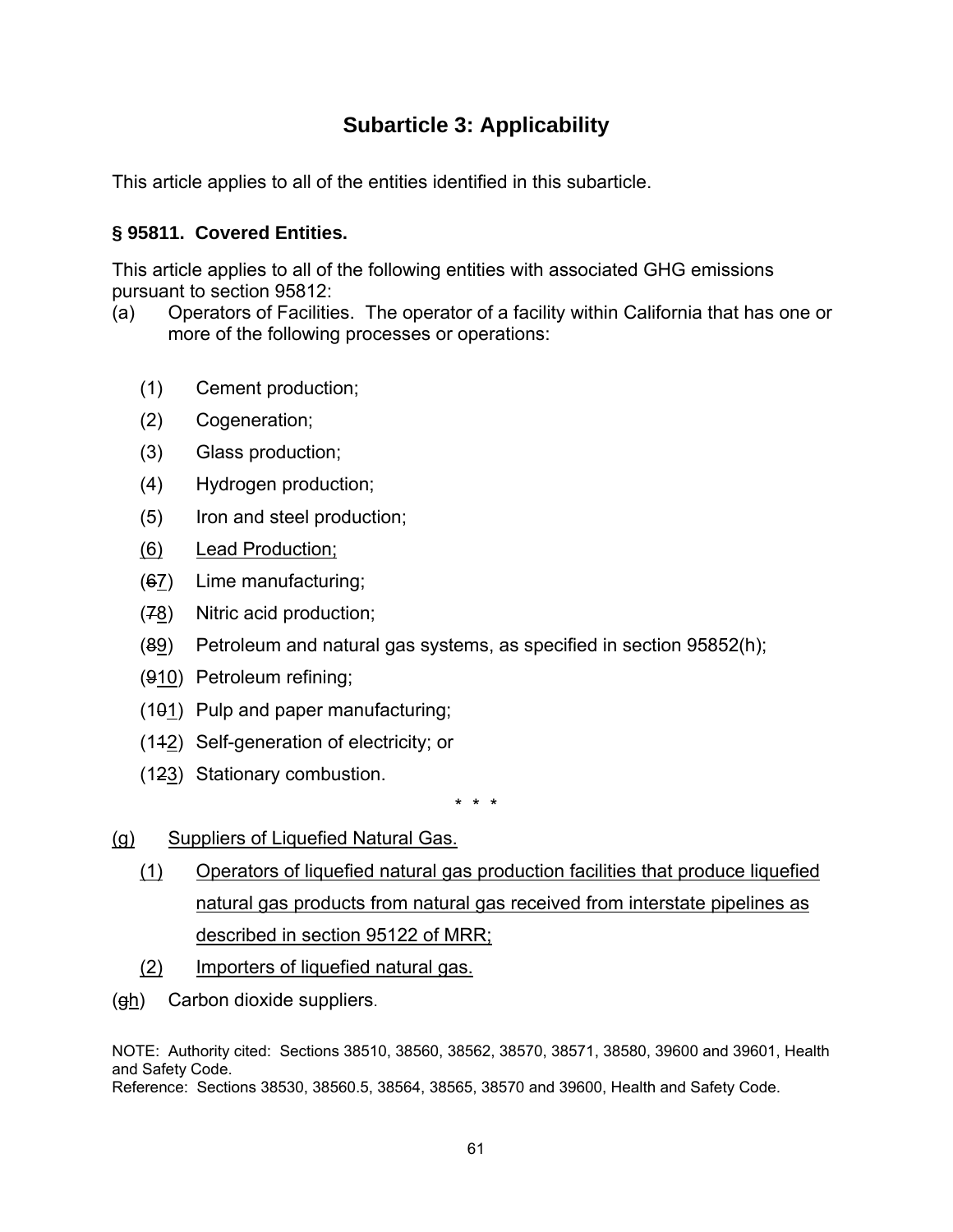#### **§ 95812. Inclusion Thresholds for Covered Entities.**

\* \* \*

 (b) If an entity's reported or reported and verified annual emissions in any data year from 2009 through  $201122$  from the categories specified in section 95852(a) or (b) equal or exceed the thresholds identified below, that entity is classified as a covered entity as of January 1, 2013, and for all future years until any requirement set forth in section 95812(e) is met.

\* \* \*

- (d) If an entity's annual, assigned, or reported and verified emissions from any data year between 2011-2014 equal or exceed the thresholds identified below from the categories specified in sections  $95851(a)$  and  $(0)$ , and  $(d)$ , then that entity is classified as a covered entity as of January 1, 2015, for the year in which the threshold is reached and for all future years until any requirement set forth in section 95812(e) is met.
	- (1) Fuel Suppliers. The threshold for a fuel supplier is 25,000 metric tons or more of  $CO<sub>2</sub>e$  annually from the emissions of GHG that would result from full combustion or oxidation of the quantities of the fuels, identified in section 95811(c) through (g)(f), which are imported and/or delivered to California.
	- (2) Electricity importers. The threshold for an electricity importer of specified source of electricity is zero metric tons of  $CO<sub>2</sub>e$  per year and for unspecified sources is zero MWhs per year as of January 1, 2015.
	- (3) Waste-to-Energy-Facilities. If a waste-to-energy facility's annual, assigned, or reported and verified emissions from any data year between 2011-2015 equal or exceed 25,000 metric tons or more of  $CO<sub>2</sub>e$  annually, then that entity is classified as a covered entity as of January 1, 2016, for the year in which the threshold is reached and for all years until the requirement set forth in section 95812(e) is met.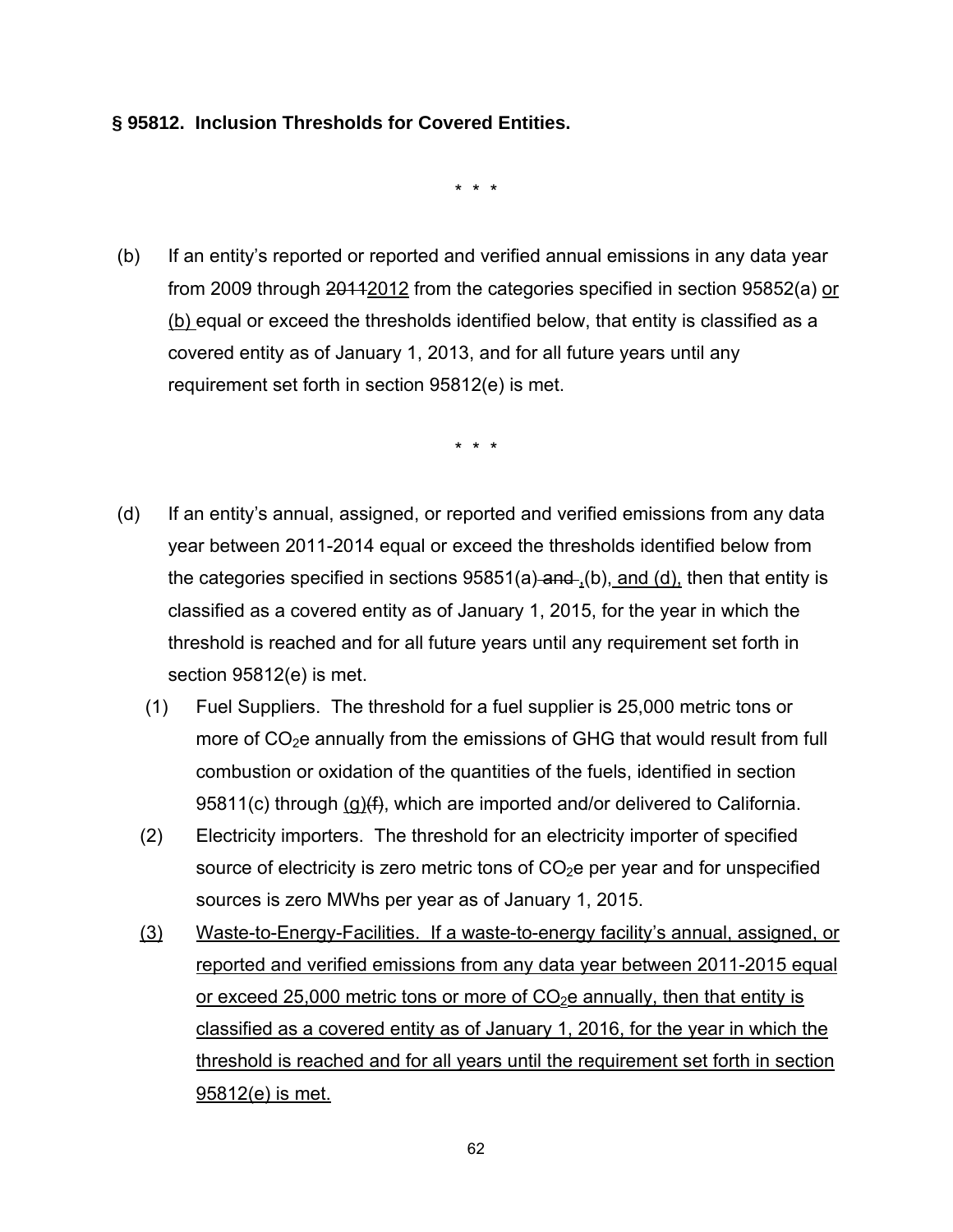- (f) If a covered entity or opt-in covered entity ceases all operation or "shuts down," the following shall apply:
	- (1) The entity must comply with MRR cessation of reporting provisions per 95101(h).
	- (2) Within 30 days of shut down, the entity must inform ARB in writing that it has shut down. If not part of a consolidated tracking system account, the entity will become a voluntarily associated entity. If part of a consolidated tracking system account, the entity that has shut down will become a voluntarily associated entity within the consolidated tracking system account.
	- (3) For a formerly covered or opt-in covered entity, within 30 days of fulfilling its compliance obligation for its final year of operations, the entity must request (in writing) permission from ARB to:
		- (A) remain in the tracking system account as a voluntarily associated entity pursuant to 95814(a)(1), or
		- (B) close its tracking system account (if not part of a consolidated tracking system account), or remove the covered entity or opt-in covered entity from its tracking system account (if part of a consolidated tracking system account).
	- (4) Return of future free allocation. If an entity received allocation of a vintage subsequent to the calendar year that the facility ceased operation, the facility shall return to the Executive Officer the number of allowances equal to the directly allocated allowances for the corresponding budget years in which it had no production. The submission of request to return allowances must occur within five days of settlement of the first auction or reserve sale conducted by ARB following the applicable surrender date, whichever is later, and for which the registration deadline has not passed at the time of the final compliance obligation for its final year of operation. The returned allowances will be auctioned pursuant to section 95910.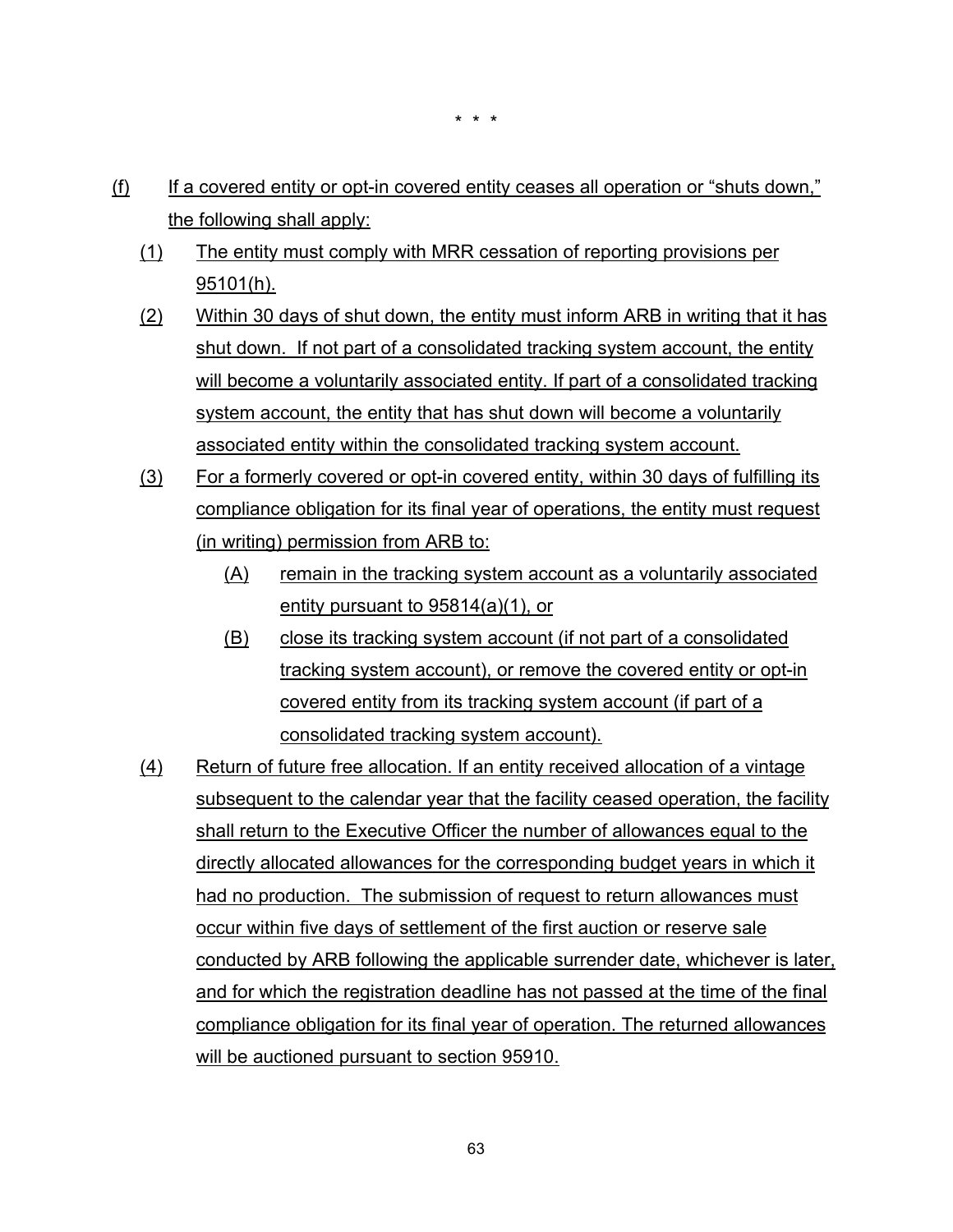- (5) Prorated final free allocation. In calendar year following shut down, if a facility receives allocation that includes a true-up pursuant to sections 95852(k), 95870(e), 95870(f), 95891(b), 95891(c), 95891(d), 95891(e), or 95894(c) only the true-up shall be calculated. This value shall include any previous negative balance of allowance allocation pursuant to 95870(i).
	- (A) If true-up is positive, the calculated true-up amount shall be directly distributed to the facility in the vintage of the calendar year following shut down.
	- (B) If true-up is negative, the facility shall return to the Executive Officer the number of allowances equal to the negative amount in the vintage of or before the calendar year following shut down. The submission for retirement must occur within five days of settlement of the first auction or reserve sale conducted by ARB following the applicable surrender date, whichever is later, and for which the registration deadline has not passed at the time of the final compliance obligation for its final year of operation. The Executive Officer will auction the returned allowances pursuant to section 95910.
- (6) If the entity requests that ARB close its account in the tracking system and there are compliance instruments remaining in the entity's accounts, ARB will auction the allowances pursuant to 95831(c)(4).
- (g) Change of Entity Type. At the end of any compliance period, a covered entity may apply to change its entity type in the program, if its annual emission levels for each year in the compliance period remain below the inclusion thresholds set forth in section 95812. This application must be made to the Executive Officer by September 1 of the last calendar year of the compliance period. If an entity does not apply to the Executive Officer, the facility will automatically become an voluntarily associated entity pursuant to 95812(g)(2). A covered entity that applies to change its entity type may choose one of the following:
	- (1) Remain in the Cap-and-Trade Program as an opt-in covered entity pursuant to 95813;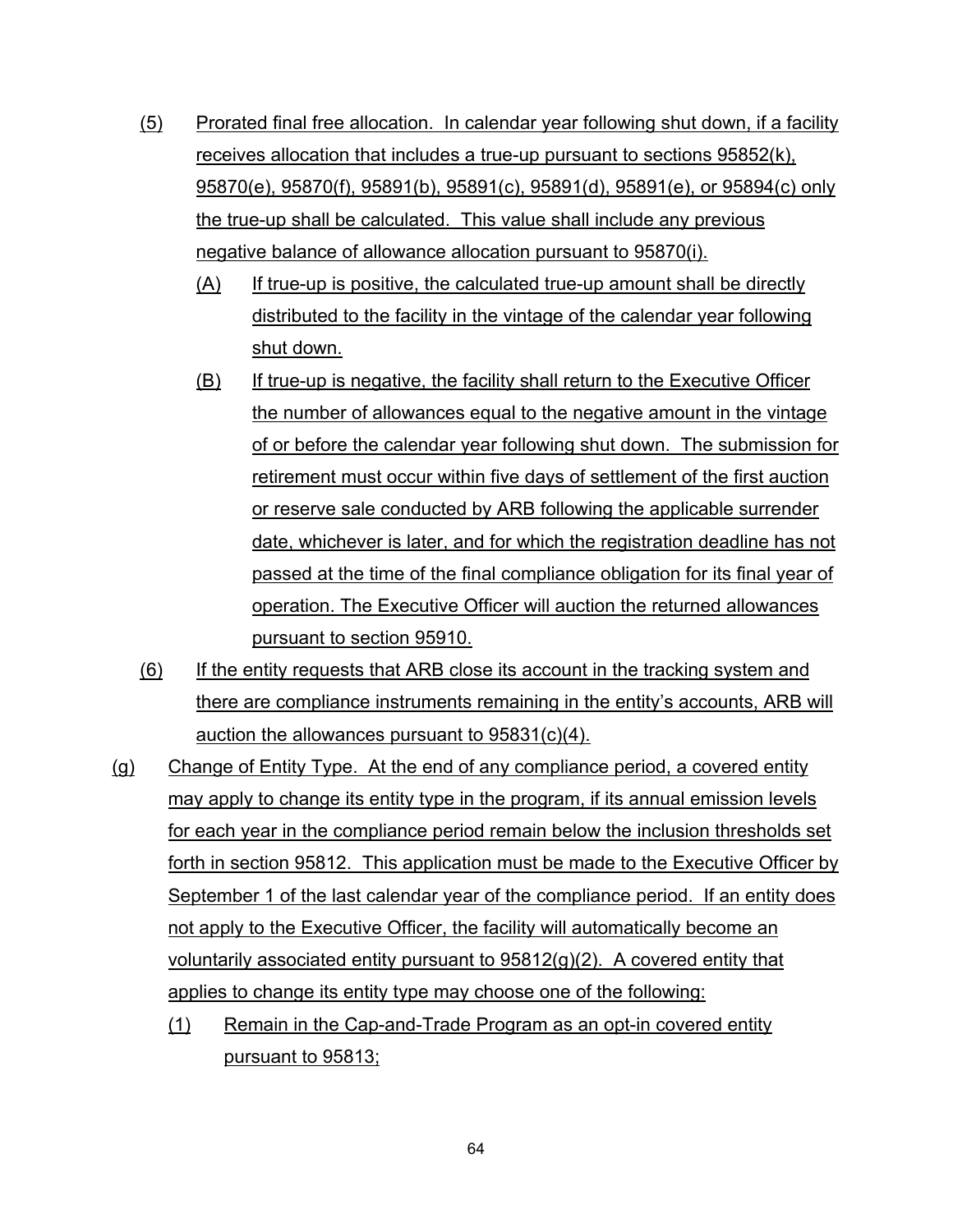- (2) Remain in the Cap-and-Trade Program as a voluntarily associated entity pursuant to 95814;
	- (A) If the entity has a negative balance of allowance allocation pursuant to 95870(i), the entity shall submit to the Executive Officer for the retirement of the number of allowances equal to the negative amount in the vintage of or before the final calendar year of the compliance period. The submittal for retirement must occur within five days of settlement of the first auction or reserve sale conducted by ARB following the applicable surrender date, whichever is later, and for which the registration deadline has not passed at the time of the final compliance obligation for its final year of operation.
- (3) Opt out of the Cap-and-Trade Program.
	- (A) An entity choosing to opt out of the program must continue to report pursuant to MRR in the calendar year following the final year of a compliance period and fulfill its compliance obligations as required pursuant to 95856.
	- (B) If the entity has a negative balance of allowance allocation pursuant to 95870(i), the entity shall return to the Executive Officer the number of allowances equal to the negative amount in the vintage of or before the final calendar year of the compliance period. The submittal for retirement must occur within five days of settlement of the first auction or reserve sale conducted by ARB following the applicable surrender date, whichever is later, and for which the registration deadline has not passed at the time of the final compliance obligation for its final year of operation.
	- (C) If the entity closes its account in the tracking system and there are compliance instruments remaining in the entity's accounts, ARB will auction the allowances pursuant to 95831(c)(4).

NOTE: Authority cited: Sections 38510, 38560, 38562, 38570, 38571, 38580, 39600 and 39601, Health and Safety Code. Reference: Sections 38530, 38560.5, 38564, 38565, 38570 and 39600, Health and Safety Code.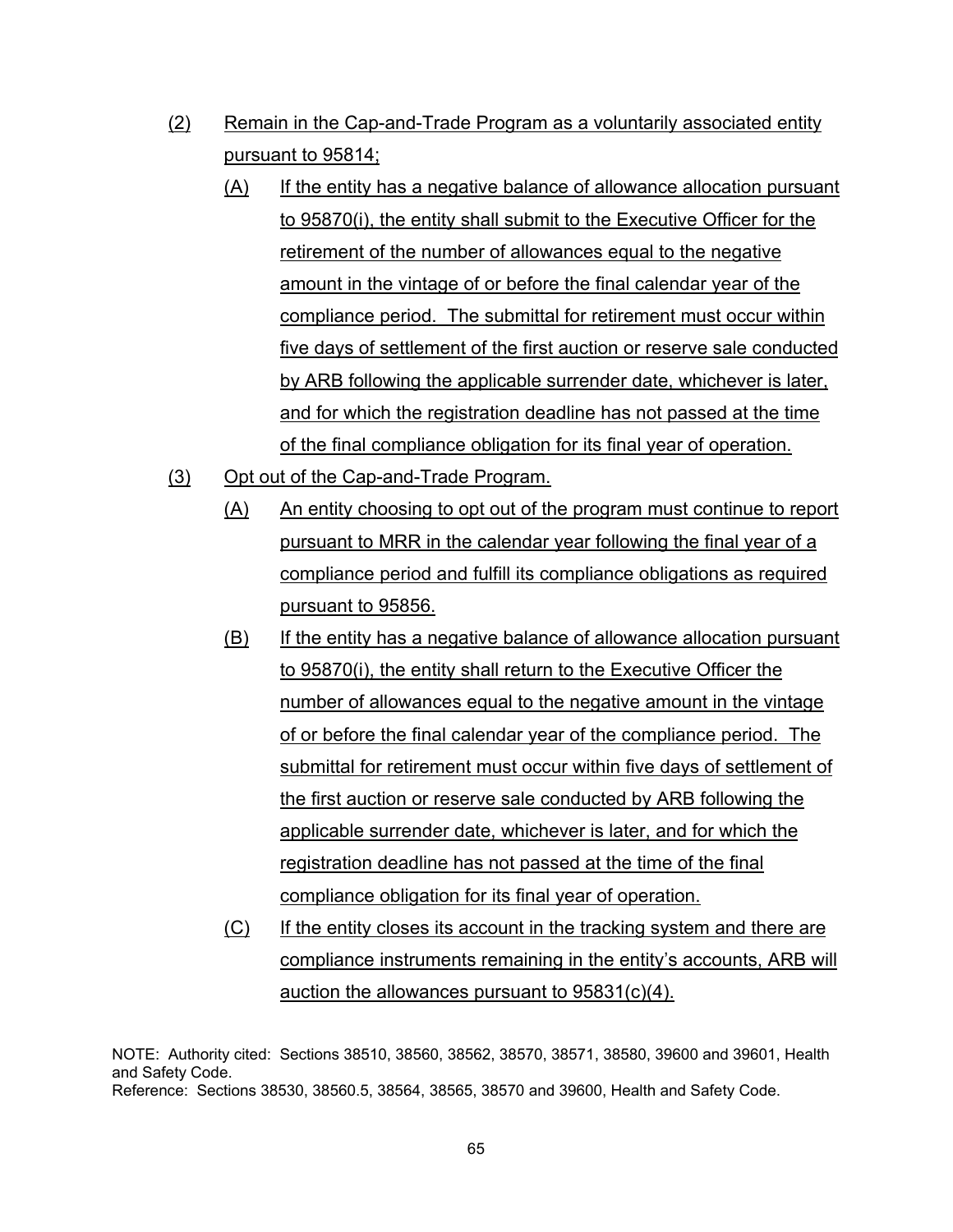#### **§ 95813. Opt-In Covered Entities.**

\* \* \*

- (b) An entity that voluntarily elects to participate in this program under this section must submit its request to the Executive Officer for approval pursuant to section 95830(c) by March 1 of the calendar year immediately preceding the first year in which it voluntarily elects to be subject to a compliance obligation pursuant to this section. The Executive Officer shall evaluate such applications and designate approved applicants as opt-in covered entities.
- (c) An entity that voluntarily elects to participate in this program under this section may rescind its request to opt in to the program by October 1 of the calendar year prior to the first year in which it voluntarily elects to be subject to a compliance obligation pursuant to section 95813.
- (cd) An opt-in covered entity is subject to all reporting, verification, enforcement, and compliance obligations that apply to covered entities. An opt-in covered entity's first reporting and verification year shall be the calendar year immediately preceding the first year in which it voluntarily elects to be subject to a compliance obligation pursuant to this section.
- $(d_e)$  An opt-in covered entity may be eligible to receive freely allocated allowances subject to subarticles 8 and 9.
- (ef) Opt-in participation shall not affect the allowance budgets set forth in subarticle 6.
- (fg) Opting out. After At the end of any given compliance period, an opt-in covered entity may choose to opt out of the program provided its annual emission levels for any data year remain below the inclusion thresholds set forth in section 95812. An entity choosing to opt out of the program must either fulfill its compliance obligations as required pursuant to subarticle 7 or surrender allowances equivalent to all the directly allocated allowances it has received from the budget years for the compliance period in question. An opt-in covered entity that wishes to opt-out of this program must apply to the Executive Officer by September 1 of the last year of a compliance period.

NOTE: Authority cited: Sections 38510, 38560, 38562, 38570, 38571, 38580, 39600 and 39601, Health and Safety Code. Reference: Sections 38530, 38560.5, 38564, 38565, 38570 and 39600, Health and Safety Code.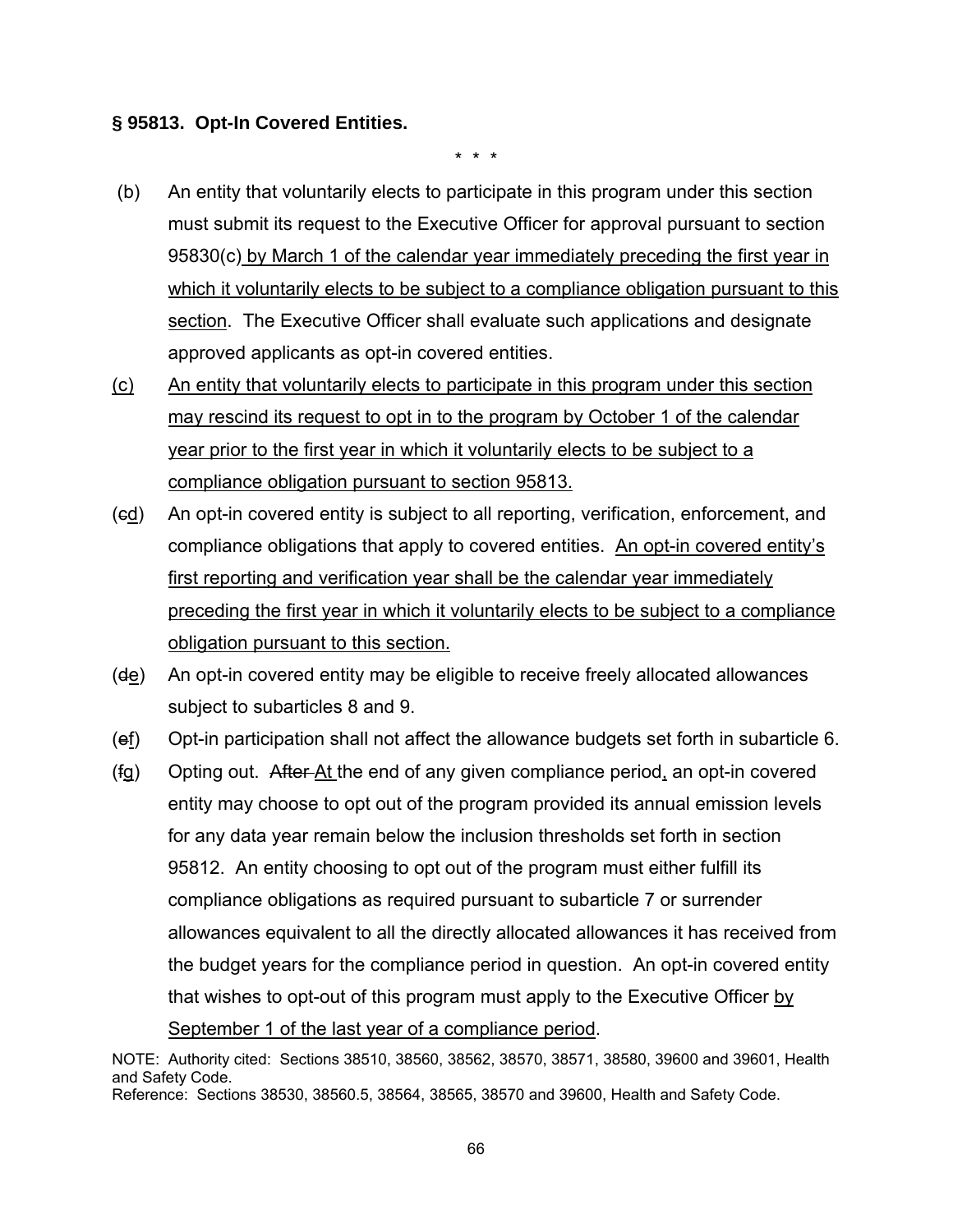### **§ 95814. Voluntarily Associated Entities and Other Registered Participants.**

- (a) Voluntarily Associated Entities (VAE). An entity not identified as a covered entity or opt-in covered entity that intends to hold California compliance instruments may apply to the Executive Officer pursuant to section 95830(c) for approval as a voluntarily associated entity.
	- (1) The following entities may qualify as voluntarily associated entities:
		- (A) An individual, or an entity that does not meet the requirements of sections 95811 and 95813, that intends to purchase, hold, sell, or voluntarily retire compliance instruments;
		- (B) An entity operating an offset project or early action offset project that is registered with ARB pursuant to subarticles 13 or 14; or
		- (C) An entity providing clearing services in which it takes only temporary possession of compliance instruments for the purpose of clearing transactions between two entities registered with the Cap-and-Trade Program. A qualified entity must be a derivatives clearing organization as defined in the Commodities Exchange Act (7 U.S.C § 1a(9)) that is registered with the U.S. Commodity Futures Trading Commission pursuant to the Commodities Exchange Act (7 U.S.C. § 7a-1(a)).
	- (2) An individual registering as a voluntarily associated entity must have a primary residence in the United States.
	- (3) An individual employed by an entity providing consulting services as described in section 95923 for a covered entity, opt-in covered entity, or voluntarily associated entity who chooses to register as a voluntarily associated entity in the tracking system, must provide a notarized letter from the individual's employer stating the employer is aware of the employee's plans to apply as a voluntarily associated entity in the Cap-and-Trade Program and that the employer has conflict of interest policies and procedures in place which prevent the employee from using information gained in the course of employment as an employee of the company and using it for personal gain in the Cap-and-Trade Program.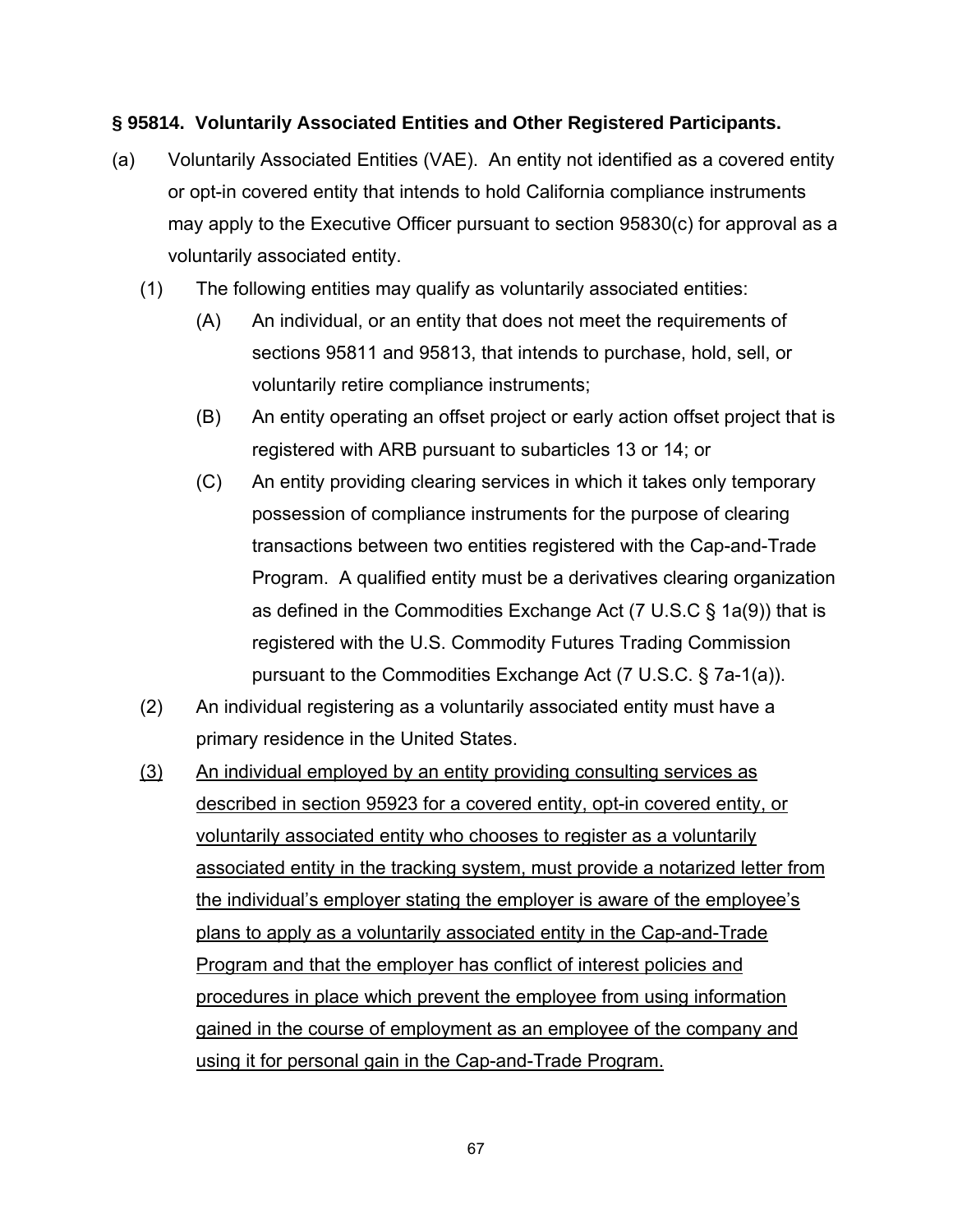- $(4)$  An individual who meets the requirements of section 95814 $(a)(3)$  and is already registered in the tracking system must provide the notarized letter from his/her employer no later than October 1, 2014. Failure to provide such a letter by the deadline will result in suspension, modification, or revocation of his/her tracking system account.
- $(5)(3)$  An entity registering as a voluntarily associated entity must be located in the United States, according to the registration information reported pursuant to section 95830(c).
- (6) Individuals identified by registered entities pursuant to sections 95830(c)(1)(B),(C),(I), and (J) are not eligible to register as voluntarily associated entities.
- (7) An individual employed by an entity subject to the requirements of MRR or the Cap-and-Trade Program is not eiligible to register as a voluntarily associated entity.
- (b) Restrictions on Other Registered Participants. (1) The following entities do not qualify to hold compliance instruments and do notbut may qualify as a Registered Participant:
	- (1A) An offset verifier accredited pursuant to section 95978;
	- (2B) A verification body accredited pursuant to section 95978;
	- (3C) Offset Project Registries; or
	- (4D) Early Action Offset Programs approved pursuant to subarticle 14.; or
	- (5) A MRR verifier accredited pursuant to the MRR.
	- (2) To qualify as a Registered Participant the entity must obtain registration approval from the Executive Officer pursuant to section 95830(c).
- (c) A registered entity that has had its holding account revoked pursuant to section 95921(g)(3) may not hold compliance instruments or register with the accounts administrator in the Cap-and-Trade Program in any capacity.

NOTE: Authority cited: Sections 38510, 38560, 38562, 38570, 38571, 38580, 39600 and 39601, Health and Safety Code. Reference: Sections 38530, 38560.5, 38564, 38565, 38570 and 39600, Health and Safety Code.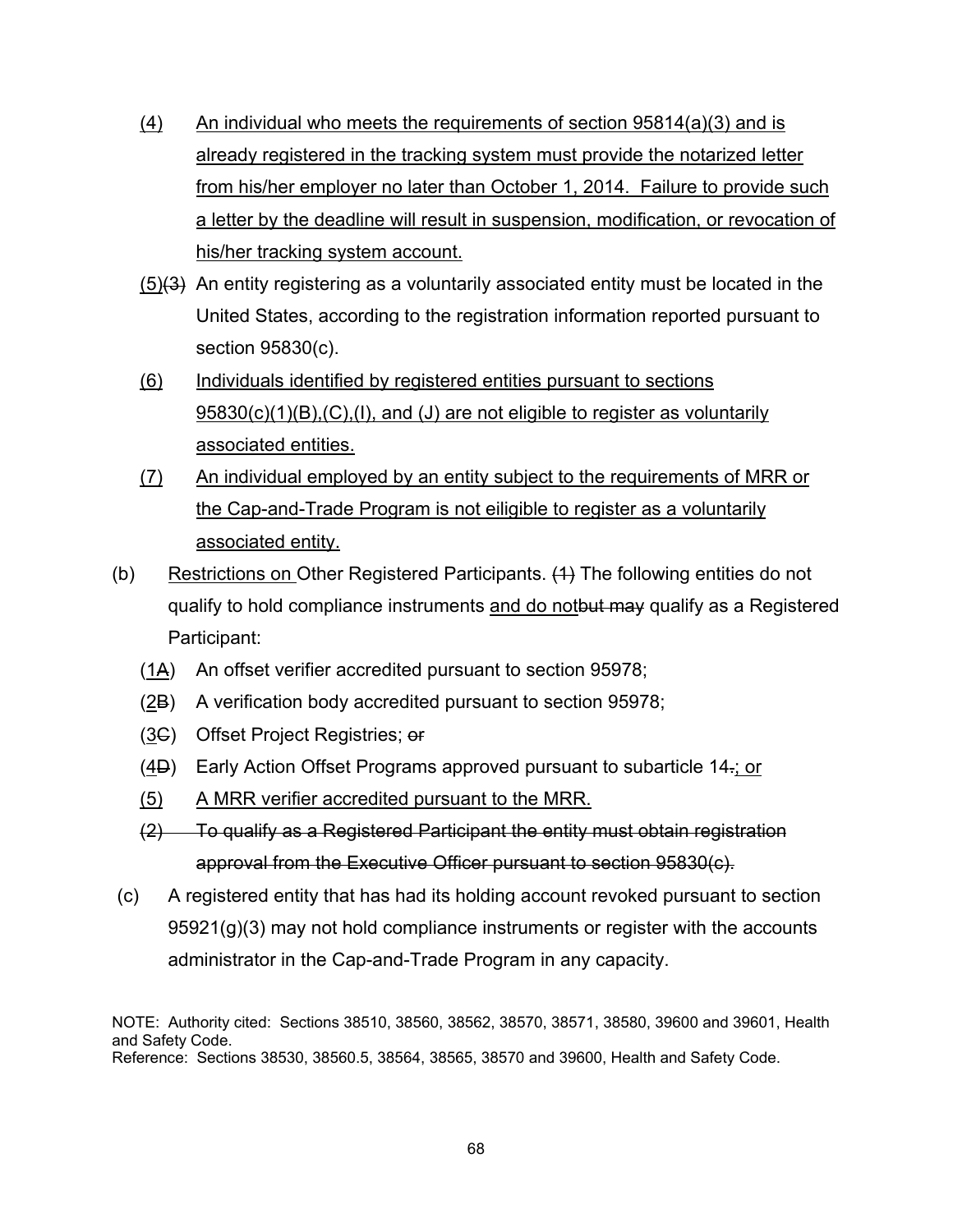## **Subarticle 5: Registration and Accounts**

## **§ 95830. Registration with ARB.**

- (a) The Executive Officer shall serve as accounts administrator or may contract with an entity to serve as accounts administrator.
- (b) Eligibility and Restrictions:
	- (1) An entity must qualify for registration in the tracking system pursuant to section 95811, 95813, or 95814. If an entity is registering pursuant to section 95811 or 95813, the facility operator, fuel or  $CO<sub>2</sub>$  supplier, electric power entity, or operator of petroleum and natural gas systems, as applicable and as identified in section 95101(a)(1) of MRR must register pursuant to this section and meet all applicable requirements of this article. Alternatively, if the entity chooses to consolidate accounts pursuant to Section 95833, then at least one facility operator, fuel or  $CO<sub>2</sub>$  supplier, electric power entity, or operator of petroleum and natural gas systems, as applicable, of the entities in the direct corporate association must register pursuant to this section and meet all applicable requirements of this article for all entities included in the consolidated account.
	- (2) An entity qualified to register cannot apply for more than one registration in the tracking system.
	- (3) An entity cannot hold a compliance instrument until the Executive Officer approves the entity's registration with ARB and an account in the tracking system.
	- (4) An entity seeking to list an offset project situated on the categories of land in section 95973(d) must demonstrate the existence of a limited waiver of sovereign immunity entered into pursuant to section 95975(l) prior to registering pursuant to this section.
- (c) Requirements for Registration.
	- (1) An entity must complete an application to register with ARB for an account in the tracking system that contains the following information: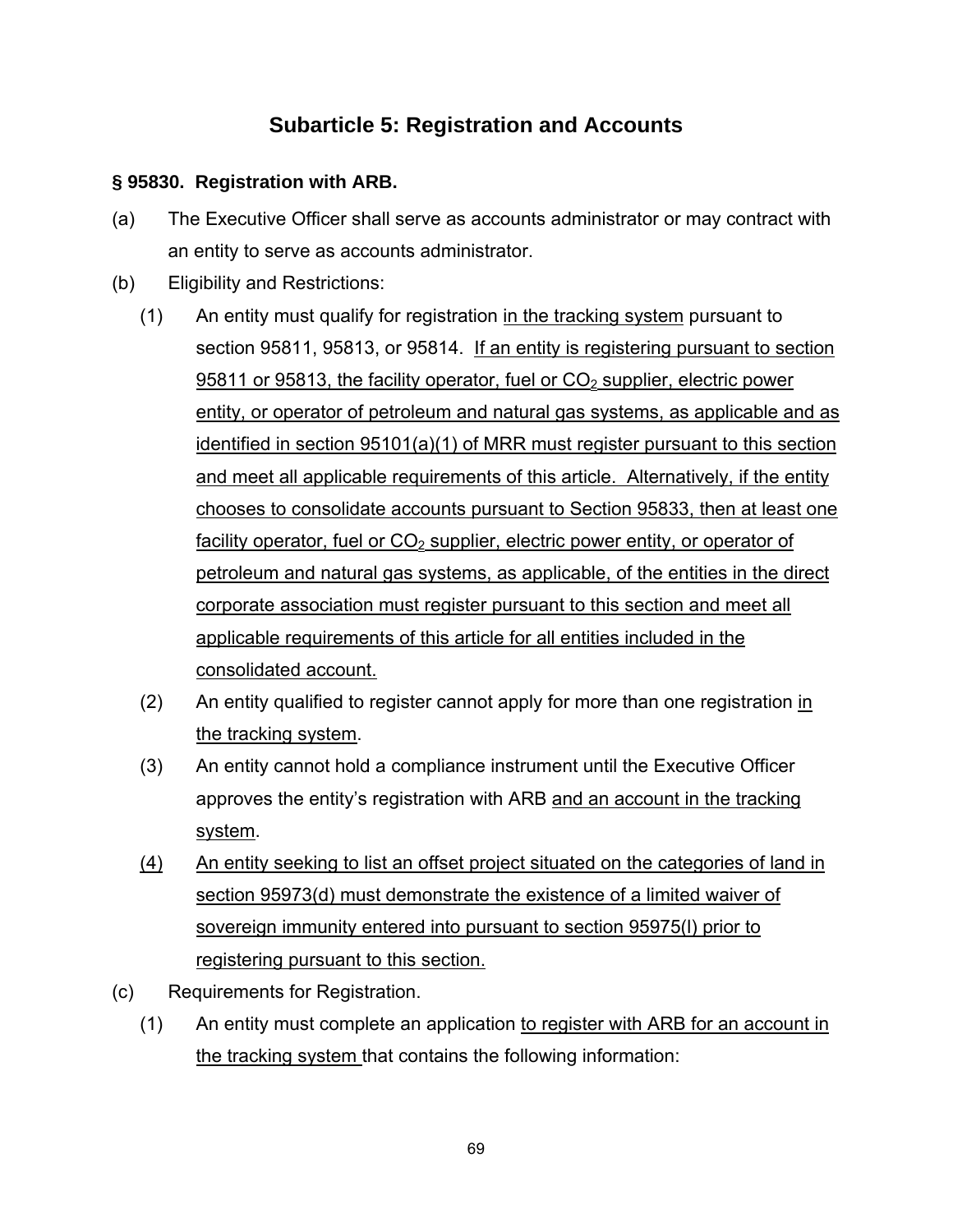- (A) Name, physical and mailing addresses, and contact information, type of organization, date and place of incorporation;
- (B) Names and addresses of the entity's directors and officers;
- (C) Names and contact information for persons controlling over 10 percent of the voting rights attached to all the outstanding voting securities of the entity;
- (D) A business number, if one has been assigned to the entity by a California state agency;
- (E) A U.S. Federal Tax Employer Identification Number, if assigned;
- (F) Data Universal Numbering System number, if assigned;
- (G) Statement of basis for qualifying for registration pursuant to sections 95811, 95813, or 95814; and
- (H) Identification of all other entities registered pursuant to this article with whom the entity has a corporate association, direct corporate association, or indirect corporate association pursuant to section 95833, and a brief description of the association. An entity completing an application to register with ARB and for an account in the tracking system must provide all applicable information required by section 95833.
- (I) Names and contact information for all persons employed by the entity with knowledge of the entity's market position (current and/or expected holdings of compliance instruments and current and/or expected covered emissions).
- (J) Information required under section 95923 for individuals serving as Cap-and-Trade Consultants and Advisors for entities participating in the Cap-and-Trade Program.
- (2) Applicants may be denied registration in the tracking system: 1. based on information provided; or 2. if the Executive Officer determines the applicant has provided false or misleading information; or 3. if the Executive Officer determines the applicant has withheld information material to its application.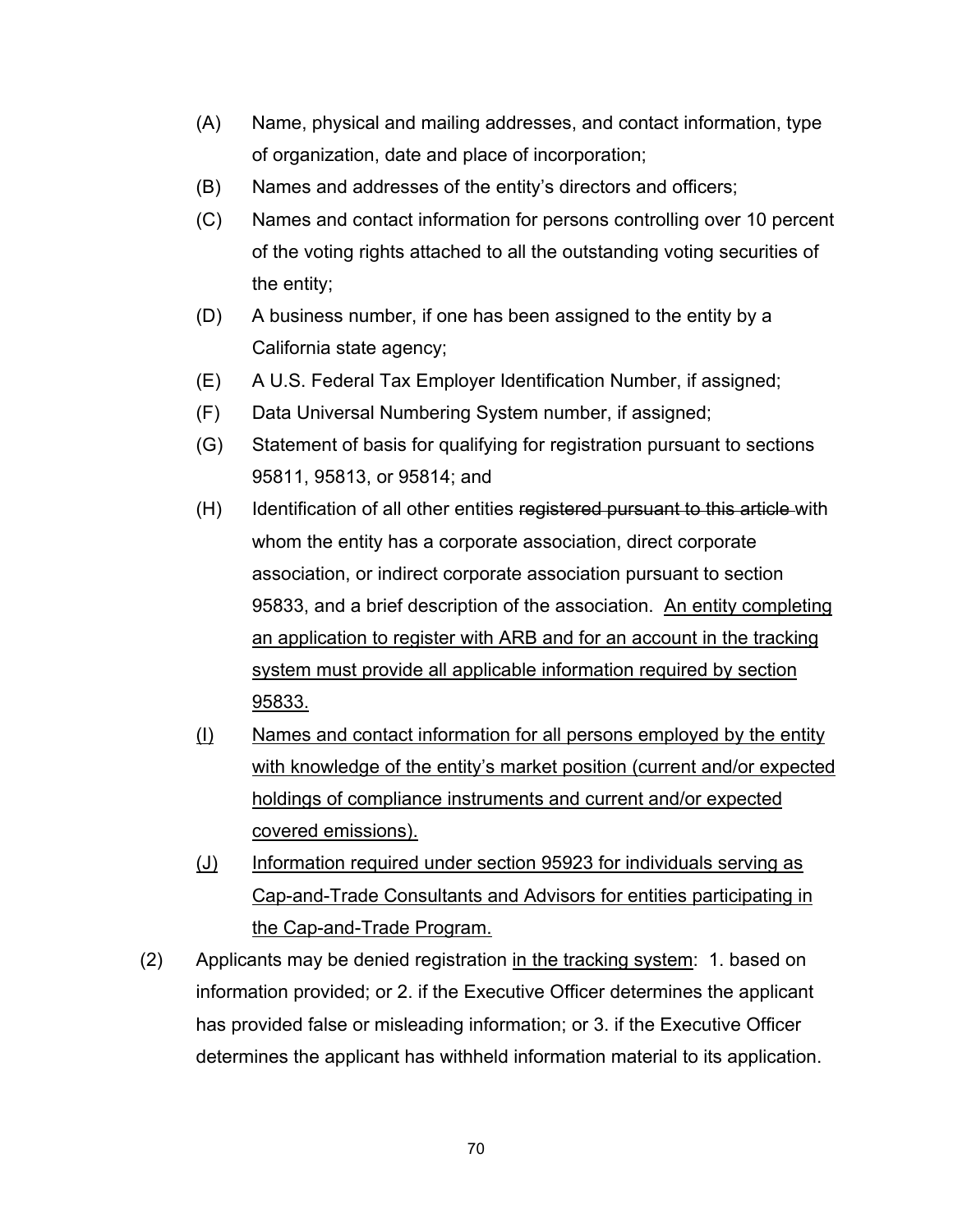- (3) Any individual listed by the registering entity in its registration application in a capacity requiring access to the tracking system must comply with the Know-Your-Customer requirements pursuant to section 95834 before access to the tracking system will be granted.
- (4) An entity must designate a primary account representative, at least one and up to four alternate account representatives pursuant to section 95832. An individual registering as a voluntarily associated entity may elect to serve as both primary and alternate account representatives or designate additional persons.
- (5) An individual registering as a voluntarily associated entity and having a primary residence in the United States , but not located in California, must designate an agent for service of process in California. The agent may be an individual who resides in California, or a corporation, that has previously filed a certificate pursuant to California Corporations Code section 1505.
- (6) An entity applying for registration that is not an individual or an entity supplying exchange clearing services pursuant to section 95814(a)(1)(C) must designate, pursuant to section 95832, either:
	- (A) A primary account representative or at least one alternate account representative with a primary residence in California; or
	- (B) An agent for service of process in California. For entities registering into California, the agent may be an individual who resides in California, or a corporation, that has previously filed a certificate pursuant to California Corporations Code section 1505.
- (7) Any individual who requires access to the tracking system, including the primary account representative, alternate account representatives, or account viewing agents must first register as a user in the tracking system.
	- (A) An individual qualified to register as a user in the tracking system cannot apply for more than one user registration.
	- (B) An individual cannot be designated in a capacity requiring access to the tracking system until the Executive Officer approves the user's registration in the tracking system. This prohibition includes all primary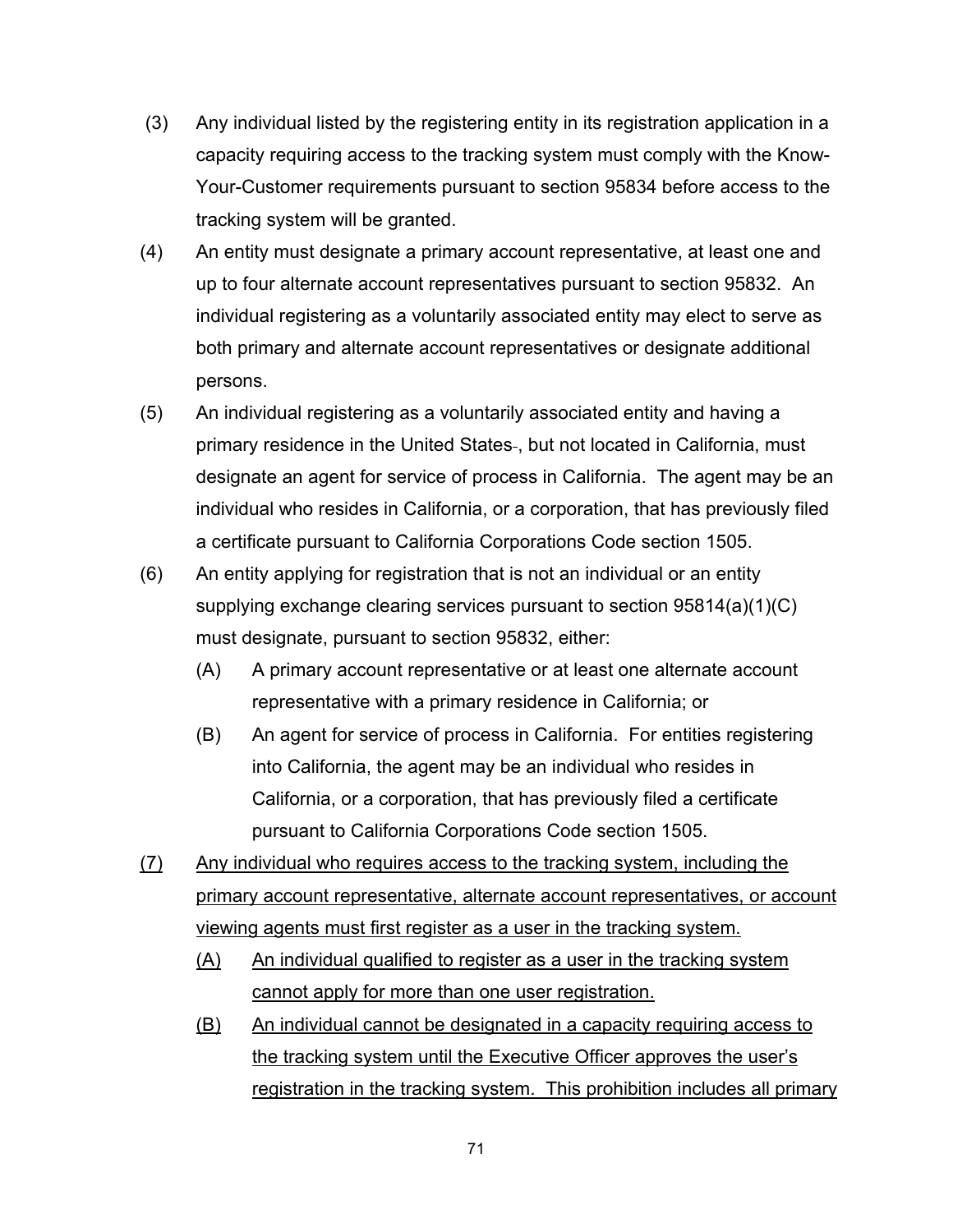account representatives, alternate account representatives, and account viewing agents.

- (C) An individual registering in the tracking system must provide all applicable information required by sections 95832, 95833, and 95834.
- (D) An individual registering in the tracking system must agree to the terms and conditions contained in Appendix B of this article.
- (8) An individual may be denied registration:
	- (A) Based on the information provided;
	- (B) If the Executive Officer determines the individual has provided false or misleading information;
	- (C) If the Executive Officer determines the individual has withheld information material to his/her registration;
	- (D) If an individual fails to comply with section 95834 Know-Your-Customer Requirements; or
	- (E) If the individual is already registered and has a user account under the same or a different name. This provision applies to individuals registered in an approved external linked GHG emissions trading system.
- (d) Registration Deadlines.
	- (1) An entity that meets or exceeds the inclusion thresholds in section 95812 or an opt-in covered entity must register with the accounts administrator pursuant to this section:
		- (A) Within 30 calendar days of the reporting deadline contained in MRR if the entity is not a covered entity as of January 1, 2013; or
		- (B) By January 31, 2012 or within 30 calendar days of the effective date of this regulation, whichever is later, for an entity that exceeds the inclusion thresholds in section 95812 for any data year 20098 through 20121.
	- (2) An opt-in covered entity must register with the accounts administrator by November 30 of the calendar year prior to the first year in which it voluntarily elects to be subject to a compliance obligation pursuant to section 95813.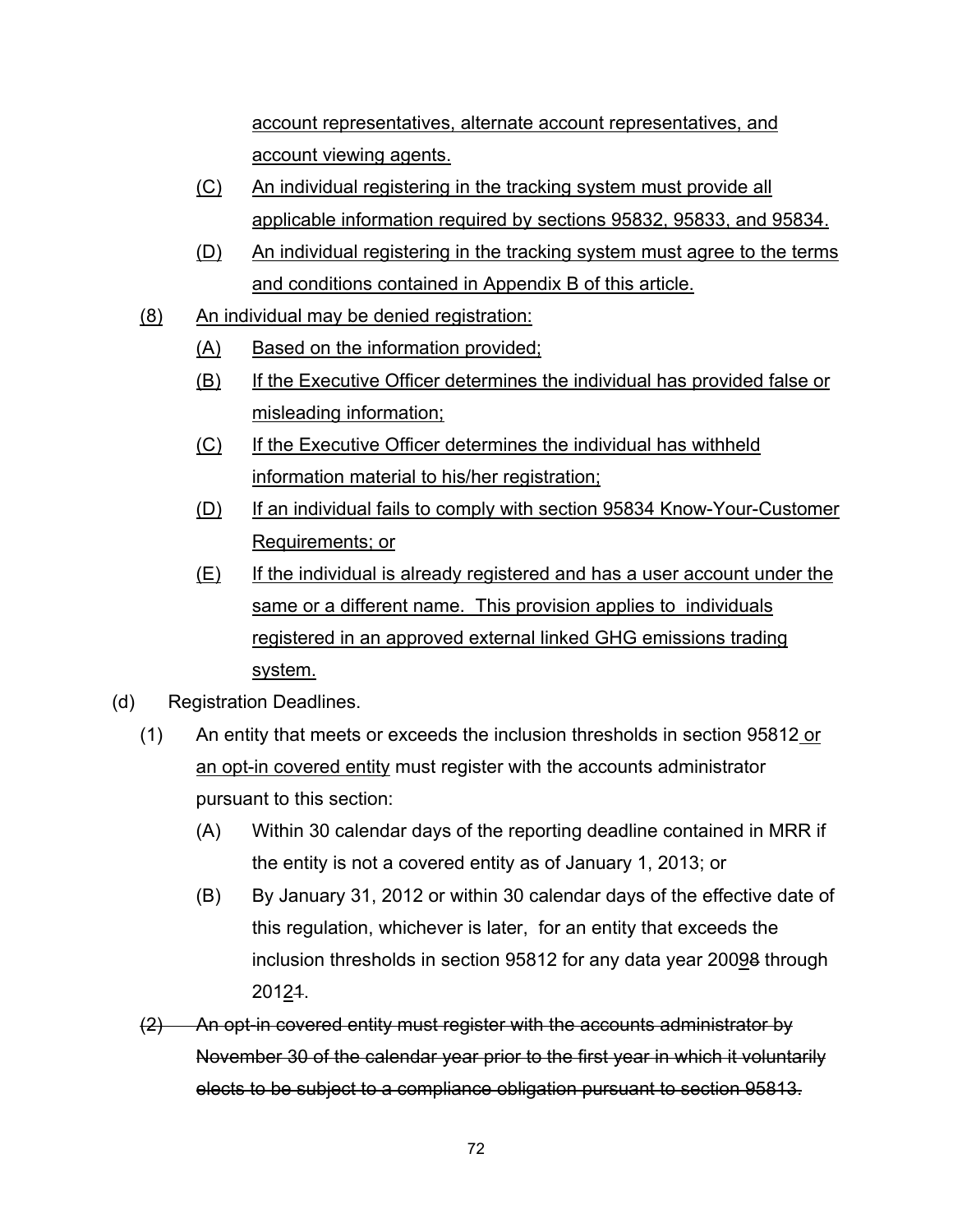- (32) Any voluntarily associated entity that intends to hold an ARB-issued compliance instrument must register with the accounts administrator prior to acquiring such compliance instruments.
- (e) Completion of Registration. Registration is completed when the Executive Officer approves the registration and informs the entity and the accounts administrator of the approval.
- (f) Updating Registration Information.
	- (1) Registered entities must update their registration information as required by any change to the provisions of 95830(c) within 30 days of the changes becoming effective. When there is a change to the information registrants have submitted pursuant to 95830(c), registrants must update the registration information within 30 calendar days of the change. Updates of information provided pursuant to section 95830(c)(1)(l) may be updated each calendar quarter instead of within 30 calendar days of the change. If changes in section 95830(c)(1)(H) are related to entities registered in the Cap-and-Trade Program, the information must be updated within 30 calendar days. Registrants must update their registration information within 10 working days of changes to the information listed in section 95830(c).
	- (2) Information may be directly entered into the tracking system operated by the accounts administrator or, if that is not available, submitted to the accounts administrator by the entity.
	- (3) Pursuant to section  $95921(g)(3)$ , Rregistration may be revoked, or suspended, or restricted if an entity does not update its registration as required in section 95830(f)(1)within 10 days of a change pursuant to section 95921(g)(3).
- (g) Information Confidentiality. The following information collected about individuals during the registration process will be treated as confidential by the Executive Officer and the accounts administrator to the extent possible, and except as needed in the course of oversight, investigation, enforcement and prosecution:
	- (1) Information collected pursuant to section  $95830(c)(1)(B)$ , (C), (I) and (GJ);
	- (2) Information collected about individuals pursuant to section 95834; and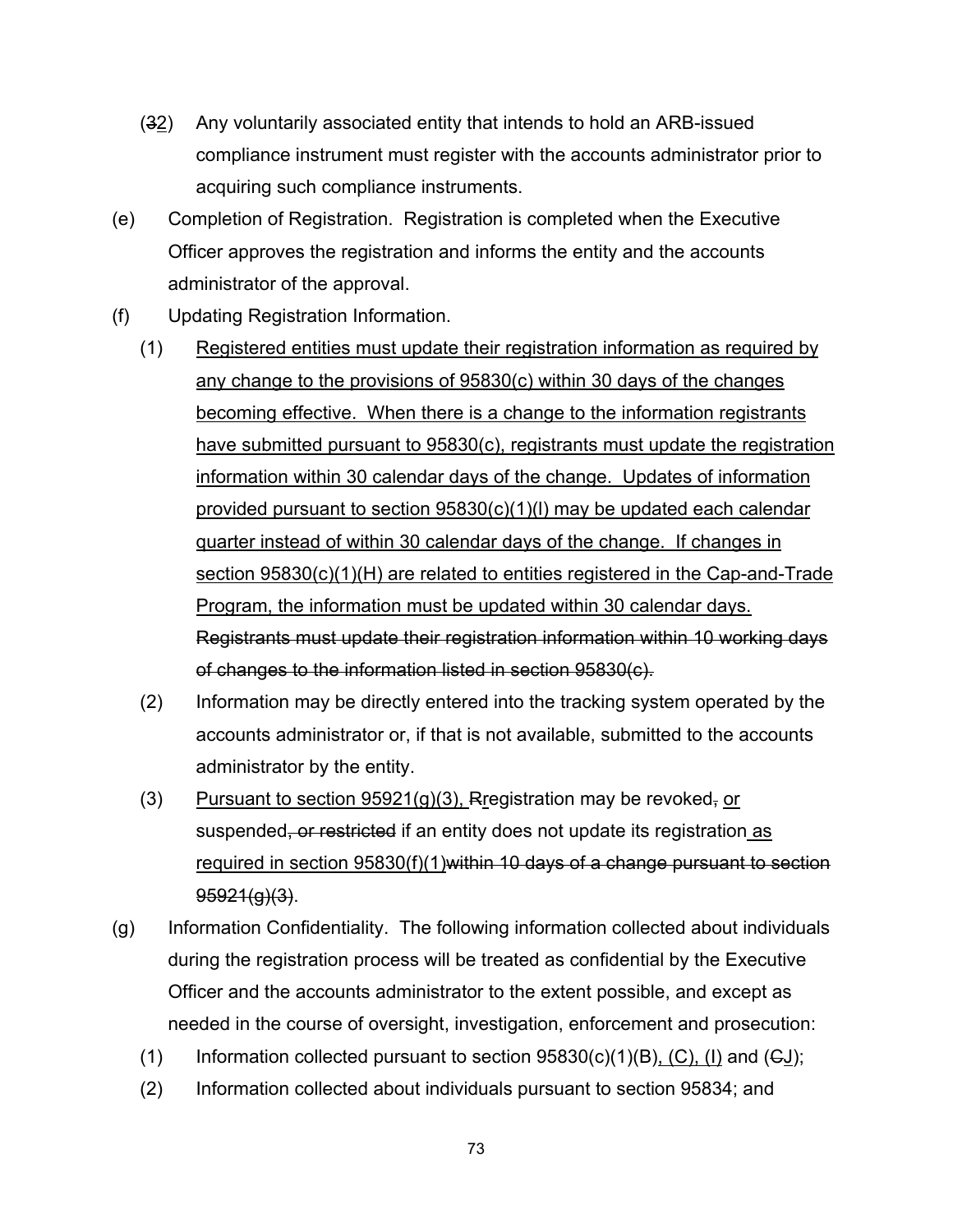- (3) Information collected about individuals pursuant to section 95832.
- (h) Linking. When California links to an External GHG ETS, each entity must register into a jurisdiction based on the physical location information the entity must provide pursuant to section 95830(c)(1)(A).
	- (1) An entity located in California or in a jurisdiction operating an External GHG ETS to which California has linked pursuant to subarticle 12 must register with the jurisdiction in which they are located.
	- (2) An entity located in the United States may only register with California to participate in its Cap-and-Trade Program.
	- (3) California will recognize the registration of an entity that registers into an External GHG ETS to which California has linked pursuant to subarticle 12 and allow that entity to participate in the California Cap-and-Trade Program.
- (i) Change of ownership. When the ownership of a facility changes, the following information must be submitted to ARB within 30 days of finalization of ownership change:
	- (1) A description of the acquisition and the effective date of the change of ownership including if the acquisition is the purchase of a facility or facilities from another entity or the purchase of an entity that owns a facility or facilities;
	- (2) Both the legal and operating names and the tracking system entity IDs of the entities owning the facility or facilities prior to the change of ownership;
	- (3) Both the legal and operating names and the tracking system entity ID of the purchasing entity, if any;
	- (4) Written direction whether the purchased facility or facilities will be added to a consolidated entity account or whether the purchased facility or facilities will be associated with an entity that will opt-out of account consolidation pursuant to section 95833(f);
	- (5) Original signatures by a Director or Officer from the entities being purchased and the purchasing entity, notifying ARB of the change of ownership.
	- (6) Any changes or new information pursuant to section 95833.
	- (7) Written direction regarding the disposition of compliance instruments that must be transferred by the jurisdiction to the purchasing entity. Compliance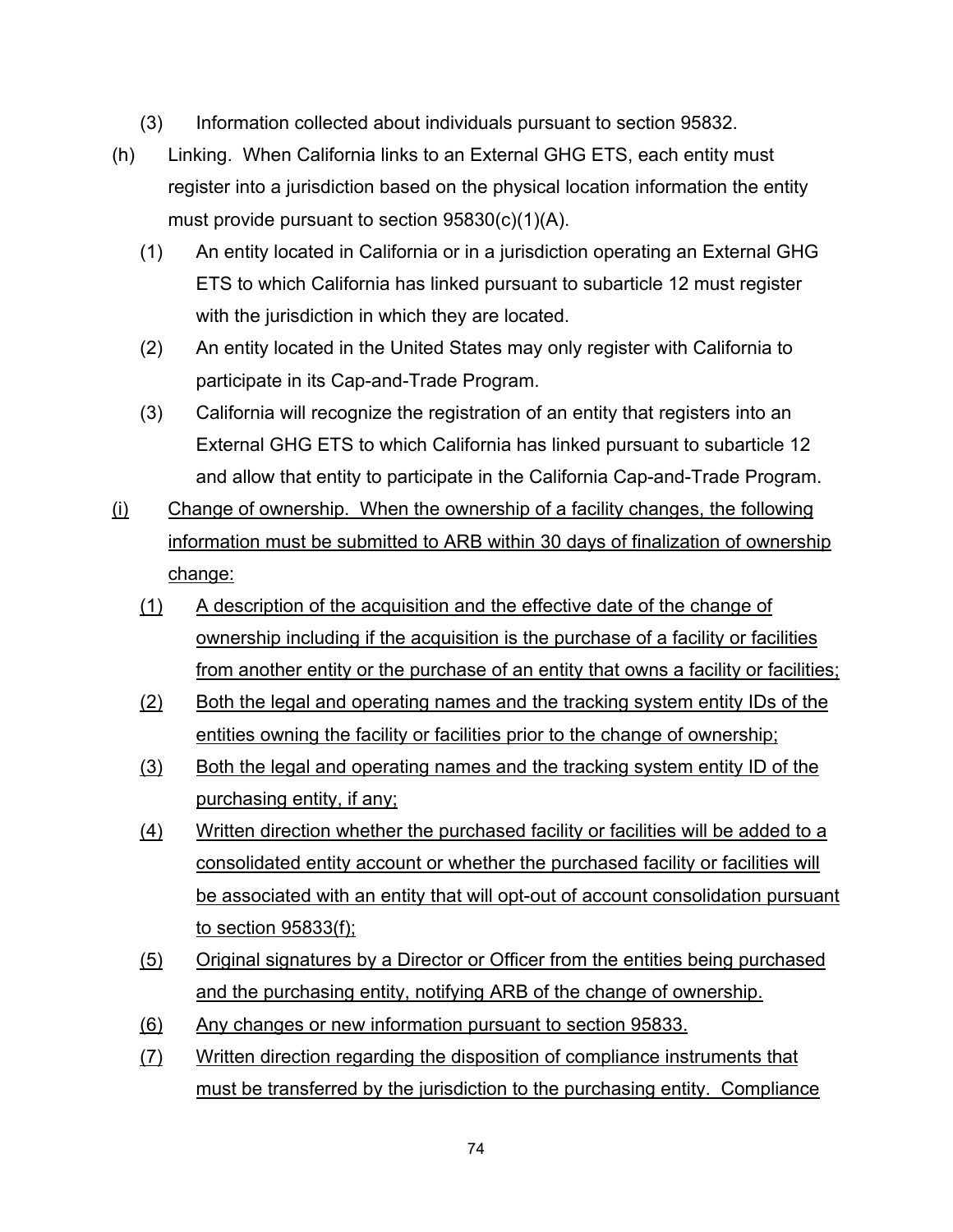instruments can be transferred only to the same account type, i.e., from a Compliance Account to a Compliance Account.

(8) If the change of ownership results in the closure of the tracking system account of the entity owning the facility or facilities prior to the change in ownership, the Executive Officer will close the account within 10 days of the change in ownership. It is the responsibility of the entities participating in the change of ownership to transfer any compliance instruments from tracking system accounts they control prior to closure.

NOTE: Authority cited: Sections 38510, 38560, 38562, 38570, 38571, 38580, 39600 and 39601, Health and Safety Code. Reference: Sections 38530, 38560.5, 38564, 38565, 38570 and 39600, Health and Safety Code.

### **§ 95831. Account Types.**

- (a) Accounts Created for Registered Entities.
- (1) The Executive Officer shall not create more than one holding account, one limited use holding account, one compliance account, one Annual Allocation Holding Account, or one exchange clearing holding account for each entity registered pursuant to 95830.

\* \* \*

 (5) Exchange Clearing Holding Accounts. When the Executive Officer approves registration for an entity identified as a voluntarily associated entity pursuant to section 95814(a)(1)(C), then the accounts administrator will create an exchange clearing holding account for the entity.

- (6) Annual Allocation Holding Account. When an entity qualifies for a direct allocation under section 95870, the accounts administrator will create an annual allocation holding account for the entity.
	- (A) Except for allowances to be placed in limited use holding accounts, the Executive Officer will place allowances allocated to an entity on a date prior to the vintage year of the allowances into the entity's annual allocation holding account.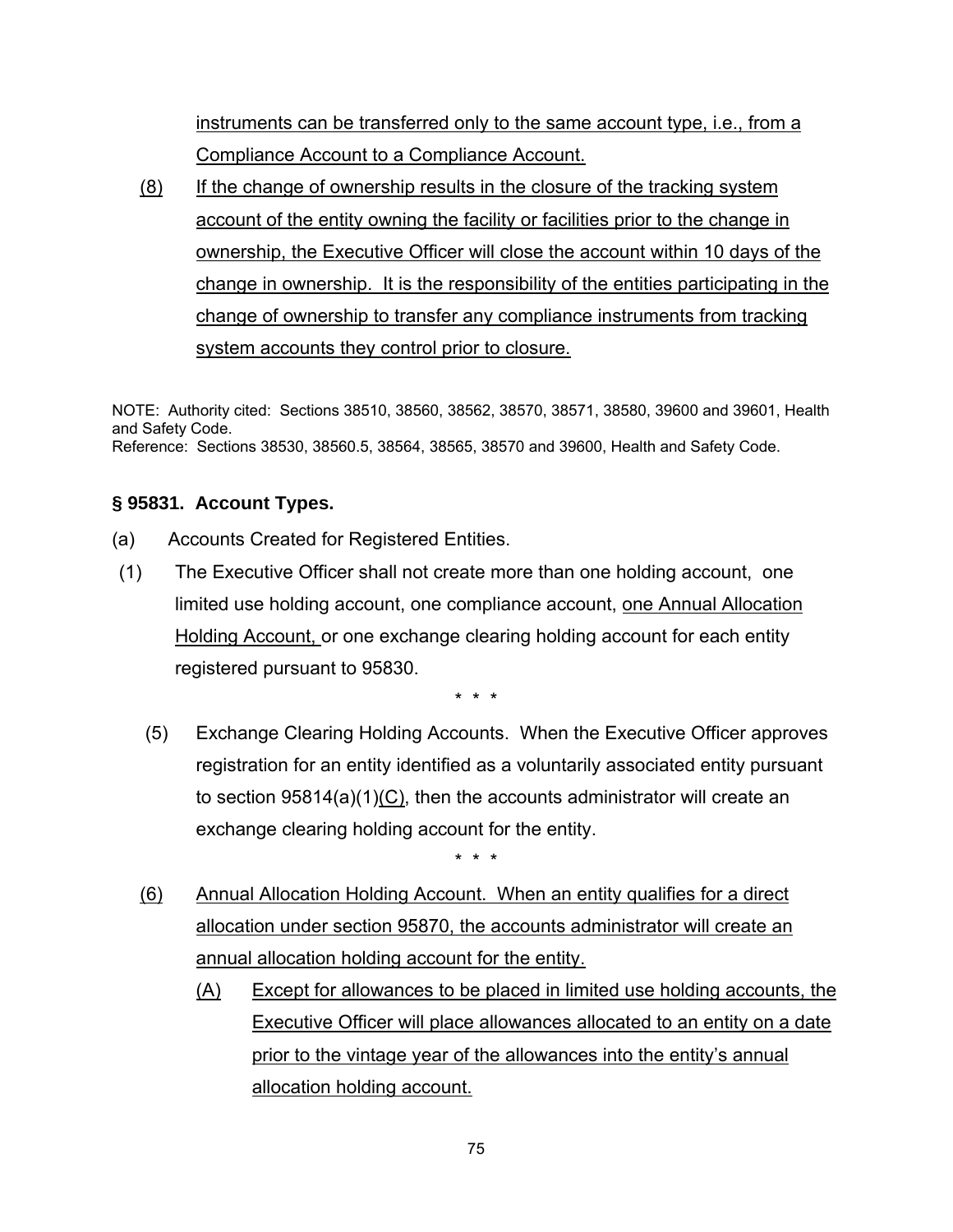- (B) Entities may only transfer allowances from an annual allocation holding account to their compliance account. No other transfer of allowances from an annual allocation holding account is permitted.
- (C) Allowances transferred from an annual allocation holding account to an entity's compliance account will be subject to the holding limit pursuant to section 95920(c).
- (D) Allowances received by an entity through allocations pursuant to section 95870(d) will be transferred on January 1 of the vintage year of the allowances to the compliance accounts designated in the determination made by the entity pursuant to 95892(b)(2)(A).
- (E) Allowances received by an entity through allocations pursuant to section 95870(h) will be transferred on January 1 of the vintage year of the allowances to the entity's compliance account pursuant to 95893(b)(1)(B).
- (F) Allowances received through allocations pursuant to section 95870(e), (f), and (g) will be transferred to the entity's holding account on January 1 of the vintage year of the allowances.
- (b) Accounts under the Control of the Executive Officer. The accounts administrator will create and maintain the following accounts under the control of the Executive Officer:

- (3) A holding account to be known as the Retirement Account to which the Executive Officer will transfer compliance instruments from compliance accounts or from holding accounts under the control of the Executive Officer for the purpose of permanently retiring them. Alternatively, entities may voluntarily retire compliance instruments by transferring the serial numbers of compliance instruments they are retiring to the Retirement Account.
	- (A) When compliance instruments are registered into the Retirement Account, these compliance instruments cannot be returned to any other holding or compliance account.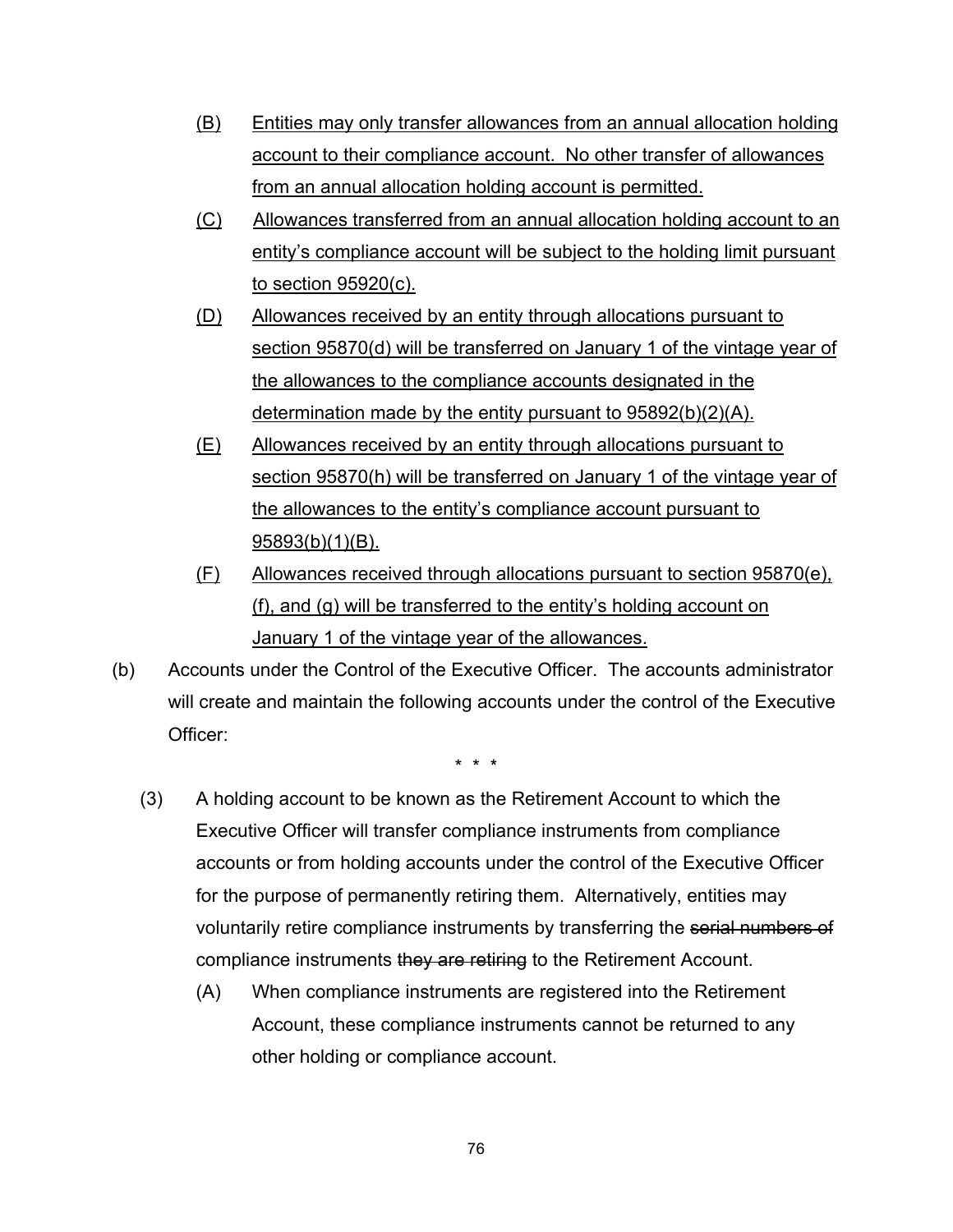- (B) When compliance instruments are registered into the Retirement Account, any External GHG ETS to which California links pursuant to subarticle 12 will be informed of the retirements.
- (C) The Executive Officer will record the serial numbers of the retired instruments to in a publicly available Permanent Retirement Registry.

\* \* \*

(c) Account Closure.

- (1) A registered entity's accounts will be closed after the Executive Officer receives a report that an entity has ceased operation pursuant to MRR section 95101(h).
- (2) A voluntarily associated entity's accounts may be closed if no compliance instruments are transferred into or out of the accounts for a period of three years.
- (3) Compliance instruments needed to fulfill the entity's compliance obligation will be drawn first from the entity's Compliance Account and then from the entity's Holding Account if the Compliance Account does not contain sufficient compliance instruments to meet the compliance obligation.
- (34) Compliance instruments remaining in accounts closed by the Executive Officer and not needed to fulfill a compliance obligation will be consigned to auction pursuant to section 95910(d) on behalf of the registered entity.

\* \* \*

NOTE: Authority cited: Sections 38510, 38560, 38562, 38570, 38571, 38580, 39600 and 39601, Health and Safety Code. Reference: Sections 38530, 38560.5, 38564, 38565, 38570 and 39600, Health and Safety Code.

#### **§ 95832. Designation of Representatives and Agents.**

(a) An application for registration into the California Cap-and-Trade Program for an account must designate a single primary account representative and at least one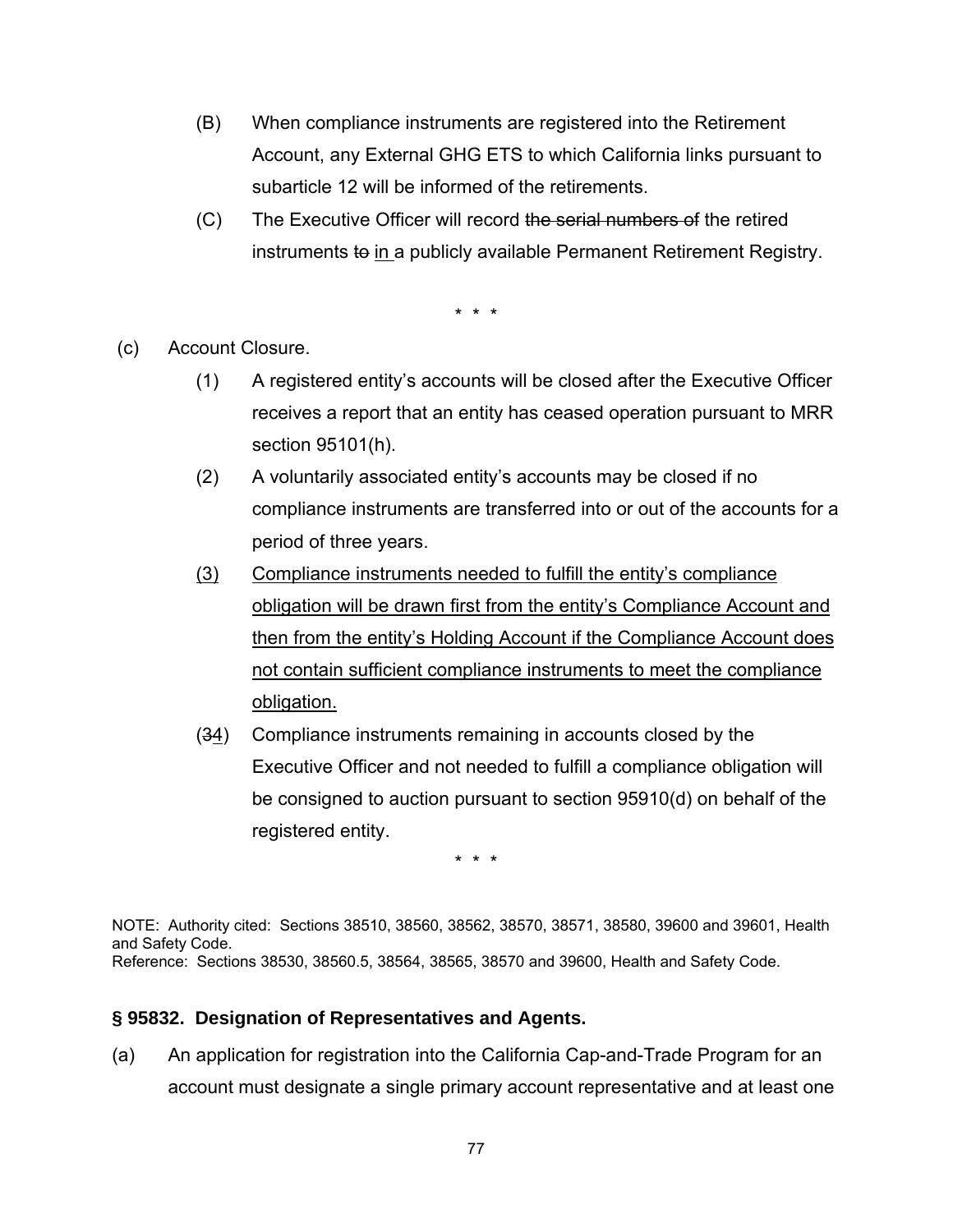but no more than four alternate account representatives. Any communication between the accounts administrator and an alternate account representative must also be addressed to the primary account representative. A complete application for an account shall be submitted to the accounts administrator and shall include the following elements:

\* \* \*

(6) An attestation as follows: "I certify under penalty of perjury under the laws of the State of California that I have personally examined, and am familiar with, the statements and information submitted in this document and all its attachments. I also certify under penalty of perjury of the laws of the State of California that all information required to be the statement of information submitted to ARB is true, accurate, and complete."

\* \* \*

NOTE: Authority cited: Sections 38510, 38560, 38562, 38570, 38571, 38580, 39600 and 39601, Health and Safety Code. Reference: Sections 38530, 38560.5, 38564, 38565, 38570 and 39600, Health and Safety Code.

#### **§ 95833. Disclosure of Corporate Associations.**

- (a) Criteria for Determining Corporate Associations.
	- (1) An entity has a corporate association with another entity, regardless of whether the second entity is subject to the requirements of this article, if either one of these entities:
		- (A) Holds more than 20 percent of any class of listed shares, the right to acquire such shares, or any option to purchase such shares of the other entity;
		- (B) Holds or can appoint more than 20 percent of common directors of the other entity;
		- (C) Holds more than 20 percent of the voting power of the other entity;
		- (D) In the case of a partnership other than a limited partnership, holds more than 20 percent of the interests of the partnership; or
		- (E) In the case of a limited partnership, controls the general partner.; or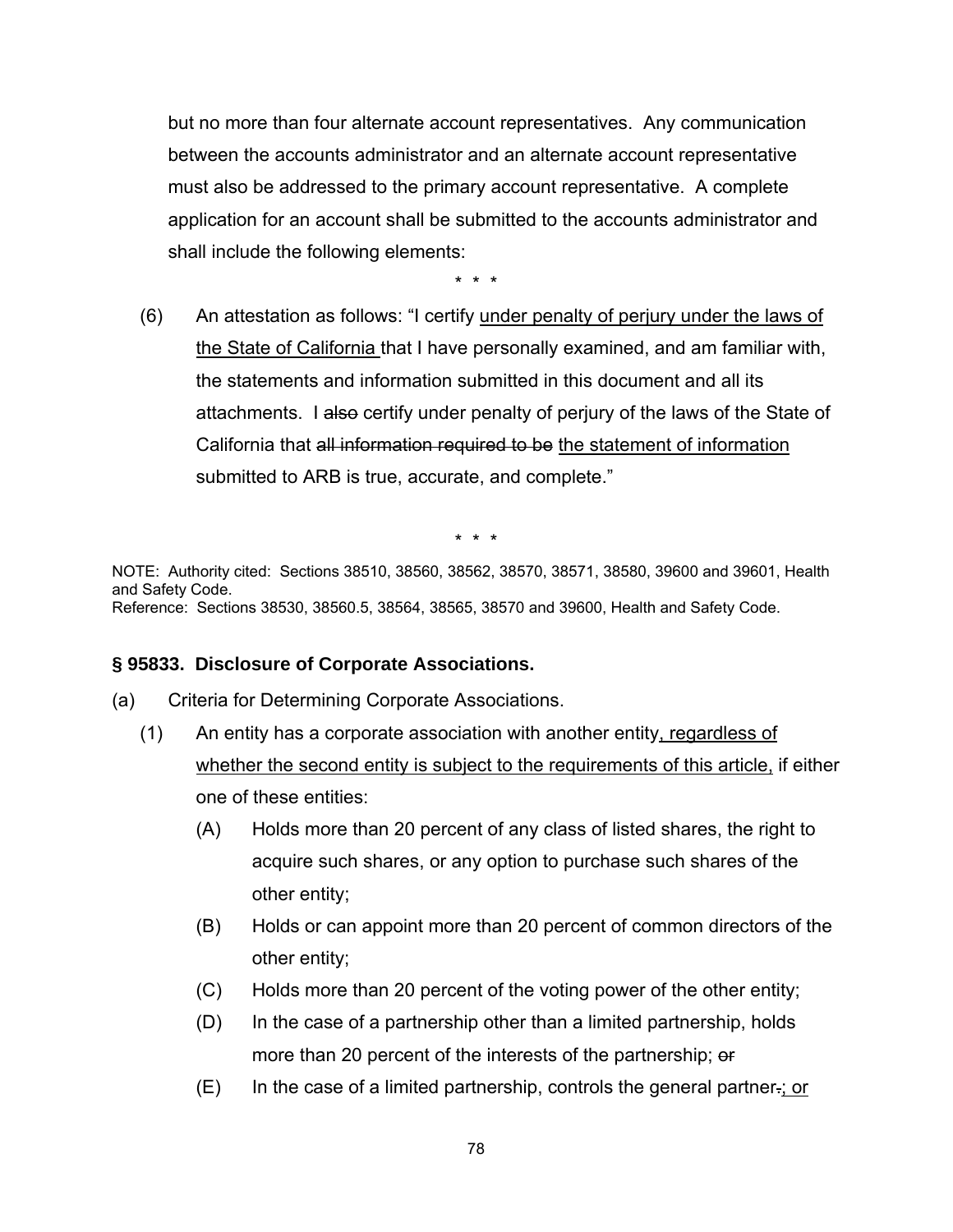- (F) In the case of a limited liability corporation, owns more than 20 percent of the other entity regardless of how the interest is held.
- (2) An entity has a "direct corporate association" with another entity, regardless of whether the second entity is subject to the requirements of this article, if either one of these entities:
	- (A) Holds more than 50 percent of any class of listed shares, the right to acquire such shares, or any option to purchase such shares of the other entity;
	- (B) Holds or can appoint more than 50 percent of common directors of the other entity;
	- (C) Holds more than 50 percent of the voting power of the other entity;
	- (D) In the case of a partnership other than a limited partnership, holds more than 50 percent of the interests of the partnership; or
	- $(E)$  In the case of a limited partnership, controls the general partner-; or
	- (F) In the case of a limited liability corporation, owns more than 50 percent of the other entity regardless of how the interest is held.
- (3) An entity has a "direct corporate association" with a second entity, regardless of whether the second entity is subject to the requirements of this article, if the two entities are connected through a line of more than one direct corporate association.
	- (A) An entity (A) has a "direct corporate association" with another entity (B) if the two entities share a common parent that is not registered into the California Cap-and-Trade Program and that parent has a direct corporate association with each entity (A and B) when applying the indicia of control contained in section 95833(a)(2).
	- (B) An entity with a "direct corporate association" with a second registered entity has a direct corporate association with any registered entity with whom the second registered entity has a direct corporate association.
- (4) An entity has an "indirect corporate association" with another entity if:
	- (A) The two entities do not have a direct corporate association;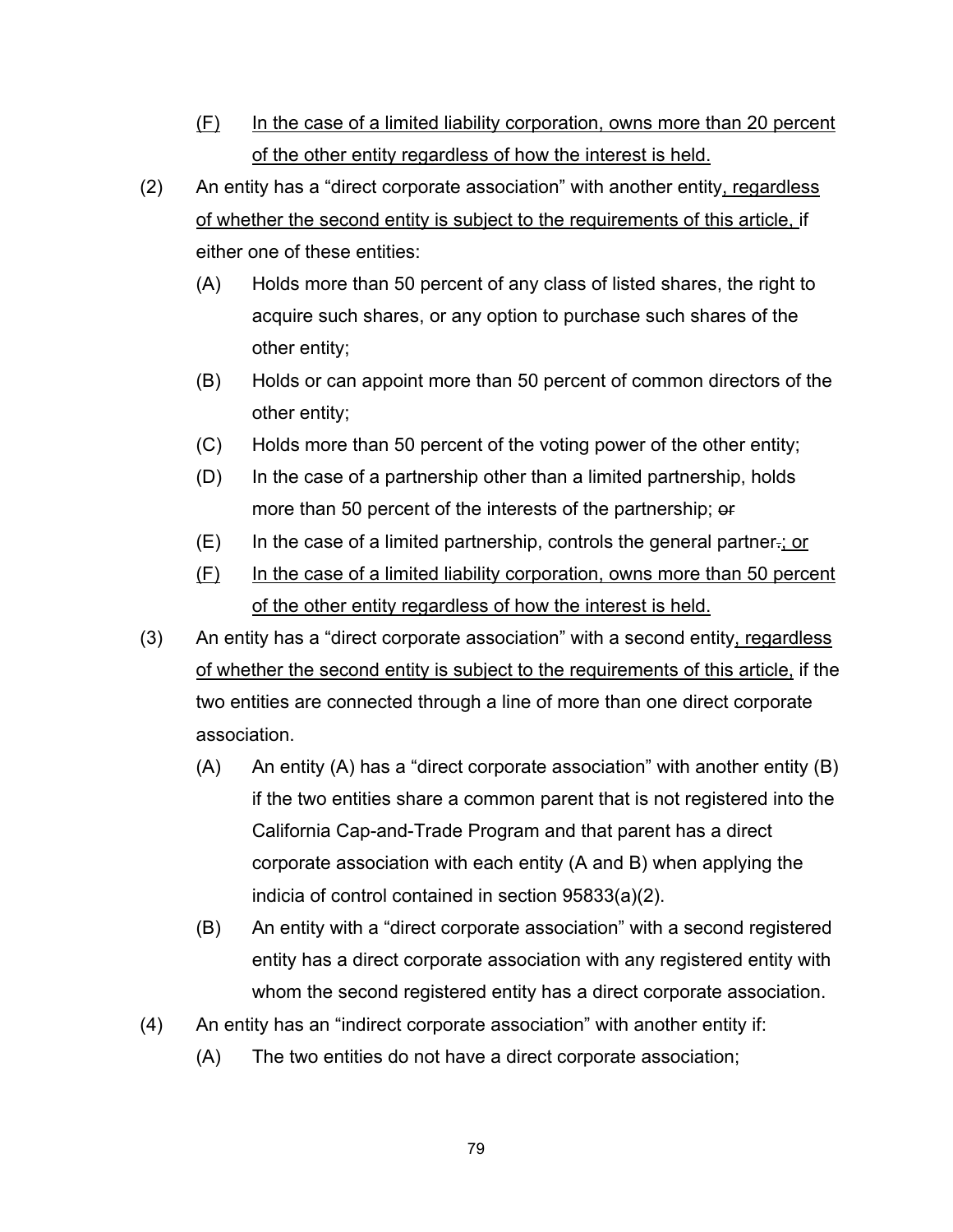- (B) The two entities are connected through a line of more than one corporate association; and
- (C) The controlling entity's percentage of ownership or other indicia of control under section  $95833(a)(1)(A)$ , (B), (C), or (D), or (F) of the indirectly controlled entity is more than 20 percent but less than or equal to 50 percent after multiplying the percentages at each link in the chain of corporate associations.

- (e) The entity must disclose the information pursuant to section 95833(d) to the Executive Officer:
	- (1) When registering pursuant to section 95830;
	- (2) At any time after registering when a corporate, direct, or indirect association is created or exists;
	- (3) Within 30 days At least quarterly, for any changes of a change to the information disclosed on corporate, direct and indirect corporate associations, pursuant to section 95830(f)(1); and
	- (4) No later than the auction registration deadline established in section 95912 when reporting a change to the information disclosed if the changes relate to another entity registered in the Cap-and-Trade Program, otherwise the entity may not participate in that auction.
- (f) Consolidation of Accounts for Corporate Associations.
	- (1) By January 1, 2013, the Executive Officer will consolidate the accounts held by entities registered into the California Cap-and-Trade Program pursuant to section 95830 that are part of a direct corporate association into a consolidated set of accounts.
	- (2) By October 1, 2012, the primary account representative or alternate account representative for all entities that are part of a direct corporate association and intend to have their accounts consolidated must provide to the Executive Officer:
		- (A) Confirmation of the corporate association if not already provided;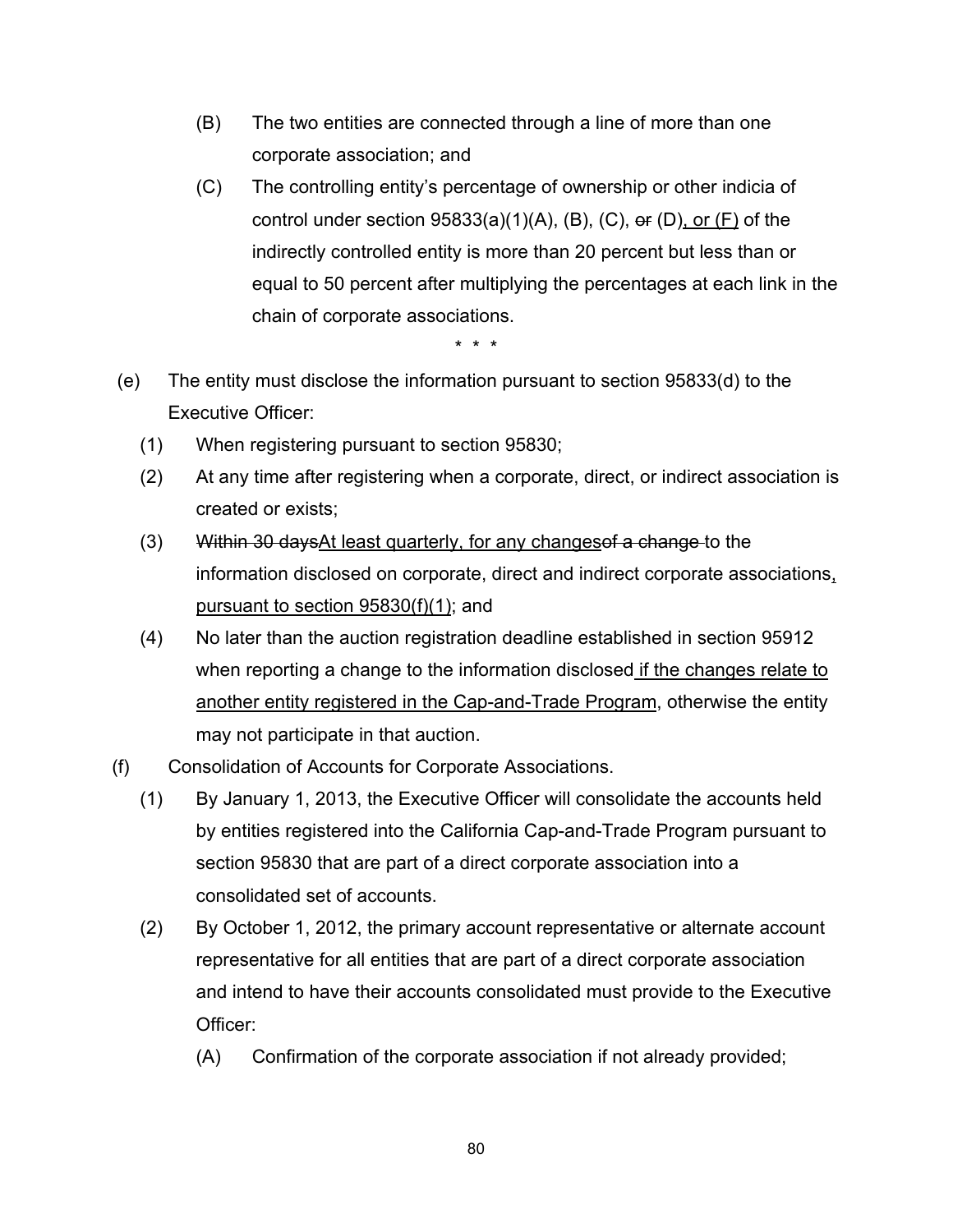- (B) Confirmation of the entity's intent to have its account consolidated with that of the other entities within the corporate association; and
- (C) A change of primary account representative and alternate account representative to new representatives that will serve as the primary account representative and alternate account representatives for the consolidated accounts.
- (3) To opt out of consolidation of accounts, the primary account representative or alternate account representative for an entity within the corporate association must provide to the Executive Officer by October 1, 2012:
	- (A) Confirmation of the corporate association if not already provided;
	- (B) An attestation, signed by the officer of the entity who is responsible for the conduct of the account viewing agent and is one of the officers disclosed pursuant to section 95830(c)(1)(B), that the entity seeks exclusion of its account from the consolidated set of accounts to be created; and
	- (C) Confirmation of the opt-out decision by the primary account representative or alternate account representative for any entity opting out of consolidation, as well as the primary account representative or alternate account representative designated for any entities remaining in the corporate association consolidated account pursuant to section 95833(f)(2)(C). This confirmation will include a distribution of the purchase and holding limits between the consolidated corporate association and any associated entites opting out of consolidation.
		- 1. This confirmation must include an allocation of shares of the holding limit between the consolidated corporate association and any associated entities opting out of consolidation.
		- 2. This confirmation must include an allocation of shares of the purchase limit between the consolidated corporate association and any associated entities opting out of consolidation.
	- (4) If an entity registered in the California Cap-and-Trade Program has a direct corporate association with an entity(ies) registered in an External Greenhouse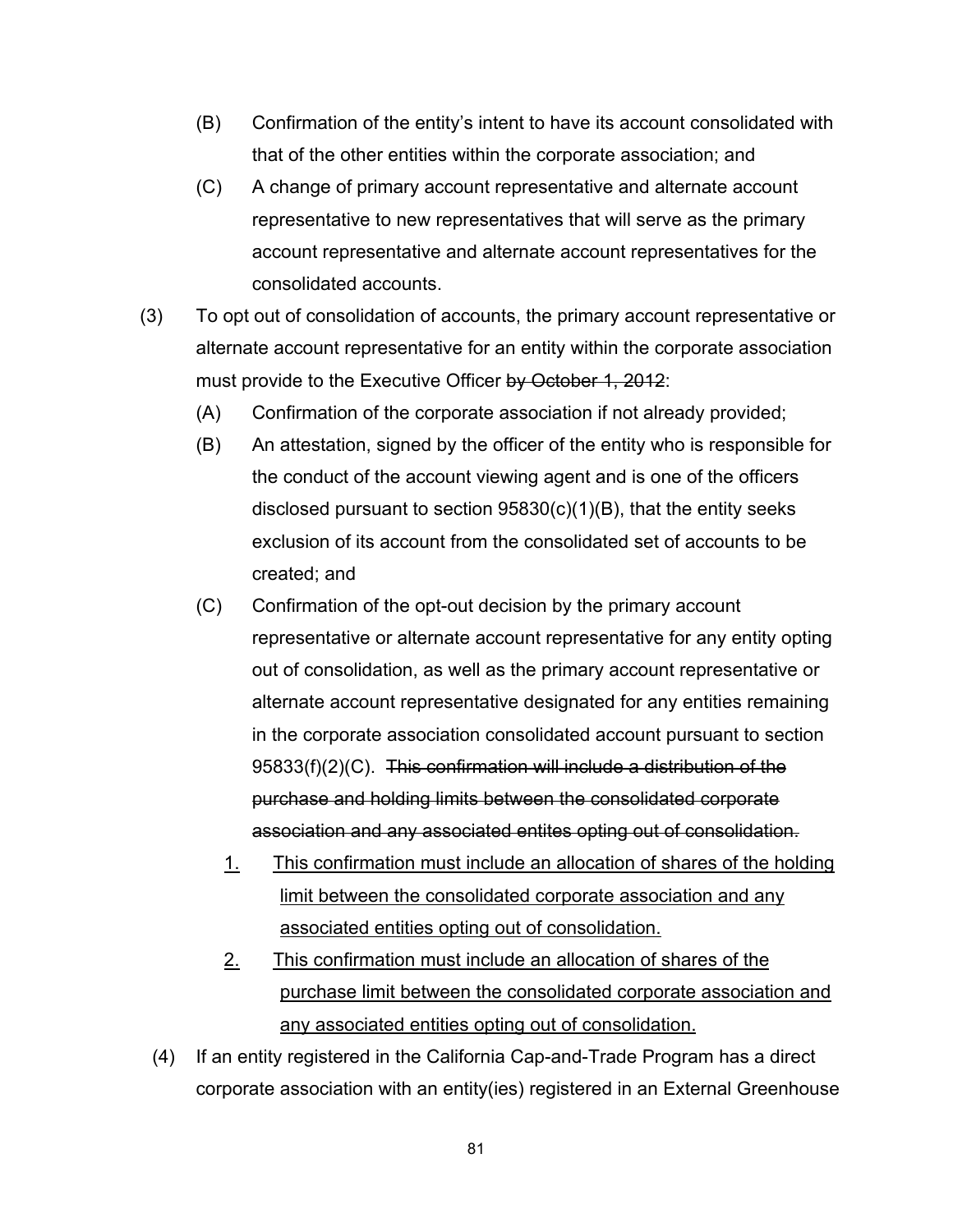Gas Emissions Trading System to which California has linked its Cap-and-Trade Program pursuant to subarticle 12, the entity registered in the California Cap-and-Trade Program must opt out of consolidation with the entity(ies) registered in an External Greenhouse Gas Emissions Trading System and meet all the requirements of section 95833(f)(3), except for the October 1, 2012 deadline.

- (5) To consolidate the accounts for a corporate association the Executive Officer shall instruct the accounts administrator to:
	- (A) Create a single consolidated set of accounts for members of a corporate association that accept consolidation;
	- (B) Include a compliance account only for a corporate association with at least one member entity that accepts consolidation that is eligible for a compliance account;
	- (C) Include a limited use holding account only for a corporate association with at least one member entity that accepts consolidation that is eligible for a limited use holding account;
	- (D) Complete all valid transfer requests in the system involving any accounts for the members of the corporate association;
	- (E) Transfer all compliance instruments in the existing accounts held by the member entities to the appropriate corporate association accounts; and
	- (F) Close the accounts held by the individual member entities of the corporate association that have not opted out.
- (6) Entities with a direct corporate association may change their decision to consolidate accounts or opt-out of consolidation only once each year.
- (7) If some or all of the primary and alternate account representatives who are employees of a registered entity have primary responsibility for developing and executing procurement, transfer, and surrender of compliance instruments of another registered entity or other registered entities within the tracking system, the entities will be considered to have a direct corporate association and the requirements in section 95833(f) apply. If any primary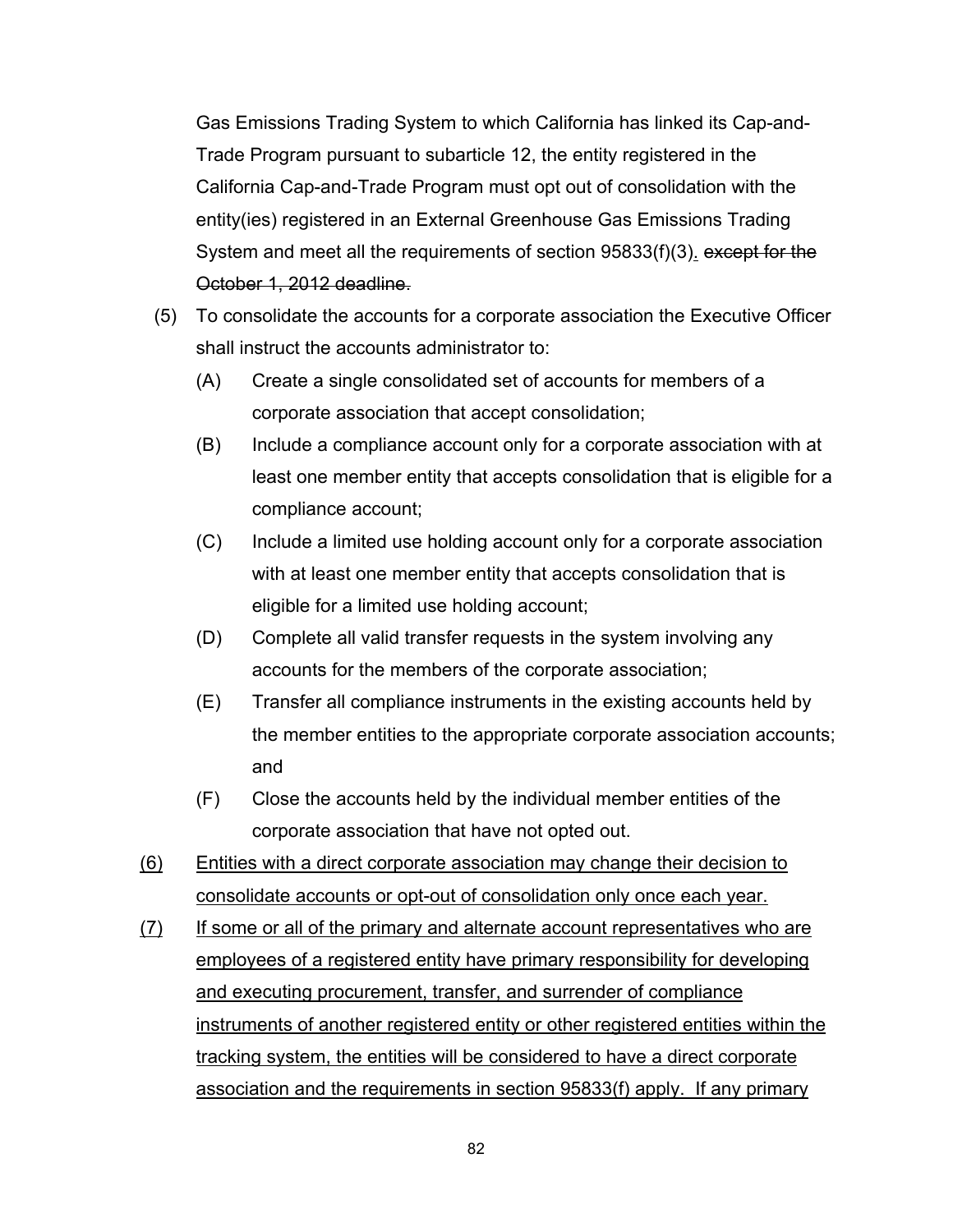account representative or alternate account representative of a registered entity has access to the market position (current and/or expected holdings of compliance instruments and current and/or expected covered emissions) for multiple registered entities and is not disclosed pursuant to section 95923, and can use that market position information without restriction to inform the development and execution of procurement, transfer, and surrender of compliance instruments for any registered entity, the entities for which the primary account representative or alternate account representative has access to the market position will be considered to have a direct corporate association and the requirements in section 95833(f) apply.

NOTE: Authority cited: Sections 38510, 38560, 38562, 38570, 38571, 38580, 39600 and 39601, Health and Safety Code. Reference: Sections 38530, 38560.5, 38564, 38565, 38570 and 39600, Health and Safety Code.

#### **§ 95834. Know-Your Customer Requirements.**

\* \* \*

- (c) Verification of information.
	- (1) Any copy of a document submitted pursuant to section 95834 must be notarized by a notary public no more than three months before submittal.
	- (2) The Executive Officer may re-verify all documents required pursuant to Section 95834 every two years. To allow verification, upon request and within ten days, the individual must provide updated documentation required pursuant to 95834(b).

NOTE: Authority cited: Sections 38510, 38560, 38562, 38570, 38571, 38580, 39600 and 39601, Health and Safety Code. Reference: Sections 38530, 38560.5, 38564, 38565, 38570 and 39600, Health and Safety Code.

## **Subarticle 6: California Greenhouse Gas Allowance Budgets**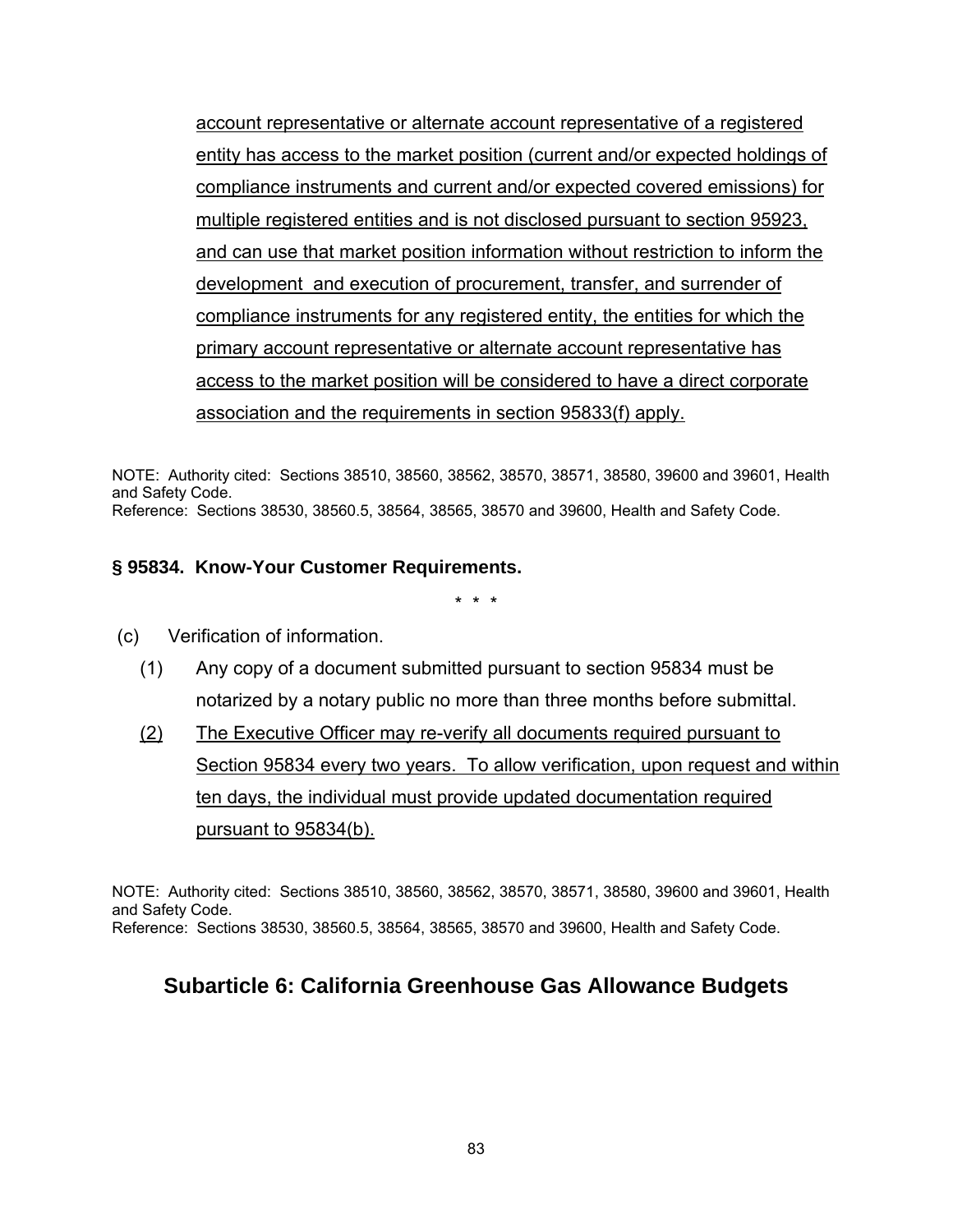#### **§ 95841.1 Voluntary Renewable Electricity.**

- (a) Program Requirements: The end-user, or VRE participant acting on behalf of the end-user, must meet the requirements of this section. Generation must be new and not have served load prior to July 1, 2005. Allowance retirement for purposes of voluntary renewable electricity will begin in 2014 for 2013 generation, and will continue in the same manner for subsequent years. Voluntary renewable electricity must be directly delivered to California. RECs must represent generation that occurred during the year for which allowance retirement is requested. The RECs shall be retired before the submittal of the request to retire allowances pursuant to this section.
- (b) Reporting Requirements. The end-user, or the VRE participant acting on behalf of the end-user, requesting allowance retirement for eligible generation must meet the following requirements for the period in which allowance retirement is being requested:
	- (1) By July 1 of each year, provide a written request for allowance retirement for the previous year's generation or REC purchases. Request must meet the requirements below and include the following information:
		- (A) Report to ARB the quantity of renewable electricity in MWhs and/or the number of RECs generated during the previous year from an eligible renewable electricity generator that meets the requirements of 95841.1(b)(2) or (3), as applicable;
		- (B) Generator of the renewable electricity or RECs must be certified as RPS eligible by the California Energy Commission, or must meet design and installation standards pursuant to the California Energy Commission's Guidelines for California's Solar Electric Incentive Programs in effect for the year in which the system received incentive approval,:

1. first edition, December 2007;

2. second edition, December 2008;

3. third edition, June 2010;

4. fourth edition, July 2011; or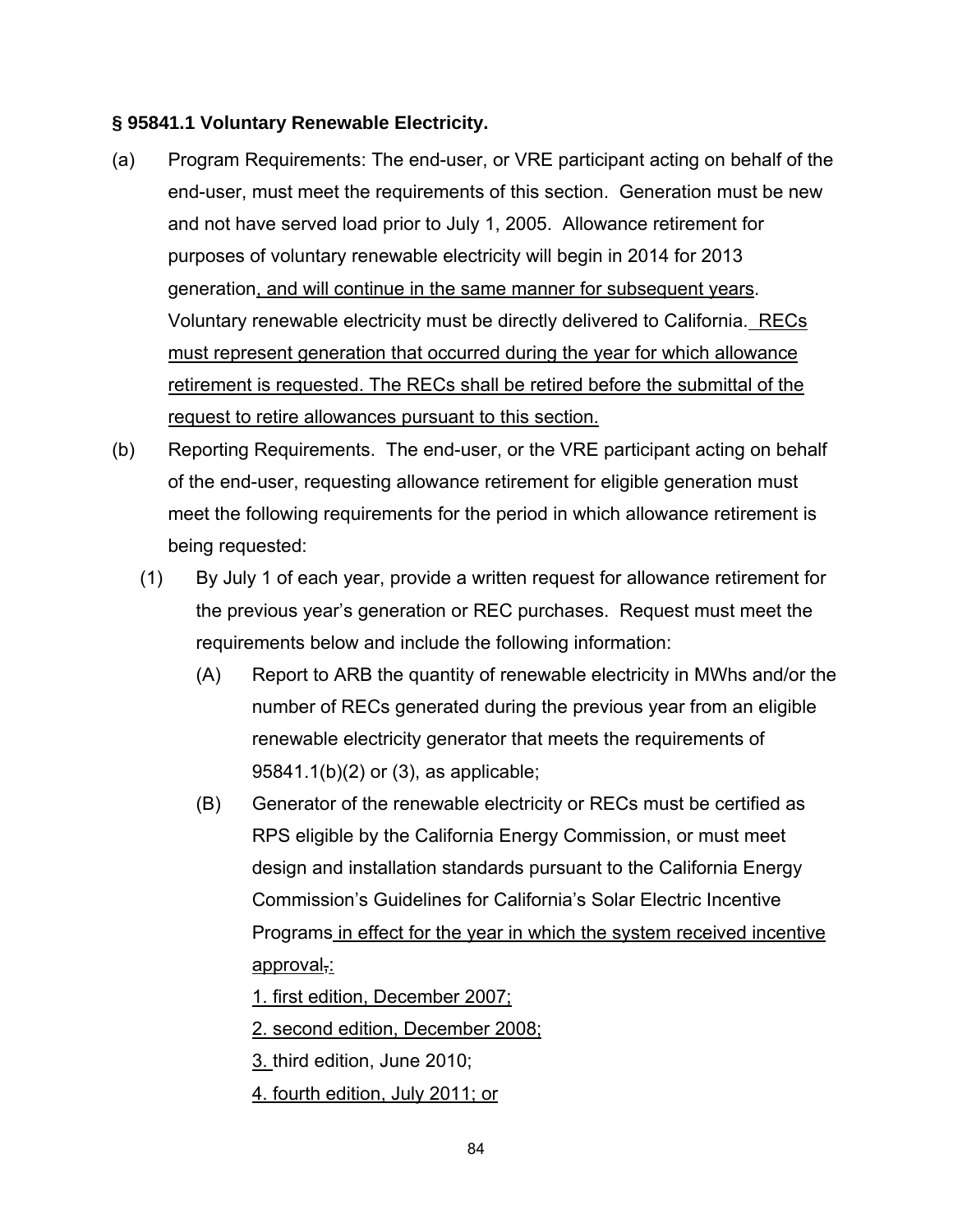5. fifth edition, January 2013.

 $(C)$  An approval of incentive claim must be submitted by eEnd-users, or the VRE participants acting on behalf of the end-user choosing to meet (B) above by meeting the California Energy Commission's design and installation standards pursuant to the California Energy Commission's Guidelines for California's Solar Electric Incentive Programs<sub>7</sub> in effect for the year in which the system was installed:

1. first edition, December 2007;

2. second edition, December 2008;

3. third edition, June 2010;

4. fourth edition, July 2011; or

5. fifth edition, January 2013. must submit an approval of incentive claim;

- (D) Contract, tracking system data, or settlement data for the purchase of the electricity or RECs associated with the generation of the electricity;
- (E) Contract, tracking system data, or settlement data for sale of the electricity or RECs associated with the generation of the electricity to the end-user or entity purchasing on behalf of the end-user; and
- (F) Submit the following attestations:
	- 1. Attest, in writing, to ARB as follows: "I certify under penalty of perjury of the laws of the State of California that I have not authorized use of, or sold, any renewable electricity credits or any claims to the emissions, or lack of emissions, for electricity for which I am seeking ARB allowance retirement, in any other voluntary or mandatory program."
	- 2. Attest, in writing, to ARB as follows: "I understand I am voluntarily participating in the California Greenhouse Gas Cap-and-Trade Program under title 17, Cal. Code of Regs. article 5, and by doing so, I am now subject to all regulatory requirements and enforcement mechanisms of this voluntary renewable electricity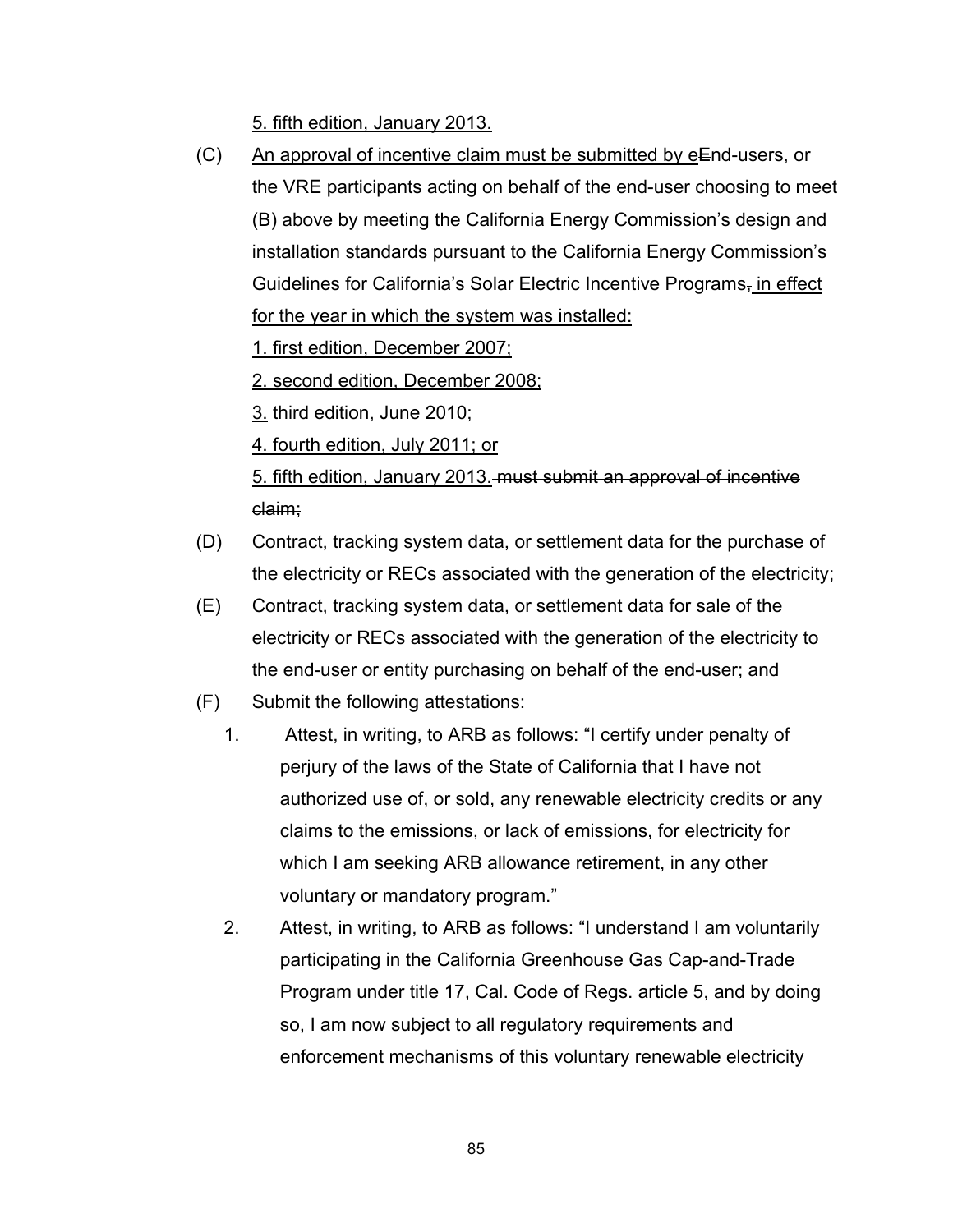program and subject myself to the jurisdiction of California as the exclusive venue to resolve any and all disputes."

- (2) VRE Participants seeking allowance retirement for renewable electricity generation from an eligible facility > 200 KW nameplate capacity must submit the following with the report required in this section, for which the VRE participant is seeking allowance retirement:
	- (A) Provide the generator's RPS certification identification number, as determined by the California Energy Commission, or proof that each facility or system has met design and installation standards pursuant to the California Energy Commission's Guidelines for California's Solar Electric Incentive Programs in effect for the year in which the system received incentive approval,:
		- 1. first edition, December 2007;
		- 2. second edition, December 2008;
		- 3. third edition, June 2010;
		- 4. fourth edition, July 2011; or
		- 5. fifth edition, January 2013;
	- (B) MWhs of renewable electricity generated designated for VRE retirement;
	- (C) Number of RECs designated for VRE retirement, as applicable; and
	- (D) WREGIS REC Retirement Compliance Report or tracking system data, as applicable.
- (3) VRE participants seeking allowance retirement for renewable electricity generating from an eligible facility ≤ 200 KW nameplate capacity must submit the following with the report required in this section. Applicants may aggregate eligible systems, but must submit one application under one entity:
	- (A) Provide the generator's RPS certification identification number, as determined by the California Energy Commission, or must meet design and installation standards pursuant to the California Energy Commission's Guidelines for California's Solar Electric Incentive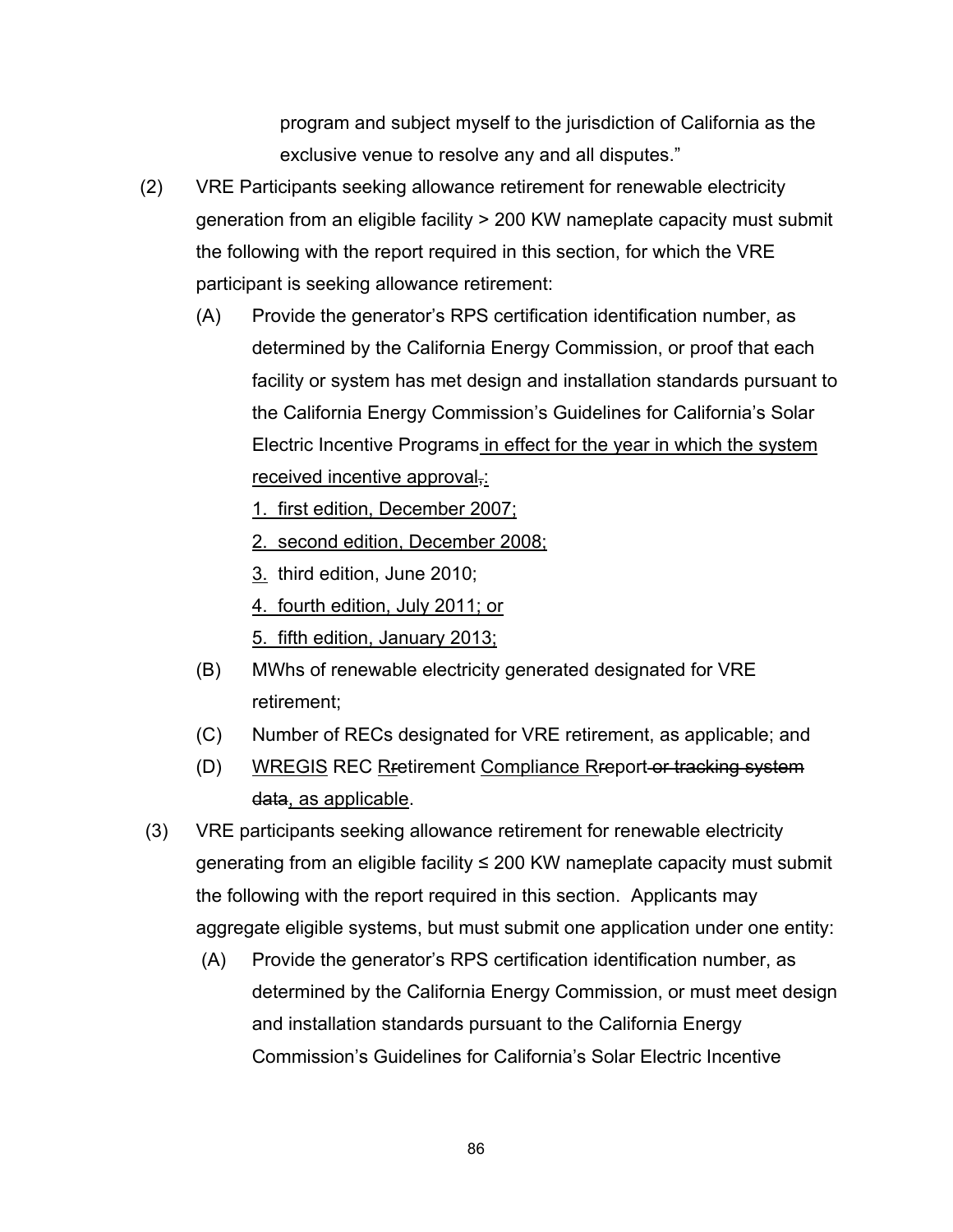Programs in effect for the year in which the system received incentive approval,:

- 1. first edition, December 2007;
- 2. second edition, December 2008;
- 3. third edition, June 2010;
- 4. fourth edition, July 2011; or
- 5. fifth edition, January 2013;
- (B) MWhs of renewable electricity generated;
- (C) Number of RECs, as applicable; and
- (D) WREGIS REC rRetirement Compliance Rreport or tracking system data, as applicable.

\* \* \*

 (d) Once a voluntary renewable electricity tracking system is approved by the Executive Officer and it is in place, a voluntary renewable electricity generator or REC marketer which meets the requirements in section 95841.1(b) will always be considered to have satisfied section 95841.1(b), if they participate in the tracking system.

NOTE: Authority cited: Sections 38510, 38560, 38562, 38570, 38571, 38580, 39600 and 39601, Health and Safety Code. Reference: Sections 38530, 38560.5, 38564, 38565, 38570 and 39600, Health and Safety Code.

# **Subarticle 7: Compliance Requirements for Covered Entities**

#### **§ 95851. Phase-in of Compliance Obligation for Covered Entities.**

- (a) Operators of facilities and first deliverers of electricity specified in sections 95811(a) and (b) and carbon dioxide suppliers specified in section 95811(h) $\leftrightarrow$ that meet or exceed the annual emissions threshold in section 95812(c) have compliance obligations beginning with the first compliance period.
- (b) Suppliers of natural gas, suppliers of RBOB and distillate fuel oils, and suppliers of liquefied petroleum gas, and suppliers of liquefied natural gas specified in sections  $95811(c)$ , (d), (e), (f), and  $(f)(g)$  that meet or exceed the annual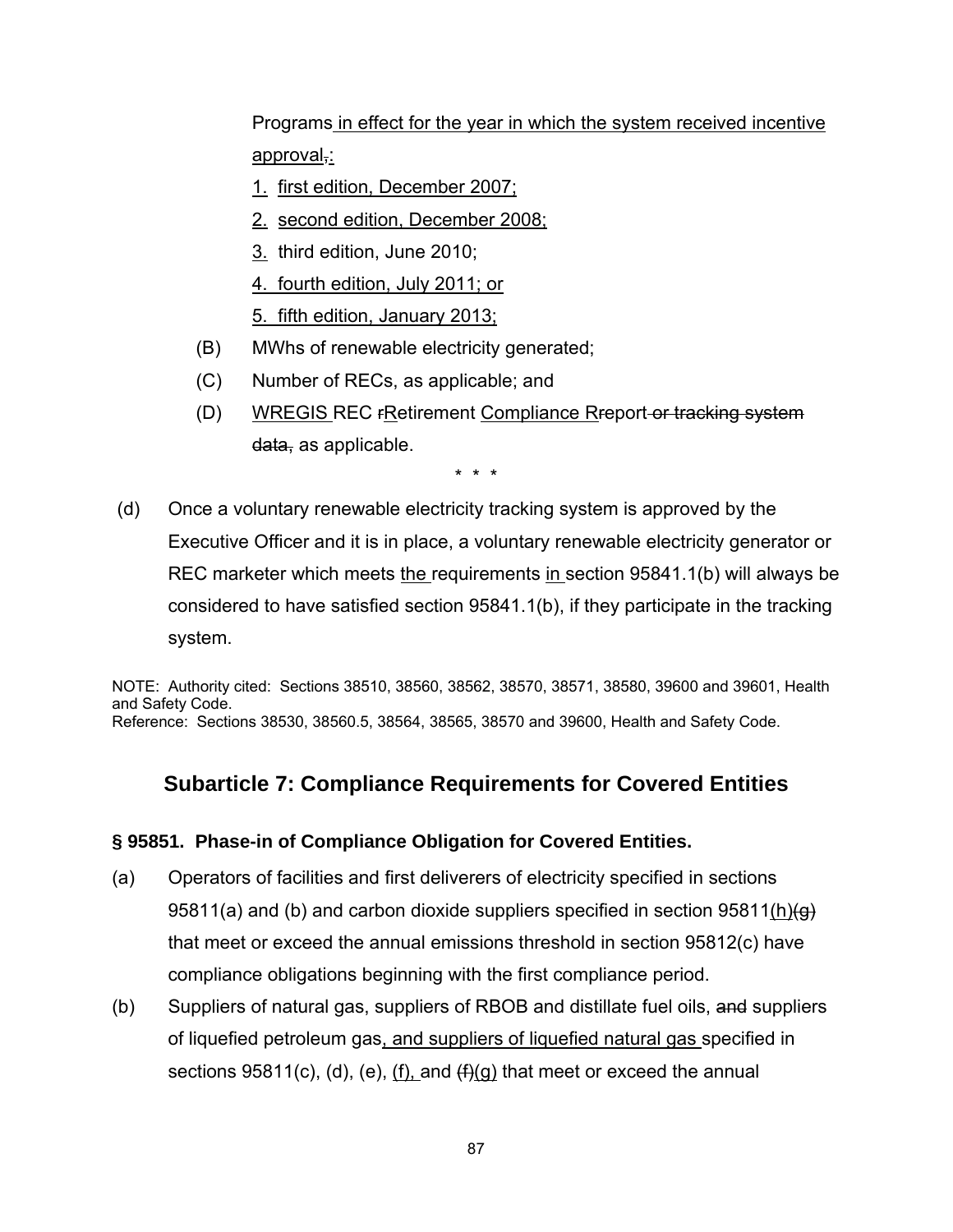threshold in section 95812(d) will have a compliance obligation beginning with the second compliance period.

- (c) Operators of cogeneration facilities and district heating facilities that have been approved by the Executive Officer for a limited exemption of emissions from the production of qualified thermal output pursuant to section 95852(j), that meet or exceed the annual threshold in section 95812(c) will have no compliance obligation and are not covered entities during the first, second, and third compliance periods. The compliance obligation for these exempt facilities will be held by the upstream natural gas supplier. Facilities that are not approved by the Executive Officer for a limited exemption of emissions will have a compliance obligation.
- (d) Operators of eligible Waste-to-Energy Facilities, pursuant to section 95852(k), that meet or exceed the annual threshold in section 95812(d), will have a compliance obligation beginning in 2016.

NOTE: Authority cited: Sections 38510, 38560, 38562, 38570, 38571, 38580, 39600 and 39601, Health and Safety Code. Reference: Sections 38530, 38560.5, 38564, 38565, 38570 and 39600, Health and Safety Code.

#### **§ 95852. Emission Categories Used to Calculate Compliance Obligations.**

- (b) First Deliverers of Electricity. A first deliverer of electricity covered under sections 95811(b) and 95812(c)(2) has a compliance obligation for every metric ton of  $CO<sub>2</sub>e$  emissions calculated pursuant to section 95852(b)(1) for which a positive or qualified positive emissions data verification statement is issued pursuant to MRR, or for which there are assigned emissions, when such emissions are from a source in California or in a jurisdiction where a GHG emissions trading system has not been approved for linkage by the Board pursuant to subarticle 12.
	- (1) Calculation of emissions for compliance obligation.
		- (A) For first deliverers that are operators of an electricity generating facility in California, the calculation for compliance obligation includes all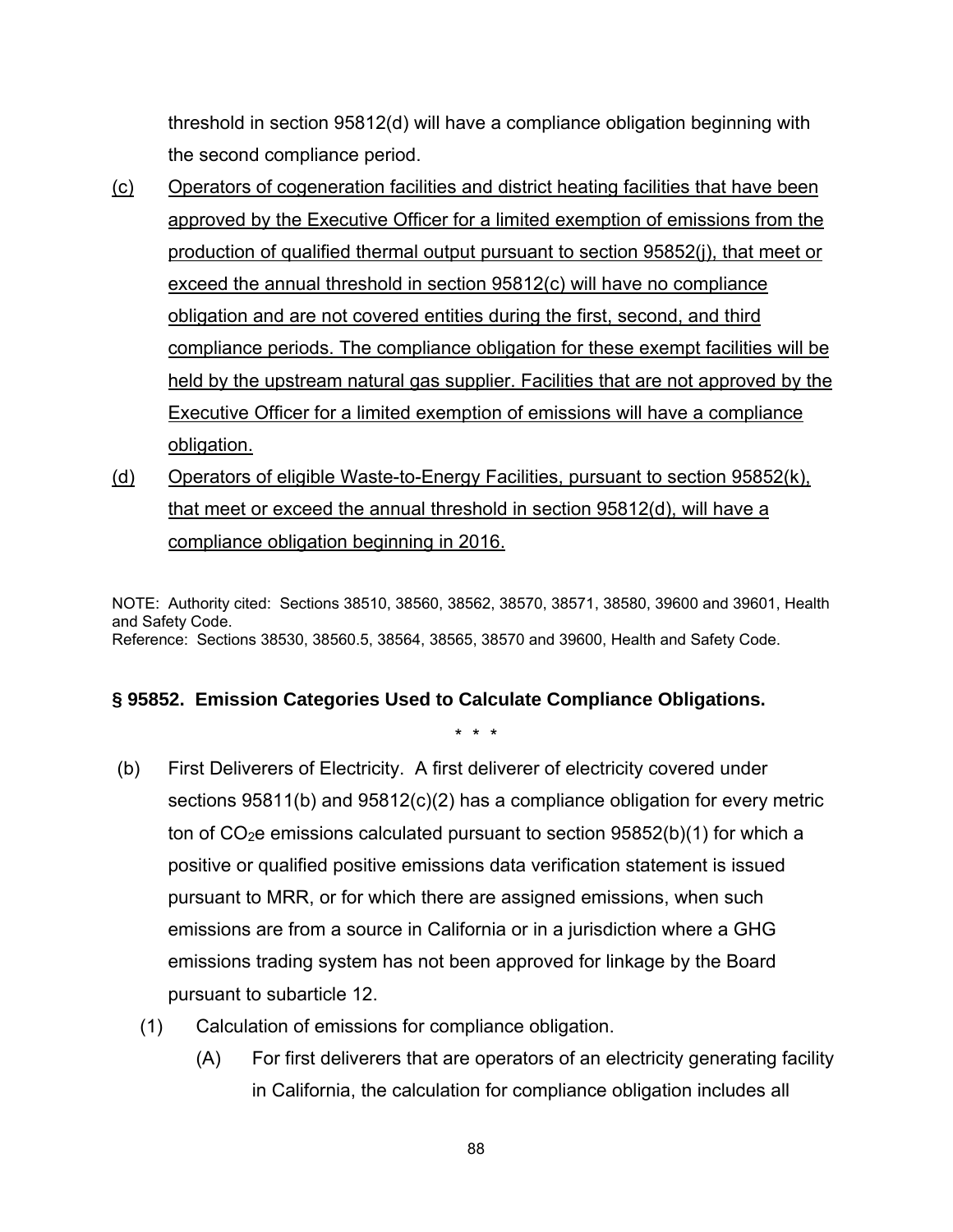emissions reported and verified or assigned pursuant to MRR, except emissions without a compliance obligation pursuant to section 95852.2.

(B) For first deliverers that are electricity importers, emissions with a compliance obligation are calculated using the following equation:

$$
CO_2e_{covered} = CO_2e_{unspecified} + (CO_2e_{specified} - CO_2e_{specified - not covered})
$$

$$
- CO_2e_{RPS\_adjustment} - CO_2e_{QE\_adjustment} - CO_2e_{linked}
$$

Where:

 $CO<sub>2</sub>e<sub>covered</sub>$  = Annual metric tons of  $CO<sub>2</sub>e$  with a compliance obligation.  $CO<sub>2</sub>e<sub>unspecified</sub>$  = Annual metric tons of  $CO<sub>2</sub>e$  from unspecified imported electricity calculated pursuant to MRR 95111(b)(1).

 $CO<sub>2</sub>e<sub>specified</sub>$  = Annual metric tons of  $CO<sub>2</sub>e$  from imported electricity from specified sources that meet the requirements of MRR section 95111(b)(1).

 $CO<sub>2</sub>e<sub>specified-not covered</sub> = Annual metric tons of CO<sub>2</sub>e without a compliance$ obligation pursuant to section 95852.2. from specified sources that meet the requirements in MRR section  $95111(b)(1)$ ,.

 $CO<sub>2</sub>e$ <sub>RPS</sub> <sub>adjustment</sub> = Annual metric tons of  $CO<sub>2</sub>e$  calculated pursuant to MRR that meets the requirements of section 95852(b)(4).

 $CO<sub>2</sub>e<sub>QE adiustment</sub>$  = Annual metric tons of  $CO<sub>2</sub>e$  from qualified exports pursuant to MRR section 95111(b)(1) that meet the requirements of section 95852(b)(5).

 $CO<sub>2</sub>e<sub>linked</sub>$  = Annual metric tons of  $CO<sub>2</sub>e$  from electricity with a first point of receipt located in a jurisdiction where a GHG emissions trading system has been approved for linkage by the Board pursuant to subarticle 12.

(C) All deliveries of electricity not meeting the requirements for specified sources pursuant to MRR will have emissions calculated using the default emission factor for unspecified electricity pursuant to MRR section 95111(b)(1).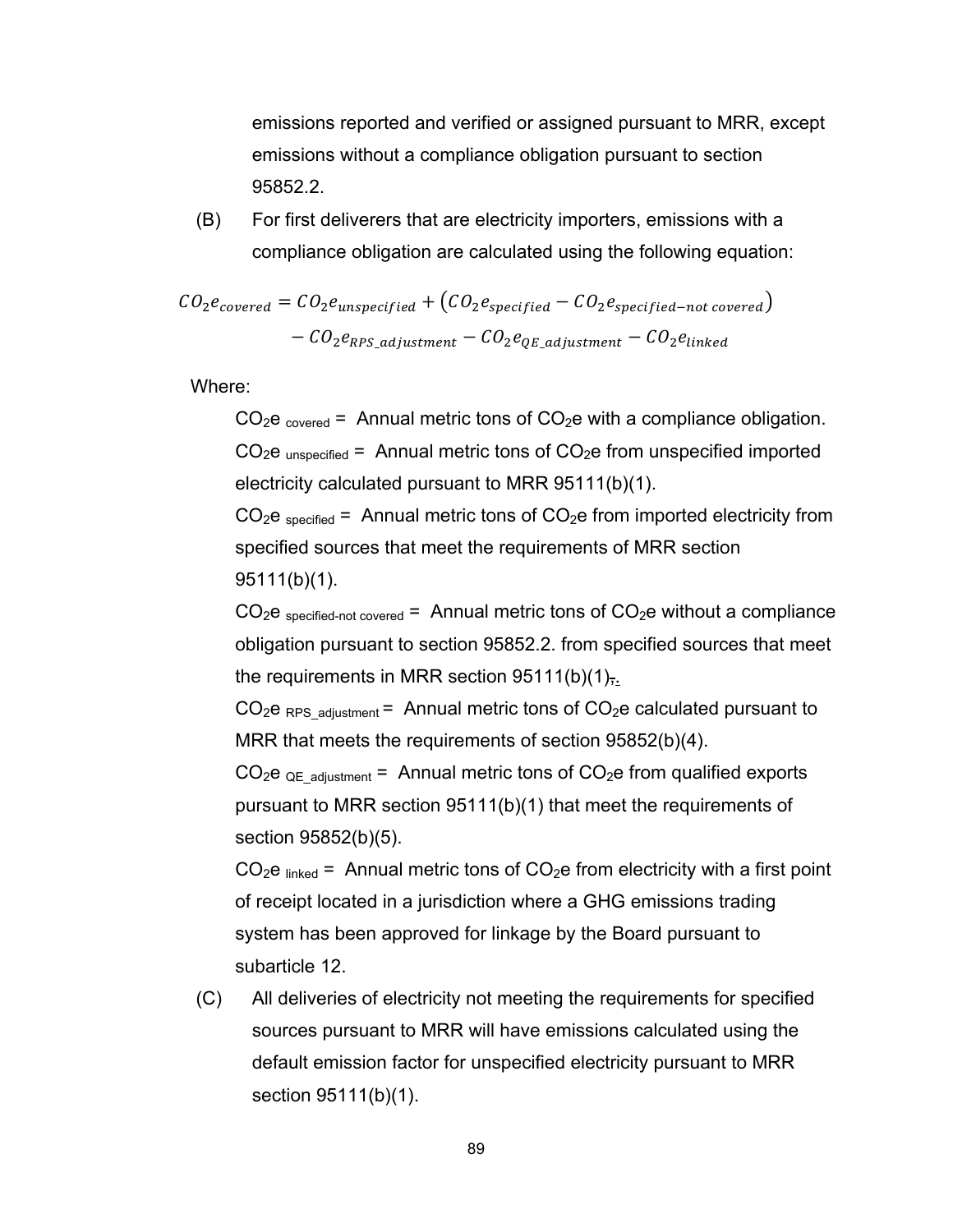- $(2)$  Resource shuffling is prohibited and is a violation of this article. First Deliverers must submit the following attestations annually to ARB, by June 1, in writing, by certified mail only:
	- (A) "I certify under penalty of perjury of the laws of the State of California that [facility or company name] for which I am an agent has not engaged in the activity of resource shuffling to reduce compliance obligation for emissions, based on emission reductions that have not occurred as reported under MRR."
	- (B) "I understand [facility or company name], for which I am an agent, is participating in the Cap-and-Trade Program under title 17, California Code of Regulations, article 5, and by doing so, it now subjects itself to all regulatory requirements and enforcement mechanisms of this program and subjects itself to the jurisdiction of California as the exclusive venue to resolve disputes."
	- (A) The following substitutions of electricity deliveries from a lower emission resource for electricity deliveries from a higher emission resource shall not constitute resource shuffling:
		- 1. Electricity deliveries that are caused by the procurement of electricity eligible to be counted towards and purchased for Renewable Portfolio Standard (RPS) compliance in California.
		- 2. Electricity deliveries made for the purpose of compliance with state or federal laws and regulations, including the Emission Performance Standard (EPS) rules established by CEC and the CPUC pursuant to public utilities code section 8340 et. seq.
		- 3. Electricity deliveries made for the purpose of compliance with requirements related to maintaining reliable grid operations, such as North American Electric Reliability Corporation (NERC) Reliability Standards, and Reliability Coordinator directives, including the provision of electricity between balancing authorities or load-serving entities when required to alleviate emergency grid conditions.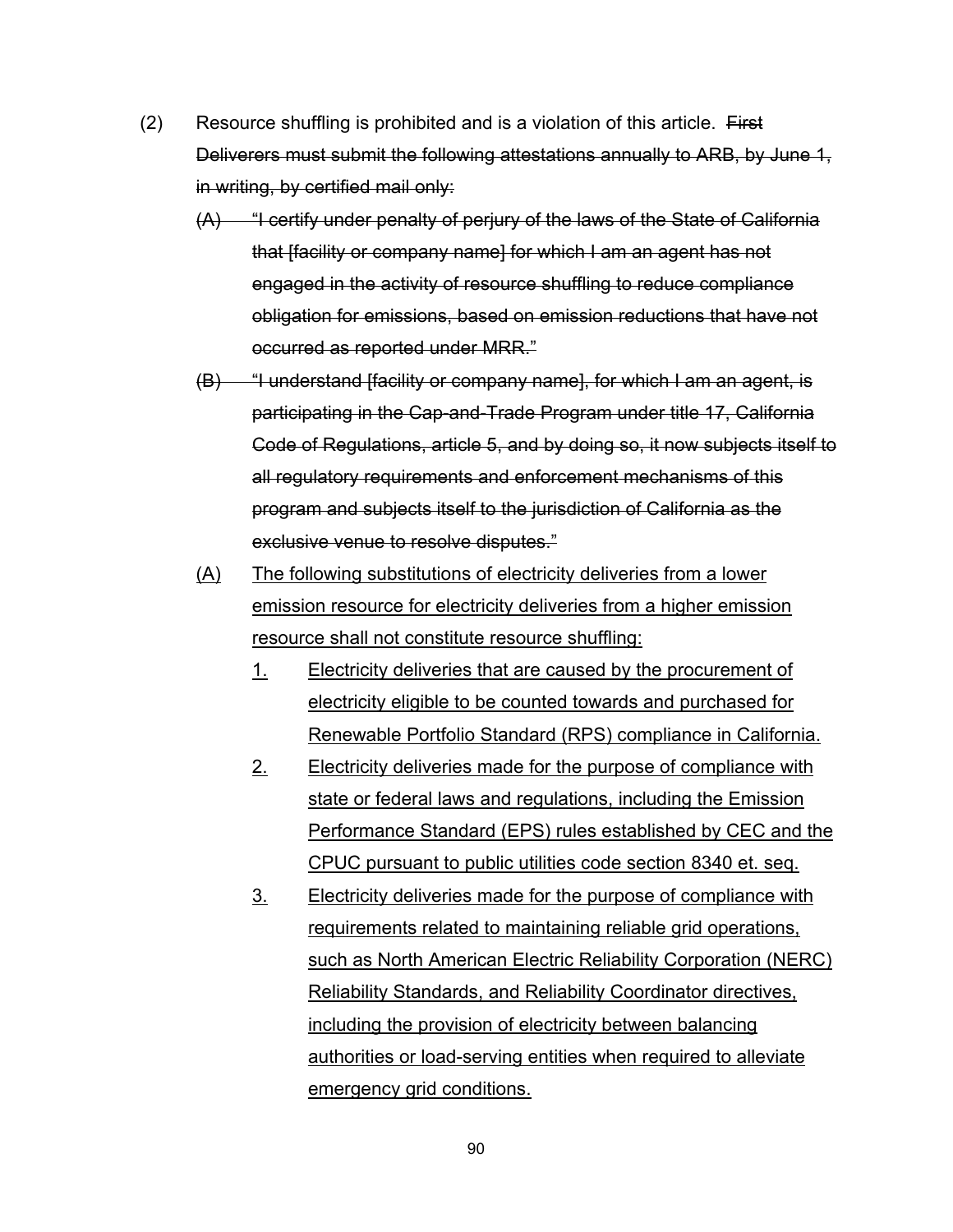- 4. Electricity deliveries made for the purpose of compliance with either a judicially approved settlement of litigation or a settlement of a transaction dispute pursuant to the dispute resolution terms and conditions of a contract for reasons other than reducing GHG compliance obligations.
- 5. Electricity deliveries that substitute for power previously supplied by a specified source that has been retired.
- 6. Electricity deliveries that substitute for deliveries that have been discontinued because of termination of a contract or divestiture of resources for reasons other than reducing a GHG compliance obligation.
- 7. Electricity deliveries that are necessitated by early termination of a contract for, or full or partial divestiture of, resources subject to the EPS rules.
- 8. Electricity deliveries that are necessitated by expiration of a contract.
- 9. Electricity deliveries pursuant to contracts for short-term delivery of electricity with terms of no more than 12 months, for either specified or unspecified power, linked to the selling off of power from, or assigning of a contract for, electricity subject to the EPS rules from a power plant that does not meet the EPS with which a California Electrical Distribution Utility has a contract, or in which a California Electrical Distribution Utility has an ownership share, and based on economic decisions including congestion costs but excluding implicit and explicit GHG costs. In evaluating these short-term deliveries of electricity, ARB will consider the levels of past sales and purchases from similar resources of electricity, among other factors, to judge whether the activity is resource shuffling.
- 10. Short-term transactions and contracts for delivery of electricity with terms of no more than 12 months, or resulting from an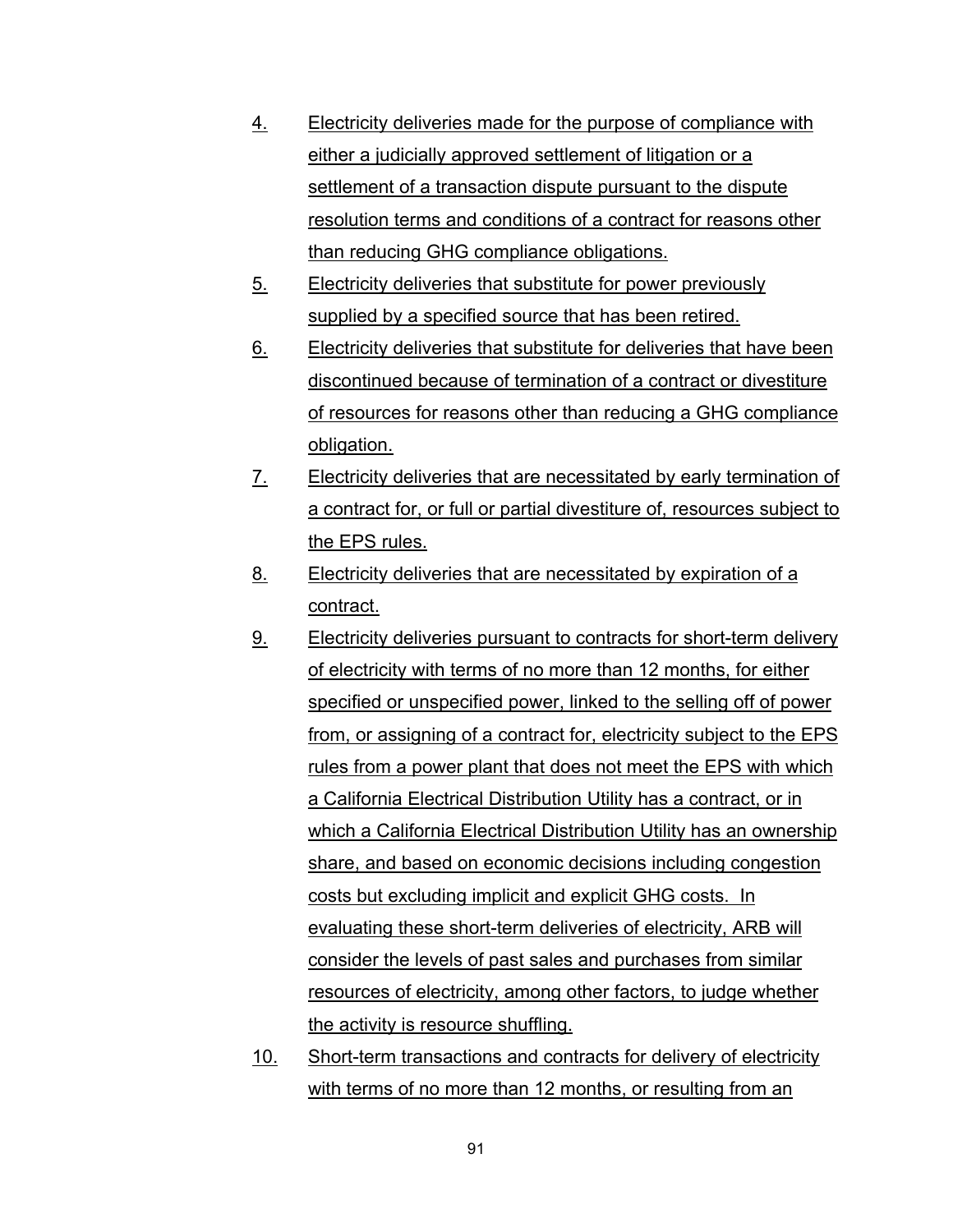economic bid or self-schedule that clears the CAISO day-ahead or real-time market, for either specified or unspecified power, based on economic decisions including implicit and explicit GHG costs and congestion costs, unless such activity is linked to the selling off of power from, or assigning of a contract for, electricity subject to the EPS rules from a power plant that does not meet the EPS with which a California Electricity Distribution Utility has a contract, or in which a California Electricity Distribution Utility has an ownership share, that is not covered under paragraphs 11., 12., or 13. below.

- 11. Electricity deliveries that are necessitated by operational emergencies or transmission or distribution constraints, including constraints caused by the inability to obtain or retain transmission rights, transmission curtailments or outages, or emergencies.
- 12. Electricity deliveries that are necessitated because a First Deliverer has more than enough electricity to meet demand as a result of the First Deliverer being required to take electricity from specific generating units, including requirements due to electricity contracts with "must-take" or "must-run" provisions.
- 13. Deliveries of electricity that are required to make up for transmission losses associated with electricity deliveries in California.
- (B) Prohibited substitutions of electricity deliveries from a higher emission resource with electricity deliveries from a lower emission resource include:
	- 1. Substituting relatively lower emission electricity to replace electricity generated at a high emission power plant procured by a First Deliverer under a long-term contract or ownership arrangement, when the power plant does not meet California's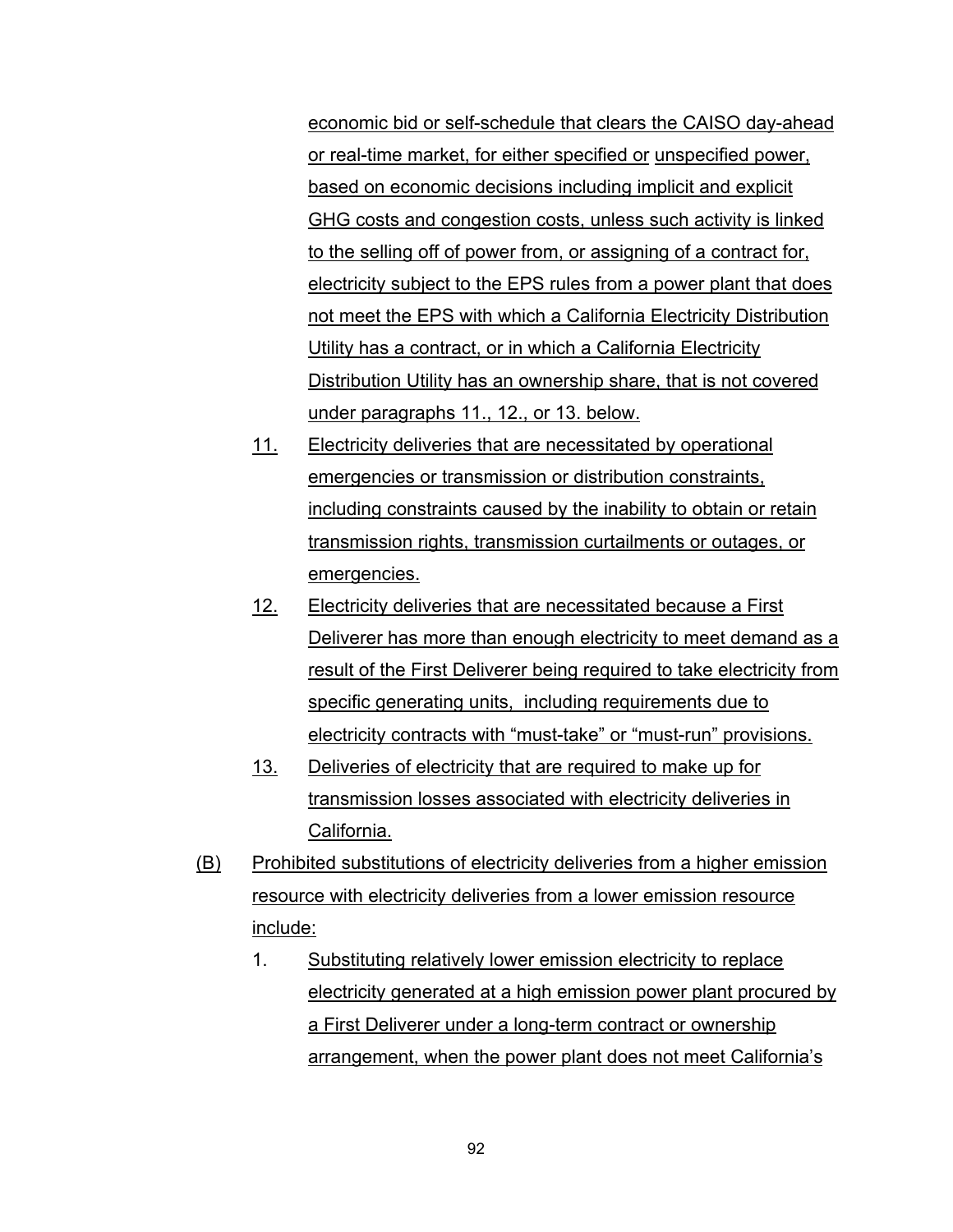EPS, and the substitution is made to reduce a First Deliverer's compliance obligation.

- 2. Assigning a long-term contract for high emission electricity specified in section 95852(b)(2)(B)1. directly above to a third party, for the purpose of reducing a compliance obligation.
- (3) The following criteria must be met for electricity importers to claim a compliance obligation for delivered electricity based on a specified source emission factor or asset controlling supplier emission factor. less than the default emission factor:
	- (A) Electricity deliveries must be reported to ARB and emissions must be calculated pursuant to MRR section 95111.
	- (B) The electricity importer must be the facility operator or have right of ownership or a written power contract, as defined in MRR section 95102(a), to the amount of electricity claimed and generated by the facility or unit claimed;
	- (C) The electricity must be directly delivered, as defined in MRR section 95102(a), to the California grid; and
	- (D) If RECs were created for the electricity generated and reported pursuant to MRR, then the RECs serial numbers must be retired reported and verified pursuant to MRR.
- (4) RPS adjustment. Electricity imported or procured by an electricity importer from an eligible renewable energy resource reported pursuant to MRR must meet the following conditions to be included in the calculation of the RPS adjustment:
	- $(A)$  The electricity importer must have either:
		- 1. Ownership or contract rights to procure the electricity and the associated RECs generated by the eligible renewable energy resource; or
		- 2. Have a A contract to import electricity on behalf of with an California entity subject to the California RPS that has ownership or contract rights to the electricity and associated RECs generated by the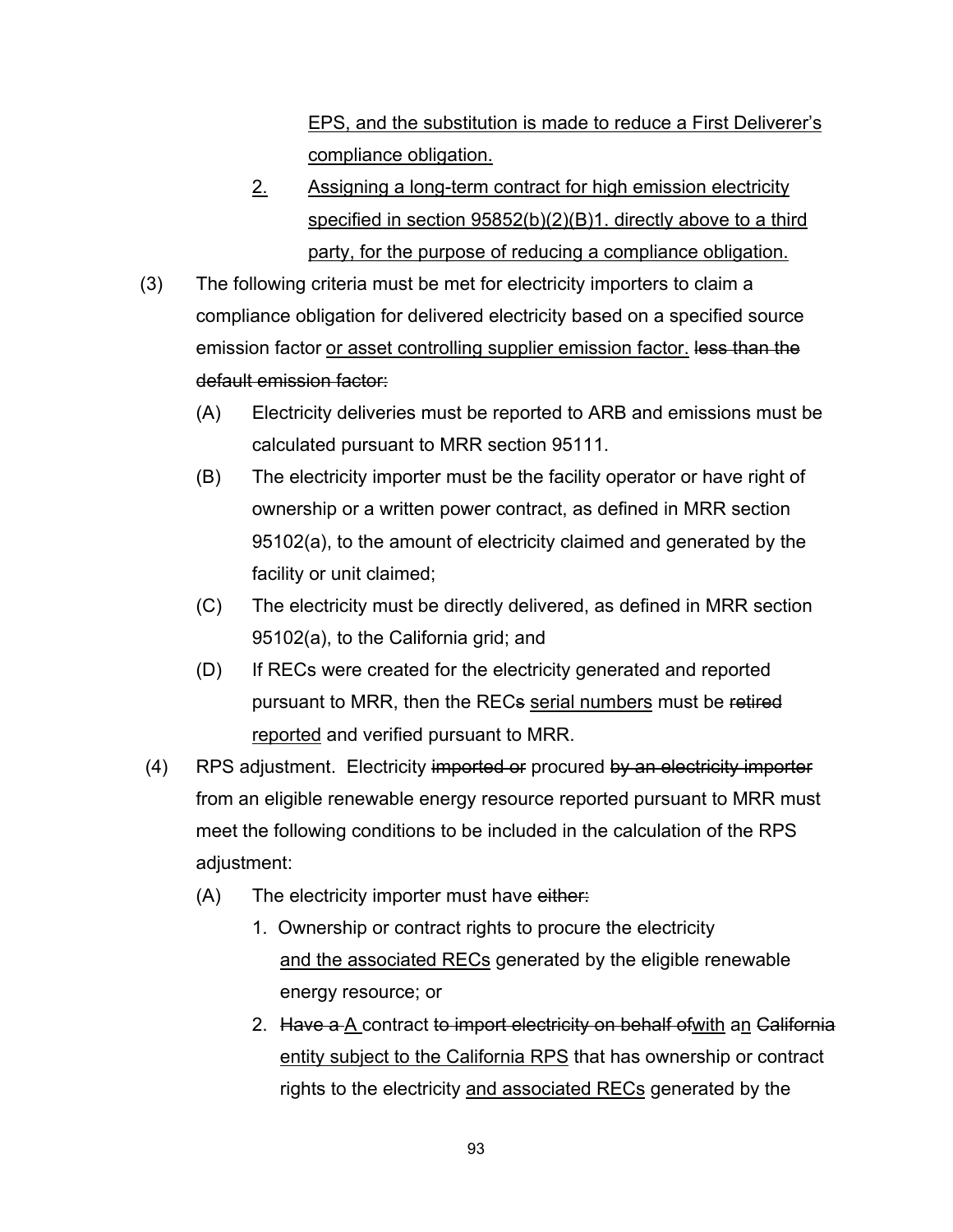eligible renewable energy resource, as verified under pursuant to MRR.

- (B) The RECs associated with the electricity claimed for the RPS adjustment must be placed in the retirement subaccount of the entity subject to the California RPS, and party to the contract in 95852(b)(4)(A), in the accounting system established by the CEC pursuant to PUC 399.25, and designated as retired for the purpose of compliance with the California RPS program used to comply with California RPS requirementswithin 45 days of the reporting deadline specified in section 95111(g) of MRRduring the same year infor the year for which the RPS adjustment is claimed.
- (C) The quantity of emissions included in the RPS adjustment is calculated as the product of the default emission factor for unspecified sources, pursuant to MRR, and the reported electricity generated (MWh) that meets the requirements of this section, 95852(b)(4).
- (D) No RPS adjustment may be claimed for an eligible renewable energy resource when its electricity is directly delivered.
- (E) No RPS adjustment may be claimed for electricity generated by an eligible renewable energy resource in a jurisdiction where a GHG emissions trading system has been approved for linkage by the Board pursuant to subarticle 12.
- (F) Only RECs representing electricity generated after 12/31/2012 are eligible to be used towards the RPS adjustment.

\* \* \*

 (c) Suppliers of Natural Gas. A supplier of natural gas covered under sections 95811(c) and 95812(d) has a compliance obligation for every metric ton  $CO<sub>2</sub>e$  of GHG emissions that would result from full combustion or oxidation of all fuel delivered to end users in California contained in an emissions data report that has received a positive or qualified positive emissions data verification statement or for which emissions have been assigned, less the fuel that is delivered to covered entities, as follows: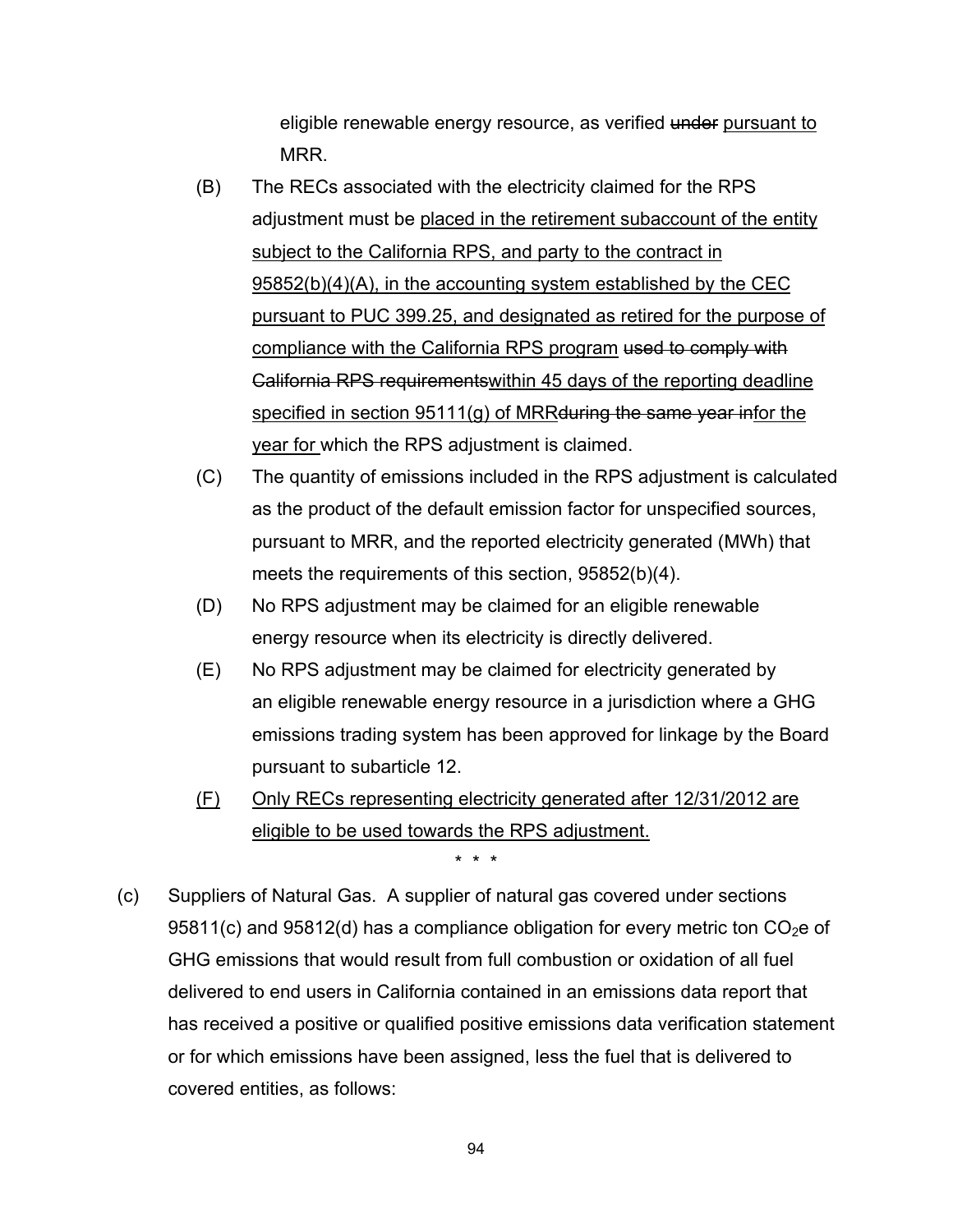- (1) Suppliers of natural gas shall report the total metric tons  $CO<sub>2</sub>e$  of GHG emissions delivered to all end users in California pursuant to section 95122 of MRR;
- (2) ARB shall calculate the metric tons  $CO<sub>2</sub>e$  of GHG emissions for natural gas delivered to covered entities which are customers of the supplier. The emissions will be calculated according to section 95122 of MRR using the reported deliveries (in MMBtummBtu) contained in natural gas supplier in emissions data reports that received a positive or qualified positive emissions data verification statement. Natural gas received data (in MMBtu) contained in covered facility emissions data reports that received positive or qualified positive emissions data verification statements will be used to cross check delivery data reported by natural gas suppliers, and will serve as a second source of data in instances of missing supplier data. In the event that a natural gas supplier receives an adverse verification statement, ARB will use the provisions described in section 95131(c)(5) of the MRR to calculate the supplier's assigned emission level; or the assigned emissions from natural gas delivered to the covered entity by the supplier of natural gas;
- (3) ARB shall provide the supplier of natural gas a listing of all customers and aggregate natural gas (in MMBtummBtu) and emissions calculated from the supplier's natural gas delivered to covered entities; and

\* \* \*

(e) Suppliers of Liquefied Petroleum GasNatural Gas Liquids:

\* \* \*

 (g) Carbon Dioxide Suppliers. An entity that supplies carbon dioxide, "Carbon Dioxide Supplier" or  $CO<sub>2</sub>$  Supplier", (defined in section 95802(a)(47) covered under sections  $95811(h)(g)$  and  $95812(c)(3)$  has an aggregated compliance obligation based on the sum of  $MT CO<sub>2</sub>$  included in an emissions data report that has received a positive or qualified positive emissions data verification statement or for which emissions have been assigned and which are defined in sections 95802(a)(47)(a), 95802(a)(47)(b), and 95802(a)(47)(c), minus exported  $CO<sub>2</sub>$  that is not geologically sequestered, minus imported  $CO<sub>2</sub>$ , and minus  $CO<sub>2</sub>$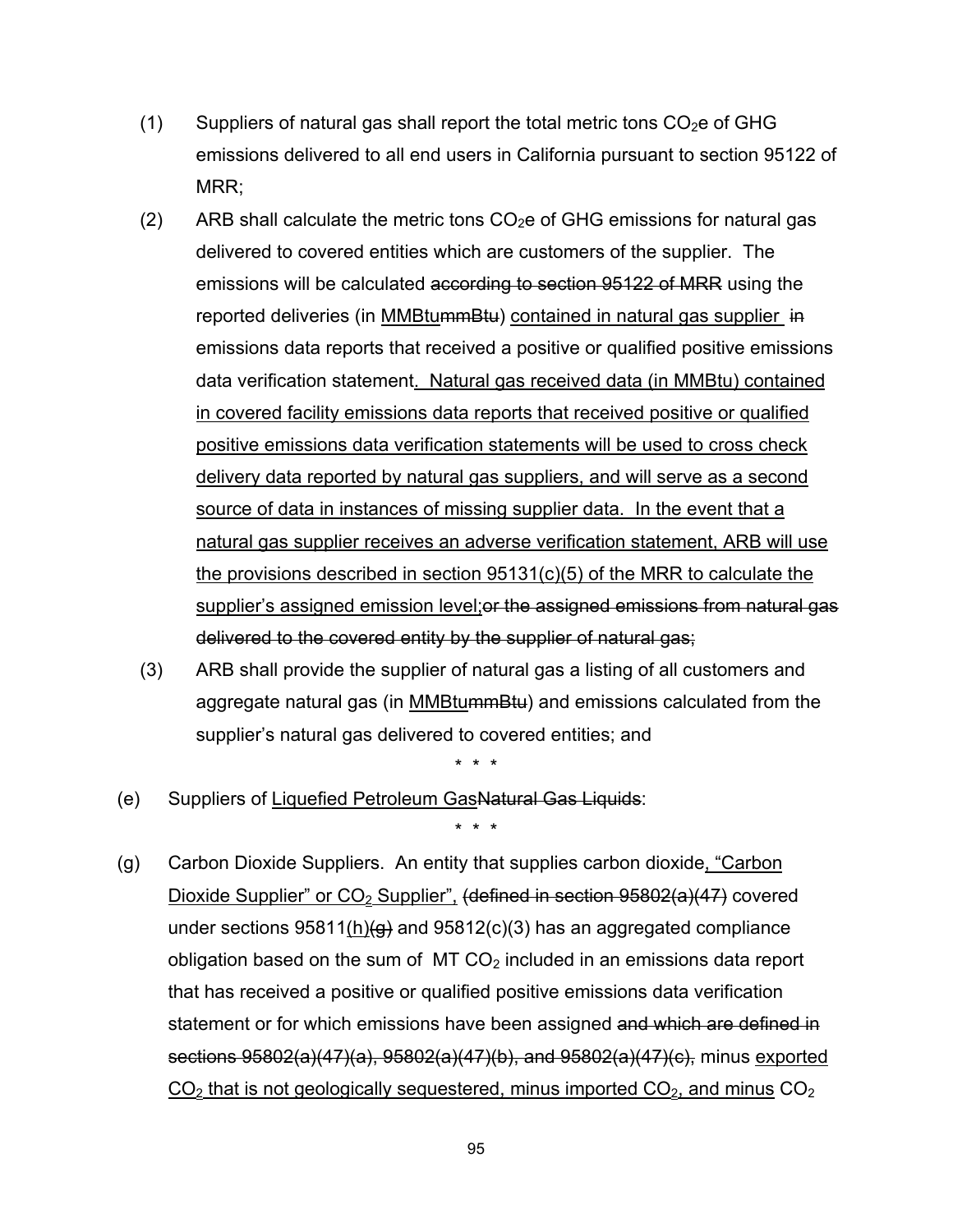verified to be geologically sequestered through use of a Board-approved carbon capture and geologic sequestration quantification methodology that ensures that the emissions reductions are real, permanent, quantifiable, verifiable, and enforceable. Emissions of  $CO<sub>2</sub>$  already covered with a compliance obligation upstream are not included.

- (i) The compliance obligation for sources specified in sections 95852(a) through (h), and 95852(l), is calculated based on the sum of the following, as applicable:
	- (1) Emissions of  $CO<sub>2</sub>$ , CH<sub>4</sub>, and N<sub>2</sub>O which resulted from combustion of fossil fuel;
	- (2) Emissions of  $CH_4$  and  $N_2O$  which resulted from combustion of all biomassderived fuel;
	- $(3)$  Emissions of  $CO<sub>2</sub>$  which resulted from combustion of biomass-derived fuels that do not meet the requirements in section 95852.2(a);
	- $(4)$  Emissions of  $CO<sub>2</sub>$  which resulted from combustion of biomass-derived fuels pursuant to section 95852.1; and
	- (5) All process and vented emissions of  $CO<sub>2</sub>$ , CH<sub>4</sub>, and N<sub>2</sub>O as specified in the MRR except for those listed in section 95852.2(b).
- (j) Limited Exemption of Emissions from the Production of Qualified Thermal Output During the First, Second, and Third Compliance Periods. During the first, second, and third compliance periods, emissions from the production of qualified thermal output from a district heating facility or a facility with a cogeneration unit that meets the requirements of this section and has been approved by the Executive Officer for an emissions exemption shall not have a compliance obligation and shall not count toward the inclusion threshold of section 95812(c)(1). A facility that qualifies for this limited exemption shall not be a covered entity during the first, second, and third compliance periods.
	- (1) A facility with a cogeneration unit may apply for the emissions exemption if it meets the following two conditions for each year from 2008-2013, starting with the first year that a cogeneration unit was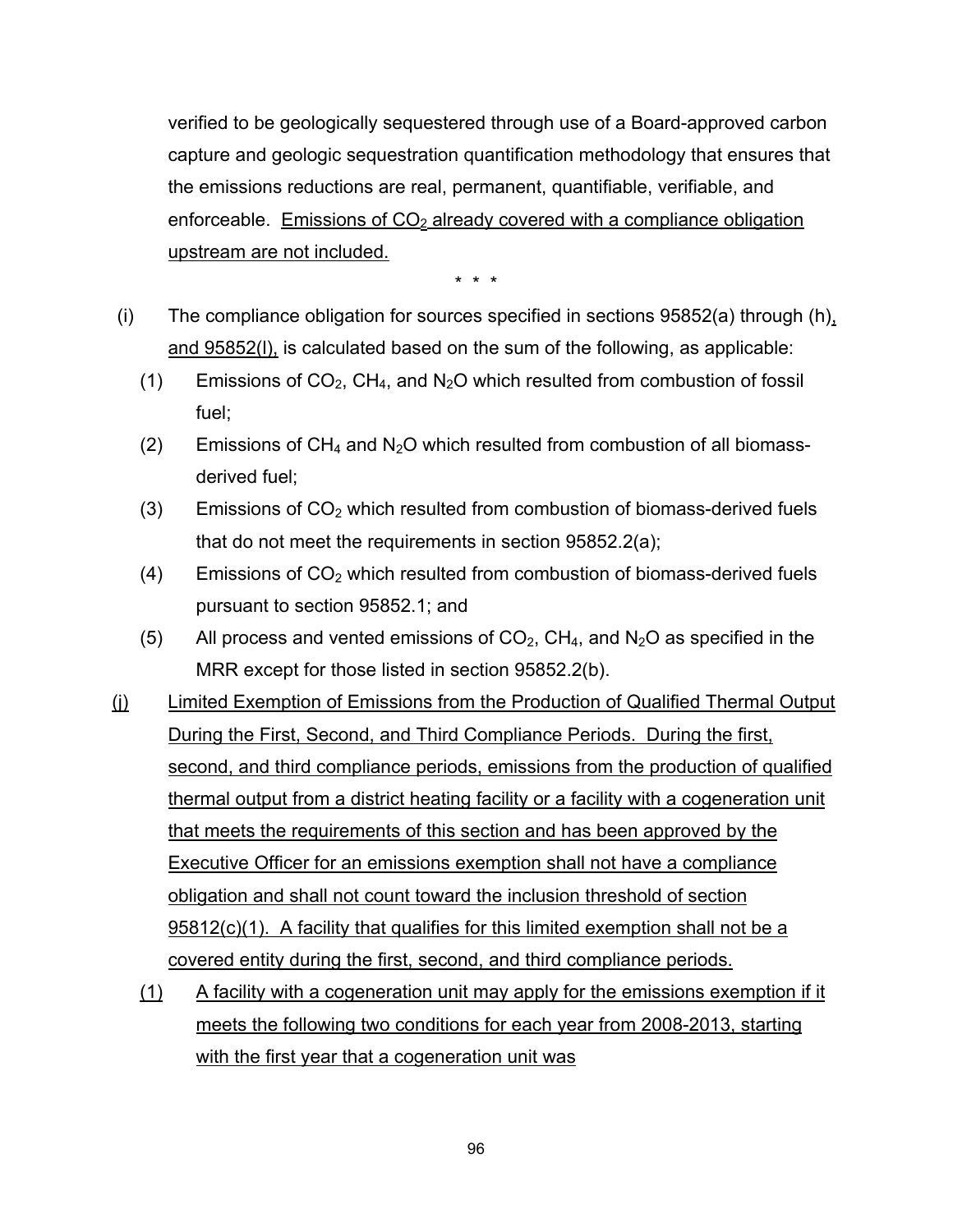operational at the facility, and will remain eligible until the year in which either condition is not met, based on data reported pursuant to MRR:

(A) The facility's annual covered emissions as defined in MRR associated with the production of qualified thermal output, calculated using the following equation, are less than 25,000 metric tons of  $CO<sub>2</sub>e$ .

 $GHG_{OTO} = Q_{produced} * 0.06244$ 

Where:

"GH $G<sub>OTO</sub>$ " is the annual covered emissions for each calendar year, in metric tons of  $CO<sub>2</sub>e$ , associated with the production of qualified thermal output;

Q<sub>produced</sub> is the annual amount of qualified thermal output produced for each calendar year, from fuels that result in covered emissions, measured in MMBtu, at the cogeneration facility. If  $Q_{\text{produced}}$  is produced from a cogeneration unit that burns both fuels that result in covered emissions and fuels that result in emissions without a compliance commission pursuant to Subarticle 7, then  $Q_{\text{produced}}$  is calculated as total qualified thermal output multiplied by the ratio of the MMBtus of fuel that produces covered emissions divided by the total MMBtus of all fuels combusted in the unit; and,

(B) The facility's remaining covered emissions, calculated pursuant to the following equation, are less than 25,000 metric tons of CO2e:

 $GHG<sub>B</sub> = GHG<sub>Total</sub> - GHG<sub>OTA</sub>$ 

Where: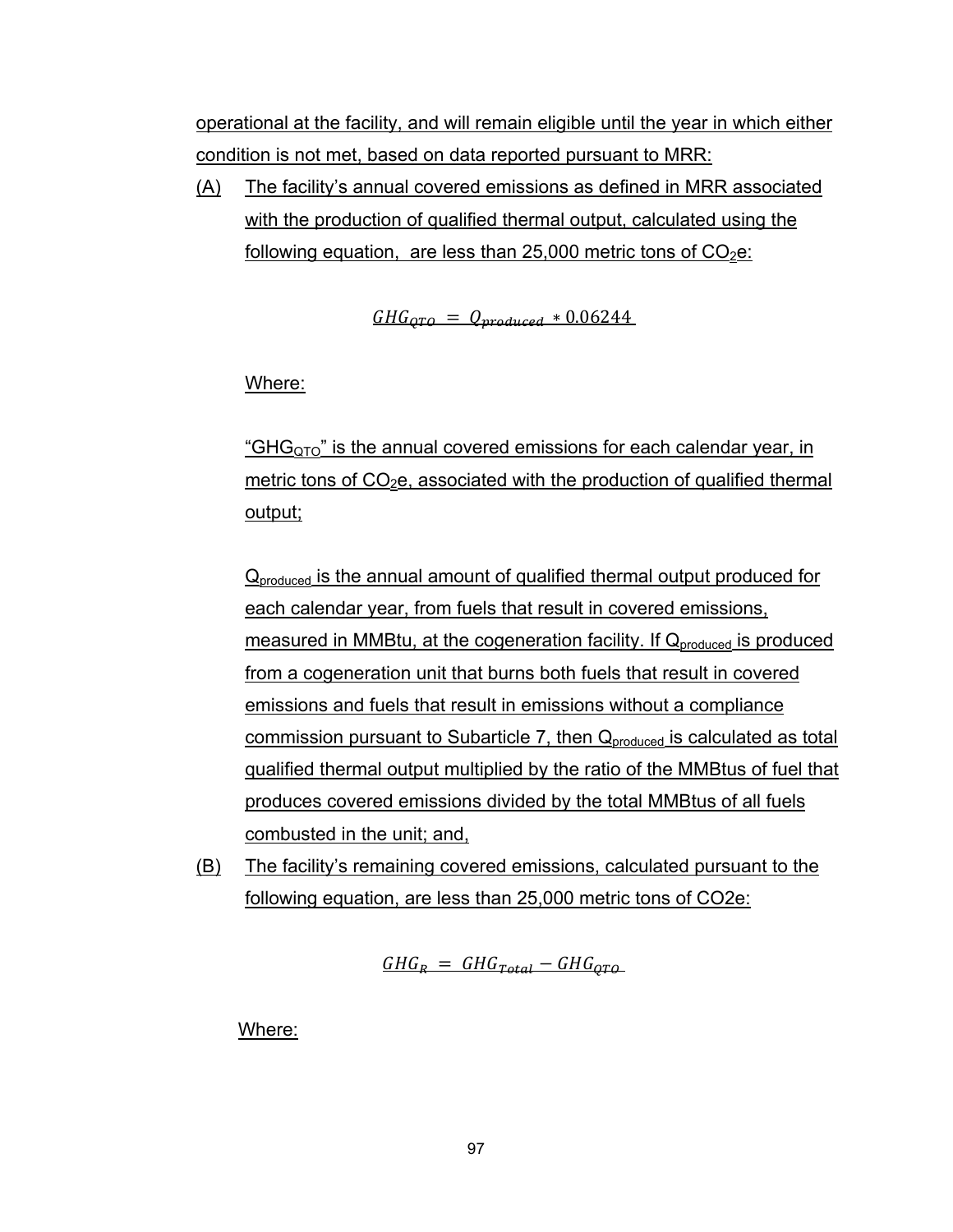"GHG<sub>R</sub>" is the annual remaining covered emissions, in metric tons of  $CO<sub>2</sub>e.$ 

<u>"GHG<sub>Total</sub>" is total annual covered emissions, in metric tons of CO<sub>2</sub>e.</u>

- (2) A district heating facility may apply for the qualified thermal output emissions exemption if the annual emissions associated with qualified thermal output distributed to each single facility on its system do not exceed 25,000 MTCO<sub>2</sub>e for each year from 2008 to 2013, and will remain eligible until the year in which this condition is not met:
	- (A) Emissions associated with a single facility are calculated using the following equation:

## $GHG_{sf} = Q_{sf} * 0.06244$

Where:

"GH $G_{\rm sf}$ " is the emissions associated with a single facility.

" $Q_{sf}$ " is the amount of Qualified Thermal Output provided to a single facility, measured in MMBtu.

- (3) Data Sources. The Executive Officer may employ all available data reported to ARB under MRR for data years 2008-2013 to determine a facility's initial eligibility for the limited exemption of emissions from the production of qualified thermal output.
- (4) A facility with a cogeneration unit or a district heating facility must apply to the Executive Officer for the emissions exemption by providing the following data by September 2, 2014:
	- (A) Annual qualified thermal output for each year from 2008 to 2013, in MMBtu.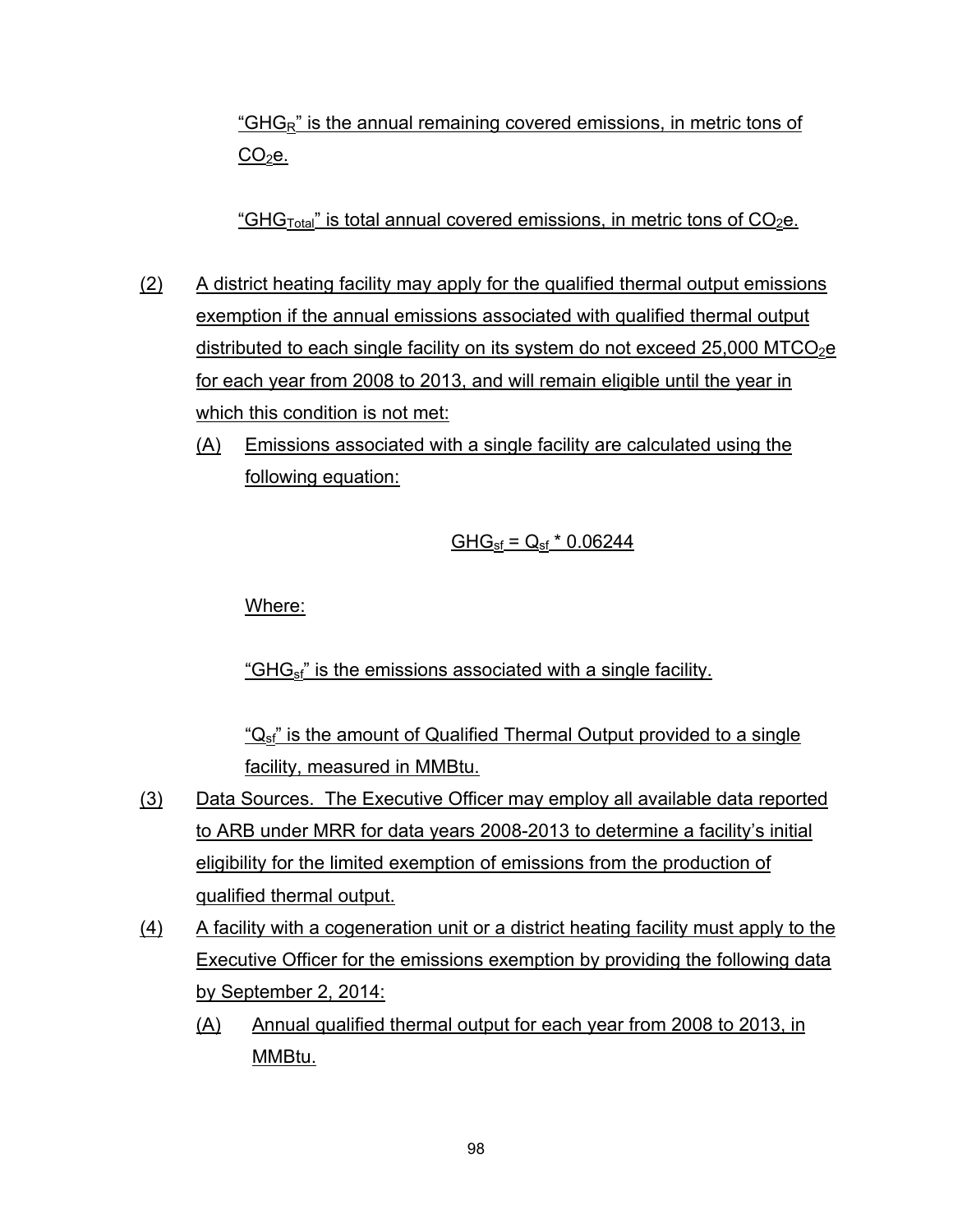- (B) A district heating facility must provide the amount of qualified thermal output provided to each single facility it serves.
- (C) The application must include the following attestation: "I certify under penalty of perjury of the laws of the State of California that I am duly authorized by [name of entity] to sign this attestation on behalf of [name of entity], and that the information submitted herein is true, accurate, and complete."
- (D) Operators of facilities that meet the requirements of this section must register in the tracking system pursuant to section 95830.
- (E) Operators of facilities that meet the requirements of this section must report and verify emissions pursuant to MRR.
- (k) Limited Exemption of Emissions for Waste-to-Energy Facilities. Emissions reported and verified in the first compliance period and in data year 2015 for the direct combustion of municipal solid waste in a waste-to-energy facility that had started operations before 2009 and that meets the requirements of this section do not have a compliance obligation and shall not count toward the inclusion threshold of section 95812(d)(3). The exempted waste-to-energy facility must meet the following criteria:
	- (1) Operators of Waste-to-Energy Facilities must register in the tracking system pursuant to section 95830;
	- (2) Report and verify emissions pursuant to MRR;
	- (3) Must be operating under a current permit issued by the local Air Pollution Control District or Air Quality Management District; and
	- (4) Fuel must be derived from municipal solid waste, as defined in the section 95802 of this article and MRR.
	- (5) The Executive Officer will place the number of true-up allowances equal to the facility's reported, verified, and covered emissions from municipal solid waste for the 2013,2014, and 2015 data years into their compliance account. These allowances will be used to meet the facility's 2013, 2014, and 2015 compliance obligations. The 2015 vintage true-up allowances will be deposited by October 24, 2014 for the 2013 data year's reported and verified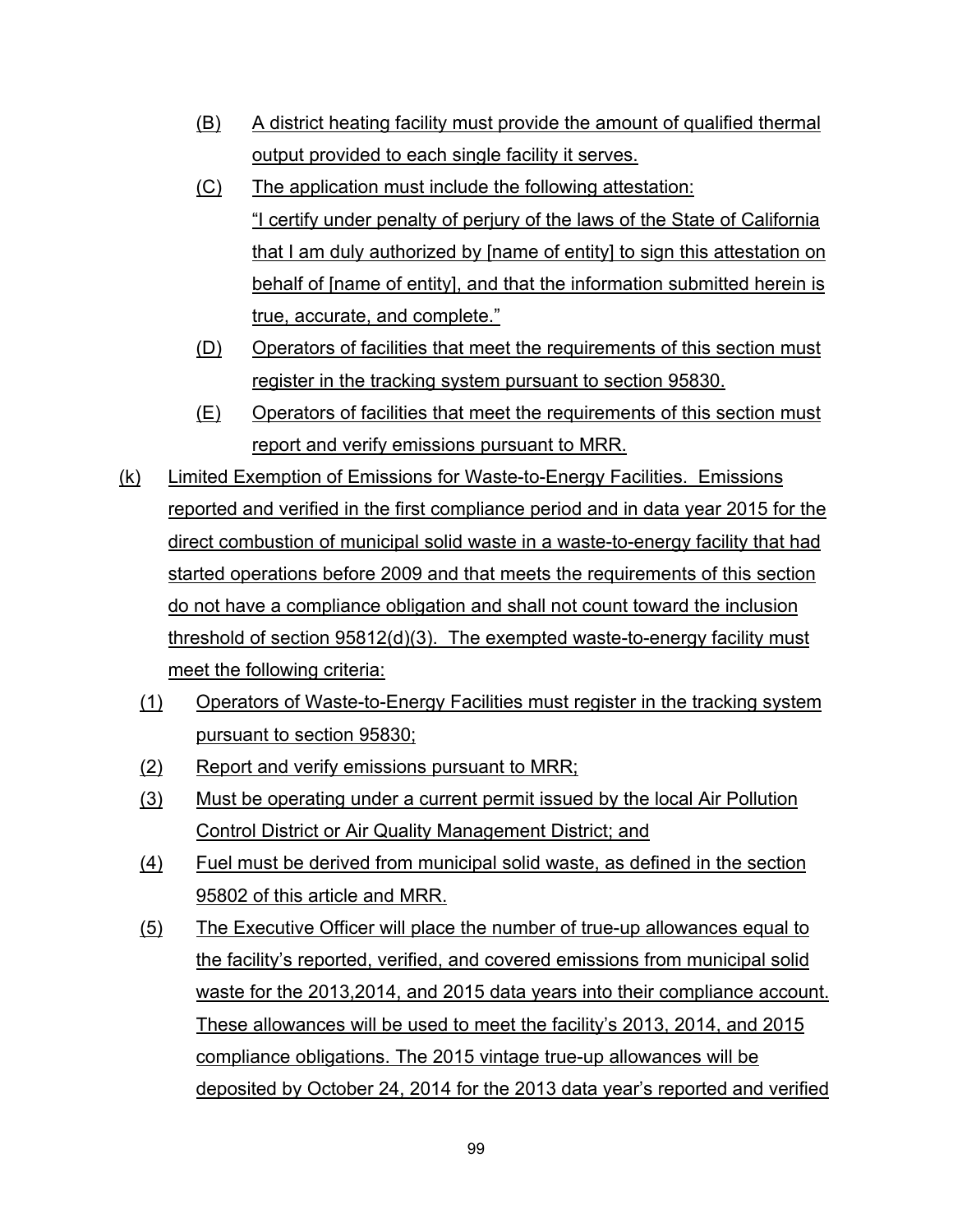emissions. The 2016 vintage true-up allowances will be deposited by October 24, 2015 for the 2014 year's reported and verified emissions. The 2017 vintage true-up allowances will be deposited by October 24, 2016 for the 2015 data year's reported and verified emissions. The Executive Officer will retire the allowances placed into the account according to the surrender dates in section 95856.

(l) Suppliers of Liquefied Natural Gas. A supplier of liquefied natural gas covered under sections 95811(g) or 95812(d) has a compliance obligation for every metric ton  $CO<sub>2</sub>e$  of GHG emissions included in an emissions data report that has received a positive or qualified positive emissions data verification statement or for which emissions have been assigned that would result from full combustion or oxidation of the quantities on liquefied natural gas or compressed natural gas imported into California, except for products for which a final destination outside California can be demonstrated.

NOTE: Authority cited: Sections 38510, 38560, 38562, 38570, 38571, 38580, 39600 and 39601, Health and Safety Code. Reference: Sections 38530, 38560.5, 38564, 38565, 38570 and 39600, Health and Safety Code.

#### **§ 95852.1.1. Eligibility Requirements for Biomass-Derived Fuels.**

(a) Biomass-derived fuel procured under contracts for biogas and biomethane must meet one of the following criteria. Only the portion of the fuel that meets one of these criteria will be considered a biomass-derived fuel. Emissions from combustion of this fuel will not be subject to a compliance obligation when reported as Biomass  $CO<sub>2</sub>$  in an emissions data report that has received a positive or qualified positive emissions data verification statement and determined as exempt pursuant to section 95852.2 and 95131<del>95103</del>(i) of MRR.

\* \* \*

 (2) The fuel being provided under a contract dated on or after January 1, 2012 must only be for an amount of fuel that is associated with If the biomassderived fuel does not meet the requirements of 95852.1.1(a)(1) then the biomass-derived fuel must meet one of the following requirements and the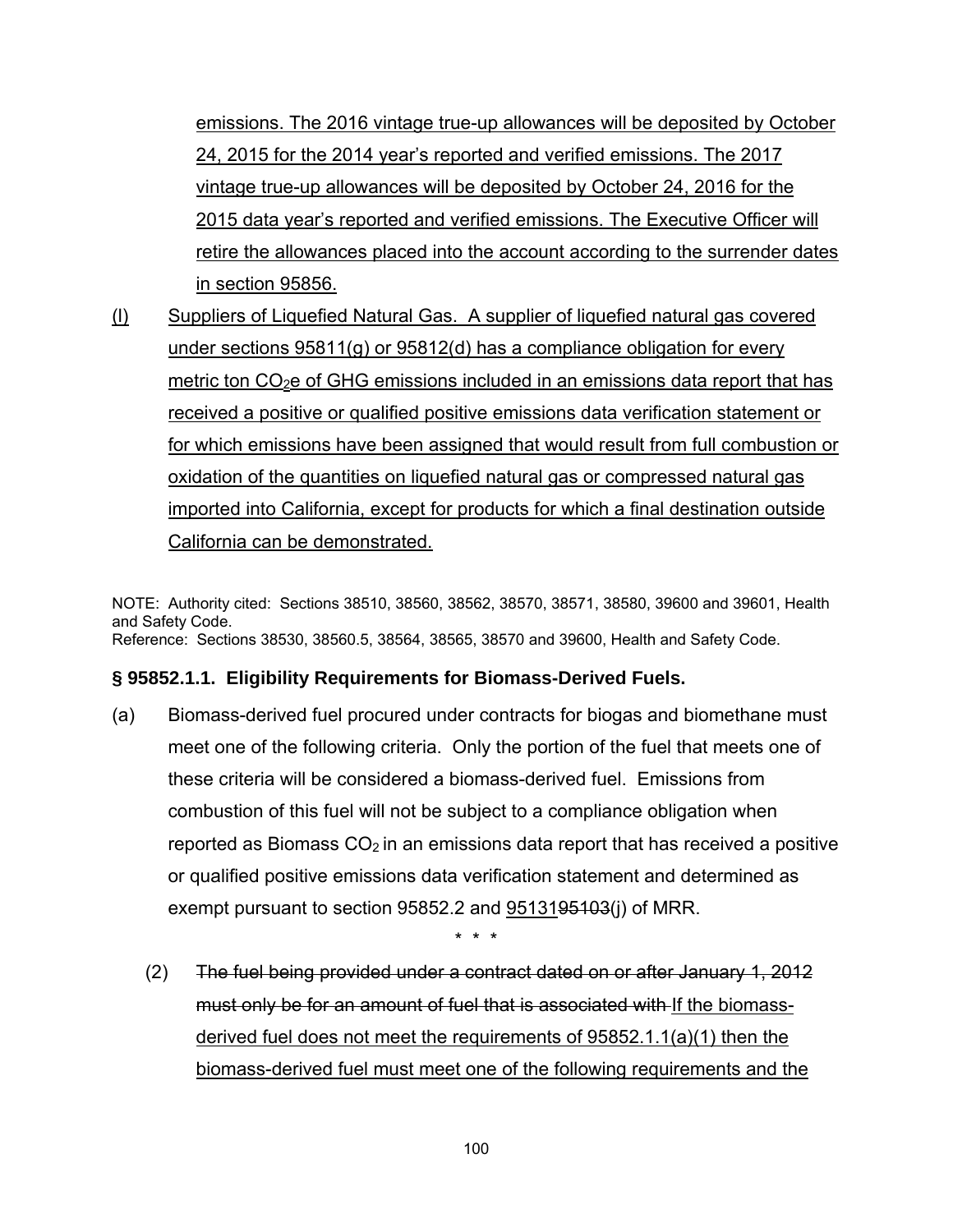entity claiming the biomass-derived fuel must be the first entity to contract for the biomass-derived fuel:

- (A) An increase in the biomass derived fuel production capacity, at a particular site, where an increase is considered any amount over the average production at that site over the last three years; or
- (B) Recovery of the fuel at a site where the fuel was previously being vented or destroyed for at least three years or since commencement of fuel recovery operations, whichever is shorter, without producing useful energy transfer.
- (3) The fuel being provided under a contract is for a fuel that was previously eligible under sections 95852.1.1(a)(1) or (2), and the verifier is able to track the fuel to the previously eligible contract; or
- $(4)(3)$  If the biogas or biomethane is used at the site of production, and not transferred to another operator, thus not requiring a contract, the operator must demonstrate one of the following:
	- (A) The fuel has been combusted in California prior to January 1, 2012; or
	- (B) The fuel was not previously used to produce useful energy transfer for at least three years or since commencement of fuel recovery operations, whichever is shorter.
- (4) The fuel being provided under a contract is for a fuel that was previously eligible under sections 95852.1.1(a)(1),(2) or (3), and the verifier is able to track the fuel to the previously eligible contract.
- (b) An entity may not sell, trade, give away, claim, or otherwise dispose of any of the carbon credits, carbon benefits, carbon emissions reductions, carbon offsets or allowances, howsoever entitled, attributed to the fuel production that would, when combined with the  $CO<sub>2</sub>$  emissions from complete combustion of the fuel, result in more  $CO<sub>2</sub>e$  emissions than would have occurred in the absence of the fuel production. In the case of biomethane or biogas produced from digesters or landfills, the resulting credit for avoided methane emissions may not exceed 23.75 the global warming potential as listed in MRR for methane plus 2.75 in metric tons of  $CO<sub>2</sub>e$  per ton of captured methane. This includes any credit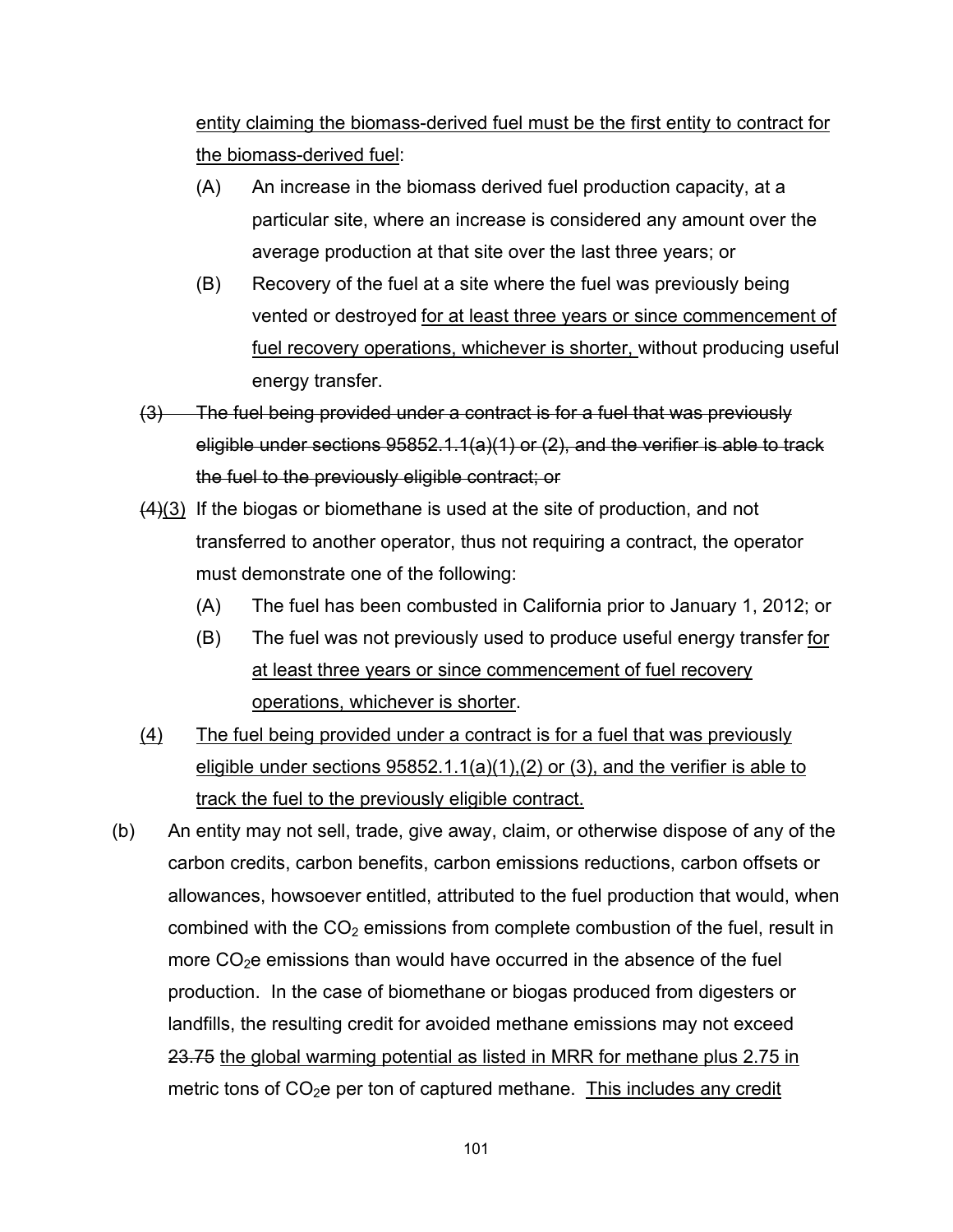received by an entity in the Carbon Intensity calculation under the Low Carbon Fuel Standard Regulation (title 17, California Code of Regulations (CCR), sections  $95480-95490$ ) for methane capture. All calculations of  $CO<sub>2</sub>e$  emissions are based on the 100-year global warming potentials included in MRR. Generation of Renewable Energy Credits is excluded from this analysis and will not prevent a biomass-derived fuel that meets the requirements in this section from being exempt from a compliance obligation.

NOTE: Authority cited: Sections 38510, 38560, 38562, 38570, 38571, 38580, 39600 and 39601, Health and Safety Code. Reference: Sections 38530, 38560.5, 38564, 38565, 38570 and 39600, Health and Safety Code.

## **§ 95852.2. Emissions without a Compliance Obligation.**

Emissions from the following source categories and from the combustion of the following fuel types count toward applicable reporting thresholds, as applicable in MRR, but do not count toward a covered entity's compliance obligation set forth in this article unless those emissions are reported as non-exempt biomass- derived  $CO<sub>2</sub>$  under MRR. Emissions without a compliance obligation include:

- (a)  $CO<sub>2</sub>$  emissions from combustion of the following biomass-derived fuels:
	- (1) The biogenic fraction of solid waste materials as reported under MRR;

- (8) Biomethane and biogas from the following sources:
	- (A) All animal, plant and other organic waste; or
	- (B) Landfills and wastewater treatment plants;
- (9) Renewable diesel.
- (b) The following additional process, vented, and fugitive emissions:
	- (1) Emissions from geothermal generating units and geothermal facilities, including geothermal geyser steam or fluids;
	- (2) Emissions from natural gas hydrogen fuel cells;
	- (3) Vented and fugitive emissions from storage tanks used in petroleum and natural gas production and natural gas transmission;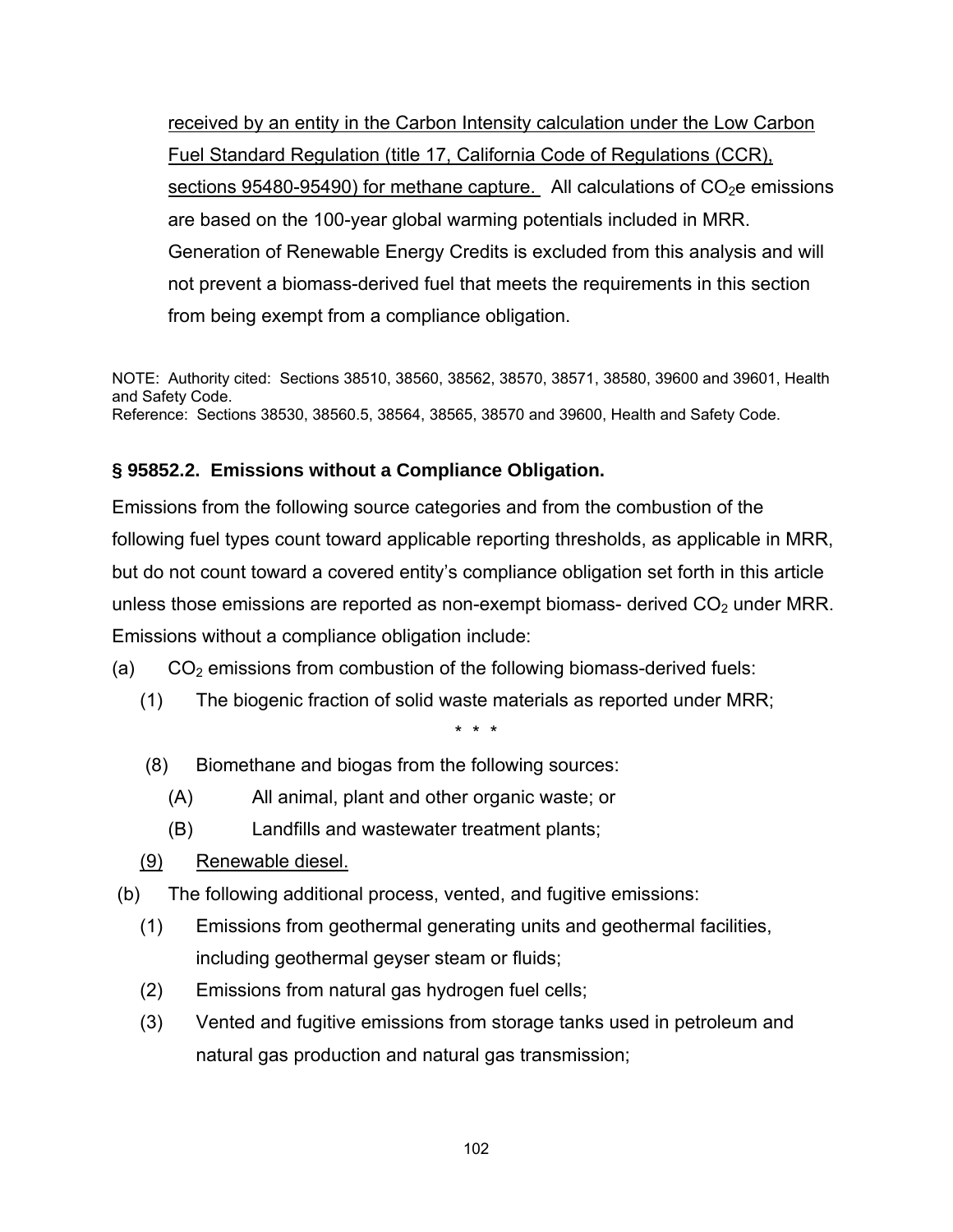(4) Vented and fugitive emissions reported under sections  $951532(e)$  and (i) of MRR by local distribution companies that report under section 95122 of MRR;

\* \* \*

- (10) Sources for which fugitive emissions are estimated using leak detection and leaker emission factors, as required by section  $95153(qo)$  of MRR, and sources for which vented and fugitive emissions are estimated using a population count and emissions factors, as required by section 95153(p) of MRR; and
- (11) Sources for which emissions originate from offshore petroleum and natural gas production facilities, as provided in section 95153(q) of MRR;
- (112) Carbon dioxide that is imported, or that is exported for purposes other than geologic sequestration or enhanced oil recovery. ; and
- (13) Carbon dioxide used in the carbonation process during sugar production in facilities with NAICS code 311313.
- (c) Additional Other Exemptions. The operators of facilities with any of the following activities NAICS code 92811 are exempt from compliance with this article through December 31, 2013.:
	- (1) NAICS Code 92811.

NOTE: Authority cited: Sections 38510, 38560, 38562, 38570, 38571, 38580, 39600 and 39601, Health and Safety Code. Reference: Sections 38530, 38560.5, 38564, 38565, 38570 and 39600, Health and Safety Code.

## **§ 95853. Calculation of Covered Entity's Triennial Compliance Obligation.**

(a) A covered entity that exceeds the threshold in section  $95812$  in any of the three four data years preceding the start of a compliance period is a covered entity for the entire compliance period. The covered entity's triennial compliance obligation in this situation is calculated as the total of the emissions with a compliance obligation that received a positive or qualified positive emissions data verification statement, or were assigned emissions pursuant to section 95131 of MRR from all data years of the compliance period.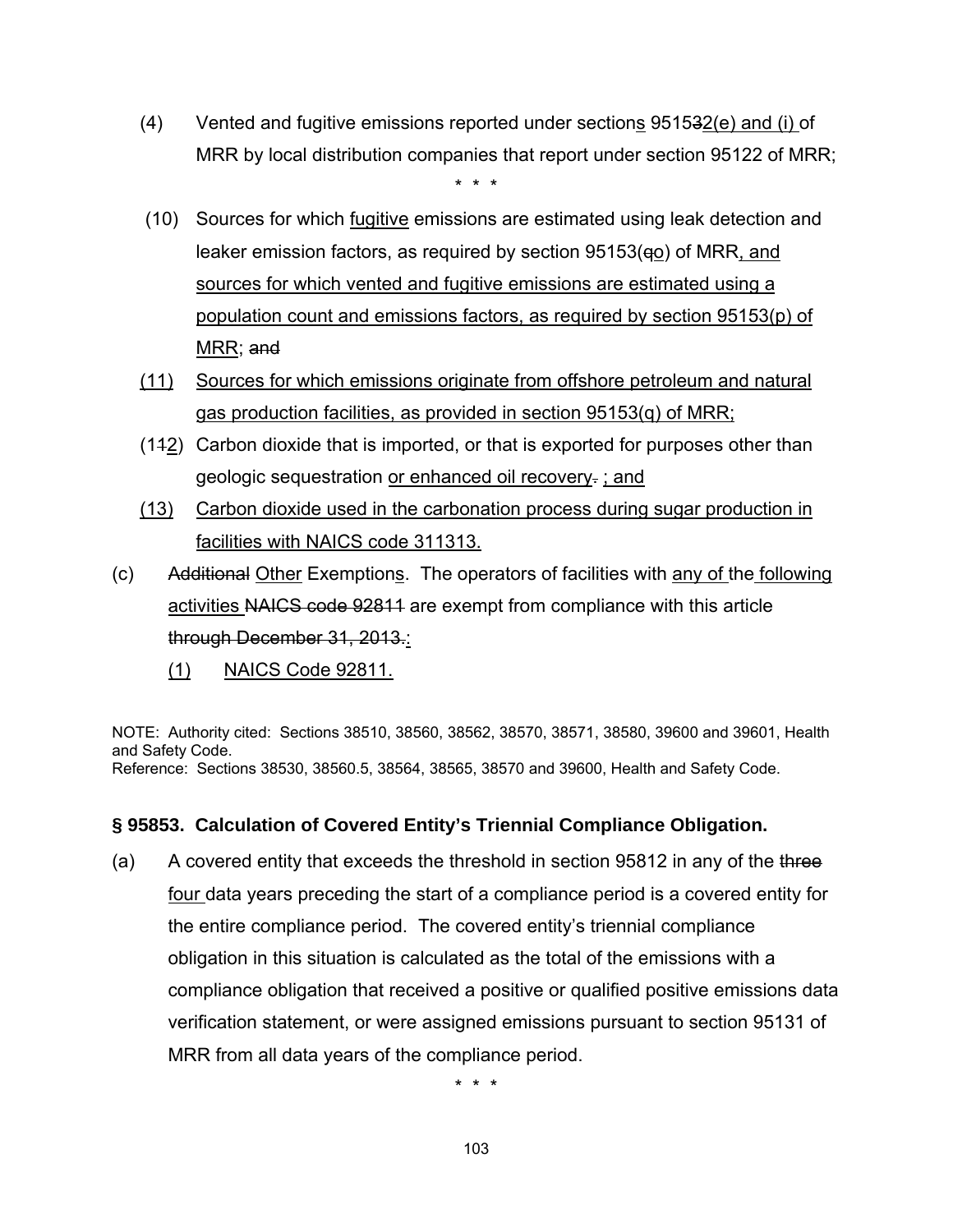- (e) For a new entrant that is eligible to receive free allowances pursuant to subarticles 8 and 9, the first year for this entity to receive free allowances is the year following the first year in which its emissions exceed the threshold in section 95812. The number of free allowances for this new entrant to receive in that year is twice the number calculated pursuant to section 95891.
- (e) For a covered entity that meets all the criteria set forth in 95853(e)(1) through 95853(e)(3), the Executive Officer shall calculate the amount of California GHG Allowances directly allocated under an energy-based methodology annually using the following formula. All subsequent allocation shall be calculated pursuant to 95891.

$$
TA_{2015} = A_{EB,2015} + TrueUp_{2014} + TrueUp_{2013}
$$
.................

Where:

" $TA<sub>2015</sub>$ " is the total amount of California GHG allowances directly allocated to the operator of an industrial facility from budget year 2015;

 $A_{EB,2015}$ " is the amount of California GHG allowances calculated under the Energy-Based Allocation Methodology from budget year 2015 pursuant to 95891(c); and

"TrueUp $<sub>t</sub>$ " is the amount of true-up allowances allocated to account for allocation</sub> not properly accounted for in prior allocations. This value of allowances from budget year 2015 shall be allowed to be used for compliance for budget year 2013 and subsequent years pursuant to  $95856(h)(1)(D)$  and  $95856(h)(2)(D)$ . This value is calculated using the following formula:

$$
TrueUp_t = A_{EB,2015} * \frac{c_{a,t}}{c_{a,2015}} \frac{AF_{a,t}}{AF_{a,2015}}
$$

Where:

" $AF_{a,t}$ " is the assistance factor for budget year "t" assigned to each activity "a" as specified in Table 8-1; and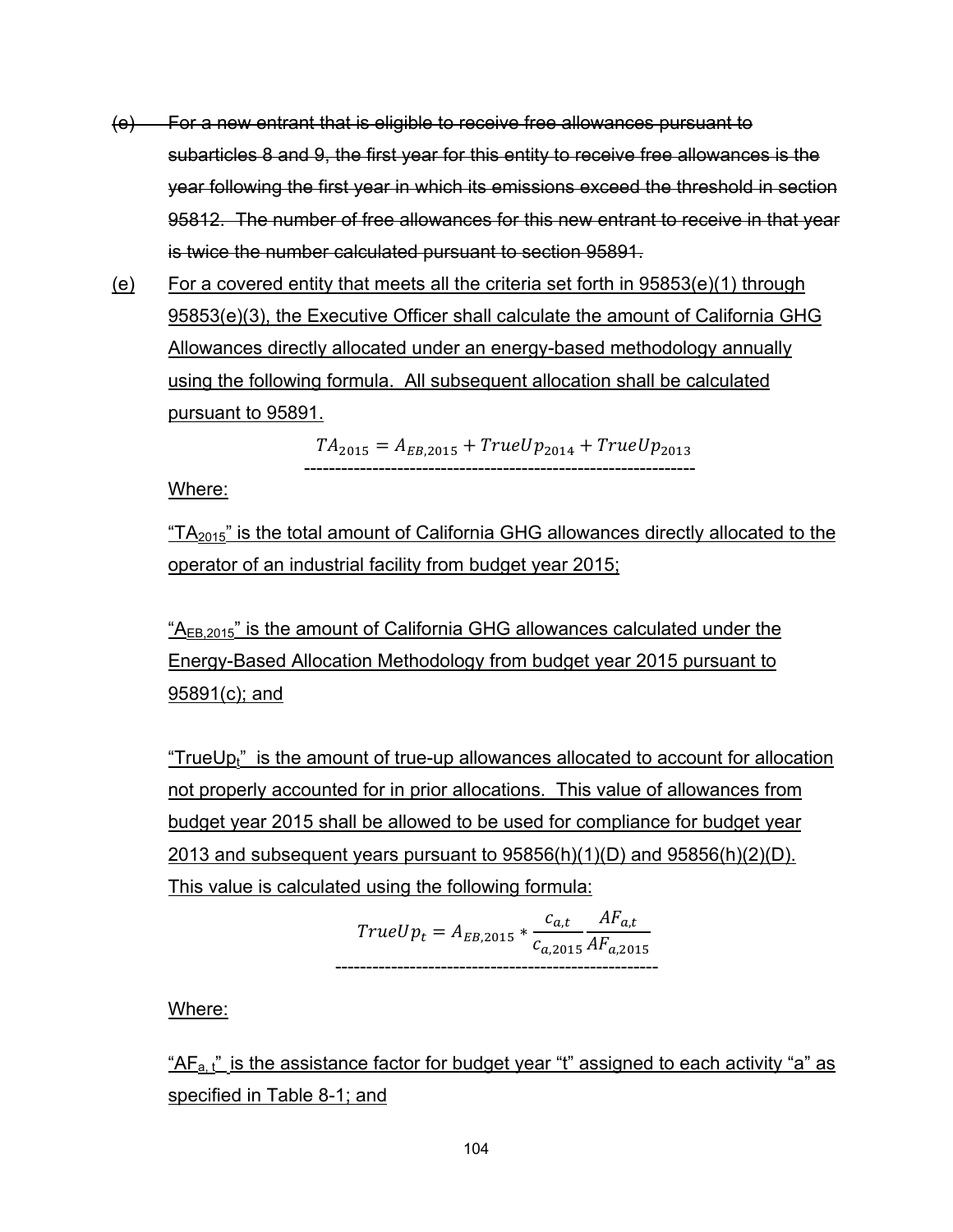" $c_{a}t$ " is the adjustment factor for budget year "t" assigned to each activity "a" as specified in Table 8-1.

- (1) The facility emissions exceeded the program inclusion threshold prior to 2012 pursuant to pursuant to 95812(c)(1);
- (2) The facility conducted an activity that was not listed in Table 8-1 prior to 2014; and
- (3) The facility is eligible to receive an allowance allocation under the energybased allocation methodology pursuant to 95891(c) for budget year 2015.

NOTE: Authority cited: Sections 38510, 38560, 38562, 38570, 38571, 38580, 39600 and 39601, Health and Safety Code. Reference: Sections 38530, 38560.5, 38564, 38565, 38570 and 39600, Health and Safety Code.

## **§ 95856. Timely Surrender of Compliance Instruments by a Covered Entity.**

- (b) Compliance Instruments Valid for Surrender.
	- (1) A compliance instrument listed in subarticle 4 may be used to satisfy a compliance obligation.
	- (2) To fulfill a compliance obligation, a compliance instrument issued pursuant to sections 95820(a) and 95821(a) must be issued from an allowance budget year within or before the year for which an annual compliance obligation is calculated or the last year of a compliance period for which a triennial compliance obligation is calculated, unless:
		- (A) The allowance was purchased from thean Allowance Price Containment Reserve Sale pursuant to section 95913 or compliance instruments pursuant to section 95821(a); or
		- (B) The allowance is used to satisfy an excess emissions obligation; or
		- (C) The allowance is eligible for compliance use pursuant to sections 95856(h)(1)(D) and 95856(h)(2)(D).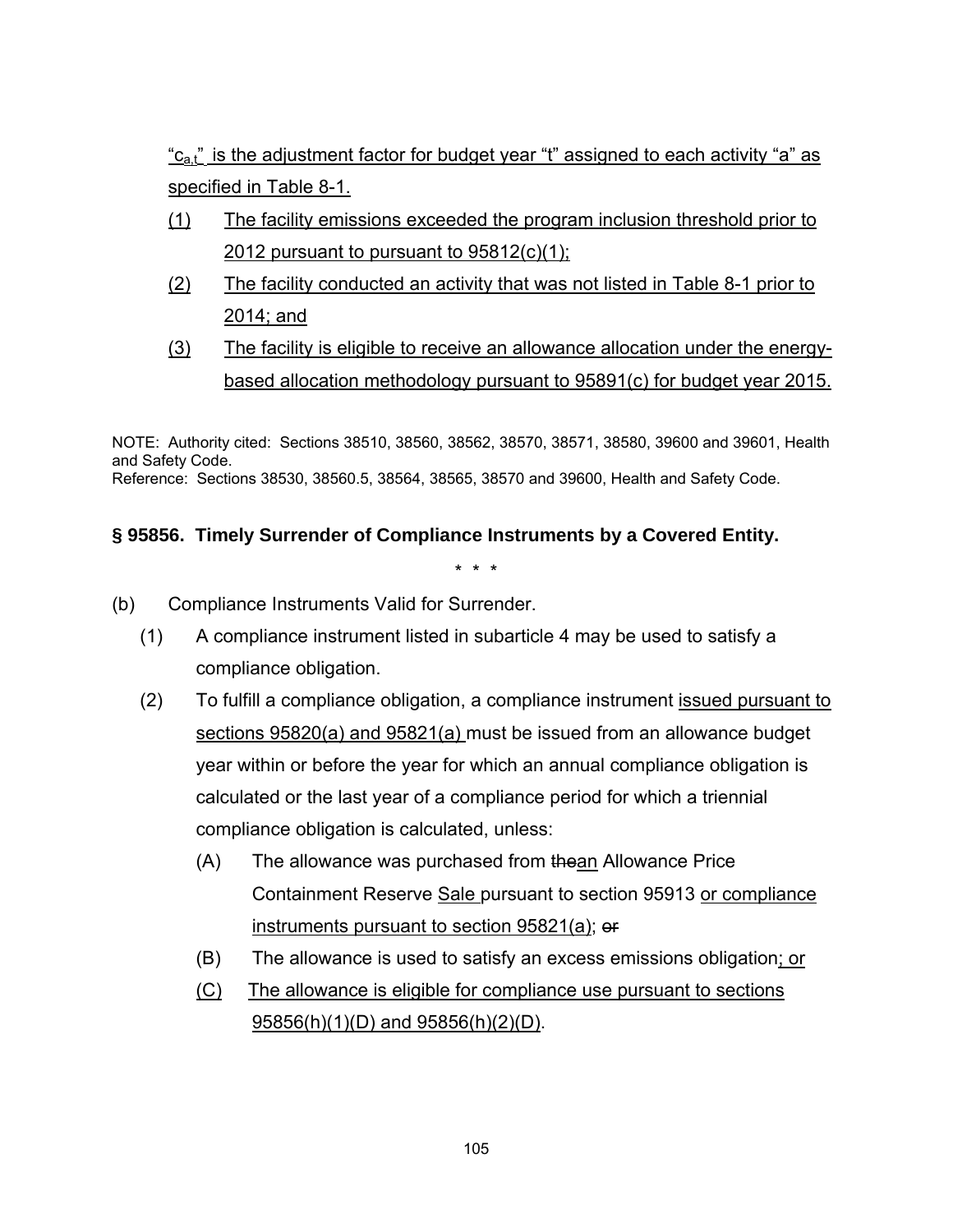- (c) A covered entity must transfer from its holding account to its compliance account a sufficient number of valid compliance instruments to meet the compliance obligation set forth in sections 95853 and 95855.
- (d) Deadline for Surrender of Annual Compliance Obligations. For any year in which a covered entity has an annual compliance obligation pursuant to section 95855, it must fulfill that obligation:
	- (1) By November 1, 5 p.m. Pacific Standard Time (or Pacific Daylight Time, when in effect), of the calendar year following the year for which the obligation is calculated if the entity reports by April 10 pursuant to section 95103 of MRR; or
	- (2) By November 1, 5 p.m. Pacific Standard Time (or Pacific Daylight Time, when in effect), of the calendar year following the year for which the obligation is calculated if the entity reports by June 1 pursuant to section 95103 of MRR.
	- (3) In years 2015, 2018, and 2021 there is no annual compliance obligation for the preceeding preceding compliance period, only a triennial compliance obligation.
	- (4) Transfers to compliance accounts may be restricted during the time the tracking system is processing the surrender of the annual compliance obligation.

- (f) Surrender of Triennial Compliance Obligation.
	- (1) The covered entity must transfer sufficient valid compliance instruments to its compliance account to fulfill its triennial compliance obligation by November 1, 5 p.m. Pacific Standard Time (or Pacific Daylight Time, when in effect), of the calendar year following the final year of the compliance period. Transfers to compliance accounts may be restricted during the time the tracking system is processing the surrender of the triennial compliance obligation.
	- (2) The total number of compliance instruments submitted to fulfill the triennial compliance obligation is subject to the quantitative use limit pursuant to section 95854.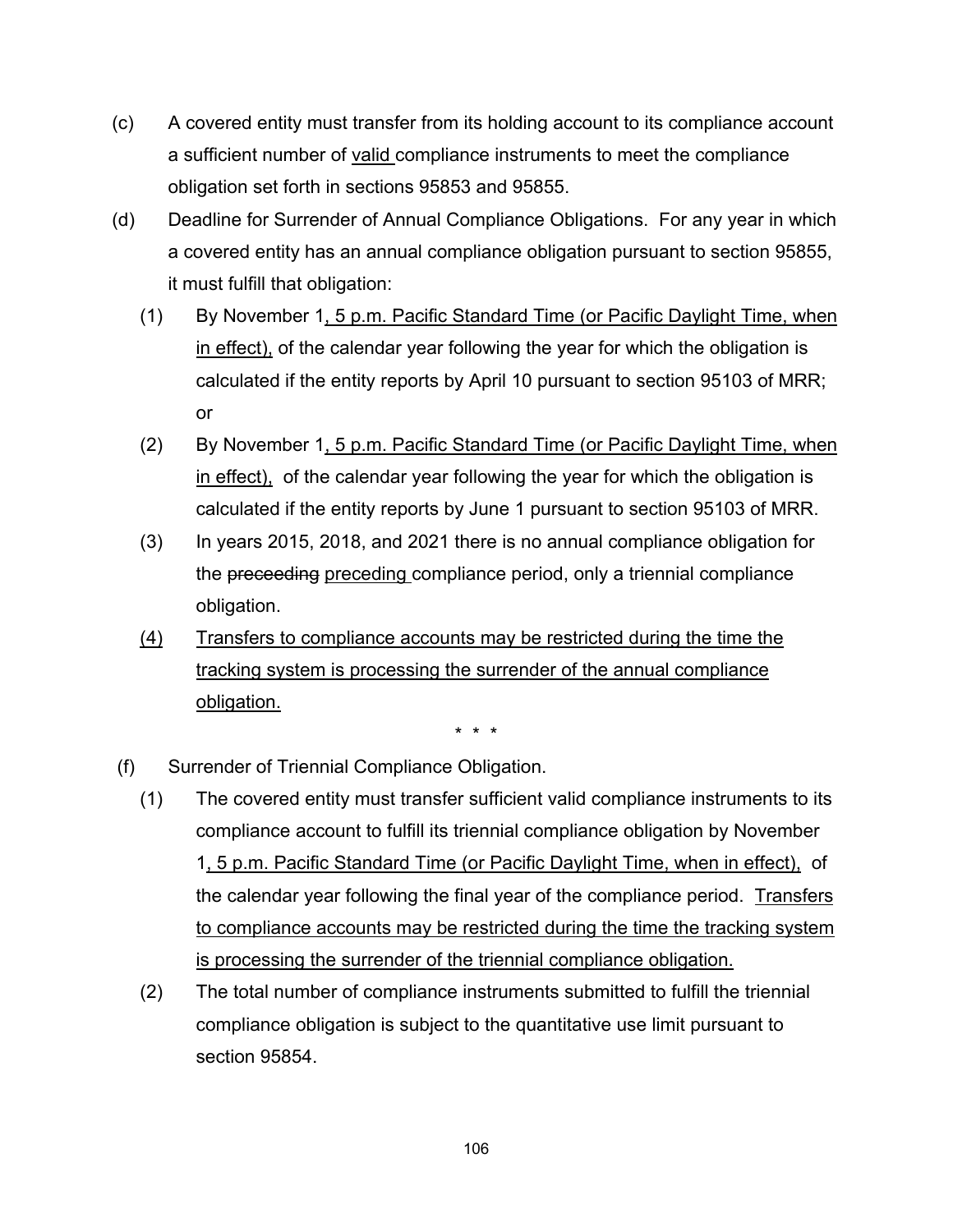- (3) The surrender of compliance instruments must equal the triennial compliance obligation calculated pursuant to section 95853 less compliance instruments surrendered to fulfill the annual compliance obligation for the years in the compliance period.
- $(g)$  InWhen the Executive Officer has determined determining whether the covered entity has metfulfilled its compliance obligations, the Executive Officer shall:
	- (1) Retire the compliance instruments surrenderedIn the case of annual and triennial compliance obligations, determine the status of compliance with the annual or triennial compliance obligation by evaluating the number and types of compliance instruments in the Compliance Account; and
		- (A) Retire the compliance instruments surrendered; and
		- $(2)(B)$  Inform programs to which California is linked or recognizes, pursuant to subarticles 12 and 14, of the retirements, including the serial numbers of the compliance instruments retired.
- (h) Annual and Triennial Compliance Instrument Requirements
	- (1) When a covered entity or opt-in covered entity surrenders compliance instruments to meet its annual compliance obligation pursuant to section 95856(d), the Executive Officer will retire them from the Compliance Account in the following order:
		- (A) Offset credits specified in section 95820(b) and sections 95821(b) through (d), up to eight percent of the emissions with a compliance obligation pursuant to section 95855;
		- (B) Allowances purchased from a California Allowance Price Containment Reserve sale followed by Allowance Price Containment Reserve Allowances and then other non-vintage allowances issued by a program approved by ARB pursuant to section 95941 as specified in section 95821(a);
		- (C) Allowances specified in section 95820(a) and 95821(a) with earlier vintage allowances retired first; and
		- (D) The current calendar year's vintage allowances and allowances allocated just before the annual surrender deadline up to the True-up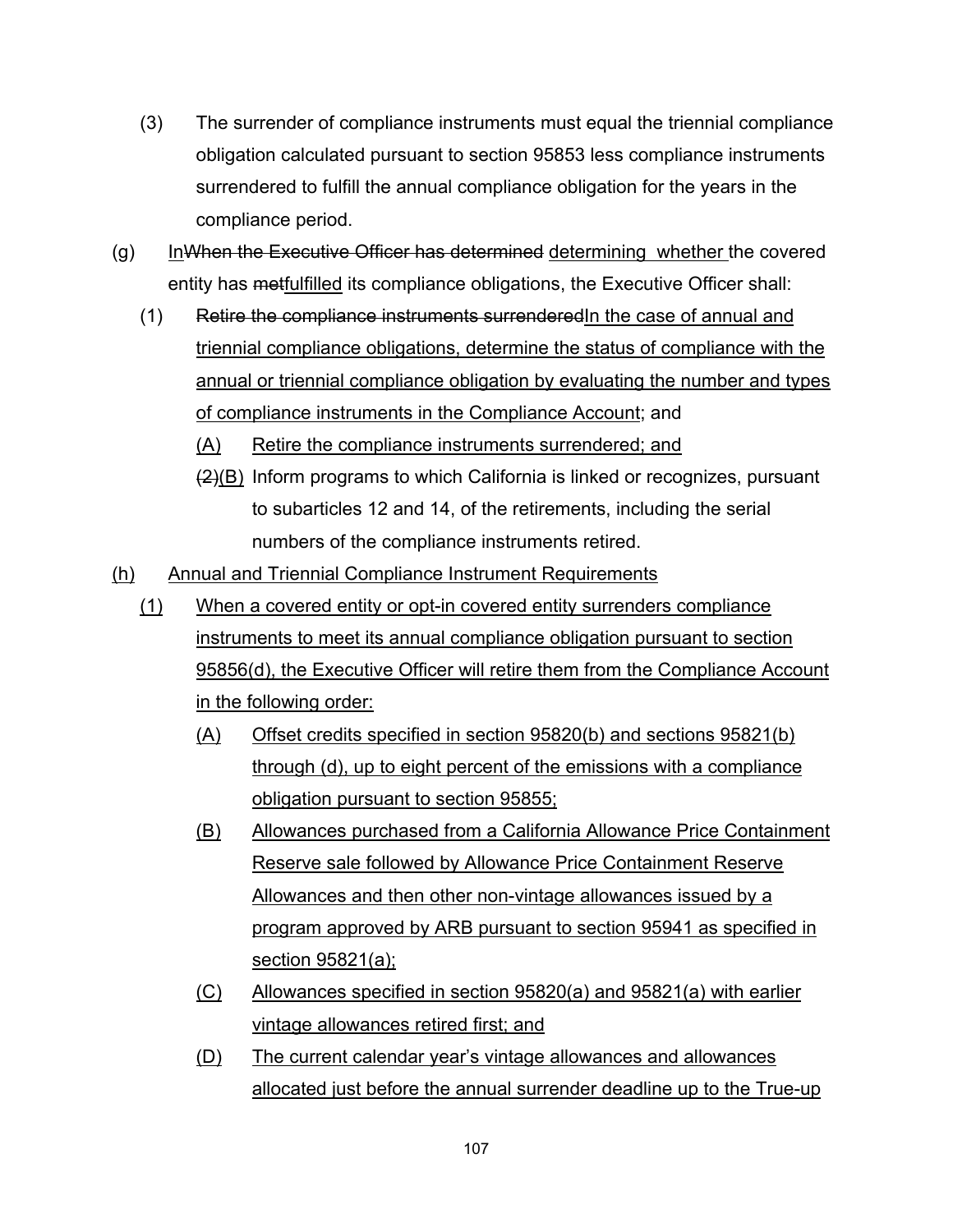allowance amount as determined in sections 95891(b), 95891(c)(3)(B), 95891(d)(1)(B), 95891(d)(2)(B), 95891(d)(2)(C), 95891(e)(1), 95894(c) or 95894(d) if an entity was eligible to receive true up allowances pursuant to sections 95891(b), 95891(c)(3)(B), 95891(d)(1)(B), 95891(d)(2)(B), 95891(d)(2)(C), 95891(e)(1), 95894(c) or 95894(d).

- (2) When a covered entity or opt-in covered entity surrenders compliance instruments to meet its triennial compliance obligation pursuant to section 95856(f), the Executive Officer will retire them from the Compliance Account in the following order:
	- (A) Offset credits specified in section 95820(b) and sections 95821(b) through (d) with oldest credits retired first and subject to the quantitative usage limit set forth in section 95854:
	- (B) Allowances purchased from a California Allowance Price Containment Reserve sale followed by Allowance Price Containment Reserve Allowances and then other non-vintage allowances issued by a program approved by ARB pursuant to section 95941 as specified in section 95821(a);
	- (C) Allowances specified in section 95820(a) and 95821(a) with earlier vintage allowances retired first; and
	- (D) The current calendar year's vintage allowances and allowances allocated just before the triennial surrender deadline up to the true-up allowance amount as determined in section 95891(b), 95891(c)(3)(B), 95891(d)(1)(B), 95891(d)(2)(B), 95891(d)(2)(C), 95891(e)(1), 95894(c) or 95894(d) if an entity was eligible to receive true up allowances pursuant to section 95891(b), 95891(c)(3)(B), 95891(d)(1)(B), 95891(d)(2)(B), 95891(d)(2)(C), 95891(e)(1), 95894(c) or 95894(d).
- (3) An entity that is not eligible to receive true up allowances pursuant to section 95891(b), 95891(c)(3)(B), 95891(d)(1)(B), 95891(d)(2)(B), 95891(d)(2)(C), 95891(e)(1), 95894(c) or 95894(d), cannot use the current calendar year's vintage allowances or allowances allocated just before the current surrender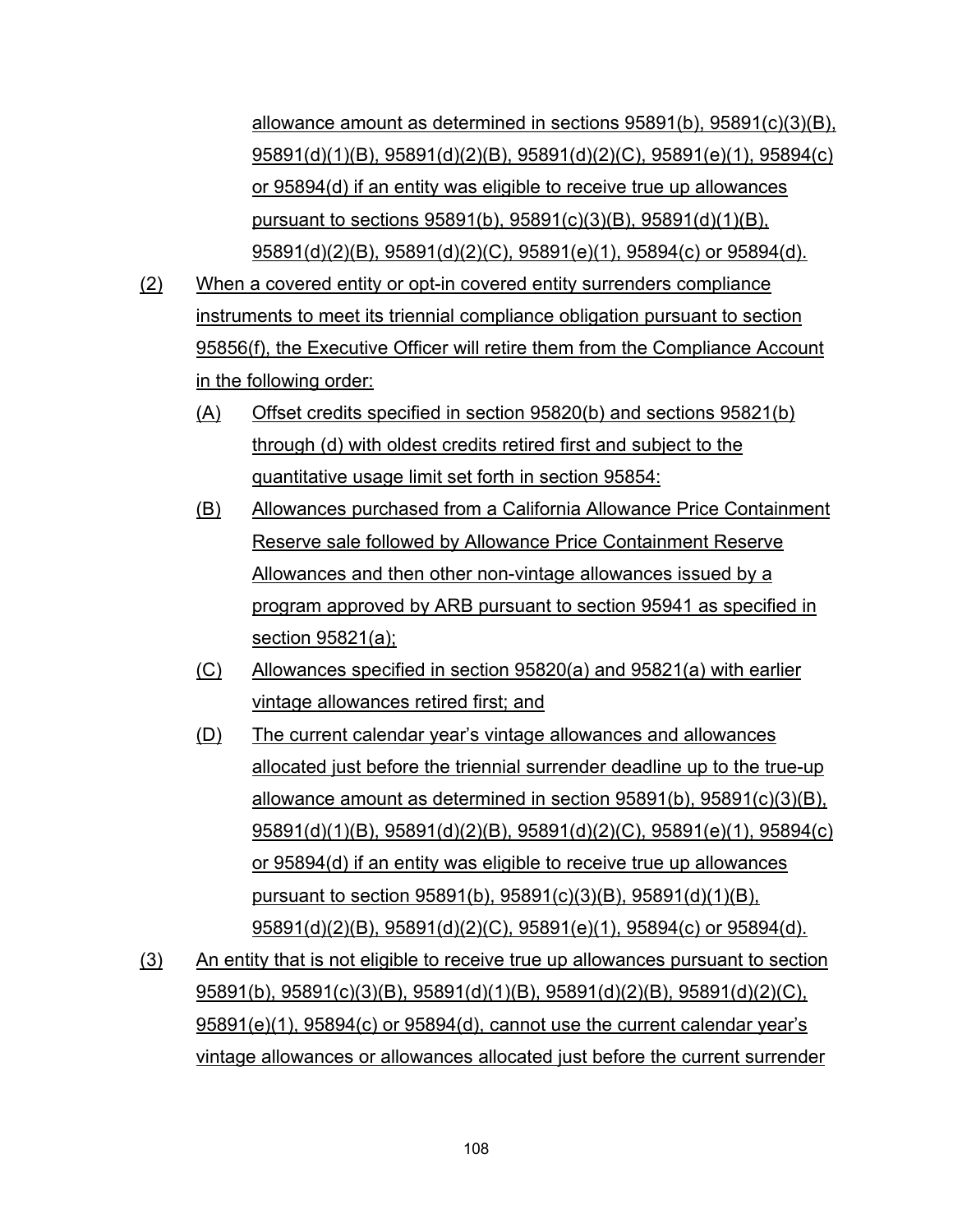deadline to meet the timely surrender of compliance instrument requirements in section 95856.

(4) An electric distribution utility will not be in violation of section 95892(d)(5) when the Executive Officer retires compliance instruments, if the electric distribution utility has a sufficient quantity of eligible compliance instruments not allocated pursuant to section 95870(d) in its compliance account, at the time the timely surrender of compliance instruments by a covered entity is due pursuant to section 95856, that is at least equal to its compliance obligation for any transactions for which the use of allocated allowance value is prohibited under section 95892(d)(5).

NOTE: Authority cited: Sections 38510, 38560, 38562, 38570, 38571, 38580, 39600 and 39601, Health and Safety Code. Reference: Sections 38530, 38560.5, 38564, 38565, 38570 and 39600, Health and Safety Code.

# **§ 95857. Untimely Surrender of Compliance Instruments by a Covered Entity.**

(b) Calculation of the Untimely Surrender Obligation.

\* \* \*

\* \* \*

 (6) The untimely surrender obligation is due within five days of settlement of the first auction or reserve sale conducted by ARB following the applicable surrender date, whichever is the latter, and for which the registration deadline has not passed when the untimely surrender obligation is assessed. Future vintage allowances are eligible for complying with the untimely surrender obligation.

\* \* \*

- (d) When the covered entity or opt-in covered entity meets its untimely surrender obligations pursuant to sections 95857(a) through (c), the Executive Officer shall:
	- (1) Transfer the compliance instruments used to fulfill the untimely surrender obligation in the following manner:
		- (A) At least three fourths of the compliance instruments to the Auction Holding Account. The three fourths of the compliance instruments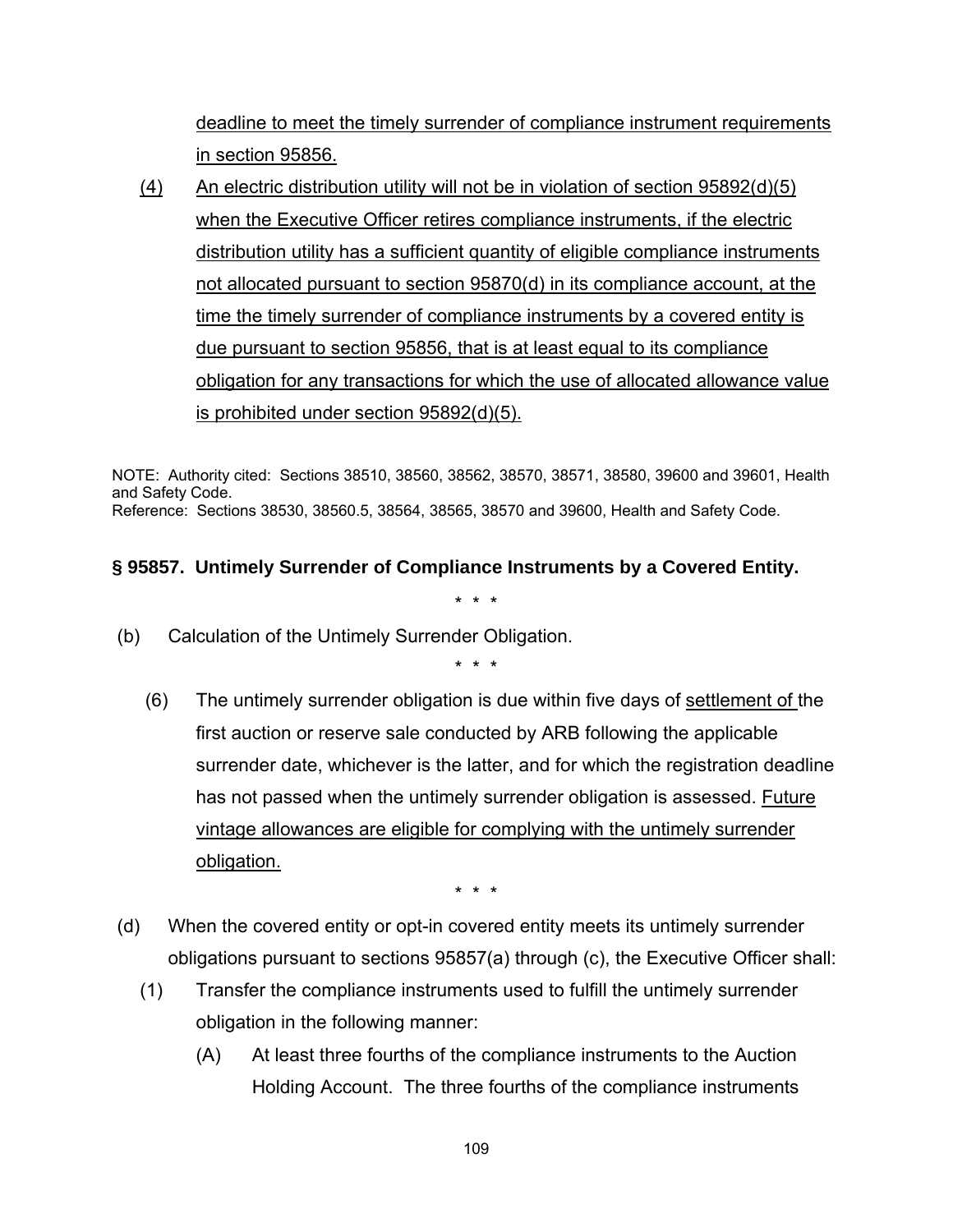transferred to the Auction Holding Account shall only be comprised of allowances; and

- (B) The remaining one fourth of compliance instruments to the Retirement Account.
- (2) Inform programs to which California is linked or recognizes, pursuant to subarticles 12 and 14, of the retirements, including the serial numbers of the compliance instruments retired.

NOTE: Authority cited: Sections 38510, 38560, 38562, 38570, 38571, 38580, 39600 and 39601, Health and Safety Code. Reference: Sections 38530, 38560.5, 38564, 38565, 38570 and 39600, Health and Safety Code.

## **Subarticle 8: Disposition of Allowances**

### **§ 95870. Disposition of Allowances.**

\* \* \*

- (b) Advance Auction. Upon creation of the Auction Holding Account, the Executive Officer shall transfer 10 percent of the allowances from budget years 2015-2020 to the Auction Holding Account.
	- (1) These allowances will be eligible to be sold pursuant to section 95913(f)(5)shall be auctioned pursuant to section 95910.
	- (2) All Advance Auction allowances not sold pursuant to section 95913(f)(5) will be auctioned pursuant to section 95910.
	- (23) The proceeds from the sale of these allowances will be deposited into the Air Pollution Control Fund Greenhouse Gas Reduction Fund created pursuant to Government Code section 16428.8, and will be available for appropriation by the Legislature for the purposes designated in California Health and Safety Code sections 38500 et seq. and consistent with the requirements of Chapter 4.1 (commencing with Section 39710) of Part 2 of Division 26 of the California Health and Safety Code and Article 9.7 (commencing with Section 16428.8) of Chapter 2 of Part 2 of Division 4 of Title 2 of the Government Code.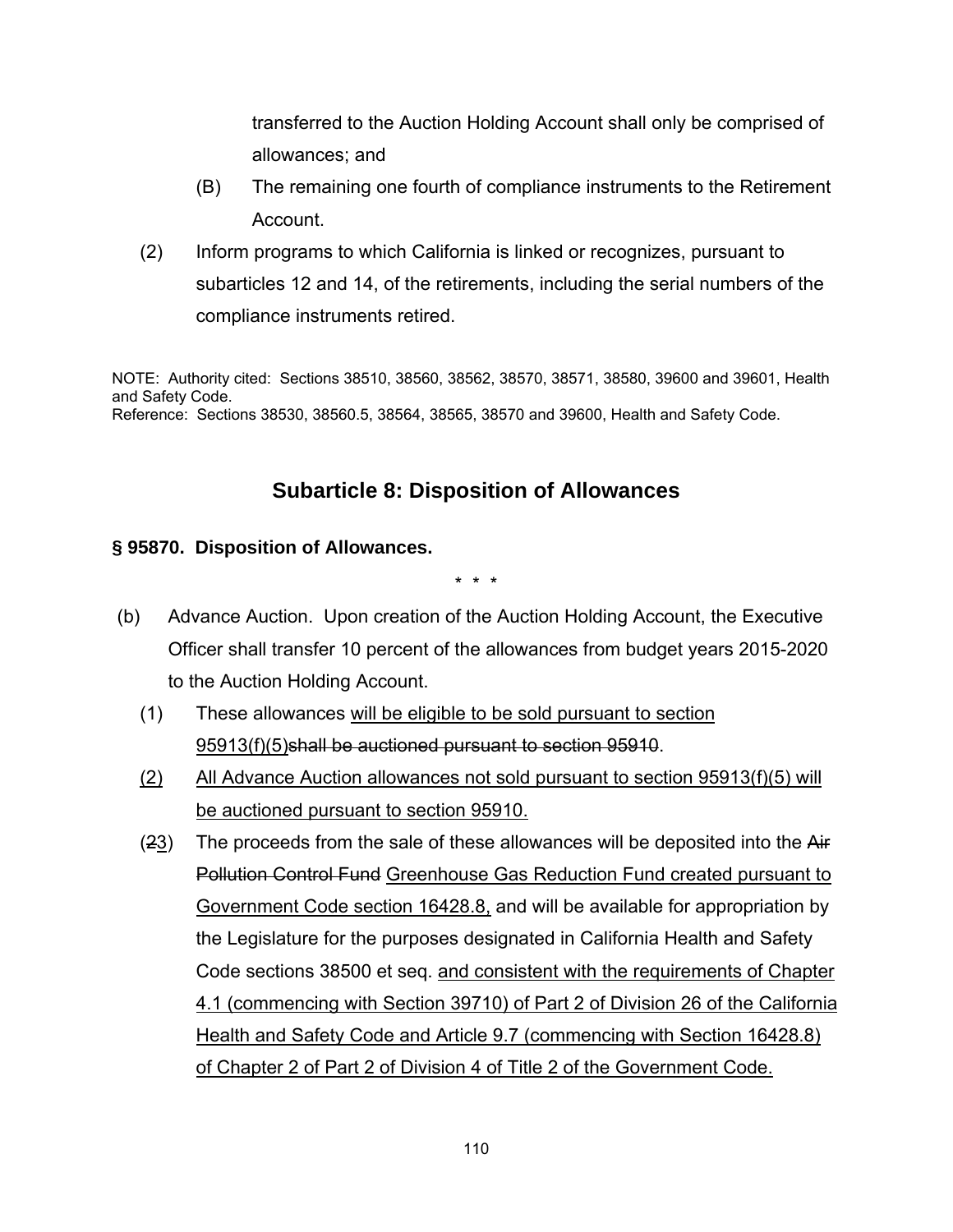- (c) Upon creation of the Voluntary Renewable Electricity Reserve Account, the Executive Officer shall transfer allowances to the Voluntary Renewable Electricity Reserve Account, as follows:
	- (1) 0.5 percent of the allowances from budget years 2013-2014; and
	- (2) 0.25 percent of the allowances from budget years 2015-2020.
- (d) Electricity Related Allocation.
	- (1) Electrical Distribution Utility Sector Allocation. Allowances available for allocation to electrical distribution utilities each budget year shall be 97.7 million metric tons multiplied by the cap adjustment factor in Table 9-2 for each budget year 2013-2020. The Executive Officer will allocate to electrical distribution utilities on September 14, 2012 for vintage 2013 allowances and October 24November 1, or the first business day thereafter, of each calendar year from 2013-2019 for allocations from 2014-2020 annual allowance budgets.
	- (2) Allocation to Public Wholesale Water Agencies. The Executive Officer will place an annual individual allocation in the compliance account of a public wholesale water agency on or before October 24, or the first business day thereafter, of each calendar year from 2014-2019 for allocations from 2015- 2020 annual allowance budgets.
- (e) Allocation to Industrial Covered Entities. Allowances allocated for the purposes of industry assistance shall be transferred to holding accounts annual allocation holding accounts for industrial sectors listed in Table 8-1. Allowances in the annual allocation holding account are transferred to the Holding Account on January 1 of the vintage year of the allowances.
	- (1) The Executive Officer will allocate allowances from 2015-2020 annual allowance budgets to place an annual individual allocation in the holding account of each eligible covered entity on or before October 24November 1, or the first business day thereafter, of each calendar year 20122014-2019 for allocations from 20132015-2020 annual allowance budgets.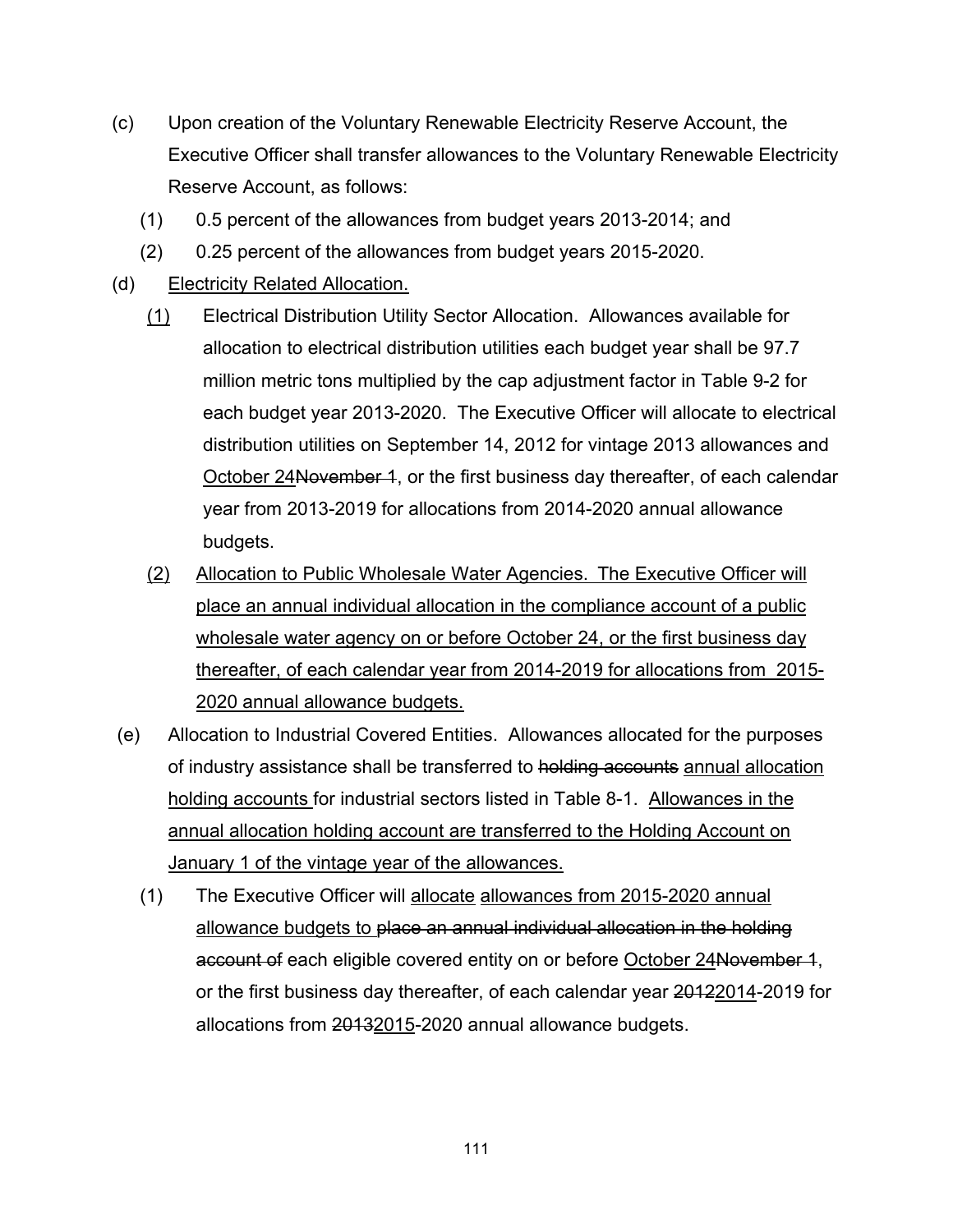- (2) Allocation to eligible covered entities shall be conducted using the assistance factors specified for each listed industrial activity found in Table 8-1 and the methodology set forth in section 95891.
	- (A) First Compliance Period Refining Sector Allocation. Allowances available for allocation to petroleum refineries from the 2013-2014 allowance budgets shall be calculated using the following equation. Individual petroleum refiners will receive a portion of this sector allocation under the method calculated pursuant to section 95891(d).

$$
SA_t = O_{t-2} * B_R * AF_{R,t} * c_t
$$

Where:

"SA<sub>t</sub>" is the allocation to the refining sector from budget year "t";

 $^{\circ}O_{t-2}$ " is the output of primary refinery products, in barrels, from the refining sector in year "t-2";

 $B<sub>R</sub>$ " is the benchmark for primary products produced by the refining sector, equal to 0.0462 metric tons of allowances per barrel of primary refinery product;

" $AF_{R,t}$ " is the assistance factor for budget year "t" assigned to petroleum refining as specified in Table 8-1; and

"c<sub>t</sub>" is the cap adjustment factor for budget year "t" assigned to petroleum refining to account for cap decline as specified in Table 9-2 in section 95891.

- (B) Second and Third Compliance Period Refining Sector Allocation. For budget years 2015-2020, allowances available for allocation to individual petroleum refineries shall be calculated using the product output-based allocation calculation methodology in section 95891(b).
- (3) The total amount of allowances allocated for the purposes of industry assistance shall not exceed the available amount of allowances after accounting for allocations made pursuant to section 95870(a) through (d). If the amount calculated under the methodology set forth in section 95891 exceeds the amount of allowances available, the number of allowances available will be prorated equally across all eligible industrial covered entities.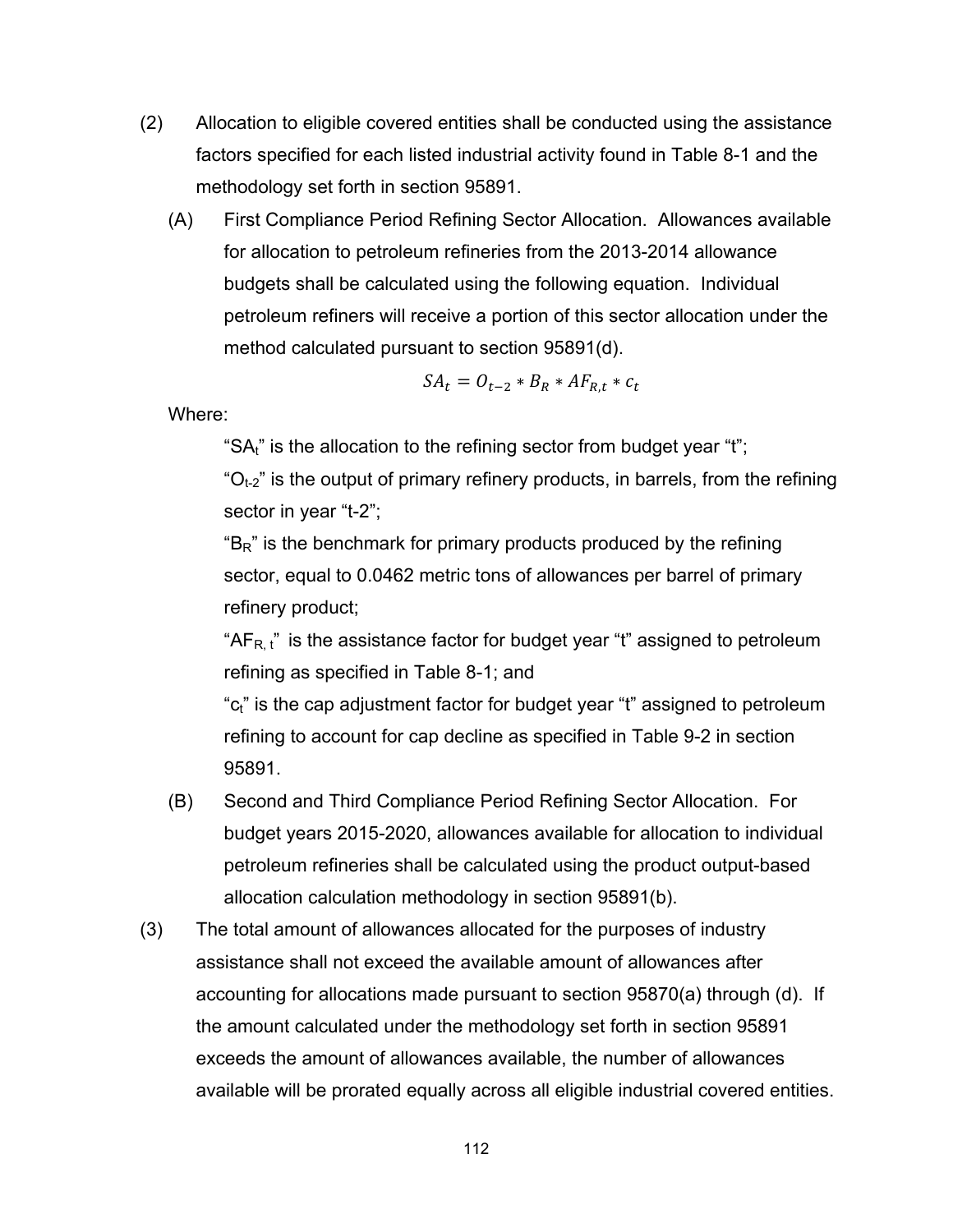The proration will be calculated using the share of allowances available after accounting for all allocations made pursuant to sections 95870(a) through (d) compared to total allowances that would be distributed according to the methodology set forth in section 95891.

- (4) Industrial entities that purchase electricity or legacy contract qualified thermal output pursuant to a legacy contract and who receive allocation under this section shall have their allocation reduced as specified in section 95891(f).
- (5) If a facility approved for a limited exemption of emissions from the production of qualified thermal output pursuant to section 95852(j) did not receive any industrial allocation for budget year 2013, the Executive Officer shall place in its compliance account, by October 24, 2014, the amount of true-up allowances equal to the facility's reported, verified, and covered emissions (pursuant to MRR) for the 2013 data year, less the amount of allowances in its compliance account as of October 23, 2014. The Executive Officer will place in the facility's holding account the amount of allowances equivalent to the allowances in its compliance account as of October 23, 2014. If a facility approved for a limited exemption of emissions from the production of qualified thermal output pursuant to section 95852(j) did not receive any industrial allocation for budget year 2014, the Executive Officer shall place in its compliance account, by October 24, 2015, the amount of true-up allowances equal to the facility's reported, verified, and covered emissions for the 2014 data year. The Executive Officer shall retire the amount of allowances equivalent to the facility's reported, verified, and covered emissions for the 2013 and 2014 data years, as applicable, according to the surrender dates in section 95856 . A facility that has been approved by the Executive Officer for a limited exemption of emissions from the production of qualified thermal output pursuant to 95852(j) shall not receive any allocation of allowances for the second and third compliance periods unless it ceases to be eligible for the limited exemption and qualifies for an allocation pursuant to sections 95870, 95890, 95891, or 95894.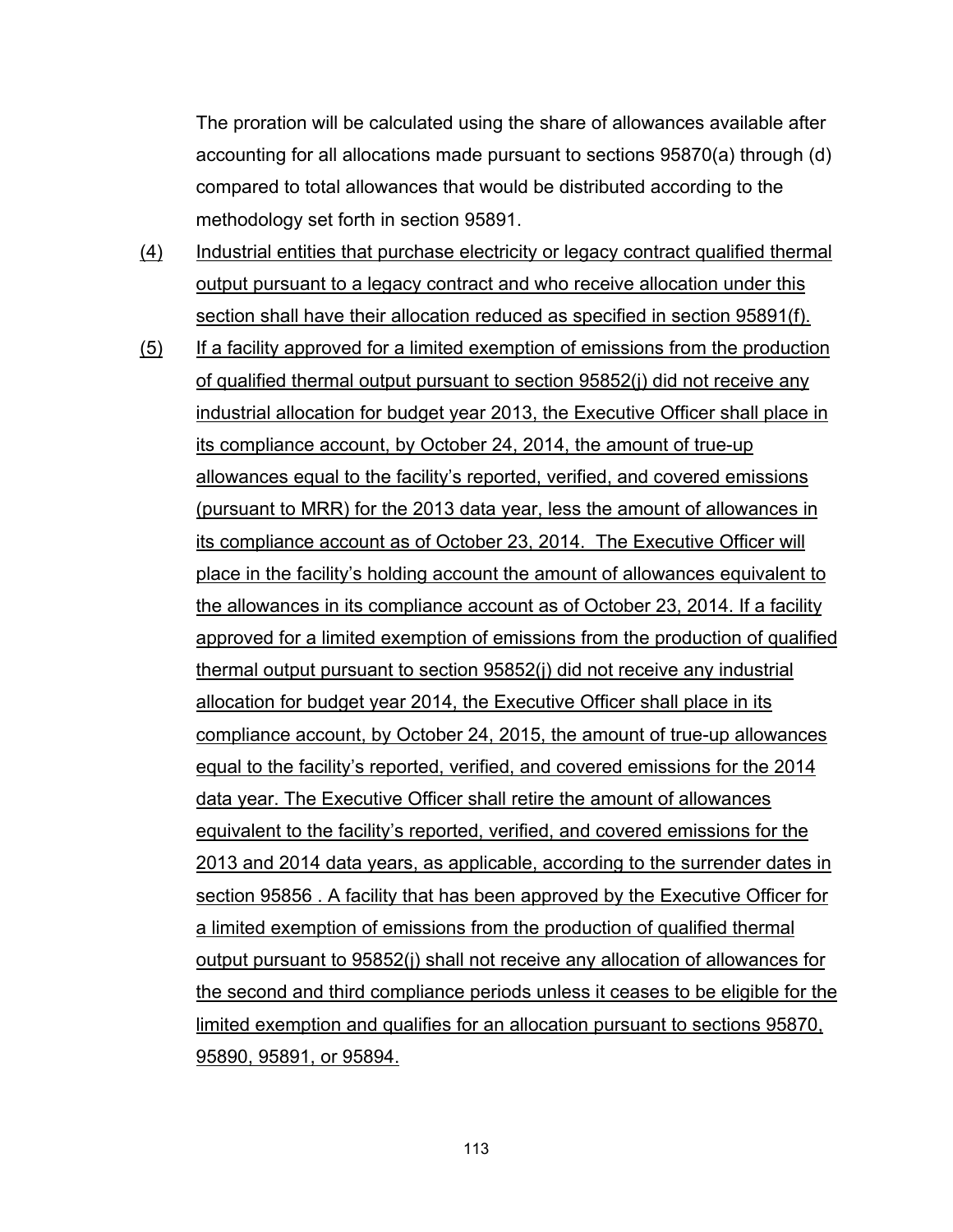(6) If a facility approved for a limited exemption of emissions from the production of qualified thermal output pursuant to section 95852(j) received an industrial allocation for budget year 2013, it must place allowances equal to the amount received in 2013 into its compliance account. If the amount of allowances equal to the facility's reported, verified, and covered emissions (pursuant to MRR) for the 2013 data year exceeds the amount received through industrial allocation for budget year 2013, by October 24, 2014, the Executive Officer will place in the facility's compliance account true-up allowances equal to the difference between the facility's reported, verified, and covered emissions and the amount of industrial allocation received for budget year 2013. If the allowances received for budget year 2013 exceeds the amount of the facility's reported, verified, and covered emissions for the 2013 data year, the facility will have its "budget year 2016 true-up allocation" reduced by the amount that the industrial allocation amount received for budget year 2013 exceeds the reported, verified, and covered emissions for the 2013 data year. If a facility approved for a limited exemption of emissions from the production of qualified thermal output pursuant to section 95852(j) received an industrial allocation for budget year 2014, it must place allowances equal to the amount received through industrial allocation for the 2014 budget year into its compliance account. Budget year 2016 true-up allocation: If the amount of allowances equal to the facility's reported, verified, and covered emissions for the 2014 data year exceeds the amount of allowances received for industrial allocation for budget year 2014, by October 24, 2015, the Executive Officer will place in the facility's compliance account true-up allowances equal to the difference between the facility's reported, verified, and covered emissions for the 2014 data year and the amount of allowances received through industrial allocation for budget year 2014; this amount will be reduced by the amount that the industrial allocation amount received for budget year 2013 exceeded the reported, verified, and covered emissions for the 2013 data year, if applicable. If the allowances received for budget year 2014 exceeds the amount of the facility's reported, verified, and covered emissions for the 2014 data year, the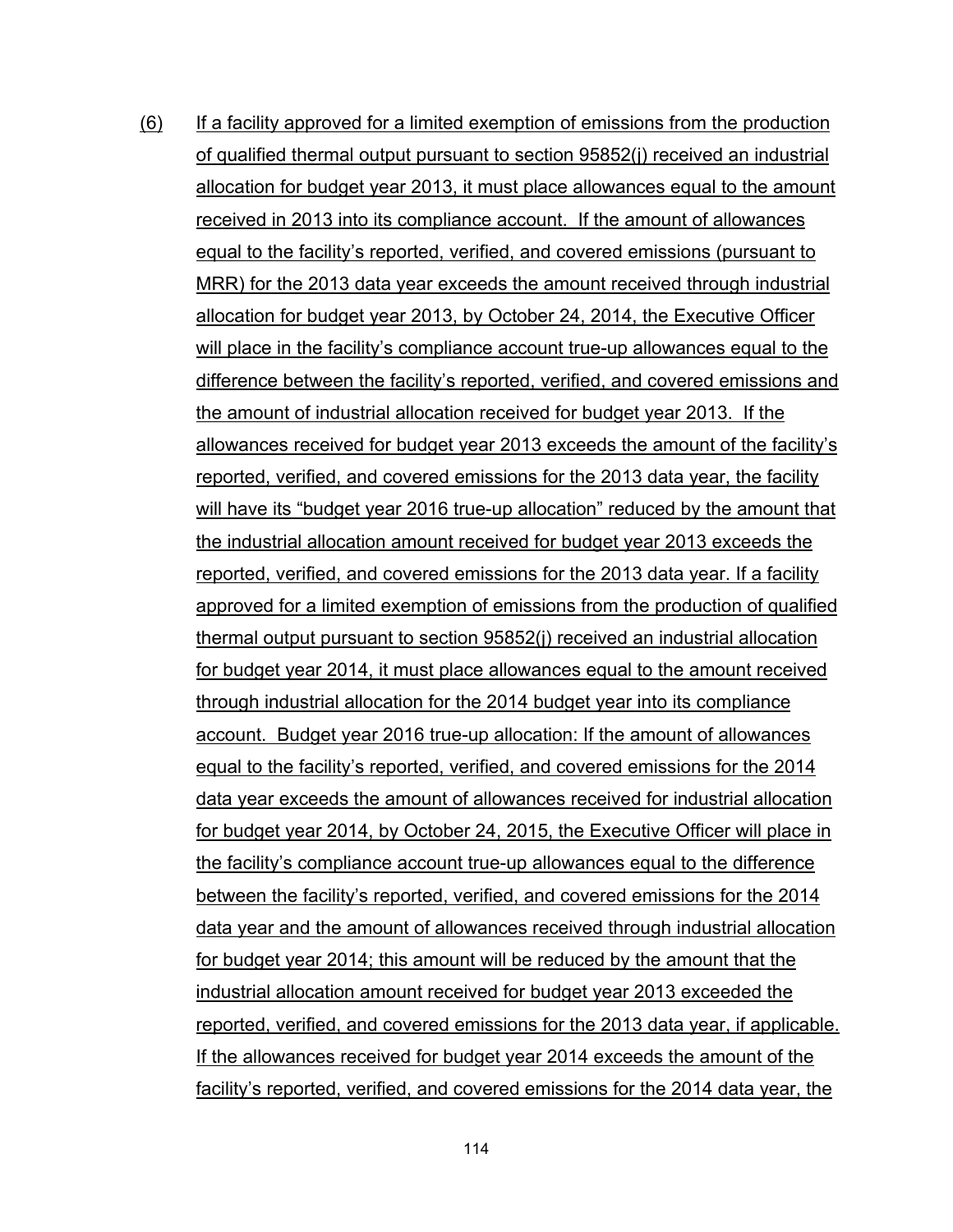facility shall return to the Executive Officer the number of allowances equal to the difference between the industrial allocation for budget year 2014 and the facility's reported, verified, and covered emissions for the 2014 data year. The submission of a request to return allowances must occur within five days of settlement of the first auction or reserve sale conducted by ARB following the October 24, 2015 allocation, whichever is later, and for which the registration deadline has not passed at the time of the October 24, 2015 allocation. The returned allowances will be auctioned pursuant to section 95910. The Executive Officer shall retire the amount of allowances equivalent to the facility's reported, verified, and covered emissions for the 2013 and 2014 data years, as applicable, according to the surrender dates in section 95856. A facility that has been approved by the Executive Officer for a limited exemption of emissions from the production of qualified thermal output pursuant to 95852(j) shall not receive any allocation of allowances for the second and third compliance periods unless it ceases to be eligible for the limited exemption and qualifies for an allocation pursuant to sections 95870, 95890, 95891, or 95894.

(f) Allocation to University Covered Entities and Public Service Facilities. The Executive Officer will place an annual individual allocation from budget year 2015 in the annual allocation holding account of each eligible university covered entity and public service facility for calendar years 2013, 2014, and 2015 by October 24, 2014 or the first business day thereafter. The Executive Officer will place an annual individual allocation in the annual allocation holding account of each eligible university covered entity and public service facility on or before October 24, or the first business day thereafter, of each calendar year from 2015-2019 for allocations from 2016-2020 annual allowance budgets. A public service facility providing steam to a publicly-owned educational facility is not eligible for any allocation of allowances provided under other provisions of this regulation. In the event a publicly-owned educational facility that receives qualified thermal output from a public service facility becomes an opt-in covered entity and receives allowances for the emissions from qualified thermal output sold to the university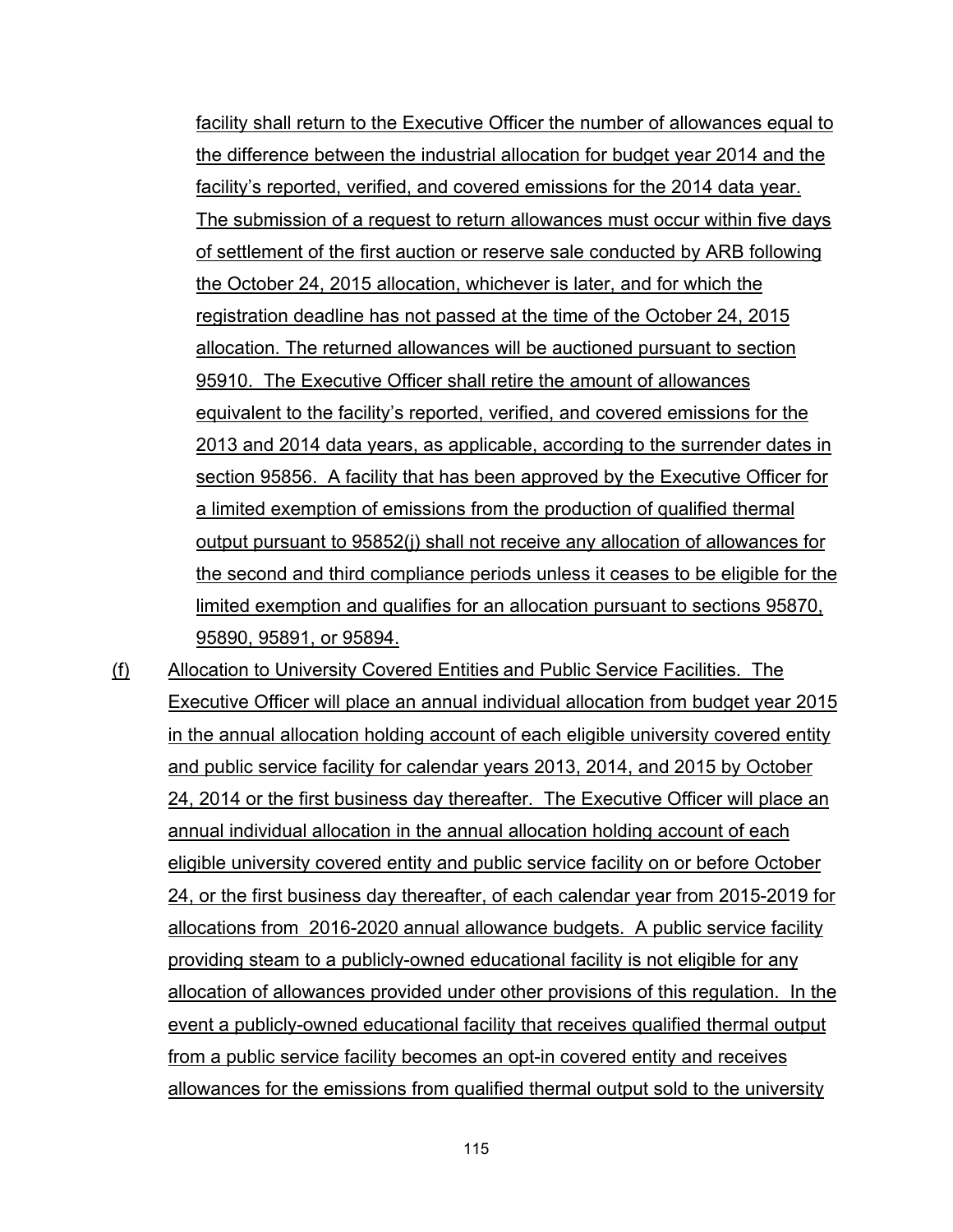by the public service facility pursuant to section 95891(e), the publicly-owned educational facility shall unconditionally transfer to the public service facility allowances relating to the qualified thermal output provided by such public service facility. So long as the publicly-owned educational facility remains an opt-in covered entity and provides such allowances to the public service facility, such public service facility will not be eligible for any disposition of allowances provided under this section.

- (g) Allocation to Legacy Contract Generators.
	- (1) Allowances will be allocated to legacy contract generators without an industrial counterparty for budget years 2013 through 2017 for transition assistance. The Executive Officer will transfer allowance allocations into each eligible generator's annual allocation holding account by October 24 for eligible legacy contract emissions pursuant to the methodology set forth in section 95894 each year through 2017.
	- (2) Allowances will be allocated to legacy contract generators with an industrial counterparty pursuant to section 95894 for the term of the contract. The Executive Officer will transfer allowance allocations into each eligible generator's annual allocation holding account by October 24 each for eligible legacy contract emissions pursuant to the methodology set forth in section 95894.
- (h) Natural Gas Supplier Sector Allocation. Allowances available for allocation to natural gas suppliers each budget year shall be calculated as set forth in section 95893. The Executive Officer will allocate to natural gas suppliers on October 24, or the first business day thereafter, of each calendar year from 2014 through 2019 for allocations from 2015 through 2020 annual allowance budgets.
- (fi) Auction Proceeds for AB 32 Statutory Objectives.
	- (1) Beginning in 2015, 10 percent of all remaining allowances from each vintage not allocated for uses specified in section 95870(a) are eligible to be sold pursuant to section 95913(f)(5).
	- (2) All remaining allowances not allocated for uses specified in sections 95870(a) through  $(h)(e)$  or section 95870(i)(1) will be designated for sale at auction.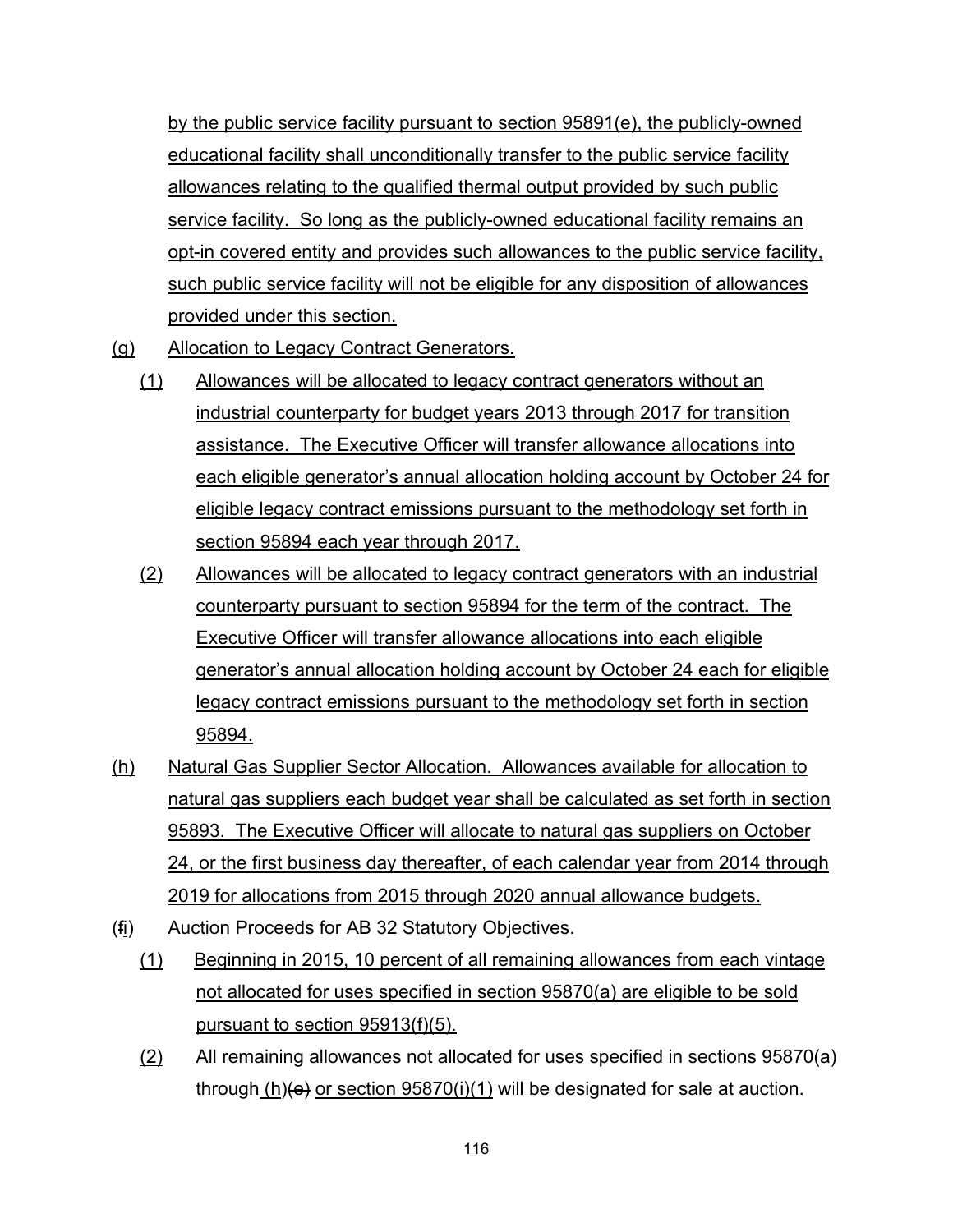The proceeds from the sale of these allowances will be deposited into the Air Pollution Control Fund Greenhouse Gas Reduction Fund created pursuant to Government Code section 16428.8, and will be available for appropriation by the Legislature for the purposes designated in California Health and Safety Code sections 38500 et seq. and consistent with the requirements of Chapter 4.1 (commencing with Section 39710) of Part 2 of Division 26 of the California Health and Safety Code and Article 9.7 (commencing with Section 16428.8) of Chapter 2 of Part 2 of Division 4 of Title 2 of the Government Code.

(j) Negative Allocation. If the calculation of an entity's annual allowance allocation is negative pursuant to 95891, that negative amount shall be applied to the entity's allowance allocation that is distributed the following calendar year.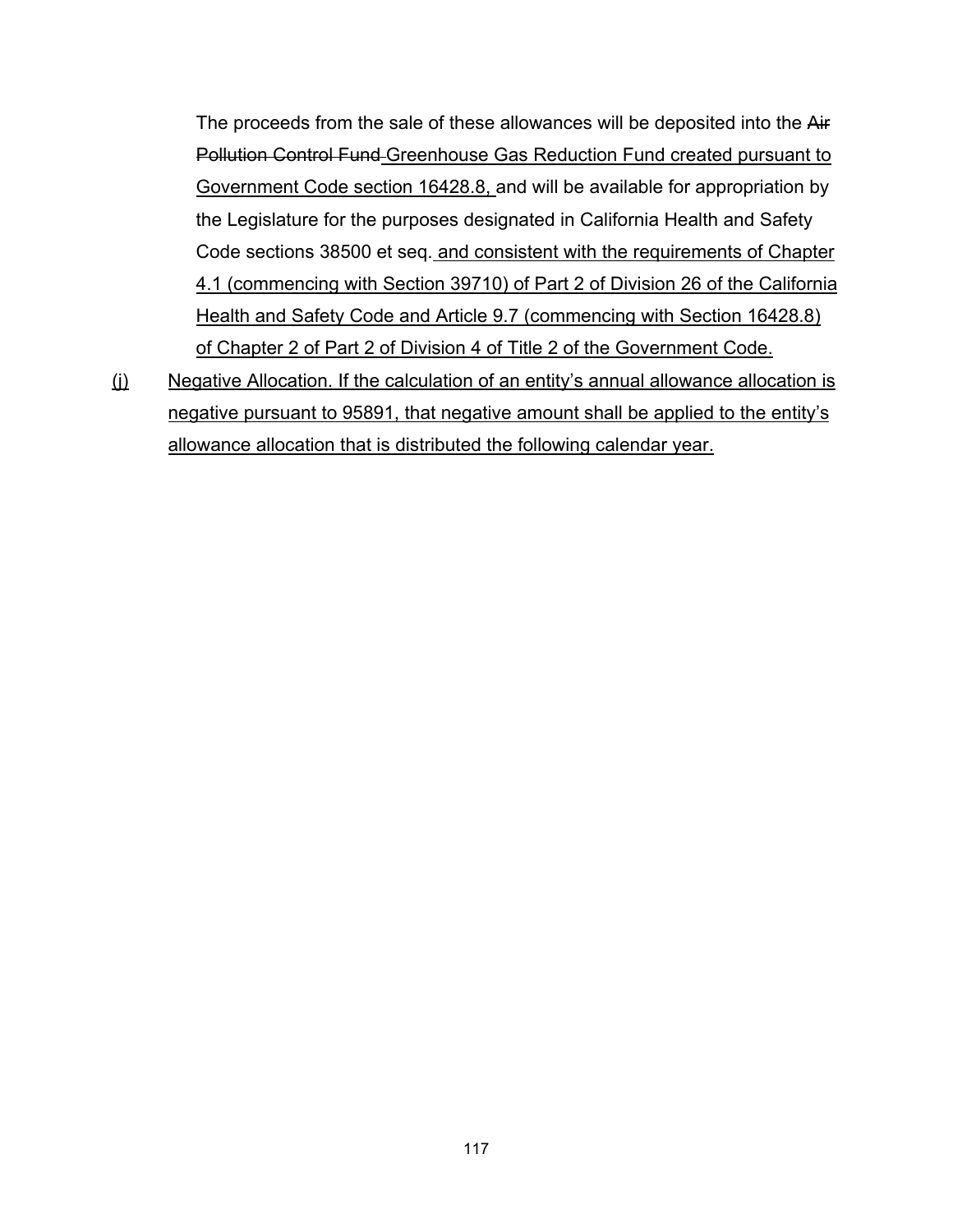## **Table 8-1: Industry Assistance**

|                       |                                                      |                                            |                                                                 |                  | <b>Industry Assistance Factor</b><br>$(AF_a)$ |                  |  |
|-----------------------|------------------------------------------------------|--------------------------------------------|-----------------------------------------------------------------|------------------|-----------------------------------------------|------------------|--|
| <b>Leakage Risk</b>   | <b>NAICS Sector Definition</b>                       | <b>NAICS</b>                               | <b>Activity(a)</b>                                              | by Budget Year   |                                               |                  |  |
| <b>Classification</b> |                                                      | Code                                       |                                                                 | $2013 -$<br>2014 | $2015 -$<br>2017                              | $2018 -$<br>2020 |  |
|                       |                                                      |                                            | Thermal EOR Crude Oil<br>Extraction                             | 100%             | 100%                                          | 100%             |  |
|                       | Crude Petroleum and Natural<br><b>Gas Extraction</b> | 211111                                     | Non-Thermal Crude Oil<br>Extraction                             | 100%             | 100%                                          | 100%             |  |
|                       |                                                      |                                            | <b>Natural Gas Processing</b><br>>25 MMscf/day                  | 100%             | 100%                                          | 100%             |  |
| <b>Mineral Mining</b> | Natural Gas Liquid Extraction                        | Natural Gas Liquid<br>211112<br>Processing |                                                                 | 100%             | 100%                                          | 100%             |  |
|                       | All Other Metal Ore Mining                           | <b>Rare Earth Production</b><br>212299     |                                                                 | 100%             | 100%                                          | 100%             |  |
|                       | Potash, Soda, and Borate                             | 212391                                     | Mining and Manufacturing of<br>Soda Ash and Related<br>Products | 100%             | 100%                                          | 100%             |  |
| High                  | All Other Nonmetallic Mineral<br>Mining              | 212399                                     | Diatomaceous Earth Mining                                       | 100%             | 100%                                          | 100%             |  |
|                       |                                                      |                                            | Freshwater Diatomite Filter<br><b>Aids Manufacturing</b>        | 100%             | 100%                                          | 100%             |  |
|                       |                                                      |                                            | <b>Bathroom Tissue</b><br>Manufacturing                         | 100%             | 100%                                          | 100%             |  |
|                       | Paper (except Newsprint) Mills                       | 322121                                     | <b>Facial Tissue Manufacturing</b>                              | 100%             | 100%                                          | 100%             |  |
|                       |                                                      |                                            | <b>Delicate Task Wipers</b><br>Manufacturing                    | 100%             | 100%                                          | 100%             |  |
|                       |                                                      |                                            | <b>Paper Towel Manufacturing</b>                                | 100%             | 100%                                          | 100%             |  |
|                       |                                                      |                                            | Recycled Boxboard<br>Manufacturing                              | 100%             | 100%                                          | 100%             |  |
|                       | Paperboard Mills                                     | 322130                                     | Recycled Linerboard<br>(Testliner) Manufacturing                | 100%             | 100%                                          | 100%             |  |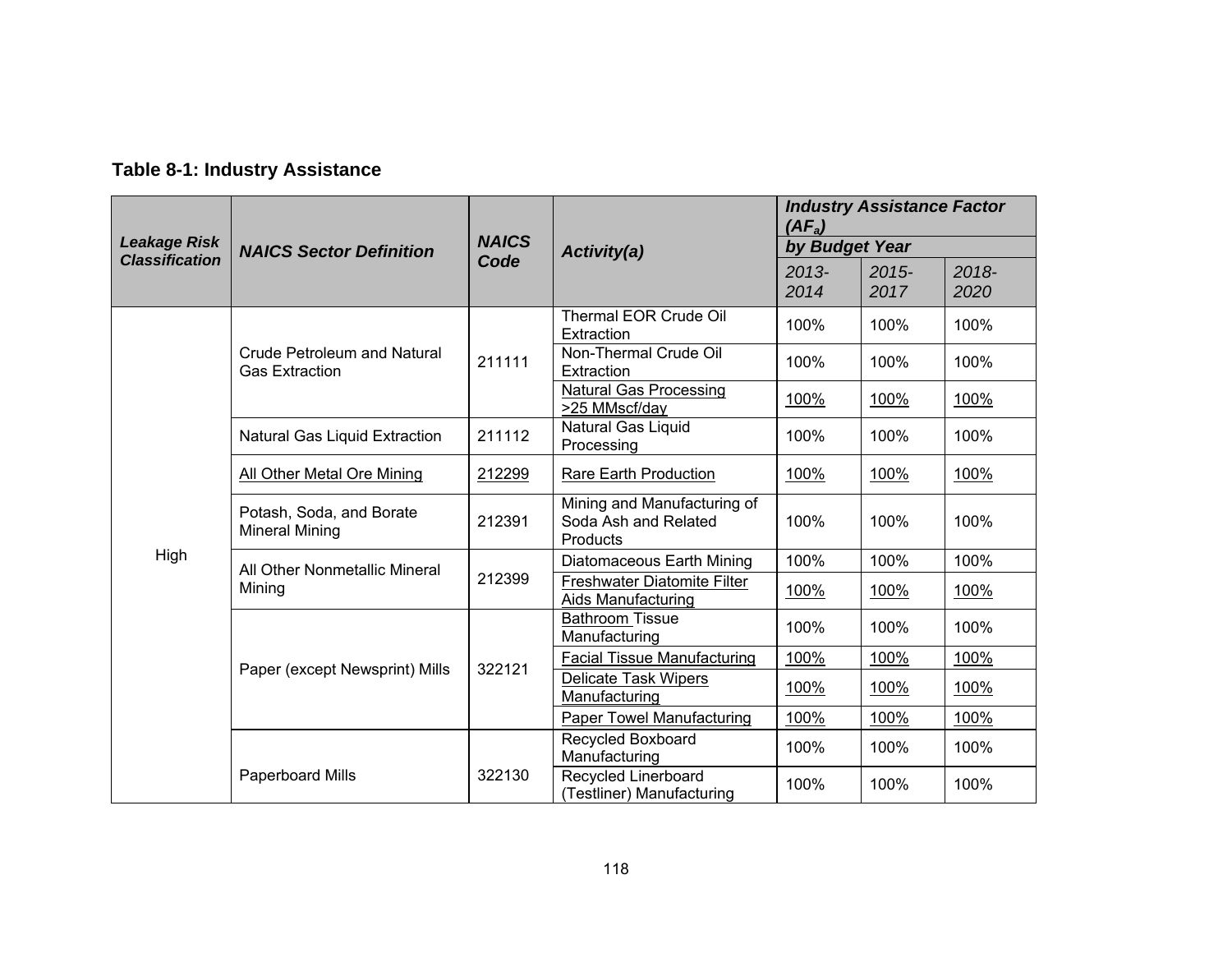| <b>Leakage Risk</b><br><b>Classification</b> | <b>NAICS Sector Definition</b>                                | <b>NAICS</b><br>Code | Activity(a)                                                | $(AF_a)$ | <b>Industry Assistance Factor</b> |            |
|----------------------------------------------|---------------------------------------------------------------|----------------------|------------------------------------------------------------|----------|-----------------------------------|------------|
|                                              |                                                               |                      | Recycled Medium (Fluting)<br>Manufacturing                 | 100%     | 100%                              | 100%       |
|                                              | All Other Petroleum and Coal<br><b>Products Manufacturing</b> | 324199               | <b>Coke Calcining</b>                                      | 100%     | 100%                              | 100%       |
|                                              | All Other Basic Inorganic<br><b>Chemical Manufacturing</b>    | 325188               | All Other Basic Inorganic<br><b>Chemical Manufacturing</b> | 100%     | 100%                              | 100%       |
|                                              | All Other Basic Organic<br><b>Chemical Manufacturing</b>      | 325199               | All Other Basic Organic<br><b>Chemical Manufacturing</b>   | 100%     | 100%                              | 100%       |
|                                              | Nitrogenous Fertilizer                                        |                      | <b>Nitric Acid Production</b>                              | 100%     | 100%                              | 100%       |
|                                              | Manufacturing                                                 | 325311               | Calcium Ammonium Nitrate<br><b>Solution Production</b>     | 100%     | 100%                              | 100%       |
|                                              | <b>Flat Glass Manufacturing</b>                               | 327211               | <b>Flat Glass Manufacturing</b>                            | 100%     | 100%                              | 100%       |
|                                              | <b>Glass Container Manufacturing</b>                          | 327213               | <b>Container Glass</b><br>Manufacturing                    | 100%     | 100%                              | 100%       |
|                                              | <b>Cement Manufacturing</b>                                   | 327310               | <b>Cement Manufacturing</b>                                | 100%     | 100%                              | 100%       |
|                                              | Lime Manufacturing                                            | 327410               | <b>Dolime Manufacturing</b>                                | 100%     | 100%                              | 100%       |
|                                              | Mineral Wool Manufacturing                                    | 327993               | <b>Fiber Glass Manufacturing</b>                           | 100%     | 100%                              | 100%       |
|                                              | Iron and Steel Mills                                          | 331111               | Steel Production Using an<br><b>Electric Arc Furnace</b>   | 100%     | 100%                              | 100%       |
|                                              | <b>Rolled Steel Shape</b><br>Manufacturing                    | 331221               | <b>Hot Rolled Steel Sheet</b><br>Production                | 100%     | 100%                              | 100%       |
|                                              | <b>Food Manufacturing</b>                                     | 311                  | <b>Food Manufacturing</b>                                  | 100%     | 10075%                            | 7550%      |
|                                              |                                                               |                      | <b>Aseptic Tomato Paste</b><br>Processing                  | 100%     | 100%                              | 75%        |
| Medium                                       | Fruit and vegetable canning                                   | 311421               | Aseptic Whole and Diced<br><b>Tomato Processing</b>        | 100%     | 100%                              | 75%        |
|                                              |                                                               |                      | Non-Aseptic Tomato Paste<br>and Tomato Puree<br>Processing | 100%     | 100%                              | 75%        |
|                                              |                                                               |                      | Non-Aseptic Whole and<br><b>Diced Tomato Processing</b>    | 100%     | 100%                              | <u>75%</u> |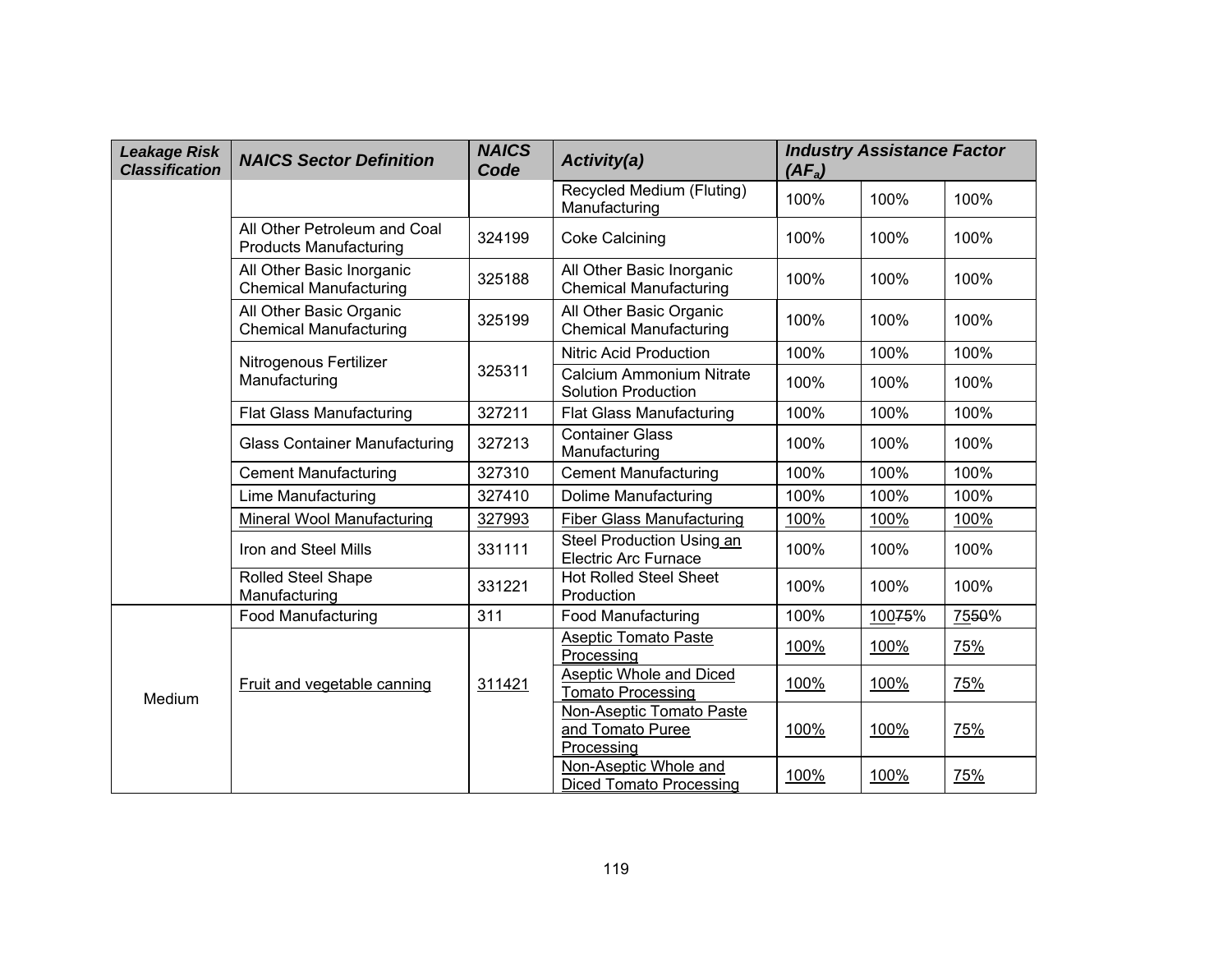| <b>Leakage Risk</b><br><b>Classification</b> | <b>NAICS Sector Definition</b>             | <b>NAICS</b><br>Code | Activity(a)                                                                          | $(AF_a)$ | <b>Industry Assistance Factor</b> |            |
|----------------------------------------------|--------------------------------------------|----------------------|--------------------------------------------------------------------------------------|----------|-----------------------------------|------------|
|                                              |                                            |                      | Non-Aseptic Tomato Juice<br>Processing                                               | 100%     | 100%                              | 75%        |
|                                              |                                            |                      | Whole Chicken and Chicken<br>Parts Processing                                        | 100%     | 100%                              | 75%        |
|                                              | <b>Poultry Processing</b>                  | 311615               | <b>Poultry Deli Product</b><br>Processing                                            | 100%     | 100%                              | 75%        |
|                                              |                                            |                      | Protein Meal and Fat<br>Processing                                                   | 100%     | 100%                              | 75%        |
|                                              |                                            |                      | <b>Dehydrated Garlic Processing</b>                                                  | 100%     | 100%                              | 75%        |
|                                              |                                            |                      | Dehydrated Onion<br>Processing                                                       | 100%     | 100%                              | 75%        |
|                                              | Dried and Dehydrated Food<br>Manufacturing | 311423               | Dehydrated Chili Pepper<br>Processing                                                | 100%     | 100%                              | 75%        |
|                                              |                                            |                      | Dehydrated Spinach<br>Processing                                                     | 100%     | 100%                              | 75%        |
|                                              |                                            |                      | Dehydrated Parsley<br>Processing                                                     | 100%     | 100%                              | 75%        |
|                                              |                                            |                      | Milk, Buttermilk, Skim Milk,<br>and Ultrafiltered Milk<br>Processing                 | 100%     | 100%                              | <b>75%</b> |
|                                              |                                            |                      | Cream processing                                                                     | 100%     | 100%                              | 75%        |
|                                              |                                            |                      | Butter processing                                                                    | 100%     | 100%                              | 75%        |
|                                              |                                            |                      | <b>Condensed Milk Processing</b>                                                     | 100%     | 100%                              | 75%        |
|                                              | Dairy Product Manufacturing                | 31151                | Nonfat Dry Milk and Skimmed<br>Milk Powder (Low Heat)<br>Processing                  | 100%     | 100%                              | 75%        |
|                                              |                                            |                      | Nonfat Dry Milk and Skimmed<br>Milk Powder (Medium Heat<br>and High Heat) Processing | 100%     | 100%                              | 75%        |
|                                              |                                            |                      | <b>Buttermilk Powder</b><br>Processing                                               | 100%     | 100%                              | 75%        |
|                                              |                                            |                      | Dairy Product Solids for<br>Animal Feed Processing                                   | 100%     | 100%                              | 75%        |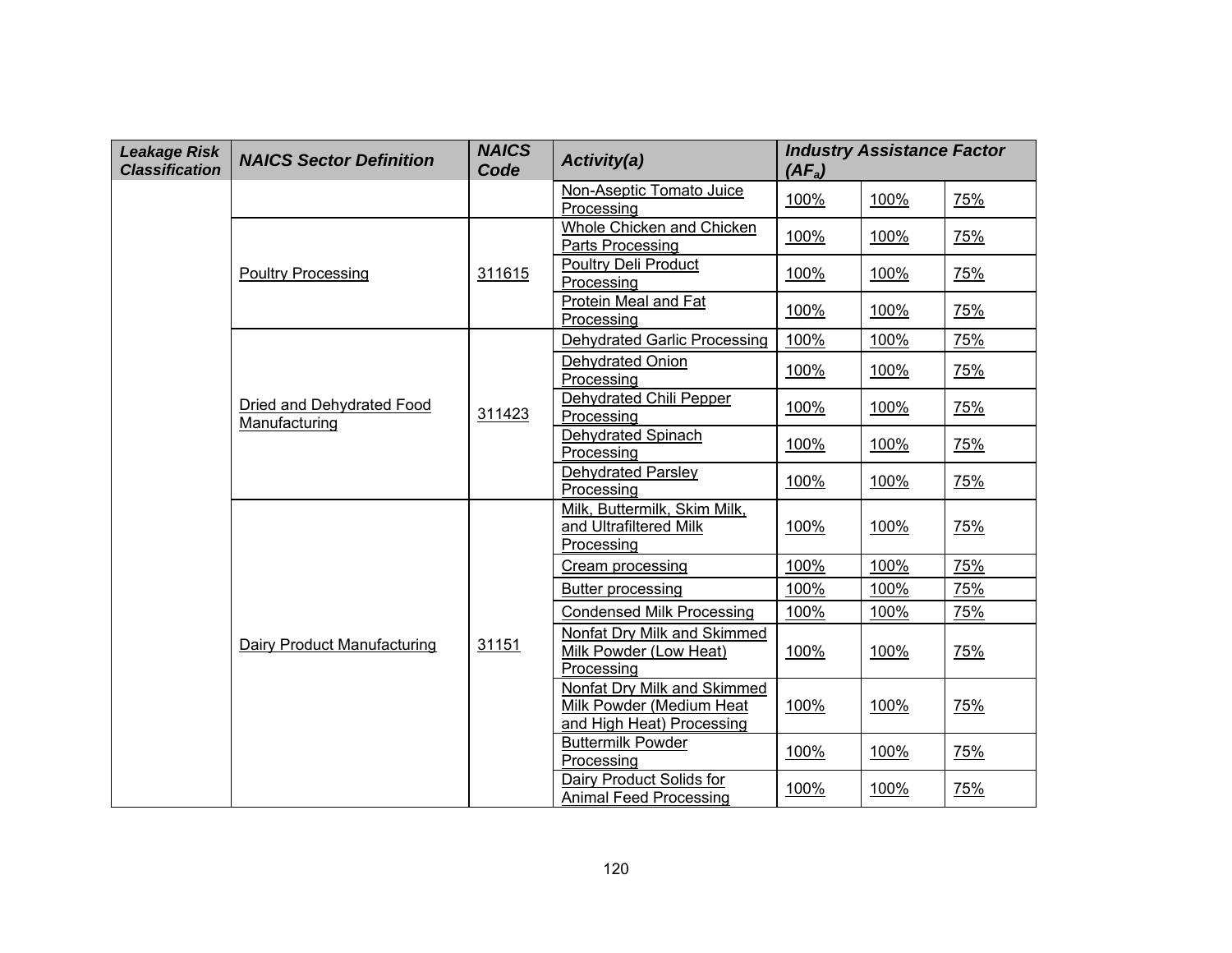| <b>Leakage Risk</b><br><b>Classification</b> | <b>NAICS Sector Definition</b>              | <b>NAICS</b><br>Code | Activity(a)                                         | $(AF_a)$ | <b>Industry Assistance Factor</b> |       |
|----------------------------------------------|---------------------------------------------|----------------------|-----------------------------------------------------|----------|-----------------------------------|-------|
|                                              |                                             |                      | Intermediate Dairy<br><b>Ingredients Processing</b> | 100%     | 100%                              | 75%   |
|                                              |                                             |                      | <b>Cheese Processing</b>                            | 100%     | 100%                              | 75%   |
|                                              |                                             |                      | Lactose Processing                                  | 100%     | 100%                              | 75%   |
|                                              |                                             |                      | Whey Protein Concentrate<br>Processing              | 100%     | 100%                              | 75%   |
|                                              |                                             |                      | Deproteinized Whey<br>Processing                    | 100%     | 100%                              | 75%   |
|                                              | Roasted Nuts and Peanut                     | 311911               | <b>Pistachio Processing</b>                         | 100%     | 100%                              | 75%   |
|                                              | <b>Butter Manufacturing</b>                 |                      | <b>Almond Processing</b>                            | 100%     | 100%                              | 75%   |
|                                              |                                             |                      | <b>Fried Potato Chips</b><br>Processing             | 100%     | 100%                              | 75%   |
|                                              | <b>Snack Food Manufacturing</b>             | 31191                | <b>Baked Potato Chips</b><br>Processing             | 100%     | 100%                              | 75%   |
|                                              |                                             |                      | <b>Corn Chips Processing</b>                        | 100%     | 100%                              | 75%   |
|                                              |                                             |                      | <b>Corn Curls Processing</b>                        | 100%     | 100%                              | 75%   |
|                                              |                                             |                      | <b>Pretzel Processing</b>                           | 100%     | 100%                              | 75%   |
|                                              | Beet sugar manufacturing                    | 311313               | Beet sugar manufacturing                            | 100%     | 100%                              | 75%   |
|                                              | <b>Cut and Sew Apparel</b><br>Manufacturing | 3152                 | Cut and Sew Apparel<br>Manufacturing                | 100%     | 10075%                            | 7550% |
|                                              | <b>Breweries</b>                            | 312120               | <b>Brewing</b>                                      | 100%     | 10075%                            | 7550% |
|                                              |                                             |                      | Lager Beer Manufacturing                            | 100%     | 100%                              | 75%   |
|                                              |                                             |                      | <b>Distilled Spirits Production</b>                 | 100%     | 100%                              | 75%   |
|                                              |                                             |                      | Dry Color Concentrate<br>Production                 | 100%     | 100%                              | 75%   |
|                                              | Wineries                                    | 312130               | <b>Grape Juice Concentrate</b><br>Production        | 100%     | 100%                              | 75%   |
|                                              |                                             |                      | <b>Grape Seed Extract</b><br>Production             | 100%     | 100%                              | 75%   |
|                                              |                                             |                      | <b>Liquid Color Concentrate</b><br>Production       | 100%     | 100%                              | 75%   |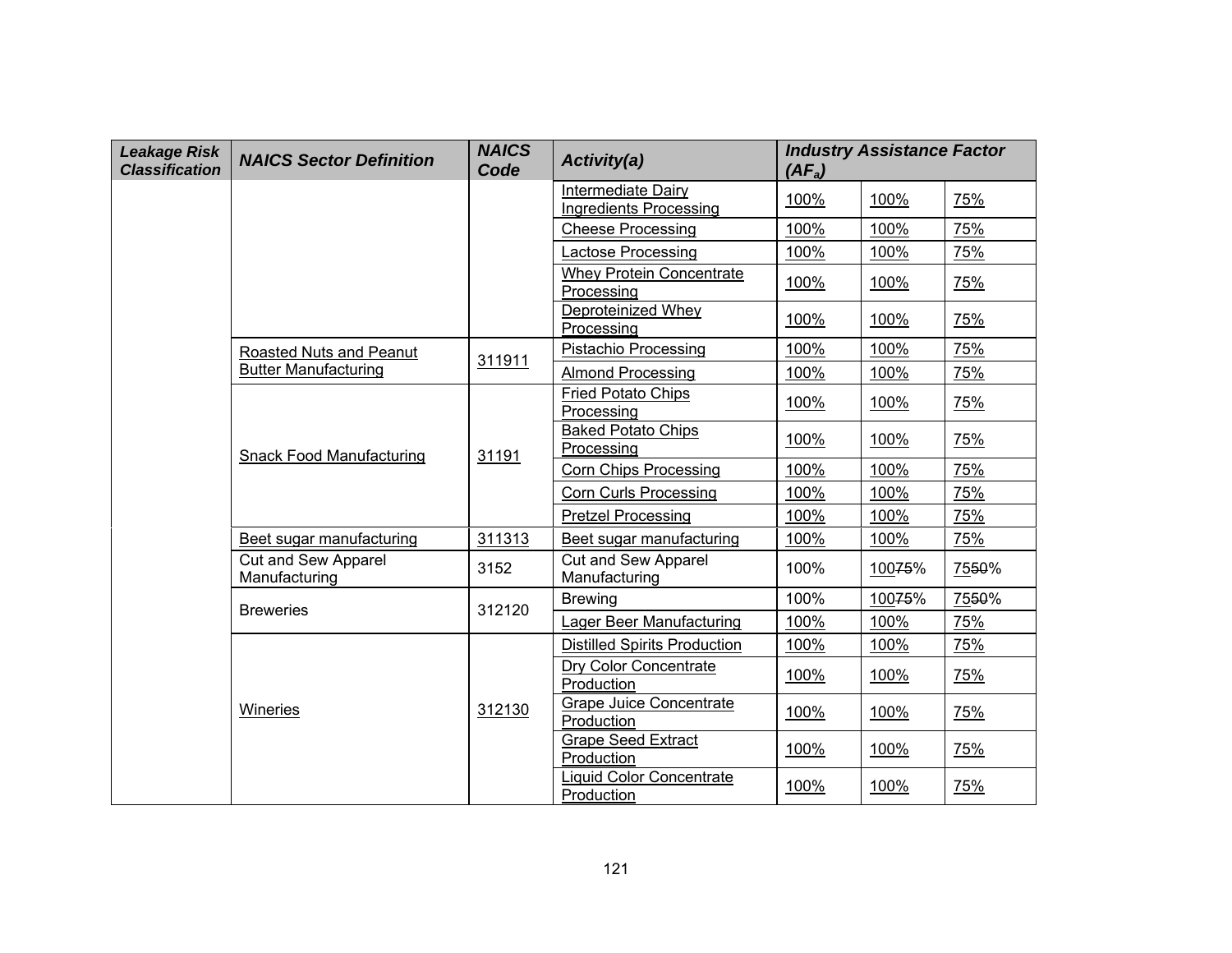| <b>Leakage Risk</b><br><b>Classification</b> | <b>NAICS Sector Definition</b>                                                                       | <b>NAICS</b><br>Code | <b>Activity(a)</b>                                                                                                                                | $(AF_a)$ | <b>Industry Assistance Factor</b> |            |
|----------------------------------------------|------------------------------------------------------------------------------------------------------|----------------------|---------------------------------------------------------------------------------------------------------------------------------------------------|----------|-----------------------------------|------------|
|                                              | <b>Petroleum Refineries</b>                                                                          | 324110               | Petroleum Refining                                                                                                                                | 100%     | 10075%                            | 7550%      |
|                                              | Asphalt Paving Mixture and<br><b>Block Manufacturing</b>                                             | 324121               | Asphalt Paving Mixture and<br><b>Block Manufacturing</b>                                                                                          | 100%     | 100%                              | 75%        |
|                                              | Industrial Gas Manufacturing                                                                         | 325120               | Gaseous-On-Purpose<br>Hydrogen Gas Production                                                                                                     | 100%     | 10075%                            | 7550%      |
|                                              |                                                                                                      |                      | LiquefiedLiquid_Hydrogen<br>Production                                                                                                            | 100%     | 10075%                            | 7550%      |
|                                              | <b>Ethyl Alcohol Manufacturing</b>                                                                   | 325193               | <b>Ethyl Alcohol Manufacturing</b>                                                                                                                | 100%     | 100%                              | <b>75%</b> |
|                                              | <b>Biological Product (Except</b><br>Diagnostic) Manufacturing                                       | 325414               | <b>Biological Product (Except</b><br>Diagnostic) Manufacturing                                                                                    | 100%     | 10075%                            | 7550%      |
|                                              |                                                                                                      | 327420               | <b>Plaster Manufacturing</b>                                                                                                                      | 100%     | 10075%                            | 7550%      |
|                                              | <b>Gypsum Product Manufacturing</b>                                                                  |                      | <b>Plaster BoardStucco</b><br>Manufacturing                                                                                                       | 100%     | 10075%                            | 7550%      |
| Mineral Wool Manufacturing                   |                                                                                                      | 327993               | <b>Fiber Glass Manufacturing</b>                                                                                                                  | 100%     | 75%                               | 50%        |
|                                              |                                                                                                      | 331221               | PickedPickled Steel Sheet<br>Production                                                                                                           | 100%     | 10075%                            | 7550%      |
|                                              | Rolled Steel Shape<br>Manufacturing                                                                  |                      | <b>Cold Rolled and Annealed</b><br><b>Steel Sheet Production</b>                                                                                  | 100%     | 10075%                            | 7550%      |
|                                              |                                                                                                      |                      | <b>Galvanized Steel Sheet</b><br>Production                                                                                                       | 100%     | 10075%                            | 7550%      |
|                                              |                                                                                                      |                      | <b>Tin Steel Plate Production</b>                                                                                                                 | 100%     | 10075%                            | 7550%      |
|                                              | Secondary Smelting and<br>Alloying of Aluminum                                                       | 331314               | Secondary Smelting and<br>Alloying of Aluminum<br>Aluminum and Aluminum<br><b>Alloy Billet Manufacturing</b>                                      | 100%     | 10075%                            | 7550%      |
|                                              | Secondary Smelting, Refining,<br>and Alloying of Nonferrous<br>Metal (Except Copper and<br>Aluminum) | 331492               | Secondary Smelting,<br>Refining, and Alloying of<br>Nonferrous Metal (Except<br><b>Copper and Aluminum)</b> Lead<br><b>Acid Battery Recycling</b> | 100%     | 10075%                            | 7550%      |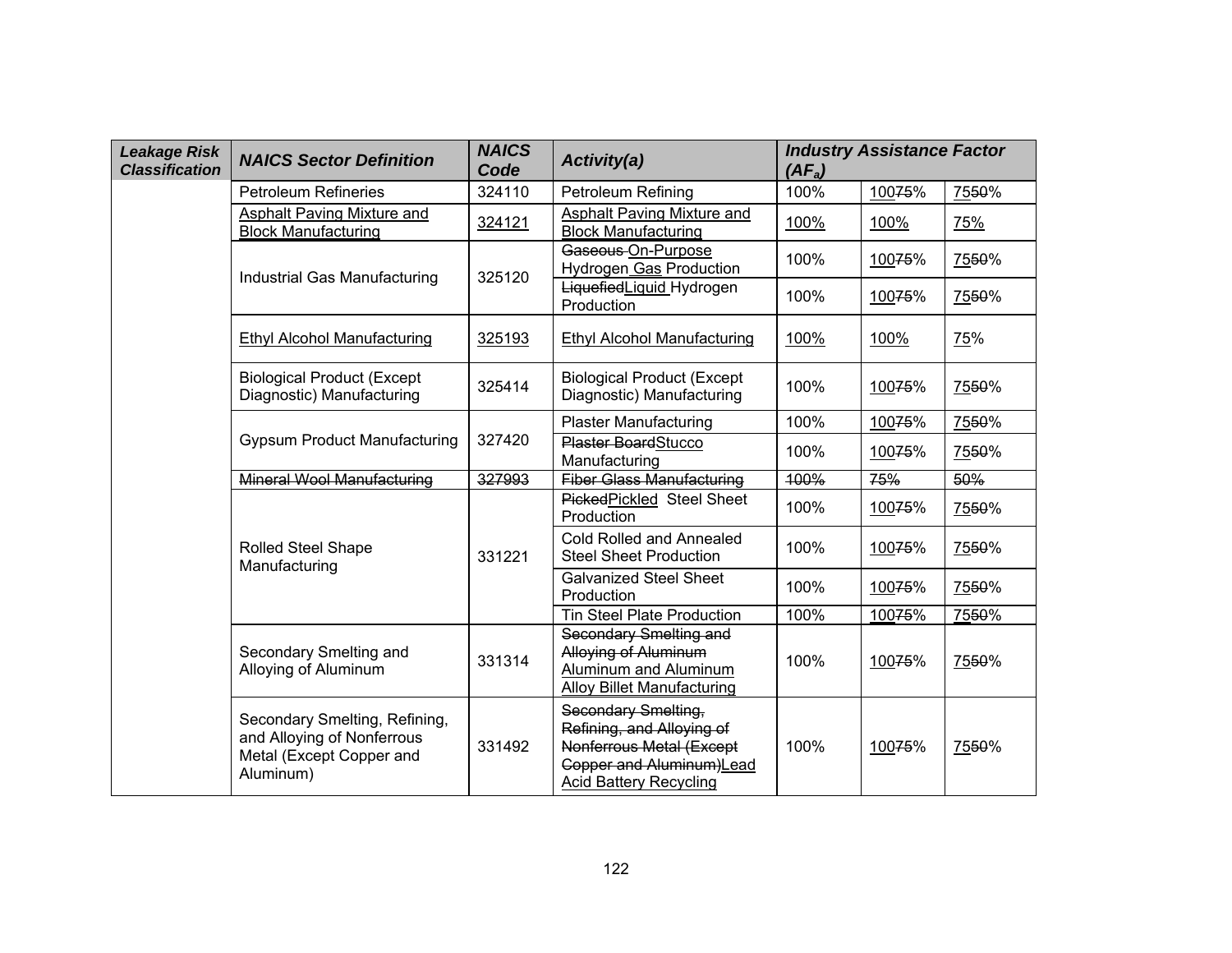| <b>Leakage Risk</b><br><b>Classification</b> | <b>NAICS Sector Definition</b>                                  | <b>NAICS</b><br>Code | Activity(a)                                              | <b>Industry Assistance Factor</b><br>$(AF_a)$ |        |       |
|----------------------------------------------|-----------------------------------------------------------------|----------------------|----------------------------------------------------------|-----------------------------------------------|--------|-------|
|                                              |                                                                 |                      | Iron Foundries                                           | 100%                                          | 10075% | 7550% |
|                                              | Iron Foundries                                                  | 331511               | Ductile Iron Pipe<br>Manufacturing                       | 100%                                          | 100%   | 75%   |
|                                              | 332510<br>Hardware Manufacturing                                |                      | Hardware Manufacturing                                   | 100%                                          | 100%   | 75%   |
|                                              | <b>Turbine and Turbine Generator</b><br>Set Units Manufacturing | 333611               | Testing of Turbines and<br><b>Turbine Generator Sets</b> | 100%                                          | 10075% | 7550% |
|                                              | <b>Pharmaceutical and Medicine</b><br>Manufacturing             | 325412               | <b>Pharmaceutical and Medicine</b><br>Manufacturing      | 100%                                          | 10050% | 5030% |
|                                              | Nonferrous Forging                                              | 332112               | Nonferrous Metal Forging                                 | 100%                                          | 100%   | 50%   |
|                                              |                                                                 |                      | <b>Seamless Rolled Ring</b>                              | 100%                                          | 100%   | 50%   |
| Low                                          | <b>Aircraft Manufacturing</b>                                   | 336411               | <b>Aircraft Manufacturing</b>                            | 100%                                          | 10050% | 5030% |
|                                              | <b>Guided Missile and Space</b><br>Vehicle Manufacturing        | 336414               | Guided Missile and Space<br>Vehicle Manufacturing        | 100%                                          | 100%   | 50%   |
|                                              | Support Activities for Air<br>Transportation                    | 4881                 | Support Activities for Air<br>Transportation             | 100%                                          | 10050% | 5030% |

NOTE: Authority cited: Sections 38510, 38560, 38562, 38570, 38571, 38580, 39600 and 39601, Health and Safety Code. Reference: Sections 38530, 38560.5, 38564, 38565, 38570 and 39600, Health and Safety Code-and Section 16428.8, Government Code.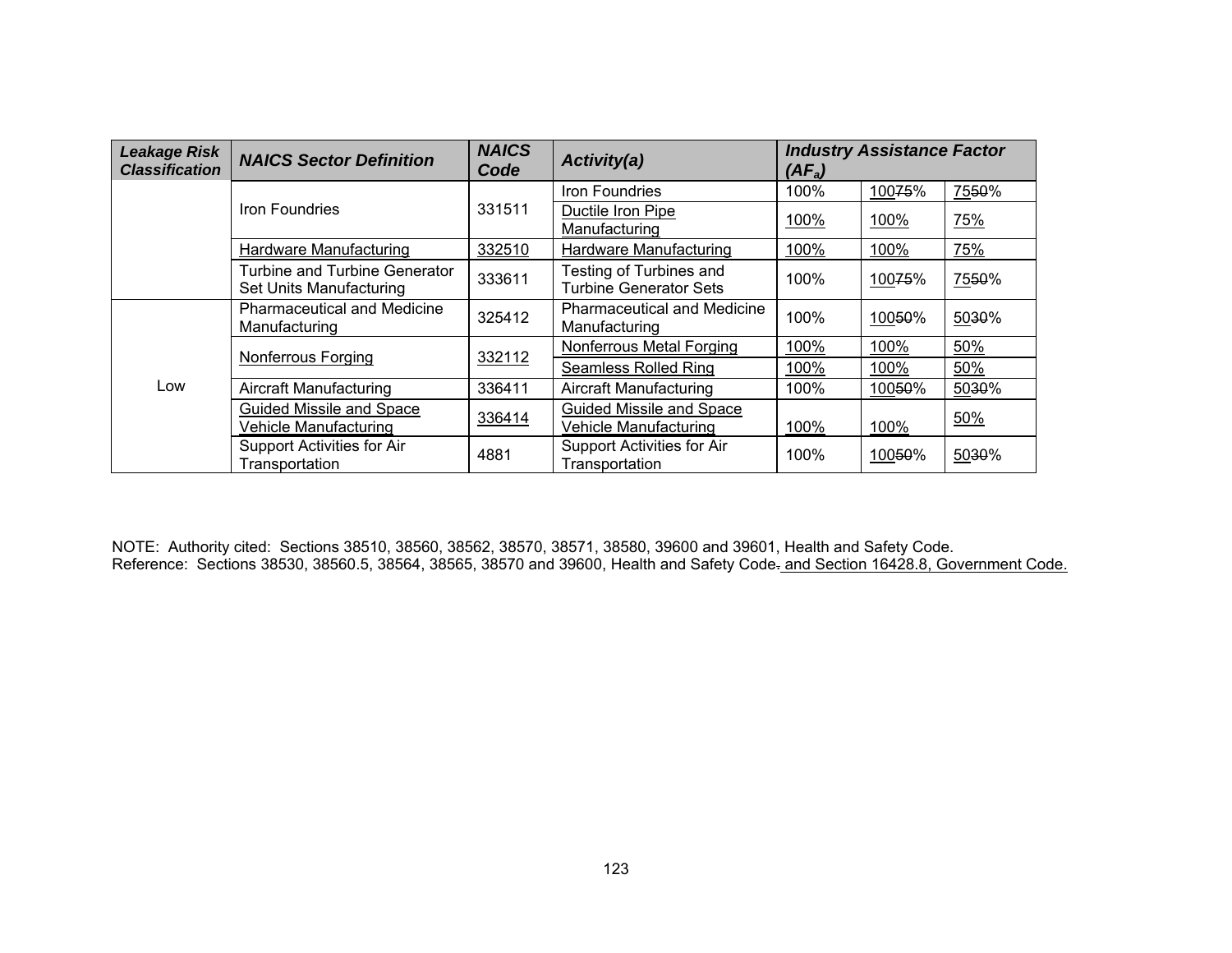### **Subarticle 9: Direct Allocations of California GHG Allowances**

**§ 95890. General Provisions for Direct Allocations.**

\* \* \*

- (b) Eligibility Requirements for Electrical Distribution Utilities. An electrical distribution utility that is a covered entity shall be eligible for direct allocation of California GHG allowances if it has complied with the requirements of MRR and has obtained a positive or qualified positive emissions data verification statement for the prior year pursuant to MRR.
- (c) Electrical Distribution Utilities that are not covered entities but are listed in Table 9-3 must register pursuant to section 95830 to receive allowances.
- (d) Eligibility Requirements for University Covered Entities and Public Service Facilities. A University Covered Entity or public service facility that is not an opt-in covered entity shall be eligible for direct allocations of California GHG allowances if it has complied with the requirements of MRR and has obtained a positive or qualified positive emissions data verification statement for the prior year pursuant to MRR and if it had a compliance obligation in 2013 or 2014. A university or public service facility that is an opt-in covered entity shall be eligible for direct allocation of California GHG allowances only if it submits a request to opt-in to the Cap-and-Trade Program pursuant to section 95813 no later than July 31, 2014 and if it has complied with the requirements of MRR section 95103 and has obtained a positive or qualified positive emissions data verification statement for the prior year pursuant to MRR section 95103(f). A university or public service facility shall not be eligible for any direct allocation of allowances for any data year for which it is not a covered entity or an opt-in covered entity.
- (e) Eligibility Requirements for Legacy Contract Generators. A legacy contract generator with an industrial counterparty that has demonstrated its eligibility to the satisfaction of the Executive Officer pursuant to section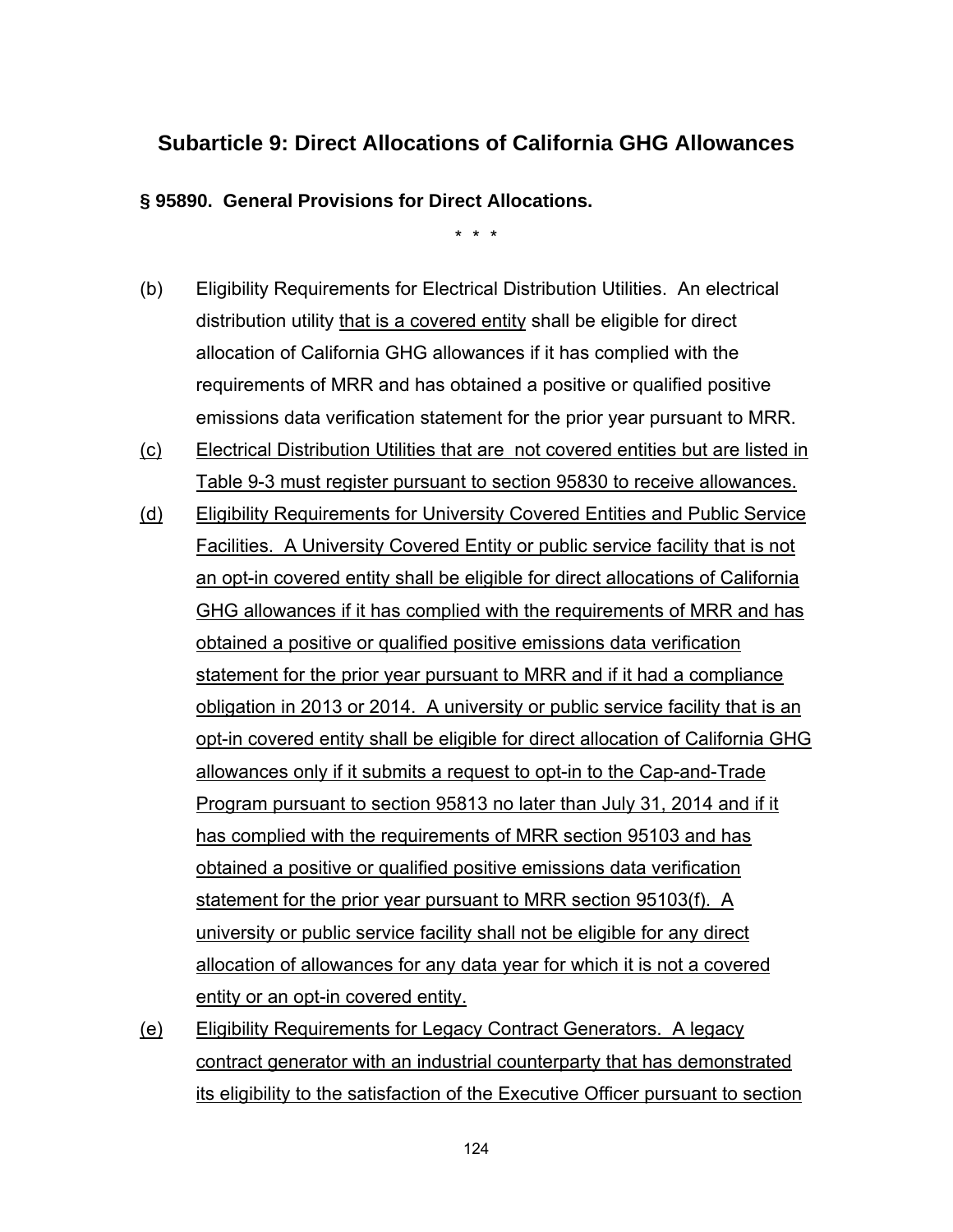95894 of this regulation shall be eligible for direct allocation of allowances through the second compliance period if it has complied with the requirements of MRR and has obtained a positive or a qualified positive emissions data verification statement pursuant to MRR. A legacy contract generator without an industrial counterparty that has demonstrated its eligibility to the satisfaction of the Executive Officer pursuant to section 95894 of this regulation shall be eligible for direct allocation of allowances if it has complied with the requirements of MRR and has obtained a positive or a qualified positive emissions data verification statement pursuant to MRR.

- (f) Eligibility Requirements for Natural Gas Suppliers. A natural gas supplier that is a covered entity shall be eligible for direct allocation of California GHG allowances if it has complied with the requirements of MRR and has obtained a positive or qualified positive emissions data verification statement for the prior year pursuant to MRR.
- (g) Eligibility Requirements for Public Wholesale Water Agencies. A public wholesale water agency shall be eligible for direct allocations of California GHG allowances if it has complied with the requirements of MRR, and has obtained a positive or qualified positive emissions data verification statement for the prior year pursuant to MRR.
- (h) No facility receiving allowances pursuant to section 95870(f) may also receive allowances pursuant to section 95870(g).
- (i) No facility that qualifies for a limited exemption pursuant to section 95852(j) may also receive allowances pursuant to sections 95870, 95890, 95891, or 95894 for the same budget year.

NOTE: Authority cited: Sections 38510, 38560, 38562, 38570, 38571, 38580, 39600 and 39601, Health and Safety Code. Reference: Sections 38530, 38560.5, 38564, 38565, 38570 and 39600, Health and Safety Code.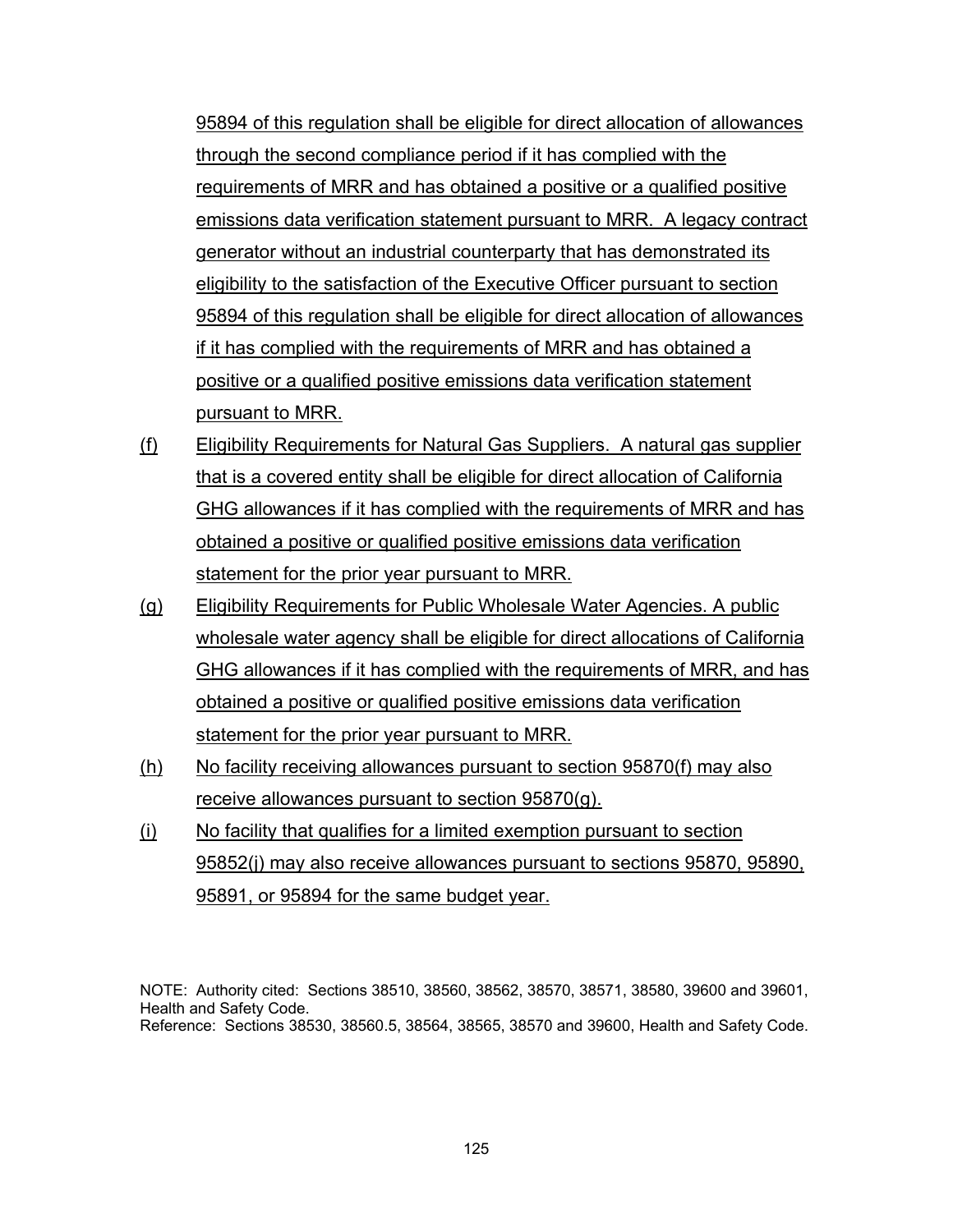#### **§ 95891. Allocation for Industry Assistance.**

- (a) The Executive Officer shall determine the amount of allowances directly allocated to each eligible covered entity or opt-in covered entity using the product output-based allocation calculation methodology specified in section 95891(b) if the entity conducts an activity listed in both Table 8-1 and Table 9-1. The Executive Officer shall determine the amount of allowances directly allocated to each eligible covered entity or opt-in covered entity using the energy-based allocation calculation methodology specified in section 95891(c) if the entity conducts an activity listed in Table 8-1 but not listed in Table 9-1.
	- (1) First Compliance Period Refining Sector Allocation Exception. For budget years 2013-2014 petroleum refineries shall receive their allocation of allowances pursuant to the methodology stated in section 95891(d).
	- (2) Second and Third Compliance Period Refining Sector Allocation. For buget budget years 2015-2020, petroleum refineries shall receive their allocation of allowances pursuant to the product output-based allocation calculation methodology stated in section 95891(b), using the complexity weighted barrel definition detailed in 95802(a).
	- (3) New Entrant Industrial Allocation Without Leakage Risk. Covered facilities that had emissions below the inclusion threshold as outlined in 95812(c) prior to 2012 and do not have a leakage risk in Table 8-1 are eligible to receive allocated allowances under the new entrant energy-based allocation methodology pursuant to 95891(c)(3) if the first three digits of the facility NAICS code matches a NAICS code in Table 8-1. The leakage risk classification shall be low until a leakage risk classification is added for that sector. Food processors that are only classified by a three digit NAICS code are exempt from this classification.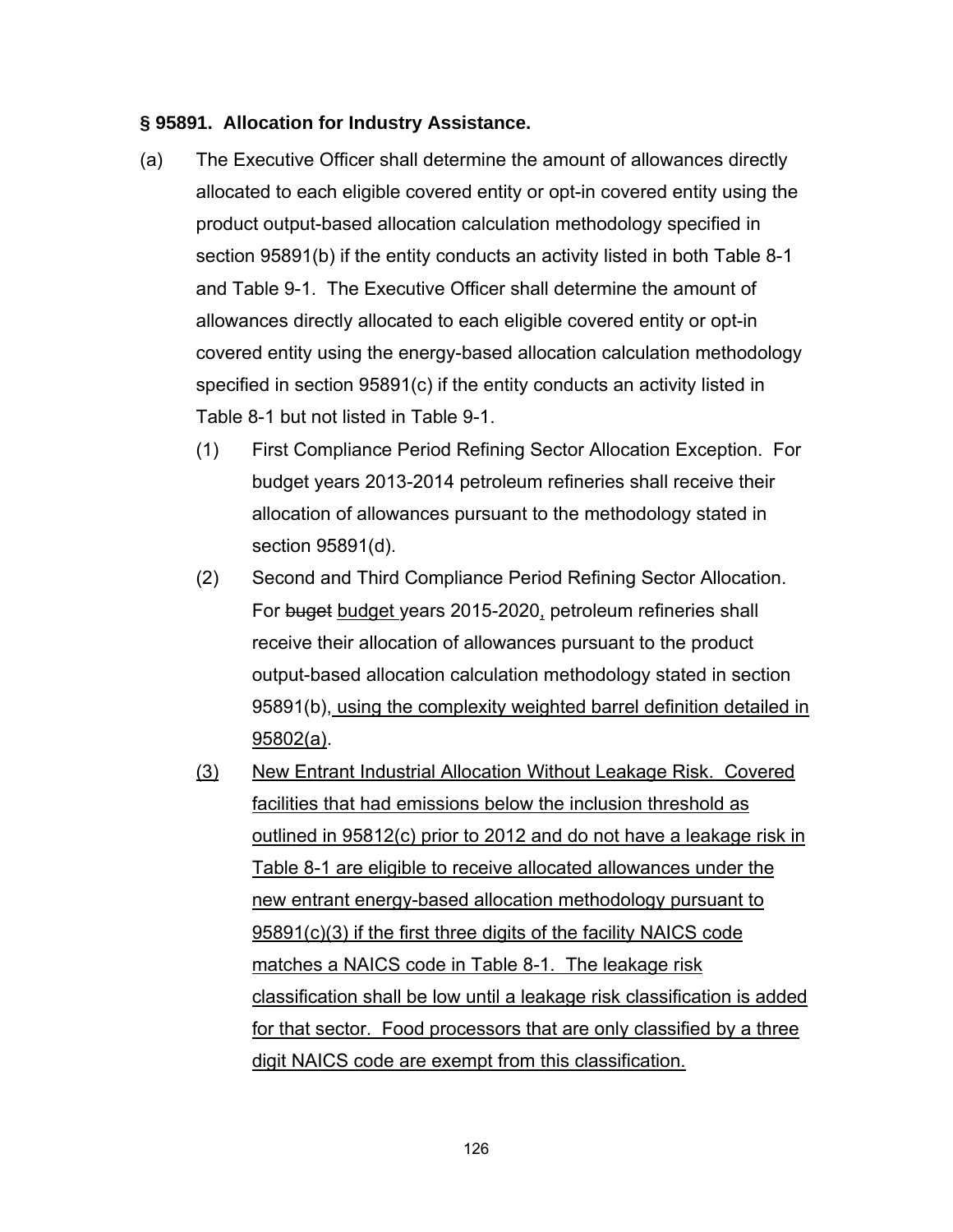(b) Product Output-Based Allocation Calculation Methodology. The Executive Officer shall calculate the amount of California GHG Allowances directly allocated under a product output-based methodology annually using the following formula:

$$
A_{t} = \sum_{a=1}^{n} O_{a,\text{initial}} * B_{a} * AF_{a,t} * c_{a,t} + \sum_{a=1}^{n} O_{a,\text{trueup}} * B_{a} * AF_{a,t-2} * c_{a,t-2}
$$

$$
A_{t} = \left(\sum_{a=1}^{n} O_{a,t-2} * B_{a} * AF_{a,t} * c_{a,t}\right) + TrueUp_{t}
$$

Where:

"A<sub>t"</sub> is the amount of California GHG allowances directly allocated to the operator of an industrial facility for all activities with a product outputbased allocation from budget year "t";

"t" is the budget year from which the direct allocation occurs;

"t-2" is the year two years prior to year "t";

"t-4" is the year four years prior to year "t";

"a" is each eligible activity as defined in Table 9-1;

"n" is the number of eligible activities at a facility;

" $O_{a, \text{ initial } t-2}$ " will be calculated by the Executive Officer as the output in year "t-2" as reported to ARB.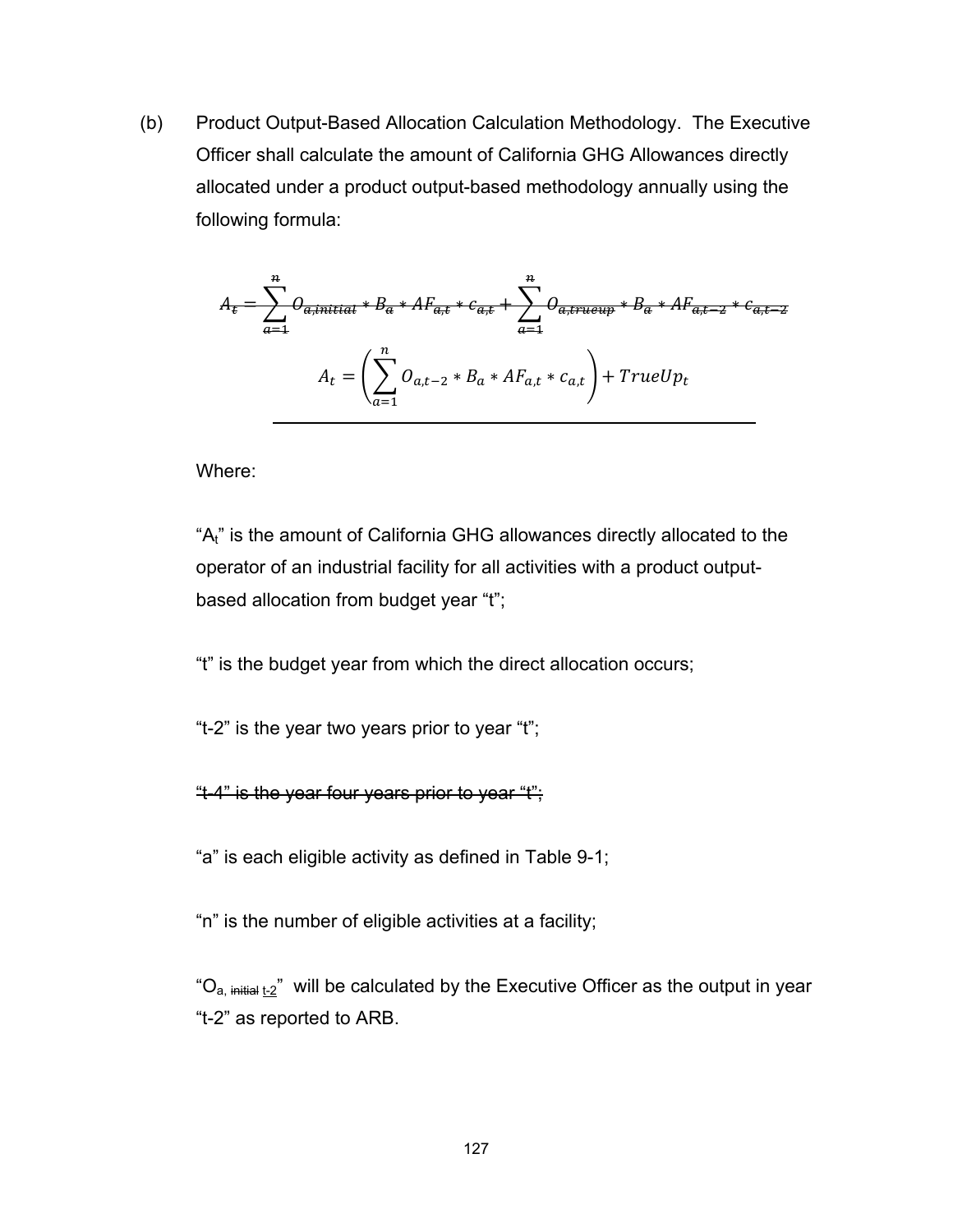"O<sub>a,trueup</sub>" adjusts for any output in year "t" not properly accounted for in prior allocations. The Executive Officer will calculate this term using the difference between the output reported in data year "t-2" and the output reported in data year "t-4."

" $B_a$ " is the emissions efficiency benchmark per unit of output for each eligible activity defined in Table 9-1;

" $AF_{a. t}$ " is the assistance factor for budget year "t" assigned to each activity "a" as specified in Table 8-1; and

" $c_{a,t}$ " is the adjustment factor for budget year "t" assigned to each activity "a" to account for cap decline as specified in Table 9-2.; and

"trueup $<sub>i</sub>$ " is the amount of true-up allowances allocated to account for</sub> changes in production or allocation not properly accounted for in prior allocations. This value shall only be calculated if the entity was covered under the Cap-and-Trade Program in year "t-2." Entities allocated to under 95891(d) for budget years 2013 and 2014 will not be allocated true-up allowances under this methodology for hydrogen production in those data years. This value of allowances for budget year "t" shall be allowed to be used for compliance for budget year "t-2" or subsequent budget years pursuant to 95856(h)(1)(D) and 95856(h)(2)(D). This value is calculated using the following formula:

$$
TrueUp_{t} = \left(\sum_{a=1}^{n} O_{a,t-2} * B_{a} * AF_{a,t-2} * c_{a,t-2}\right) - A_{t-2,no\ trueup}
$$

Where: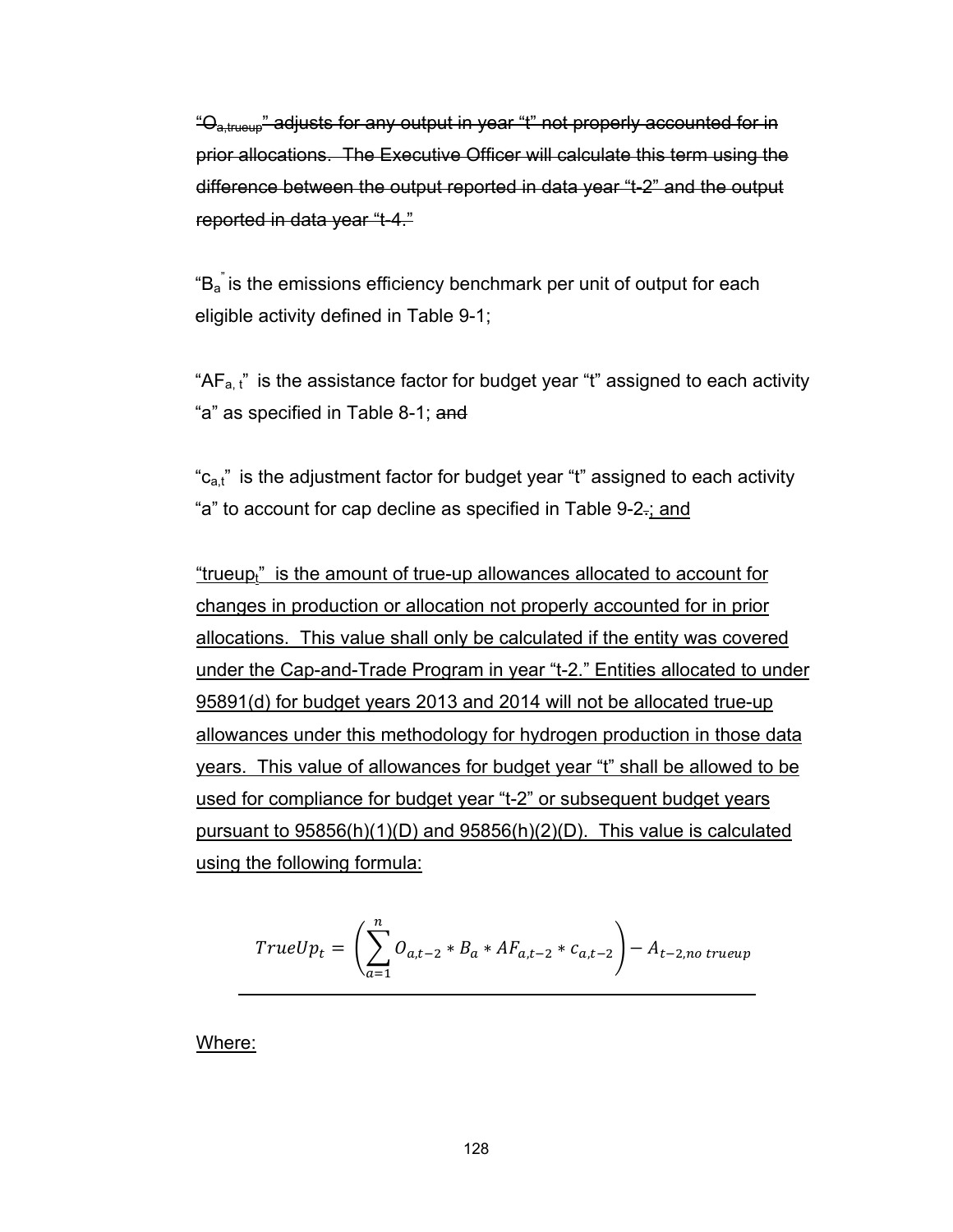$"O_{a,t-2}"$  will be calculated by the Executive Officer as the output in year "t-2" as reported to ARB;

"A<sub>t-2,no trueup</sub>" is the amount of California GHG allowances directly allocated to the operator of an industrial facility for all activities from budget year "t-2" not including the true-up for that budget year;

" $AF<sub>a, t-2</sub>$ " is the assistance factor for budget year "t-2" assigned to each activity "a" as specified in Table 8-1; and

 $C_{a,t-2}$ " is the adjustment factor for budget year "t-2" assigned to each activity.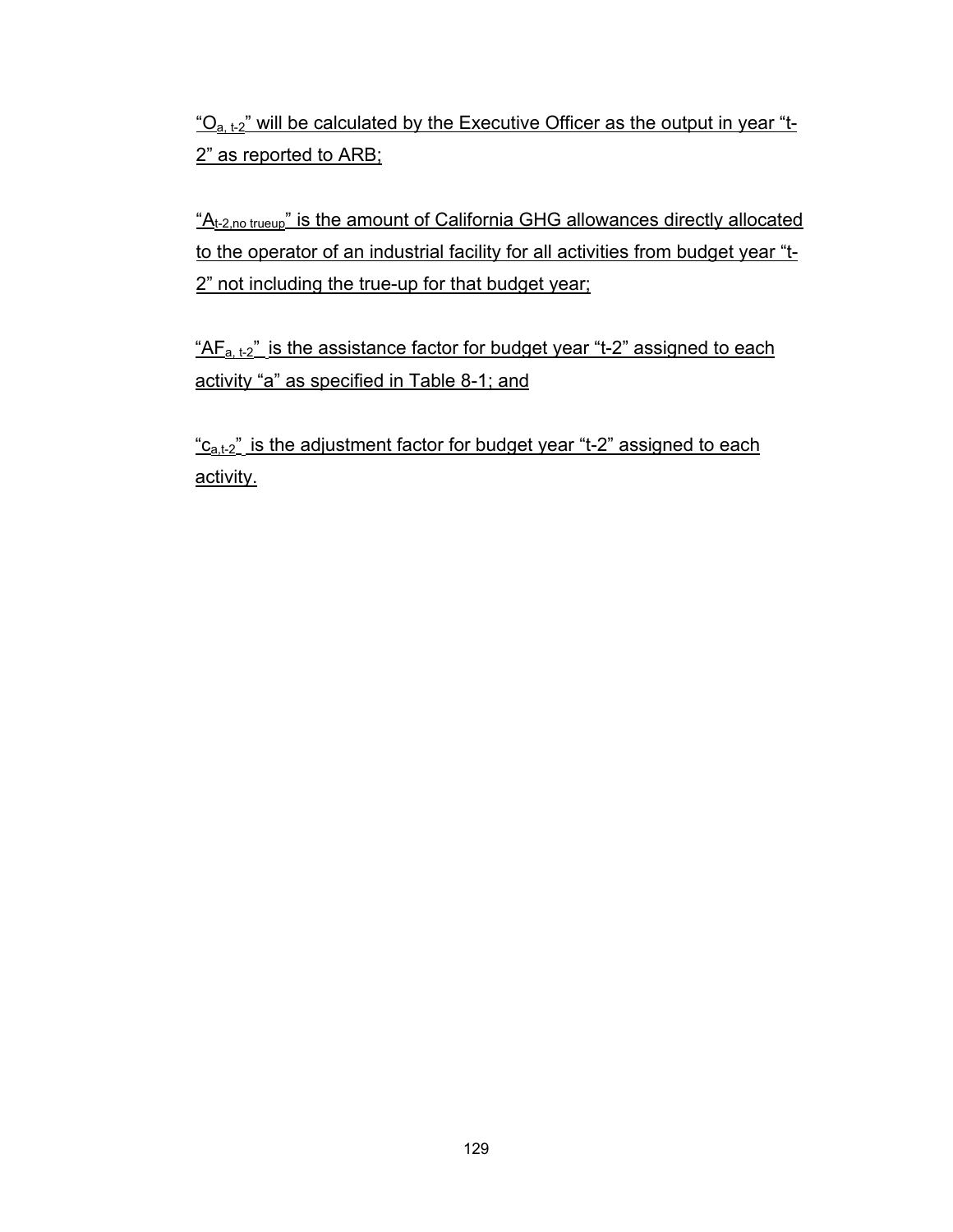| <b>NAICS Sector</b><br><b>Definition</b>             | <b>NAICS</b><br>code | <b>Activity (a)</b>                                                       | <b>Benchmark</b><br>(B <sub>a</sub> ) | <b>Benchmark Units</b>                                                                                                                       |
|------------------------------------------------------|----------------------|---------------------------------------------------------------------------|---------------------------------------|----------------------------------------------------------------------------------------------------------------------------------------------|
| Crude Petroleum<br>and Natural Gas<br>Extraction     | 211111               | <b>Thermal EOR</b><br>Crude Oil<br>Extraction                             | 0.08160.0811                          | Allowances / Barrel<br>of Thermal Grude<br>Oil Eqv. Produced<br><b>Using Thermal EOR</b>                                                     |
|                                                      |                      | Non Thermal<br>Crude Oil<br>Extraction                                    | 0.00820.0076                          | Allowances / Barrel<br>of Non Thermal<br>Crude Oil Eqv.                                                                                      |
|                                                      |                      | <b>Natural Gas</b><br>Processing<br><u>≥ 25 MMscf/day</u>                 | 0.0220                                | Allowances / Barrel<br>of Gas Processed<br><u>Eqv.</u>                                                                                       |
| Natural Gas Liquid<br>Extraction                     | 211112               | <b>Natural Gas Liquid</b><br>Processing                                   | 0.01460.0118                          | Allowances / Barrel<br>of Natural Gas<br><b>Liquids Produced</b>                                                                             |
| Potash, Soda, and<br><b>Borate Mineral</b><br>Mining | 212391               | Mining and<br>Manufacturing of<br>Soda Ash and<br><b>Related Products</b> | 0.948                                 | Allowances / Short<br>Ton of Soda Ash<br>Equivalent (Soda<br>Ash, Biocarb,<br>Borax, V-Bor,<br>DECA, PYROBOR,<br>Boric Acid, and<br>Sulfate) |
| All Other<br>Nonmetallic Mineral<br>Mining           | 212399               | Freshwater<br>Diatomite Filter<br><b>Aids</b><br>Manufacturing            | 0.418                                 | Allowances / Short<br>Ton of Freshwater<br>Diatomite Filter Aids                                                                             |

**Table 9-1: Product-Based Emissions Efficiency Benchmarks**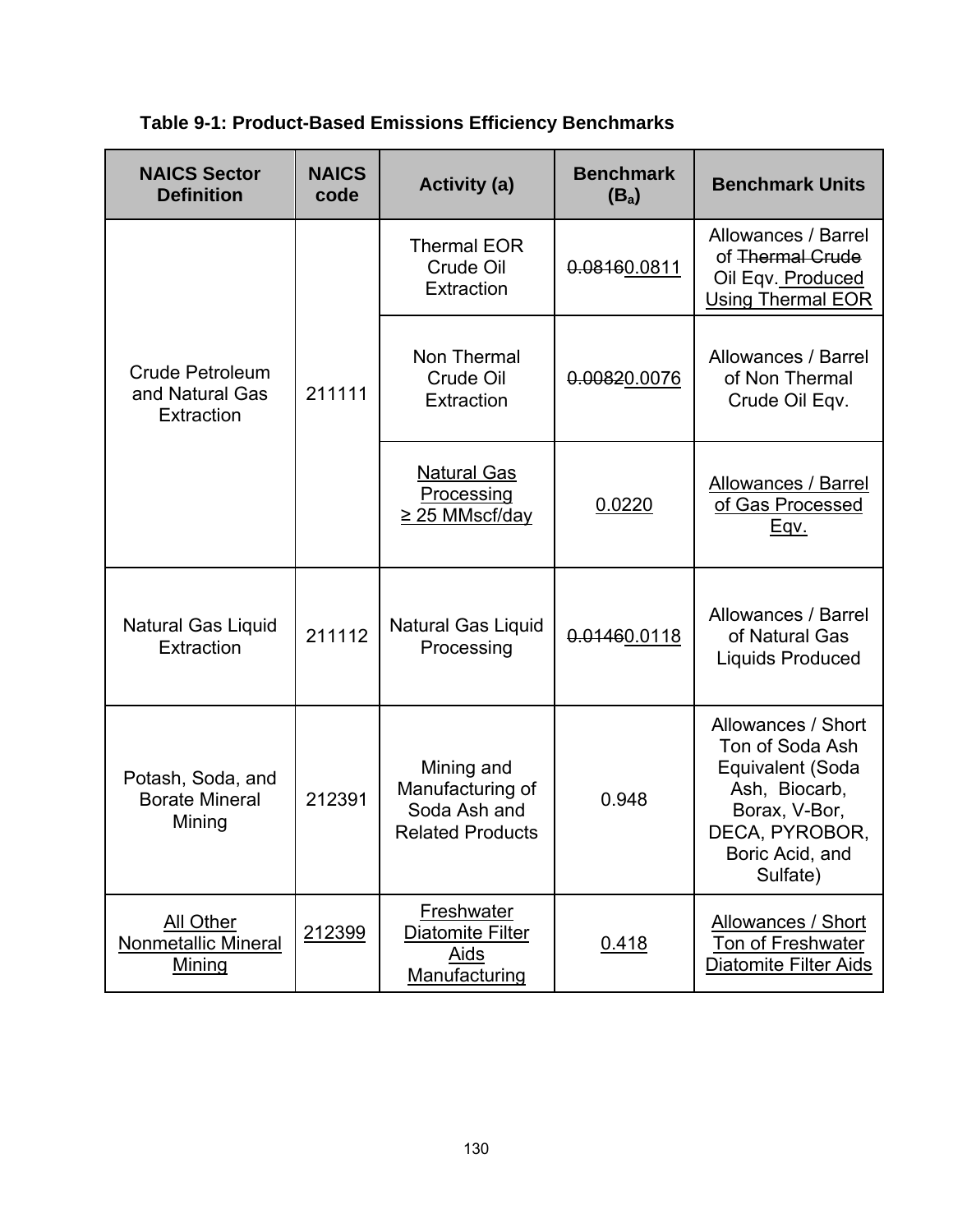| <b>NAICS Sector</b><br><b>Definition</b>                 | <b>NAICS</b><br>code | <b>Activity (a)</b>                                                         | <b>Benchmark</b><br>$(B_a)$ | <b>Benchmark Units</b>                                                                                        |
|----------------------------------------------------------|----------------------|-----------------------------------------------------------------------------|-----------------------------|---------------------------------------------------------------------------------------------------------------|
| Fruit and vegetable<br>canning                           | 311421               | <b>Aseptic Tomato</b><br>Paste Processing                                   | 0.353                       | Allowances /<br>Short Ton of 31%<br>NTSS Aseptic<br>Tomato Paste                                              |
|                                                          |                      | <b>Aseptic Whole and</b><br>Diced Tomato<br>Processing                      | 0.179                       | Allowances /<br><b>Short Ton of Aseptic</b><br>Whole and Diced<br>Tomatoes                                    |
|                                                          |                      | Non-Aseptic<br><b>Tomato Paste and</b><br><b>Tomato Puree</b><br>Processing | 0.315                       | Allowances /<br>Short Ton of 24%<br><b>NTSS Non-Aseptic</b><br><b>Tomato Paste and</b><br><b>Tomato Puree</b> |
|                                                          |                      | Non-Aseptic<br><b>Whole and Diced</b><br>Tomato<br>Processing               | 0.135                       | Allowances /<br>Short Ton of Non-<br>Aseptic Whole and<br><b>Diced Tomatoes</b>                               |
|                                                          |                      | Non-Aseptic<br><b>Tomato Juice</b><br>Processing                            | 0.163                       | Allowances /<br>Short Ton of Non-<br><b>Aseptic Tomato</b><br>Juice                                           |
|                                                          |                      | <b>Whole Chicken</b><br>and Chicken Parts<br>Processing                     | 0.0330                      | Allowances /<br>Short Ton of Whole<br>Chicken and<br><b>Chicken Parts</b>                                     |
| <b>Poultry Processing</b>                                | 311615               | <b>Poultry Deli</b><br>Product<br>Processing                                | 0.0353                      | Allowances /<br><b>Short Ton of Poultry</b><br>Deli Product                                                   |
|                                                          |                      | Protein Meal and<br><b>Fat Processing</b>                                   | 0.396                       | Allowances /<br>Short Ton of Protein<br>Meal and Fat                                                          |
|                                                          |                      | <b>Dehydrated Garlic</b><br>Processing                                      | 0.824                       | Allowances / Short<br><b>Ton of Dehydrated</b><br>Garlic                                                      |
| <b>Dried and Dehydrated</b><br><b>Food Manufacturing</b> | 311423               | <b>Dehydrated Onion</b><br>Processing                                       | <u>1.01</u>                 | Allowances / Short<br>Ton of Dehydrated<br>Onion                                                              |
|                                                          |                      | Dehydrated Chili<br><b>Pepper Processing</b>                                | 1.29                        | Allowances / Short<br><b>Ton of Dehydrated</b><br><b>Chili Pepper</b>                                         |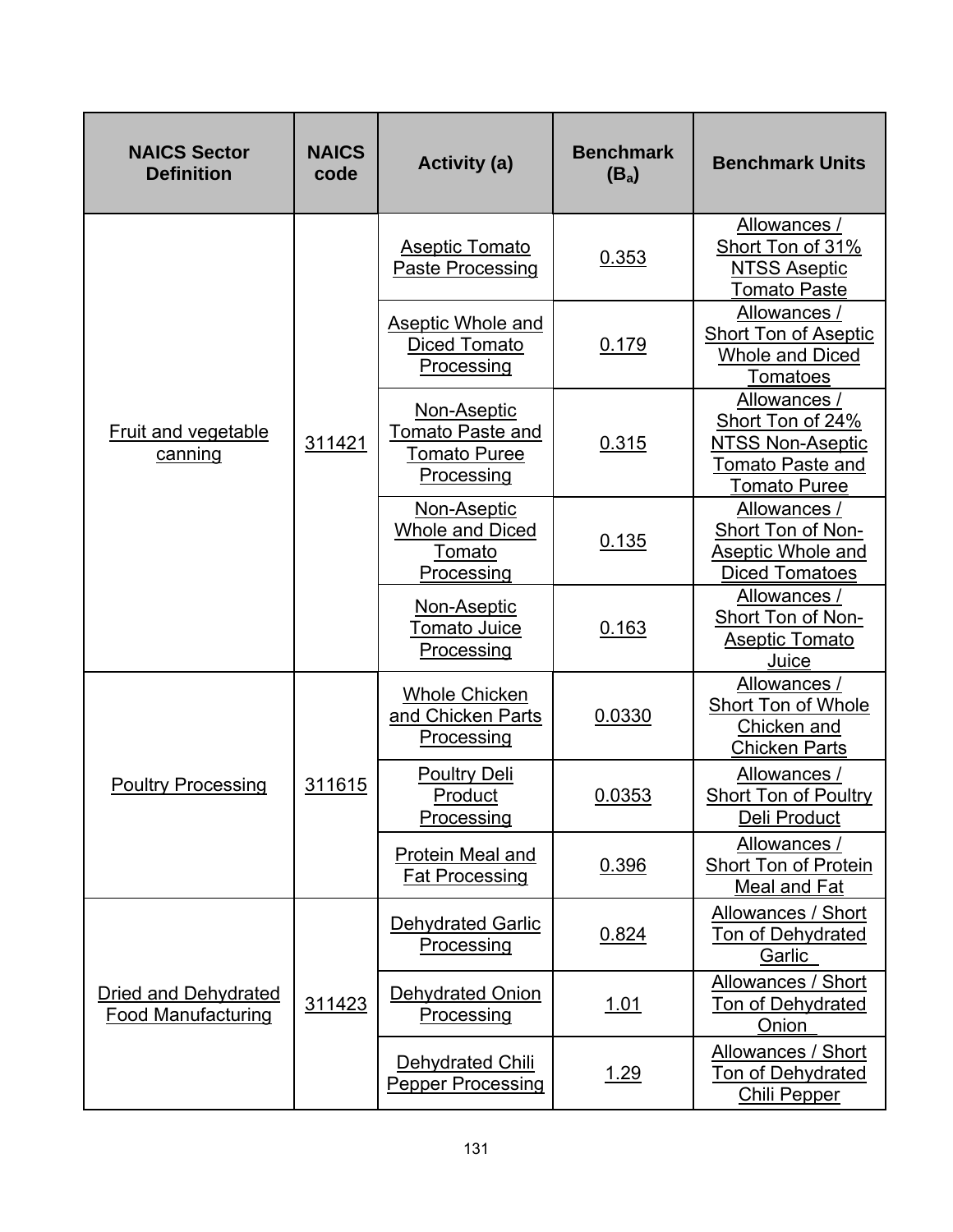| <b>NAICS Sector</b><br><b>Definition</b> | <b>NAICS</b><br>code | <b>Activity (a)</b>                                                                                      | <b>Benchmark</b><br>$(B_a)$                                                   | <b>Benchmark Units</b>                                                                                              |                                                                                                 |
|------------------------------------------|----------------------|----------------------------------------------------------------------------------------------------------|-------------------------------------------------------------------------------|---------------------------------------------------------------------------------------------------------------------|-------------------------------------------------------------------------------------------------|
|                                          |                      | Dehydrated<br>Spinach<br>Processing                                                                      | 5.56                                                                          | Allowances / Short<br>Ton of Dehydrated<br>Spinach                                                                  |                                                                                                 |
|                                          |                      | Dehydrated<br>Parsley<br>Processing                                                                      | <u>3.21</u>                                                                   | Allowances / Short<br><b>Ton of Dehydrated</b><br>Parsley                                                           |                                                                                                 |
|                                          |                      | Milk, Buttermilk,<br>Skim Milk, and<br><b>Ultrafiltered Milk</b><br>Processing                           | 0.0147                                                                        | Allowances / Short<br><u>Ton of Milk,</u><br>Buttermilk, Skim<br>Milk, and<br><b>Ultrafiltered Milk</b>             |                                                                                                 |
|                                          |                      | <b>Cream processing</b>                                                                                  | 0.0153                                                                        | Allowances / Short<br>Ton of Cream                                                                                  |                                                                                                 |
|                                          | 31151                | <b>Butter processing</b>                                                                                 | 0.0391                                                                        | Allowances / Short<br>Ton of Butter                                                                                 |                                                                                                 |
|                                          |                      | <b>Condensed Milk</b><br>Processing                                                                      | 0.0368                                                                        | Allowances / Short<br><b>Ton of Condensed</b><br><b>Milk</b>                                                        |                                                                                                 |
| <b>Dairy Product</b><br>Manufacturing    |                      |                                                                                                          | Nonfat Dry Milk<br>and Skimmed Milk<br>Powder (Low<br><b>Heat) Processing</b> | 0.380                                                                                                               | Allowances / Short<br><b>Ton of Nonfat Dry</b><br>Milk and Skimmed<br>Milk Powder (Low<br>Heat) |
|                                          |                      | <b>Nonfat Dry Milk</b><br>and Skimmed Milk<br>Powder (Medium<br><b>Heat and High</b><br>Heat) Processing | 0.425                                                                         | Allowances / Short<br>Ton of Nonfat Dry<br>Milk and Skimmed<br><b>Milk Powder</b><br>(Medium Heat and<br>High Heat) |                                                                                                 |
|                                          |                      | <b>Buttermilk Powder</b><br>Processing                                                                   | 0.501                                                                         | Allowances / Short<br>Ton of Buttermilk<br>Powder                                                                   |                                                                                                 |
|                                          |                      | <b>Dairy Product</b><br>Solids for Animal<br><b>Feed Processing</b>                                      | 0.0241                                                                        | Allowances / Short<br><b>Ton of Dairy Product</b><br>Solids for Animal<br>Feed                                      |                                                                                                 |
|                                          |                      | <b>Intermediate Dairy</b><br><b>Ingredients</b><br>Processing                                            | 0.0808                                                                        | Allowances / Short<br>Ton of Intermediate<br>Dairy Ingredients                                                      |                                                                                                 |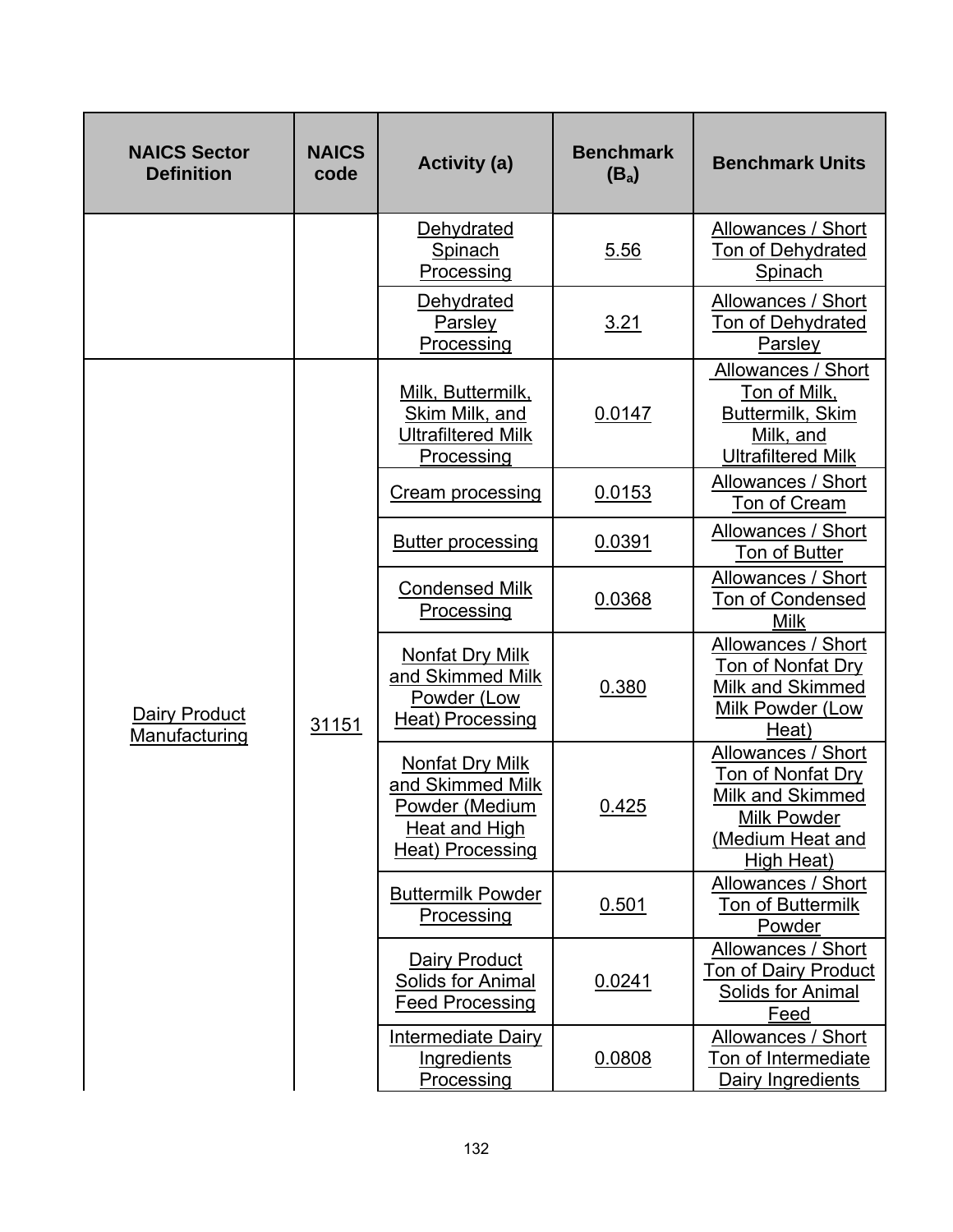| <b>NAICS Sector</b><br><b>Definition</b> | <b>NAICS</b><br>code | <b>Activity (a)</b>                              | <b>Benchmark</b><br>$(B_a)$ | <b>Benchmark Units</b>                                          |
|------------------------------------------|----------------------|--------------------------------------------------|-----------------------------|-----------------------------------------------------------------|
|                                          |                      | Cheese<br>Processing                             | 0.114                       | Allowances / Short<br>Ton of Cheese                             |
|                                          |                      | Lactose<br>Processing                            | 0.272                       | Allowances / Short<br>Ton of Lactose                            |
|                                          |                      | <b>Whey Protein</b><br>Concentrate<br>Processing | 1.28                        | Allowances / Short<br>Ton of Whey Protein<br>Concentrate        |
|                                          |                      | Deproteinized<br><b>Whey Processing</b>          | 0.764                       | Allowances / Short<br><b>Ton of Deproteinized</b><br>Whey       |
| <b>Roasted Nuts and</b>                  | 311911               | Pistachio<br>Processing                          | 0.221                       | Allowances / Short<br>Ton of Pistachios                         |
| <b>Peanut Butter</b><br>Manufacturing    |                      | Almond<br>Processing                             | 0.0714                      | <b>Allowances / Short</b><br>Ton of Almonds                     |
|                                          |                      | <b>Fried Potato Chips</b><br>Processing          | 0.834                       | Allowances / Short<br>Ton of Fried Potato<br>Chips              |
| <b>Snack Food</b>                        |                      | <b>Baked Potato</b><br><b>Chips Processing</b>   | 0.517                       | Allowances / Short<br><b>Ton of Baked Potato</b><br>Chips       |
| Manufacturing                            | 31191                | <b>Corn Chips</b><br>Processing                  | 0.580                       | Allowances / Short<br>Ton of Corn Chips                         |
|                                          |                      | <b>Corn Curls</b><br>Processing                  | 0.446                       | Allowances / Short<br>Ton of Corn Curls                         |
|                                          |                      | <b>Pretzel Processing</b>                        | 0.633                       | <b>Allowances / Short</b><br>Ton of Pretzels                    |
| <b>Beet sugar</b><br>manufacturing       | 311313               | <b>Beet sugar</b><br>manufacturing               | 0.611                       | Allowances /<br>short ton<br>Granulated-Refined<br><b>Sugar</b> |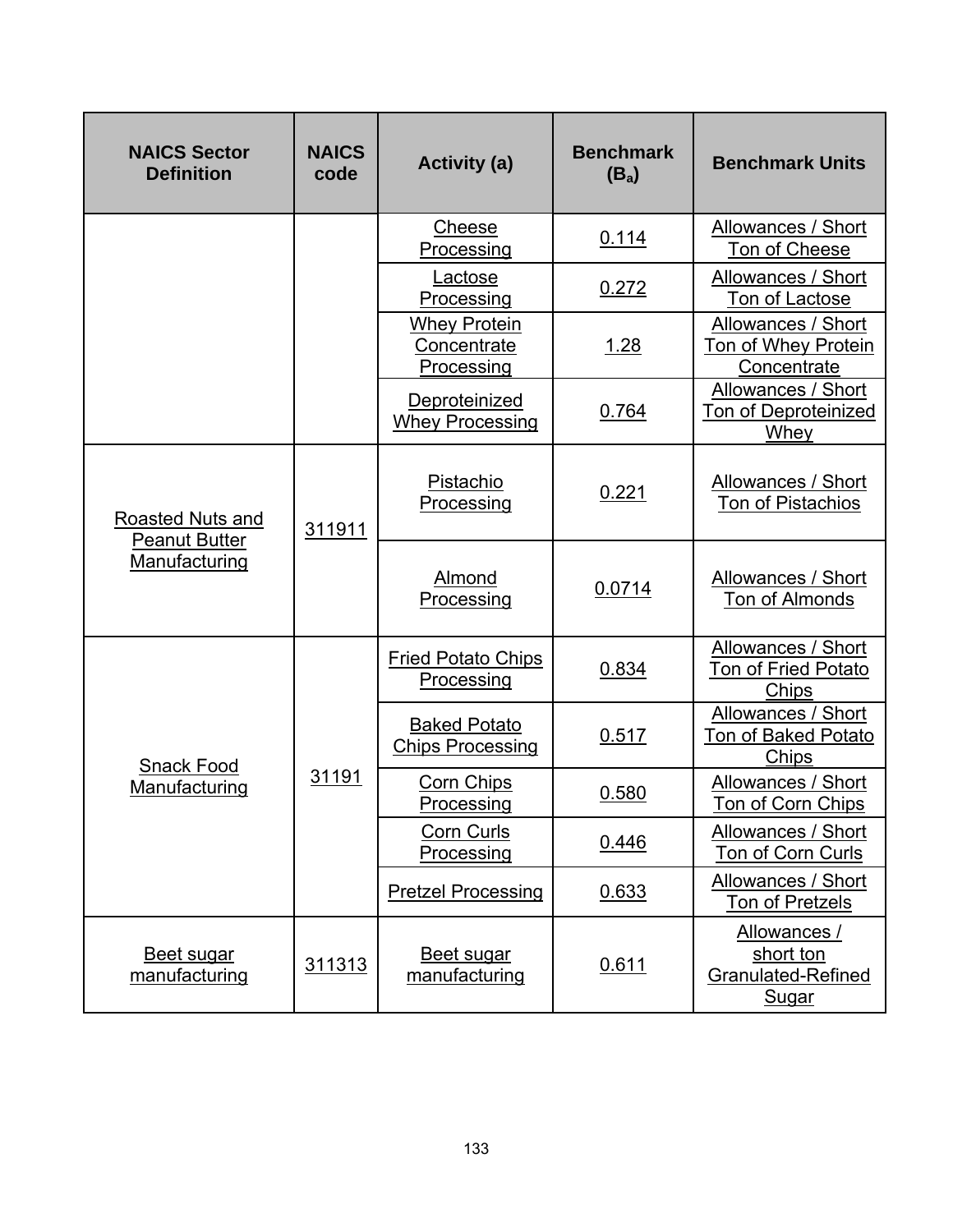| <b>NAICS Sector</b><br><b>Definition</b> | <b>NAICS</b><br>code | <b>Activity (a)</b>                                     | <b>Benchmark</b><br>$(B_a)$ | <b>Benchmark Units</b>                                                                                                    |
|------------------------------------------|----------------------|---------------------------------------------------------|-----------------------------|---------------------------------------------------------------------------------------------------------------------------|
| <b>Breweries</b>                         | 312120               | Lager Beer<br>Manufacturing                             | 0.178                       | Allowances /<br><b>Thousand Gallons of</b><br>Lager Beer                                                                  |
|                                          | 312130               | <b>Distilled Spirits</b><br>Production                  | $1.13x10^{-3}$              | Allowances / Proof<br><b>Gallons of Distilled</b><br><b>Spirits</b>                                                       |
|                                          |                      | Dry Color<br>Concentrate<br>Production                  | 12.0                        | Allowances / Short<br>ton of Dry Color<br>Concentrate                                                                     |
| <b>Wineries</b>                          |                      | <b>Grape Juice</b><br>Concentrate<br>Production         | $1.59x10^{-3}$              | Allowances / Gallons<br>of Grape Juice<br>Concentrate                                                                     |
|                                          |                      | <b>Grape Seed</b><br><b>Extract Production</b>          | 9.48                        | Allowances / Short<br>ton of Grape Seed<br><b>Extract</b>                                                                 |
|                                          |                      | <b>Liquid Color</b><br><b>Concentrate</b><br>Production | $6.95x10^{-3}$              | <b>Allowances / Gallons</b><br>of Liquid Color<br>Concentrate                                                             |
| Paper (except<br>Newsprint) Mills        | 322121               | <b>Bathroom Tissue</b><br>Manufacturing                 | 4.14<br>0.108               | Allowances / Air<br>Dried Short Ton of<br><b>Bathroom tTissue</b><br>produced adjusted<br>by water absorption<br>capacity |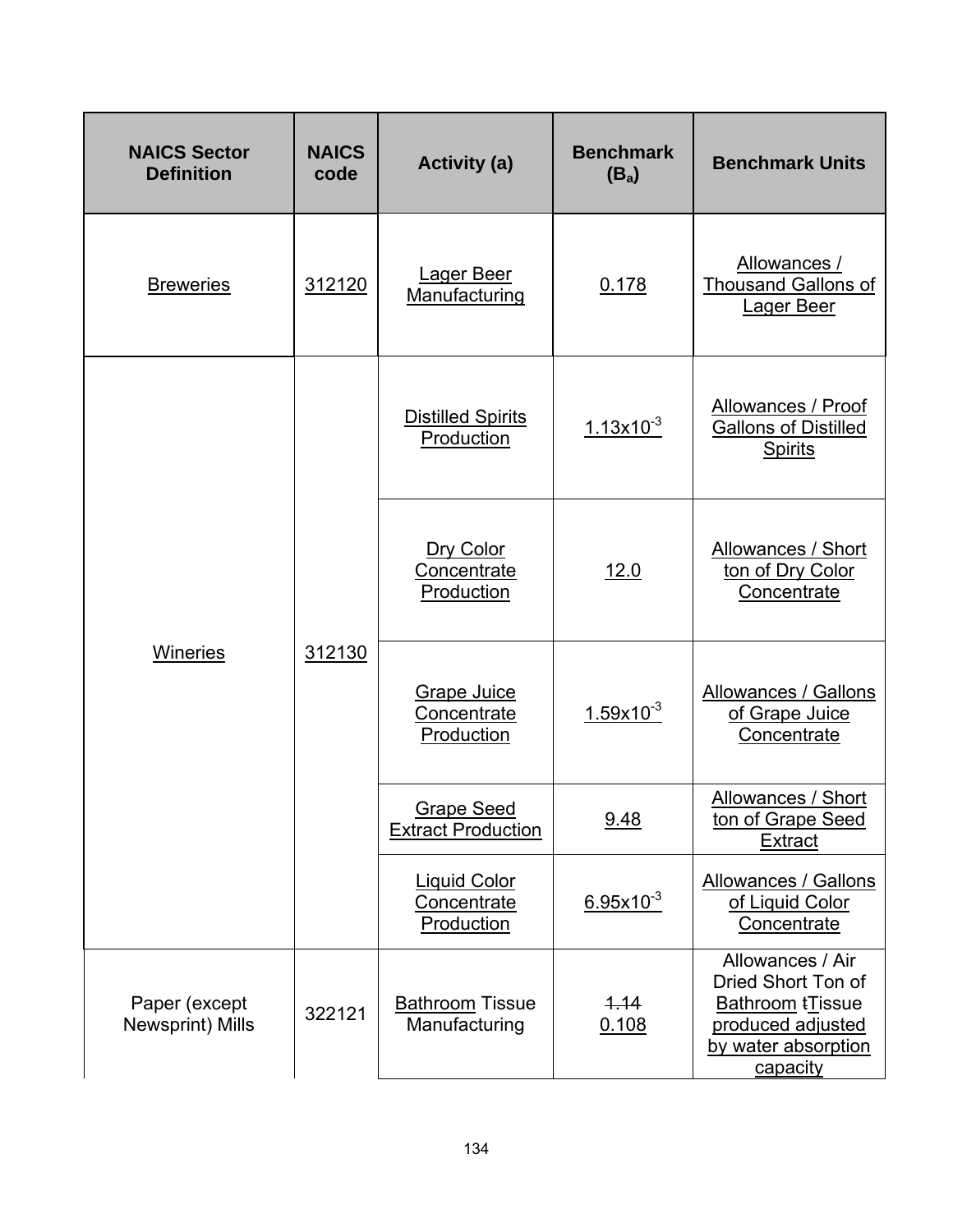| <b>NAICS Sector</b><br><b>Definition</b>                  | <b>NAICS</b><br>code | <b>Activity (a)</b>                                          | <b>Benchmark</b><br>$(B_a)$ | <b>Benchmark Units</b>                                                                      |
|-----------------------------------------------------------|----------------------|--------------------------------------------------------------|-----------------------------|---------------------------------------------------------------------------------------------|
|                                                           |                      | <b>Facial Tissue</b><br>Manufacturing                        | 1.32                        | Allowances / Air<br>Dried Short Ton of<br><b>Facial Tissue</b>                              |
|                                                           |                      | <b>Delicate Task</b><br><b>Wipers</b><br>Manufacturing       | 1.32                        | Allowances / Air<br>Dried Short Ton of<br><b>Delicate Task</b><br><b>Wipers</b>             |
|                                                           |                      | <b>Paper Towel</b><br>Manufacturing                          | <u>1.54</u>                 | Allowances / Air<br>Dried Short Ton of<br><b>Paper Towel</b>                                |
|                                                           | 322130               | Recycled<br>Boxboard<br>Manufacturing                        | 0.4990.516                  | Allowances / Air<br>Dried Short Ton of<br>recycled boxboard<br><b>Recycled Boxboard</b>     |
| <b>Paperboard Mills</b>                                   |                      | Recycled<br>Linerboard<br>(Testliner)<br>Manufacturing       | 0.562                       | Allowances / Air<br>Dried Short Ton of<br>recycled linerboard<br><b>Recycled Linerboard</b> |
|                                                           |                      | Recycled Medium<br>(Fluting)<br>Manufacturing                | 0.392                       | Allowances / Air<br>Dried Short Ton of<br>recycled medium<br><b>Recycled Medium</b>         |
| <b>Petroleum Refineries</b>                               | 324110               | Petroleum<br>Refining<br>(CO <sub>2</sub> Weighted<br>Tonne) | 0.02953.89                  | Allowances / $CO2$<br><b>Weighted Tonne</b><br>Complexity<br><b>Weighted Barrel</b>         |
| All Other Petroleum<br>and Coal Products<br>Manufacturing | 324199               | <b>Coke Calcining</b>                                        | 0.341-0.632                 | Allowances/ Short<br><b>Ton-Metric Ton</b><br><b>Calcined Coke</b>                          |
| <b>Industrial Gas</b><br>Manufacturing                    | 325120               | Gaseous On -<br>Purpose Hydrogen<br><b>Gas Production</b>    | 8.858.94                    | Allowances / Metric<br>Ton of On - Purpose<br>Hydrogen Gas                                  |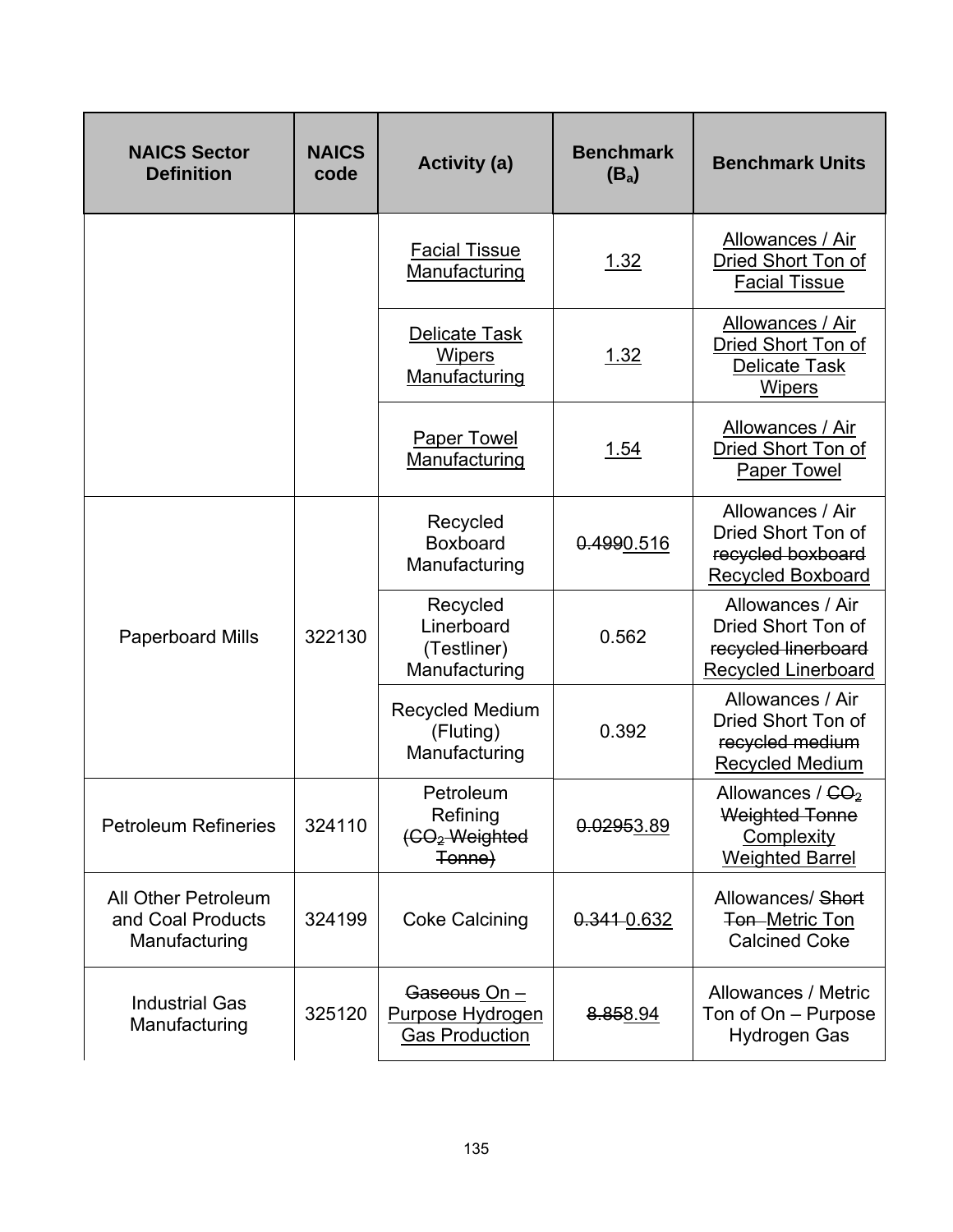| <b>NAICS Sector</b><br><b>Definition</b> | <b>NAICS</b><br>code | <b>Activity (a)</b>                                          | <b>Benchmark</b><br>$(B_a)$ | <b>Benchmark Units</b>                                                                                              |
|------------------------------------------|----------------------|--------------------------------------------------------------|-----------------------------|---------------------------------------------------------------------------------------------------------------------|
|                                          |                      | Liquid Hydrogen<br>Production                                | 8.8511.9                    | Allowances / Metric<br>Ton of Liquid<br>Hydrogen Sold                                                               |
| Nitrogenous Fertilizer<br>Manufacturing  | 325311               | <b>Nitric Acid</b><br>Production                             | 0.349                       | Allowances / Short<br>ton of nitric acid<br>(HNO3-HNO <sub>3</sub> _100%)                                           |
|                                          |                      | Calcium<br><b>Ammonium Nitrate</b><br>Solution<br>Production | 0.0902                      | Allowances / Short<br>ton of calcium<br>ammonium nitrate<br>solution Calcium<br><b>Ammonium Nitrate</b><br>Solution |
| <b>Flat Glass</b><br>Manufacturing       | 327211               | Flat glass<br>Manufacturing                                  | 0.4710.495                  | Allowances / Short<br><b>Ton of Flat Glass</b><br>Pulled                                                            |
| <b>Glass Container</b><br>Manufacturing  | 327213               | <b>Container Glass</b><br>Manufacturing                      | 0.264 0.270                 | Allowances / Short<br><b>Ton of Container</b><br><b>Glass Pulled</b>                                                |
| <b>Mineral Wool</b><br>Manufacturing     | 327993               | <b>Fiber Glass</b><br>Manufacturing                          | 0.394                       | Allowances / Short<br>Ton of Fiberglass<br>Pulled                                                                   |
| <b>Cement Manufacturing</b>              | 327310               | Cement<br>Manufacturing                                      | 0.7180.742                  | Allowances / Short<br>ton of adjusted<br>clinker and mineral<br>additives produced                                  |
| Lime Manufacturing                       | 327410               | <b>Dolime</b><br>Manufacturing                               | 1.40                        | Allowances / Short<br>Ton of Dolime<br>Produced                                                                     |
| <b>Gypsum Product</b><br>Manufacturing   | 327420               | Plaster<br>Manufacturing                                     | 0.0454                      | Allowances / Short<br>Ton of Plaster Sold<br>as a Separate<br><b>Finished Product</b>                               |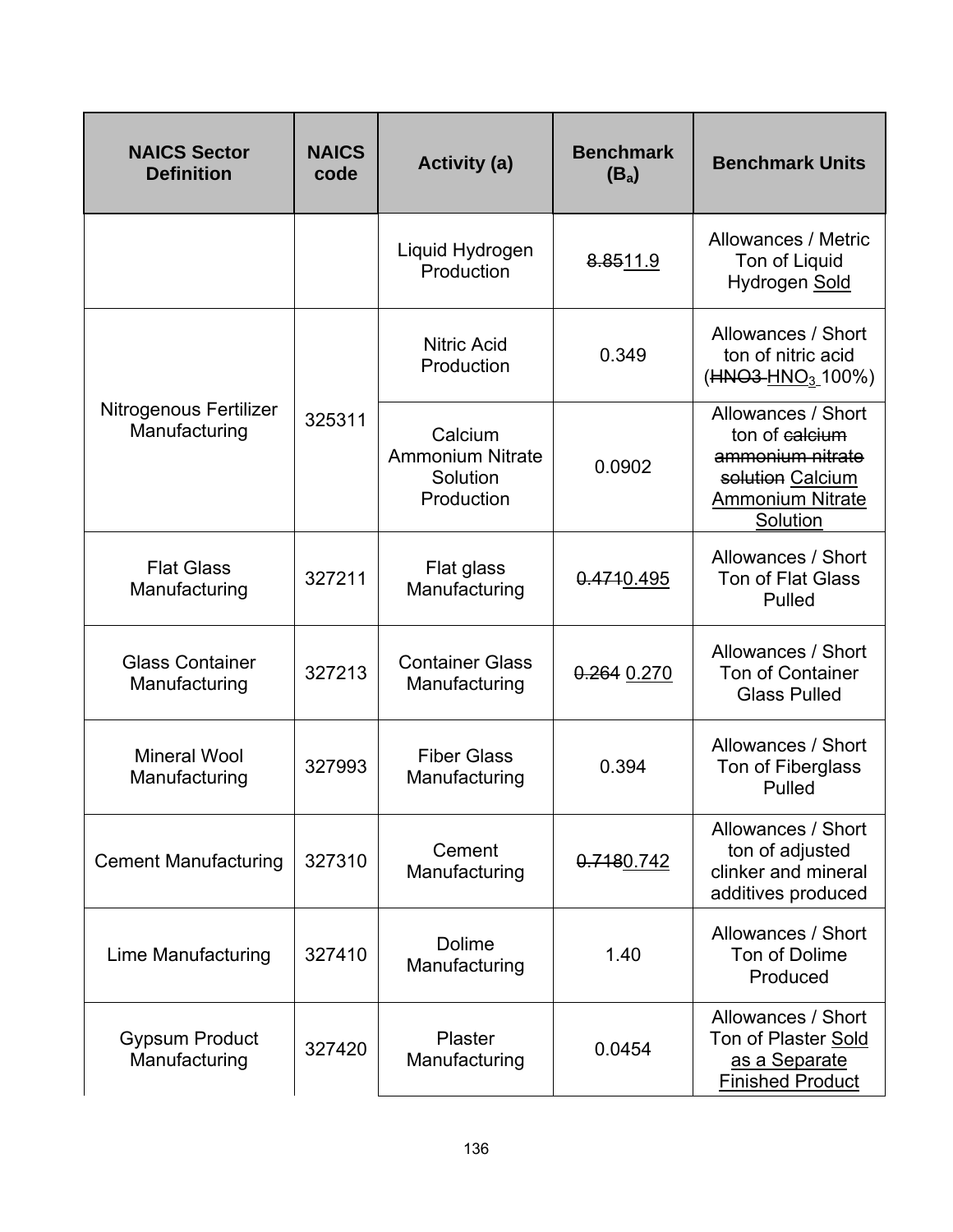| <b>NAICS Sector</b><br><b>Definition</b>                                                                | <b>NAICS</b><br>code | <b>Activity (a)</b>                                                     | <b>Benchmark</b><br>$(B_a)$ | <b>Benchmark Units</b>                                                                           |
|---------------------------------------------------------------------------------------------------------|----------------------|-------------------------------------------------------------------------|-----------------------------|--------------------------------------------------------------------------------------------------|
|                                                                                                         |                      | <b>Plaster Board</b><br><b>Stucco</b><br>Manufacturing                  | 0.134                       | Allowances / Short<br>Ton of Plaster Board<br>Stucco used to<br>produce saleable<br>plasterboard |
| Iron and Steel Mills                                                                                    | 331111               | <b>Steel Production</b><br>Using an Electric<br><b>Arc Furnace</b>      | 0.170                       | Allowances / Short<br>ton of Steel<br>produced using EAF                                         |
| <b>Secondary smelting</b><br>and alloying of<br>aluminum                                                | 331314               | Aluminum and<br><b>Aluminum Alloy</b><br><b>Billet</b><br>Manufacturing | 0.371                       | Allowances / Short<br>ton of Aluminum and<br><b>Aluminum alloy Billet</b>                        |
| Secondary smelting,<br>refining, and alloying of<br>nonferrous metal<br>(except copper and<br>aluminum) | 331492               | <b>Lead Acid Battery</b><br>Recycling                                   | 0.403                       | Allowances / Short<br>Ton of Lead and<br><b>Lead Alloys</b>                                      |
| Iron Foundries                                                                                          | 331511               | Ductile Iron Pipe<br>Manufacturing                                      | 0.561                       | Allowances / Short<br>ton of Ductile Iron<br><b>Pipes</b>                                        |
| Nonferrous Forging                                                                                      | 332112               | <b>Seamless Rolled</b><br><b>Ring</b>                                   | 3.14                        | Allowances / Short<br>ton of Seamless<br><b>Rolled Ring</b>                                      |
|                                                                                                         |                      | <b>Hot Rolled Steel</b><br><b>Sheet Production</b>                      | 0.0843                      | Allowances / Short<br>ton of hot rolled steel<br>sheet                                           |
| <b>Rolled Steel Shape</b><br>Manufacturing                                                              | 331221               | <b>Picked Pickled</b><br><b>Steel Sheet</b><br>Production               | 0.01260.0123                | Allowances / Short<br>ton of pickled steel<br>sheet                                              |
|                                                                                                         |                      | Cold Rolled and<br><b>Annealed Steel</b><br><b>Sheet Production</b>     | 0.03130.0520                | Allowances / Short<br>ton of cold rolled and<br>annealed steel sheet                             |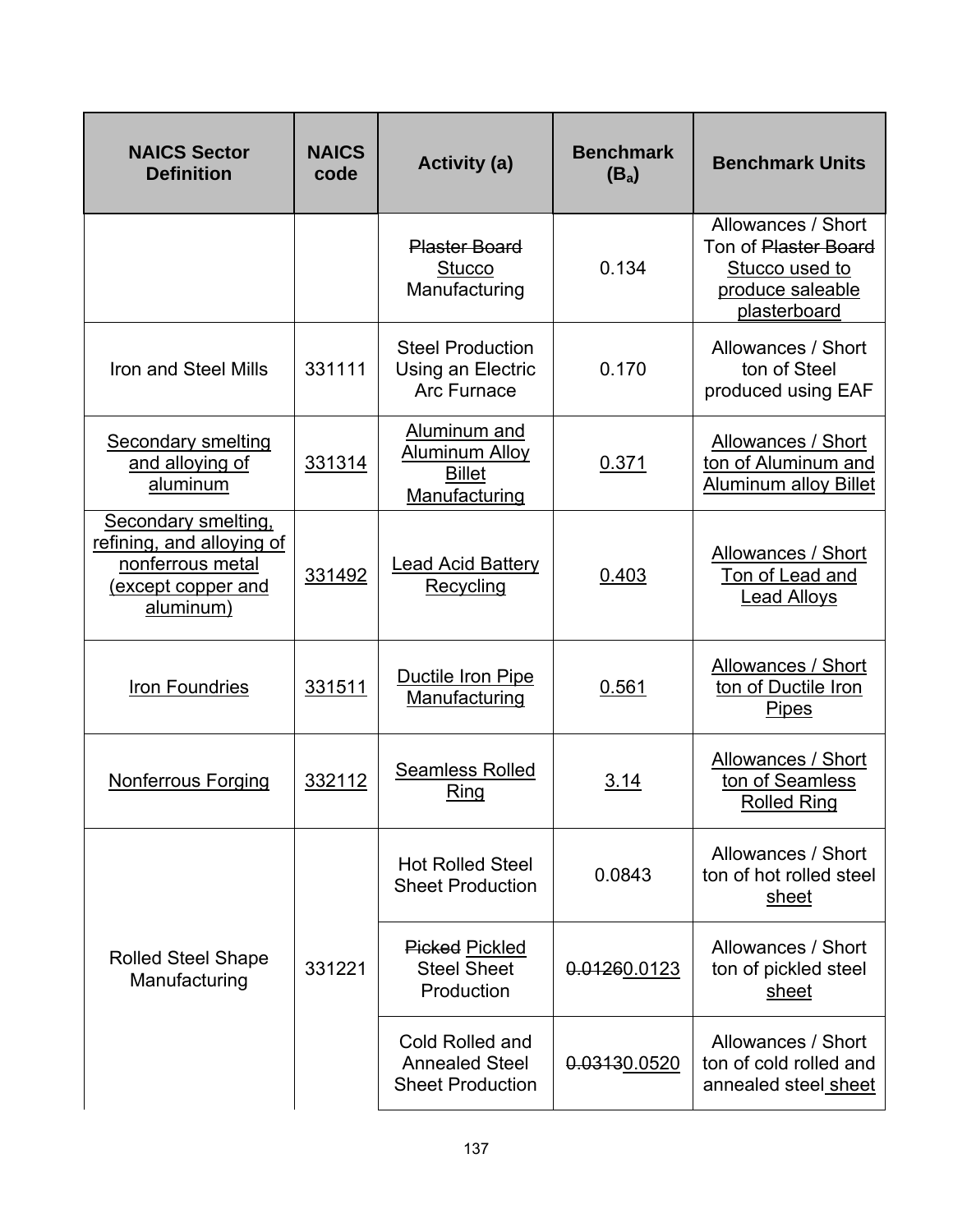| <b>NAICS Sector</b><br><b>Definition</b>                                  | <b>NAICS</b><br>code | <b>Activity (a)</b>                                                   | <b>Benchmark</b><br>$(B_a)$ | <b>Benchmark Units</b>                                 |
|---------------------------------------------------------------------------|----------------------|-----------------------------------------------------------------------|-----------------------------|--------------------------------------------------------|
|                                                                           |                      | <b>Galvanized Steel</b><br><b>Sheet Production</b>                    | 0.0504                      | Allowances / Short<br>ton of galvanized<br>steel sheet |
|                                                                           |                      | <b>Tin Steel Plate</b><br>Production                                  | 0.0610<br>0.111             | Allowances / Short<br>ton of tin plate                 |
| <b>Turbine and Turbine</b><br><b>Generator Set Units</b><br>Manufacturing | 333611               | Testing of<br>Turbines and<br><b>Turbine Generator</b><br><b>Sets</b> | 0.00782                     | Allowances /<br>Horsepower tested                      |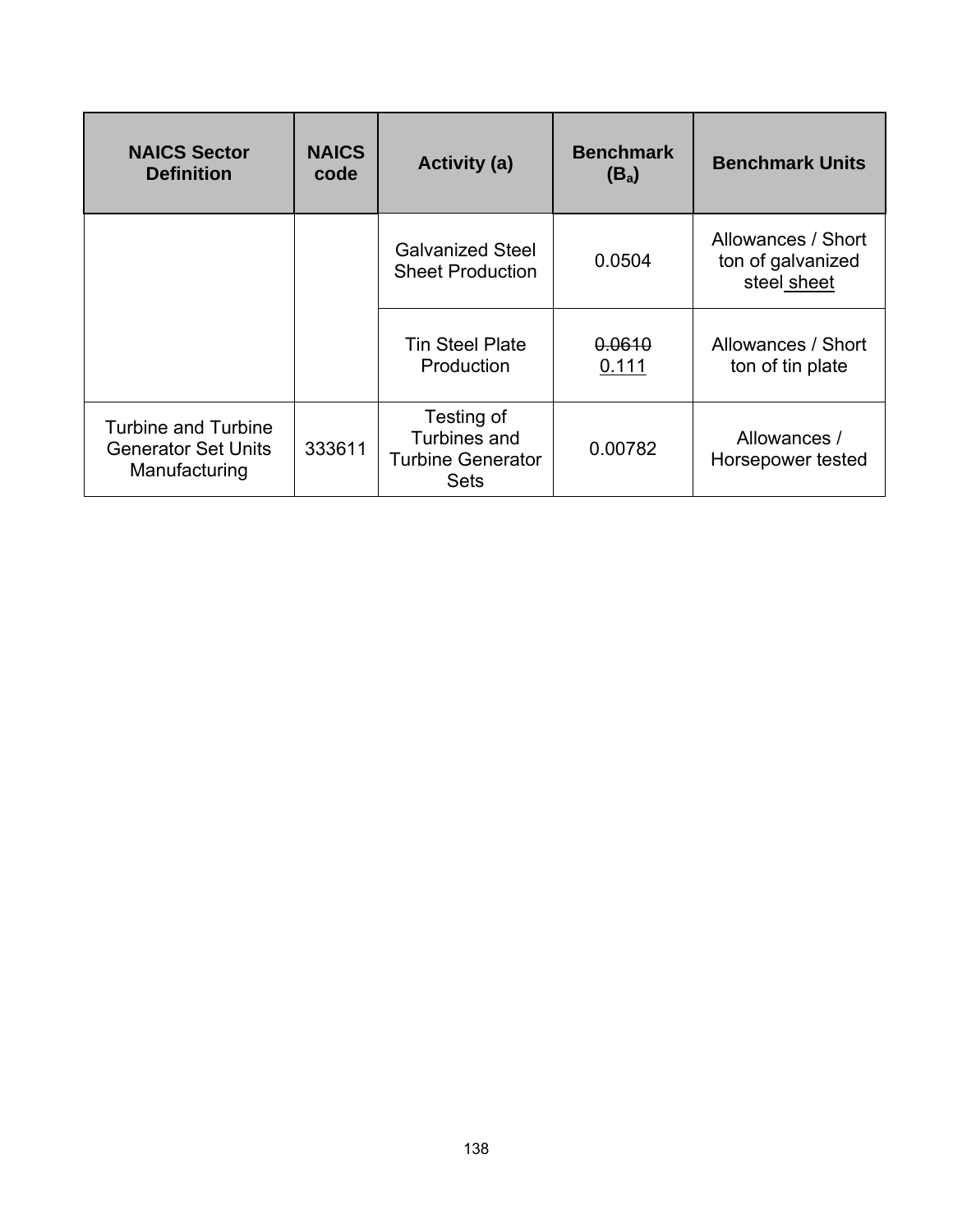(c) Energy-Based Allocation Calculation Methodology. The Executive Officer shall calculate the amount of California GHG Allowances directly allocated under the energy-based methodology annually using the following formula:

 $A_t = (S_{consumed} * B_{Steam} + F_{consumed} * B_{Fuel} - e_{Sold} * B_{Electricity}) * AF_{a,t} * c_{a,t}$ 

Where:

"A<sub>t"</sub> is the amount of California GHG allowances directly allocated to the operator of an industrial facility with an energy-based allocation from budget year "t";

"t" is the budget year from which the direct allocation occurs;

"SConsumed" is the historical baseline annual arithmetic mean amount of steam consumed, measured in MMBtu, at the industrial facility for any industrial process, including heating or cooling applications. This value shall exclude any steam used to produce electricity. This value shall exclude steam produced from an onsite cogeneration unit;

"B<sub>Steam</sub>" is the emissions efficiency benchmark per unit of steam, 0.06244 California GHG Allowances/MMBtu Steam;

"FConsumed" is the historical baseline annual arithmetic mean amount of energy produced due to fuel combustion at a given facility, measured in MMBtus. The Executive Officer shall calculate this value based on measured higher heating values or the default higher heating value of the applicable fuel in Table C–1 of subpart C, title 40, Code of Federal Regulations, Part 98 (October 30, 2009). This value shall include any energy from fuel combusted in an onsite electricity generation or cogeneration unit. This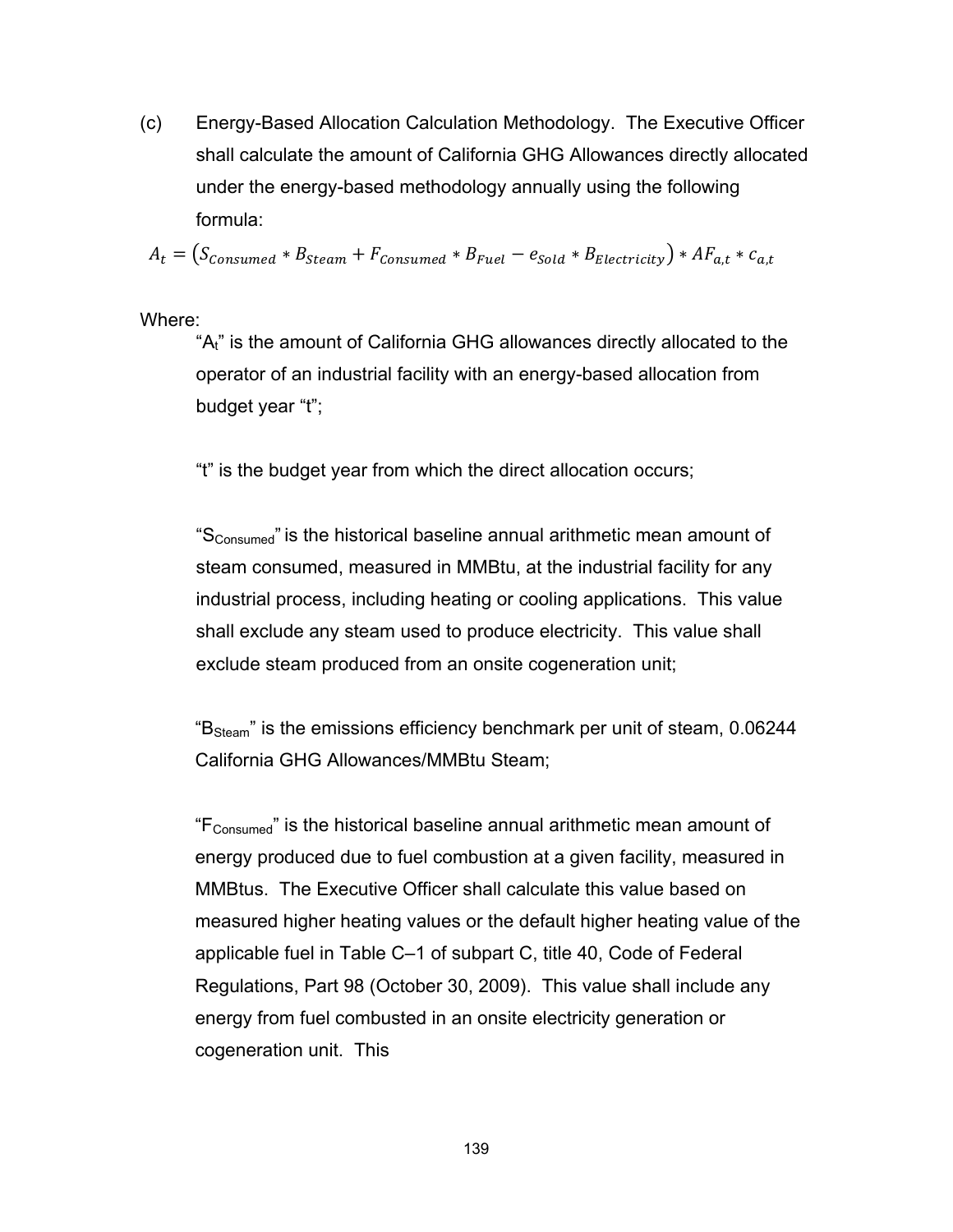value shall exclude energy to generate the steam accounted for in the "SConsumed" term;

 $B_{\text{Fuel}}$ " is the emissions efficiency benchmark per unit of energy from fuel combustion, 0.05307 California GHG Allowances/MMBtu**;** 

"e<sub>Sold</sub>" is the historical baseline annual arithmetic mean amount of electricity sold or provided for off-site use, measured in MWhs;

"B<sub>Electricity</sub>" is the emissions efficiency benchmark per unit of electricity sold or provided to off-site end users, 0.431 California GHG Allowances/MWh;

" $AF<sub>a,t</sub>$ " is the assistance factor for budget year "t" assigned to the facility for each activity "a" as specified in Table 8-1; and

"c  $a_n$ " is the adjustment factor for budget year "t" assigned to the facility for each activity "a" to account for cap decline as specified in Table 9-2.

- (1) Data Sources.
	- (A) In determining the appropriate baseline values, the Executive Officer may employ all available data reported to ARB under MRR for data years 2008-2010. If necessary, the Executive Officer will solicit additional data to establish a representative baseline allocation.
	- (B) Recognition of California Climate Action Registry membership. If a facility reported facility level, third-party verified, greenhouse gas emissions data to the California Climate Action Registry for data years 2000-2007, the Executive Officer may consider these years in determining the representative annual baseline value. If necessary the Executive Officer will solicit additional data for these data years.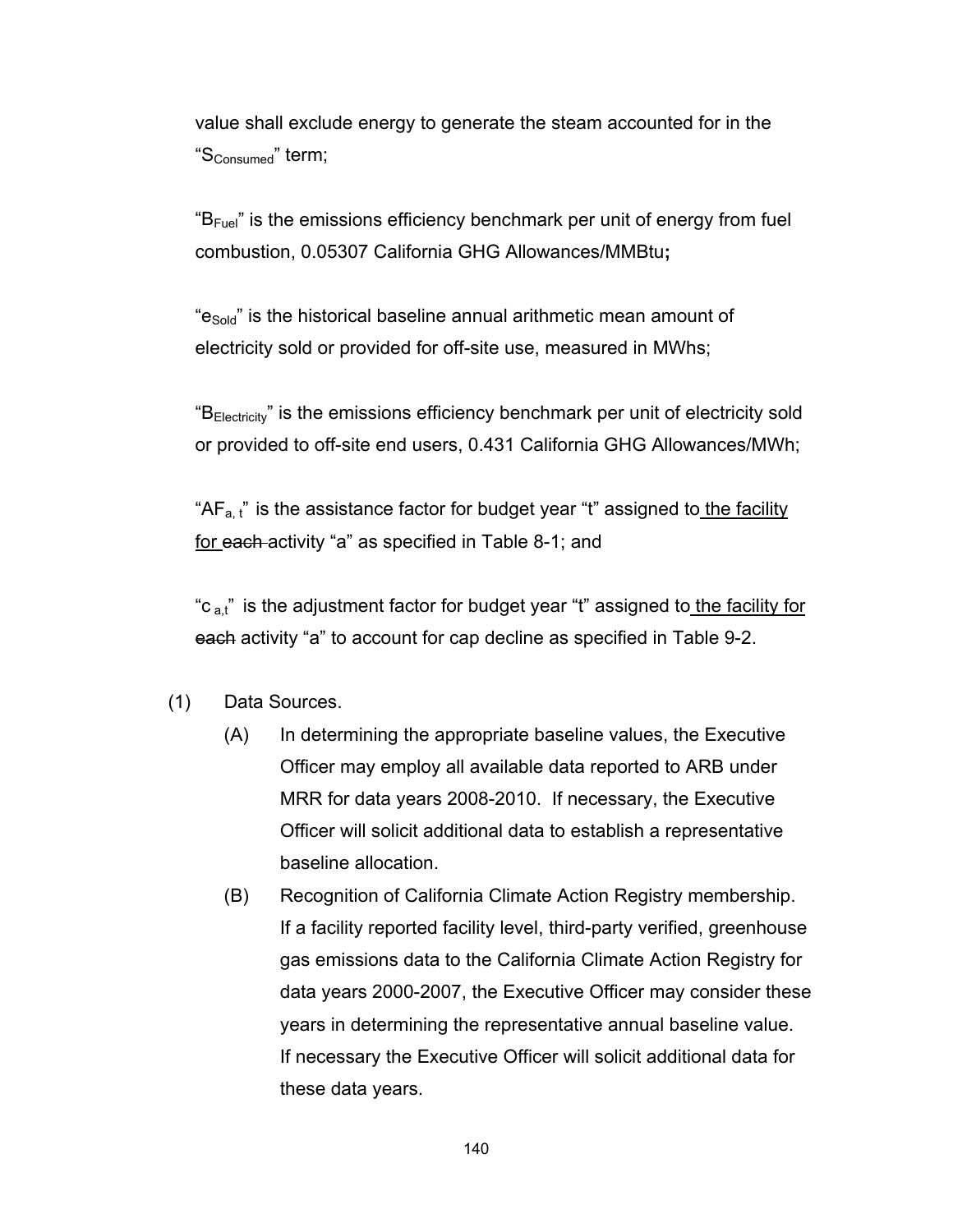- (2) Maximum Free Allocation. The Executive Officer shall ensure that the annual amount of California GHG Allowances directly allocated under the energy-based methodology to a covered entity for operations at a facility shall not exceed 110% of the maximum annual level of greenhouse gas emissions, adjusted for steam purchases and sales and electricity sales, emitted during the historical data years used in establishing the baseline allocation for the facility in question.
- (3) New Entrants. For cGovered entities of facilities that were not in operation whose emissions exceeded the inclusion threshold pursuant to 95812(c) in prior to 2011 2012 or subsequent years, or opted into the program in 2012 or subsequent years, and are eligible for free allocation under the energy-based methodology, allowances shall be assessed a baseline annual allocation based on expected activity levels as determined by the Executive Officer using the following methodology.
	- (A) Opt-In Covered Entities without Historical Baseline Emissions Data. For opt-in covered entities of facilities that have no historical emissions data reported to ARB under MRR, the Executive Officer shall calculate the amount of California GHG Allowances directly allocated under the energy-based methodology annually using the following formula:

 $A_{a,t} = (F_{consumed,est} * B_{Fuel} - e_{solid,est} * B_{Elect}) * AF_{a,t} * c_{a,t}$ 

#### Where:

 $A_{a,t}$ " is the amount of California GHG Allowances directly allocated to the operator of an industrial facility for activity "a" with an energy-based allocation from budget year "t";

"t" is the budget year from which the direct allocation occurs;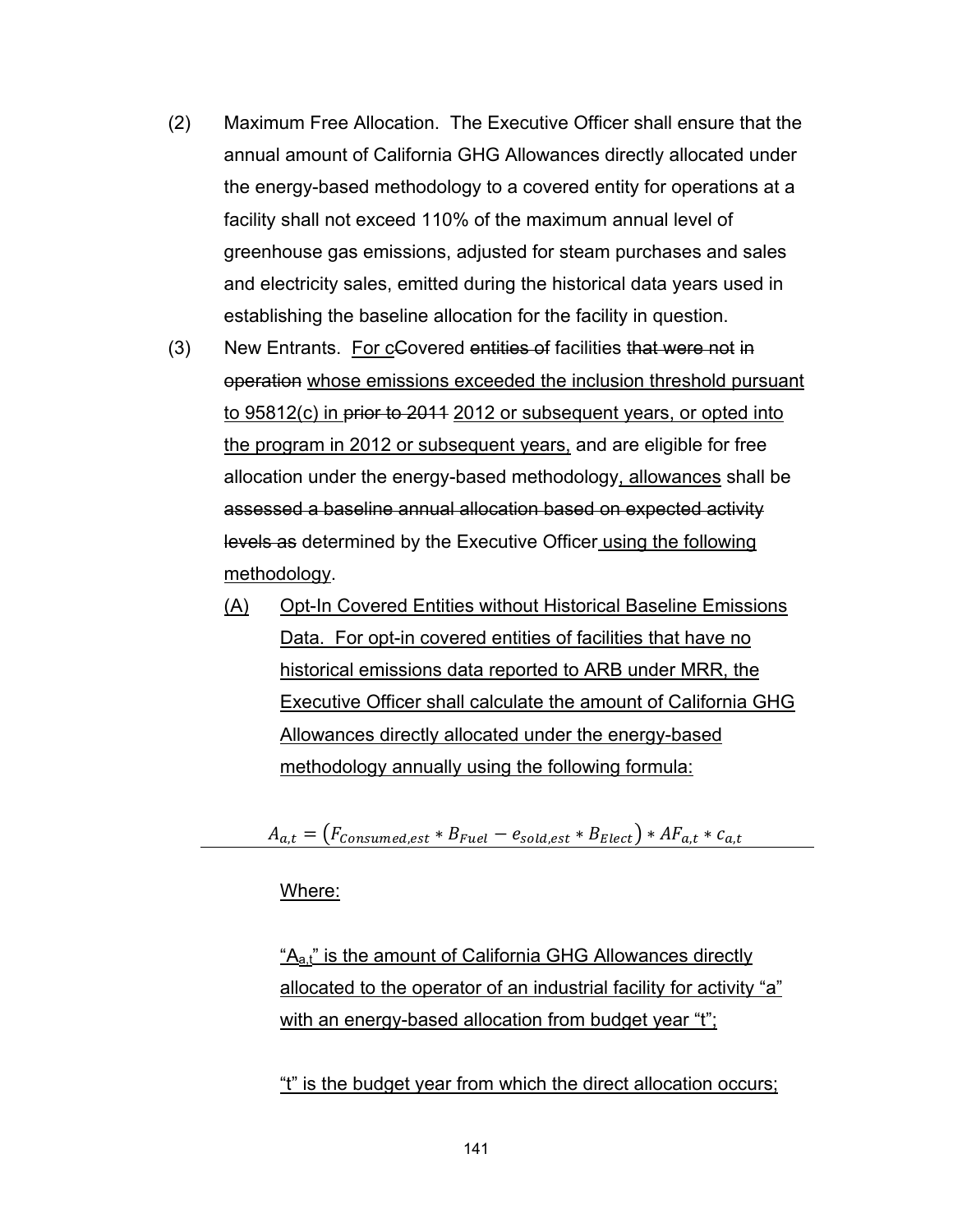"F<sub>Consumed est</sub>" is the estimated amount of energy produced due to fuel combustion at a given facility, measured in MMBtu. This value shall exclude fuel used to produce steam that is provided or sold offsite. The Executive Officer shall calculate this value based on measured higher heating values or the default higher heating value of the applicable fuel in Table C–1 of subpart C, title 40, Code of Federal Regulations, Part 98 (December 17, 2010). The Executive Officer shall calculate this value utilizing any available data on the design of the facility and equipment;

"B<sub>Fuel</sub>" is the emissions efficiency benchmark per unit of energy from fuel combustion, 0.05307 California GHG Allowances/MMBtu;

"e<sub>Sold est</sub>" is the estimated amount of electricity sold or provided for off-site use, measured in MWh. The Executive Officer shall calculate this value utilizing any available data on the design of the facility and equipment;

" $B<sub>Electricity</sub>$ " is the emissions efficiency benchmark per unit of electricity sold or provided to off-site end users, 0.431 California GHG Allowances/MWh;

" $AF_{at}$ " is the assistance factor for budget year "t" assigned to the facility activity "a" as specified in Table 8-1; and

"c<sub>a,t</sub>" is the adjustment factor for budget year "t" assigned to the facility activity "a" to account for cap decline as specified in Table 9-2.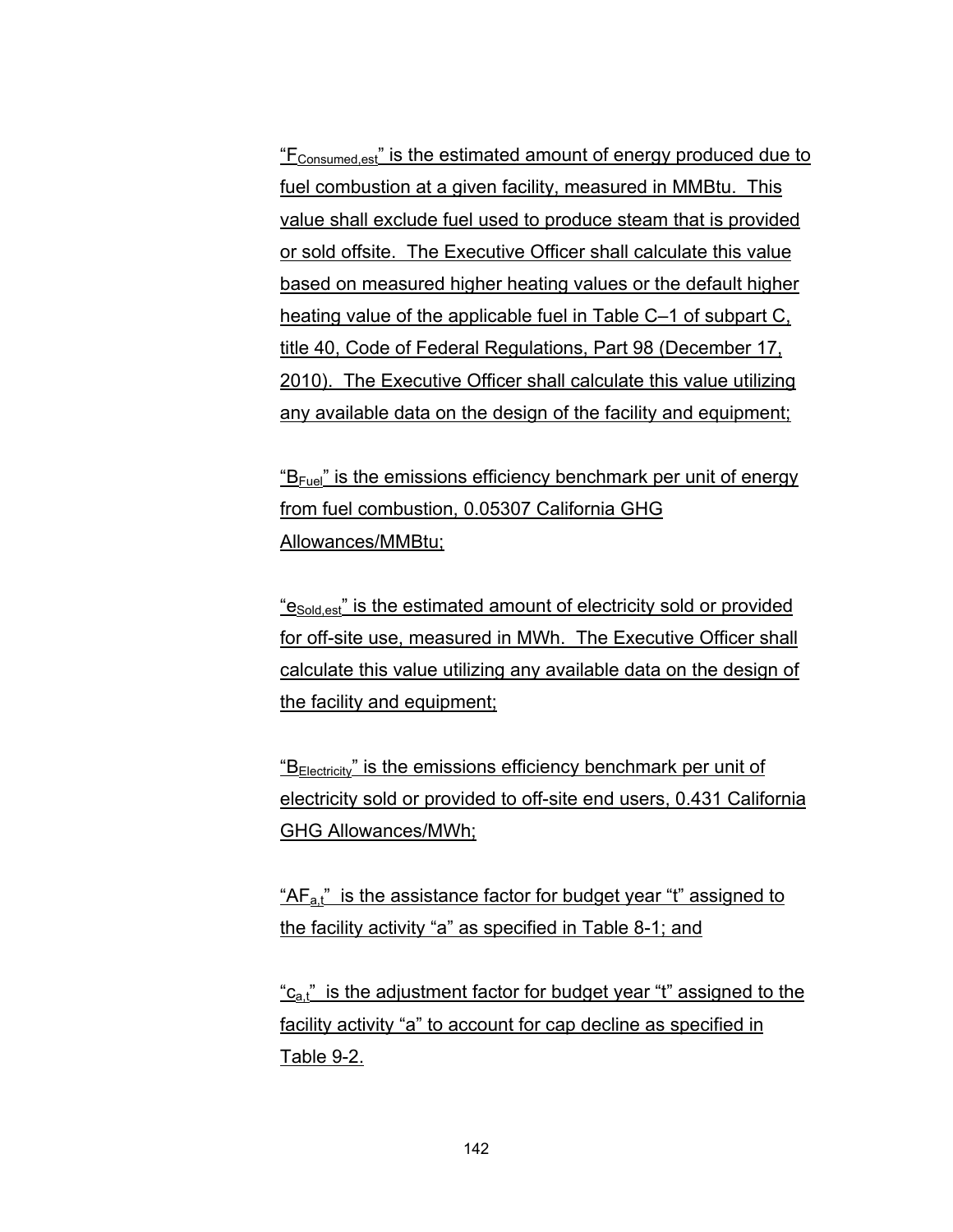(B) Entities with Transitional Emissions Data. For covered entities or opt-in covered entities that are classified as transitional in the stability formula in 95891(c)(3)(D), the Executive Officer shall calculate the amount of California GHG Allowances directly allocated under the energy-based methodology annually using the following formula:

$$
A_{a,t} = (F_{t-2} * 0.05307 + (S_{Purchased,t-2} - S_{Sold,t-2}) * 0.06244 - e_{sold,t-2} * 0.431)
$$
  
 
$$
* AF_{a,t} * c_{a,t} + TrueUp_t
$$

Where:

"A<sub>a,t</sub>" is the amount of California GHG Allowances directly allocated to the operator of an industrial facility with activity "a" with an energy-based allocation from budget year "t";

"t" is the budget year from which the direct allocation occurs;

"t-2" is the year two years prior to year "t";

 $F_{t-2}$ " is the annual amount of energy produced due to fuel combustion at a given facility for year "t-2", measured in MMBtus. The Executive Officer shall calculate this value based on measured higher heating values or the default higher heating value of the applicable fuel in Table C–1 of subpart C, title 40, Code of Federal Regulations, Part 98 (November 29, 2013). This value shall include any energy from fuel combusted in an onsite electricity generation or cogeneration unit;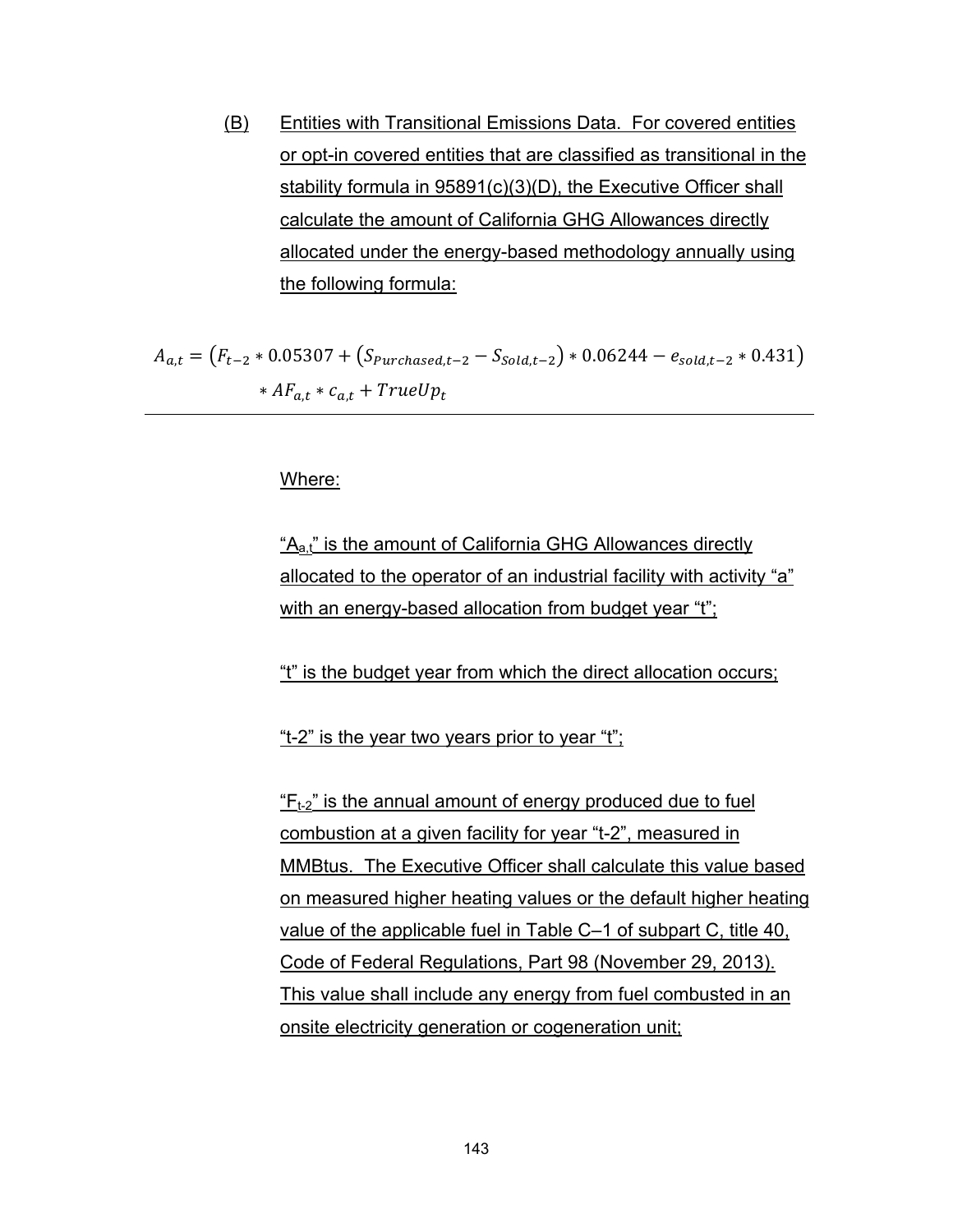" $S<sub>Purchased t-2</sub>$ " is the annual amount of steam purchased for year "t-2" by the facility in MMBtu as reported to ARB under MRR;

"S<sub>Sold,t-2</sub>" is the annual amount of steam provided or sold for year "t-2" from the facility in MMBtu as reported to ARB under MRR;

" $e_{\text{Sold.t-2}}$ " is the annual amount of electricity sold for year "t-2" from the facility in MWh as reported to ARB under MRR;

" $AF_{at}$ " is the assistance factor for budget year "t" assigned to the facility activity "a" as specified in Table 8-1;

" $c_{a}t$ " is the adjustment factor for budget year "t" assigned to the facility activity "a" to account for cap decline as specified in Table 9-2; and

"trueup<sub>t</sub>" is the amount of true-up allowances allocated to account for changes in production or allocation not properly accounted for in prior allocations. This value shall only be calculated if the entity was covered under the Cap-and-Trade Program in year "t-2". This value of allowances for budget year "t" shall be allowed to be used for compliance for budget year "t-2" or subsequent budget years pursuant to section 95856(h)(1)(D) and 95856(h)(2)(D). This value is calculated using the following formula:

 $TrueUp_t = (BE_{t-2} * AF_{a,t-2} * ca_{t-2} - A_{a,t-2,no\ trueup})$ 

Where:

" $A_{a.t-2,no\ true}$ " is the amount of California GHG Allowances directly allocated to the operator of an industrial facility for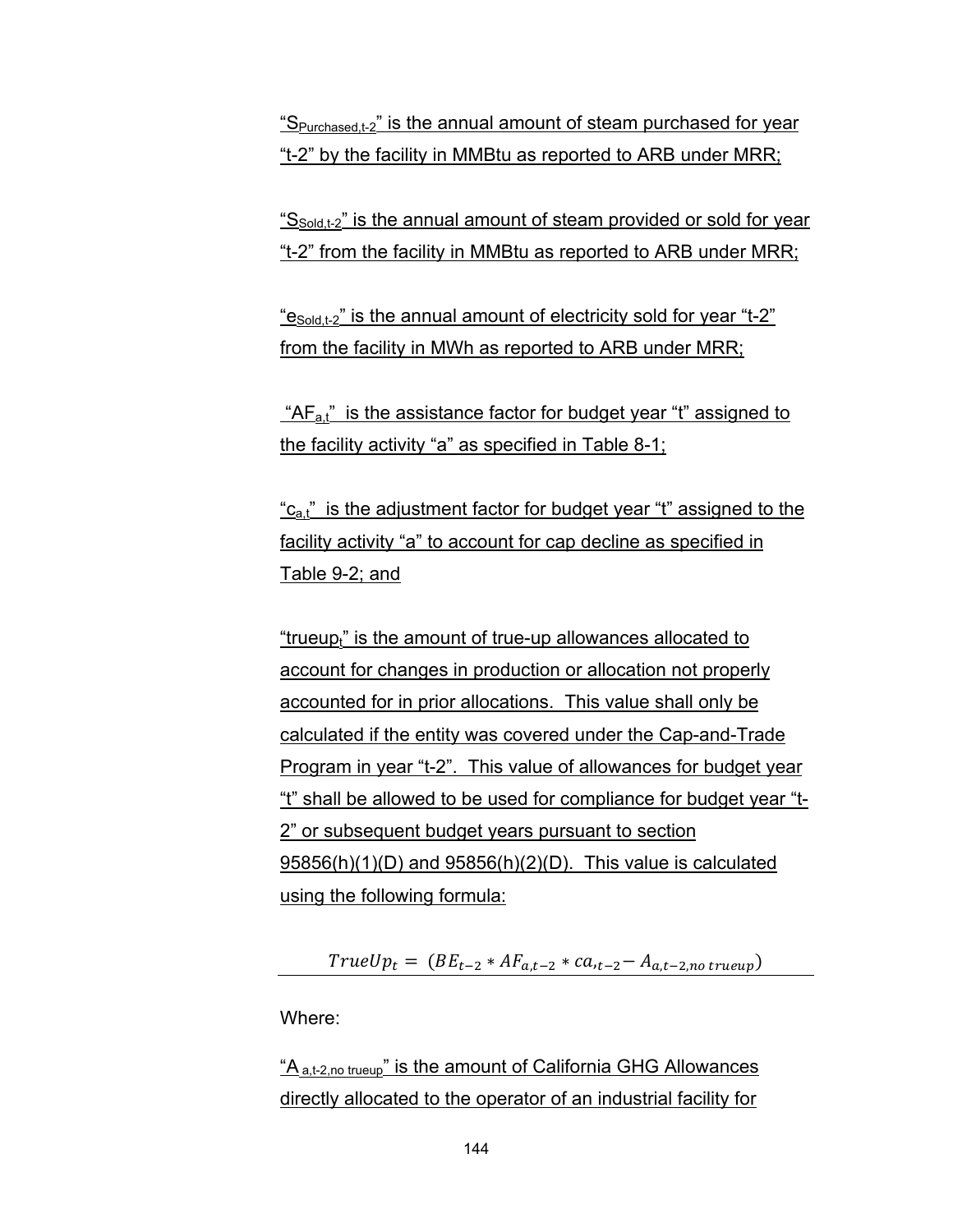activity "a" with an energy-based allocation from budget year "t-2" not including the true-up for that budget year;

"t-2" is the year two years prior to year "t";

 $H_{a,t-2}$ " is the assistance factor for budget year "t-2" assigned to the facility activity "a" as specified in Table 8-1;

" $c_{a,t-2}$ " is the adjustment factor for budget year "t-2" assigned to the facility activity "a" to account for cap decline as specified in Table 9-2;

 $E_{t-2}$ " is the baseline annual greenhouse gas emissions for year "t-2" adjusted for steam purchases and sales and electricity sales using the following equation:

 $BE<sub>t-2</sub> = F<sub>t-2</sub> * 0.05307 + (S<sub>purchased,t-2</sub> - S<sub>Sold,t-2</sub>) * 0.06244 - e<sub>solid,t-2</sub> * 0.431$ 

#### Where:

 $F_t$ " is the annual amount of energy produced due to fuel combustion at a given facility, measured in MMBtus. The Executive Officer shall calculate this value based on measured higher heating values or the default higher heating value of the applicable fuel in Table C–1 of subpart C, title 40, Code of Federal Regulations, Part 98 (November 29, 2013). This value shall include any energy from fuel combusted in an onsite electricity generation or cogeneration unit;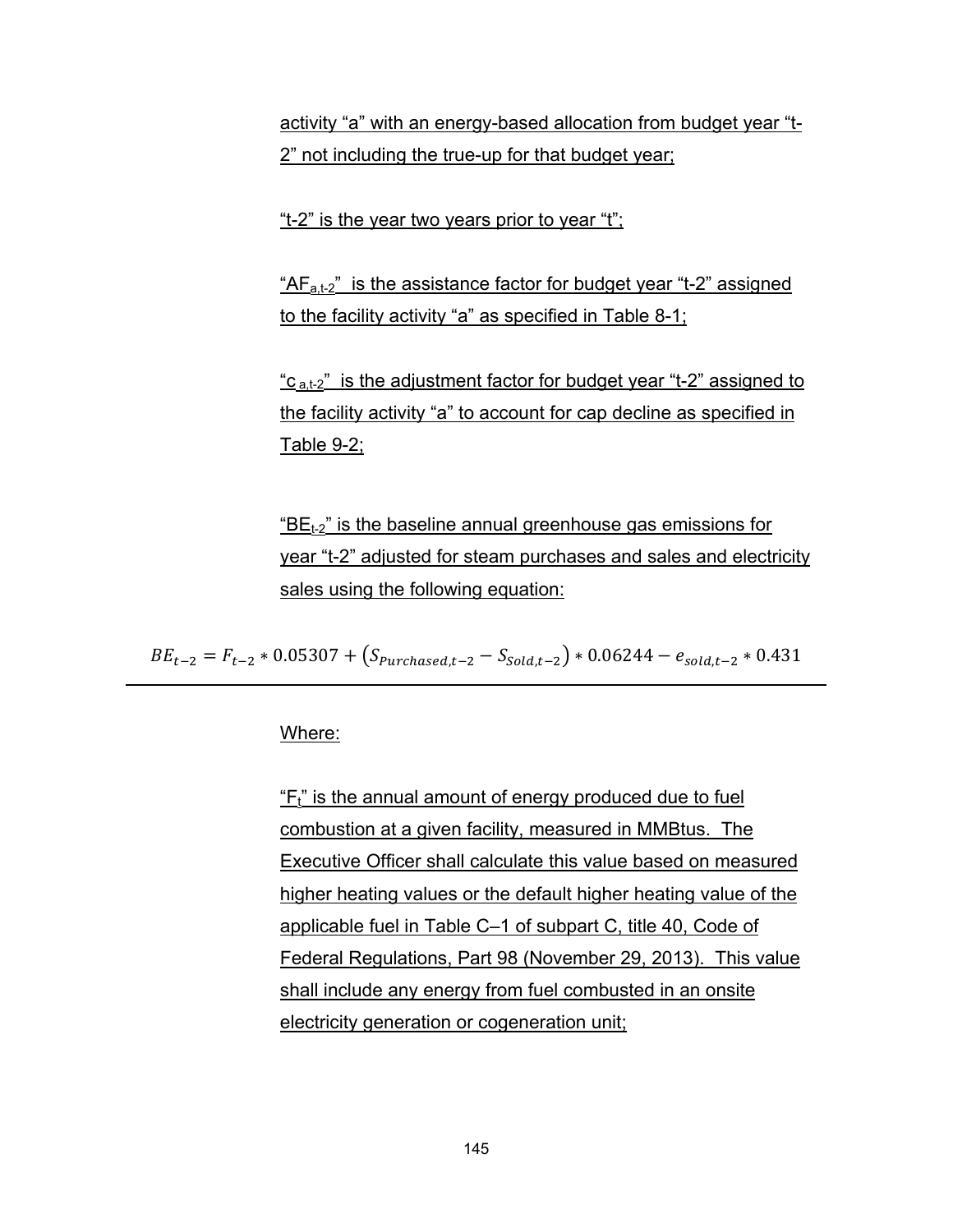" $S<sub>Purchased</sub> t-2$ " is the annual amount of steam purchased for year "t-2" by the facility in MMBtu;

" $S_{\text{Sold.t-2}}$ " is the annual amount of steam sold for year "t-2" from the facility in MMBtu; and

" $e_{\text{Sold.t-2}}$ " is the annual amount of electricity sold for year "t-2" from the facility in MWh.

- (C) Entities with Stable Emissions Data. For covered entities or optin covered entities classified as stable in the stability formula in 95891(c)(3)(D), the Executive Officer shall calculate the amount of California GHG Allowances directly allocated under the energy-based methodology annually using the methodology in 95891(c). The allocation for all subsequent years shall be determined using this methodology.
	- (1) Data Years. The data years used in determining the appropriate baseline values shall match "t-2", "t-3", and "t-4" used in the stability formula when the emissions were first classified stable. The Executive Officer may employ all available data reported to ARB under MRR. If necessary, the Executive Officer will solicit additional data to establish a representative baseline allocation.
- (D) Stability Formula for New Entrants. The following formula classifies the allocation methodology for budget year "t":

$$
0.10 \ge \frac{BE_{t-2} - \frac{BE_{t-4} + BE_{t-3}}{2}}{BE_{t-2}}
$$
 (Stable)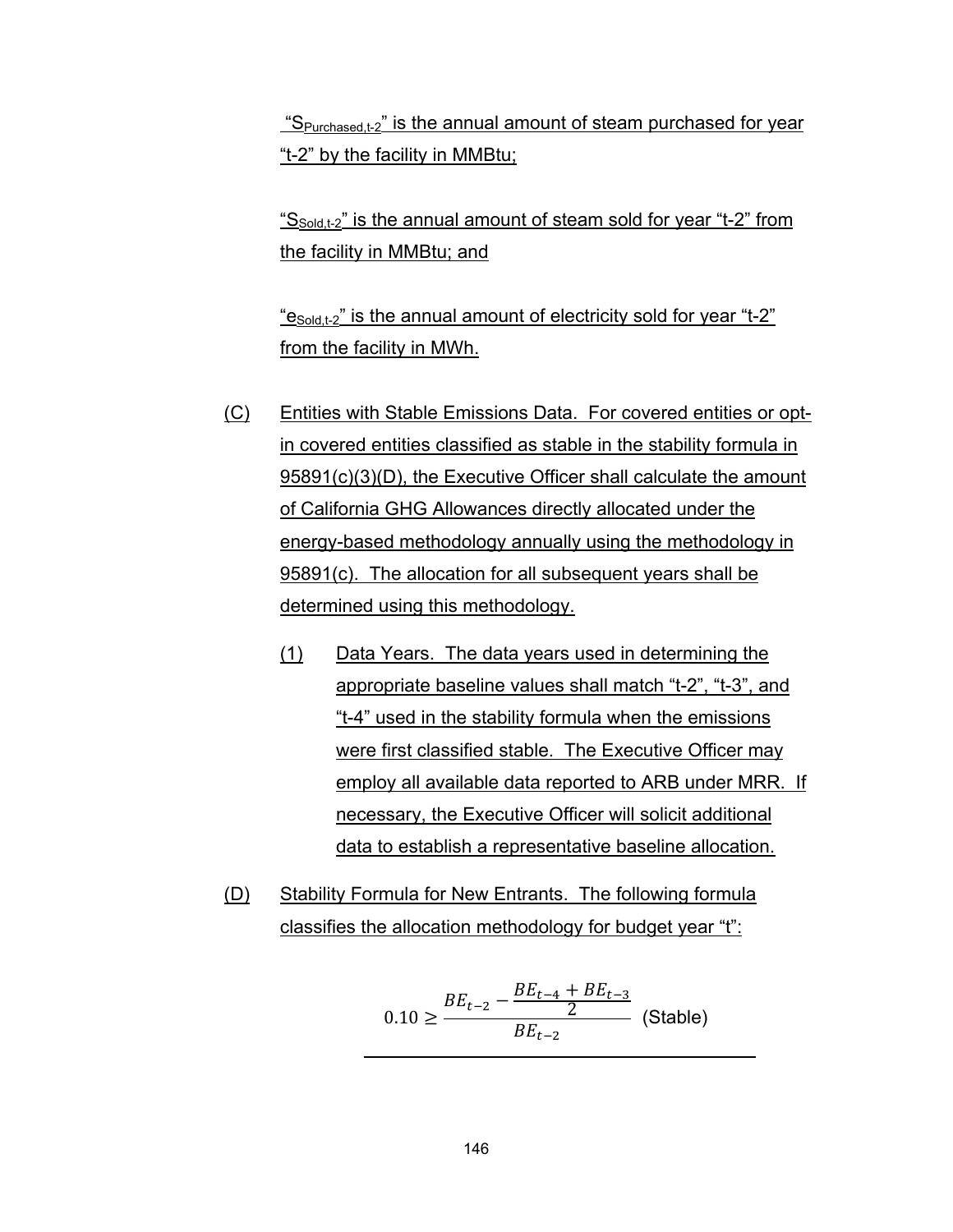$$
0.10 < \frac{BE_{t-2} - \frac{BE_{t-4} + BE_{t-3}}{2}}{BE_{t-2}} \quad \text{(Transitional)}
$$

Where:

"t" is the budget year from which the direct allocation occurs;

"t-2" is the year two years prior to year "t";

"t-3" is the year three years prior to year "t";

"t-4" is the year four years prior to year "t"; and

" $BE<sub>t</sub>$ " is the baseline annual greenhouse gas emissions for year "t" adjusted for steam purchases and sales and electricity sales using the following equation:

 $BE_t = F_t * 0.05307 + (S_{\text{Purchased},t} - S_{\text{fold},t}) * 0.06244 - e_{\text{solid},t} * 0.431$ 

Where:

 $F_t$ " is the annual amount of energy produced due to fuel combustion at a given facility, measured in MMBtus. The Executive Officer shall calculate this value based on measured higher heating values or the default higher heating value of the applicable fuel in Table C–1 of subpart C, title 40, Code of Federal Regulations, Part 98 (November 29, 2013). This value shall include any energy from fuel combusted in an onsite electricity generation or cogeneration unit;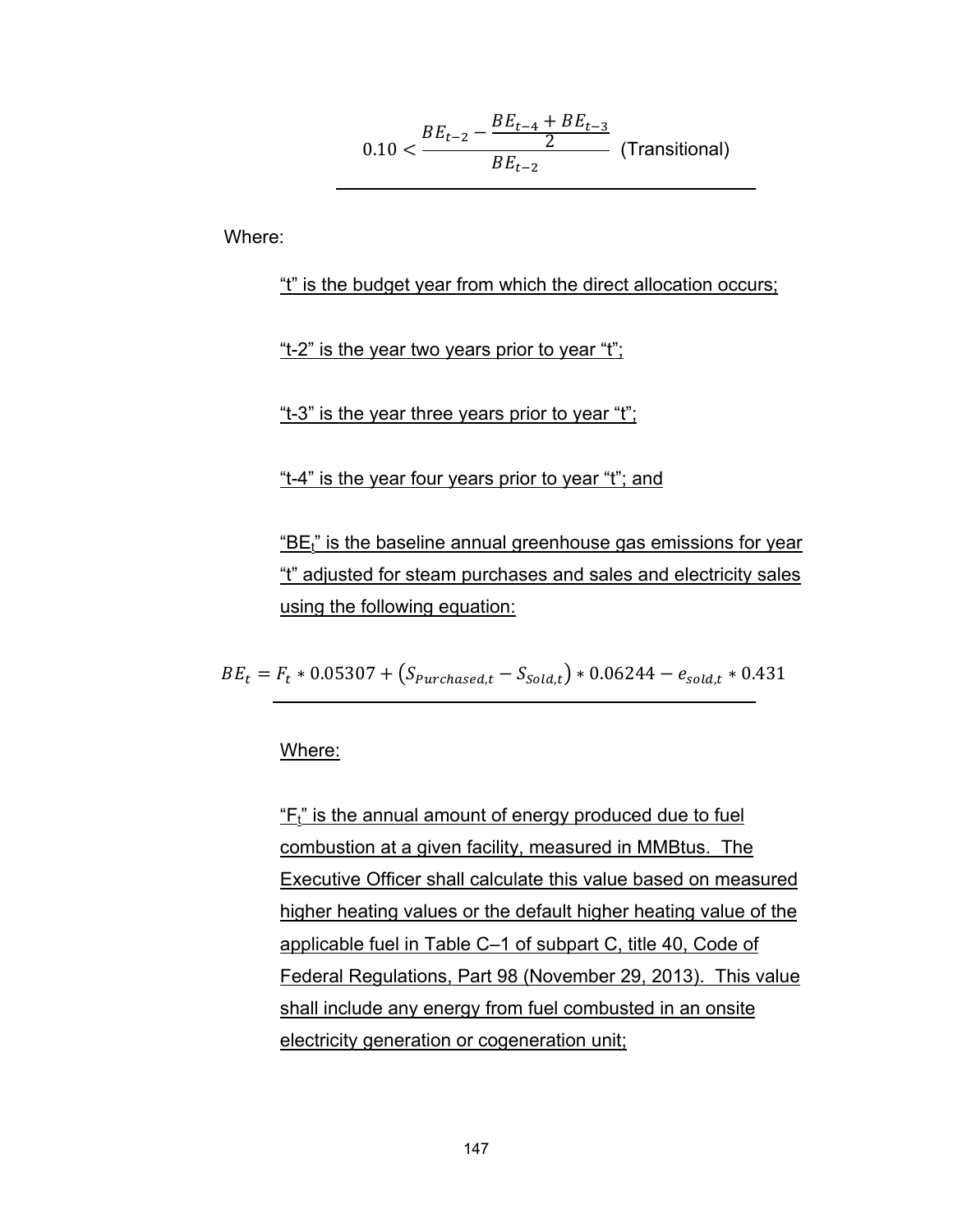" $S<sub>Purchased t</sub>$ " is the annual amount of steam purchased for year "t" by the facility in MMBtu;

"S<sub>Sold,t</sub>" is the annual amount of steam sold for year "t" from the facility in MMBtu; and

" $e_{\text{Sold}}$ " is the annual amount of electricity sold for year "t" from the facility in MWh.

- (4) Facility Closures. Covered entities that are no longer subject to the Cap-and-Trade Program due to reduced emissions or facility closure as determined pursuant to section 95812(e) shall no longer be eligible to receive allowances.
- (d) First Compliance Period Refining Sector Allocation Calculation Methodology. For the budget years 2013-2014, the Executive Officer shall calculate the amount of California GHG allowances allocated to an individual petroleum refinery annually using the following methodology.
	- (1) Facilities without an EII value. For refineries that did not participate in the 2008 Solomon Energy Review, or that do not have a representative EII value as determined by the Executive Officer, allowances will be allocated using the following equation approach:
		- (A) Initial allocations for 2013 and 2014 vintage allowances will be allocated using the following equations:

If: 
$$
O_{X,t-2} * B_R * c_t * AF_{R,t} \le BE_X * c_t * AF_{R,t}
$$
  
Then:  $A_{X,t} = O_{X,t-2} * B_R * c_t * AF_{R,t}$ 

If: 
$$
O_{X,t-2} * B_R * c_t * AF_{R,t} > BE_X * c_t * AF_{R,t}
$$
\nThen:  $A_{X,t} = BE_X * c_t * AF_{R,t}$ 

Where:

" $A_{X,t}$ " is the allocation to refinery "X" without an EII value for year  $"t"$ :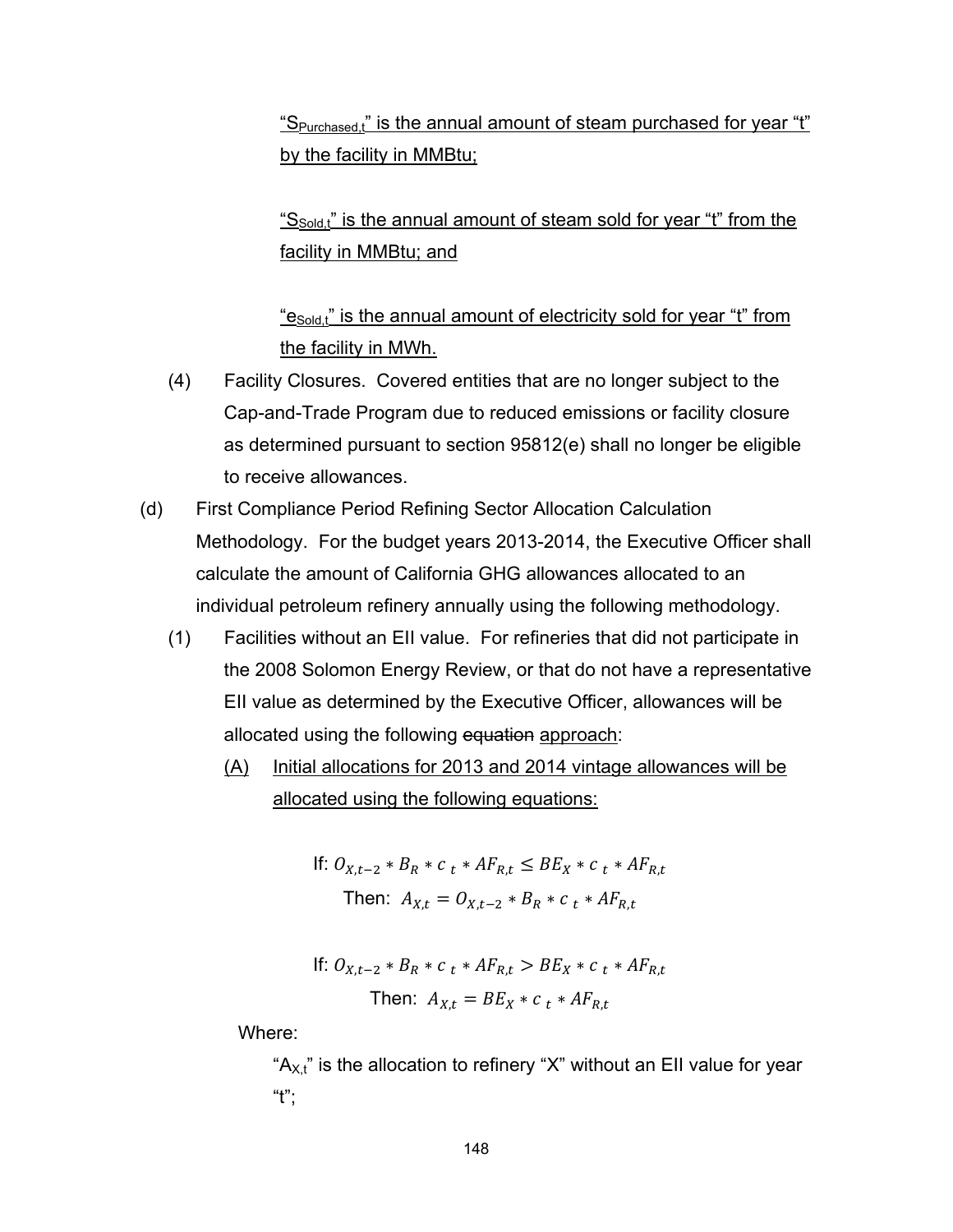" $O_{X,t-2}$ " is the output of primary refinery products, in barrels, from refinery "X" in year "t-2";

 $B_{R}$ " is the benchmark for primary products produced by the refining sector, equal to 0.0462 metric tons of allowances per barrel of primary product;

" $AF_{R, t}$ " is the assistance factor for budget year "t" assigned to petroleum refining as specified in Table 8-1; and

"c<sub>t</sub>" is the adjustment factor for budget year "t" assigned to petroleum refining to account for cap decline as specified in Table 9-2.

" $BE<sub>x</sub>$ " is the baseline average annual greenhouse gas emissions for refinery "X" adjusted for steam purchases and sales and electricity sales using the following equation:

$$
BE_X = GHG + (S_{\text{Purchased}} - S_{\text{Sold}}) * 0.06244 - e_{\text{Sold}} * 0.431
$$

"GHG" is the annual arithmetic mean amount of greenhouse gas emissions from the refinery;

"SPurchased" is the annual arithmetic mean amount of steam purchased by the refinery in MMBtu;

" $S_{\text{Sold}}$ " is the annual arithmetic mean amount of steam sold from the refinery in MMBtu;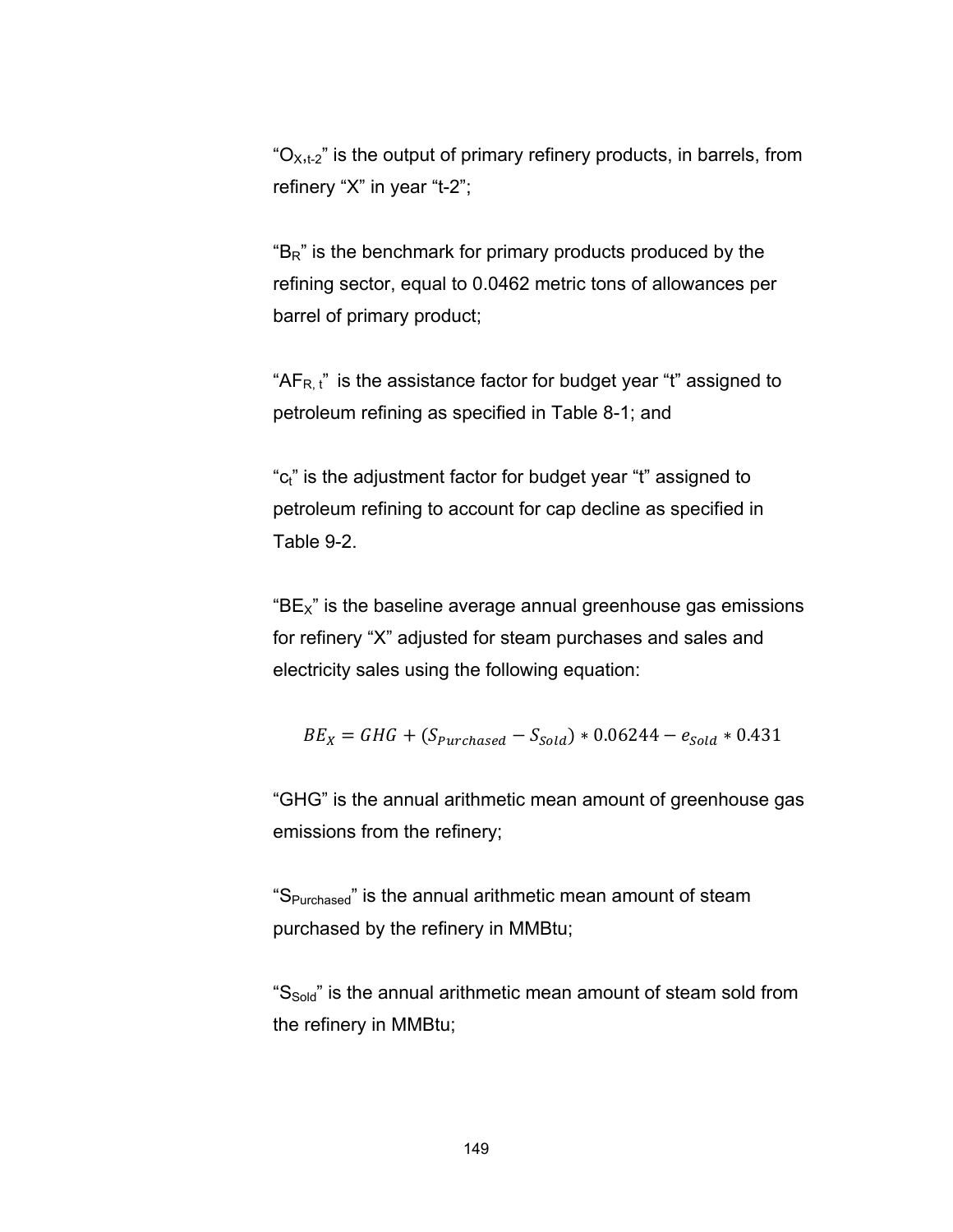"e<sub>Sold</sub>" is the annual arithmetic mean amount of electricity sold from the refinery in MWh;

To calculate these values, the Executive Officer may employ data reported to ARB for data years 2008-2010. If the facility reported facility-level, third-party verified, greenhouse gas emissions data to the California Climate Action Registry for data years 2006-2007, the Executive Officer may consider these years in determining representative baseline values. If necessary, the Executive Officer will solicit data to establish a representative baseline.

(B) Trueup. In calendar years 2014 and 2015, allowance values as calculated for petroleum refineries in Section 95891(b) will be adjusted to account for actual 2013 and 2014 product output. If the entity received initial allowances based on output then the following equation will he used to calculate the true up using actual output:

 $TrueUp_{X,t} = (O_{X,t-2} * B_R * c_{t-2} * AF_{R,t-2}) - A_{X,t-2}$ 

#### Where:

"TrueUp $_{X,t}$ " is the amount true-up allowances allocated to account for changes in production or allocation not properly accounted for in prior allocations for refinery "X". This value of allowances for budget year "t" shall be allowed to be used for compliance for budget year "t-2" and subsequent years pursuant to 95856(h)(1)(D) and 95856(h)(2)(D).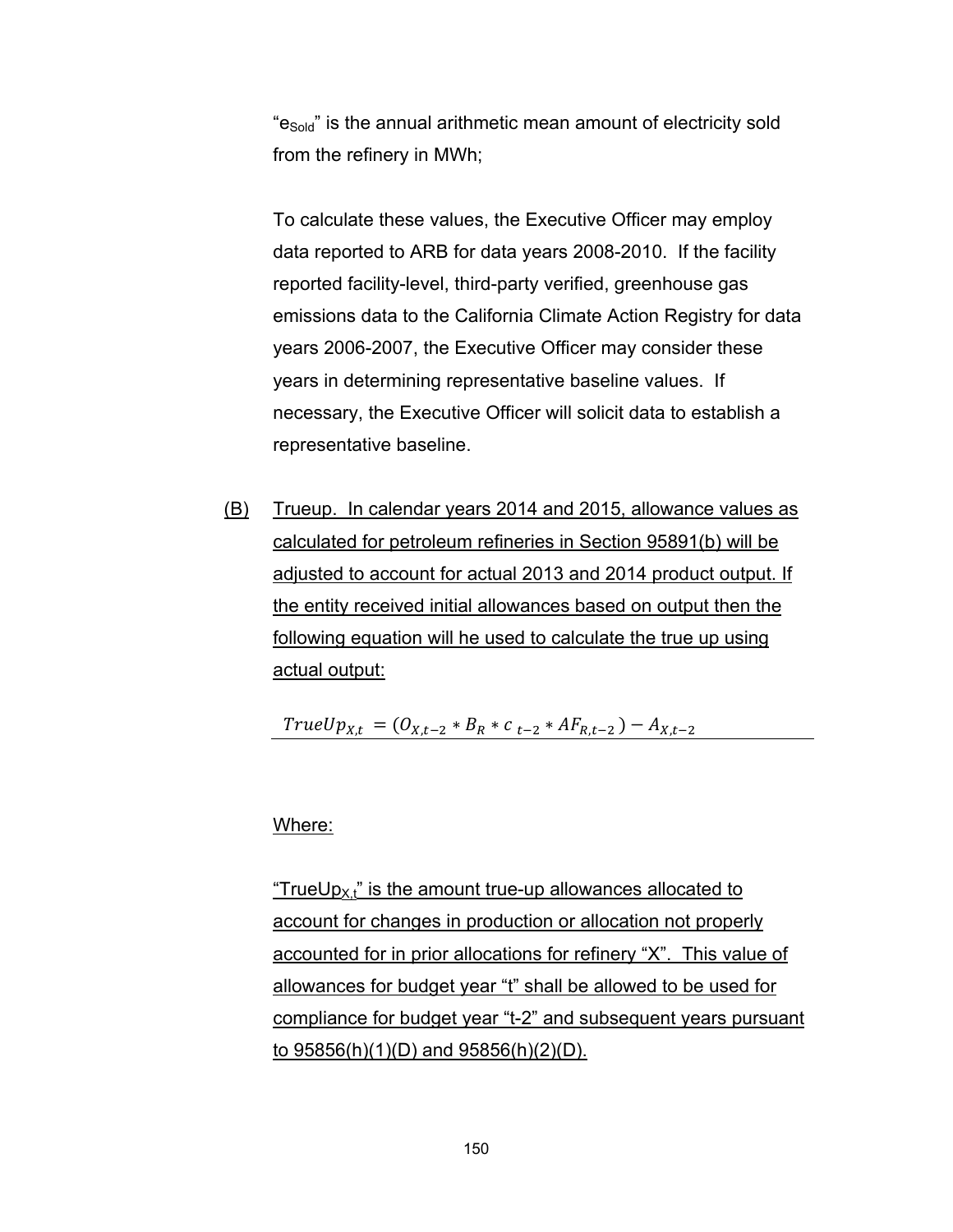" $A_{X,t-2}$ " is the allocation to refinery "X" without an EII value for year "t-2."

If the entity received initial allocation based on emissions the following true-up equation will be used:

If:  $(AE_{X,t-2})$ 

 $\lt{BE_X} * 0.8$ 

Then:

 $TrueUp_{X,t} = (AE_{X,t-2} * c_{t-2} * AF_{R,t-2}) - A_{X,t-2}$ 

Where

" $AE_{x,t-2}$ " is the covered greenhouse gas emissions for refinery "X" for the data two years before budget year "t," adjusted for steam purchases and sales and electricity sales using the following equation:

 $AE_{X,t-2}$  $= GHG_{t-2} + (S_{\text{Purchased},t-2} - S_{\text{Sold},t-2}) * 0.06244$  $-e_{\text{gold}.t-2} * 0.431$ 

"GHG $_{t-2}$ " is the covered greenhouse gas emissions from the refinery in year "t-2";

" $S<sub>Purchased t-2</sub>$ " is the amount of steam purchased by the refinery in year "t-2" in MMBtu;

" $S_{\text{Sold t-2}}$ " is the amount of steam sold from the refinery in year "t-<u>1" in MMBtu;</u>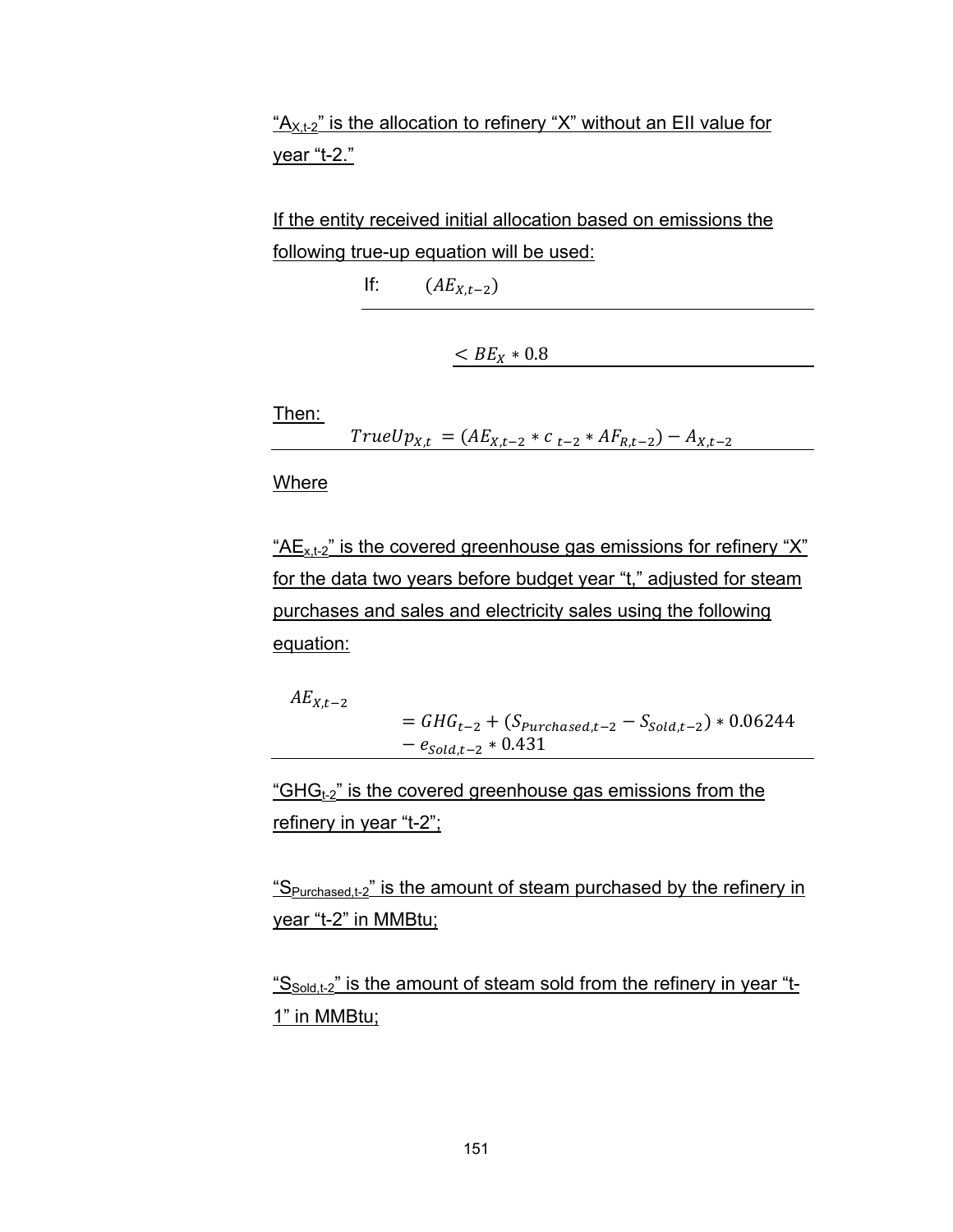## " $e_{\text{Sold t-2}}$ " is the amount of electricity sold from the refinery in year "t-2" in MWh;

- (2) Facilities with an EII value. For refineries that participated in the 2008 Solomon Energy Review and have a representative EII value, allowances will be allocated using the following approach:
	- (A) Initial Allocations. 2013 and 2014 vintage allowances will be allocated using the following equation:

$$
A_{Y,t} = BE_Y * DF_{Y,t} * F_t
$$

Where:

" $A_{Y,t}$ " is the initial allocation to refinery "Y" that has an EII value for year "t";

" $BE<sub>Y</sub>$ " is the baseline average annual greenhouse gas emissions for refinery "Y" adjusted for steam purchases and sales and electricity sales using the following equation:

$$
BE_Y = GHG + (S_{\text{Purchased}} - S_{\text{Sold}}) * 0.06244 - e_{\text{Sold}} * 0.431
$$

"GHG", for the purposes of this calculation, is the annual arithmetic mean amount of greenhouse gas emissions from the refinery;

"SPurchased" is the annual arithmetic mean amount of steam purchased by the refinery in MMBtu;

"S<sub>Sold</sub>" is the annual arithmetic mean amount of steam sold from the refinery in MMBtu;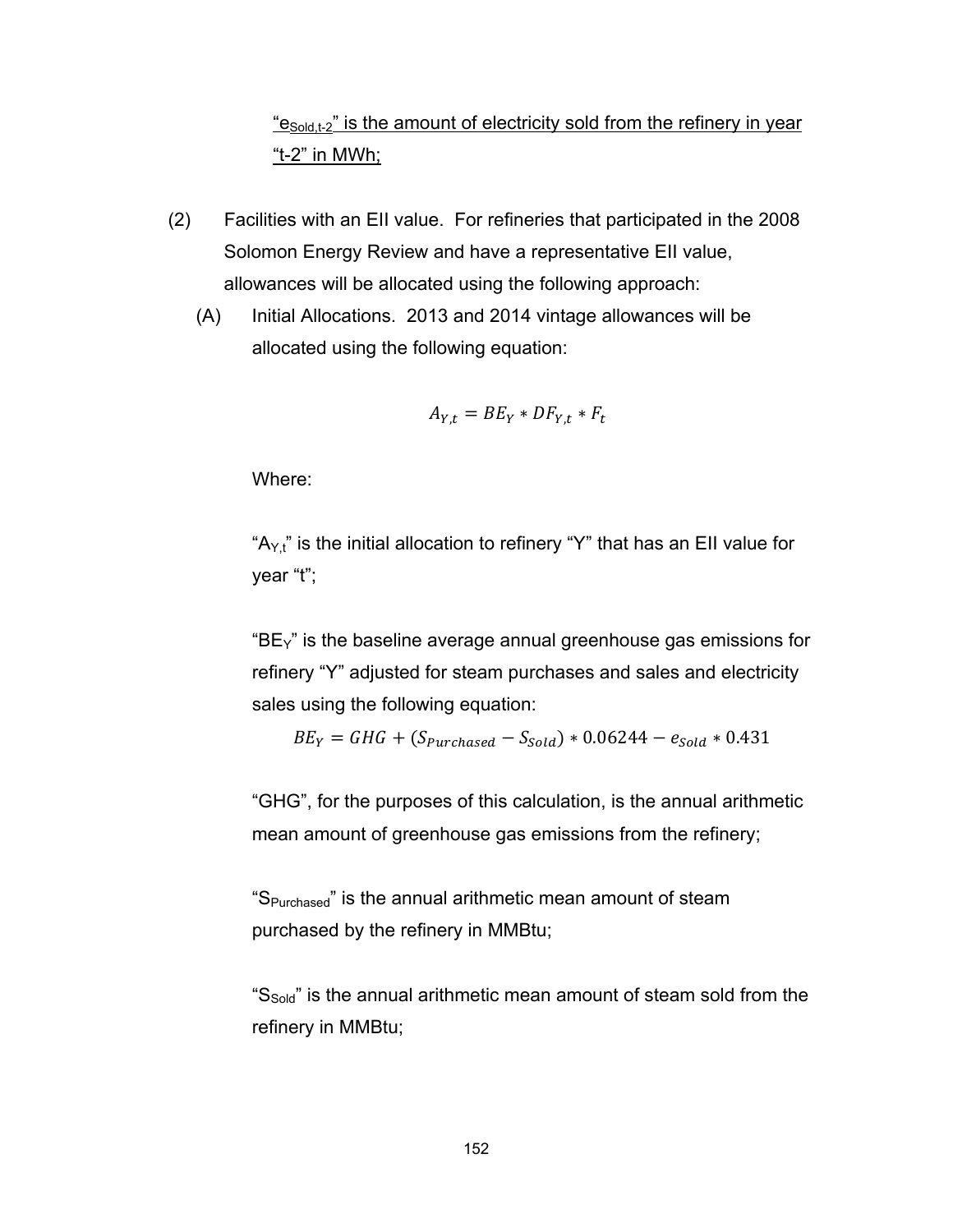"e<sub>Sold</sub>" is the annual arithmetic mean amount of electricity sold from the refinery in MWh;

To calculate these values, the Executive Officer may employ data reported to ARB for data years 2008-2010. If the facility reported facility level, third-party verified, greenhouse gas emissions data to the California Climate Action Registry for data years 2006-2007, the Executive Officer may consider these years in determining representative baseline values. If necessary, the Executive Officer will solicit data to establish a representative baseline allocation;

"DF $Y_t$ " is a distribution factor calculated as:

$$
DF_{Y,t} = ((Avg / Ell_Y) + Adj_t) / (1 + Adj_t)
$$

"Avg" is the weighted average EII for all facilities with EII values calculated as:

$$
Avg = \frac{\sum BE_Y}{\sum (BE_Y/EII_Y)}
$$

"EII $y$ " is the Solomon Energy Intensity Index (EII) for facility Y for 2008, 2009 or 2010 as determined to be representative by the Executive Officer. For the purposes of this calculation, EII values shall be rounded to one digit after the decimal;

"Adj" is an adjustment factor designed to provide the facility with the best EII the most allowances relative to its baseline level:

$$
Adj_t = ((Avg/Ell_{Best}) * F_t - 1) / (1 - F_t)
$$

"Ell<sub>Best</sub>" is the EII of most efficient facility (lowest EII in sector);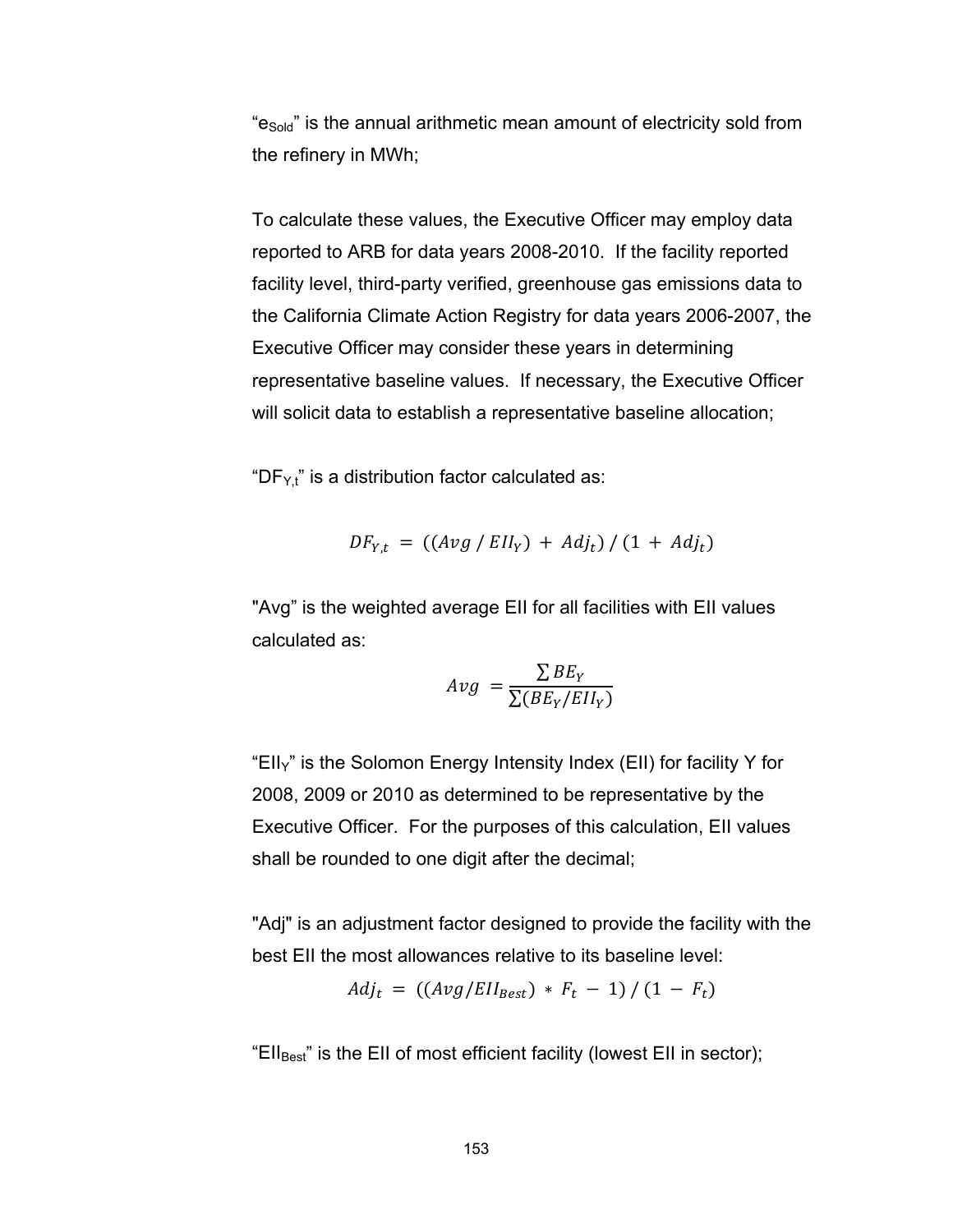" $F_t$ " is a fraction calculated as:

$$
F_t = \frac{SA_t - \sum A_{X,t}}{\sum BE_Y}
$$

"SA<sub>t"</sub> is the allocation to refining sector for year "t" specified in section 95870(e)(2)(A);

(B) True-up Debit. If actual 2013 and 2014 emissions are less than the amount of allowances allocated, the entity's allocation of budget year 2016 allowances under 95891(b) will be reduced will need to surrender additional allowances according to the following equation:

If: 
$$
(AE_{Y,2013} + AE_{Y,2014}) < (A_{Y,2013} + A_{Y,2014})
$$
  
Then:  $A_{Y,Debit} = 0.8 * [(AE_{Y,2013} + AE_{Y,2014}) - (A_{Y,2013} + A_{Y,2014})]$   
TrueUp<sub>Y,Debit,2016</sub> = 0.8 \* [(AE<sub>Y,2013</sub> + AE<sub>Y,2014</sub>) - (A<sub>Y,2013</sub> + A<sub>Y,2014</sub>)]

Where:

" $AE_{Y,t}$ " = Actual GHG emissions from a facility in year "t" adjusted for heat sales and purchases and electricity salespurchases.

 $A_{Y,Debii}$ " = A debit (shown as a negative value in the equation above) to be surrendered in addition to the triennial compliance obligation for refinery "Y."

"TrueUp<sub>Y,Debit,2016</sub>" = the amount true-up allowances allocated from budget year 2016 to account for changes in production or allocation not properly accounted for in prior allocations for refinery "Y".

(C) True-up Credit. If actual 2013 and 2014 emissions are greater than the assumed baseline emissions, a true-up allocation will be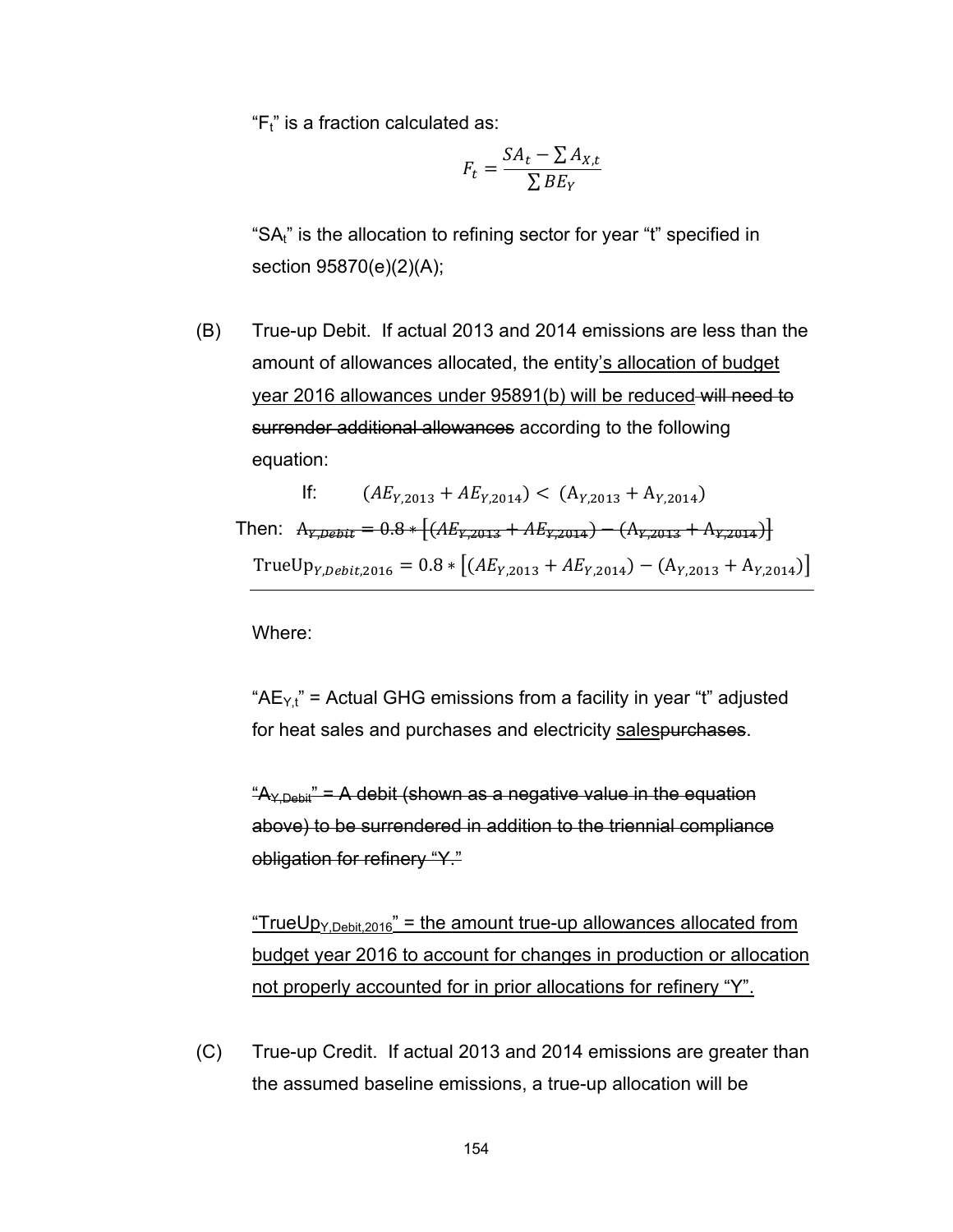conducted using 2015 2016 vintage allowances and the following equation:

If:  $(2 * BE_Y) < (AE_{Y2013} + AE_{Y2014})$ Then:  $A_{Y, Credit} = (AE_{Y, 2013} * DF_{Y, 2013} * F_{2013} * AF_{2013} * AF_{2013} + AE_{Y, 2014} * DF_{Y, 2014} * F_{301})$  $F_{2014} * AF_{2014}$   $- (A_{12013} + A_{12014})$ 

 $TrueUp<sub>V</sub> credit 2016$ 

 $\equiv$  (AE<sub>V</sub> 2013 \* DF<sub>V 2013</sub> \*  $F_{2013}$  \* AF<sub>2013</sub> + AE<sub>V</sub> 2014  $*DF_{Y,2014} * F_{2014} * AF_{2014}) - (A_{Y,2013} + A_{Y,2014})$ 

Where:

 $A_{\text{V} \text{Crad} \ddot{\text{u}}} = An$  additional true-up allocation distributed by the Executive Officer to refinery "Y" using 2015 vintage allowances.

"TrueUp*Y,Credit,*2016"is the amount of true-up allowances from budget year 2016 allocated to account for changes in production or allocation not properly accounted for in prior allocations for refinery "Y". This value of allowances for budget year 2016 shall be allowed to be used for compliance for budget year 2013 and subsequent years pursuant to 95856(h)(1)(D) and 95856(h)(2)(D).

- (e) Allocation to University Covered Entities and Public Service Facilities. The Executive Officer shall calculate the amount of allowances directly allocated to a University or a public service facility using the following formulas:
	- (1) Budget Year 2015 Allocation. For budget year 2015, the Executive Officer shall calculate the amount of California GHG Allowances directly allocated to eligible University Covered Entities or Public Service Facilities using the following formula.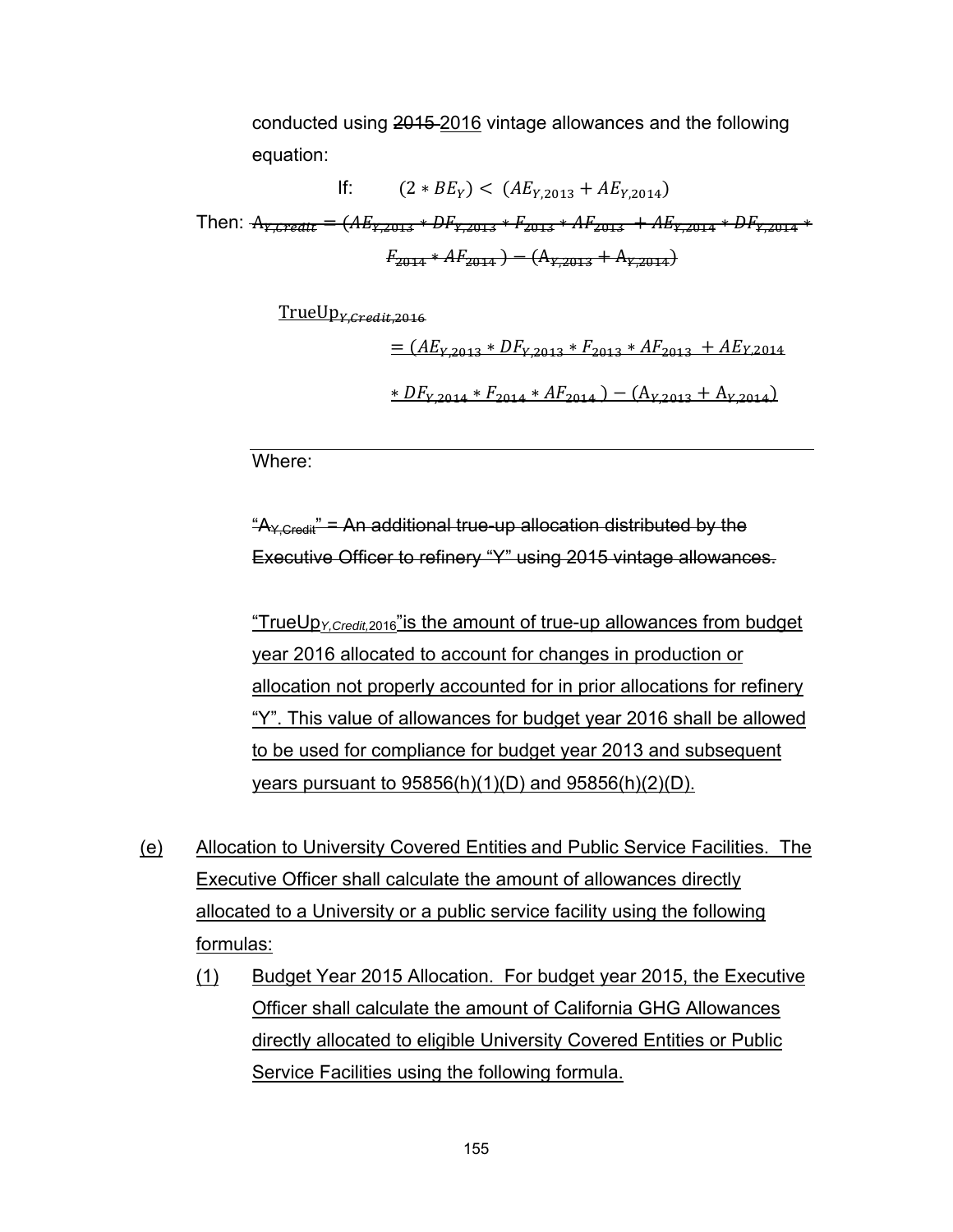Where:

"A<sub>2015</sub>" is the amount of California GHG allowances directly allocated to a university or public service facility from budget year 2015;

"Fconsumed" is the historical baseline annual arithmetic mean amount of energy produced due to fuel combustion at the facility, measured in MMBtus. The Executive Officer shall calculate this value based on measured higher heating values or the default higher heating value of the applicable fuel in Table C–1 of subpart C, title 40, Code of Federal Regulations, Part 98. This value shall include any energy from fuel combusted in an onsite electricity generation or cogeneration unit. For a university opt-in covered entity that purchases qualified thermal output from a public service facility, "Fconsumed" includes the emissions associated with qualified thermal output purchased, calculated as MMBtu of qualified thermal output purchased multiplied by 0.06244.

 $E_{\text{Fuel}}$ " is the emissions efficiency benchmark per unit of energy from fuel combustion, 0.05307 California GHG Allowances/MMBtu**;** 

"Q<sub>sold</sub> is the quantity of qualified thermal output sold or provided to an entity other than the university or local government which owns the facility, or takes service from the Public Service Facility;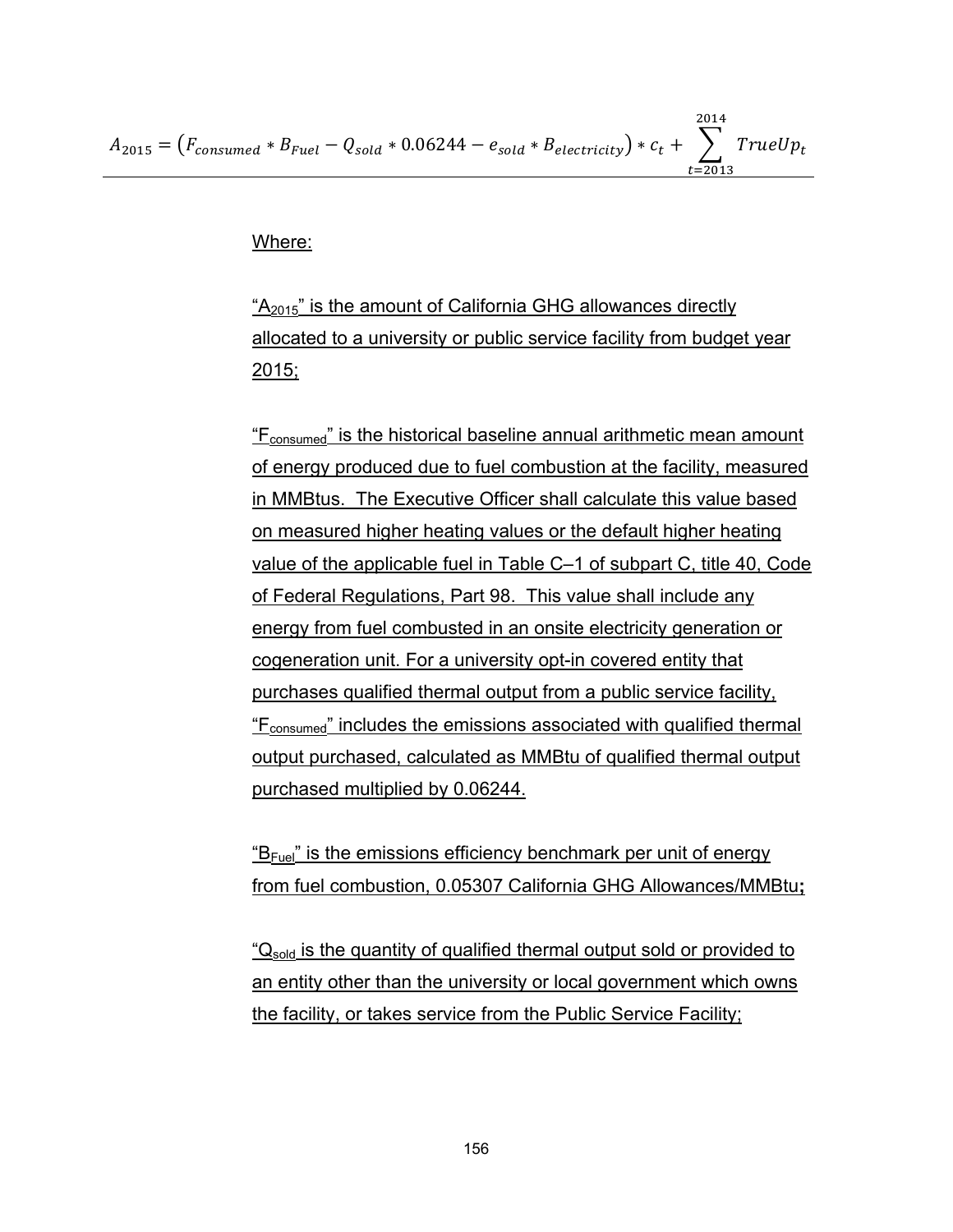"e<sub>Sold</sub>" is the historical baseline annual arithmetic mean amount of electricity sold or provided to an entity other than the university or local government which owns or takes service from the Public Service Facility, measured in MWhs;

 $B_{\text{Electricity}}$ " is the emissions efficiency benchmark per unit of electricity sold or provided to off-site end users, 0.431 California GHG Allowances/MWh;

"c<sub>t</sub>" is the adjustment factor for budget year "t" to account for cap decline as specified in Table 9-2.

"TrueUp<sub>t</sub>" is the amount of true-up allowances allocated to account for changes in allocation not properly accounted for in prior allocations. This value of allowances for budget year 2015 shall be allowed to be used for compliance for budget year 2013 and subsequent years pursuant to section 95856(h)(1)(D) and 95856(h)(2)(D). This value shall only be calculated for years in which the entity was covered under the Cap-and-Trade Program. This value is calculated using the following formula:

 $TrueUp_t = (F_{consumed} * B_{Fuel} - Q_{solid} * 0.06244 - e_{solid} * B_{electricity}) * c_t$ 

Where:

"t" is the calendar year for which the trueup is providing a correction, 2013 and 2014.

(2) Budget Years 2016 to 2020 Allocation. For budget years 2016 to 2020, the Executive Officer shall calculate the amount of California GHG Allowances directly allocated to eligible University Covered Entities or Public Service Facility using the following formula.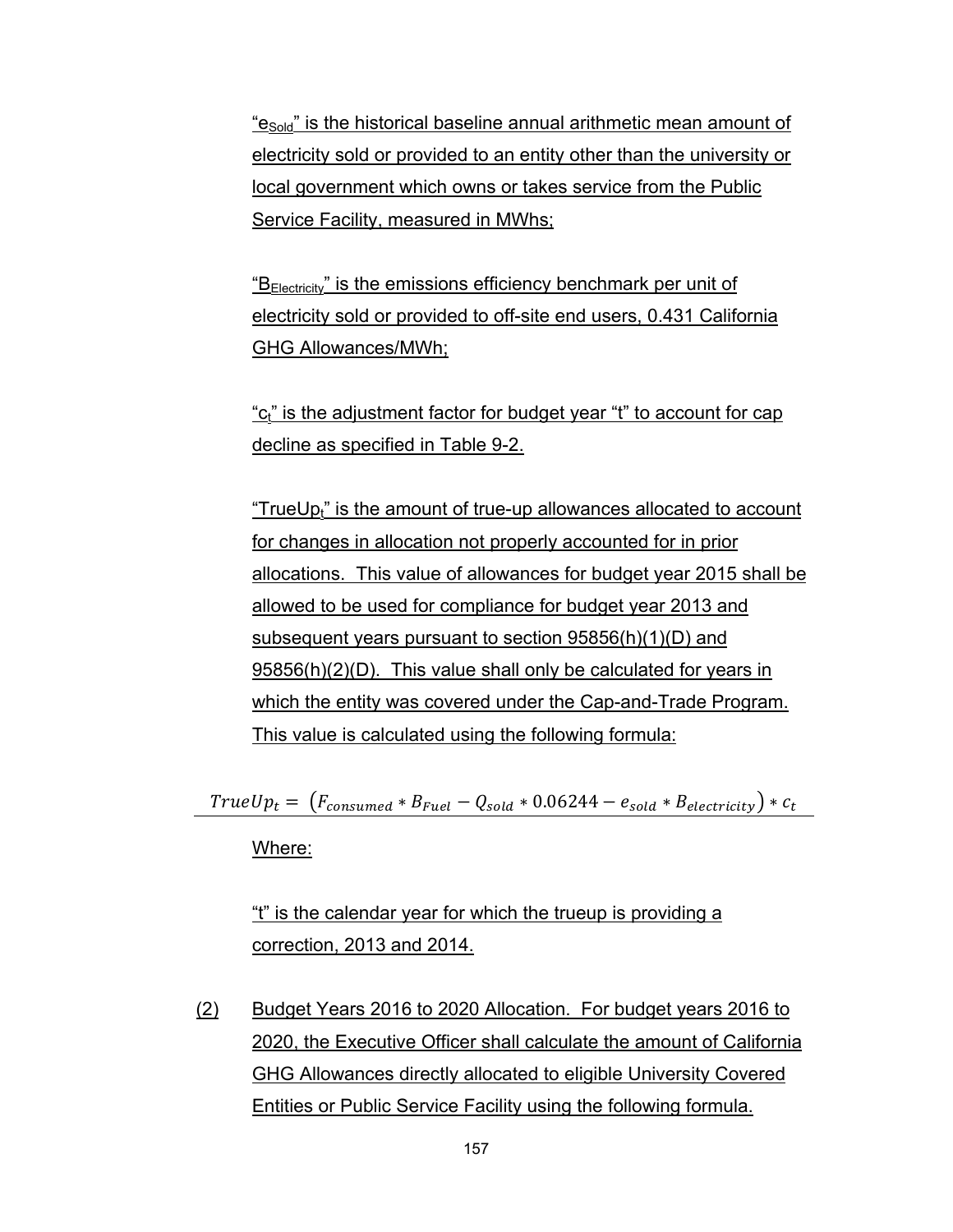$A_t = (F_{consumed} * B_{Fuel} - Q_{solid} * 0.06244 - e_{solid} * B_{electricity}) * c_t$ 

## Where:

"A<sub>t"</sub> is the amount of California GHG allowances directly allocated to a university or public service facility for budget years "t" from 2016 to 2020.

- (3) Data Sources. In determining the appropriate baseline values, the Executive Officer may employ all available data reported to ARB under MRR for data years 2008 through 2013.
- (4) Reporting on the Use of Allowance Value. No later than June 30, 2016, and each calendar year thereafter, each university and public service facility shall submit a report to the Executive Officer describing the disposition of any allowance value from allowances from the previous budget year, and how the allowance value was used to achieve additional environmental and economic benefits for California. This report shall include:
	- (A) The monetary value of allowances received by the university or public service facility. The university or public service facility shall calculate the value of these allowances based on the average market clearing price of the four Current Auctions held in the same budget year from which the allowances are allocated; and
	- (B) How the university or public service facility's disposition of the monetary value of allowances complies with the requirements of California Health and Safety Code sections 38500 et seq.
- (f) Adjustment of Allowance Allocation to a Legacy Contract Counterparty. Industrial entities that receive an allowance allocation pursuant to section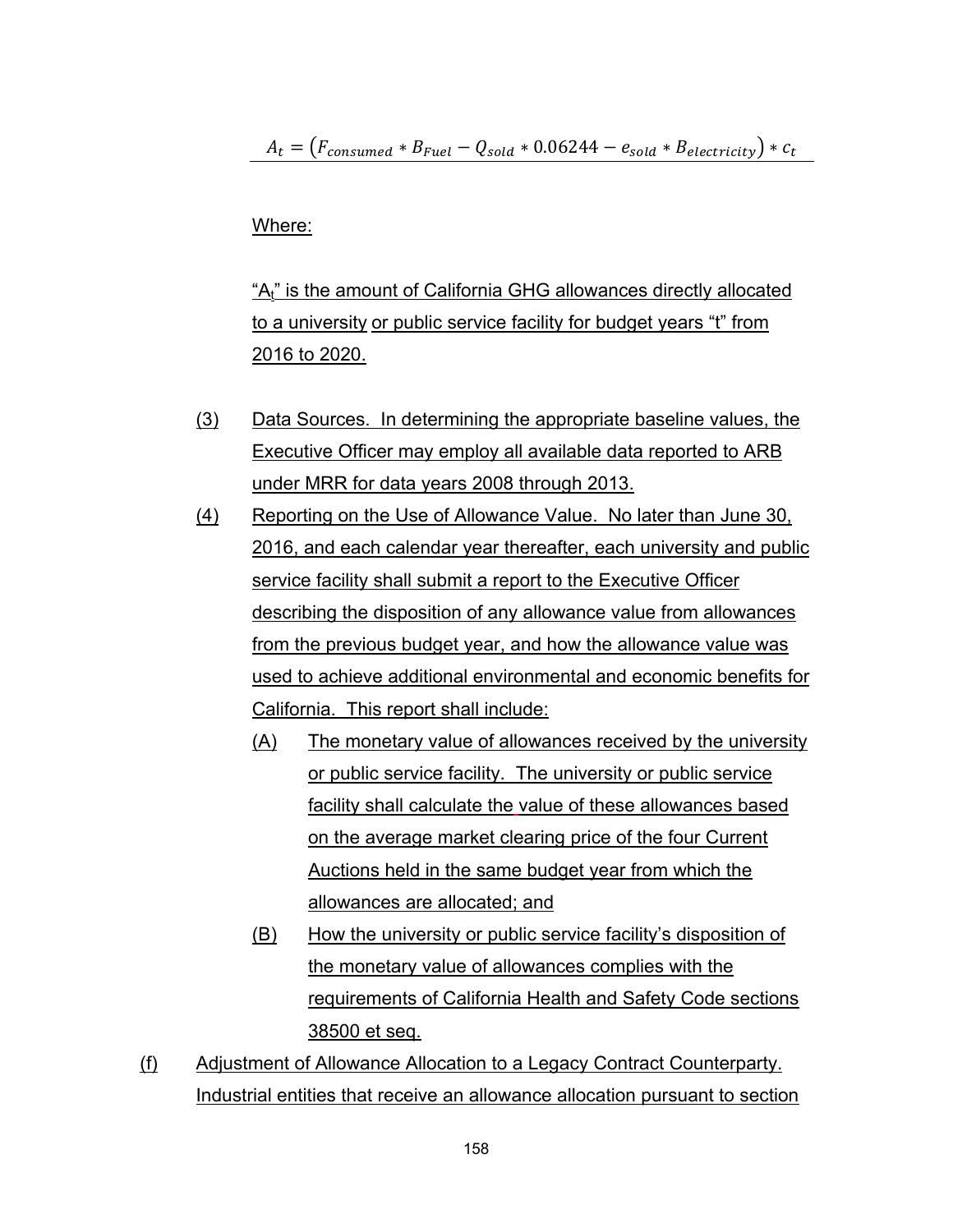95891 and are designated as a legacy contract counterparty shall have an adjustment to their allowance allocation. The Executive Officer shall subtract the allowances from the number of California GHG Allowances directly allocated to the legacy contract counterparty pursuant to 95891(b) through 95891(d). If the legacy contract counterparty was not eligible for allocation pursuant to sections 95891(b) through (d) and the legacy contract counterparty has a direct corporate association pursuant to section 95833 with any other covered or opt-in entity that was eligible for allocation pursuant to sections 95891(b) through (d) then the entity with a direct corporate association who received industrial allocation pursuant to sections 95891(b) through (d) shall have its allowance allocation adjusted by the equations in this section.

(1) For budget year 2015, the allocation adjustment formula is as follows:

$$
Adj_{2015} = \sum_{t=2013}^{2015} A_{LC,t}
$$

Where:

"Adj<sub>2015</sub>" is the allocation adjustment for budget year 2015. This number shall be subtracted from the number of California GHG allowances directly allocated to a legacy contract counterparty or direct corporate associated entity for budget year 2015.

 $A_{\rm LCt}$ " is the allocation amount supplied to the legacy contract generator with an industrial counterparty calculated pursuant to section 95894;

(2) For each budget year after 2015, the allocation adjustment formula is as follows: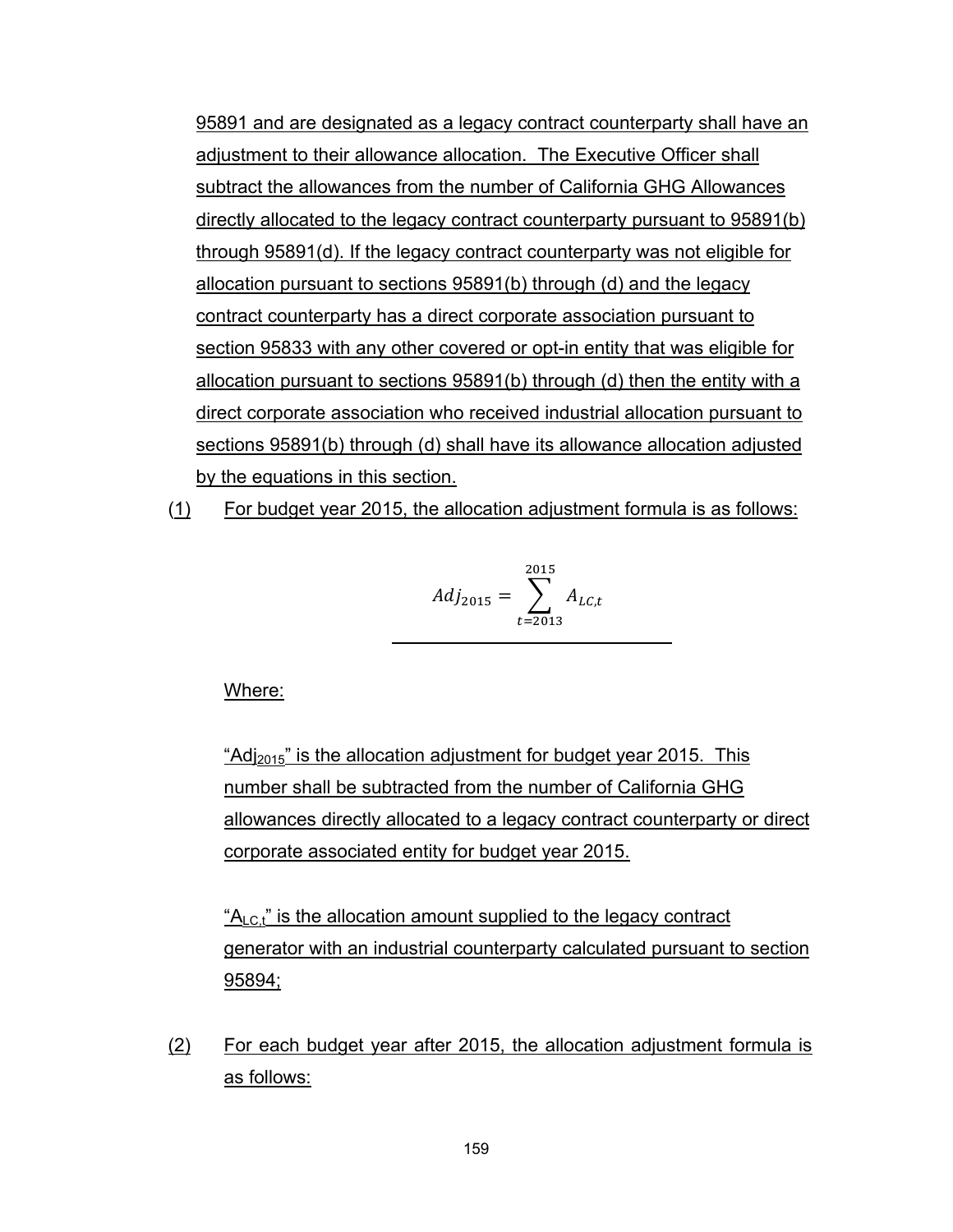## $Adj_{\alpha t} = A_{l} C_t$

"Adj<sub>t</sub>" is the allocation adjustment for budget year "t". This number shall be subtracted from the number of California GHG allowances directly allocated to the Legacy Contract Counterparty or the entity with a direct corporate association for budget year "t";

 $A_{\text{LC},t}$ " is the allocation received by the legacy contract generator with an industrial counterparty in year "t" pursuant to section 95894.

(3) If the allocation adjustment is greater than the number of California GHG Allowances directly allocated to a legacy contract counterparty pursuant to sections 95891(b) through (d), then the legacy contract counterparty will have its allowance allocation adjusted to zero. If the legacy contract counterparty has a direct corporate association pursuant to section 95833 with any other covered or opt-in covered entity that was eligible for allocation pursuant to sections 95891(b) through (d), then the entity with the direct corporate association that received allocation pursuant to section 95891(b) through (d) shall have its allowance allocation adjusted by the remainder of the adjustment as calculated earlier in this section.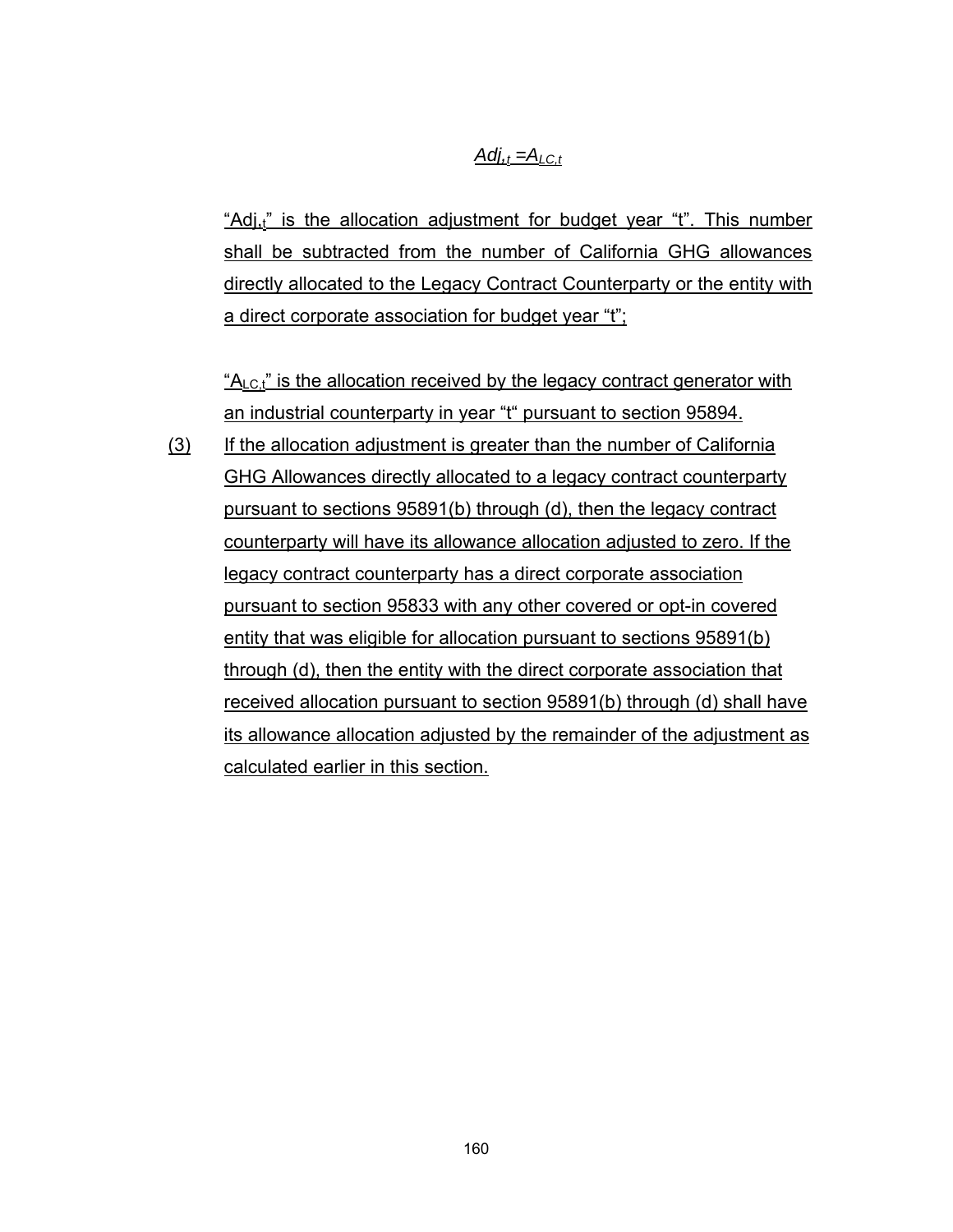| <b>Budget</b> | Cap               | Cap Adjustment Factor (c) for Sectors with Process |              |                                    |  |  |  |  |  |  |  |  |
|---------------|-------------------|----------------------------------------------------|--------------|------------------------------------|--|--|--|--|--|--|--|--|
| Year          | <b>Adjustment</b> | <b>Emissions Greater Than 50%</b>                  |              |                                    |  |  |  |  |  |  |  |  |
|               | Factor (c)        | <b>Sector</b>                                      | <b>NAICS</b> | <b>Activity</b>                    |  |  |  |  |  |  |  |  |
|               | for All Other     | Nitrogenous                                        |              | <b>Nitric Acid Production</b>      |  |  |  |  |  |  |  |  |
|               | <b>Direct</b>     | Fertilizer                                         | 325311       | Calcium Ammonium                   |  |  |  |  |  |  |  |  |
|               | <b>Allocation</b> | Manufacturing                                      |              | <b>Nitrate Solution Production</b> |  |  |  |  |  |  |  |  |
|               |                   | Cement                                             | 327311       | Cement manufacturing               |  |  |  |  |  |  |  |  |
|               |                   | manufacturing                                      | 327310       |                                    |  |  |  |  |  |  |  |  |
|               |                   | Lime<br>manufacturing                              | 327410       | <b>Dolime Manufacturing</b>        |  |  |  |  |  |  |  |  |
|               |                   |                                                    |              |                                    |  |  |  |  |  |  |  |  |
| 2013          | 0.981             |                                                    |              | 0.991                              |  |  |  |  |  |  |  |  |
| 2014          | 0.963             |                                                    |              | 0.981                              |  |  |  |  |  |  |  |  |
| 2015          | 0.944             |                                                    |              | 0.972                              |  |  |  |  |  |  |  |  |
| 2016          | 0.925             |                                                    |              | 0.963                              |  |  |  |  |  |  |  |  |
| 2017          | 0.907             |                                                    |              | 0.953                              |  |  |  |  |  |  |  |  |
| 2018          | 0.888             |                                                    |              | 0.944                              |  |  |  |  |  |  |  |  |
| 2019          | 0.869             |                                                    |              | 0.935                              |  |  |  |  |  |  |  |  |
| 2020          | 0.851             |                                                    |              | 0.925                              |  |  |  |  |  |  |  |  |

| Table 9-2: Cap Adjustment Factors for Allowance Allocation |  |  |  |  |
|------------------------------------------------------------|--|--|--|--|
|------------------------------------------------------------|--|--|--|--|

NOTE: Authority cited: Sections 38510, 38560, 38562, 38570, 38571, 38580, 39600 and 39601, Health and Safety Code.

Reference: Sections 38530, 38560.5, 38564, 38565, 38570 and 39600, Health and Safety Code.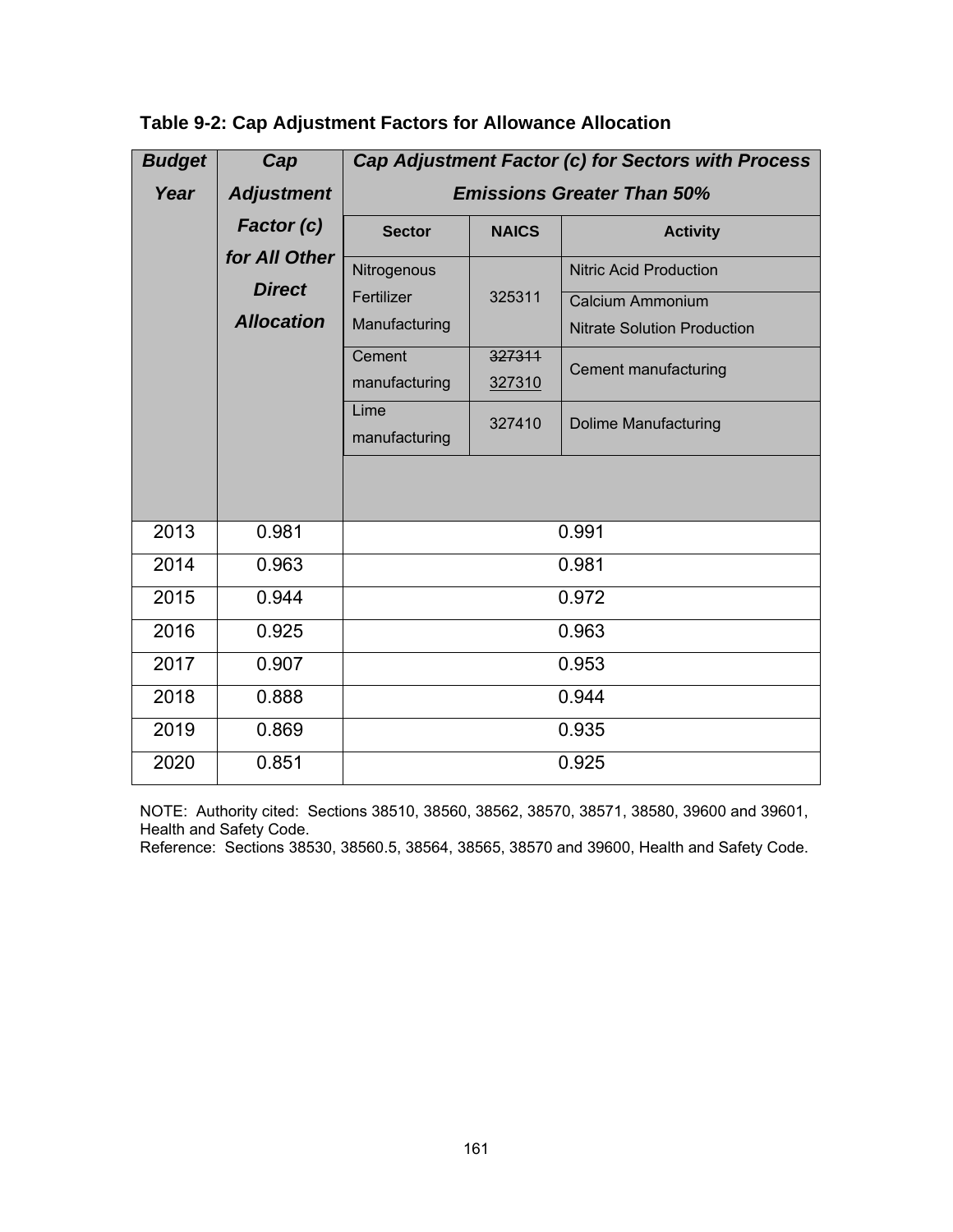**§ 95892. Allocation to Electrical Distribution Utilities for Protection of Electricity Ratepayers.**

\* \* \*

(b) Transfer to Utility Accounts.

\* \* \*

(3) Publicly owned electric utilities or electrical cooperatives receiving a direct allocation must inform the Executive Officer by September 1, or the first business day thereafter, of the accounts in which the allocations are to be placed by September 1, or the first business day thereafter. If an entity fails to submit its distribution preference by September 1, ARB will automatically place all directly allocated allowances for the following budget year in the entity's Limited Use Holding Account.

\* \* \*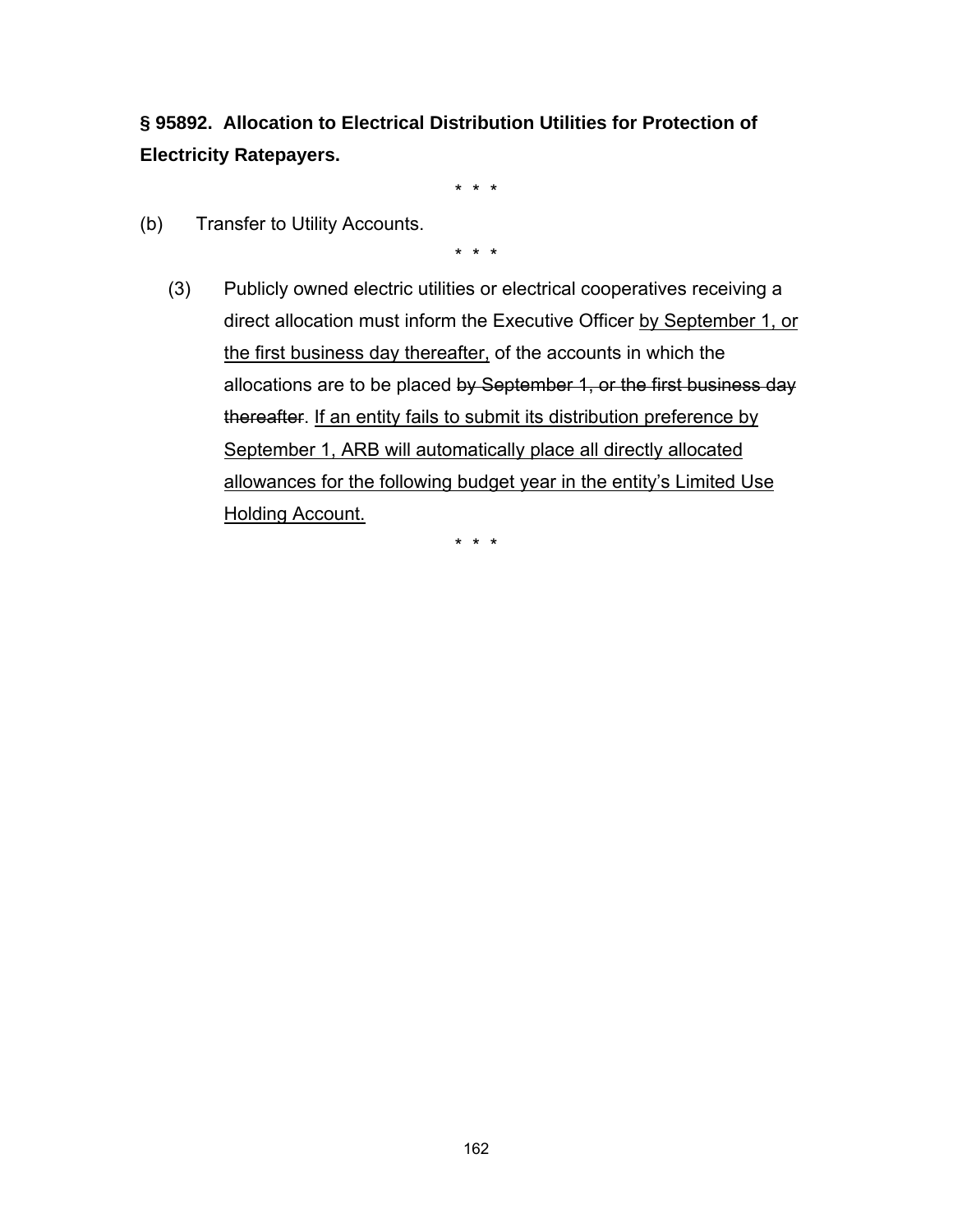| <b>Utility Name</b>                       | <b>Utility</b><br>Annual % of Total Electric Sector Allocation to Utility<br><b>Type</b> |           |           |           |           |           |           |           |           |  |  |
|-------------------------------------------|------------------------------------------------------------------------------------------|-----------|-----------|-----------|-----------|-----------|-----------|-----------|-----------|--|--|
|                                           | (1)                                                                                      | 2013      | 2014      | 2015      | 2016      | 2017      | 2018      | 2019      | 2020      |  |  |
| PG&E                                      | $\overline{100}$                                                                         | 26.02909% | 26.34522% | 26.01510% | 26.21500% | 27.21147% | 26.91164% | 27.21091% | 27.22981% |  |  |
| <b>LADWP</b>                              | POU                                                                                      | 14.18332% | 14.18925% | 14.00829% | 14.43473% | 14.91438% | 15.28169% | 14.96326% | 14.04837% |  |  |
| <b>SCE</b>                                | $\overline{100}$                                                                         | 34.01733% | 33.58115% | 34.04480% | 32.69831% | 30.32124% | 29.84140% | 29.46661% | 29.71342% |  |  |
| SDG&E                                     | IOU                                                                                      | 7.21940%  | 6.96087%  | 6.96792%  | 7.08933%  | 7.29010%  | 7.24815%  | 7.28721%  | 7.38964%  |  |  |
| <b>SMUD</b>                               | POU                                                                                      | 3.28172%  | 3.28283%  | 3.21338%  | 3.30147%  | 3.44817%  | 3.57259%  | 3.70519%  | 3.83415%  |  |  |
| City of Anaheim                           | POU                                                                                      | 2.07532%  | 2.12074%  | 2.11355%  | 2.19270%  | 2.20963%  | 2.27089%  | 2.30639%  | 2.35434%  |  |  |
| City of Azusa<br>(Azusa Light &<br>Water) | POU                                                                                      | 0.18055%  | 0.18489%  | 0.18858%  | 0.19402%  | 0.20119%  | 0.20555%  | 0.21082%  | 0.21761%  |  |  |
| City of Banning                           | POU                                                                                      | 0.09772%  | 0.10169%  | 0.10327%  | 0.10646%  | 0.11074%  | 0.11334%  | 0.11631%  | 0.12050%  |  |  |
| City of Burbank                           | POU                                                                                      | 0.65354%  | 0.66027%  | 0.66532%  | 0.67128%  | 0.68296%  | 0.68319%  | 0.68787%  | 0.69354%  |  |  |
| City of Cerritos                          | POU                                                                                      | 0.01827%  | 0.01887%  | 0.01945%  | 0.02004%  | 0.02090%  | 0.02128%  | 0.02186%  | 0.02240%  |  |  |
| City of Colton                            | POU                                                                                      | 0.24485%  | 0.25185%  | 0.25876%  | 0.26535%  | 0.27437%  | 0.27891%  | 0.28559%  | 0.29302%  |  |  |
| City of Glendale<br>(Water and<br>Power)  | POU                                                                                      | 0.65850%  | 0.66238%  | 0.66100%  | 0.67150%  | 0.69049%  | 0.69592%  | 0.68391%  | 0.70039%  |  |  |

# **Table 9-3: Percentage of Electric Sector Allocation Allocated to Each Utility**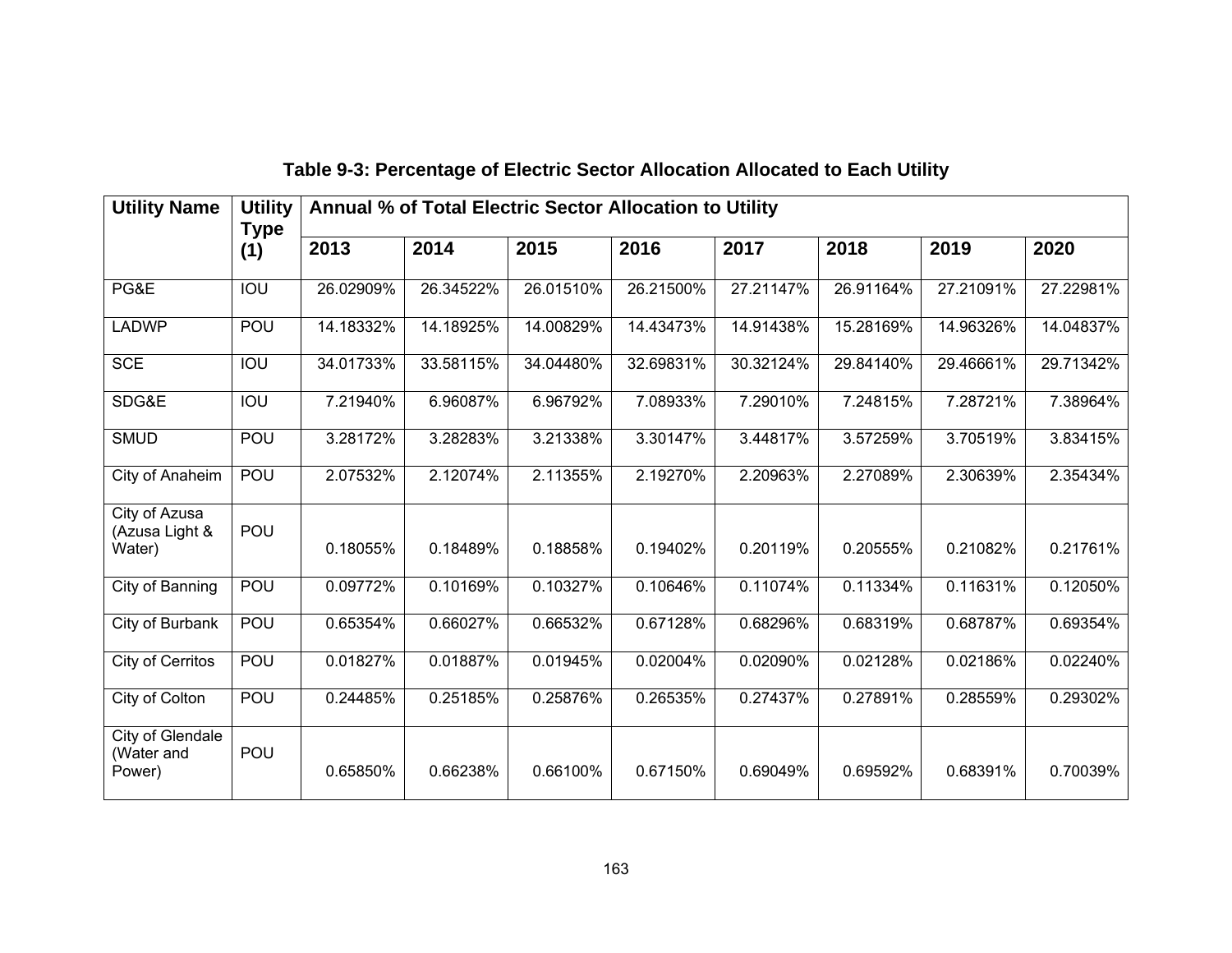| <b>Utility Name</b>                               | <b>Utility</b><br><b>Type</b> | Annual % of Total Electric Sector Allocation to Utility |          |          |          |          |          |          |          |  |
|---------------------------------------------------|-------------------------------|---------------------------------------------------------|----------|----------|----------|----------|----------|----------|----------|--|
|                                                   | (1)                           | 2013                                                    | 2014     | 2015     | 2016     | 2017     | 2018     | 2019     | 2020     |  |
| City of Pasadena<br>(Pasadena Water and<br>Power) | POU                           | 0.80141%                                                | 0.80710% | 0.80920% | 0.82057% | 0.83784% | 0.86949% | 0.87876% | 0.89190% |  |
| City of Riverside                                 | POU                           | 1.12865%                                                | 1.13669% | 1.13121% | 1.17999% | 1.20482% | 1.24829% | 1.27103% | 1.30954% |  |
| City of Vernon                                    | POU                           | 0.41385%                                                | 0.42014% | 0.42987% | 0.43256% | 0.44276% | 0.44174% | 0.42961% | 0.42477% |  |
| <b>Imperial Irrigation District</b>               | POU                           | 1.77241%                                                | 1.81456% | 1.82936% | 1.90056% | 1.97281% | 2.00476% | 2.05350% | 2.11597% |  |
| Modesto ID                                        | POU                           | 1.26426%                                                | 1.28335% | 1.27289% | 1.30523% | 1.34388% | 1.35267% | 1.36746% | 1.40098% |  |
| City of Alameda                                   | POU                           | 0.05321%                                                | 0.05746% | 0.05675% | 0.06140% | 0.06253% | 0.07244% | 0.07403% | 0.07561% |  |
| City of Biggs                                     | POU                           | 0.00680%                                                | 0.00729% | 0.00674% | 0.00681% | 0.00733% | 0.00711% | 0.00710% | 0.00721% |  |
| City of Gridley                                   | POU                           | 0.01517%                                                | 0.01551% | 0.01571% | 0.01601% | 0.01650% | 0.01657% | 0.01654% | 0.01666% |  |
| City of Healdsburg                                | POU                           | 0.03290%                                                | 0.03271% | 0.03126% | 0.03325% | 0.03567% | 0.03777% | 0.03889% | 0.04195% |  |
| City of Lodi                                      | POU                           | 0.16616%                                                | 0.16780% | 0.16385% | 0.16740% | 0.17419% | 0.17518% | 0.17494% | 0.17995% |  |
| City of Lompoc                                    | POU                           | 0.04956%                                                | 0.04985% | 0.04887% | 0.05136% | 0.05400% | 0.05438% | 0.05442% | 0.05635% |  |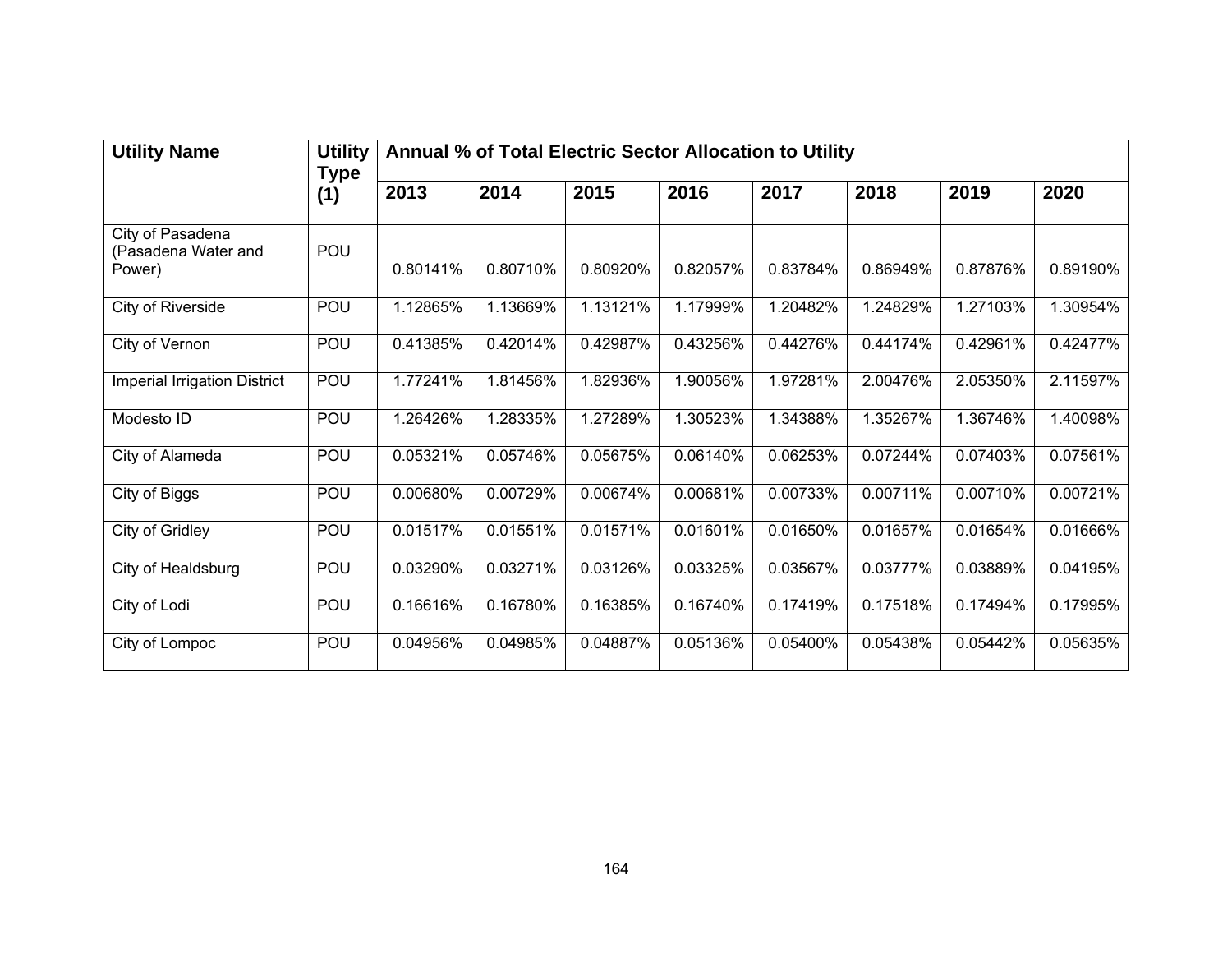| <b>Utility Name</b>                                                         | <b>Utility</b><br><b>Type</b> | Annual % of Total Electric Sector Allocation to Utility |          |                      |                      |                      |                      |                      |                      |  |  |
|-----------------------------------------------------------------------------|-------------------------------|---------------------------------------------------------|----------|----------------------|----------------------|----------------------|----------------------|----------------------|----------------------|--|--|
|                                                                             | (1)                           | 2013                                                    | 2014     | 2015                 | 2016                 | 2017                 | 2018                 | 2019                 | 2020                 |  |  |
| City of Palo Alto                                                           | POU                           | 0.35530%                                                | 0.35717% | 0.34944%             | 0.35460%             | 0.36639%             | 0.36628%             | 0.36537%             | 0.37403%             |  |  |
| City of Redding                                                             | POU                           | 0.44750%                                                | 0.50262% | 0.50106%             | 0.51053%             | 0.52983%             | 0.54582%             | 0.54607%             | 0.55913%             |  |  |
| City of Roseville                                                           | POU                           | 0.48831%                                                | 0.50123% | 0.50861%             | 0.53058%             | 0.55609%             | 0.54800%             | 0.54623%             | 0.55111%             |  |  |
| City of Ukiah                                                               | POU                           | 0.03536%                                                | 0.03503% | 0.03265%             | 0.03550%             | 0.03905%             | 0.04202%             | 0.04340%             | 0.04460%             |  |  |
| Plumas-Sierra Rural<br><b>Electric Cooperation</b>                          | COOP                          | 0.06414%                                                | 0.06559% | 0.06670%             | 0.06763%             | 0.06929%             | 0.06923%             | 0.06894%             | 0.06892%             |  |  |
| Port of Oakland                                                             | POU                           | 0.03277%                                                | 0.03345% | 0.03411%             | 0.03438%             | 0.03491%             | 0.03467%             | 0.03451%             | 0.03432%             |  |  |
| <b>Silicon Valley Power</b>                                                 | POU                           | 1.13125%                                                | 1.14819% | 1.13895%             | 1.20823%             | 1.29624%             | 1.33330%             | 1.33645%             | 1.38438%             |  |  |
| <b>Truckee-Donner Public</b><br><b>Utility District</b>                     | POU                           | 0.12089%                                                | 0.12415% | 0.12749%             | 0.13067%             | 0.13480%             | 0.13722%             | 0.14051%             | 0.14406%             |  |  |
| <b>Turlock Irrigation District</b>                                          | POU                           | 0.94012%                                                | 0.97157% | 0.98772%             | 1.01291%             | 1.05443%             | 1.06803%             | 1.06840%             | 1.08659%             |  |  |
| Anza Electric<br>Cooperative, Inc.                                          | COOP                          | 0.02028%                                                | 0.02102% | 0.04803%<br>0.02181% | 0.04922%<br>0.02237% | 0.05093%<br>0.02320% | 0.05159%<br>0.02348% | 0.05284%<br>0.02405% | 0.05386%<br>0.02443% |  |  |
| <b>Bear Valley Electric</b><br>Service Golden State<br><b>Water Company</b> | IOU                           | 0.00006%                                                | 0.00006% | 0.00006%             | 0.00007%             | 0.00007%             | 0.00007%             | 0.00007%             | 0.00007%             |  |  |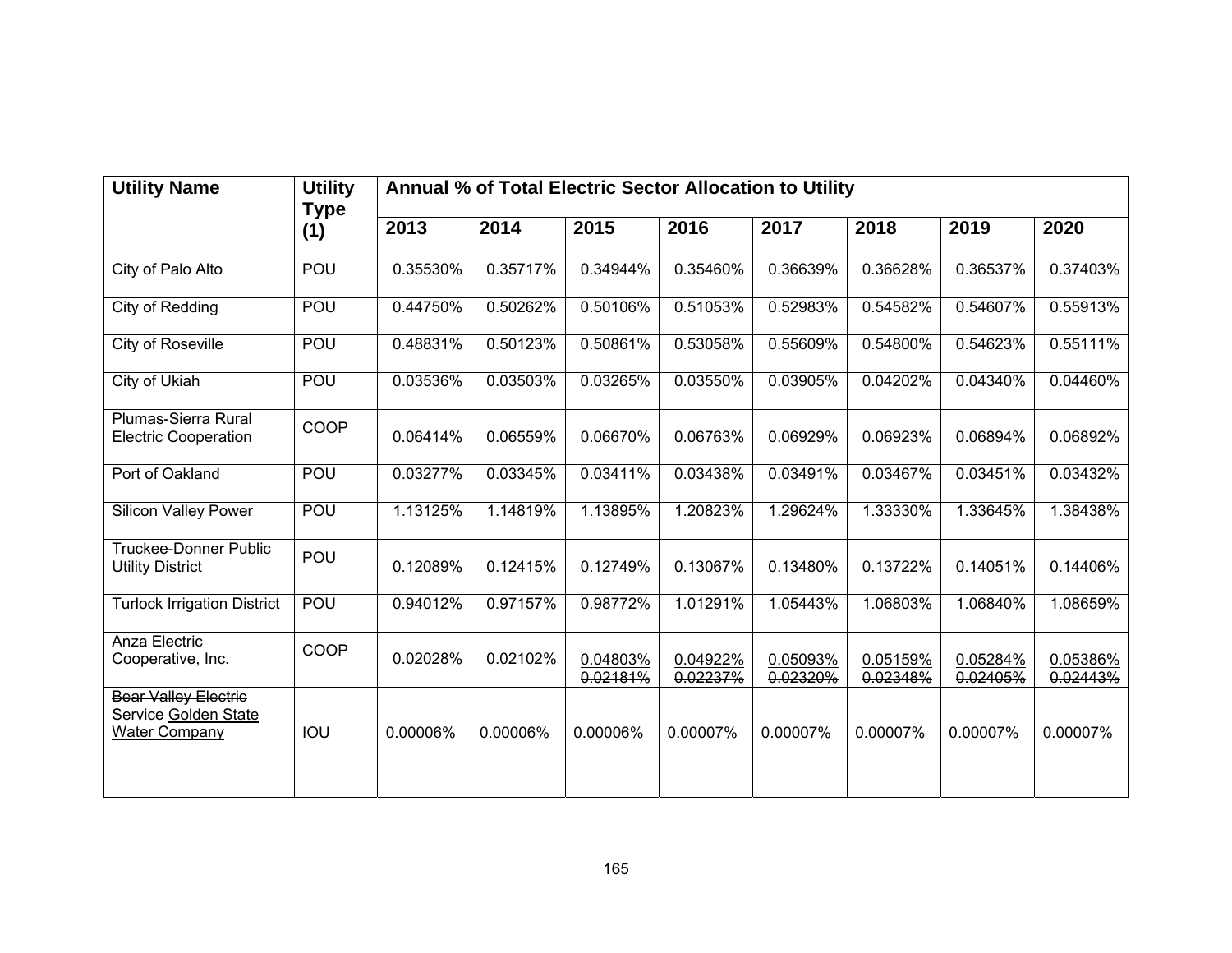| <b>Utility Name</b>                                                             | <b>Utility</b>     | Annual % of Total Electric Sector Allocation to Utility |          |          |          |          |          |          |          |  |
|---------------------------------------------------------------------------------|--------------------|---------------------------------------------------------|----------|----------|----------|----------|----------|----------|----------|--|
|                                                                                 | <b>Type</b><br>(1) | 2013                                                    | 2014     | 2015     | 2016     | 2017     | 2018     | 2019     | 2020     |  |
| <b>City of Needles</b>                                                          | POU                | 0.01027%                                                | 0.01086% | 0.01148% | 0.01183% | 0.01248% | 0.01250% | 0.01284% | 0.01316% |  |
| City of Rancho<br>Cucamonga                                                     | POU                | 0.02559%                                                | 0.02653% | 0.02753% | 0.02822% | 0.02928% | 0.02961% | 0.03034% | 0.03104% |  |
| City and County of San<br>Francisco                                             | POU                | 0.09929%                                                | 0.11620% | 0.13435% | 0.15375% | 0.17430% | 0.19643% | 0.22009% | 0.24157% |  |
| City of Shasta Lake<br>(Shasta Dam Area<br><b>Public Utility District)</b>      | POU                | 0.05182%                                                | 0.05360% | 0.05499% | 0.05689% | 0.05994% | 0.06088% | 0.06253% | 0.06489% |  |
| Lassen Municipal Utility<br><b>District</b>                                     | POU                | 0.05079%                                                | 0.05279% | 0.05492% | 0.05638% | 0.05866% | 0.05927% | 0.06075% | 0.06219% |  |
| <b>Merced Irrigation District</b>                                               | POU                | 0.17105%                                                | 0.17687% | 0.18268% | 0.18770% | 0.19525% | 0.19791% | 0.20285% | 0.20835% |  |
| <b>Moreno Valley Utilities</b>                                                  | <b>POU</b>         | 0.03929%                                                | 0.04073% | 0.04227% | 0.04334% | 0.04495% | 0.04547% | 0.04657% | 0.04765% |  |
| <b>Mountain Utilities</b><br>Kirkwood Meadows<br><b>Public Utility District</b> | <b>IOU-POU</b>     | 0.00306%                                                | 0.00317% | 0.00329% | 0.00337% | 0.00350% | 0.00354% | 0.00362% | 0.00369% |  |
| Port of Stockton                                                                | <b>POU</b>         | 0.00538%                                                | 0.00558% | 0.00579% | 0.00594% | 0.00616% | 0.00623% | 0.00638% | 0.00648% |  |
| Power and Water<br>Resource Pooling<br>Authority                                | POU                | 0.06650%                                                | 0.06899% | 0.07018% | 0.07365% | 0.07980% | 0.08118% | 0.08378% | 0.08727% |  |
| Sierra Pacific Power<br><b>Company</b> California                               | POU-IOU            | 0.22625%                                                | 0.23453% | 0.24340% | 0.24957% | 0.25888% | 0.26194% | 0.26839% | 0.27259% |  |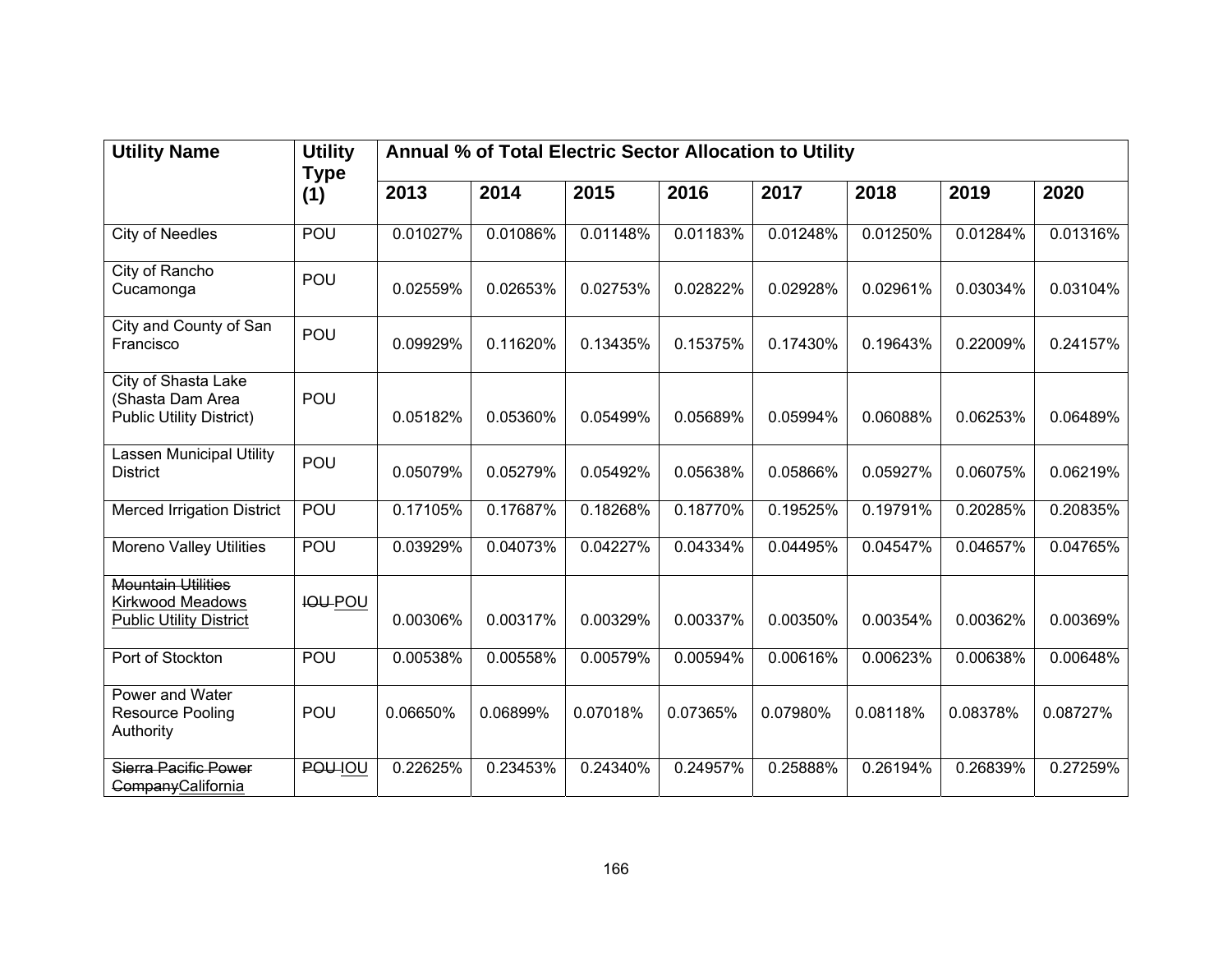| <b>Pacific Electric Company</b>                                                                                     |                               |                                                         |          |                      |                      |                      |                      |                      |                      |  |
|---------------------------------------------------------------------------------------------------------------------|-------------------------------|---------------------------------------------------------|----------|----------------------|----------------------|----------------------|----------------------|----------------------|----------------------|--|
| <b>Utility Name</b>                                                                                                 | <b>Utility</b><br><b>Type</b> | Annual % of Total Electric Sector Allocation to Utility |          |                      |                      |                      |                      |                      |                      |  |
|                                                                                                                     | (1)                           | 2013                                                    | 2014     | 2015                 | 2016                 | 2017                 | 2018                 | 2019                 | 2020                 |  |
| <b>Surprise Valley Electrical</b><br>Corporation                                                                    | COOP                          | 0.05381%                                                | 0.05578% | 0.03167%<br>0.05789% | 0.03251%<br>0.05936% | 0.03384%<br>0.06158% | 0.03419%<br>0.06230% | 0.03505%<br>0.06384% | 0.03541%<br>0.06484% |  |
| <b>Trinity Public Utility</b><br><b>District</b>                                                                    | POU                           | 0.00000%                                                | 0.00000% | 0.00000%             | 0.00000%             | 0.00000%             | 0.00000%             | 0.00000%             | 0.00000%             |  |
| <b>WAPA</b>                                                                                                         | POU                           | 0.33271%                                                | 0.35496% | 0.37846%             | 0.39096%             | 0.41612%             | 0.41522%             | 0.42716%             | 0.43040%             |  |
| <b>Valley Electric</b><br>Association, Inc.                                                                         | COOP                          | 0.00012%                                                | 0.00012% | 0.00013%             | 0.00013%             | 0.00014%             | 0.00014%             | 0.00014%             | 0.00014%             |  |
| <b>Victorville Municipal</b>                                                                                        | POU                           | 0.02385%                                                | 0.02472% | 0.02566%             | 0.02631%             | 0.02729%             | 0.02761%             | 0.02829%             | 0.02873%             |  |
| <b>Hercules</b>                                                                                                     | POU                           | 0.00656%                                                | 0.00674% | 0.00687%             | 0.00711%             | 0.00747%             | 0.00761%             | 0.00782%             | 0.00813%             |  |
| City of Industry                                                                                                    | POU                           | 0.00910%                                                | 0.00945% | 0.00982%             | 0.01008%             | 0.01047%             | 0.01058%             | 0.01085%             | 0.01101%             |  |
| Corona                                                                                                              | POU                           | 0.06050%                                                | 0.06248% | 0.06438%             | 0.06621%             | 0.06897%             | 0.06999%             | 0.07176%             | 0.07331%             |  |
| Pittsburg Power (Island)                                                                                            | POU                           | 0.00407%                                                | 0.00429% | 0.00452%             | 0.00466%             | 0.00492%             | 0.00494%             | 0.00507%             | 0.00513%             |  |
| Eastside                                                                                                            | POU                           | 0.00487%                                                | 0.00522% | 0.00558%             | 0.00577%             | 0.00616%             | 0.00613%             | 0.00631%             | 0.00635%             |  |
| PacifiCorp                                                                                                          | IOU                           | 0.75511%                                                | 0.77388% | 0.79208%             | 0.81600%             | 0.84143%             | 0.86742%             | 0.89439%             | 0.92339%             |  |
| (1) IOU = Investor Owned Electric Utility, POU = Publicly Owned Electric Utility, COOP = Rural Electric Cooperative |                               |                                                         |          |                      |                      |                      |                      |                      |                      |  |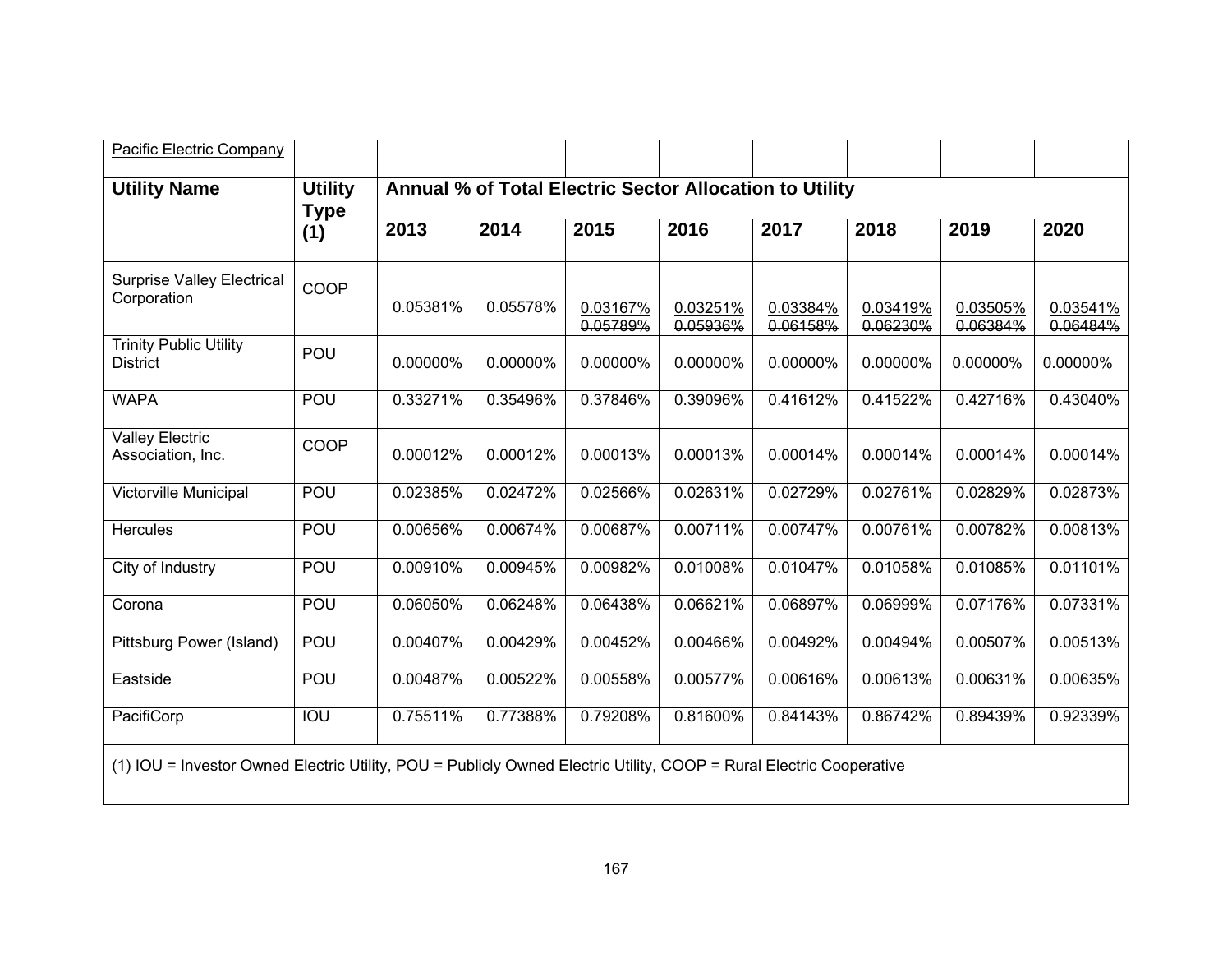NOTE: Authority cited: Sections 38510, 38560, 38562, 38570, 38571, 38580, 39600 and 39601, Health and Safety Code. Reference: Sections 38530, 38560.5, 38564, 38565, 38570 and 39600, Health and Safety Code.

# **§ 95893. Reserved for Allocation to Natural Gas Distribution Utilities Suppliers for Protection of Natural Gas Ratepayers. [Repealed]**

(a) Allocation to Individual Natural Gas Suppliers. For each budget year, each natural gas supplier's allocation will be calculated as follows. Any allowances allocated to natural gas suppliers must be used exclusively for the benefit of retail ratepayers of each such natural gas supplier, consistent with the goals of AB 32, and may not be used for the benefit of entities or persons other than such ratepayers.

 $A_{S,t} = E_{2011} * c_{a,t}$ 

Where:

" $A_{S,f}$ " is the amount of California GHG allowances directly allocated to the natural gas supplier "S" from budget year "t";

" $E_{2011}$ " is the emissions for natural gas supplier "S" for data year 2011, as calculated using the compliance obligation calculation methods under section 95852(c);

" $c_{a,t}$ " is the adjustment factor for budget year "t" to account for cap decline as specified in Table 9-2; and

- (b) Transfer to Natural Gas Supplier Accounts.
	- (1) When a natural gas supplier as defined in section 95811(c) is eligible for a direct allocation, it shall inform the Executive Officer by September 1, or the first business day thereafter of the amount of allowances to be placed into its Compliance and Limited Use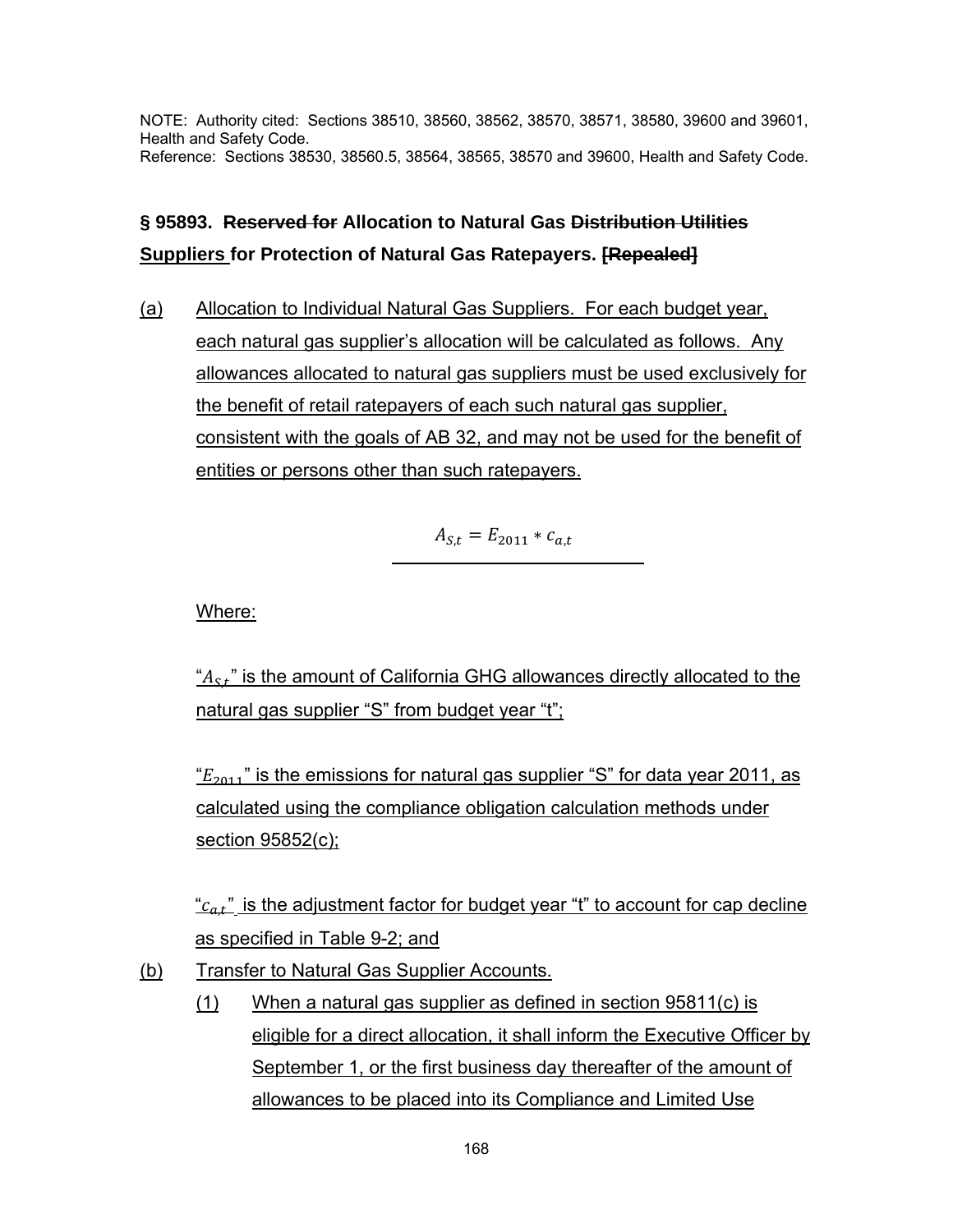Holding Account with the following constraints. If an entity fails to submit its distribution preference by this deadline, ARB will automatically place all directly allocated allowances for the following budget year in the entity's Limited Use Holding Account:

- (A) The quantity of allowances placed into the Limited Use Holding Account will equal at least the amount of allowances provided in section 95893(a) multiplied by the applicable percentage in Table 9-4, rounded down to the nearest whole allowance.
- (B) The remaining allowances from the allowances allocated in section 95893(a) which are not placed into the Limited Use Holding Account will be placed into the Compliance Account.
- (c) Monetization Requirement. Within each calendar year beginning in 2015 and after, a natural gas supplier must offer for sale at auction all allowances in its limited use holding account that were issued from budget years that correspond to the current calendar year and from budget years prior to the current calendar year.
- (d) Limitations on the Use of Auction Proceeds and Allowance Value.
	- (1) Proceeds obtained from the monetization of allowances directly allocated to a publicly owned natural gas utility shall be subject to any limitations imposed by the governing body of the utility and to the additional requirements set forth in sections 95893(d)(3) through 95893(d)(5) and 95893(e).
	- (2) Proceeds obtained from the monetization of allowances directly allocated to public utility gas corporations shall be subject to any limitations imposed by the California Public Utilities Commission and to the additional requirements set forth in sections 95893(d)(3) through 95893(d)(5) and 95893(e).
	- (3) Auction proceeds and allowance value obtained by a natural gas supplier shall be used exclusively for the benefit of retail ratepayers of each natural gas supplier, consistent with the goals of AB 32,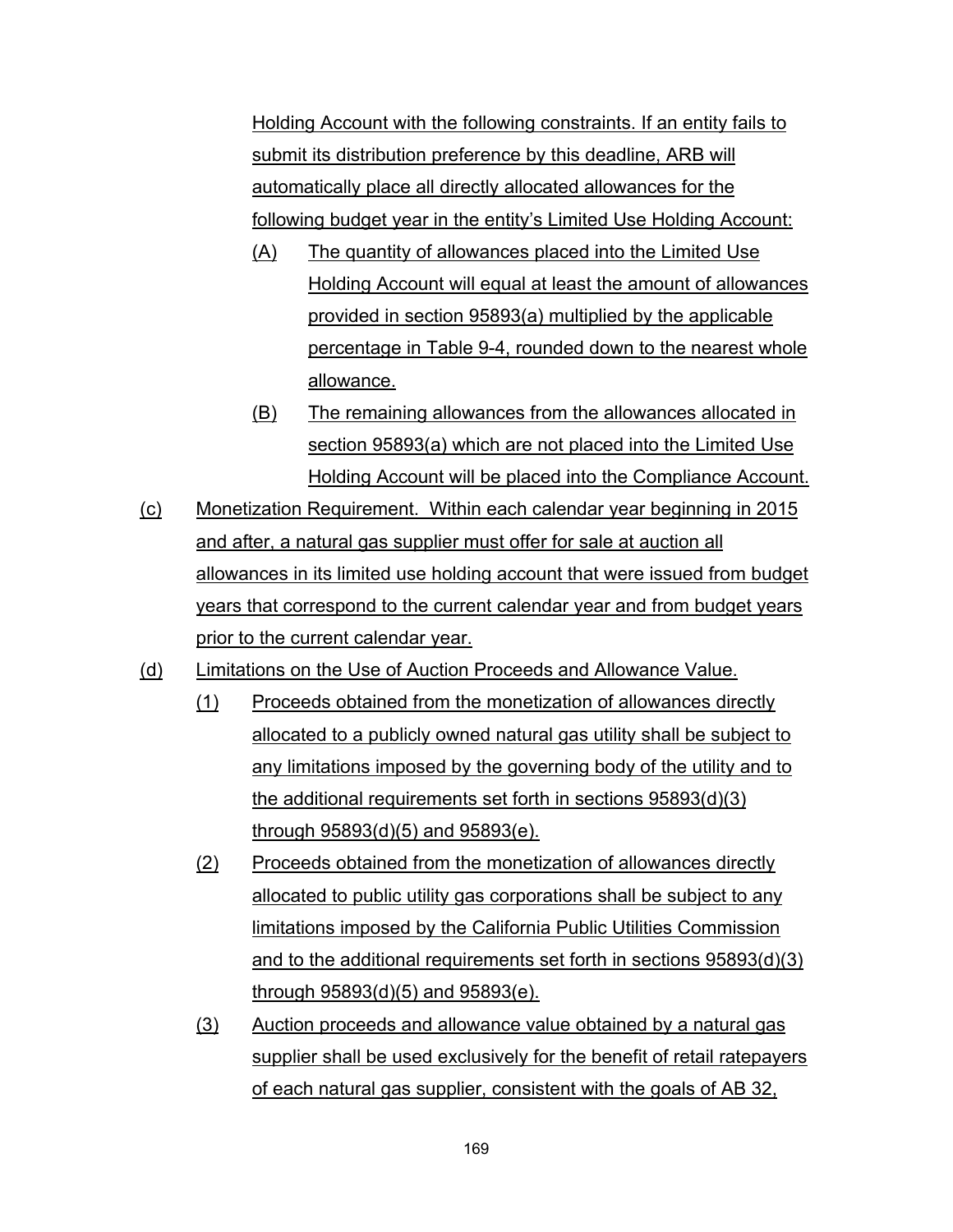and may not be used for the benefit of entities or persons other than such ratepayers. Any revenue returned to ratepayers must be done in a non-volumetric manner.

- (4) Public utility gas corporations shall ensure equal treatment of their procurement and delivery customers and delivery-only customers.
- (5) Prohibited Use of Allocated Allowance Value. Use of the value of any allowance allocated to a natural gas supplier, other than for the benefit of retail ratepayers consistent with the goals of AB 32, is prohibited.
- (e) Reporting on the Use of Auction Proceeds and Allowance Value. No later than June 30, 2016, and each calendar year thereafter, each natural gas supplier shall submit a report to the Executive Officer describing the disposition of any auction proceeds and allowance value from allowances from the previous budget year. This report shall include:
	- (1) The monetary value of auction proceeds received by the natural gas supplier. The natural gas supplier shall calculate the value of these allowances based on the average market clearing price of the four Current Auctions held in the same budget year from which the allowances are allocated;
	- (2) How the natural gas supplier's disposition of such auction proceeds complies with the requirements of this section and the requirements of California Health and Safety Code sections 38500 et seq.;
	- (3) The monetary value of allowances received by the natural gas supplier which were deposited directly into its compliance account. The natural gas supplier shall calculate the value of these allowances based on the average market clearing price of the four Current Auctions held in the same budget year from which the allowances are allocated; and
	- (4) How the natural gas supplier's disposition of the monetary value of allowances, including those deposited directly into its compliance account, complies with the requirements of this section and the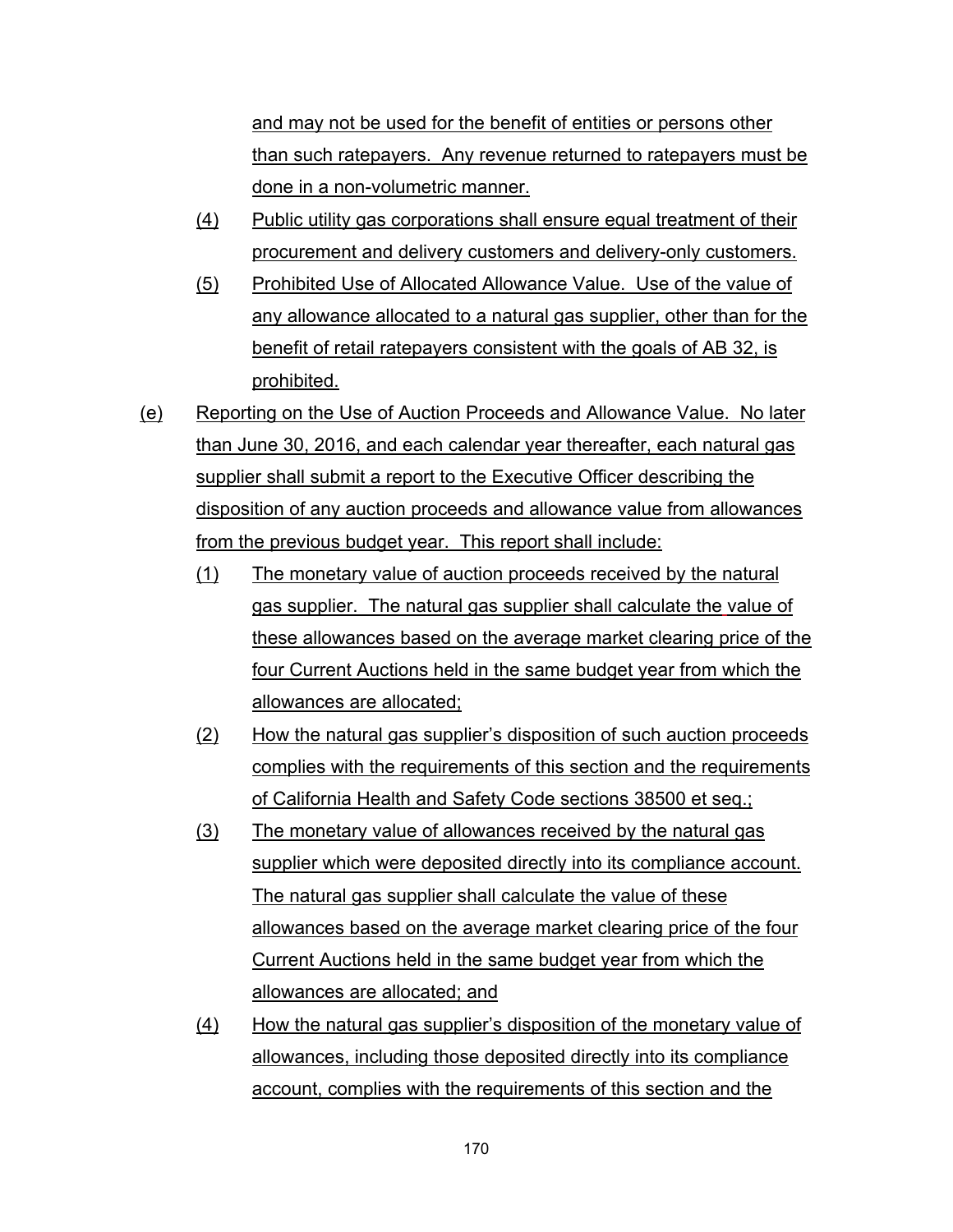## requirements of California Health and Safety Code sections 38500 et seq.

# **Table 9-4: Percentage Consignment Requirements for Natural Gas Utilities by Year**

| Compliance<br>Period | $\overline{2}$ |      |      | <u>3</u> |            |      |  |
|----------------------|----------------|------|------|----------|------------|------|--|
| Year                 | 2015           | 2016 | 2017 | 2018     | 2019       | 2020 |  |
| Percent<br>Consigned | 25%            | 30%  | 35%  | 40%      | <u>45%</u> | 50%  |  |

NOTE: Authority cited: Sections 38510, 38560, 38562, 38570, 38571, 38580, 39600 and 39601, Health and Safety Code.

### Reference: Sections 38530, 38560.5, 38564, 38565, 38570 and 39600, Health and Safety Code.

# **§ 95894. Allocation to Legacy Contract Generators for Transition**

## **Assistance.**

- (a) Demonstration of Eligibility. Opt-in covered entities are not eligible for transition assistance due to legacy contract emissions. To be eligible to receive a direct allocation of allowances under this section, the primary or alternate account representative of a legacy contract generator with an industrial counterparty or legacy contract generator without an industrial counterparty shall submit the following in writing via certified mail to the Executive Officer by September 2 each year as applicable:
	- (1) A letter to ARB stating covered entity's name and ARB ID, identification of legacy contract counterparty, and statement requesting transition assistance for the previous data year's legacy contract emissions.
		- (A) Previous data year's legacy contract emissions, pursuant to section 95894(c); and
		- (B) 2012 data year's legacy contract emissions, pursuant to section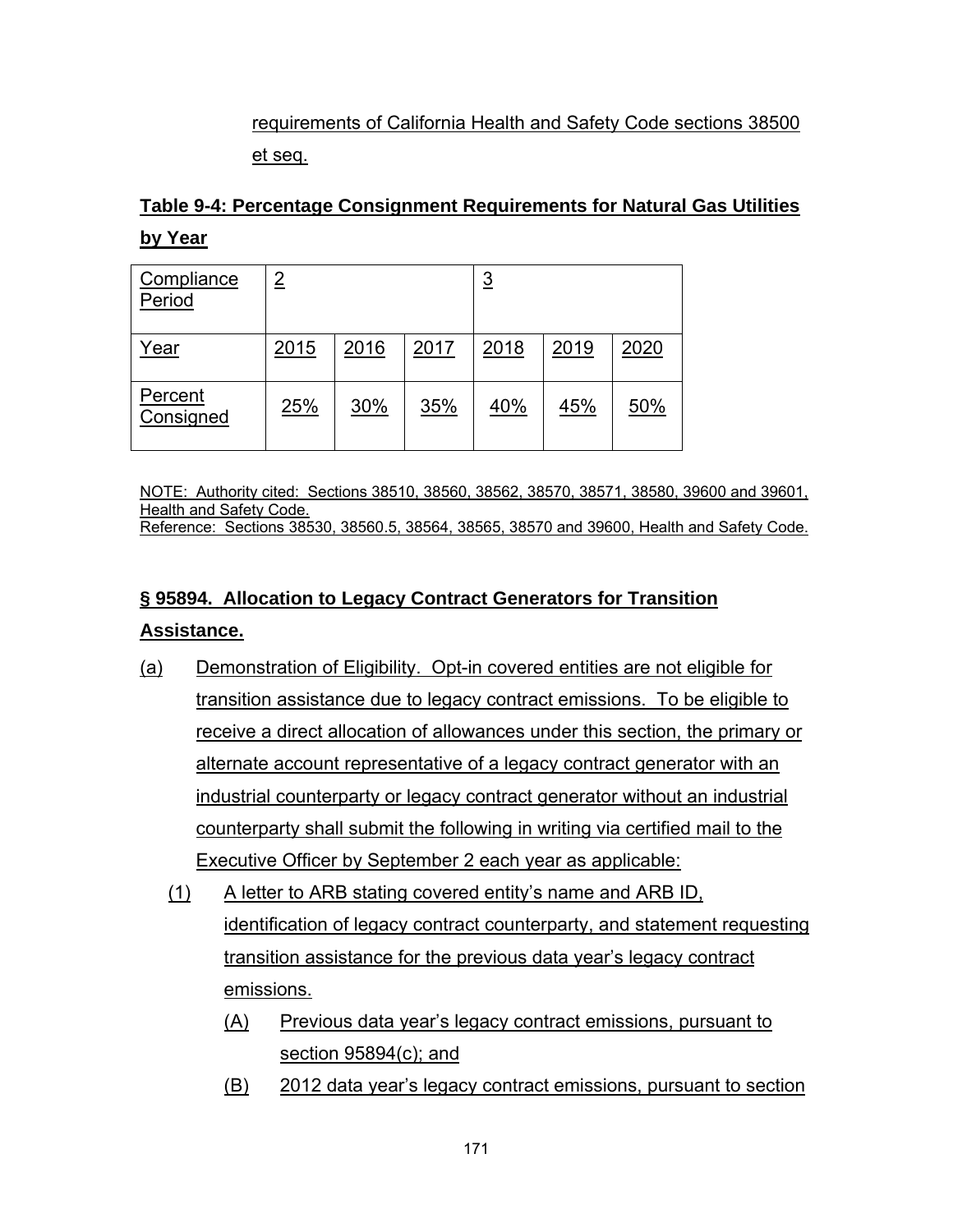95894(d).

- (2) Copy of the following portions from the legacy contract for which it is seeking an allocation;
	- (A) Dates of effective commencement and cessation of terms of contract.
	- (B) Terms governing price per unit of product.
	- (C) Signature page.
- (3) An attestation under penalty of perjury under the laws of the State of California that:
	- (A) Each legacy contract does not allow the covered entity to recover the cost of legacy contract emissions from the legacy contract counterparty purchasing electricity and/or legacy contract qualified thermal output from the unit or facility;
	- (B) The legacy contract was originally executed prior to September 1, 2006, remains in effect, and has not been amended since that date to change the terms governing the price or amount of electricity or legacy contract qualified thermal output sold, the GHG costs, or the expiration date;
	- (C) The operator of the legacy contract generator with an industrial counterparty or the legacy contract generator without an industrial counterparty made a good faith effort, but was unable to renegotiate the legacy contract with the counterparty to address recovery of the costs of compliance with this regulation.
- (4) Data requested pursuant to Section 95894.
- (5) If, subsequent to the submittal of the foregoing information and supporting documentation, there is any material change in the information and statements provided to the Executive Officer, the party who submitted such information and statements shall submit a supplemental attestation and supporting materials addressing any such material change to the Executive Officer within 30 days after the change occurs.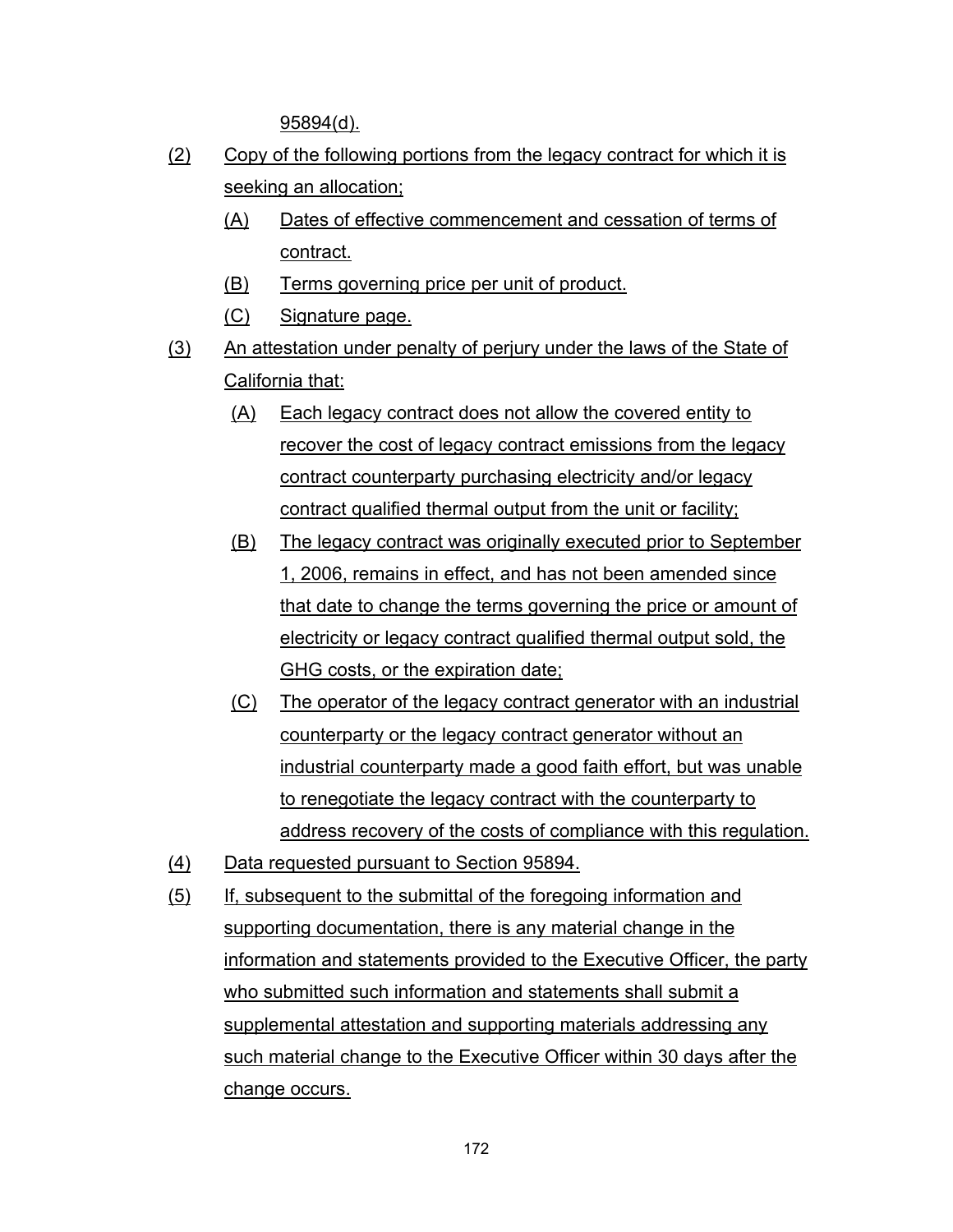- (b) Determination of Eligibility. Upon receipt of the information required by paragraph (a) of this section, the Executive Officer shall determine whether the party submitting such information has demonstrated that it is eligible to receive a direct allocation of allowances pursuant to this section and shall notify that party by October 10 each year if it is eligible to receive an allocation calculated pursuant to section 95894(c) or 95894(d) for the following compliance year.
- (c) Allocation to Legacy Contract Generators with an Industrial Counterparty. If the counterparty (or entity in a direct corporate association with the counterparty) is a covered entity or opt-in covered entity that is in a sector listed in Table 8-1, the following formulae apply based on the type of generation facility:
	- (1) For stand-alone generation facilities that are legacy contract generators with an industrial counterparty, the following equations apply:

 $TrueUp_{2015} = (EEm_{lc} * AF_{lcc,2013} * c_{2013}) + (EEm_{lc} * AF_{lcc,2014} * c_{2014}) + (EEm_{lc} * F_{lcc,2014} * c_{2014})$  $*AF_{lcc, 2015} * C_{2015}$ 

#### Where

"TrueU $p_{2015}$ " is the amount of true up allowances allocated from budget year 2015 and allowed to be used for compliance for budget years 2013 and 2014 and subsequent years, pursuant to sections 95856(h)(1)(D) and 95856(h)(2)(D);

"EEm<sub>lc</sub>" is the emissions reported, in MTCO<sub>2</sub>e, associated with electricity sold under the legacy contract in 2013;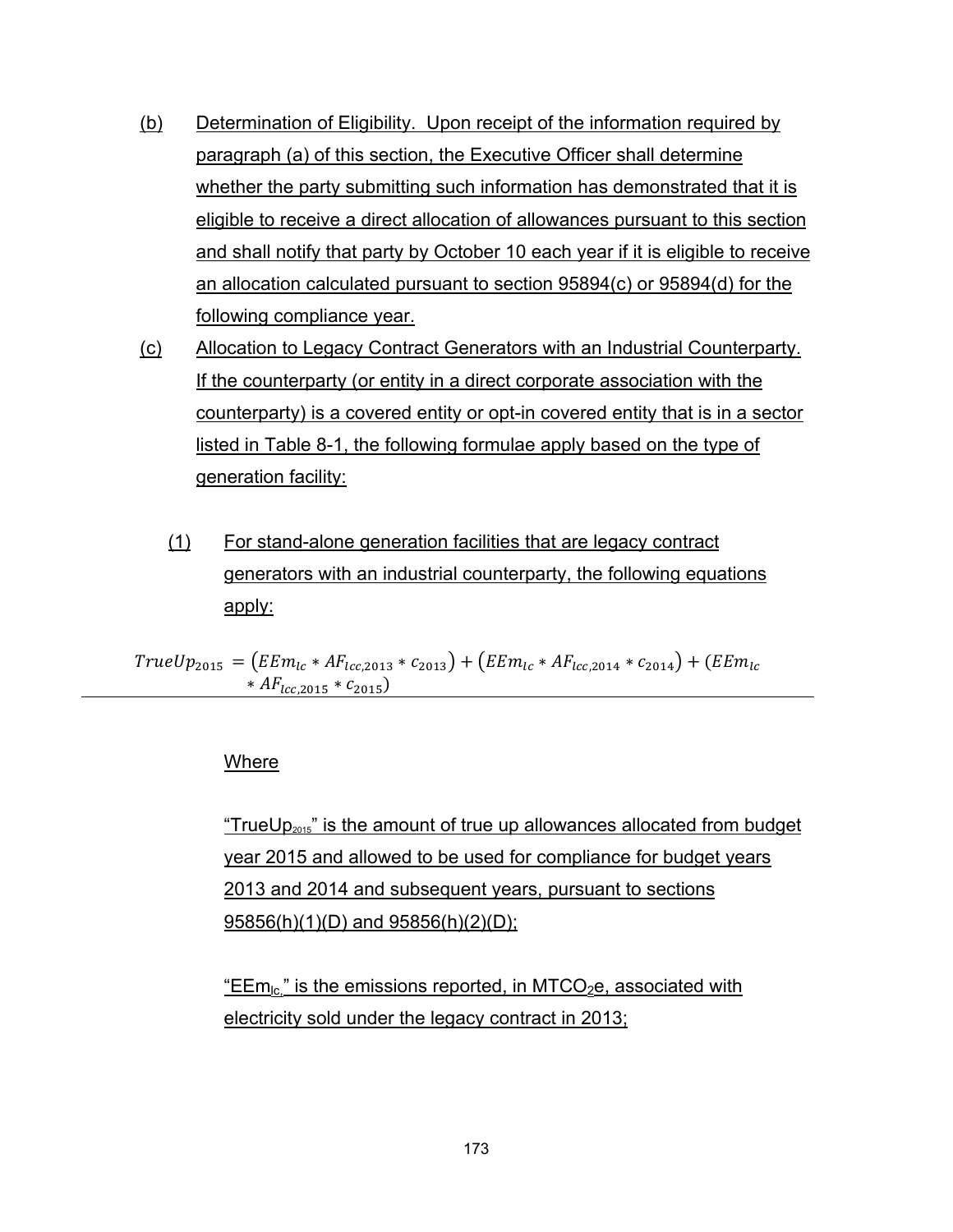" $AF<sub>loc.2013</sub>$ ," "AF<sub>lcc.2014</sub>," and "AF<sub>lcc.2015</sub>" are the assistance factors associated with the legacy contract counterparty or entity in a direct corporate association with the legacy contract counterparty for budget years 2013, 2014, and 2015, respectively; and

 $"c_{2013}"$ ,  $"c_{2014}"$  and  $c_{2015}"$  are the cap adjustment factors for the legacy contract counterparty or entity in a direct corporate association with the legacy contract counterparty for budget years 2013, 2014, and 2015, respectively, as specified in Table 9-2.

From budget year 2016 forward, the following equation applies:

 $A_t = (EEm_{lc,t-2} * c_{a,t} * AF_{lcc,t}) + TrueUp_t$ 

## Where:

"A<sub>t"</sub> is the amount of California GHG allowances directly allocated to the legacy contract generator with an industrial counterparty for legacy contract emissions from budget year "t". This value shall only be calculated if the entity meets the eligibility requirements, pursuant to section 94894(a) and 95894(b), and is covered under the Cap-and-Trade Program during the second compliance period;

"EE $m_{\text{lc},t-2}$ " is the emissions reported, in MTCO<sub>2</sub>e, associated with electricity sold under the legacy contract in the data years two years before year "t";

" $c_{a}t$ " is the cap adjustment factor for the legacy contract counterparty or entity in a direct corporate association with the legacy contract counterparty for budget year "t";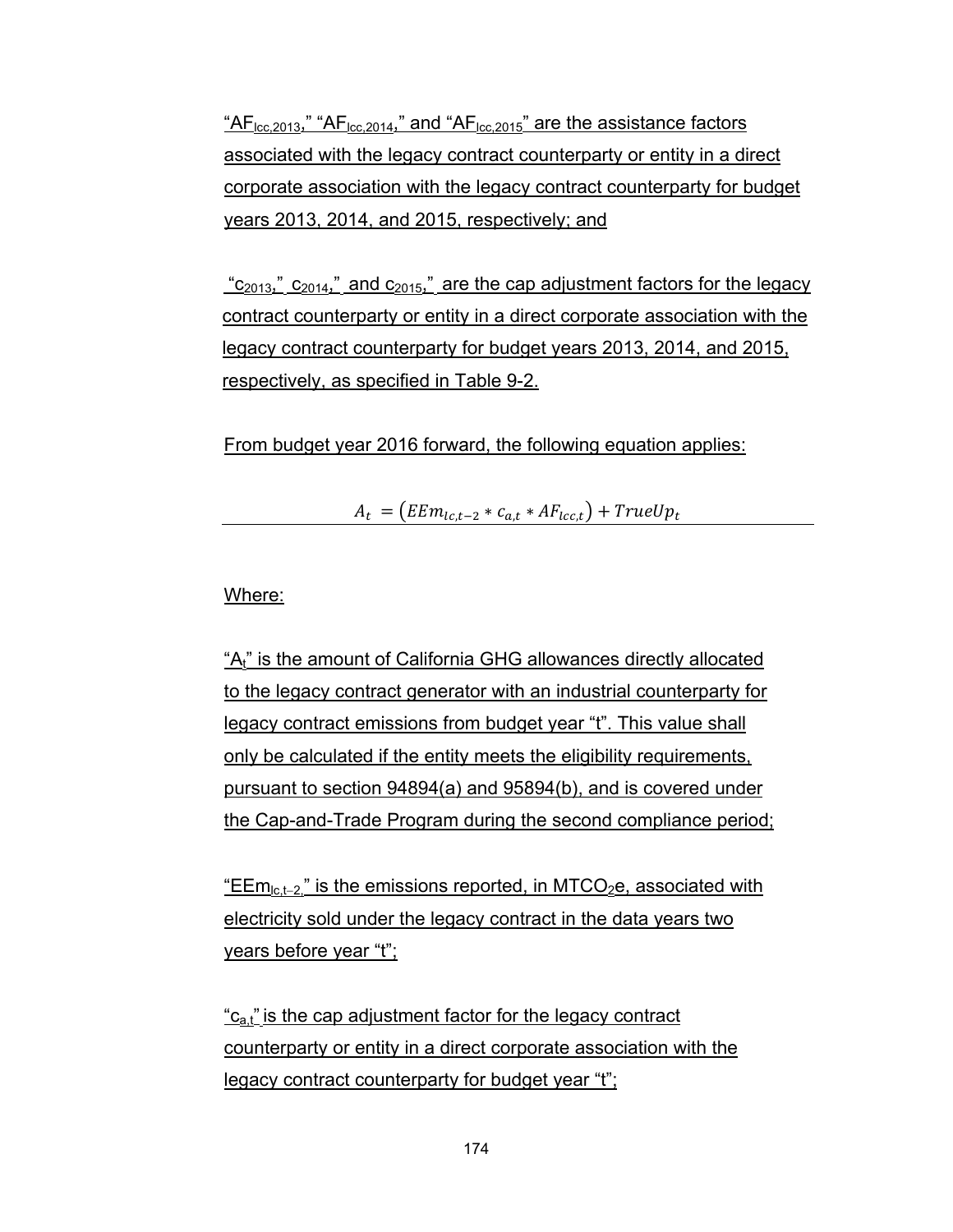" $AF<sub>lcc</sub>$ ," is the assistance factor associated with the legacy contract counterparty or entity in a direct corporate association with the legacy contract counterparty for budget years "t"; and

 $TrueUp_t = (EEm_{lc,t-2} * c_{a,t-2} * AF_{lcc,t-2}) - A_{t-2,no\ true}$ 

Where:

"TrueUp<sub>t</sub>" is the amount of true-up allowances allocated to account for the emissions reported for data year "t" and allowed to be used for compliance for the budget year two years prior to year "t" and subsequent years pursuant to sections 95856(h)(1)(D) and 95856(h)(2)(D);

"EEm<sub>lc,t-2</sub>" is the emissions reported, in MTCO<sub>2</sub>e, associated with electricity sold under the legacy contract in the data years two years before year "t";

 $C_{a,t-2}$ " is the cap adjustment factor for the legacy contract counterparty or entity in a direct corporate association with the legacy contract counterparty for the budget year two years prior to year "t";

 $H_{\text{loc,t-2}}$ " is the assistance factor associated with the legacy contract counterparty or entity in a direct corporate association with the legacy contract counterparty for two years before budget year "t";

 $A_{t-2}$  no trueup" is the amount of California GHG allowances directly allocated to the legacy contract generator with an industrial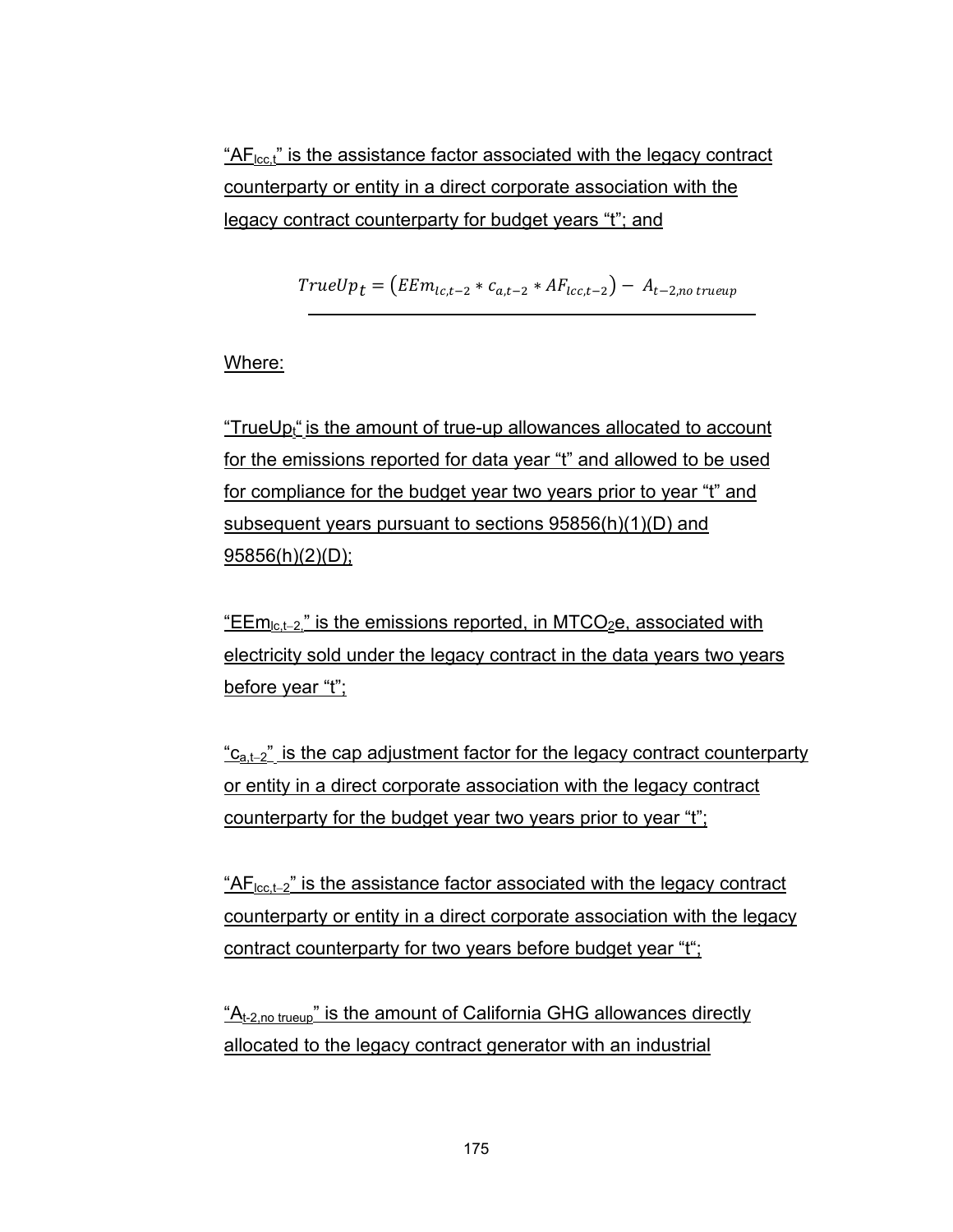counterparty for legacy contract emissions from the budget year two years prior to year "t," not including the true-up for that budget year.

(2) For legacy contract generators with an industrial counterparty, subject to 95894(c) but not covered in 95894(c)(1), the following equations apply:

 $TrueUp_{2015} = ((Q_{lc} * B_s + E_{lc} * B_e) * AF_{lcc,2013} * c_{2013}) + ((Q_{lc} * B_s + E_{lc} * C_e))$  $(B_e) * AF_{lcc,2014} * c_{2014} + ((Q_{lc} * B_s + E_{lc} * B_e) * AF_{lcc,2015} * c_{2015})$ 

Where:

"TrueUp<sub>2015</sub>" is the amount of true-up allowances allocated from budget year 2015 and allowed to be used for compliance for budget years 2013 and 2014 and subsequent years pursuant to sections 95856(h)(1)(D) and 95856(h)(2)(D);

" $Q<sub>1c</sub>$ " is the legacy contract qualified thermal output in MMBtu sold under a legacy contract in data year 2013, as reported to MRR;

 $E_{\text{lc}}$ " is the electricity, in MWh, sold under the legacy contract in data year 2013;

"B<sub>e</sub>" is the emissions efficiency benchmark per unit of electricity sold or provided to off-site end users, 0.431 California GHG Allowances/MWh;

"Bs" is the emissions efficiency benchmark per unit of legacy contract qualified thermal output, 0.06244 California GHG Allowances/MMBtu thermal;

" $AF<sub>loc</sub>$ <sub>2013</sub>," " $AF<sub>loc</sub>$ <sub>2014</sub>," and " $AF<sub>loc</sub>$ <sub>2015</sub>" are the assistance factors associated with the legacy contract counterparty or entity in a direct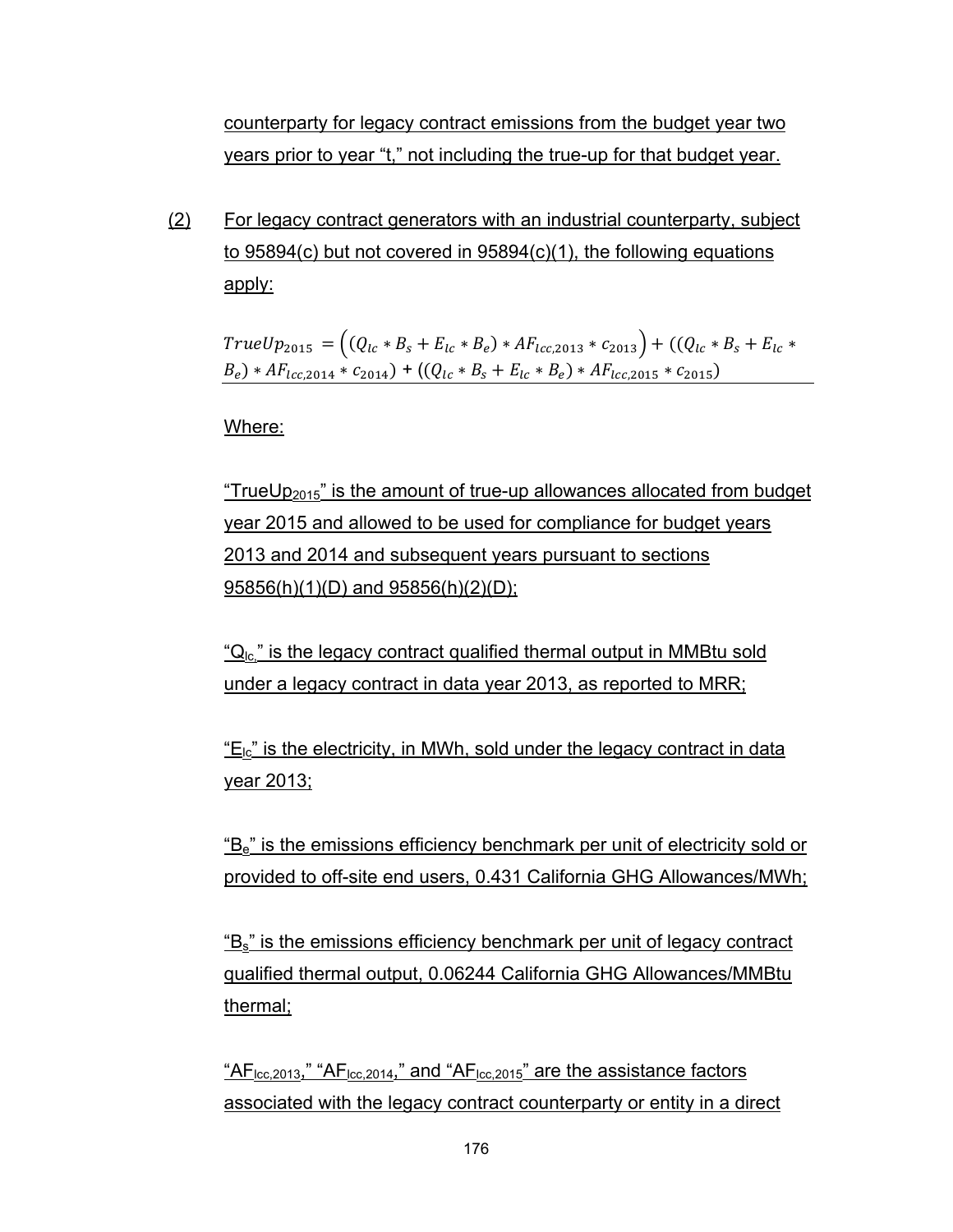corporate association with the legacy contract counterparty for budget years 2013, 2014, and 2015, respectively; and

 $\frac{c_{2013}}{c_{2014}}$   $\frac{c_{2014}}{c_{2014}}$  and  $\frac{c_{2015}}{c_{2015}}$  are the cap adjustment factors for the legacy contract counterparty or entity in a direct corporate association with the legacy contract counterparty for budget years 2013, 2014, and 2015, respectively, as specified in Table 9-2.

From budget year 2016 forward, the following formula applies:

 $A_t = ((Q_{1c,t-2} * B_s + E_{1c,t-2} * B_e) * AF_{1c,t} * c_t) + TrueUp_t$ 

Where:

"A<sub>t"</sub> is the amount of California GHG allowances directly allocated to the legacy contract generator with an industrial counterparty for legacy contract emissions from budget year "t". This value shall only be calculated if the entity meets the eligibility requirements, pursuant to section 94894(a), and 95894(b), and is covered under the Cap-and-Trade Program during the second compliance period.

" $Q<sub>lc</sub>$ ,  $t_2$ " is the legacy contract qualified thermal output in MMBtu sold under a legacy contract in the data year two years prior to year "t," as reported under MRR;

 $E_{\text{lc, t-2}}$  is the electricity, in MWh, sold under the legacy contract in the data year two years prior to year "t," as reported under MRR;

 $B_e$ " is the emissions efficiency benchmark per unit of electricity sold or provided to off-site end users, 0.431 California GHG Allowances/MWh;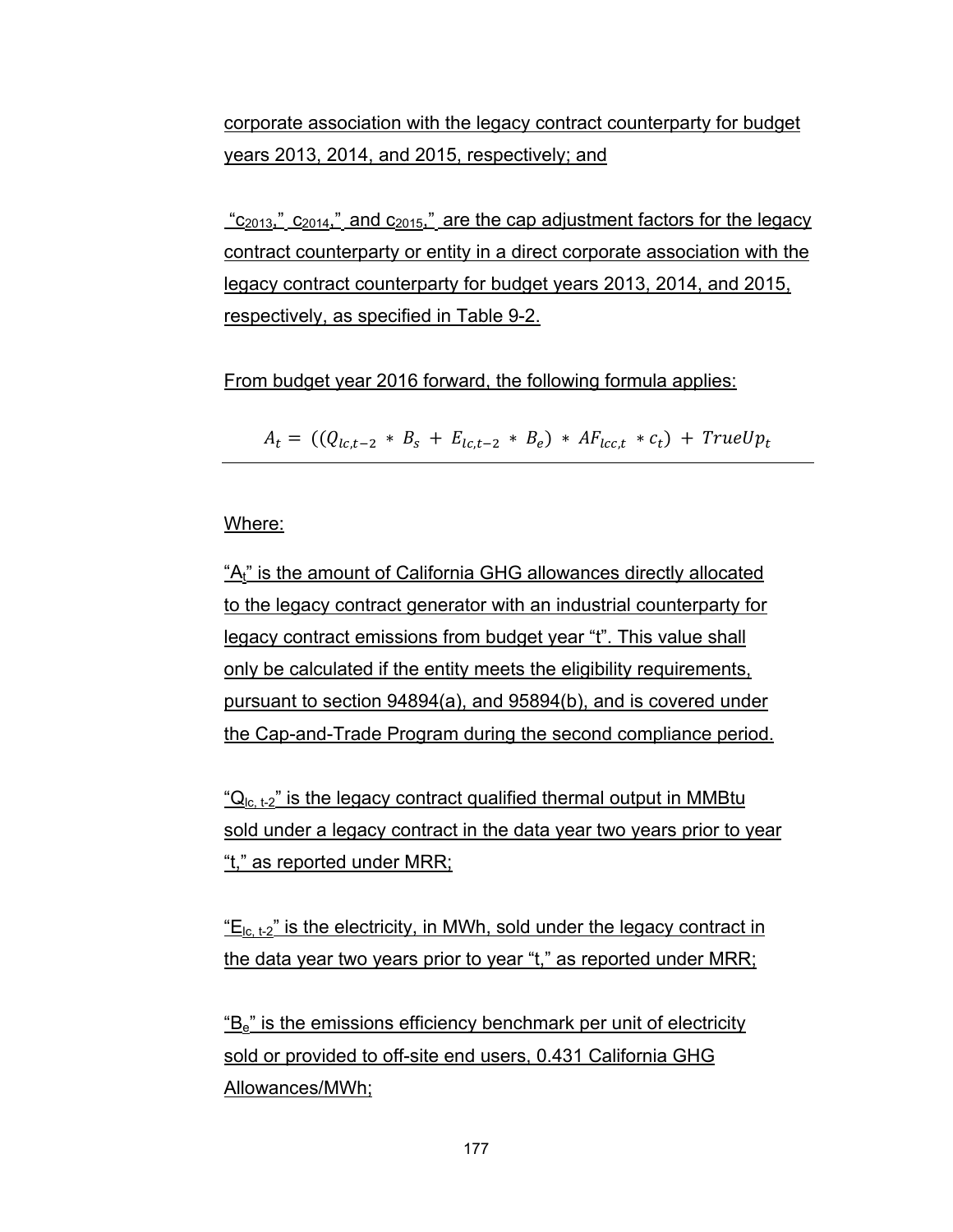"Bs" is the emissions efficiency benchmark per unit of legacy contract qualified thermal output, 0.06244 California GHG Allowances/MMBtu thermal;

 $H_{\text{loc}}$ , is the assistance factor associated with the legacy contract counterparty or entity in a direct corporate association with the legacy contract counterparty for budget year "t";

"c<sub>t</sub>" is the cap adjustment factor for the legacy contract counterparty or entity in a direct corporate association with the legacy contract counterparty for budget year "t" as specified in table 9-2; and

 $TrueUp_t = ((Q_{lct-2} * B_s + E_{lct-2} * B_e) * AF_{lct-2} * c_{t-2}) - A_{t-2,no\ true}$ 

"TrueU $p_t$ " is the amount of true-up allowances allocated to account for the emissions reported for data year "t" and allowed to be used for compliance for the budget year two years prior to year "t" and subsequent years pursuant to sections 95856(h)(1)(D) and  $95856(h)(2)(D)$ ;

"Q<sub>lc, t-2</sub>" is the legacy contract qualified thermal output in MMBtu sold under a legacy contract in the data year two years prior to year "t," as reported under MRR;

"B<sub>s</sub>" is the emissions efficiency benchmark per unit of legacy contract qualified thermal output, 0.06244 California GHG Allowances/MMBtu thermal;

 $E_{\text{lc. t-2}}$  is the electricity, in MWh, sold under the legacy contract in the data year two years prior to year "t," as reported under MRR;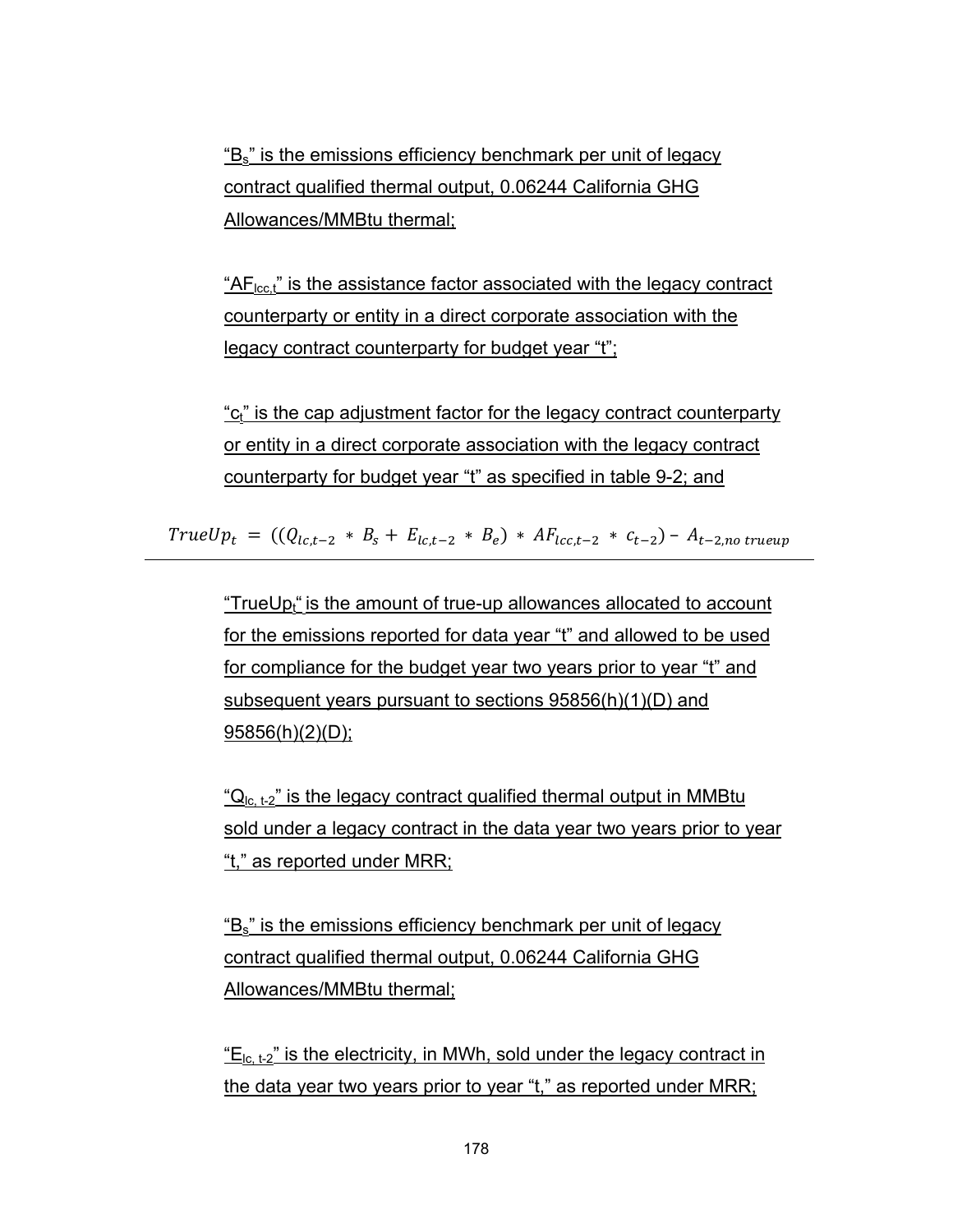"Be" is the emissions efficiency benchmark per unit of electricity sold or provided to off-site end users, 0.431 California GHG Allowances/MWh;

"AF<sub>lcc,t-2</sub>" is the assistance factor associated with the legacy contract counterparty or entity in a direct corporate association with the legacy contract counterparty in the budget year two years prior to year "t";

 $-c_{t-2}$ " is the is the cap adjustment factor for the budget year two years prior to year "t" as specified in Table 9-2.

 $A_{t-2,no\ true\omega}$ " is the amount of California GHG allowances directly allocated to the legacy contract generator with an industrial counterparty for legacy contract emissions from the budget year two years prior to year "t," not including the true-up for that budget year;

- (d) Allocation to Legacy Contract Generators without an Industrial Counterparty. For legacy contracts not covered in 95894(c), the following formulae shall apply:
	- (1) For stand-alone generation facilities that are legacy contract generators without an industrial counterparty:

 $TrueUp_{2015} = (EEm_{lc} * c_{2013}) + (EEm_{lc} * c_{2014}) + (EEm_{lc} * c_{2015})$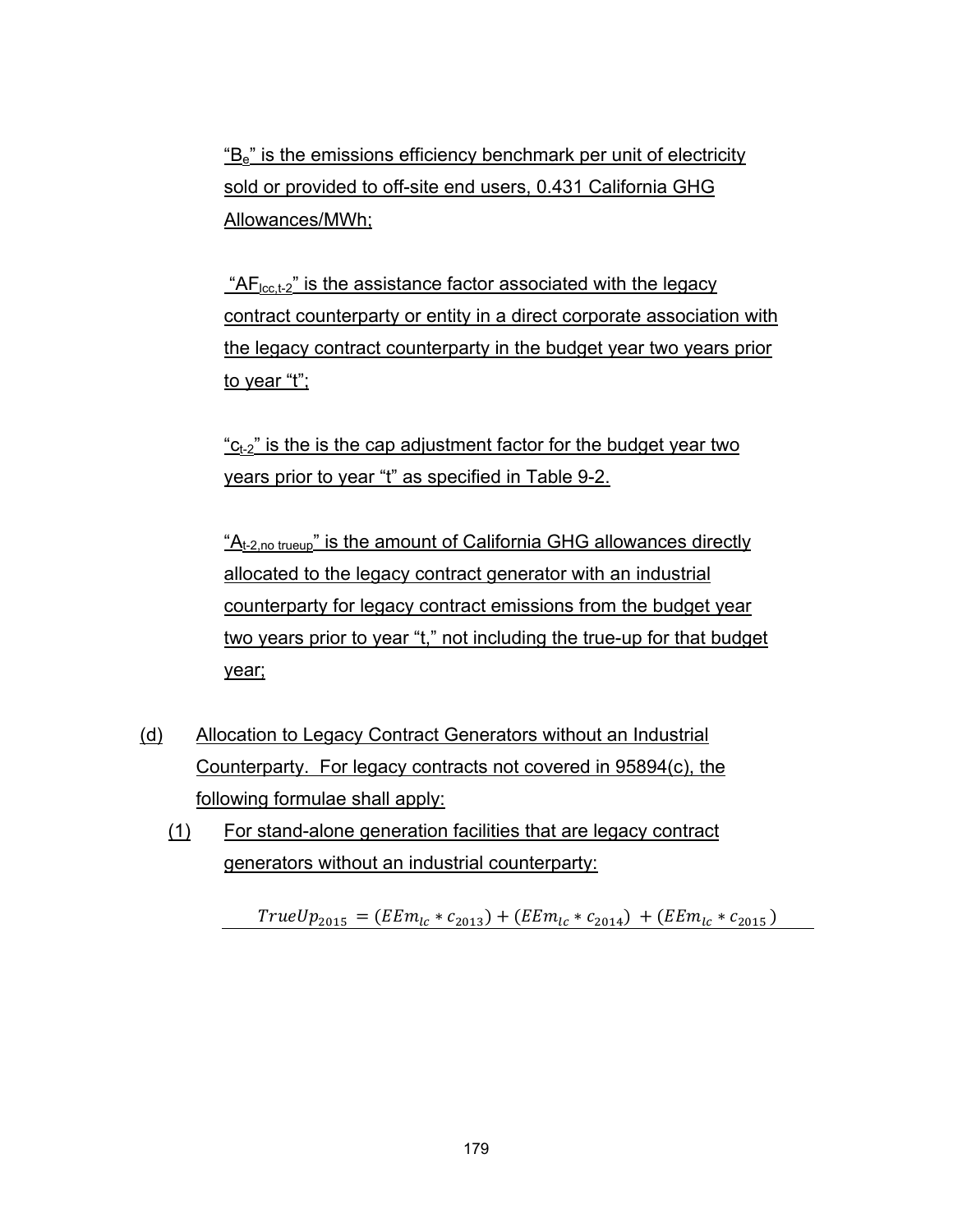## Where

"TrueUp2015" is the amount of true up allowances allocated from budget year 2015 and allowed to be used for compliance for budget years 2013 and 2014 and subsequent years, pursuant to sections 95856(h)(1)(D) and 95856(h)(2)(D);

"EEm  $_{1c}$ " is the emissions reported, in MTCO<sub>2</sub>e, associated with electricity sold under the legacy contract in 2012; and

 $"c_{2013}"$ ,  $c_{2014}"$  and  $c_{2015}"$  are the cap adjustment factors for budget years 2013, 2014, and 2015, respectively, as specified under the "Cap Adjustment Factor (c) for All Other Direct Allocation" column in Table 9-  $2.$ 

For budget years 2016 and 2017 the following equation applies:  $A_t = (EEm_{te} * c_t).$ 

Where:

"A<sub>t"</sub> is the amount of California GHG allowances directly allocated to the legacy contract generator without an industrial counterparty for legacy contract emissions from budget year "t." This value shall only be calculated if the entity meets the eligibility requirements, pursuant to section 95894(a) and 95894(b), and is covered under the Cap-and-Trade Program during the second compliance period.

 $EEm_{lc}$ " is the emissions reported, in MTCO<sub>2</sub>e, associated with electricity sold under the legacy contract in 2012; and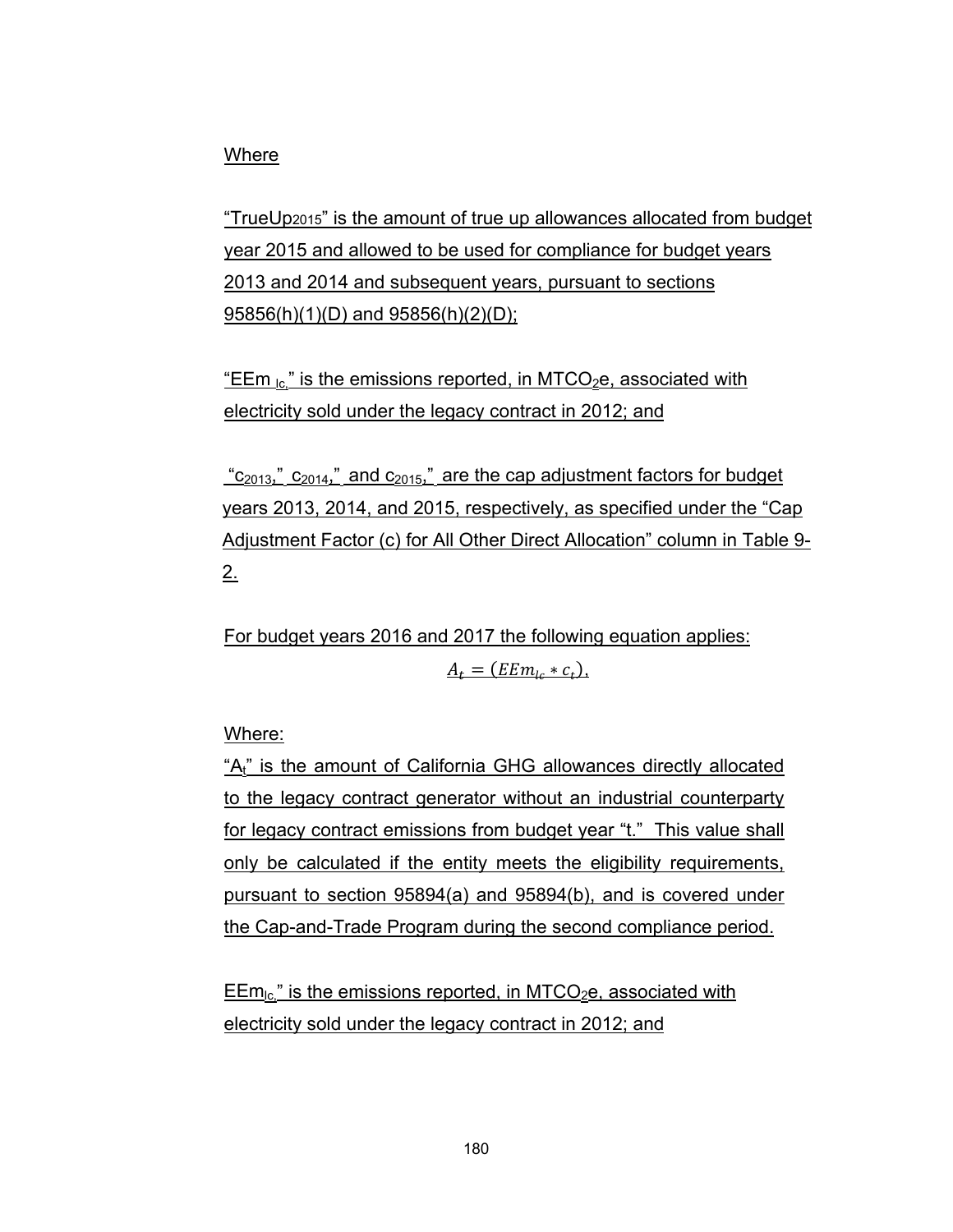"c<sub>t</sub>" is the adjustment factor for budget year "t," as specified under the "Cap Adjustment Factor (c) for All Other Direct Allocation" column in Table 9-2.

(2) For legacy contract generators without an industrial counterparty not covered in 95894(c) or 95894(d)(1):

 $TrueUp_{2015} = ((Q_{lc} * B_s + E_{lc} * B_e) * c_{2013}) + ((Q_{lc} * B_s + E_{lc} * B_e) * c_{2014}) + ((Q_{lc} * B_s + E_{lc} * B_e) * c_{2014})$  $B_s + E_{lc} * B_e) * c_{2015}$ 

Where:

"TrueUp<sub>2015</sub>" is the amount of true-up allowances allocated from budget year 2015 and allowed to be used for compliance for budget years 2013 and 2014 and subsequent years pursuant to sections 95856(h)(1)(D) and 95856(h)(2)(D);

" $Q<sub>1c</sub>$ " is the legacy contract qualified thermal output in MMBtu sold under a legacy contract in data year 2012, as reported to MRR;

 $E_{lc}$ " is the electricity, in MWh, sold under the legacy contract in data year 2012;

 $B_e$ " is the emissions efficiency benchmark per unit of electricity sold or provided to off-site end users, 0.431 California GHG Allowances/MWh;

"Bs" is the emissions efficiency benchmark per unit of legacy contract qualified thermal output, 0.06244 California GHG Allowances/MMBtu thermal; and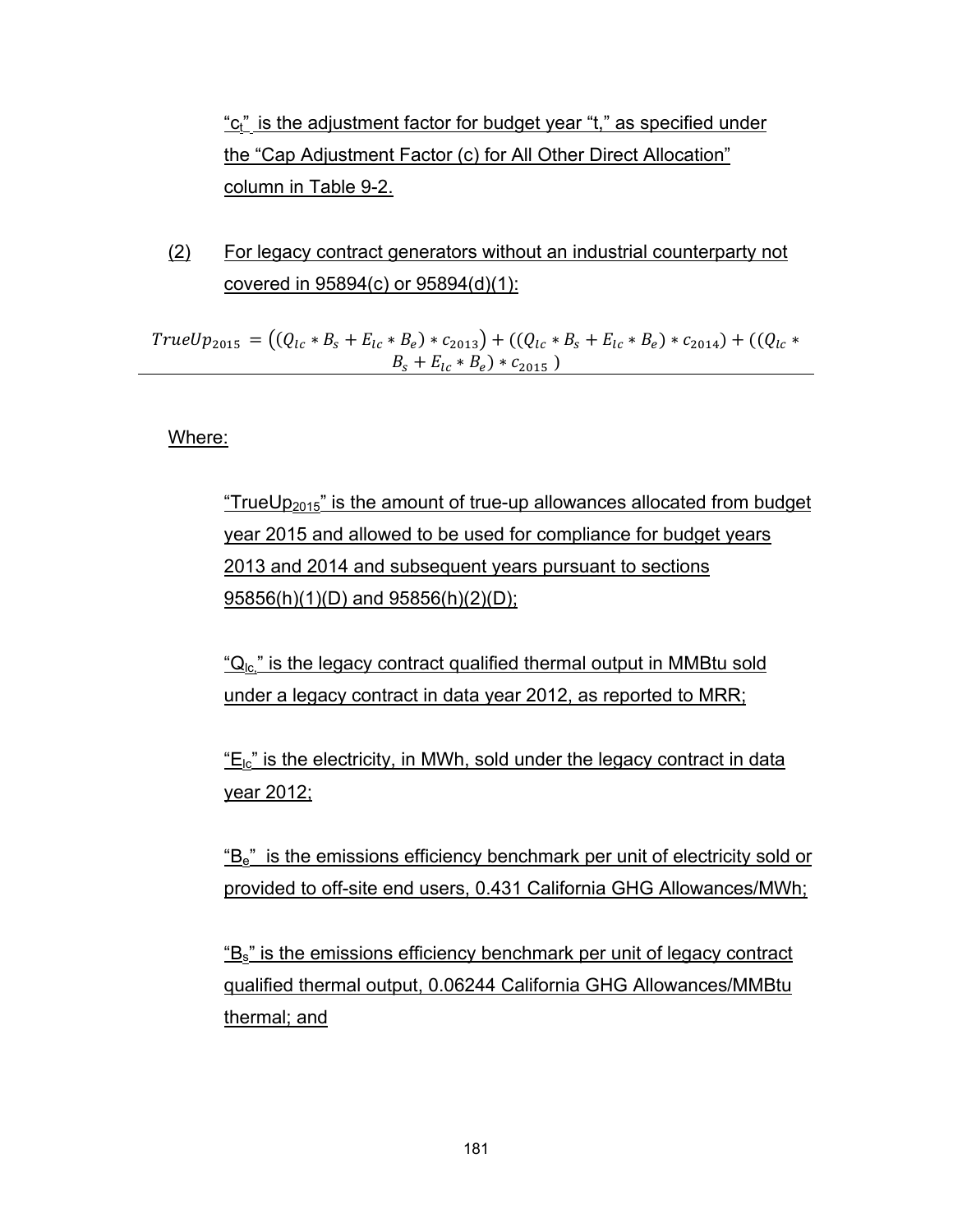$C_{2013}$ ," " $C_{2014}$ ," and " $C_{2015}$ " are the cap adjustment factors for budget years 2013, 2014, and 2015, respectively, as specified under the "Cap Adjustment Factor (c) for All Other Direct Allocation" column in table 9- 2.

For budget years 2016 and 2017, the following equation applies:

 $A_t = ((Q_{lc} * B_s + E_{lc} * B_e) * c_t)$ 

Where:

"A<sub>t</sub>" is the amount of California GHG allowances directly allocated to the legacy contract generator without an industrial counterparty, for legacy contract emissions from budget year "t." This value shall only be calculated if the entity meets the eligibility requirements, pursuant to section 95894(a) and 95894(b), and is covered under the Cap-and-Trade Program during the second compliance period;

" $Q_{lc}$ " is the legacy contract qualified thermal output in MMBtu sold under a legacy contract in data year 2012, as reported to MRR;

 $E_{lc}$ " is the electricity, in MWh, sold under the legacy contract in data year 2012;

"Be" is the emissions efficiency benchmark per unit of electricity sold or provided to off-site end users, 0.431 California GHG Allowances/MWh;

"Bs" is the emissions efficiency benchmark per unit of legacy contract qualified thermal output, 0.06244 California GHG Allowances/MMBtu thermal; and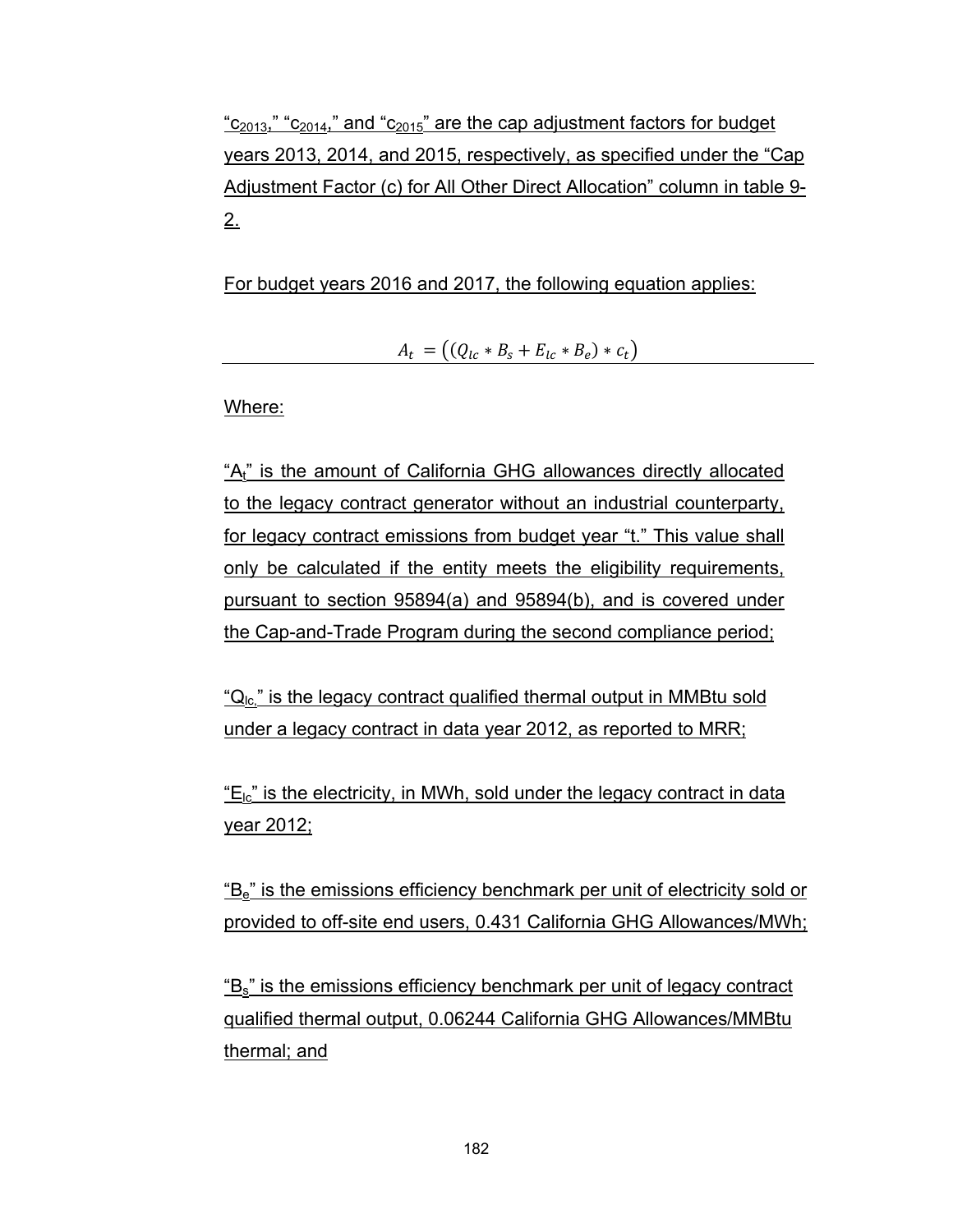"c<sub>t</sub>" is the cap adjustment factor for budget year "t" as specified under the "Cap Adjustment Factor (c) for All Other Direct Allocation" column in table 9-2.

- (e) Data Sources. In determining the appropriate values for section 95894(c) and 95894(d), the Executive Officer may employ all available data reported to ARB under MRR and all other relevant data, including invoices, that demonstrate the amount of electricity and legacy contract qualified thermal output sold or provided for off-site use does not include a carbon cost in the budget year for which it is seeking an allocation. If necessary, the Executive Officer will solicit additional data to establish a representative allocation. The operator of the legacy contract generator with an industrial counterparty and the operator of a legacy contract generator without an industrial counterparty, must provide the additional data upon request by the Executive Officer.
- (f) Contract Expiration or Generator Closure. Once a legacy contract expires or the legacy contract generator with an industrial counterparty or a legacy contract generator without an industrial counterparty closes operations, the generator will no longer be eligible for free allocation pursuant to 95890(e), and allocation will be prorated for the time in which the contract was eligible.

NOTE: Authority cited: Sections 38510, 38560, 38562, 38570, 38571, 38580, 39600 and 39601, Health and Safety Code. Reference: Sections 38530, 38560.5, 38564, 38565, 38570 and 39600, Health and Safety Code.

# **§ 95895. Allocation to Public Wholesale Water Agencies for Protection of Water Ratepayers.**

(a) Allocation to Public Wholesale Water Agencies. The allowances allocated to each public wholesale water agency from each budget year from 2015 through 2020 shall be the amount specified in Table 9-5.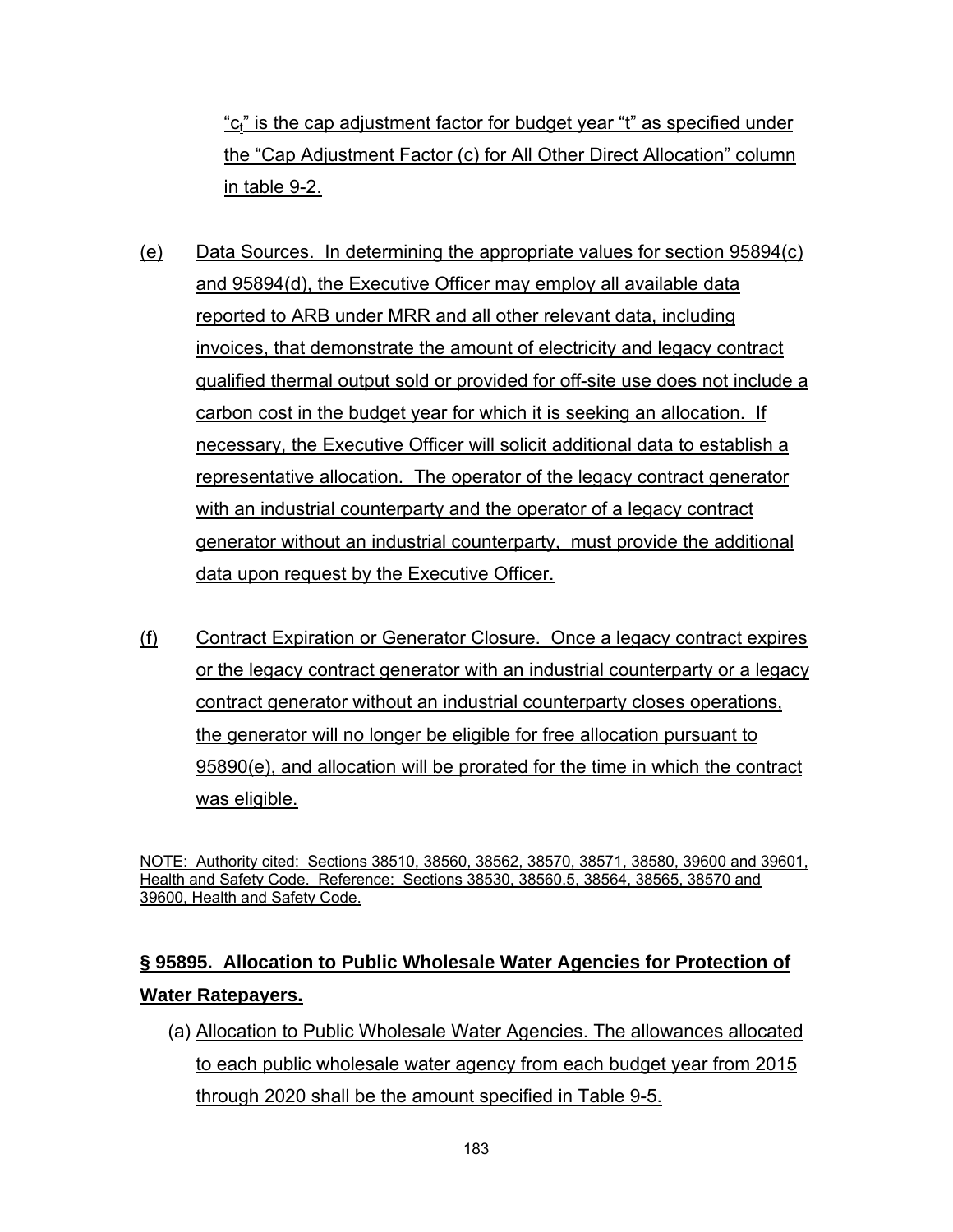| <u>Agency</u><br><b>Name</b>          | <b>Annual Allocation</b> |        |        |        |       |       |
|---------------------------------------|--------------------------|--------|--------|--------|-------|-------|
|                                       | 2015                     | 2016   | 2017   | 2018   | 2019  | 2020  |
| Metropolitan<br><b>Water District</b> | 182,499                  | 22,086 | 14,643 | 14,559 | 3,908 | 3,908 |

#### **Table 9-5: Allocation to Each Public Wholesale Water Agency**

NOTE: Authority cited: Sections 38510, 38560, 38562, 38570, 38571, 38580, 39600 and 39601, Health and Safety Code. Reference: Sections 38530, 38560.5, 38564, 38565, 38570 and 39600, Health and Safety Code.

# **Subarticle 10: Auction and Sale of California Greenhouse Gas Allowances**

## **§ 95910. Auction of California GHG Allowances.**

- (a) Timing of the Allowance Auctions.
	- (1) In 2012, an auction will held on November 14.
	- (2) Beginning in 2013 and through 2014, the auctions shall be conducted on the twelfth business day in California or a jurisdiction operating an External GHG ETS to which California has linked pursuant to subarticle 12 of the second month of each calendar quarter.
	- (3) Beginning in 2015, auctions shall be conducted on the schedule pursuant to Appendix C. The schedule may be adjusted by a maximum of 4 days from the dates listed in Appendix C.
- (b) General Requirements.
	- (1) Allowances allocated to the Auction Holding Account pursuant to section  $95870(b)(1)-(2)$  and  $(f)(i)$  will be designated to specific auctions pursuant to section 95910(c).
	- (2) An allowance may be designated for auction prior to or after its vintage year.
- (c) Allowances from future vintages will be auctioned separately from allowances from current and previous vintages each quarter.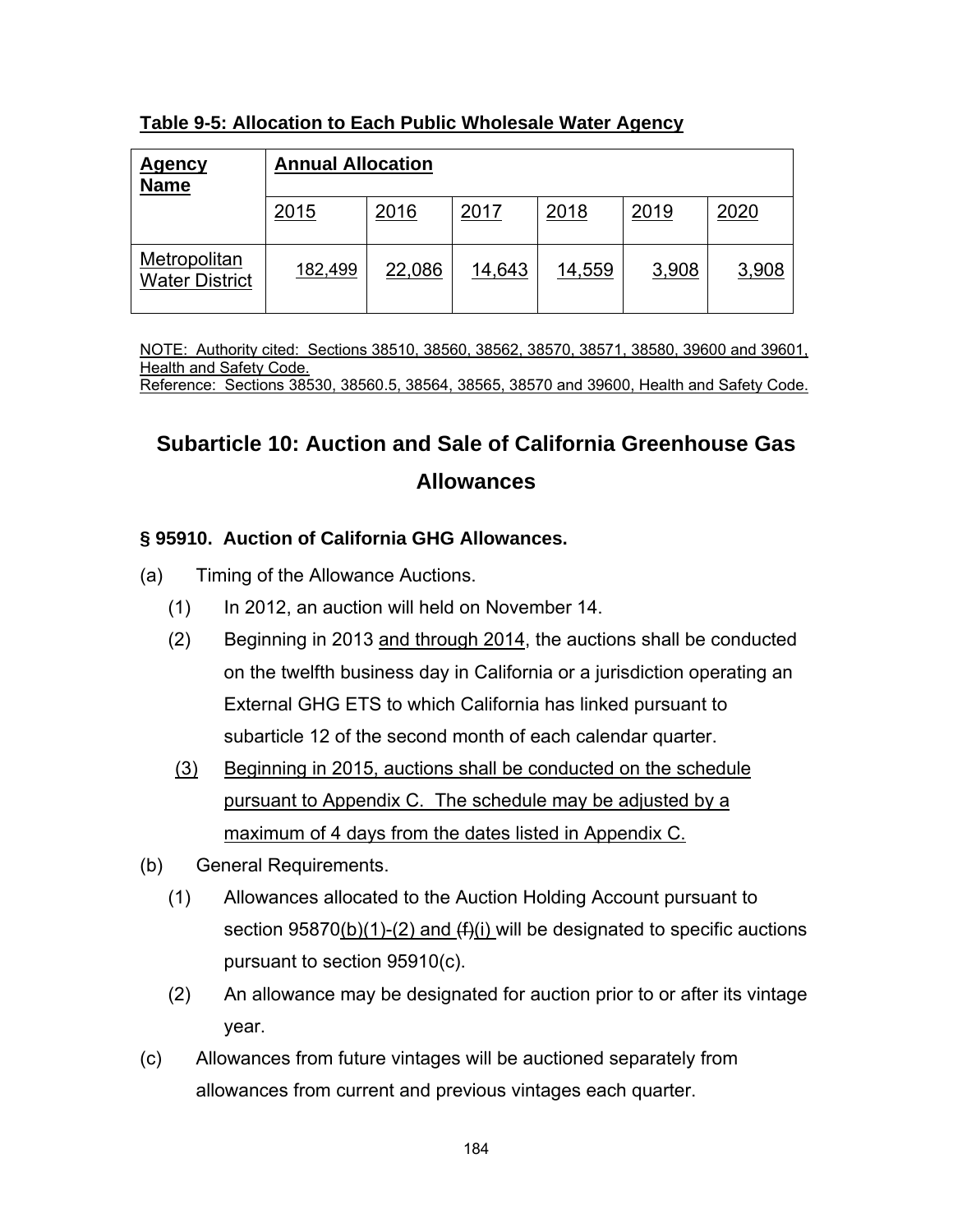- (1) Auction of Allowances from the Current and Previous Budget Years.
	- (A) This auction will be known as the Current Auction.
	- (B) Beginning in 2013, one quarter of the allowances allocated for auction from the current calendar year's budget and the allowances designated pursuant to Section 95911(f)(3)(D) will be designated for sale at each Current Auction.
	- (C) The Current Auction will include allowances consigned to auction pursuant to section 95910(d).
	- (D) The Current Auction may include allowances from the current and previous budget years which remained unsold at previous auctions and which are designated for auction pursuant to section 95911(f)(3).

\* \* \*

(d) Auction of Consigned Allowances.

\* \* \*

- (4) Deadline for Consignment.
	- (A) For the auction conducted in 2012, allowances designated for consignment pursuant to section 95892(c) must be transferred to the Auction Holding Account at least 10 days before the auction.
	- (B) Beginning in 2013 and through 2014, allowances consigned to auction through a transfer to the Auction Holding Account at least 75 days prior to the regular quarterly auction will be offered for sale at that auction.
	- (C) Beginning in 2015, allowances designated for consignment pursuant to sections 95892(c) and 95893(c) must be transferred to the Auction Holding Account at least 75 days before the auction as scheduled in Appendix C.

NOTE: Authority cited: Sections 38510, 38560, 38562, 38570, 38571, 38580, 39600 and 39601, Health and Safety Code. Reference: Sections 38530, 38560.5, 38564, 38565, 38570 and 39600, Health and Safety Code.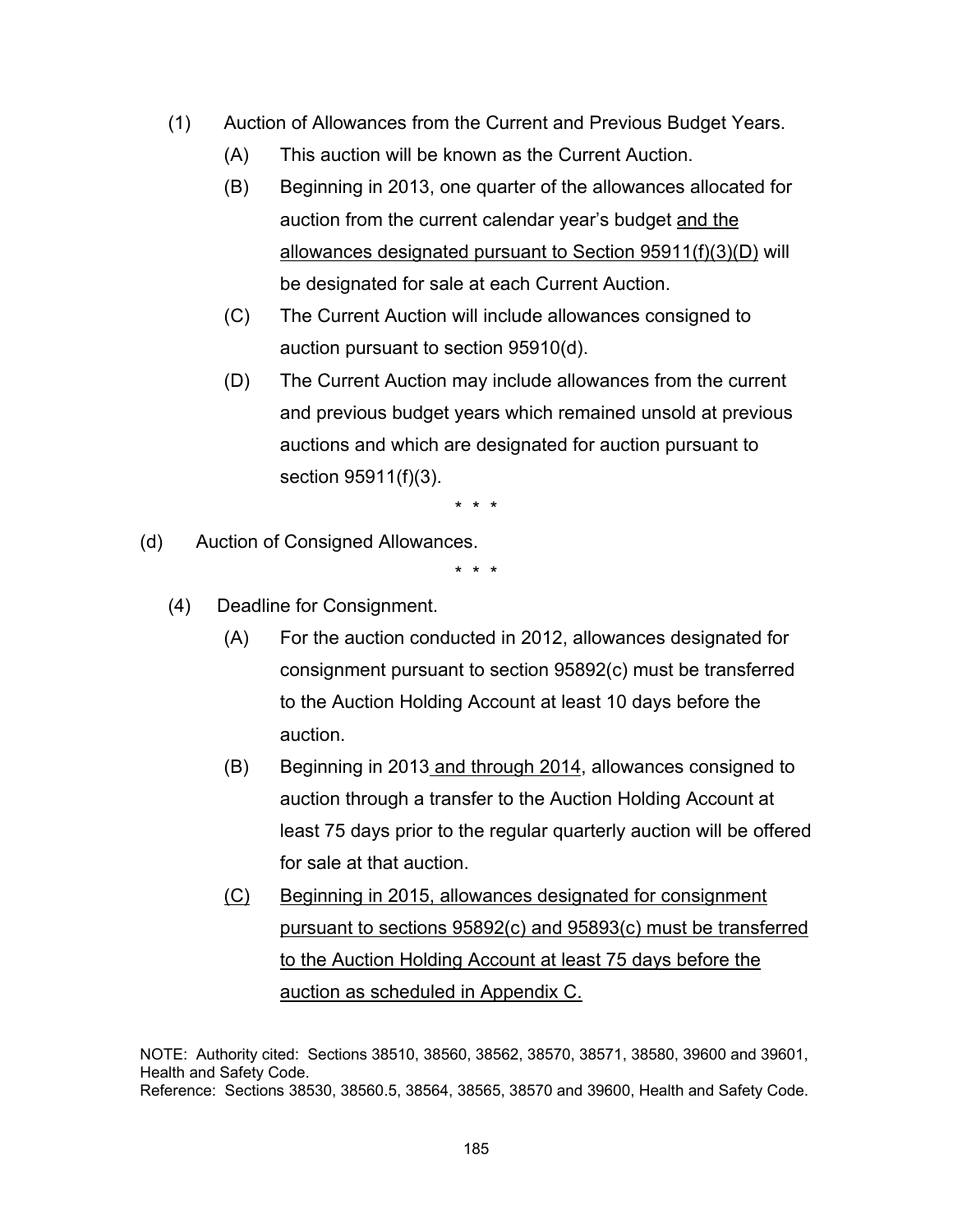### **§ 95911. Format for Auction of California GHG Allowances.**

\* \* \*

(c) Method for Setting the Auction Reserve Price.

\* \* \*

(3) The aAuction aAdministrator will calculate the Auction Reserve Price using the following procedure:

\* \* \*

(4) The Auction Reserve Price will be announced prior to the opening of the auction window at 10 a.m. Pacific Standard Time (or Pacific Daylight Time when in effect) on the day of the auction, and will be in effect until the window closes at 1 p.m. Pacific Standard Time (or Pacific Daylight Time when in effect). The opening of the bidding window may be delayed or paused for no more than one hour by the Executive Officer due to technical systems failures.

\* \* \*

(d) Auction Purchase Limit.

- (2) The auction purchase limit in section  $95911(d)(4)$  will apply to auctions conducted from January 1, 2012 through December 31, 2014. \* \* \*
- (4) For the auction of current vintage allowances conducted pursuant to section 95910(c)(1):
	- (A) The purchase limit for covered entities and opt-in covered entities will be 15 percent of the allowances offered for auction, except for the last auction in 2014 where the purchase limit for covered and opt-in covered entities will be 20 percent of allowances offered for auction;
	- (B) The purchase limit for electrical distribution utilities will be 40 percent of the allowances offered for auction; and
	- (C) The purchase limit for all other auction participants is four percent of the allowances offered for auction.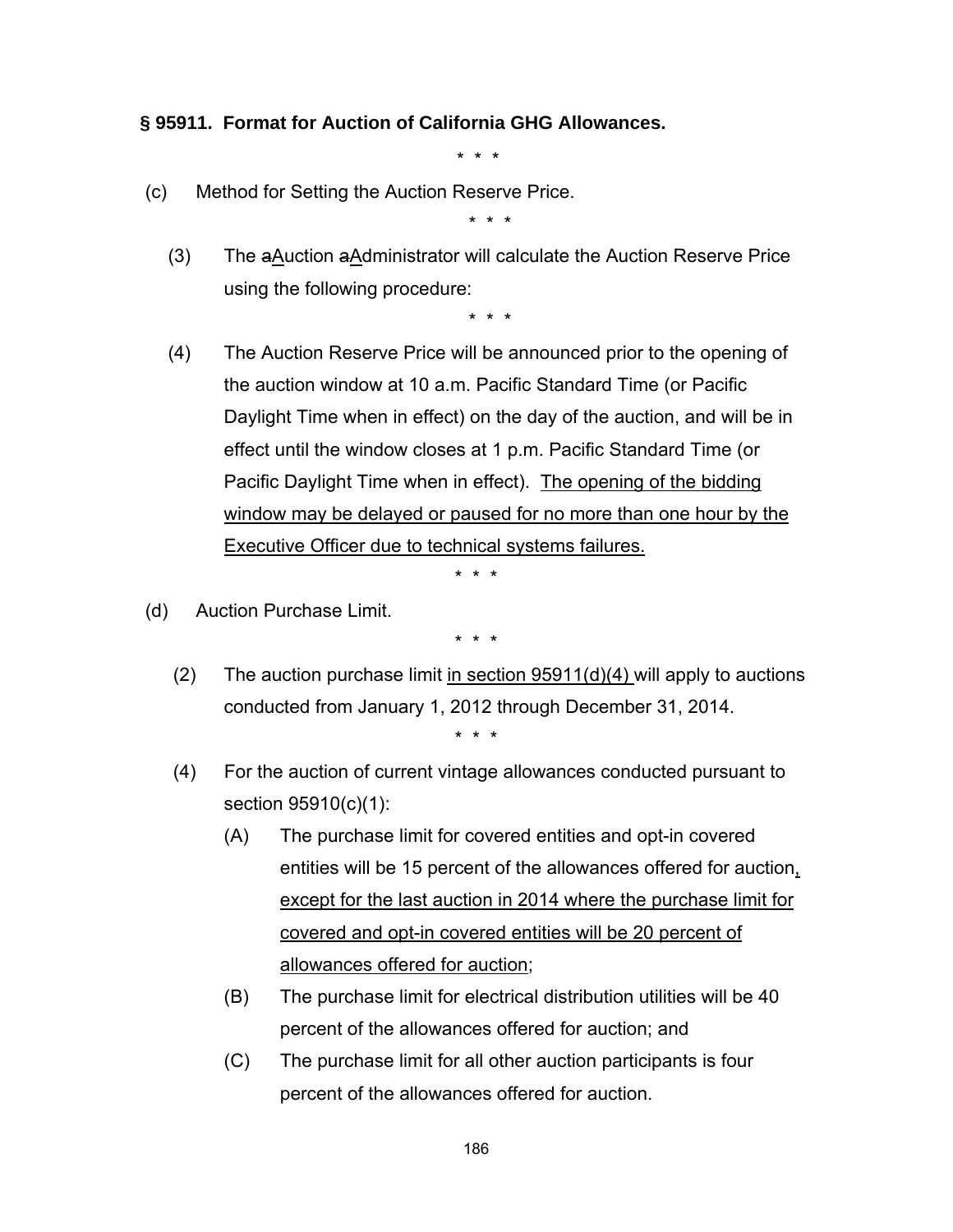- (5) The auction purchase limit for auctions conducted from January 1, 2015 through December 31, 2020 will be 25 percent of the allowances offered in the Current Auction and 25 percent of the allowances offered in the Advance Auction for covered entities, opt-in entities, and electrical distribution utilities or direct corporate associations pursuant to section 95833.
- (6) The auction purchase limit for auctions conducted from January 1, 2015 through December 31, 2020 will be 4 percent of the allowances offered in the Current Auction and 4 percent of the allowances offered in the Advance Auction for voluntarily associated entities or group of voluntarily associated entities with a direct corporate association pursuant to section 95833. The total purchase limit assigned to voluntarily associated entites within a direct corporate association including covered entities, opt-in entities, or electrical distribution utilities must be less than or equal to 4 percent. The purchase limit to be divided among the covered entities, opt-in entities, and electrical distribution utilities in the association is the purchase limit assigned to the corporate association less the value assigned to the voluntarily associated entities within the corporate association.
- (e) Determination of Winning Bidders and Settlement Price. The following process shall be used to determine winning bidders, amounts won, and a single auction settlement price:
	- (1) Each bid will consist of a price and the quantity of allowances, in multiples of 1,000 CA GHG Allowances, desired at that price.
	- (2) Each bidder may submit multiple bids.
	- (3) Beginning with the highest bid price, bids from each bidder will be considered in declining order by price, and the auction operator shall reject a bid for a bundle of 1,000 allowances:
		- (A) If acceptance of the bid would result in violation of the purchase limit pursuant to sections 95911(d) and 95914;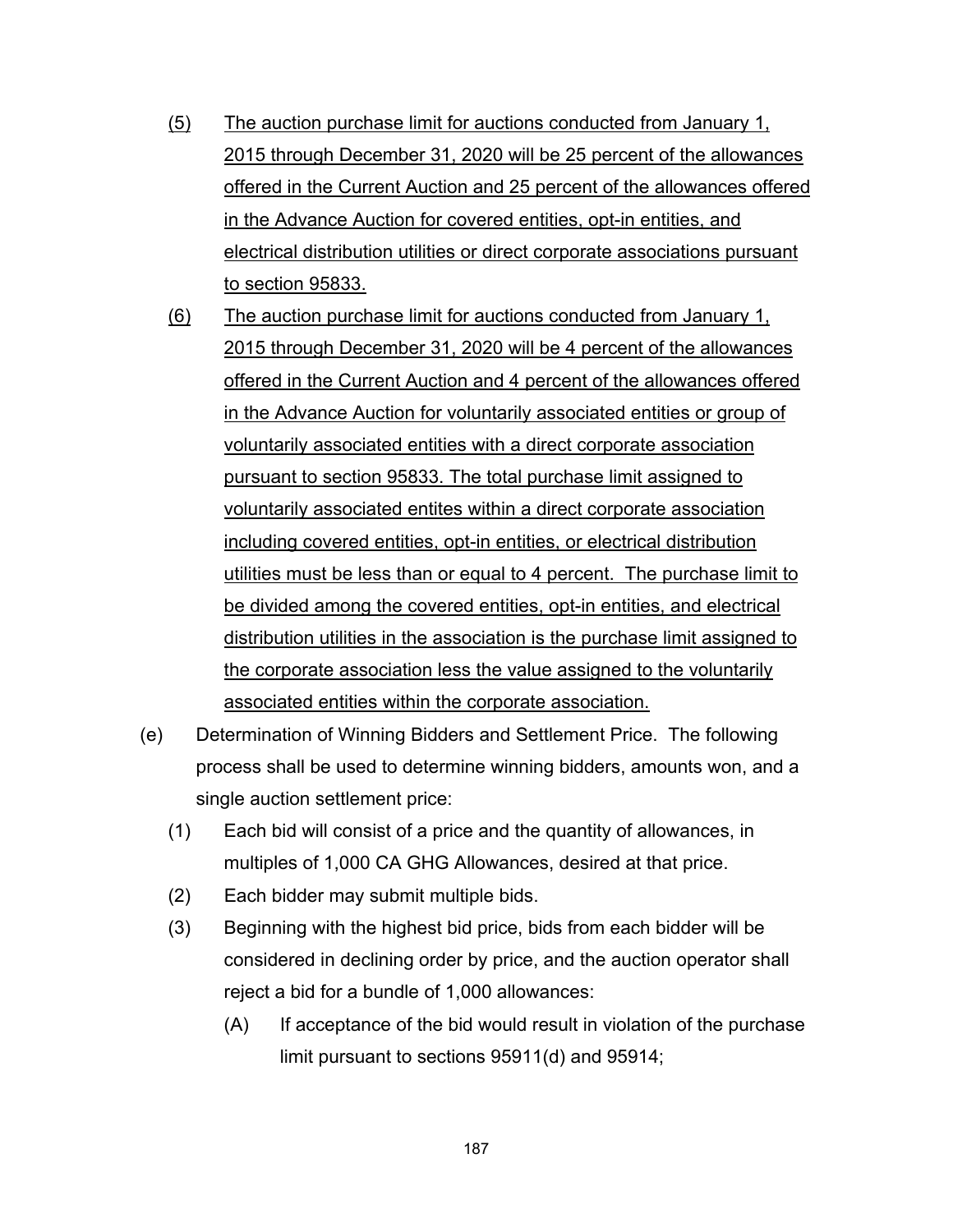- (B) If acceptance of the bid would result in violation of the holding limit pursuant to sections 95914 and 95920(b); or
- (C) If acceptance of the bid would result in a total value of accepted bids for an auction participant greater than the value of the bid guarantee submitted by the auction participant pursuant to section 95912(ij).

\* \* \*

NOTE: Authority cited: Sections 38510, 38560, 38562, 38570, 38571, 38580, 39600 and 39601, Health and Safety Code. Reference: Sections 38530, 38560.5, 38564, 38565, 38570 and 39600, Health and Safety Code.

#### **§ 95912. Auction Administration and Participant Application.**

\* \* \*

 (b) The Executive Officer may direct that the California GHG allowances designated for auction be offered through an auction conducted jointly with other jurisdictions to which California links pursuant to subarticle 12, provided the joint auction conforms withto this article.

\* \* \*

(d) Auction Participation Application Requirements.

- (4) An entity will be required to complete and auction participant application at least 30 days prior to an auction in which it intends to participate. The entity must provide information and documentation including:
	- (A) Information and documentation regarding the corporate identity, ownership, and capital structure of the applicant;
	- (B) The existence of any direct or indirect corporate associations pursuant to sections 95833 and 95914(d);
	- (C) An allocation of the purchase limit among associated entities as defined in section 95833, or a change in the existing allocation of the purchase limit among associated entities, if applicable;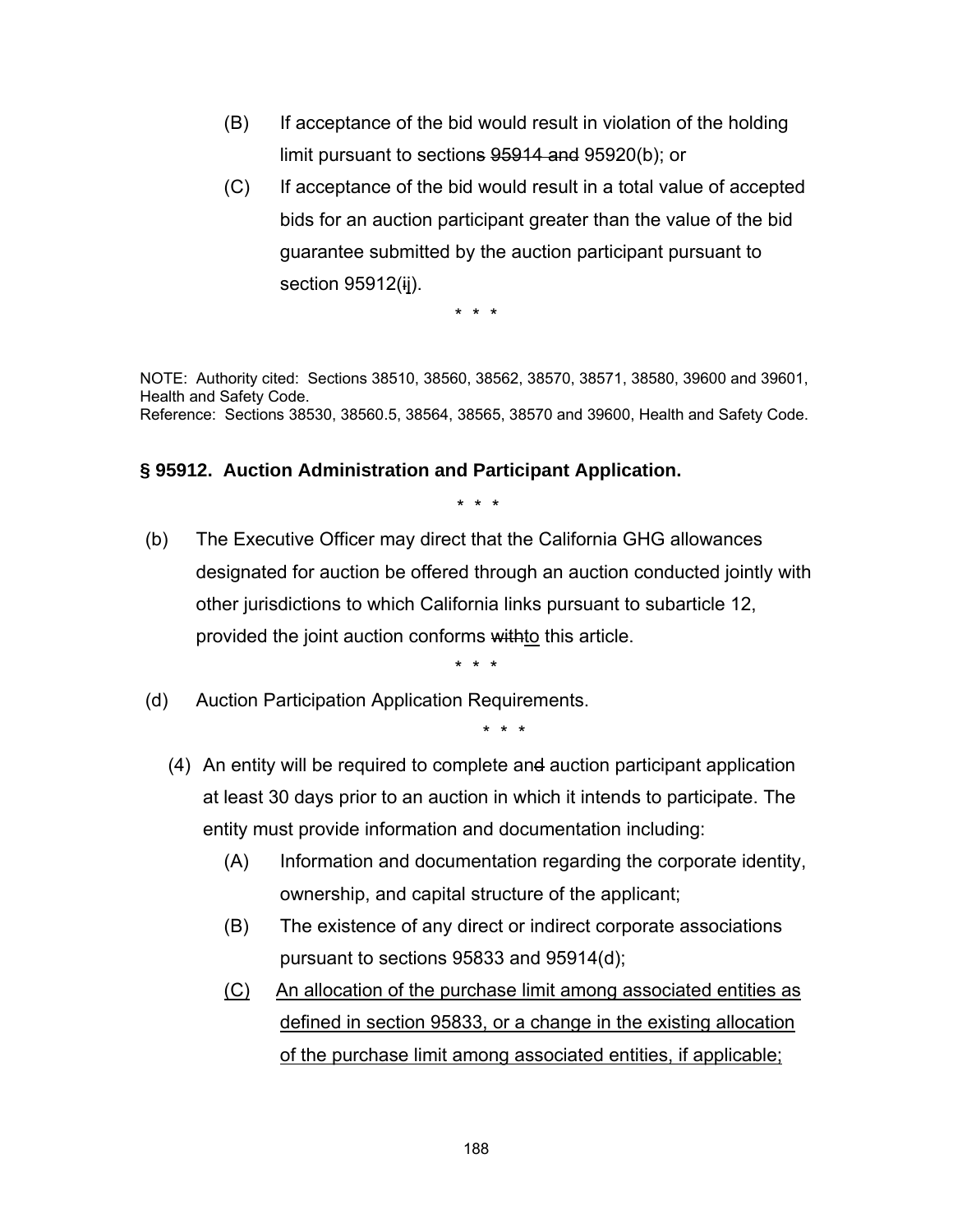- (D) An allocation of the holding limit among associated entities as defined in section 95833, or a change in the existing allocation of the holding limit among associated entities, if applicable;
- $(E)(G)$  An attestation disclosing the existence and status of any ongoing investigation or an investigation that has occurred within the last ten years with respect to any alleged violation of any rule, regulation, or law associated with any commodity, securities, environmental, or financial market for the entity participating in the auction, and all other entities with whom the entity has a corporate association, direct corporate association, or indirect corporate association pursuant to section 95833 that participate in a carbon, fuel, or electricity market. The attestation must be updated to reflect any change in the status of an investigation that has occurred since the most recent auction application attestation was submitted;The identification of any previous or pending investigation with respect to any alleged violation of any rule, regulation, or law associated with any commodity, securities, or financial market, and
- $(F)(D)$  The applicant's holding account number.
- (5) An entity with any changes to the auction application information listed in subsection 95912(d)(4) within 30 days prior to an auction may be denied participation in the auction. For the purposes of changes to indirect and direct corporate associations, this section only applies to those corporate associates with entities registered in the tracking system.
- $(6)$ (5) Prior to participating in an auction, any primary or alternate account representative that will be submitting bids on behalf of entities eligible to participate in an auction Reserve sales must have already:
	- (A) Complied with the Know-Your-Customer requirements of section 95834; and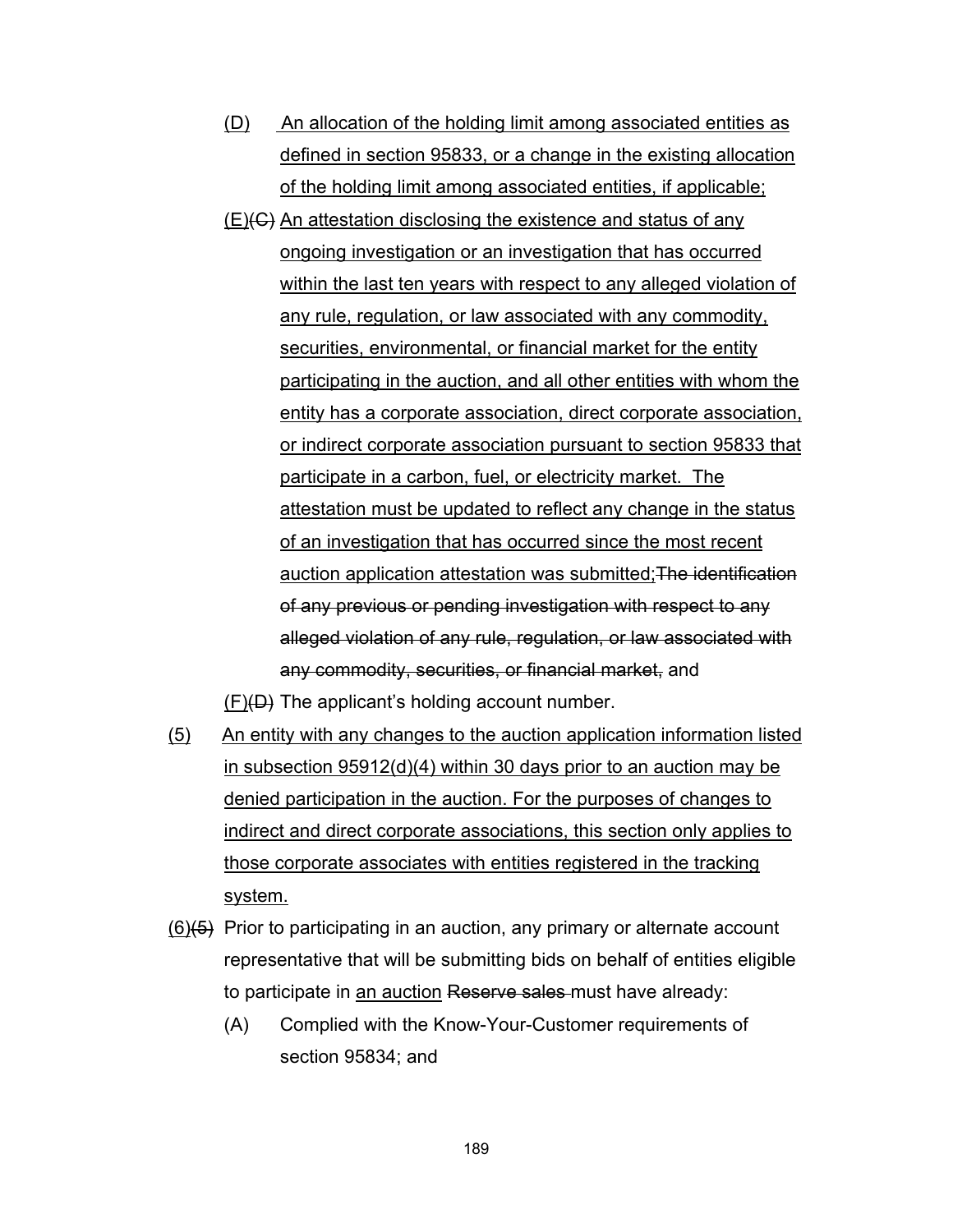- (B) Submitted the additional information required by the financial services administrator contained in Appendix A of this subarticle.
- (e) Maintenance and Modification of Auction Participation Approval.
	- (1) Once the Executive Officer has approved an entity's auction participant application, the entity need not complete another application for subsequent auctions unless there is a material change to the information contained in the approved application pursuant to section 95912(d)(4) there is a material change in the entity's Cap-and-Trade Program registration pursuant to section 95830, or the Executive Officer has made a determination restricting an entity's auction participation pursuant to section 95914.
	- (2) An entity approved for auction participation must inform the Auction Administrator at least 30 days prior to an auction when reporting a change to the information disclosed, otherwise the entity may not participate in that auction. The change should be reported by 5 p.m. Pacific Standard Time (or Pacific Daylight Time, when in effect) on the  $30<sup>th</sup>$  day before an auction.
- (f) Auction Intent to Bid Notification Requirements. An entity that intends to participate in an auction must inform the Auction Administrator at least 30 days prior to an auction of its intent to bid in an auction, otherwise the entity may not participate in that auction.
- (fg) An entity approved for auction participation may not communicate information on auction participation with any entity that is not part of an association disclosed pursuant to section 95914, except as requested by the Auction Administrator to remediate an auction application.
- (gh) Protection of Confidential Information. To the extent permitted by state law, the Executive Officer, the Auction Administrator, and the financial services administrator will treat the information contained in the auction application and not listed for release pursuant to section  $95912(\frac{ik}{6})$  as confidential business information.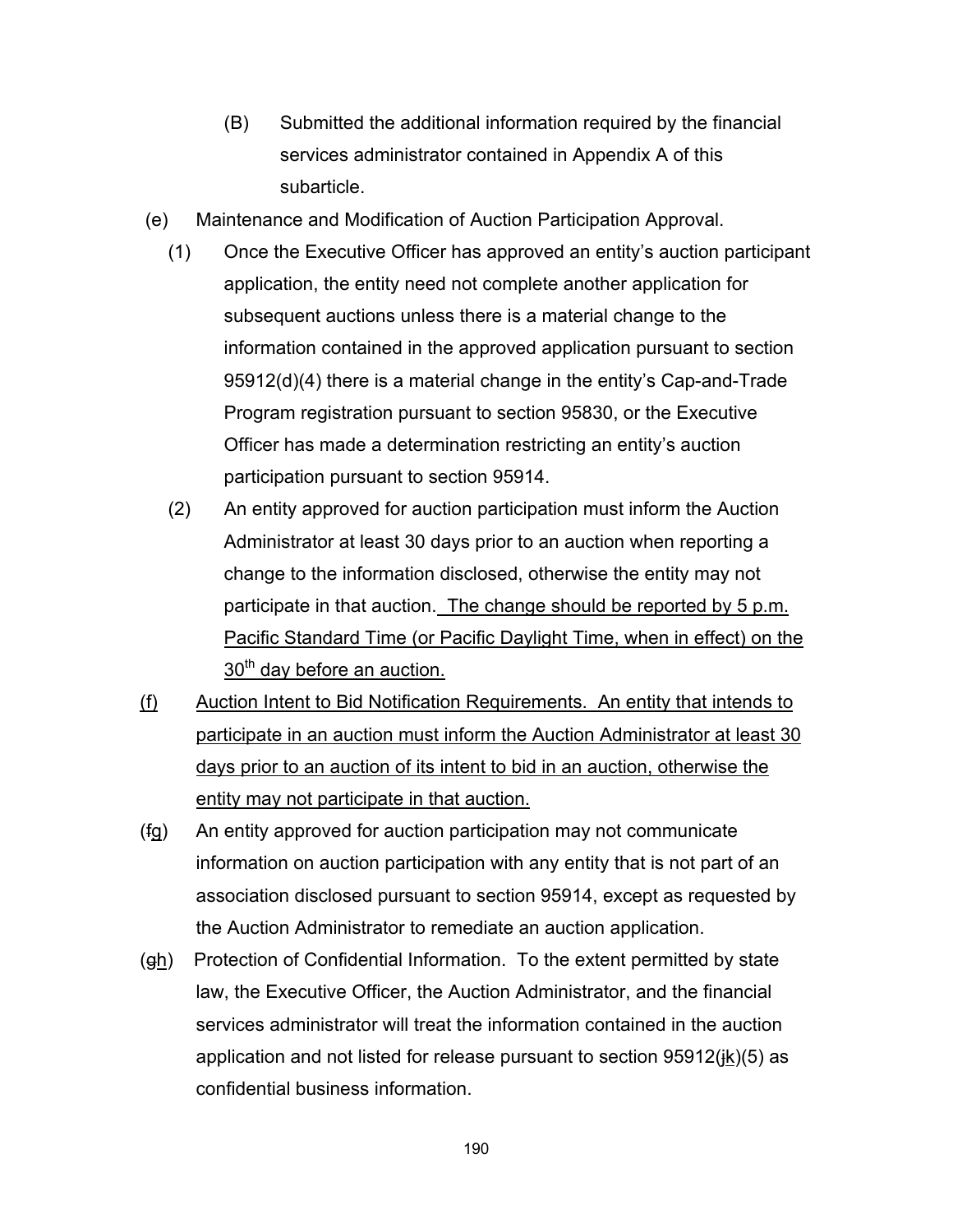- (hi) All bids will be considered binding offers for the purchase of allowances under the rules of the auction.
- (ij) Auction participants must provide a bid guarantee to the financial services administrator at least 12 days prior to the auction.
	- (1) The bid guarantee must be in one or a combination of the following forms:
		- (A) Cash in the form of a wire transfer-or certified funds, such as a bank check or cashier's check; or
		- (B) An irrevocable letter of credit issued by a financial institution with a United States banking license; or
		- (C) A bond issued by a financial institution with a United States banking license.; or
		- (D) A Surety Bond issued by an institution named in the current list of "Surety Companies Acceptable in Federal Bonds" as published in the Federal Register by the Audit Staff Bureau of Accounts, U.S. Treasury Department.
	- $(2)(D)$  The bid guarantee submitted by any entity registered with California will be in U.S. dollars.
	- (3) A bid guarantee submitted in any form other than cash must be payable within three business days of payment request.
	- $(4)(E)$  The bid guarantee will be in the currency used by the jurisdiction with which the entity has registered.
	- (25) The amount of the bid guarantee must be greater than or equal to the maximum value of the bids to be submitted.
		- (A) The value of a set of bids equals the cumulative quantity of bids submitted at or above a price times that price. The value of the set of bids is calculated at each price at which the bidder will submit a bid.
		- (B) The maximum value of a set of bids is the highest value of a set of bids calculated at each price at which the bidder will submit a bid.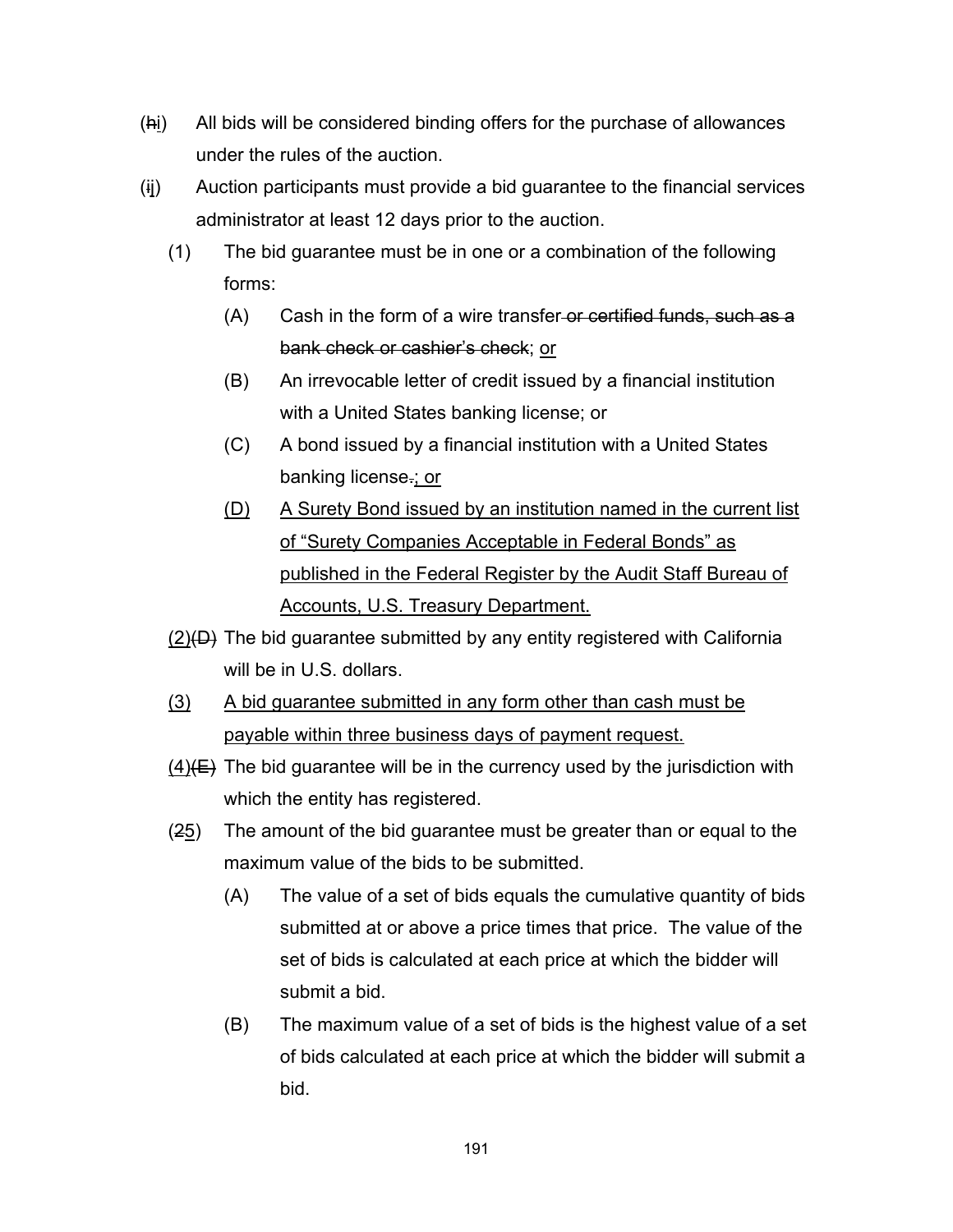- (C) The auction participant submits a single bid guarantee to cover bids in both the Current and Advance Auctions and the amount of the single bid guarantee must be greater than or equal to the combined maximum value of the Current and Advance Auction bids to be submitted.
- (36) The bid guarantee will be made payable to the financial services administrator.
- $(47)$  The bid guarantee will expire no sooner than  $2426$  days after the auction date.
- $(58)$  The financial services administrator will evaluate the bid guarantee and inform the auction administrator of the value of the bid guarantee once it is found to conform to this section and is accepted by the Executive Officer.
- (69) If an entity has submitted more than one form of bid guarantee then the financial services administrator will apply the instruments to the unpaid balance in the order the instruments are listed in section  $95912(ij)(1)$ .
- (710) If the auction participant submits a single bid guarantee instrument to cover bids in both the Current and Advance Auctions, the auction administrator will apply the value of the bid guarantee to the Current Auction first when accepting bids pursuant to section 95911(e)(3). The remaining value of the bid guarantee will be used to determine acceptance of bids into the Advance Auction.
- (jk) After the auction administrator has notified the Executive Officer of the results of the auction the Executive Officer will:
	- (1) Review the conduct of the auction by the auction administrator, then certify whether the auction met the requirements of this article;
	- (2) After certification, direct the financial services administrator to:
		- (A) Notify each winning bidder of the auction settlement price, the number of allowances purchased, the total purchase cost, and the deadline and method for submitting payment;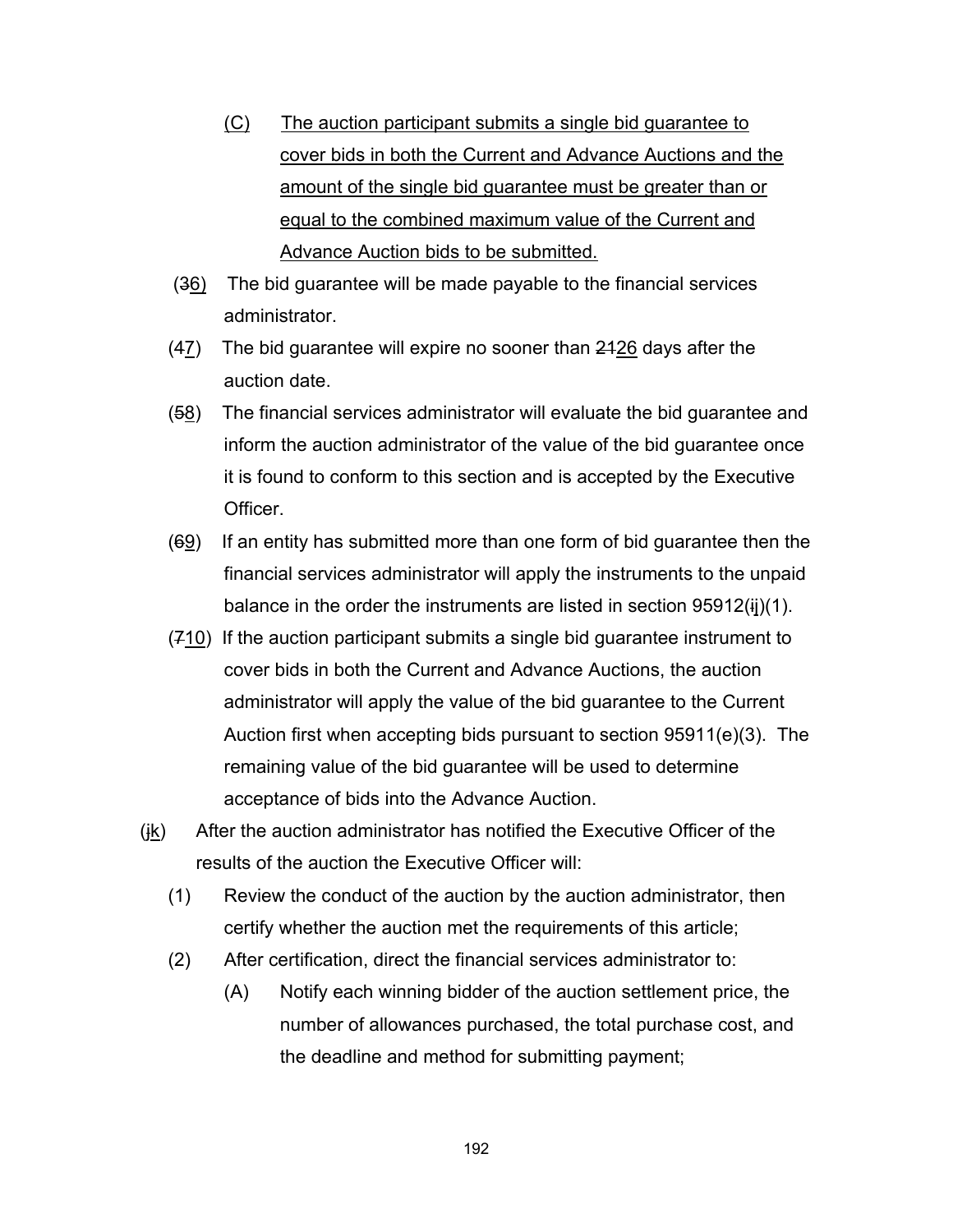- (B) Collect cash payments from winning bidders within seven days of notifying them of the auction results;
- (C) Use the bid guarantee to cover payment for allowance purchases by any entity that fails to make cash payment within seven days after bidders are notified of results and place the proceeds into the Greenhouse Gas Reduction Fund created pursuant to Government Code section 16428.8 Air Pollution Control Fund;
- (D) Deposit auction proceeds from sales of ARB allowances sold at auction into the Greenhouse Gas Reduction Fund created pursuant to Government Code section 16428.8 Air Pollution Control Fund;
- (E) Distribute auction proceeds to entities that consigned allowances for auction pursuant to section 95910(d); and
- (F) Return any unused bid guarantee.
- (3) Upon determining that the payment for allowances has been deposited into the Greenhouse Gas Reduction Fund created pursuant to Government Code section 16428.8,Air Pollution Control Fund or transferred to entities that consigned allowances, transfer the serial numbers of the allowances purchased into each winning bidder's Holding Account, or to its Compliance Account if needed to comply with the holding limit;

\* \* \*

NOTE: Authority cited: Sections 38510, 38560, 38562, 38570, 38571, 38580, 39600 and 39601, Health and Safety Code. Reference: Sections 38530, 38560.5, 38564, 38565, 38570 and 39600, Health and Safety Code. and Section 16428.8, Government Code.

# **§ 95913. Sale of Allowances from the Allowance Price Containment Reserve.**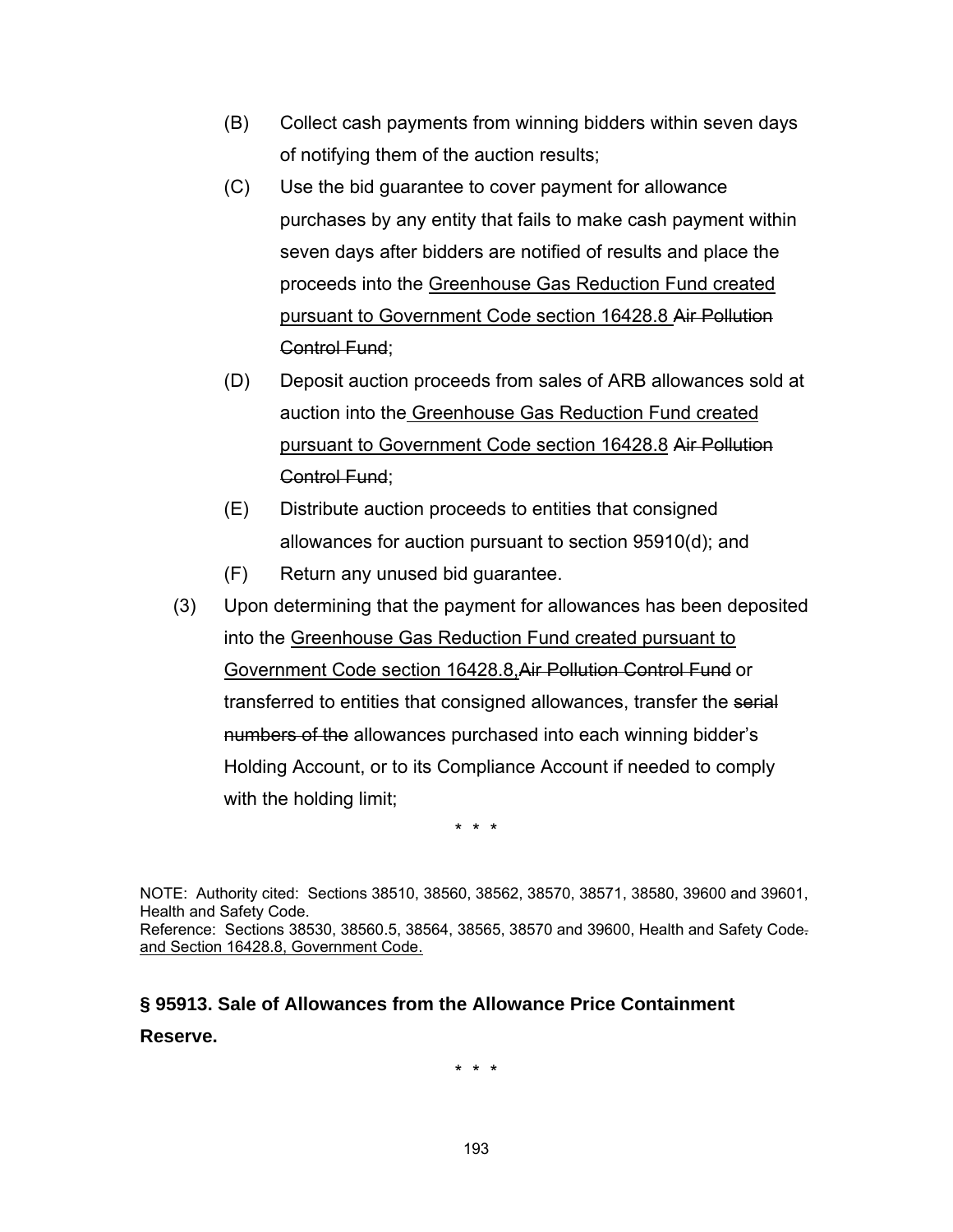(b) Entities registered in an External GHG ETS to which California has linked pursuant to subarticle 12 are not eligible to purchase from the California Reservelf California links to an external greenhouse gas emissions trading system (GHG ETS) pursuant to subarticle 12, the linkage agreement will specify whether covered entities in the linked GHG ETS will be eligible to purchase from a jointly operated Reserve, or whether each GHG ETS will operate separate Reserves.

- (d) Timing of Reserve Sales.
	- (1) The first Reserve sale will be conducted on March 8, 2013.
	- (2) Subsequent Reserve sales through 2014 shall be conducted on the first business day six weeks after each quarterly allowance auction scheduled pursuant to section 95910.
	- (3) Beginning in 2015, Reserve sales shall be conducted pursuant to the schedule in Appendix C.
	- $(34)$  The Reserve sale administrator shall provide all eligible participants with notice of the number of allowances available for sale and the terms of the sale at least four weeks 30 days prior to the sale.
	- (45) The subsequent Reserve sales in section 95913((d)(2), shall be conducted on the first day six weeks after each quarterly allowances auction scheduled pursuant to section 95910 that is also a business day in California and any linked jurisdiction operating an External GHG ETS to which CalforniaCalifornia has linked pursuant to subarticle 12.
	- (6) Section 95913(d)(5) will not apply after January 1, 2015.
- (e) Reserve Sale Intent to Bid Notification Requirements
	- (1) An entity that intends to participate in a reserve sale must be registered in the tracking system and must inform the Reserve Sale Administrator at least 20 days prior to a reserve sale of its intent to bid in that reserve sale, otherwise the entity may not participate in that reserve sale.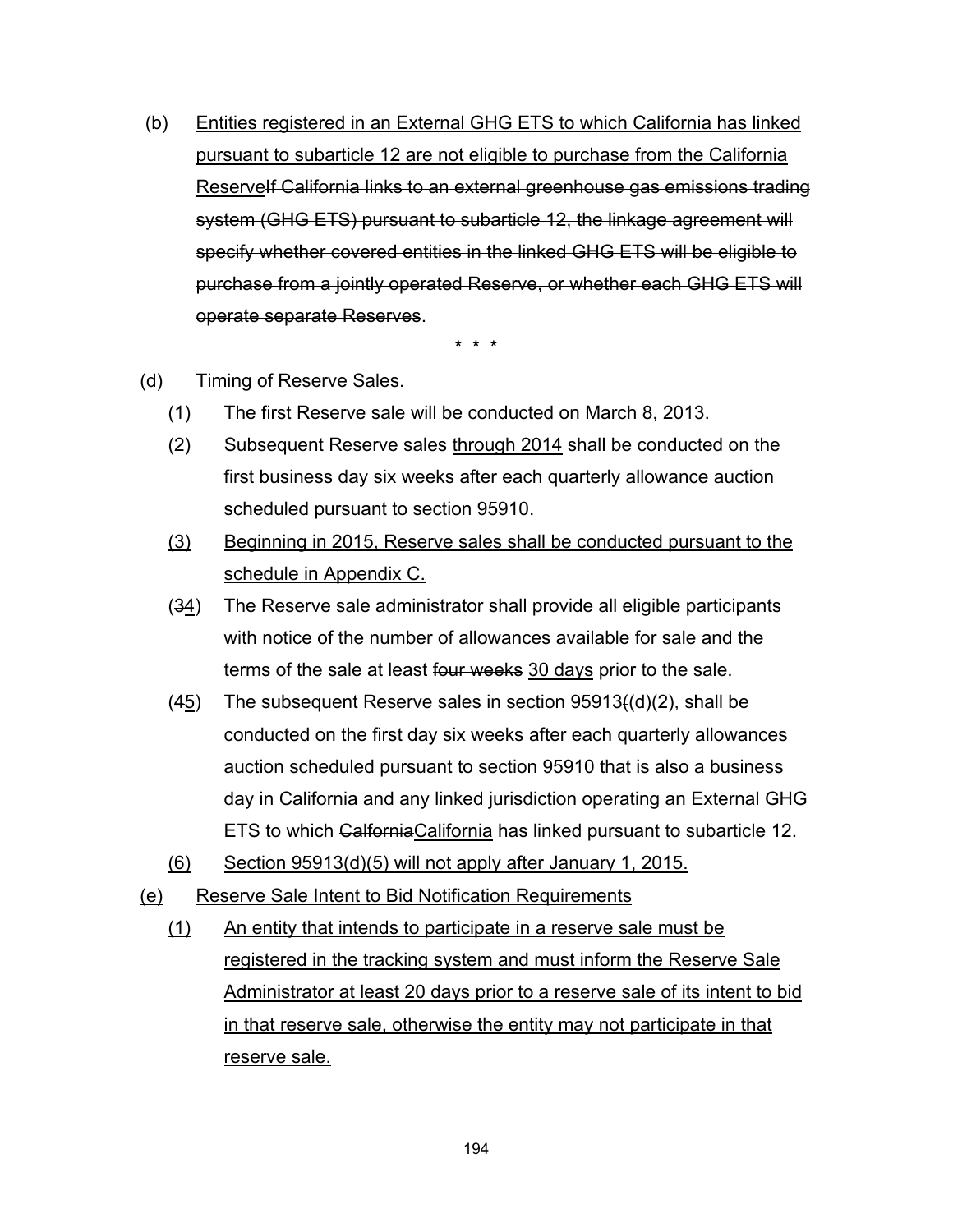- (2) An entity with any auction application information listed in subsection 95912(d)(4) that changes 20 days prior to a reserve sale, may be denied participation in a reserve sale.
- (ef) Reserve Tiers.
	- (1) Creation of Reserve Tiers. Prior to the first Reserve sale, the Executive Officer shall divide allowances allocated to the Reserve from section 95870(a) into three equal-sized tiers.

- (5) This provision only applies to the Reserve sale immediately preceding the compliance obligation instrument surrender on November 1. Pursuant to section 95870(i)(1), allowances will be made available at the highest price tier of the Allowance Price Containment Reserve if the amount of accepted bids at the highest price tier exceeds the number of allowances in that tier.
	- (A) The allowances will be made available no sooner than the Reserve sale immediately preceding the compliance obligation instrument surrender on November 1, 2015.
	- (B) If the quantity of allowances from section 95870(a) allocated to the highest price tier plus the allowances defined in section 95870(i)(1) is equal to or greater than the quantity of accepted bids in the highest price tier then all accepted bids for the highest price tier will be filled.
	- (C) If the quantity of accepted bids at the highest price tier exceeds the allowances from section 95870(a) plus the allowances defined in section 95870(i)(1), allowances will be sold through the procedure outlined in section 95913(h)(5).
	- (D) The accepted bids at the highest price tier will be filled first with allowances from section 95870(a) allocated to the highest price tier if available.
	- (E) The allowances defined in section 95870(i)(1) will be sold beginning with the latest vintage and then the preceding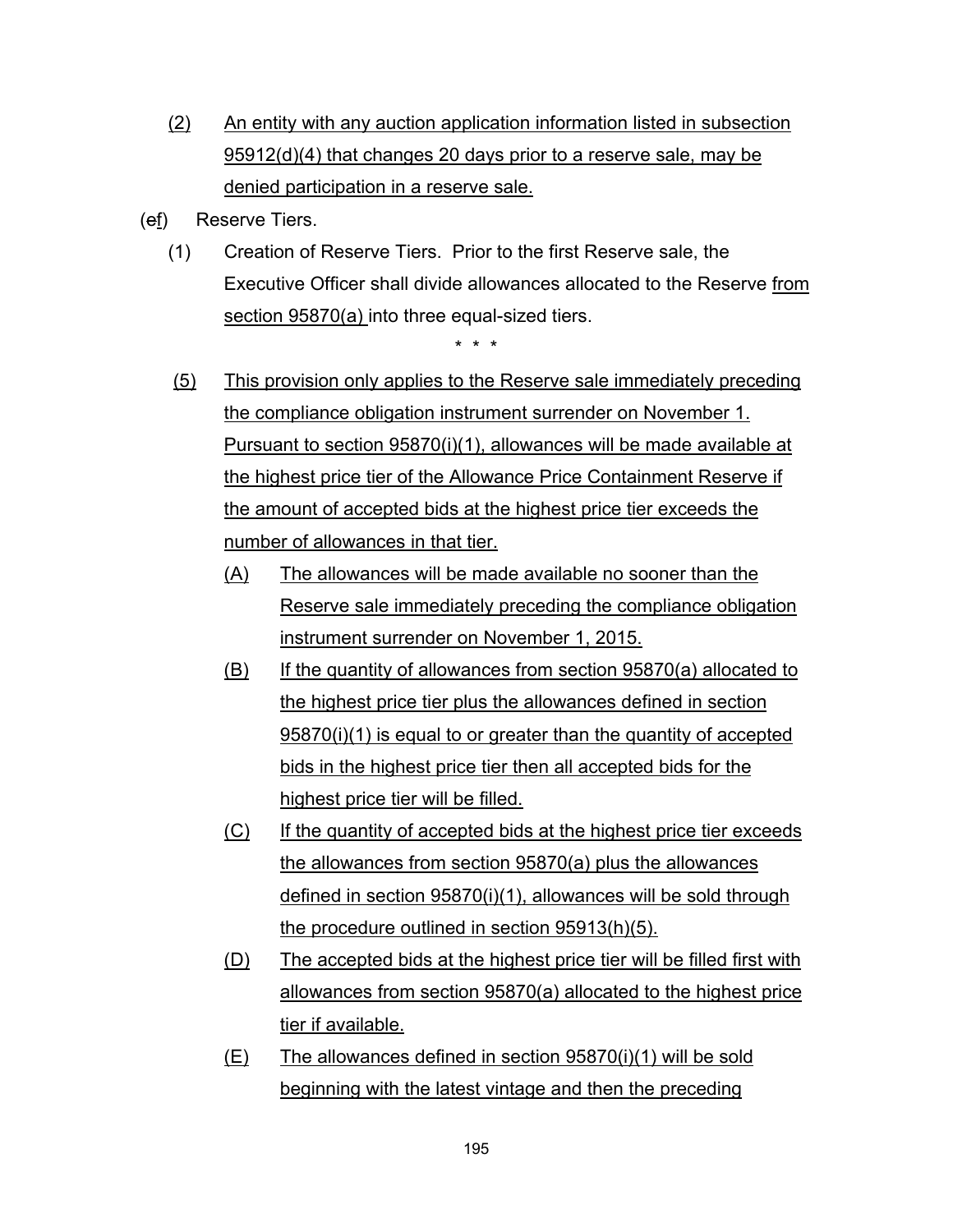vintages, from latest to most recent, until all accepted bids at the highest price tier are filled or until all the allowances defined in section 95870(i)(1) have been sold. The allowances defined in section 95870(i)(1) sold pursuant to this section shall first reduce the quantity of allowances defined in section 95870(b) if available and then will reduce the quantity of allowances defined in section 95870(i)(2).

- (F) Allowances sold pursuant to this section will be surrendered as allowances purchased from an Allowance Price Containment Reserve sale as specified in section 95856(b)(2)(A) and section 95856(h).
- (fg) At least 12 days before the scheduled sale, an entity intending to participate in a Reserve sale must submit to the financial services administrator a bid guarantee, payable to the financial services administrator, in an amount greater than or equal to the sum of the maximum value of the bids to be submitted by the entity.
	- (1) The maximum value of a set of bids is the quantity bid at each tier times the tier price, summed across the three tiers.
	- (2) The bid guarantee must be in one or a combination of the following forms:
		- $(A)$  Cash in the form of a wire transfer-or certified funds, such as a bank check or cashier's check; or
		- (B) An irrevocable letter of credit issued by a financial institution with a United States banking license; or
		- (C) A bond issued by a financial institution with a United States banking license.; or
		- (D) A Surety Bond issued by an institution named in the current list of "Surety Companies Acceptable in Federal Bonds" as published in the Federal Register by the Audit Staff Bureau of Accounts, U.S. Treasury Department.
	- (3) A bid guarantee submitted in any form other than cash must be payable within three business days of payment request.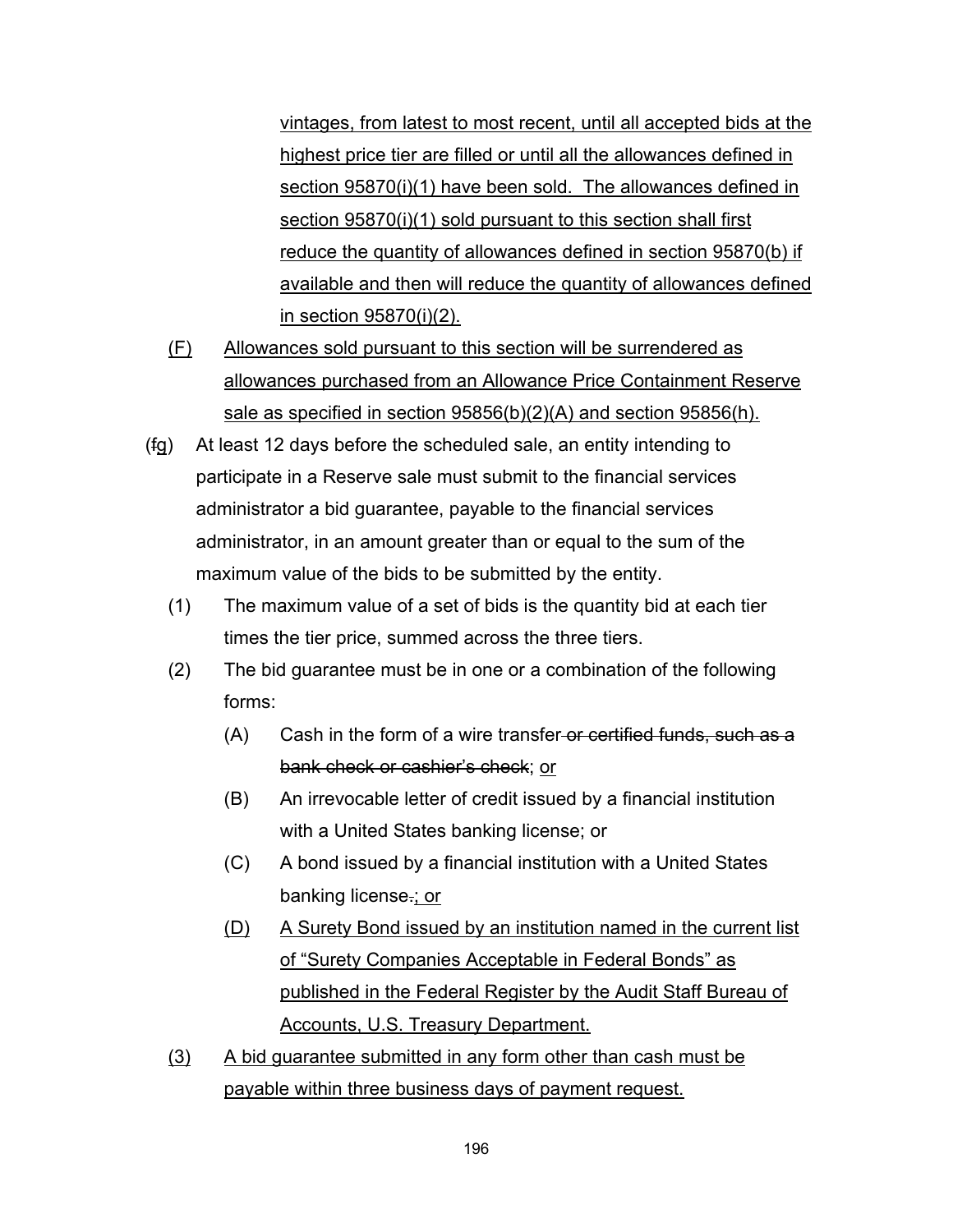- $(34)$  The bid guarantee will be made payable to the financial services administrator.
- $(45)$  The bid guarantee will expire no sooner than twenty-one  $26$  days after the Reserve sale.
- $(56)$  The financial services administrator will evaluate the bid guarantee and inform the Reserve sale administrator of the value of the bid guarantee once it is found to conform to this section and is accepted by the Executive Officer.
- (7) The Executive Officer may revise the timing of reserve sales intent to bid notification requirements in subsection 95913(e) and bid guarantee submittal requirements in subsection 95913(g) to ensure a minimum of four business days is available between the intent to bid notification and bid guarantee submittal due dates.
- (gh) Purchase Determinations.
	- (1) The reserve sale administrator will conduct sales from each tier in succession, beginning with the lowest priced tier and proceeding to the highest priced tier., until either all allowances are sold from the reserve or all the accepted bids are filled.
		- (A) The Reserve sale will continue until either all allowances made available pursuant to section 95870(a) are sold from the Reserve or all the accepted bids are filled.
		- (B) Pursuant to section 95913(f)(5), the Reserve sale immediately preceding the compliance obligation instrument surrender on November 1 will continue until all accepted highest price tier bids are filled or the allowances made available pursuant to section 95870(i)(1) are sold pursuant to section 95913(f)(5).
	- (2) The Reserve sales window will open at 10 a.m. Pacific Standard Time (or Pacific Daylight Time, when in effect) on the day of the sale, and bids may be submitted until the window closes at 1 p.m. Pacific Standard Time (or Pacific Daylight Time, when in effect).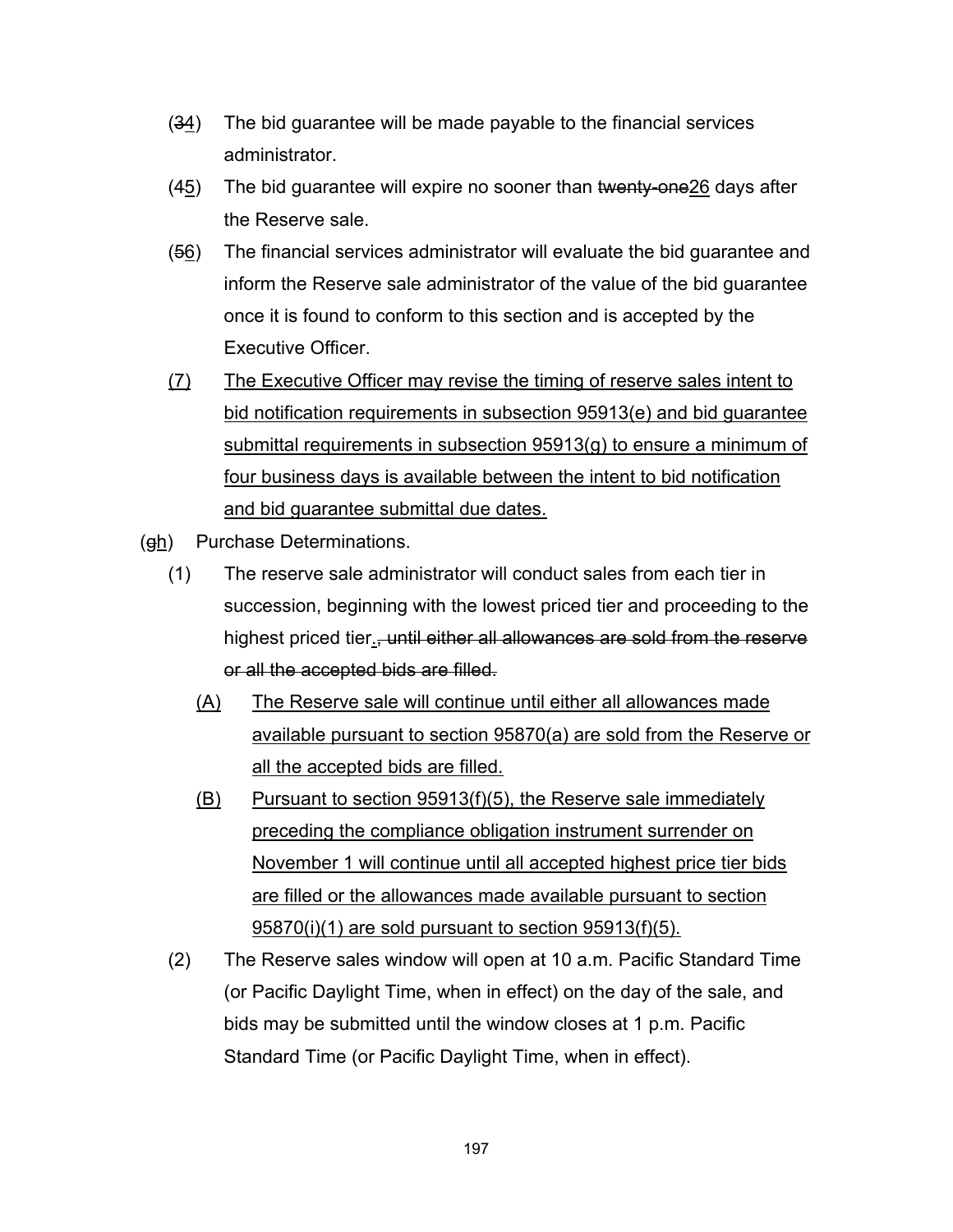- (A) Each bid will consist of the price, in U.S. dollars, equal to one of the three tiers and a quantity of allowances in multiples of 1,000 allowances.
- (B) An entity may submit multiple bids.
- (3) The reserve sale administrator will only accept a bid for a bundle of 1,000 allowances:
	- (A) If acceptance of the bid would not result in violation of the holding limit pursuant to section 95920(b);
	- (B) If acceptance of the bid would not result in a total value of accepted bids for a covered entity greater than the value of the bid guarantee submitted by the covered entity pursuant to section 95913(fg); or
	- (C) If the bid entered by an entity for a tier is for a quantity less than or equal to the number of allowances available for sale in that tier.
- (4) If the sum of bids at the tier price which are accepted by the reserve sale administrator is less than or equal to the number of allowances in the tier, then:
	- (A) The reserve sale administrator will sell to each covered entity the number of allowances for which the entity submitted bids for that tier which were accepted by the reserve sale administrator; and
	- (B) If allowances remain in the tier after the sales pursuant to section  $95913(\frac{gh}{4})(A)$  are completed, the reserve sale administrator will assign a random number to each bundle of 1,000 allowances for which entities submitted a bid for the tier above the current tier being sold. Beginning with the lowest random number assigned and working in increasing order of the random numbers assigned, the reserve sale administrator shall sell allowances to the bidder assigned the random number until the remaining allowances in the tier are sold or all accepted bids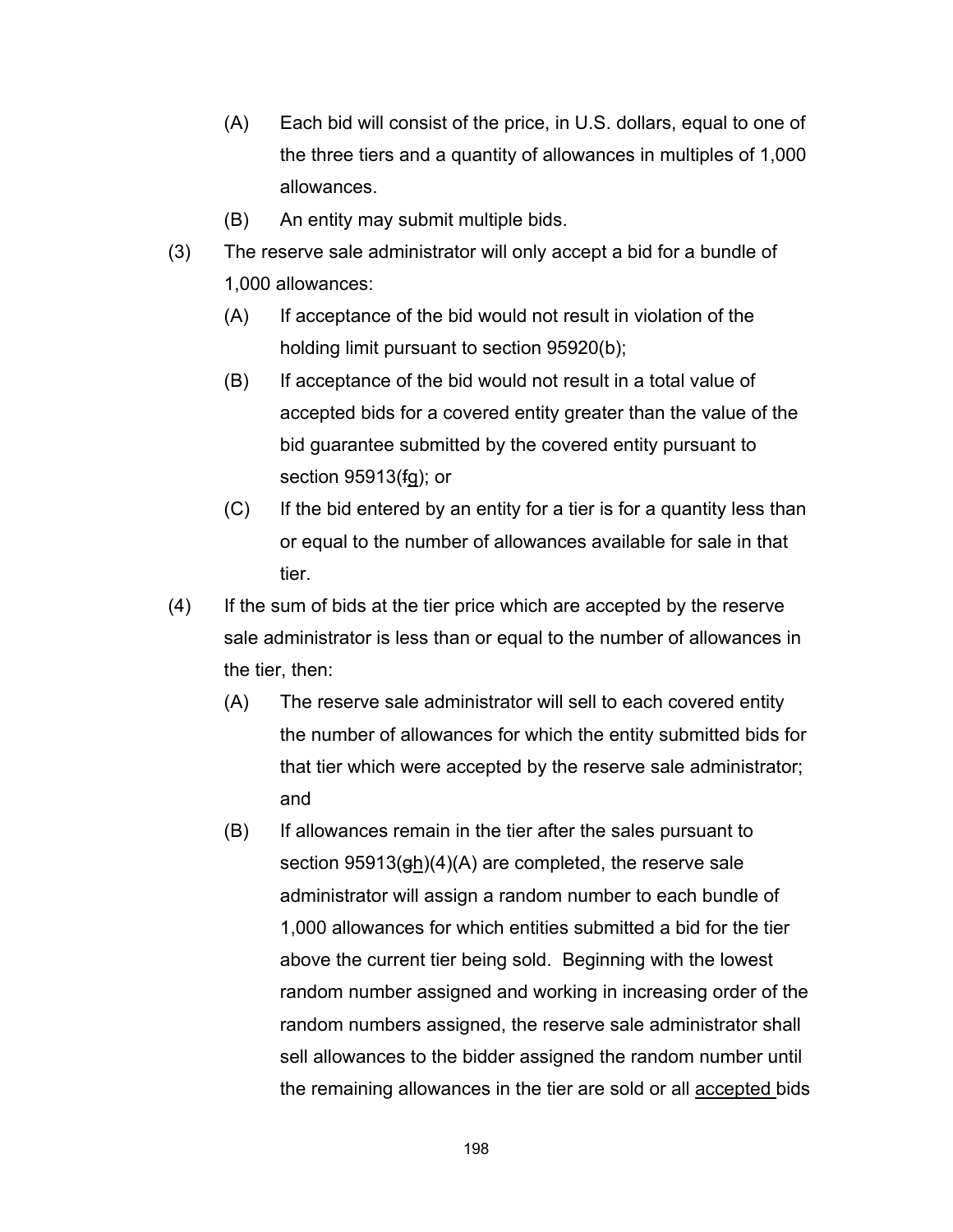have been fulfilled. The price for the allowances sold under this procedure will be the price for the tier from which they are sold, not the bid placed.

- (5) If the sum of bids accepted by the reserve sale administrator for a tier is greater than the number of allowances in the tier, the reserve sale administrator will determine the total amount to be distributed from the tier to each covered entity using the following procedure:
	- (A) The reserve sale administrator will calculate the share of the tier to be distributed to each bidding entity by dividing the quantity bid by that entity and accepted by the reserve sale administrator by the total quantity of bids which were accepted by the reserve sale administrator; and
	- (B) The reserve sale administrator will calculate the number of allowances distributed to each bidding entity from the tier by multiplying the bidding entity's share calculated in section 95913  $(gh)(5)(A)$  above by the number of allowances in the tier, rounding the number down to the nearest whole number.
- (6) After completing the sales for each tier the reserve sale administrator will repeat the processes in sections 95913(gh)(4) and (gh)(5) above for the next highest price tier until all bids have been filled or until the Reserve is depleted. At that time the reserve sale administrator will inform the Executive Officer of the sales from the Reserve to each participant.
- (hi) Resolution of Sales.
	- (1) After reviewing the conduct of the sale by the Reserve sale administrator, the Executive Officer will certify whether the Reserve sale met the requirements of this article.
	- (2) Upon certification of the sale results, the Executive Officer will authorize the financial services administrator to:
		- (A) Notify Reserve sale participants of their purchases and total purchase cost;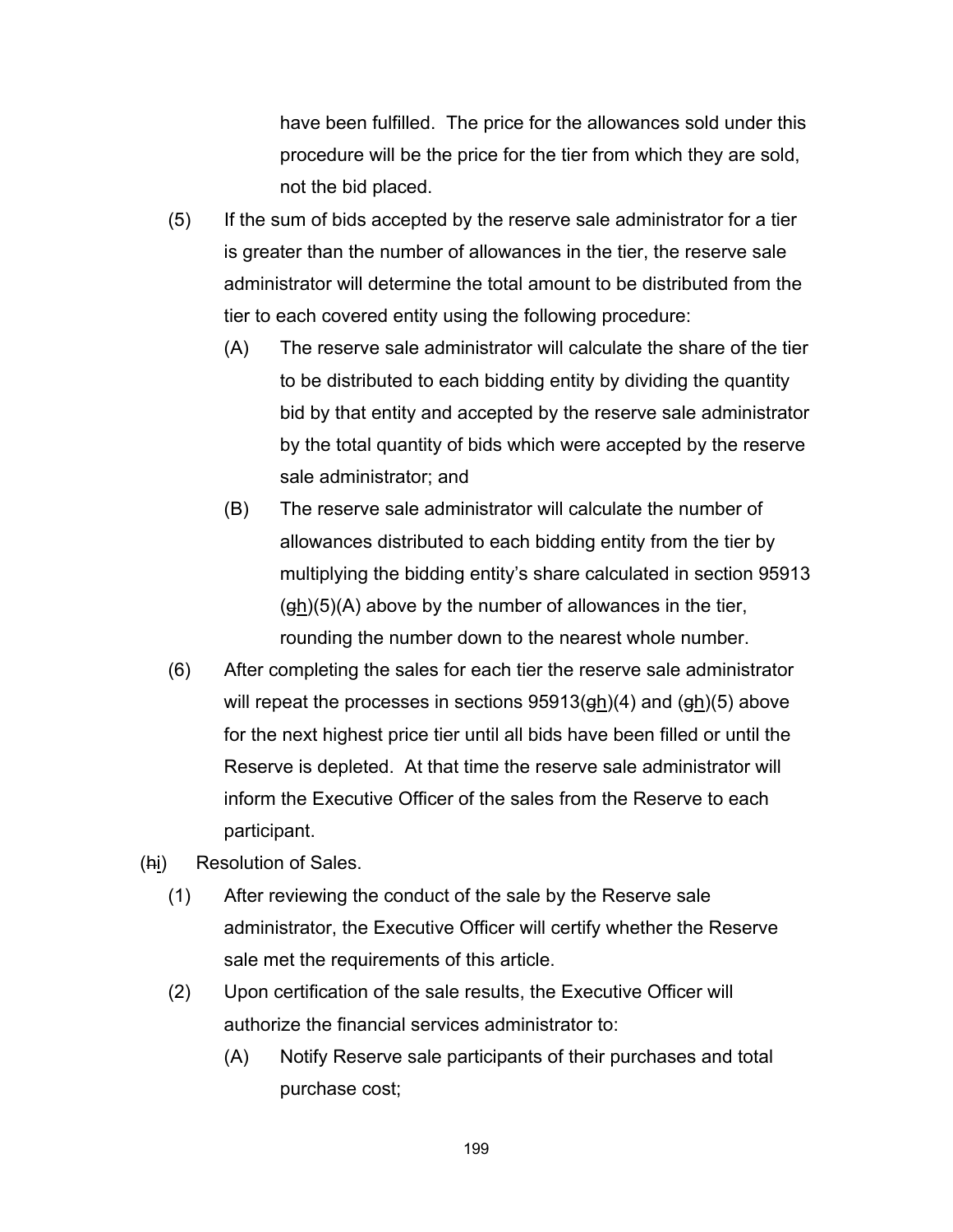- (B) Process cash payments from participants and deposit proceeds into the Greenhouse Gas Reduction Fund created pursuant to Government Code 16428.8 Air Pollution Control Fund up to seven days after bidders are notified of results;
- (C) Use the bid guarantee to cover payment for allowance purchases by any entity that fails to make cash payment within seven days after bidders are notified of results and place the proceeds into the Greenhouse Gas Reduction Fund created pursuant to Government Code 16428.8Air Pollution Control Fund. If an entity has submitted more than one form of bid guarantee then the financial services administrator will apply the instruments to the unpaid balance in the order the instruments are listed in section 95913(fg)(2); and
- (D) Return any unused bid guarantee.
- (3) Upon determining that the financial services administrator has deposited the payment for allowances into the Greenhouse Gas Reduction Fund created pursuant to Government Code 16428.8 Air Pollution Control Fund, the Executive Officer shall transfer the serial numbers of the allowances purchased from the Allowance Price Containment Reserve saleAccount into each winning bidder's compliance account.
- (4) The Executive Officer shall inform each approved external GHG emissions trading system and the associated tracking system of the serial numbers of allowances sold; and
- (5) The Executive Officer shall publish the sale results at www.arb.ca.gov.
- (ij) Entities registered in an External GHG ETS to which California has linked pursuant to subarticle 12 are not eligible to purchase from the Reserve.

NOTE: Authority cited: Sections 38510, 38560, 38562, 38570, 38571, 38580, 39600 and 39601, Health and Safety Code. Reference: Sections 38530, 38560.5, 38564, 38565, 38570 and 39600, Health and Safety Code.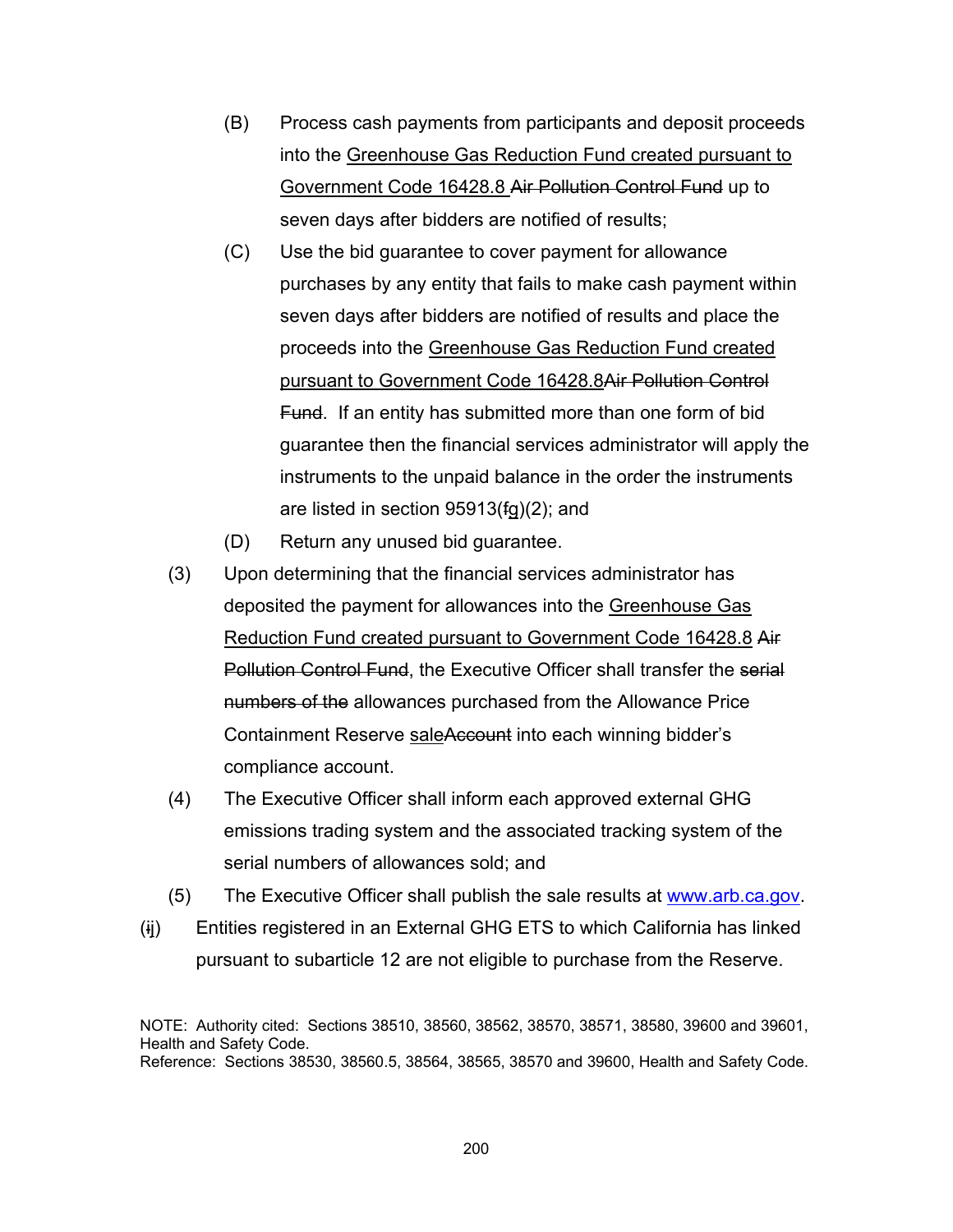### **§ 95914. Auction Participation and Limitations.**

- (a) The Executive Officer may cancel or restrict a previously approved auction participation application or reject a new application if the Executive Officer determines that an entity has:
	- (1) Provided false or misleading facts;
	- (2) Withheld material information from its application or account application information listed in section 95830, with material meaning information that could probably influence a decision by the Executive Officer, the Board, or the Board's staff;

- (c) Non-disclosure of Bidding Information Among Auction Participants.
	- (1) Except as provided in section 95914(c)(2), all entities registered into the Cap-and-Trade program pursuant to section 95830, their direct and indirect corporate associations, or consultants and advisors as identified in section 95923 shall not release any of the following information regarding auction participation or reserve sale participation, as applicable: Unless it is to an auction advisor or other members of a direct corporate association not subject to auction participation restriction or cancellation pursuant to section 95914(b), an entity approved for auction participation shall not release any confidential information related to its auction participation, including:
		- (A) Intent to participate, or not participate, at auction, auction approval status, maintenance of continued auction approval; Qualification status;
		- (B) Bidding strategy;
		- (C) Bid price or bid quantity information; and
		- (D) Information on the bid guarantee it provided to the financial services administrator.  $\div$  and
		- (E) Other information identified as confidential information in the auction application by the auction administrator.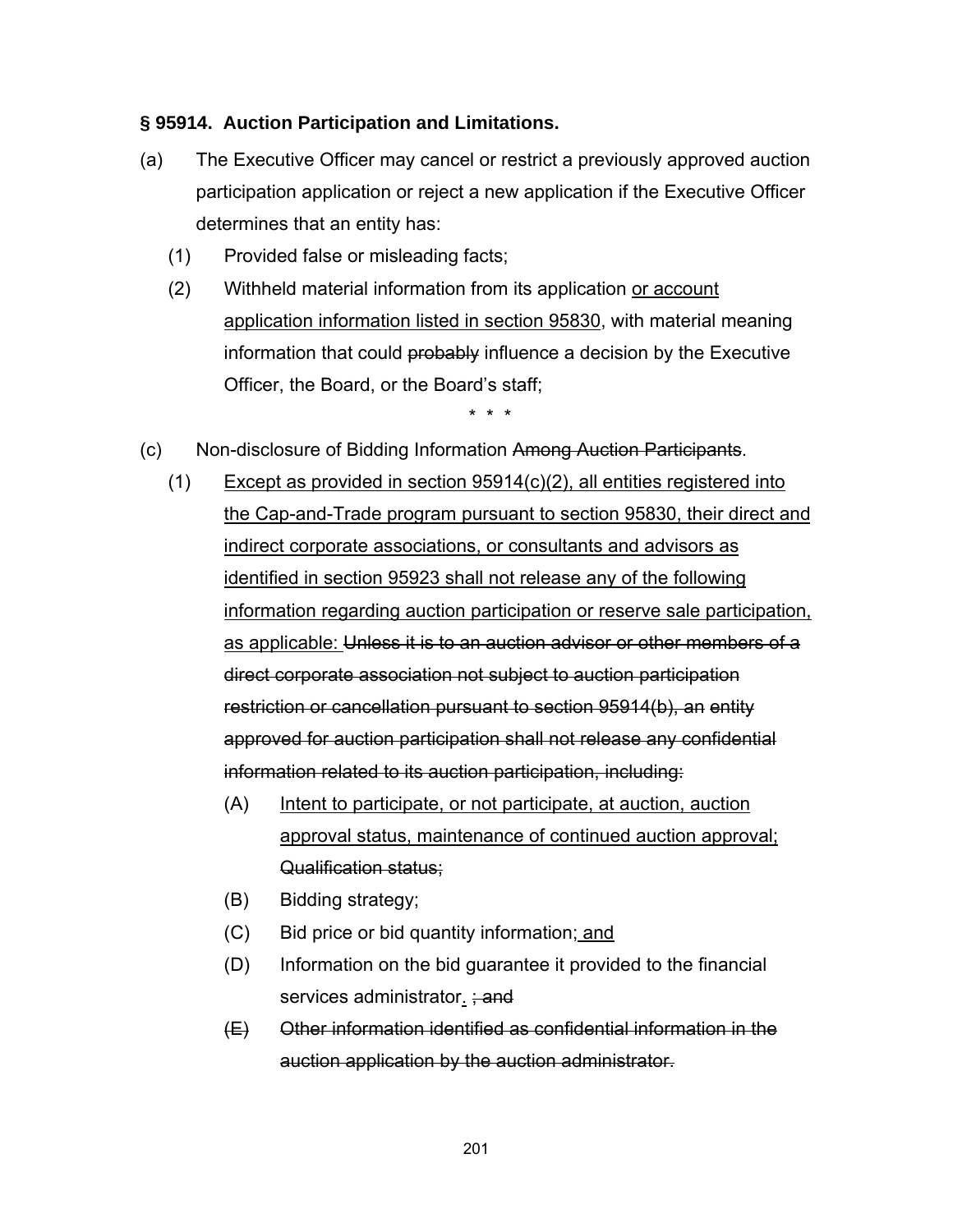- (2) Auction participation information listed in section 95914(c)(1) may be released under the following conditions:
	- (A) When the release is to other members of a direct corporate association not subject to auction participation restriction or cancellation pursuant to section 95914(b),
	- (B) When the release is to a Cap-and-Trade Consultant or Advisor who has been disclosed to the Executive Officer pursuant to section 95914(c)(3).
	- (C) When the release is made by a publicly-owned utility only as required by public accountability rules, statute, or rules governing participation in generation projects operated by a Joint Powers Authority or other publicly-owned utilities.
	- (D) When the release is by an entity regulated by an agency that has regulatory jurisdiction over privately owned utilities in the State of California of information regarding compliance instrument cost and acquisition strategy and other disclosures specifically required or authorized by the regulatory agency pursuant to any of its applicable rules, orders, or decisions. In the event of a disclosure pursuant to this section, the entity regulated by the agency must provide to the Executive Officer within 10 business days, the statutory or regulatory reference or the general order, decision, or ruling to ARB that requires the disclosure of the specific information related to bidding strategy.
- $(3)(2)$  If an entity participating in an auction has retained the services of anCap-and-Trade Consultant or Advisor, as defined in section 95923, advisor regarding auction bidding strategy, then:
	- (A) The entity must ensure against the Consultant or Advisor advisor transferring information to other auction participants or coordinating the bidding strategy among participants;
	- (B) The entity will inform the Consultant or Advisor advisor of the prohibition of sharing information to other auction participants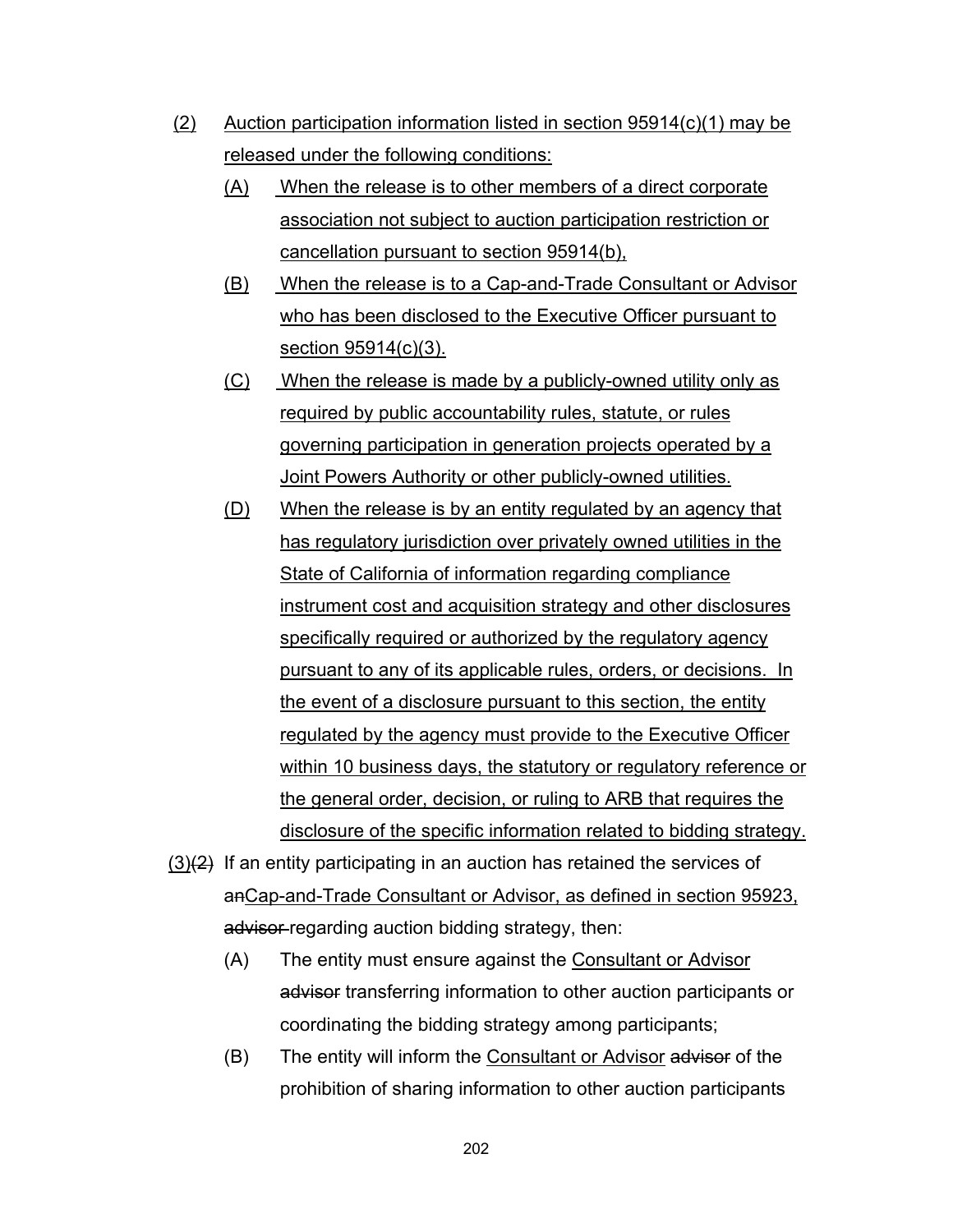and ensure the Consultant or Advisor advisor has read and acknowledged the prohibition under penalty of perjury; and

- (C) Any entity that has retained the services of an advisor must inform ARB of the advisor's retention.
- (C) The Consultant or Advisor must provide the Executive Officer the following information:
	- 1. Names of the entities participating in the Cap-and-Trade Program that are being advised;
	- 2. Description of advisory services being performed; and
	- 3. Assurance under penalty of perjury that advisor is not transferring to or otherwise sharing information with other auction participants.
- (D) The information must be physically received by the Executive Officer at least 15 days prior to an auction.
- (d) Application of the Corporate Association to the Auction Purchase Limit.
	- (1) The total number of compliance instruments which may be purchased in a single auction by a group of entities with a direct corporate association is limited pursuant to section 95911(d).
	- (2) Entities that are part of a direct corporate association may must allocate shares of the purchase limit amongst themselves. This allocation of shares of the purchase limit must be provided pursuant to section 95833. Each entity will then have a specified percentage share of the association's purchase limit. The sum of the shares allocated among the entities must sum to one. Each associated entity's allocated purchase limit share times the auction purchase limit assigned to the association becomes the purchase limit for that entity.
	- (3) If a corporate association consists of entities with a compliance obligation and voluntarily associated entities, then the following additional restrictions apply:
		- (A) For Current Auctions, tThe total purchase limit for the association is 15 percent, unless some of the included covered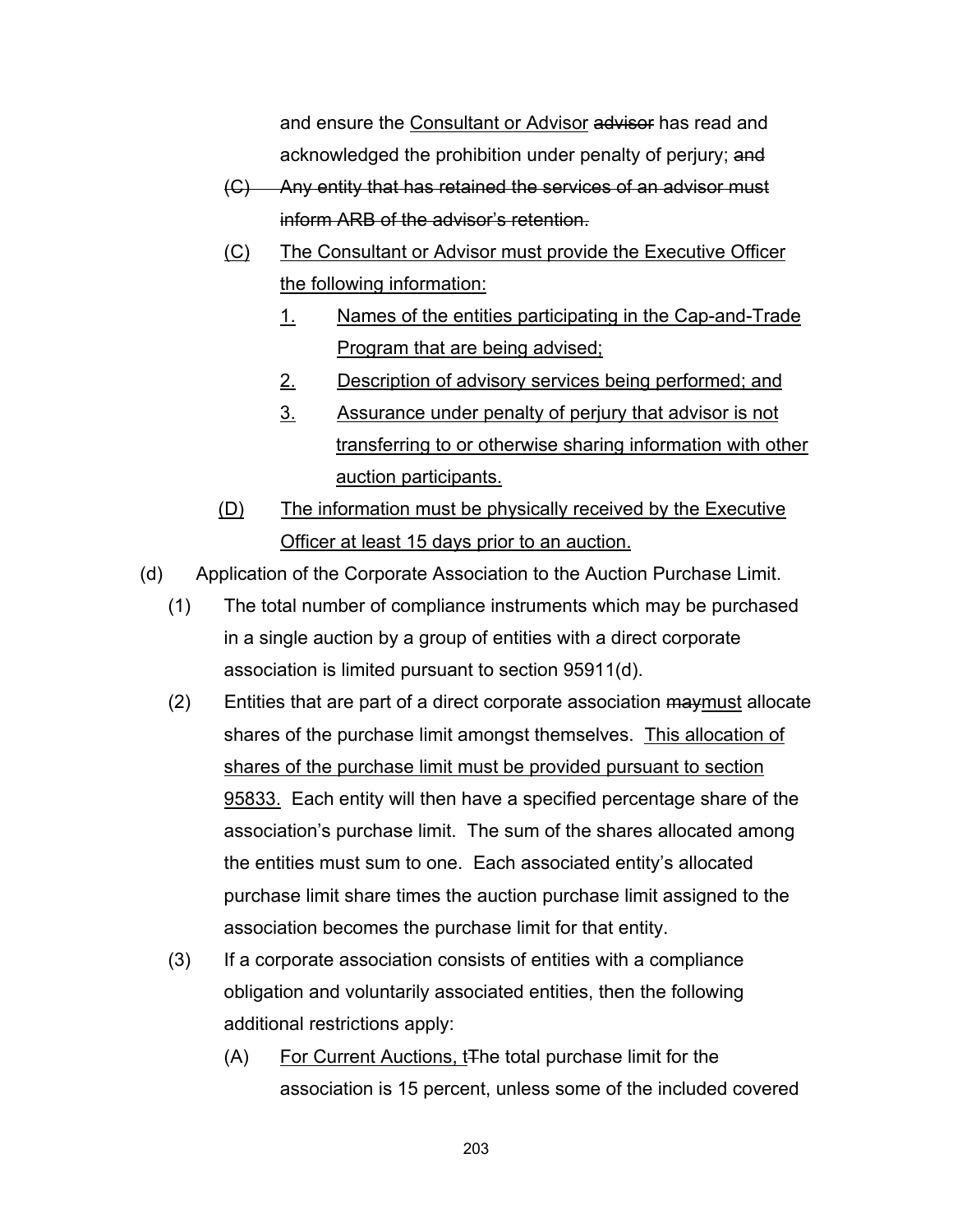entities are electrical distribution utilities, in which case the purchase limit is 40 percent. For the last auction in 2014, the auction purchase limit for associations with covered entities or opt-in covered entites will be 20 percent of current vintage allowances offered for sale. The auction purchase limit for Current Auctions conducted from January 1, 2015 through December 31, 2020 will be 25 percent for corporate associations that include only electrical distribution utilities, covered entities, and opt-in covered entities. For Advance Auctions, the purchase limit for corporate associations containing covered entities, opt-in entities, or electrical distribution utilities is 25 perecent of allowances offered for auction.

- (B) Corporate associations containing only voluntarily associated entities have a purchase limit for both Current Auction and Advance Auctions of 4 percent. For voluntarily associated entites that are part of a corporate association containing covered entities, opt-in entites, or electrical distribution utilites, Tthe total purchase limit assigned to voluntarily associated entities within the corporate association must be less than or equal to 4 percent.
- (C) The purchase limit to be divided among the covered or opt-in entities is the purchase limit assigned to the corporate association less the value assigned to the voluntarily associated entities within the corporate association.
- (4) The group of associated entities must inform the Executive Officer when submitting the auction participant application of an allocation of the purchase limit among the associated entities, if applicable.
- (5) The purchase limit allocation will be in effect for the auction for which the associated entities submitted the application.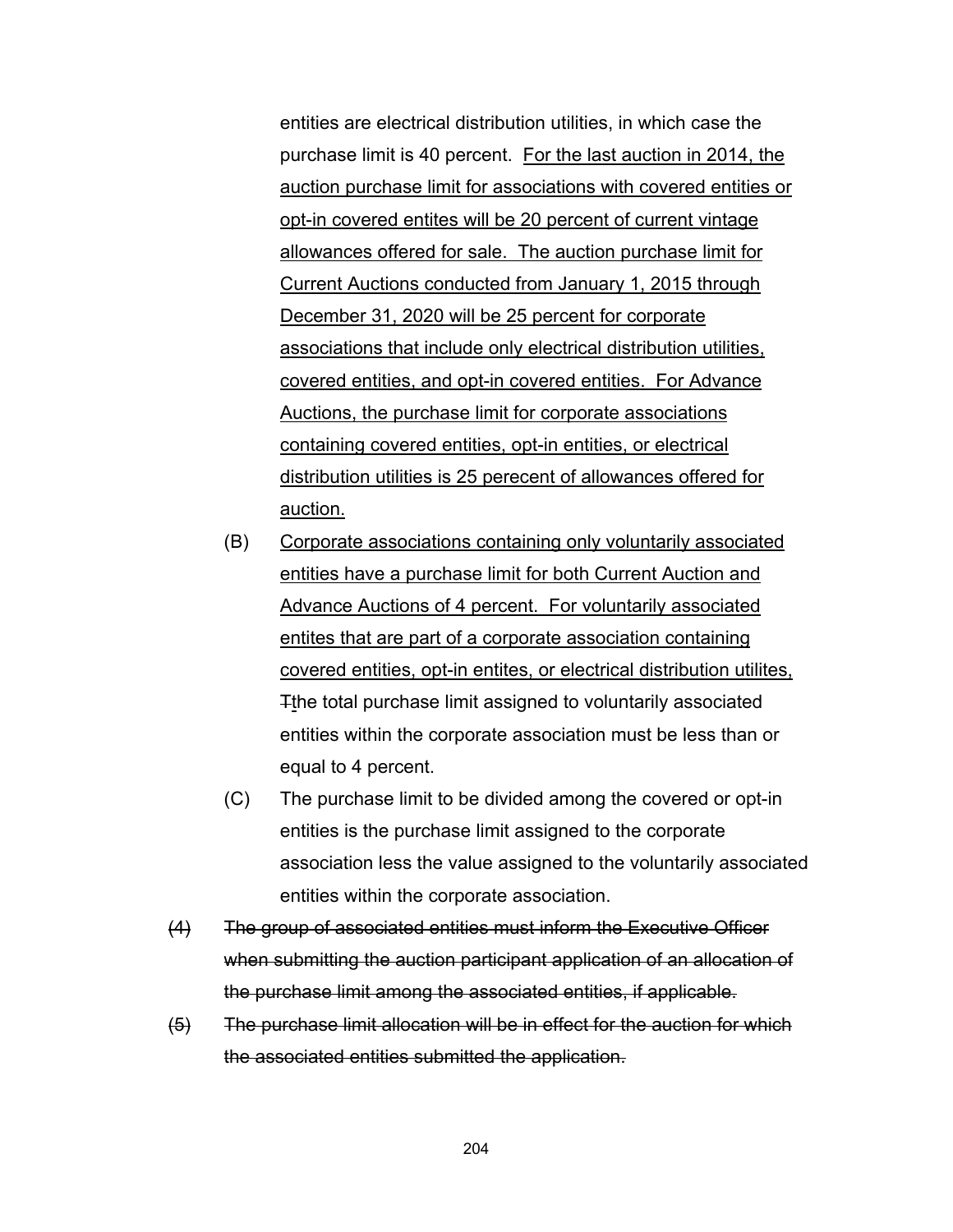- (6) If entities with a direct corporate association do not allocate shares of the purchase limit among themselves, then the auction administrator will apply the purchase limit to the entities as follows:
	- (A) The administrator will order the associated entities' bids from highest to lowest bid price;
	- (B) Working from the highest to the lowest bid, the auction administrator will accept bids until the purchase limit for the associated entities is met;
	- (C) The auction operator will conduct this procedure before conducting the auction pursuant to section 95911.

NOTE: Authority cited: Sections 38510, 38560, 38562, 38570, 38571, 38580, 39600 and 39601, Health and Safety Code. Reference: Sections 38530, 38560.5, 38564, 38565, 38570 and 39600, Health and Safety Code.

# **Subarticle 11: Trading and Banking**

### **§ 95920. Trading.**

\* \* \*

(b) Application of the Holding Limit.

- (5) If the violation is not discovered until after a transfer request is recorded, or the holding limit is exceeded at the beginning of a compliance year when allowances purchased at Advance Auction now fall under the current vintage holding limit pursuant to section 95920(c)(1)(C), then:
	- (A) The accounts administrator will inform the violator; and
	- (B) The violator will have five business days to bring its account balances within the holding limit. After that, the Executive Officer may transfer allowances in excess of the holding limit to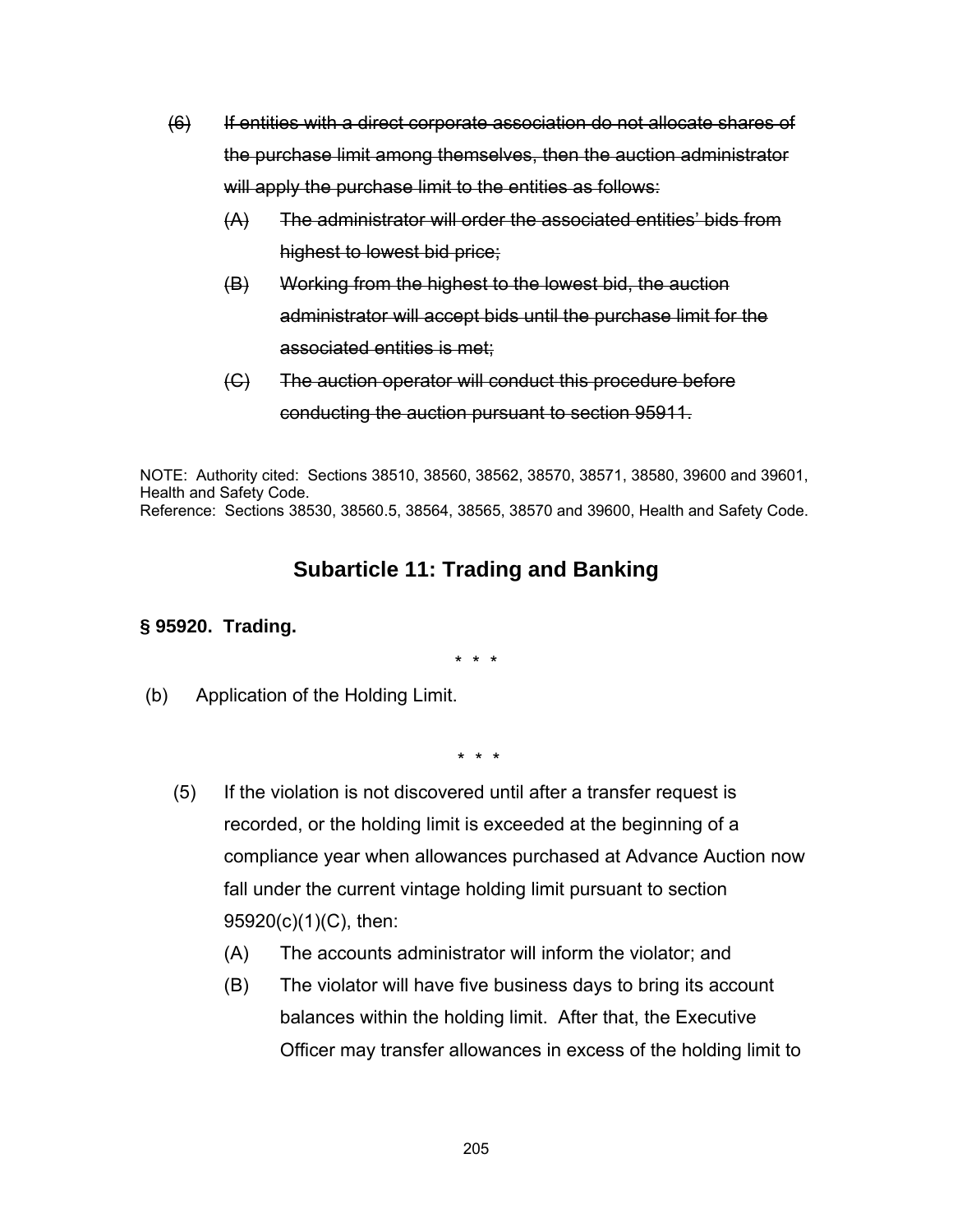the Auction Holding Account for consignment to auction pursuant to section 95910(d).

- (C) Allowances transferred to the Auction Holding Account for consignment will be drawn first from the entity's Holding Account and, if necessary, from the entity's Compliance Account. The order for removing allowances for consignment will be the opposite of the retirement order in section 95856(h)(1).
- (6) Penalties may be applied whenever the holding limit is exceeded or transfer requests are filed with the accounts administrator that would violate the holding limit.
- (c) The holding limit will be separately calculated to holdings of:
	- (1) Allowances including:
		- (A) Allowances with a vintage year corresponding to the current or previous calendar years;
		- (B) Allowances from any vintage purchased from the Allowance Price Containment Reserve pursuant to section 95913; and
		- (C) Allowances originally purchased at the Advance Auction but of a vintage year equal or prior to the current calendar year; and
		- (D) Allowances issued by a GHG ETS program approved by ARB pursuant to section 95941 that have no vintage;
	- (2) Allowances that were purchased at the Advance Auction and still have a vintage year greater than the current calendar year.
- (d) The holding limit will be calculated for allowances qualifying pursuant to section  $95920(c)(1)$  as the sum of:
	- (1) The number given by the following formula:

Holding Limit = 0.1\*Base + 0.025\*(Annual Allowance Budget – Base) In which:

"Base" equals 25 million metric tons of  $CO<sub>2</sub>e$ .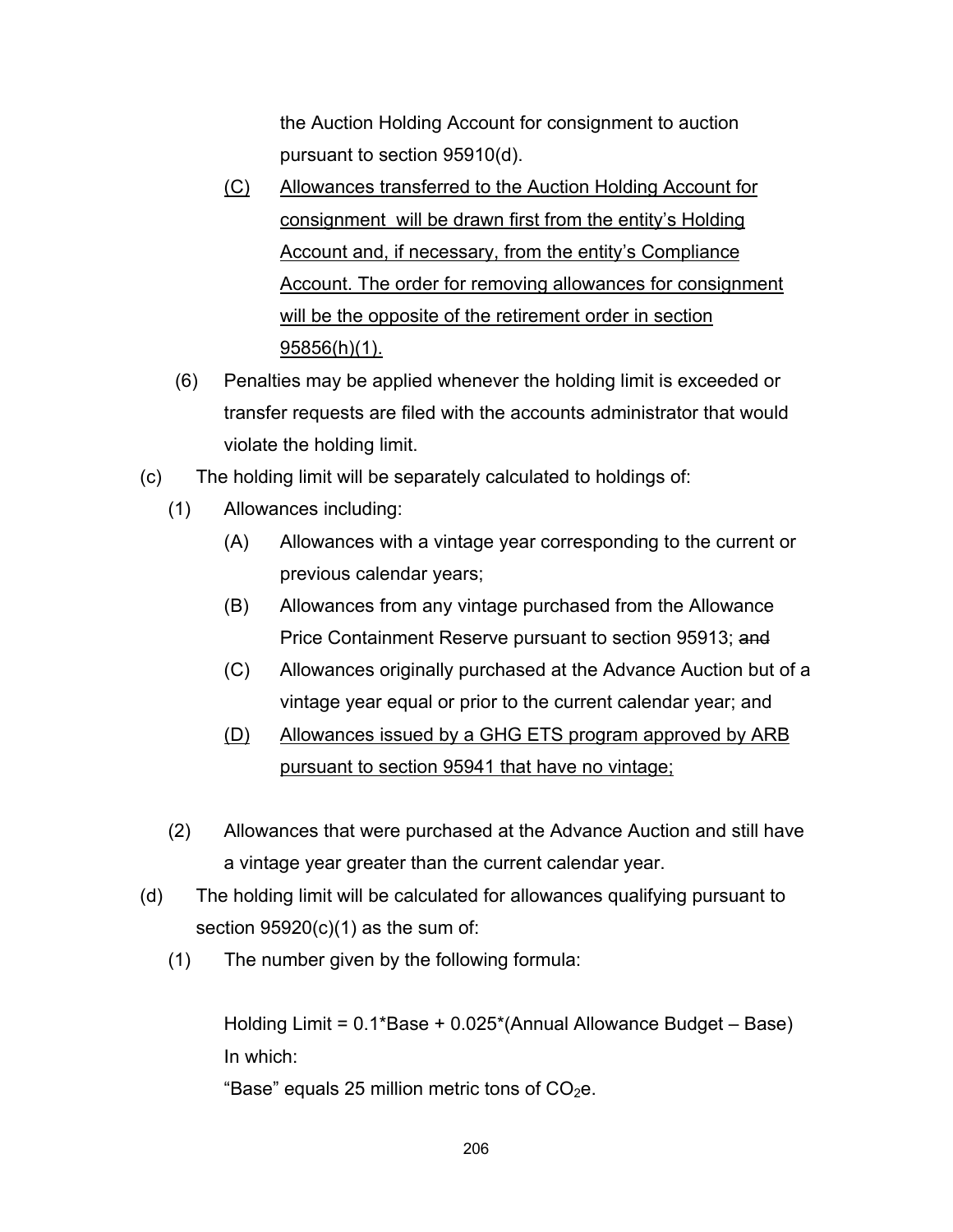"Annual Allowance Budget" is the number of allowances issued for the current budget year.

- (2) Limited Exemption from the Holding Limit. A Limited Exemption from the Holding Limit is calculated as:
	- (A) The limited exemption from the holding limit (limited exemption) is the maximum number of allowances which can be held in an entity's compliance account that will not be included in are exempt from the holding limit calculated pursuant to section 95920(c)(1). To qualify for inclusion within the limited exemption, allowances must be placed in the entity's Compliance Account. calculation after they are transferred by a covered entity or an opt-in covered entity to its compliance account.
	- (B) On July 1, 2014 the limited exemption will be calculated as the sum of the annual emissions data reports received in 2012 and 2013 that have received a positive or qualified positive emissions data verification statement for emissions that generate a compliance obligation pursuant to section 95851(a). On November 2, 2014 the limited exemption will be increased by the amount of emissions contained in the emissions data report received in 2014 that have received a positive or qualified positive emissions data verification statement for emissions that generate a compliance obligation pursuant to section 95851(a). On June 1, 2012 the limited exemption will equal the annual emissions most recent emissions data report that has received a positive or qualified positive emissions data verification statement.
	- (C) On January 1, 2015 the limited exemption will be increased by the amount of emissions that generate a compliance obligation pursuant to section 95851(b), (c), and (d) that are included in the emissions data report received in 2014 that have received a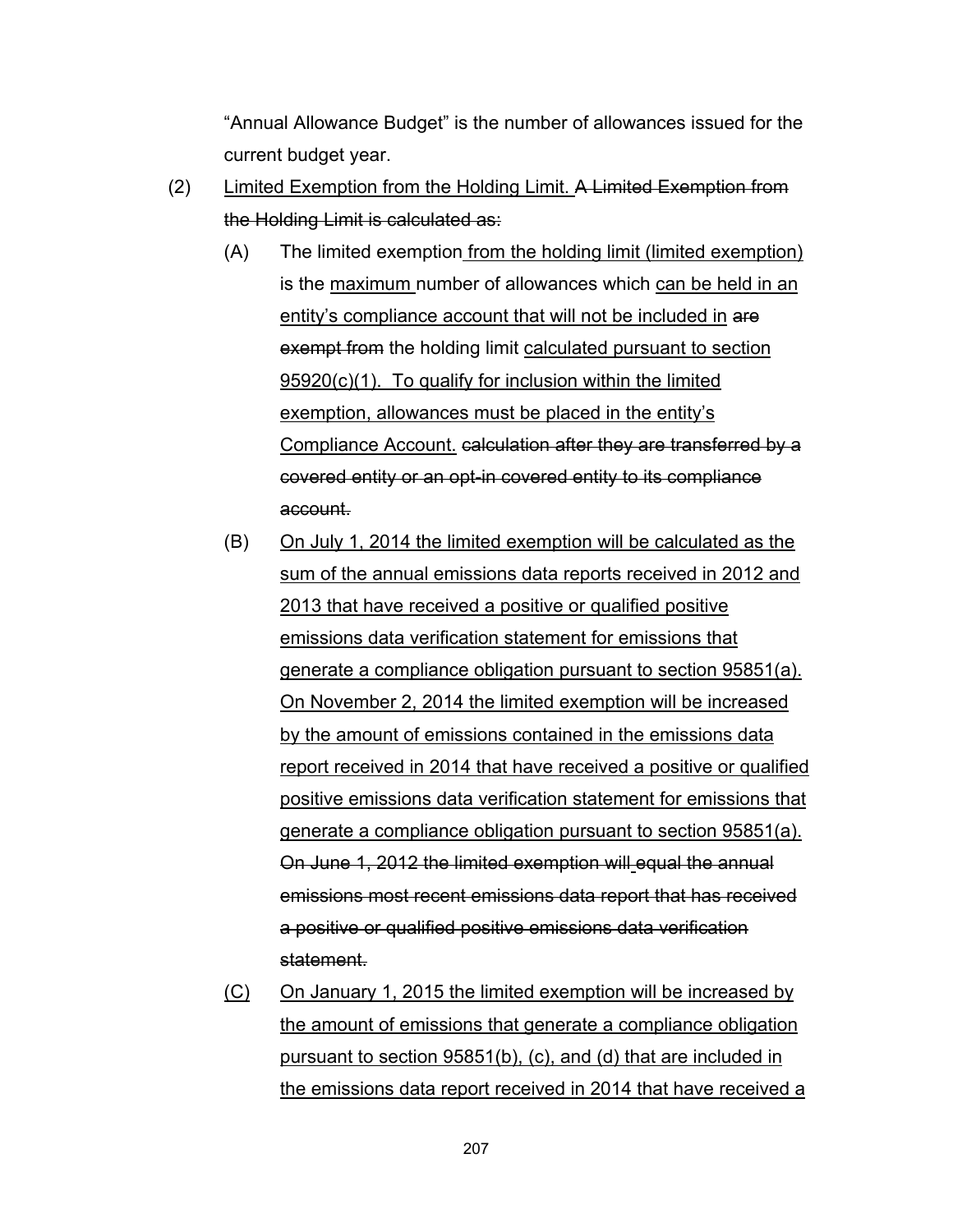positive or qualified positive emissions data verification statement. Beginning in 2013 on October 1 of each year the limited exemption will be increased by the amount of emissions contained in the most recent emissions data report that has received a positive or qualified positive emissions data verified statement during that year.

- (D) Beginning in 2015, the limited exemption will be increased on November 2 of each year by the amount of emissions that generate a compliance obligation pursuant to section 95851(a), (b), (c), and (d) that are included in the emissions data report received that year that have received a positive or qualified positive emissions data verification statement. If for any year ARB has assigned emissions to an entity in the absence of a positive or qualified positive emissions data verification statement the calculation of the limited exemption will use the assigned emissions.
- (E) If ARB has assigned emissions to an entity, for any year, in the absence of a positive or qualified positive emissions data verification statement the calculation of the limited exemption will be calculated using the assigned emissions. If the emission reports scheduled to be used to increase the Limited Exemption are not available at the time of a scheduled increase and ARB has not assigned emissions to the entity the Limited Exemption will be increased by the amount of the most recently received report that has received a positive or qualified positive emissions data verification statement. If this procedure is used, the Limited Exemption will not be adjusted using data in the reports scheduled to be received that year until the next scheduled change in the Limited Exemption. For the first compliance period all reported emissions or assigned emissions used to calculate the limited exemption will include only the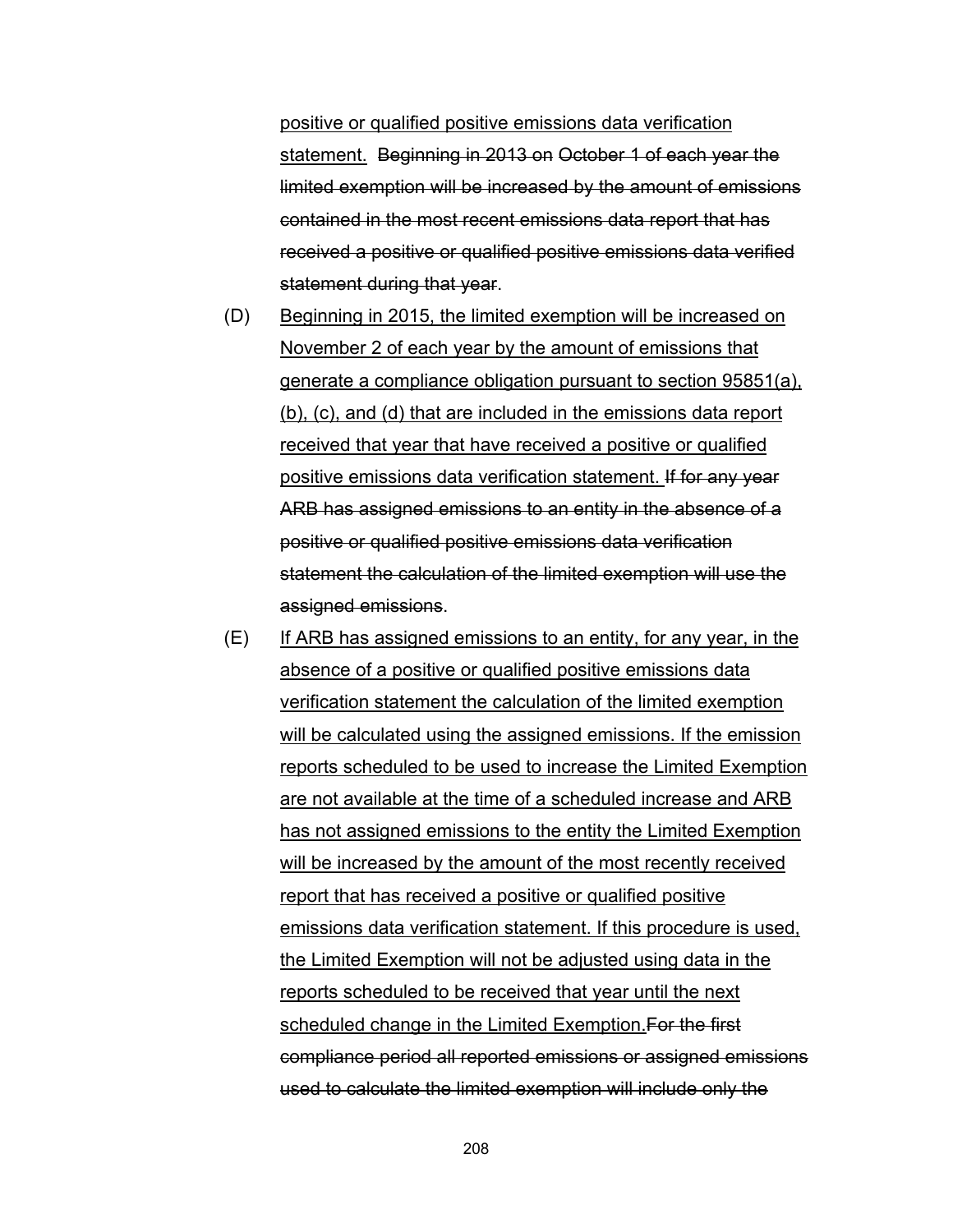emissions associated with the scope for the program during the first compliance period.

- (F) Beginning in 2015, all reported emissions or assigned emissions used to calculate the limited exemption will include the emissions associated with the change in scope taking place in 2015.
- (G) On January 1, 2015 the limited exemption will be increased by the amount of emissions included in the emissions data report received during 2014 but not yet included in the limited exemption pursuant to section 95920(d)(2)(E).
- (F)(H) On December 31 of the calendar year following the end of a compliance period, the limited exemption will be reduced by the sum of the entity's compliance obligation over that compliance period. Beginning in 2015, on November 2 of the calendar year following the end of a compliance period, the limited exemption will be reduced by the sum of the entity's compliance obligation over that compliance period.
- $(G)$  Allowances allocated pursuant to section 95870 $(e)$ ,  $(f)$ , and  $(g)$ , which are transferred to the receiving entity's annual allocation holding account in a year preceding their vintage year, will not count against the Holding Limit or limited exemption until January 1 of their vintage year.
- (3) Petition to Adjust the Limited Exemption.

\* \* \*

(g) The holding limit in section 95920(a) shall include holdings of any allowances issued by a jurisdiction operating an External GHG ETS to which California has linked pursuant to subartele subarticle 12.

\* \* \*

NOTE: Authority cited: Sections 38510, 38560, 38562, 38570, 38571, 38580, 39600 and 39601, Health and Safety Code. Reference: Sections 38530, 38560.5, 38564, 38565, 38570 and 39600, Health and Safety Code.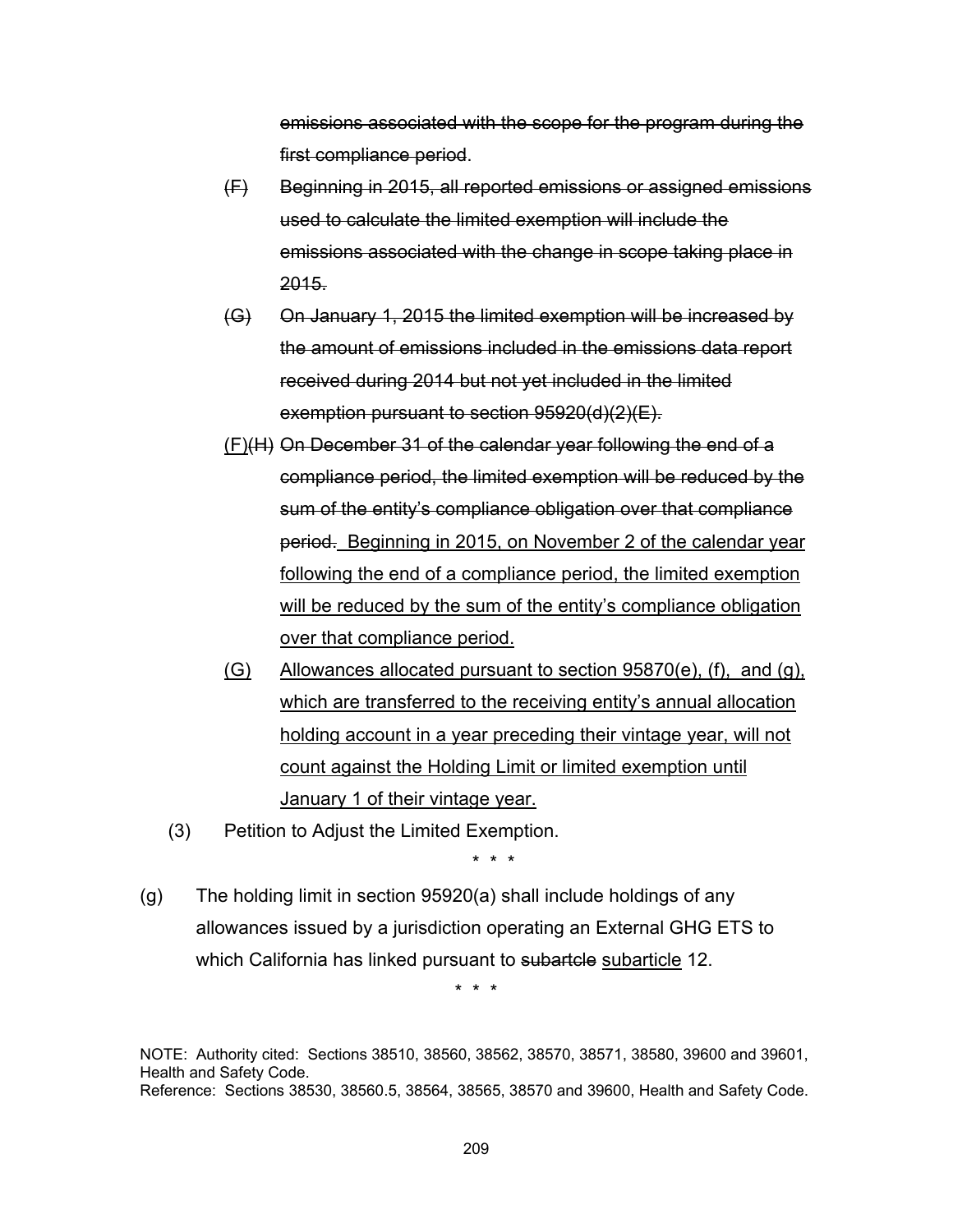#### **§ 95921. Conduct of Trade.**

- (a) Transfers of Compliance Instruments Between Accounts.
	- (1) Except when a transfer is undertaken by the Executive Officer, the accounts administrator will not register a transfer of compliance instruments between accounts into the tracking system until the administrator receives a transfer request that the Executive Officer has determined meets the requirements of this article.
		- (A) To initiate the process, the primary account representative or an alternate account representative of the source account for the transfer must submit a transfer request to the accounts administrator.
		- (B) The primary account representative or another alternate account representative for the same entity must confirm the transfer request to the accounts administrator within two days of the initial submission of the transfer request.
		- (C) The primary account representative or an alternate account representative for the destination account must confirm the transfer request to the accounts administrator within the time remaining in the three days following the initial submission of the transfer request in section 95921(a)(1)(A).
		- (D) The Executive Officer must determine whether the transfer request and the transaction for which the transfer request was submitted meet the requirements of this article based on the information available at the time of approval.
		- $(E)$  The completed transfer request must be received by the accounts administrator no more than three days following the day of settlement of the transaction agreement for which the transfer request is submitted.
	- (2) The following transfers do not require confirmation by an account representative of the destination account pursuant to section 95921(a)(1)(C).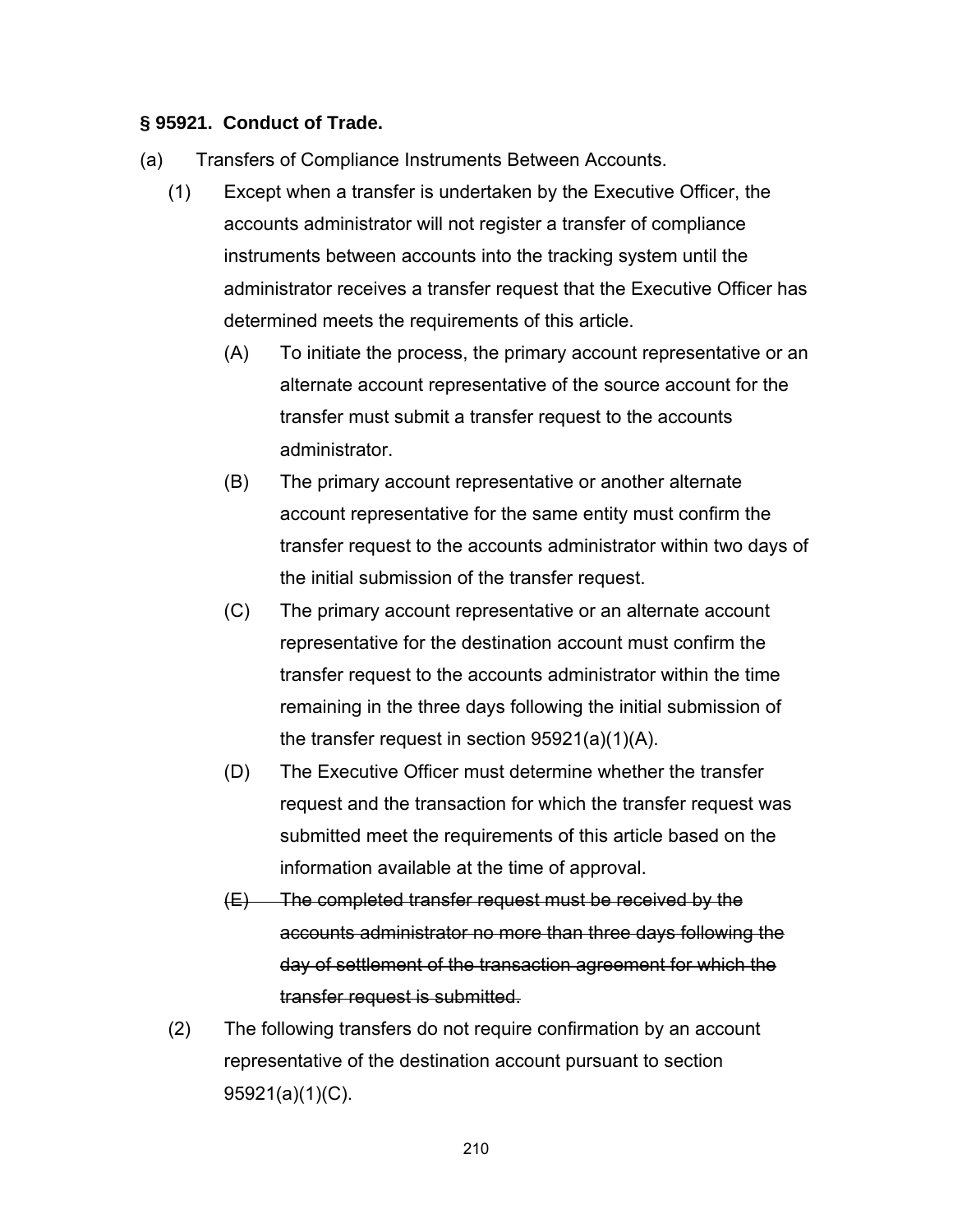- (A) Transfers initiated by the Executive Officer.
- (B) Transfers between a single entity's holding and compliance accounts.
- (3) Through December 31, 2014 the parties to a transfer will be in violation and penalties may apply if the above process is completed:
	- (A) More than three days after the initial submission of the transfer request; or
	- (B) More than three days after the expected settlement date of the transaction agreement for which the transfer request is submitted.
- (34) Beginning January 1, 2015 tThe parties to a transfer will be in violation and penalties may apply if the above process is completed:
	- (A) More than three days after the initial submission of the transfer request; or
	- (B) More than three days after the expected termination date settlement day of the transaction agreement for which the transfer request is submitted.
- (5) An entity may not submit a transfer request to another registered entity without an existing written or recorded oral transaction agreement with that party authorizing a transfer.
- (b) Information Requirements for Transfer Requests Beginning on January 1, 2015. Parties to the transfer request agree to provide documentation about the transaction agreement for which the transfer request was submitted upon the request of the Executive Officer. The following information must be reported to the accounts administrator as part of a transfer request before any transfer of allowances can be recorded on the tracking system:
	- (1) The following information must be entered into the tracking system for all transfer requests:
		- (A) Holding account number of the source account and identification of two individuals who are the primary account representative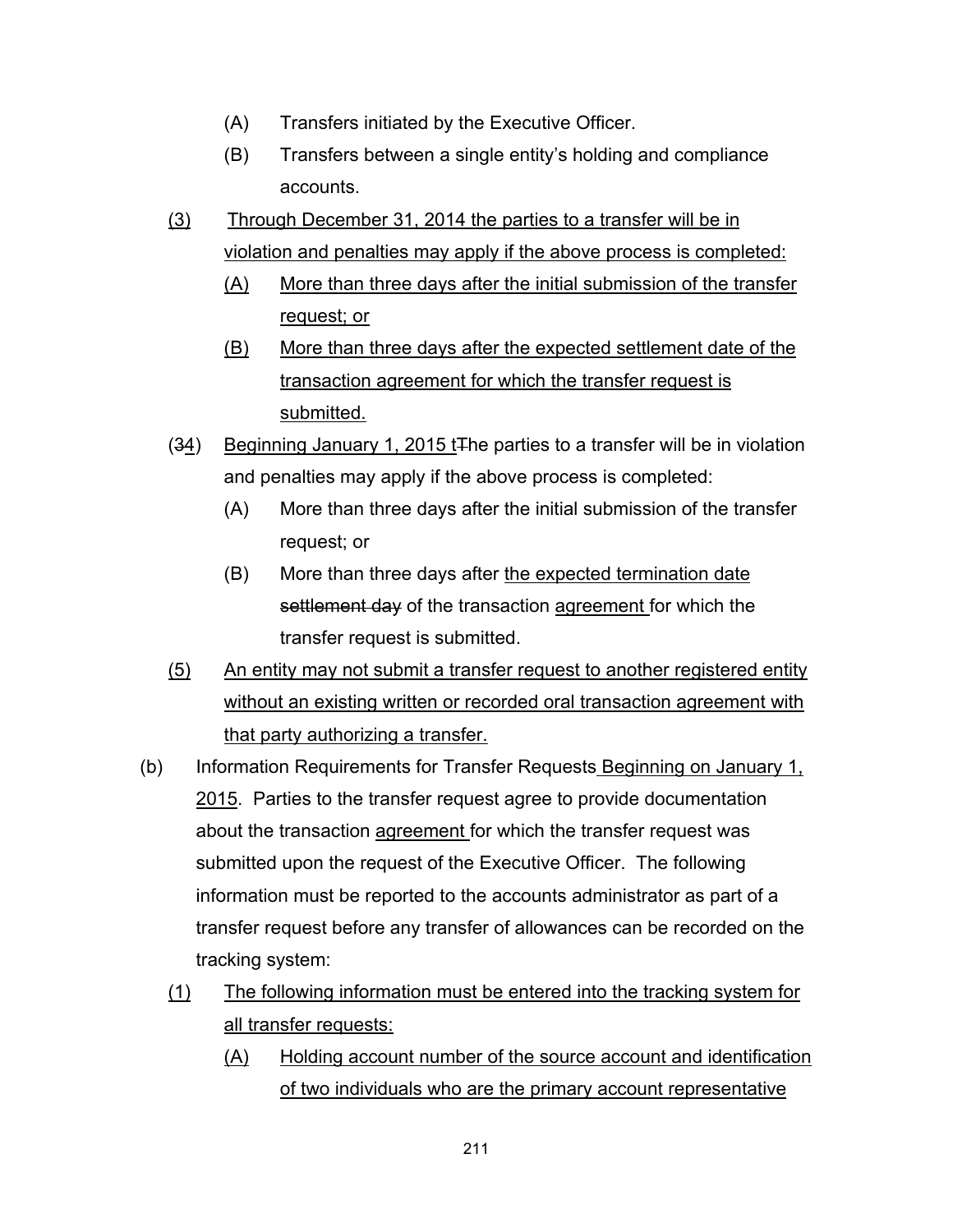and/or alternate account representatives initiating the transfer request.

- (B) Account number of destination account.
- (C) Type, quantity, and vintage of compliance instrument.
- (2) The transfer request must identify the type of transaction agreement for which the transfer request is being submitted, selecting one of the following three types:
	- (A) Over-the-counter agreement for the sale of compliance instruments for which delivery will take place no more than three days from the date the parties enter into the transaction agreement.
	- (B) Over-the counter agreement for the sale of compliance instruments for which delivery is to take place more than three days from the date the parties enter into the transaction agreement or that involve multiple transfers of compliance instruments over time or the bundled sale of compliance instruments with other products.
	- (C) Exchange agreements for the sale of compliance instruments through any contract arranged through an exchange or Board of Trade.
- (3) A transfer request submitted for an over-the-counter agreement for the sale of compliance instruments for which delivery will take place no more than three days from the date the parties enter into the transaction agreement must provide the following information:
	- (A) Date the entity entered into the transaction agreement.
	- (B) Expected Termination Date of the transaction agreement. If completion of the transfer request process is the last term of the transaction agreement to be completed, the date the transfer request is submitted should be entered as the Expected Termination Date. If there are financial, contingency, or other terms to be settled after the transfer request is completed, the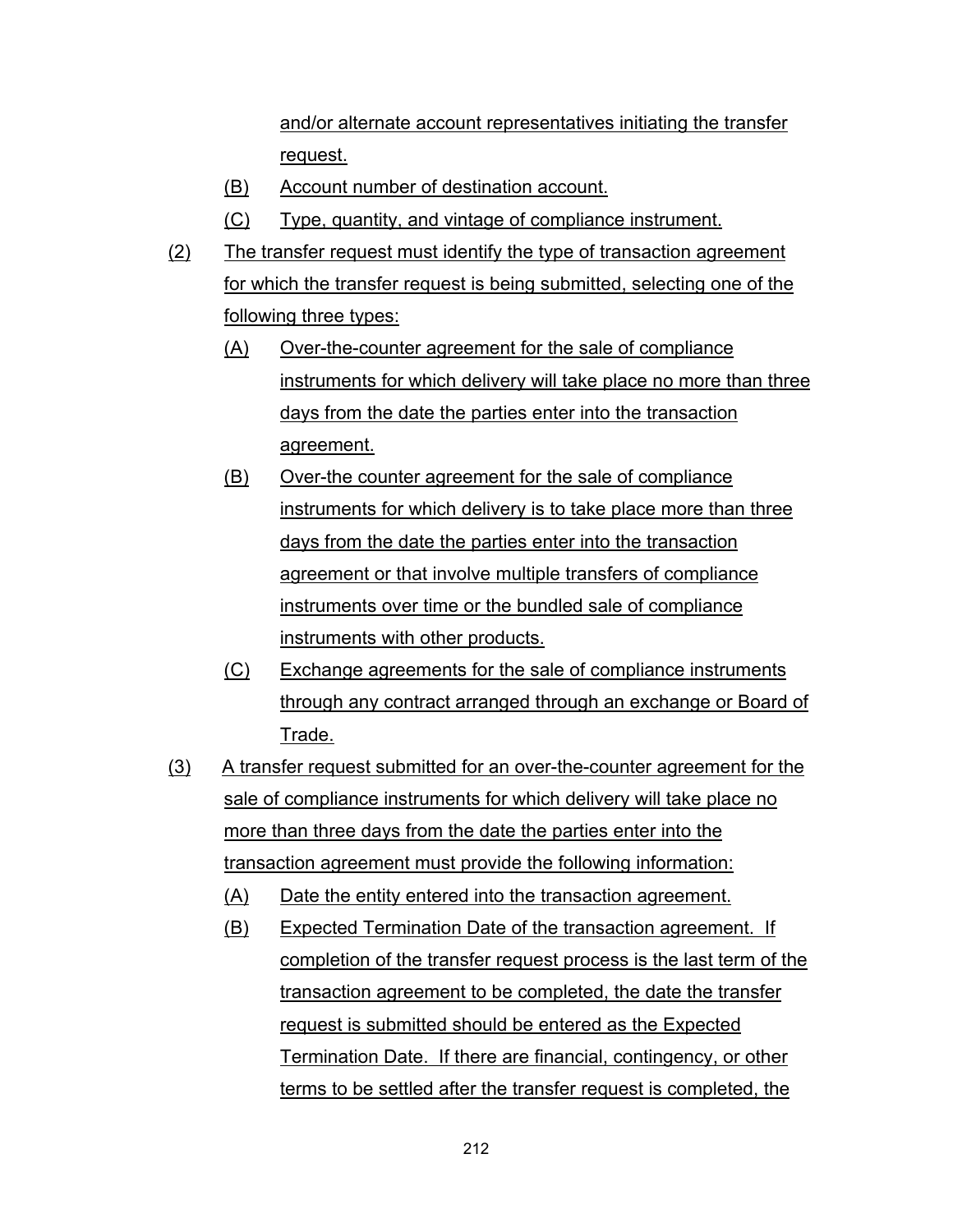date those terms are expected to be settled should be entered as the Expected Termination Date. If the transaction agreement does not specify a date for the settlement of financial, contingency, or other terms that would be completed after the transfer request is completed, the entity may enter the Expected Termination Date as "Not Specified".

- (C) Price of the compliance instrument in U.S. dollars or Canadian dollars.
- (4) A transfer request submitted for an over-the-counter agreement for the sale of compliance instruments for which delivery is to take place more than three days from the date the parties enter into the transaction agreement or that involves multiple transfers of compliance instruments over time or incorporates compliance instrument requirements with other product sales or purchases, must provide the following information:
	- (A) Date the entity entered into the transaction agreement.
	- (B) Expected Termination Date of the transaction agreement. If completion of the transfer request process is the last term of the transaction agreement to be completed, the date the transfer request is submitted should be entered as the Expected Termination Date. If there are financial, contingency, or other terms to be settled after the transfer request is completed, the date those terms are expected to be settled should be entered as the Expected Termination Date. If the transaction agreement does not specify a date for the settlement of financial, contingency, or other terms that would be completed after the transfer request is completed, the entity may enter the Expected Termination Date as "Not Specified".
	- (C) Whether the transaction agreement provides for further compliance instrument transfers after the current transfer request is completed.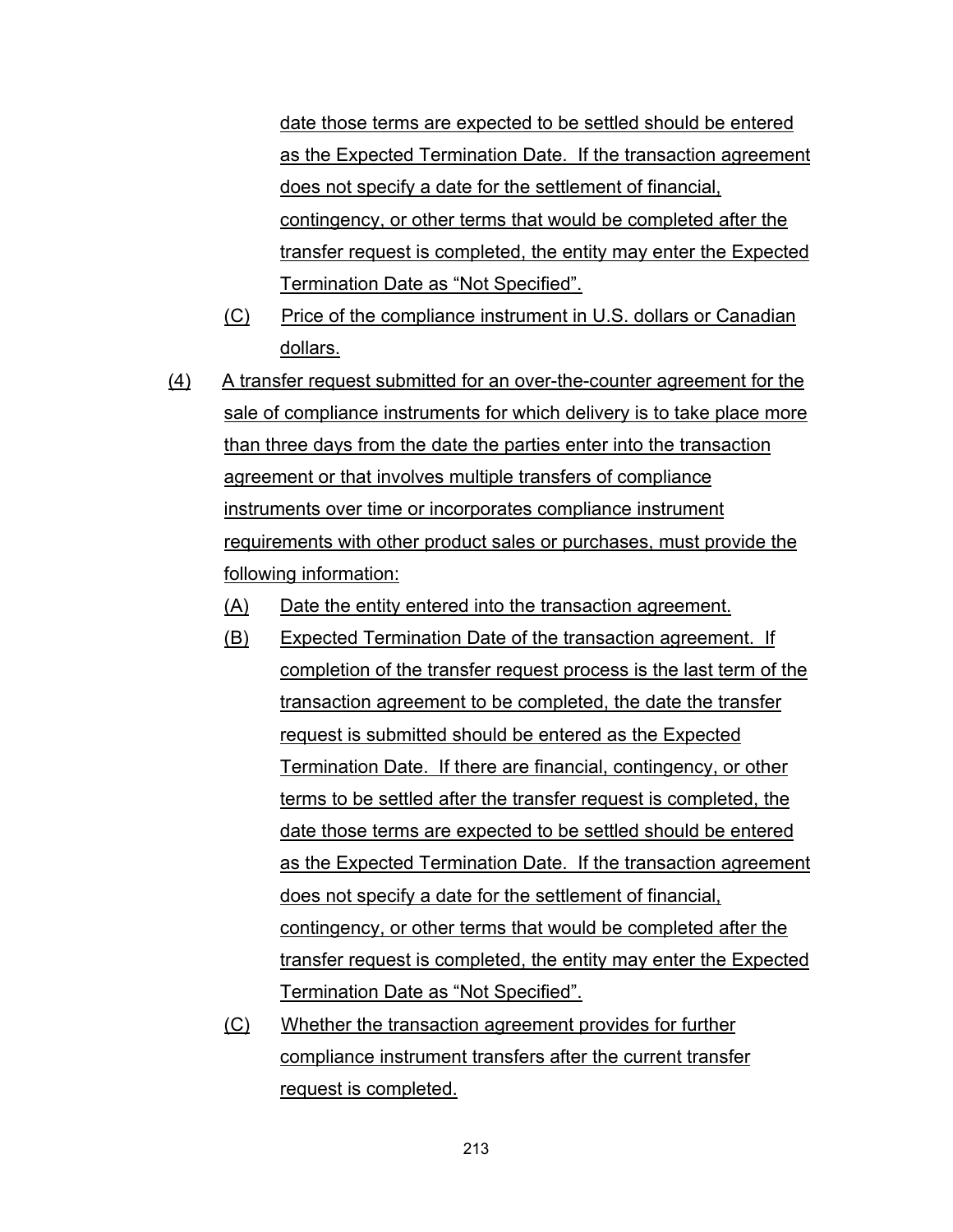- (D) Whether the transaction agreement provides for transfers of other products.
- (E) If the transaction agreement specifies a fixed price for the compliance instruments, provide the price in U.S. dollars or Canadian dollars.
- (F) If the transaction agreement sets the price as a cost base plus a margin, then provide the cost base and the margin.
- (G) If the transaction agreement does not specify the price using one of the above formats, provide a brief description of the pricing method.
- (5) A transfer request submitted for an Exchange Agreement must provide the following information:
	- (A) Identify the exchange where the transaction is conducted.
	- (B) Identify the contract description code assigned by the exchange to the contract.
	- (C) Date of close of trading for the contract.
	- (D) Price at close of trading for the contract.
- (6) If the transaction agreements do not contain a price for compliance instruments, entities may enter a price of zero into the transfer request if the transfer request is submitted to fulfill one of the following transaction agreement types and the entity discloses the agreement type in the transfer request.
	- (A) The proposed transfer is between entities with a direct corporate association.
	- (B) The proposed transfer is from an entity's holding account to its compliance account.
	- (C) The proposed transfer is from a publicly-owned utility to an entity or a Joint Powers Authority operating a generation facility as a joint venture with the utility.
	- (D) The proposed transfer is from a public utility to a federal power authority to cover emissions associated with imported power.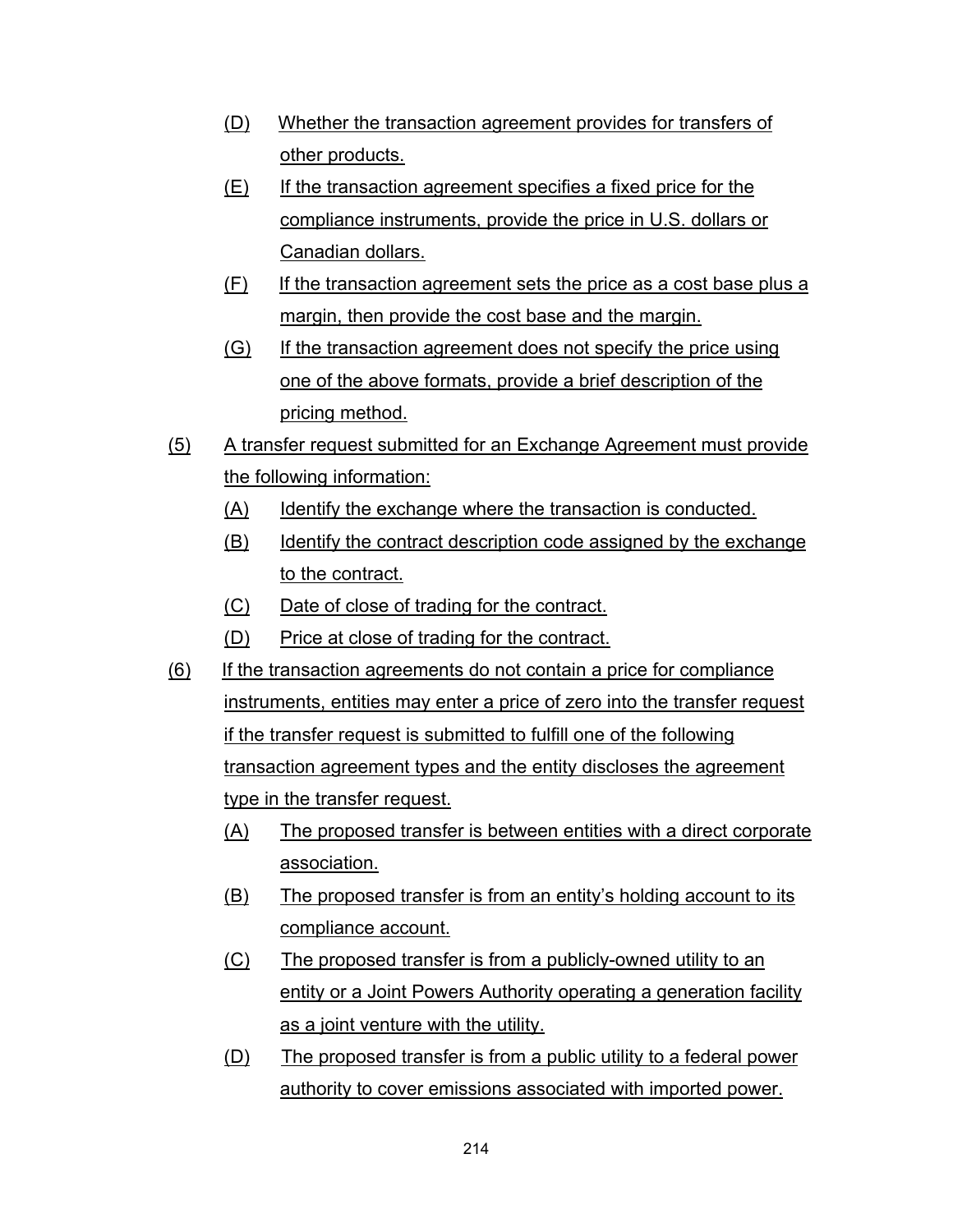- (E) The proposed transfer is from an electric distribution utility to an entity operating a generation facility under a tolling agreement or other long-term power purchase agreement that does not specify a price or cost basis for the sale of the compliance instruments alone.
- (F) The proposed transfer results from a transaction agreement that incorporates compliance instrument requirements with other product sales or purchases, and does not specify a price or cost basis for the sale of the compliance instruments alone.
- (G) The proposed transfer is from a publicly-owned utility to an entity (including a Joint Powers Authority of which that utility is a member, or an operating agent acting on behalf of such a Joint Powers Authority) operating a generation facility from which the utility obtains electricity.
- (1) Holding account number of the source account and identification of two individuals who are the primary account representative and/or alternate account representatives initiating the transfer request;
- (2) Holding account number of destination account and identification of a primary account representative or alternate account representative for the destination account confirming the transfer request;
- (3) Serial numbers of the compliance instruments;
- (4) Date of the transaction agreement for which the transfer request is submitted:
- (5) Actual or expected settlement date, if not the same as date of the transaction agreement;
- (6) Price of the compliance instrument in U.S. dollars. Disclosure of price is not required for transfers between entities with a direct corporate association or from an entity's holding account to its compliance account.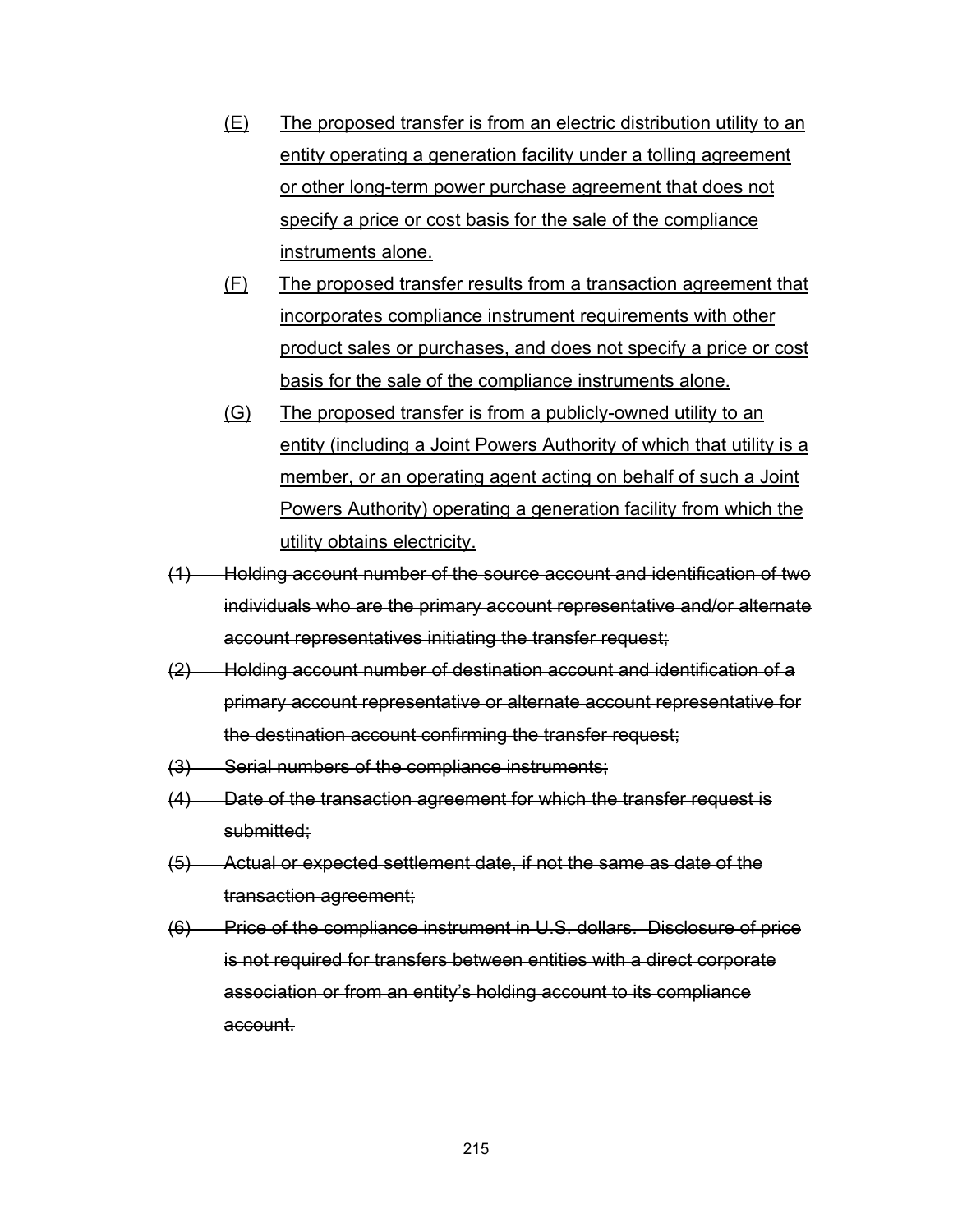- (7) If California links to Canadian jurisdictions pursuant to subarticle 12, the price of the compliance instrument may be reported in Canadian dollars in section 95921(b)(6).
- (c) Information Requirements for Transfer Requests Through December 31, 2014. Parties to the transfer request agree to provide documentation about the transaction agreement for which the transfer request was submitted upon the request of the Executive Officer. The following information must be reported to the accounts administrator as part of a transfer request before any transfer of allowances can be recorded on the tracking system:
	- (1) Holding account number of the source account and identification of two individuals who are the primary account representative and/or alternate account representatives initiating the transfer request;
	- (2) Holding account number of destination account;
	- (3) Date of the transaction agreement for which the transfer request is submitted;
	- (4) Expected settlement date. If completion or confirmation of the transfer request process is the last action required by the agreement, the date the transfer request is submitted should be entered as the expected settlement date. If there are financial, contingency, or other terms to be settled after the transfer request is completed, the date those terms are to be settled should be entered as the expected settlement date. If the transaction agreement does not specify a date for the settlement of financial, contingency, or other terms that would be completed after the transfer request is completed the entity may enter its best estimate of the expected settlement date as long as the date is later than the date the transfer request is submitted.
	- (5) Price of the compliance instrument in U.S. or Canadian dollars.
	- (6) If the transaction agreement does not contain a price for compliance instruments, entities may enter a price of zero into the transfer request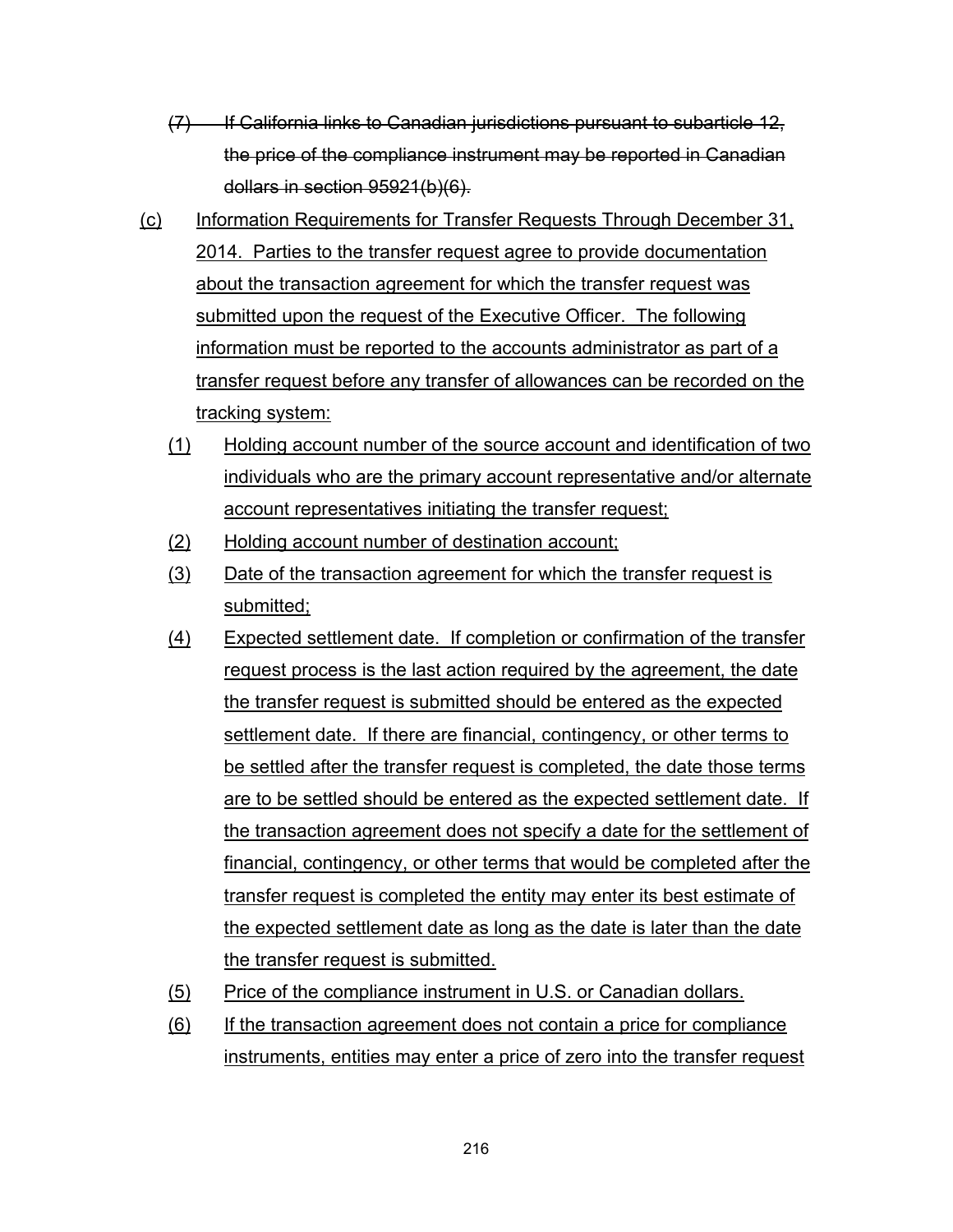if the transfer request is submitted to fulfill one of the following transaction agreement types.

- (A) The proposed transfer is between entities with a direct corporate association.
- (B) The proposed transfer is from an entity's holding account to its compliance account.
- (C) The proposed transfer is from a publicly-owned utility to an entity or a Joint Powers Authority operating a generation facility as a joint venture with the utility.
- (D) The proposed transfer is from a public utility to a federal power authority to cover emissions associated with imported power.
- (E) The proposed transfer is from an electric distribution utility to an entity operating a generation facility under a tolling agreement or other long-term power purchase agreement that does not specify a price or cost basis for the sale of the compliance instruments alone.
- (F) The proposed transfer results from a transaction agreement that incorporates compliance instrument requirements with other product sales or purchases, and does not specify a price or cost basis for the sale of the compliance instruments alone.
- (G) The proposed transfer is from a publicly-owned utility to an entity (including a Joint Powers Authority of which that utility is a member, or an operating agent acting on behalf of such a Joint Powers Authority) operating a generation facility from which the utility procures electricity.
- (c) Intentionally Omitted Transfer Request Deficiencies
	- (1) If the accounts administrator detects a deficiency in a transfer request before it is recorded into the tracking system:
		- (A) The accounts administrator will inform the entities submitting the request and the Executive Officer of the deficiency;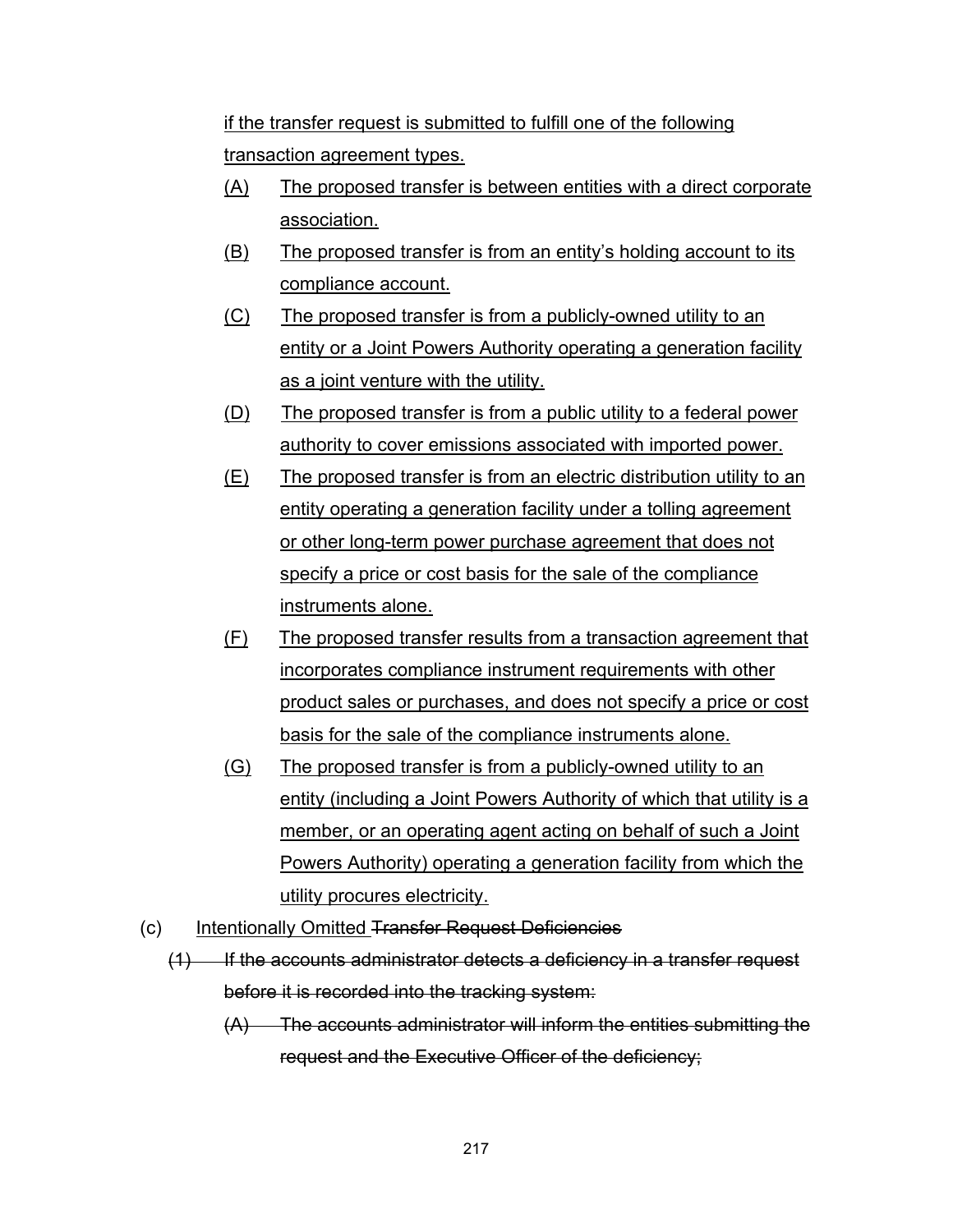- (B) The entities submitting the transfer request may resubmit the request with the deficiency corrected within the time limit set pursuant to sections 95921(a)(1)(C) and (E); and
- $(C)$  If the entities fail to submit an acceptable transfer request within the time limit, then they must either withdraw the transfer request or submit a new transfer request. Penalties may still apply pursuant to section 95921(a)(3).
- $(2)$  If the accounts administrator detects a deficiency in a transfer request after it is recorded into the tracking system:
	- (A) The accounts administrator will inform the entities submitting the request and the Executive Officer of the deficiency; and
	- (B) If the entities that submitted the transfer request cannot correct the defiency within five business days after notification by the accounts administrator, the Executive Officer may instruct the accounts administrator to reverse the transfer.

\* \* \*

- (e) Protection of Confidential Information. The Executive Officer will protect confidential information to the extent permitted by law by ensuring that the accounts administrator:
	- (1) Releases information on the transfer price and quantity of compliance instruments in a manner that is timely and maintains the confidentiality of the parties to a transfer;
	- (2) Except as needed for market oversight and investigation by the Executive Officer, protects as confidential all other information obtained through transfer requests;
	- (3) Protects as confidential the quantity and serial numbers of compliance instruments contained in holding accounts; and
	- (4) Releases information on the quantity and serial numbers of compliance instruments contained in compliance accounts in a timely manner.
- (f) General Prohibitions on Trading.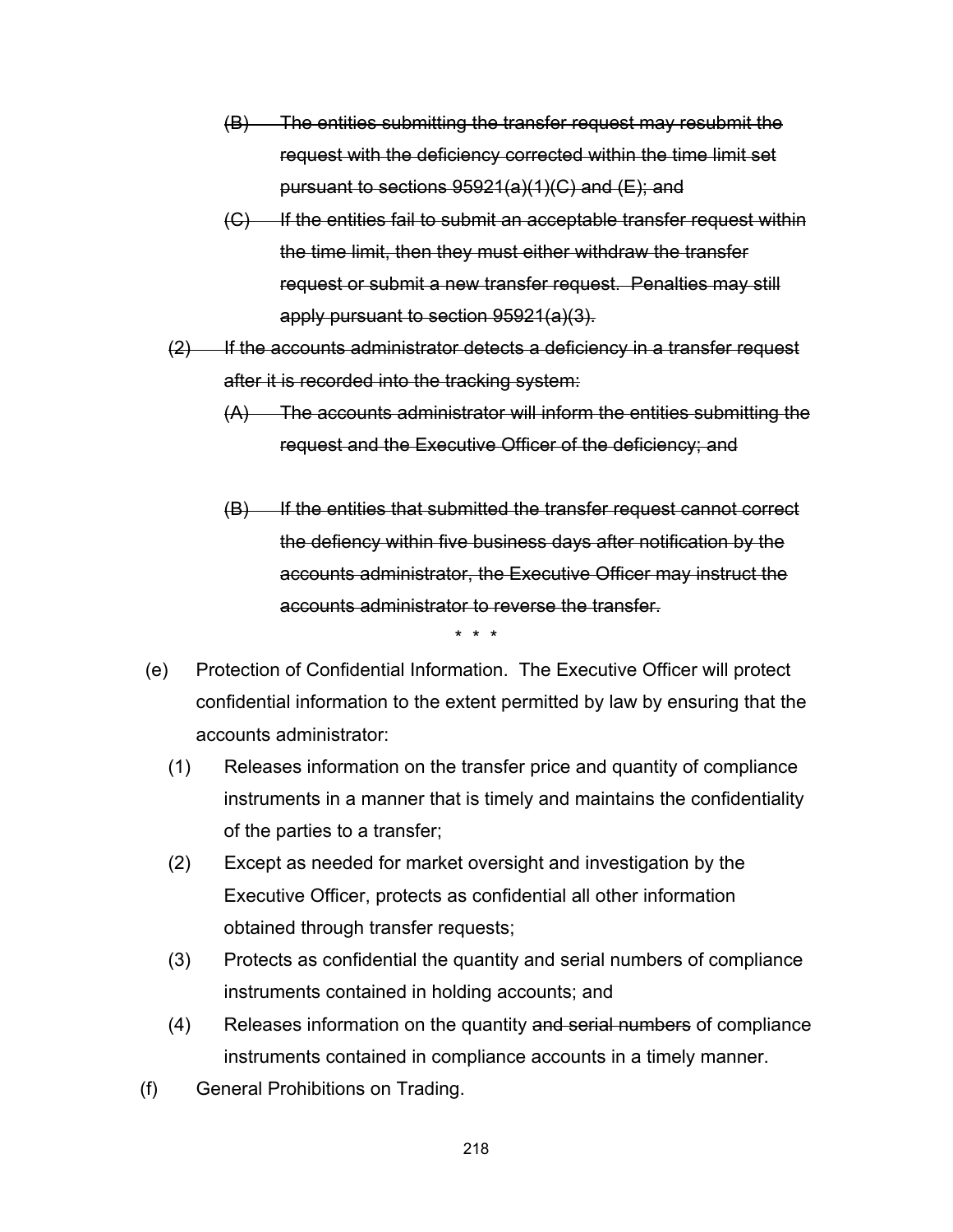- (1) An entity may purchase and hold compliance instruments for later transfer to members of a direct corporate association. However, Aan entity cannot acquire allowances and hold them in its own holding account on behalf of another entity<sub>1</sub>. including the following restrictions:
	- (A) An entity may not hold allowances in which a second entity has any ownership interest.
	- (B) An entity may not hold allowances pursuant to an agreement that gives a second entity control over the holding or planned disposition of allowances while the instruments reside in the first entity's accounts, or control over the acquisition of allowances by the first entity. Provisions specifying a date to deliver a specified quantity of compliance instruments, or specifying a procedure to determine a quantity of compliance instruments for delivery and/or a delivery date, do not violate the prohibition. \* \* \*
- (h) Information Reporting By Holders of Exchange Clearing Holding Accounts.
	- (1) Holders of exchange clearing holding accounts must make the transaction records available to ARB within 10 calendar days of a request from the Executive Officer.
	- (2) Holders of exchange clearing holding accounts must retain transaction records containing the information listed in 95921(b) for 10 years.
	- (3) Holders of exchange clearing holding accounts are not required to include the information listed in  $95921(b)(3)$ , (4), and,  $\overline{(5)}$ , (6), and  $95921(c)(3)$ , (4), (5), and (6) $(7)$  in transfer requests to the accounts administrator.
- (i) Transfer Request Deficiencies
	- (1) If the accounts administrator detects a deficiency in a transfer request before it is recorded into the tracking system:
		- (A) The accounts administrator will inform the entities submitting the request that the transfer request is deficient and inform the Executive Officer of the deficiency;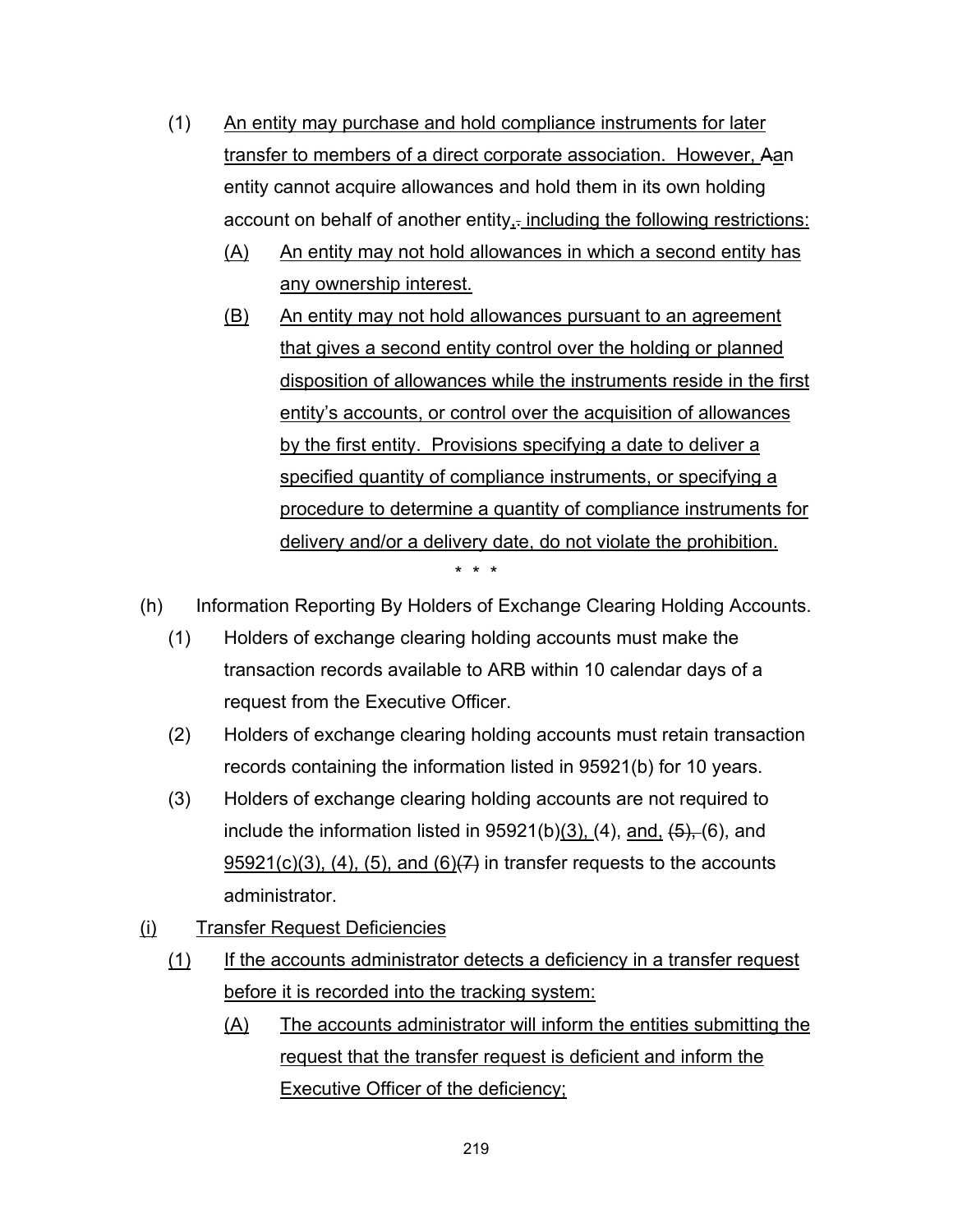- (B) The accounts administrator will inform the entity responsible for the deficiency of the specific problem to be remedied.
- (C) The entities submitting the transfer request may resubmit the request with the deficiency corrected within the time limit set pursuant to sections 95921(a)(1)(C), 95921(a)(3), or 95921(a)(4); and
- (D) If the entities fail to submit an acceptable transfer request within the time limit, then they must either withdraw the transfer request or submit a new transfer request. Penalties may still apply pursuant to sections 95921(a)(3) or (a)(4).
- (2) If the accounts administrator detects a deficiency in a transfer request after it is recorded into the tracking system:
	- (A) The accounts administrator will inform the entities submitting the request that the transfer request is deficient and inform the Executive Officer of the deficiency;
	- (B) If the deficiency is based on the information submitted by the representative of the source account, the Executive Officer will inform the submitting representative of the specific deficiency;
	- (C) If the deficiency is a violation of the holding limit, the Executive Officer will inform the primary account representative for the account listed on the transfer request as the destination account of the deficiency; and
	- (D) If the entities that submitted the transfer request cannot correct the deficiency within five business days after notification by the accounts administrator, the Executive Officer may instruct the accounts administrator to reverse the transfer.

NOTE: Authority cited: Sections 38510, 38560, 38562, 38570, 38571, 38580, 39600 and 39601, Health and Safety Code. Reference: Sections 38530, 38560.5, 38564, 38565, 38570 and 39600, Health and Safety Code.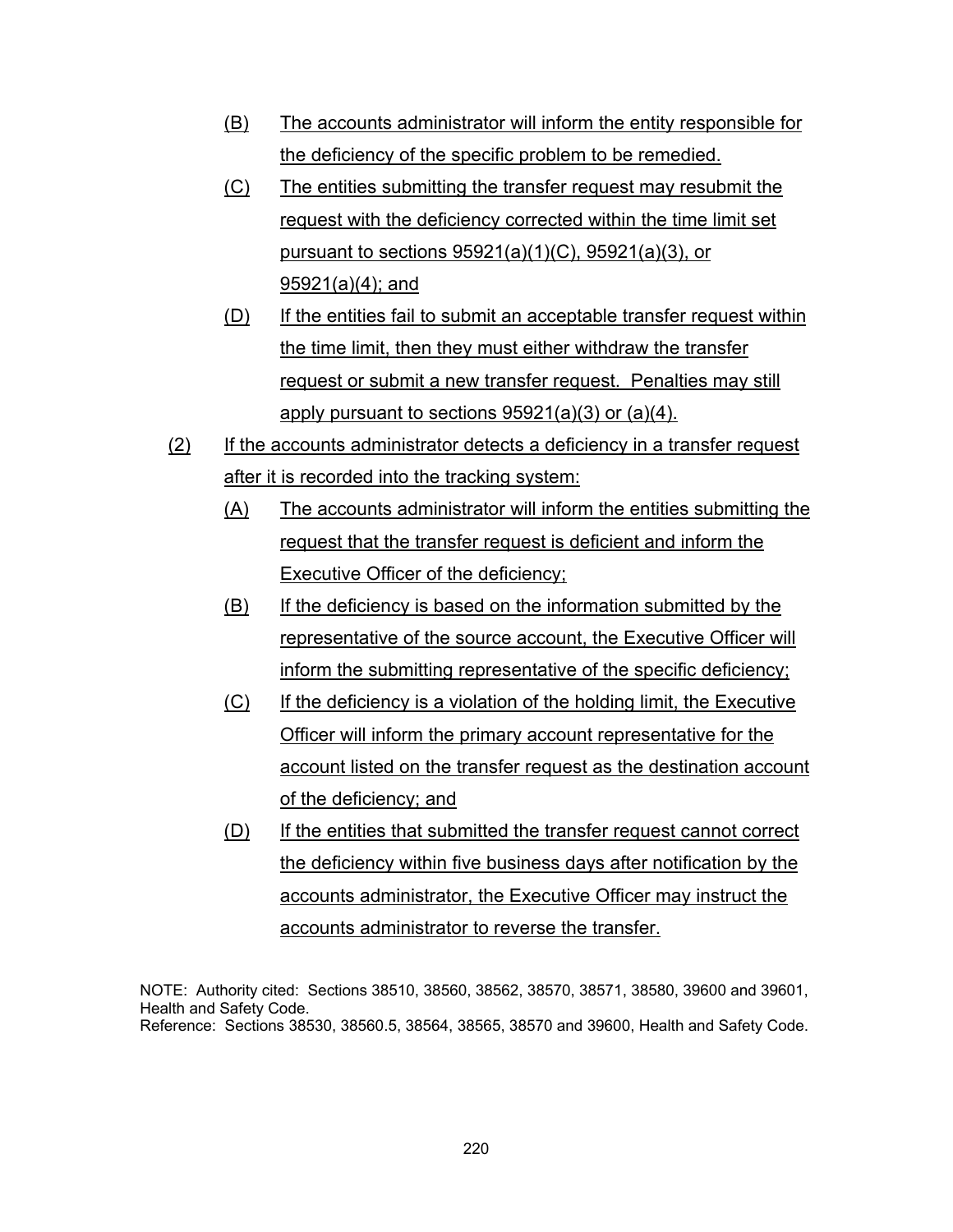### **§ 95922. Banking, Expiration, and Voluntary Retirement.**

\* \* \*

- (d) Voluntary Retirement of Compliance Instruments.
	- (1) An entity registered pursuant to section 95830 may voluntarily submit any compliance instrument for retirement.
	- (2) To voluntarily retire a compliance instrument, the registered entity submits a transaction report to the accounts administrator listing its account number, the type and serial numbers of the instruments to be retired, and the ARB Retirement Account as the destination account.

NOTE: Authority cited: Sections 38510, 38560, 38562, 38570, 38571, 38580, 39600 and 39601, Health and Safety Code. Reference: Sections 38530, 38560.5, 38564, 38565, 38570 and 39600, Health and Safety Code.

### **§ 95923. Disclosure of Cap-and-Trade Consultants and Advisors.**

- (a) A "Cap-and-Trade Consultant or Advisor" is a person or entity that is not an employee of an entity registered in the Cap-and-Trade Program, but is providing the services listed in section 95979(b)(2) of the Cap-and-Trade Regulation or section 95133(b)(2) of the Mandatory Reporting Regulation in relation to the Cap-and-Trade Program or MRR and specifically for the entity registered in the Cap-and-Trade Program, regardless if the Consultant or Advisor is acting in the capacity of an offset or MRR verifier.
- (b) An entity employing Cap-and-Trade Consultants or Advisors defined pursuant to 95923(a) must disclose the following information for each Cap-and-Trade Consultant or Advisor:
	- (1) Information to identify the Cap-and-Trade Consultant or Advisor, including:
		- (A) Name;
		- (B) Contact information;
		- (C) Physical work address of the Cap-and-Trade Consultant or Advisor; and
		- (D) Employer, if applicable.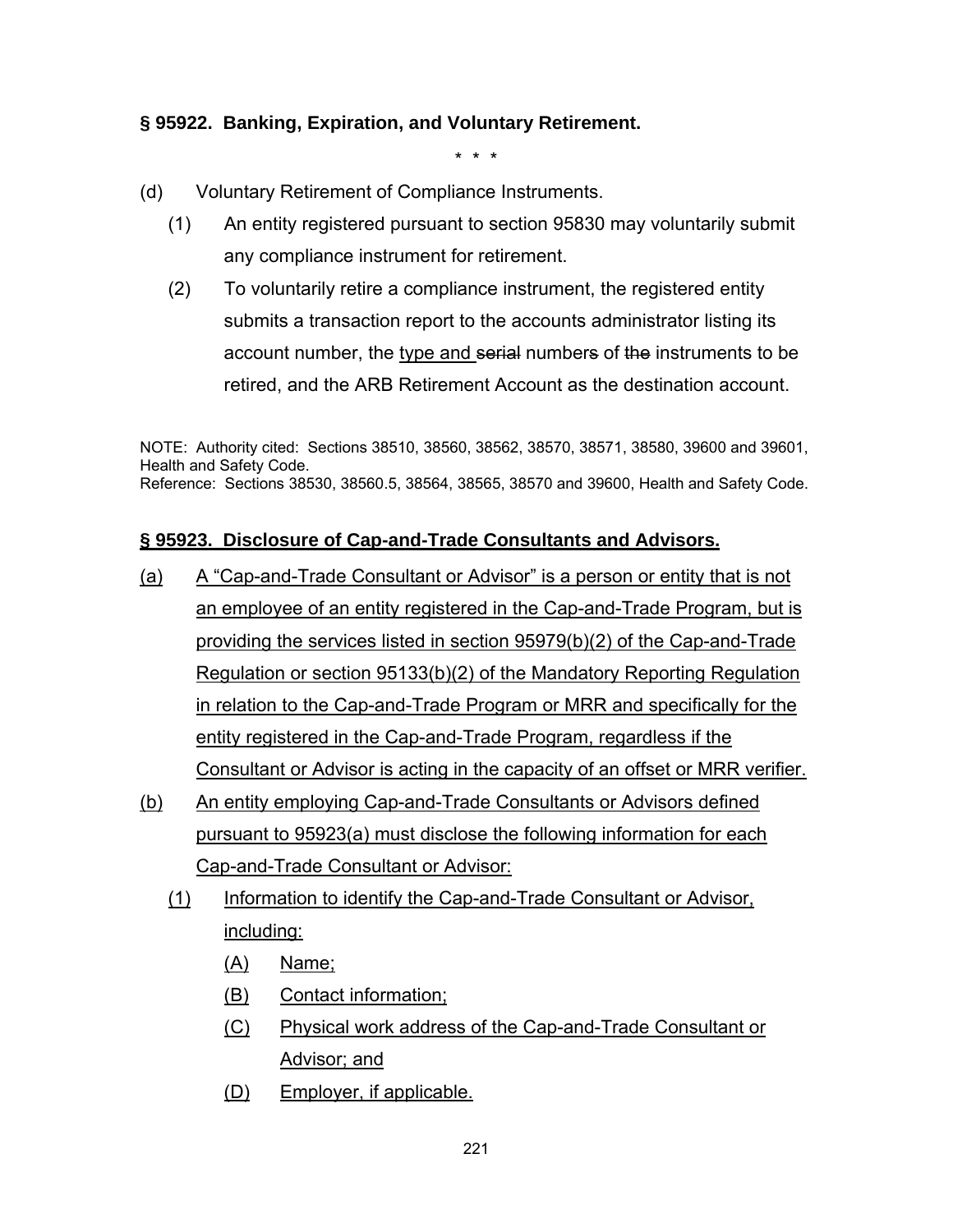- (c) The entity must disclose the information pursuant to section 95923(b) to the Executive Officer:
	- (1) When registering pursuant to section 95830;
	- (2) Within 30 days of entering into a contract with a Cap-and-Trade Consultant or Advisor pursuant to section 95923(a);
	- (3) Within 30 days of a change to the information disclosed on Consultants or Advisors.

NOTE: Authority cited: Sections 38510, 38560, 38562, 38570, 38571, 38580, 39600 and 39601, Health and Safety Code. Reference: Sections 38530, 38560.5, 38564, 38565, 38570 and 39600, Health and Safety Code.

# **Subarticle 12: Linkage to External Greenhouse Gas Emissions Trading Systems**

**§ 95942. Interchange of Compliance Instruments with Linked External Greenhouse Gas Emissions Trading Systems.**

\* \* \*

- (f) The administrator of the approved External GHG ETS must agree to inform the Executive Officer of any of the serial numbers of California compliance instruments that the External GHG ETS accepts for compliance.
- (g) The Executive Officer will agree to inform the appropriate official in the approved External GHG ETS of any of the serial numbers of compliance instruments accepted by California for compliance.

\* \* \*

NOTE: Authority cited: Sections 38510, 38560, 38562, 38570, 38571, 38580, 39600 and 39601, Health and Safety Code. Reference: Sections 38530, 38560.5, 38564, 38565, 38570 and 39600, Health and Safety Code.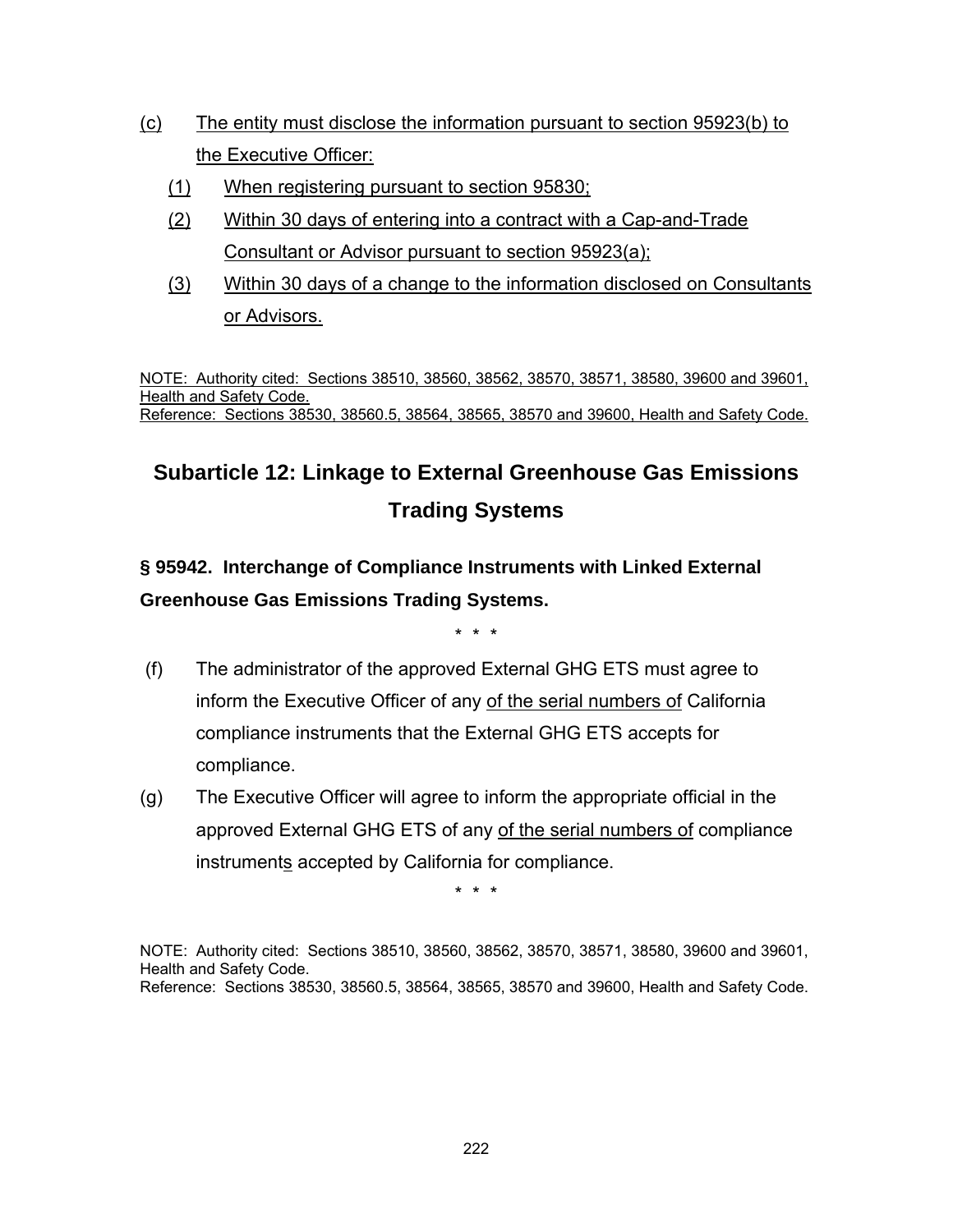### **Subarticle 13: ARB Offset Credits and Registry Offset Credits**

### **§ 95970. General Requirements for ARB Offset Credits and Registry Offset Credits.**

\* \* \*

NOTE: Authority cited: Sections 38510, 38560, 38562, 38570, 38571, 38580, 39600 and 39601, Health and Safety Code. Reference: Sections 38530, 38560.5, 38564, 38565, 38570 and 39600, Health and Safety Code.

#### **§ 95971. Procedures for Approval of Compliance Offset Protocols.**

- (a) The Board shall provide public notice of and opportunity for public comment prior to approving any Compliance Offset Protocols, including updates or modifications to existing Compliance Offset Protocols.
- (b) All Compliance Offset Protocols shall be reviewed and periodically revised, if needed, and in compliance with the California Administrative Procedure Act, if applicable.

NOTE: Authority cited: Sections 38510, 38560, 38562, 38570, 38571, 38580, 39600 and 39601, Health and Safety Code. Reference: Sections 38530, 38560.5, 38564, 38565, 38570 and 39600, Health and Safety Code.

#### **§ 95972. Requirements for Compliance Offset Protocols.**

\* \* \*

 (c) Geographic Applicability. A Compliance Offset Protocol must specify where the protocol is applicable. The geographic boundary must be within the United States, or its United States Territories, Canada, or Mexico.

NOTE: Authority cited: Sections 38510, 38560, 38562, 38570, 38571, 38580, 39600 and 39601, Health and Safety Code. Reference: Sections 38530, 38560.5, 38564, 38565, 38570 and 39600, Health and Safety Code.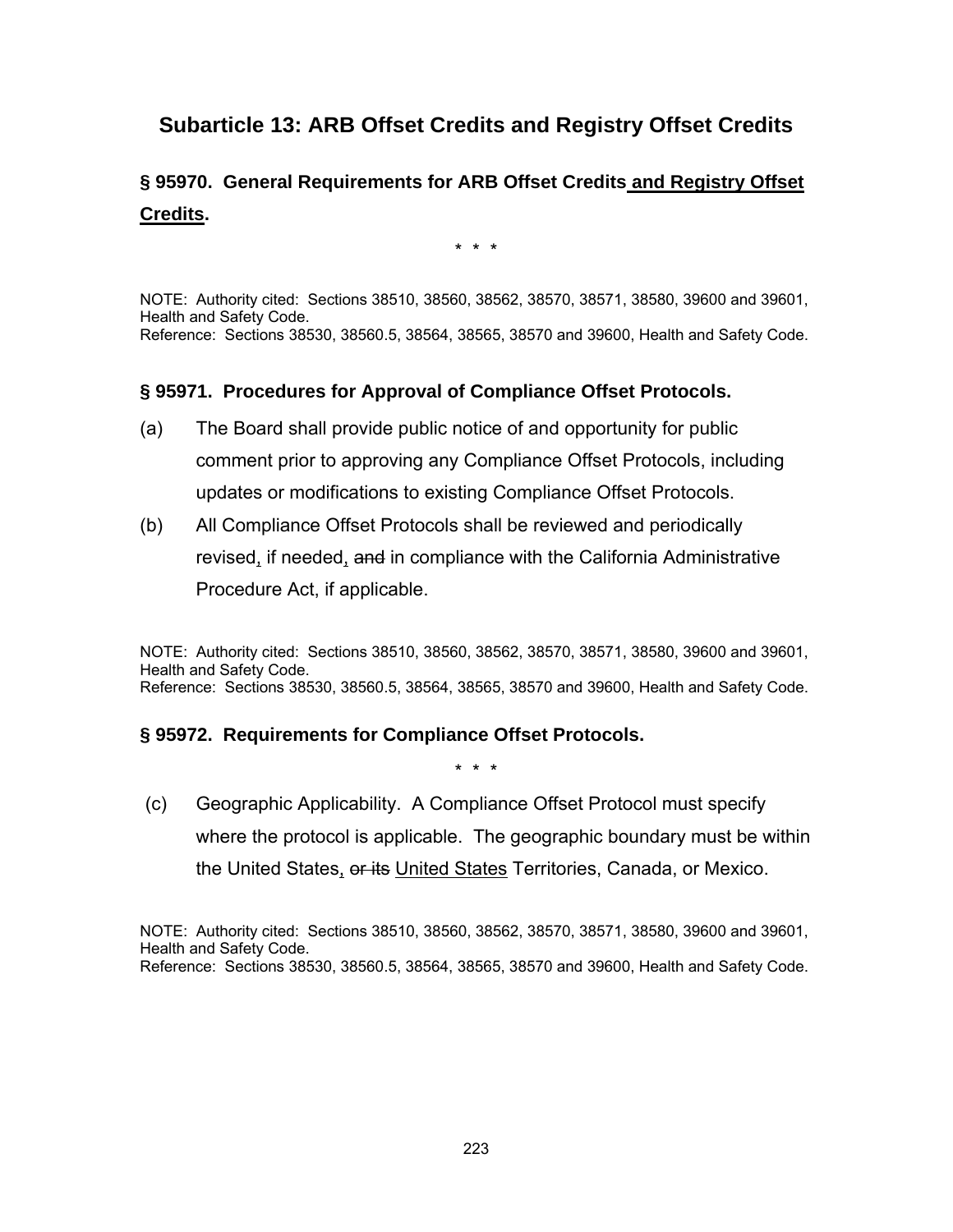## **§ 95973. Requirements for Offset Projects Using ARB Compliance Offset Protocols.**

- (a) General Requirements for Offset Projects. To qualify under the provisions set forth in this article, an Offset Project Operator or Authorized Project Designee must ensure that an offset project:
	- (1) Meets all of the requirements in a Compliance Offset Protocol approved by the Board pursuant to section 95971;
	- (2) Meets the following additionality requirements, as well as any additionality requirements in the applicable Compliance Offset Protocol, as of the date of Offset Project Commencement:
		- (A) The activities that result in GHG reductions and GHG removal enhancements are not required by law, regulation, or any legally binding mandate applicable in the offset project's jurisdiction, and would not otherwise occur in a conservative business-asusual scenario;
		- (B) The Offset Project Commencement date occurs after December 31, 2006, unless otherwise specified in the applicable Compliance Offset Protocol, except as provided in section 95973(c); and
		- (C) The GHG reductions and GHG removal enhancements resulting from the offset project exceed the project baseline calculated by the Compliance Offset Protocol for that offset project type as set forth in the following:
			- 1. Compliance Offset Protocol Ozone Depleting Substances Projects, incorporated by reference October 20, 2011;
			- 2. Compliance Offset Protocol Livestock Projects, incorporated by reference October 20, 2011;
			- 3. Compliance Offset Protocol Urban Forest Projects, incorporated by reference October 20, 2011; and
			- 4. Compliance Offset Protocol U.S. Forest Projects, incorporated by reference October 20, 2011.; and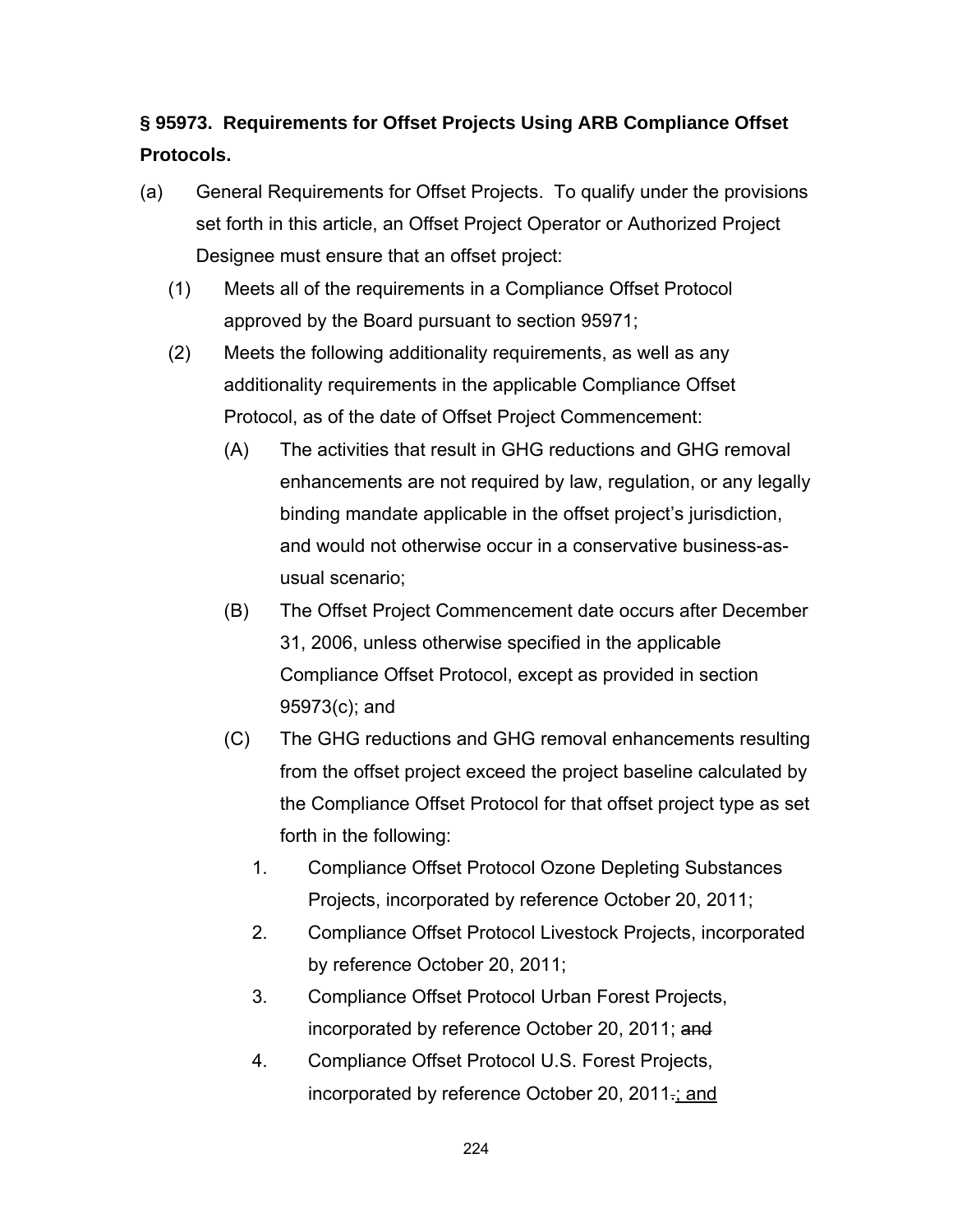- 5. Compliance Offset Protocol Mine Methane Capture Projects, incorporated by reference April 25, 2014.
- (3) Is located in the United States or its, United States Territories, Canada, or Mexico.
- (b) Local, Regional, and National Regulatory and Environmental Impact Assessment Requirements. An Offset Project Operator or Authorized Project Designee must fulfill all local, regional, and national requirements on environmental impact assessments that apply based on the offset project location. In addition, an offset project must also fulfill all local, regional, and national environmental and health and safety laws and regulations that apply based on the offset project location and that directly apply to the offset project, including as specified in a Compliance Offset Protocol. The project is out of regulatory compliance if the project activities were subject to enforcement action by a regulatory oversight body during the Reporting Period. An offset project is not eligible to receive ARB or registry offset credits for GHG reductions or GHG removal enhancements for the entire Reporting Period if the offset project is not in compliance with regulatory requirements directly applicable to the offset project during the Reporting Period.

\* \* \*

NOTE: Authority cited: Sections 38510, 38560, 38562, 38570, 38571, 38580, 39600 and 39601, Health and Safety Code. Reference: Sections 38530, 38560.5, 38564, 38565, 38570 and 39600, Health and Safety Code.

### **§ 95974. Authorized Project Designee.**

(a) General Requirements for Designation of Authorized Project Designee. An Offset Project Operator may designate an entity as an Authorized Project Designee at the time of offset project listing or any time after offset project listing as long as it meets the requirements of section 95974(b). The Offset Project Operator must identify to ARB or an Offset Project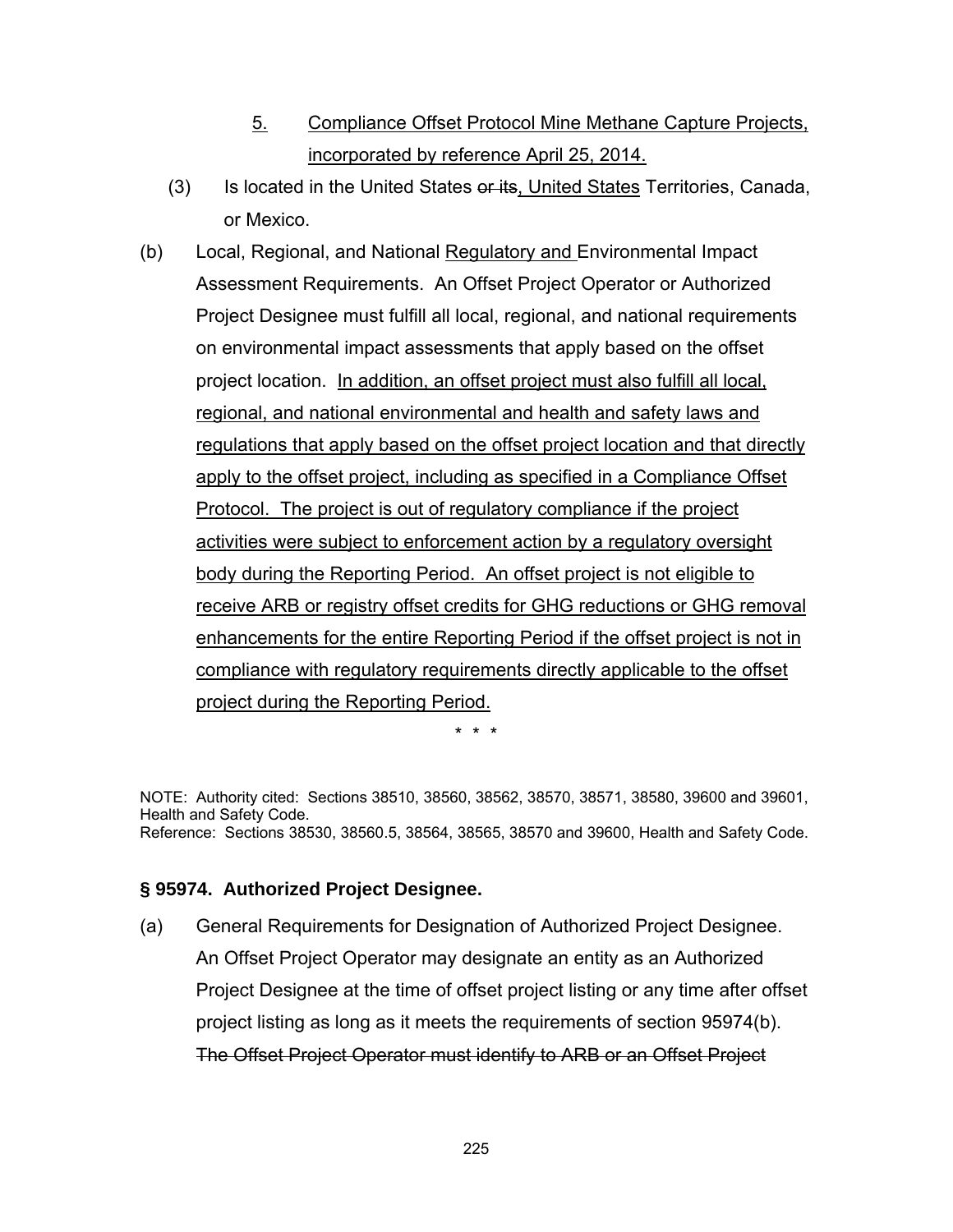Registry the rights and responsibilities they are assigning or delegating to an Authorized Project Designee.

- (1) The Offset Project Operator may assign ownership rights of ARB offset credits or registry offset credits to the following entities at the time of registry offset credit or ARB offset credit issuance pursuant to sections 95980.1 and 95981, respectively:
	- (A) Authorized Project Designee; or
	- (B) Any other third party not otherwise prohibited by this article.
- (2) The Offset Project Operator may delegate responsibility to the Authorized Project Designee for performing or meeting all the requirements of sections 95975, 95976, 95977, 95977.1, 95977.2, 95980, 95980.1, 95981, 95981.1, 95983, and, where the Authorized **Project Designee is specifically identified, the requirements in sections** 95983, 95985, and 95990, on behalf of the Offset Project Operator.
	- (A) If an Authorized Project Designee is designated, the Authorized Project Designee will be responsible for performing all activities to meet the requirements in section 95974(a)(2) and will be the main point of contact with regard to the offset project for the Offset Project Registry and ARB. The Offset Project Operator, however, is ultimately responsible for ensuring compliance with the requirements of this article and the applicable Compliance Offset Protocol. In addition, the Offset Project Operator retains its ability to perform any activities required under this article, including signing documents and attestations.
	- (B) If an Authorized Project Designee is designated, the Offset Project Operator must designate an individual of the Authorized Project Designee as a Primary Account Representative or Alternate Account Representative on the Offset Project Operator's tracking system account before the Authorized Project Designee may act on behalf of the Offset Project Operator or submit any documentation to the Offset Project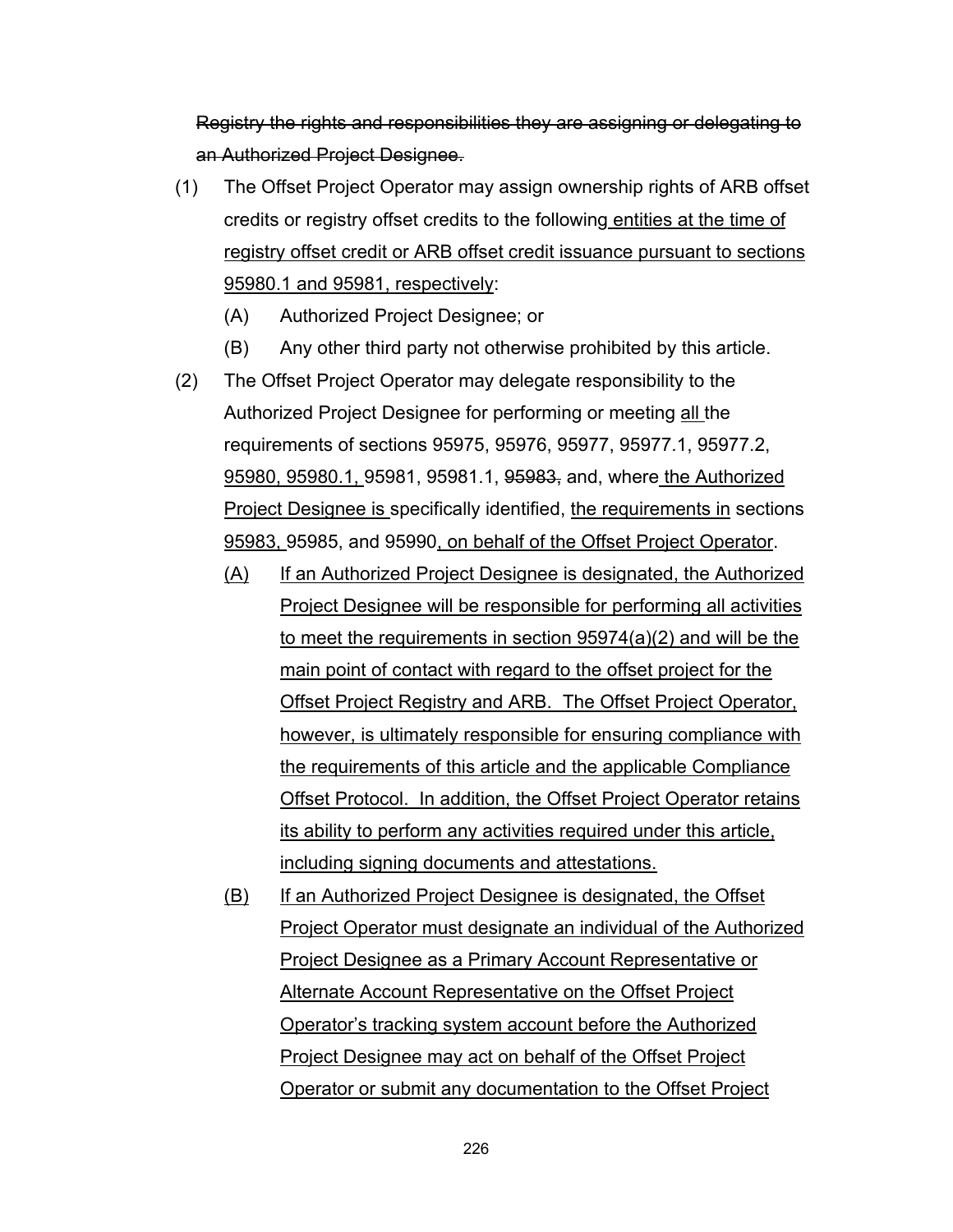Registry and ARB. Only an individual authorized on the Offset Project Operator's tracking system account may sign any documents or attestations to ARB on behalf of the Offset Project Operator for an offset project.

- (C) Consultants. An Offset Project Operator or Authorized Project Designee may use a consultant to prepare documents for submittal by the Offset Project Operator or Authorized Project Designee to the Offset Project Registry or ARB. However, a consultant may not sign any documents or attestations on behalf of the Offset Project Operator or Authorized Project Designee. A consultant may only communicate with ARB or the Offset Project Registry in conjunction with the Offset Project Operator or Authorized Project Designee, and the Offset Project Operator or Authorized Project Designee must be included in all communications, whether written or verbal, between ARB or the Offset Project Registry and the consultant regarding the offset project.
- (b) Modifications to Authorized Project Designee and Activities. An Offset Project Operator may modify or change an Authorized Project Designee, or any other third party authorized pursuant to section 95974(a)(1) for a listed offset project once within each calendar year after the offset project has been listed by ARB or an Offset Project Registry by submitting a request, in writing, to ARB or an Offset Project Registry.

NOTE: Authority cited: Sections 38510, 38560, 38562, 38570, 38571, 38580, 39600 and 39601, Health and Safety Code. Reference: Sections 38530, 38560.5, 38564, 38565, 38570 and 39600, Health and Safety Code.

227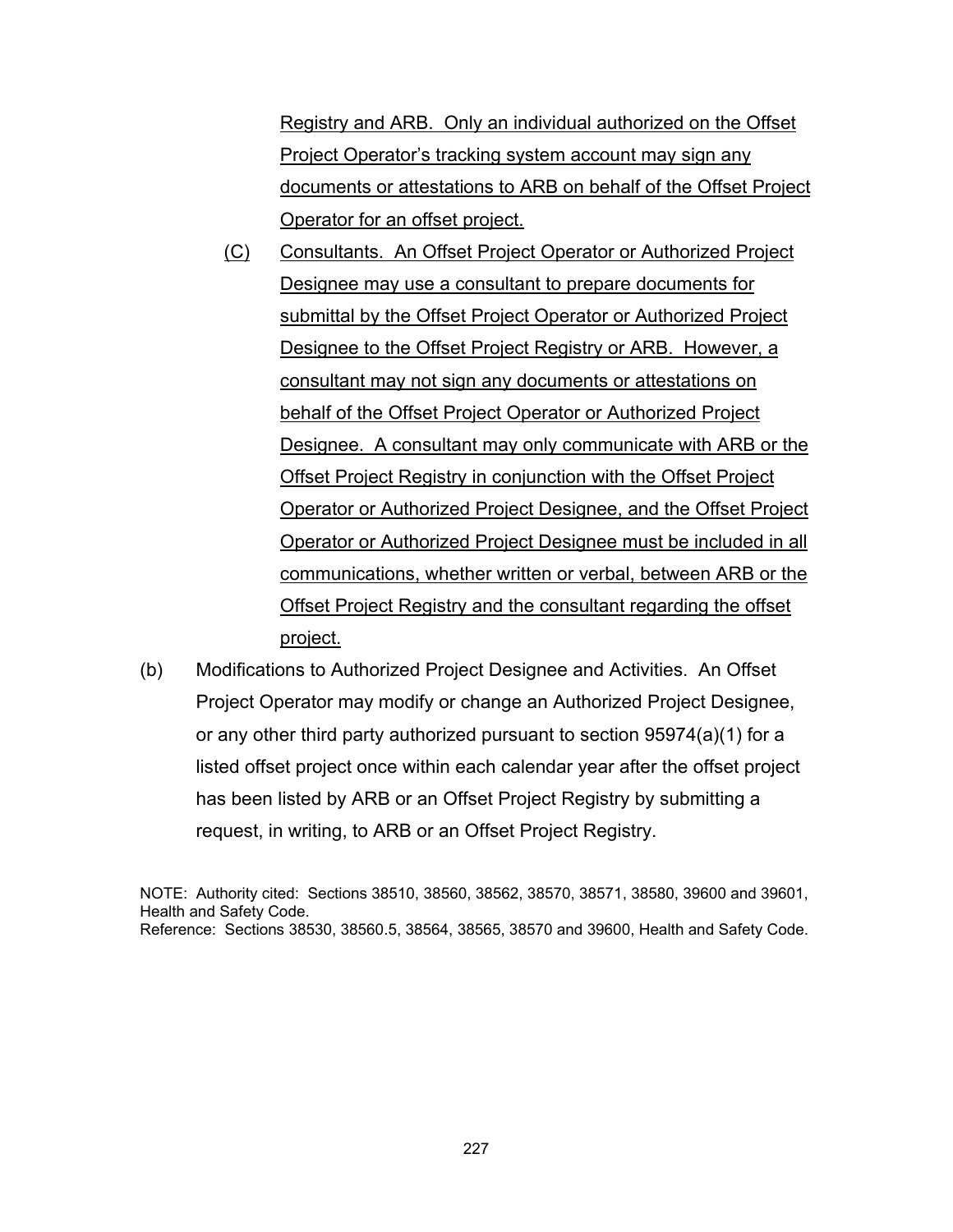## **§ 95975. Listing of Offset Projects Using ARB Compliance Offset Protocols.**

- (a) General Requirements for Offset Project Operators or Authorized Project Designees Who Are Submitting an Offset Project for Listing. Before an offset project can be listed by ARB or an Offset Project Registry the Offset Project Operator, and its Authorized Project Designee and, if applicable, another third party as provided in section 95974(a)(1) must:
	- (1) Register with ARB pursuant to section 95830; and
	- (2) Not be subject to any Holding Account restrictions imposed pursuant to section 96011.
- (b) If the offset project is not listed by ARB, it must be listed by an Offset Project Registry approved pursuant to section 95986.
- (c) General Requirements for Offset Project Listing. For offset projects being listed by ARB or an Offset Project Registry in an initial or renewed crediting period, the Offset Project Operator and any Authorized Project Designees approved pursuant to section 95974 must:
	- (1) Attest, in writing, to ARB as follows:
		- "I certify under penalty of perjury under the laws of the State of California the GHG reductions and/or GHG removal enhancements for [project] from [date] to [date] will be measured in accordance with the [appropriate ARB Compliance Offset Protocol] and all information required to be submitted to ARB is true, accurate, and complete;.";
	- (2) Attest, in writing, to ARB as follows: "I understand I am voluntarily participating in the California Greenhouse Gas Cap-and-Trade Program under title 17, article 5, and by doing so, I am now subject to all regulatory requirements and enforcement mechanisms of this program and subject myself to the jurisdiction of California as the exclusive venue to resolve any and all disputes arising from the enforcement of provisions in this article.";
	- (3) Attest in writing to ARB as follows: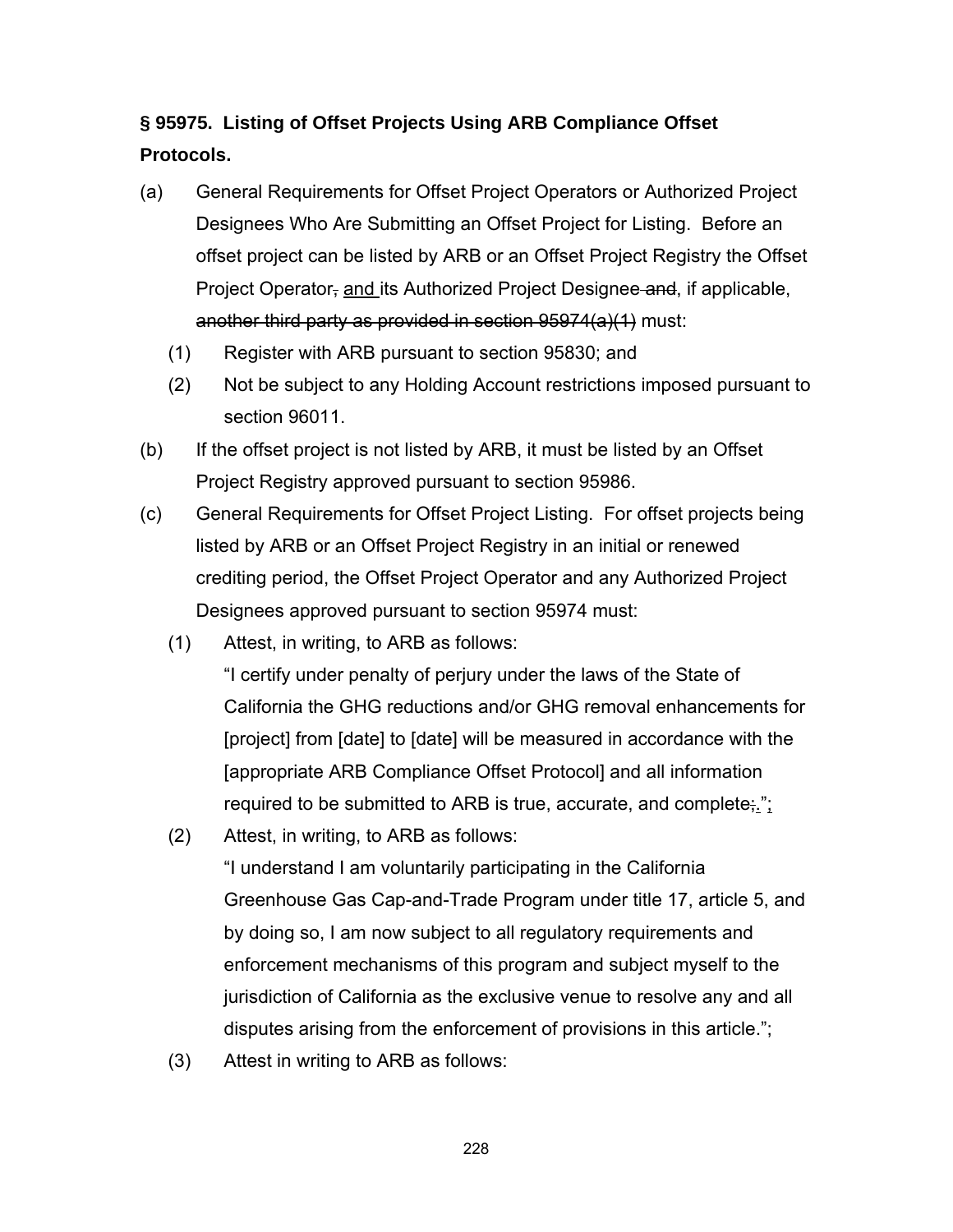"I understand that the offset project activity and implementation of the offset project must be in accordance with all applicable local, regional, and national environmental and health and safety laws and regulations that apply to the offset project location. I understand that offset projects are not eligible to receive ARB or registry offset credits for GHG reductions and GHG removal enhancements that are not in compliance with the requirements of the cap-and-trade program.";

- (4) Provide all documentation required pursuant to section 95975(e) to ARB or an Offset Project Registry; and
- (5) Disclose GHG reductions and GHG removal enhancements issued credit by any voluntary or mandatory programs for the same offset project being listed or any GHG reductions and GHG removal enhancements used for any GHG mitigation requirement.
- (d) The attestations in section  $95975(c)(1)$ ,  $95975(c)(2)$ , and  $95975(c)(3)$  may must be provided to an Offset Project Registry with the listing information, if being listed with an Offset Project Registry, or to ARB if being listed with ARB but must be provided to ARB when the requirements in section 95981(b) apply.
- (e) Offset Project Listing Information Requirements. Before an offset project is publicly listed for an initial or renewed crediting period the Offset Project Operator or Authorized Project Designee must provide the listing information in a Compliance Offset Protocol for that offset project type as set forth in:
	- (1) Compliance Offset Protocol Ozone Depleting Substances Projects, October 20, 2011;
	- (2) Compliance Offset Protocol Livestock Projects, October 20, 2011;
	- (3) Compliance Offset Protocol Urban Forest Projects, October 20, 2011; and
	- (4) Compliance Offset Protocol U.S. Forest Projects, October 20, 2011.; and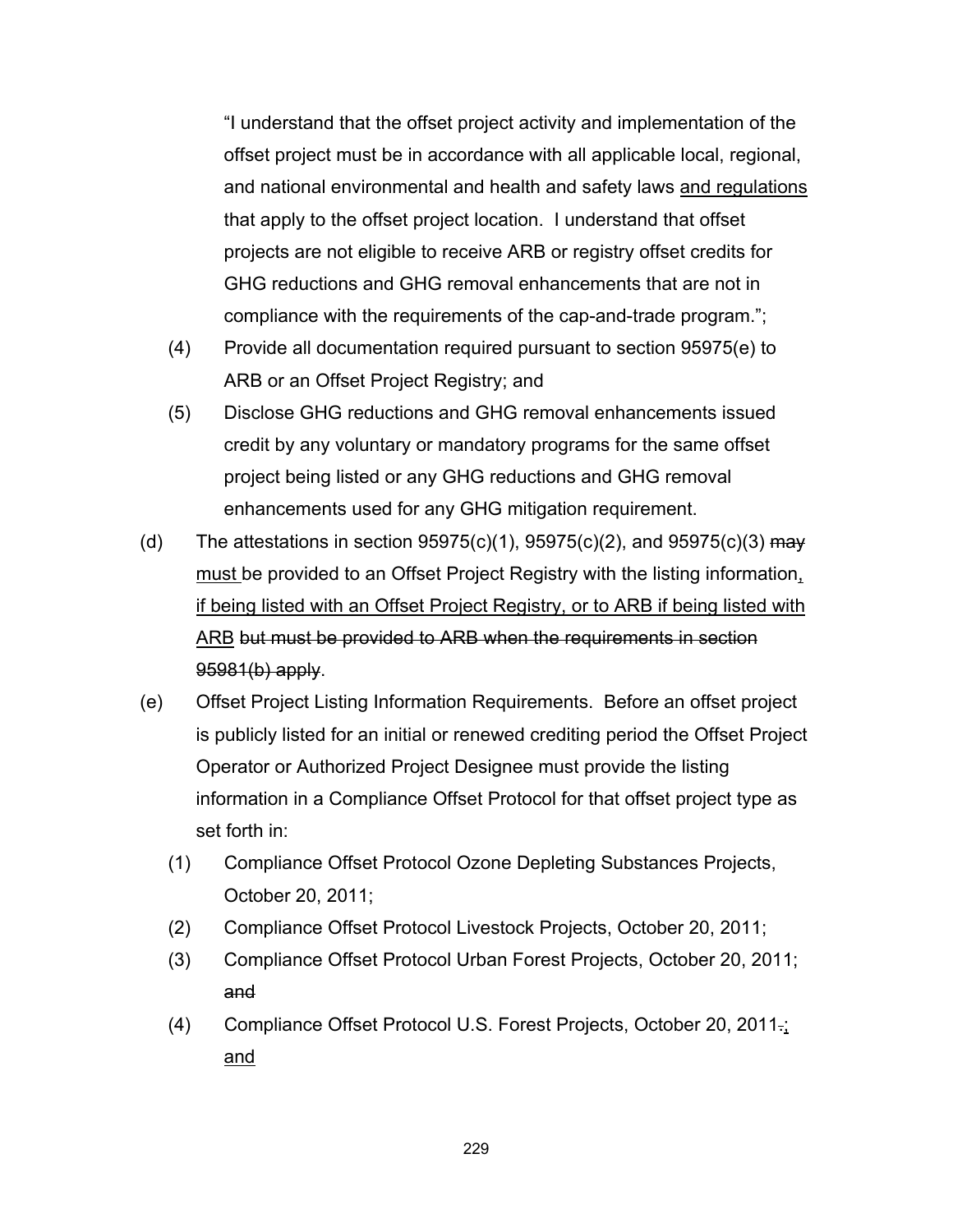- (5) Compliance Offset Protocol Mine Methane Capture Projects, April 25, 2014.
- (f) Review of Offset Project Listing Information. ARB and/or the Offset Project Registry will review the offset project listing information submitted pursuant to section 95975(e) for completeness.
- (fg) Notice of Completeness for Offset Project Listing Information. The Offset Project Operator or Authorized Project Designee will be notified after review by ARB or the Offset Project Registry, within 30 calendar days of receiving the complete and accurate listing information, that the offset projectif the information submitted pursuant to section 95975(e) is complete and may be listed. If it isARB or the Offset Project Registry determined that the information submitted pursuant to section 95975(e) is incomplete or that a denial of the listing information is required, ARB or the Offset Project Registry will notify the Offset Project Operator or Authorized Project Designee of this determination will be notified within 30 calendar days by ARB or an Offset Project Registry of receiving the listing information from the Offset Project Operator or Authorized Project Designee.
- (gh) Timing for Offset Project Listing in an Initial Crediting Period. The Offset Project Operator or Authorized Project Designee must submit the information in section 95975(e) to ARB or an Offset Project Registry no later than the date at which the Offset Project Operator or Authorized Project Designee submits its required Offset Project Data Report for its first Reporting Period under a Compliance Offset Protocol to ARB or an Offset Project Registry pursuant to section 95976. For offset projects with an Offset Project Commencement date on or after January 1, 2015, the Offset Project Operator or Authorized Project Designee must submit the listing information in section 95975(e) to ARB or an Offset Project Registry within one year of Offset Project Commencement, or within one year of meeting the requirements of section 95975(l), whichever is later. If, after January 1, 2015, the Offset Project Operator or Authorized Project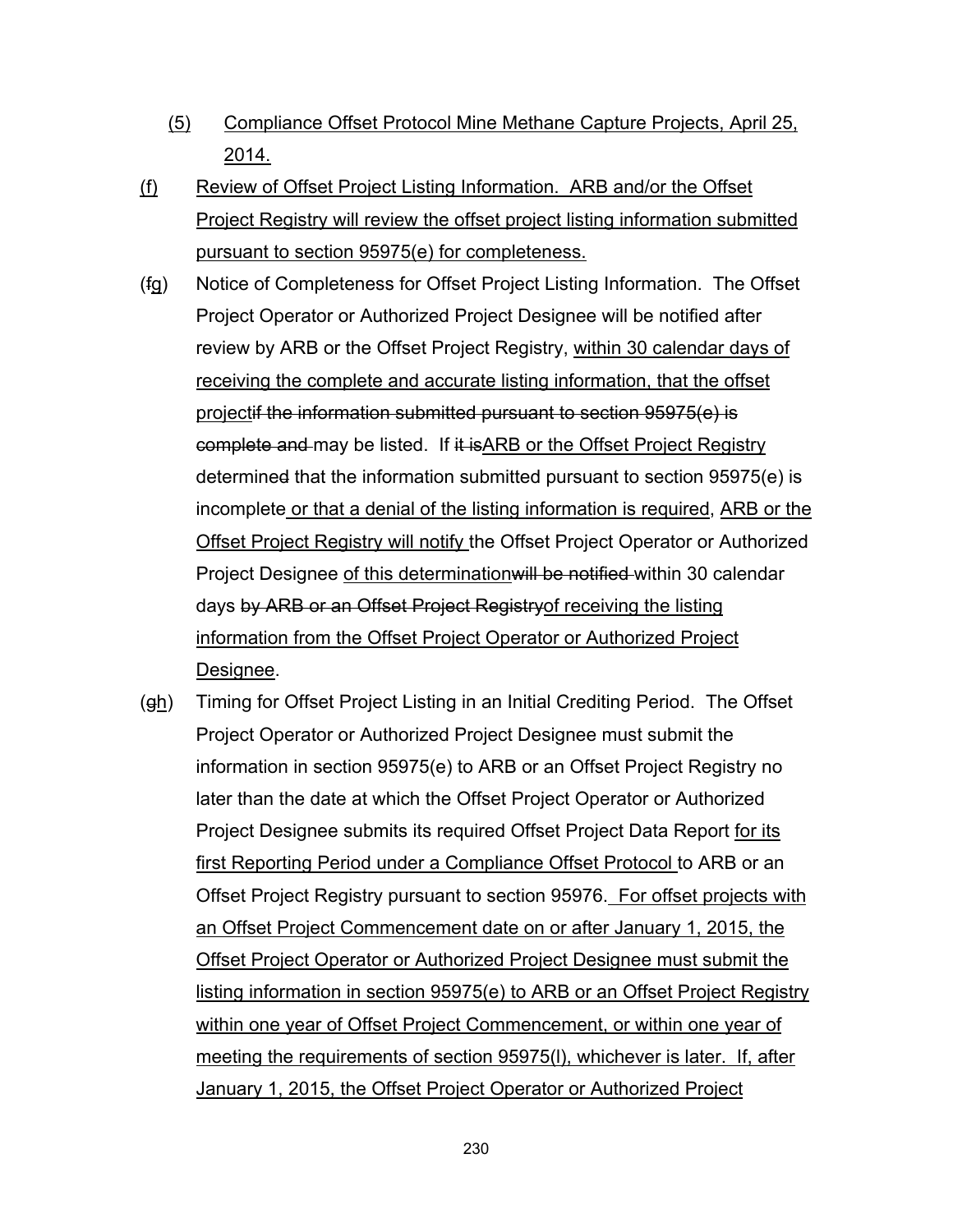Designee does not submit the listing information in section 95975(e) for the offset project to ARB or an Offset Project Registry within one year of Offset Project Commencement, or within one year of meeting the requirements of section 95975(l), whichever is later, it will be ineligible to be listed under a Compliance Offset Protocol and will not be issued registry offset credits and ARB offset credits pursuant to sections 95980 and 95981.

- (hi) Listing Status of Offset Projects in an Initial Crediting Period. After the Offset Project Operator or Authorized Project Designee submits the offset project for listing in an initial crediting period and the required documentation pursuant to section 95975(e), and ARB or the Offset Project Registry has reviewed the offset project listing information for completenessagainst the additionality requirements in section 95973(a)(2), the offset project listing status will be "Proposed Project." If the offset project is not accepted for listing by an Offset Project Registry, the Offset Project Operator or Authorized Project Designee may request ARB to make a final determination if the offset project meets the requirements in section 95975 to be listed for an initial crediting period by the Offset Project Registry. In making this determination, ARB may consult with the Offset Project Registry before making the final determination.
- (ij) Timing for Offset Project Listing in a Renewed Crediting Period. The Offset Project Operator or Authorized Project Designee must submit the information in section 95975(e) for a renewed crediting period to ARB or an Offset Project Registry no earlier than 18 months and no later than 9 months before conclusion of the initial crediting period or a previous renewed crediting period.
- $(i<sub>k</sub>)$  Listing Status of Offset Projects in a Renewed Crediting Period. After the Offset Project Operator or Authorized Project Designee submits the offset project for listing in a renewed crediting period and the required documentation pursuant to section 95975(e), and ARB or the Offset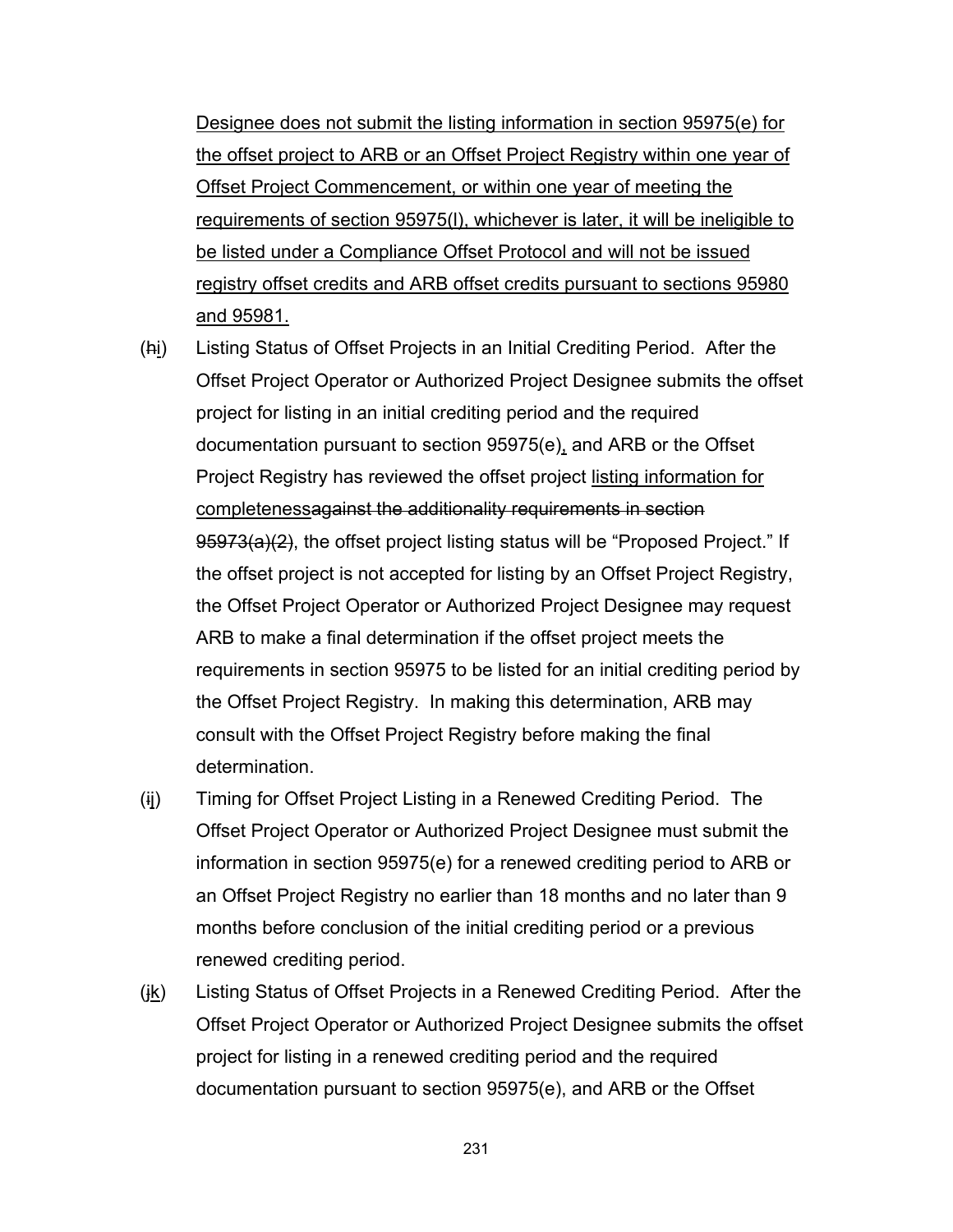Project Registry has reviewed the offset project listing information for completeness, the offset project listing status will be "Proposed Renewal." The verification body must assess that the offset project meetsagainst the additionality requirements in section 95973(a)(2)(A) and 95973(a)(2)(C) as of the date of the commencement of the renewed crediting period when conducting offset verification services for the first Reporting Period of a renewed crediting period., the offset project listing status will be "Proposed Renewal." If the offset project is not accepted for listing by an Offset Project Registry, the Offset Project Operator or Authorized Project Designee may request ARB to make a final determination if the project meets the requirements in section 95975 to be listed for a renewed crediting period by the Offset Project Registry. In making this determination, ARB may consult with the Offset Project Registry before making the final determination.

- (l) Additional Offset Project Listing Requirements for Tribes. In addition to meeting the listing requirements in sections 95975(c)(1) through (5), Tribes must meet the following requirements before offset projects located on the categories of land specified in section 95973(d) can be listed with ARB or an Offset Project Registry pursuant to this section. The requirements of this article apply regardless of the category of land on which the offset project is located.
	- (1) The governing body of the Tribe must enter into a limited waiver of sovereign immunity with ARB related to its participation in the requirements of the Cap-and-Trade Program for the duration required by the applicable Compliance Offset Protocol(s). This waiver must include a consent to suit by the State of California, Air Resources Board, in the courts of the State of California, with respect to any action in law or equity commenced by the State of California, Air Resources Board to enforce the obligations of the Tribe with respect to its participation in the Cap-and-Trade Program, irrespective of the form of relief sought, whether monetary or otherwise, except for purposes of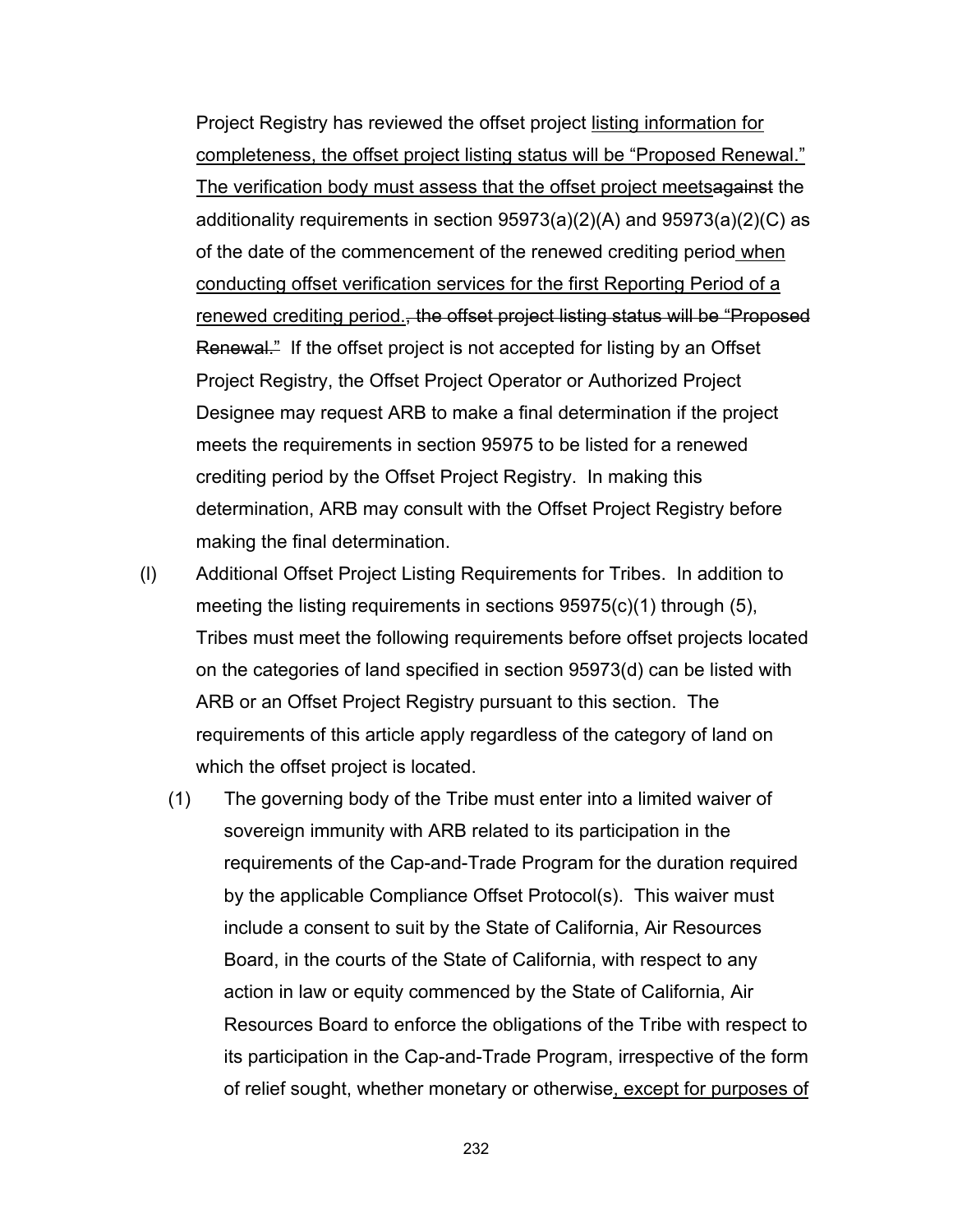relief under this limited waiver, Tribes shall be treated in the same manner as a California public entity under California Government Code sections 818 and 818.8.

- (2) The Tribe must provide ARB with documentation demonstrating that the limited waiver of sovereign immunity entered into pursuant to section 95975(I)(1) has been properly adopted in accordance with the Tribe's Constitution or other organic law, by-laws and ordinances, and applicable federal laws.
- (3) For offset projects located on Indian lands, as defined in 25 U.S.C. §81(a)(1), the Tribe must also provide ARB with proof of federal approval of the Tribe's participation in the requirements of the Capand-Trade Program, or documentation from the U.S. Department of the Interior, Bureau of Indian Affairs that federal approval is not required.
- (m) Once ARB or an Offset Project Registry approves an offset project for listing, the listing information is considered final, and may not be changed unless the Offset Project Operator changes during the crediting period.
	- (1) If the Offset Project Operator changes during the crediting period the new Offset Project Operator or Authorized Project Designee must submit updated listing information for the information that pertains to the Offset Project Operator and Authorized Project Designee, if applicable, to ARB or OPR within 30 calendar days of the change.
	- (2) If the Offset Project Operator changes during the crediting period the new Offset Project Operator or Authorized Project Designee must submit the information required pursuant to section 95975(c) to ARB OPR within 30 calendar days of the change.
- $(k<sub>n</sub>)$  Limitations for Crediting Period Renewals. A crediting period may be renewed if the offset project meets the requirements for additionality pursuant to section-95975(i)95973(a)(2) and in the applicable Compliance Offset Protocol.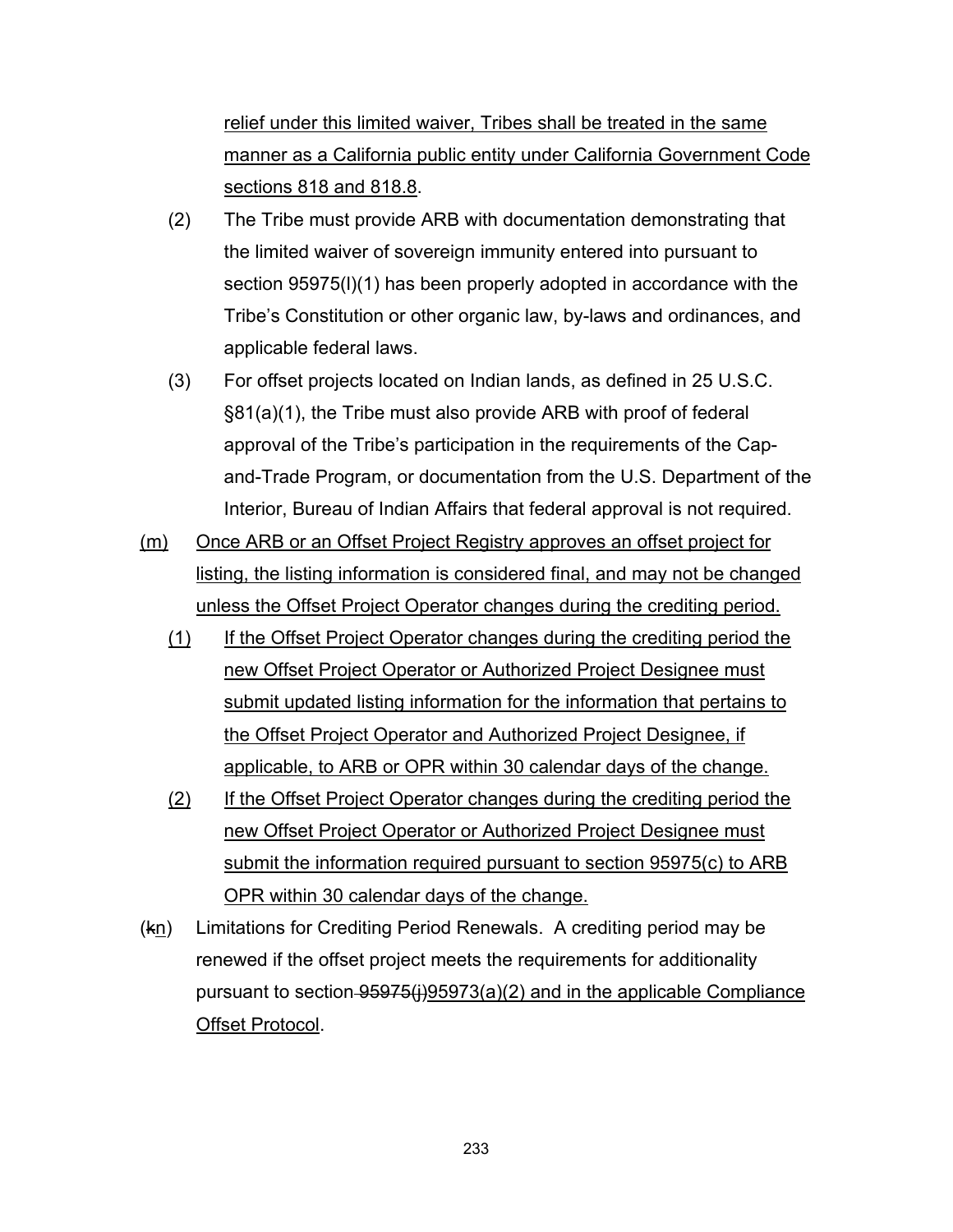- (1) The crediting period for non-sequestration offset projects may be renewed twice for the length of time identified by the Compliance Offset Protocol.
- (2) Sequestration offset projects are not subject to any renewal limits.
- (o) Transferring an Offset Project to Another Offset Project Registry. If the Offset Project Operator or Authorized Project Designee transfers an offset project listed with an Offset Project Registry to another Offset Project Registry:
	- (1) The Offset Project Registry that originally listed the offset project must change the offset project listing status on its registry system to "Transferred ARB Project."
		- (A) If the only action taken by the Offset Project Operator or the Authorized Project Designee was to have the listing documentation for the offset project approved by the original Offset Project Registry, the original Offset Project Registry must retain the information related to the offset project on its website for the duration of one year before it is removed from the registry system. If the listing documentation was only submitted by the Offset Project Operator or Authorized Project Designee, but not approved by the original Offset Project Registry, the original Offset Project Registry does not need to retain the submitted listing documentation.
		- (B) If a verification body submitted an Offset Verification Statement, the original Offset Project Registry must retain the information related to the offset project on its website for the duration of the offset project life.
		- (C) The new Offset Project Registry must retain the listing date and all listing information as approved by the original Offset Project Registry. If the offset project has not undergone initial verification, the Offset Project Commencement date may change as a result of verification activities only.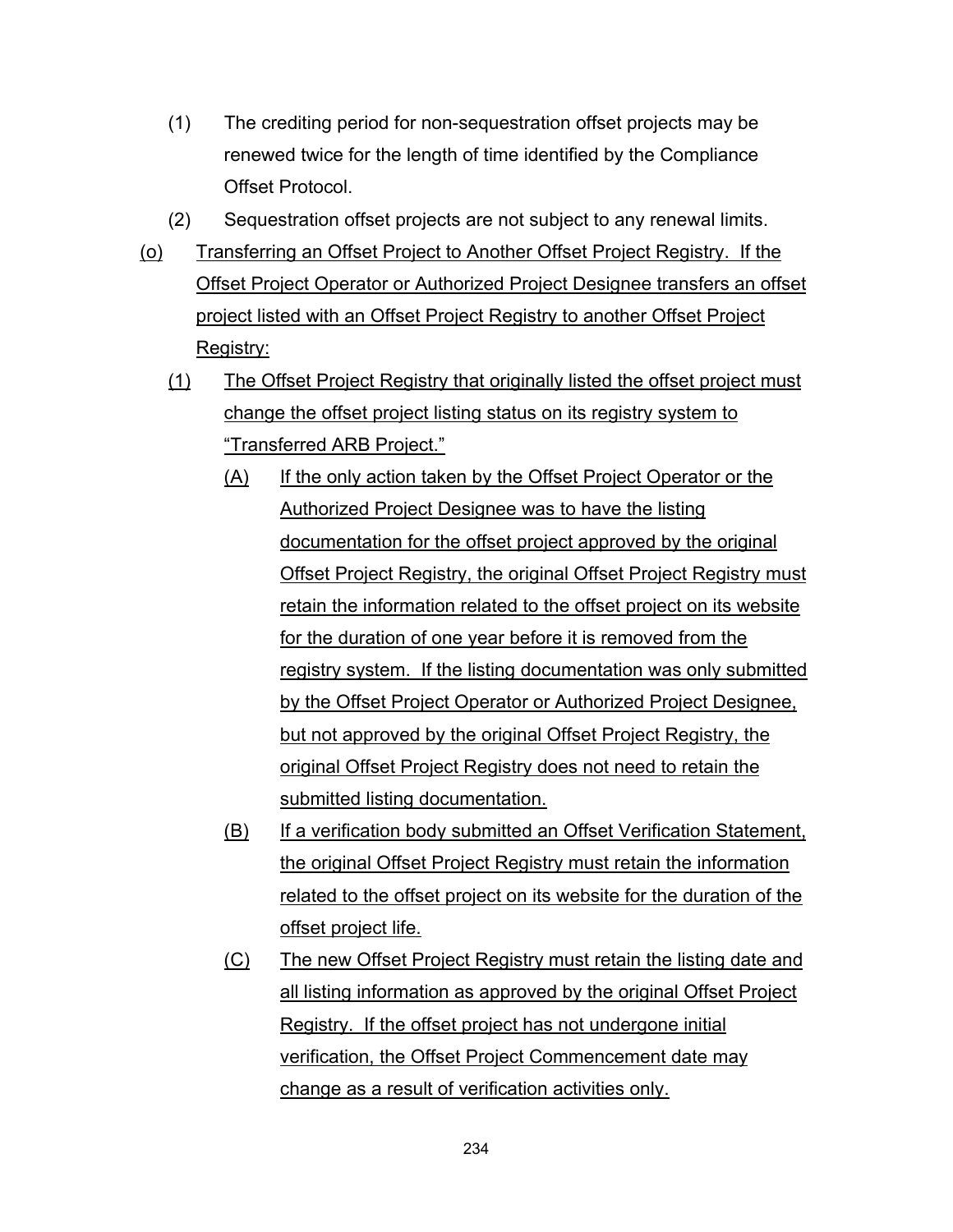- (2) The Offset Project Operator or Authorized Project Designee must submit the original listing documentation reviewed and accepted by the original Offset Project Registry pursuant to this section to the new Offset Project Registry. The Offset Project Operator or Authorized Project Designee may only make changes to the listing documentation pursuant to section 95975(m).
- (3) The Offset Project Operator or Authorized Project Designee may not transfer an offset project to another Offset Project Registry once a Notice of Offset Verification Services has been submitted for a Reporting Period(s) pursuant to section 95977.1(b)(1) or during the course of offset verification services for a Reporting Period(s). Once a Notice of Offset Verification Services has been submitted, the offset verification services must be completed for the applicable Reporting Period(s) before the Offset Project Operator or Authorized Project Designee may transfer the offset project to another Offset Project Registry. Once the offset verification services are completed for the applicable Reporting Period(s), the Offset Project Operator or Authorized Project Designee may transfer the offset project to another Offset Project Registry.

NOTE: Authority cited: Sections 38510, 38560, 38562, 38570, 38571, 38580, 39600 and 39601, Health and Safety Code. Reference: Sections 38530, 38560.5, 38564, 38565, 38570 and 39600, Health and Safety Code.

### **§ 95976. Monitoring, Reporting, and Record Retention Requirements for Offset Projects.**

\* \* \*

- (c) An Offset Project Operator or Authorized Project Designee must put in place all monitoring equipment or mechanisms required by a Compliance Offset Protocol for that offset project type as set forth in:
	- (1) Compliance Offset Protocol Ozone Depleting Substances Projects, October 20, 2011;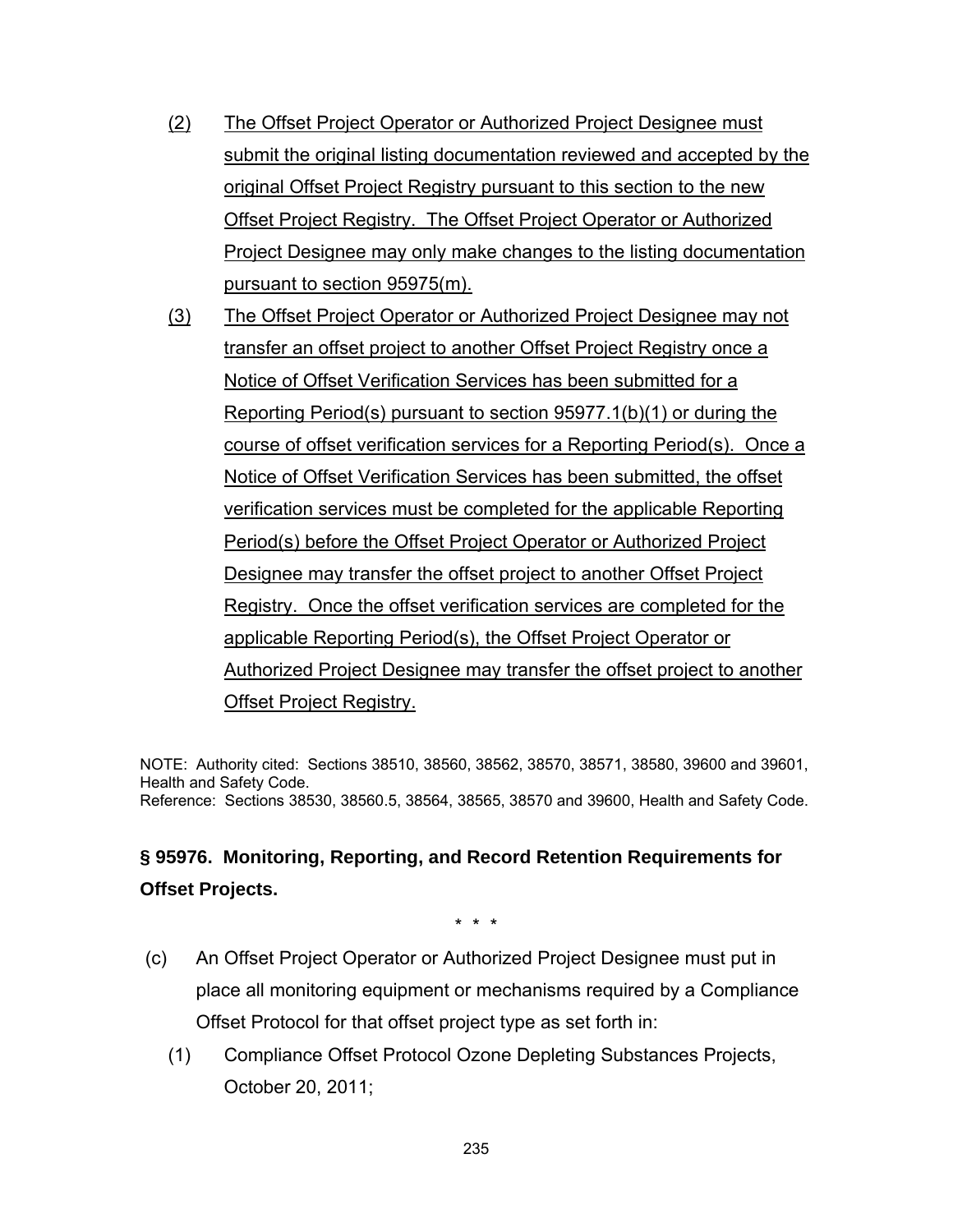- (2) Compliance Offset Protocol Livestock Projects, October 20, 2011;
- (3) Compliance Offset Protocol Urban Forest Projects, October 20, 2011; and
- (4) Compliance Offset Protocol U.S. Forest Projects, October 20, 2011.; and
- (5) Compliance Offset Protocol Mine Methane Capture Projects, April 25, 2014.
- (d) Offset Project Reporting Requirements. An Offset Project Operator or Authorized Project Designee shall submit an Offset Project Data Report to ARB or an Offset Project Registry annually for each Reporting Period as defined in section 95802. Each Offset Project Data Report must cover a single Reporting Period. Reporting Periods must be contiguous; there must be no gaps in reporting once the first Reporting Period has commenced. For projects developed under the Compliance Offset Protocol in section 95973(a)(2)(C)(1.) there may be one Offset Project Data Report submitted for each offset project and the Offset Project Data Report may cover up to a maximum of 12 months of data. The Offset Project Operator or Authorized Project Designee must submit an Offset Project Data Report to ARB or an Offset Project Registry within 24 months of listing their offset project pursuant to section 95975. The Offset Project Data Report shall contain the information required by a Compliance Offset Protocol for that offset project type as set forth in:
	- (1) Compliance Offset Protocol Ozone Depleting Substances Projects, October 20, 2011;
	- (2) Compliance Offset Protocol Livestock Projects, October 20, 2011;
	- (3) Compliance Offset Protocol Urban Forest Projects, October 20, 2011; and
	- (4) Compliance Offset Protocol U.S. Forest Projects, October 20, 2011.; and
	- (5) Compliance Offset Protocol Mine Methane Capture Projects, April 25, 2014.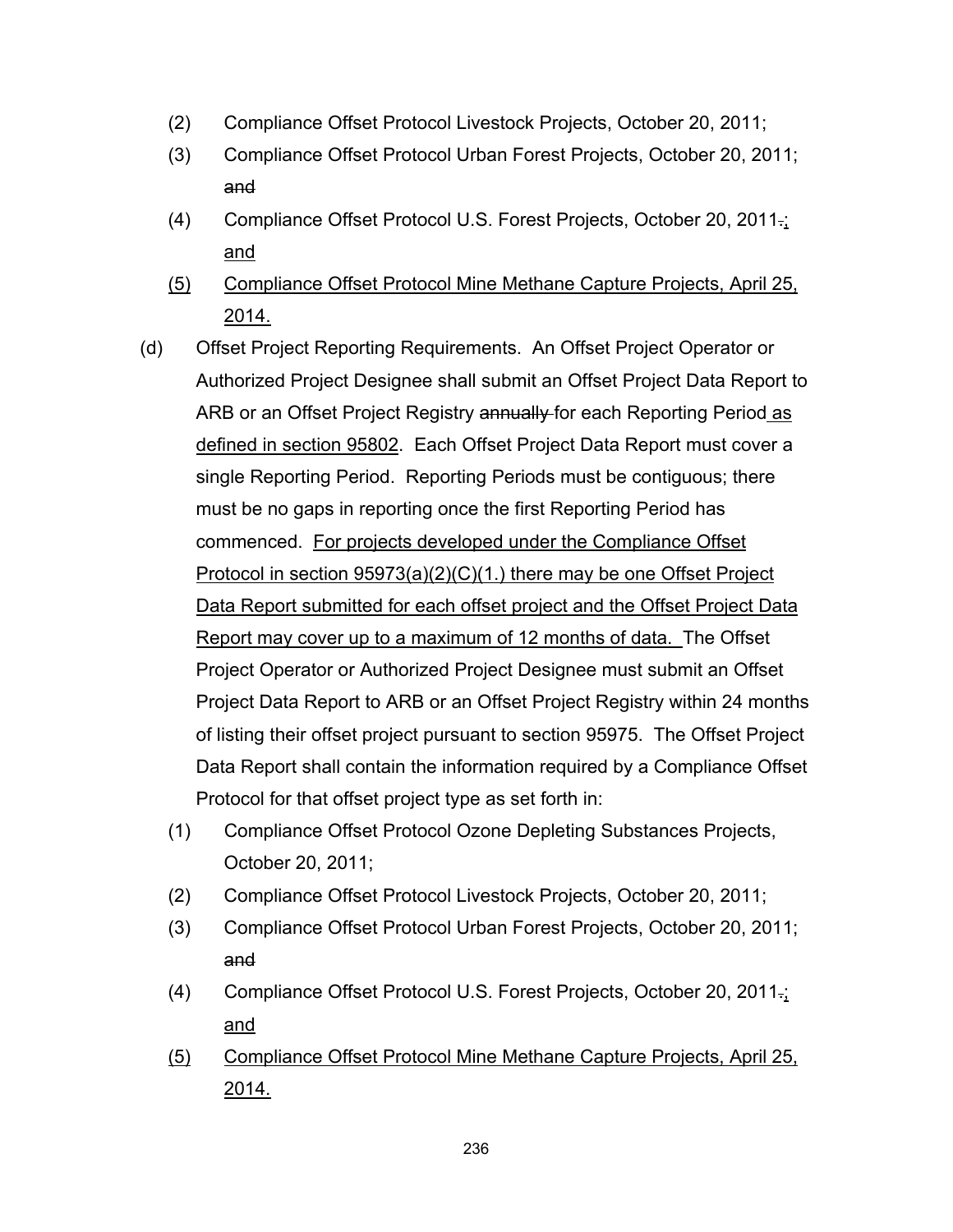(56) The Offset Project Operator or Authorized Project Designee must attest, in writing, to ARB as follows:

"I certify under penalty of perjury under the laws of the State of California the GHG reductions and/or GHG removal enhancements for [project] from [date] to [date] are measured in accordance with the [appropriate ARB Compliance Offset approved pProtocol] and all information required to be submitted to ARB in the Offset Project Data Report is true, accurate, and complete."

This attestation may must be provided to an Offset Project Registry with the Offset Project Data Report if the offset project is listed with an Offset Project Registry, or to ARB if the offset project is listed with ARB but must be provided to ARB when the requirements in section  $95981(b)$  apply.

- (67) All Offset Project Data Reports must be submitted within four months after the conclusion of each Reporting Period.
- $(78)$  If an Offset Project Data Report is not submitted to ARB or an Offset Project Registry by the applicable reporting deadline, the GHG reductions and GHG removal enhancements quantified and reported in the Offset Project Data Report are not eligible to be issued ARB offset credits pursuant to section 95981.

\* \* \*

NOTE: Authority cited: Sections 38510, 38560, 38562, 38570, 38571, 38580, 39600 and 39601, Health and Safety Code. Reference: Sections 38530, 38560.5, 38564, 38565, 38570 and 39600, Health and Safety Code.

# **§ 95977. Verification of GHG Emission Reductions and GHG Removal**

### **Enhancements from Offset Projects.**

(a) General Requirements. An Offset Project Operator or Authorized Project Designee must obtain the services of an ARB-accredited verification body for the purposes of verifying Offset Project Data Reports submitted under this article.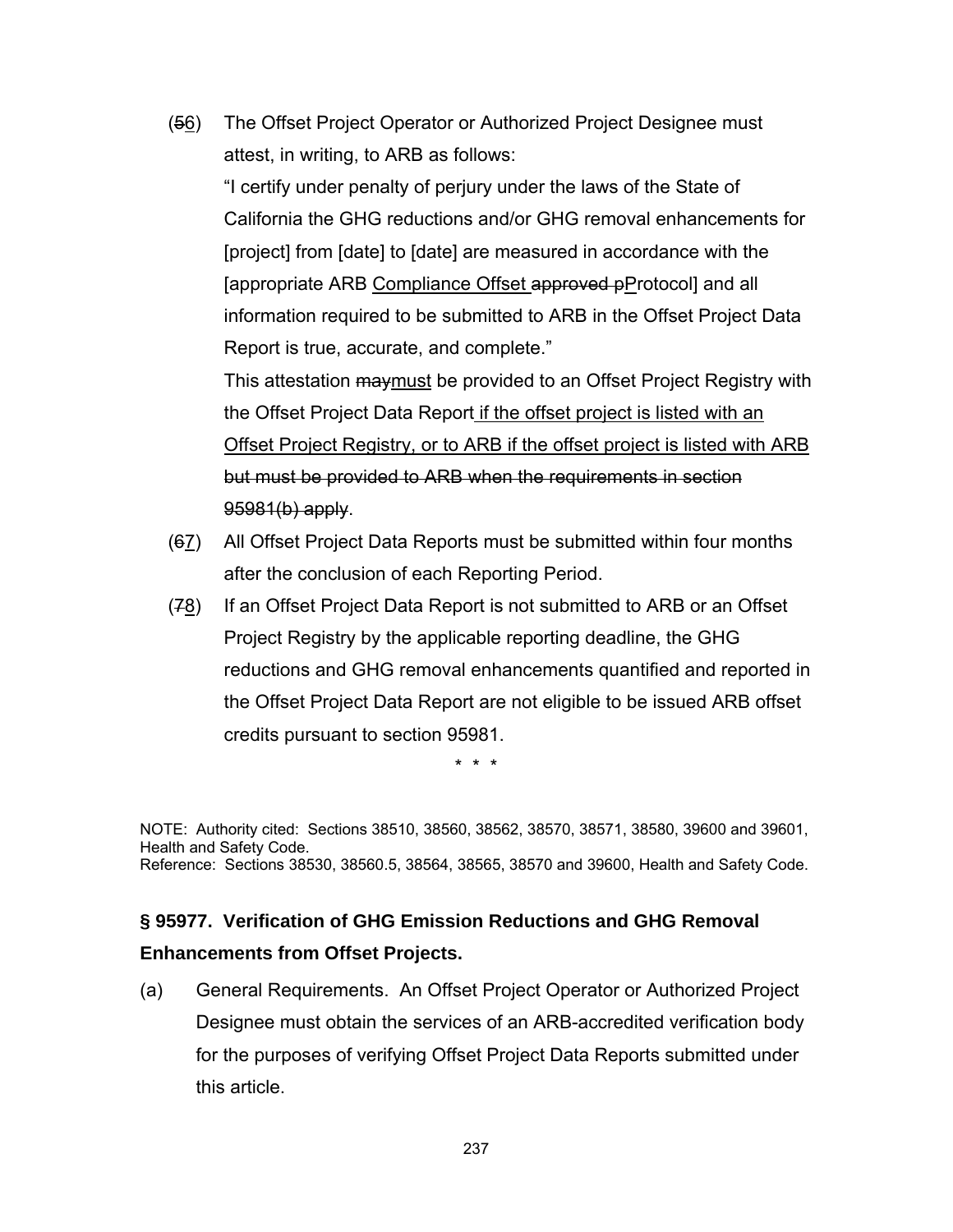- (b) Schedule for Verification of Non-Sequestration Offset Projects. The verification of GHG emission reductions for non-sequestration offset projects that produce greater than or equal to 25,000 metric tons of GHG reductions must be performed annually on a 12-month rolling basis and cover the Reporting Period for which the most recent Offset Project Data Report was submitted unless otherwise specified in a Compliance Offset Protocol. For Reporting Periods in which an Offset Project Data Report for a non-sequestration offset project shows that the offset project produced fewer than 25,000 metric tons of GHG reductions in a Reporting Period, the Offset Project Operator or Authorized Project Designee may choose to perform verification that covers two consecutive Reporting Periods, even if for the subsequent Reporting Period the offset project produced greater than or equal to 25,000 metric tons of GHG reductions. If an Offset Project Data Report results in zero GHG emission reductions, the Offset Project Operator or Authorized Project Designee may defer verification until the offset project produces an Offset Project Data Report that no longer results in zero GHG emission reductions.
- (c) Schedule for Verification of Sequestration Offset Projects. TheAn initial verification of GHG emission reductions and GHG removal enhancements for all sequestration offset projects must be performed following the first Reporting Period and cover one Reporting Period. After the first Reporting Period, verification must be conducted at least once every six years and may cover up to six Reporting Periods for which Offset Project Data Reports were submitted. After an initial verification with a Positive Offset Verification Statement, reforestation offset projects and urban forest offset projects that meet the requirements of the applicable Compliance Offset Protocol may defer the second verification for twelve years, but verification of Offset Project Data Reports must be performed at least once every six years thereafter.
- (d) Timing for Submittal of Offset Verification Statements to ARB or an Offset Project Registry. Any Offset Verification Statement must be received by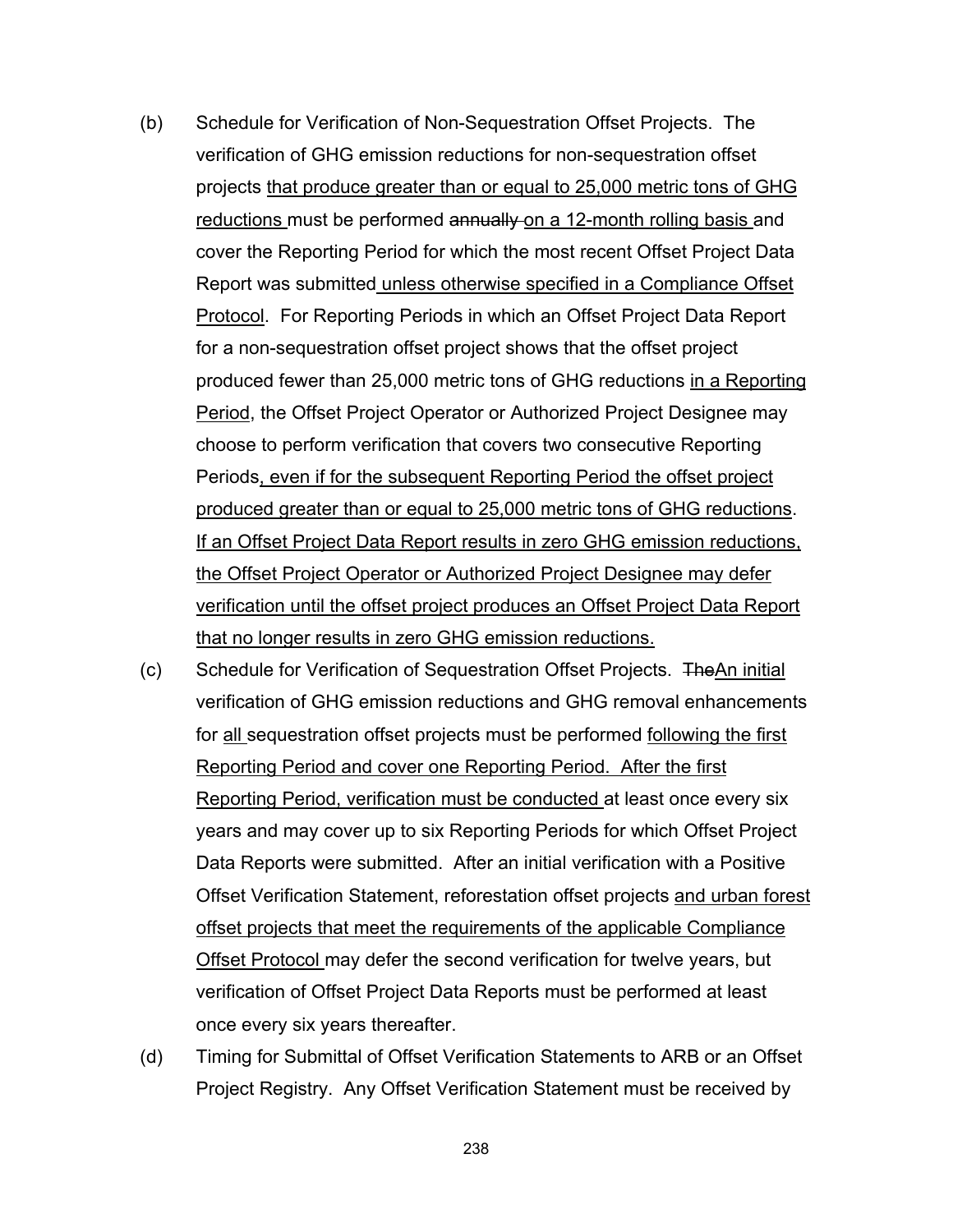ARB or an Offset Project Registry within nineeleven months after the conclusion of the Reporting Period for which offset verification services were performed. If the Offset Verification Statement is not submitted to ARB or an Offset Project Registry by the verification deadline, the GHG reductions and GHG removal enhancements quantified and reported in the Offset Project Data Report are not eligible to be issued ARB offset credits or registry offset credits. The verification body must issue one Offset Verification Statement for each Offset Project Data Report that it verifies for the Offset Project Operator or Authorized Project Designee.

NOTE: Authority cited: Sections 38510, 38560, 38562, 38570, 38571, 38580, 39600 and 39601, Health and Safety Code. Reference: Sections 38530, 38560.5, 38564, 38565, 38570 and 39600, Health and Safety Code.

#### **§ 95977.1. Requirements for Offset Verification Services.**

(a) Rotation of Verification Bodies. An offset project shall not have more than six consecutive vears of offset project dataReporting Periods verified by the same verification body or verifier(s) offset verification team member(s), unless otherwise specified in section 95977.1(a)(1) or (a)(2). An Offset Project Operator or Authorized Project Designee may contract with a previous verification body or verifier(s) offset verification team member(s) only if at least three years of the offset project dataconsecutive Reporting Periods have been verified by a different verification body or verifier(s) offset verification team member(s) before the previous verification body or offset verification team member(s) is selected again, unless otherwise specified in section 95977.1(a)(1) or  $(a)(2)$ . The six year rotation requirements in this section are is applied between the Offset Project Operator-or, Authorized Project Designee, if applicable, and any technical consultant(s) used by the Offset Project Operator or Authorized Project Designee, if applicable, and the verification body orand verifier(s) offset verification team member(s) on an offset project basis.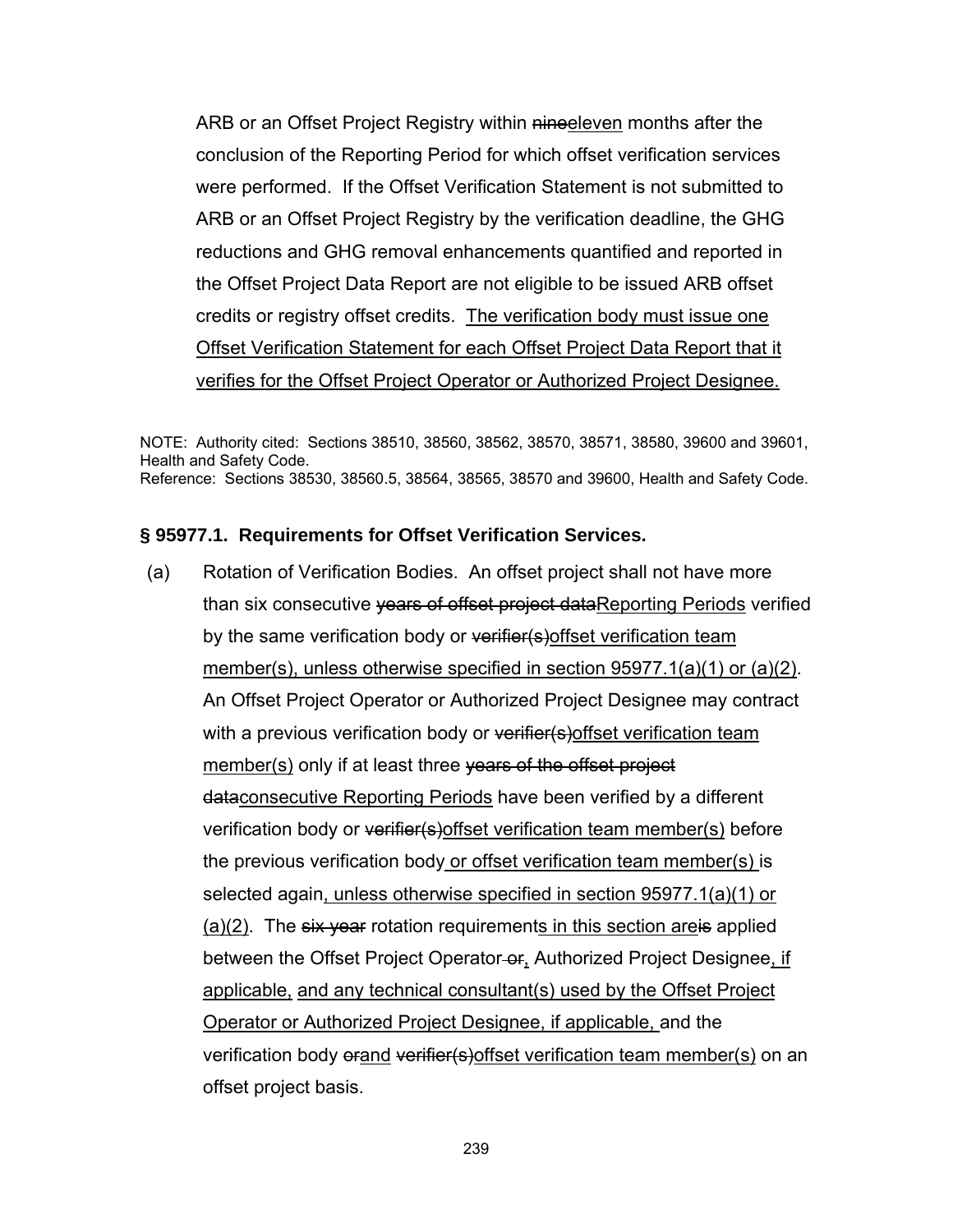- (1) For offset projects developed under the Compliance Offset Protocol in section 95973(a)(2)(C)(1.), the following shall apply: Neither a verification body nor offset verification team member may conduct offset verification services for an Offset Project Operator, Authorized Project Designee, or any technical consultant(s) used by the Offset Project Operator or Authorized Project Designee, for more than six consecutive offset projects developed under the Compliance Offset Protocol in section 95973(a)(2)(C)(1.). After a verification body or offset verification team member(s) has conducted offset verification services for up to six consecutive offset projects developed under the Compliance Offset Protocol in section 95973(a)(2)(C)(1.) for an Offset Project Operator, Authorized Project Designee, or any technical consultant(s) used by the Offset Project Operator or Authorized Project Designee, the verification body or offset verification team member(s) may conduct offset verification services for the Offset Project Operator, Authorized Project Designee, or any technical consultant(s) used by the Offset Project Operator or Authorized Project Designee, only after the Offset Project Operator, Authorized Project Designee, or any technical consultant(s) used by the Offset Project Operator or Authorized Project Designee, has had a minimum of three offset projects developed under the Compliance Offset Protocol in section 95973(a)(2)(C)(1.) verified by another verification body(ies) and offset verification team member(s). For this provision an offset project is defined by any activities reported in an Offset Project Data Report, and is applied to offset projects listed by the Offset Project Operator and Authorized Project Designee, if applicable.
- (2) For reforestation offset projects developed under, and that meet the requirements of, the Compliance Offset Protocol in section 95973(a)(2)(C)(4.), and urban forest offset projects developed under, and that meet the requirements of, the Compliance Offset Protocol in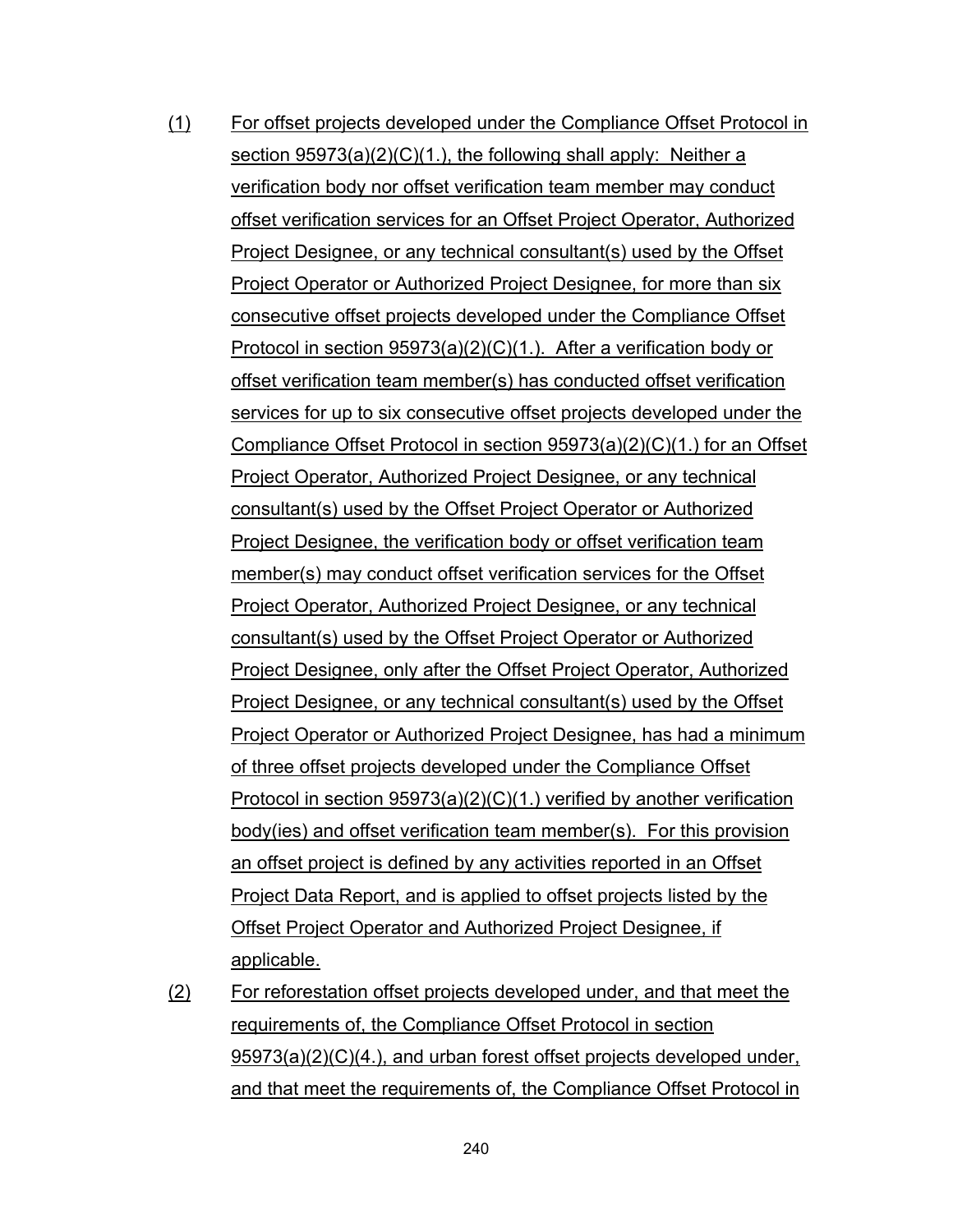section 95973(a)(2)(C)(3.), the following shall apply: An Offset Project Operator or Authorized Project Designee that has deferred the second verification for 6 to 12 years may have up to 13 Offset Project Data Reports verified by the same verification body and offset verification team member(s). If an Offset Project Operator or Authorized Project Designee has not deferred the second verification for more than 6 years, the requirements in section 95977.1(a) for rotation of verification bodies and offset verification team member(s) shall apply. An Offset Project Operator or Authorized Project Designee may contract with a previous verification body or offset verification team member(s) only if at least three consecutive Offset Project Data Reports for the offset project have been verified by a different verification body(ies) and offset verification team member(s) before the previous verification body and offset verification team member(s) is selected again. When rotating verification bodies and offset verification team members under this provision, the rotation requirements must also apply to any technical consultant(s) used by the Offset Project Operator or Authorized Project Designee, if applicable.

- (3) All early action reporting periods for which regulatory verification was conducted for an early action offset project pursuant to section 95990(f) may count as one Reporting Period for the purposes of determining rotation of verification bodies and offset verification team members.
- (4) Each early action reporting period for which early action verification was conducted under an Early Action Offset Program prior to transitioning the offset project to a Compliance Offset Protocol must be used in determining the rotation of verification bodies and offset verification team member pursuant to this section. Each early action reporting period verified under the Early Action Offset Program is considered a separate Reporting Period for purposes of this section.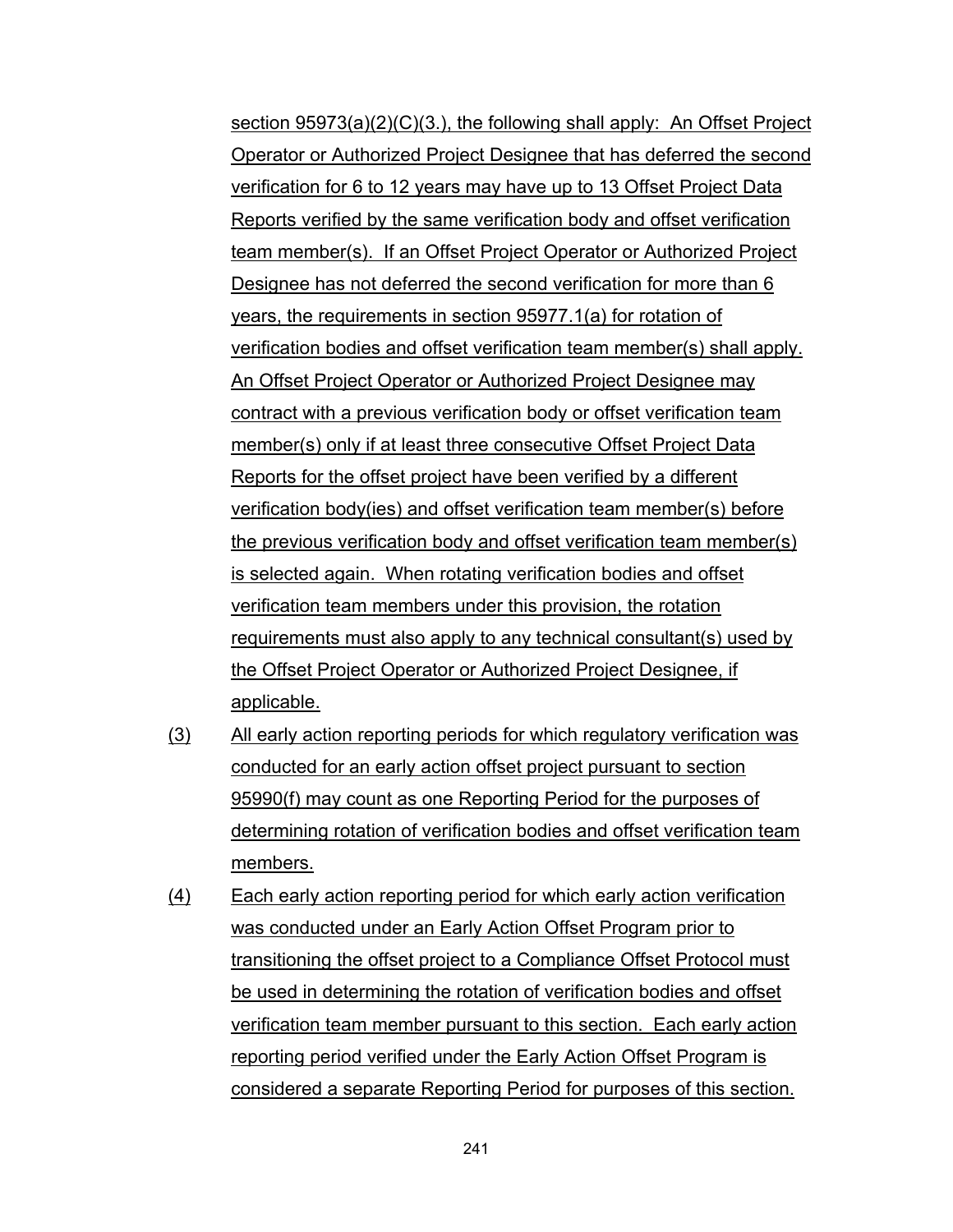- (b) Offset Verification Services. Offset Verification Services shall be subject to the following requirements.
	- (1) Notice of Offset Verification Services for Offset Projects. Before offset verification services, as defined in section 95977.1(b)(3), may begin, the verification body must submit a Notice of Offset Verification Services to ARB and an Offset Project Registry, if applicable. The verification body may begin offset verification services for the Offset Project Operator or Authorized Project Designee 10 working 30 calendar days after the Notice for Offset Verification Services is received by ARB orand the Offset Project Registry, or earlier, if approved by ARB in writing. The Notice forof Offset Verification Services must include the following information:

\* \* \*

(2) If any information submitted pursuant to sections  $95977.1(b)(1)(B)$  and 95977.1(b)(1)(D) changes after the Notice for Offset Verification Services is submitted to ARB and the Offset Project Registry, if applicable, and before offset verification services begin, the verification body must notify ARB and the Offset Project Registry by submitting an updated conflict of interest self-evaluation formNotice of Offset Verification Services as soon as the change is made, but, at least five working days prior to the start of offset verification services, unless otherwise approved by ARB in writing. If any information submitted pursuant to sections 95977.1(b)(1)(B) and 95977.1(b)(1)(D) changes during offset verification services, the verification body must notify ARB and the Offset Project Registry, if applicable, within 10 working days. In either instance, the conflict of interestNotice of Offset Verification Services must be resubmitted to ARB andor the Offset Project Registry, as applicable. If ARB and the Offset Project Registry, if applicable, request revisions to the Notice of Offset Verification Services, the verification body must resubmit the revised Notice of Offset Verification Services within 10 working days of such request, or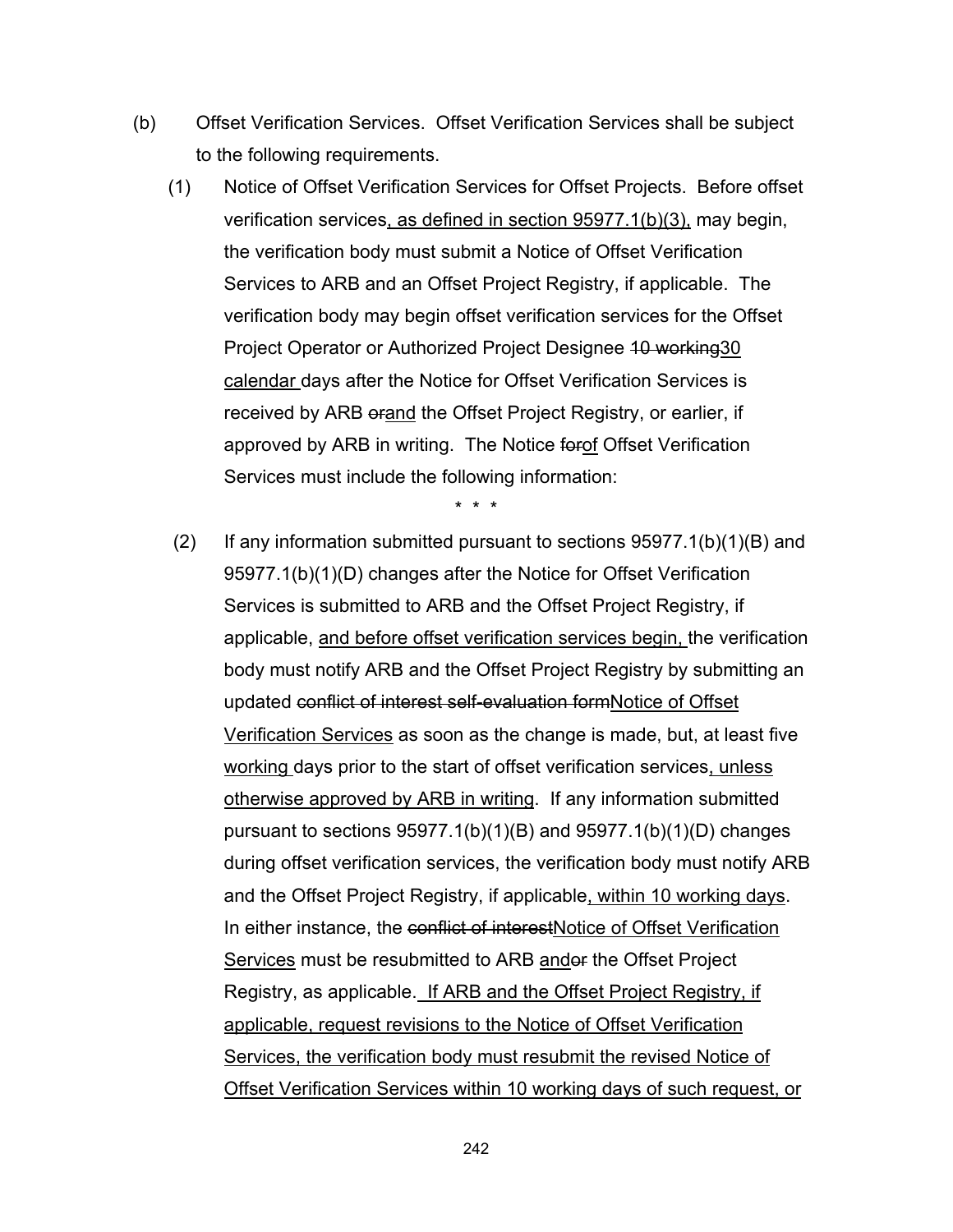if there is a reason the verification body cannot submit the revisions within 10 working days, the verification body must communicate to ARB and the Offset Project Registry in writing as to the reasons why and get approval from the Offset Project Registry or ARB for an extension.

- (3) Offset verification services must include the following:
	- (A) Offset Verification Plan. The Offset Project Operator or Authorized Project Designee must submit the following information necessary to develop an Offset Verification Plan to the offset verification team:
		- 1. Information to allow the offset verification team to develop a general understanding of offset project boundaries, operations, project baseline emissions, and annual GHG reductions and GHG removal enhancements;
		- 2. Information regarding the training or qualifications of personnel involved in developing the Offset Project Data Report;
		- 3. The name and date of the Compliance Offset Protocol used to quantify and report project baselines, GHG reductions, GHG removal enhancements, and other required data as applicable in the Compliance Offset Protocol; and
		- 4. Information about any data management system, offset project monitoring system, and models used to track project baselines, GHG reductions, GHG removal enhancements, and other required data as applicable in the Compliance Offset Protocol.
	- (B) Timing of Offset Verification Services. The Offset Verification Plan submitted pursuant to section 95977.1(b)(3)(A)Such information shall also include the following information:
		- 1. Dates of proposed meetings and interviews with personnel related to the offset project;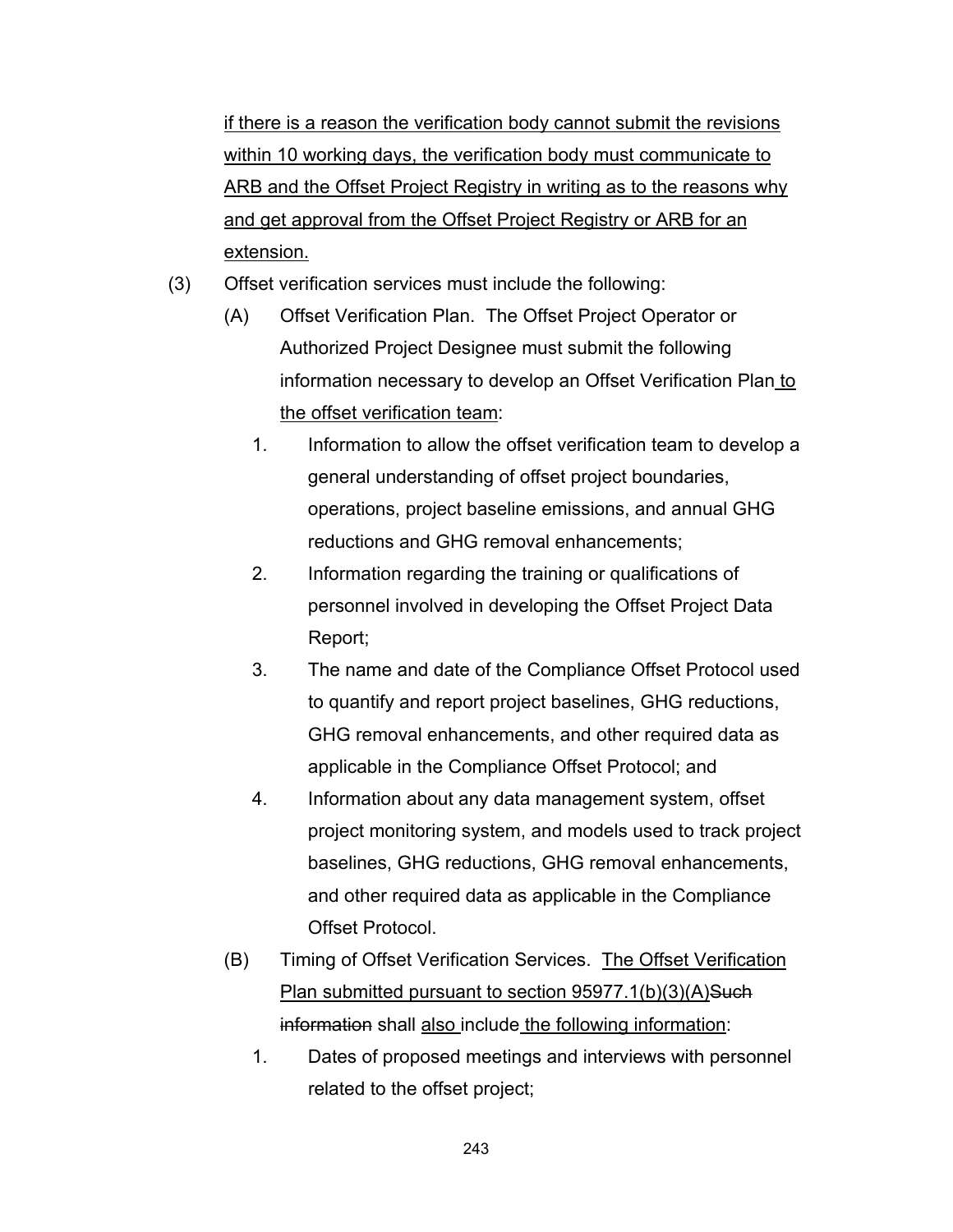- 2. Dates of proposed site visits;
- 3. Types of proposed document and data reviews; and
- 4. Expected date for completing offset verification services.
- (C) Planning Meetings with the Offset Project Operator or Authorized Project Designee. The offset verification team must discuss with the Offset Project Operator or Authorized Project Designee the scope of the offset verification services and request any information and documents needed for initiatinginitial offset verification services. The offset verification team must review the documents submitted and plan and conduct a review of original documents and supporting data for the Offset Project Data Report. Information regarding planning meetings may be included in the offset verification plan, but is not required. Any discussions or meetings to secure an offset verification services contract or collect preliminary project documents to bid the offset verification services may occur prior to submitting the Notice of Offset Verification Services pursuant to section 95977.1(b)(1).
- (D) Site Visits for Offset Projects. For a non-sequestration offset project, at least one accredited offset verifier in the offset verification team, including the offset project specific verifier, must make at least one site visit every year to for each offset project location for which an Reporting Period that an Offset Project Data Report is submitted, except for those nonsequestration offset projects thatfor which the Offset Project Data Reports qualify for a two-year offset verification period pursuant to section 95977(b). In this case, at least one offset verifier in the offset verification team, including the offset project specific verifier, must make a site visit to each offset project location in the year thateach time offset verification services are performed;. offset verification services for non-sequestration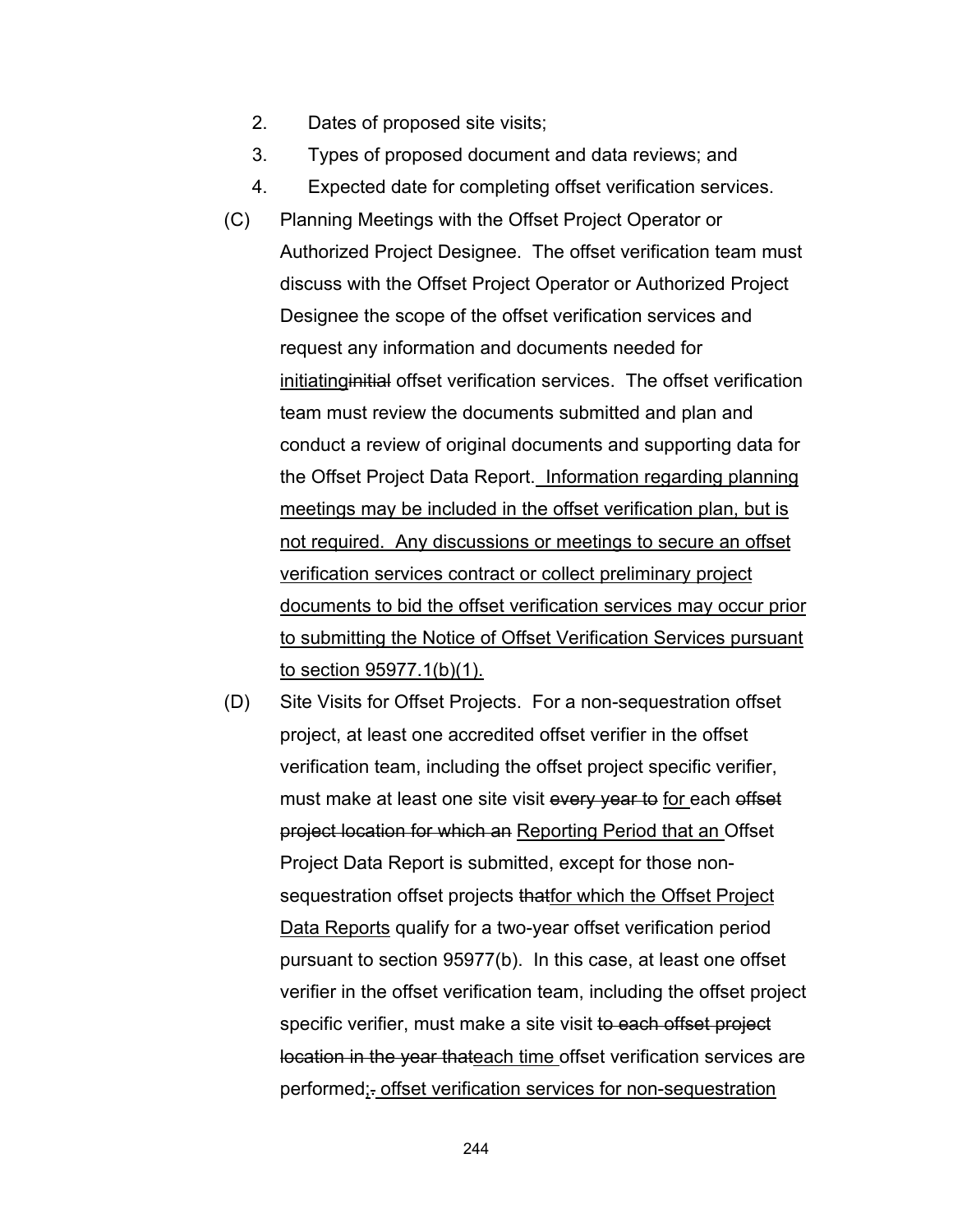offset projects would include one or two Reporting Periods, depending on whether verification is eligible to be deferred pursuant to section 95977(b). For a forest or urban forest offset project, at least one accredited offset verifier in the offset verification team, including the offset project specific verifier, must make a site visit every year that offset verification services are provided, except for those offset projects approved for less intensive verification, for which a site visit must be performed at least once every six years. A site visit is also required after the first full calendar year of operations Reporting Period of an offset project under a Compliance Offset Protocol and after the first Reporting Period for each renewed crediting period under a Compliance Offset Protocol. Any site visit performed under this section must be conducted after the Offset Project Operator or Authorized Project Designee submits its Offset Project Data Report to ARB or an Offset Project Registry. During the required site visit, the offset verification team member(s) must conduct the following, and document or explain how each requirement was checked and fulfilled in the detailed verification report:

- 1. During the initial site visit conducted following the first Reporting Period of the crediting period the offset verification team members must:
	- a. Assess offset project eligibility and that the offset project meets the requirements for additionality according to section 95973 and the applicable Compliance Offset Protocol;
	- b. Review the information submitted for listing pursuant to section 95975 and determine if it is complete and accurate;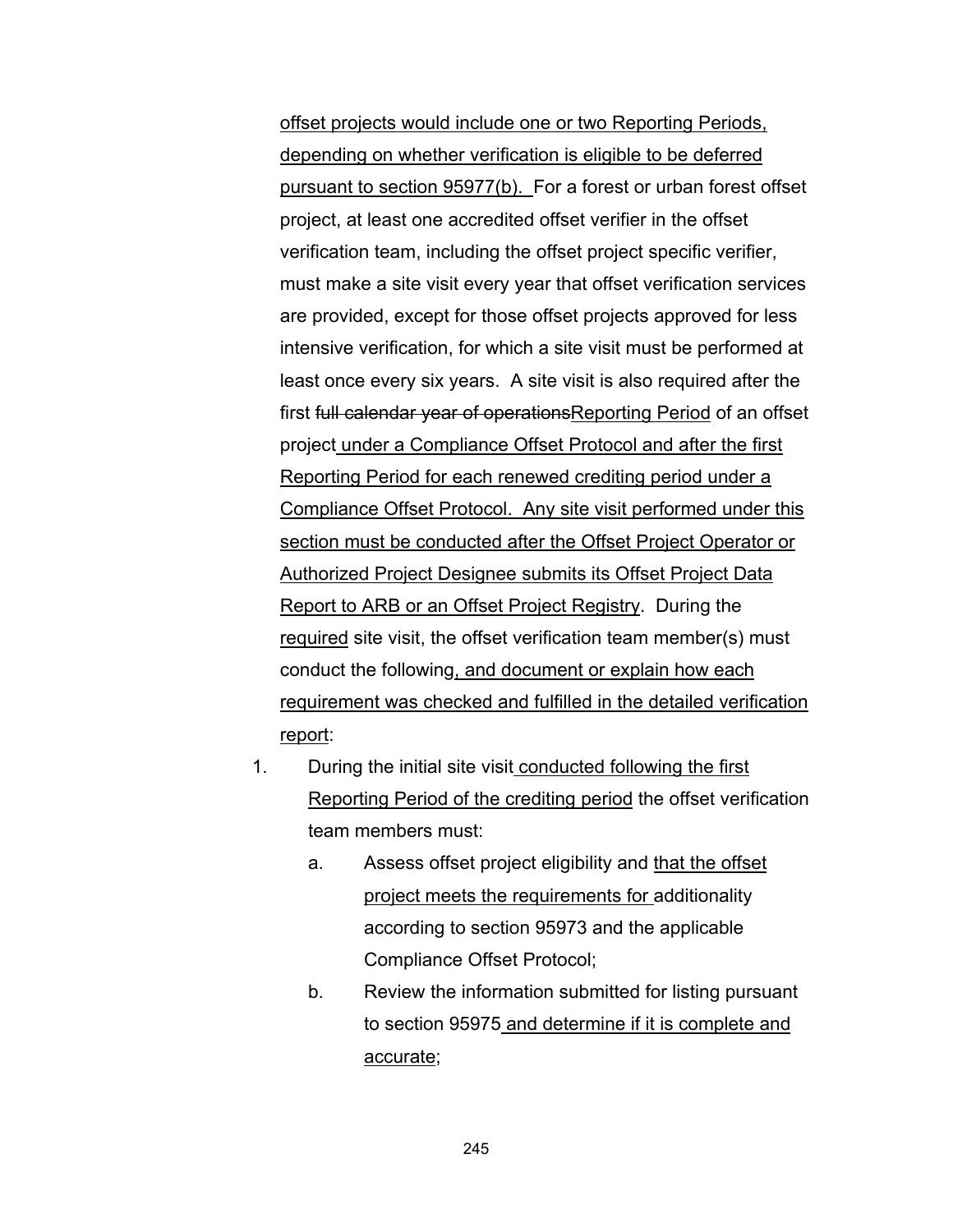- c. Confirm that the offset project boundary is appropriately defined;
- d. Review project baseline calculations and modeling;
- e. Assess the operations, functionality, data control systems, and review GHG measurement and monitoring techniques; and
- f. Confirm that all applicable eligibility criteria to design, measure, establish the chain of custody, and monitor the offset project conforms to the requirements of the applicable Compliance Offset Protocol.
- g. All criteria pertaining to the eligibility of the offset project must be assessed during the first site visit in the first Reporting Period of each crediting period. All eligibility criteria must be met and are not subject to sampling. If any of the eligibility criteria are not met, the project would be ineligible for crediting and receive an Adverse Offset Verification Statement.
- 2. During the initial site visit conducted following the first Reporting Period of the crediting period and each subsequent site visit the offset verification team must: \* \* \*
- (F) An Offset Project Operator or Authorized Project Designee must make available to the offset verification team all information and documentation used to calculate and report project baseline and annualproject GHG emissions, GHG reductions, and GHG removal enhancements and other information required by the applicable Compliance Offset Protocol.
- (G) Sampling Plan for Offset Project Data Reports. As part of confirming the Offset Project Data Report, the offset verification team must develop a sampling plan that meets the following requirements: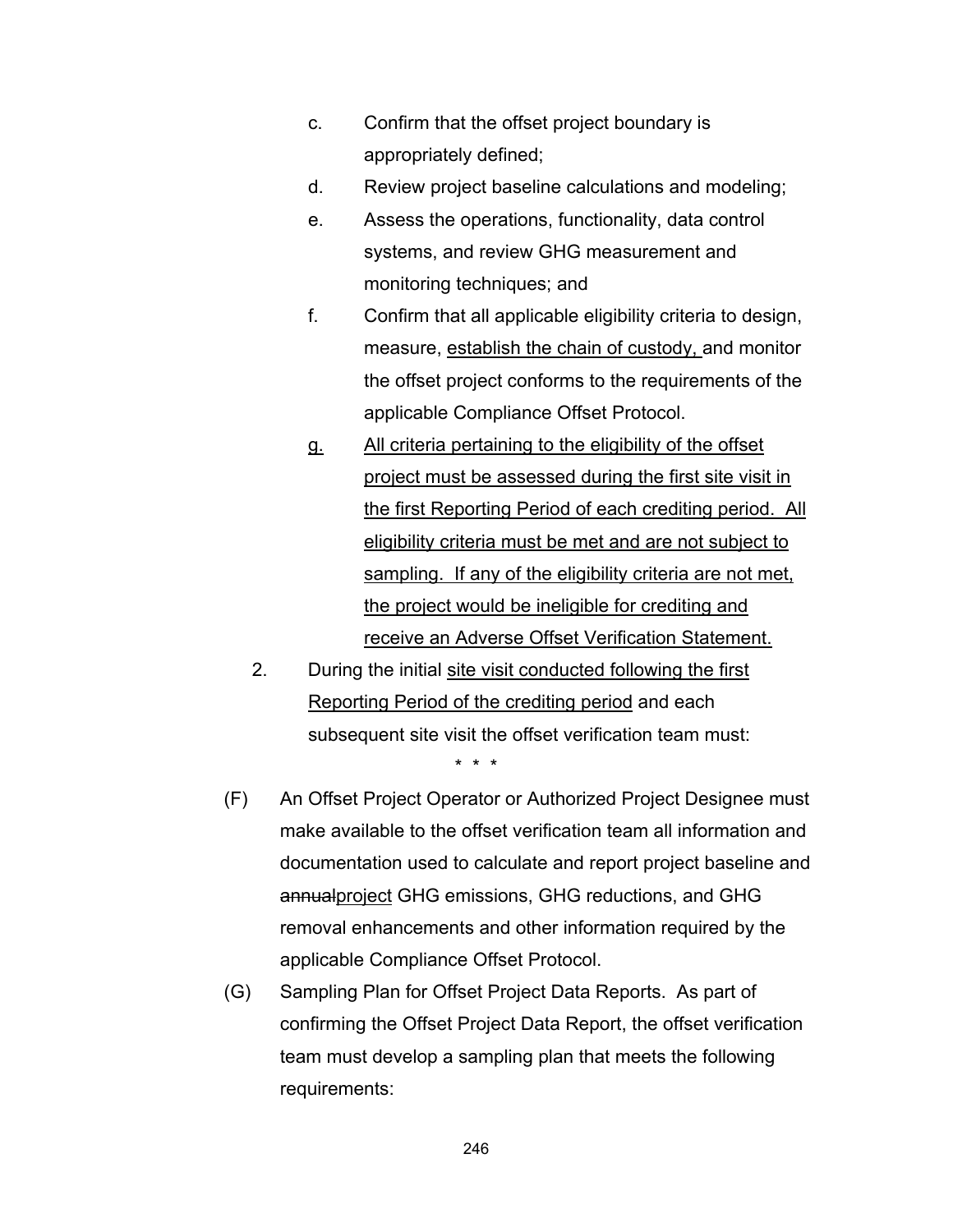- 1. The offset verification team must develop a sampling plan based on a strategic analysis developed from document reviews and interviews to assess the likely nature, scale, and complexity of the offset verification services for an Offset Project Operator or Authorized Project Designee. The analysis must review the inputs for the development of the submitted Offset Project Data Report, the rigor and appropriateness of the GHG data management systems, and the coordination within an Offset Project Operator's or Authorized Project Designee's organization to manage the operation and maintenance of equipment and systems used to develop the Offset Project Data Reports;
- 2. The offset verification team must include a ranking of GHG emissions sources, GHG sinks, and GHG reservoirs within the offset project boundary by amount of contribution to total CO2e emissions, GHG reductions, and GHG removal enhancements, and a ranking of GHG emissions sources, GHG sinks, or GHG reservoirs with the largest calculation uncertainty; and
- 3. The offset verification team must include a qualitative narrative of uncertainty risk assessment in the following areas as applicable to the Compliance Offset Protocol:
	- a. Data acquisition equipment;
	- b. Data sampling and frequency;
	- c. Data processing and tracking;
	- d. Project baseline and annualproject GHG emissions, GHG reductions, and GHG removal enhancement calculations;
	- e. Data reporting; and
	- f. Chain of custody requirements; and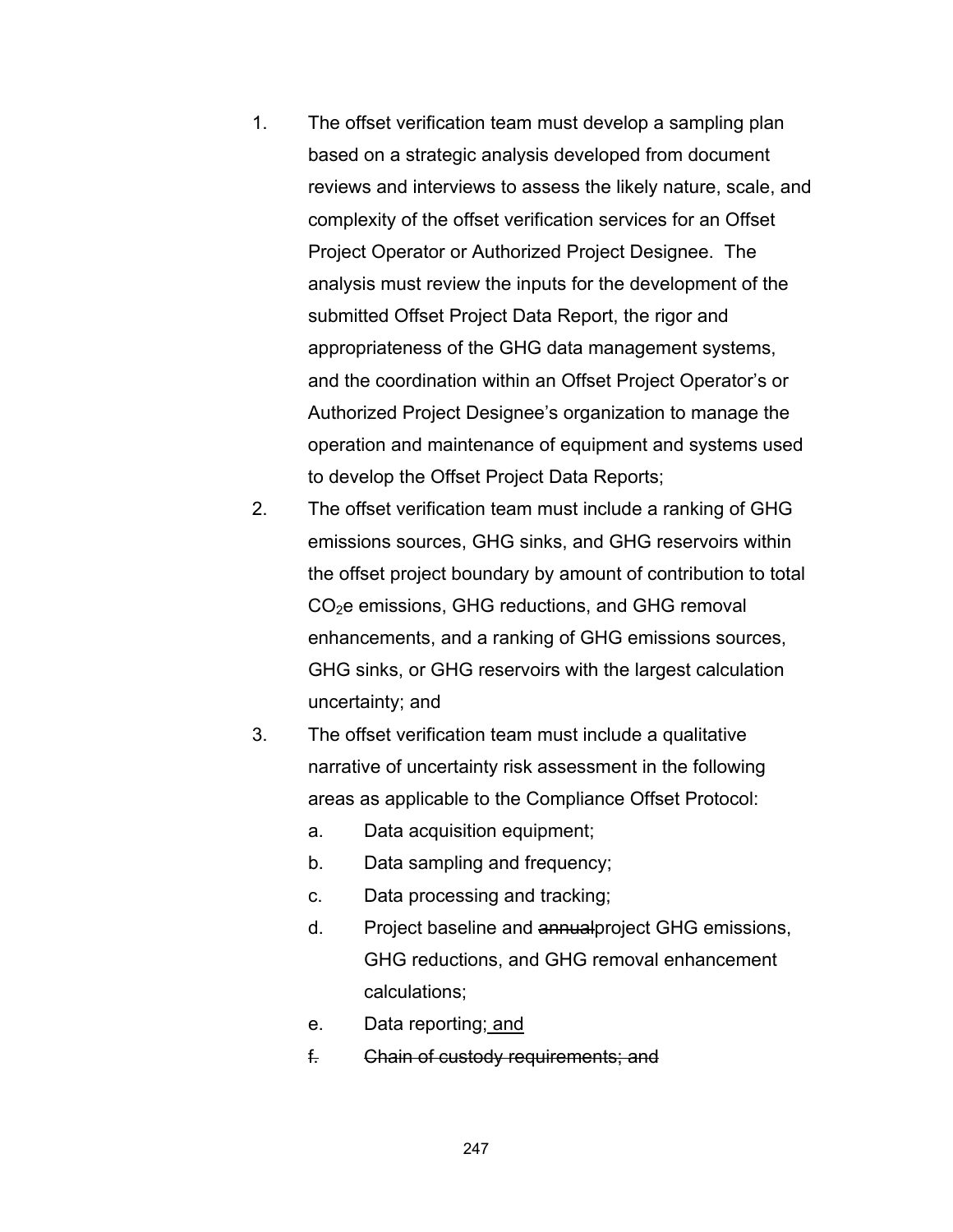- gf. Management policies or practices in developing Offset Project Data Reports.
- (H) After completing the analysis in section 95977.1(b)(3)(G), the offset verification team must include in the sampling plan a list which includes the following:
	- 1. GHG emissions sources, GHG sinks, and GHG reservoirs that will be targeted for document reviews to ensure conformance with the Compliance Offset Protocol and data checks as specified in section 95977.1(b)(3)(L) and an explanation of why they were chosen;
	- 2. Methods used to conduct data checks for each GHG emissions source, GHG sink, and GHG reservoir; and
	- 3. A summary of the information analyzed in the data checks and document reviews conducted for each GHG emissions source, GHG sink, and GHG reservoir.

\* \* \*

- (K) The verification body must retain the sampling plan in paper, electronic, or other format for a period of not less than 15 years following the submission of each Offset Verification Statement. The sampling plan must be made available at any time during offset verification services to ARB or the Offset Project Registry within 10 calendar days upon request. The verification body must also retain all material received, reviewed, or generated to render an Offset Verification Statement for an Offset Project Operator or Authorized Project Designee for 15 years following the submittal of each Offset Verification Statement. The documentation must allow for a transparent review of how a verification body reached its conclusion in the detailed verification report and Offset Verification Statement.
- (L) Data Checks for Offset Project Data Reports. To determine the reliability of the submitted Offset Project Data Report, the offset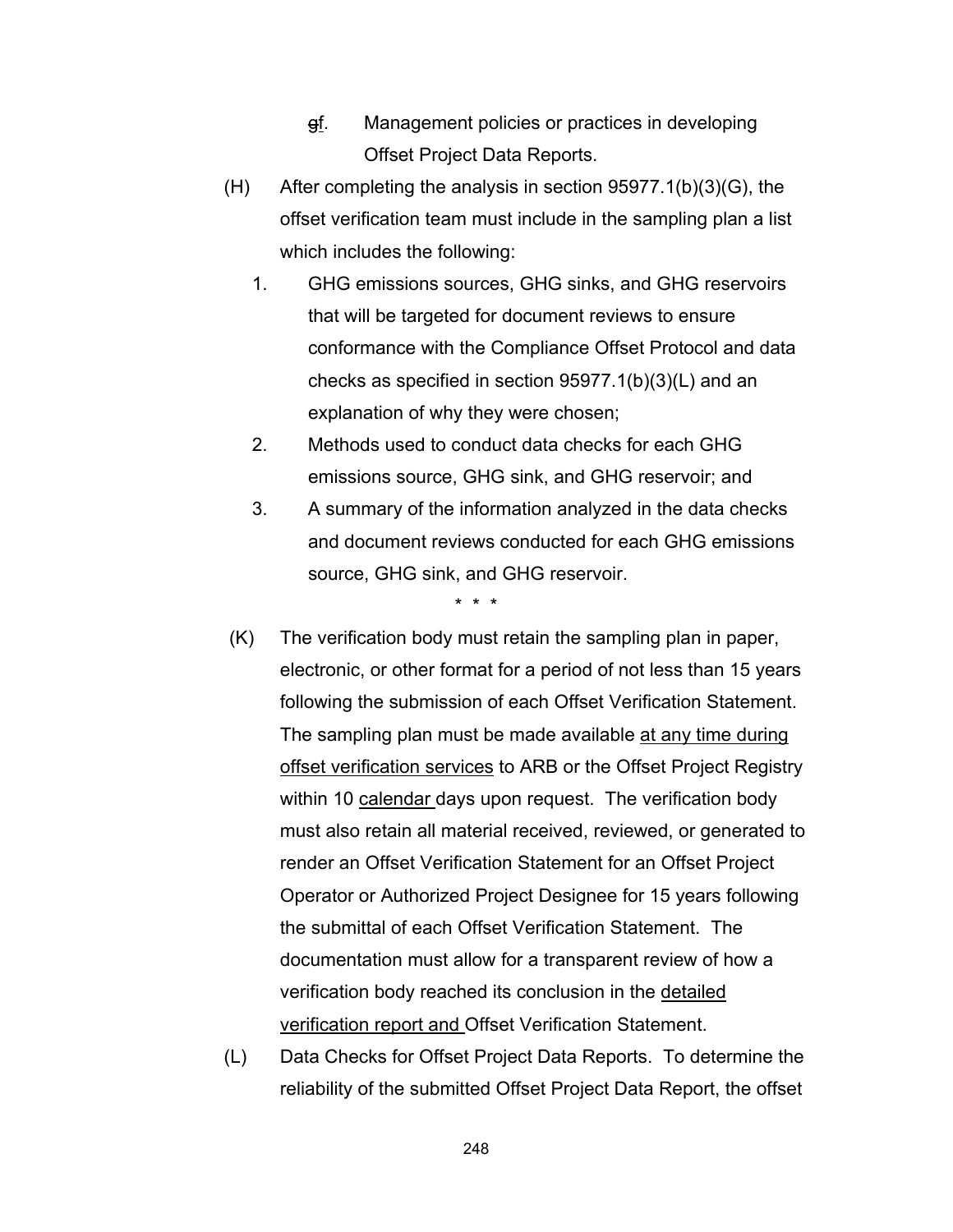verification team must use data checks. Such data checks must focus first on the largest and most uncertain estimates of project baseline GHG emissions, project emissions, GHG reductions, and GHG removal enhancements, and the offset verification team must:

- 1. Use data checks to ensure that the appropriate methodologies and GHG emission factors have been applied in calculating the project baseline and annual GHG emissions, project emissions, GHG reductions, and GHG removal enhancements calculations in the Compliance Offset Protocol;
- 2. Choose GHG emissions sources, project emissions, GHG sinks, and GHG reservoirs for data checks based on their relative sizes and risks of offset material misstatement or nonconformance as indicated in the sampling plan;
- 3. Use professional judgment in the number of data checks required for the offset verification team to conclude with reasonable assurance whether the Offset Project Operator's or Authorized Project Designee's total reported GHG reductions and GHG removal enhancements are free of offset material misstatement and the Offset Project Data Report otherwise conforms to the requirements of the Compliance Offset Protocol and this article. At a minimum a data check must include the following:
	- a. Tracing data in the Offset Project Data Report to its origin;
	- b. Looking at the process for data compilation and collection;
	- c. Reviewing all GHG inventory designs for GHG sources, GHG sinks, and GHG reservoirs, and sampling procedures, if applicable;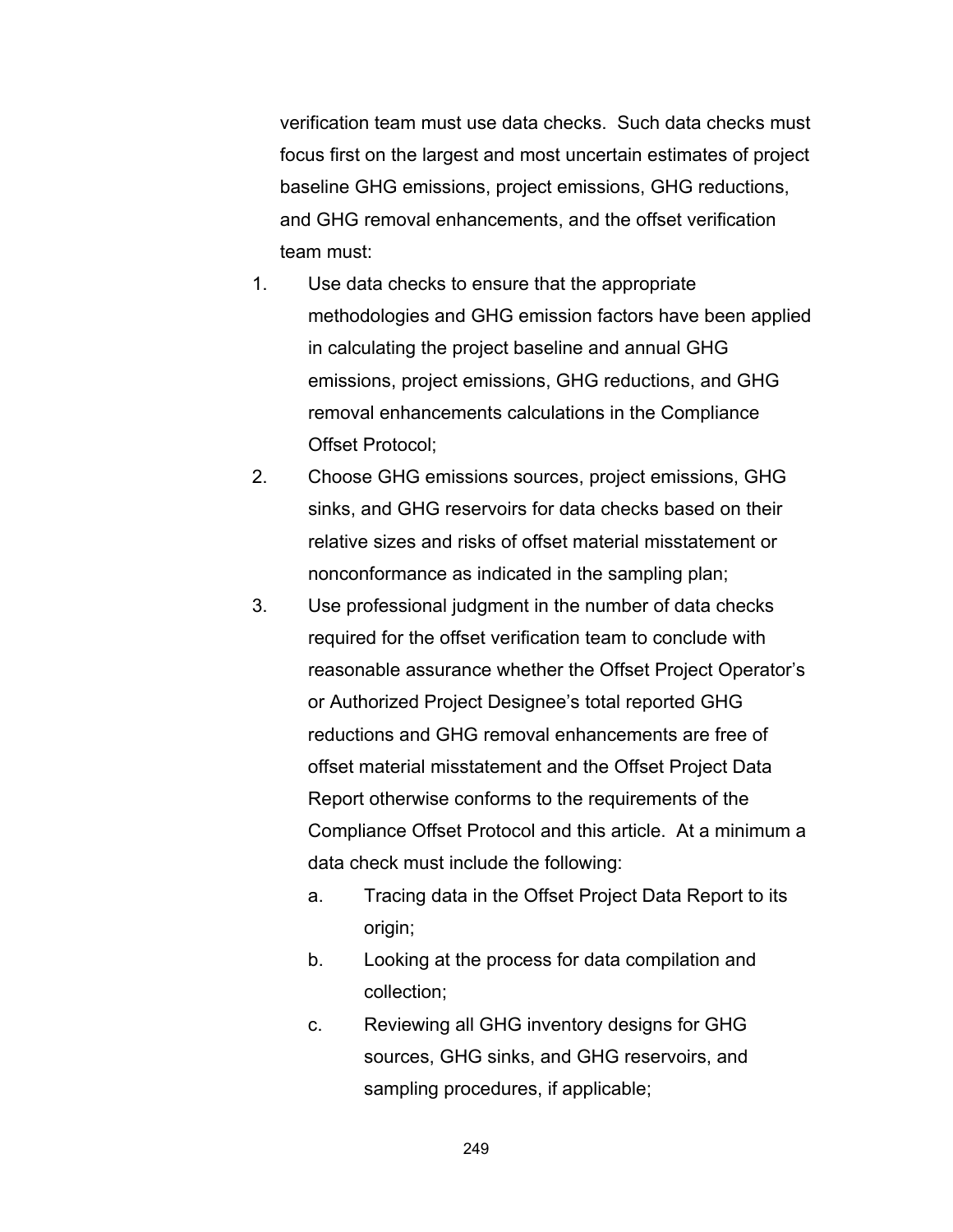- d. Recalculating baseline GHG emissions, project emissions, GHG reductions, and GHG removal enhancements estimates to check original calculations;
- e. Reviewing calculation methodologies used by the Offset Project Operator or Authorized Project Designee for conformance with the Compliance Offset Protocol and this article;
- f. Reviewing meter and fuel analytical instrumentation calibration, if applicable; and
- g. Reviewing the quantification from models approved for use in the Compliance Offset Protocol, if applicable; and
- 4. Compare its own calculated results for the data checks conducted with the reported offset project data in order to confirm the extent and impact of any omissions and errors. Any discrepancies must be identified in the issues log. The comparison of data checks must also include a narrative to indicate which GHG emissions sources, GHG sinks, and GHG reservoirs were checked, the types and quantity of data that were evaluated for each GHG emissions source, GHG sink, and GHG reservoir, how the data checks were conducted including calculations, and any discrepancies that were identified.
- (M) Offset Project Data Report Modifications. As a result of review by the offset verification team and prior to completion of an Offset Verification Statement, the Offset Project Operator or Authorized Project Designee must make any possible improvements or correctionsand fix any correctable errors to the submitted Offset Project Data Report, and a revised Offset Project Data Report must be submitted to ARB or the Offset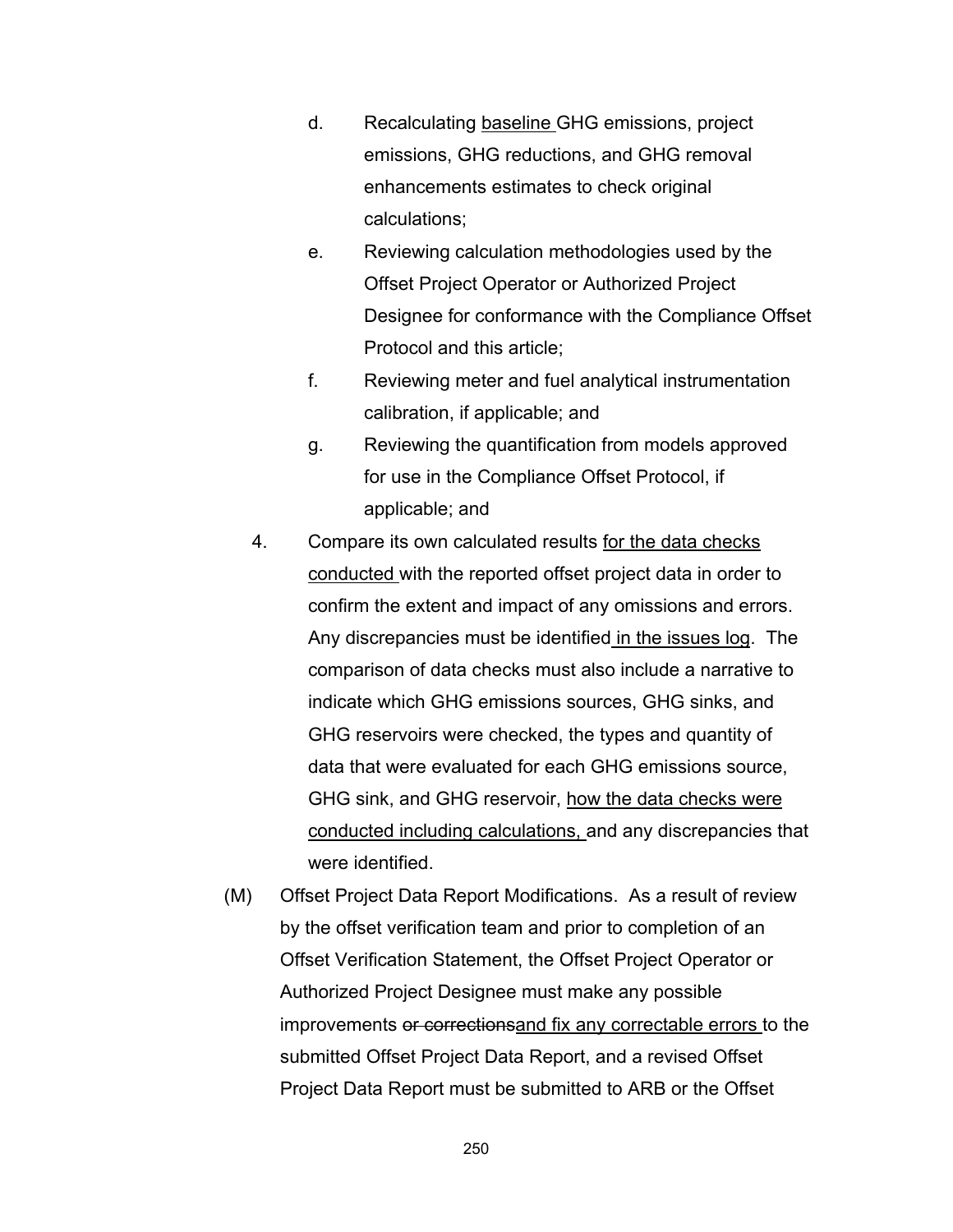Project Registry. If the Offset Project Operator or Authorized Project Designee does not make all possible improvements and fix any correctable errors to the Offset Project Data Report, the verification body must issue an Adverse Offset Verification Statement. The offset verification team shall use professional judgment in the determination of correctable errors, including whether differences are not errors but result from truncation or rounding. The offset verification team must document in the issues log the source of any difference identified, including whether the difference results in a correctable error. Documentation for all Offset Project Data Report submittals must be retained by the Offset Project Operator or Authorized Project Designee for the length of time specified in section 95976(e)(2).

(N) To verify that the Offset Project Data Report is free of offset material misstatement, the offset verification team must make its own determination of GHG reductions or GHG removal enhancements relative to the project baseline using the data check conducted pursuant to section 95977.1(b)(3)(L), and must determine whether there is reasonable assurance that the Offset Project Data Report does not contain an offset material misstatement for the Offset Project Operator or Authorized Project Designee, on a  $CO<sub>2</sub>e$  basis. To assess conformance with this article and the Compliance Offset Protocol the offset verification team must review the methods and factors used to develop the Offset Project Data Report for adherence to the requirements of this article and the Compliance Offset Protocol and ensure that other requirements of this article are met.

\* \* \*

 (P) An assessment of offset material misstatement is conducted for annual net GHG reductions and GHG removal enhancements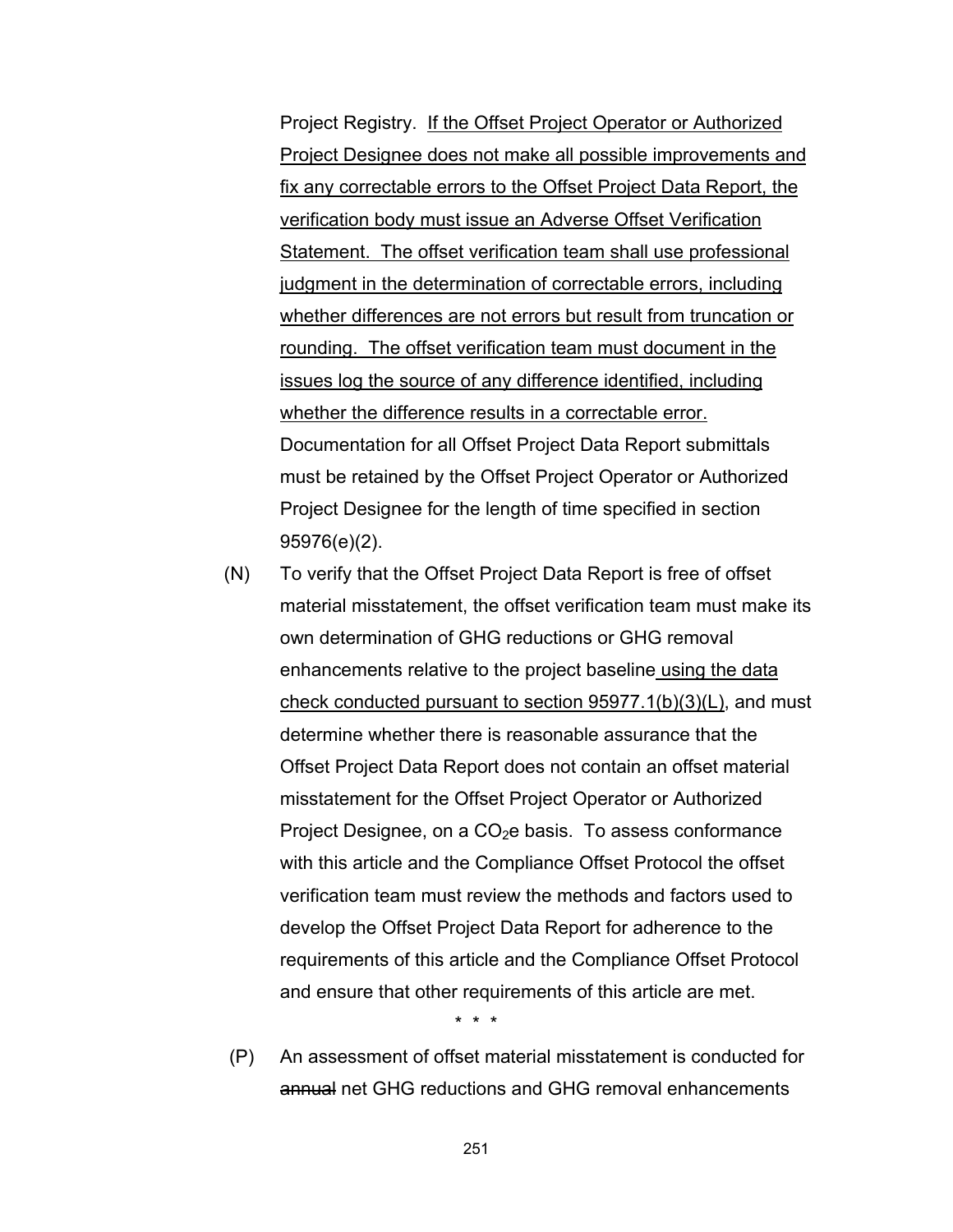achieved in a given Reporting Period relative to the project baseline in that Reporting Period in metric tons of  $CO<sub>2</sub>e$ .

(Q) The offset verification team must determine whether the GHG reductions and GHG removal enhancements quantified and reported in the Offset Project Data Report contain an offset material misstatement using the following equation:

Percent error =  $\sum D$ iscrepancies +  $\sum D$ missions +  $\sum M$ isreporting  $\vert \times 100\% \vert$ Total Reported Emission Reductions and Removal Enhancements

$$
Percent error = \sum \frac{[Discrepancies + Omissions + Misreporting] \times 100\%}{Total reported emissions}
$$

Where:

"Discrepancies" means any differences between the reported GHG value for sources, sinks, and reservoirs for the project baseline emissions, or project, and the verifier calculated GHG value emissions, GHG reductions, and GHG removal enhancements and GHG emissions, project emissions, GHG reductions, and GHG removal enhancements for a data source subject to data checks in 95977.1(b)(3)(L) calculated by the offset verification team. Any discrepancies identified must include the positive or negative impact of the GHG source, sink, or reservoir on the total reported GHG emission reductions and removal enhancements when input into the offset material misstatement equation.

"Omissions" means any GHG emissions or removal enhancements associated with required sources, sinks, and reservoirs for the project baseline emissions, or project emissions,GHG reductions, project emissions, and GHG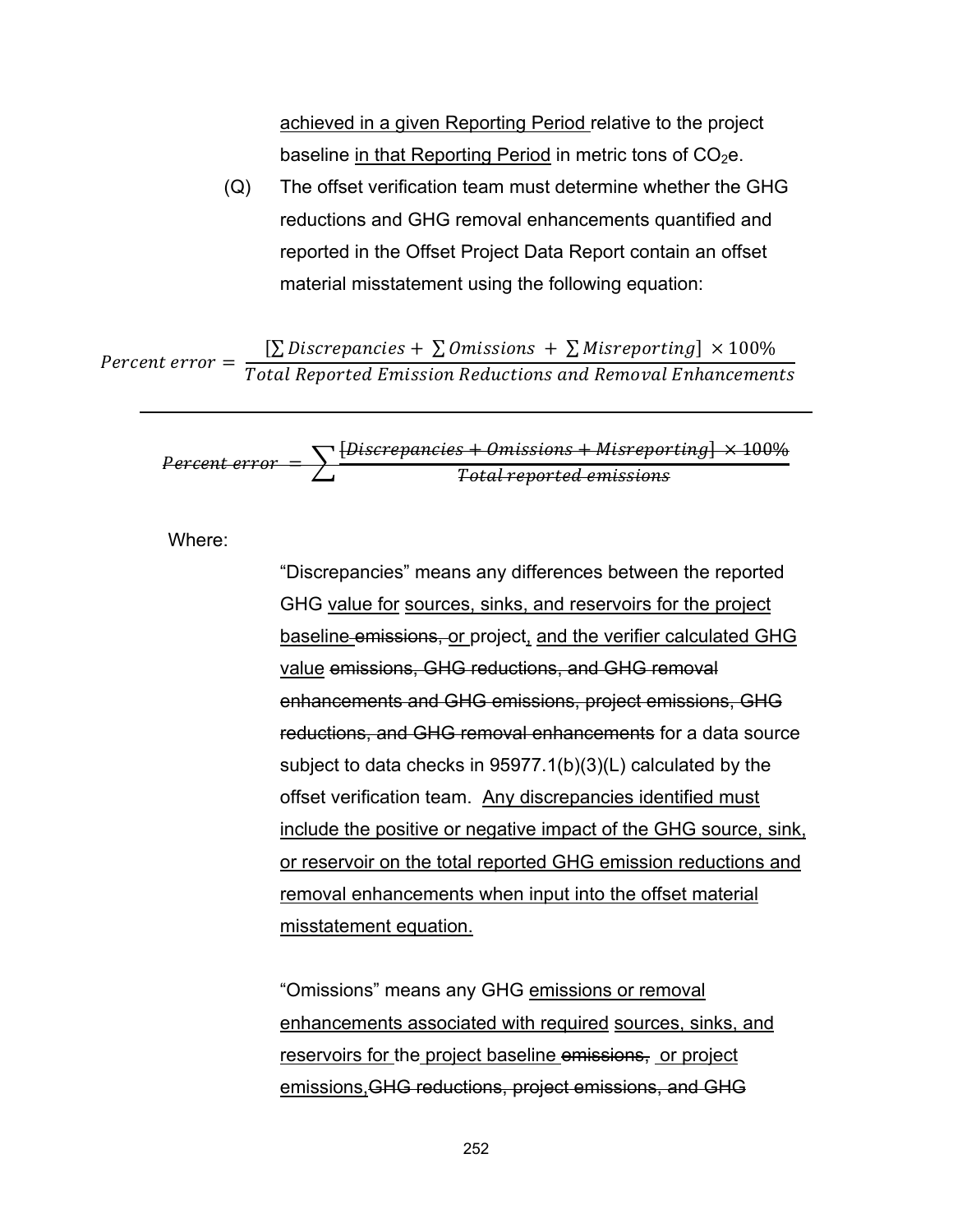removal enhancements that the offset verification team concludes must be part of the Offset Project Data Report, but were not included by the Offset Project Operator or Authorized Project Designee in the Offset Project Data Report. Any omissions found by the offset verification team must include the positive or negative impact of the omission on the total reported GHG emission reductions and removal enhancements when input into the offset material misstatement equation.

"Misreporting" means duplicative, incomplete, or other GHG emissions or removal enhancements for required sources, sinks, and reservoirs in the project baseline or project emissions,emissions, project emissions, GHG reductions, and GHG removal enhancements the offset verification team concludes should, or should not, be part of the Offset Project Data Report. Any misreporting found by the offset verification team must include the positive or negative impact of the misreporting on the total reported GHG emission reductions and removal enhancements when input into the offset material misstatement equation.

"Total reported emission reductions and removal enhancements" means annual reported net GHG reductions and GHG removal enhancements reported by the Offset Project Operator or Authorized Project Designee for an Offset Project Data Report relative to the project baseline for that Offset Project Data Report in metric tons  $CO<sub>2</sub>e$ .

- (R) Completion of offset verification services must include:
	- 1. Offset Verification Statement. Upon completion of the offset verification services conducted pursuant to section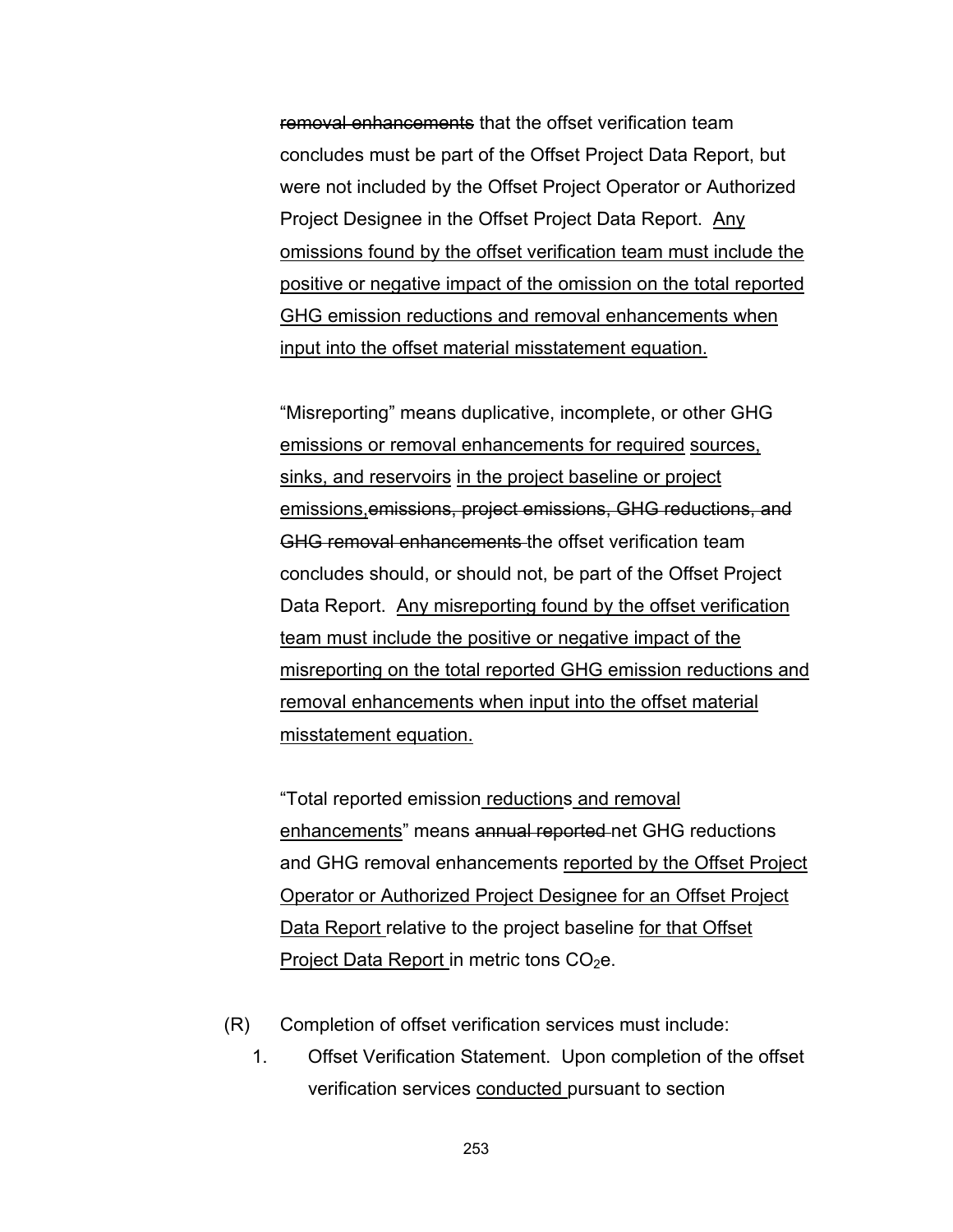95977.1(b)(3), the verification body must complete an Offset Verification Statement for each Offset Project Data Report for which offset verification services were conducted and provide it to the Offset Project Operator or Authorized Project Designee and ARB or the Offset Project Registry by the verification deadline pursuant to section 95977(d). Before the Offset Verification Statement is completed, the verification body must have the offset verification services and findings of the offset verification team independently reviewed within the verification body by an independent reviewer not involved in offset verification services for that offset project. The independent reviewer may not be the offset project specific verifier, and may not accompany the offset verification team on a site visit. The independent reviewer may conduct a separate site visit, if necessary.

- 2. The independent reviewer shall serve as the final check of the offset verification team's work to identify any significant concerns, including:
	- a. Errors in planning;
	- b. Errors in data sampling; and
	- c. Errors in judgment by the offset verification team that are related to the draft offset verification statement.
- 3. The independent reviewer must maintain independence from the offset verification services by not making specific recommendations about how the offset verification services should be conducted. The independent reviewer will review documents applicable to the offset verification services provided and identify any failure to comply with the requirements of this article or with the verification body's internal policies and procedures for providing offset verification services. The independent reviewer must concur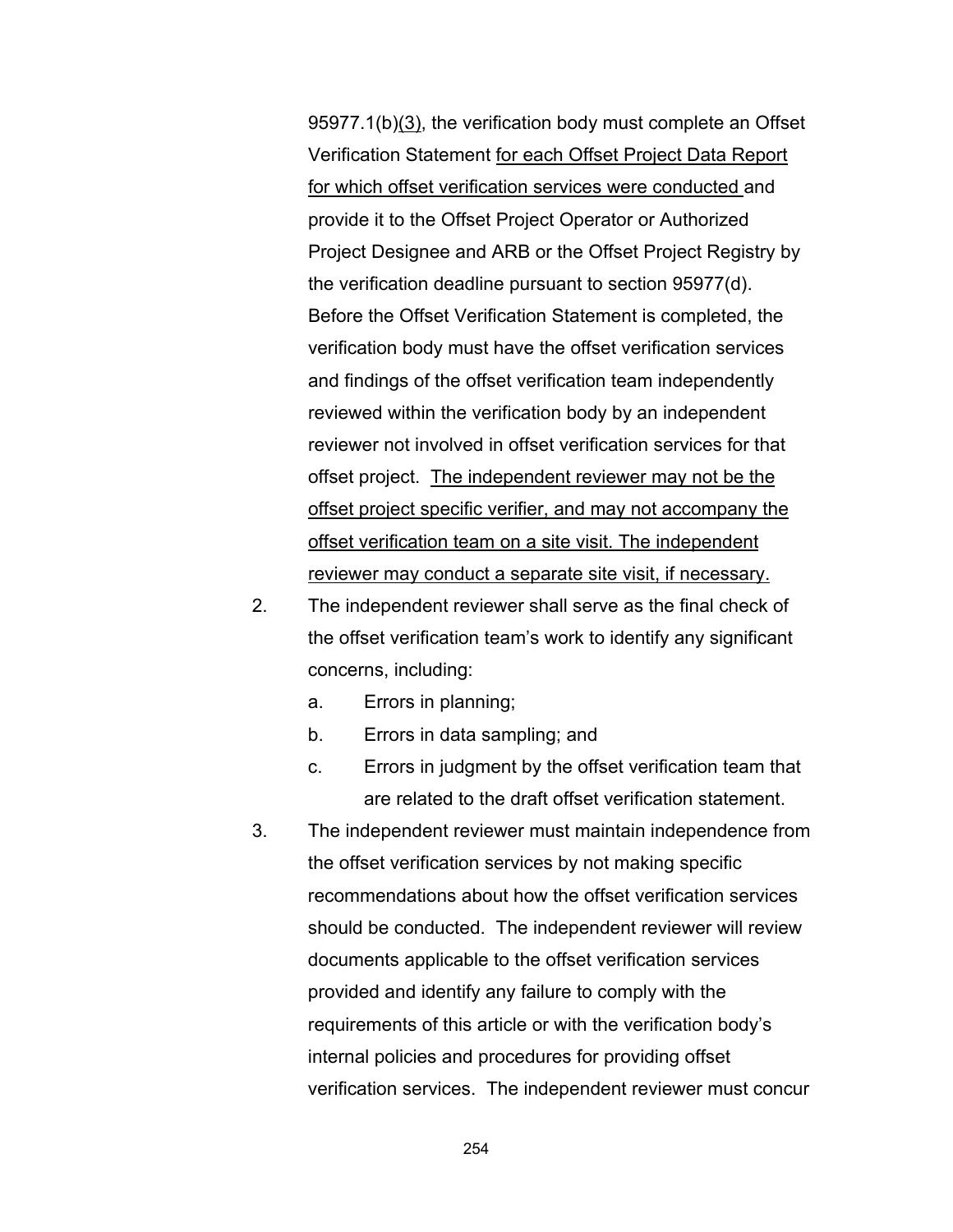with the offset verification findings before the Offset Verification Statement can be issued.

- 4. When the offset verification team completes its findings:
	- a. The verification body must provide to the Offset Project Operator or Authorized Project Designee a detailed verification report for each Offset Project Data Report for which offset verification services were conducted. The detailed verification report must at a minimum include the Offset Verification Plan, the detailed comparison of the data checks conducted during offset verification services pursuant to section 95977.1(b)(3)(L), including the required narrative, the issues log identified in the course of offset verification activities and the issue resolutions, and any qualifying comments on findings during offset verification services. The detailed verification report must also include the calculations performed in 95977.1(b)(3)(Q) with enough detail to understand the relationships between the data checks and the offset material misstatement evaluation, and be made available to ARB within 10 calendar days upon request. If the Offset Verification Statement is being submitted to an Offset Project Registry, then the verification body must submit the detailed verification report to the Offset Project Registry with the Offset Verification Statement. The detailed verification report must be submitted to the Offset Project Operator or Authorized Project Designee at the same time or before the Offset Verification Statement is submitted to ARB or the Offset Project Registry.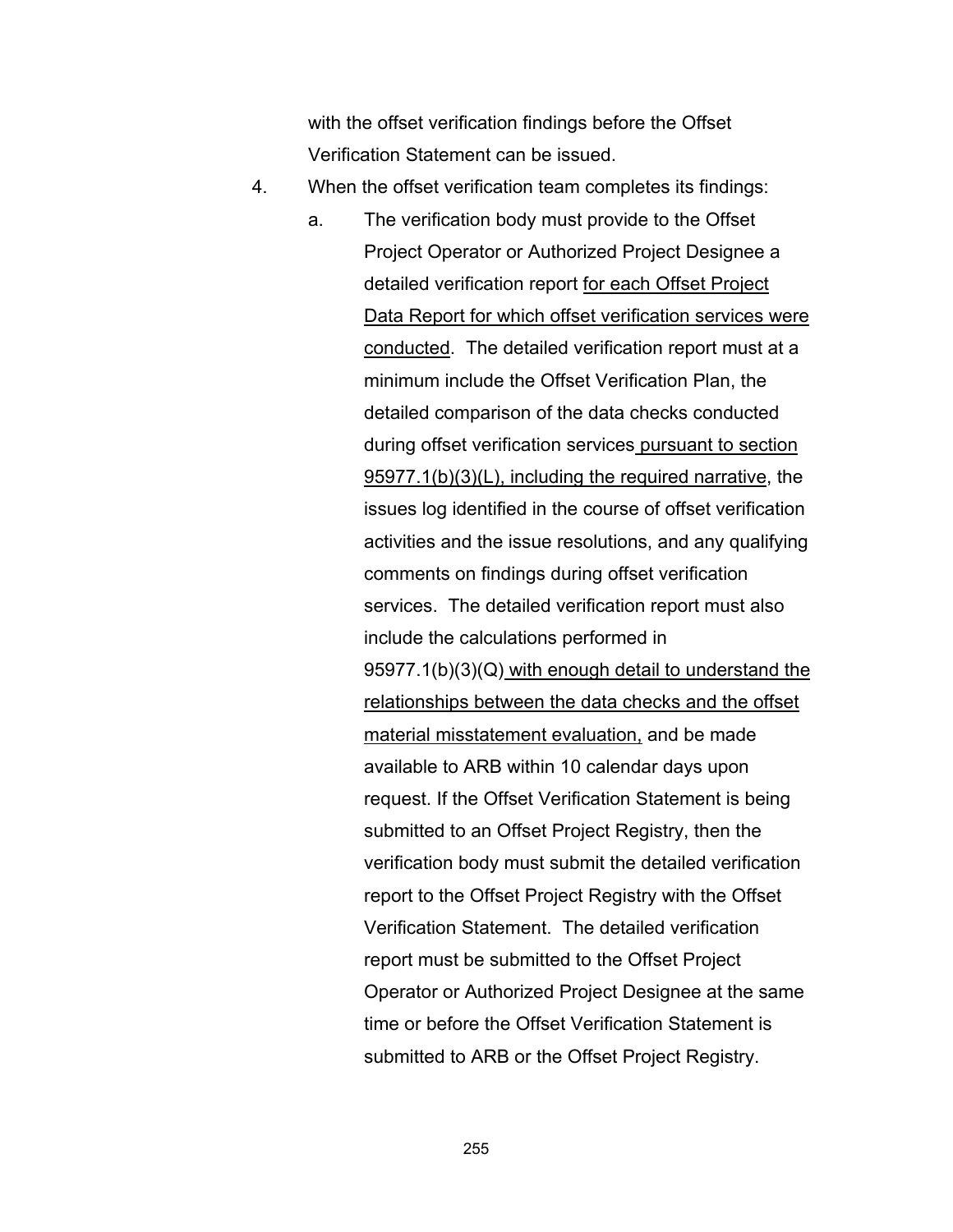- b. The verification body must provide the Offset Verification Statement to the Offset Project Operator or Authorized Project Designee and ARB or the Offset Project Registry, attesting to ARB whether the verification body has found the submitted Offset Project Data Report to be free of offset material misstatement, and whether the Offset Project Data Report is in conformance with the requirements of this article and the Compliance Offset Protocol.
- c. A Compliance Offset Protocol may restrict the use of a Qualified Positive Offset Verification Statement for certain project types, in which case the verification body must submit either a Positive Offset Verification Statement or an Adverse Offset Verification Statement. In the case of a Qualified Positive Offset Verification Statement, when not restricted by a Compliance Offset Protocol, the verification body will qualify the Offset Verification Statement to indicate any non-conformances allowed for a qualified Positive Offset Verification Statement as defined in section 95802 contained within the Offset Project Data Report and that these nonconformances do not result in an offset material misstatement.
- d. The offset verification team must have a final discussion with the Offset Project Operator or Authorized Project Designee explaining their findings and notifying the Offset Project Operator or Authorized Project Designee of any unresolved issues noted in the issues log before the Offset Verification Statement is finalized and submitted to the Offset Project Registry or ARB.

256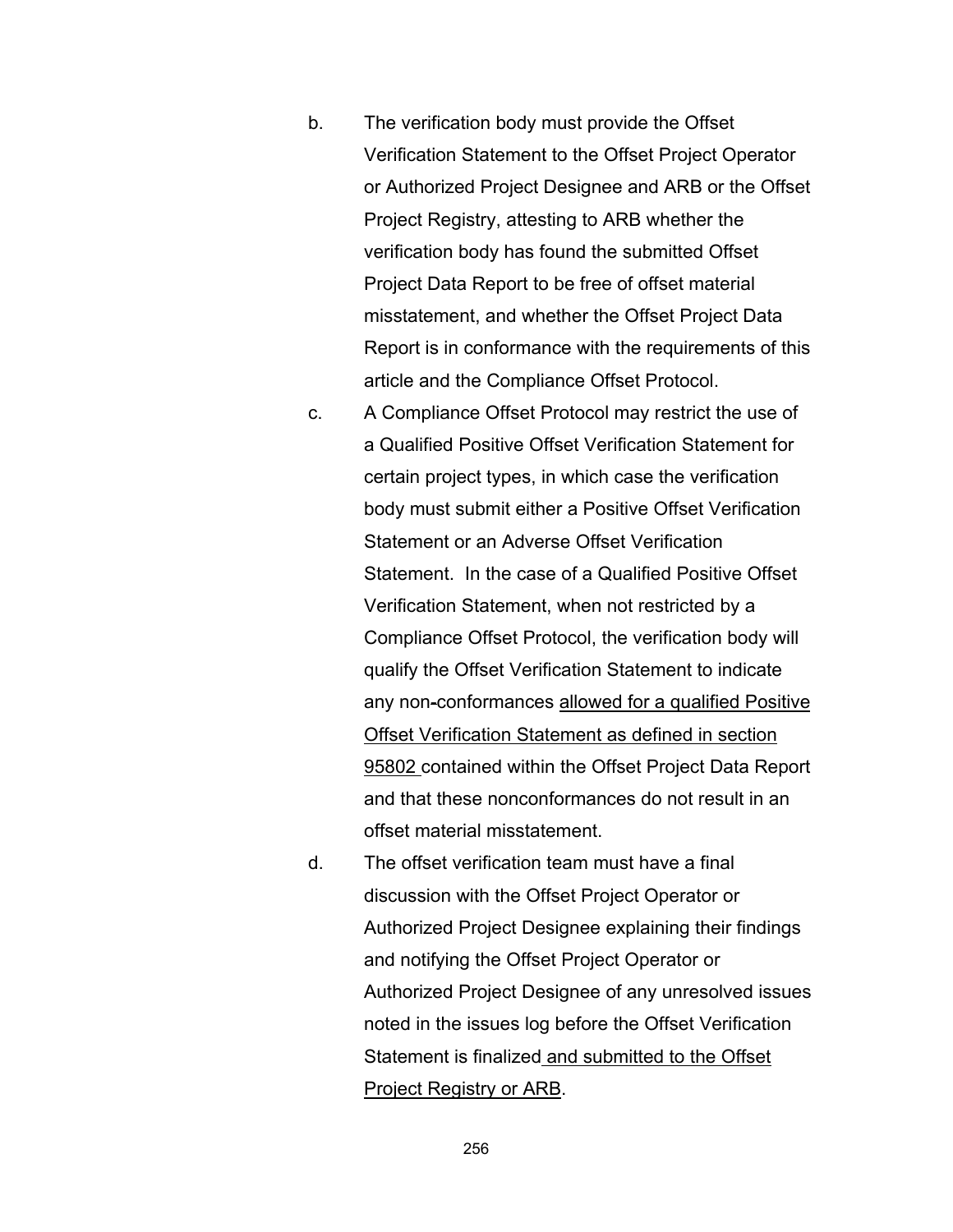- e. The lead verifier in the offset verification team must attest to ARB in the Offset Verification Statement that the offset verification team has carried out all offset verification services as required by this article, and the lead verifier who has conducted the independent review of offset verification services and findings must attest to his or her independent review on behalf of the verification body and his or her concurrence with the offset verification findings.
- f. The lead verifier must attest in the Offset Verification Statement, in writing, to ARB as follows: "I certify under penalty of perjury under the laws of the State of California that the offset verification team has carried out all offset verification services as required by sections 95977.1, and 95977.2, and the applicable Compliance Offset Protocol and the findings are true, accurate, and complete and have been independently reviewed by an independent reviewer as required under sections  $95977.1(b)(3)(R)(1.)$  through 95977.1(b)(3)(R)(3.)."
- 5. Prior to the verification body providing an Adverse Offset Verification Statement to ARB or the Offset Project Registry, the Offset Project Operator or Authorized Project Designee must be provided at least 10 working days to modify the Offset Project Data Report to correct any offset material misstatement or nonconformance found by the offset verification team. The modified Offset Project Data Report and Offset Verification Statement must be submitted to ARB or the Offset Project Registry by the applicable verification deadline, unless the Offset Project Operator or Authorized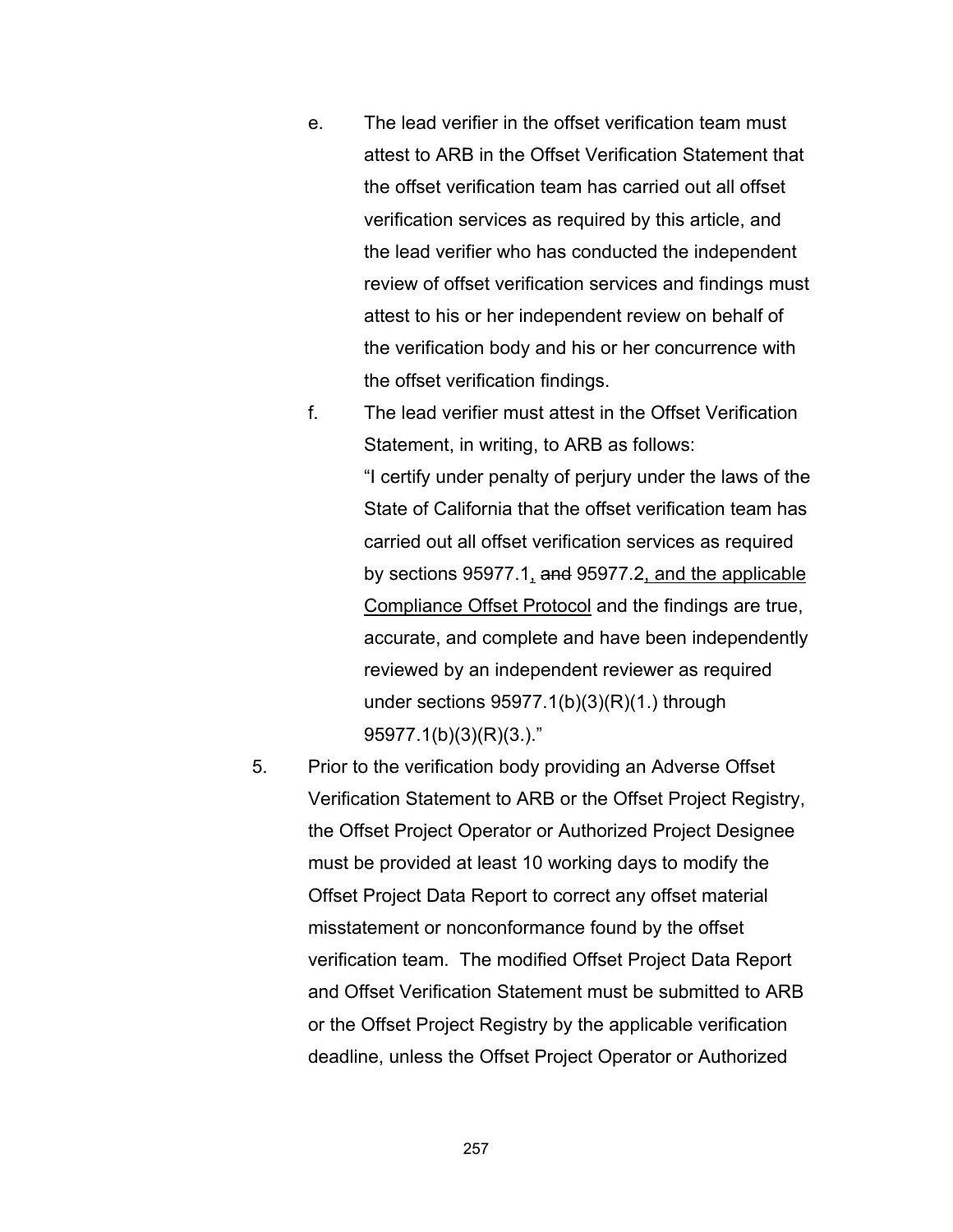Project Designee makes a request to ARB pursuant to section 95977.1(b)(3)(R)(6.).

- 6. If the Offset Project Operator or Authorized Project Designee and the verification body cannot reach agreement on modifications to the Offset Project Data Report that result in a Positive Offset or Qualified Positive Offset Verification Statement due to a disagreement on the requirements of this article or Compliance Offset Protocol, the Offset Project Operator or Authorized Project Designee may petition ARB to make a decision as to the verifiability of the submitted Offset Project Data Report.
- 7. If ARB determines that the Offset Project Data Report does not meet the standards and requirements specified in this article, the Offset Project Operator or Authorized Project Designee must provide any additional information within 30 calendar days of the ARB determination. ARB will review the new information and notify the Offset Project Operator or Authorized Project Designee and verification body of its final decision. In re-verifying a revised Offset Project Data Report, the verification body and offset verification team shall be subject to the requirements in sections 95977.1(b)(3)(R)1. through 95977.1(b)(3)(R)4. and must submit the revised Offset Verification Statement to ARB or the Offset Project Registry within 15 calendar days.
- (S) Upon submission of the Offset Verification Statement to ARB or the Offset Project Registry, the Offset Project Data Report must be considered final and no further changes may be made by the verification body unless the Offset Project Registry or ARB requests any changes as part of their review. Once ARB offset credits are issued for the Offset Project Data Report, aAll offset

258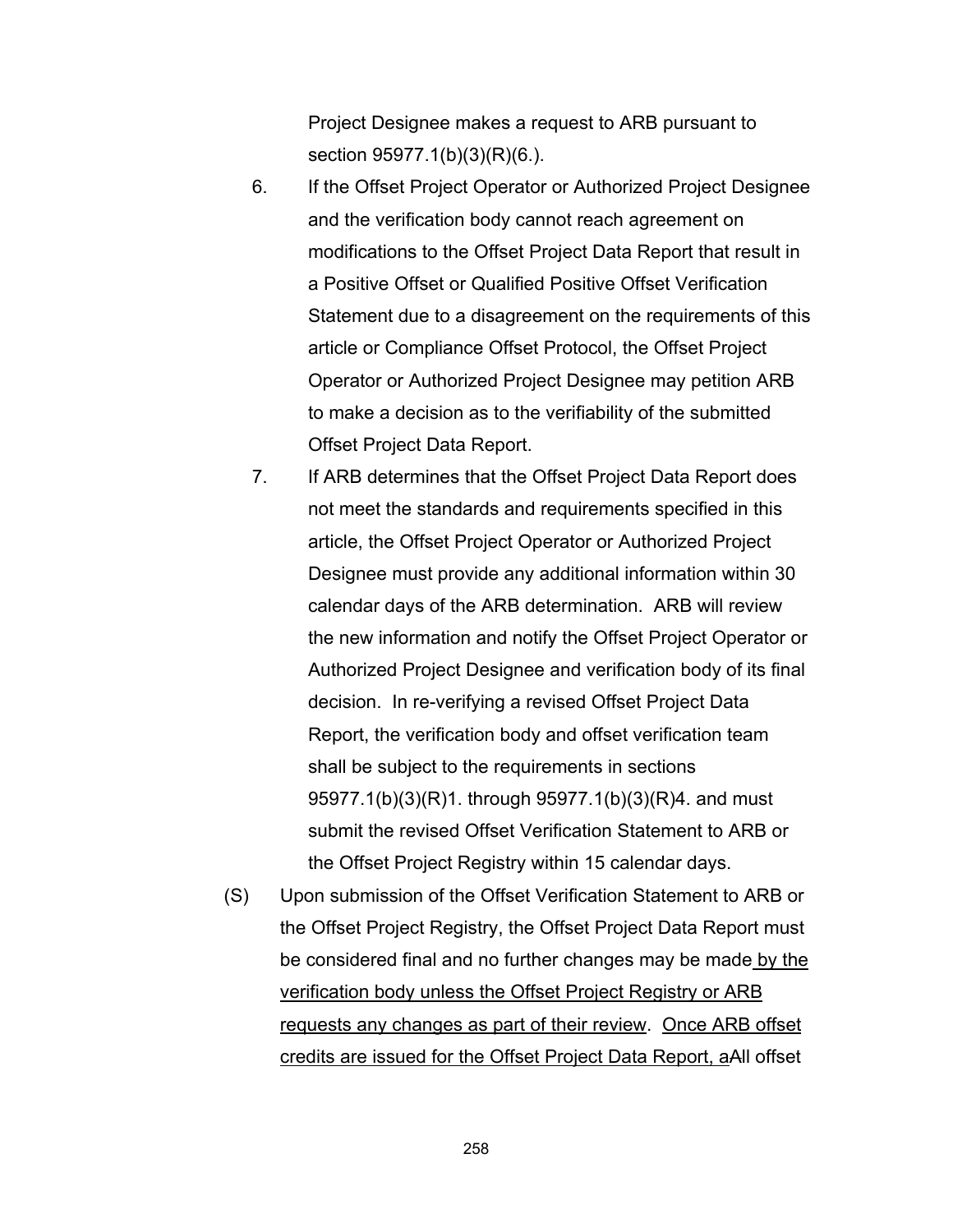# verification requirements of this article shall be considered complete for the applicable Offset Project Data Report.

\* \* \*

NOTE: Authority cited: Sections 38510, 38560, 38562, 38570, 38571, 38580, 39600 and 39601, Health and Safety Code. Reference: Sections 38530, 38560.5, 38564, 38565, 38570 and 39600, Health and Safety Code.

### **§ 95978. Offset Verifier and Verification Body Accreditation.**

- (a) An offset verifier or verification body must meet the accreditation requirements in section 95132 of MRR to provide offset verification services to verify GHG emission reductions and GHG removal enhancements for offset projects listed pursuant to this article. Accreditation of verification bodies and offset verifiers for verifying Offset Project Data Reports under this article must be achieved separately from accreditation for verifying reports submitted under the MRR.
- (b) For purposes of this article, the subcontractor requirements in section 95132(e) of the MRR must be applied to the Offset Project Operator and/or Authorized Project Designee and not a reporting entity.
- (c) An ARB accredited verification body must make itself and its personnel available for an ARB audit.
- (d) An ARB-accredited offset verification body may employ or contract with technical experts not accredited by ARB to assist with offset verification services.
	- (1) All technical experts must be listed on the Notice of Offset Verification Services as required in section 95977.1(b) and must be included in the evaluation for conflict of interest as required in section 95979.
	- (2) Technical experts must be under the direct supervision of an ARBaccredited offset verifier while performing verification activities.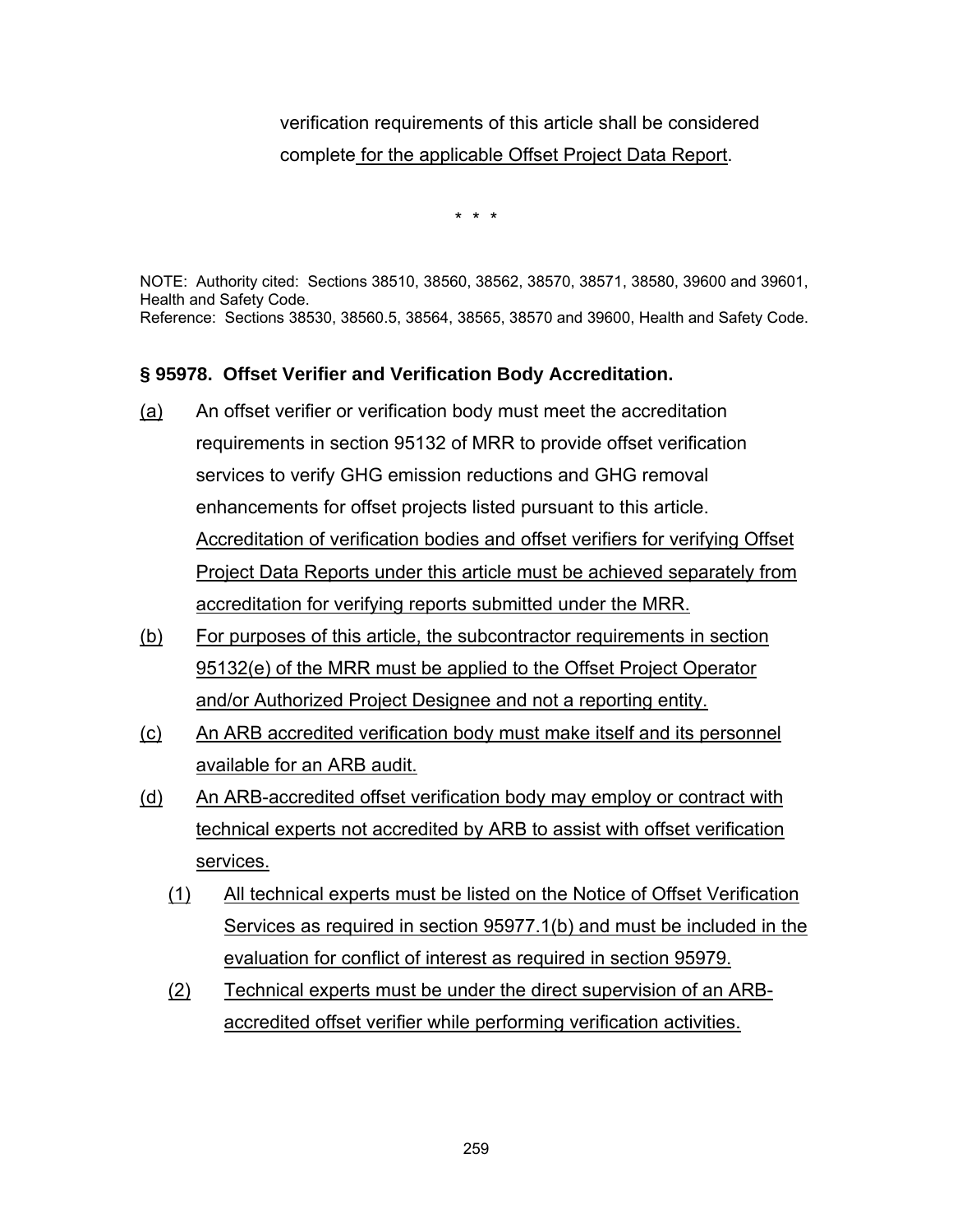- (3) Technical experts may assist in underlying offset verification tasks, but may not be responsible for completing any offset verification services as defined in 95802(a).
- (e) "Direct supervision," for purposes of this section, means daily, on-site, close contact with an ARB-accredited verifier acting as a supervisor, who is able to respond to the needs of the technical expert. The supervisor must be physically present, or within 4 hours travel time and available to respond to the needs of the technical expert.
- (f) "Technical expert," for purposes of this section, means a person, who is not an ARB-accredited verifier, and has demonstrated expertise in a particular technical area for which the person hired by the verification body to assist with underlying offset verification task(s) that require a particular expertise. A technical expert may be an employee of the verification body working to get the required experience to become an ARB-accredited verifier.

NOTE: Authority cited: Sections 38510, 38560, 38562, 38570, 38571, 38580, 39600 and 39601, Health and Safety Code. Reference: Sections 38530, 38560.5, 38564, 38565, 38570 and 39600, Health and Safety Code.

# **§ 95979. Conflict of Interest Requirements for Verification Bodies and Offset Verifiers for Verification of Offset Project Data Reports.**

- (a) The conflict of interest provisions of this section shall apply to verification bodies, lead verifiers, and offset verifiers accredited by ARB to perform offset verification services for Offset Project Operators or, and Authorized Project Designees, if applicable, as well as any other member of the offset verification team and any technical consultant(s) used by the Offset Project Operator or Authorized Project Designee, if applicable.
- (b) The potential for a conflict of interest must be deemed to be high where:
	- (1) The verification body and Offset Project Operator-or, Authorized Project Designee, if applicable, and their technical consultant(s) share any senior management staff or board of directors membership, or any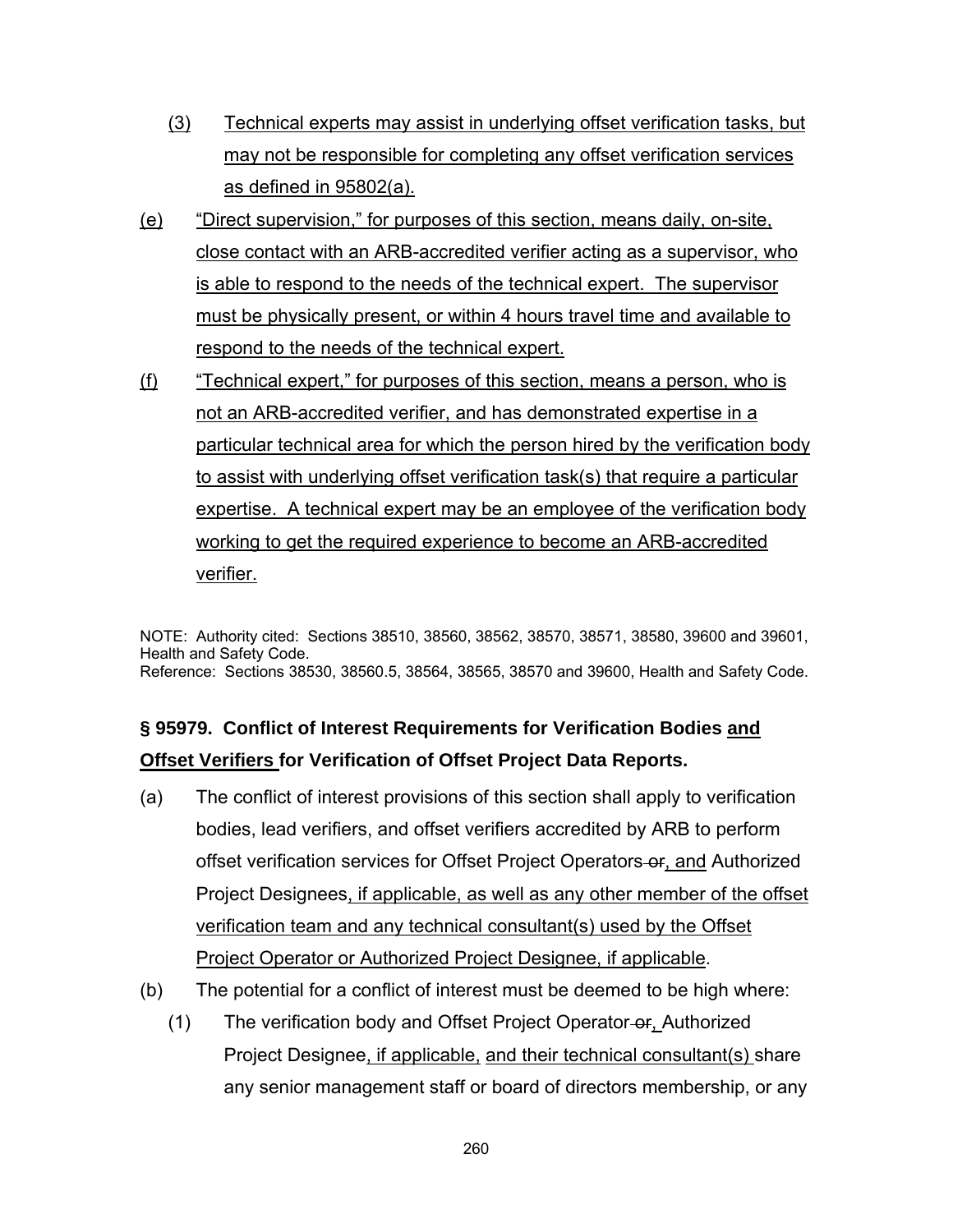of the senior management staff of the Offset Project Operator-or, Authorized Project Designee, if applicable, and their technical consultant(s) have been employed by the verification body, or vice versa, within the previous three years; or

- (2) Within the previous five years, any staff member of the verification body or any related entity or any member of the offset verification team has provided to the Offset Project Operator-or, Authorized Project Designee, if applicable, and their technical consultant(s) any of the following non-offset verification services:
	- (A) Designing, developing, implementing, reviewing, or maintaining an inventory or offset project information or data management system for air emissions, unless the review was part of providing GHG offset verification services;

- (F) Dealing in or being a promoter of ARB offset credits or registry offset credits on behalf of an Offset Project Operator-or, Authorized Project Designee, if applicable, and their technical consultant(s);
- (G) Preparing or producing GHG-related manuals, handbooks, or procedures specifically for the Offset Project Operator-or, Authorized Project Designee, if applicable, and their technical consultant(s);
- (H) Appraisal services of carbon or GHG liabilities or assets;
- (I) Brokering in, advising on, or assisting in any way in carbon or GHG-related markets;
- (J) Directly managing any health, environment or safety functions for the Offset Project Operator-or, Authorized Project Designee, if applicable, and their technical consultant(s);
- (K) Bookkeeping or other services related to the accounting records or financial statements;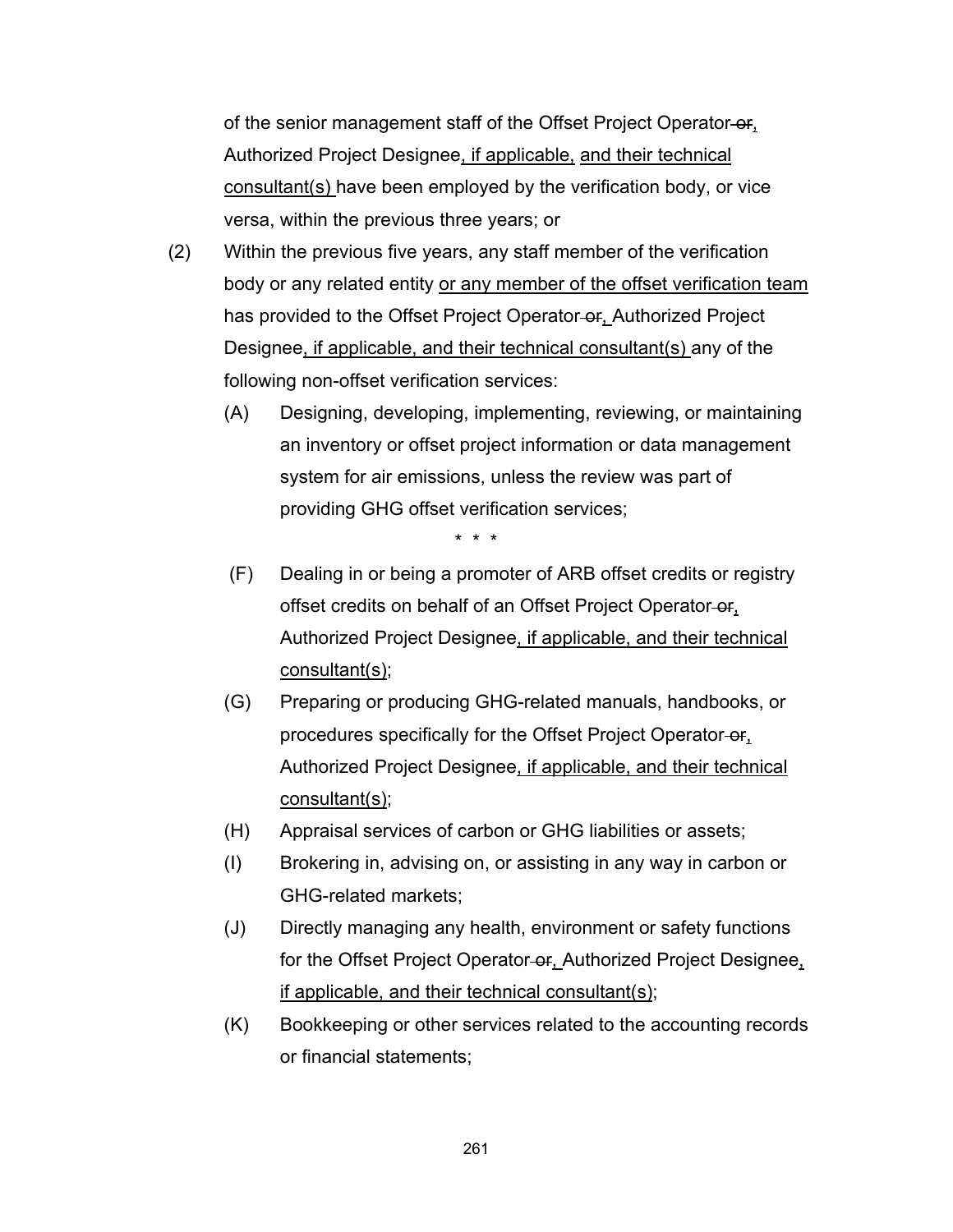(L) Any service related to information systems, including International Organization Organisation for Standardization 14001 Certification for Environmental Management (ISO 14001 Certification), unless those systems will not be reviewed as part of the offset verification process;

- (P) Any internal audit service that has been outsourced by the Offset Project Operator or, Authorized Project Designee, if applicable, and their technical consultant(s) that relates to the Offset Project Operator's or, Authorized Project Designee's, if applicable, and their technical consultant(s) internal accounting controls, financial systems, or financial statements, unless the systems and data reviewed during those services, as well as the result of those services will not be part of the offset verification process;
- (Q) Acting as a broker-dealer (registered or unregistered), promoter, or underwriter on behalf of the Offset Project Operator-or, Authorized Project Designee, if applicable, and their technical consultant(s);
- (R) Any legal services; and
- (S) Expert services to the Offset Project Operator or, Authorized Project Designee, if applicable, and their technical consultant(s) or a legal representative for the purpose of advocating the Offset Project Operator's or, Authorized Project Designee's, if applicable, and their technical consultant(s) interests in litigation or in a regulatory or administrative proceeding or investigation, unless providing factual testimony.; and
- (T) Third-party certification of a facility to meet the requirements set forth by the United Nations Environment Programme Ozone Secretariate's Technology and Assessment Panel (TEAP) for ozone depleting substances destruction.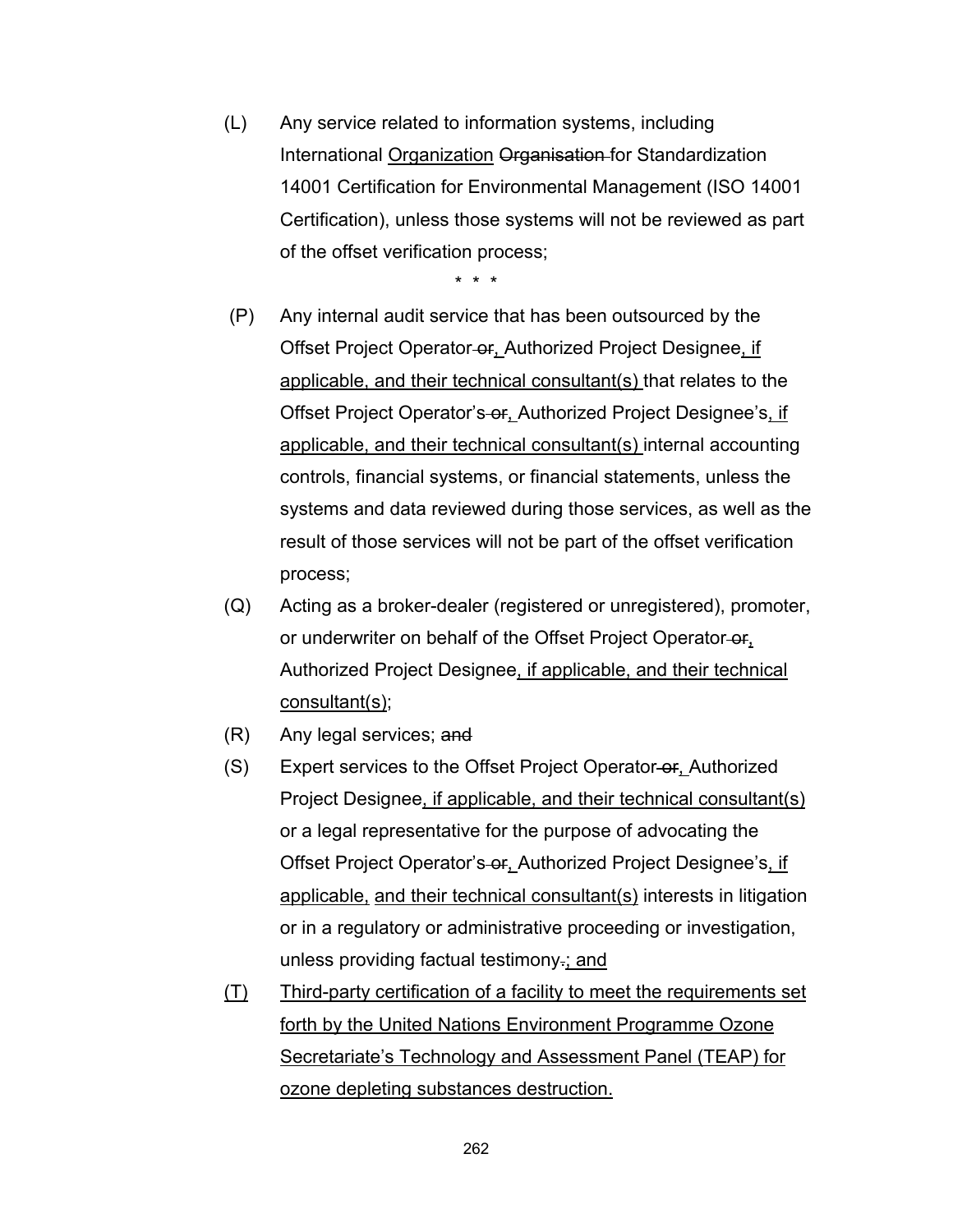- (3) The potential for conflict of interest will be deemed to be high when any member of the verification body provides any type of incentive to an Offset Project Operator-or, Authorized Project Designee, if applicable, and their technical consultant(s) to secure an offset verification services contract.
- (4) The potential for a conflict of interest will also be deemed to be high where any member of the verification body has provided offset verification services for the Offset Project Operator-or, Authorized Project Designee, if applicable, and their technical consultant(s) except within the time periods in which the Offset Project Operator, or Authorized Project Designee, if applicable, and their technical consultant(s) is allowed to use the same verification body as specified in section 95977.1(a).
- (c) The potential for a conflict of interest must be deemed to be low where no potential for a conflict of interest is found under section 95979(b) and any non-offset verification services provided by any member of the verification body to the Offset Project Operator, or Authorized Project Designee, if applicable, and any technical consultant(s) used by the Offset Project Operator or Authorized Project Designee, within the last five years are valued at less than 20 percent of the fee for the proposed offset verification, except where medium conflict of interest related to personal or family relationships is identified pursuant to section 95979(d).
- (d) The potential for a conflict of interest must be deemed to be medium where the potential for a conflict of interest is not deemed to be either high or low as specified in sections 95979(b) and 95979(c), or where there are any instances of personal or familial relationships between the verification body and management or employees of the Offset Project Operator, or Authorized Project Designee, if applicable, and any technical consultant(s)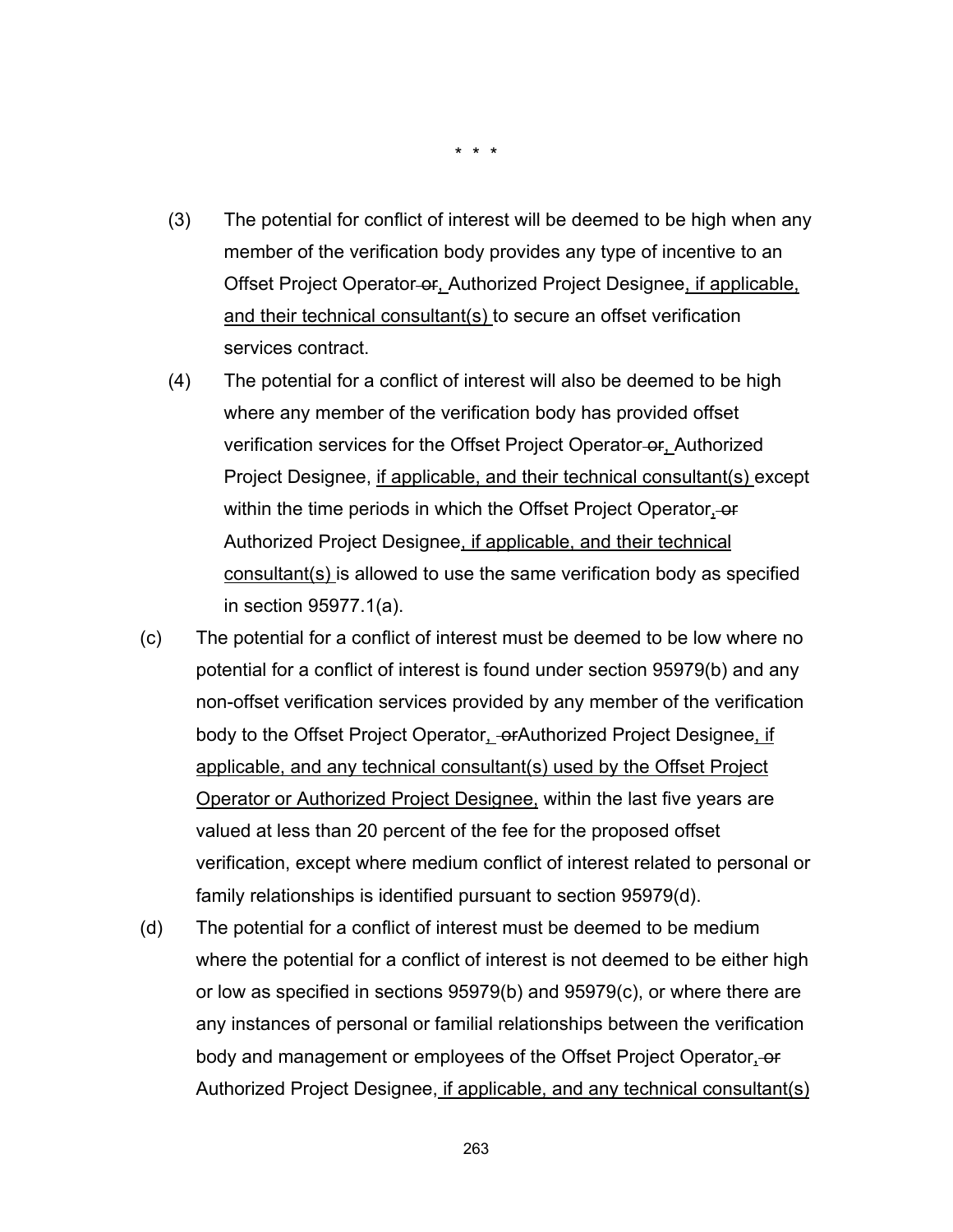used by the Offset Project Operator or Authorized Project Designee and when a conflict of interest self-evaluation is submitted pursuant to section 95979(g). If a verification body identifies a medium potential for conflict of interest and intends to provide offset verification services for the Offset Project Operator, or Authorized Project Designee, if applicable, and any technical consultant(s) used by the Offset Project Operator or Authorized Project Designee for an offset project listed with ARB or an Offset Project Registry, the verification body must submit, in addition to the submittal requirements specified in section 95979(e), a plan to avoid, neutralize, or mitigate the potential conflict of interest situation. At a minimum, the conflict of interest mitigation plan must include:

- (e) Conflict of Interest Submittal Requirements for Accredited Verification Bodies. Before providing any offset verification services, the verification body must submit to the Offset Project Operator-or, and Authorized Project Designee, if applicable, and ARB orand the Offset Project Registry, a self-evaluation of the potential for any conflict of interest that the verification body, its staff, its related entities, or any subcontractors performing offset verification services may have with the Offset Project Operator-or, Authorized Project Designee, if applicable, and their technical consultant(s) for which it will perform offset verification services. Offset verification services shall not commence prior to approval of the conflict of interest self-evaluation by ARB or the Offset Project Registry pursuant to section 95979(f). The submittal must include the following:
	- (1) Identification of whether the potential for conflict of interest is high, low, or medium based on factors specified in sections 95979(b), (c), and (d);
	- (2) Identification of whether any member of the offset verification team has previously provided offset verification services for the Offset Project Operator or, Authorized Project Designee, if applicable, and their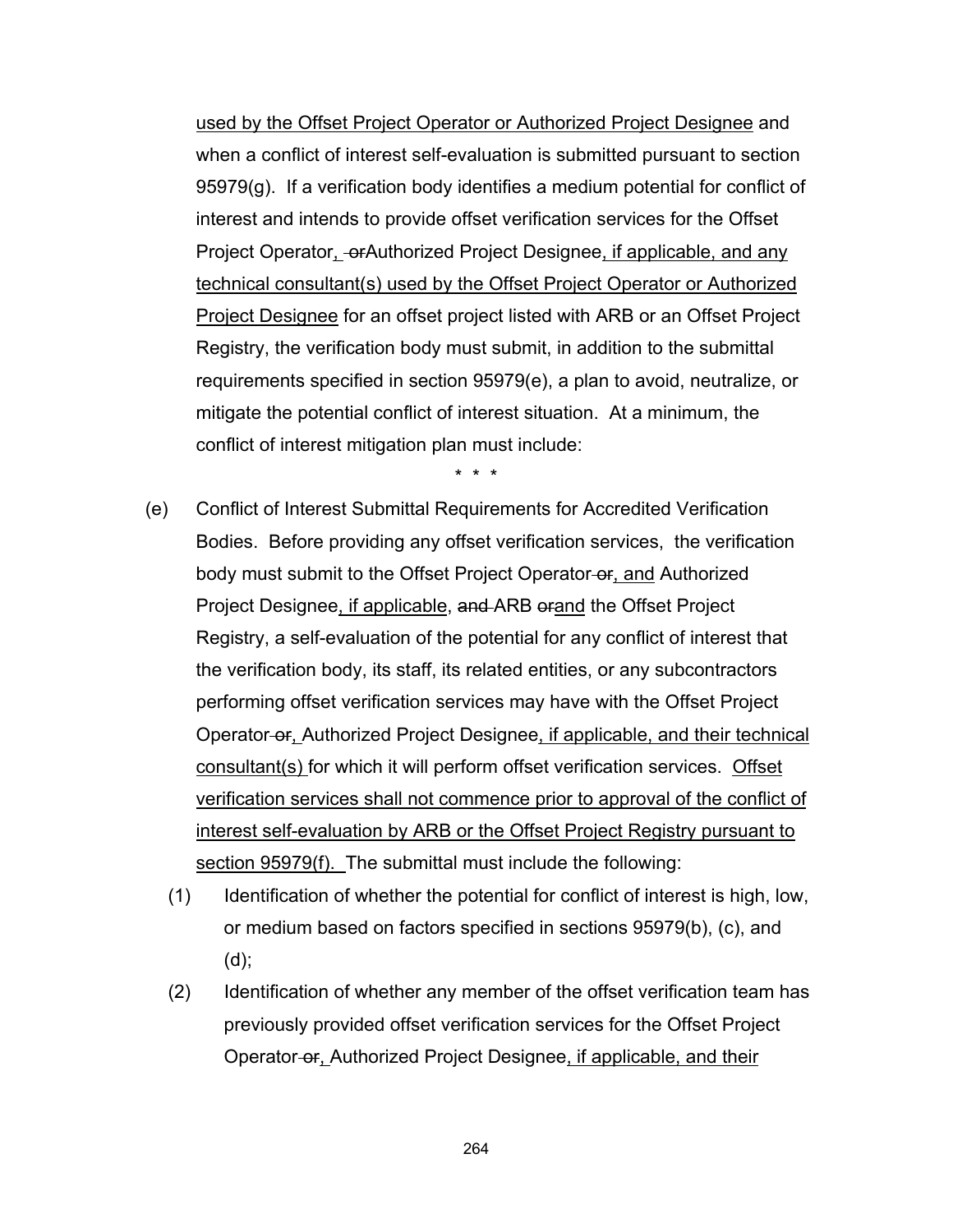technical consultant(s), and, if so, the years in which such offset verification services were provided; and

- (3) Identification of whether any member of the offset verification team or related entity has engaged in any non-offset verification services of any nature with the Offset Project Operator-or, Authorized Project Designee, if applicable, and their technical consultant(s) either within or outside California during the previous threefive years. If non-offset verification services have previously been provided, the following information must also be submitted:
	- (A) Identification of the nature and location of the work performed for the Offset Project Operator-or, Authorized Project Designee, if applicable, and their technical consultant(s) and whether the work is similar to the type of work to be performed during offset verification;
	- (B) The nature of past, present, or future relationships with the Offset Project Operator or, Authorized Project Designee, if applicable, and their technical consultant(s), including:
		- 1. Instances when any member of the offset verification team has performed or intends to perform work for the Offset Project Operator-or, Authorized Project Designee, if applicable, and their technical consultant(s);
		- 2. Identification of whether work is currently being performed for the Offset Project Operator-or, Authorized Project Designee, if applicable, and their technical consultant(s), and if so, the nature of the work;
		- 3. How much work was performed for the Offset Project Operator-or, Authorized Project Designee, if applicable, and their technical consultant(s) in the last threefive years, in dollars;
		- 4. Whether any member of the offset verification team has any contracts or other arrangements to perform work for the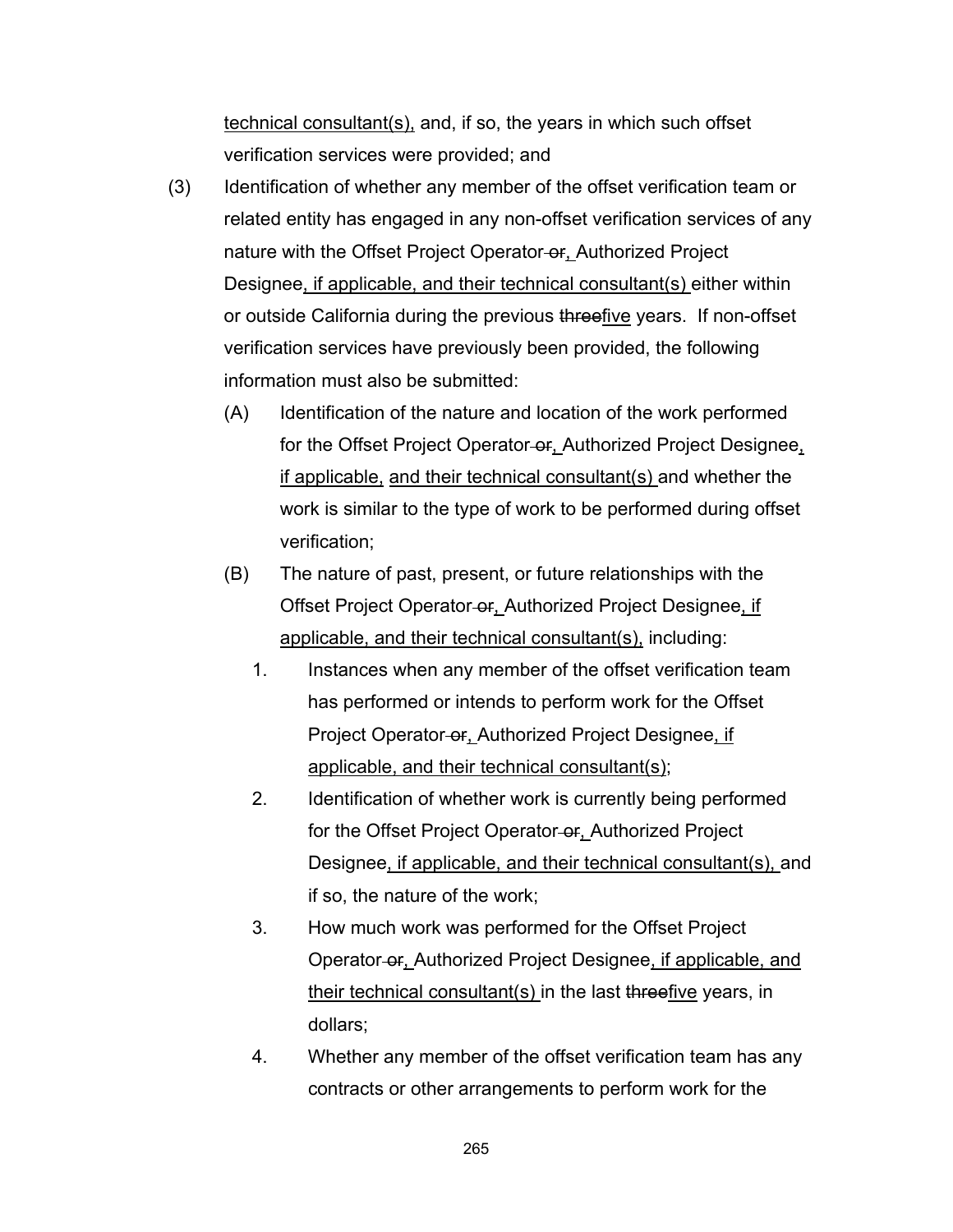Offset Project Operator-or, Authorized Project Designee, if applicable, and their technical consultant(s) or a related entity; and

- 5. How much work related to GHG reductions and GHG removal enhancements the offset verification team has performed for the Offset Project Operator-or, Authorized Project Designee, if applicable, and their technical consultant(s) or related entities in the last threefive years, in dollars;
- (C) Explanation of how the amount and nature of work previously performed is such that any member of the offset verification team's credibility and lack of bias should not be under question;
- (D) A list of names of the staff that would perform offset verification services for the Offset Project Operator-or, and Authorized Project Designee, if applicable, and a description of any instances of personal or family relationships with management or employees of the Offset Project Operator-or, Authorized Project Designee, if applicable, and their technical consultant(s) that potentially represent a conflict of interest;
- (E) Identification of any other circumstances known to the verification body, or Offset Project Operator-or, Authorized Project Designee, if applicable, and their technical consultant(s) that could result in a conflict of interest; and
- (F) Attest, in writing, to ARB as follows: "I certify under penalty of perjury of the laws of the State of California the information provided in the Conflict of Interest submittal is true, accurate, and complete."
- (f) Approval of Conflict of Interest Submittals. ARB or the Offset Project Registry must review the self-evaluation submitted by the verification body and determine whether the verification body is authorized to perform the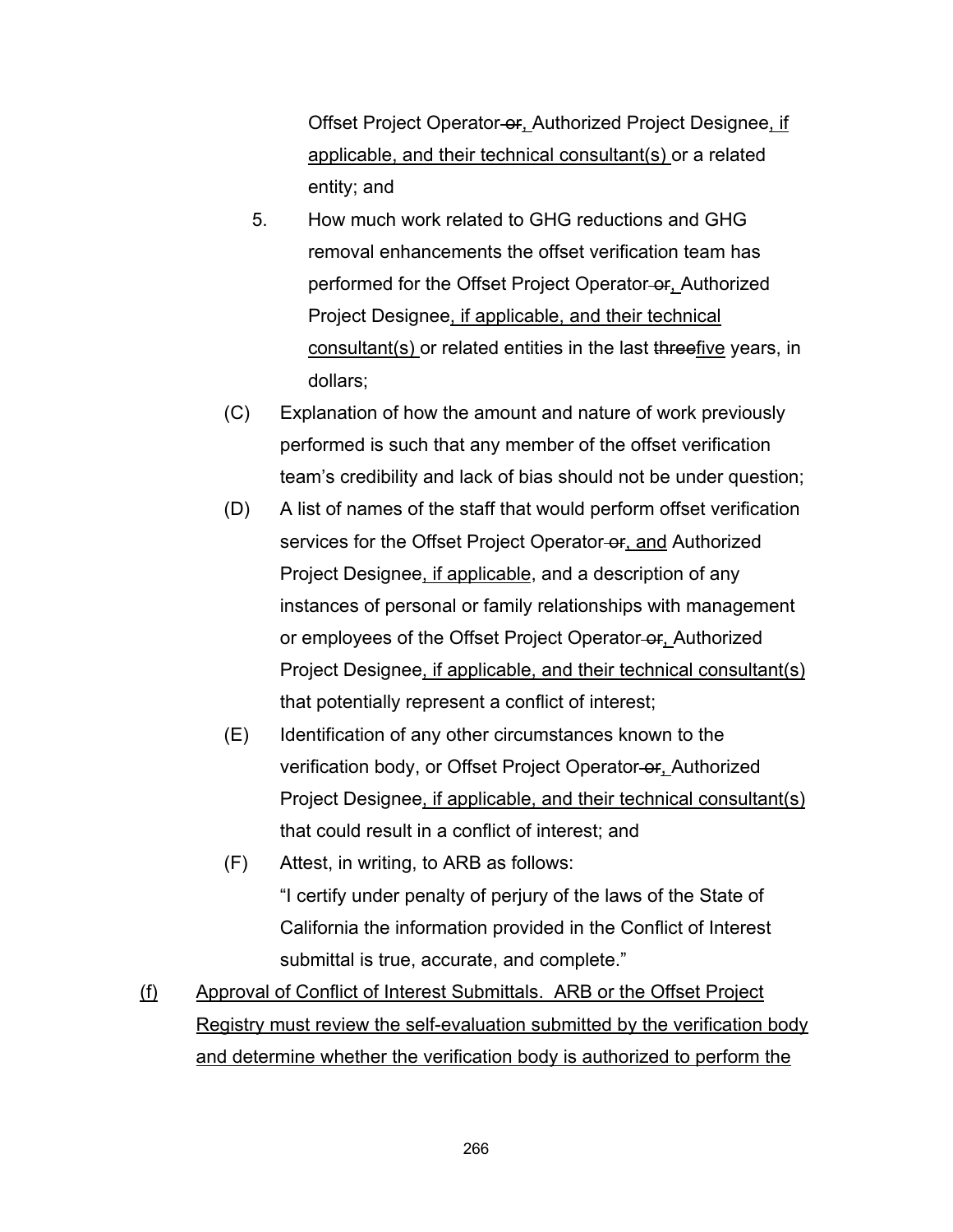offset verification services for the Offset Project Operator and Authorized Project Designee, if applicable.

- (1) ARB or the Offset Project Registry has 30 calendar days to make a determination whether to accept or deny the conflict of interest submittal and notify the verification body whether it may proceed with the offset verification services for the Offset Project Operator and Authorized Project Designee, if applicable.
	- (A) If ARB or an Offset Project Registry requests revisions to the conflict of interest self evaluation prior to approval, the verification body must resubmit the revised conflict of interest self evaluation within 10 working days of such request, or if there is a reason the verification body cannot submit the revisions within 10 working days, the verification body must communicate to ARB and the Offset Project Registry, in writing, as to the reasons why and get approval from ARB or the Offset Project Registry for an extension.
	- (B) If ARB or the Offset Project Registry determines that the verification body or any member of the offset verification team meets the criteria in section 95979(b), ARB or the Offset Project Registry shall find a high potential conflict of interest and offset verification services may not proceed.
	- (C) If ARB or the Offset Project Registry determines that there is a low potential conflict of interest, offset verification services may proceed.
	- (D) If ARB or the Offset Project Registry determines that the verification body or any member of the offset verification team have a medium potential for conflict of interest, ARB or the Offset Project Registry shall evaluate the conflict of interest mitigation plan submitted by the verification body pursuant to section 95979(d), and may request additional information from the applicant to complete the determination. In determining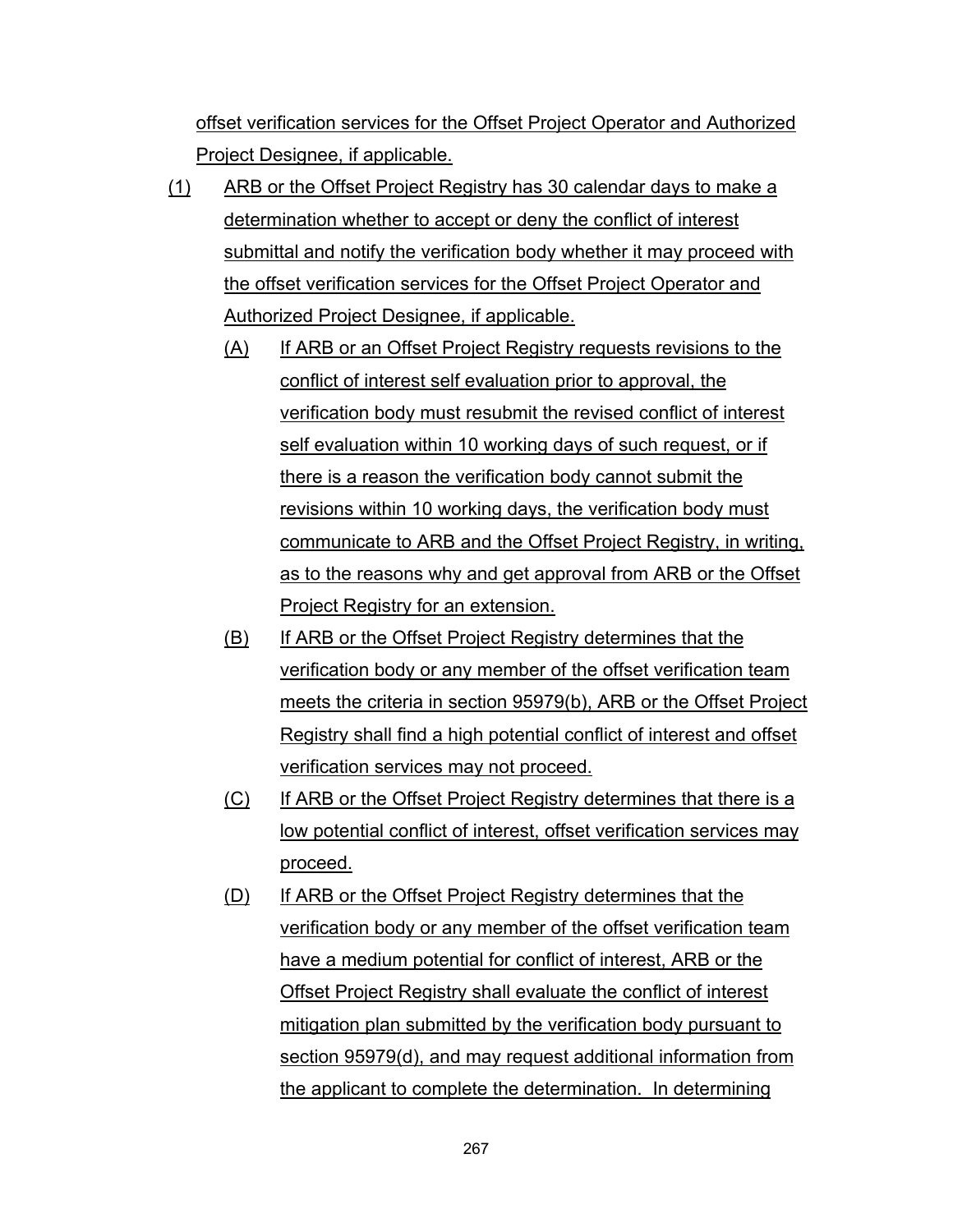whether offset verification services may proceed, ARB or the Offset Project Registry may consider factors including, but not limited to, the nature of previous work performed, the current and past relationships between the verification body, related entities, and its subcontractors with the Offset Project Operator and Authorized Project Designee, if applicable, and any technical consultant(s) used by the Offset Project Operator or Authorized Project Designee, and related entities, and the cost of the offset verification services to be performed. If ARB or the Offset Project Registry determines that these factors when considered in combination demonstrate an acceptable level of potential conflict of interest, ARB or the Offset Project Registry will authorize the verification body to provide offset verification services.

- (2) If the offset project was listed with an Offset Project Registry, the conflict of interest self-evaluation acceptance or denial notification will be given by the Offset Project Registry.
- (gf) Monitoring Conflict of Interest Situations.
	- (1) After commencement of offset verification services, the verification body must monitor and immediately make full disclosure, in writing, to ARB orand the Offset Project Registry regarding any potential for a conflict of interest situation that arises for an offset project using a Compliance Offset Protocol. This disclosure must include a description of actions that the verification body has taken or proposes to take to avoid, neutralize, or mitigate the potential for a conflict of interest.
	- (2) The verification body must continue to monitor arrangements or relationships that may be present for a period of one year after the completion of offset verification services for an offset project using a Compliance Offset Protocol. During that period, within 30 days of the verification body or any verification team member entering into any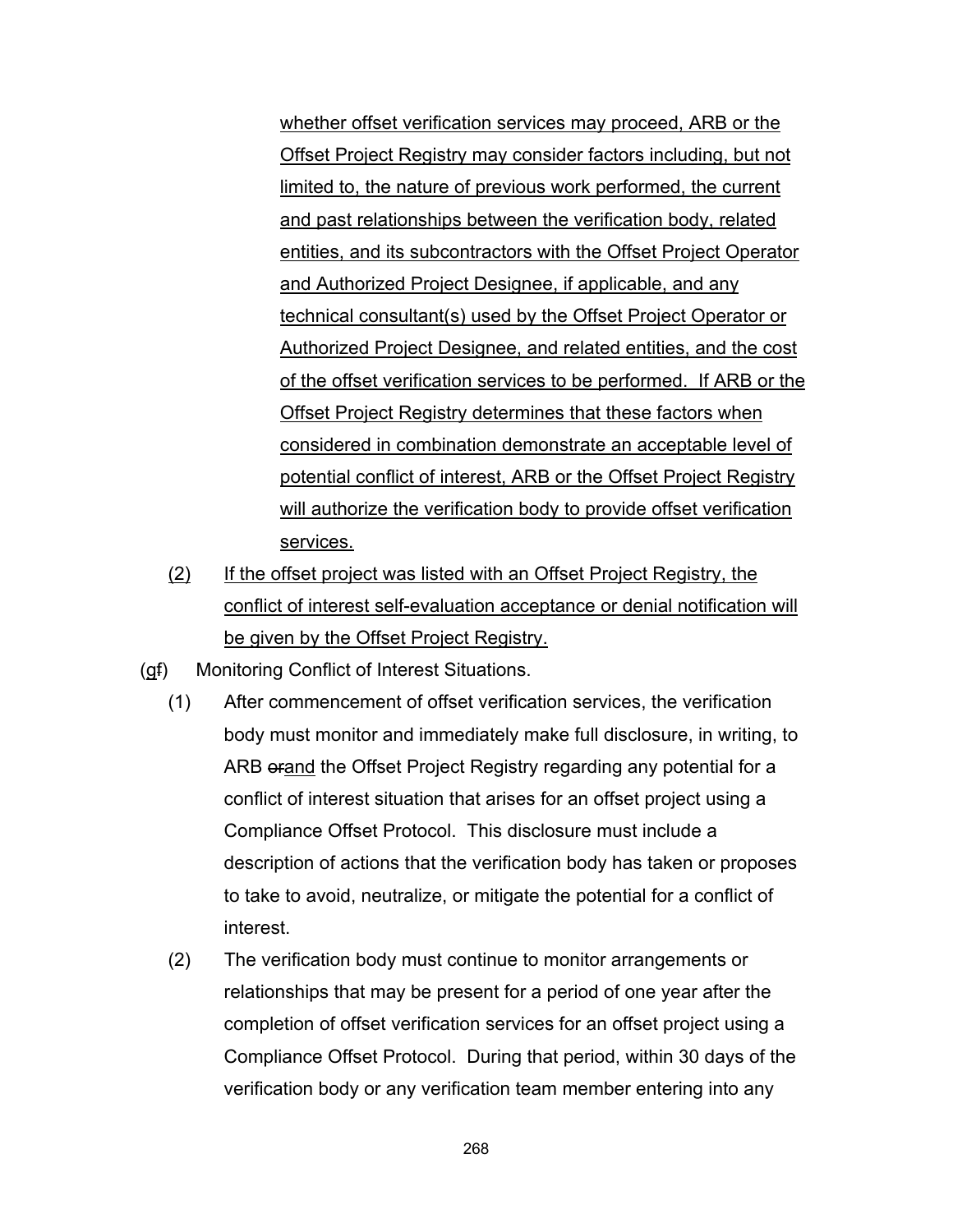contract with the Offset Project Operator-or, and Authorized Project Designee, if applicable, for which the verification body has provided offset verification services, the verification body must notify ARB orand the Offset Project Registry of the contract and the nature of the work to be performed. ARB or the Offset Project Registry, within 30 working days, will determine the level or of conflict using the criteria in sections 95979(a) through (d), if the Offset Project Operator-or, and Authorized Project Designee, if applicable, must re-verify their Offset Project Data Report, and if accreditation revocation is warranted by ARB.

- (3) The verification body must notify ARB orand the Offset Project Registry within 30 calendar days, of any emerging conflicts of interest during the time offset verification services are being provided for an offset project using a Compliance Offset Protocol.
	- (A) If ARB or the Offset Project Registry determines that an emerging potential conflict disclosed by the verification body is medium risk, and this risk can be mitigated, then the verification body meets the conflict of interest requirements to continue to provide offset verification services for the Offset Project Operator or, and Authorized Project Designee, if applicable, and will not be subject to suspension or revocation of accreditation as specified in section 95132(d) of MRR.
	- (B) If ARB or the Offset Project Registry determines that an emerging potential conflict disclosed by the verification body is medium or high risk, and this risk cannot be mitigated, then the verification body will not be able to continue to provide offset verification services for the Offset Project Operator-or, and Authorized Project Designee, if applicable, and may be subject to the suspension or revocation of accreditation by ARB under section 95132(d) of MRR.
- (4) The verification body must report to ARB and the Offset Project Registry, if applicable, any changes in its organizational structure,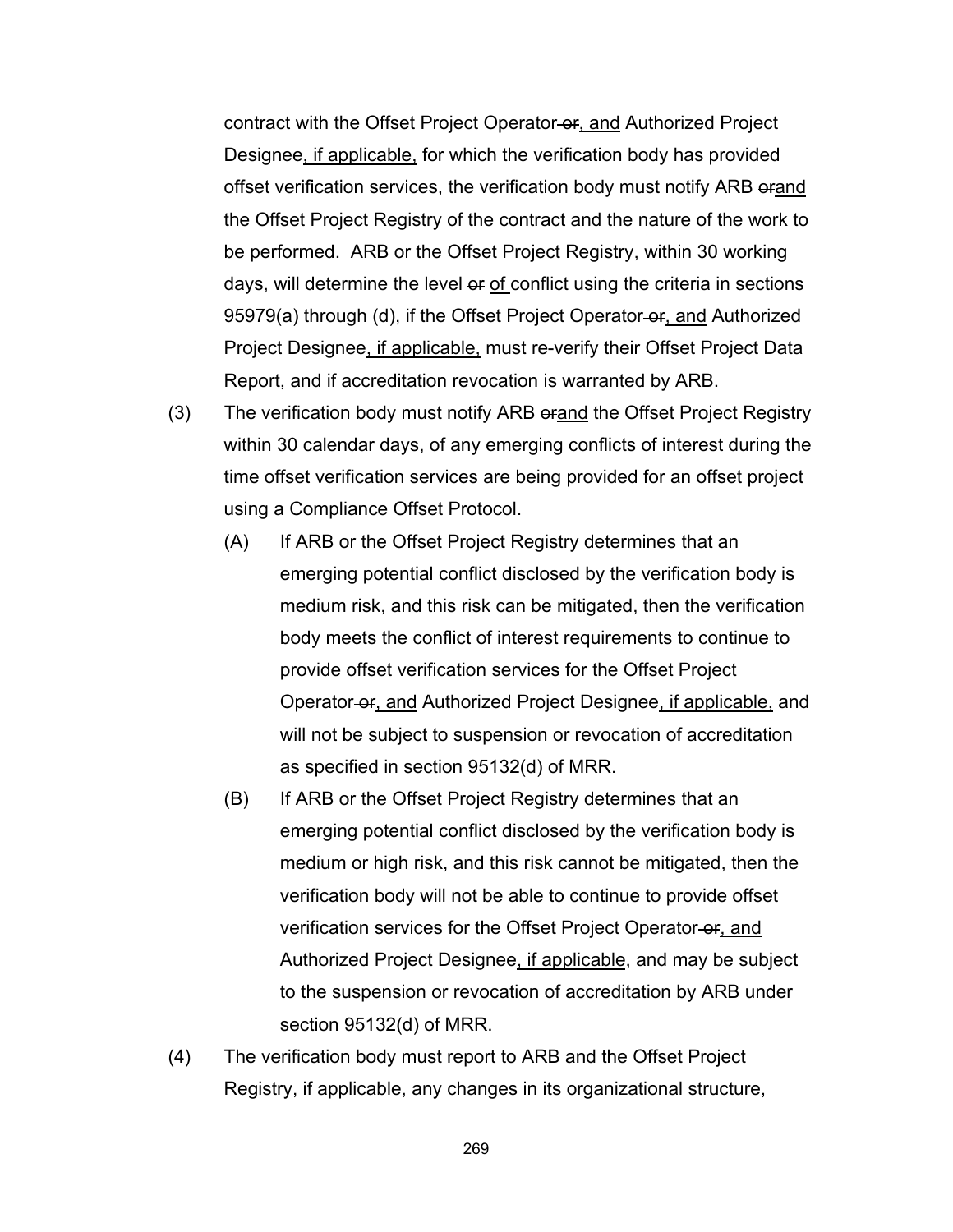including mergers, acquisitions, or divestitures, for one year after completion of offset verification services.

- (5) ARB may void a Positive Offset or Qualified Positive Offset Verification Statement received in section 95981 if it discovers a potential conflict of interest has arisen for any member of the offset verification team. In such a case, the Offset Project Operator-or, and Authorized Project Designee, if applicable, shall be provided 90 calendar days to complete re-verification.
- (6) If the verification body or its subcontractor(s) are found to have violated the conflict of interest requirements of this article, the Executive Officer may rescind accreditation of the body, its verifier staff, or its subcontractor(s) for any appropriate period of time as provided in section 95132(d) of MRR.
- (hg) Specific Requirements for Air Quality Management Districts and Air Pollution Control Districts.
	- (1) If an air district has provided or is providing any services listed in section 95979(b)(2) as part of its regulatory duties, those services do not constitute non-verification services or a potential for high conflict of interest for purposes of this article;
	- (2) Before providing offset verification services, an air district must submit a conflict of interest self-evaluation pursuant to 95979(e) for each Offset Project Operator-or, and Authorized Project Designee, if applicable, for which it intends to provide offset verification services. As part of its conflict of interest self-evaluation submittal under section 95979(e), the air district shall certify that it will prevent conflicts of interests and resolve potential conflict of interest situations pursuant to its policies and mechanisms submitted under section 95132(b)(1)(G) of MRR;
	- (3) If an air district hires a subcontractor who is not an air district employee to provide offset verification services, the air district shall be subject to all of the requirements of section 95979.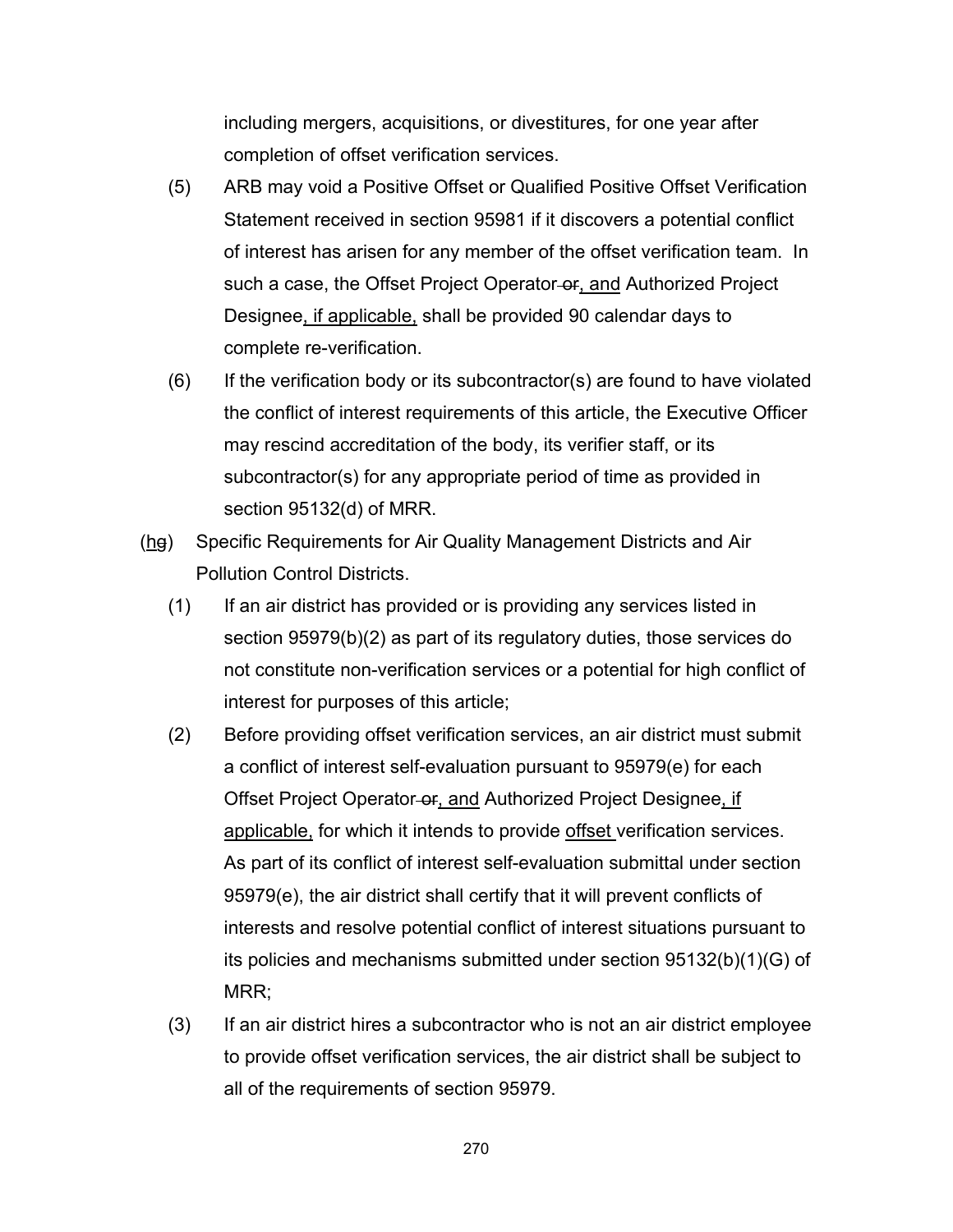NOTE: Authority cited: Sections 38510, 38560, 38562, 38570, 38571, 38580, 39600 and 39601, Health and Safety Code. Reference: Sections 38530, 38560.5, 38564, 38565, 38570 and 39600, Health and Safety Code.

# **§ 95979.1 Additional Requirements for Air Quality Management Districts and Air Pollution Control Districts.**

- (a) The following requirements will apply to air districts that meet the requirements under section 95978 to become accredited as an offset verification body and/or the requirements under section 95986 to meet the requirements as an approved Offset Project Registry:
	- (1) The air district may:
		- (A) Register with ARB pursuant to section 95830; and
		- (B) Hold compliance instruments as a voluntarily associated entity pursuant to section 95814.
	- (2) The air district may not:
		- (A) Be an Offset Project Operator or Authorized Project Designee for any offset project for which it provides offset verification services pursuant to sections 95977, 95977.1, and 95977.2, and for which the air district will subsequently request the issuance of ARB offset credits pursuant to section 95981;
		- (B) Be an Offset Project Operator or Authorized Project Designee for any offset project for which it provides registry services pursuant to section 95987, and for which the air district will subsequently request the issuance of ARB offset credits pursuant to section 95981; and
		- (C) Be an offset verification body for any offset project developed using a Compliance Offset Protocol for which it would provide registry services pursuant to section 95987.

NOTE: Authority cited: Sections 38510, 38560, 38562, 38570, 38571, 38580, 39600 and 39601, Health and Safety Code. Reference: Sections 38530, 38560.5, 38564, 38565, 38570 and 39600, Health and Safety Code.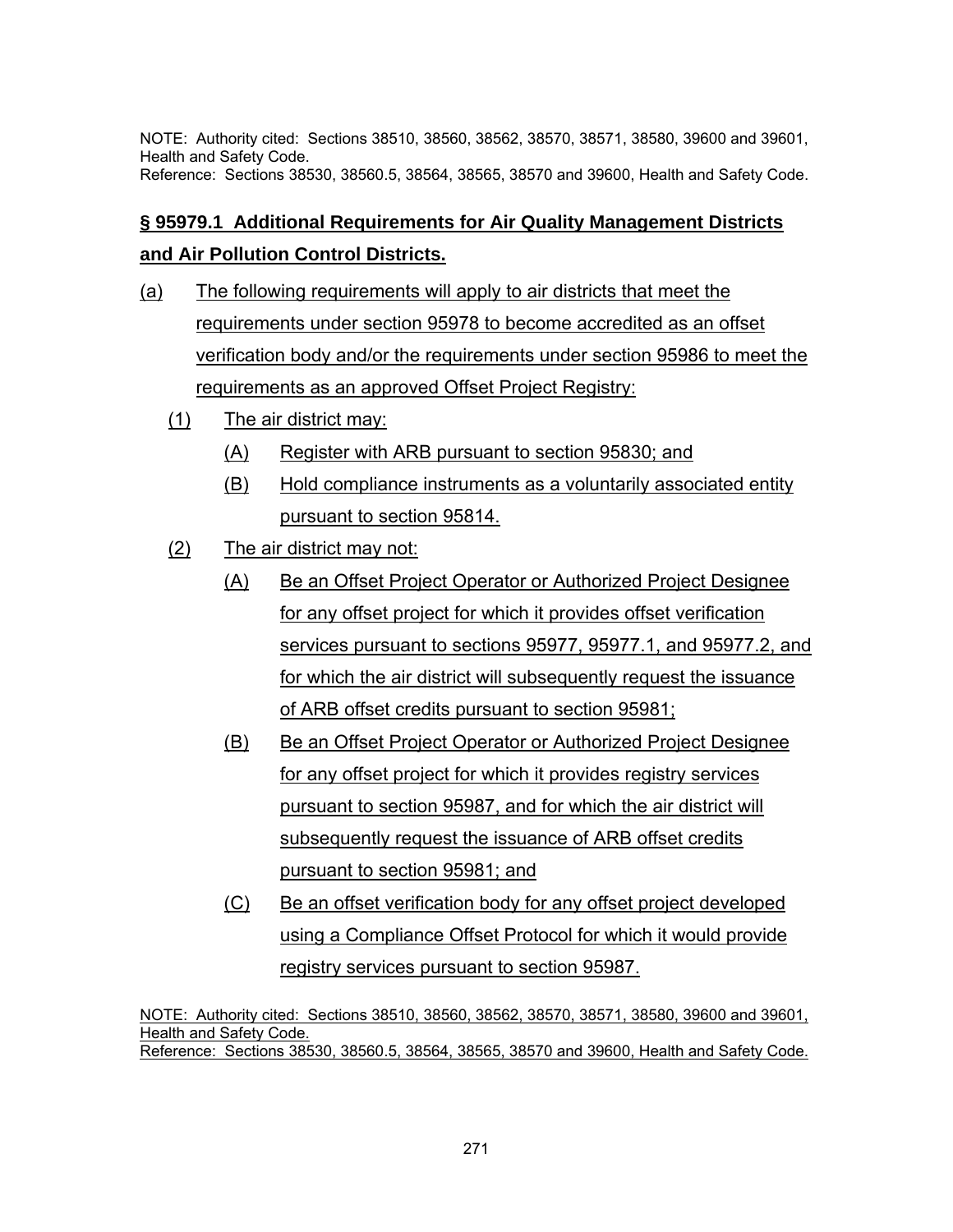### **§ 95980. Issuance of Registry Offset Credits.**

\* \* \*

 (c) Determination for Timing and Duration of Initial Crediting Periods for Offset Projects Submitted Through an Offset Project Registry. The initial crediting period will begin with the date that the first verified GHG emission reductions and GHG removal enhancements occur, according to the first Positive Offset or Qualified Positive Offset Verification Statement that is received by an Offset Project Registry, unless otherwise specified in the applicable Compliance Offset Protocol. An early action offset project that transitions pursuant to section 95990(k) will begin its initial crediting period pursuant to section 95990(k)(2).

\* \* \*

NOTE: Authority cited: Sections 38510, 38560, 38562, 38570, 38571, 38580, 39600 and 39601, Health and Safety Code. Reference: Sections 38530, 38560.5, 38564, 38565, 38570 and 39600, Health and Safety Code.

### **§ 95980.1 Process for Issuance of Registry Offset Credits.**

- (a) An Offset Project Registry may issue a registry offset credit that meets the requirements of sections 95980(a) and (b) to an Offset Project Operator, Authorized Project Designee, or any other third party authorized by the Offset Project Operator pursuant to section 95974(a)(1) to receive registry offset credits, no later than 15 calendar days after an Offset Project Registry makes a determination pursuant to section 95980(b).
- (b) Change of Listing Status at the Offset Project Registry. When an Offset Project Registry issues a registry offset credit for an offset project, the listing status for that offset project will be changed to either "Active Registry Project" or "Active Registry Renewal" at the Offset Project Registry and ARB.
- (c) Notice of Determination of Issuance of Registry Offset Credits. Not later than 15 calendar days after an Offset Project Registry issues a registry offset credit, an Offset Project Registry will notify the Offset Project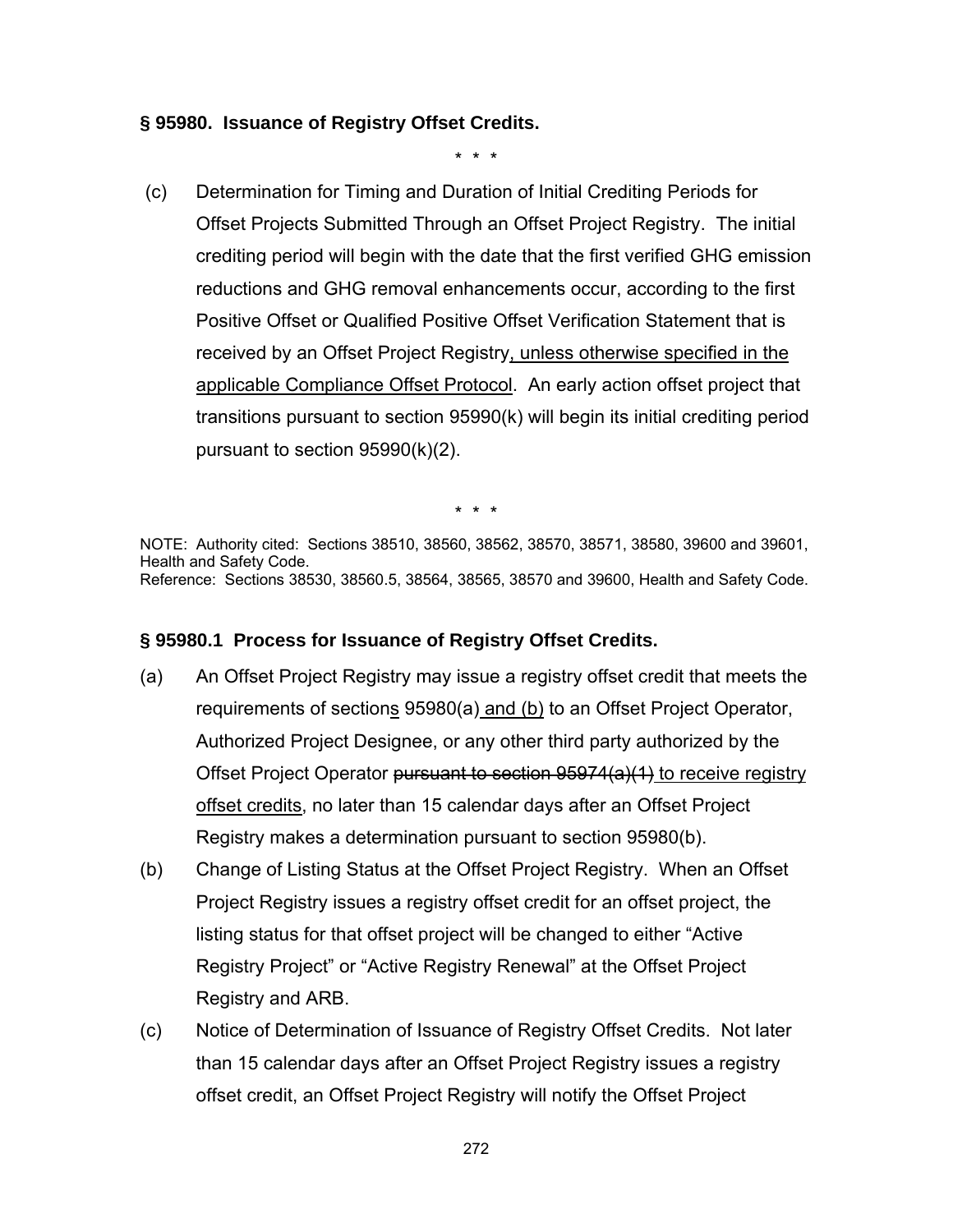Operator, Authorized Project Designee, or any other third party authorized by the Offset Project Operator pursuant to section 95974(a)(1) of the issuance.

- (d) Requests for Additional Information. An Offset Project Registry may request additional information for offset projects seeking issuance of registry offset credits from the Offset Project Operator, Authorized Project Designee or verification body.
	- (1) An Offset Project Registry may request any additional information from the Offset Project Operator, Authorized Project Designee, if applicable, or the verification body within the timeframe specified in section 95980(b) before issuing registry offset credits for an offset project that meets the requirements of sections 95980(a) and (b).
	- (2) If an Offset Project Registry determines the information submitted pursuant to sections 95980(a), 95980(b), and 95980.1(d)(2) does not meet the requirements for issuance of registry offset credits, an Offset Project Registry must deny issuance of registry offset credits. The Offset Project Operator or Authorized Project Designee may petition an Offset Project Registry within 10 days of denial for a review of the information submitted pursuant to sections 95980(a), 95980(b), and 95980.1(d)(2) and respond to any issues that prevent the issuance of registry offset credits.
	- (3) An Offset Project Registry must make a final determination within 30 calendar days of receiving the Offset Project Operator's or Authorized Project Designee's request in section 95980.1(d)(2) and may request additional information from the Offset Project Operator, Authorized Project Designee, if applicable, or verification body.
	- (4) If an Offset Project Registry determines not to issue registry offset credits, the Offset Project Registry must submit a detailed report to ARB that describes why they came to a negative determination.
	- (5) If an Offset Project Registry determines not to issue registry offset credits, the Offset Project Operator or Authorized Project Designee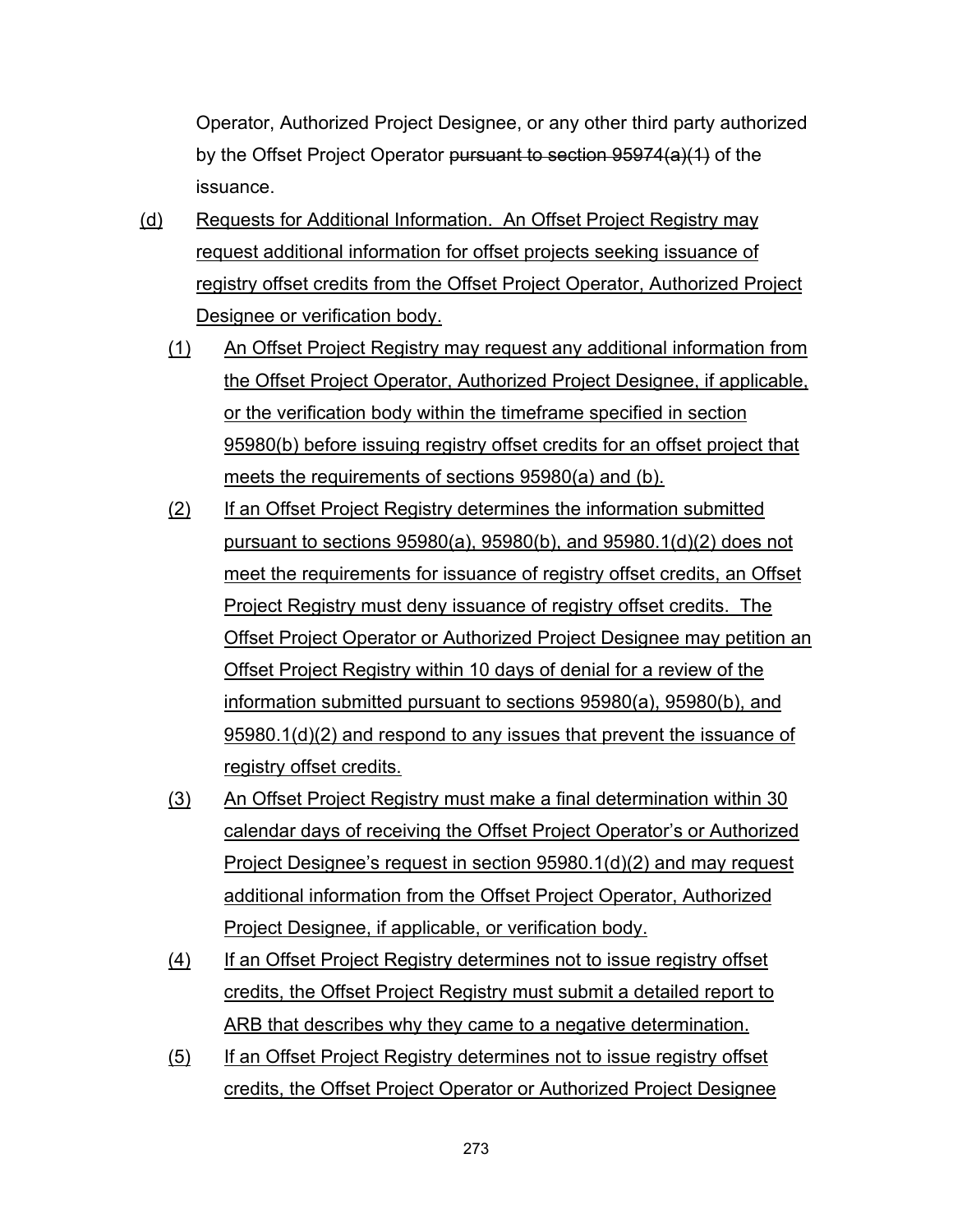may request that ARB make a final determination on whether the GHG reductions or removal enhancements achieved by the offset project meet the requirements for registry offset credit issuance. In making this determination, ARB may consult with the Offset Project Operator, Authorized Project Designee, if applicable, verification body, and Offset Project Registry before making the final determination.

- (6) If after reviewing all of the information, ARB determines that the GHG reductions or removal enhancements meet the requirements for registry offset credit issuance, the Offset Project Registry will issue registry offset credits in the amount of GHG reductions or removal enhancements verified to have been achieved by the offset project for the applicable Reporting Period(s).
- (ed) At the time of issuance or after notifying the Offset Project Operator, Authorized Project Designee, or any other third party authorized by the Offset Project Operator <del>pursuant to section 95974(a)(1)</del> to receive registry offset credits, of the issuance, the Offset Project Registry will create a unique serial number for each registry offset credit.

NOTE: Authority cited: Sections 38510, 38560, 38562, 38570, 38571, 38580, 39600 and 39601, Health and Safety Code. Reference: Sections 38530, 38560.5, 38564, 38565, 38570 and 39600, Health and Safety Code.

## **§ 95981. Issuance of ARB Offset Credits.**

- (a) One ARB offset credit, which represents one metric ton of  $CO<sub>2</sub>e$  for a direct GHG emission reduction or direct GHG removal enhancement, will be issued only if:
	- (1) ARB or an Offset Project Registry has listed the offset project pursuant to section 95975;
	- (2) The GHG emission reductions and GHG removal enhancements were issued a Positive Offset or Qualified Positive Offset Verification Statement pursuant to sections 95977.1 and 95977.2; and
	- (3) ARB or an Offset Project Registry has received a Positive Offset or Qualified Positive Offset Verification Statement issued and attested to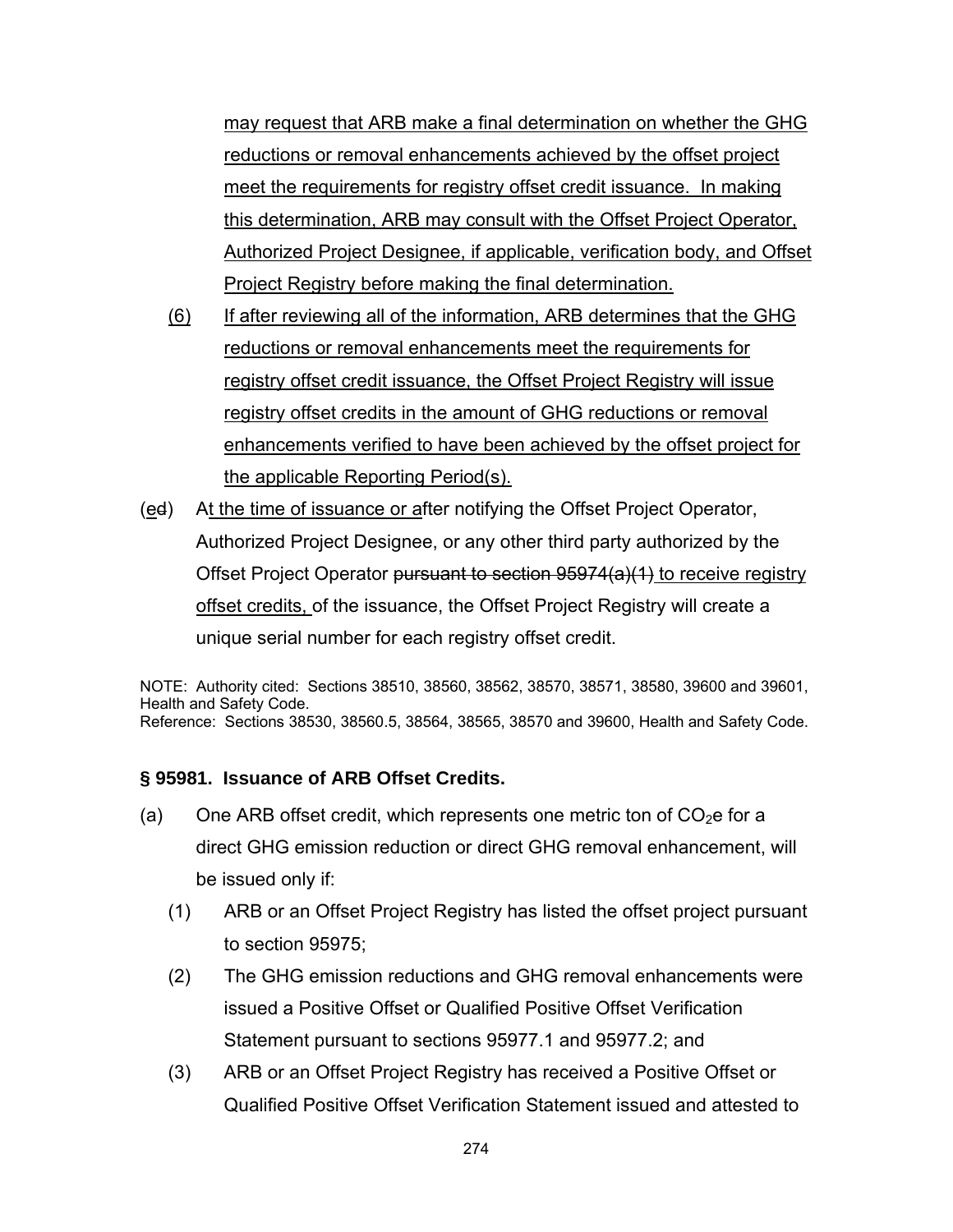by an ARB-accredited verification body for the Offset Project Data Report for which registry offset credits were issued pursuant to section 95980.1, if the offset project was submitted for listing with an Offset Project Registry, or for which ARB offset credits would be issued pursuant to section 95981.1.

- (b) Requirements for Offset Projects Submitted Through an Offset Project Registry Seeking Issuance of ARB Offset Credits. If an Offset Project Operator or Authorized Project Designee provides information for listing pursuant to section 95975, monitors and reports pursuant to section 95976, and has their offset project verified pursuant to sections 95977, 95977.1, and 95977.2 through an Offset Project Registry, the Offset Project Operator or Authorized Project Designee must provide the following information to ARB for issuance of ARB offset credits pursuant to section 95981.1:
	- $(1)$  The attestations required in sections  $95975(c)(1)$ ,  $95975(c)(2)$ , 95975(c)(3), 95976(d)(56), 95977.1(b)(3)(R)4.b., 95977.1(b)(3)(R)4.e., and 95977.1(b)(3)(R)4.f. and any in the applicable Compliance Offset Protocol;
	- (2) Offset project listing information submitted to an Offset Project Registry pursuant to sections 95975(c) and (e);
	- (3) The original and final Offset Project Data Reports submitted to an Offset Project Registry pursuant to sections 95976(d), 95977.1(b)(3)(M), and 95977.1(b)(3)(R)5.; and
	- (4) Offset Verification Statements submitted pursuant to section 95977.1(b)(3)(R)4.b..
	- (5) The Offset Project Operator, or Authorized Project Designee, if applicable, must submit a request for issuance of ARB offset credits to ARB for each Offset Project Data Report for which they are seeking issuance of ARB offset credits.
		- (A) If the ARB offset credits are only being issued into the Holding Account that belongs to the Offset Project Operator, the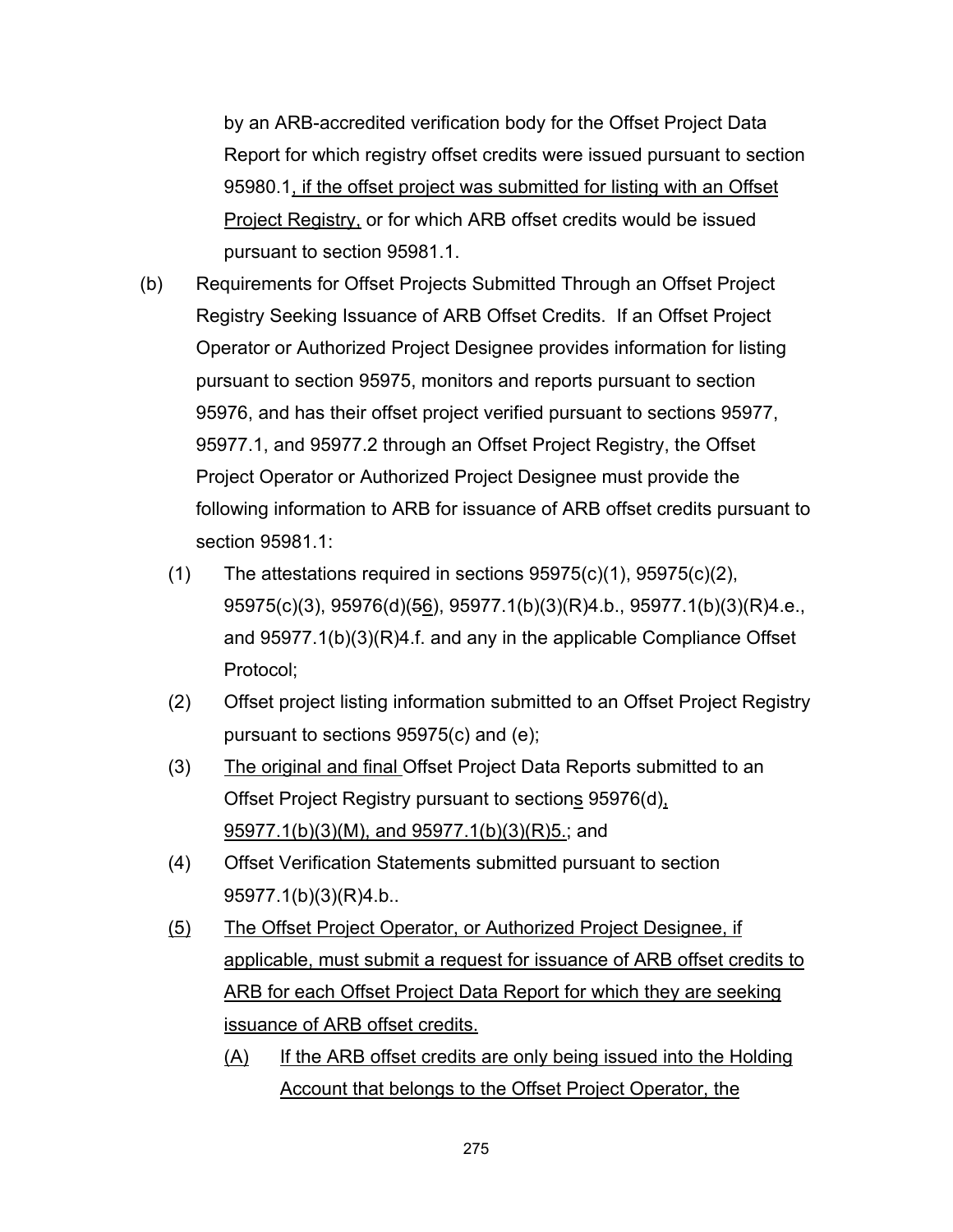Authorized Project Designee may submit the request for issuance of ARB offset credits to ARB. If the ARB offset credits will be issued into any other Holding Account(s) other than the Holding Account that belongs to the Offset Project Operator, only the Offset Project Operator may submit the request for issuance of ARB offset credits to ARB.

- (B) The request for issuance of ARB offset credits must identify which Holding Accounts the ARB offset credits should be placed into and how many ARB offset credits will be placed into each Holding Account. Consistent with section 95974, the Offset Project Operator may request that ARB offset credits are placed into the Holding Account of the Authorized Project Designee, or another third party not prohibited to hold compliance instruments under this Article. Any party receiving ARB offset credits at the time of ARB offset credit issuance must have a tracking system account with ARB.
- (C) An Offset Project Operator or Authorized Project Designee may request that only a portion of the eligible GHG reductions and removal enhancements for the applicable Reporting Period be issued ARB offset credits in the request for issuance.
- (D) The request for issuance of ARB offset credits may be provided to ARB when the Offset Project Operator or Authorized Project Designee, if applicable, submits the information in sections 95981(b)(1) through (4) but must be provided to ARB before it will issue ARB offset credits pursuant to section 95981.1. If the offset project was listed by an Offset Project Registry, the request for issuance of ARB offset credits may not be provided to ARB until the Offset Project Registry has issued registry offset credits for the applicable Offset Project Data Report(s).
- (c) ARB will determine whether the GHG emission reductions and GHG removal enhancements meet the requirements of section 95981(a), the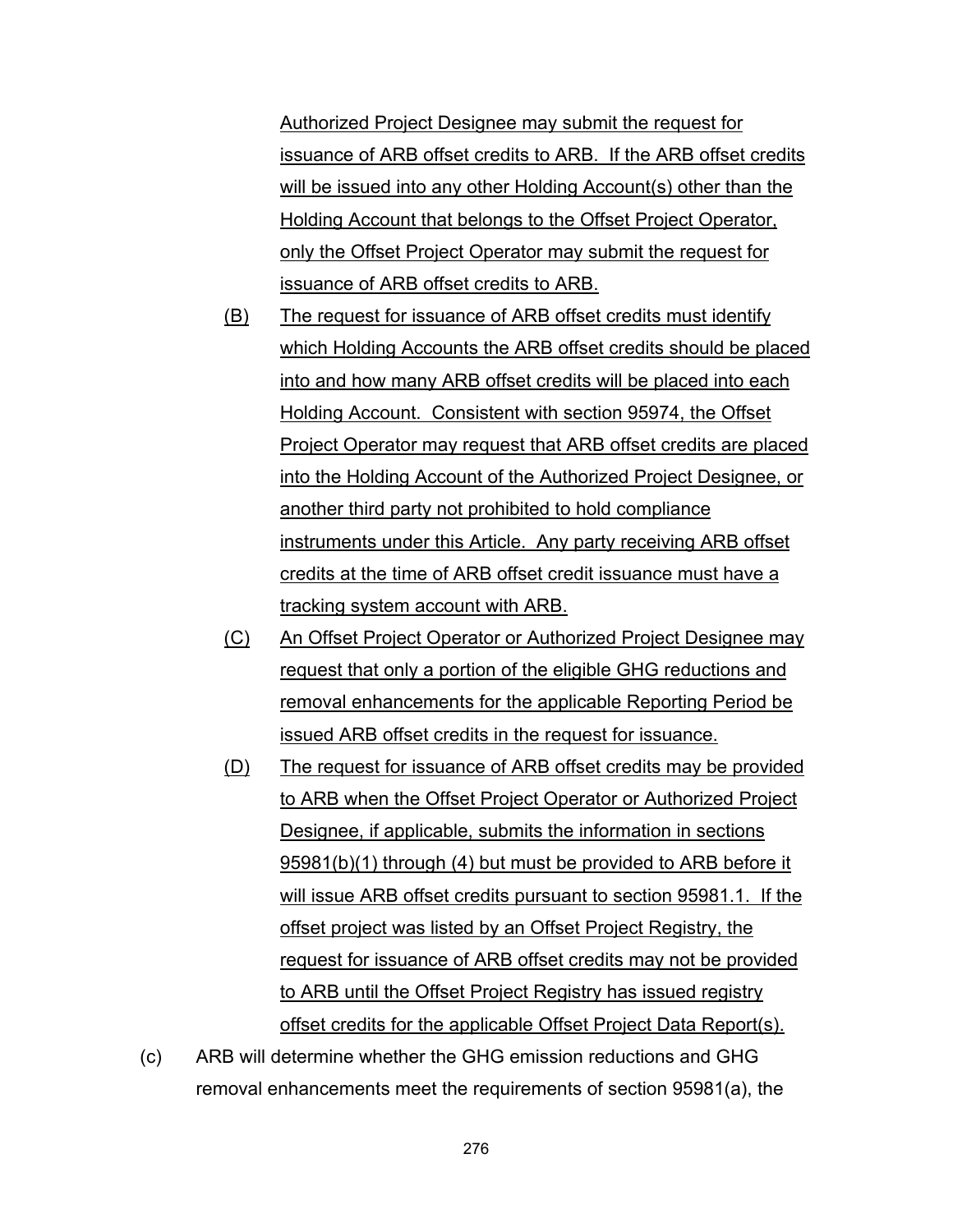information submitted in sections 95981(b) and (c) is complete, and the Positive Offset or Qualified Positive Offset Verification Statement meets the requirements of sections 95977, 95977.1, and 95977.2 within 45 calendar days of receiving itcomplete and accurate information.

(d) Before ARB issues an ARB offset credit pursuant to section 95981.1 for GHG reductions and GHG removal enhancements achieved by an offset project in a Reporting Period, an Offset Verification Statement the Offset Project Operator or Authorized Project Designee must provide the following attestations, in writing, to ARB:

\* \* \*

 (e) Determination for Timing and Duration of Initial Crediting Periods for Offset Projects Submitted Through ARB. The initial crediting period will begin with the date that the first verified GHG emission reductions and GHG removal enhancements occur, according to the first Positive Offset or Qualified Positive Offset Verification Statement that is received by ARB, unless otherwise specified in a Compliance Offset Protocol. An early action offset project that transitions pursuant to section 95990(k) will begin its initial crediting period pursuant to section 95990(k)(2).

\* \* \*

NOTE: Authority cited: Sections 38510, 38560, 38562, 38570, 38571, 38580, 39600 and 39601, Health and Safety Code. Reference: Sections 38530, 38560.5, 38564, 38565, 38570 and 39600, Health and Safety Code.

## **§ 95981.1 Process for Issuance of ARB Offset Credits.**

(a) ARB will issue an ARB offset credit for GHG reductions and removal enhancements achieved in a Reporting Period for an offset project that meets the requirements of sections 95981(a) and (b) to the ARB Issuance Account an Offset Project Operator, Authorized Project Designee, or any other third party authorized by the Offset Project Operator pursuant to section 95974(a)(1), no later than 15 calendar days after ARB makes a determination pursuant to section 95981(c), as long as all attestations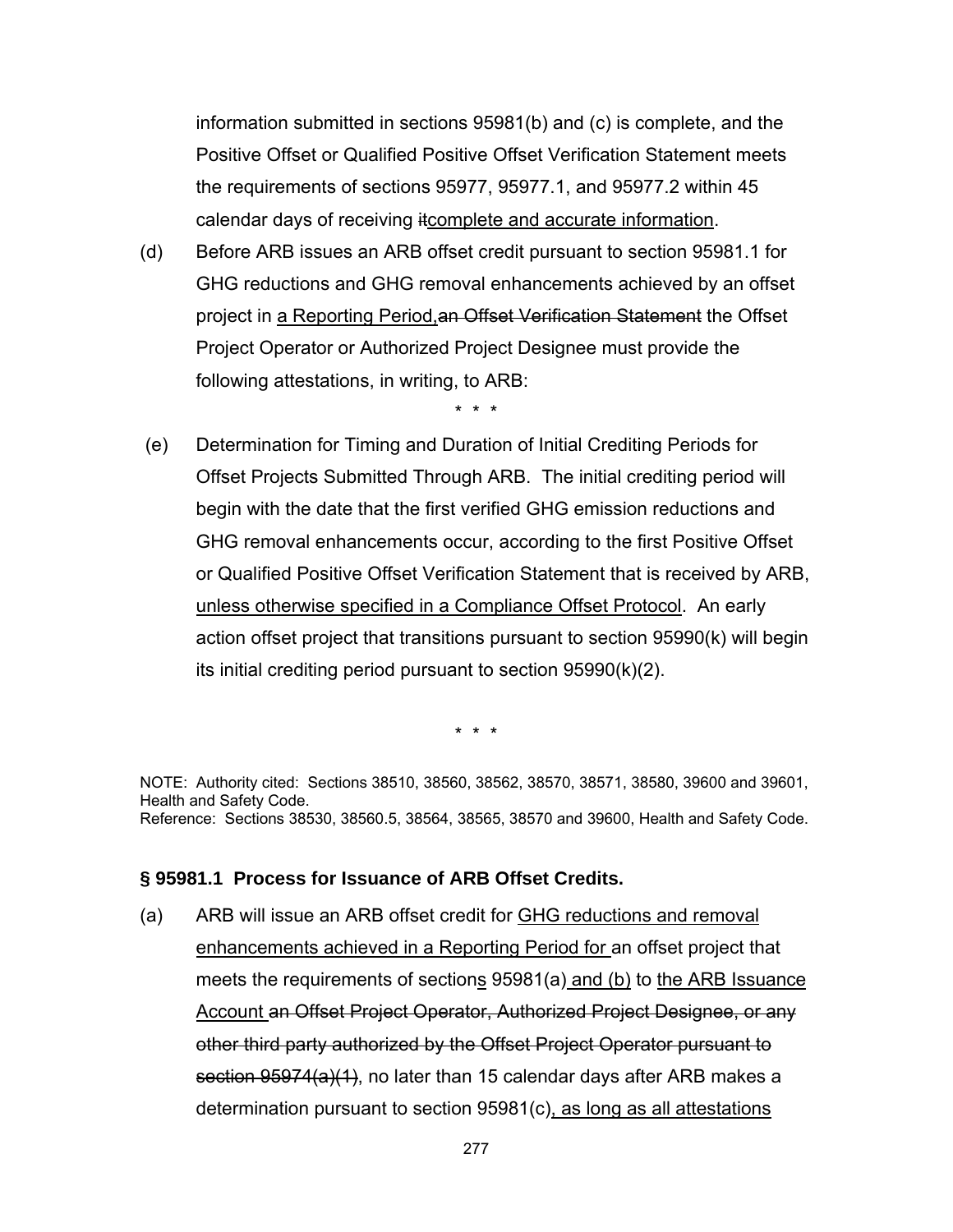required in section 95981(d) have been received by ARB prior to its determination.

- (b) Change of Listing Status at ARB. When ARB issues an ARB offset credit for an offset project, the listing status for that offset project will be changed from "Active Registry Project" to "Active ARB Project" or "Active Registry Renewal" to "Active ARB Renewal" at the Offset Project Registry and ARB.
- (c) Notice of Determination of Issuance of ARB Offset Credits. Not later than 15 calendar days after ARB determines to issues an ARB offset credit pursuant to section 95981(c), ARB will notify the Offset Project Operator, Authorized Project Designee, or any other third party authorized requested by the Offset Project Operator pursuant to section 95981(b)(5)(B)95974(a)(1) to receive ARB offset credits, of the issuanceits intent to issue ARB offset credits.
- (d) Requests for Additional Information. ARB may request additional information for offset projects submitted through an Offset Project Registry seeking issuance of ARB offset credits.
	- (1) ARB will notify the Offset Project Operator, Authorized Project Designee, or other third party identified in section  $95981(b)(5)(B)95974(a)(1)$  within 15 calendar days of its determination pursuant to section 95981(c) if the information submitted pursuant toin section 95981(b), and (c), and (d) is incomplete and request additional specific information.
	- (2) ARB may request any additional information from the Offset Project Operator, Authorized Project Designee, Offset Project Registry, or verification body before issuing ARB offset credits for an offset project that meets the requirements of section 95981. The Offset Project Operator, Authorized Project Designee, Offset Project Registry, or verification body must submit the requested information to ARB within 10 calendar days of ARB's request.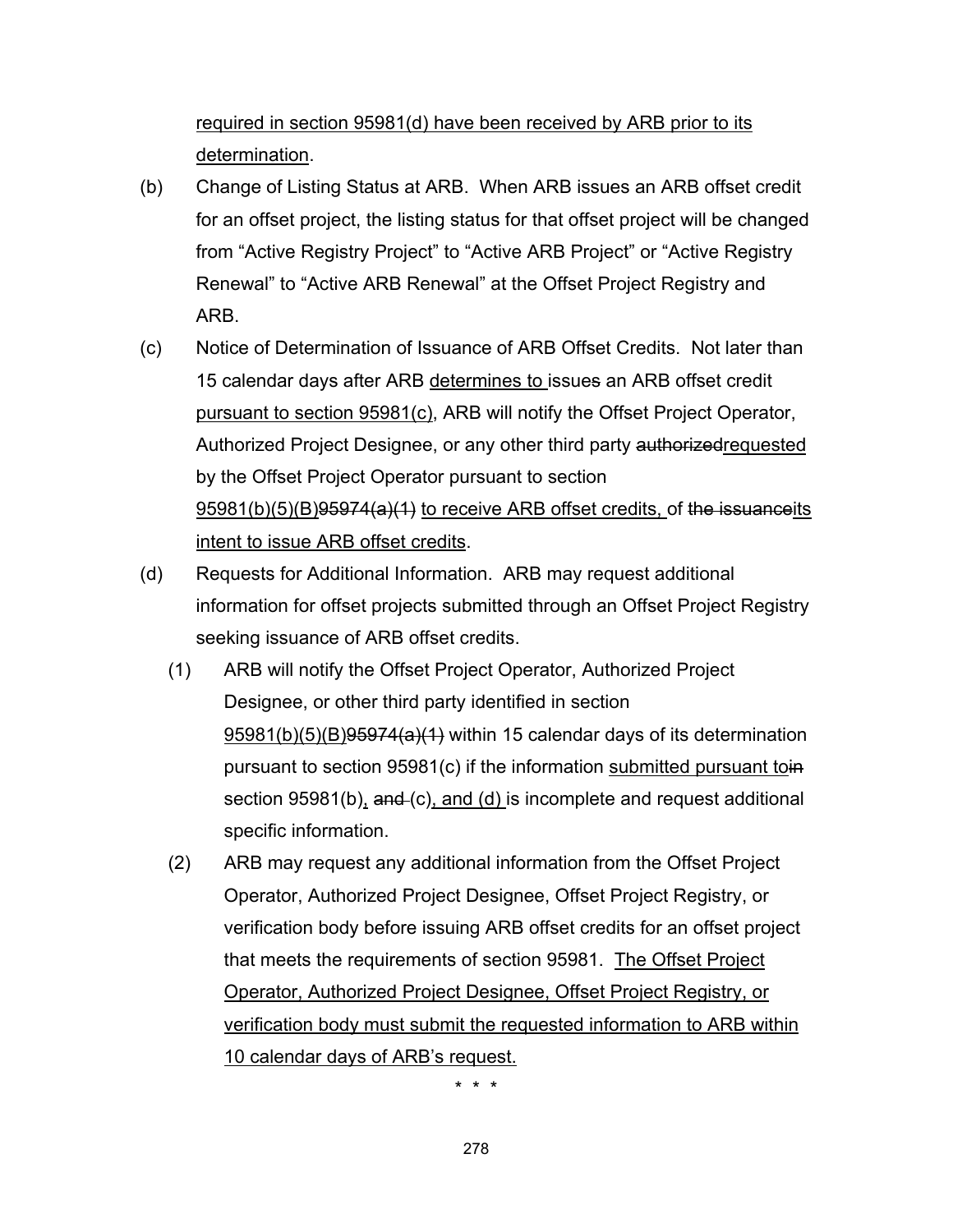- (e) A registry offset credit issued pursuant to section 95980.1(a) must be removed or cancelled by the Offset Project Registry within 10 calendar days of ARB notification, such that the registry offset credit is no longer available for transaction on the Offset Project Registry system. Registry offset credits must be removed or cancelled by the Offset Project Registry before ARB issues an ARB offset credit pursuant to this section. The Offset Project Registry must provide proof to ARB that the registry offset credits have been permanently removed or cancelled from the registry system.
- (f) Receipt of ARB Offset Credits. ARB will transfer ARB offset credits into the Holding Account of the Offset Project Operator, Authorized Project Designee, or any other third party authorized requested by the Offset Project Operator pursuant to section 95981(b)(5)(B)95974(a)(1) to receive ARB offset credits, within 15 working days of the notice of determination pursuant to sections 95981.1(c) and (d)(4).

NOTE: Authority cited: Sections 38510, 38560, 38562, 38570, 38571, 38580, 39600 and 39601, Health and Safety Code. Reference: Sections 38530, 38560.5, 38564, 38565, 38570 and 39600, Health and Safety Code.

### **§ 95982. Registration of ARB Offset Credits.**

An ARB offset credit will be registered by:

- (a) Creating a unique ARB serial number; and
- (b) Transferring this serial numberthe ARB offset credits to the Holding Account of the listed Offset Project Operator, Authorized Project Designee, or another third party as provided inrequested by the Offset Project Operator pursuant to section 95981(b)(5)(B)<del>95974(a)(1)</del> to receive ARB offset credits, unless otherwise required by section 95983.

NOTE: Authority cited: Sections 38510, 38560, 38562, 38570, 38571, 38580, 39600 and 39601, Health and Safety Code. Reference: Sections 38530, 38560.5, 38564, 38565, 38570 and 39600, Health and Safety Code.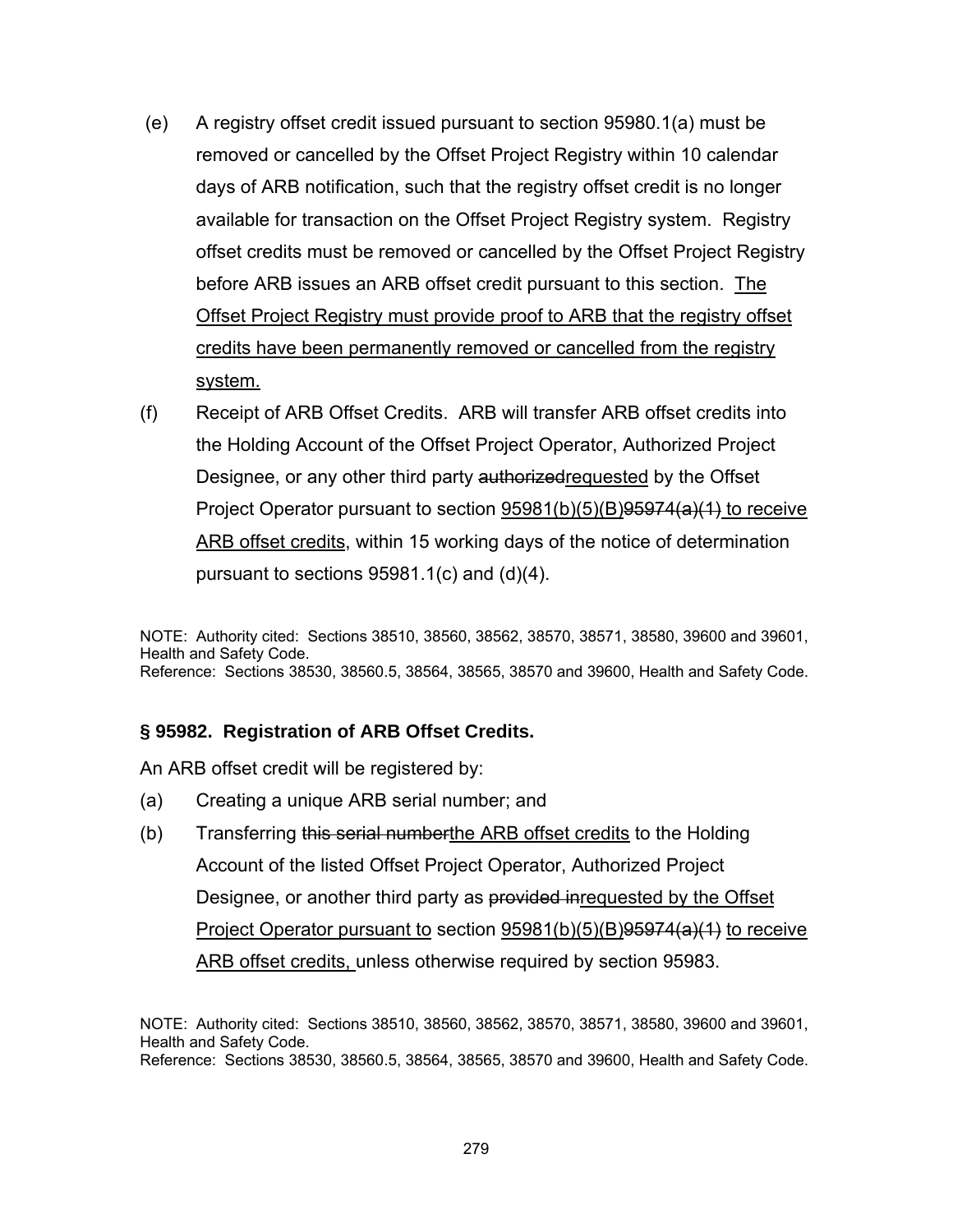### **§ 95983. Forestry Offset Reversals.**

- (a) For forest sequestration projects, a portion of ARB offset credits issued to the forest offset project will be placed by ARB into the Forest Buffer Account.
	- (1) The amount of ARB offset credits that must be placed in the Forest Buffer Account shall be determined as set forth in Compliance Offset Protocol U.S. Forest Projects, October 20, 2011.
	- (2) ARB offset credits will be transferred to the Forest Buffer Account by ARB at the time of ARB offset credit registration pursuant to section 95982.
	- (3) If a forest offset project is originally submitted through an Offset Project Registry an equal number of registry offset credits must be removed or cancelled by the Offset Project Registry, such that the registry offset credit is no longer available for transaction on the Offset Project Registry system, and issued by ARB for placement in the Forest Buffer Account.
	- (4) The ARB offset credits placed into the Forest Buffer Account must correspond to the Reporting Period for which the ARB offset credits are issued.
- (b) Unintentional Reversals. If there has been an unintentional reversal, the Offset Project Operator or Authorized Project Designee must notify ARB and the Offset Project Registry, in writing, of the reversal and provide an explanation for the nature of the unintentional reversal within 30 calendar days of its discovery.
	- (1) In the case of an unintentional reversal the Offset Project Operator or Authorized Project Designee shall provide in writing to ARB and an Offset Project Registry, if applicable, a completed verified estimate of current carbon stocks within the offset project boundary within one year of the discovery of the unintentional reversal. To determine the verified estimate of current carbon stocks a full regulatory verification must be conducted pursuant to sections 95977 through 95978,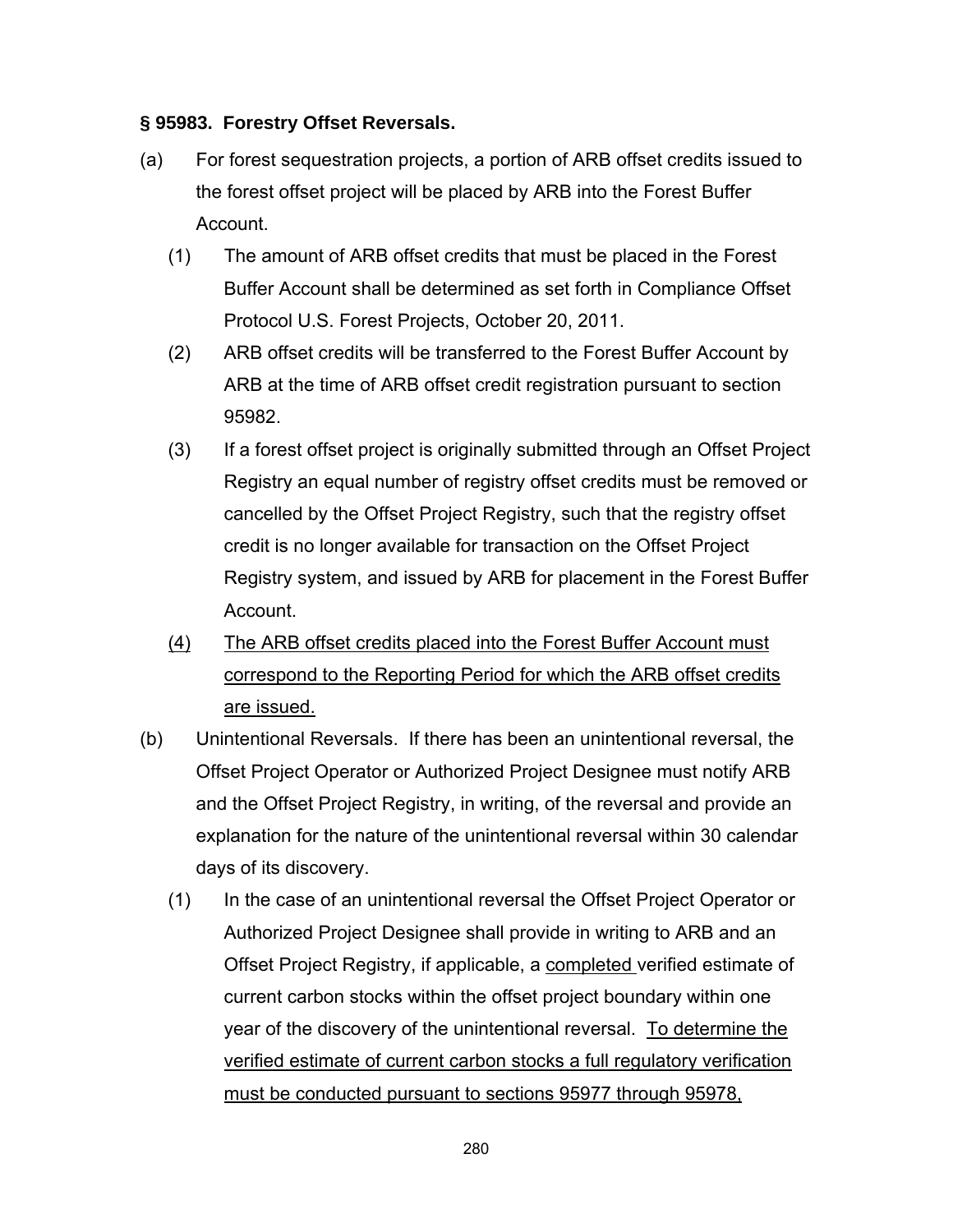including a site visit. The verified estimate may be submitted as a separate offset verification services, or incorporated into a chapter of the detailed verification report submitted pursuant to section 95977.1 when offset verification services are conducted for an Offset Project Data Report.

- (2) If ARB determines that there has been an unintentional reversal, and ARB offset credits have been issued to the offset project, ARB will retire a quantity of ARB offset credits in the amount of metric tons of CO2e reversed from the Forest Buffer Account according to section 95983(b)(2)(A) or (B), as applicable.
	- (A) If the forest project came into the program directly under a Compliance Offset Protocol and did not transition from an Early Action Offset Program, ARB will retire ARB offset credits in the amount of metric tons  $CO<sub>2</sub>e$  reversed for each Reporting Period.
	- (B) If the forest project transitioned into the program originally from an Early Action Offset Program, ARB will retire ARB offset credits from the Forest Buffer Account according to the following equation, calculated for each Reporting Period, rounded up to the nearest whole metric ton  $CO<sub>2</sub>e$ :

 $ARB_{Retire} = \frac{ARB_{credits}}{APB}$  $\mathit{ARB}_{\mathit{Credits}} + \mathit{EAOP}_{\mathit{Credits}}$ ݈ܽݏݎ݁ݒܴ݁ ൈ

Where:

"ARB<sub>Retire</sub>" is the number of ARB offset credits that must be retired from the ARB Forest Buffer Account to compensate for the unintentional reversal for the Reporting Period;

"ARB<sub>Credits</sub>" is the total number of ARB offset credits issued to the forest project for the Reporting Period, including any ARB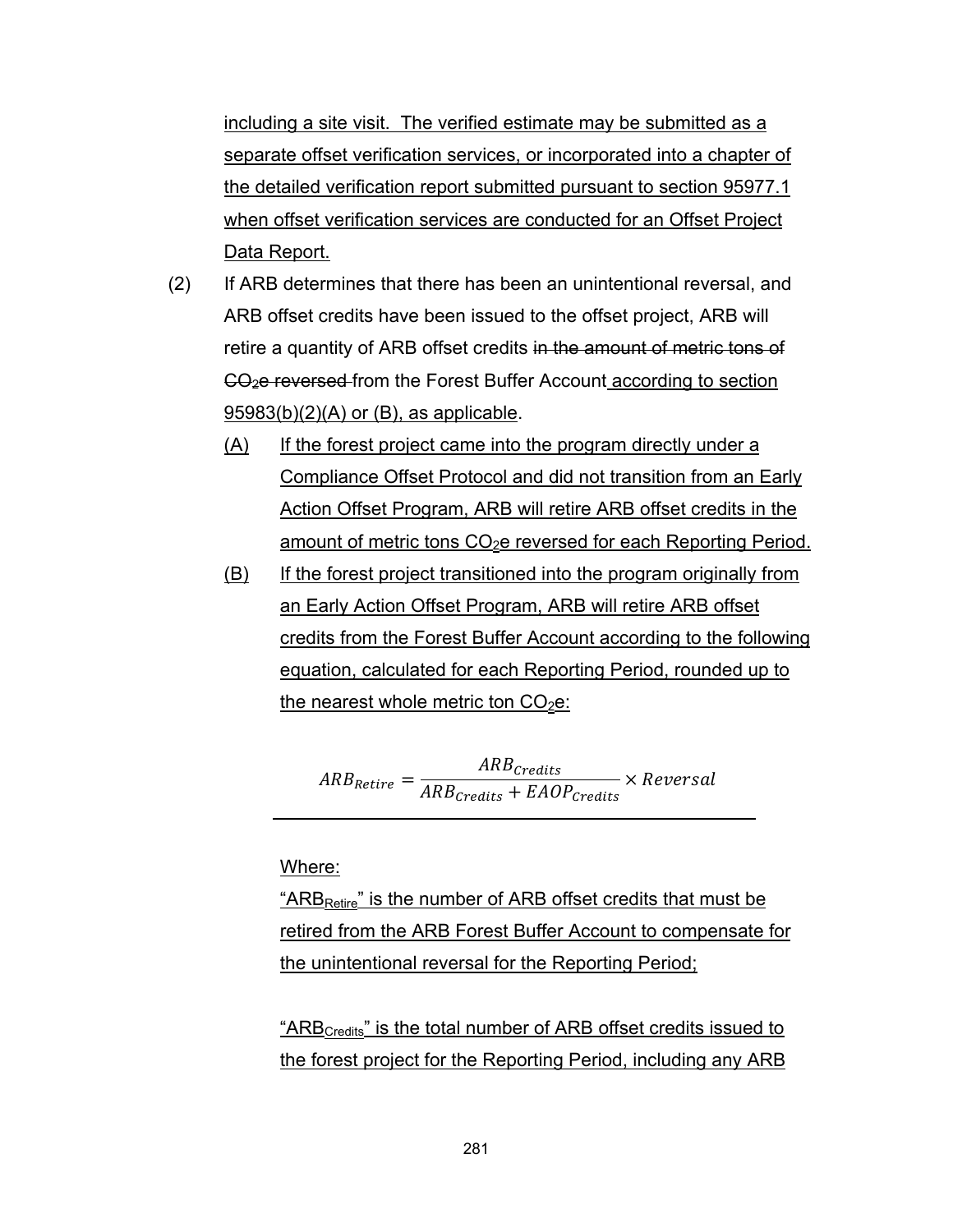offset credits that were issued for early action and any that were placed into the Forest Buffer Account for the Reporting Period;

<u>"EAOP<sub>Credits</sub>" is the total number of early action offset credits</u> issued to the forest project by the Early Action Offset Program for the Reporting Period, including any voluntary offset credits placed into the Early Action Offset Program's buffer account for forest projects that were not transferred to ARB's Forest Buffer Account, but excluding any early action offset credits that were issued ARB offset credits; and

# "Reversal" is the total metric tons of  $CO<sub>2</sub>e$  reversed for the Reporting Period.

- (c) Intentional Reversals. Requirements for intentional reversals are as follows:
	- (1) If an intentional reversal occurs, the Offset Project Operator or Authorized Project Designee shall, within 30 calendar days of the intentional reversal:
		- (A) Give notice, in writing, to ARB and the Offset Project Registry, if applicable, of the intentional reversal; and
		- (B) Provide a written description and explanation of the intentional reversal to ARB and the Offset Project Registry, if applicable.
	- (2) Within one year of the occurrence of an intentional reversal, the Offset Project Operator or Authorized Project Designee shall submit to ARB and the Offset Project Registry, if applicable, a completed verified estimate of current carbon stocks within the offset project boundary. To determine the verified estimate of current carbon stocks a full regulatory verification must be conducted pursuant to sections 95977 through 95978, including a site visit. The verified estimate may be submitted as a separate offset verification services, or incorporated into a chapter of the detailed verification report submitted pursuant to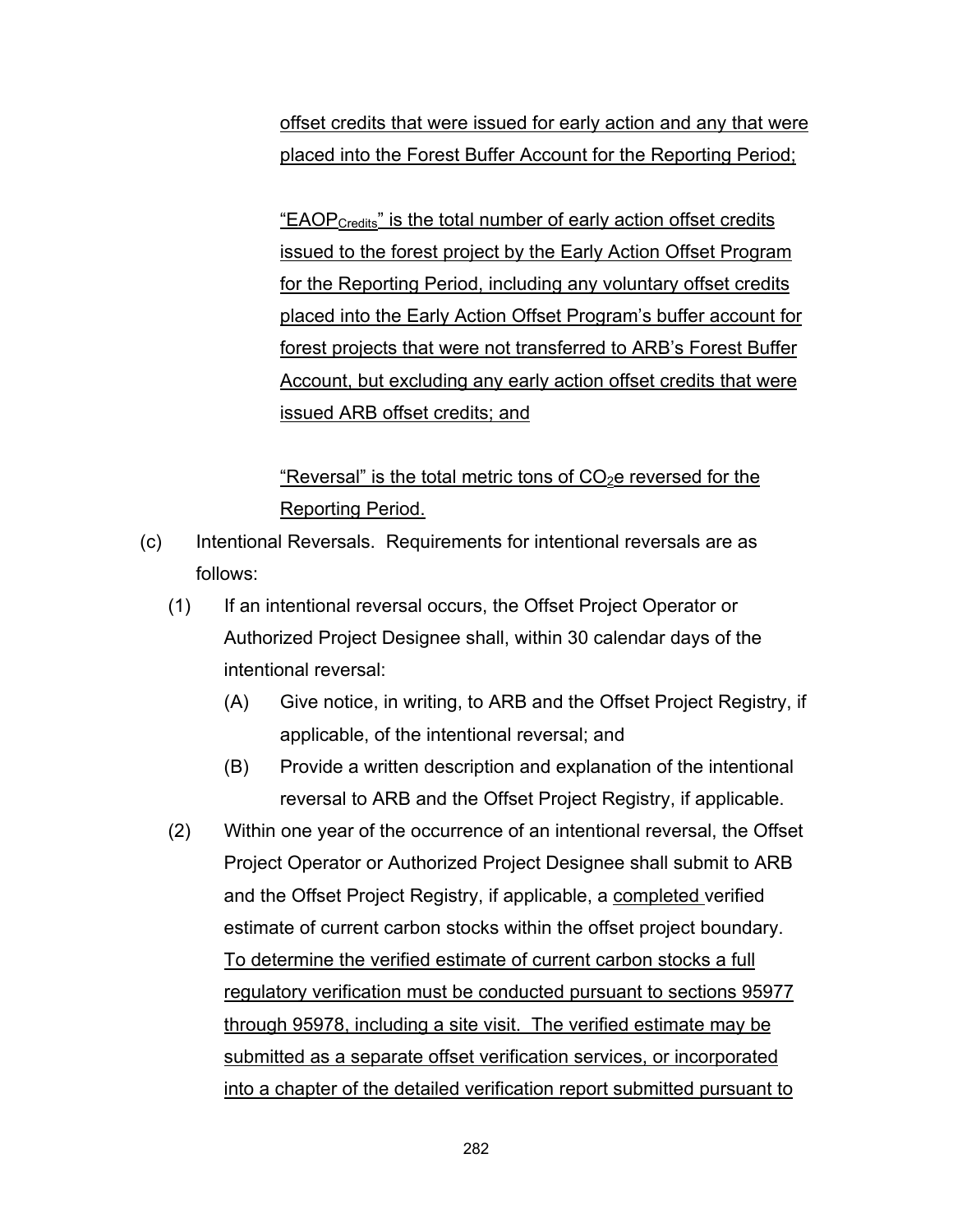section 95977.1 when offset verification services are conducted for an Offset Project Data Report.

- (3) If an intentional reversal occurs from a forest offset project, and ARB offset credits have been issued to the offset project, the forest owner must submit to ARB for placement in the Retirement Account a quantity of valid ARB offset credits or other approved compliance instruments pursuant to subarticle 4, in the amount of metric tons of  $CO<sub>2</sub>e$  reversed within six months of notification by ARB in the amount determined pursuant to sections  $95983(c)(3)(A)$  or (B), as applicable:
	- (A) If the forest project came into the program directly under a Compliance Offset Protocol and did not transition from an Early Action Offset Program, the forest owner must turn in valid compliance instruments in the amount of metric tons  $CO<sub>2</sub>e$ reversed for each Reporting Period.
	- (B) If the forest project transitioned into the program originally from an Early Action Offset Program, the forest owner must turn in valid compliance instruments according to the following equation, calculated for each Reporting Period, rounded up to the nearest metric ton  $CO<sub>2</sub>e$ :

 $FO_{Replace} = \frac{ARB_{credits}}{APB}$  $\mathit{ARB}_{\mathit{Credits}} + \mathit{EAOP}_{\mathit{Credits}}$ ݈ܽݏݎ݁ݒܴ݁ ൈ

Where:

" $FO<sub>Replace</sub>$ " is the number of valid compliance instruments that the forest owner must turn in to compensate for the intentional reversal for the Reporting Period;

"ARB<sub>Credits</sub>" is the total number of ARB offset credits issued to the forest project for the Reporting Period, including any ARB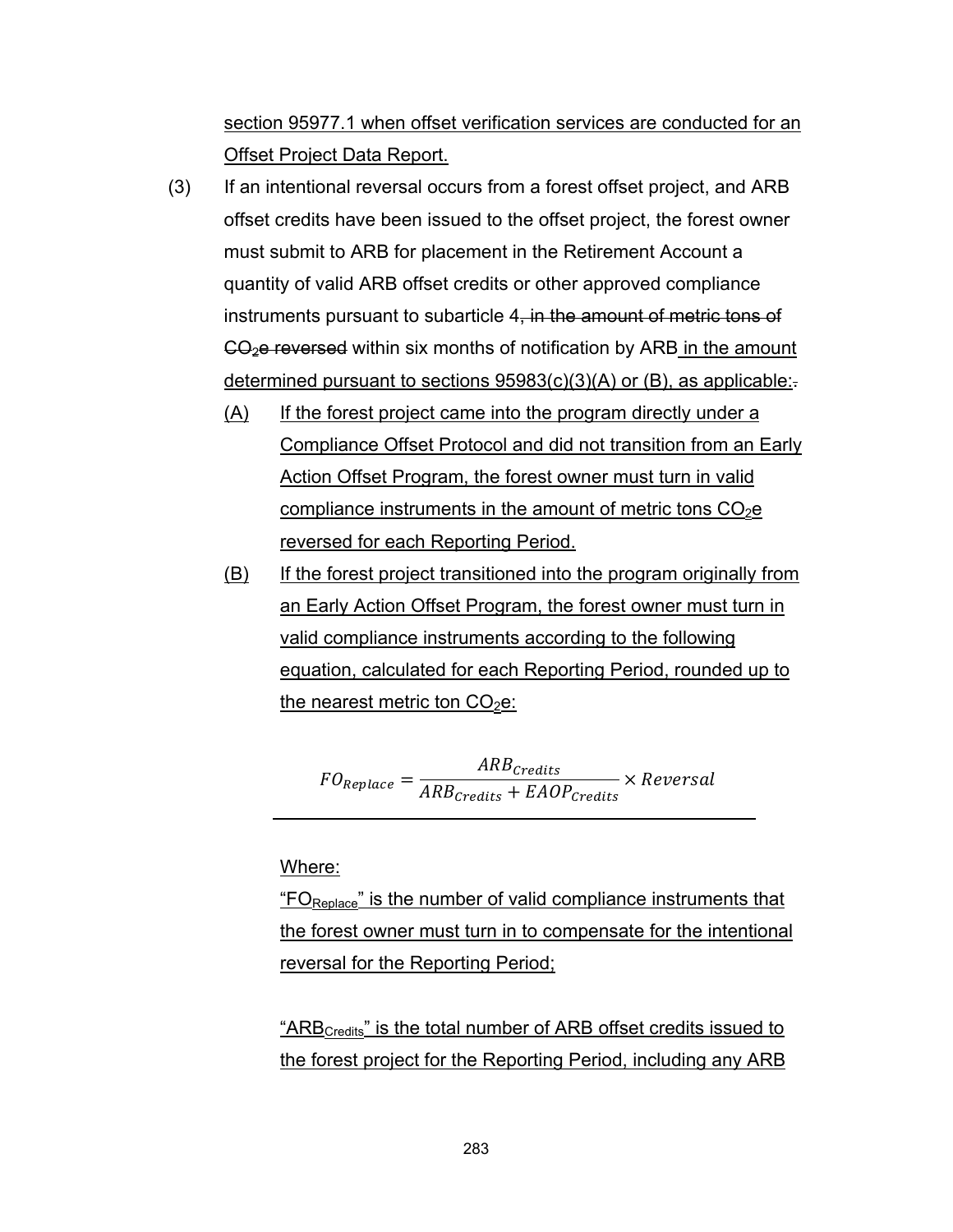offset credits that were issued for early action and any that were placed into the Forest Buffer Account for the Reporting Period;

<u>"EAOP<sub>Credits</sub>" is the total number of early action offset credits</u> issued to the forest project by the Early Action Offset Program for the Reporting Period, including any voluntary offset credits placed into the Early Action Offset Program's buffer account for forest projects that were not transferred to ARB's Forest Buffer Account, but excluding any early action offset credits that were issued ARB offset credits; and

# "Reversal" is the total metric tons of  $CO<sub>2</sub>e$  reversed for the Offset Project Data Report year.

- (AC) Notification by ARB will occur after the verified estimate of carbon stocks referred to in section 95983(c)(2) has been submitted to ARB, or after one year has elapsed since the occurrence of the reversal if the Offset Project Operator or Authorized Project Designee fails to submit the verified estimate of carbon stocks.
- (BD) If the forest owner does not submit valid ARB offset credits or other approved compliance instruments in the amount required pursuant to sections 95983(c)(3)(A) or (B) to ARB within six months of notification by ARB, ARB will retire a quantity of ARB offset credits equal to the difference between the number of metric tons of  $CO<sub>2</sub>e$  determined pursuant to sections 95983(c)(3)(A) or (B) and the number of retired approved compliance instruments in the amount of metric tons of  $CO<sub>2</sub>e$ reversed from the Forest Buffer Account and the forest owner will be subject to enforcement action and each ARB offset credit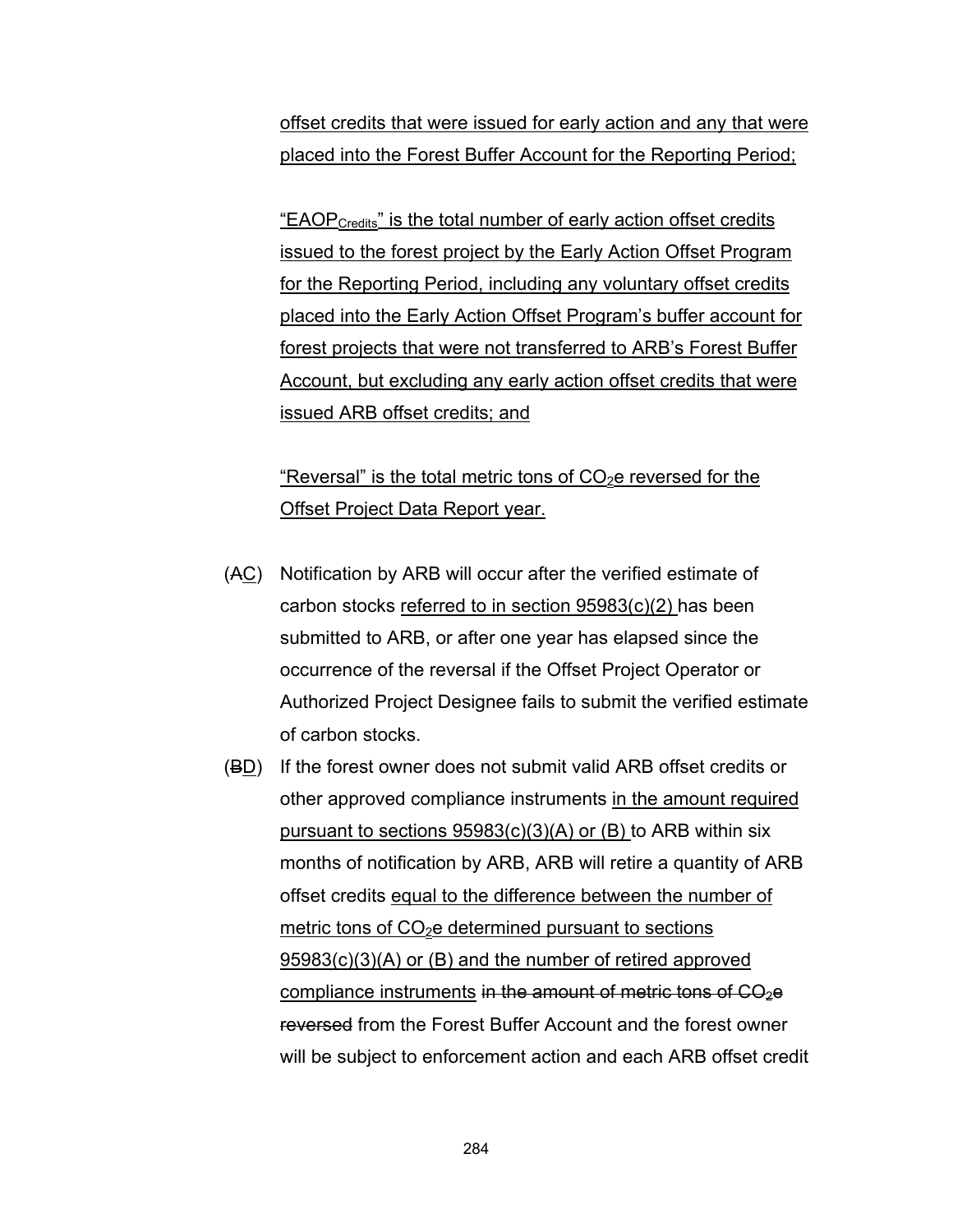retired from the Forest Buffer Account will constitute a separate violation pursuant to section 96014.

- (4) Early Project Terminations. In the event of an early forest offset project termination ARB will retire from the Forest Buffer Account a quantity of ARB offset credits in the amount calculated pursuant to project termination provisions in Compliance Offset Protocol, U.S. Forest Projects, October 20, 2011. This provision only applies to ARB offset credits that have been issued to the offset project.If an early project termination, as defined in the Compliance Offset Protocol in section 95973(a)(2)(C)(4.), occurs from a forest offset project, and ARB offset credits have been issued to the offset project, the forest owner must submit to ARB for placement in the Retirement Account a quantity of valid ARB offset credits or other approved compliance instruments pursuant to subarticle 4 in the amount determined pursuant to sections 95983(c)(4)(A), (B), or (C), whichever applies, for each Offset Project Data Report year:
	- (A) If the forest project came into the program directly under a Compliance Offset Protocol and did not transition from an Early Action Offset Program, the forest owner must turn in valid compliance instruments to cover the number of ARB offset credits issued to the offset project for each Reporting Period, except for improved forest management projects. If the project is an improved forest management project, the amount of metric tons  $CO<sub>2</sub>e$  reversed must be multiplied by the compensation rate in the Compliance Offset Protocol in section 95973(a)(2)(C)(4.).
	- (B) If the forest project transitioned into the program originally from an Early Action Offset Program, the forest owner must turn in valid compliance instruments according to the following equation, calculated for each Reporting Period, except for improved forest management projects: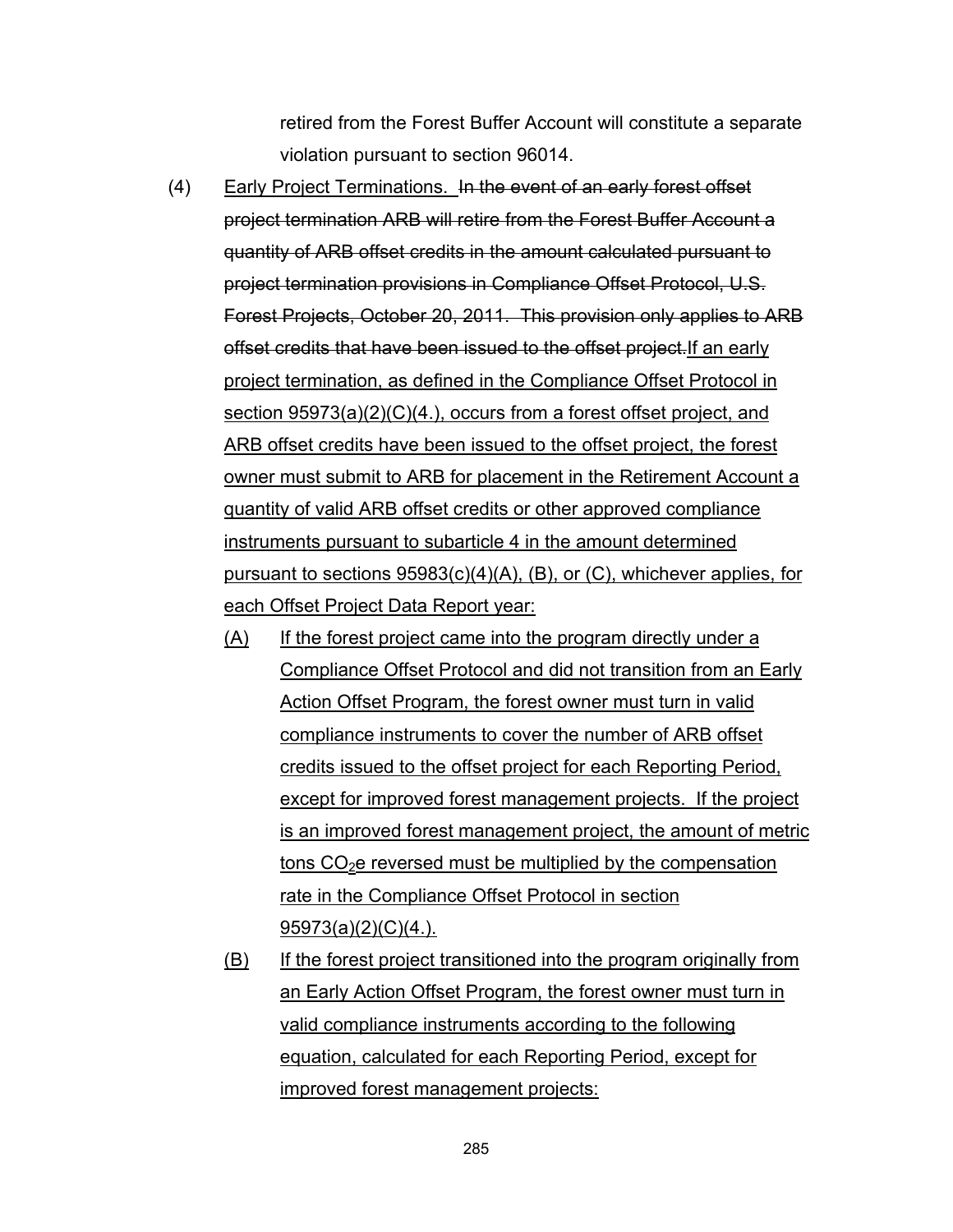$FO_{Replace} = \frac{ARB_{credits}}{APB}$  $\mathit{ARB}_{\mathit{Credits}} + \mathit{EAOP}_{\mathit{Credits}}$ ݈ܽݏݎ݁ݒܴ݁ ൈ

Where:

"FOReplace" is the number of valid compliance instruments that the forest owner must turn in to compensate for the early project termination for each Reporting Period;

"ARB<sub>Credits</sub>" is the total number of ARB offset credits issued to the forest project for the Reporting Period, including any ARB offset credits that were issued for early action and any that were placed into the Forest Buffer Account for the Reporting Period;

"EAOPCredits" is the total number of early action offset credits issued to the forest project by the Early Action Offset Program for the Reporting Period, including any voluntary offset credits placed into the Early Action Offset Program's buffer account for forest projects that were not transferred to ARB's Forest Buffer Account, but excluding any early action offset credits that were issued ARB offset credits; and

"Reversal" is the total metric tons of  $CO<sub>2</sub>e$  reversed for the Offset Project Data Report year.

(C) For an improved forest management project that transitioned into the program originally from an Early Action Offset Program, the forest owner must replace ARB offset credits in the amount calculated pursuant to section 95983(c)(4)(B) multiplied by the compensation rate in the Compliance Offset Protocol in section 95973(a)(2)(C)4..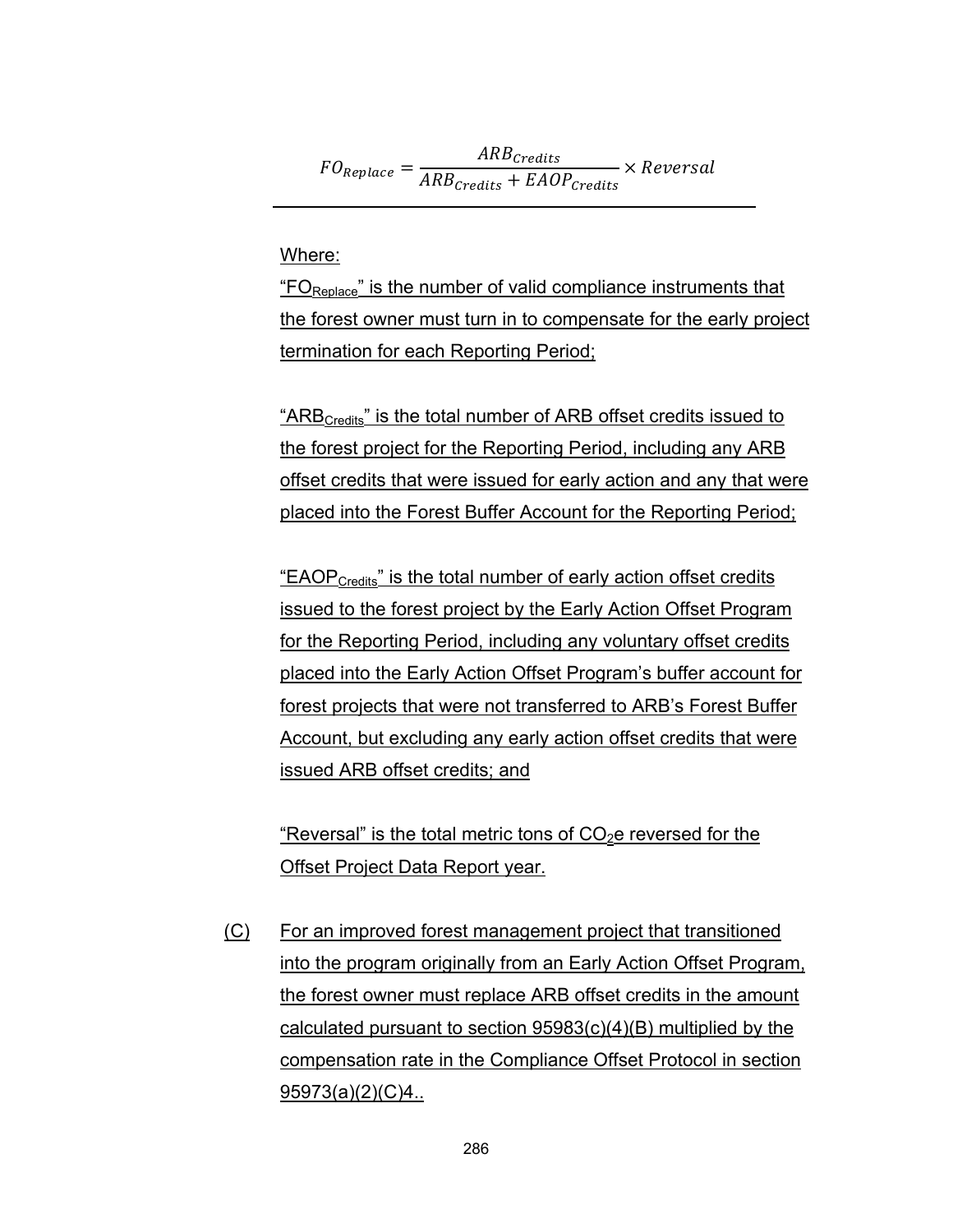- (AD) ARB will notify the forest owner of how many ARB offset credits must be replaced with valid compliance instruments.ARB will notify the forest owner of retirement within 10 calendar days.
- (BE) The forest owner must submit to ARB for placement in the Retirement Account a valid ARB offset credit or another approved compliance instrument pursuant to subarticle 4 for each ARB offset credit required to be replaced retired by ARB from the Forest Buffer Account within six months of ARB's retirement.
- (CF) If the forest owner does not submit valid ARB offset credits or other approved compliance instruments to ARB in the amount required pursuant to sections  $95983(c)(4)(A)$  or (B) within six months of ARB's retirement, ARB will retire a quantity of ARB offset credits equal to the difference between the number of metric tons of  $CO<sub>2</sub>e$  determined pursuant to sections 95983(c)(4)(A) or (B) and the number of retired approved compliance instruments from the Forest Buffer Account and they will be subject to enforcement action and each ARB offset credit retired from the Forest Buffer Account will constitute a separate violation pursuant to section 96014.
- (d) Disposition of Forest Sequestration Projects After a Reversal. If a reversal lowers the forest offset project's actual standing live carbon stocks below its project baseline standing live carbon stocks, the forest offset project will be terminated by ARB or an Offset Project Registry.
	- (1) If the forest offset project is terminated due to an unintentional reversal, ARB will retire from the Forest Buffer Account a quantity of ARB offset credits equal to the total number of ARB offset credits issued pursuant to section 95981, and where applicable, all early action ARB offset credits issued to the offset project pursuant to section 95990(i) for early action, over the preceding 100 years.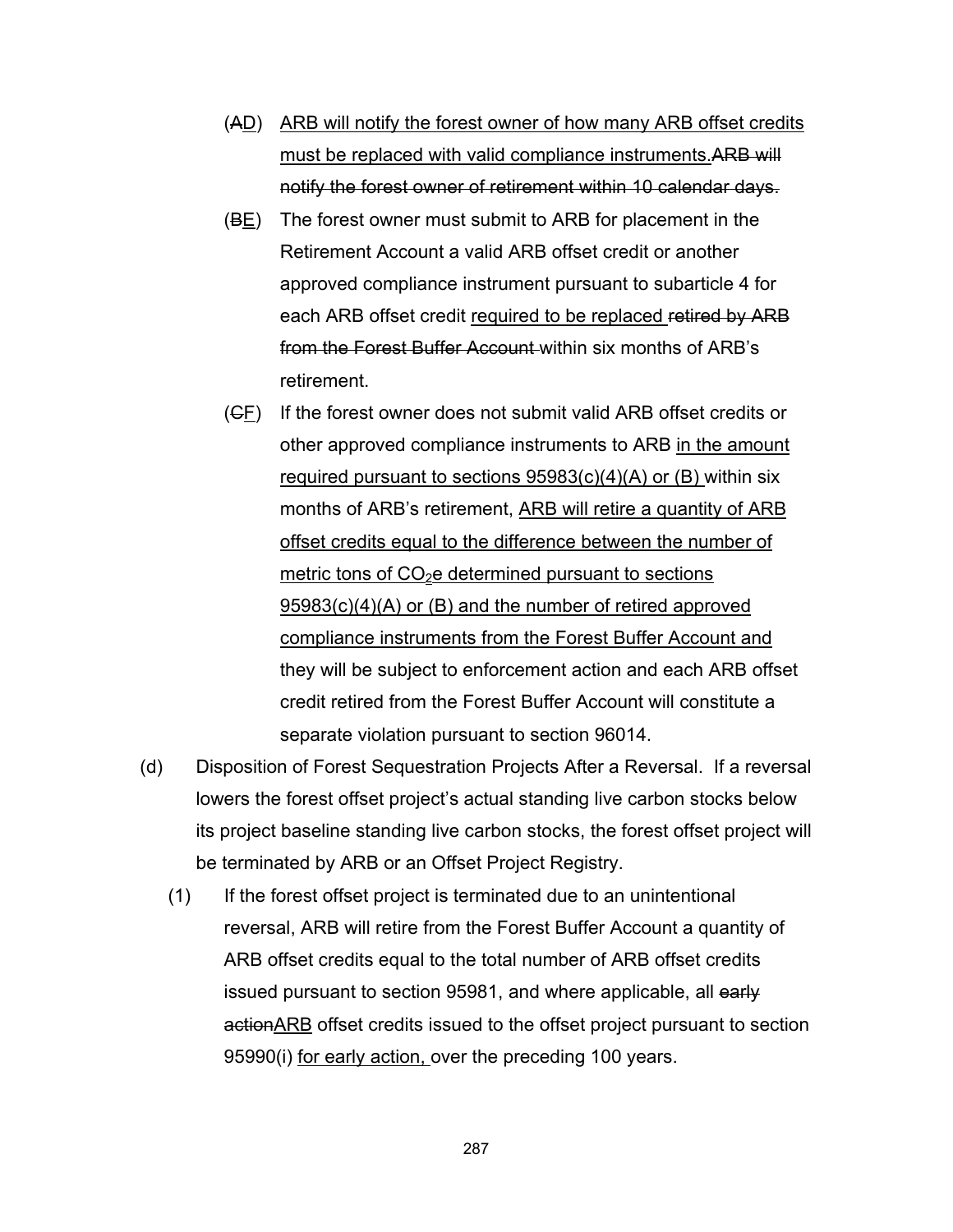NOTE: Authority cited: Sections 38510, 38560, 38562, 38570, 38571, 38580, 39600 and 39601, Health and Safety Code. Reference: Sections 38530, 38560.5, 38564, 38565, 38570 and 39600, Health and Safety Code.

#### **§ 95984. Ownership and Transferability of ARB Offset Credits.**

(a) Initial ownership of an ARB offset credit will be with the registered Offset Project Operator, Authorized Project Designee, or another third party as provided inrequested by the Offset Project Operator pursuant to section 95981(b)(5)(B)95974(a)(1) to receive ARB offset credits, unless otherwise required by section 95983. An ARB offset credit may be sold, traded, or transferred, unless:

\* \* \*

NOTE: Authority cited: Sections 38510, 38560, 38562, 38570, 38571, 38580, 39600 and 39601, Health and Safety Code. Reference: Sections 38530, 38560.5, 38564, 38565, 38570 and 39600, Health and Safety Code.

#### **§ 95985. Invalidation of ARB Offset Credits.**

- (a) An ARB offset credit issued under this article will remain valid unless invalidated pursuant to this section.
- (b) Timeframe for Invalidation. ARB may invalidate an ARB offset credit pursuant to this section within the following timeframe if a determination is made pursuant to section 95985(f):
	- (1) Within eight years of issuance of an ARB offset credit, if the ARB offset credit is issued for early action pursuant to section 95990(h), or within eight years of the date that corresponds to the end of the Reporting Period for which the ARB offset credit is issued, if the ARB offset credit is issued pursuant to section 95981.1, unless one of the following requirements is met;
		- (A) The Offset Project Operator or Authorized Project Designee for aAn offset project developed under the Compliance Offset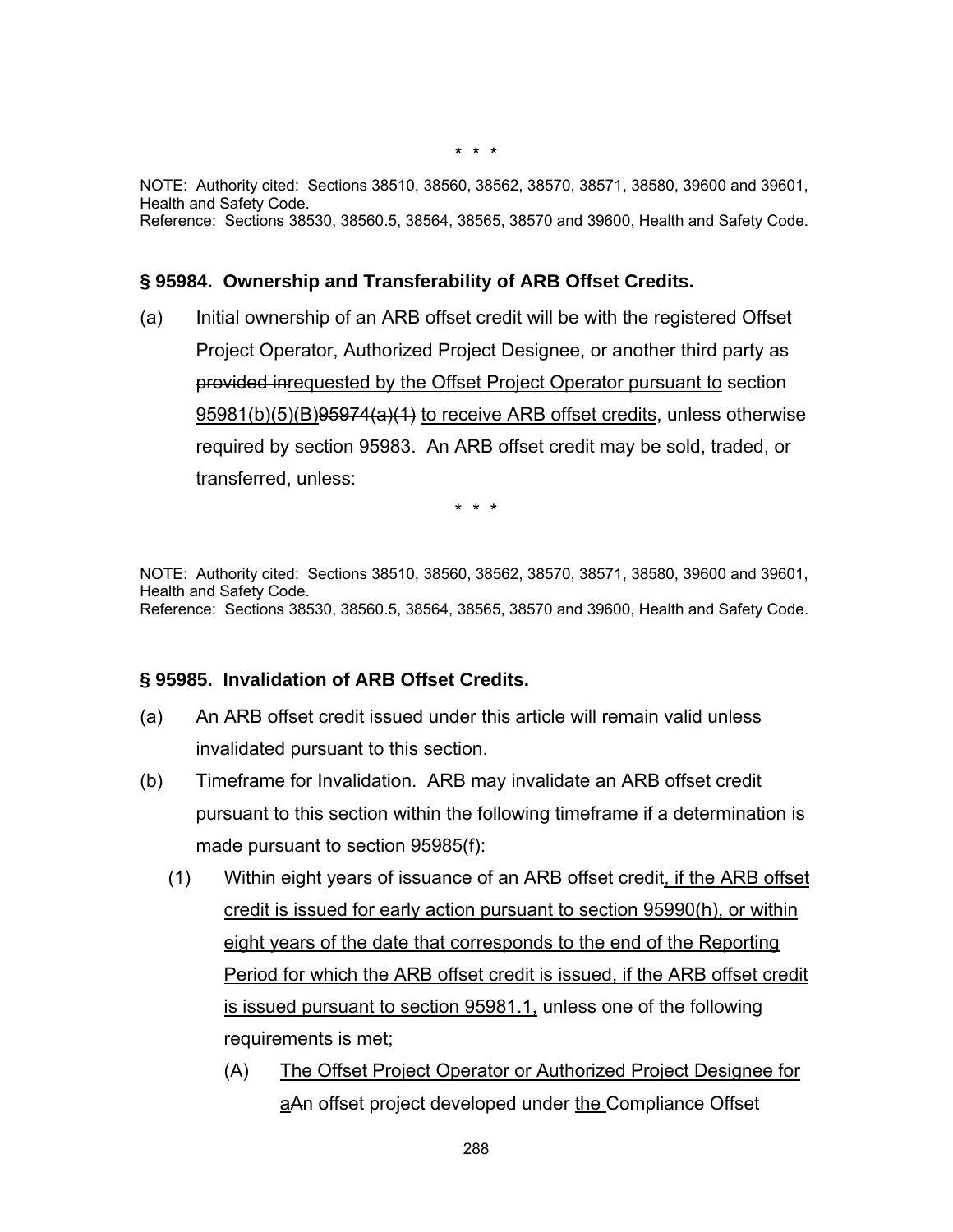Protocol in section 95973(a)(2)(C)1.Ozone Depleting Substances Projects, October 20, 2011, may only be subject to invalidation within three years of issuance of an ARB offset credit if the Offset Project Data Report is re-verified pursuant to sections 95977 through 95978 by a different offset verification body within those three yearsor an early action quantification methodology approved pursuant to section 95990(c)(5) for the same project type, does the following:

- 1. Has a different verification body that has not verified the Offset Project Data Report for the issuance of ARB offset credits, and meets the requirements for conflict of interest pursuant to section 95979 and rotation of verification bodies pursuant to section 95977.1(a), conduct a second independent regulatory verification pursuant to sections 95977 through 95978, except for section 95977.1(b)(3)(M), for the same Offset Project Data Report, or as provided in sections 95990(l)(3)(B) and (l)(4) for projects developed under an approved early action quantification methodology. Although the requirements in section 95977.1(b)(3)(M) do not need to be met under this section, any misreporting, discrepancies, and omissions found during the full offset verification services must be included in the offset material misstatement calculation performed pursuant to section 95977.1(b)(3)(Q); and
- 2. The second regulatory verification must be completed within three years of the issuance of the ARB offset credits through the submittal of an Offset Verification Statement pursuant to section 95977.1(b)(3)(R)1., and the Offset Project Operator or Authorized Project Designee must receive a Positive or Qualified Positive Offset Verification Statement from the new verification body for the same Offset Project Data Report, or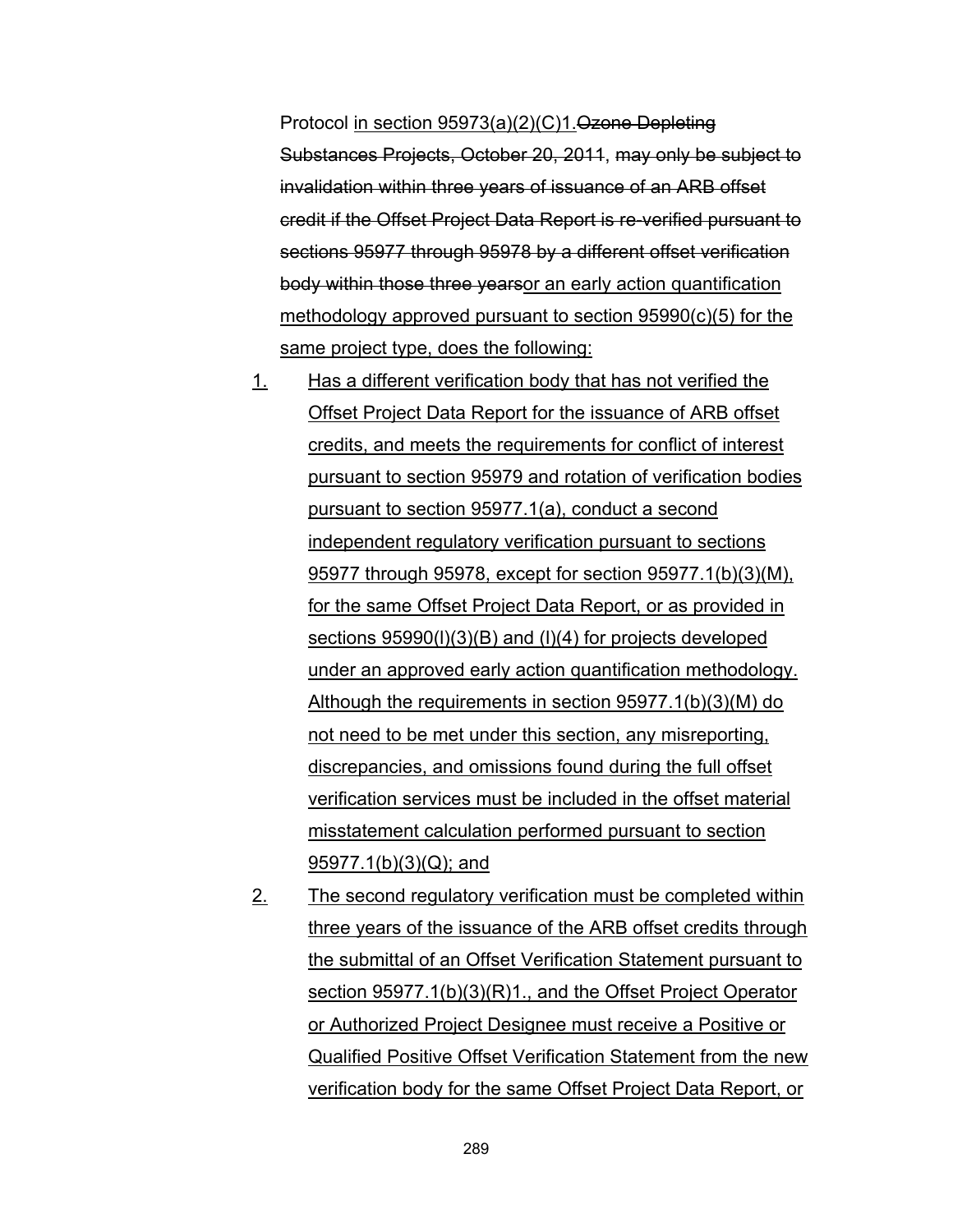as provided in section 95990(l)(3)(B) and (l)(4) for projects developed under an approved early action quantification methodology.

- a. If the offset project is listed with an Offset Project Registry, the verification body must submit the detailed verification report and Offset Verification Statement for the second regulatory verification to the Offset Project Registry and ARB.
- b. The Offset Project Registry must review the offset verification documents pursuant to section 95987(e)(1)(E) and submit a report to ARB that includes the details and findings of the Offset Project Registry's review. During its review, the Offset Project Registry may request additional information from the verification body and Offset Project Operator or Authorized Project Designee, if applicable, and may request clarifications and revisions to the materials, if necessary.
- c. The Offset Project Registry has 45 calendar days to review the offset verification information once complete and accurate verification documents are received from the verification body.
- d. The Offset Project Registry has an additional 15 working days to submit its report to ARB. ARB will review the Offset Project Registry report and determine based on the report and all the information submitted by the verification body and Offset Project Operator or Authorized Project Designee, if applicable, if the invalidation timeframe will be reduced. During its review, ARB may request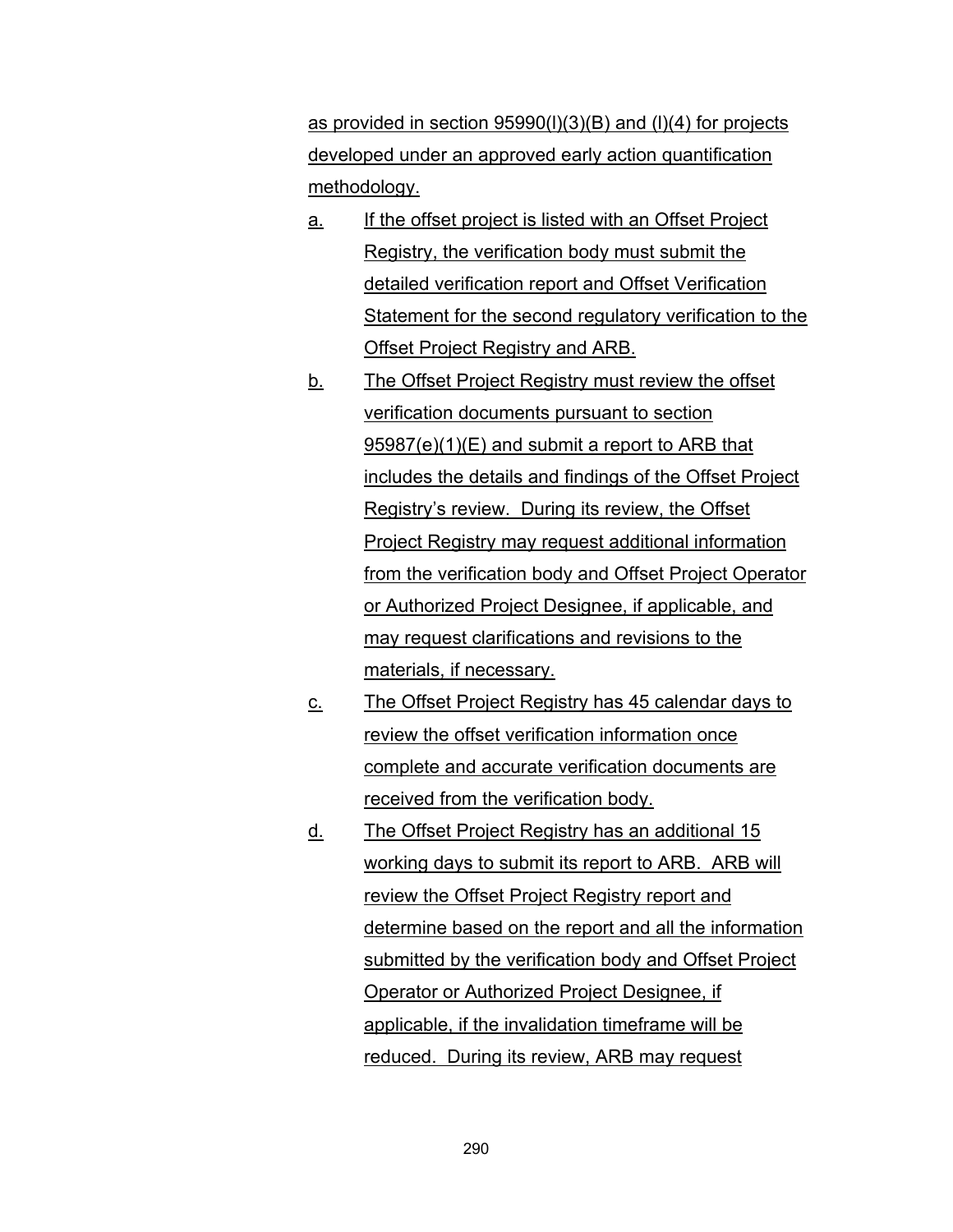additional information, clarifications, and revisions to the materials, if necessary.

- $\frac{3}{2}$  If the requirements in sections 95985(b)(1)(A)1. and 2. are met, the ARB offset credits issued under the Offset Project Data Report may only be subject to invalidation according to the following timeframes:
	- a. Within three years of the date that corresponds to the end of the Reporting Period for which the ARB offset credits are issued, if the ARB offset credits are issued pursuant to section 95981; and
	- b. Within three years of the date for which ARB offset credits are issued, if the ARB offset credits are issued pursuant to section 95990(h); or
- (B) The Offset Project Operator or Authorized Project Designee for aAn offset project developed under one of the protocols listed belowin section  $95985(b)(1)(B)5$ . does the following:, may only be subject to invalidation within three Reporting Periods if a subsequent Offset Project Data Report for that offset project is verified pursuant to sections 95977 through 95978 by a different offset verification body and issued a Positive Offset or Qualified Positive Offset Verification Statement within three years of issuance of the ARB Offset Credit.
	- 1. Has a subsequent Offset Project Data Report verified pursuant to sections 95977 through 95978 by a different verification body than the one which conducted the most recent verification, and that meets the requirements for conflict of interest pursuant to section 95979 and rotation of verification bodies pursuant to section 95977.1(a), or as provided in section 95990(l)(3)(A) for projects developed under an approved early action quantification methodology; and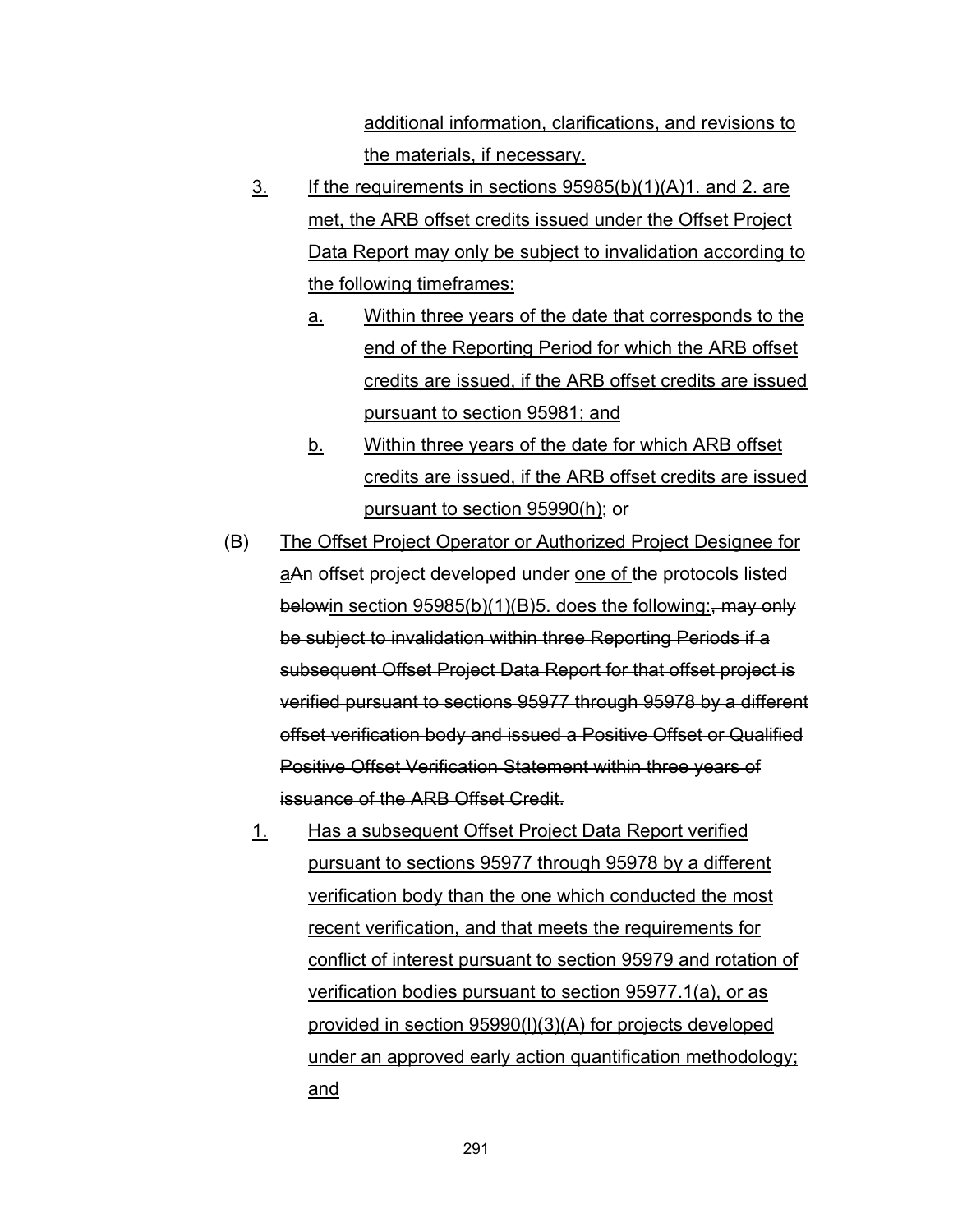- 2. The verification conducted by a different verification body for the subsequent Offset Project Data Report and used to reduce the invalidation timeframe of any ARB offset credits must be completed through the submittal of an Offset Verification Statement pursuant to section 95977.1(b)(3)(R)1. within, at a maximum, three years from the date that corresponds to the last time ARB offset credits were issued to the offset project, or as provided in section 95990(l)(3)(A) for projects developed under an approved early action quantification methodology. The verification of the subsequent Offset Project Data Report must result in a Positive or Qualified Positive Offset Verification Statement from the new verification body.
- 3. If the requirements in sections 95985(b)(1)(B)1. and 2. are met, the ARB offset credits issued for no more than three Reporting Periods prior to the Reporting Period for which the subsequent Offset Project Data Report was verified by a different verification body, may only be subject to invalidation according to the following timeframes:
	- a. Within three years of the date that corresponds to the end of the Reporting Period for which the ARB offset credits are issued, if the ARB offset credits are issued pursuant to section 95981; and
	- b. Within three years of the date for which ARB offset credits are issued, if the ARB offset credits are issued pursuant to section 95990(h).
- 4. If an offset project developed under one of the Compliance Offset Protocols listed in section 95985(b)(1)(B)5. is in the last year of a crediting period, and will not have a renewed crediting period, the statute of limitations may be reduced from eight years to three years if the following requirements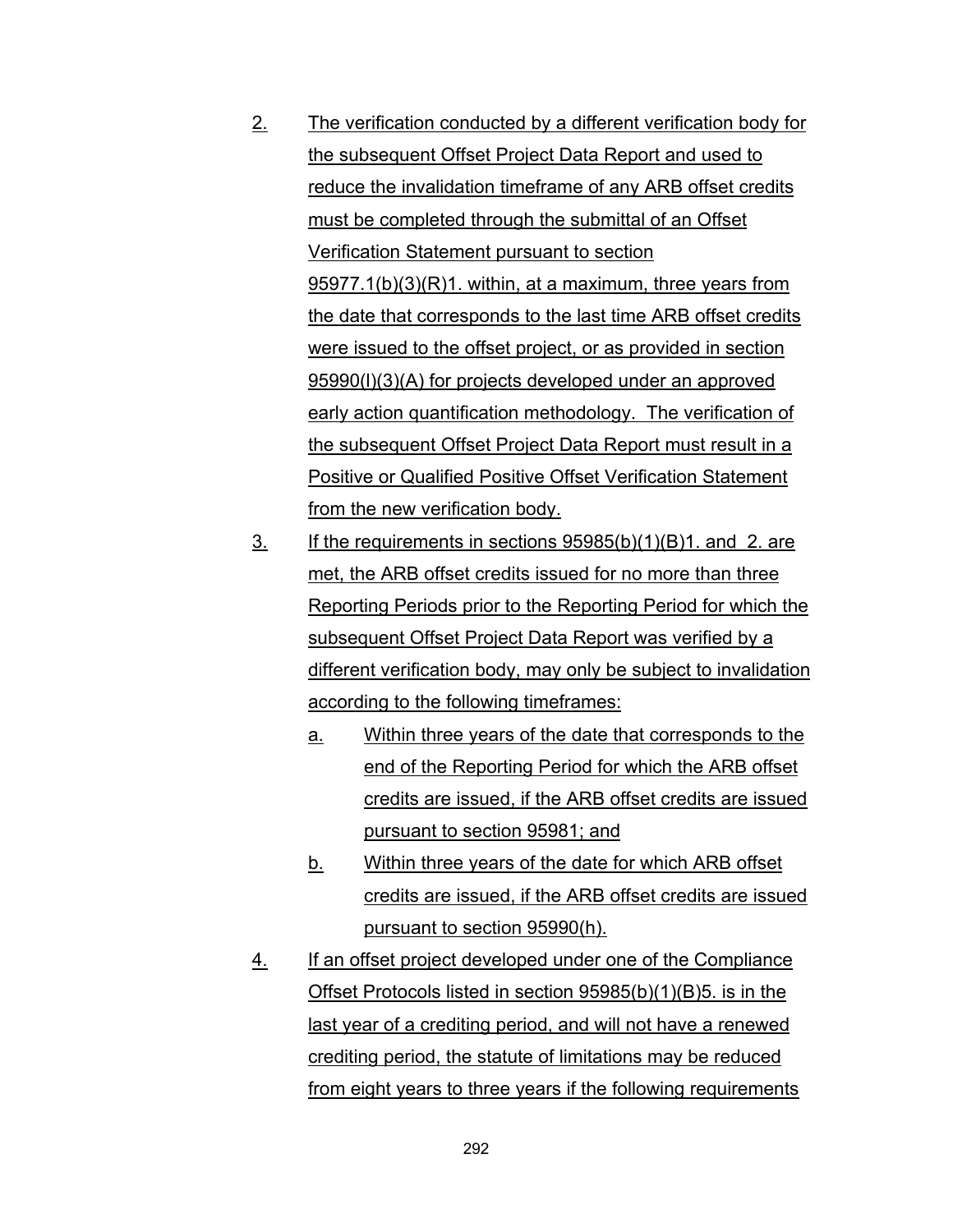are met for the last Offset Project Data Report of the crediting period:

- a. The Offset Project Operator or Authorized Project Designee has a different verification body than has verified the last Offset Project Data Report of the crediting period for the issuance of ARB offset credits for the Reporting Period and that meets the requirements for conflict of interest pursuant to section 95979 and rotation of verification bodies pursuant to section 95977.1(a) conduct a second independent regulatory verification pursuant to sections 95977 through 95978, except for section 95977.1(b)(3)(M), for the last Offset Project Data Report of the crediting period. Although the requirements in section 95977.1(b)(3)(M) do not need to be met under this section, any misreporting, discrepancies, and omissions found during the full offset verification services must be included in the offset material misstatement calculation performed pursuant to section  $95977.1(b)(3)(Q)$ ; and
- b. The second regulatory verification must be completed within three years of the issuance of the ARB offset credits through the submittal of an Offset Verification Statement pursuant to section 95977.1(b)(3)(R)1. and the Offset Project Operator or Authorized Project Designee must receive a Positive or Qualified Positive Offset Verification Statement from the new verification body for the same last Offset Project Data Report.
	- i. If the offset project is listed with an Offset Project Registry, the verification body must submit the detailed verification report and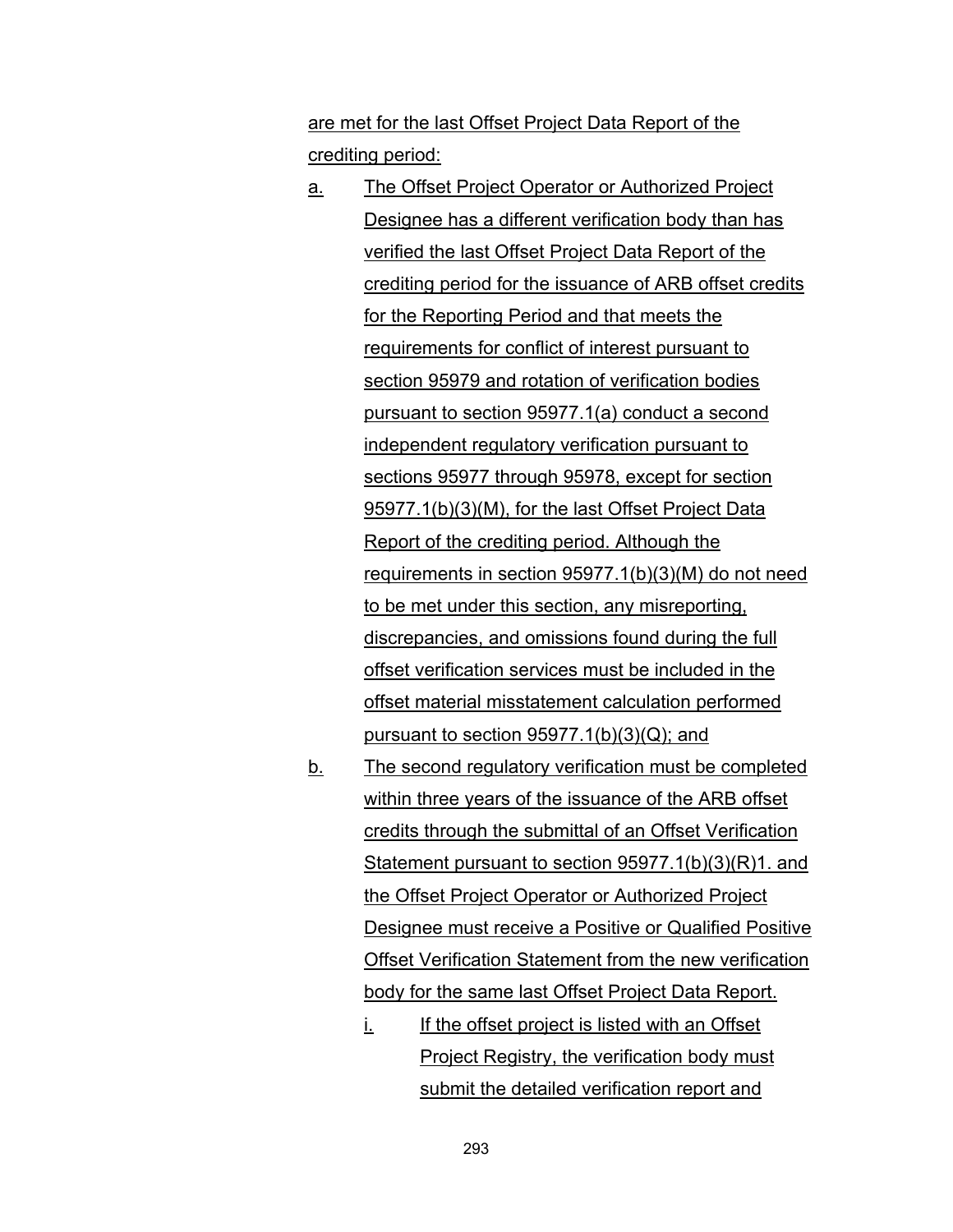Offset Verification Statement for the second regulatory verification to the Offset Project Registry and ARB.

- ii. The Offset Project Registry must review the offset verification documents pursuant to section 95987(e)(1)(E) and submit a report to ARB that includes the details and findings of the Offset Project Registry's review. During its review, the Offset Project Registry may request additional information from the verification body and Offset Project Operator or Authorized Project Designee, if applicable, and may request clarifications and revisions to the materials, if necessary.
- iii. The Offset Project Registry has 45 calendar days to review the offset verification information once complete and accurate verification documents are received from the verification body.
- iv. The Offset Project Registry has an additional 15 working days to submit its report to ARB. ARB will review the Offset Project Registry report and determine based on the report and all the information submitted by the verification body and Offset Project Operator or Authorized Project Designee, if applicable, and may request additional information, clarifications, and revisions to the materials, if necessary.
- 5. This provision appliesThe provisions in sections 95985(b)(1)(B)1. through 4. apply if an offset project is developed under one of the following Compliance Offset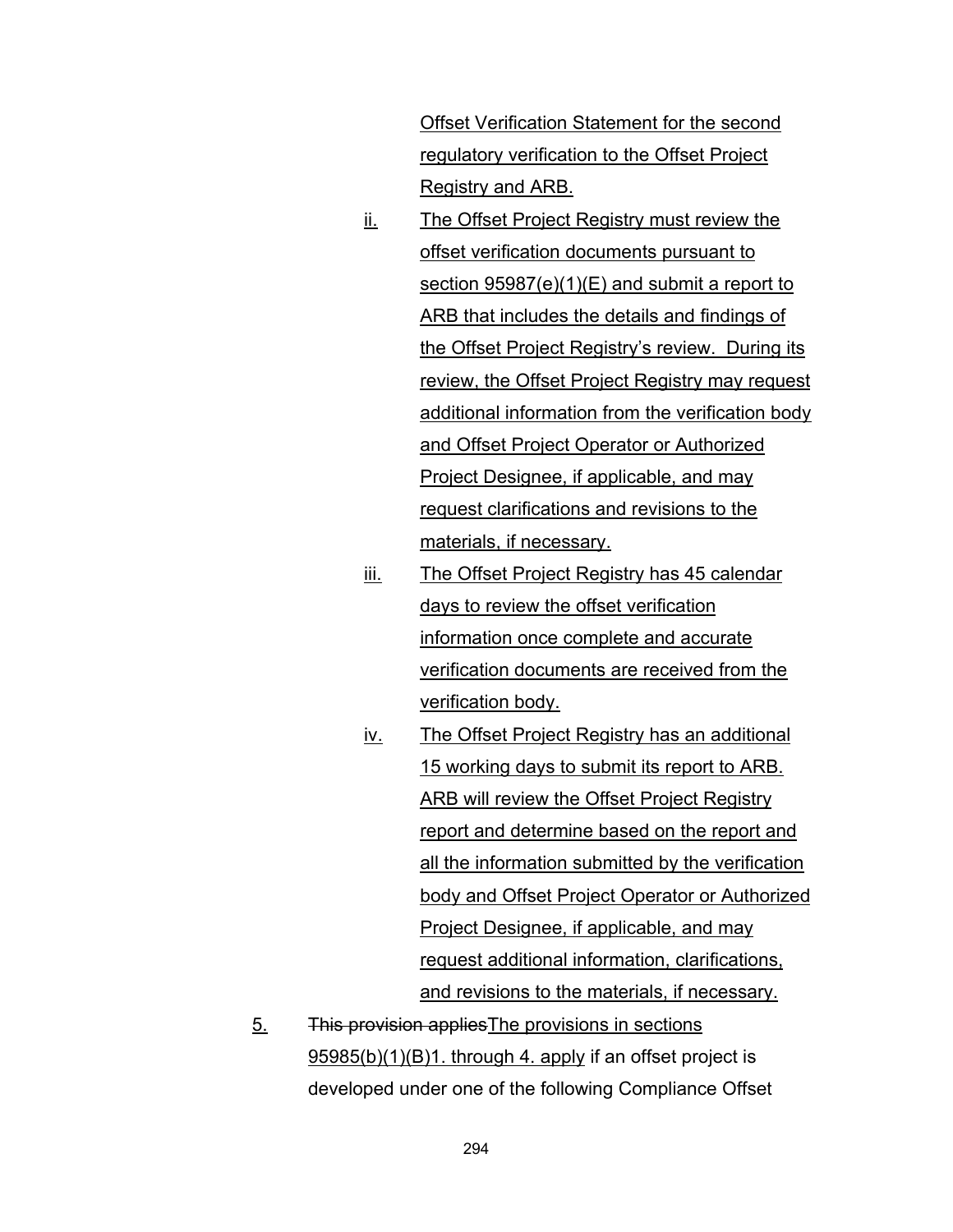Protocols, and the provisions in sections 95985(b)(1)(B)1. through 3. apply for any early action quantification methodologies approved pursuant to section 95990(c)(5) for the same project types, as well as any applicable provisions in section 95990(l)(3)(A);

- a<sup>4</sup>. Compliance Offset Protocol Livestock Projects, October 20, 2011;
- b<sub>2</sub>. Compliance Offset Protocol Urban Forest Projects, October 20, 2011; and
- c<sub>3</sub>. Compliance Offset Protocol U.S. Forest Projects, October 20, 2011.; and
- d. Compliance Offset Protocol Mine Methane Capture Projects, April 25, 2014.
- (c) Grounds for Initial Determination of Invalidation. ARB may determine that an ARB offset credit is invalid for the following reasons:
	- (1) The Offset Project Data Report contains errors that overstate the amount of GHG reductions or GHG removal enhancements by more than five5.00 percent;
		- (A) If ARB finds that there has been an overstatement by more than five5.00 percent, ARB shall determine how many GHG reductions and GHG removal enhancements were achieved by the offset project for the applicable Reporting Period. Within 10 calendar days of this determination, ARB will notify the verification body that performed the offset verification and the Offset Project Operator or Authorized Project Designee. Within 25 calendar days of receiving the written notification by ARB, the verification body shall provide any available offset verification services information or correspondence related to the Offset Project Data Report. Within 25 calendar days of receiving the written notification by ARB, the Offset Project Operator or Authorized Project Designee shall provide data that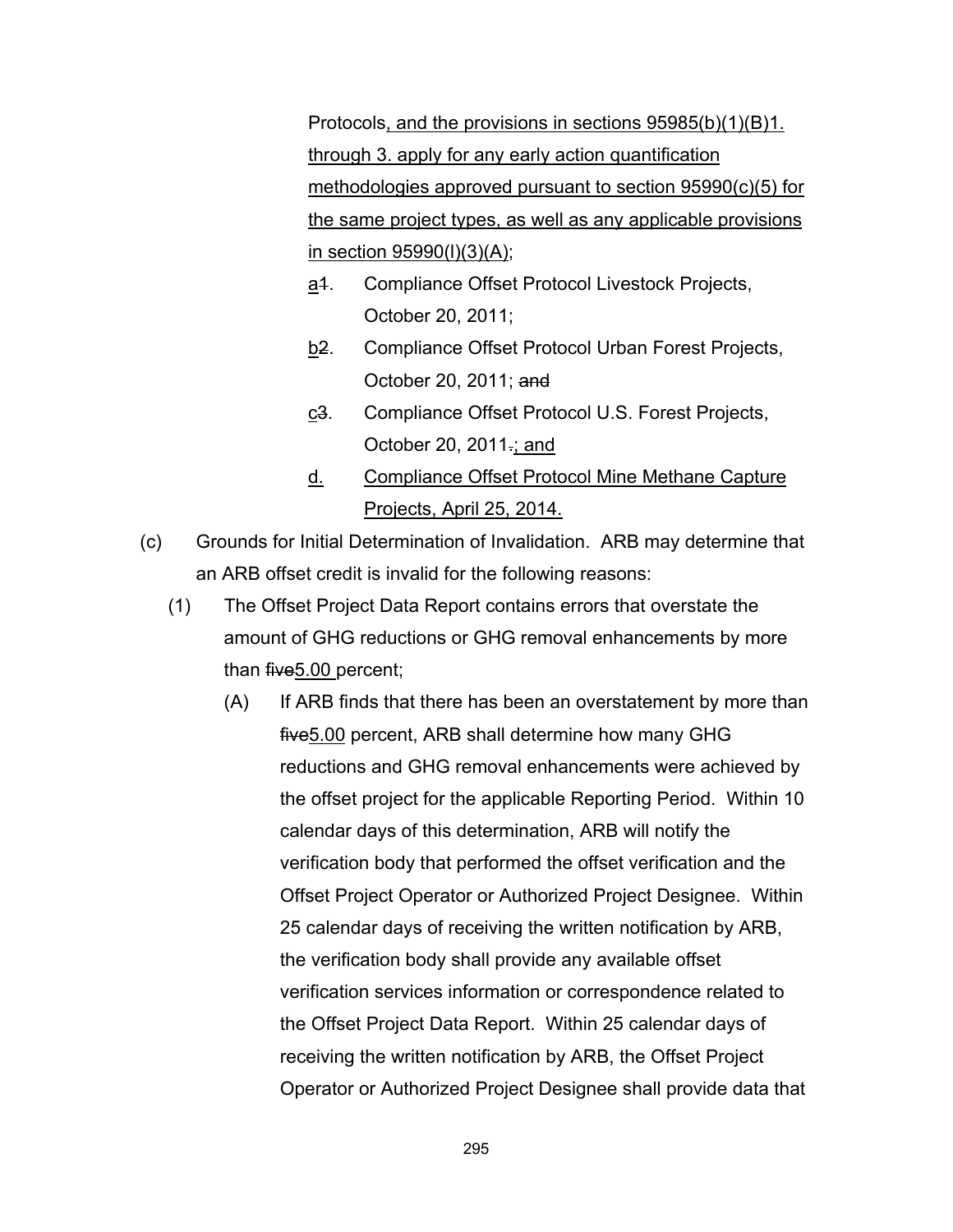is required to calculate GHG reductions and GHG removal enhancements for the offset project according to the requirements of this article, the detailed offset verification report prepared by the verification body, and other information requested by ARB. The Offset Project Operator or Authorized Project Designee shall also make available personnel who can assist ARB's determination of how many GHG reductions and GHG removal enhancements were achieved by the offset project for the applicable Reporting Period.

\* \* \*

- (e) Identification of Affected Parties. If ARB makes an initial determination that one of the circumstances listed in section 95985(c) has occurred, ARB will identify the following parties:
	- (1) The current holders that hold any ARB offset credits in their Holding and/or Compliance Accounts from the applicable Offset Project Data Report;
	- (2) The entiiesentities for which ARB transferred any ARB offset credits from the applicable Offset Project Data Report into the Retirement Account; and
	- (3) The Offset Project Operator and Authorized Project Designee, and, for forest offset projects the Forest Owner(s).

- (g) Removal of Invalidated ARB Offset Credits from Holding and/or Compliance Accounts. If the Executive Officer makes a final determination pursuant to section 95985(f) that an ARB offset credit is invalid, then:
	- (1) ARB offset credits will be removed from any Holding or Compliance Account, as follows;
		- (A) If an ARB offset credit is determined to be invalid due to the circumstance listed in section 95985(c)(1), then: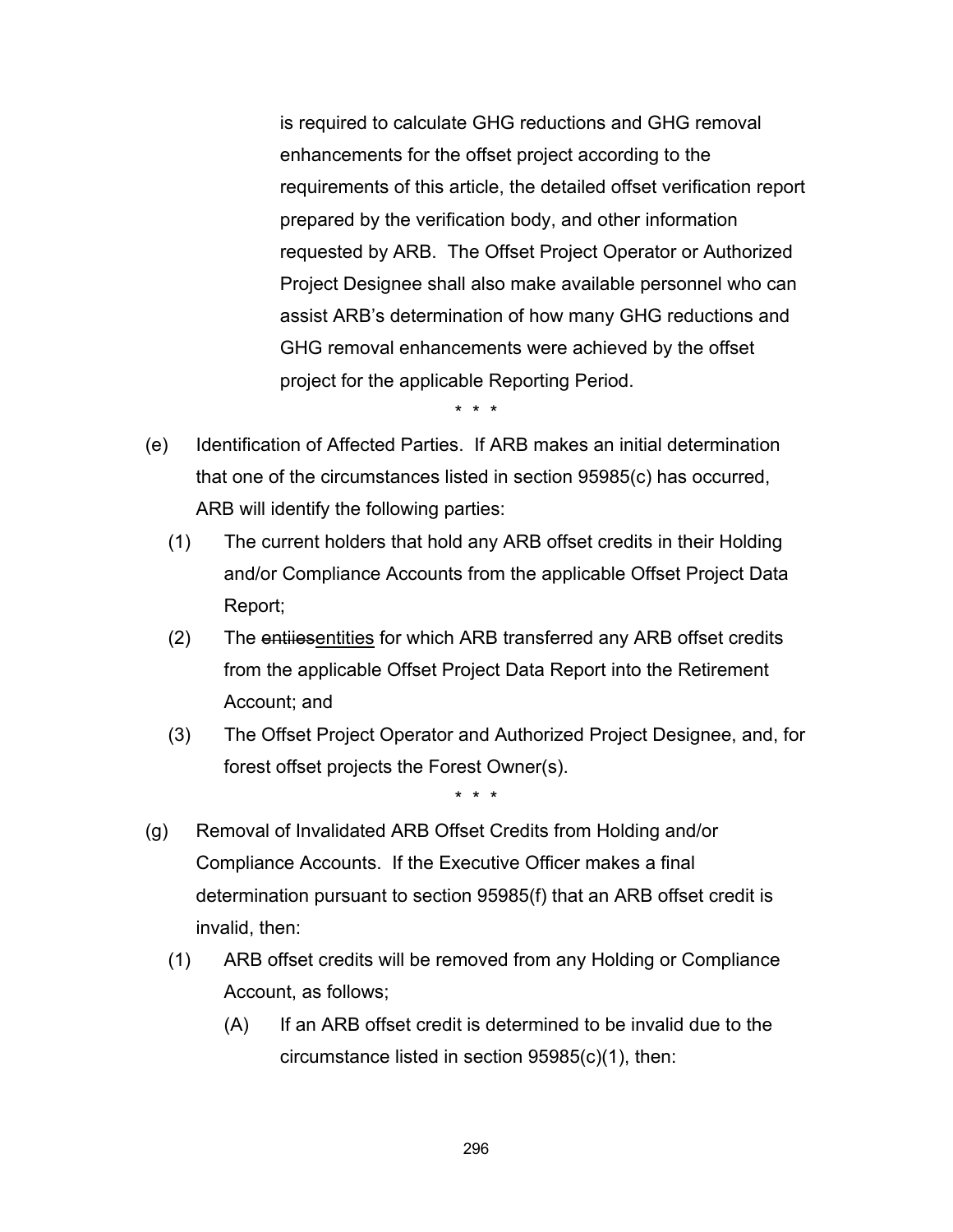1. ARB will determine which ARB offset credits will be removed from the Compliance and/or Holding Accounts of each party identified in section 95985(e)(1) according to the following equation, roundedtruncated to the nearest whole ton:

$$
H_{ARBOC} = \left| \frac{TOT_{Holding}}{I_{ARBOC}} \right| O_R
$$

Where:

" $O<sub>R</sub>$ " is the amount of overstated GHG reductions and GHG removal enhancements for the applicable Offset Project Data Report calculated pursuant to section 95985(c)(1);

"I<sub>ARBOC</sub>" is the number of ARB offset credits issued under the applicable Offset Project Data Report pursuant to section 95981.1 or 95990(i);

"TOT $_{\text{Holding}}$ " is the total number of ARB offset credits currently being held in a Compliance and/or Holding Account by each party identified in section 95985(e)(1) for the applicable Offset Project Data Report;

" $H_{ARBOC}$ " is the total number of ARB offset credits, rounded to the nearest whole ton, that will be removed from the Holding and/or Compliance Account of each party identified in section 95985(e)(1).

2. ARB will determine the lowest serial numbers assigned to quantity of ARB offset credits issued under the applicable Offset Project Data Report in the amount calculated pursuant to section  $95985(g)(1)(A)$  and remove a quantity of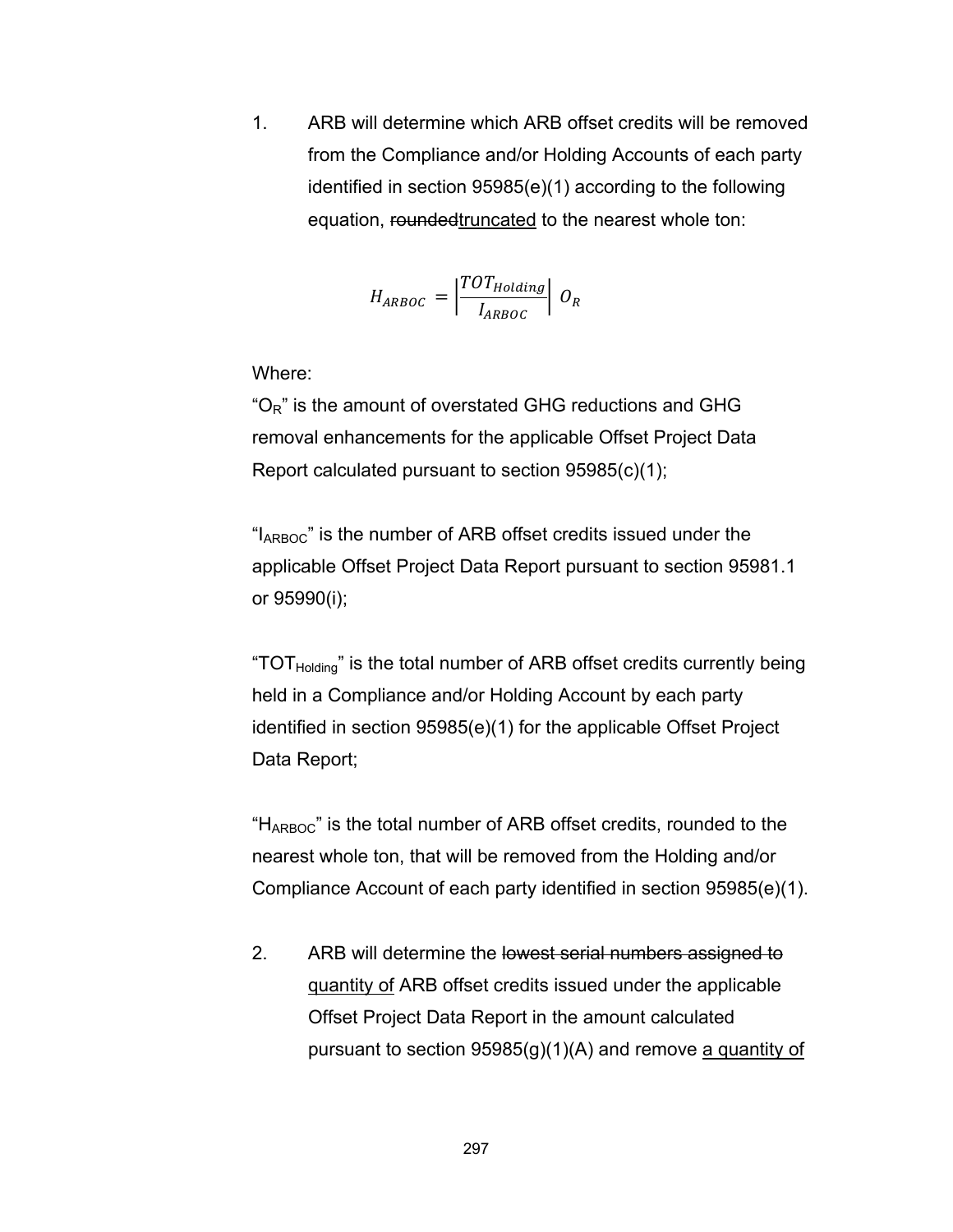ARB offset creditsthem from any Holding and/or Compliance Account of the parties identified in section 95985(e)(1).

- (B) If an ARB offset credit is determined to be invalid due to the circumstances listed in sections 95985(c)(2) or (c)(3), ARB will remove all ARB offset credits issued under the applicable Offset Project Data Report from any Holding and/or Compliance Account of the parties identified in section 95985(e)(1).
- (2) The parties identified pursuant to section 95985(e) will be notified of which serial numbers were removed from any Compliance and/or Holding Accounts.
- (3) Any approved program for linkage pursuant to subarticle 12 will be notified of which serial numbers were removed from any Compliance and/or Holding Accounts.
- (h) Requirements for Replacement of ARB Offset Credits for Non-Sequestration Offset Projects.
	- $(1)$  If an ARB offset credit that is issued to in the Retirement Account from a non-sequestration offset project or an urban forest offset project, or that is issued to a U.S. forest offset project on or afterJuly 1, 2014, and is in the Retirement Account, and it is determined to be invalid pursuant to section 95985(f) for only the circumstance listed in section  $95985(c)(1)$ ; then:
		- (A) Each party identified in section 95985(e)(2) must replace ARB offset credits in the amount calculated for the individual party according to the following equation, roundedtruncated to the nearest whole ton:

$$
R_{ARBOC} = \left| \frac{TOT_{Retired}}{I_{ARBOC}} \right| O_R
$$

## Where:

"RARBOC" is the calculated total number of retired ARB offset credits for the applicable Offset Project Data Report, rounded to the nearest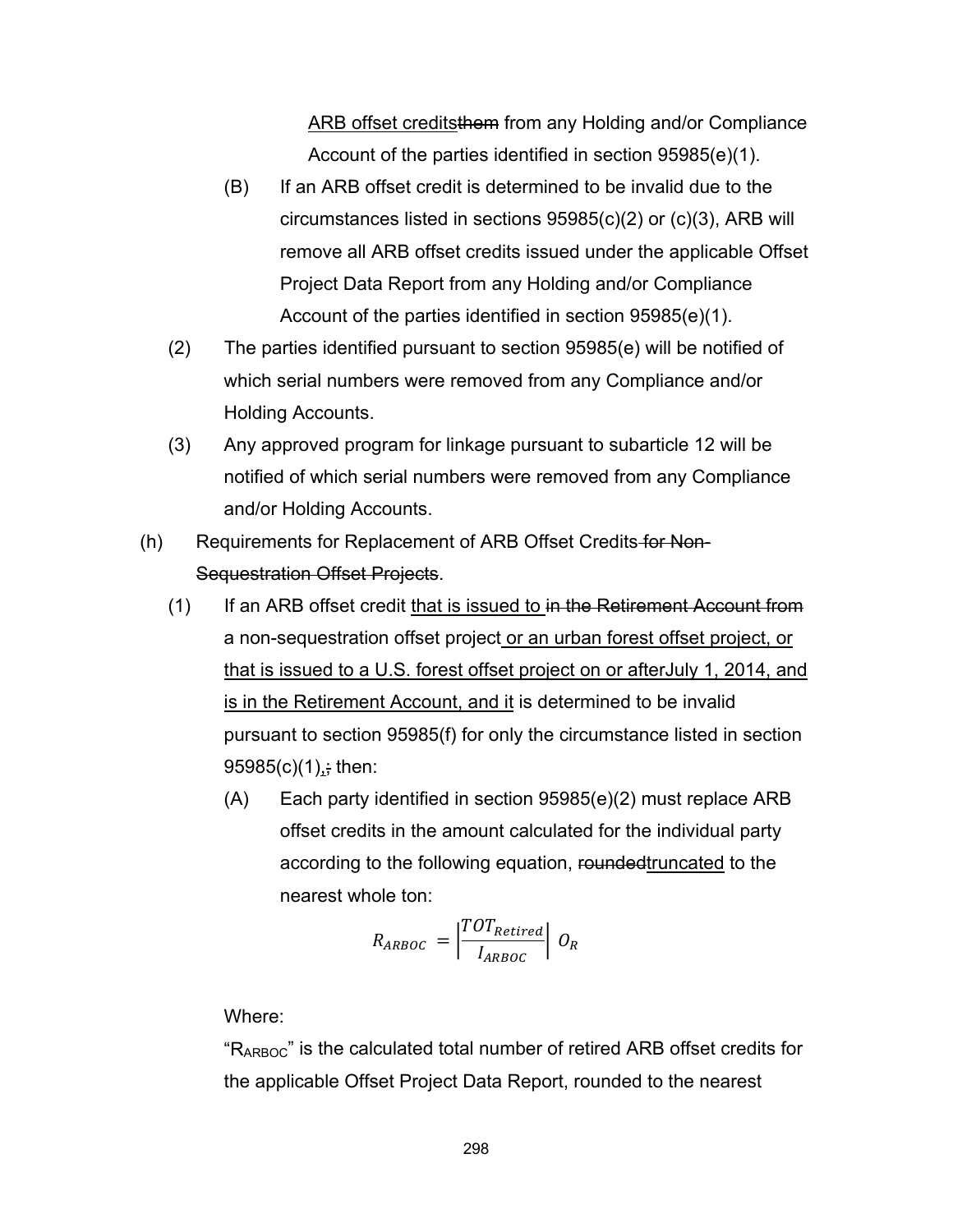whole ton, that must be replaced by each individual party identified in section 95985(e)(2);

"TOT $_{\rm Retired}$ " is the total number of ARB offset credits for which ARB transferred the ARB offset credits from the applicable Offset Project Data Report into the Retirement Account for the individual party specified in section 95985(e)(2);

"I<sub>ARBOC</sub>" is the number of ARB offset credits issued under the applicable Offset Project Data Report pursuant to section 95981.1 or 95990(i);

 $^{\circ}$ O<sub>R</sub>" is the amount of overstated GHG reductions and GHG removal enhancements calculated pursuant to section 95985(c)(1) for the applicable Offset Project Data Report.

- (B) Each party identified in section 95985(e)(2) must replace ARB offset credits in the amount calculated pursuant to section 95985(h)(1)(A) with valid ARB offset credits or other approved compliance instruments pursuant to subarticle 4, within six months of notification by ARB pursuant to section 95985(g)(2).
- $(C)$  If each party identified in section 95985 $(e)(2)$  does not replace each invalid ARB offset credit in the amount calculated pursuant to section 95985(h)(1)(A) within six months of notice of invalidation pursuant to section 95985(g)(2), each unreplaced invalidated ARB offset credit will constitute a violation for that party pursuant to section 96014.
	- 1. If the party identified in section 95985(e)(2) is no longer in business pursuant to section 95101(h)(2) of MRR, ARB will require the Offset Project Operator to replace each invalidated ARB offset credit and will notify the Offset Project Operator that they must replace them.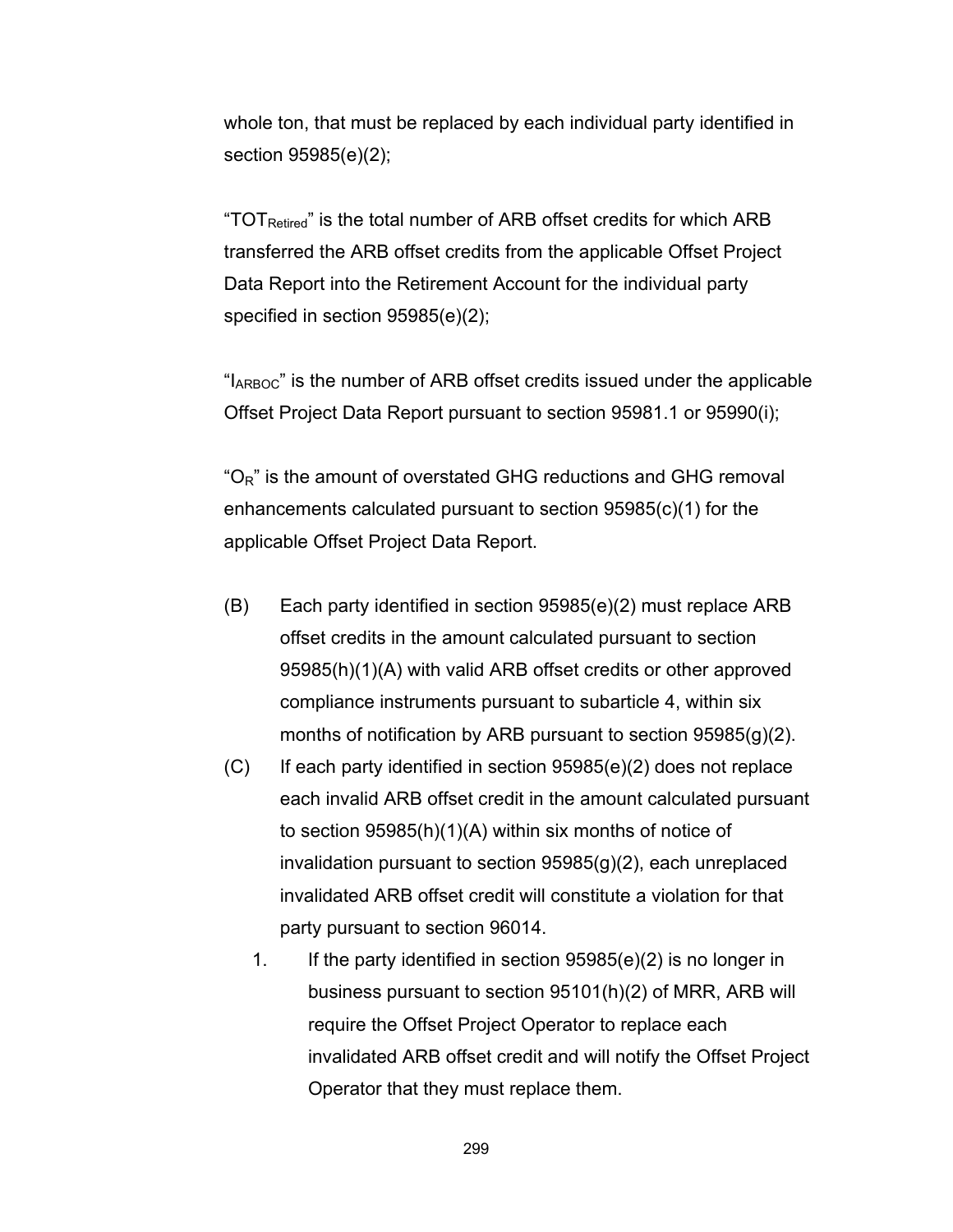- 2. If t<sub>The</sub> Offset Project Operator is required to replace the ARB offset credits pursuant to section 95985(h)(1)(C)1. the Offset Project Operator must replace each ARB offset credit with a valid ARB offset credit or another approved compliance instrument pursuant to subarticle 4, within six months of notification by ARB pursuant to section 95985(h)(1)(C)1.
- 3. If the Offset Project Operator is required to replace the ARB offset credits pursuant to section 95985(h)(1)(C)1., and the Offset Project Operator does not replace each invalid ARB offset credit within six months of notification by ARB pursuant to section 95985(h)(1)(C)1., each unreplaced invalidated ARB offset credit will constitute a violation for that Offset Project Operator pursuant to section 96014.
- (D) ARB will determine the lowest serial numbers assigned to quantity of ARB offset credits issued under the applicable Offset Project Data Report in the amount calculated pursuant to section 95985(h)(1)(A) and invalidate that quantity of ARB offset creditsthose serial numbers.
- (E) The parties identified pursuant to section 95985(e) will be notified of the quantity of ARB offset credits thatwhich serial numbers were invalidated.
- (F) Any approved program for linkage pursuant to subarticle 12 will be notified of which serial numbers were invalidated.
- $(2)$  If an ARB offset credit that is issued to in the Retirement Account from a non-sequestration offset project or an urban forest project, or that is issued to a U.S. forest offset project on or after July 1, 2014, and is in the Retirement Account, and it is determined to be invalid pursuant to section 95985(f) for any circumstance listed in sections 95985(c)(2) and  $(c)(3)$ ; then: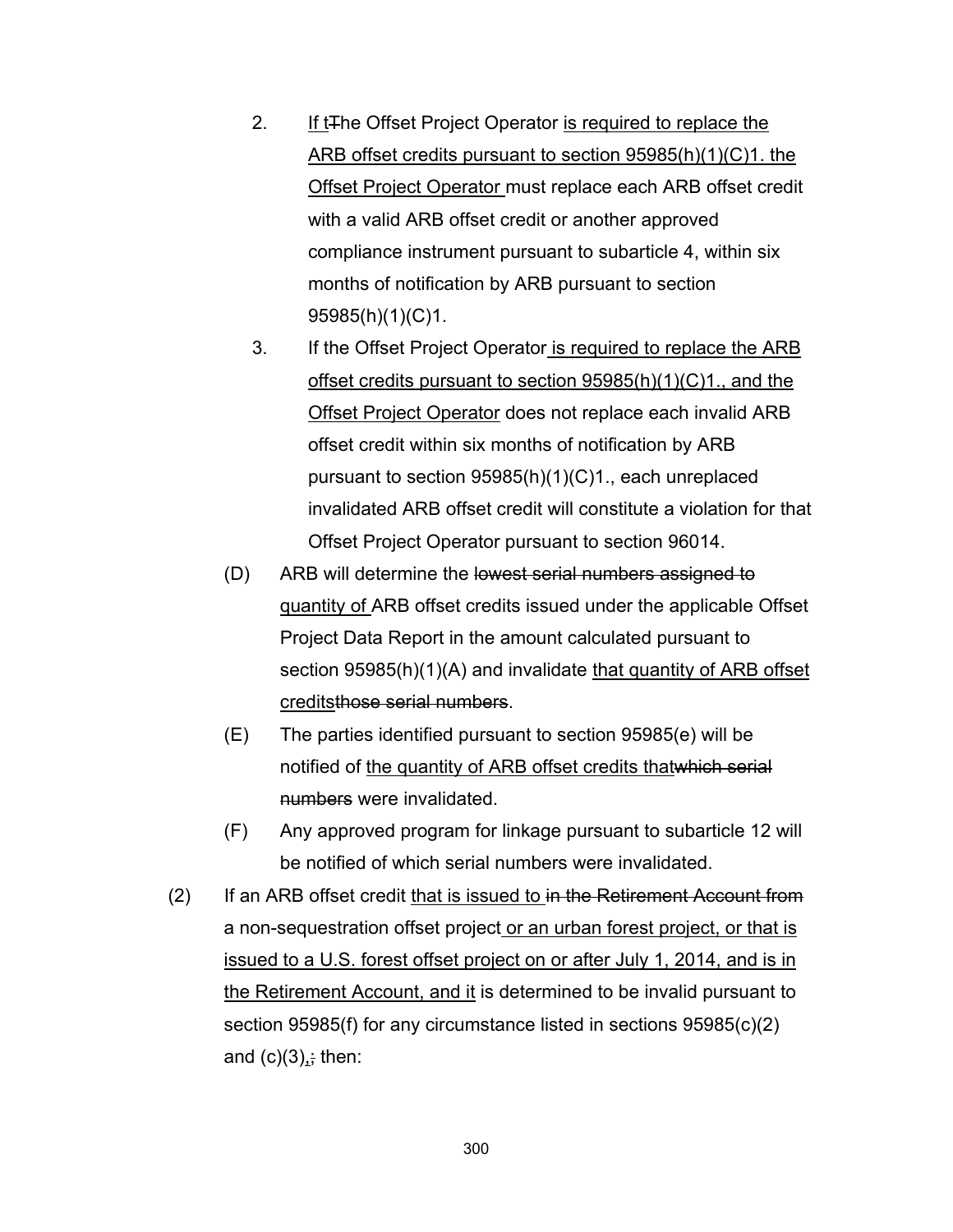- (A) The party identified in section 95985(e)(2) must replace each ARB offset credit it requested ARB to transfer into the Retirement Account for the applicable Offset Project Data Report with a valid ARB offset credit or another approved compliance instrument pursuant to subarticle 4, within six months of notification by ARB pursuant to section 95985(g)(2).
- $(B)$  If the party identified in section 95985(e)(2) does not replace each invalid ARB offset credit within six months of the notice of invalidation pursuant to section 95985(g)(2), each unreplaced invalidated ARB offset credit will constitute a violation for that party pursuant to section 96014.
	- 1. If the party identified in section 95985(e)(2) is no longer in business pursuant to section 95101(h)(2) of MRR ARB will require the Offset Project Operator to replace each invalidated ARB offset credit and will notify the Offset Project Operator that they must replace them.
	- 2. If t<sub>The</sub> Offset Project Operator is required to replace the ARB offset credits pursuant to section 95985(h)(2)(B)1., the Offset Project Operator must replace each ARB offset credit with a valid ARB offset credit or another approved compliance instrument pursuant to subarticle 4, within six months of notification by ARB pursuant to section 95985(h)(2)(B)(1.).
	- 3. If the Offset Project Operator is required to replace the ARB offset credits pursuant to section 95985(h)(2)(B)1., and the Offset Project Operator does not replace each invalid ARB offset credit within six months of notification by ARB pursuant to section 95985(h)(2)(B)1., each unreplaced invalidated ARB offset credit will constitute a violation for that Offset Project Operator pursuant to section 96014.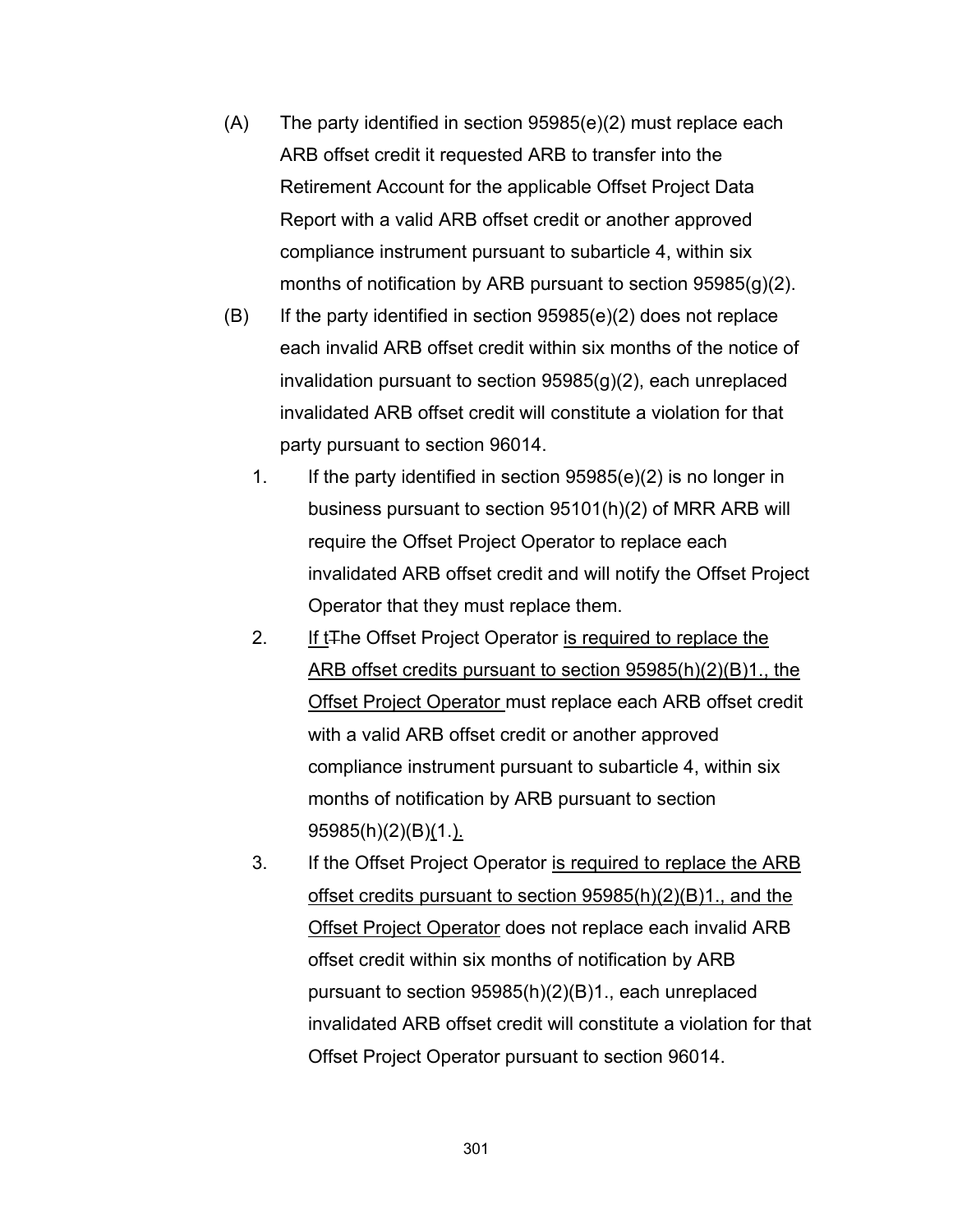- (C) The parties identified pursuant to section 95985(e) will be notified of which serial numbers were invalidated.
- (D) Any approved program for linkage pursuant to subarticle 12 will be notified of which serial numbers were invalidated.
- (i) Requirements for Replacement of ARB Offset Credits for U.S. Forest Offset Projects Issued on or prior to July 1, 2014.
	- (1) If an ARB offset credit that is issued on or prior to July 1, 2014 is in the Retirement Account from a U.S. forest offset project is and it is determined to be invalid pursuant to section 95985(f) for only the circumstance listed in section 95985(c)(1), then:
		- (A) The Forest Owner identified in section 95985(e)(3) must replace ARB offset credits in the amount calculated according to the following equation, rounded truncated to the nearest whole ton:

$$
RF_{ARBOC} = \left| \frac{TF_{Retired}}{IF_{ARBOC}} \right| \, OF_R
$$

Where:

" $RF_{ARBOC}$ " is the total number of retired ARB offset credits for the applicable U.S. forest offset project's Offset Project Data Report, rounded to the nearest whole ton, that must be replaced by the Forest Owner;

"TF<sub>Retired</sub>" is the total number of ARB offset credits issued for the applicable U.S. forest offset project's Offset Project Data Report for which ARB transferred any ARB offset credits from into the Retirement Account;

" $IF_{ARBOC}$ " is the number of ARB offset credits issued under the applicable Offset Project Data Report for the U.S. forest offset project pursuant to section 95981.1 or 95990(i);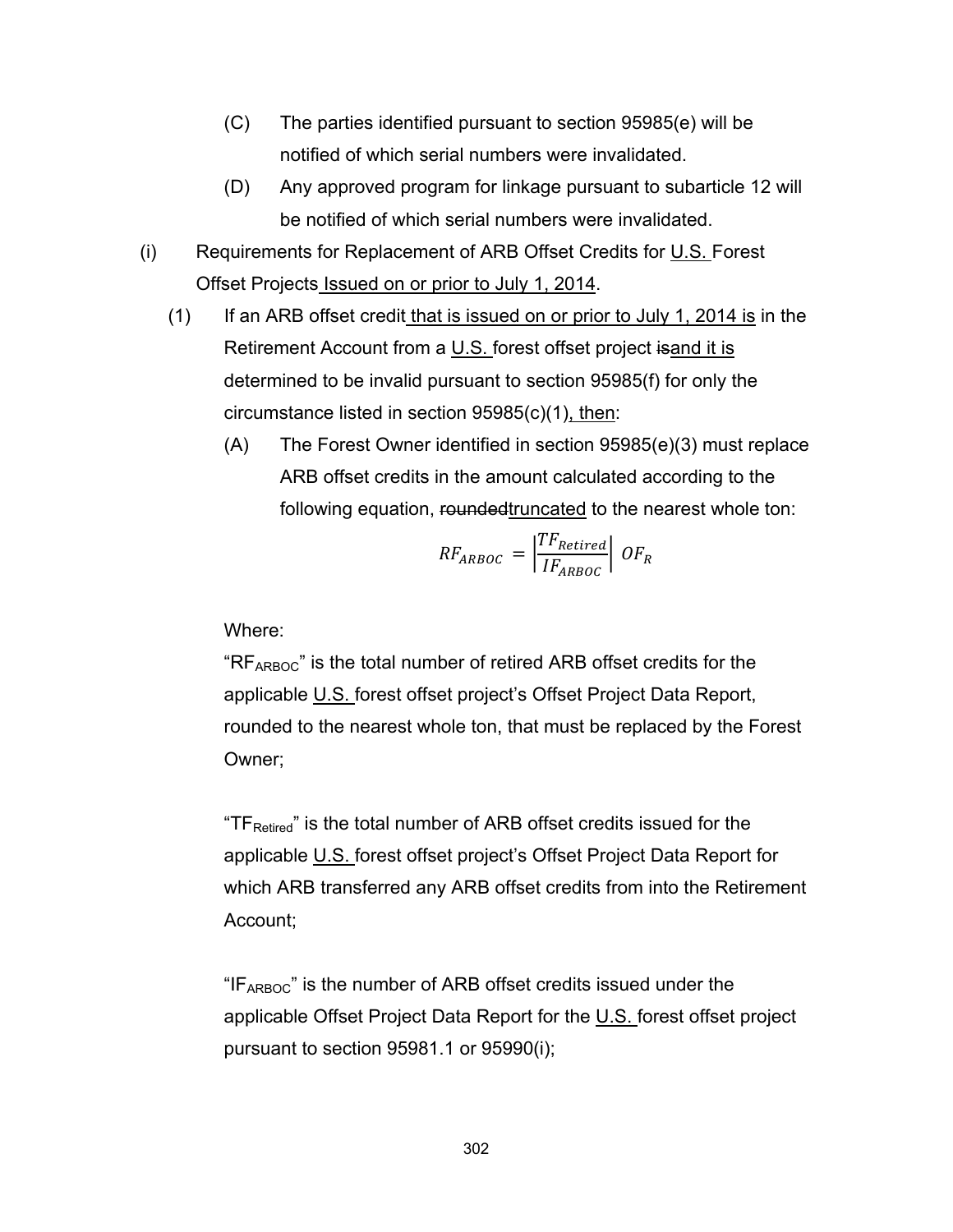"OF<sub>R</sub>" is the amount of overstated GHG reductions and GHG removal enhancements calculated pursuant to section 95985(c)(1) for the U.S. forest offset project for the applicable Offset Project Data Report.

- (B) The Forest Owner identified in section 95985(e)(3) must replace ARB offset credits in the amount calculated pursuant to section 95985(i)(1)(A) with valid ARB offset credits or other approved compliance instruments pursuant to subarticle 4, within six months of notification by ARB pursuant to section 95985(g)(2).
- (C) If the Forest Owner identified in section 95985(e)(3) does not replace each invalid ARB offset credit in the amount calculated pursuant to section 95985(i)(1)(A) within six months of notice of invalidation pursuant to section 95985(g)(2), each unreplaced invalidated ARB offset credit will constitute a violation for that Forest Owner pursuant to section 96014.
- (D) ARB will determine the lowest serial numbers assigned to ARB offset credits issued under the applicable Offset Project Data Report in the amount calculated pursuant to section 95985(i)(1)(A) and invalidate those serial numbers.
- (E) The Forest Owner identified pursuant to section 95985(e)(3) will be notified of which serial numbers were invalidated.
- (F) Any approved program for linkage pursuant to subarticle 12 will be notified of which serial numbers were invalidated.
- (2) If an ARB offset credit issued on or prior to July 1, 2014 in the Retirement Account from a U.S. forest offset project is determined to be invalid pursuant to section 95985(f) for any circumstance listed in sections 95985(c)(2) and (c)(3):

\* \* \*

NOTE: Authority cited: Sections 38510, 38560, 38562, 38570, 38571, 38580, 39600 and 39601, Health and Safety Code. Reference: Sections 38530, 38560.5, 38564, 38565, 38570 and 39600, Health and Safety Code.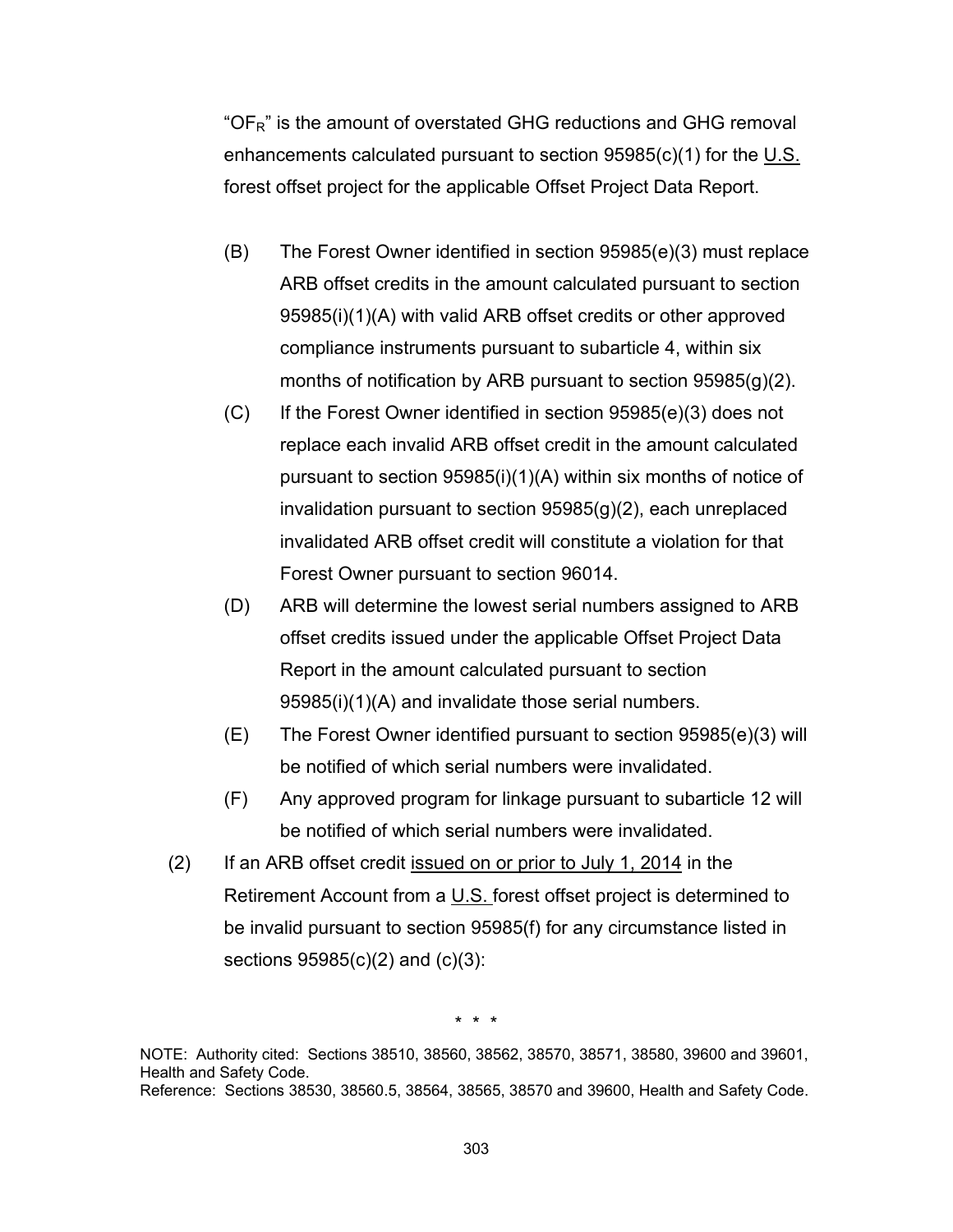### **§ 95986. Executive Officer Approval Requirements for Offset Project Registries.**

- (a) The approval requirements specified in this subarticle apply to all Offset Project Registries that will operate to provide registry services under this article.
- (b) The Executive Officer may approve Offset Project Registries that meet and maintain the requirements specified in this section.
- (c) The Offset Project Registry must be registered with ARB pursuant to section 95830.

\* \* \*

- (2) The applicant must submit, in writing, the procedures to screen and address internal conflicts of interest. The applicant must provide the following information to the Executive Officer:
	- (A) A staff, management, and board member conflict of interest policy where there are clear criteria for what constitutes a conflict of interest. The policy must:

\* \* \*

 (F) If the applicant under section 95986 is going to designate a subdivision of its organization to provide registry services, then the prohibition in section 95986(dc)(1) on serving as an offset project consultant shall apply at the subdivision level and the applicant must provide the following general information for its self:

\* \* \*

 (dc) The applicant's primary business must be operating an Offset Project Registry for voluntary or regulatory purposes and meet the following business requirements:

\* \* \*

 (4) The applicant must demonstrate experience in the continuous operation of a registry serving an eEnvironmentally-focused mMarket for a minimum of two years in a regulatory and/or voluntary market. For the purposes of this section, an "Environmentally-focused Market"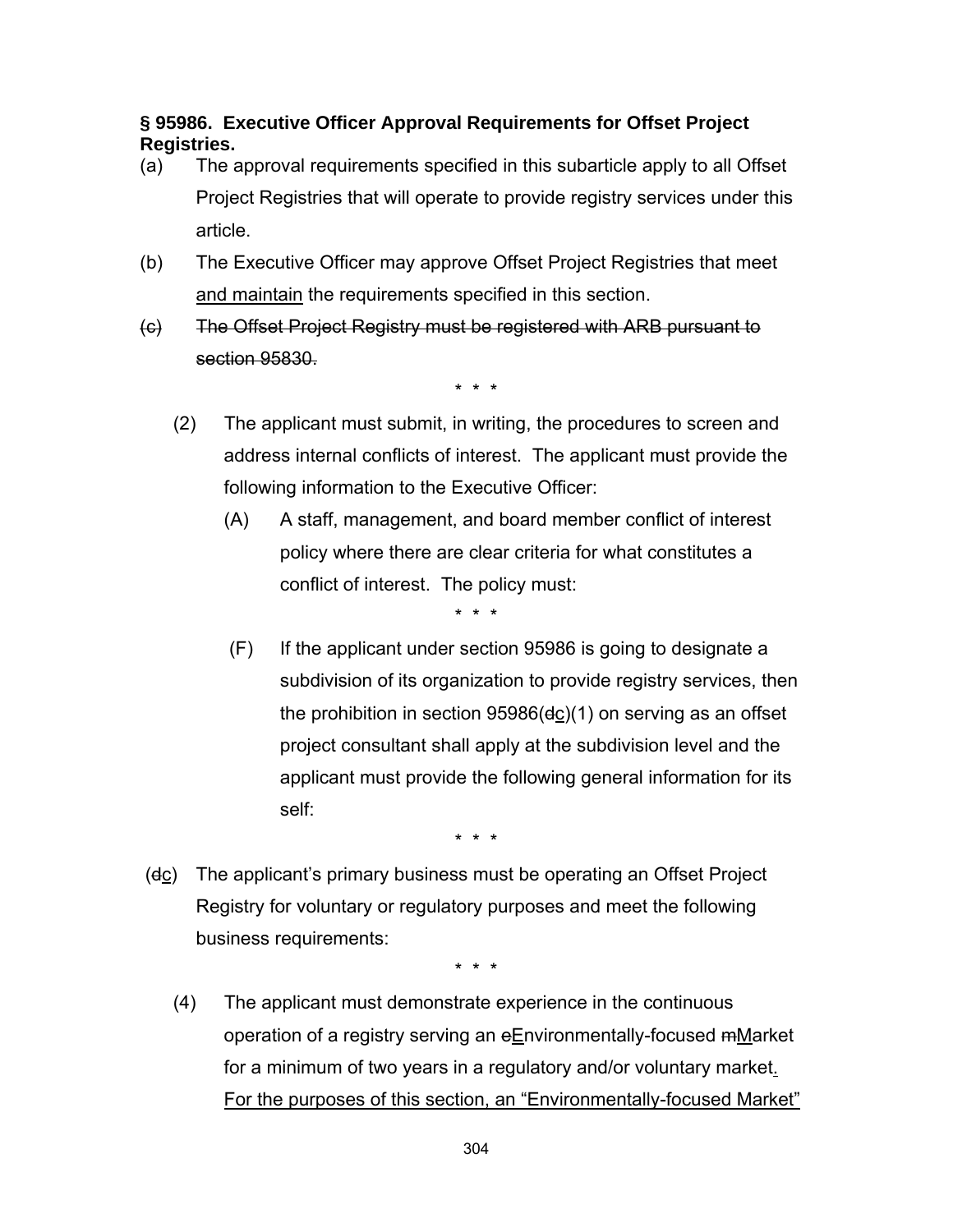means a market that includes the trading of carbon-emissions based commodities. In the context of Air Quality Management Districts or Air Pollution Control Districts, "Environmentally-focused Market" includes a market for air emission reduction credits; and

- (5) The applicant's primary incorporation or other business formation and primary place of business, or the primary place of business of the designated subdivision, if the applicant designates a subdivision to provide registry services pursuant to this section, must be in the United States of America.
- (ed) The Offset Project Registry must continue to maintain the professional liability insurance required in section 95986(eb) while it provides registry services to Offset Project Operators or Authorized Project Designees who are implementing offset projects using Compliance Offset Protocols.
- (fe) If any information submitted pursuant to sections  $95986$ (eb) through (de) changes after the approval of an Offset Project Registry, the Offset Project Registry must notify the Executive Officer within 30 calendar days and provide updated information consistent with that required in sections  $95986$ ( $eb$ ) through ( $de$ ).
- $(gf)$  The Offset Project Registry must attest, in writing, to ARB as follows:
- (hg) At least two of the management staff at the Offset Project Registry must take ARB provided training on ARB's compliance offset program and pass an examination upon completion of training.

- $(ih)$  The Offset Project Registry must have staff members who have collectively completed ARB training and passed an examination upon completion of training in all Compliance Offset Protocols.
- (ii) The Offset Project Registry must have at least two years of demonstrated experience in, and requirements for, direct staff oversight of theand review of offset projects review, project listing, offset verification, and registry offset credit issuance process.
- (kj) ARB Approval.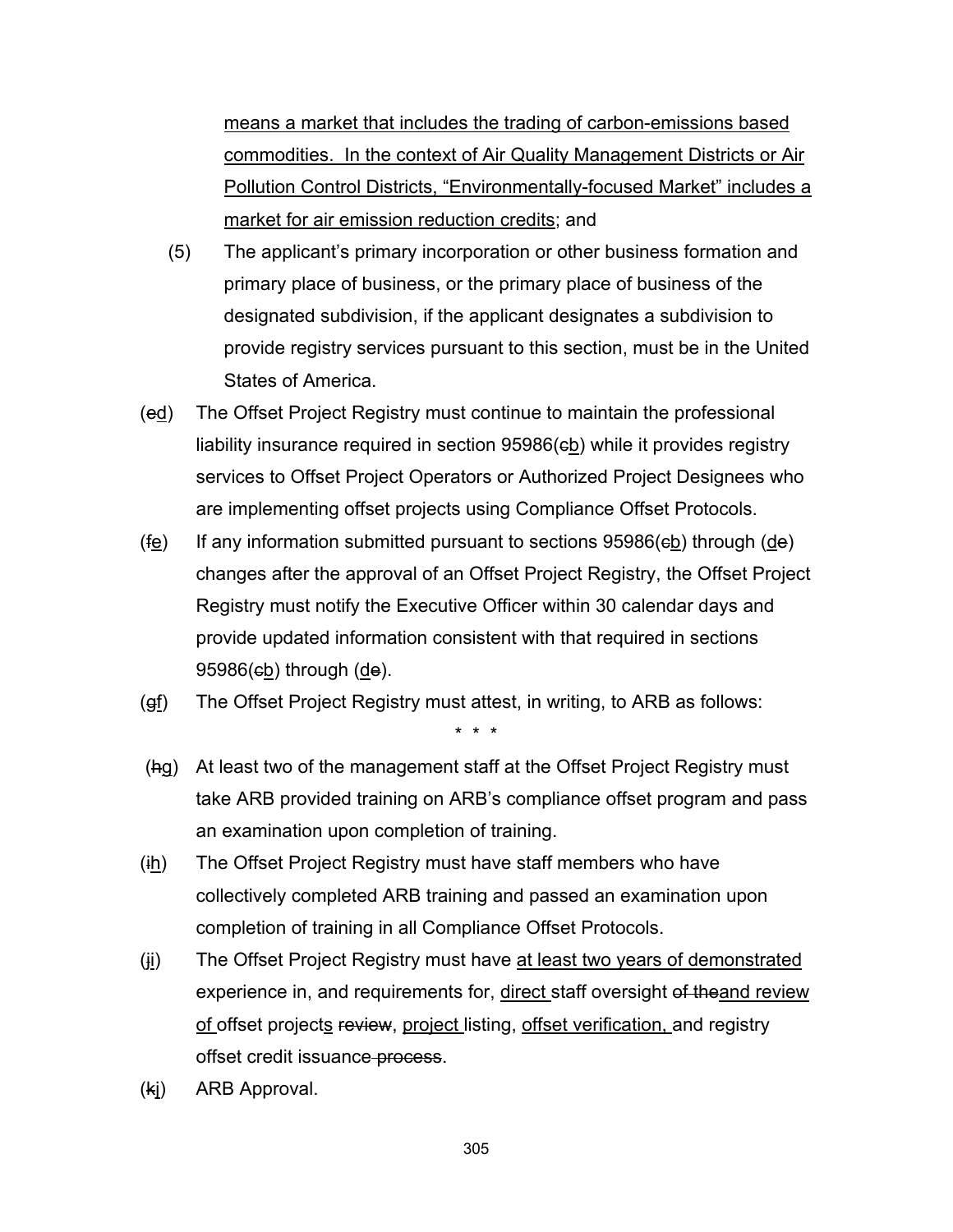- (1) Within 60 calendar days of receiving an application for approval as an Offset Project Registry and completion by all management staff of the training required in section 95986(gh), the Executive Officer will inform the applicant in writing either that the application is complete or that additional specific information is required to make the application complete.
- (2) The applicant may be allowed to submit additional supporting documentation before a decision is made by the Executive Officer.
- (3) Within 60 calendar days following completion of the application process, the Executive Officer shall approve an Offset Project Registry if evidence of qualification submitted by the applicant has been found to meet the requirements of section 95986 and issue an Executive Order to that effect.
- (4) The Executive Officer and the applicant may mutually agree, in writing, to longer time periods than those specified in subsections  $95986(ki)(1)$ and 95986(kj)(3).
- (5) The Executive Officer approval for an Offset Project Registry is valid for a period of 10 years, whereupon the applicant may re-apply. At the time of re-application, the Offset Project Registry must:
	- (A) Demonstrate it consistently met all of the requirements in section 95986;
	- (B) Pass a performance review, which, at a minimum shows the Offset Project Registry consistently:
		- 1. Demonstrates knowledge of the ARB compliance offset program and Compliance Offset Protocols;
		- 2. Meets all regulatory deadlines; and
		- 3. Provides registry services in accordance with the requirements of this article; and
	- (C) Not have been subject to enforcement action under this article.
- $(l_k)$  Modification, Suspension, and Revocation of an Executive Order Approving an Offset Project Registry. The Executive Officer may review,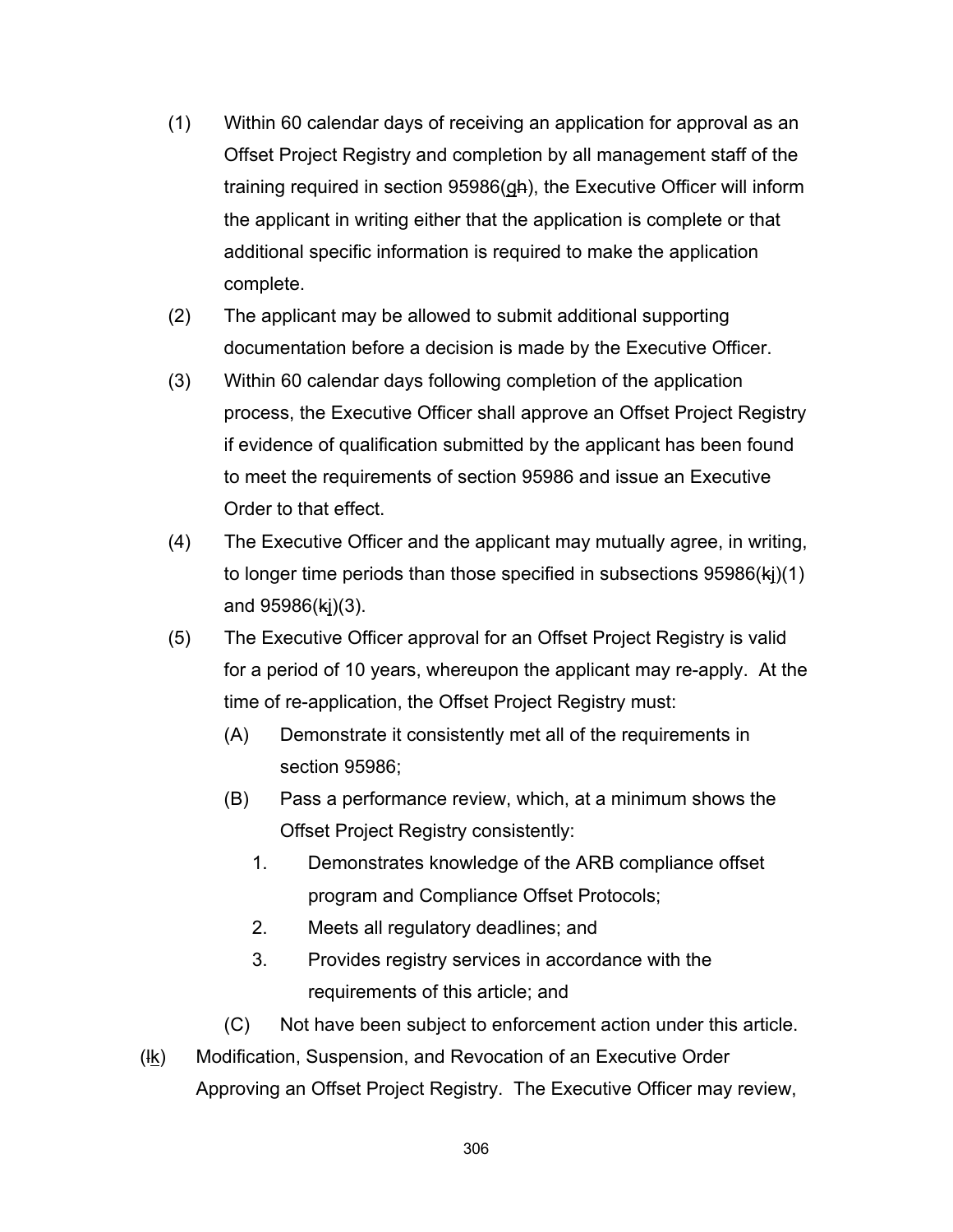and, for good cause, modify, suspend, or revoke an Executive Order providing approval to an Offset Project Registry.

- (1) During revocation proceedings, the Offset Project Registry may not continue to provide registry services for ARB.
- (2) Within five working days of suspension or revocation of approval, an Offset Project Registry must notify all Offset Project Operators or Authorized Project Designees for whom it is providing registry services, or has provided registry services within the past 12 months, of its suspension or revocation of approval.
- (3) An Offset Project Operator or Authorized Project Designee who has been notified by an Offset Project Registry of a suspended or revoked approval must re-submit its offset project information with a new Offset Project Registry or ARB. An offset project listed at ARB or a new Offset Project Registry will continue to operate under its originally approved crediting period, provided that ARB may extend the crediting period or the relevant deadline in section 95977(d) for one year if ARB determines that such extentionextension is necessary to provide time for re-submission of information to the new Offset Project Registry or ARB.
- (m) If the applicant under section 95986 is going to designate a subdivision of its organization to provide registry services, all the requirements of section 95986 may be applied at the designated subdivision level.
- (n) An approved Offset Project Registry must make itself and its personnel available for an ARB audit.

NOTE: Authority cited: Sections 38510, 38560, 38562, 38570, 38571, 38580, 39600 and 39601, Health and Safety Code. Reference: Sections 38530, 38560.5, 38564, 38565, 38570 and 39600, Health and Safety Code.

#### **§ 95987. Offset Project Registry Requirements.**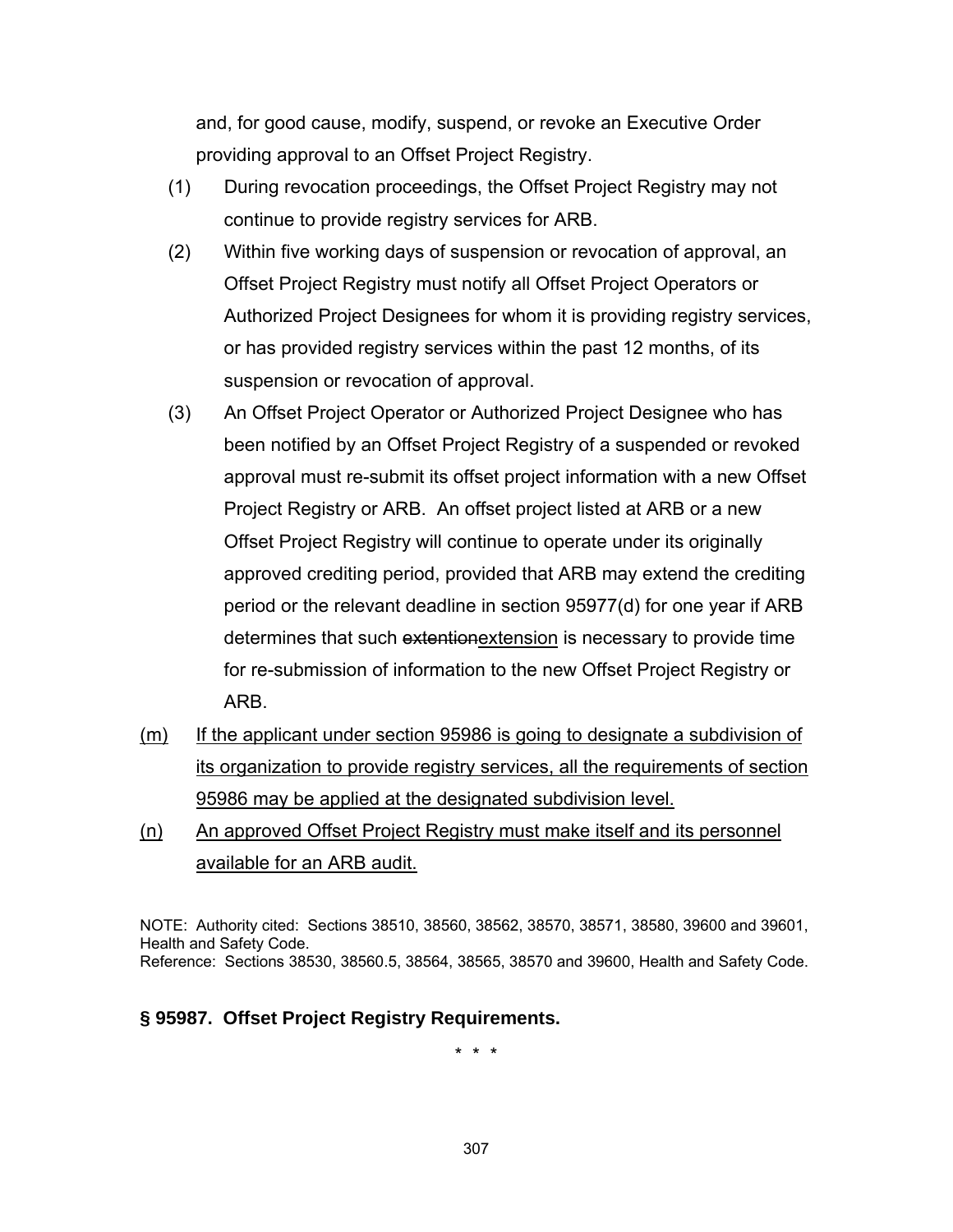(b) The Offset Project Registry must make the following information publicly available for each offset project developed under a Compliance Offset Protocol:

\* \* \*

- (2) Within 10 working days of the Offset Project Data Report being issued an Offset Verification Statement Offset Project Registry making a determination of registry offset credit issuance pursuant to section 95980(b):
	- (A) Annual verified project baseline emissions;
	- (B) Annual verified GHG reductions and GHG removal enhancements achieved by the offset project;
	- (C) The unique serial numbers of registry offset credits issued to the offset project for the applicable Offset Project Data Report;
	- (D) Total verified GHG reductions and GHG removal enhancements for the offset project by Reporting Period for when an Offset Project Data Report was submitted;
	- (E) The final Offset Project Data Report for each Reporting Period; and
	- $(E_F)$  Offset Verification Statement for each year the Offset Project Data Report was verified; and

\* \* \*

 (d) The Offset Project Registry may provide guidance to Offset Project Operators, Authorized Project Designees, or offset verifiers for offset projects using a Compliance Offset Protocol, if there is no clear requirement for the topic in a Compliance Offset Protocol, this article, or an ARB guidance document, after consulting and coordinating with ARB.

\* \* \*

 (e) The Offset Project Registry must audit at least 10 percent of the annual full offset verifications developed for offset projects using a Compliance Offset Protocol.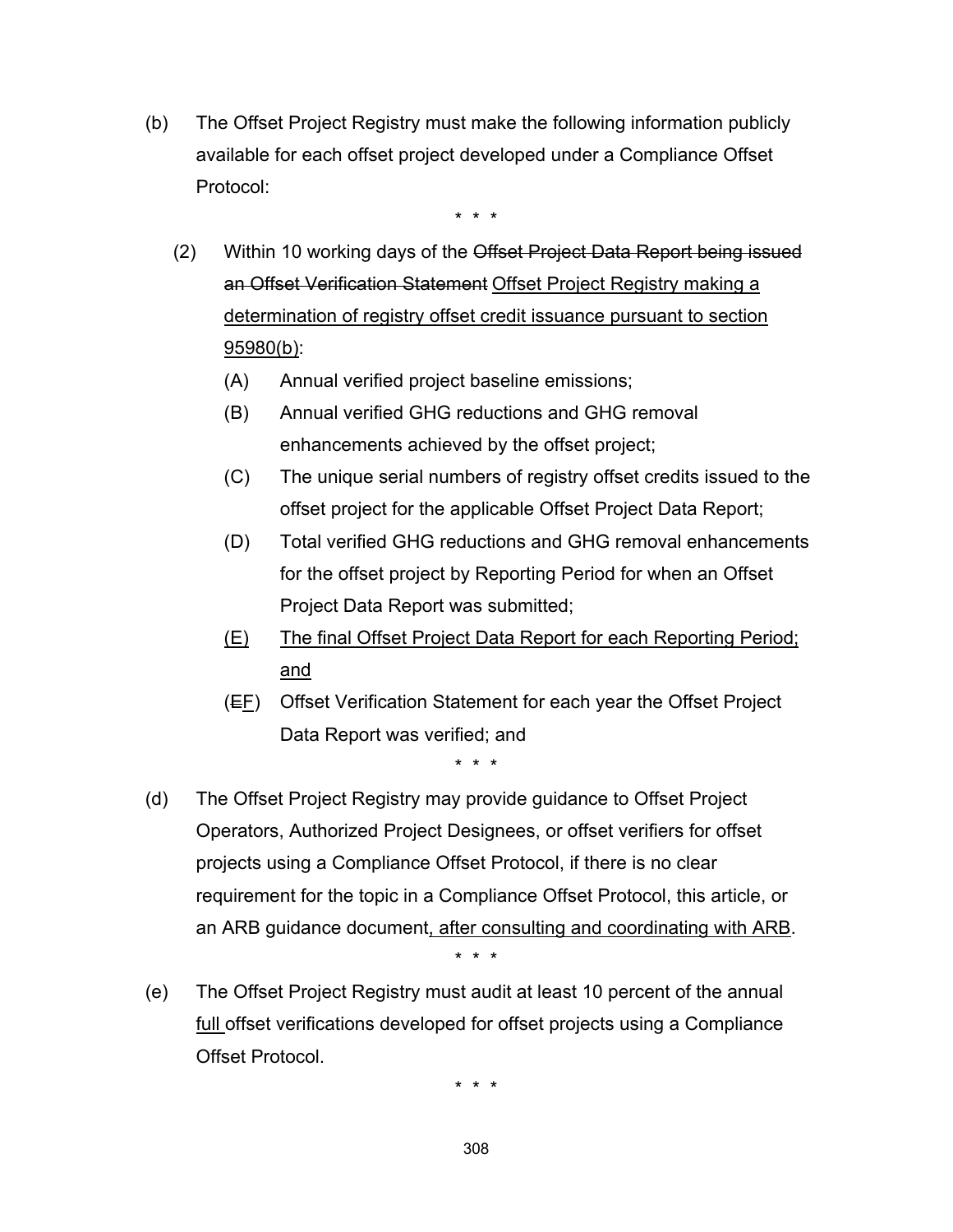NOTE: Authority cited: Sections 38510, 38560, 38562, 38570, 38571, 38580, 39600 and 39601, Health and Safety Code. Reference: Sections 38530, 38560.5, 38564, 38565, 38570 and 39600, Health and Safety Code.

# **Subarticle 14: Recognition of Compliance Instruments from Other Programs**

#### **§ 95990. Recognition of Early Action Offset Credits.**

(a) Approval of Early Action Offset Programs. To qualify as an Early Action Offset Program, either the Executive Officer shall issue an Executive Order pursuant to section 95986(kj) or the program must demonstrate to ARB that it meets the following requirements:

- (c) Criteria for Approval of Early Action Offset Credits Issued by Early Action Offset Programs. An early action offset credit may be issued an ARB offset credit pursuant to section 95990(i) if the early action offset credit results from a GHG reduction or GHG removal enhancement which:
	- (1) Occurred between January 1, 2005 and December 31, 2014;
	- (2) Is verified pursuant to section 95990(f);
	- (3) Results from an early action offset project that is listed or registered with an Early Action Offset Program prior to January 1, 2014; the following:
		- (A) Early action offset projects developed under any of the offset quantification methodologies in sections 95990(c)(5)(A) through (D) must be listed with an Early Action Offset Program prior to January 1, 2014;
		- (B) Early action offset projects developed under any of the offset quantification methodologies in sections 95990(c)(5)(E) through (G) must be listed with an Early Action Offset Program prior to January 1, 2015.
	- (4) Results from an early action offset project located in the United States; and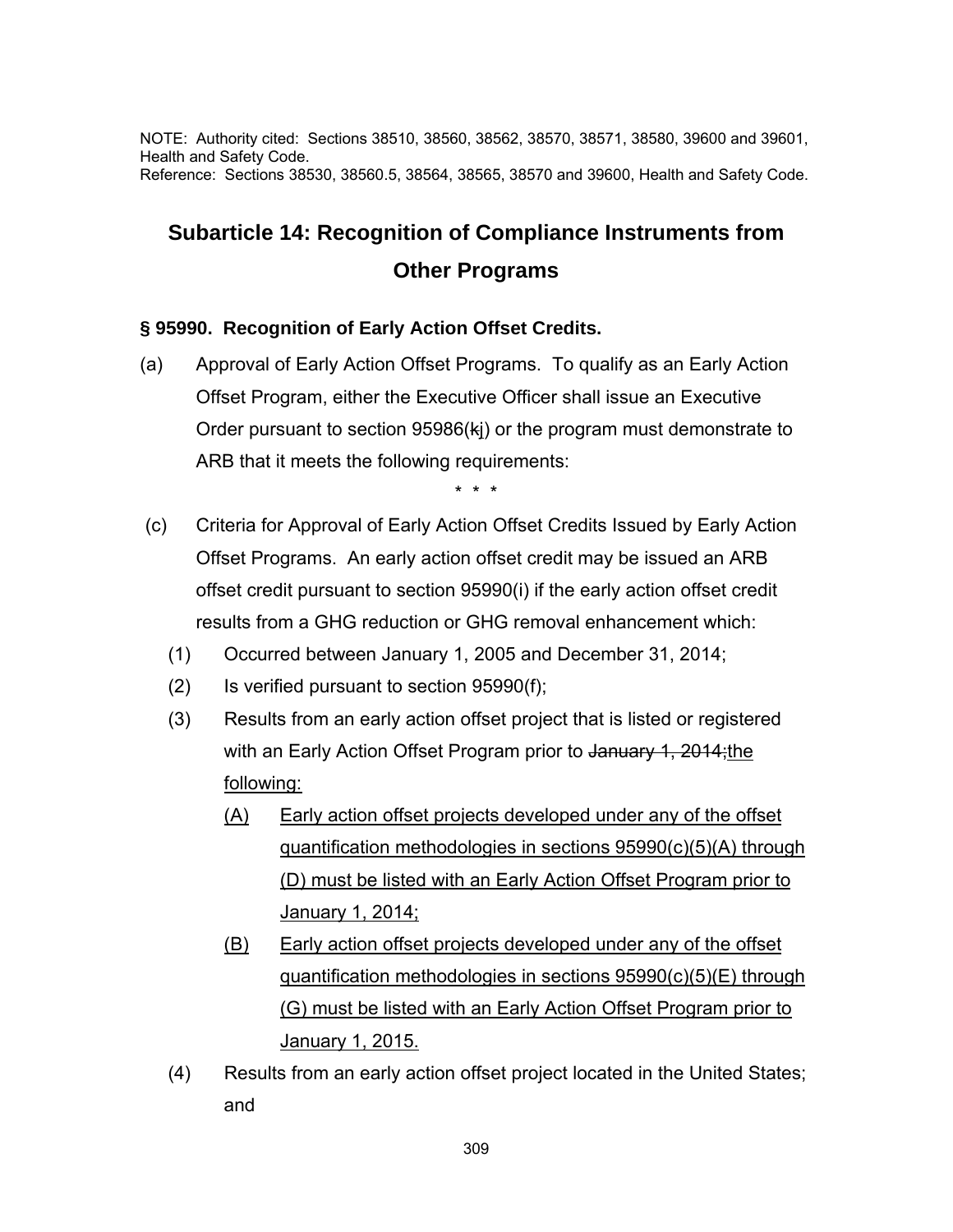- (5) Results from the use of one of the following offset quantification methodologies and relied on the most recent version thereof at the time of offset project submittal:
	- (A) Climate Action Reserve U.S. Livestock Project Protocol versions 1.0 through 3.0;
	- (B) Climate Action Reserve Urban Forest Project Protocol versions 1.0 through 1.1;
	- (C) Climate Action Reserve U.S. Ozone Depleting Substances Project Protocol version 1.0; and
	- (D) Climate Action Reserve Forest Project Protocol versions 2.1 and 3.0 through 3.2, if the early action offset project contributes early action offset credits into a buffer account based on its reversal risk calculated according to the Compliance Offset Protocol U.S. Forest Projects, October 20, 2011.;
	- (E) Climate Action Reserve Coal Mine Methane Project Protocol versions 1.0 and 1.1;
	- (F) Verified Carbon Standard VMR0001 Revisions to ACM0008 to Include Pre-drainage of Methane from an Active Open Cast Mine as a Methane Emission Reduction Activity Methodology, v1.0; and
	- (G) Verified Carbon Standard VMR0002 Revisions to ACM0008 to Include Methane Capture and Destruction from Abandoned Coal Mines Methodology, v1.0.
- (d) The following parties must register with ARB pursuant to section 95830 before ARB offset credits may be issued pursuant to section 95990(i):
	- (1) The Offset Project Operator or Authorized Project Designee for a forest or urban forest early action offset project that does not transition to a Compliance Offset Protocol pursuant to section 95990(k); and
	- (2) The Offset Project Operator or Authorized Project Designee for the following early action offset projects, except as provided in section 95990(d)(3):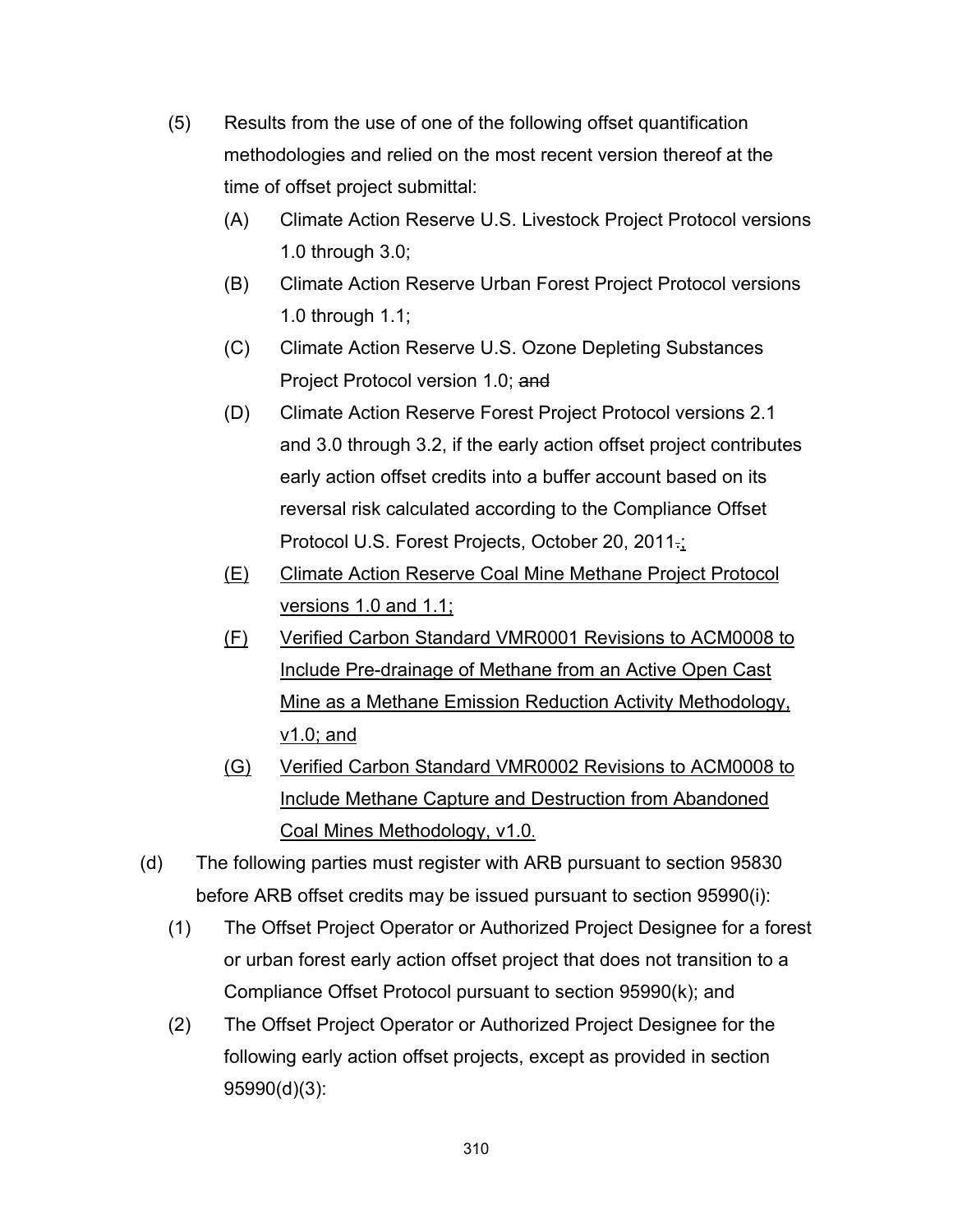- (A) A forest or urban forest early action offset project that transitions to a Compliance Offset Protocol pursuant to section 95990(k);
- (B) An early action offset project developed under one of the protocols identified in section  $95990(c)(5)(A)$ , and  $(C)$ ,  $(E)$ ,  $(F)$ , and (G).
- (3) If the Offset Project Operator or Authorized Project Designees identified in section 95990(d)(2) do not register with ARB or list the early action offset project pursuant to section 95990(e), tThe holder of early action offset credits, may register with ARB and seek issuance of ARB offset credits pursuant to section 95990(i), as long as if the holder lists the early action offset project pursuant to section 95990(e) andor seeks the issuance of ARB offset credits pursuant to section 95990(i) and provides ARB with the attestations required pursuant to section 95990(h)(6).
- (e) Listing of Early Action Offset Projects. Before ARB can evaluate conflict of interest and any verification related information submitted pursuant to section 95990(f), and issue ARB offset credits pursuant to section 95990(i):
	- (1) The following parties must submit the information listed in section 95990(e)(2) to ARB:
		- (A) The Offset Project Operator or Authorized Project Designee for a forest or urban forest early action offset project that does not transition to a Compliance Offset Protocol pursuant to section 95990(k); and
		- (B) The Offset Project Operator or Authorized Project Designee for the following early action offset projects, except as provided in section 95990(e)(1)(C);
			- 1. A forest or urban forest early action offset project that transitions to a Compliance Offset Protocol pursuant to section 95990(k);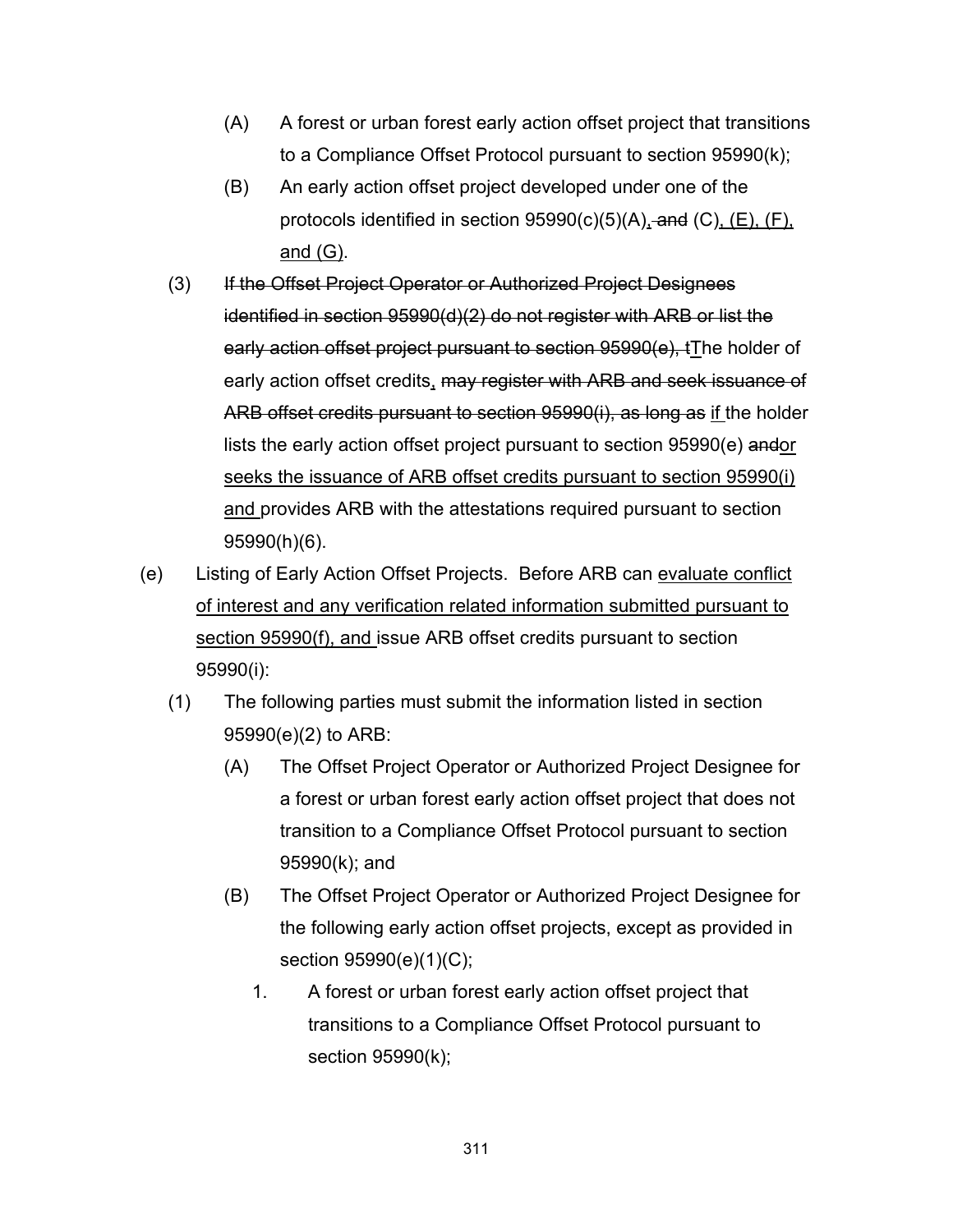- 2. An early action offset project developed under one of the protocols identified in section  $95990(c)(5)(A)$ , and  $(C)$ ,  $(E)$ , (F), and (G).
- (C) If the Offset Project Operator or Authorized Project Designees identified in section 95990(e)(1)(B) do not register with ARB pursuant to section 95990(d) or list the early action offset project, the holder of early action offset credits may list the early action offset credit by submitting the information listed in section 95990(e)(2) and seek issuance of ARB offset credits pursuant to section 95990(i), as long as the following conditions are met:
	- 1. The holder registers with ARB pursuant to section 95990(d) and provides ARB with the attestations required pursuant to section 95990(h)(6); and
	- 2. The holder has made at least one written request to the Offset Project Operator or Authorized Project Designee to confirm that the Offset Project Operator or Authorized Project Designee will not list the applicable early action reporting periods for the early action offset project, and has provided proof of this request, and response, or at least 30 days has passed since the request to ARB.
- (2) The parties identified in section 95990(e)(1) must submit the following information to ARB:
	- (A) Early action offset project name;
	- (B) Early action offset project location;
	- (C) Offset Project Operator, or if applicable, the Authorized Project Designee;
	- (D) Name and date of protocol used by the early action offset project, including, if applicable, a version number;
	- (E) Date of early action offset project listing or registration date and Offset Project Commencement Date; and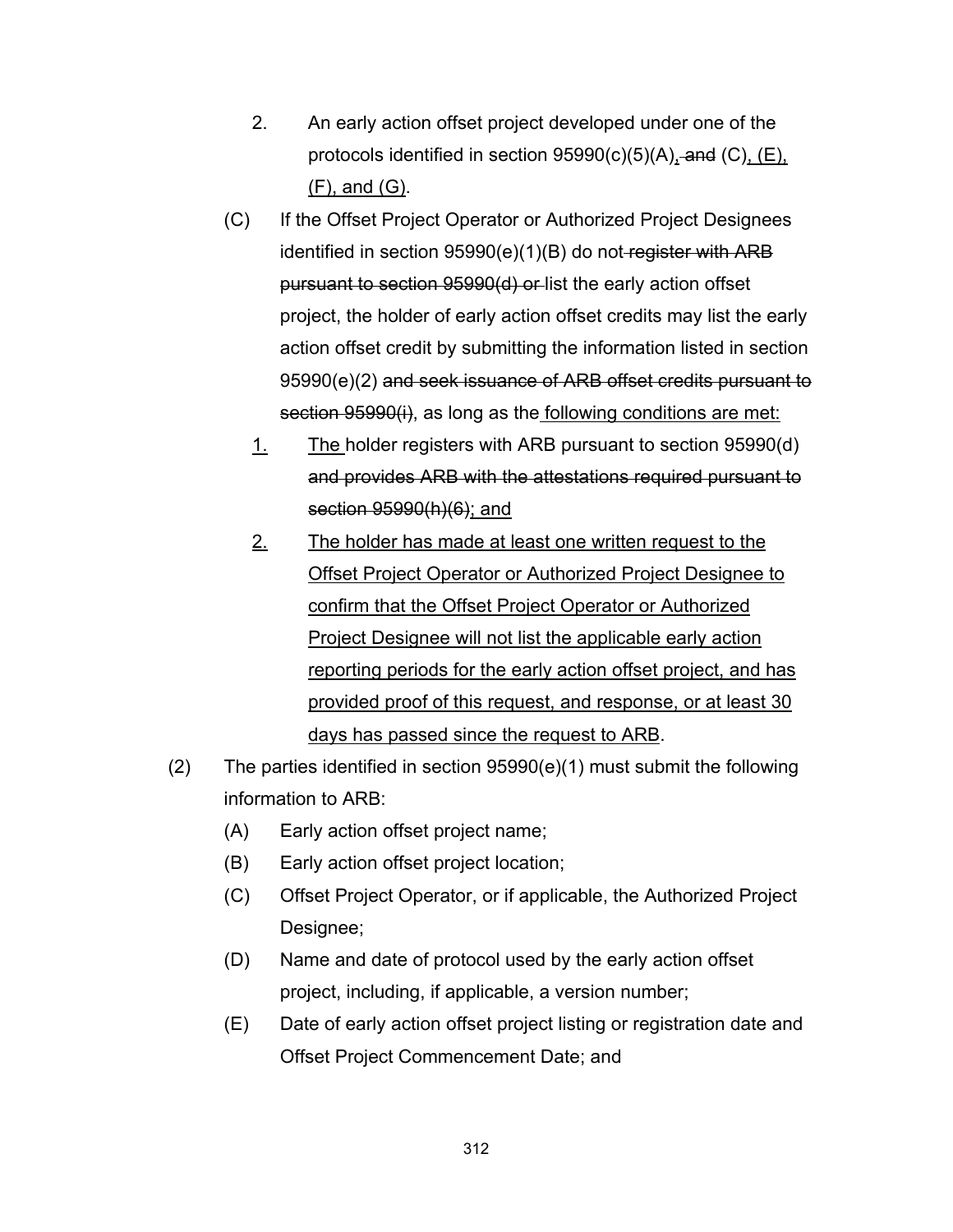- (F) The name of any verification bodies associated withwhich have conducted verification for the early action offset project under the Early Action Offset Program.
- (G) For early action offset projects developed under the Climate Action Reserve U.S. Ozone Depleting Substances Project Protocol version 1.0, each early action reporting period, and/or destruction event may be considered an independent project, or may be listed as a single project with multiple early action reporting periods.
- $(3)$  The parties identified in section 95990(e)(1) may submit one or more early action reporting period(s) for the early action offset project for listing. The parties are not required to list all early action reporting periods associated with the early action offset project. The party that submits the listing information pursuant to this section must ensure that the GHG reductions and removal enhancements credited in the applicable early action reporting period are permanent as defined in section 95802, including reporting and verification to ensure permanence. An early action reporting period may not be listed with ARB pursuant to this section until after the Early Action Offset Program has approved or registered the early action offset credits for the early action reporting period in its system. Early action reporting periods must be listed with ARB no later than January 1, 2016.
- (43) The Early Action Offset Program must make the following information available on a publicly available website and clearly indicate which early action offset projects and Offset Project Data Report yearsearly action reporting periods qualify for early action under this article:
	- (A) Early action offset project name;
	- (B) Early action offset project location;
	- (C) Offset Project Operator, or if applicable, the Authorized Project Designee;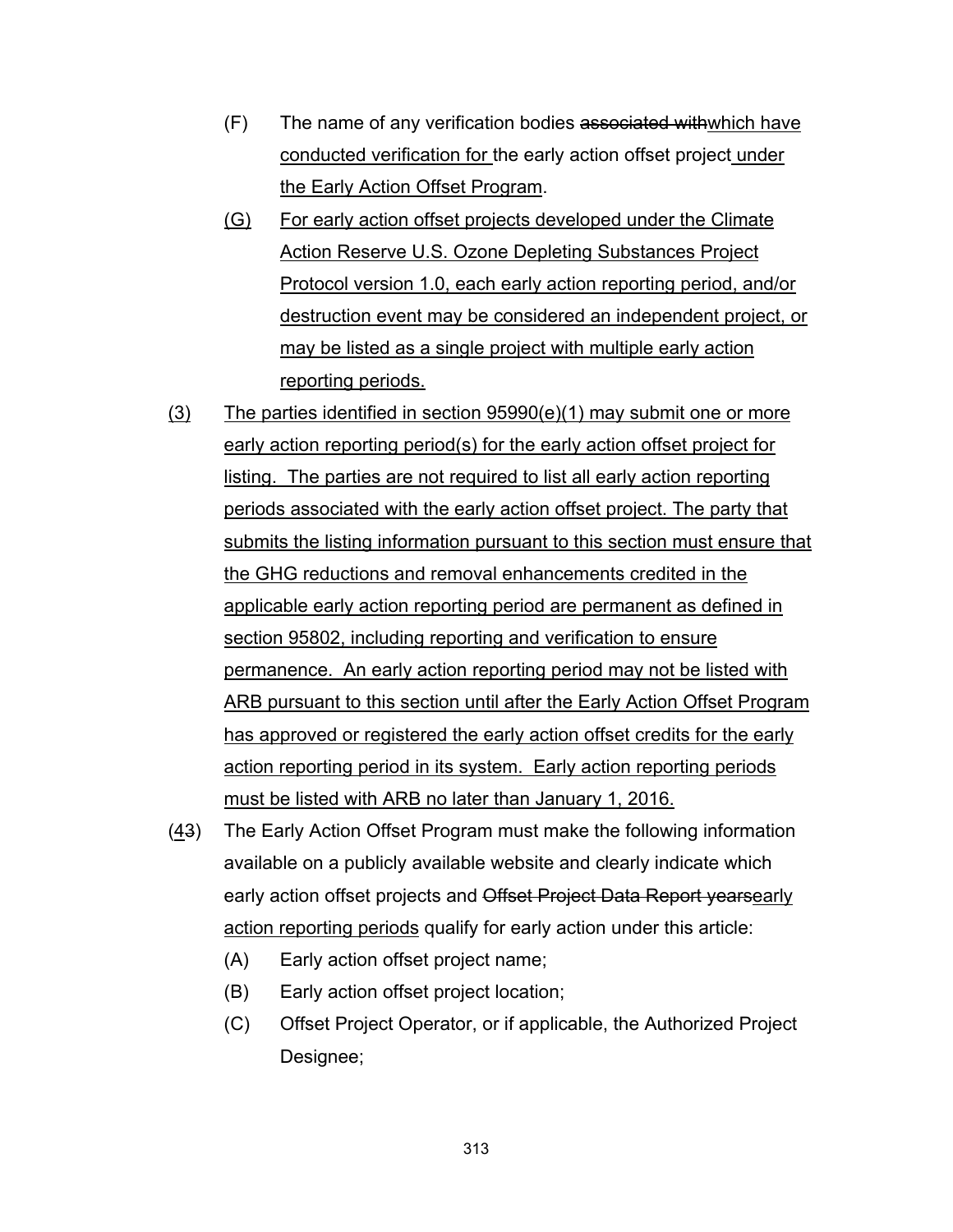- (D) Name and date of protocol used by the early action offset project, including, if applicable, a version number;
- (E) Date of early action offset project listing or registration date and Offset Project Commencement Date; and
- (F) The name of any verification bodies associated with the early action offset project.
- (f) Regulatory Verification of Early Action Offset Credits. Any early action offset credit issued by an Early Action Offset Program must be verified under the following requirements before being issued an ARB offset credit pursuant to section 95990(i):
	- (1) The project must be verified by an ARB-accredited verification body that meets the accreditation requirements in section 95978. The verification body performing regulatory verification pursuant to this section must be different than anythe verification body that conducted offset verification services for the early action offset project under the Early Action Offset Program. The offset verification team must include an offset project specific verifier for the applicable offset project type. Verification bodies performing regulatory verification pursuant to this section may verify more than 6 early action reporting periods.
	- (2) Conflict of interest must be assessed against parties identified pursuant to section 95990(g) and the conflict of interest assessment must meet the requirements of section 95979.
	- (3) A verification body must conduct a desk review for each Offset Project Data Report yearearly action reporting period eligible and applicable pursuant to section 95990(c)(1) for each early action offset project that generates early action offset credits under the quantification methodologies listed in section 95990(c)(5), unless the Offset Project Operator, Authorized Project Designee, or holder(s) follows the provisions in section 95990(f)(3)(G). The desk review of all early action reporting periodsOffset Project Data Reports for years eligible and applicable pursuant to section 95990(c)(1) for each early action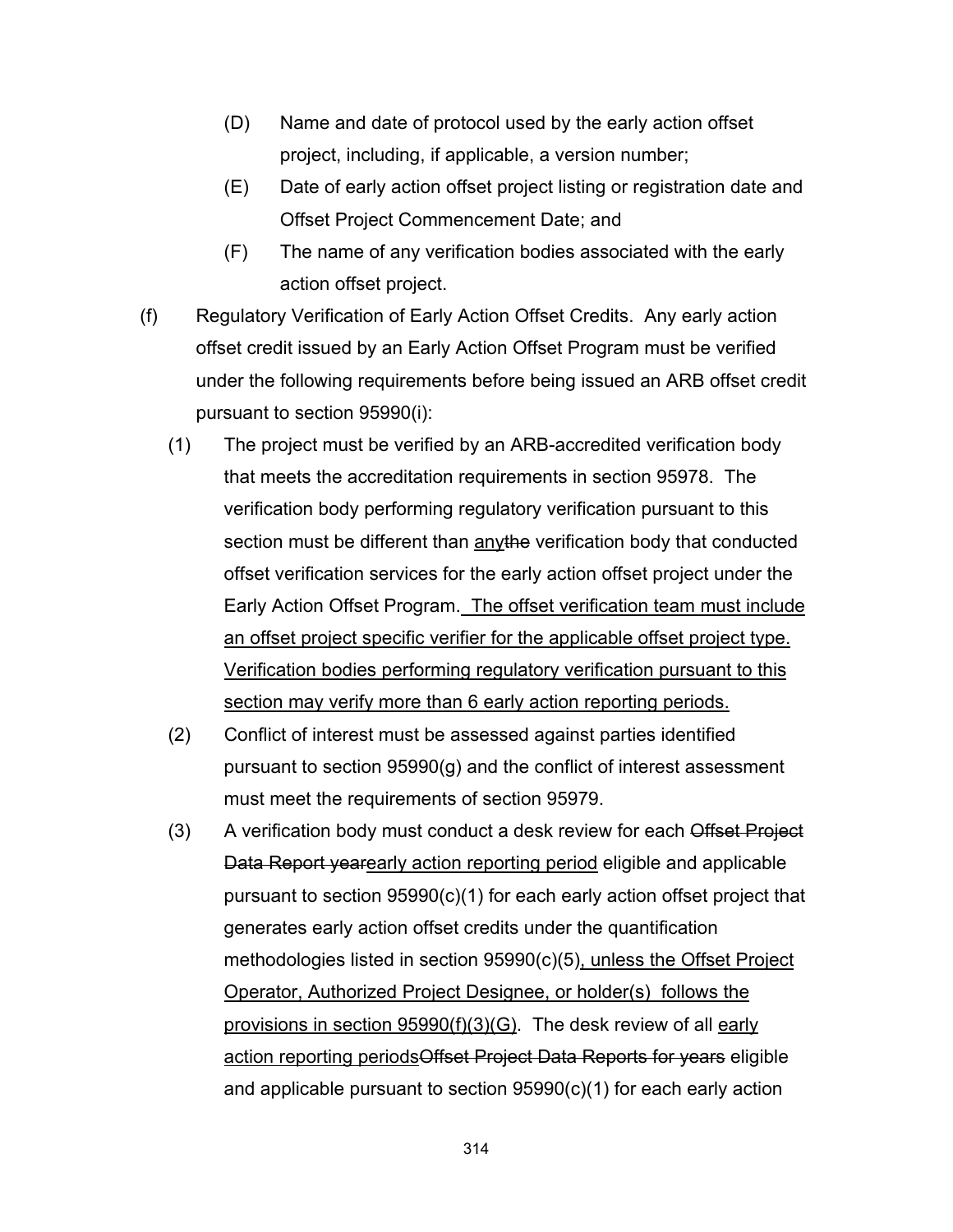offset project may be applied as one single desk review. A desk review pursuant to section 95990(f)(3) may be conducted only once for each early action reporting period. The desk review must include the following:

- (A) Review of the early action offset project original documentation, including the Early Action Verification Reports and Offset Verification Statements submitted to the Early Action Offset Program, to ensure that the previously provided offset verification services were sufficient to render a reasonable assurance to support the issuance of early action offset credits by the Early Action Offset Program;
- (B) Review and recalculation of the data checks conducted by the original offset verification body for the Early Action Offset Program to ensure they were calculated correctly;
- (C) If the verification body concludes with reasonable assurance that they concur that a positive verification statement should have been issued based on the Early Action Verification Report and the Offset Verification Statement submitted to the Early Action Offset Program for the applicable Offset Project Data Report yearearly action reporting period, the verification body must submit the attestation in section 95990(f)(3)(D) to ARB, and provide ARB with a report detailing the findings of the desk review. The Offset Project Operator, Authorized Project Designee, or holder(s) if applicable, must submit the related early action reporting periods for the early action offset project for listing pursuant to section 95990(e) prior to the verification body submitting any findings pursuant to this section.
- (D) The verification body must attest, in writing, to ARB as follows: "I certify under penalty of perjury under the laws of the State of California that I have conducted a desk review in accordance with the requirements of section 95990(f)(3) and concur with the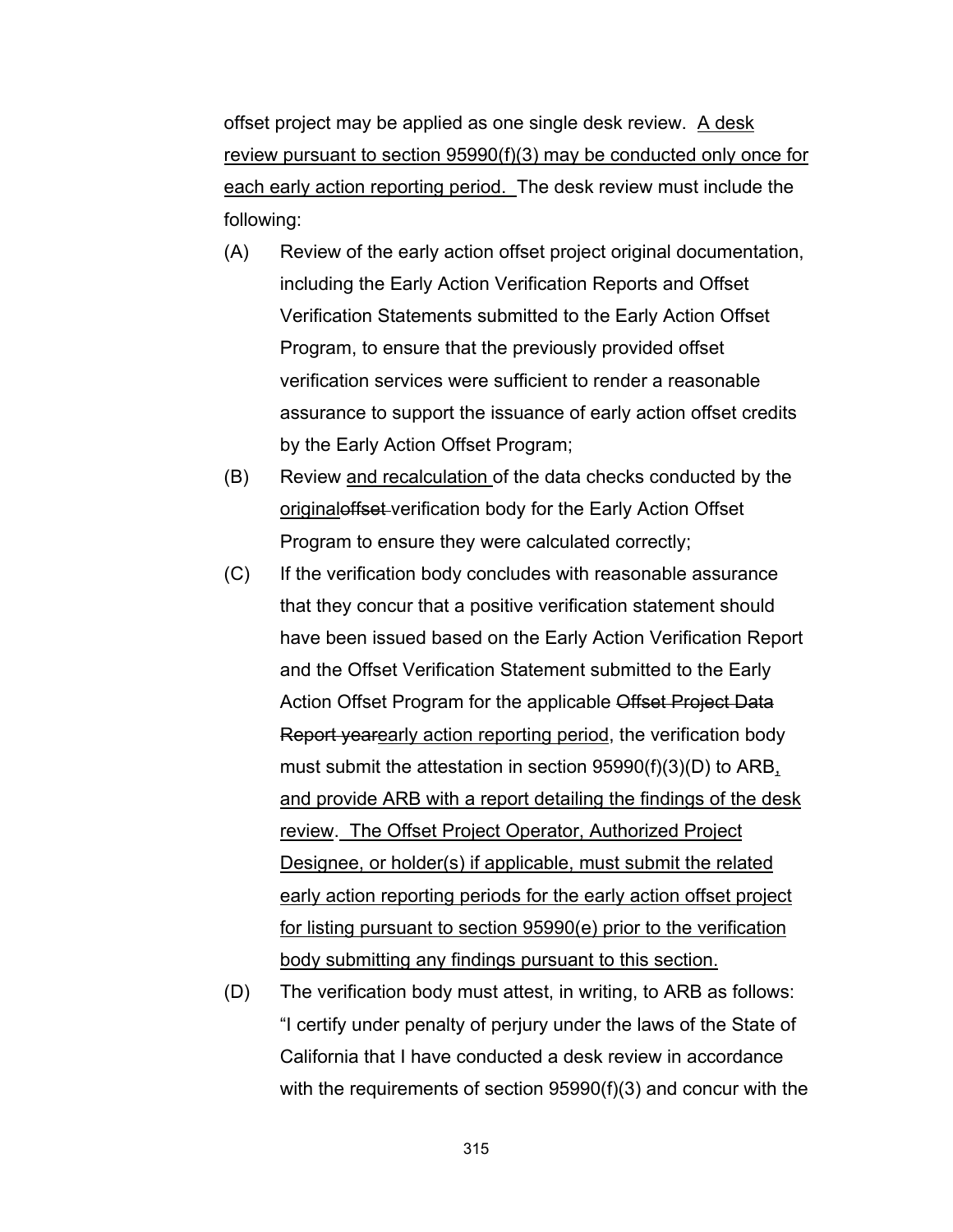issuance of a positive verification statement based on the Early Action Verification Report and Offset Verification Statement that was submitted to the Early Action Offset Program for the applicable Offset Project Data Report yearearly action reporting period."

- (E) For each early action offset project the Offset Project Operator or Authorized Project Designee or the Early Action Offset Program must provide the Early Action Verification Report(s) for all yearsearly action reporting periods eligible and applicable pursuant to section 95990(c)(1) to the offset verification team to assist in offset verification services and desk review.
- (F) ARB will review the desk review findings submitted by the desk review verification body and determine whether to accept or reject the findings. ARB may consult with the OPO, APD, holder(s), Early Action Offset Program, and the verification body, as needed when making its determination. ARB will notify the verification body, Offset Project Operator, Authorized Project Designee, or holder(s) that listed the early action offset project of its determination. If ARB does not agree with a positive desk review finding, ARB will require that the reporting information provided by the Offset Project Operator or Authorized Project Designee to the original verification body be subject to full offset verification services pursuant to section 95990(f)(6).
- (G) If the desk review verification body is unable to obtain the original verification body's data checks calculations or information used by the original verification body required to be reviewed pursuant to section 95990(f)(3)(A) or (B), the Offset Project Operator, Authorized Project Designee, or holder(s), if applicable, may opt out of the desk review by having the verification body prepare a report to ARB explaining the circumstances for not completing the desk review process, and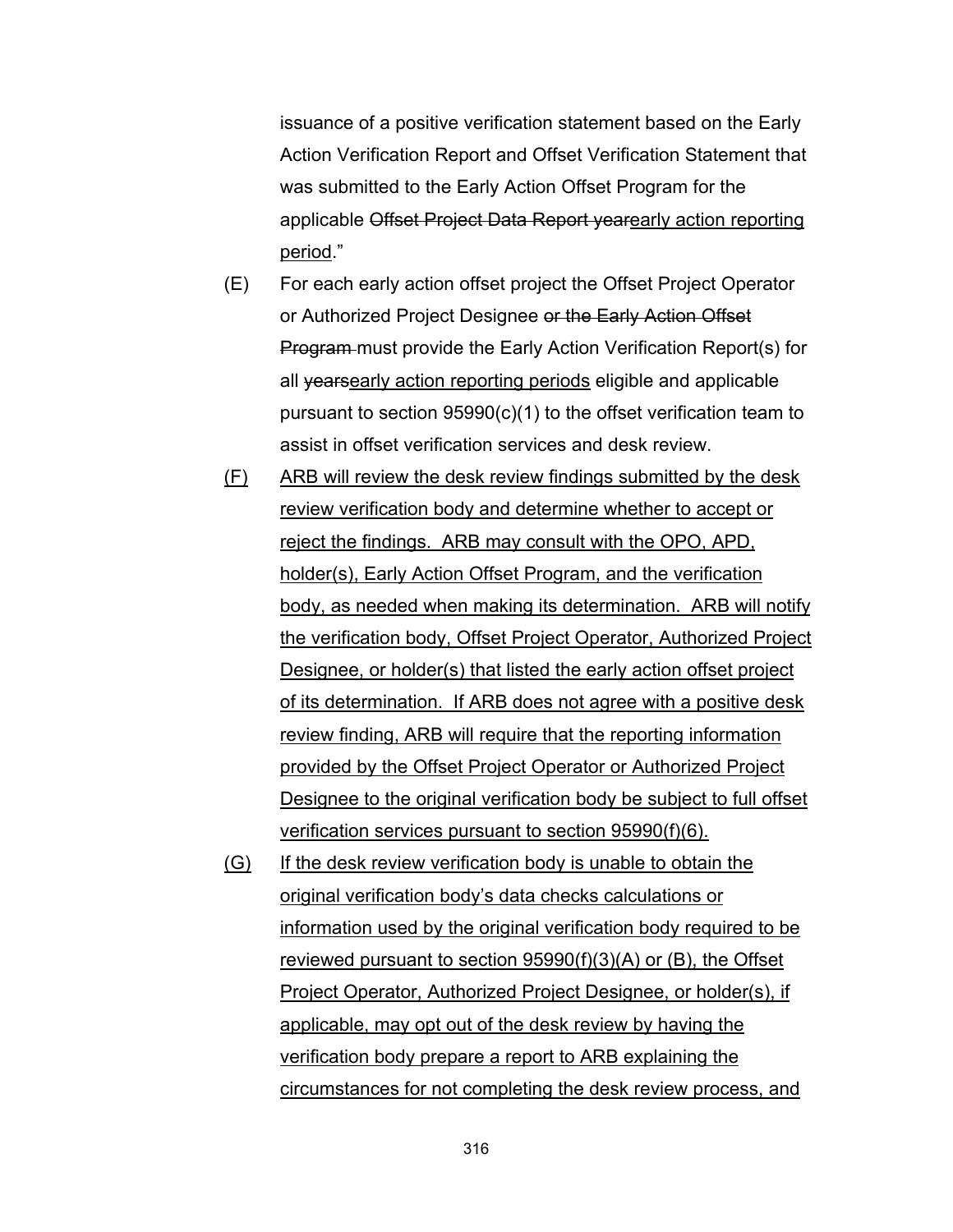contract with a verification body to conduct full offset verification services pursuant to section 95990(f)(6).

- $(4)$  If during the desk review performed pursuant to section 95990(f)(3) the verification body cannot conclude with reasonable assurance that a positive verification statement should have been issued based on the Early Action Verification Report and the Offset Verification Statement submitted to the Early Action Offset Program for the applicable Offset Project Data Report yearearly action reporting period then the verification body must prepare a report for ARB and explain the reasons for this conclusion.
- (5) ARB will review the information submitted by the verification body pursuant to section 95990(f)(4) and may request additional information from, and consult with, the Early Action Offset Program or the verification body as necessary.
- (6) If ARB finds that the Offset Project Data ReportGHG reductions or removal enhancements reported to the Early Action Offset Program for a given early action reporting period should not have been issued a positive verification statement after reviewing the information submitted in section 95990(f)(5)by the desk review verification body, the Offset Project Data Reportreporting information provided by the Offset Project Operator or Authorized Project Designee to the original verification body must be verified and full offset verification services pursuant to sections 95977.1 and any additional verification requirements in the applicable protocol identified in section 95990(c) must be conducted. The full offset verification services will be conducted based on the early action quantification methodology under which the OPO or APD of the early action offset project originally reported. The Offset Project Operator, Authorized Project Designee, or holder(s), if applicable, may determine to not move forward with the full offset verification services and the early action offset credits would no longer be eligible to transition to ARB offset credits. If the Offset Project Operator,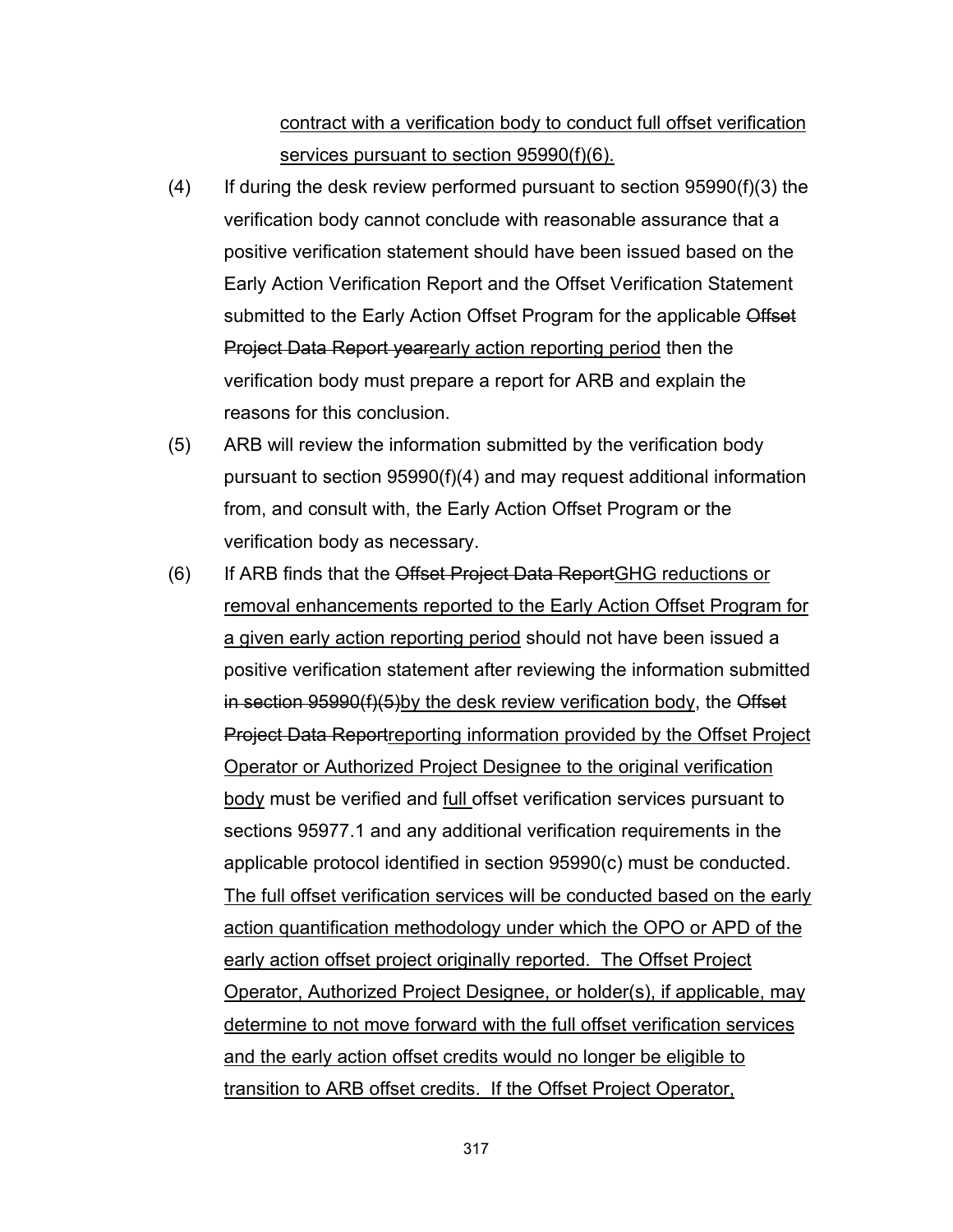Authorized Project Designee, or holder(s), if applicable, determine to move forward with the full offset verification services, t<sub>The Ooffset</sub> verification services for each Offset Project Data Report yearearly action reporting period may be done by the same verification body that performed the desk review and may be applied as one single offset verification service and meet the following requirements:

- (A) If the early action offset project is still in operation, the verification body must conduct a site visit as required in section 95977.1(b)(3)(D).
- (B) If the early action offset project is no longer in operation, the verification body must conduct a desk review of the original documentation to confirm any previous verification findings related to the types of offset verification services required in section 95977.1(b)(3)(D).
- (C) The sampling plan in section 95977.1(b)(3)(G) must cover all serialized early action offset credits issued to the early action offset project for all years eligible and applicable pursuant to section 95990(c)(1);
- (D) The data checks in section 95977.1(b)(3)(L) must include checks across the sources identified in the sampling plan, covering all serialized early action offset credits issued to the early action offset project for all years eligible and applicable pursuant to section 95990(c)(1); and
- (E) The verification body must submit an Offset Verification Statement pursuant to section 95977.1(b)(3)(R) to ARB covering all serialized early action offset credits issued to the early action offset project for all vearsearly action reporting periods eligible and applicable pursuant to section 95990(c)(1). For non-forestry offset projects, the verification body may submit a Positive, Qualified Positive, or Adverse Offset Verification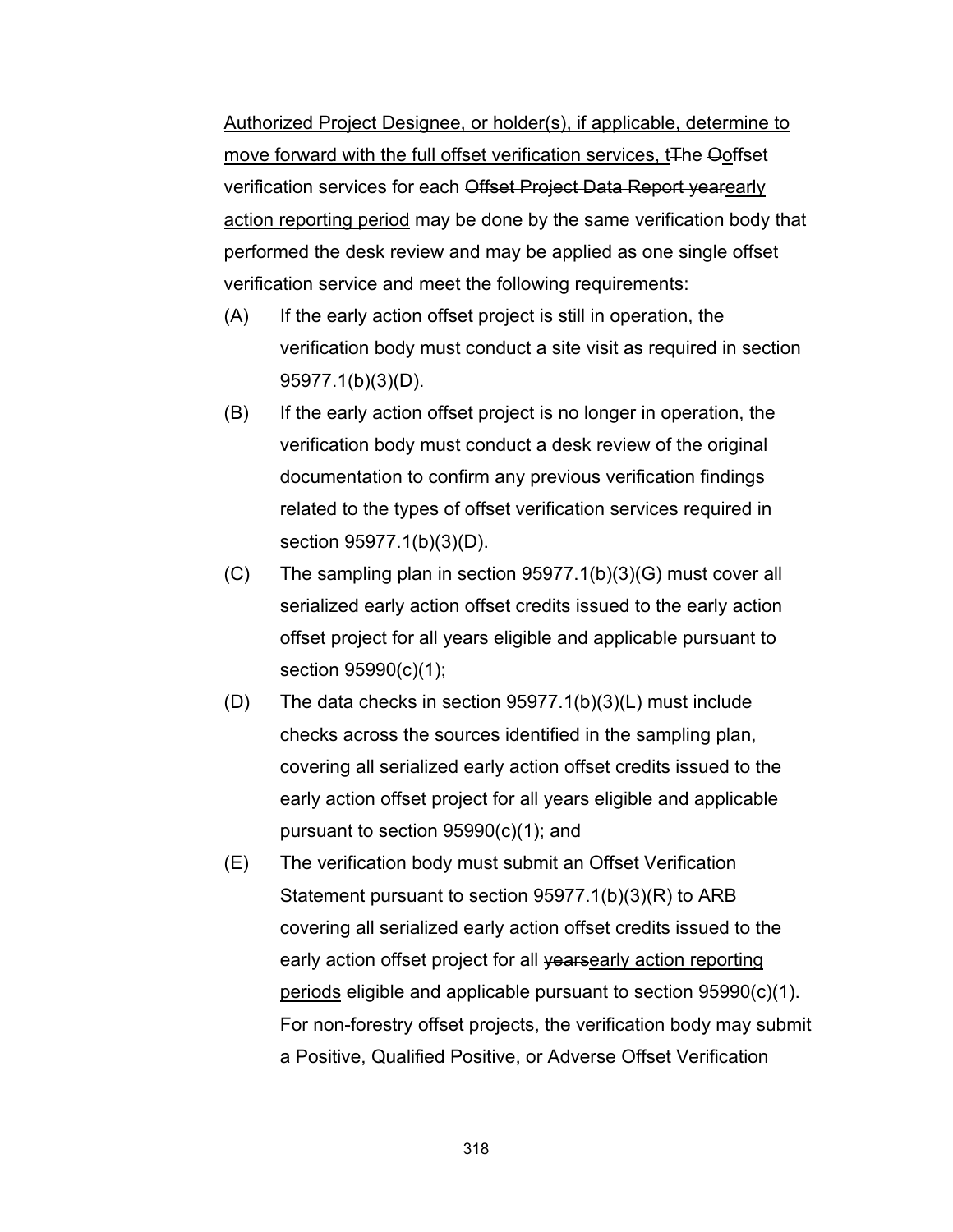Statement. Forestry Offset projects may only receive a Positive or Adverse Offset Verification Statement.

- (7) Once ARB offset credits have been issued for an Offset Project Data Reportan early action reporting period pursuant to section 95990(i) subsequent offset verification services provided for additional Offset Project Data Reportsearly action reporting periods for the same early action offset project will not trigger a desk review of those Offset Project Data Reportsearly action reporting periods for which ARB offset credits have already been issued pursuant to section 95990(i).
- (g) Conflict of Interest Requirements for Early Action. For each Early Action Verification Reportearly action reporting period for which that a verification body reviewsprovides regulatory verification pursuant to section 95990(f), the verification body must assess conflict of interest according to the following requirements against each party identified in section  $95990(q)(2)$ . The conflict of interest assessment for each Early Action Verification Reportearly action reporting period must be submitted to ARB before ARB issues an ARB offset credit pursuant to section 95990(i). Conflict of interest self-evaluations for multiple early action reporting periods for one early action offset project may be combined into one evaluation. The Offset Project Operator, Authorized Project Designee, or holder(s), if applicable, must submit the related early action reporting periods for the early action offset project for listing pursuant to section 95990(e), and the listing must be approved, prior to the verification body submitting the conflict of interest assessment pursuant to this section.
	- (1) The verification body is subject to the conflict of interest requirements in section 95979.
	- (2) The conflict of interest requirements in section 95979 must be assessed against the following parties at the time that offset verification services are conducted pursuant to section 95990(f):
		- (A) The Offset Project Operator orand Authorized Project Designee or holder(s), if applicable, for the project; and
			- 319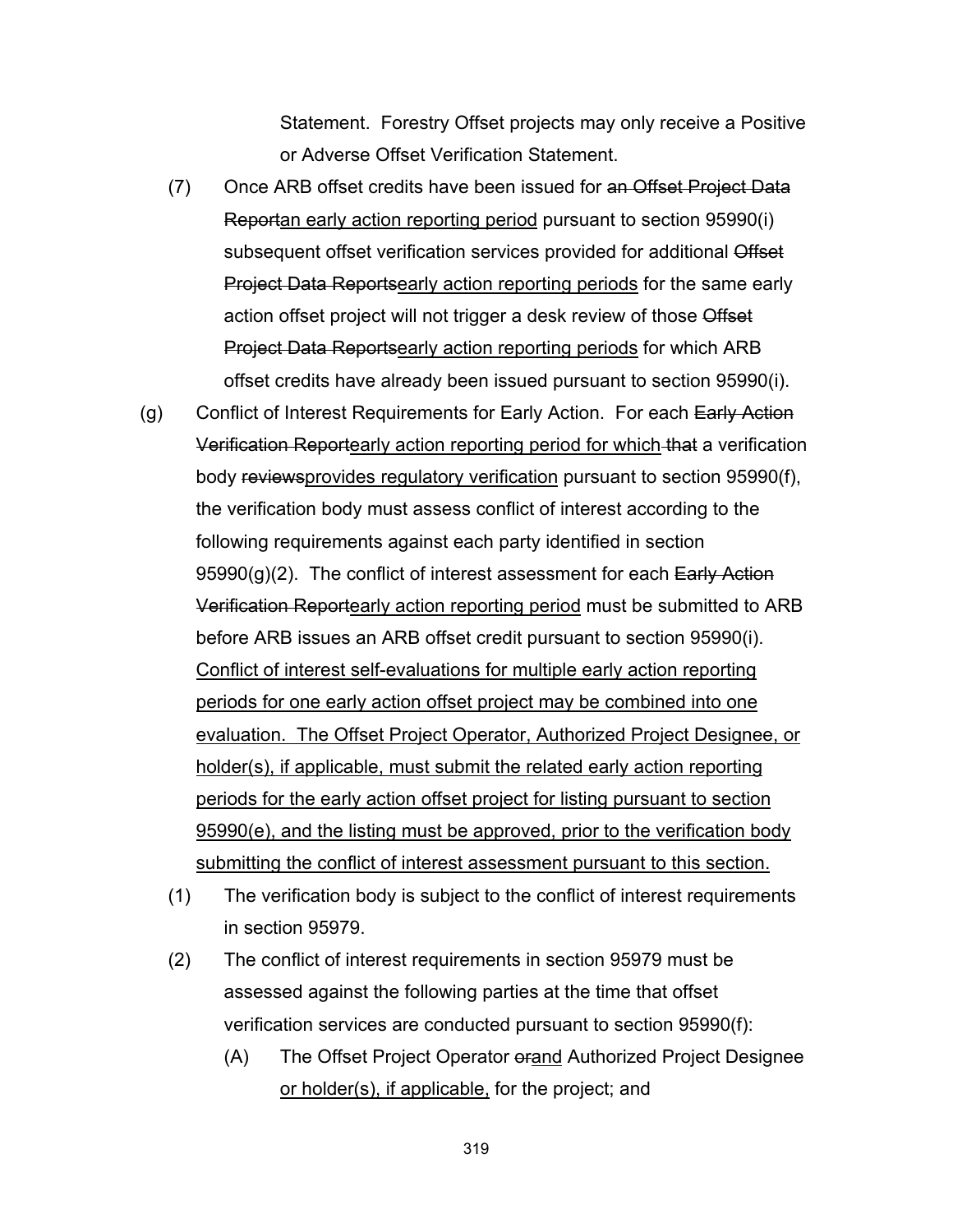- (B) Any party that holds greater than 30 percent of the early action offset credits issued to an early action offset project for each individual Early Action Verification Reportearly action reporting period reviewed as part of offset verification services conducted pursuant to section 95990(f).
- (h) Issuance of ARB Offset Credits for Early Action. ARB will issue ARB offset credits pursuant to section 95990(i) for early action if the following requirements are met:
	- (1) The early action offset credits meet the requirements of section 95990(c);
	- (2) The GHG reduction or GHG removal enhancement occurred by December 31, 2014;
	- (3) The GHG reduction or GHG removal enhancement was determined to meet the requirements for regulatory verification pursuant to section 95990(f) and verification under the Early Action Offset Program was completed with the submittal of an Offset Verification Statement to an Early Action Offset Program by September 30, 2015 for GHG reductions or GHG removal enhancements eligible to be issued ARB offset credits;
	- (4) The early action offset project has been listed pursuant to section 95990(e); and
	- (5) The following parties must submit the attestations listed in section 95990(h)(6) to ARB:
		- (A) The Offset Project Operator or Authorized Project Designee for a forest or urban forest early action offset project that does not transition to a Compliance Offset Protocol pursuant to section 95990(k); and
		- (B) The Offset Project Operator or Authorized Project Designee for the following early action offset projects, except as provided in section 95990(h)(5)(C):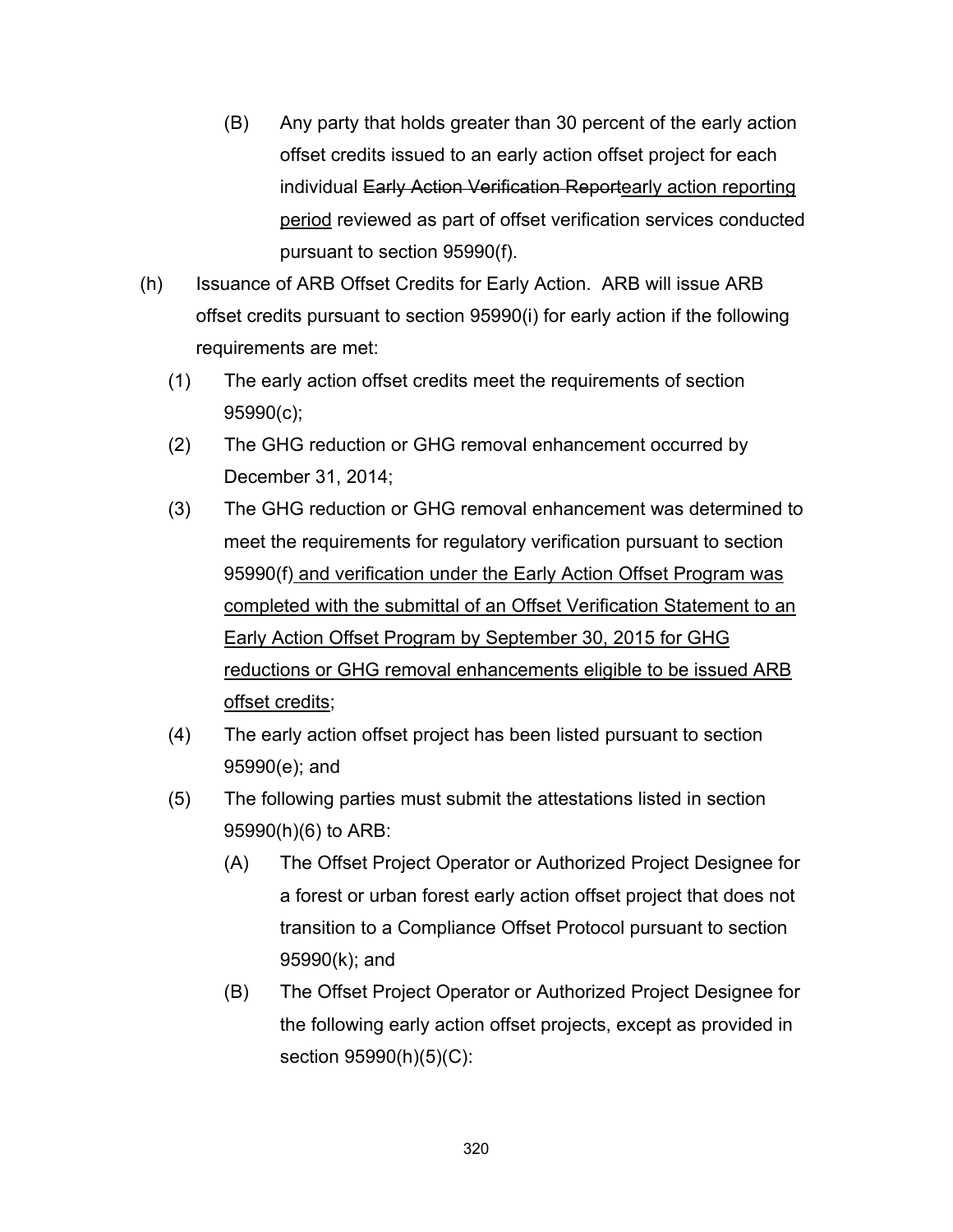- 1. A forest or urban forest early action offset project that transitions to a Compliance Offset Protocol pursuant to section 95990(k);
- 2. An early action offset project developed under one of the protocols identified in section  $95990(c)(5)(A)$ , and  $(C)$ ,  $(E)$ , (F), and (G).
- (C) If the Offset Project Operator or Authorized Project Designees identified in section 95990(h)(5)(B) do not register with ARB pursuant to section 95990(d) and list the early action offset project pursuant to section 95990(e), tThe holder of early action offset credits may seek issuance of ARB offset credits pursuant to section 95990(i), as long as the holder provides ARB the attestations required pursuant to section 95990(h)(6).
- (6) The parties identified in section 95990(h)(5) must submit the following information to ARB:
	- (A) Attest, in writing, to ARB as follows:

"I certify under penalty of perjury under the laws of the State of California the GHG reductions and GHG removal enhancements for [project] from [date] to [date] have been measured in accordance with the [appropriate Early Action Offset Program offset protocol] and all information required to be submitted to ARB is true, accurate, and complete;.";

(B) Attest, in writing, to ARB as follows:

"I understand I am voluntarily participating in the California Greenhouse Gas Cap-and-Trade Program under title 17, article 5, and by doing so, I am now subject to all regulatory requirements and enforcement mechanisms of this program and subject myself to the jurisdiction of California as the exclusive venue to resolve any and all disputes; "; and

(C) Attest in writing to ARB as follows: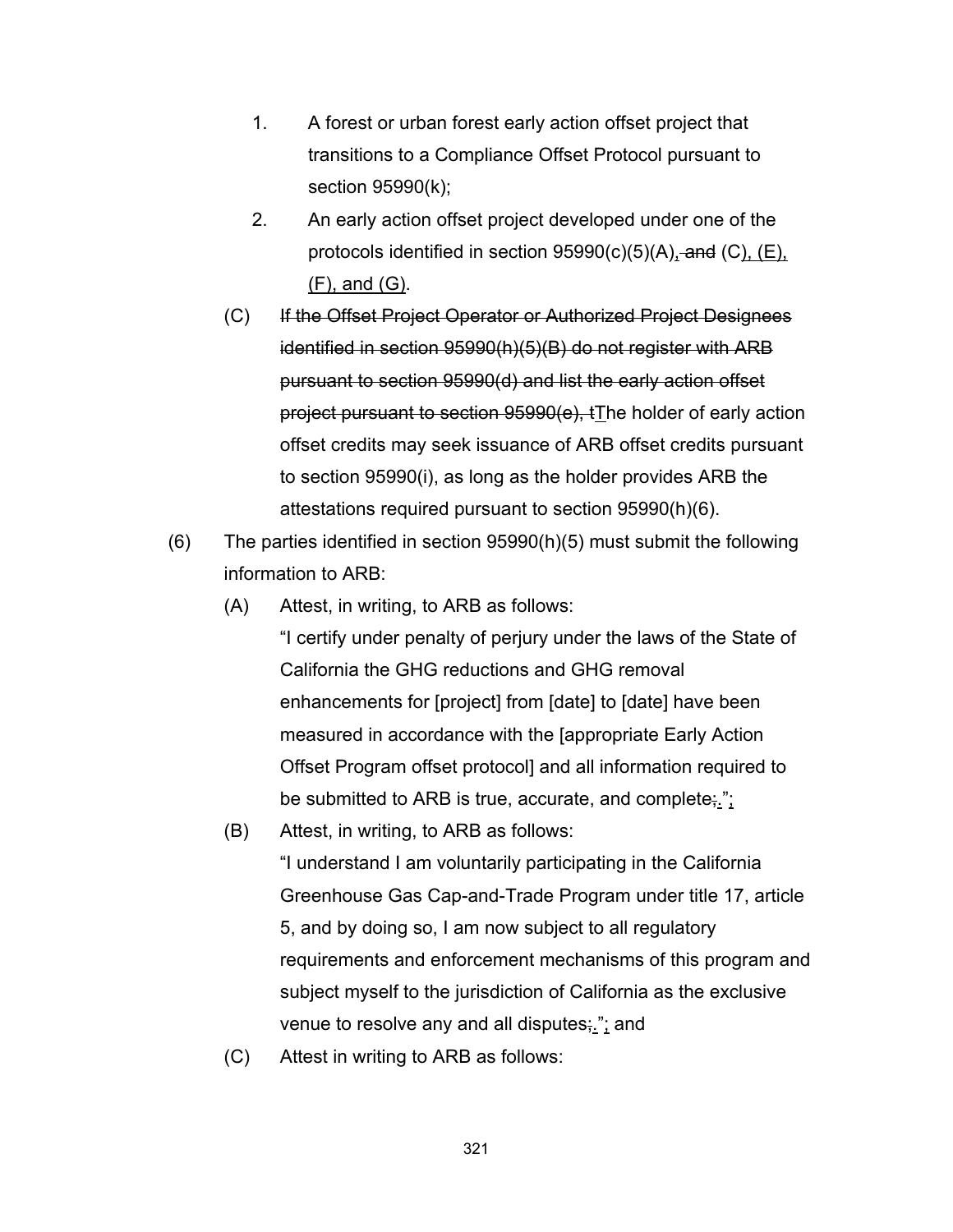"I understand that the offset project activity and the implementation of the offset project must be in accordance with all applicable local, regional, and national environmental and health and safety regulations that apply based on the offset project location. I understand that offset projects are not eligible to receive ARB offset credits for GHG reductions or GHG removal enhancements that are not in compliance with the requirements of this Article."

- (7) An ARB offset credit may not be issued for an early action offset credit that has been retired, canceled, used to meet a surrender obligation, used to meet a voluntary commitment, or used to meet any GHG mitigation requirements in any voluntary or regulatory system.
- (i) Process for Issuance of ARB Offset Credits for Purposes of Early Action. ARB will issue an ARB offset credit that meets the requirements of section 95990(h) in the amount calculated pursuant to section 95990(i)(1) :
	- (1) ARB offset credits will be issued according to the following schedule:
		- (A) One ARB offset credit will be issued for one early action offset credit generated under Climate Action Reserve Urban Forest Project Protocol versions 1.0 through 1.1;
		- (B) One ARB offset credit will be issued for one early action offset credit generated under Climate Action Reserve U.S. Ozone Depleting Substances Project Protocol version 1.0;
		- (C) One ARB offset credit will be issued for one early action offset credit generated under Climate Action Reserve U.S. Livestock Project Protocol versions 1.0 through 3.0; and
		- (D) ARB offset credits will be issued for early action offset credits generated under Climate Action Reserve Forest Project Protocol version 2.1 and versions 3.0 through 3.2, pursuant to the following:
			- 1. If any ARB offset credits are being issued to an early action forest offset project pursuant to this section, ARB will notify
				- 322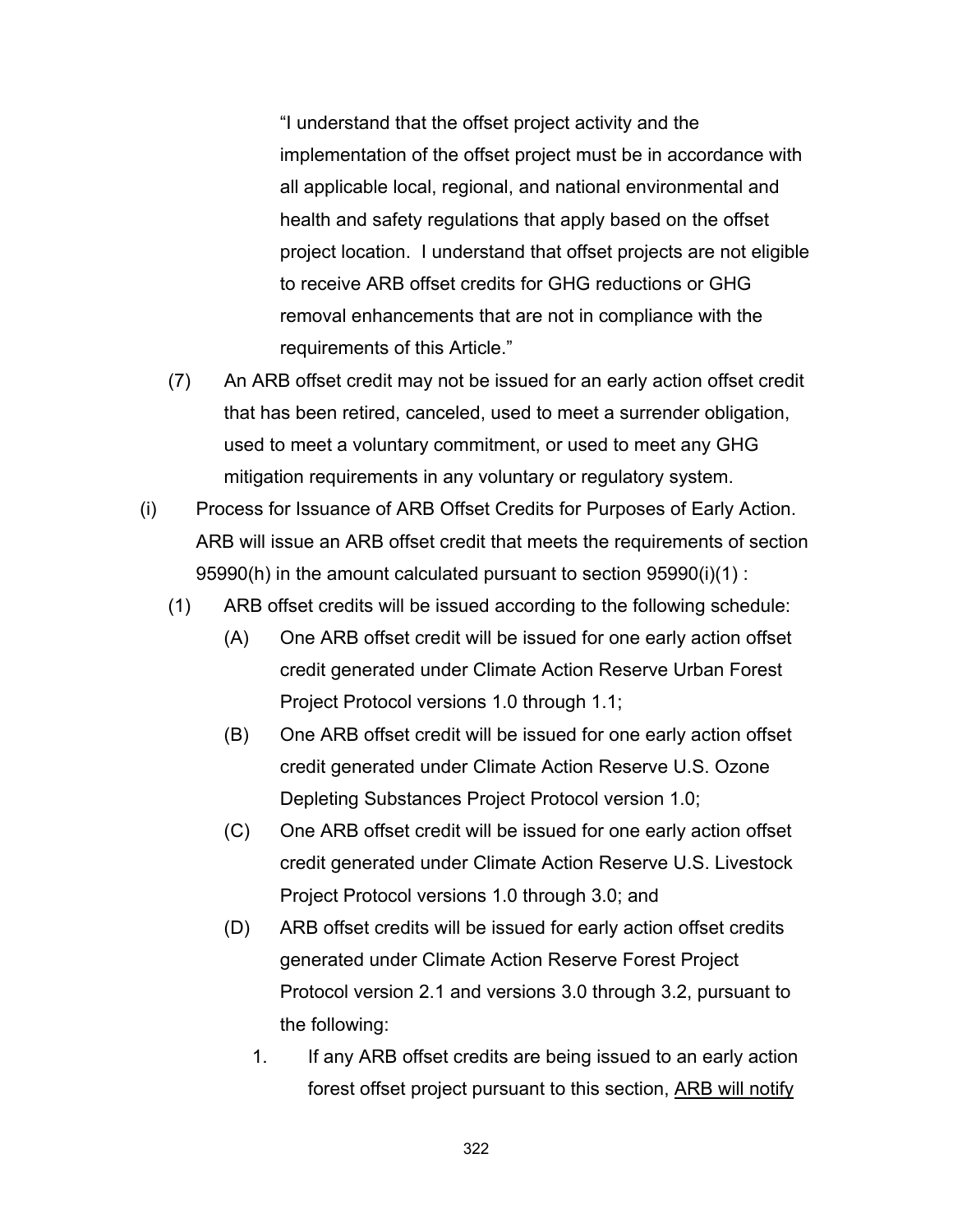the Early Action Offset Program of the quantity of early action offset credits that must be removed or canceledtransfer all of the early action offset credits in from its buffer account for forest projects for that project to ARB by removing the early action offset credits, such that they are no longer available on the Early Action Offset Program's system.

- a. For vintages 2001-2004 early action offset credits in the Early Action Offset Program buffer account for forest projects transferred for the early action forest offset project, ARB will create a series of unique serial numbers that identify them as being from these vintage years.The early action offset credits being removed or canceled from the Early Action Offset Program's buffer account for forest projects must meet the criteria of this section. Early action offset credits that do not meet the criteria of this section may not be used to meet ARB's Forest Buffer Account requirements.
- b. Vintage 2001-2004 serial numbers may only reside in the Forest Buffer Account and will only be retired by ARB in the event of a project termination pursuant to section 95983(d). These vintages will not be able to count towards the contribution to ARB's Forest Buffer Account pursuant to this section.If ARB offset credits were placed in the Forest Buffer Account for purposes of transitioning early action offset credits to ARB offset credits, and the early action offset credits were removed or canceled from the Early Action Offset Program's buffer account for forest projects pursuant to sections 95990(i)(1)(D)1.b.i. or ii., ARB will remove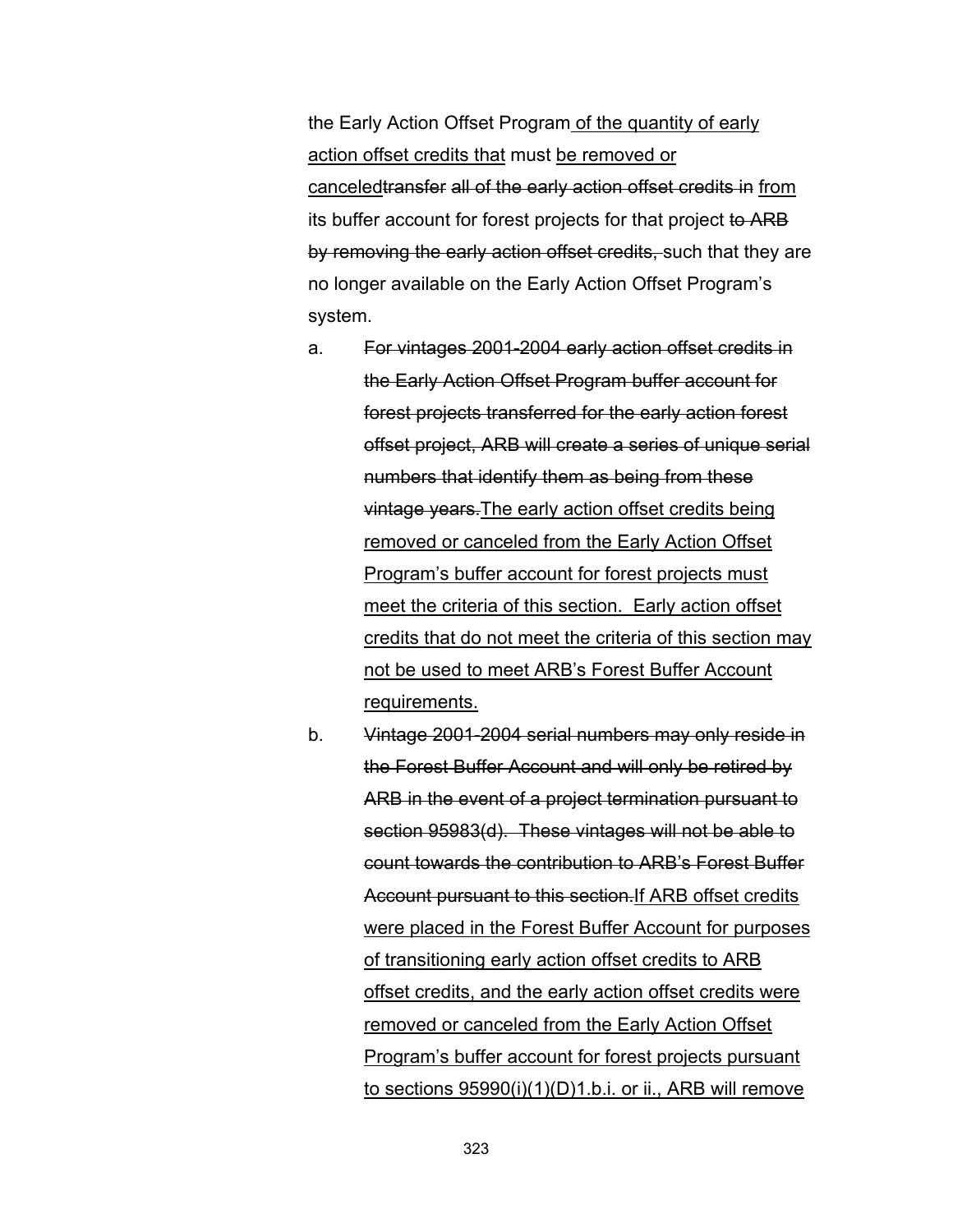or cancel the ARB offset credits from the Forest Buffer Account so that they may be transferred permanently to the Early Action Offset Program's buffer account for forest offset projects:

- i. The early action offset credits did not meet the criteria in section 95990(c); or
- ii. The early action offset credits removed from the Early Action Offset Program's buffer account for forest projects were removed in excess of the amount of early action offset credits required by this section.
- 2. A specified number of the issued ARB offset credits must be placed in the Forest Buffer Account in the amount determined by the project-specific risk rating calculation in Compliance Offset Protocol U.S. Forest Projects, October 20, 2011 for each Offset Project Data Report yearearly action reporting period eligible and applicable pursuant to section  $95990(c)(1)$  using the following equation:

 $ARB_{Buffer} = ARB_{lssue} \times Max[RR_{EADP}, RR_{COP}]$ 

Where:

" $ARB<sub>Buffer</sub>$ " is the number of ARB offset credits issued for the early action reporting period to be placed in the ARB Forest Buffer Account;

"ARB<sub>Issue</sub>" is the total number of ARB offset credits issued by ARB into the Issuance Account, including the ARB offset credits to be placed into the Forest Buffer Account, for transitioning the early action offset credits requested by the Offset Project Operator, Authorized Project Designee, or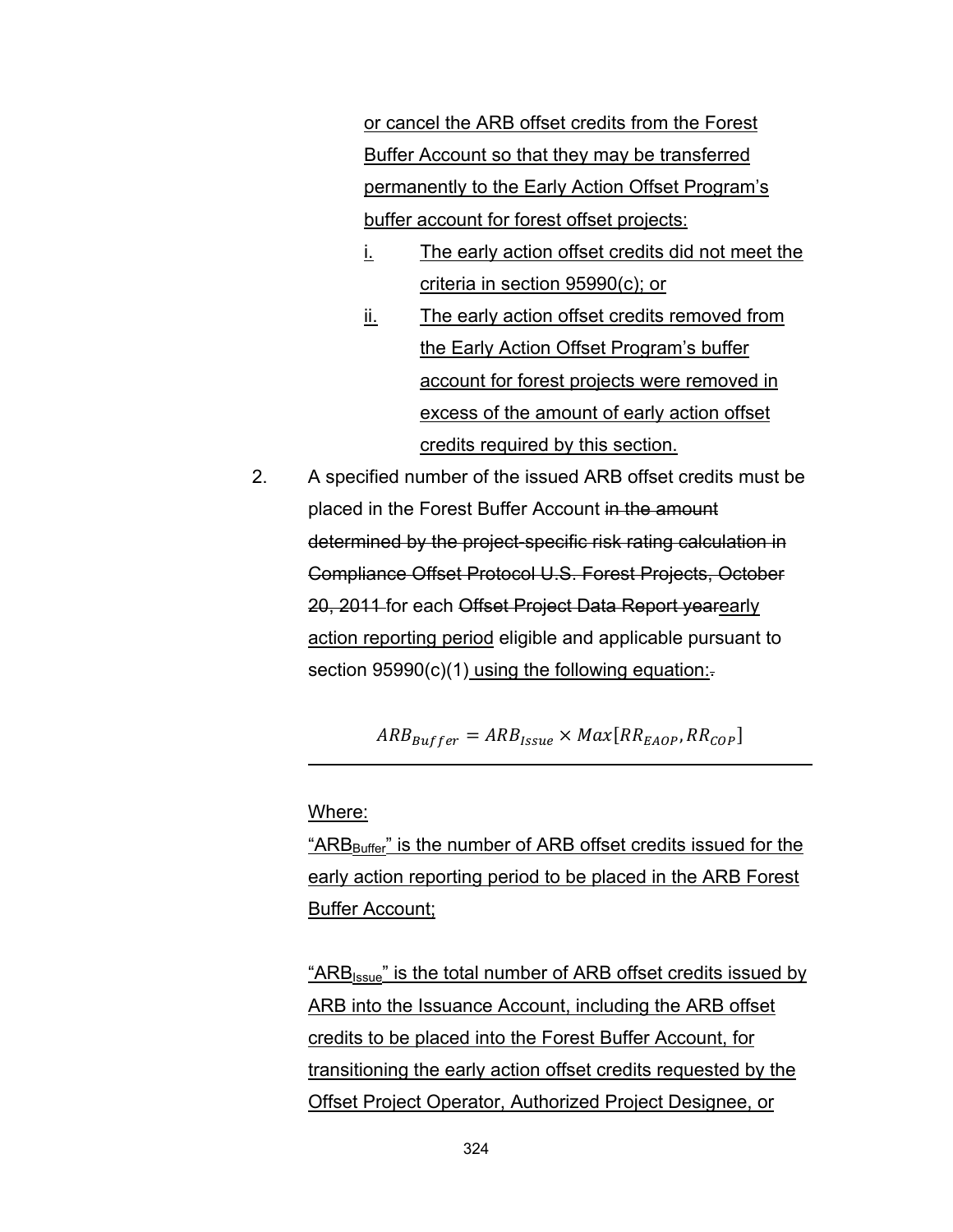holder(s) for an early action reporting period as calculated in sections 95990(i)(1)(D)(3.)(a), (b.) or (c.) below, as applicable;

"Max" is the larger of the two values  $[RR_{FAOP}, RR_{COP}]$ ;

" $RR<sub>EAOP</sub>$ " is the reversal risk rating percentage applied by the Early Action Offset Program to calculate the number of early action offset credits placed in the Early Action Offset Program's buffer account for forest projects at the time of early action offset credit issuance by the Early Action Offset Program for an early action reporting period; and

 $R_{\text{COP}}$ " is the reversal risk rating percentage that must be applied to an early action forest offset project pursuant to the project-specific reversal risk rating calculation in the Compliance Offset Protocol in section 95973(a)(2)(C)(4.) for an early action reporting period.

- a. ARB will calculate the reversal risk rating percentage for  $RR_{\text{COP}}$  for the early action reporting period for the early action offset project according to the requirements in the Compliance Offset Protocol in section 95973(a)(2)(C)(4.).
- b. When calculating the reversal risk rating percentage using the Compliance Offset Protocol in section 95973(a)(2)(C)(4.), ARB will use the maximum value for each risk category in the Compliance Offset Protocol unless the original early action verification included a review of the criteria for determining the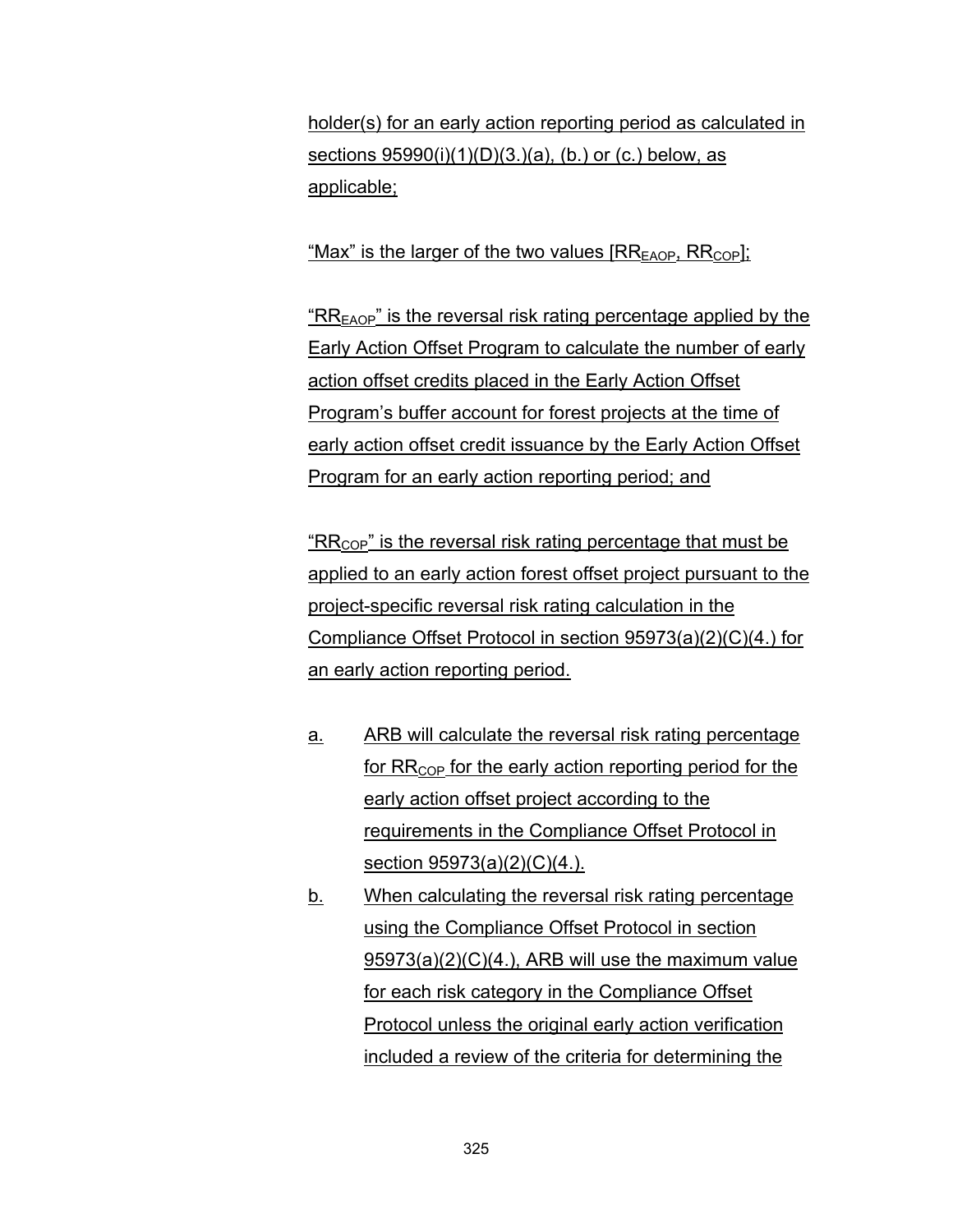risk and verified the requirements for calculating the risk category.

- c. Qualified Conservation Easements cannot be retroactively applied to the reversal risk rating percentage calculations for the purposes of early action. Once the forest project transitions to a Compliance Offset Protocol pursuant to section 95990(k), it may use a Qualified Conservation Easement to reduce its reversal risk rating on a forward basis.
- 3. If the Offset Project Operator or Authorized Project Designee registers and lists the early action offset project pursuant to sections 95990(d) and (e) and is seeking issuance of ARB offset credits for an Offset Project Data Report year ARB will determine the number of ARB offset credits that willmay be issued to the Offset Project Operator, or Authorized Project Designee, or holder(s), if applicable, for each early action reporting period for which ARB offset credits are issued as follows:
	- a. If the following condition applies, and no early action offset credits have yet been canceled or retired from the Early Action Offset Program's buffer account for forest projects for the early action reporting period, then ARB will issue one ARB offset credit for each early action offset credit that meets the requirements of this section for which the Offset Project Operator, Authorized Project Designee, or holder(s), if applicable, are seeking issuance of ARB offset credits, plus an amount of ARB offset credits equal to the associated credits transferring over from the Early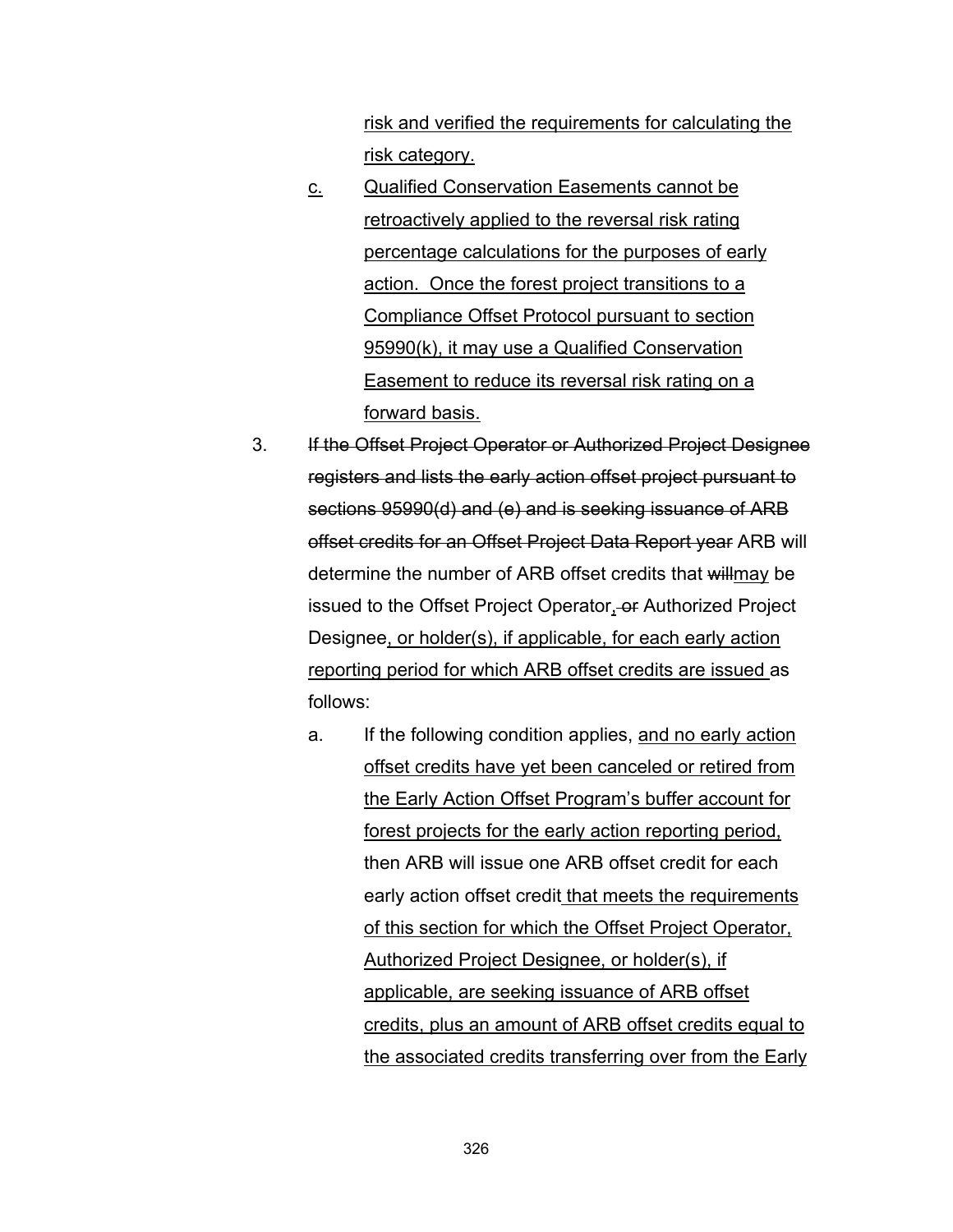# Action Offset Program's buffer account for forest projects, for an early action reporting period:

If: 
$$
RR_{E AOP} \geq RR_{COP}
$$

Then: 
$$
ARB_{Issue} = \frac{ARB_{Request}}{(1 - RR_{EAOP})}
$$

$$
EAOP_{\text{Buffer}} \geq EAOC_{\text{issue}} \times RR_{\text{COP}}
$$

Where:

" $ARB<sub>issue</sub>$  is the total number of ARB offset credits issued by ARB into the Issuance Account, including the ARB offset credits to be placed into the Forest Buffer Account, for transitioning the early action offset credits requested by the Offset Project Operator, Authorized Project Designee, or holder(s) for an early action reporting period, based on the amount of ARB offset credits for which the party is seeking issuance;

"ARB<sub>Request</sub>" is the number of early action offset credits that meet the requirements of this section for which the Offset Project Operator, Authorized Project Designee, or holder(s), if applicable, are seeking issuance of ARB offset credits for an early action reporting period;

 $R_{EAOP}$ " is the risk-reversal rating percentage applied by the Early Action Offset Program to calculate the number of early action offset credits that were placed into the Early Action Offset Program's buffer account for forest projects at the time of early action offset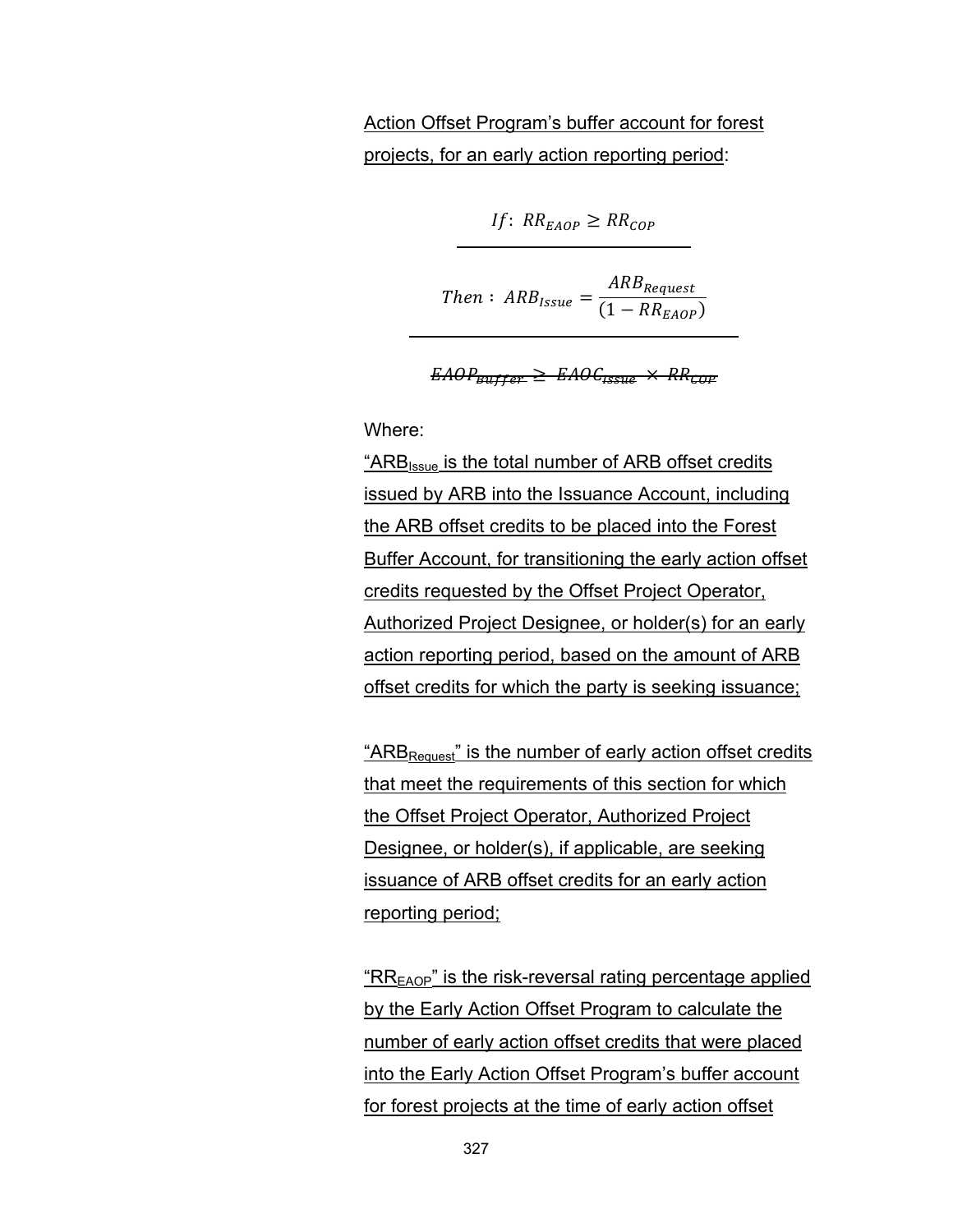credit issuance by the Early Action Offset Program for each early action reporting period; and "EAOP<sub>Buffer</sub>" is the total number of early action offset credits in the Early Action Offset Program's buffer account for forest projects that meet the requirements of section 95990(h) and are being transferred to ARB for the applicable Offset Project Data Report; "EAOCIssue" is the total number of early action offset credits that meet the requirements of section 95990(h) for which the Offset Project Operator or Authorized Project Designee is seeking issuance of ARB offset credits pursuant to this section for the applicable Offset Project Data Report;

" $RR_{\text{COP}}$ " is the reversal risk rating percentage that must be applied forto the early action forest offset project pursuant to the project-specific reversal risk rating calculation in the Compliance Offset Protocol in section 95973(a)(2)(C)4.U.S. Forest Projects, October 20, 2011 for an early action reporting period.;

i. The Early Action Offset Program must retire or cancel early action offset credits from its buffer account for forest projects for the early action reporting period equal to the following:

 $E AOP_{BufferRetire} = ARB_{Issue} \times RR_{E AOP}$ 

#### Where:

"EAOP<sub>BufferRetire</sub>" is the number of early action offset credits the Early Action Offset Program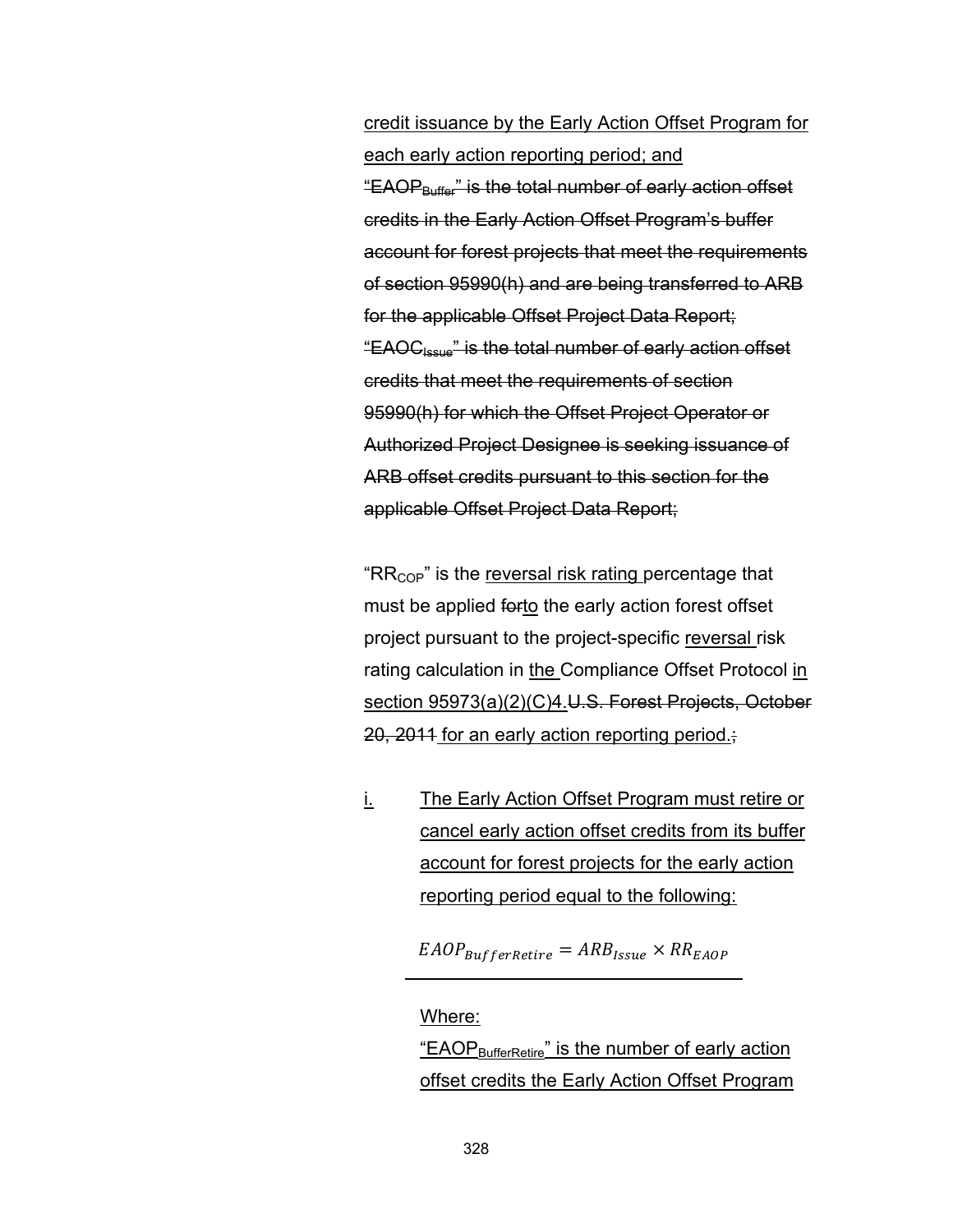will retire from its buffer account for forest projects for the early action reporting period;

"ARBIssue" is the total number of ARB offset credits issued by ARB into the Issuance Account, including the ARB offset credits to be placed into the Forest Buffer Account, for transitioning the early action offset credits requested by the Offset Project Operator, Authorized Project Designee, or holder(s) for an early action reporting period as calculated in section 95990(i)(1)(D)3.a. above; and

" $RR<sub>EAOP</sub>$ " is the risk-reversal rating percentage applied by the Early Action Offset Program to calculate the number of early action offset credits that were placed into the Early Action Offset Program's buffer account for forest projects at the time of early action offset credit issuance by the Early Action Offset Program for each early action reporting period.

ii. ARB will place ARB offset credits into the Holding Account of the Offset Project Operator, Authorized Project Designee, or holder(s), if applicable, according to the following for each early action reporting period:

 $ARB_{Holding} = ARB_{Issue} - ARB_{Buffer}$ 

Where: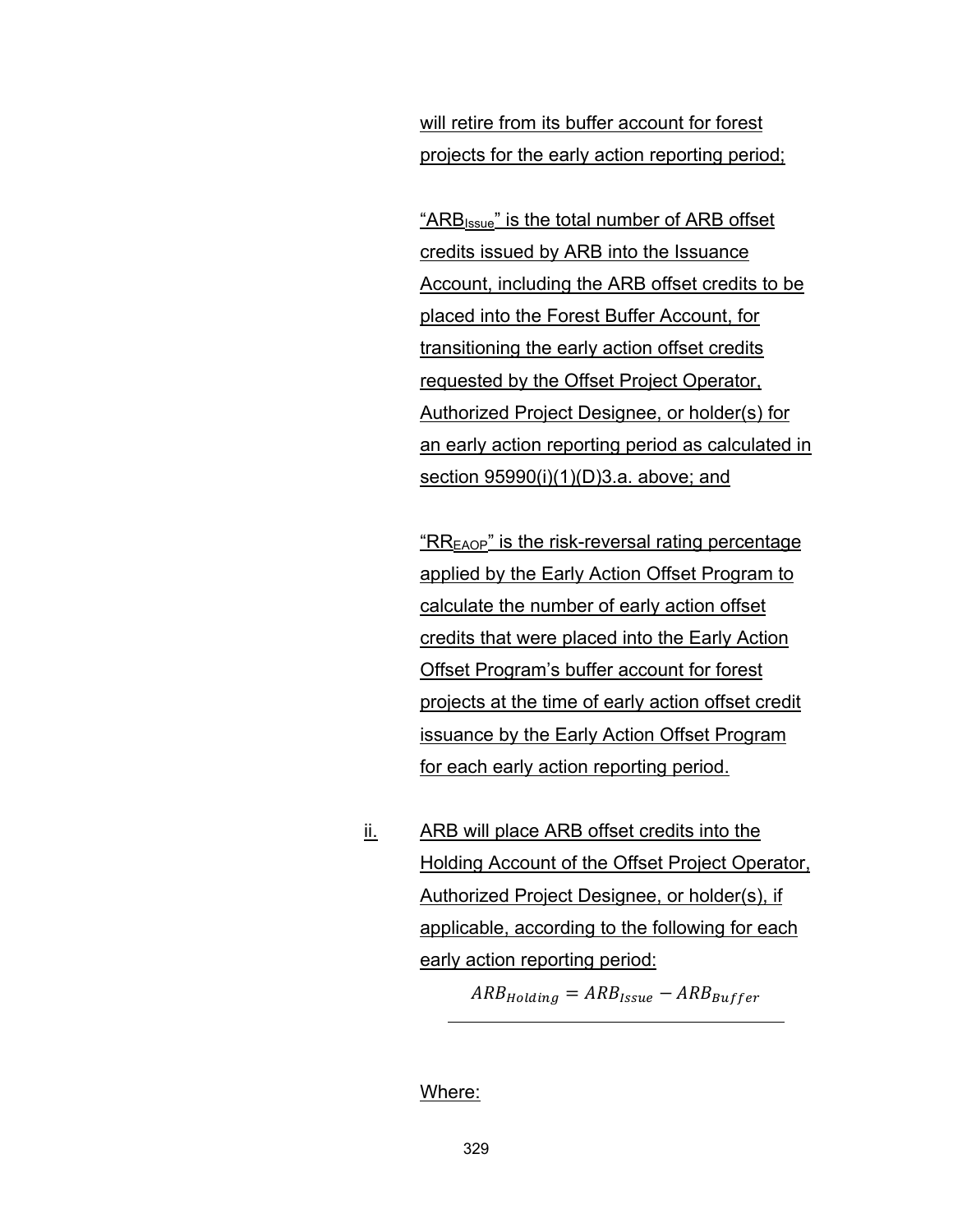"ARB<sub>Holding</sub>" is the number of ARB offset credits to be placed into the Holding Account of the Offset Project Operator, Authorized Project Designee, or holder(s) if applicable, seeking issuance of ARB offset credits for an early action reporting period;

"ARB<sub>Issue</sub> is the total number of ARB offset credits issued by ARB into the Issuance Account, including the ARB offset credits to be placed into the Forest Buffer Account, for transitioning the early action offset credits requested by the Offset Project Operator, Authorized Project Designee, or holder(s) for an early action reporting period as calculated in section 95990(i)(1)(D)3.a. above; and

"ARB<sub>Buffer</sub>" is the number of ARB Offset Credits issued for the early action reporting period to be placed in the ARB Forest Buffer Account as calculated in  $95990(i)(1)(D)2$ . above.

b. If the amount of early action offset credits being transferred to ARB from the Early Action Offset Program's buffer account for forest projectsreversal risk rating percentage is less than the reversal risk rating calculated using the Compliance Offset Protocol in section 95973(a)(2)(C)4., and no early action offset credits have yet been canceled or retired from the Early Action Offset Program's buffer account for forest projects for the early action reporting period,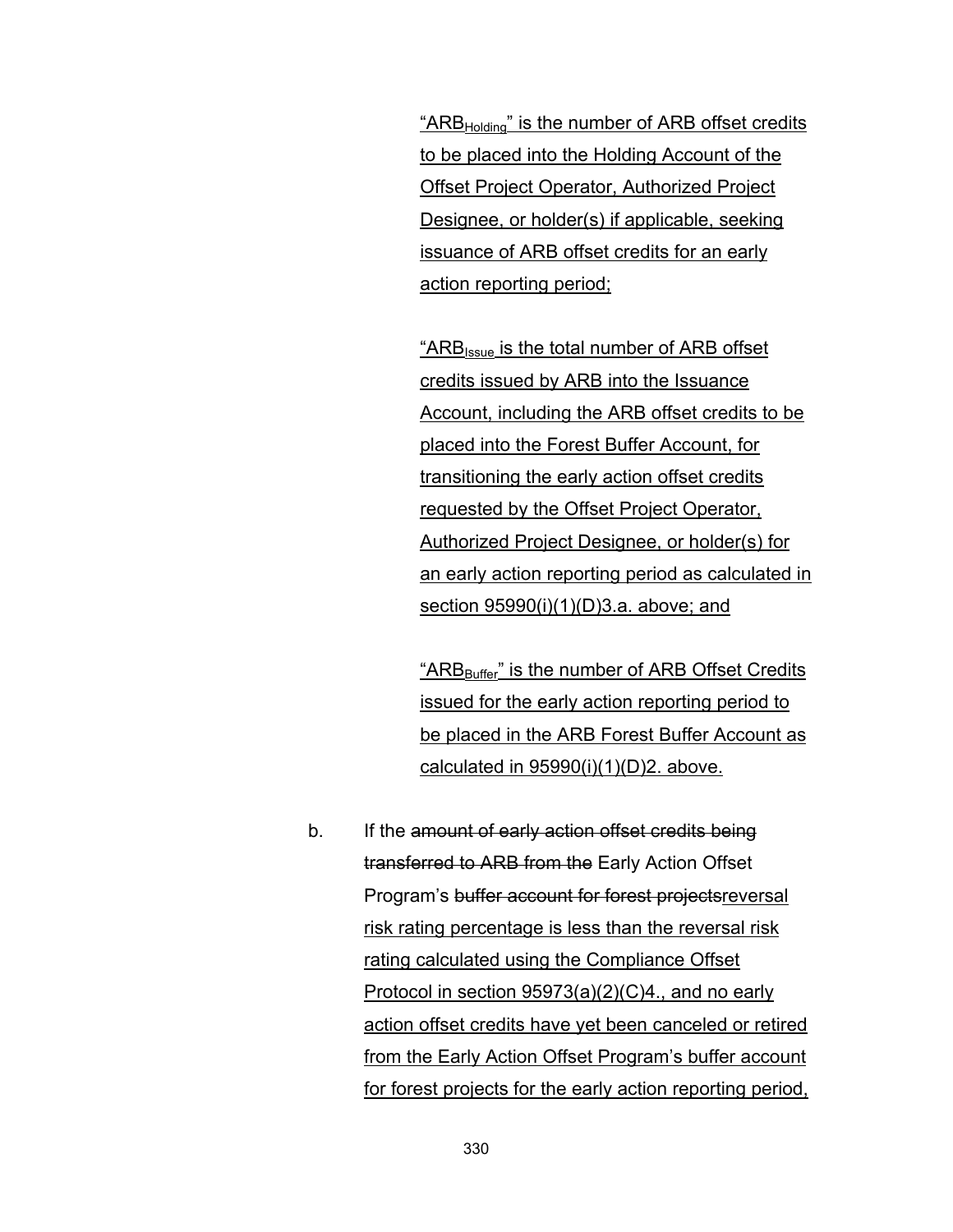the following equation will determinedoes not cover the number of ARB offset credits to be placed in the Forest Buffer Account issued for each early action reporting period, the following applies:  $H: EAOP_{Euffer} \le EAOC_{LSSHe} \times RR_{GIP}$  $\text{Then:} ABB_{\text{LSS16}} = \text{EAOC}_{\text{LSS16}} - |(\text{EAOC}_{\text{LSS16}} \times RR_{\text{GDP}}) - \text{EAOP}_{\text{Ruffer}}|$ If:  $RR_{FADP}$   $\leq RR_{COP}$ 

Then: 
$$
ARB_{Issue} = \frac{ARB_{Request}}{(1 - RR_{E AOP})}
$$

Where:

"ARB<sub>Issue</sub>" is the total number of ARB offset credits that will be issued by ARB into the Issuance Account, including the ARB offset credits to be placed into the Forest Buffer Account, for transitioning the early action offset credits requested by to the Offset Project Operator, or Authorized Project Designee, or holder(s) for the applicable Offset Project Data Reportan early action reporting period, based on the amount of ARB offset credits for which the party is seeking issuance;

"ARB<sub>Request</sub>" is the number of early action offset credits that meet the requirements of this section for which the Offset Project Operator, Authorized Project Designee, or holder(s), if applicable, are seeking issuance of ARB offset credits for an early action reporting period;

"EAOCIssue" is the total number of early action offset credits that meet the requirements of section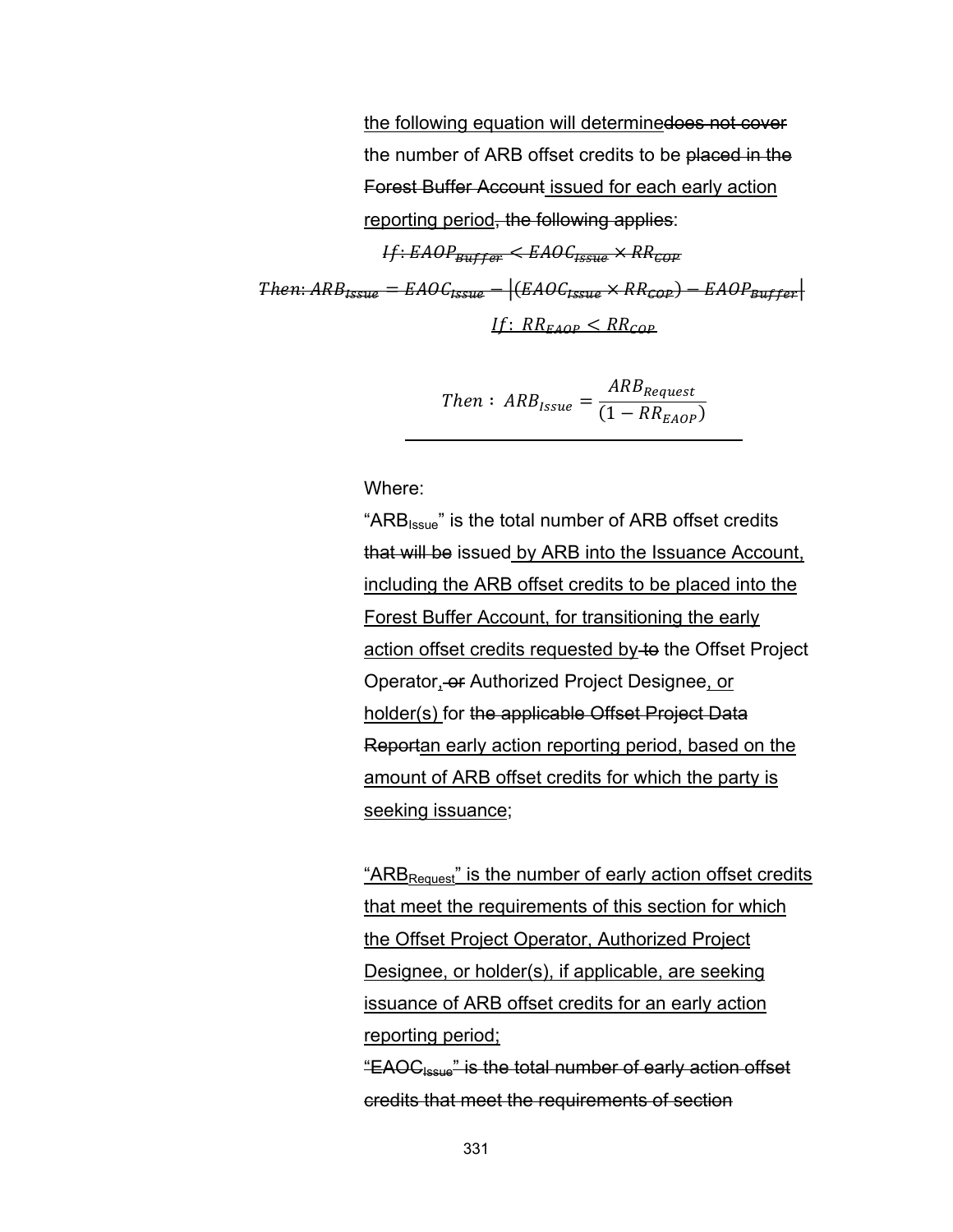95990(h) for which the Offset Project Operator or Authorized Project Designee is seeking issuance of ARB offset credits pursuant to this section for the applicable Offset Project Data Report;

 $R_{\text{EAOP}}$ " is the risk-reversal rating percentage applied by the Early Action Offset Program to calculate the number of early action offset credits that were placed into the Early Action Offset Program's buffer account for forest projects at the time of early action offset credit issuance by the Early Action Offset Program for each early action reporting period; and

" $RR_{\text{COP}}$ " is the reversal risk rating percentage that must be applied forto the early action forest offset project pursuant to the project-specific reversal risk rating calculation in the Compliance Offset Protocol in section 95973(a)(2)(C)4.U.S. Forest Projects, October 20, 2014 for an early action reporting period.; "EAOP $_{\text{Buffer}}$ " is the total number of early action offset credits in the Early Action Offset Program's buffer account for forest projects that meet the requirements of section 95990(h) and are being transferred to ARB for the applicable Offset Project Data Report;

i. The Early Action Offset Program must retire or cancel early action offset credits from its buffer account for forest projects for the early action reporting period equal to the following:  $E AOP_{Buffer$ <sub>Retire</sub> =  $ARB_{Issue} \times RR_{E AOP}$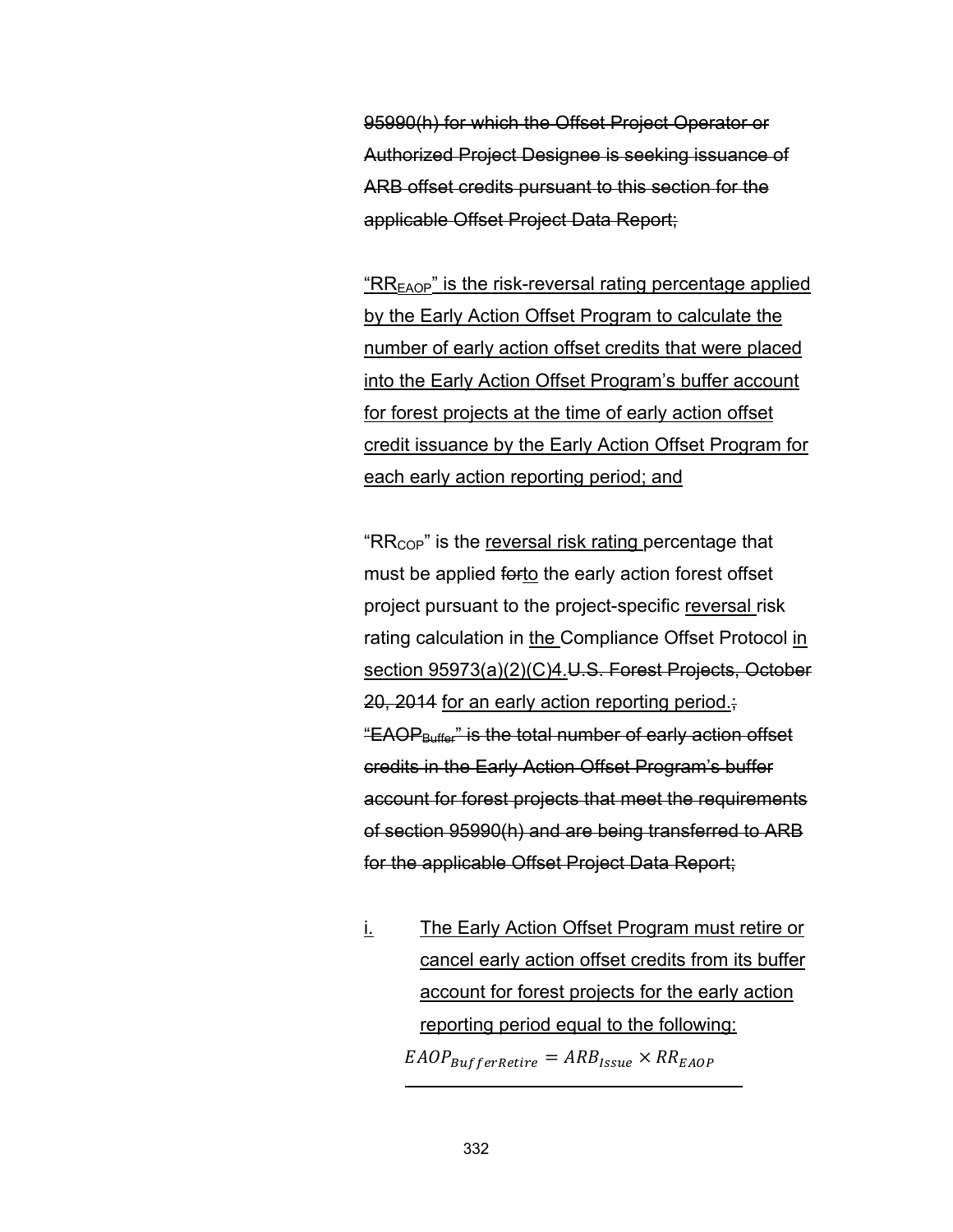Where:

"EAOP<sub>BufferRetire</sub>" is the number of early action offset credits the Early Action Offset Program will retire from its buffer account for forest projects for an early action reporting period;

"ARB<sub>Issue</sub>" is the total number of ARB offset credits issued by ARB into the Issuance Account, including the ARB offset credits to be placed into the Forest Buffer Account, for transitioning the early action offset credits requested by the Offset Project Operator, Authorized Project Designee, or holder(s) for an early action reporting period as calculated in section 95990(i)(1)(D)3.b. above; and

" $RR<sub>EAOP</sub>$ " is the risk-reversal rating percentage applied by the Early Action Offset Program to calculate the number of early action offset credits that were placed into the Early Action Offset Program's buffer account for forest projects at the time of early action offset credit issuance by the Early Action Offset Program for an early action reporting period.

ii. ARB will place ARB offset credits into the Holding Account of the Offset Project Operator, Authorized Project Designee, or holder(s), if applicable, according to the following, for each early action reporting period:  $ARB_{Holding} = ARB_{Issue} - ARB_{Ruffer}$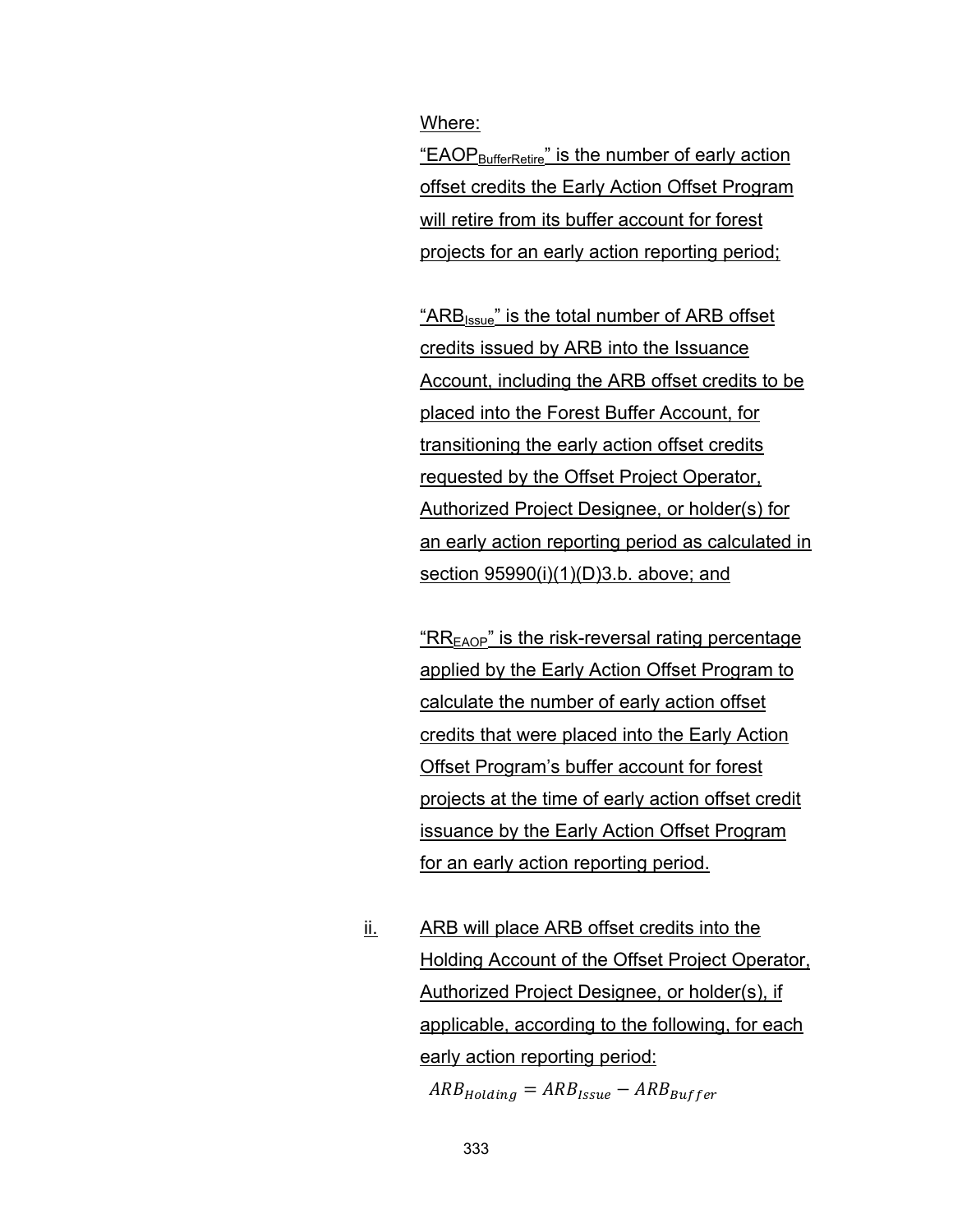#### Where:

" $ARB<sub>Holding</sub>$ " is the number of ARB offset credits to be placed into the Holding Account of the Offset Project Operator, Authorized Project Designee, or holder(s) if applicable, seeking issuance of ARB offset credits for an early action reporting period;

"ARBIssue is the total number of ARB offset credits issued by ARB into the Issuance Account, including the ARB offset credits to be placed into the Forest Buffer Account, for transitioning the early action offset credits requested by the Offset Project Operator, Authorized Project Designee, or holder(s) for an early action reporting period as calculated in section 95990(i)(1)(D)3.b. above; and

"ARB<sub>Buffer</sub>" is the number of ARB Offset Credits issued for the early action reporting period to be placed in the ARB Forest Buffer Account as calculated in 95990(i)(1)(D)2. above.

c. If early action offset credits have already been canceled or removed from the Early Action Offset Program's buffer account for forest projects for an early action reporting period due to a reversal or retirement prior to issuance of ARB offset credits, the following will apply for any early action reporting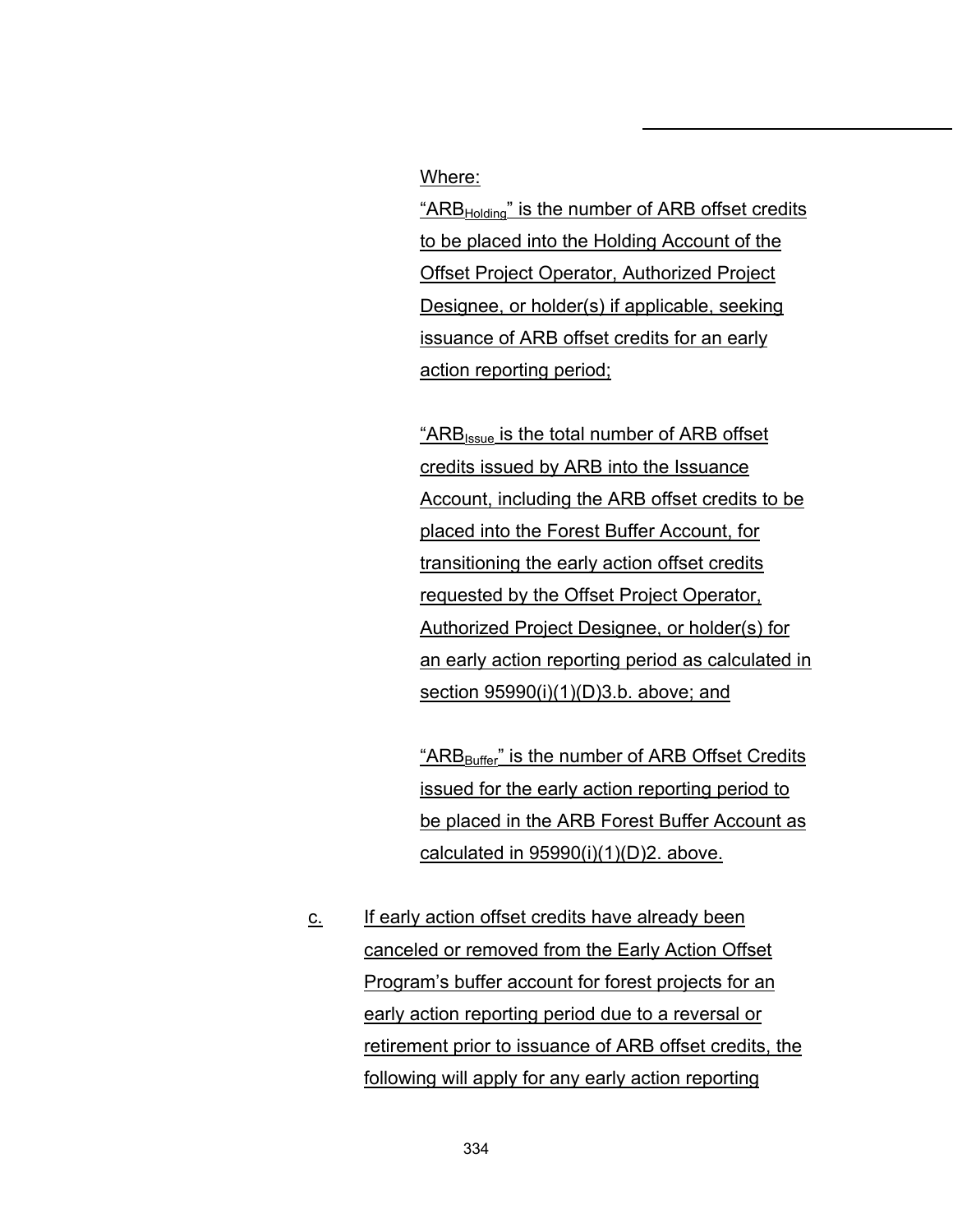period regardless of ARB's or the Early Action Offset Program's reversal risk rating calculation:

i. The number of early action offset credits the Early Action Offset Program must cancel from its buffer account for forest projects for the early action reporting period is as follows:

$$
E AOP_{BufferRetire} = \frac{\frac{ARB_{Request}}{(1 - RR_{E AOP})}}{E AOP_{issue}} \times E AOP_{BufferActive}
$$

#### Where:

"EAOP $_{\text{BufferRetire}}$ " is the number of early action offset credits the Early Action Offset Program will retire from its buffer account for forest projects for an early action reporting period;

"EAOP<sub>Issue</sub>" is the total number of early action offset credits that were issued, for the early action reporting period by the Early Action Offset Program including early action offset credits placed in the buffer account for forest projects;

" $ARB<sub>Request</sub>$ " is the number of early action offset credits that meet the requirements of this section for which the Offset Project Operator, Authorized Project Designee, or holder(s), if applicable, are seeking issuance of ARB offset credits for the early action reporting period;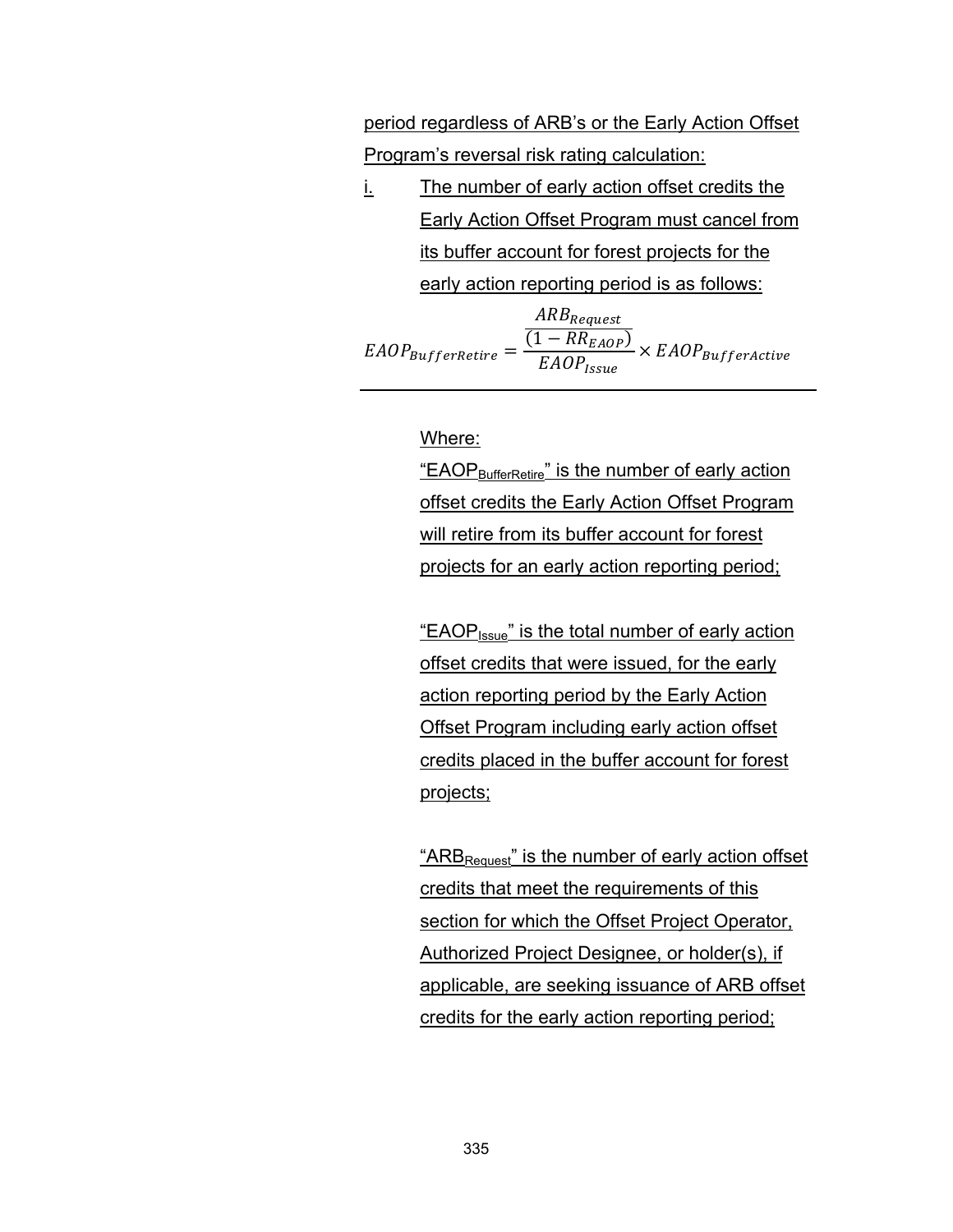" $RR<sub>FAOP</sub>$ " is the risk-reversal rating percentage applied by the Early Action Offset Program to calculate the number of early action offset credits that were placed into the Early Action Offset Program's buffer account for forest projects at the time of early action offset credit issuance by the Early Action Offset Program for an early action reporting period; and

"EAOP $_{\text{BufferActive}}$ " is the number of active early action offset credits remaining in the Early Action Offset Program buffer account for forest projects for the early action reporting period after the reversal or retirement.

ii. The number of early action offset credits ARB will issue is as follows:  $ARB_{\text{Issue}} = ARB_{\text{Request}} + EAOP_{\text{BufferRetire}}$ 

Where:

"ARB<sub>Issue</sub>" is the total number of ARB offset credits issued by ARB into the Issuance Account, including the ARB offset credits to be placed into the Forest Buffer Account, for transitioning the early action offset credits requested by the Offset Project Operator, Authorized Project Designee, or holder(s) for an early action reporting period;

"ARB<sub>Request</sub>" is the number of early action offset credits that meet the requirements of this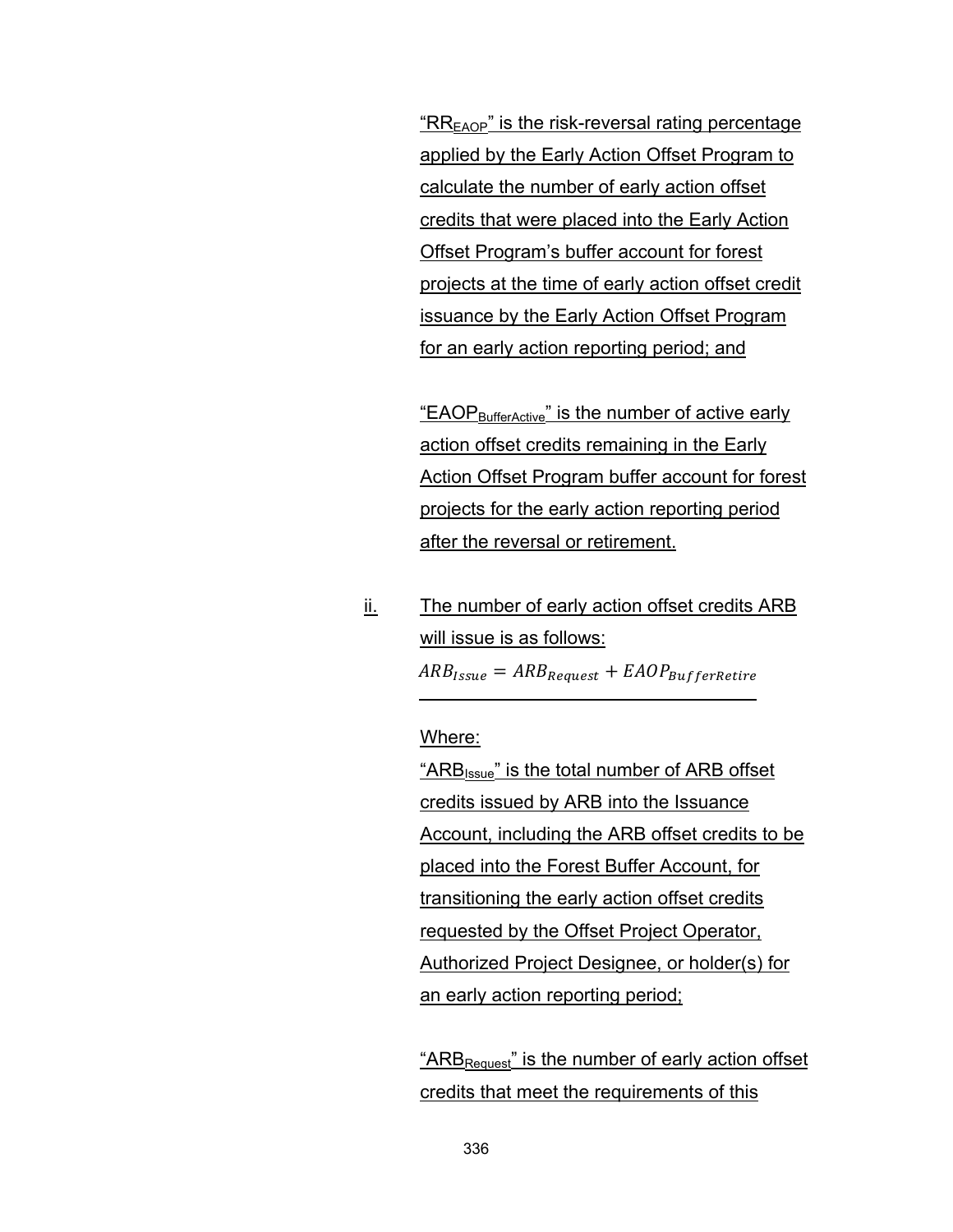section for which the Offset Project Operator, Authorized Project Designee, or holder(s), if applicable, are seeking issuance of ARB offset credits for each early action reporting period; and

"EAOP $_{\text{BufferRetire}}$ " is the number of early action offset credits the Early Action Offset Program will retire from its buffer account for forest projects for an early action reporting period, as calculated pursuant to section 95990(i)(1)(D)3.c.i. above;

iii. ARB will place ARB offset credits into the Holding Account of the Offset Project Operator, Authorized Project Designee, or holder(s), if applicable, according to the following for each early action reporting period:

 $ARB_{Holding} = ARB_{Issue} - ARB_{Buffer}$ 

Where:

"ARB<sub>Holding</sub>" is the number of ARB offset credits to be placed in the Holding Account of the Offset Project Operator, Authorized Project Designee, or holder(s) if applicable, seeking issuance of ARB offset credits for an early action reporting period;

"ARB<sub>Issue</sub> is the total number of ARB offset credits issued by ARB into the Issuance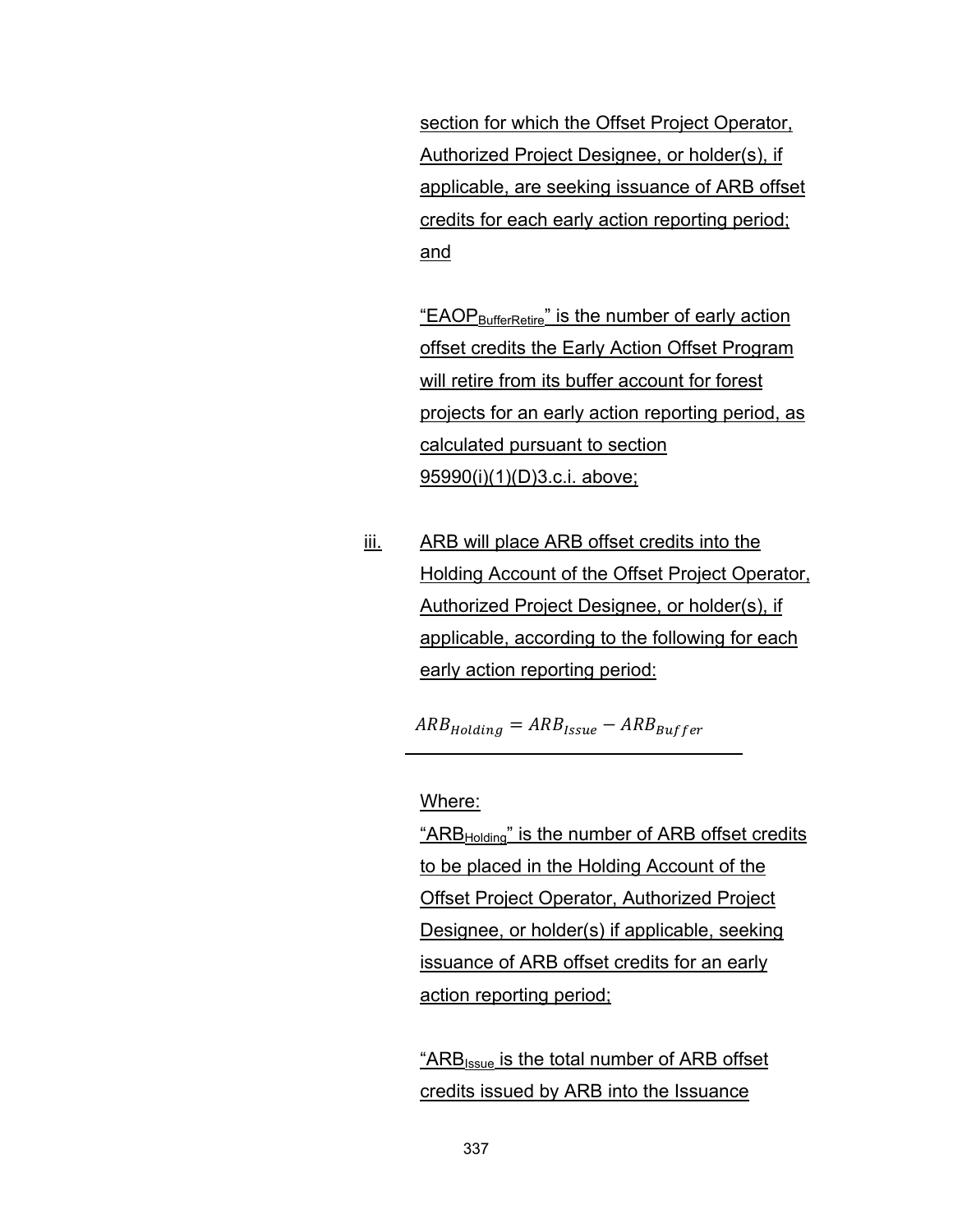Account, including the ARB offset credits to be placed into the Forest Buffer Account, for transitioning the early action offset credits requested by the Offset Project Operator, Authorized Project Designee, or holder(s), for an early action reporting period as calculated in section 95990(i)(1)(D)3.c.ii. above; and

"ARB<sub>Buffer</sub>" is the number of ARB Offset Credits issued for the early action reporting period to be placed in the ARB Forest Buffer Account as calculated in  $95990(i)(1)(D)2$ . above.

- d. When ARB requests retirement or cancellation of early action offset credits from an Early Action Offset Program's buffer account for forest projects for the purpose of placement in ARB's Forest Buffer Account, ARB will request proof from an Early Action Offset Program that it has retired the early action offset credits from its buffer account for forest offset projects. The Early Action Program must provide proof to ARB of its retirement of the early action offset credits from its buffer account for forest projects within 10 calendar days of a request by ARB.
- 4. If the holder of early action offset credits registers and lists the early action offset project pursuant to sections 95990(d) and (e), provides the attestations listed in section 95990(h)(6) to ARB, and is seeking issuance of ARB offset credits pursuant to this section for an Offset Project Data Report year, ARB will determine the number of ARB offset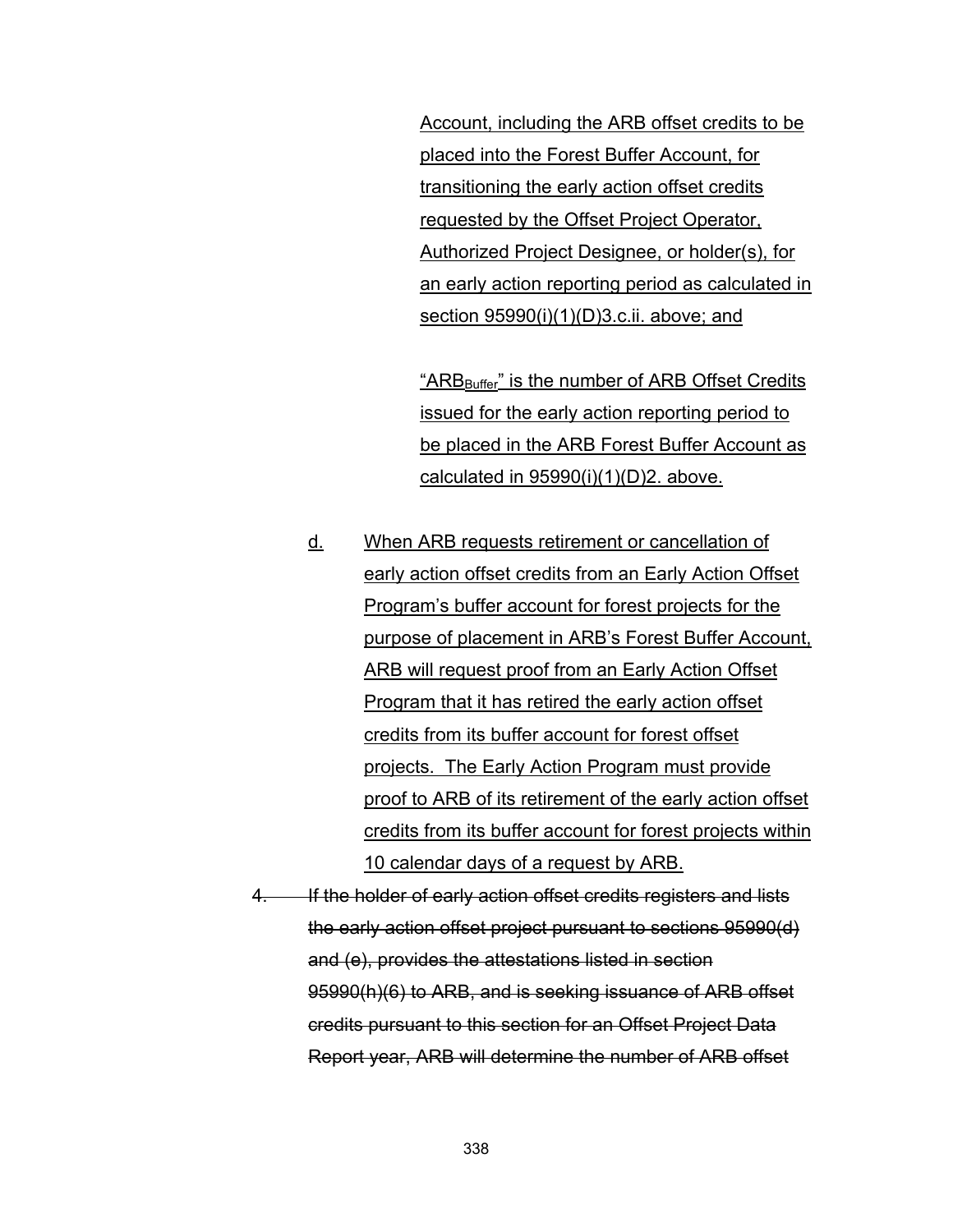credits that will be issued to each holder of the original early action offset credits as follows:

a. If the following condition applies, then ARB will issue one ARB offset credit for each early action offset credit for which the holder is seeking issuance of ARB offset credits:

$$
EAOP_{Buffer} \geq EAOC_{Issue} \times RR_{COP}
$$

#### Where:

"EAOP<sub>Buffer</sub>" is the total number of early action offset credits in the Early Action Offset Program's buffer account for forest projects that meet the requirements of section 95990(h) and are being transferred to ARB for the applicable Offset Project Data Report;

"EAOCPIssue" is the total number of early action offset credits that meet the requirements of section 95990(h) that would qualify to be issued ARB offset credits pursuant to this section for the applicable Offset Project Data Report;

"RR<sub>COP</sub>" is the percentage that must be applied for the early action forest offset project pursuant to the project-specific risk rating calculation in Compliance Offset Protocol U.S. Forest Projects, October 20, 2011;

b. If the amount of early action offset credits being transferred to ARB from the Early Action Offset Program's buffer account for forest projects does not cover the number of ARB offset credits to be placed in the Forest Buffer Account, the following applies: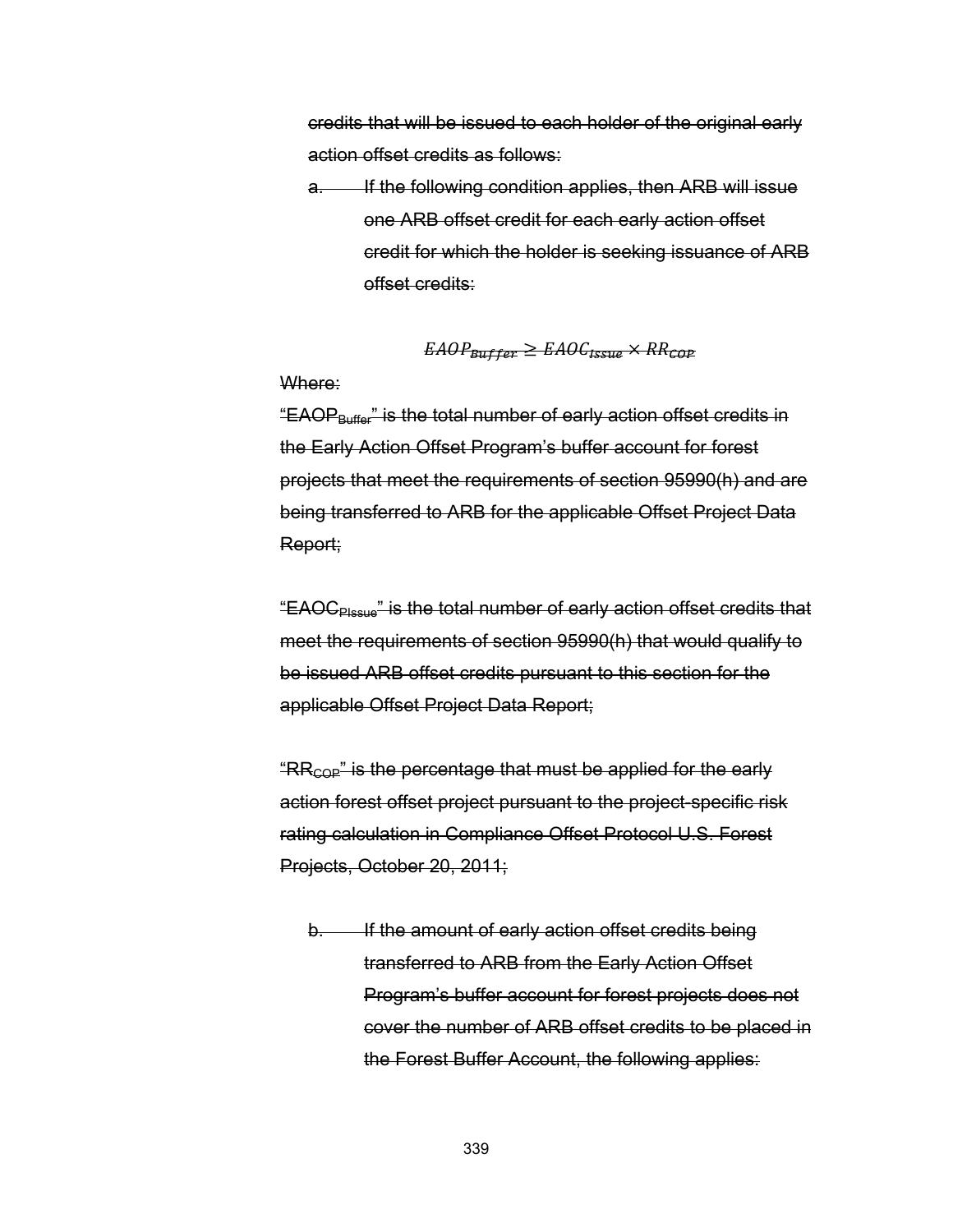# $H: EAOP_{Buffer} < EAOC_{pre, max} \times RR_{conv}$

 $Then: ARB<sub>Hresus</sub> = EAOC<sub>Hresus</sub> - | (EAOC<sub>Hresus</sub> × RR<sub>cap</sub>) - (EAOC<sub>Hresus</sub> × RR<sub>exp</sub>)|$ 

#### Where:

"EAOPBuffer" is the total number of early action offset credits in the Early Action Offset Program's buffer account for forest projects that meet the requirements of section 95990(h) and are being transferred to ARB for the applicable Offset Project Data Report;

"EAOCPIssue" is the total number of early action offset credits that meet the requirements of section 95990(h) that would qualify to be issued ARB offset credits pursuant to this section for the applicable Offset Project Data Report;

"ARBHIssue" is the total number of ARB offset credits that will be issued to the holder of early action offset credits seeking issuance of ARB offset credits pursuant to this section for the applicable Offset Project Data Report;

"EAOCHIssue" is the total number of early action offset credits that meet the requirements of section 95990(h) for which the holder of early action offset credits is seeking issuance of ARB offset credits pursuant to this section for the applicable Offset Project Data Report;

" $RR_{COP}$ " is the percentage that must be applied for the early action forest offset project pursuant to the project-specific risk rating calculation in Compliance Offset Protocol U.S. Forest Projects, October 20, 2011;

340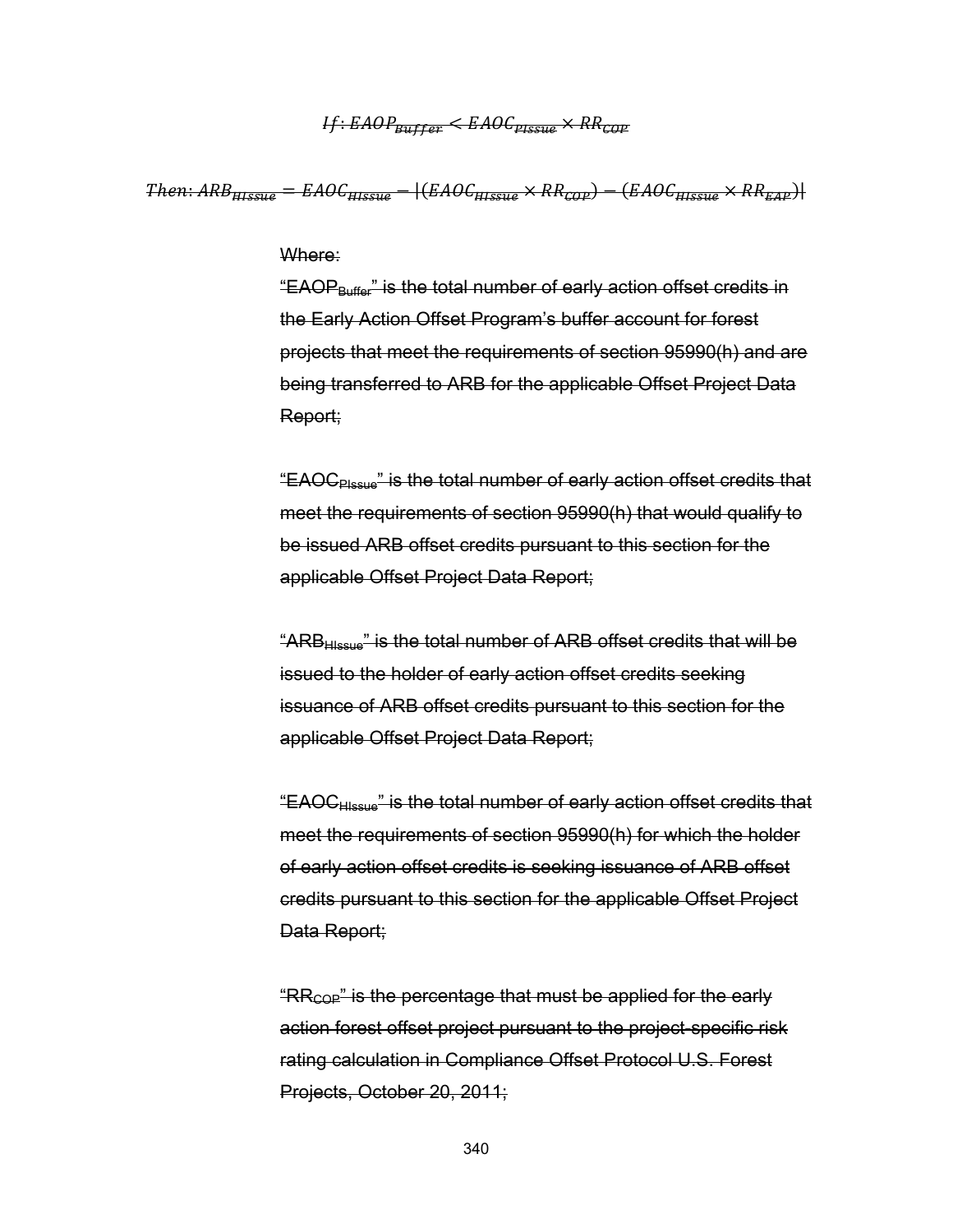"RREAP" is the percentage that was calculated and applied for the early action forest offset project pursuant to the projectspecific risk rating calculation in the applicable early action protocol;

- 54. If there is an unintentional reversal for any early action forest offset project, even after it transitions to ARB's Compliance Offset Protocol U.S. Forest Projects, October 20, 2011, the provisions in section 95983(b) and (d) apply.
- 65. If there is an intentional reversal for any early action forest offset project, even after it transitions to ARB's Compliance Offset Protocol U.S. Forest Projects, October 20, 2011, the provisions in section 95983(c) and (d) apply.
- (E) One ARB offset credit will be issued for one early action offset credit generated under Climate Action Reserve Coal Mine Methane Project Protocol versions 1.0 and 1.1;
- (F) ARB offset credits will be issued for early action offset projects generated under Verified Carbon Standard VMR0001 Revisions to ACM0008 to Include Pre-drainage of Methane from an Active Open Cast Mine as a Methane Emission Reduction Activity Methodology, v1.0 or VMR0002 Revisions to ACM0008 to Include Methane Capture and Destruction from Abandoned Coal Mines Methodology, v1.0 according to the following:
	- 1. One ARB offset credit will be issued for one early action offset credit for each early action reporting period that did not include emissions from the production of power, heat or supply to gas grid replaced by the project activity in the baseline (identified as  $BE_{Use, y}$  in ACM0008); or
	- 2. No ARB offset credits will be issued for GHG emission reductions credited by an Early Action Offset Program based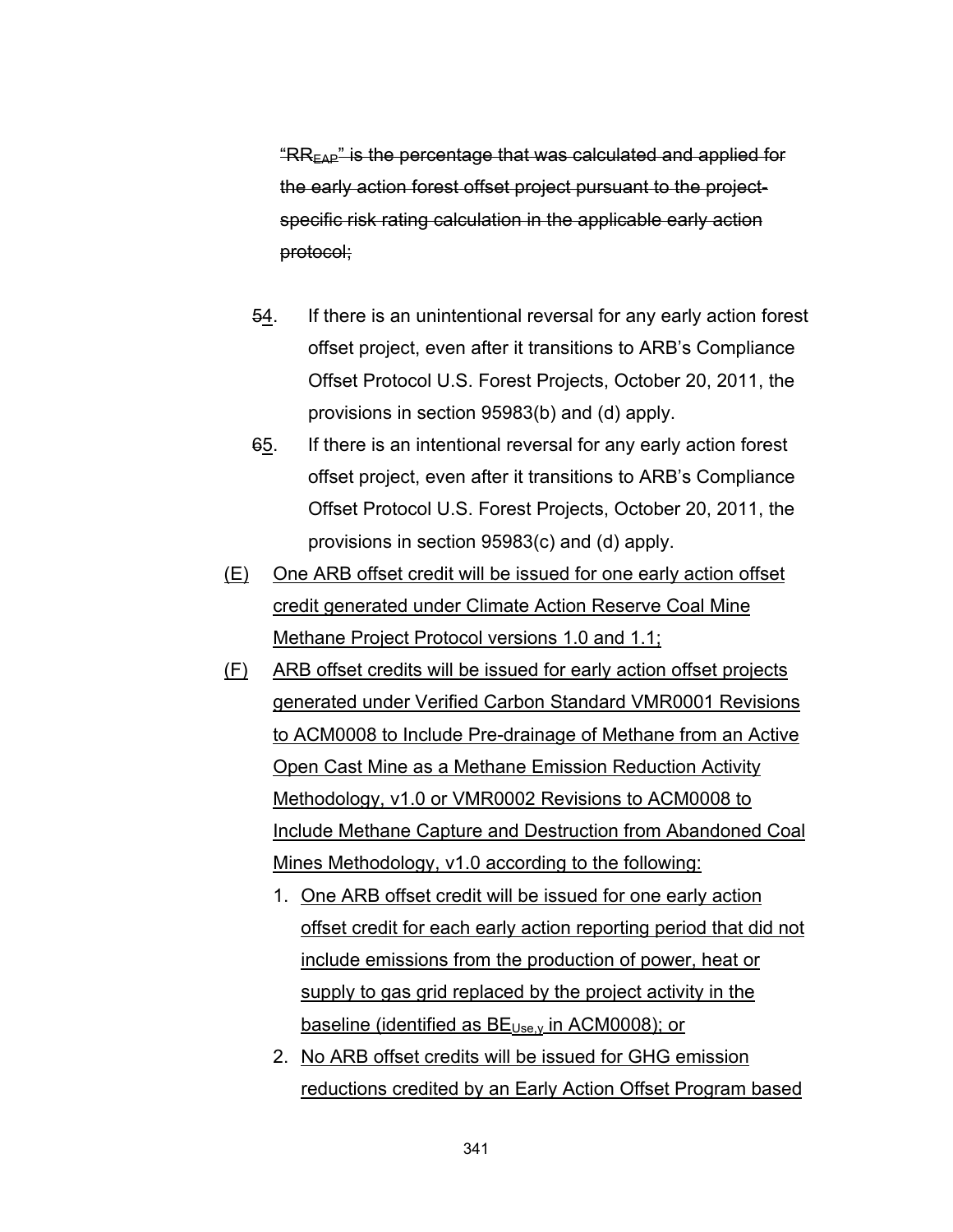on data reported by the Offset Project Operator or Authorized Project Designee that included emissions from the production of power, heat or supply to gas grid replaced by the project activity in the baseline (identified as  $BE_{Use, y}$  in ACM0008); and

- (G) For early action offset credits issued for mine methane capture projects developed under an approved early action quantification methodology no ARB offset credits will be issued for GHG emission reductions credited by an Early Action Offset Program based on data reported by the Offset Project Operator or Authorized Project Designee that included emission reductions from the destruction of methane by a destruction device that would be classified as a non-qualifying destruction device in the Compliance Offset Protocol in section 95973(a)(2)(C)5.
- $(HE)$  If an early action offset project is issued ARB offset credits pursuant to section 95990(i)(1)(D) and transitions from Climate Action Reserve Forest Project Protocol version 2.1 to Compliance Offset Protocol U.S. Forest Projects, October 20, 2011 pursuant to section 95990(k) the early action offset project may calculate its project baseline pursuant to section 95990(k)(1)(D) and use the following method to determine if it could qualify for additional early action offset credits:
	- 1. Based on the project baseline calculated in section 95990(k)(1)(D), the early action offset project must calculate and sum the net GHG emission reductions and GHG removal enhancements it achieves following all the provisions of the Compliance Offset Protocol U.S. Forest Projects, October 20, 2011 and the requirements in this article, from the date of offset project commencement under the Early Action Offset Program through the date the early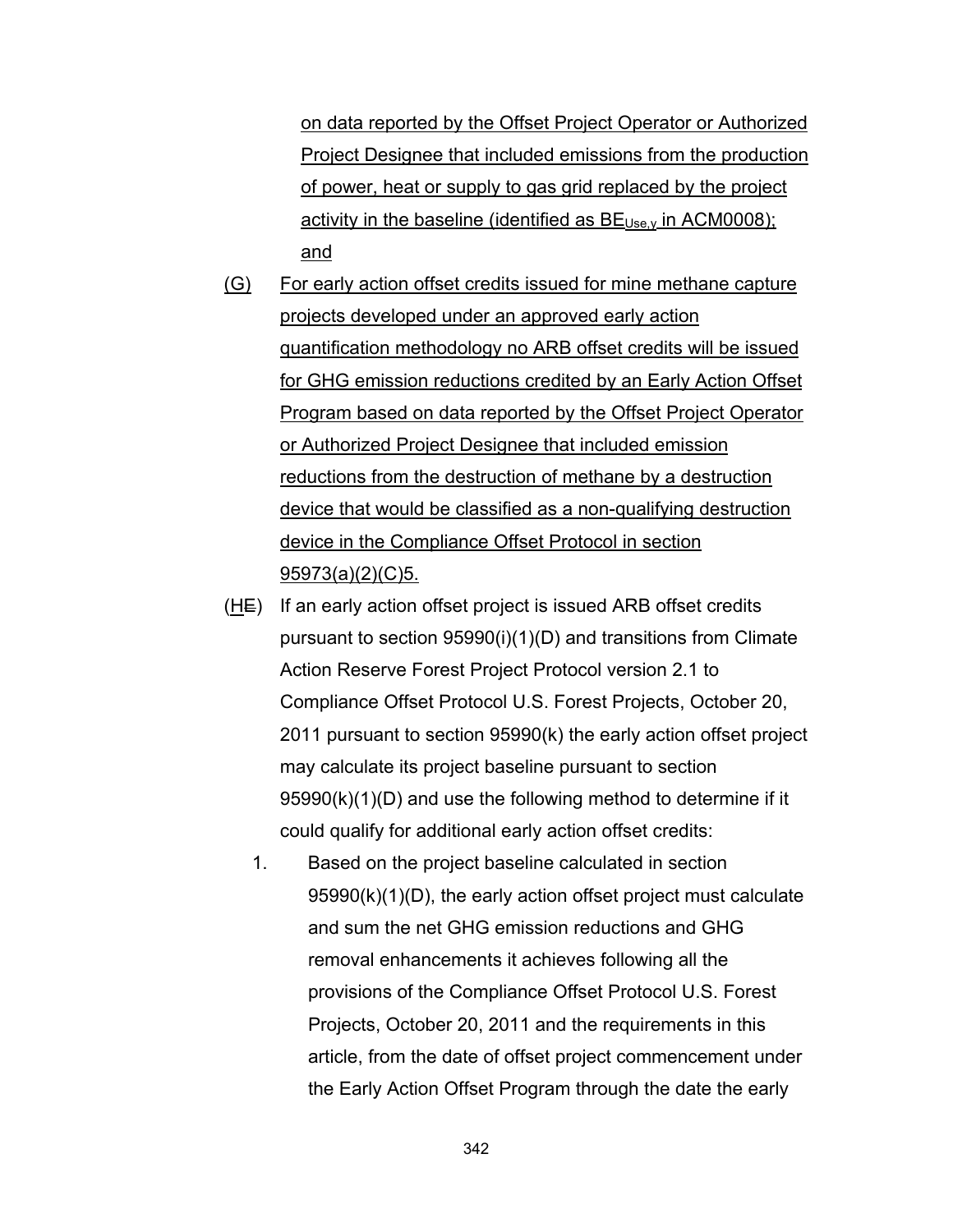action offset project applies for transition pursuant to section 95990(k).

- 2. The early action offset project must subtract the number of early action offset credits issued by the Early Action Offset Program for the period from the date of offset project commencement through the time the early action offset project applies for transition pursuant to section 95990(k) from the number of sum determined pursuant to section 95990(i)(EH)1.:
	- a. If the difference is positive, ARB will issue ARB offset credits equivalent to the difference at the time of offset project transition pursuant to section 95990(k) for the timeframe specified in section 95990(i)(1)(EH)1. ARB will transfer ARB offset credits to the Forest Buffer Account in the amount calculated pursuant to section 95990(i)(1)(D)2. and will transfer the remaining ARB offset credits to the Offset Project Operator or Authorized Project Designee.
	- b. If the difference is negative, ARB will only issue ARB offset credits pursuant to section 95990(i)(D)1. for the timeframe specified in section  $95990(i)(1)(EH)1$ .
- 3. Section 95990(i)(1)(H) does not apply to holders of early action offset credits.
- (2) ARB will notify the Early Action Offset Program within 10 calendar days of ARB's determination of issuance of ARB offset credits pursuant to this section.
- (3) Early action offset credits must be permanently removed or canceled by the Early Action Offset Program within 10 calendar days of ARB notification, such that the early action offset credits are no longer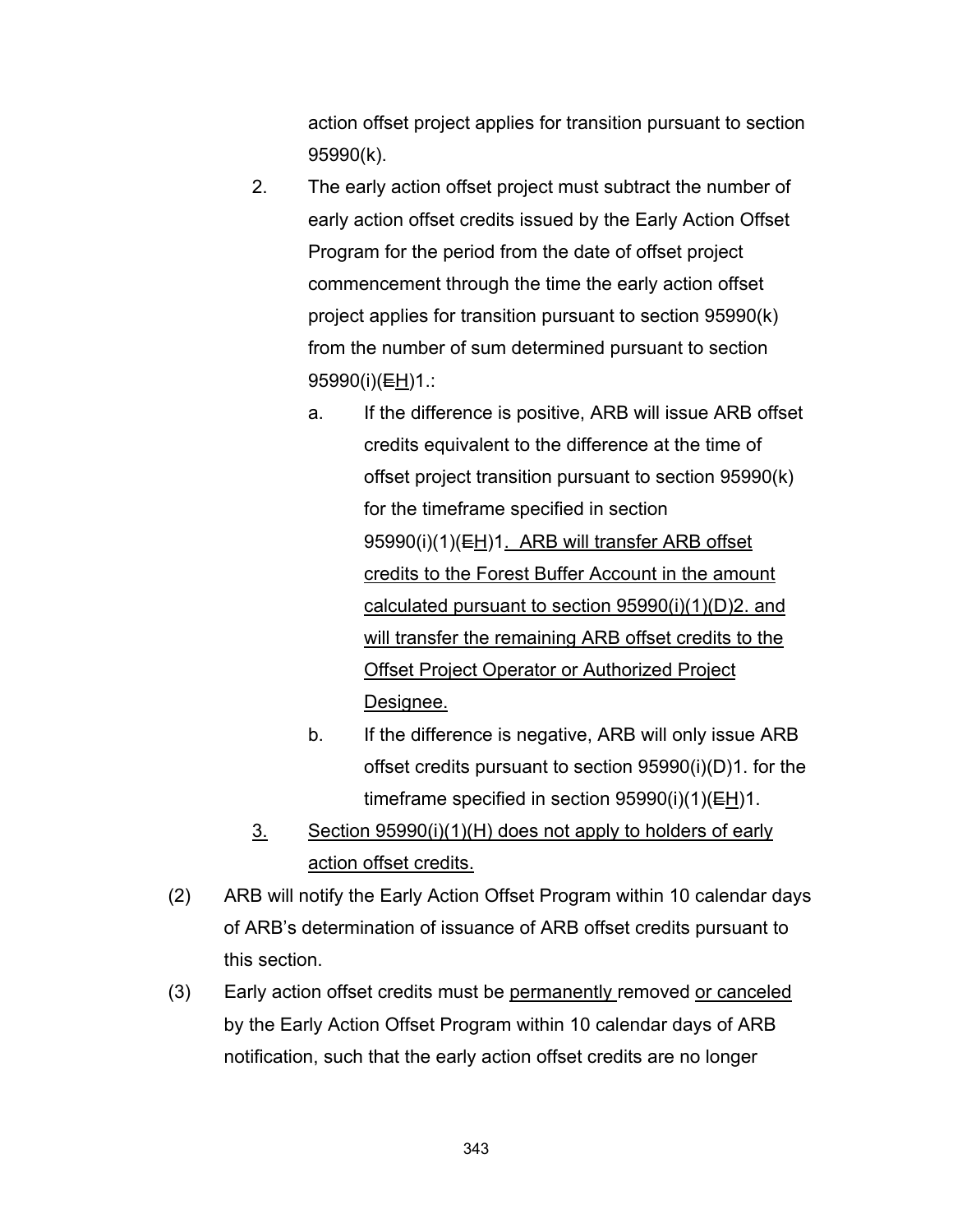available for transaction on the Early Action Offset Program registry system.

- (4) Not later than 15 calendar days after ARB issues an ARB offset credit for purposes of early action, ARB will notify the Offset Project Operator, Authorized Project Designee, and holder(s) of the original early action offset credits, if applicable, of the issuance.
- (j) Registration and Transfer of ARB Offset Credits for Purposes of Early Action. An ARB offset credit issued pursuant to section 95990(i) will be registered by creating a unique ARB serial number. ARB will transfer the serial numbers into Holding Accounts as follows within 15 working days of the notice of issuance pursuant to section 95990(i)(4), unless otherwise required in section 95990(i)(1)(D):
	- (1) If the Offset Project Operator or Authorized Project Designee registered the early action offset project pursuant to section 95990(d), lists the early action offset project pursuant to section 95990(e), provides ARB the attestations pursuant to section 95990(h)(6), and is issued ARB offset credits pursuant to section 95990(i), was issued additional ARB offset credits pursuant to section 95990(i)(1)(H)2.a. ARB will transfer the ARB offset credit into the Holding Account of the Offset Project Operator or Authorized Project Designee and the Forest Buffer Account, as required.
	- (2) If the holder registered the early action offset project pursuant to section 95990(d), lists the early action offset project pursuant to section 95990(e), provides ARB the attestations pursuant to section 95990(h)(6), and is issued ARB offset credits pursuant to section 95990(i), For an ARB offset credit issued pursuant to sections 95990(i)(1)(A) through (G) ARB will transfer the ARB offset credits into the Holding Account of the Offset Project Operator, Authorized Project Designee, or holder(s) of the early action offset credits.

(A) The Offset Project Operator, Authorized Project Designee, or holder(s) must prove ownership of the original early action offset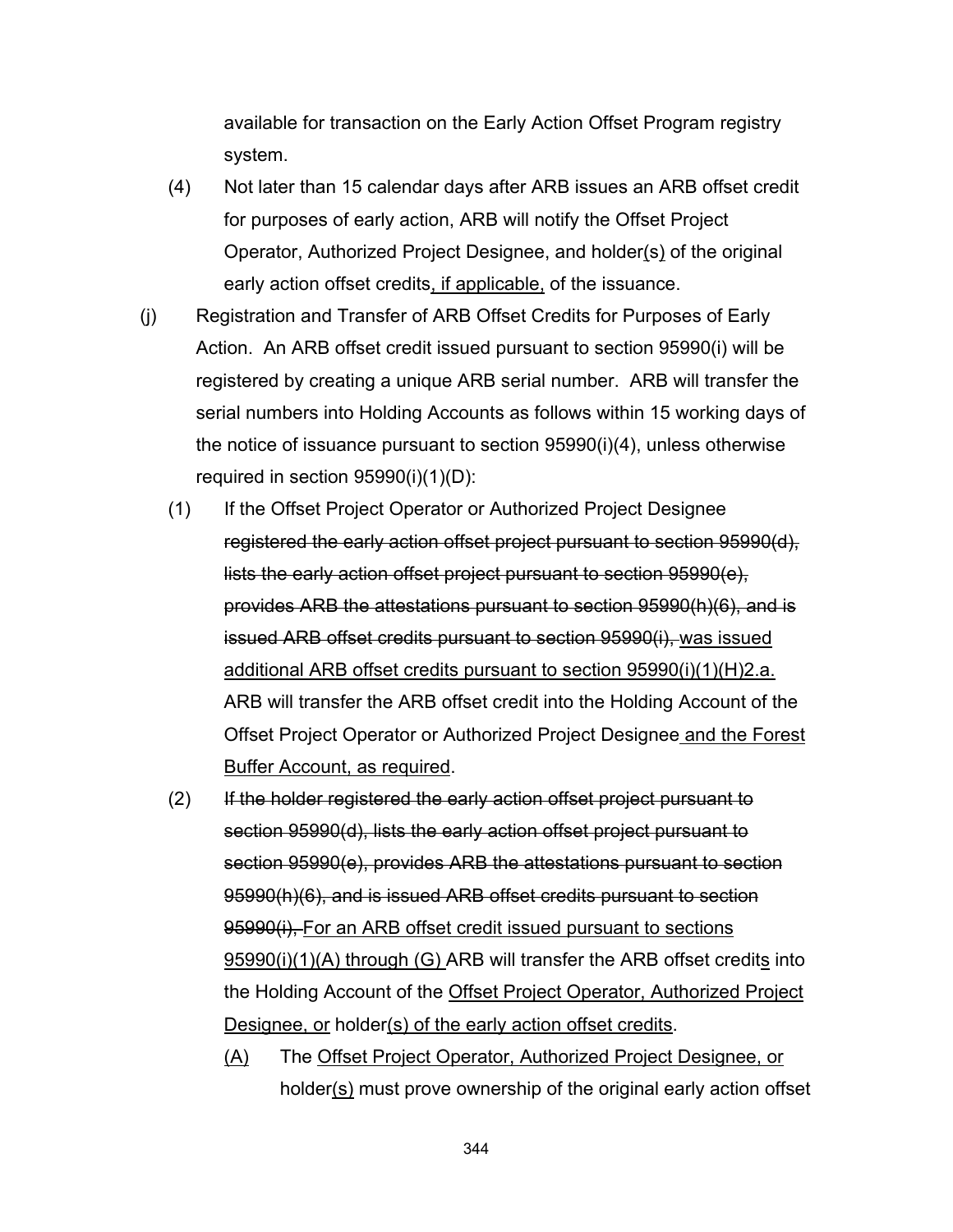credits, including the original serial numbers issued by the Early Action Offset Program, and submit a request for issuance to ARB for the issuance of ARB offset credits, before ARB will transfer the ARB offset credits into the Holding Account. Offset Project Operators, Authorized Project Designees, and Forest Owners may also be considered holders if they can prove ownership of the original early action offset credits.

- (B) Before any party is issued ARB offset credits into a Holding Account, the party must be registered with ARB pursuant to section 95830 and be approved for a Holding Account.
- (C) ARB will make publicly available on its webpage which early action offset credits qualify to be issued ARB offset credits based on the early action reporting period in which the early action offset credits were issued.
- (D) An Offset Project Operator, Authorized Project Designee, or holder(s) may request that only a portion of the eligible GHG reductions and removal enhancements for the applicable Reporting Period be issued ARB offset credits in the request for issuance of ARB offset credits.
- (k) Transition of Early Action Offset Projects to the Compliance Program.
	- (1) Early Action Offset Project Transition to ARB Compliance Offset Protocols. Early action offset projects must transition to ARB Compliance Offset Protocols no later than February 28, 2015, by submitting listing information required pursuant to section 95975 to ARB or an Offset Project Registry and having that listing approved:
		- (A) Early action offset projects using Climate Action Reserve U.S. Livestock Project Protocol versions 1.0 through 3.0 must use and meet all the requirements in Compliance Offset Protocol Livestock Projects, October 20, 2011;
		- (B) Early action offset projects using Climate Action Reserve Urban Forest Project Protocol versions 1.0 through 1.1 must use and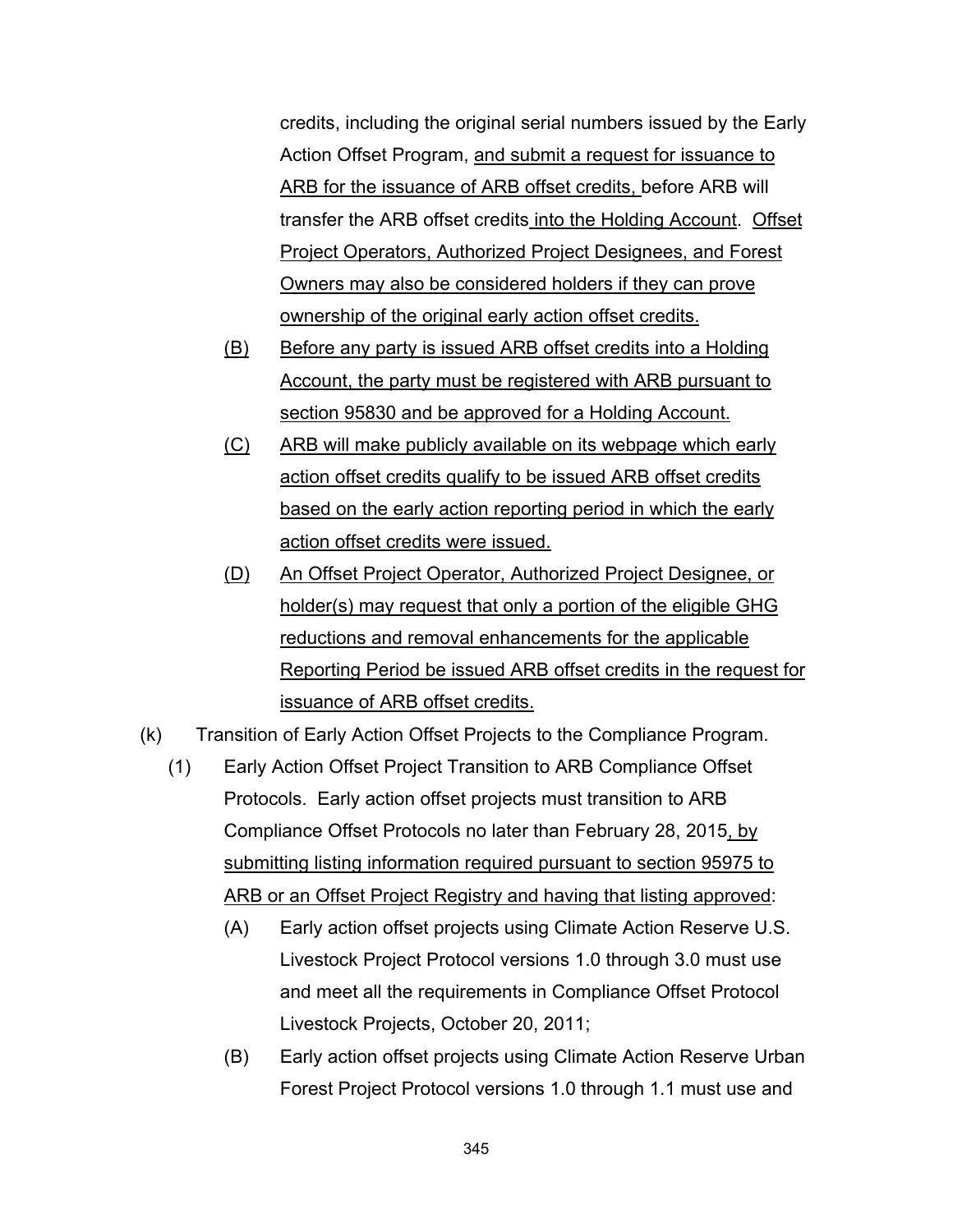meet all the requirements in Compliance Offset Protocol Urban Forest Projects, October 20, 2011;

- (C) Early action offset projects using Climate Action Reserve U.S. Ozone Depleting Substances Project Protocol version 1.0 must use and meet all the requirements in Compliance Offset Protocol Ozone Depleting Substances Projects, October 20, 2011;
- (D) Early action offset projects using Climate Action Reserve Forest Project Protocol version 2.1 must use and meet all the requirements in Compliance Offset Protocol U.S. Forest Projects, October 20, 2011. At the time of transition the early action offset project must calculate its project baseline according to all the provisions in Compliance Offset Protocol U.S. Forest Projects, October 20, 2011 and the requirements in this article over the period of time from the date of offset project commencement under the Early Action Offset Program to the date the early action offset project applies for transition pursuant to section 95990(k), plus one-hundred years. This project baseline will remain valid for the duration of the offset project life. Registry offset credits and ARB offset credits issued for the first Reporting Period after the early action offset project is listed pursuant to section 95975 using the Compliance Offset Protocol U.S. Forest Projects, October 20, 2011, will only be for the increased carbon stocks beyond what was already issued early action offset credits in the last year before the early action offset project transitioned to a Compliance Offset Protocol pursuant to this section.;
- (E) Early action offset projects using Climate Action Reserve Forest Project Protocol versions 3.0 through 3.2 must use Compliance Offset Protocol U.S. Forest Projects, October 20, 2011 and subtract from the project baseline any carbon stocks from any

346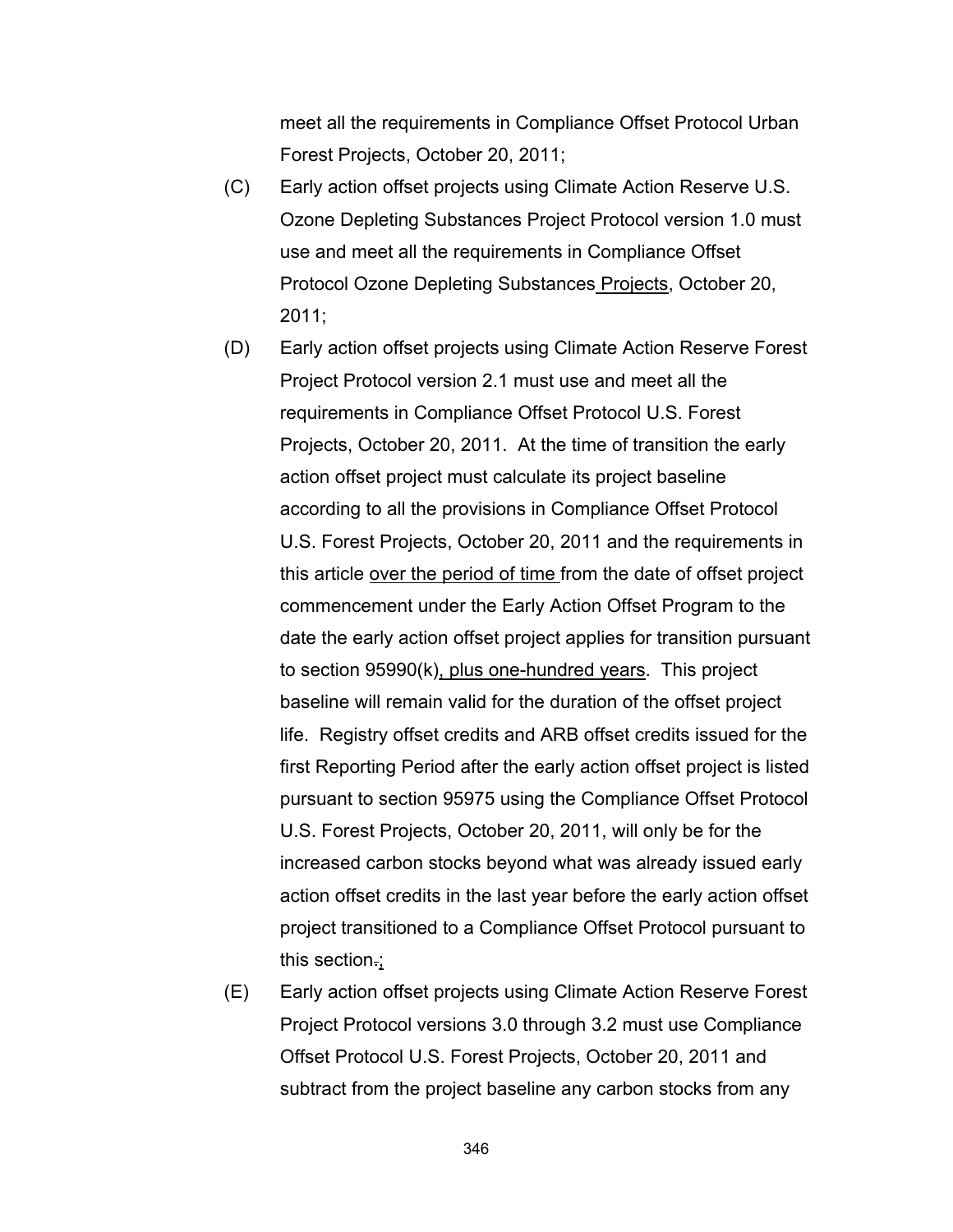optional pools that are excluded in the Compliance Offset Protocol beginning with the last reporting period under the Early Action Offset Program. Decreases will not constitute a reversal.; and

- (F) Early action offset projects using Climate Action Reserve Coal Mine Methane Project Protocol versions 1.0 and 1.1, Verified Carbon Standard VMR0001 Revisions to ACM0008 to Include Pre-drainage of Methane from an Active Open Cast Mine as a Methane Emission Reduction Activity Methodology version 1.0, and Verified Carbon Standard VMR0002 Revisions to ACM0008 to Include Methane Capture and Destruction from Abandoned Coal Mines Methodology version 1.0 must use and meet all the requirements in the Compliance Offset Protocol in section 95973(a)(2)(C)5.
- (2) Crediting Periods for Early Action Offset Projects. When an early action offset project transitions to a Compliance Offset Protocol pursuant to section 95990(k)(1), it will begin an initial crediting period. The initial crediting period will begin with the date that the first verified GHG emission reductions or GHG removal enhancements occur using a Compliance Offset Protocol approved pursuant to section 95971.
- (3) Listing Requirements for Transition of Early Action Offset Projects. At the time an early action offset project transitions to a Compliance Offset Protocol pursuant to section 95990(k)(1), the Offset Project Operator or Authorized Project Designee must:
	- (A) Meet the requirements for offset projects pursuant to section 95973; and
	- (B) List the offset project pursuant to section 95975.
	- (C) To transition an early action offset project to the ARB compliance offset program, the offset project must be listed with ARB or an Offset Project Registry by February 28, 2015, but, if applicable, has until September 30, 2015 to complete the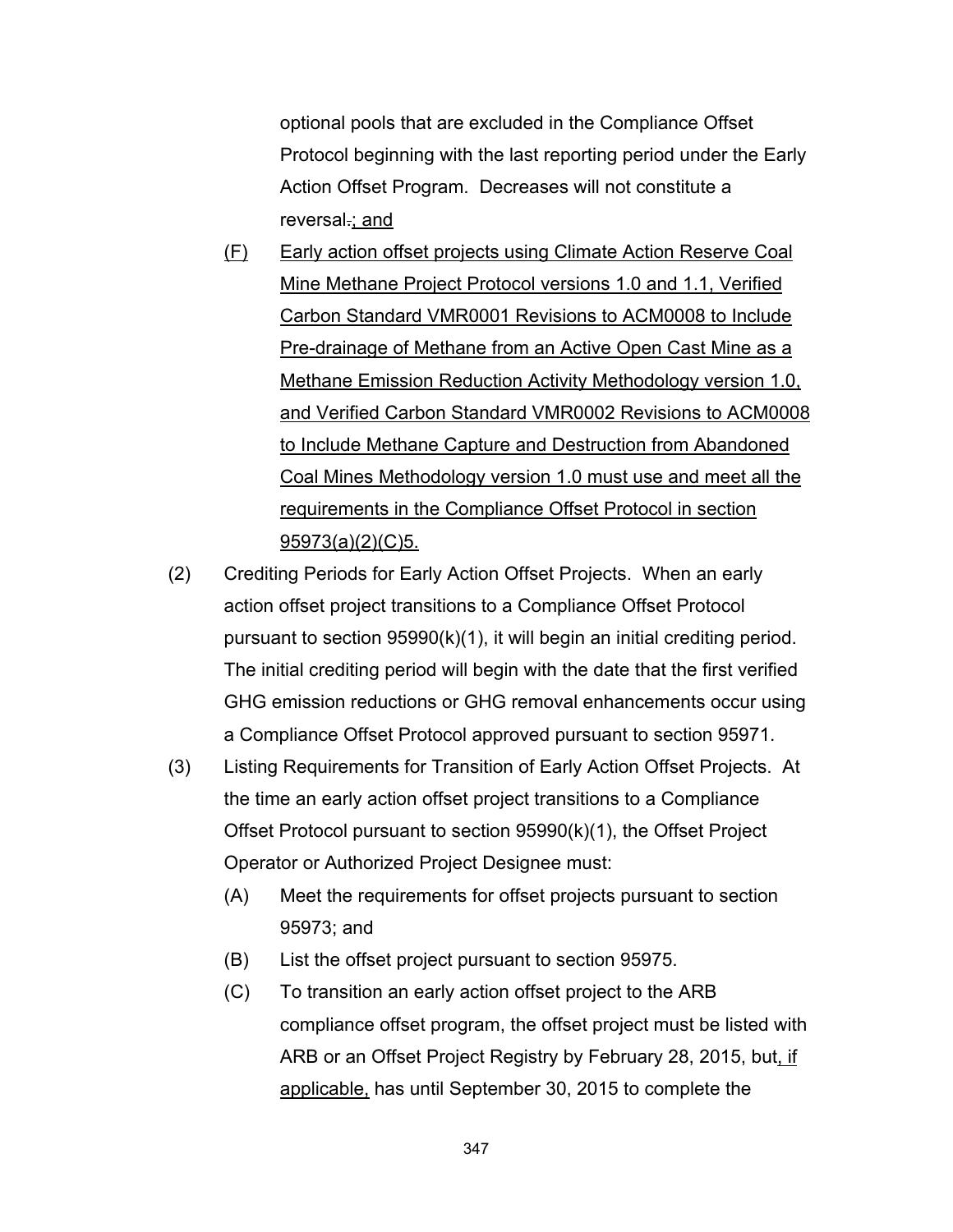verification of any GHG reductions and GHG removal enhancements pursuant to section 95990(f) under the Early Action Offset Program that were achieved inbetween 2005 and 2014 with the submittal of an Offset Verification Statement to the Early Action Offset Program. These GHG reductions and GHG removal enhancements are eligible for early action offset credits.

- (4) After an early action offset project lists with ARB pursuant to section 95990(k)(3), it must meet the following requirements:
	- (A) Monitoring, reporting, and record retention requirements pursuant to section 95976;
	- (B) GHG reduction and GHG removal enhancement verification requirements pursuant to sections 95977 through 95978;
	- (C) Be issued a registry offset credit pursuant to section 95980.1 or an ARB offset credit pursuant to section 95981.1 for any GHG reductions or GHG removal enhancements it achieves.
- (5) ARB will not issue ARB offset credits after August 31, 2016 for any GHG reductions or GHG removal enhancements achieved through 2014 and issued early action offset credits by an Early Action Offset Program.
- (l) An ARB offset credit issued pursuant to section 95990(i) may be invalidated pursuant to section 95985 as follows:
	- (1) ARB Offset Credits from Non-Sequestration Offset Projects. An ARB offset credit issued to from a non-sequestration project or an urban forest project, or a U.S. forest offset project issued on or after July 1, 2014, may be invalidated pursuant to sections 95985(a) through (h) and section 95985(j) and as follows:
		- (A) If an Offset Project Operator or Authorized Project Designee registers and lists the early action offset project pursuant to sections 95990(d) and (e), submits the attestations to ARB pursuant to section 95990(h)(6), and was issued offset credits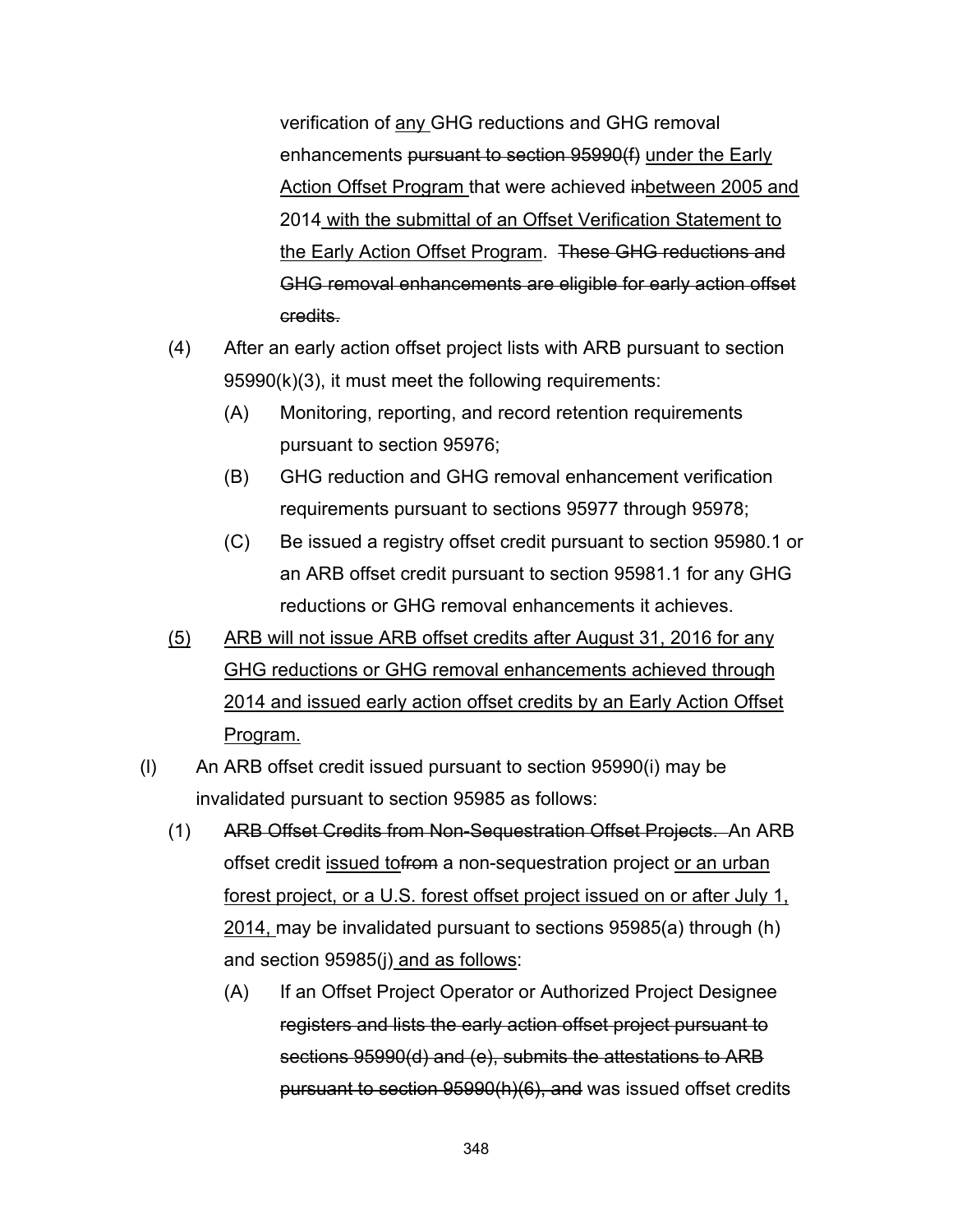pursuant to section 95990(i) and the party identified in section 95985(e)(2) is no longer in business pursuant to section 95101(h)(2), the provisions in sections 95985(h)(1)(C)1. through 3. and sections 95985(h)(2)(B)1. through 3. still apply to the Offset Project Operator; or

- (B) If the holder of early action offset credits registers and lists the early action offset project pursuant to sections 95990(d) and (e), submits the attestations to ARB pursuant to section 95990(h)(6), and was issued ARB offset credits pursuant to section 95990(i) and the party identified in section 95985(e)(2) is no longer in business pursuant to section 95101(h)(2), the provisions in sections 95985(h)(1)(C)1. through 3. and sections 95985(h)(2)(B)1. through 3. apply to the holder that was issued ARB offset credits pursuant to section 95990(i) and not the Offset Project Operator.
- (2) ARB Offset Credits from Forest Offset Projects. An ARB offset credit issued tofrom a U.S. forest offset project on or prior to July 1, 2014, may be invalidated pursuant to sections 95985(a) through (g) and sections 95985(i) and (j).
- (3) For an early action offset project developed under one of the quantification methodologies in sections 95990(c)(5)(A), (B), (D), (E), (F), or (G) the invalidation timeframe will remain at eight years, unless one of the following applies and are met to reduce the statute of limitations to three years:
	- (A) If an Offset Project Operator or Authorized Project Designee transitions an early action offset project to a Compliance Offset Protocol pursuant to section 95990(k):
		- 1. An ARB-accredited verification body must verify a subsequent Offset Project Data Report generated under a Compliance Offset Protocol. The verification must meet the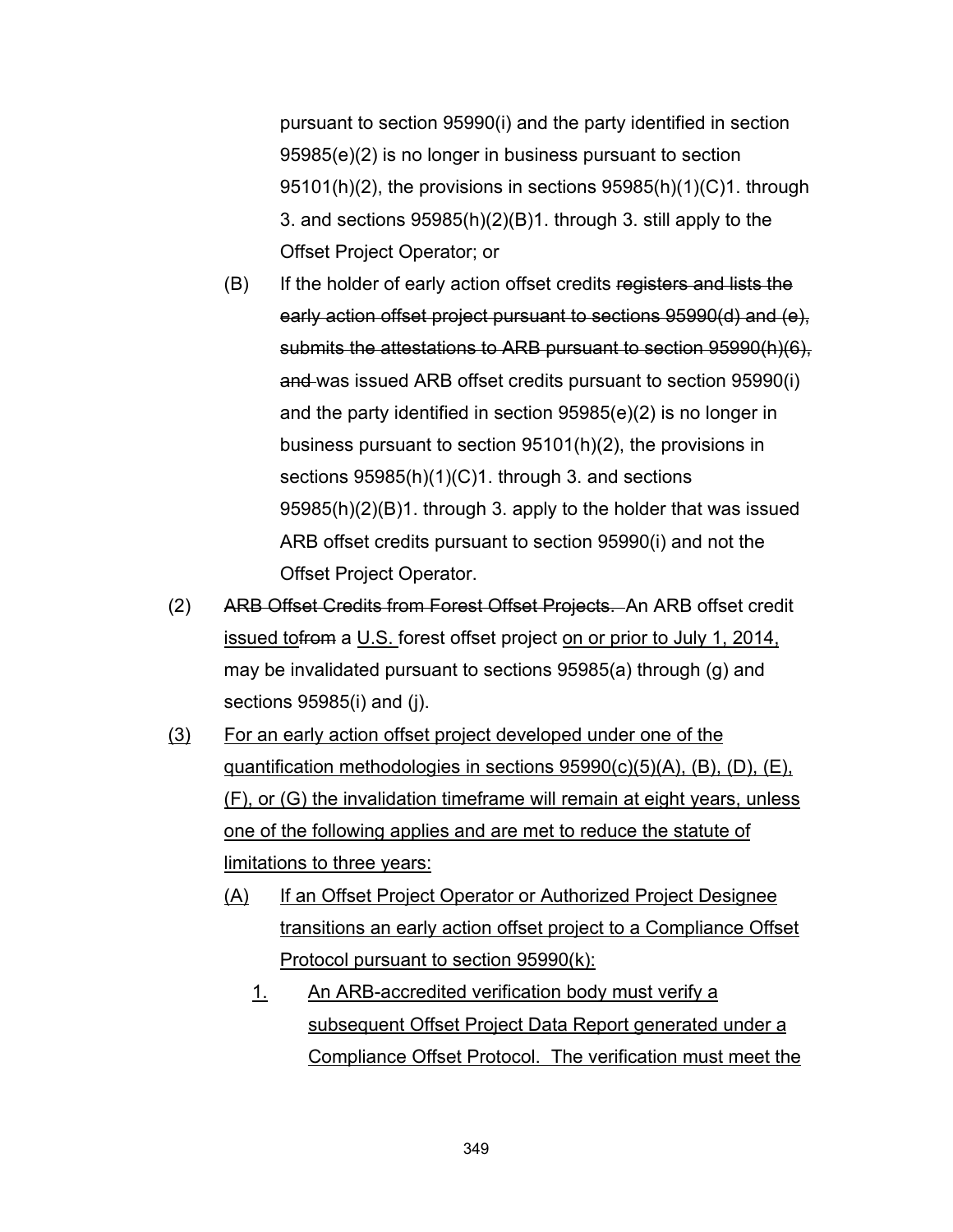requirements pursuant to sections 95985(b)(1)(B)1., (b)(1)(B)2., and (b)(1)(B)4.b.

- 2. The ARB-accredited verification body must be a different verification body than the one that conducted any regulatory verification services of the early action offset project pursuant to section 95990(f) or that verified the early action offset project under the Early Action Offset Program, and must meet the requirements for conflict of interest pursuant to section 95979 and for the rotation of verification bodies pursuant to section 95977.1(a); and
- 3. If the requirements in sections 95990(l)(3)(A) through  $(1)(3)(A)2$ . are met, the invalidation timeframe would be as specified in section 95985(b)(1)(B)3.b.; or
- (B) If an Offset Project Operator or Authorized Project Designee does not transition an early action offset project to a Compliance Offset Protocol pursuant to section 95990(k), or the Offset Project Operator or Authorized Project Designee chooses to reduce the invalidation timeframe prior to the verification of a subsequent Offset Project Data Report being verified pursuant to section 95990(l)(3)(A) above:
	- 1. An ARB-accredited verification body must conduct full offset verification services pursuant to sections 95977.1 and 95978, except for section 95977.1(b)(3)(M), based on the original data report and/or reporting information submitted to the Early Action Offset Program for the original offset verification conducted under the Early Action Offset Program for the applicable early action reporting period. Although the requirements in section 95977.1(b)(3)(M) do not need to be met under this section, any misreporting, discrepancies, and omissions found during the full offset verification services must be included in the offset material misstatement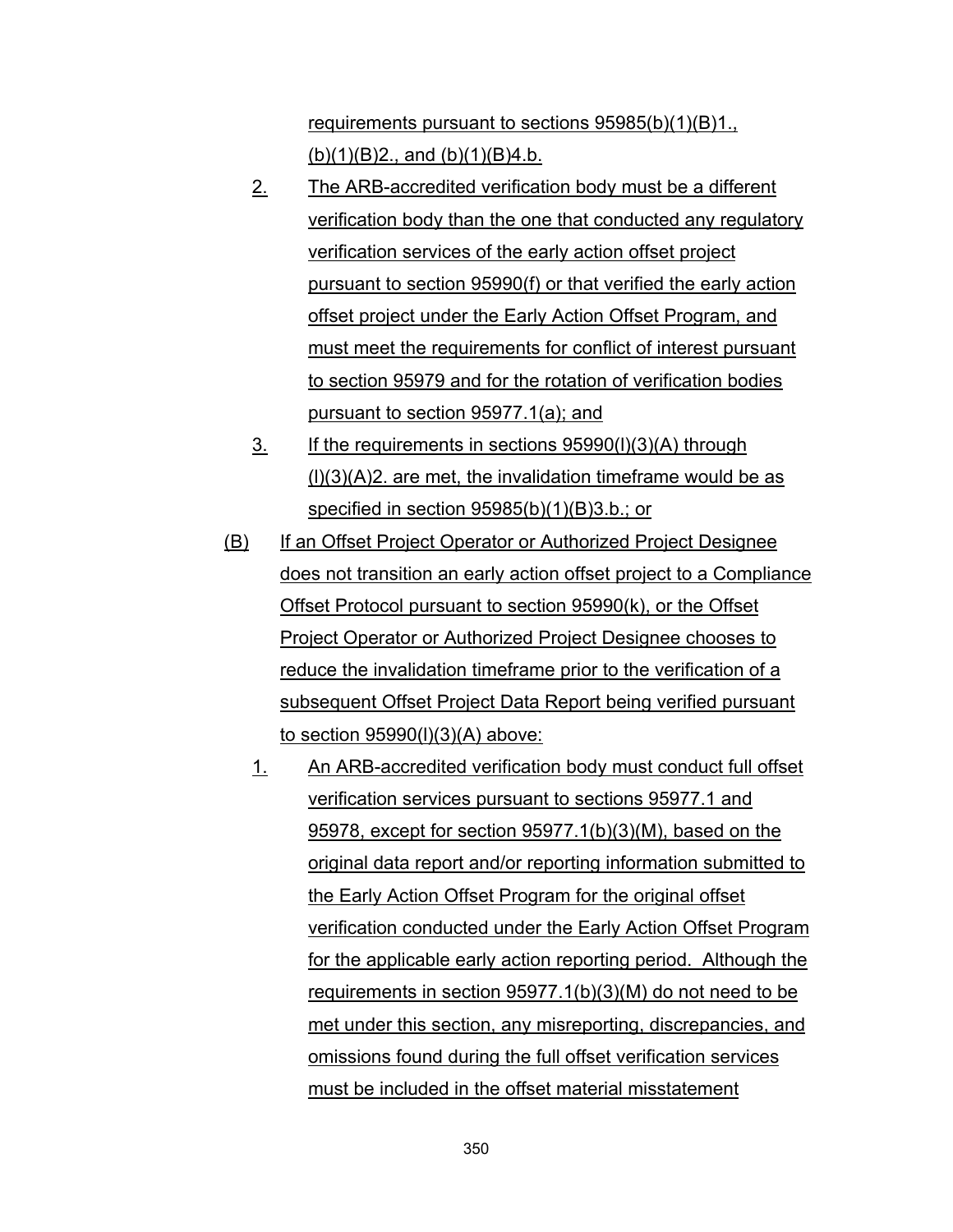calculation performed pursuant to section 95977.1(b)(3)(Q). The full offset verification services must be in addition to any regulatory verification services conducted for the early action offset project pursuant to section 95990(f). The verification body must submit the verification materials pursuant to section 95985(b)(1)(A)2.a. and the Offset Project Registry and ARB must review the verification materials pursuant to sections 95985(b)(1)(A)2.b. through d.;

- 2. The ARB-accredited verification body must meet the requirements for conflict of interest pursuant to section 95979 and rotation of verification bodies pursuant to section 95977.1(a), and be a different verification body than the one that conducted any regulatory verification services of the applicable early action reporting period for the early action offset project pursuant to section 95990(f) or that verified the the applicable early action reporting period for the early action offset project under the Early Action Offset Program; and
- 3. The new ARB-accredited verification body must complete the full offset verification services, by submitting an Offset Verification Statement pursuant to section 95977.1(b)(3)(R)1., within a maximum of three years following the issuance of ARB offset credits for the early action reporting period as a result of the regulatory verification services performed pursuant to section 95990(f), and the Offset Project Operator or Authorized Project Designee must receive a Positive or Qualified Positive Offset Verification Statement from the new verification body for the same early action reporting period. The full offset verification services must include a site visit to the offset project location, and any other sites as specified in the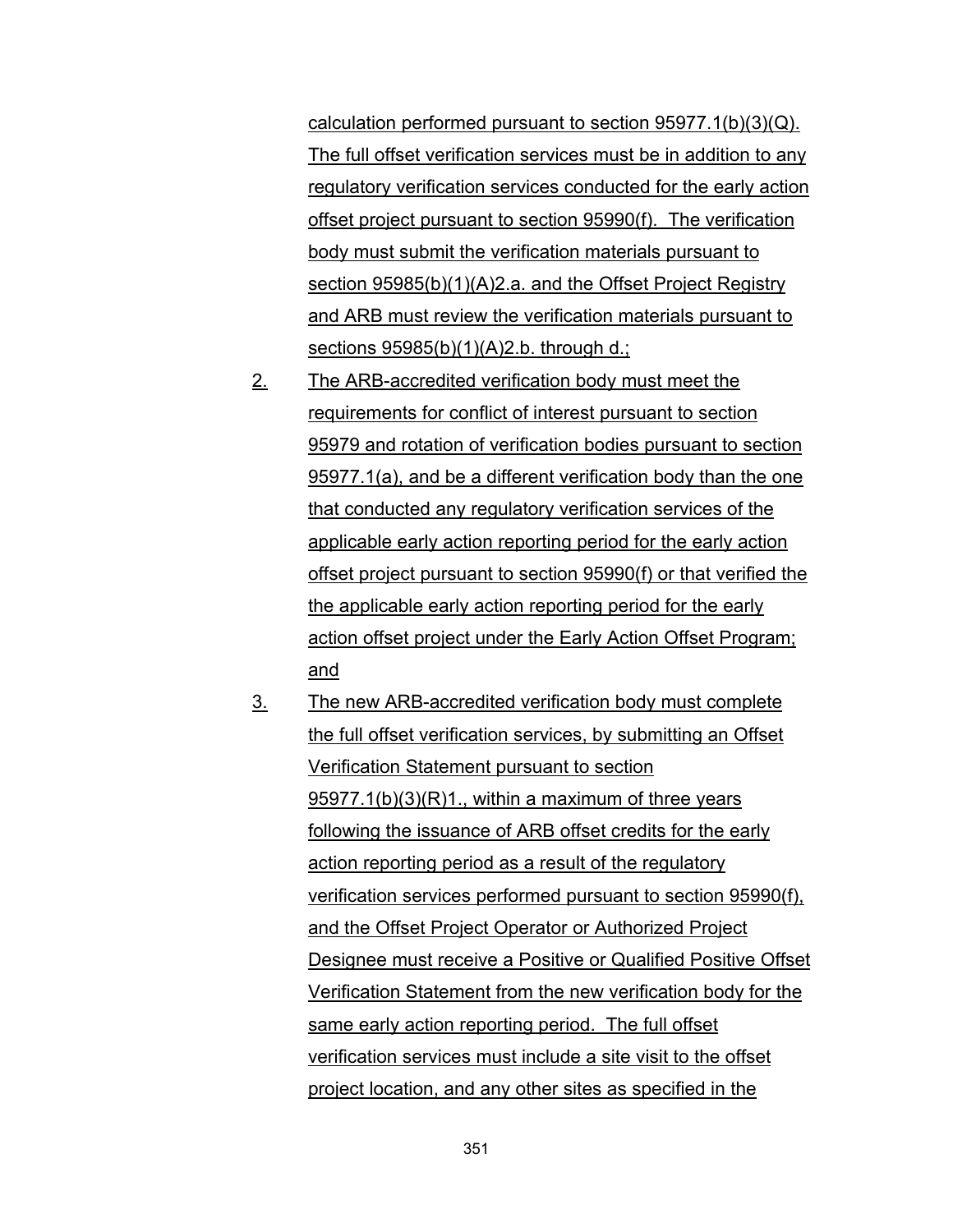applicable early action quantification methodology. The site visit must be performed only once for all qualifying early action reporting periods.

- 4. If the requirements of sections 95990(l)(3)(B) through  $(l)(3)(B)3$ . are met, the invalidation timeframe would be as specified in section 95985(b)(1)(A)3.b.
- (4) For an early action offset project developed under the quantification methodology in sections 95990(c)(5)(C), the statute of limitations will remain at eight years, unless the following criteria are met to reduce the invalidation timeframe to three years:
	- (A) An ARB-accredited verification body must conduct full offset verification services pursuant to sections 95977.1 and 95978, except for section 95977.1(b)(3)(M), based on the original data report and/or reporting information submitted to the Early Action Offset Program for the original offset verification conducted under the Early Action Offset Program for the applicable early action reporting period. Although the requirements in section 95977.1(b)(3)(M) do not need to be met under this section, any misreporting, discrepancies, and omissions found during the full offset verification services must be included in the offset material misstatement calculation performed pursuant to section 95977.1(b)(3)(Q). The full offset verification services must be in addition to any regulatory verification services conducted for the early action offset project pursuant to section 95990(f). The verfication body must submit the verification materials pursuant to section 95985(b)(1)(A)2.a. and the Offset Project Registry and ARB must review the verification materials pursuant to sections 95985(b)(1)(A)2.b. through d.;
	- (B) The ARB-accredited verification body must meet the requirements for conflict of interest pursuant to section 95979 and the rotation of verification bodies pursuant to section

352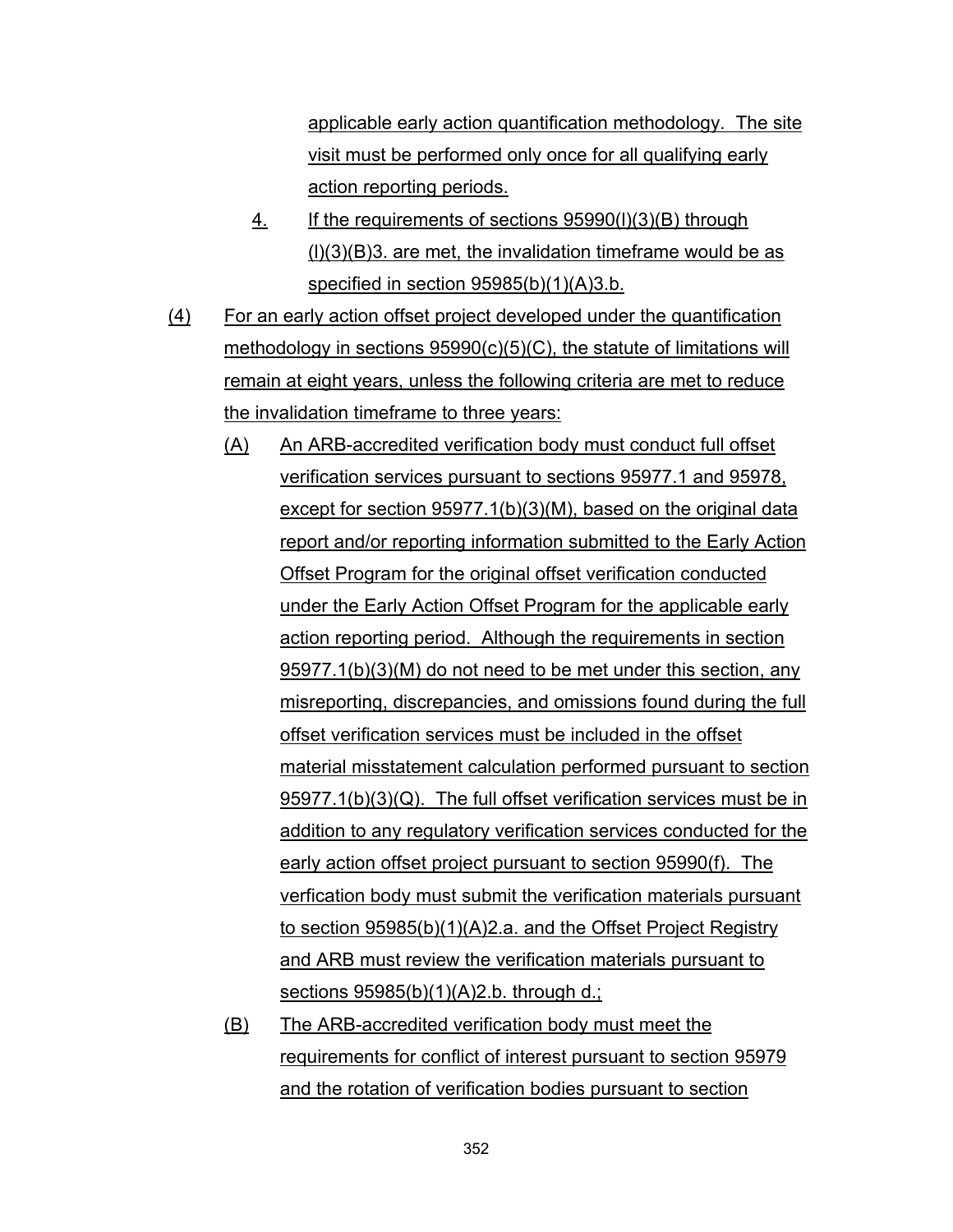95977.1(a), and be a different verification body than the one that conducted any regulatory verification services of the applicable early action reporting period for the early action offset project pursuant to section 95990(f) or that verified the applicable early action reporting period for the early action offset project under the Early Action Offset Program; and

- (C) The new ARB-accredited verification body must complete the full offset verification services, by submitting an Offset Verification Statement pursuant to section 95977.1(b)(3)(R)1., within a maximum of three years following the issuance of ARB offset credits for the early action reporting period as a result of the regulatory verification services performed pursuant to section 95990(f) and the Offset Project Operator or Authorized Project Designee must receive a Positive or Qualified Positive Offset Verification Statement from the new verification body for the same early action reporting period. The full offset verification services must include a site visit to the offset project location, and any other sites as specified in the applicable early action quantification methodology. The site visit must only be performed once for all qualifying early action reporting periods.
- (D) If the requirements of sections  $95990(1)(4)$  through  $(1)(4)(C)$  are met the invalidation timeframe would be as specified in section 95985(b)(1)(A)3.b.

NOTE: Authority cited: Sections 38510, 38560, 38562, 38570, 38571, 38580, 39600 and 39601, Health and Safety Code. Reference: Sections 38530, 38560.5, 38564, 38565, 38570 and 39600, Health and Safety Code.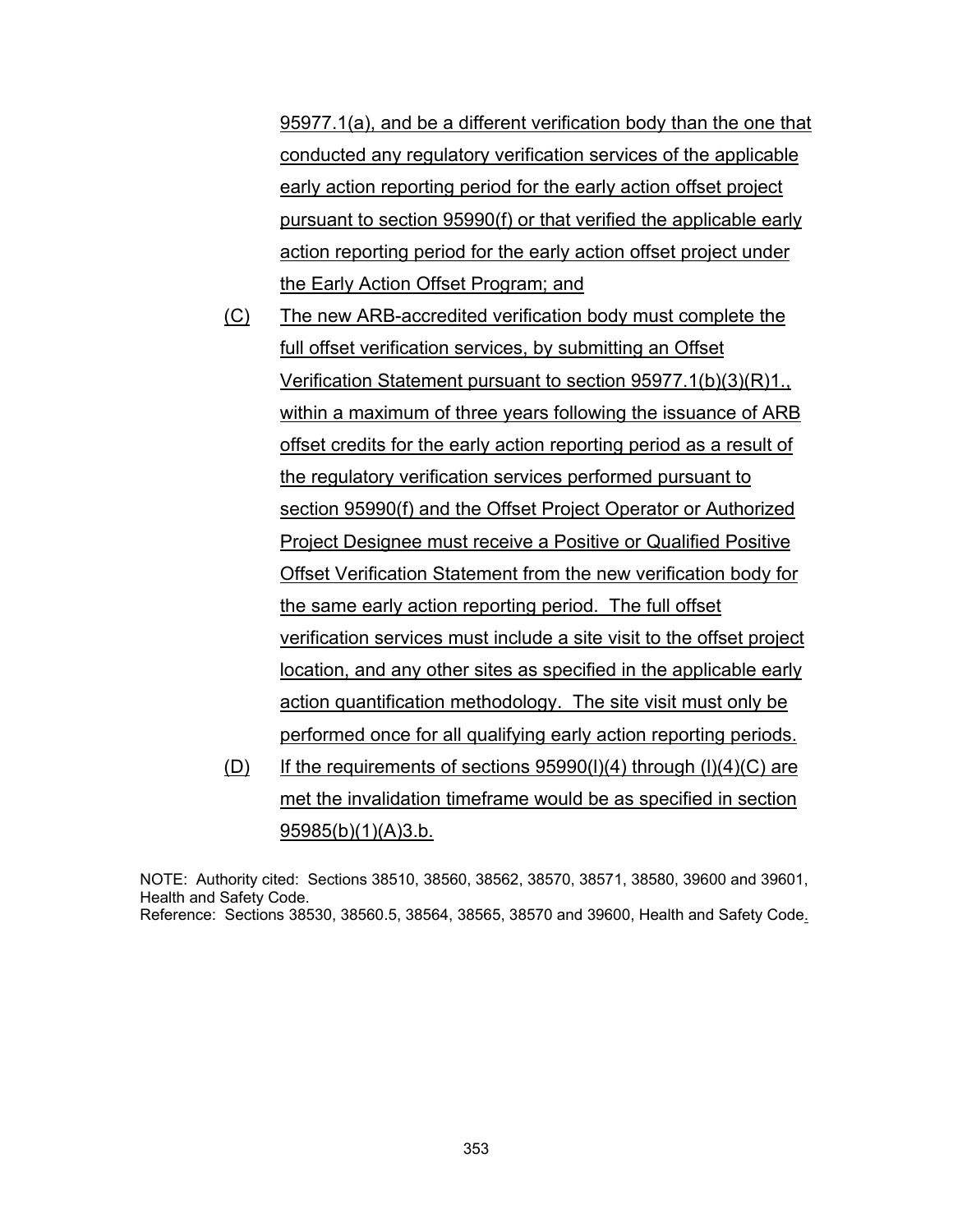# **Subarticle 16: Other Provisions**

### **§ 96022. Jurisdiction of California.**

- (a) Any party that participates in the Cap-and-Trade Program is subject to the jurisdiction of the State of California unless the party is subject to the jurisdiction of an External GHG ETS to which California has linked its Capand-Trade Program pursuant to section 95830(h) and subarticle 12.
- (b) Notwithstanding section 96010, subsection 96022(a) or any other jurisdictional provision in this article, this article shall not be construed to abridge the rights and protections afforded foreign sovereigns, including the right of removal to federal court, pursuant to the Foreign Sovereign Immunities Act, Public Law 94-583, as amended and codified at 28 U.S.C. sections 1330, 1332, 1391(f), 1441(d), and 1602-1611.
- (c) A party that has rights and protections under the Foreign Sovereign Immunities Act consents to civil enforcement of the laws, rules and regulations pertaining to this article in California's courts, subject to the rights and protections afforded to entities subject to the Foreign Sovereign Immunities Act, including removal to federal court.

NOTE: Authority cited: Sections 38510, 38560, 38562, 38570, 38571, 38580, 39600 and 39601, Health and Safety Code. Reference: Sections 38530, 38560.5, 38564, 38565, 38570 and 39600, Health and Safety Code.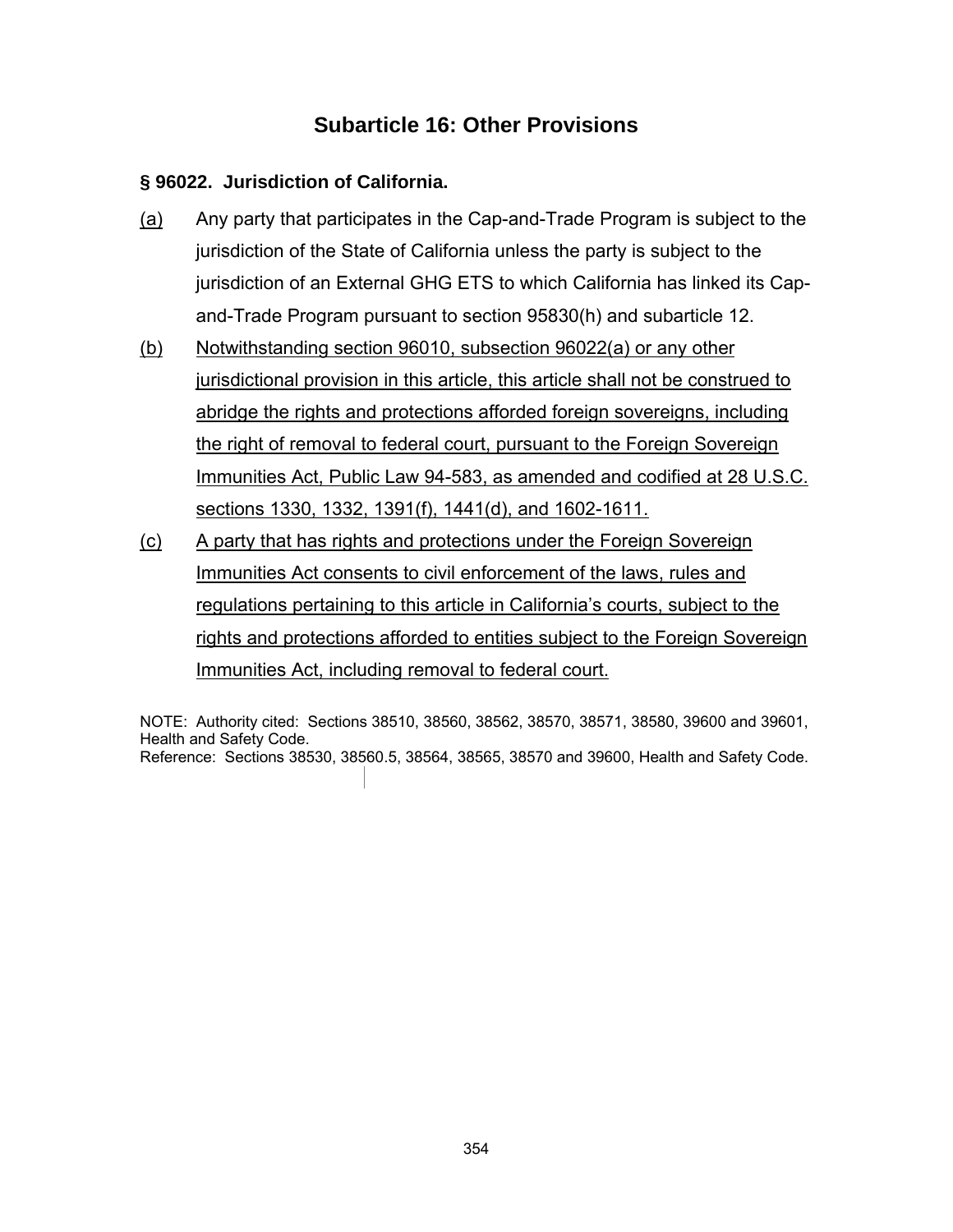# **Appendix B**

### **CITSS User Terms and Conditions**

# ACCESS AGREEMENT AND TERMS OF USE FOR THE CITSS SIGN THE BOTTOM OF THE PAGE TO INDICATE YOUR ACCEPTANCE OF THIS AGREEMENT.

Access to the Compliance Instrument Tracking System Service (CITSS) is subject to the terms and conditions set forth in this Access Agreement and Terms of Use (Agreement). You must accept this Agreement in order to access the CITSS application. Violation of this agreement may result in loss of access to CITSS and, if warranted, civil or criminal prosecution under state, provincial, or federal law.

This Agreement is between the State of California, Air Resources Board (ARB) and each registered California user of Compliance Instrument Tracking System Service (User). The Agreement sets forth the terms of use of CITSS. ARB provides User with access to the CITSS software application, for registering entities and holding compliance instrument. User understands and agrees that CITSS is provided "AS IS" and without any warranty, as set forth below in greater detail.

### 1. CITSS Use

1.1 ARB and WCI, Inc. hereby grant to User, and User hereby accepts, subject to the terms and conditions set forth in this Agreement, a non-exclusive and non-transferable right to access CITSS via the world-wide-web or the internet at times when the software and servers are available and operating.

1.2 User further acknowledges that it is not authorized to and may not possess or distribute any or all parts of the CITSS software, including its source codes and program components. User is not authorized to install, run or operate CITSS on User's or third-party computers or servers.

1.3 User is solely responsible for ensuring that all information, data, text, or other materials that User provides to ARB or WCI, Inc. through use of CITSS (Content) are true, accurate, and complete and comply with ARB's requirements for the compliance with the cap-and-trade program under the California Cap on Greenhouse Gas Emission and Market-Based Compliance Mechanisms (Regulation) (Title 17, California Code of Regulations (CCR), Sections 98000 et sq.).

1.4 User understands that ARB will retain and use the Content consistent with the applicable Regulation(s) and may disclose Content to the public to the extent the disclosure is required by California law or legal process, or to the extent that disclosure is not prohibited by California law.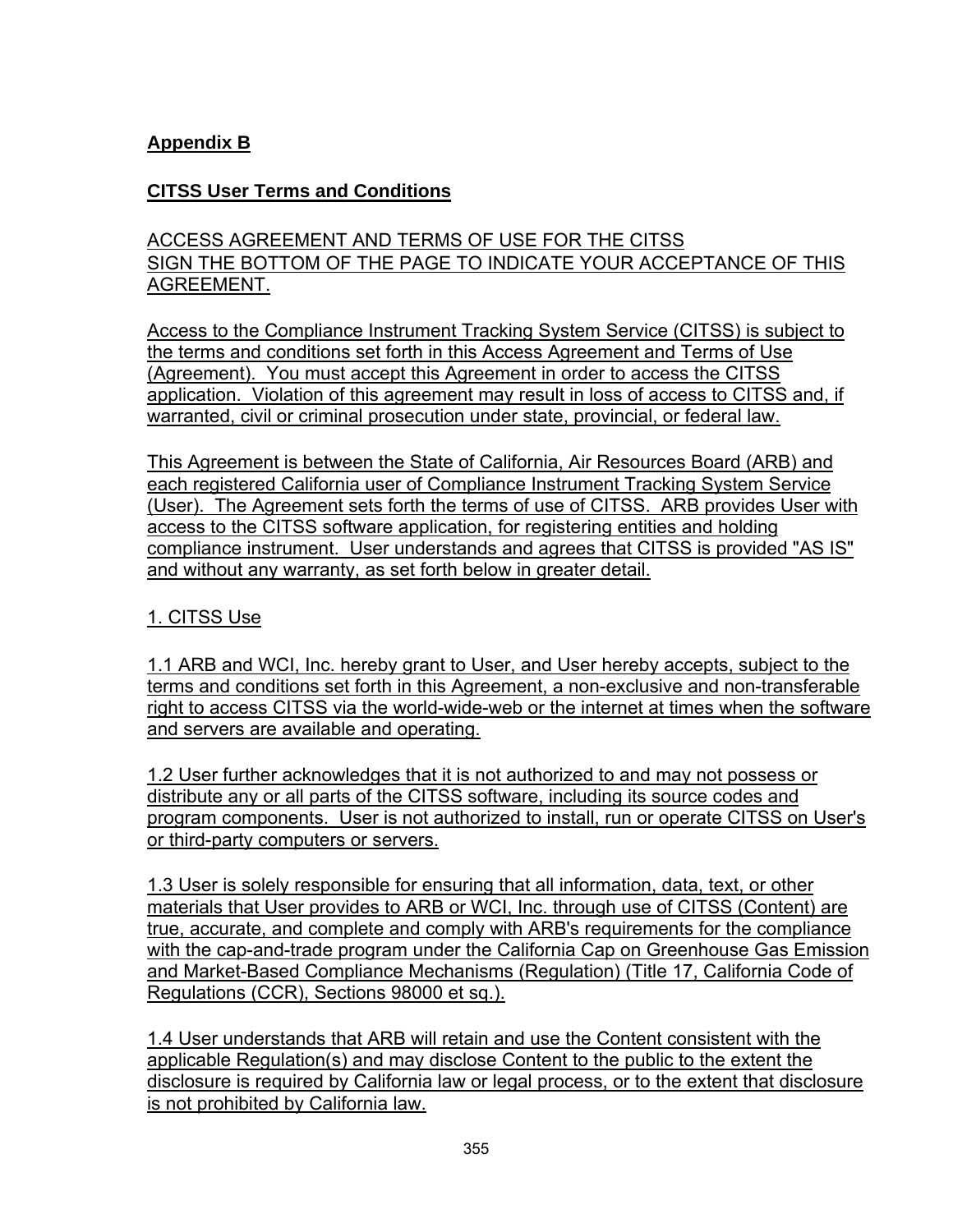1.5 ARB has included (as part of CITSS) security features including password protection to prevent a person other than the User from obtaining access through CITSS to User's Content. User understands that these security features depend on User protecting its password from disclosure to unauthorized persons. User also understands and acknowledges that despite security measures to prohibit unauthorized access to the Content through CITSS, unauthorized access could occur and in the event it does, ARB or WCI, Inc. may not be held liable for the unauthorized release of information, data, text or other materials that have been submitted to ARB using CITSS.

1.6 ARB does not endorse or provide support for software or web-based interfaces offered by third parties for purposes of submitting data to ARB. Use of a third-party interface or software product in order to access CITSS does not relieve the user of the need to ensure that information required by the applicable Regulation has been properly submitted to ARB and received by the applicable deadline and that all certifications required for use of CITSS have been submitted.

1.7 User is responsible for maintaining a copy of all data submitted to CITSS. The loss of electronic information, data, text, or other materials during use of CITSS or the unavailability of the CITSS system does not excuse User from the requirements in the applicable Regulation.

# 2. CITSS User Agreement

The permission granted in Section 1 above is expressly made subject to and limited by the following restrictions, in addition to the limitations and restrictions set forth in other sections of the Agreement:

2.1 User agrees not to access CITSS by any means other than using internet browsers.

2.2 User further agrees that it shall NOT:

a. Deliberately attempt to access any data, documents, email correspondence, or programs contained on systems for which User does not have authorization;

b. Engage in activity that may harass, threaten or abuse others, or intentionally access, create, store or transmit material which may be deemed offensive, indecent or

obscene, or that is illegal according to local, state, provincial, or federal law;

c. Engage in activity that may degrade the performance of CITSS;

d. Deprive an authorized user access to CITSS;

e. Obtain extra resources or login privileges beyond those authorized;

f. Circumvent CITSS security measures;

g. Violate copyright law of copyrighted material;

h. Attempt to disassemble, decompile or reverse engineer CITSS;

i. Attempt to create derivative works based on CITSS;

j. Attempt to copy, reproduce, distribute or transfer CITSS;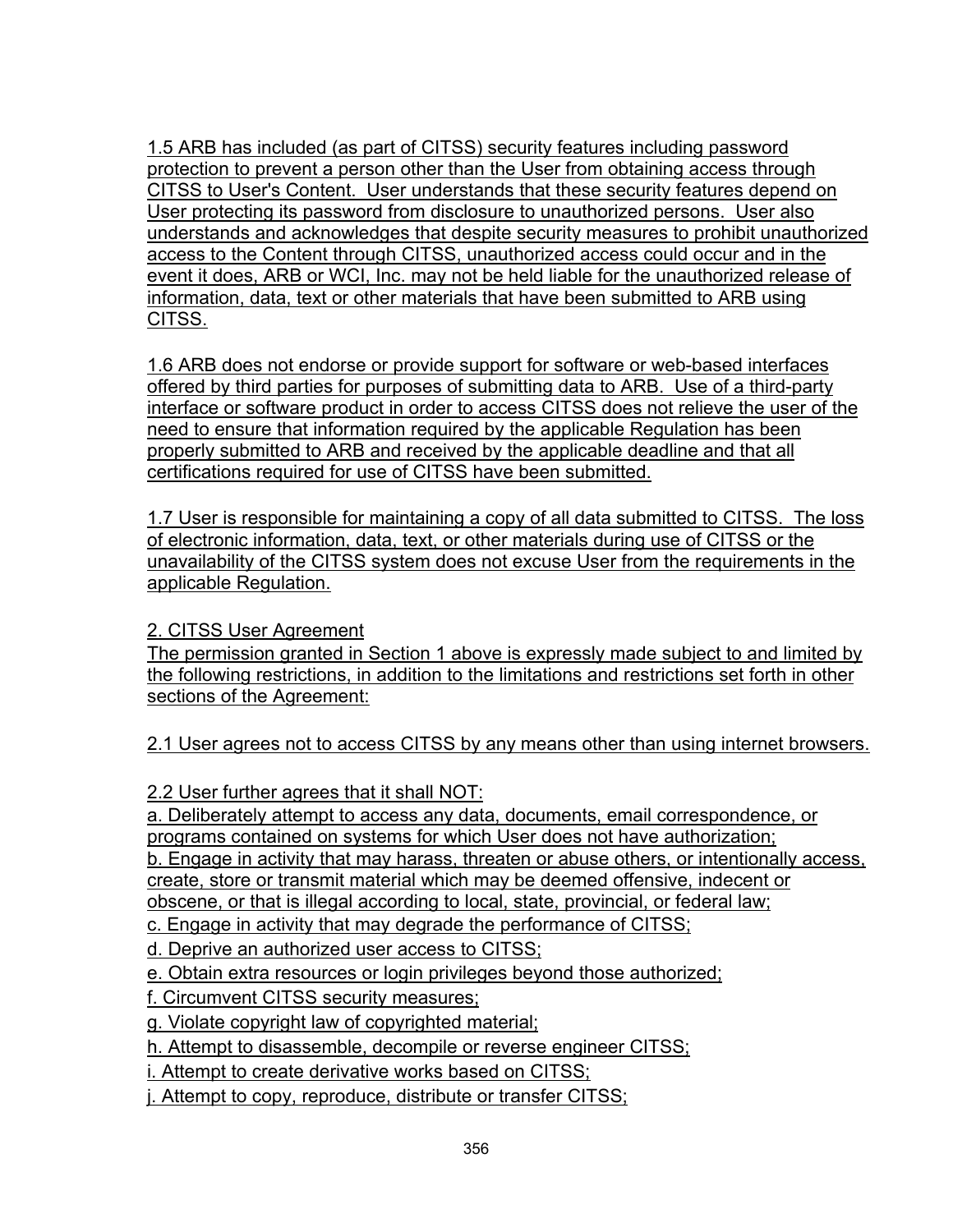k. Provide access to CITSS to any third parties for any improper purpose;

l. Obtain for personal benefit, or engage in political activity, unsolicited advertising, unauthorized fund raising, or solicit performance of any activity that is prohibited by any local, state, or federal law.

2.3 User's right to access CITSS automatically terminates upon User's violation of any provisions of this Agreement.

2.4 User further agrees that it will immediately inform ARB or the CITSS administrator by emailing help@wci-citss.org or calling at 1-866-682-7561 if any of the following occurs:

a. User observes any unauthorized access or misuse of CITSS;

b. User has any reason to believe that the security of their User ID, password, or security question(s) has been compromised;

c. User has any reason to believe that weaknesses in computer security, including unexpected software or system behavior, may result in unintentional disclosure of information or exposure to security threats.

2.5 User further agrees that:

a. User will maintain the security of their CITSS User ID, password, and security questions for use of the CITSS;

b. User will not disclose their CITSS User ID, password, and security questions information to anyone;

c. User will maintain an active email account listed in the CITSS at which User can receive important notifications of changes related to User's personal information or transfers involving any general account or compliance account that User represents as a Primary Account Representative, Alternate Account Representative, Account Viewing Agent, or other CITSS User;

d. Any submission User makes using the CITSS has and will have the same legal effect as if it were made in hardcopy form certified by User's handwritten signature.

2.6 If, at any time, User determines it is no longer able or willing to abide by the terms of this Agreement, User shall immediately cease all use of the CITSS and promptly notify ARB or the CITSS administrator in writing of its determination so that ARB or the CITSS administrator may formally suspend or revoke the User's access to the CITSS.

3. Disclaimer of Warranties

EXCEPT AS REQUIRED BY APPLICABLE LAW, THIS SERVICE IS MADE AVAILABLE ON AN "AS IS" BASIS, WITHOUT WARRANTIES OF ANY KIND. ARB SPECIFICALLY DISCLAIMS ALL WARRANTIES, EXPRESS OR IMPLIED, INCLUDING, BUT NOT LIMITED TO, ANY IMPLIED WARRANTY OF MERCHANTABILITY OR FITNESS FOR A PARTICULAR PURPOSE WITH RESPECT TO THE SOFTWARE, OR ANY WARRANTIES REGARDING THE CONTENTS OR ACCURACY OF THE SOFTWARE.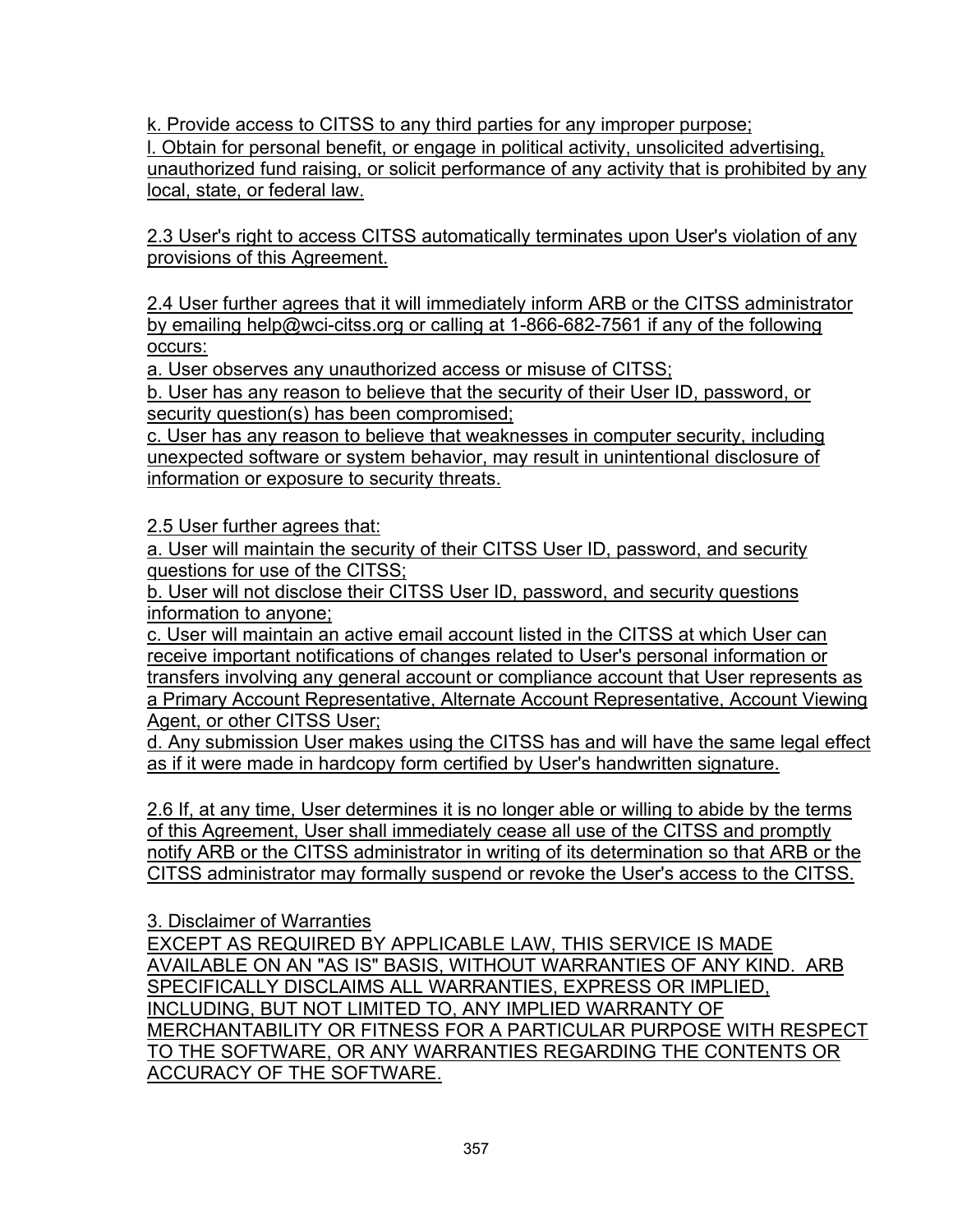## 4. Limitation on Liability

4.1 Except to the extent required by applicable law, in no event is ARB or WCI, Inc. liable to User on any legal theory for damages of any kind arising from the use of or the inability to use the CITSS, even if ARB or WCI, Inc. has been advised of the possibility of such damages. The unavailability of, or problems with the use of CITSS, does not excuse User from the reporting and compliance deadlines in the applicable Regulation.

# 5. Copyright and Proprietary Information

5.1 User shall not permit any person who is not registered as a User to access the CITSS and shall not copy, reproduce or distribute, or allow any other person to copy, reproduce or distribute, the CITSS, in whole or in part, without ARB's prior written consent.

### 6. Term

This Agreement commences upon User's acceptance of this Agreement and access to the CITSS for the first time. The Agreement shall terminate upon User's written notification to ARB under Section 2.5 of this Agreement or upon other termination or discontinuation of User's access to the CITSS, except that Sections 3, 4 and 5 survive any termination of this Agreement. ARB reserves the right to terminate this Agreement at any time, subject to the exception that Sections 3, 4 and 5 survive any termination of this Agreement.

### 7. Governing Law and General Provisions

This Agreement shall be governed by and construed in accordance with the laws of the State of California. The failure of ARB to exercise or enforce any right or provision of this Agreement shall not constitute a waiver of such right or provision. If any provision of this Agreement is found by a court of competent jurisdiction to be invalid, the parties agree that the court should endeavor to give effect to the parties' intentions as reflected in the provisions, and the other provisions of the Agreement remain in full force and effect.

This Agreement is not intended to modify and cannot modify any provision in the applicable Regulation, including the California Cap on Greenhouse Gas Emission and Market-Based Compliance Mechanisms. If any part of this Agreement is found to conflict with any provision(s) in the applicable Regulation(s), the applicable Regulation(s) shall control.

This Agreement constitutes the entire agreement between User and ARB with respect to use of the CITSS. There are no understandings, agreements or representations with respect to the software program that are not specified in this Agreement.

This Agreement may only be modified in a writing signed by User and the Executive Officer of the ARB.